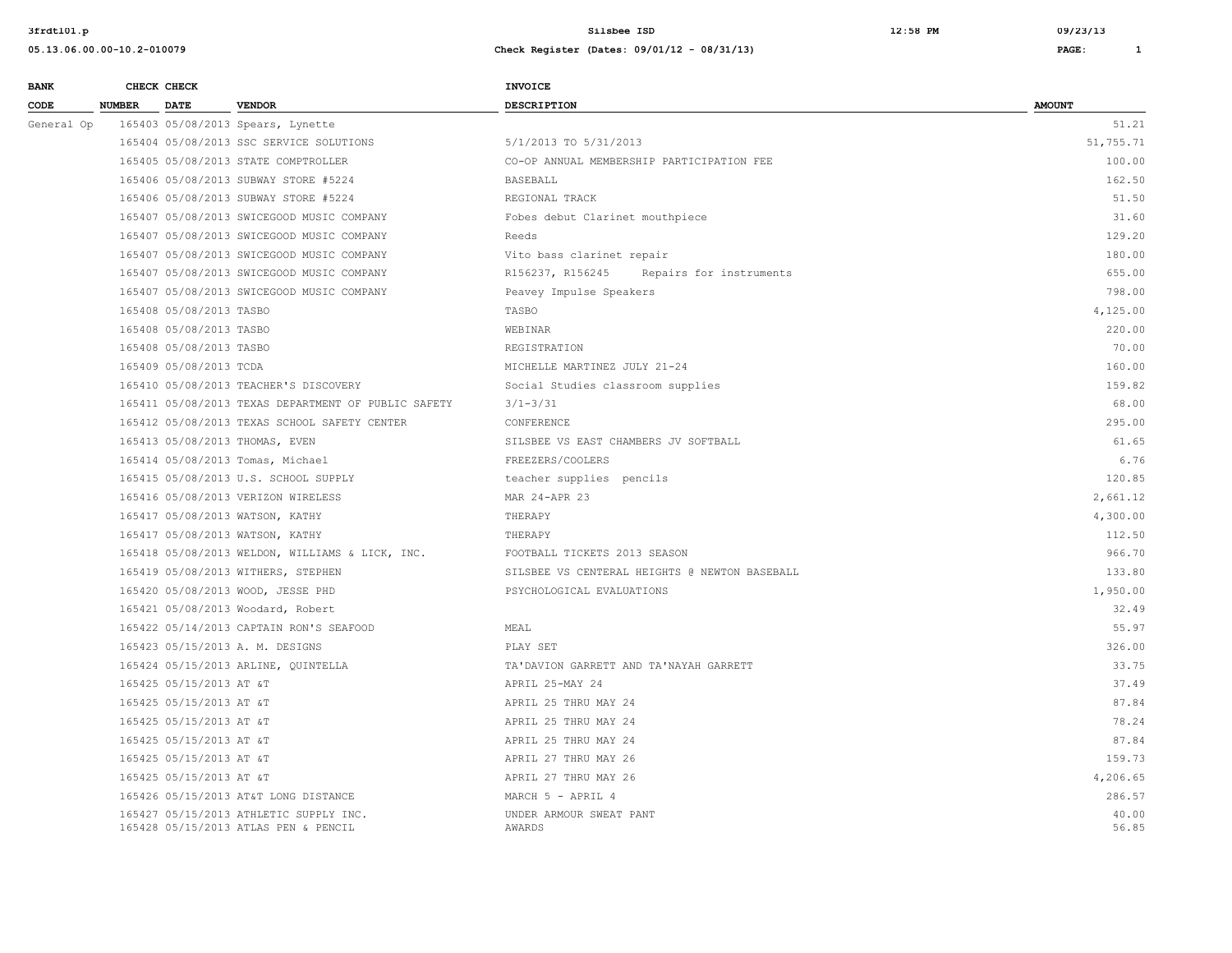| <b>BANK</b> |               | CHECK CHECK             |                                                                                         | <b>INVOICE</b>                                                                                      |                 |
|-------------|---------------|-------------------------|-----------------------------------------------------------------------------------------|-----------------------------------------------------------------------------------------------------|-----------------|
| CODE        | <b>NUMBER</b> | <b>DATE</b>             | <b>VENDOR</b>                                                                           | <b>DESCRIPTION</b>                                                                                  | <b>AMOUNT</b>   |
| General Op  |               |                         | 165428 05/15/2013 ATLAS PEN & PENCIL                                                    | PENCILS                                                                                             | 150.22          |
|             |               |                         | 165428 05/15/2013 ATLAS PEN & PENCIL                                                    | PENCILS                                                                                             | 112.67          |
|             |               |                         | 165429 05/15/2013 BERRY, ALICE                                                          | 13.25 HOURS @ 10.00                                                                                 | 132.50          |
|             |               |                         | 165430 05/15/2013 BROOKSHIRE BROS                                                       | Groc & Supplies for FCCLA for April 2013                                                            | 178.20          |
|             |               |                         | 165431 05/15/2013 BYARS, RACHAEL DENISE                                                 | 2 HOURS @ 18.24 SPLIT WITH LUMBERTON                                                                | 18.24           |
|             |               |                         | 165432 05/15/2013 CENTERPOINT ENERGY                                                    | $4/3$ TO $5/1$                                                                                      | 187.17          |
|             |               |                         | 165432 05/15/2013 CENTERPOINT ENERGY                                                    | $4/4$ TO $5/2$                                                                                      | 206.60          |
|             |               |                         | 165432 05/15/2013 CENTERPOINT ENERGY                                                    | $4/4$ TO $5/2$                                                                                      | 148.10          |
|             |               |                         | 165432 05/15/2013 CENTERPOINT ENERGY                                                    | $4/4$ TO $5/2$                                                                                      | 145.14          |
|             |               |                         | 165432 05/15/2013 CENTERPOINT ENERGY                                                    | $4/4$ TO $5/2$                                                                                      | 71.78           |
|             |               |                         | 165433 05/15/2013 COASTAL WELDING SUPPLY INC                                            | Welding Supplies for Ag for March 2013                                                              | 258.30          |
|             |               |                         | 165433 05/15/2013 COASTAL WELDING SUPPLY INC                                            | Ag Supplies for April 2013                                                                          | 30.00           |
|             |               |                         | 165433 05/15/2013 COASTAL WELDING SUPPLY INC                                            | Ag Supplies for April 2013                                                                          | 59.00           |
|             |               |                         | 165433 05/15/2013 COASTAL WELDING SUPPLY INC                                            | Ag Supplies for May 2013                                                                            | 165.84          |
|             |               |                         | 165434 05/15/2013 COBURN SUPPLY COMPANY, INC.                                           | OPEN P.O. FOR MAY                                                                                   | 111.60          |
|             |               |                         | 165434 05/15/2013 COBURN SUPPLY COMPANY, INC.                                           | CM15822810-1<br>OPEN P.O. FOR MAY                                                                   | 12.66           |
|             |               |                         | 165435 05/15/2013 COMFORT SUITES NORTH AUSTIN                                           | 5/26-5/28 TSSEC                                                                                     | 1,035.50        |
|             |               |                         | 165436 05/15/2013 COMMUNITY COFFEE                                                      | MAINTENANCE                                                                                         | 75.00           |
|             |               |                         | 165437 05/15/2013 COOK, SHERRY                                                          | 2 HOURS @18.24 SPLIT WITH LUMBERTON                                                                 | 18.24           |
|             |               |                         | 165438 05/15/2013 Cooper, Myreta                                                        | ESL                                                                                                 | 101.07          |
|             |               |                         | 165439 05/15/2013 COWARD, JUDY                                                          | UIL 8 SOLOS                                                                                         | 240.00          |
|             |               |                         | 165440 05/15/2013 DANCE WEAR SOLUTIONS                                                  | Tigerette Costumes                                                                                  | 157.41          |
|             |               |                         | 165441 05/15/2013 DE LAGE LANDEN PUBLIC FINANCE                                         | $4/21$ TO $5/20$                                                                                    | 1,112.00        |
|             |               |                         | 165442 05/15/2013 DEHART, PAULA                                                         | 13.25 HRS @ 10.00                                                                                   | 132.50          |
|             |               |                         | 165443 05/15/2013 DELACERDA, SCOTT                                                      | GUARD SHACK TOTAL 8 HOURS                                                                           | 200.00          |
|             |               | 165444 05/15/2013 DEMCO |                                                                                         | Library Supplies                                                                                    | 284.40          |
|             |               | 165445 05/15/2013 ETEX  |                                                                                         | open p.o. for may                                                                                   | 33.11           |
|             |               | 165445 05/15/2013 ETEX  |                                                                                         | classroom supplies                                                                                  | 128.17          |
|             |               | 165445 05/15/2013 ETEX  |                                                                                         | TI Graphing Calculator                                                                              | 1,187.40        |
|             |               | 165445 05/15/2013 ETEX  |                                                                                         | START UP 13-14                                                                                      | 26.07           |
|             |               | 165445 05/15/2013 ETEX  |                                                                                         | STARTUP 13-14                                                                                       | 29.68           |
|             |               | 165445 05/15/2013 ETEX  |                                                                                         | SUPPLIES                                                                                            | 18.98           |
|             |               | 165445 05/15/2013 ETEX  |                                                                                         | HP LASERJET PRINT CARTRIDGE 4515                                                                    | 175.99          |
|             |               |                         | 165446 05/15/2013 FOLLETT LIBRARY RESOURCES                                             | Library Book order                                                                                  | 1,688.08        |
|             |               |                         | 165447 05/15/2013 Franco, Carrie                                                        | CONTINUING ED COURSE FOR CARLA SHUTTER                                                              | 20.96           |
|             |               |                         | 165448 05/15/2013 Franco, Eldon                                                         | BOYS BASEBALL PLAYOFF GAME                                                                          | 128.62          |
|             |               |                         | 165448 05/15/2013 Franco, Eldon                                                         | 5/11 GIRLS SOFTBALL GAME AND BOYS BASEBALL PLAYOFF GAMES                                            | 192.21          |
|             |               |                         | 165449 05/15/2013 GILLEY, WILLIAM<br>165450 05/15/2013 GLIDDEN PROFESSIONAL PAINT STORE | AND 5/12/13 BASEBALL GAMES AND LUMBERTON RAIDERETTE RECITAL TOTAL 22.5 HOURS<br>OPEN P.O. FOR APRIL | 562.50<br>59.14 |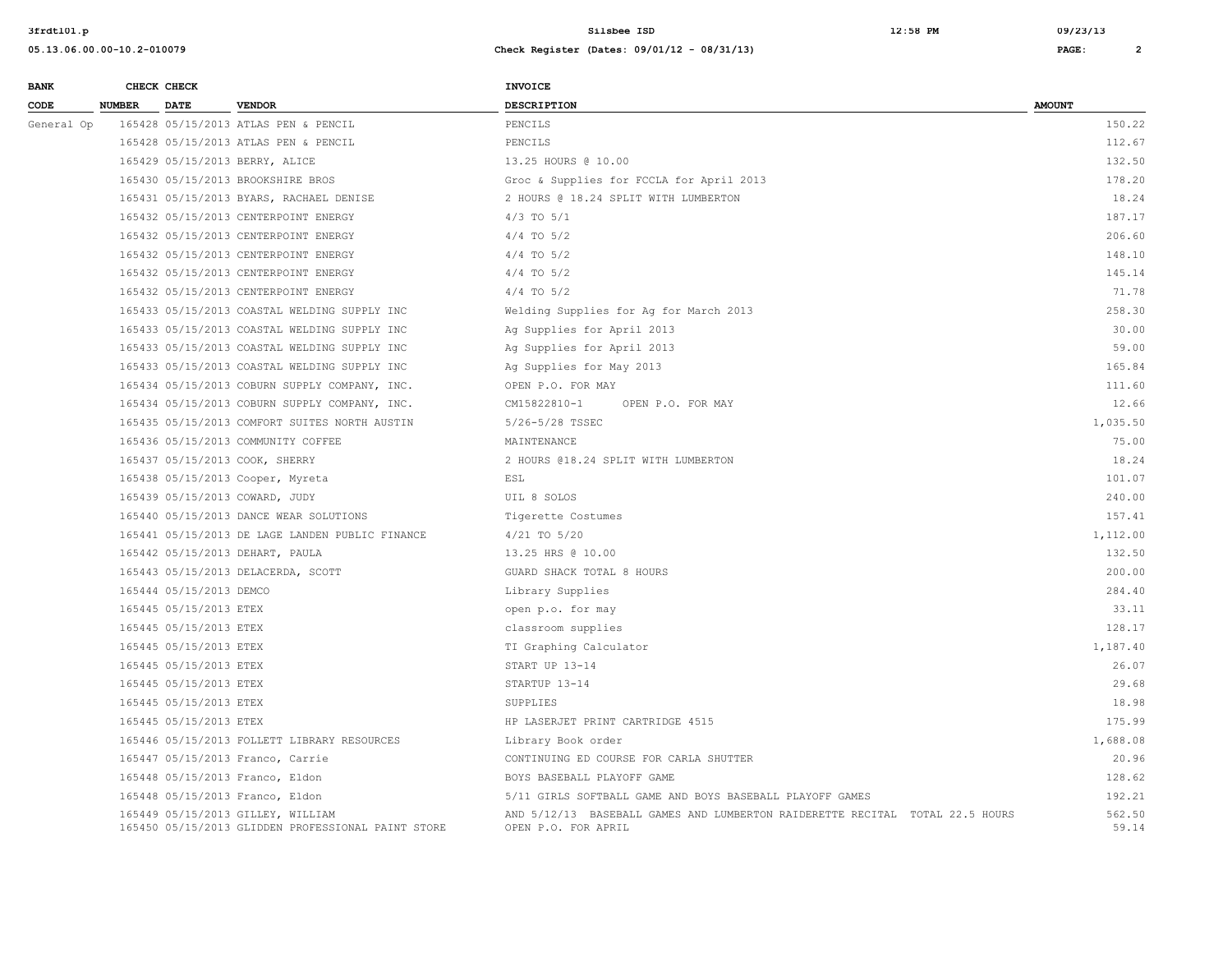| <b>BANK</b> |               | CHECK CHECK |                                                                               | <b>INVOICE</b>                                                              |                 |
|-------------|---------------|-------------|-------------------------------------------------------------------------------|-----------------------------------------------------------------------------|-----------------|
| CODE        | <b>NUMBER</b> | <b>DATE</b> | <b>VENDOR</b>                                                                 | <b>DESCRIPTION</b>                                                          | <b>AMOUNT</b>   |
| General Op  |               |             | 165451 05/15/2013 GRIFFIN, JASON                                              | GUARD SHACK TOTAL 8 HOURS                                                   | 200.00          |
|             |               |             | 165452 05/15/2013 HARDIN COUNTY TREASURER                                     | COMMISSIONS                                                                 | 572.08          |
|             |               |             | 165453 05/15/2013 HARDIN COUNTY                                               | APRIL 2013                                                                  | 5,255.07        |
|             |               |             | 165453 05/15/2013 HARDIN COUNTY                                               | APRIL 2013                                                                  | 3,338.11        |
|             |               |             | 165454 05/15/2013 Harris, Beverly                                             |                                                                             | 33.66           |
|             |               |             | 165455 05/15/2013 HARRIS, JR., DAN                                            | SILSBEE VS EAST CHAMBERS BASEBALL                                           | 81.30           |
|             |               |             | 165456 05/15/2013 HARTMAN PUBLISHING                                          | Textbooks for HOSA                                                          | 880.30          |
|             |               |             | 165457 05/15/2013 HAWTHORNE EDUCATIONAL SERVICES INC                          | counselor supplies                                                          | 139.00          |
|             |               |             | 165458 05/15/2013 HOUGHTON MIFFLIN COMPANY                                    | English Books                                                               | 180.39          |
|             |               |             | 165459 05/15/2013 HYATT PLACE                                                 | STATE UIL MEET MAY 20-21                                                    | 476.33          |
|             |               |             | 165460 05/15/2013 Jackson, Dawnita                                            | SINGABRATION                                                                | 149.00          |
|             |               |             | 165461 05/15/2013 KELLY, BRANDON CHASE                                        | GUARD SHACK TOTAL 8 HOURS                                                   | 200.00          |
|             |               |             | 165462 05/15/2013 LA QUINTA INNS & SUITES                                     | TABC CONVENTION 5/16-18                                                     | 639.93          |
|             |               |             | 165463 05/15/2013 Lewis, Sophia                                               | region v workshop                                                           | 10.00           |
|             |               |             | 165463 05/15/2013 Lewis, Sophia                                               | REGION V WORKSHOP                                                           | 24.67           |
|             |               |             | 165464 05/15/2013 MARSH WATERPROOFING INC                                     | MATERIALS AND LABOR FOR ROOF LEAK. REPAIRS @ COMPETETION AND PRACTICE GYMS  | 200.00          |
|             |               |             |                                                                               | \$300.00                                                                    |                 |
|             |               |             | 165465 05/15/2013 MCDONALD'S                                                  | SOFTBALL                                                                    | 62.30           |
|             |               |             | 165466 05/15/2013 McGallion, Bobby                                            | 5/10 & 11 BASEBALL VS WEST COLUMBIA                                         | 230.29          |
|             |               |             | 165467 05/15/2013 METAL DEPOT                                                 | OPEN P.O. FOR APRIL                                                         | 12.24           |
|             |               |             | 165468 05/15/2013 MONTALVO, CARLOS                                            | GUARD SHACK TOTAL 8 HOURS                                                   | 200.00          |
|             |               |             | 165469 05/15/2013 MUCHO PIZZA TEXAS/MARYLAND                                  | BASEBALL MEALS 5/10                                                         | 140.00          |
|             |               |             | 165470 05/15/2013 NASH, JENNIFER                                              | LAUREN LEE - HIGH SCHOOL                                                    | 17.00           |
|             |               |             | 165471 05/15/2013 NEEL, NANCY                                                 | 16 HOURS @ 10.00                                                            | 160.00          |
|             |               |             | 165472 05/15/2013 O'REILLY AUTOMOTIVE                                         | OPEN P.O. FOR APRIL                                                         | 90.29           |
|             |               |             | 165473 05/15/2013 PARKER, KIMBERLY                                            | TEACHER APPRECIATION                                                        | 350.00          |
|             |               |             | 165474 05/15/2013 Parks, Diane                                                | FCCLA STATE CONFERENCE                                                      | 112.50          |
|             |               |             | 165475 05/15/2013 PEOPLES PUBLISHING GROUP                                    | Peoples Education J. Parker summer workshop supplies *see attachment        | 2,616.00        |
|             |               |             | 165476 05/15/2013 PHILLIPS, BILL                                              | MAY 2013                                                                    | 300.00          |
|             |               |             | 165477 05/15/2013 Phillips, Kirsten                                           |                                                                             | 18.00           |
|             |               |             | 165478 05/15/2013 PITNEY BOWES GLOBAL FINANCIAL SERVICES L adhesive roll tape |                                                                             | 57.00           |
|             |               |             | 165479 05/15/2013 Porter, Joshua                                              | BASEBALL PLAYOFF GAMES                                                      | 131.25          |
|             |               |             | 165480 05/15/2013 Rawson, Tonya                                               | REGION V WORKSHOP                                                           | 25.47           |
|             |               |             | 165481 05/15/2013 REGION V EDUCATION SERVICE CENTER                           | SETTEN APRIL 2013                                                           | 1,196.36        |
|             |               |             | 165481 05/15/2013 REGION V EDUCATION SERVICE CENTER                           | Workshop #6493 - "Wanna Create an IBook" on April 18.                       | 90.00           |
|             |               |             | 165481 05/15/2013 REGION V EDUCATION SERVICE CENTER                           | Region 5esc ws# 6918 M. Cooper attending for T. McDuff \$25.00 plus \$10.00 | 35.00           |
|             |               |             |                                                                               | late fee May 2, 2013                                                        |                 |
|             |               |             | 165482 05/15/2013 RHODES, DONALD JR<br>165483 05/15/2013 SCHOOL AIDS          | SILSBEE BASEBALL RAINOUT - PAY MILEAGE<br>TEACHER SUPPLIES<br><b>BURK</b>   | 41.07<br>108.97 |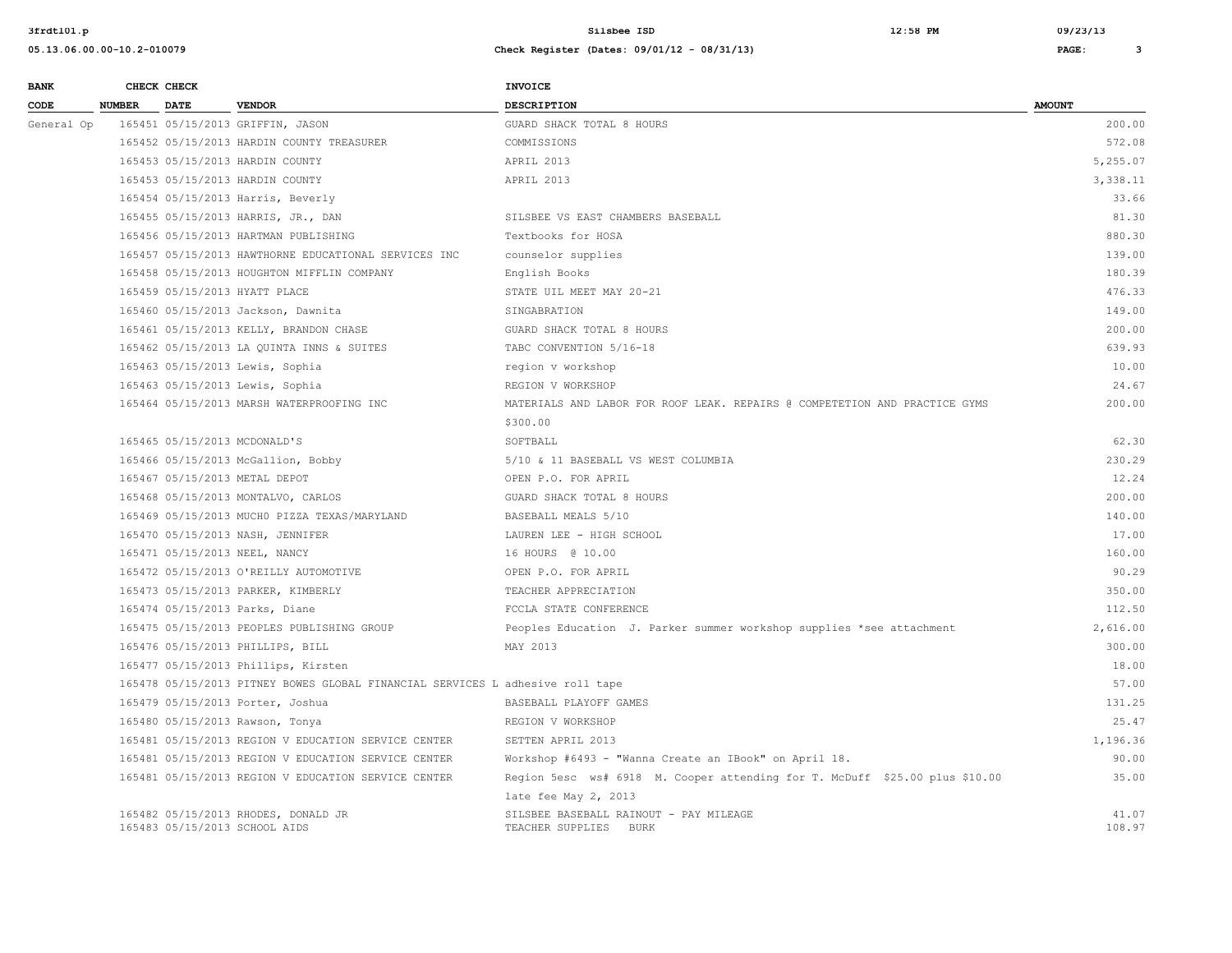| <b>BANK</b> |               | CHECK CHECK            |                                                                                                               | <b>INVOICE</b>                                                    |                    |
|-------------|---------------|------------------------|---------------------------------------------------------------------------------------------------------------|-------------------------------------------------------------------|--------------------|
| CODE        | <b>NUMBER</b> | <b>DATE</b>            | <b>VENDOR</b>                                                                                                 | DESCRIPTION                                                       | <b>AMOUNT</b>      |
| General Op  |               |                        | 165483 05/15/2013 SCHOOL AIDS                                                                                 | School Aids workshop supplies *SEE ATTACHED T. McDuff             | 4,038.52           |
|             |               |                        | 165484 05/15/2013 SCHOOL SPECIALTY                                                                            | teacher supplies - science                                        | 184.83             |
|             |               |                        | 165484 05/15/2013 SCHOOL SPECIALTY                                                                            | teacher supplies Forerunners                                      | 152.91             |
|             |               |                        | 165484 05/15/2013 SCHOOL SPECIALTY                                                                            | teacher supplies - Key                                            | 49.18              |
|             |               |                        | 165484 05/15/2013 SCHOOL SPECIALTY                                                                            | Art Supplies                                                      | 577.02             |
|             |               |                        | 165485 05/15/2013 SCREEN GEEKS                                                                                | IPAD                                                              | 299.98             |
|             |               |                        | 165486 05/15/2013 SCROGGINS, TIM                                                                              | GUARD SHACK TOTAL 7 HOURS                                         | 175.00             |
|             |               |                        | 165487 05/15/2013 SILSBEE HIGH SCHOOL                                                                         | REIMBURSEMENT FOR PROGRAMS SPRING SHOW                            | 157.08             |
|             |               |                        | 165487 05/15/2013 SILSBEE HIGH SCHOOL                                                                         | REIMBURSEMENT FOR SPRING SHOW PROGRAMS                            | 850.00             |
|             |               |                        | 165488 05/15/2013 SKYWARD ACCOUNTING DEPT                                                                     | WEB EX                                                            | 435.00             |
|             |               |                        | 165489 05/15/2013 SOUTHERN LAWN & LANDSCAPES LLC                                                              | MOWING COMPLETED ON 5/3/13                                        | 3,566.00           |
|             |               |                        | 165489 05/15/2013 SOUTHERN LAWN & LANDSCAPES LLC                                                              | MOWING COMPLETED 5/12/13                                          | 3,566.00           |
|             |               |                        | 165490 05/15/2013 SOUTHWEST EMBLEM COMPANY                                                                    | UIL Academic Patches                                              | 296.00             |
|             |               |                        | 165491 05/15/2013 SPARKLETTS AND SIERRA SPRINGS                                                               | ADMINISTRATION, WAREHOUSE AND TECHNOLOGY                          | 111.15             |
|             |               |                        | 165491 05/15/2013 SPARKLETTS AND SIERRA SPRINGS                                                               | MIDDLE SCHOOL                                                     | 93.14              |
|             |               |                        | 165492 05/15/2013 SPORTSMITH                                                                                  | ROLLER COVER                                                      | 74.04              |
|             |               |                        | 165493 05/15/2013 Stanley, Katherine                                                                          | REGION V WORKSHOP                                                 | 34.67              |
|             |               |                        | 165494 05/15/2013 STAR GRAPHICS COPIERS, INC.                                                                 | 5/1/13 TO 4/30/14                                                 | 375.00             |
|             |               |                        | 165494 05/15/2013 STAR GRAPHICS COPIERS, INC.                                                                 | $5/1$ TO $4/30$                                                   | 375.00             |
|             |               |                        | 165494 05/15/2013 STAR GRAPHICS COPIERS, INC.                                                                 | $5/1$ TO $4/30$                                                   | 375.00             |
|             |               |                        | 165495 05/15/2013 SUBWAY STORE #5224                                                                          | softball meal                                                     | 105.65             |
|             |               | 165512 05/15/2013 TABC |                                                                                                               | MEMBERSHIP JOE SIGLER, IRA BROOKS, JAMES COLLINS, THERESA COLEMAN | 340.00             |
|             |               | 165496 05/15/2013 TCDA |                                                                                                               | MEMBERSHIP AND REGISTRATION FOR CONVENTION                        | 160.00             |
|             |               |                        | 165497 05/15/2013 TEX-SAND EQUESTRIAN SERVICES, LLC                                                           | TOP DRESS MATERIAL FOR FB GAME FIELD                              | 1,625.00           |
|             |               |                        | 165497 05/15/2013 TEX-SAND EQUESTRIAN SERVICES, LLC                                                           | CONTRACT                                                          | 500.00             |
|             |               |                        | 165498 05/15/2013 TEXAS EDUCATION NEWS                                                                        | Texas Education News renewal S. Thornhill                         | 215.00             |
|             |               |                        | 165499 05/15/2013 Thornhill, Sherrie                                                                          | MAY 7-10                                                          | 356.69             |
|             |               |                        | 165500 05/15/2013 Tomas, Jennifer                                                                             | REGION V WORKSHOP                                                 | 28.25              |
|             |               |                        | 165501 05/15/2013 TRAIL OF BREADCRUMBS                                                                        | STAAR Writing & Grammar workshop                                  | 790.00             |
|             |               |                        | 165502 05/15/2013 TRIANGLE WATER CO.                                                                          | PACES                                                             | 141.00             |
|             |               |                        | 165502 05/15/2013 TRIANGLE WATER CO.                                                                          |                                                                   | 16.00              |
|             |               |                        | 165503 05/15/2013 TURTLE & HUGHES, INC.                                                                       | OPEN P.O. FOR APRIL                                               | 942.40             |
|             |               |                        | 165504 05/15/2013 U S POSTAL SERVICE                                                                          |                                                                   | 5,000.00           |
|             |               |                        | 165505 05/15/2013 Wager, Sandra                                                                               | REGION V                                                          | 24.91              |
|             |               |                        | 165506 05/15/2013 Waldrep, Lola                                                                               | 14.5 HOURS @ 11.00                                                | 159.50             |
|             |               |                        | 165507 05/15/2013 WARD'S SCIENCE                                                                              | Radiometer and Ribbon                                             | 85.02              |
|             |               |                        | 165508 05/15/2013 WELLS, PEYTON, GREENBURG AND HUNT, L.L.P RE: GOVERNANCE                                     |                                                                   | 900.00             |
|             |               |                        | 165508 05/15/2013 WELLS, PEYTON, GREENBURG AND HUNT, L.L.P RE: RETAINER<br>165509 05/15/2013 Williamson, John | BASEBALL LUFKIN HUDSON HS                                         | 1,050.60<br>113.24 |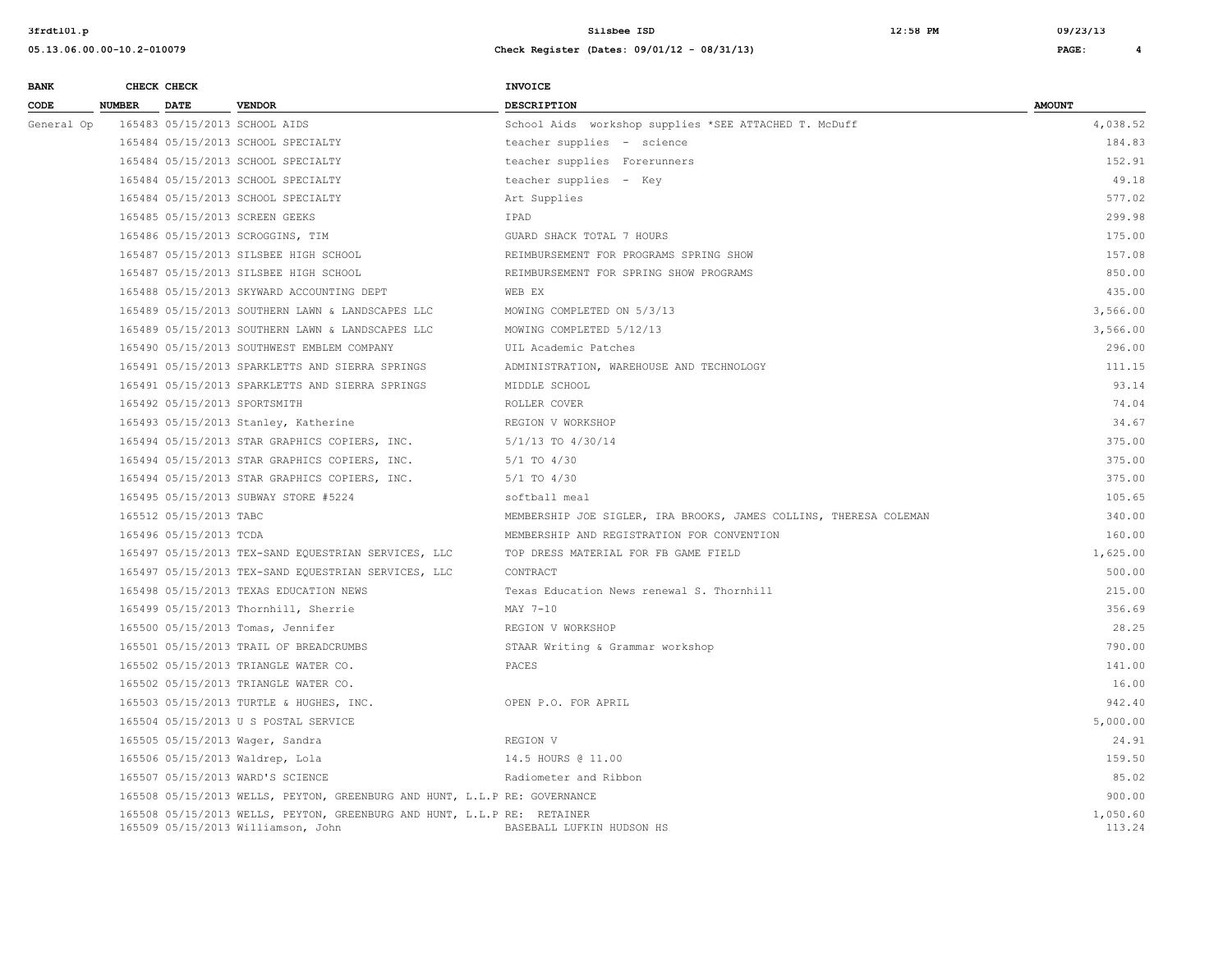| <b>BANK</b> |               | CHECK CHECK              |                                                                                  | <b>INVOICE</b>                                                               |                |
|-------------|---------------|--------------------------|----------------------------------------------------------------------------------|------------------------------------------------------------------------------|----------------|
| CODE        | <b>NUMBER</b> | <b>DATE</b>              | <b>VENDOR</b>                                                                    | <b>DESCRIPTION</b>                                                           | <b>AMOUNT</b>  |
| General Op  |               |                          | 165510 05/15/2013 Willis, Pamela                                                 | UIL STATE MEET                                                               | 360.00         |
|             |               |                          | 165511 05/15/2013 WOODWORKERS PARADISE, INC.                                     | OPEN P.O. FOR MAY                                                            | 26.04          |
|             |               | 165513 05/17/2013 SETRPC |                                                                                  | 8 TIRES FREE                                                                 | 45.00          |
|             |               |                          | 165514 05/22/2013 ACME ARCHITECTURAL HARDWARE                                    | SARGENT DOOR CLOSURE (SHS) \$405.20 MACHINE SCREWS (SHS) \$16.00 NORTON DOOR | 688.12         |
|             |               |                          |                                                                                  | CLOSER (M.S., L.R., R.T., KIRBY) \$266.52                                    |                |
|             |               | 165515 05/22/2013 AT &T  |                                                                                  | MAY 7 THRU JUN 6                                                             | 3,160.52       |
|             |               |                          | 165516 05/22/2013 AT&T LONG DISTANCE                                             |                                                                              | 355.10         |
|             |               |                          | 165517 05/22/2013 AVEY, DARREN                                                   | ASSISTIVE TECHNOLOGY EVALUATION                                              | 1,000.00       |
|             |               |                          | 165518 05/22/2013 AWARDS UNLIMITED                                               | HOSA Graduation Cords & Stoles                                               | 484.75         |
|             |               |                          | 165519 05/22/2013 BEAUMONT FREIGHTLINER - STERLING                               | OPEN PO FOR THE MONTH OF MAY 2013                                            | 2,247.43       |
|             |               |                          | 165520 05/22/2013 BEST MPRESSIONS                                                | Envelopes                                                                    | 190.00         |
|             |               |                          | 165521 05/22/2013 BROWN, DAVID GRANT                                             | GUARD SHACK TOTAL 8 HOURS                                                    | 200.00         |
|             |               |                          | 165522 05/22/2013 CANON FINANCIAL SERVICES, INC.                                 |                                                                              | 391.00         |
|             |               |                          | 165523 05/22/2013 CANON SOLUTIONS AMERICIA                                       | $4/1$ TO $5/1$                                                               | 3,200.00       |
|             |               |                          | 165524 05/22/2013 CARTER'S EDUCATIONAL TRAINING                                  | APRIL 13 SERVICES                                                            | 617.50         |
|             |               |                          | 165525 05/22/2013 CENTER FOR BEHAVIORAL STUDIES                                  |                                                                              | 840.00         |
|             |               |                          | 165526 05/22/2013 CENTERPOINT ENERGY                                             | $4/6$ TO $5/3$                                                               | 75.74          |
|             |               |                          | 165526 05/22/2013 CENTERPOINT ENERGY                                             | $4/6$ TO $5/3$                                                               | 385.04         |
|             |               |                          | 165526 05/22/2013 CENTERPOINT ENERGY                                             | $4/10$ TO $5/7$                                                              | 40.14          |
|             |               |                          | 165527 05/22/2013 CHICK-fil-A                                                    | SOFTBALL MEALS 4/26                                                          | 233.75         |
|             |               |                          | 165528 05/22/2013 CHICKEN EXPRESS                                                | BASKETBALL                                                                   | 110.00         |
|             |               |                          | 165529 05/22/2013 CICI'S PIZZA #160                                              | BASEBALL MEALS                                                               | 72.00          |
|             |               |                          | 165530 05/22/2013 CITRIX SYSTEMS INC.                                            | MAINTENANCE RENEWAL                                                          | 7,692.38       |
|             |               |                          | 165531 05/22/2013 CITY OF SILSBEE                                                | 3/27 TO 4/39                                                                 | 1,134.76       |
|             |               |                          | 165531 05/22/2013 CITY OF SILSBEE                                                | $3/27$ TO $4/29$                                                             | 115.09         |
|             |               |                          | 165531 05/22/2013 CITY OF SILSBEE                                                | $3/27$ TO $4/29$                                                             | 103.09         |
|             |               |                          | 165531 05/22/2013 CITY OF SILSBEE                                                | 3/27 TO 4/29                                                                 | 141.81         |
|             |               |                          | 165531 05/22/2013 CITY OF SILSBEE                                                | $4/3$ TO $5/9$                                                               | 241.68         |
|             |               |                          | 165531 05/22/2013 CITY OF SILSBEE                                                | $4/3$ TO $5/9$                                                               | 904.77         |
|             |               |                          | 165531 05/22/2013 CITY OF SILSBEE                                                | $4/3$ TO $5/9$                                                               | 1,079.78       |
|             |               |                          | 165532 05/22/2013 COASTAL WELDING SUPPLY INC                                     | HVAC Supplies for April 2013                                                 | 7.50           |
|             |               |                          | 165532 05/22/2013 COASTAL WELDING SUPPLY INC                                     | OPEN PO FOR THE MONTH OF MAY 2013                                            | 15.00          |
|             |               |                          | 165533 05/22/2013 COBURN SUPPLY COMPANY, INC.                                    | OPEN P.O. FOR MAY                                                            | 16.22          |
|             |               |                          | 165534 05/22/2013 COMFORT SUITES NORTH AUSTIN                                    | TSSEC COMPETITION MAY 26-28                                                  | 854.16         |
|             |               |                          | 165585 05/22/2013 Crozier, Pamela                                                |                                                                              | 31.14          |
|             |               |                          | 165585 05/22/2013 Crozier, Pamela                                                |                                                                              | 41.08          |
|             |               |                          | 165535 05/22/2013 DANCE WEAR SOLUTIONS                                           | Tigerette Costumes                                                           | 26.06          |
|             |               |                          | 165535 05/22/2013 DANCE WEAR SOLUTIONS<br>165535 05/22/2013 DANCE WEAR SOLUTIONS | Tigerette Costumes<br>Tigerette Costumes                                     | 78.16<br>52.11 |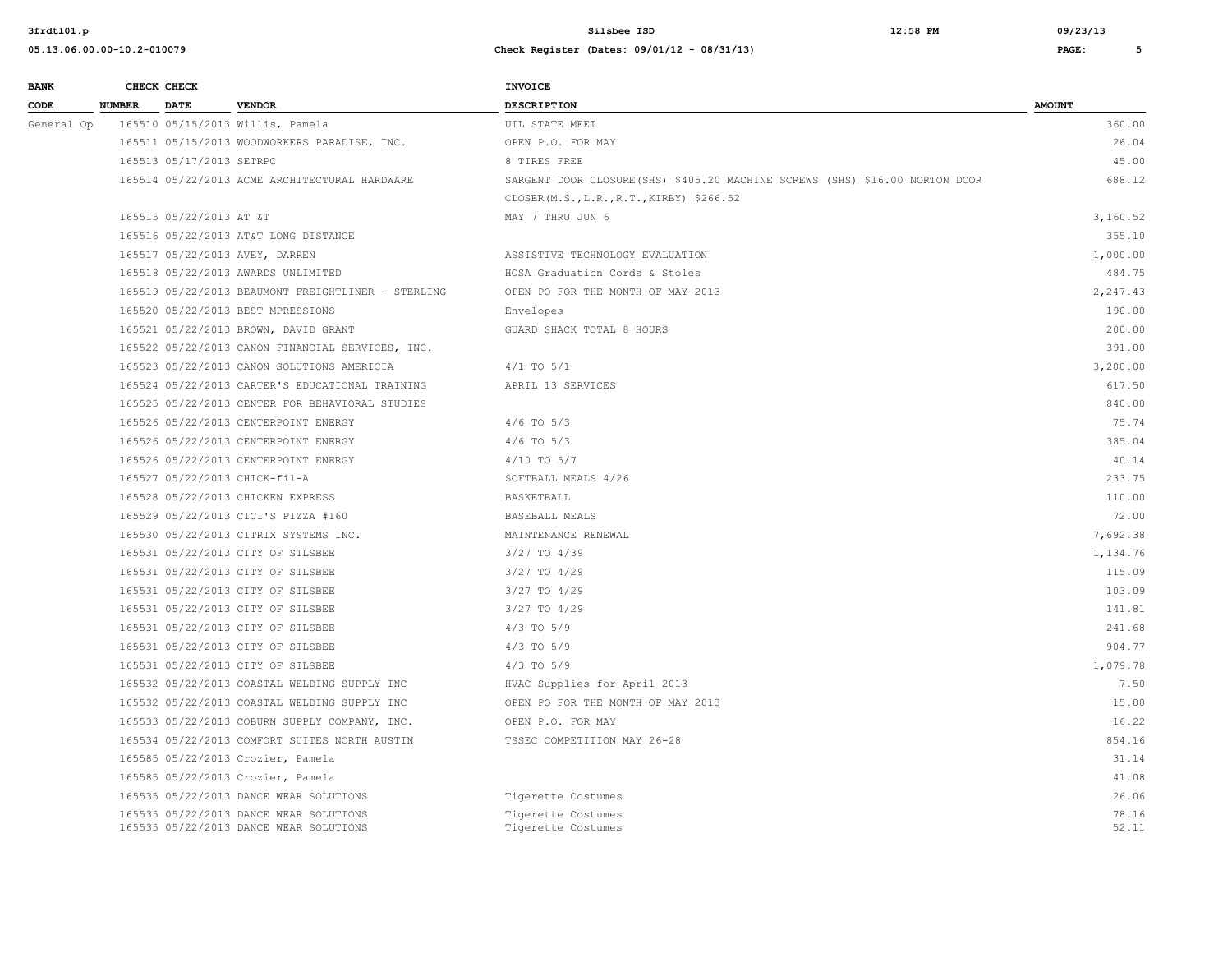| <b>BANK</b> |               | CHECK CHECK                |                                                                      | <b>INVOICE</b>                                                            |                |
|-------------|---------------|----------------------------|----------------------------------------------------------------------|---------------------------------------------------------------------------|----------------|
| CODE        | <b>NUMBER</b> | <b>DATE</b>                | <b>VENDOR</b>                                                        | <b>DESCRIPTION</b>                                                        | <b>AMOUNT</b>  |
| General Op  |               |                            | 165536 05/22/2013 DE LAGE LANDEN PUBLIC FINANCE                      | $4/29 - 5/28$                                                             | 1,299.00       |
|             |               |                            | 165536 05/22/2013 DE LAGE LANDEN PUBLIC FINANCE                      | $5/28 - 6/23$                                                             | 491.00         |
|             |               |                            | 165536 05/22/2013 DE LAGE LANDEN PUBLIC FINANCE                      | $4/28 - 5/27$                                                             | 2,022.00       |
|             |               |                            | 165536 05/22/2013 DE LAGE LANDEN PUBLIC FINANCE                      | $5/1$ to $5/31$                                                           | 3,708.00       |
|             |               |                            | 165536 05/22/2013 DE LAGE LANDEN PUBLIC FINANCE                      | $5/1$ to $5/31$                                                           | 541.72         |
|             |               |                            | 165536 05/22/2013 DE LAGE LANDEN PUBLIC FINANCE                      | $5/1$ to $5/31$                                                           | 541.72         |
|             |               |                            | 165536 05/22/2013 DE LAGE LANDEN PUBLIC FINANCE                      | $5/1$ to $5/31$                                                           | 422.07         |
|             |               |                            | 165536 05/22/2013 DE LAGE LANDEN PUBLIC FINANCE                      | $5/1$ to $5/31$                                                           | 544.31         |
|             |               |                            | 165536 05/22/2013 DE LAGE LANDEN PUBLIC FINANCE                      | $5/1$ to $5/31$                                                           | 719.00         |
|             |               |                            | 165536 05/22/2013 DE LAGE LANDEN PUBLIC FINANCE                      | $5/1$ TO $5/31$                                                           | 198.00         |
|             |               |                            | 165537 05/22/2013 DELACERDA, SCOTT                                   | GUARD SHACK TOTAL 8 HOURS                                                 | 200.00         |
|             |               |                            | 165538 05/22/2013 DELL MARKETING L.P.                                | MONITOR                                                                   | 149.99         |
|             |               |                            | 165539 05/22/2013 Drake, David JR                                    | REGIONAL TRACK MEET                                                       | 15.49          |
|             |               |                            | 165540 05/22/2013 ELIZONDO, TONY                                     | HIGH SCHOOL TO LAMAR                                                      | 8.28           |
|             |               | 165541 05/22/2013 ETEX     |                                                                      | Cartridge                                                                 | 149.00         |
|             |               | 165541 05/22/2013 ETEX     |                                                                      | Paper for Counselor                                                       | 47.96          |
|             |               | 165541 05/22/2013 ETEX     |                                                                      | Paper for printing the 2013-2014 Student Emergency Health Forms, and desk | 100.05         |
|             |               |                            |                                                                      | calendars for some of the school nurses.                                  |                |
|             |               | 165541 05/22/2013 ETEX     |                                                                      | Copy Room Supplies                                                        | 99.97          |
|             |               |                            | 165542 05/22/2013 EXXON MOBIL                                        |                                                                           | 459.85         |
|             |               | 165543 05/22/2013 FEDEX    |                                                                      | TECH DEPT RETURNING ITEMS                                                 | 74.25          |
|             |               |                            | 165544 05/22/2013 Foster, Tonya                                      | HOMEBOUND                                                                 | 31.46          |
|             |               |                            | 165545 05/22/2013 Franco, Eldon                                      | VIDOR BASEBALL PLAYOFF GAME                                               | 51.75          |
|             |               |                            | 165546 05/22/2013 GILLEY, WILLIAM                                    | 18, 21 BASEBALL GAMES AND CHOIR CONCERT TOTAL 21.5 HOURS                  | 537.50         |
|             |               | 165547 05/22/2013 GRAINGER |                                                                      | OPEN P.O. FOR MAY                                                         | 342.24         |
|             |               | 165547 05/22/2013 GRAINGER |                                                                      | OPEN P.O. FOR MAY                                                         | 139.56         |
|             |               |                            | 165548 05/22/2013 GRIFFIN, JASON                                     | GUARD SHACK TOTAL 8 HOURS                                                 | 200.00         |
|             |               |                            | 165549 05/22/2013 Harrell-Bodle, Mona                                |                                                                           | 4.97           |
|             |               |                            | 165549 05/22/2013 Harrell-Bodle, Mona                                |                                                                           | 4.97           |
|             |               |                            | 165549 05/22/2013 Harrell-Bodle, Mona                                |                                                                           | 4.97           |
|             |               |                            | 165550 05/22/2013 HARRIS, JENNIFER                                   |                                                                           | 78.00          |
|             |               |                            | 165551 05/22/2013 HARTLESS, TRAVIS                                   | GUARD SHACK TOTAL 4 HOURS                                                 | 100.00         |
|             |               |                            | 165552 05/22/2013 Honeycutt, Judy                                    |                                                                           | 7.88           |
|             |               |                            | 165553 05/22/2013 INFOCUS CAMERA & IMAGING LLC.                      | Camera & Lens for Yearbook                                                | 1,199.94       |
|             |               |                            | 165554 05/22/2013 JOHNSTONE SUPPLY                                   | OPEN P.O. FOR APRIL                                                       | 61.04          |
|             |               |                            | 165555 05/22/2013 KESSELMAN-JONES, INC.                              | JAN SPEARS AND JENNIFER FERGUSON                                          | 100.00         |
|             |               |                            | 165556 05/22/2013 Leleux, Judith                                     |                                                                           | 27.01          |
|             |               |                            | 165557 05/22/2013 Liles, Suzanne<br>165557 05/22/2013 Liles, Suzanne |                                                                           | 19.95<br>26.91 |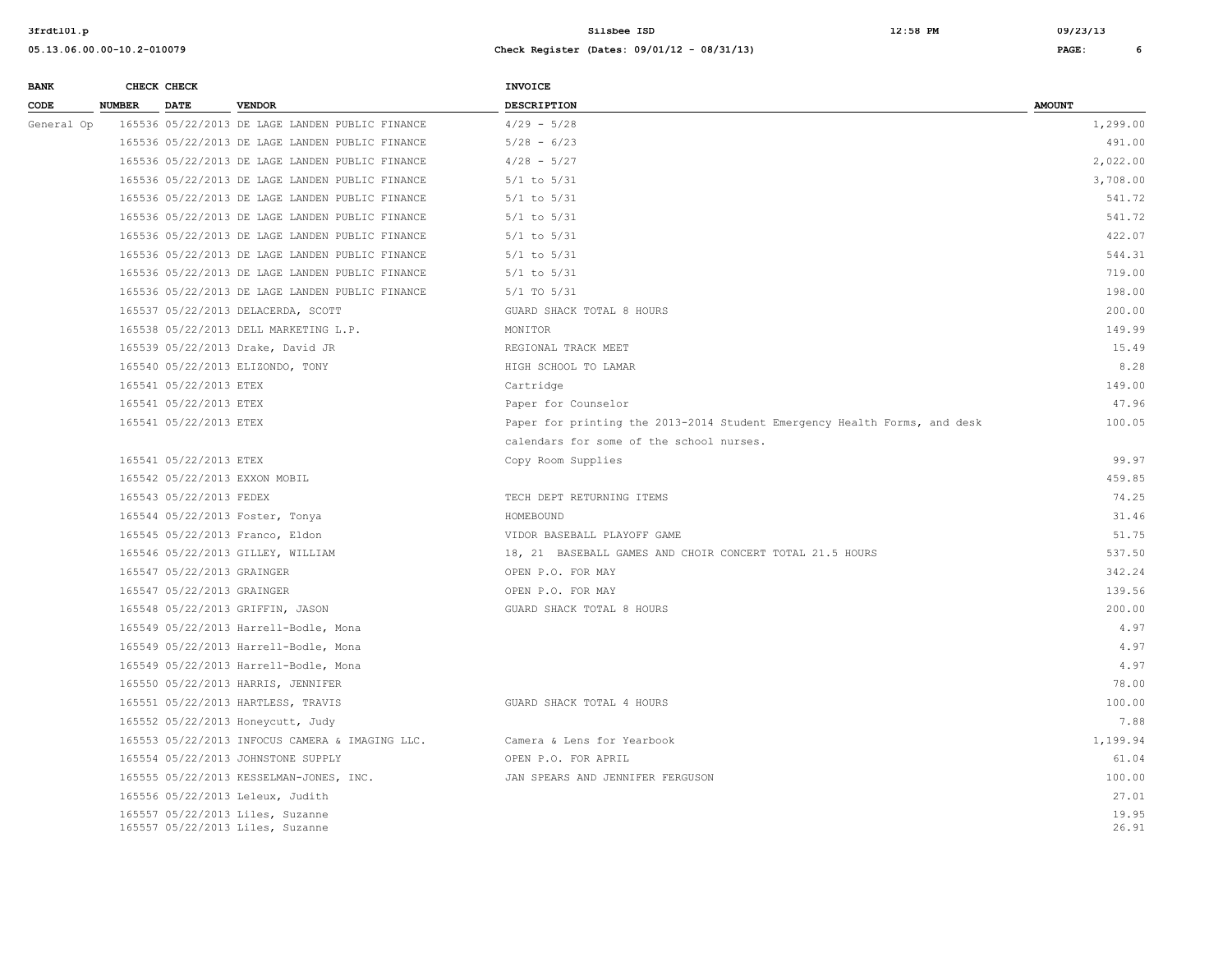| <b>BANK</b> |               | CHECK CHECK                 |                                                                             | INVOICE                                                                      |                    |
|-------------|---------------|-----------------------------|-----------------------------------------------------------------------------|------------------------------------------------------------------------------|--------------------|
| CODE        | <b>NUMBER</b> | <b>DATE</b>                 | <b>VENDOR</b>                                                               | <b>DESCRIPTION</b>                                                           | <b>AMOUNT</b>      |
| General Op  |               |                             | 165558 05/22/2013 Mather, MaryAnn                                           | LIFESKILLS TO BEAUMONT                                                       | 6.58               |
|             |               |                             | 165558 05/22/2013 Mather, MaryAnn                                           | LIFESKILLS TO BEAUMONT                                                       | 5.18               |
|             |               |                             | 165559 05/22/2013 MCDONALD'S                                                |                                                                              | 24.50              |
|             |               |                             | 165559 05/22/2013 MCDONALD'S                                                | <b>BASEBALL</b>                                                              | 110.24             |
|             |               |                             | 165560 05/22/2013 McKeehan, Kathryn                                         |                                                                              | 1,200.00           |
|             |               |                             | 165561 05/22/2013 McLendon, Charles                                         | TAPT meeting in Jasper                                                       | 20.00              |
|             |               |                             | 165562 05/22/2013 MICRO INTEGRATION                                         | TROUBLESHOOT VTP                                                             | 187.50             |
|             |               |                             | 165563 05/22/2013 MONTALVO, CARLOS                                          | GUARD SHACK TOTAL 4 HOURS                                                    | 100.00             |
|             |               | 165564 05/22/2013 NASCO     |                                                                             | Reading materials                                                            | 574.44             |
|             |               |                             | 165565 05/22/2013 NOVROZSKY'S                                               | BASEBALL                                                                     | 201.08             |
|             |               |                             | 165566 05/22/2013 ODYSSEY WARE                                              | FINAL PAYMENT                                                                | 56,400.00          |
|             |               |                             | 165567 05/22/2013 Patterson, Todd                                           | TSSEC                                                                        | 400.00             |
|             |               |                             | 165568 05/22/2013 PERKINS, DIANE                                            | BAND CONCERT TOTAL 4 HOURS                                                   | 100.00             |
|             |               |                             | 165569 05/22/2013 PERMA BOUND BOOKS                                         | Library Book                                                                 | 34.95              |
|             |               |                             | 165570 05/22/2013 PINNACLE MEDICAL MANAGEMENT CORP.                         | MARCH 2013                                                                   | 175.00             |
|             |               |                             | 165570 05/22/2013 PINNACLE MEDICAL MANAGEMENT CORP.                         | APRIL 2013 STATEMENT                                                         | 215.00             |
|             |               |                             | 165571 05/22/2013 REALLY GOOD STUFF, INC.                                   | START UP 13-14                                                               | 54.67              |
|             |               | 165572 05/22/2013 RED ALERT |                                                                             | OPEN P.O. FOR MAY                                                            | 260.00             |
|             |               |                             | 165573 05/22/2013 RED ROSE STUDIO                                           | Texas Lores                                                                  | 87.85              |
|             |               |                             | 165574 05/22/2013 REGION V EDUCATION SERVICE CENTER                         | Spring Fling Dance Fee                                                       | 100.00             |
|             |               |                             | 165574 05/22/2013 REGION V EDUCATION SERVICE CENTER                         | WORKSHOP                                                                     | 160.00             |
|             |               |                             | 165574 05/22/2013 REGION V EDUCATION SERVICE CENTER                         | Region 5esc WS# 6009 PEIMS Processing for Sub 3 & 4 May 9, 2013 for T.       | 80.00              |
|             |               |                             |                                                                             | townsend                                                                     |                    |
|             |               |                             | 165574 05/22/2013 REGION V EDUCATION SERVICE CENTER                         | WORKSHOP                                                                     | 90.00              |
|             |               |                             | 165574 05/22/2013 REGION V EDUCATION SERVICE CENTER                         | E-RATE SERVICES 2012-13                                                      | 2,400.00           |
|             |               |                             | 165574 05/22/2013 REGION V EDUCATION SERVICE CENTER                         | workshop #6009                                                               | 80.00              |
|             |               |                             | 165574 05/22/2013 REGION V EDUCATION SERVICE CENTER                         | PEIMS Workshop at Region V on May 9, 2013 Rosalind Osborne, Jennifer Tomas & | 240.00             |
|             |               |                             |                                                                             | Nancy McDonald                                                               |                    |
|             |               |                             | 165574 05/22/2013 REGION V EDUCATION SERVICE CENTER                         | REG V WORKSHOP SANDY WAGER                                                   | 80.00              |
|             |               |                             | 165574 05/22/2013 REGION V EDUCATION SERVICE CENTER                         | PEIMS Student Processing Sub                                                 | 80.00              |
|             |               |                             | 165574 05/22/2013 REGION V EDUCATION SERVICE CENTER                         | Workshop 6009) Submission 3 PEIMS Reporting Requirements                     | 80.00              |
|             |               | 165575 05/22/2013 REXEL     |                                                                             | 1500 WATT BALLAST KIT \$520.00                                               | 517.40             |
|             |               |                             | 165576 05/22/2013 Richardson, Kimberly                                      |                                                                              | 120.00             |
|             |               |                             | 165577 05/22/2013 ROGERS, BRANDON                                           | GUARD SHACK TOTAL 8 HOURS                                                    | 200.00             |
|             |               |                             | 165578 05/22/2013 SCHOOL AIDS                                               | Science classroom supplies                                                   | 211.78             |
|             |               |                             | 165578 05/22/2013 SCHOOL AIDS                                               | CLASSROOM SUPPLIES                                                           | 83.23              |
|             |               |                             | 165579 05/22/2013 Scott, Ruby                                               | BAND TO LAKE CHARLES                                                         | 24.46              |
|             |               |                             | 165580 05/22/2013 SFA SUMMER BAND CAMPS<br>165581 05/22/2013 SHORKEY CENTER | AUTUMN WHITE, KRISTI BARNES                                                  | 798.00<br>3,500.00 |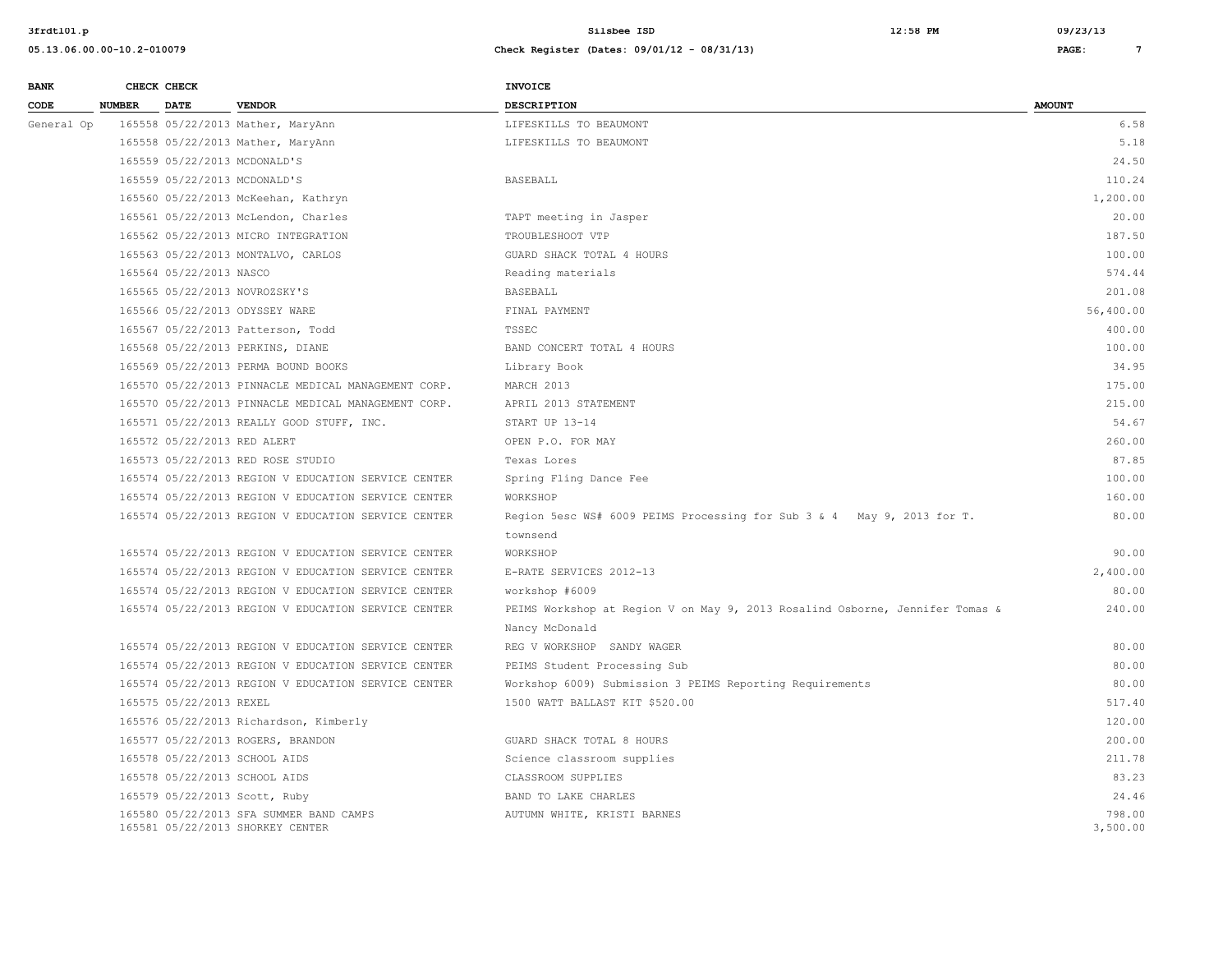| <b>BANK</b> |               | CHECK CHECK                |                                                                                     | <b>INVOICE</b>                                        |                 |
|-------------|---------------|----------------------------|-------------------------------------------------------------------------------------|-------------------------------------------------------|-----------------|
| CODE        | <b>NUMBER</b> | <b>DATE</b>                | <b>VENDOR</b>                                                                       | <b>DESCRIPTION</b>                                    | <b>AMOUNT</b>   |
| General Op  |               |                            | 165581 05/22/2013 SHORKEY CENTER                                                    |                                                       | 252.00          |
|             |               |                            | 165582 05/22/2013 SILSBEE MOTOR COMPANY                                             | INSPECTION STICKER                                    | 14.50           |
|             |               |                            | 165583 05/22/2013 SISD FOOD SERV./ILA JAY                                           | MIDDLE SCHOOL STARR TESTING                           | 17.90           |
|             |               |                            | 165584 05/22/2013 Smith, Cynthia                                                    | TRAINING BOOKS AND STUDENT IPAD CASE                  | 108.67          |
|             |               |                            | 165586 05/22/2013 STEPS TO LITERACY                                                 | START UP 13-14                                        | 65.73           |
|             |               |                            | 165587 05/22/2013 SUBWAY STORE #5224                                                | SOFTBALL MEAL                                         | 105.65          |
|             |               |                            | 165587 05/22/2013 SUBWAY STORE #5224                                                | SOFTBALL MEAL                                         | 131.90          |
|             |               |                            | 165588 05/22/2013 SUN COAST RESOURCES, INC.                                         | OPEN PO FOR THE MONTH OF MAY 2013                     | 16, 417.96      |
|             |               | 165589 05/22/2013 TASBO    |                                                                                     | WEBINAR                                               | 70.00           |
|             |               |                            | 165590 05/22/2013 TEACHER DIRECT                                                    | Science classroom supplies                            | 266.86          |
|             |               |                            | 165591 05/22/2013 TEACHER'S DISCOVERY                                               | classroom materials                                   | 106.26          |
|             |               |                            | 165594 05/22/2013 TIME WARNER CABLE                                                 | $5/15 - 6/14$                                         | 3,375.00        |
|             |               |                            | 165592 05/22/2013 TIME WARNER CABLE                                                 | 5/17 TO 6/16                                          | 953.98          |
|             |               |                            | 165596 05/22/2013 TIME WARNER CABLE                                                 | $5/18 - 6/17$                                         | 953.98          |
|             |               |                            | 165593 05/22/2013 TIME WARNER CABLE                                                 | $5/18 - 6/17$                                         | 953.98          |
|             |               |                            | 165595 05/22/2013 TIME WARNER CABLE                                                 | 5/18 THRU 6/17                                        | 953.98          |
|             |               | 165597 05/22/2013 ULINE    |                                                                                     | steel convertible hand truck for warehouse            | 222.97          |
|             |               |                            | 165598 05/22/2013 VIRCO MFG CORPORATION                                             | CAFETERIA REPLACEMENT SEATS                           | 68.85           |
|             |               | 165599 05/22/2013 WAL-MART |                                                                                     | FLASH DRIVES                                          | 79.76           |
|             |               | 165599 05/22/2013 WAL-MART |                                                                                     | committee meeting and supplies for kitchen            | 57.88           |
|             |               | 165599 05/22/2013 WAL-MART |                                                                                     | COMMITTEE MEETING 4/18                                | 29.75           |
|             |               | 165599 05/22/2013 WAL-MART |                                                                                     | WATER AND PEPPERMINTS                                 | 11.92           |
|             |               | 165599 05/22/2013 WAL-MART |                                                                                     | ELECTION WORKERS FOOD                                 | 95.24           |
|             |               | 165599 05/22/2013 WAL-MART |                                                                                     |                                                       | 206.01          |
|             |               | 165599 05/22/2013 WAL-MART |                                                                                     | groceries for child development lab                   | 99.42           |
|             |               | 165599 05/22/2013 WAL-MART |                                                                                     | I TUNE CARDS                                          | 120.00          |
|             |               | 165599 05/22/2013 WAL-MART |                                                                                     | SUPPLIES FOR HOMELESS STUDENTS                        | 97.16           |
|             |               | 165599 05/22/2013 WAL-MART |                                                                                     | SANDWICH TRAY FOR SHAC MEETING                        | 21.48           |
|             |               | 165599 05/22/2013 WAL-MART |                                                                                     | supplies                                              | 562.62          |
|             |               | 165599 05/22/2013 WAL-MART |                                                                                     | SUPPLIES                                              | 255.03          |
|             |               | 165599 05/22/2013 WAL-MART |                                                                                     | SUPPLIES                                              | 8.97            |
|             |               | 165599 05/22/2013 WAL-MART |                                                                                     | IPAD KEYBOARD/CASE AND OFFICE SUPPLIES                | 80.78           |
|             |               |                            | 165600 05/22/2013 WARD'S SCIENCE                                                    | Radiometer and Ribbon                                 | 43.97           |
|             |               |                            | 165601 05/22/2013 WOODBURN PRESS                                                    | Woodburn Press for SMS/Lamey                          | 1,722.42        |
|             |               |                            | 165602 05/22/2013 WOODWORKERS PARADISE, INC.                                        | 2 1/4 HP COMBINATION ROUTER KIT \$246.95 SEE ATTACHED | 246.95          |
|             |               |                            | 165602 05/22/2013 WOODWORKERS PARADISE, INC.                                        | OPEN P.O. FOR MAY                                     | 36.79           |
|             |               |                            | 165603 05/22/2013 WORTH HYDROCHEM OF THE GULF COAST                                 | PER CONTRACT                                          | 321.00          |
|             |               |                            | 165604 05/29/2013 ADVANCED SYSTEMS & ALARMS<br>165605 05/29/2013 ATLAS PEN & PENCIL | $6/1$ TO $6/30$<br>PENCILS                            | 70.00<br>207.36 |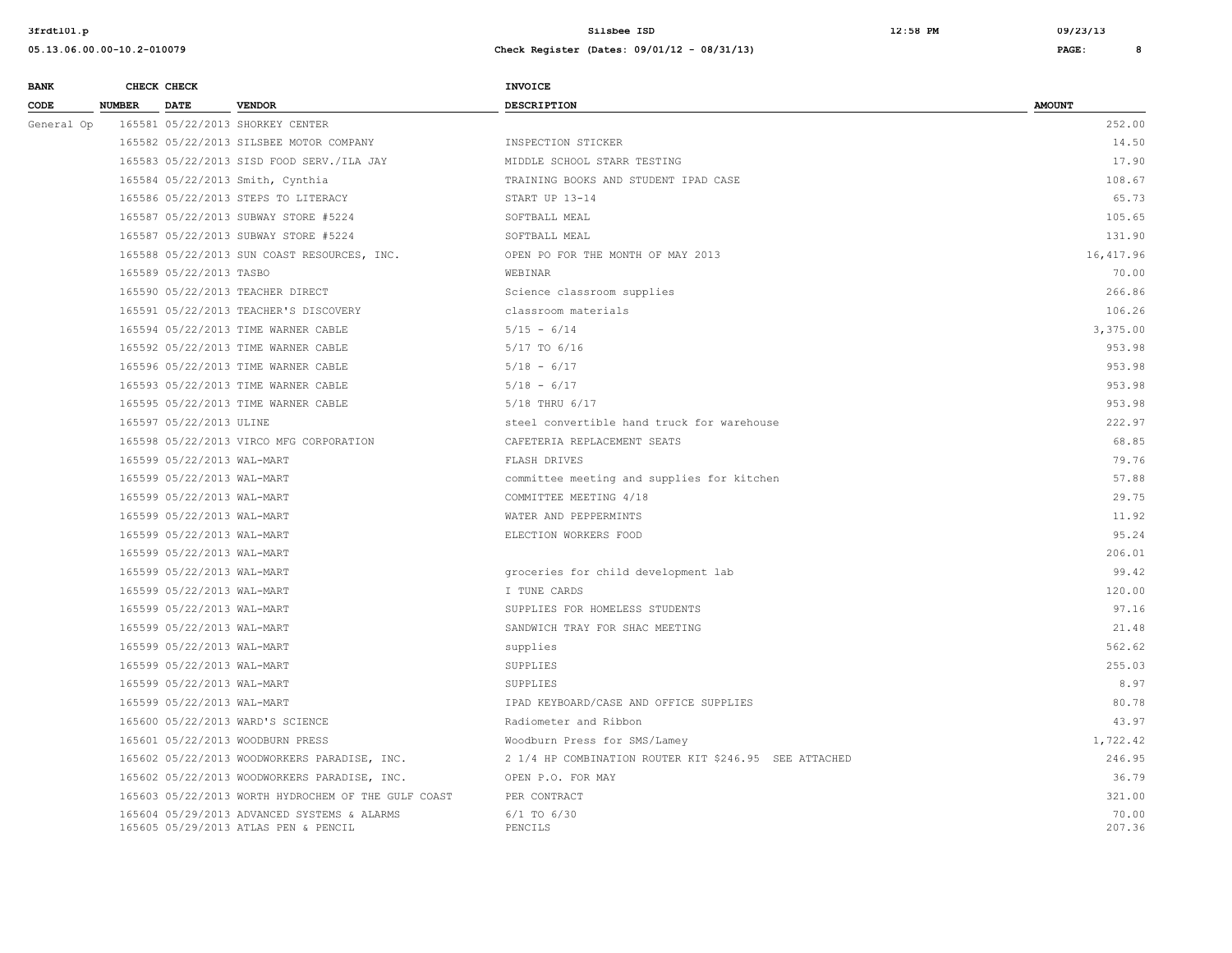| <b>BANK</b> |               | CHECK CHECK            |                                                                                                | <b>INVOICE</b>                             |                |
|-------------|---------------|------------------------|------------------------------------------------------------------------------------------------|--------------------------------------------|----------------|
| CODE        | <b>NUMBER</b> | <b>DATE</b>            | <b>VENDOR</b>                                                                                  | <b>DESCRIPTION</b>                         | <b>AMOUNT</b>  |
| General Op  |               |                        | 165606 05/29/2013 AWARDS UNLIMITED                                                             | FCCLA Cords & Certificates                 | 76.65          |
|             |               |                        | 165607 05/29/2013 BIO-MEDICAL WASTE SOLUTIONS                                                  |                                            | 200.00         |
|             |               |                        | 165608 05/29/2013 BUECHLER & ASSOCIATES, P.C.                                                  |                                            | 650.00         |
|             |               |                        | 165610 05/29/2013 CARD SERVICES                                                                | APRIL 18, 2013 TO MAY 17, 2013             | 237.78         |
|             |               |                        | 165609 05/29/2013 CARD SERVICES                                                                | APRIL 20, 2013 TO MAY 20, 2013             | 462.40         |
|             |               |                        | 165611 05/29/2013 CENTERPOINT ENERGY                                                           | 4/16 to 5/15/2013                          | 4,533.39       |
|             |               |                        | 165611 05/29/2013 CENTERPOINT ENERGY                                                           | $4/16$ to $5/16/2013$                      | 2,783.56       |
|             |               |                        | 165612 05/29/2013 Chandler, Jenny                                                              |                                            | 49.55          |
|             |               |                        | 165613 05/29/2013 COGBILL, BENSON                                                              | GUARD SHACK TOTAL 8 HOURS                  | 200.00         |
|             |               |                        | 165614 05/29/2013 DELACERDA, SCOTT                                                             | GUARD SHACK TOTAL 8 HOURS                  | 200.00         |
|             |               |                        | 165615 05/29/2013 EMBASSY SUITES AUSTIN-CENTRAL                                                | JUNE 5 & 6                                 | 303.02         |
|             |               | 165616 05/29/2013 ETEX |                                                                                                | INK                                        | 263.99         |
|             |               | 165616 05/29/2013 ETEX |                                                                                                | teacher supplies-start-up 13.14            | 217.31         |
|             |               | 165616 05/29/2013 ETEX |                                                                                                | teacher supplies-start-up 13.14            | 101.79         |
|             |               | 165616 05/29/2013 ETEX |                                                                                                | office supplies                            | 50.98          |
|             |               | 165616 05/29/2013 ETEX |                                                                                                | teacher supplies-start-up 13.14            | 15.65          |
|             |               | 165616 05/29/2013 ETEX |                                                                                                | teacher supplies-start-up 13.14            | 83.15          |
|             |               | 165616 05/29/2013 ETEX |                                                                                                | teacher supplies-start-up 13.14            | 38.96          |
|             |               | 165616 05/29/2013 ETEX |                                                                                                | Office supplies                            | 270.00         |
|             |               | 165616 05/29/2013 ETEX |                                                                                                | PE SUPPLIES                                | 109.00         |
|             |               | 165616 05/29/2013 ETEX |                                                                                                | Teacher & Office Supplies                  | 272.49         |
|             |               | 165616 05/29/2013 ETEX |                                                                                                | SUPPLIES                                   | 80.12          |
|             |               | 165616 05/29/2013 ETEX |                                                                                                | teacher supplies - HP imaging drum         | 233.17         |
|             |               | 165616 05/29/2013 ETEX |                                                                                                | Cartridge 12A                              | 79.99          |
|             |               |                        | 165617 05/29/2013 F&F SPORTS, INC.                                                             | FOOTBALL TROPHIES                          | 450.00         |
|             |               |                        | 165617 05/29/2013 F&F SPORTS, INC.                                                             | BASEBALL AND LINE UP CARDS                 | 171.96         |
|             |               |                        | 163745 05/24/2013 FISHER, JONATHAN                                                             | DL REIMBURSEMENT                           | $-212.00$      |
|             |               |                        | 165618 05/29/2013 FISHER, JONATHAN                                                             | DL REIMBURSEMENT                           | 212.00         |
|             |               |                        | 165619 05/29/2013 Franco, Eldon                                                                | BASEBALL PLAYOFF IN LUFKIN                 | 108.71         |
|             |               |                        | 165620 05/29/2013 GARY'S REPAIR SERVICE                                                        | REPAIRS ON SUBURBAN #28                    | 975.00         |
|             |               |                        | 165621 05/29/2013 GILLEY, WILLIAM                                                              | BASEBALL GAME TOTAL 8.5 HOURS              | 212.50         |
|             |               |                        | 165622 05/29/2013 HARDIN COUNTY                                                                | VOTING MACHINES - EARLY AND ELECTION DAY   | 2,160.00       |
|             |               |                        | 165623 05/29/2013 HARRIS, JENNIFER                                                             |                                            | 25.36          |
|             |               |                        | 165623 05/29/2013 HARRIS, JENNIFER                                                             | 5/21 AND 5/22 REGION V                     | 69.68          |
|             |               |                        | 165624 05/29/2013 HARTLESS, TRAVIS                                                             | GUARD SHACK TOTAL 4 HOURS                  | 100.00         |
|             |               |                        | 165625 05/29/2013 Honeycutt, Judy                                                              |                                            | 30.52          |
|             |               |                        | 165626 05/29/2013 INTERFACE SECURITY SYSTEMS                                                   | $6/1$ TO $6/30$                            | 25.17          |
|             |               |                        | 165627 05/29/2013 LAKESHORE LEARNING MATERIALS<br>165628 05/29/2013 LAURA REEVES ACTIVITY FUND | STARTUP13-14<br>KIDS CONNECTION GRADUATION | 49.41<br>45.24 |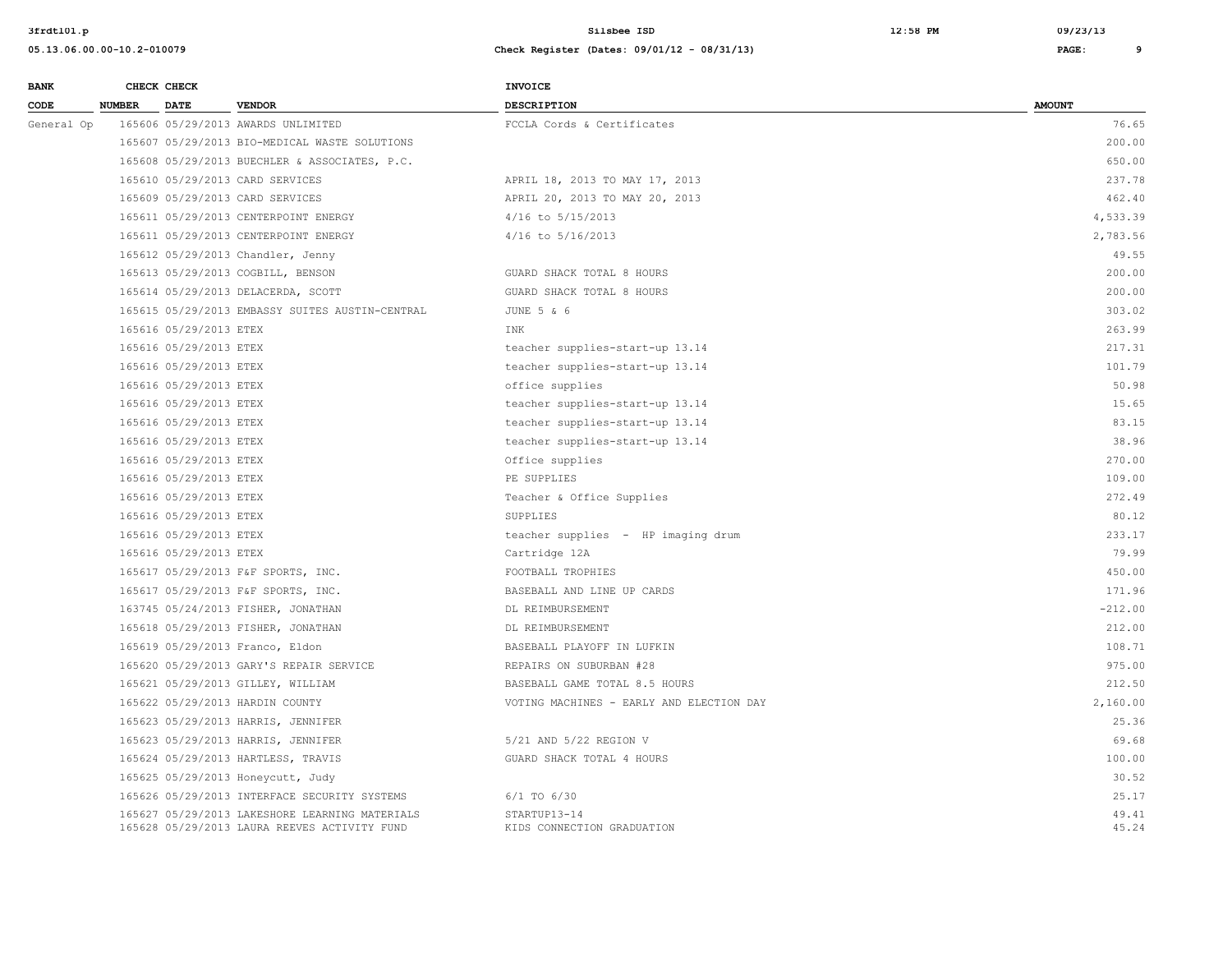| <b>BANK</b> |               | CHECK CHECK                 |                                                                                | <b>INVOICE</b>                                       |                       |
|-------------|---------------|-----------------------------|--------------------------------------------------------------------------------|------------------------------------------------------|-----------------------|
| CODE        | <b>NUMBER</b> | <b>DATE</b>                 | <b>VENDOR</b>                                                                  | <b>DESCRIPTION</b>                                   | <b>AMOUNT</b>         |
| General Op  |               |                             | 165628 05/29/2013 LAURA REEVES ACTIVITY FUND                                   | WALMART                                              | 137.67                |
|             |               |                             | 165629 05/29/2013 LAWRENCE, JOSHUA                                             | GUARD SHACK TOTAL 5 HOURS 15 MINUTES                 | 131.25                |
|             |               |                             | 165630 05/29/2013 Leleux, Judith                                               |                                                      | 29.72                 |
|             |               |                             | 165630 05/29/2013 Leleux, Judith                                               |                                                      | 29.72                 |
|             |               |                             | 165630 05/29/2013 Leleux, Judith                                               |                                                      | 29.72                 |
|             |               |                             | 165631 05/29/2013 MACKIN EDUCATIONAL RESOURCES                                 | Library titles ebooks                                | 602.51                |
|             |               |                             | 165632 05/29/2013 MONTALVO, CARLOS                                             | GUARD SHACK TOTAL 4 HOURS                            | 100.00                |
|             |               |                             | 165633 05/29/2013 ORIENTAL TRADING COMPANY                                     | STARTUP13-14                                         | 45.61                 |
|             |               |                             | 165633 05/29/2013 ORIENTAL TRADING COMPANY                                     | STARTUP13-14                                         | 7.12                  |
|             |               |                             | 165633 05/29/2013 ORIENTAL TRADING COMPANY                                     | STARTUP 13-14                                        | 35.87                 |
|             |               |                             | 165635 05/29/2013 PAYNE & SONS                                                 | TOW BUS 9 TO THE BUS BARN                            | 300.00                |
|             |               |                             | 165635 05/29/2013 PAYNE & SONS                                                 | TOW BUS #45 TO BUS BARN.                             | 200.00                |
|             |               |                             | 165636 05/29/2013 PEACOCK TAGS, INC.                                           | trophies - student awards                            | 59.32                 |
|             |               |                             | 165637 05/29/2013 PERKINS, DIANE                                               | SHS PLAY AND SMS CHOIR CONCERT TOTAL 5 HOURS         | 125.00                |
|             |               |                             | 165638 05/29/2013 RANDOLPH, MONE'T                                             | 2 OF 2 DRAWS                                         | 250.00                |
|             |               |                             | 165639 05/29/2013 READ-TURRENTINE ELEMENTARY                                   | STUDENT REWARDS                                      | 887.67                |
|             |               | 165640 05/29/2013 RED ALERT |                                                                                | YEARLY INSPECTION OF TERMITES @ADMINISTRATION        | 75.00                 |
|             |               | 165640 05/29/2013 RED ALERT |                                                                                | TREAT ANTS ON ENTIRE PLAYGROUND                      | 250.00                |
|             |               |                             | 165641 05/29/2013 ROBERT BROOKE & ASSOCIATES                                   | TOP LATCH KIT 139.00 APPROX, SHIPPING 12.00          | 153.67                |
|             |               |                             | 165634 05/29/2013 SCOTT PAULINO PHYSICAL THERAPIST                             | PHYSICAL THERAPY                                     | 5,332.50              |
|             |               |                             | 165642 05/29/2013 SHORKEY CENTER                                               | OCCUPATIONAL THERAPY                                 | 252.00                |
|             |               |                             | 165643 05/29/2013 SILSBEE HIGH SCHOOL                                          | BASKETBALL DVD'S, TV HANGING BRACKET                 | 199.84                |
|             |               |                             | 165644 05/29/2013 SILSBEE HIGH SCHOOL AUTOMOTIVE PROGRAM                       | CAR                                                  | 36.17                 |
|             |               |                             | 165645 05/29/2013 SSC SERVICE SOLUTIONS                                        | JUNE 1, 2013 TO JUNE 30, 2013                        | 51,755.71             |
|             |               |                             | 165646 05/29/2013 STANLEY SECURITY SOLUTIONS, INC.                             | OPEN P.O. FOR MAY                                    | 52.88                 |
|             |               |                             | 165647 05/29/2013 SUN COAST RESOURCES, INC.                                    | OPEN P.O. FOR MAY                                    | 2,045.97              |
|             |               |                             | 165648 05/29/2013 VERIZON WIRELESS                                             | APRIL 14 - MAY 13                                    | 2,542.98              |
|             |               | 165649 05/29/2013 VIDOR ISD |                                                                                | SILSBEE VS ORANGEFIELD                               | 106.36                |
|             |               | 165649 05/29/2013 VIDOR ISD |                                                                                | SILSBEE VS ORANGEFIELD                               | 154.78                |
|             |               |                             | 165650 05/29/2013 Williamson, John                                             | BASEBALL PLAYOFF VIDOR                               | 79.23                 |
|             |               |                             | 165651 06/03/2013 CROWNE PLAZA                                                 |                                                      | 2,507.00              |
|             |               |                             | 165658 06/03/2013 CROWNE PLAZA                                                 | JUNE 5 & 6                                           | 227.70                |
|             |               |                             | 165652 06/03/2013 FRANK'S JEWELRY                                              |                                                      | 306.40                |
|             |               |                             | 165653 06/03/2013 GILLEY, WILLIAM                                              | AND JUNE 1 BASEBALL GAMES AND WEST HARDIN GRADUATION | 587.50                |
|             |               |                             | 165654 06/03/2013 McGallion, Bobby                                             | AND JUNE 1 BASEBALL PLAYOFFS IN HOUSTON              | 228.02                |
|             |               |                             | 165655 06/03/2013 Nelson, Michael                                              | STATE BASEBALL TOURNEY                               | 1,890.00              |
|             |               |                             | 165656 06/03/2013 PERKINS, DIANE                                               | DANCE RECITAL                                        | 112.50                |
|             |               |                             | 165657 06/03/2013 SUN TRAVEL TRAILWAYS<br>165495 06/04/2013 SUBWAY STORE #5224 | BASEBALL TEAM TO AUSTIN<br>softball meal             | 3,525.00<br>$-105.65$ |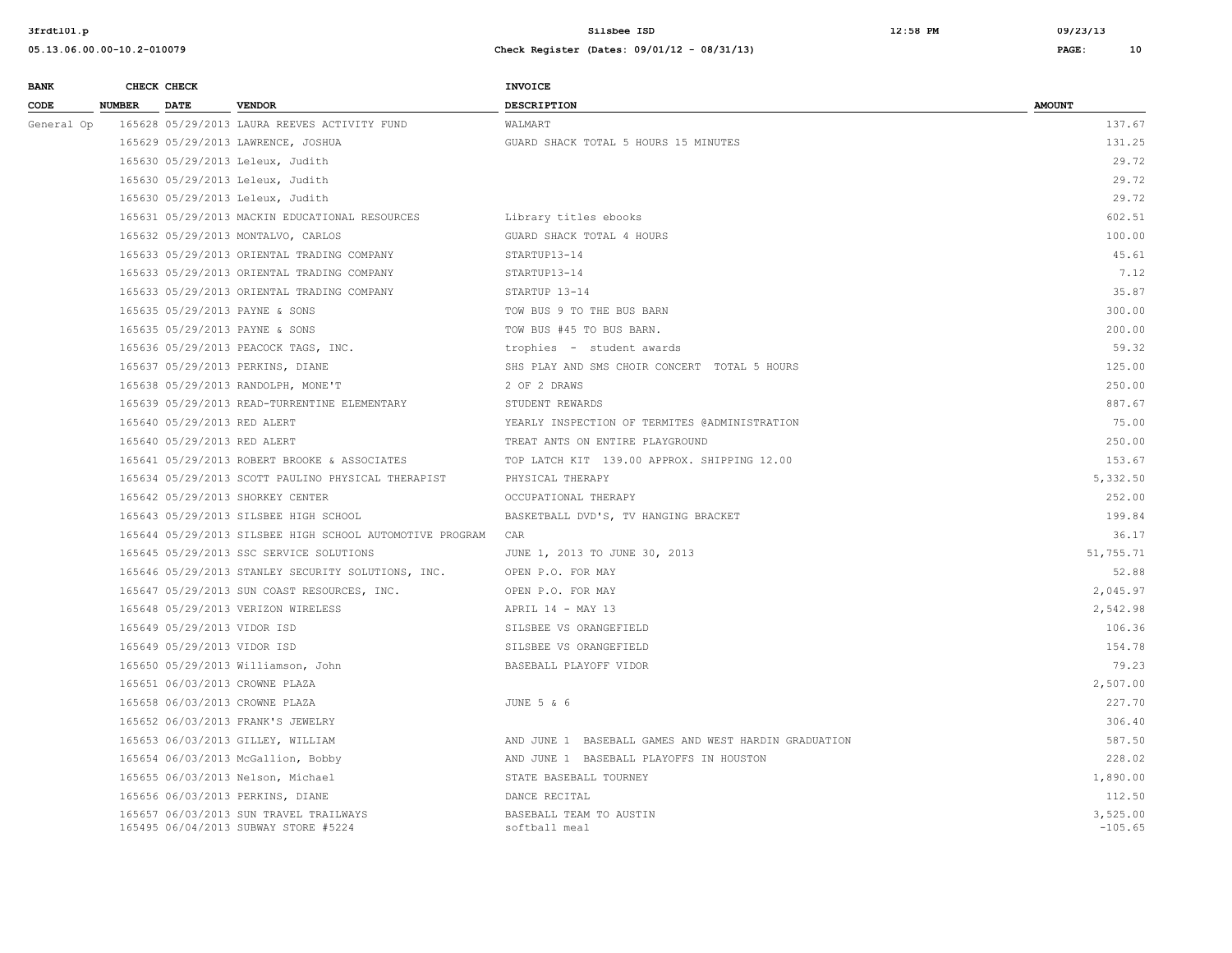| <b>BANK</b> |               | CHECK CHECK                                      |                                                                            | <b>INVOICE</b>                                               |                    |
|-------------|---------------|--------------------------------------------------|----------------------------------------------------------------------------|--------------------------------------------------------------|--------------------|
| CODE        | <b>NUMBER</b> | <b>DATE</b>                                      | <b>VENDOR</b>                                                              | <b>DESCRIPTION</b>                                           | <b>AMOUNT</b>      |
| General Op  |               |                                                  | 165659 06/05/2013 AL-T'S SEAFOOD & STEAKHOUSE                              | <b>BASEBALL</b>                                              | 201.73             |
|             |               | 165660 06/05/2013 API INC.                       |                                                                            | FCCLA Stoles & Supplies                                      | 130.70             |
|             |               |                                                  | 165661 06/05/2013 Bain, Richard JR                                         | BASEBALL PLAYOFF GAMES IN HOUSTON                            | 240.69             |
|             |               |                                                  | 165662 06/05/2013 BAKER DISTRIBUTING                                       | OPEN P.O. FOR MAY                                            | 65.70              |
|             |               |                                                  | 165663 06/05/2013 BARBER'S HILL ATHLETICS                                  | AREA PLAYOFFS                                                | 258.36             |
|             |               |                                                  | 165664 06/05/2013 Barnes, Aaron                                            | TEXAS STATE SOLO & ENSEMBLE/ PFLUGERVILLE                    | 45.96              |
|             |               |                                                  | 165665 06/05/2013 BEAUMONT FREIGHTLINER - STERLING                         | REPAIR ON BUS 93                                             | 7,109.54           |
|             |               |                                                  | 165666 06/05/2013 BEAUMONT ISD ATHLETICS                                   | 4/27 SILSBEE VS BRIDGE CITY @ WEST BROOK                     | 66.60              |
|             |               |                                                  | 165667 06/05/2013 BELL, TRACY                                              | COUNSELING                                                   | 1,525.00           |
|             |               |                                                  | 165668 06/05/2013 BETTY'S BLOOMERS NURSERY                                 | TERRY FELPS                                                  | 39.50              |
|             |               |                                                  | 165669 06/05/2013 BOSWORTH PAPERS INC                                      | teacher supplies-start-up 13.14                              | 68.54              |
|             |               |                                                  | 165670 06/05/2013 BROWN, DAVID GRANT                                       | GUARD SHACK TOTAL 4 HOURS                                    | 100.00             |
|             |               |                                                  | 165671 06/05/2013 CARTER'S EDUCATIONAL TRAINING                            | MAY 2013 TRAINING                                            | 520.00             |
|             |               |                                                  | 165672 06/05/2013 CHALK'S TRUCK PARTS, INC.                                | OPEN PO FOR THE MONTH OF MAY 2013                            | 166.75             |
|             |               |                                                  | 165673 06/05/2013 CHATTERBOX SPEECH THERAPY                                | SPEECH THERAPIST                                             | 3,010.00           |
|             |               |                                                  | 165674 06/05/2013 CHICK-fil-A                                              | 5/30 MEAL BASEBALL PLAYOFFS                                  | 166.80             |
|             |               |                                                  | 165675 06/05/2013 CHICKEN EXPRESS                                          | BASEBALL TEAM LUFKIN LOCATION                                | 103.84             |
|             |               |                                                  | 165676 06/05/2013 CITY OF SILSBEE                                          | $4/9$ to $5/14$                                              | 136.69             |
|             |               |                                                  | 165676 06/05/2013 CITY OF SILSBEE                                          | $4/9$ to $5/14$                                              | 118.96             |
|             |               |                                                  | 165677 06/05/2013 COGBILL, BENSON                                          | GUARD SHACK TOTAL 4 HOURS                                    | 100.00             |
|             |               |                                                  | 165678 06/05/2013 COMET CLEANERS                                           | BAND                                                         | 1,325.08           |
|             |               |                                                  | 165679 06/05/2013 COMMUNITY COFFEE                                         | ADMINISTRATION                                               | 31.00              |
|             |               |                                                  | 165679 06/05/2013 COMMUNITY COFFEE                                         | MIDDLE SCHOOL                                                | 86.30              |
|             |               |                                                  | 165680 06/05/2013 CROFT & HICKS INVESTIGATIONS AND SECURIT 5/15 INSPECTION |                                                              | 400.00             |
|             |               |                                                  | 165681 06/05/2013 DE LAGE LANDEN                                           | $5/15$ to $6/14$                                             | 139.00             |
|             |               |                                                  | 165682 06/05/2013 DE LAGE LANDEN PUBLIC FINANCE                            | 5/1 TO 5/31                                                  | 541.72             |
|             |               |                                                  | 165682 06/05/2013 DE LAGE LANDEN PUBLIC FINANCE                            | $5/1$ TO $5/31$                                              | 422.07             |
|             |               |                                                  | 165682 06/05/2013 DE LAGE LANDEN PUBLIC FINANCE                            | $5/1$ TO $5/31$                                              | 541.72             |
|             |               |                                                  | 165683 06/05/2013 DELACERDA, SCOTT                                         | GUARD SHACK TOTAL 8 HOURS                                    | 200.00             |
|             |               |                                                  | 165684 06/05/2013 DICKSON, ROSA                                            | KAILEY \$13.50 LR MAGGIE \$27.20 MS                          | 40.70              |
|             |               |                                                  | 165685 06/05/2013 Dorrell, Sharon                                          | REIMBURSEMENT                                                | 37.43              |
|             |               |                                                  | 165686 06/05/2013 EMBASSY SUITES AUSTIN-ARBORETUM                          | TEPSA JUNE 11-14                                             | 579.80             |
|             |               | 165687 06/05/2013 ENTERGY                        |                                                                            | MAY 2013                                                     | 72,039.65          |
|             |               | 165688 06/05/2013 ETEX                           |                                                                            | ink                                                          | 279.99             |
|             |               | 165688 06/05/2013 ETEX                           |                                                                            | Tables & Chairs for Broadcast room                           | 3,124.76           |
|             |               | 165688 06/05/2013 ETEX                           |                                                                            | ARD room toner                                               | 58.39              |
|             |               | 165688 06/05/2013 ETEX                           |                                                                            | SUPPLIES                                                     | 142.62             |
|             |               | 165688 06/05/2013 ETEX<br>165688 06/05/2013 ETEX |                                                                            | library furniture<br>c-scope-teacher supplies/start-up 13.14 | 169.00<br>1,179.32 |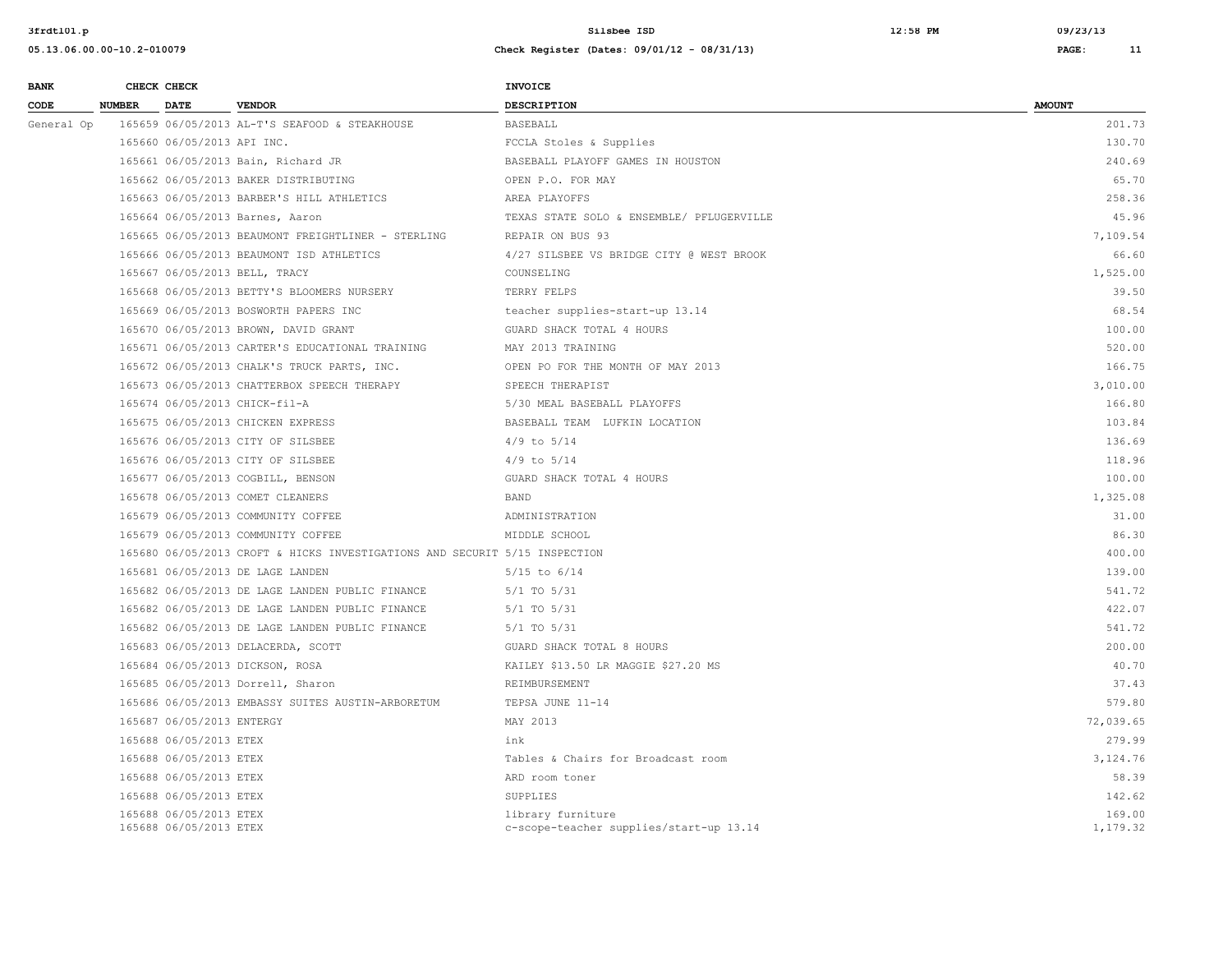**05.13.06.00.00-10.2-010079 Check Register (Dates: 09/01/12 - 08/31/13) PAGE: 12**

| <b>BANK</b> |               | CHECK CHECK                |                                                       | INVOICE                                                                     |               |
|-------------|---------------|----------------------------|-------------------------------------------------------|-----------------------------------------------------------------------------|---------------|
| CODE        | <b>NUMBER</b> | <b>DATE</b>                | <b>VENDOR</b>                                         | <b>DESCRIPTION</b>                                                          | <b>AMOUNT</b> |
| General Op  |               | 165688 06/05/2013 ETEX     |                                                       | open p.o. for may                                                           | 128.72        |
|             |               |                            | 165689 06/05/2013 FAIRFIELD INN & SUITES AUSTIN NW    | NATIONAL EDUCATORS LAW INSTITUTE JUNE 9-12                                  | 277.95        |
|             |               |                            | 165690 06/05/2013 FAST MODEL TECHNOLOGIES, LLC        | FAST DRAW BASIC FOR BASKETBALL                                              | 50.00         |
|             |               |                            | 165691 06/05/2013 FITNESS FINDERS                     | ACADEMIC AWARDS                                                             | 909.16        |
|             |               |                            | 165692 06/05/2013 Franco, Carrie                      | REGION V WORKSHOP                                                           | 25.92         |
|             |               |                            | 165693 06/05/2013 Franco, Eldon                       | 6/1 BASEBALL PLAYOFF GAMES IN HOUSTON                                       | 249.73        |
|             |               | 165694 06/05/2013 GRAINGER |                                                       | OPEN P.O. FOR MAY                                                           | 399.40        |
|             |               |                            | 165695 06/05/2013 HAMPTON INN & SUITES AUSTIN         | TASSP SUMMER WORKSHOP JUNE 10-14                                            | 715.04        |
|             |               |                            | 165696 06/05/2013 HAMPTON INN & SUITES AUSTIN         | TASSP SUMMER WORKSHOP JUNE 10-14                                            | 715.04        |
|             |               |                            | 165697 06/05/2013 HAMPTON INN & SUITES AUSTIN         | TASSP SUMMER WORKSHOP JUNE 10-14                                            | 715.04        |
|             |               |                            | 165698 06/05/2013 Harrell-Bodle, Mona                 |                                                                             | 4.97          |
|             |               |                            | 165699 06/05/2013 HARTLESS, TRAVIS                    | GUARD SHACK TOTAL 5 HOURS                                                   | 125.00        |
|             |               |                            | 165700 06/05/2013 HCTRA-VIOLATIONS                    | LICENSE PLATE 1080320 (TX)                                                  | 34.26         |
|             |               |                            | 165701 06/05/2013 Honeycutt, Judy                     | ITEMS FOR CTE BANQUET                                                       | 46.98         |
|             |               |                            | 165701 06/05/2013 Honeycutt, Judy                     | NURSING STUDENTS CARDS                                                      | 27.00         |
|             |               |                            | 165702 06/05/2013 HORSESHOE BAY RESORT MARRIOTT HOTEL | TASSP SUMMER LEADERSHIP WORKSHOP 6/14-16                                    | 521.52        |
|             |               |                            | 165703 06/05/2013 INKSPOT PRINTS & GRAPHICS           | t-shirts/printing                                                           | 1,100.80      |
|             |               |                            | 165704 06/05/2013 JOHNSTONE SUPPLY                    | condenser motors for High School and Middle School chillers Condensor motor | 865.84        |
|             |               |                            |                                                       | for Kirby                                                                   |               |
|             |               |                            | 165704 06/05/2013 JOHNSTONE SUPPLY                    | OPEN P.O. FOR MAY                                                           | 73.95         |
|             |               |                            | 165705 06/05/2013 JONES SCHOOL SUPPLY CO., INC.       | awards                                                                      | 209.20        |
|             |               |                            | 165706 06/05/2013 KAGAN PUBLISHING                    | Kagan K-8 Flexible Grouping Summer WS T. McDuff                             | 4,188.80      |
|             |               |                            | 165707 06/05/2013 KESSELMAN-JONES, INC.               | LYNETTE SPEARS AND JENNIFER DAURIAC                                         | 100.00        |
|             |               |                            | 165708 06/05/2013 LAKESHORE LEARNING MATERIALS        | STARTUP13-14                                                                | 71.47         |
|             |               |                            | 165709 06/05/2013 LAURA REEVES ACTIVITY FUND          | BARNES & NOBLE                                                              | 100.00        |
|             |               |                            | 165709 06/05/2013 LAURA REEVES ACTIVITY FUND          | LAURA REEVES                                                                | 323.09        |
|             |               |                            | 165709 06/05/2013 LAURA REEVES ACTIVITY FUND          | POSTAGE FOR OWL PELLETS                                                     | 9.00          |
|             |               |                            | 165709 06/05/2013 LAURA REEVES ACTIVITY FUND          | REIMBURSMENT AR REWARD                                                      | 92.50         |
|             |               |                            | 165709 06/05/2013 LAURA REEVES ACTIVITY FUND          | pizza                                                                       | 14.50         |
|             |               |                            | 165709 06/05/2013 LAURA REEVES ACTIVITY FUND          |                                                                             | 1,200.00      |
|             |               |                            | 165709 06/05/2013 LAURA REEVES ACTIVITY FUND          |                                                                             | 486.00        |
|             |               |                            | 165710 06/05/2013 LEAD 4WARD                          | lead4ward Summer Math TEKS workshop J. Parker *see attachment               | 4,187.00      |
|             |               |                            | 165711 06/05/2013 LIBRARY VIDEO COMPANY               | library supplies                                                            | 568.84        |
|             |               |                            | 165712 06/05/2013 MIXON, DR. JASON R.                 | MAY CONSTULTING FEE                                                         | 3,000.00      |
|             |               |                            | 165713 06/05/2013 MONTALVO, CARLOS                    | 30 TOTAL HOURS 11                                                           | 275.00        |
|             |               |                            | 165714 06/05/2013 Murray, Megan                       |                                                                             | 20.72         |

165716 06/05/2013 NORTH HARDIN WATER SUPPLY CORP.<br>165717 06/05/2013 O'REILLY AUTOMOTIVE **1698** OPEN PO FOR THE MONTH OF MAY 2013 165717 06/05/2013 O'REILLY AUTOMOTIVE

165715 06/05/2013 NASSP/NASC 125.00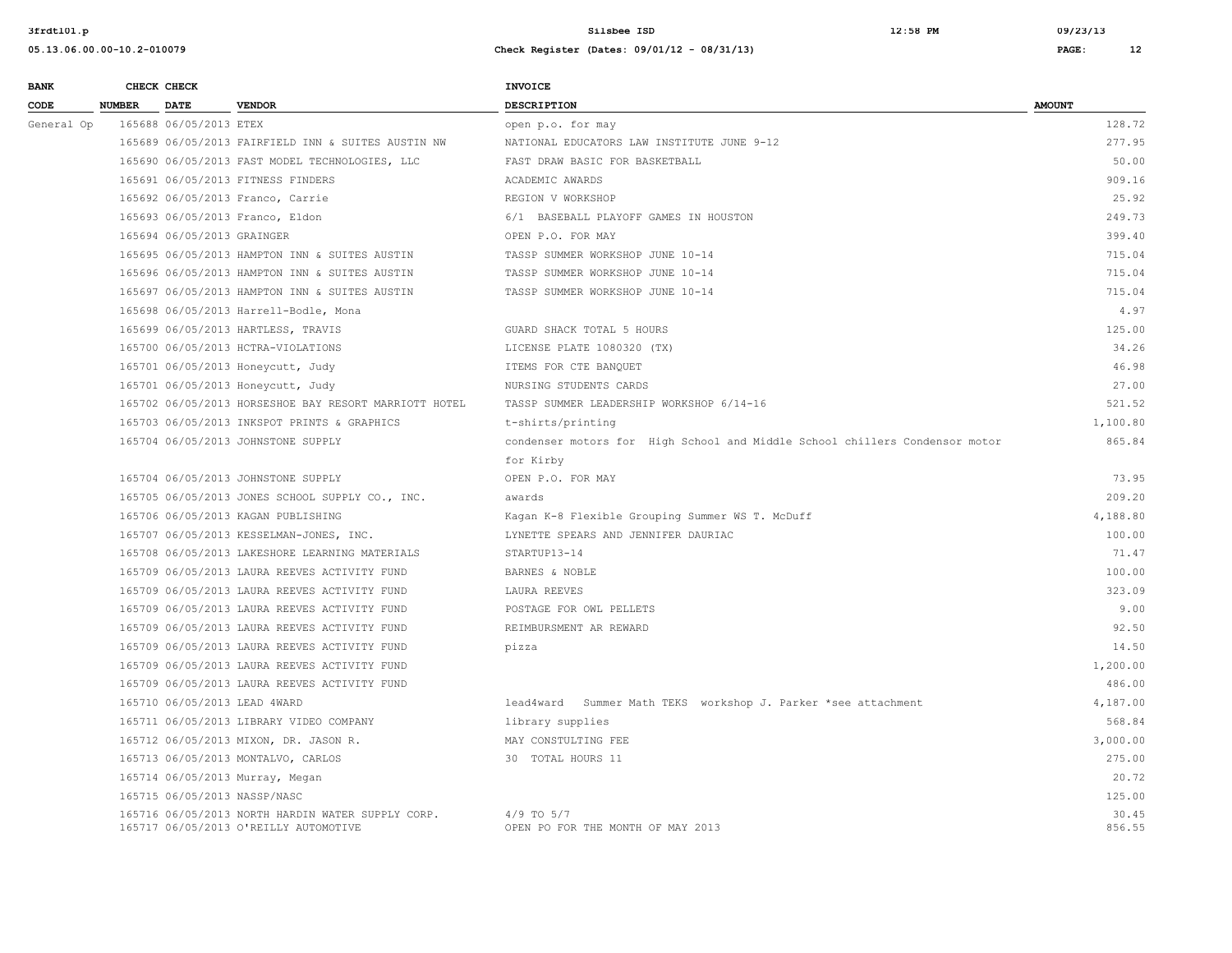| <b>BANK</b> |               | CHECK CHECK                |                                                                                                | <b>INVOICE</b>                                                                           |                      |
|-------------|---------------|----------------------------|------------------------------------------------------------------------------------------------|------------------------------------------------------------------------------------------|----------------------|
| CODE        | <b>NUMBER</b> | <b>DATE</b>                | <b>VENDOR</b>                                                                                  | <b>DESCRIPTION</b>                                                                       | <b>AMOUNT</b>        |
| General Op  |               |                            | 165718 06/05/2013 PARKER LUMBER - SILSBEE                                                      | OPEN PO FOR THE MONTH OF MAY 2013                                                        | 11.14                |
|             |               |                            | 165718 06/05/2013 PARKER LUMBER - SILSBEE                                                      | Duofast Siding Coil Gun for Ag Classes                                                   | 349.00               |
|             |               |                            | 165719 06/05/2013 Parks, Diane                                                                 | INTERIOR DESIGN FIELD TRIP                                                               | 7.48                 |
|             |               |                            | 165721 06/05/2013 PHILLIPS, BILL                                                               | WAREHOUSE LEASE                                                                          | 300.00               |
|             |               | 165722 06/05/2013 PIN MART |                                                                                                | AWARD PINS                                                                               | 1,650.00             |
|             |               |                            | 165723 06/05/2013 Powell, Karen                                                                | SPECIAL ED INFO                                                                          | 14.55                |
|             |               |                            | 165724 06/05/2013 PUSTKA, CAILIN                                                               | MEMORIAL SCHOLARSHIP                                                                     | 500.00               |
|             |               |                            | 165725 06/05/2013 RADISSON HOTEL & SUITES                                                      | TASSP JUNE 11-15                                                                         | 758.64               |
|             |               |                            | 165726 06/05/2013 REALITYWORKS                                                                 | Wristbands                                                                               | 39.00                |
|             |               |                            | 165727 06/05/2013 REALLY GOOD STUFF, INC.                                                      | START UP 13-14                                                                           | 31.30                |
|             |               |                            | 165727 06/05/2013 REALLY GOOD STUFF, INC.                                                      | STARTUP13-14                                                                             | 50.93                |
|             |               |                            | 165727 06/05/2013 REALLY GOOD STUFF, INC.                                                      | STARTUP13-14                                                                             | 21.94                |
|             |               |                            | 165728 06/05/2013 REFLECTIONS CUSTOM FRAMING                                                   | MEDALS AND TROPHIES FOR SCIENCE BOAT COMPETITION                                         | 76.00                |
|             |               |                            | 165729 06/05/2013 REGION V EDUCATION SERVICE CENTER                                            | Workshop 6770) VI Teachers/I Pad Training                                                | 40.00                |
|             |               |                            | 165729 06/05/2013 REGION V EDUCATION SERVICE CENTER                                            | Region 5esc ws# 6618 DYS K. Leatherwood May 22-28 & May 29 & 30, 2013                    | 500.00               |
|             |               |                            | 165729 06/05/2013 REGION V EDUCATION SERVICE CENTER                                            | Region 5esc ws# 6618 DYS Institute - 5 day training May 22, 23, 24, & May 29             | 500.00               |
|             |               |                            |                                                                                                | & 30, 2013 for Amanda Davis @ Kirby                                                      |                      |
|             |               |                            | 165729 06/05/2013 REGION V EDUCATION SERVICE CENTER                                            | Region5esc Jamie parker WS#6862 New Math TEKS May 29, 2013                               | 195.00               |
|             |               |                            | 165729 06/05/2013 REGION V EDUCATION SERVICE CENTER                                            | registration fees for Region 5 Workshop \$10 entry X 5 Managers deadline to              | 40.00                |
|             |               |                            |                                                                                                | register May 8th.                                                                        |                      |
|             |               |                            | 165730 06/05/2013 RENAISSANCE DALLAS RICHARDSON HOTEL                                          | JUNE 9-13 OFFICER CAMP                                                                   | 1,104.24             |
|             |               |                            | 165731 06/05/2013 RIDDELL/ALL AMERICAN SPORTS                                                  | REVO SPEED HELMETS AND SHIPPING                                                          | 3,141.60             |
|             |               |                            | 165732 06/05/2013 SAN LUIS RESORT                                                              | TOTS AND TECHNOLOGY JUNE 9-11                                                            | 324.82               |
|             |               |                            | 165733 06/05/2013 SANCHEZ, EMMANUEL                                                            | BILINGUAL DIAGNOSTICIAN EVAL                                                             | 525.00               |
|             |               |                            | 165734 06/05/2013 SCHOOL AIDS                                                                  | STARTUP 13-14                                                                            | 36.97                |
|             |               |                            | 165734 06/05/2013 SCHOOL AIDS                                                                  | START UP 13-14                                                                           | 56.64                |
|             |               |                            | 165734 06/05/2013 SCHOOL AIDS                                                                  | C SCOPE                                                                                  | 313.66               |
|             |               |                            | 165734 06/05/2013 SCHOOL AIDS                                                                  | School Aids J. Parker Summer Math TES workshop                                           | 1,640.03             |
|             |               |                            | 165720 06/05/2013 SCOTT PAULINO PHYSICAL THERAPIST                                             | PHYSICAL THERAPY                                                                         | 1,845.00             |
|             |               |                            | 165735 06/05/2013 SECCA, INC.                                                                  | FUND 211                                                                                 | 769.00               |
|             |               |                            | 165735 06/05/2013 SECCA, INC.                                                                  | SCE                                                                                      | 1,263.00             |
|             |               |                            | 165735 06/05/2013 SECCA, INC.                                                                  | FUND 255                                                                                 | 318.00               |
|             |               |                            | 165735 06/05/2013 SECCA, INC.                                                                  | IDEA-B                                                                                   | 3,069.00             |
|             |               |                            | 165736 06/05/2013 SILSBEE BEE                                                                  | 2 column x 8 inch display @ \$108.00 per week x 4 weeks = \$432.00 Ad for Summer         | 297.20               |
|             |               |                            |                                                                                                | Seemless Feeding Program                                                                 |                      |
|             |               |                            | 165736 06/05/2013 SILSBEE BEE                                                                  |                                                                                          | 309.20               |
|             |               |                            | 165737 06/05/2013 SILSBEE HIGH SCHOOL - FCCLA                                                  | FEES NATIONAL LEADERSHIP CONFERENCE JULY 5-12                                            | 2,538.00             |
|             |               |                            | 165737 06/05/2013 SILSBEE HIGH SCHOOL - FCCLA<br>165737 06/05/2013 SILSBEE HIGH SCHOOL - FCCLA | NATIONAL LEADERSHIP CONFERENCE NASHVILLE, TN<br>NATIONAL LEADERSHIP CONFERENCE JULY 5-12 | 1,090.00<br>1,090.00 |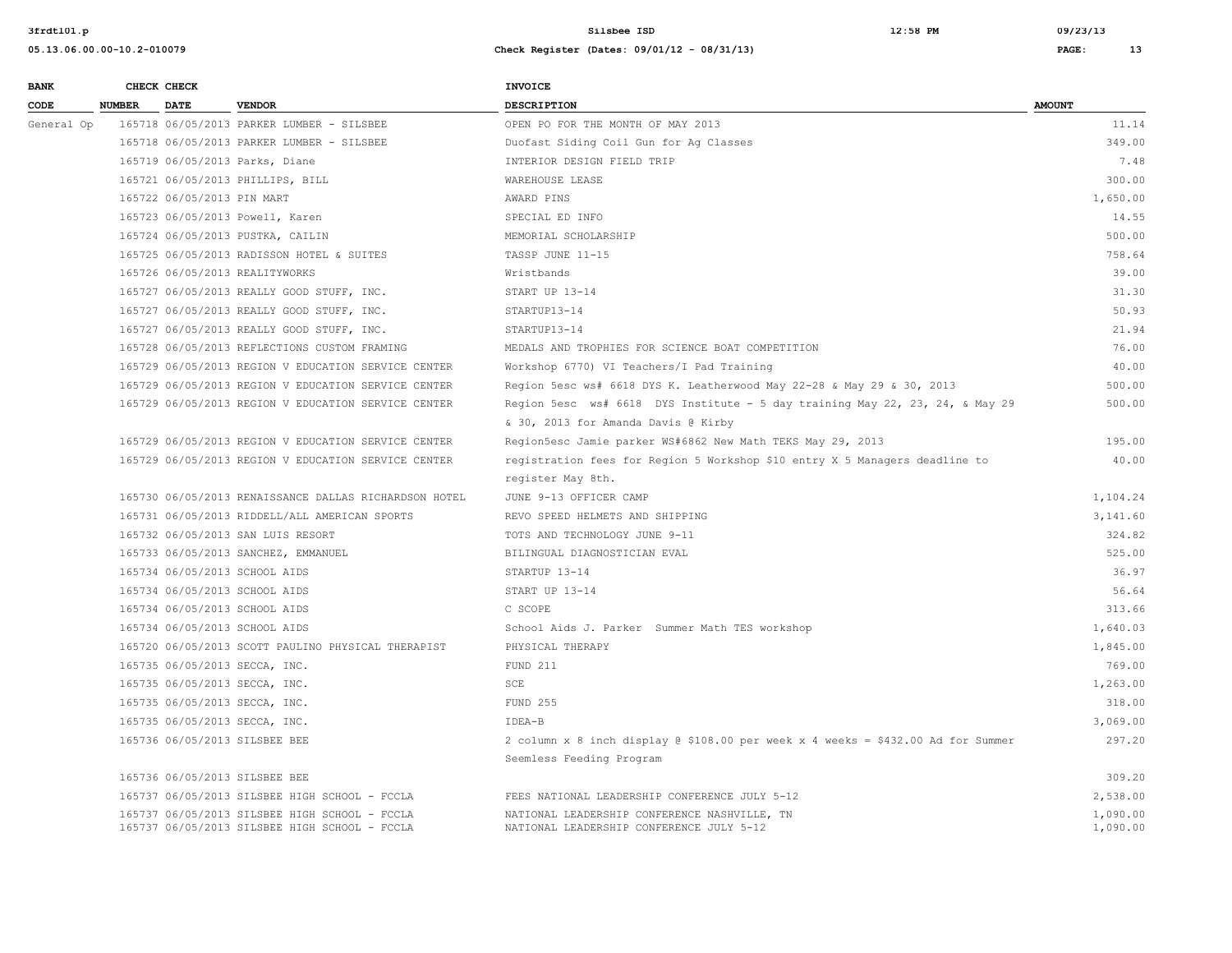| <b>BANK</b> |               | CHECK CHECK                |                                                                        | <b>INVOICE</b>                                                                  |                |
|-------------|---------------|----------------------------|------------------------------------------------------------------------|---------------------------------------------------------------------------------|----------------|
| CODE        | <b>NUMBER</b> | <b>DATE</b>                | <b>VENDOR</b>                                                          | <b>DESCRIPTION</b>                                                              | <b>AMOUNT</b>  |
| General Op  |               |                            | 165738 06/05/2013 SODEXO, INC & AFFILIATES                             | APRIL 2013                                                                      | 153, 193.68    |
|             |               |                            | 165739 06/05/2013 SOUTHERN LAWN & LANDSCAPES LLC                       | MOWING COMPLETED ON 5/27                                                        | 4,356.00       |
|             |               |                            | 165740 06/05/2013 SUBWAY STORE #5224                                   | BASEBALL                                                                        | 128.40         |
|             |               |                            | 165741 06/05/2013 SUN COAST RESOURCES, INC.                            | OPEN P.O. FOR MAY                                                               | 2,120.80       |
|             |               | 165742 06/05/2013 TEPSA    |                                                                        | TEPSA Texas Elementary Principals & Supers. STAAR Accountibility Webinar Series | 299.00         |
|             |               |                            |                                                                        | S. Thornhill                                                                    |                |
|             |               |                            | 165743 06/05/2013 TEXAS FCCLA                                          | REGISTRATION FEE                                                                | 516.00         |
|             |               |                            | 165744 06/05/2013 TEXAS FCCLA                                          | REGISTRATION FEE                                                                | 516.00         |
|             |               |                            | 165745 06/05/2013 TIME WARNER CABLE                                    | $5/30 - 6/29$                                                                   | 653.48         |
|             |               |                            | 165746 06/05/2013 Townsend, Vicki                                      | JUNE 11, 2013                                                                   | 100.00         |
|             |               |                            | 165747 06/05/2013 Wallace, Mark                                        | ONLINE EPA TEST FOR STUDENT                                                     | 25.00          |
|             |               |                            | 165748 06/05/2013 WATSON, KATHY                                        | MUSIC THERAPY                                                                   | 5,225.00       |
|             |               |                            | 165749 06/05/2013 WOOD, JESSE PHD                                      | PSYCHOLOGICAL EVALUATION                                                        | 975.00         |
|             |               | 165750 06/07/2013 MOTEL 6  |                                                                        | 6-10 THRU 6-12                                                                  | 144.42         |
|             |               |                            | 165751 06/10/2013 GILLEY, WILLIAM                                      | JUNE 6, AND JUNE 7 TOTAL 17 HOURS BASEBALL GAMES AND HIGH SCHOOL GRADUATION     | 425.00         |
|             |               |                            | 165752 06/12/2013 ACME ARCHITECTURAL HARDWARE                          | CYLINDRICAL LEVER LOCK \$132.31                                                 | 127.05         |
|             |               |                            | 165753 06/12/2013 Albers, Kimberly                                     | STATE MEAL, HOTEL AND MILEAGE                                                   | 459.12         |
|             |               |                            | 165754 06/12/2013 AMAYA, LARRY                                         | SILSBEE VS DIBOLL @ RICE UNIVERSITY                                             | 398.60         |
|             |               |                            | 165755 06/12/2013 APPLE COMPUTER, INC.                                 | I PAD                                                                           | 1,532.00       |
|             |               | 165756 06/12/2013 AT &T    |                                                                        | MAY 27 THRU JUNE 26                                                             | 74.98          |
|             |               | 165756 06/12/2013 AT &T    |                                                                        | MAY 25 THRU JUNE 24                                                             | 78.27          |
|             |               | 165756 06/12/2013 AT &T    |                                                                        | MAY 25 THRU JUNE 24                                                             | 87.87          |
|             |               | 165756 06/12/2013 AT &T    |                                                                        | MAY 27 THRU JUN 26                                                              | 4,266.69       |
|             |               | 165756 06/12/2013 AT &T    |                                                                        | MAY 25 THRU JUNE 24                                                             | 87.87          |
|             |               | 165756 06/12/2013 AT &T    |                                                                        | MAY 25 THRU JUN 24                                                              | 37.49          |
|             |               |                            | 165757 06/12/2013 B & H PHOTO VIDEO                                    | Video Tech Class Supplies                                                       | 71.56          |
|             |               |                            | 165758 06/12/2013 B. K. MECHANICAL SERVICES, INC.                      | MATERIALS AND LABOR TO COMPLETE ANNUAL TESTING OF RPZ VALVES (BACKFLOW          | 1,250.00       |
|             |               |                            |                                                                        | PREVENTORS) 10 EACH                                                             |                |
|             |               |                            | 165759 06/12/2013 Bain, Richard JR                                     | STATE BASEBALL IN AUSTIN                                                        | 315.66         |
|             |               |                            | 165760 06/12/2013 Boyett, Gwen                                         | LEGAL WORKSHOP                                                                  | 299.45         |
|             |               |                            | 165761 06/12/2013 BROWN INDUSTRIES, INC.                               | YEARS OF SERVICE PLAQUES FOR LINDA ANDERSON                                     | 59.84          |
|             |               |                            | 165762 06/12/2013 BROWN, DAVID GRANT                                   | GRADUATION TOTAL 2 HOURS                                                        | 50.00          |
|             |               |                            | 165762 06/12/2013 BROWN, DAVID GRANT                                   | GRADUATION TOTAL 3 HOURS                                                        | 75.00          |
|             |               | 165763 06/12/2013 CAIN, ED |                                                                        | GRADUATION TOTAL 3 HOURS                                                        | 75.00          |
|             |               |                            | 165764 06/12/2013 CANON SOLUTIONS AMERICIA                             | $5/1$ to $6/1$                                                                  | 3,200.00       |
|             |               |                            | 165765 06/12/2013 CDW GOVERNMENT, INC.                                 | part for starboard                                                              | 95.11          |
|             |               |                            | 165766 06/12/2013 CENTERPOINT ENERGY                                   | $4/29$ to $5/28$                                                                | 46.50          |
|             |               |                            | 165767 06/12/2013 Chandler, Jenny<br>165767 06/12/2013 Chandler, Jenny | HITCHCOCK<br>HITCHCOCK                                                          | 18.37<br>18.37 |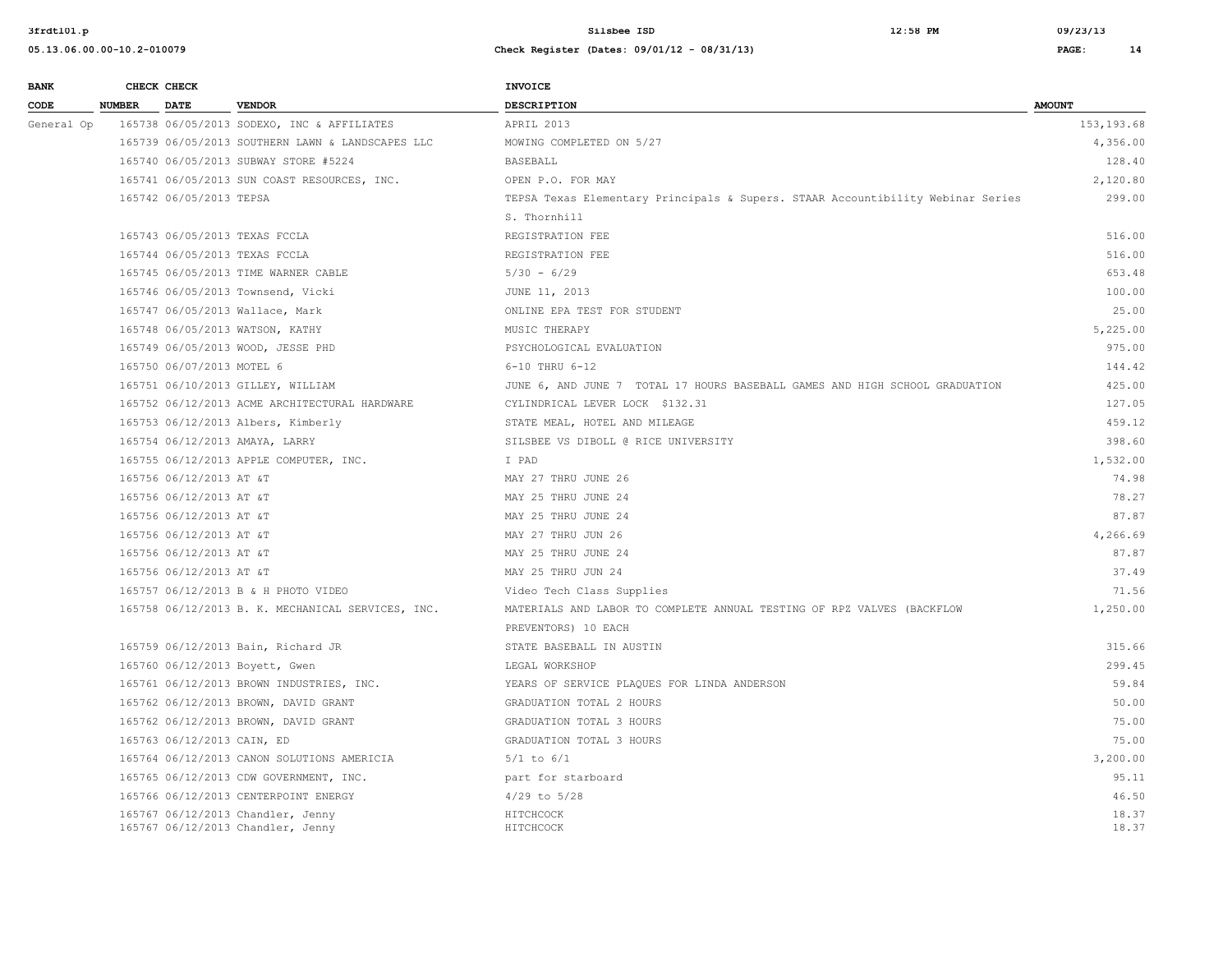| <b>BANK</b> |               | CHECK CHECK                                      |                                                  | <b>INVOICE</b>                                      |                 |
|-------------|---------------|--------------------------------------------------|--------------------------------------------------|-----------------------------------------------------|-----------------|
| CODE        | <b>NUMBER</b> | <b>DATE</b>                                      | <b>VENDOR</b>                                    | <b>DESCRIPTION</b>                                  | <b>AMOUNT</b>   |
| General Op  |               |                                                  | 165768 06/12/2013 CICI'S PIZZA #160              | BASEBALL PLAYOFF GAME 6/2                           | 78.00           |
|             |               |                                                  | 165769 06/12/2013 CITY OF SILSBEE                | 4/29 to 5/29/13                                     | 1,706.56        |
|             |               |                                                  | 165769 06/12/2013 CITY OF SILSBEE                | $4/29$ to $5/29$                                    | 103.09          |
|             |               |                                                  | 165769 06/12/2013 CITY OF SILSBEE                | 4/29 to 5/29/13                                     | 139.41          |
|             |               |                                                  | 165769 06/12/2013 CITY OF SILSBEE                | 4/29 to 5/29/13                                     | 107.89          |
|             |               |                                                  | 165769 06/12/2013 CITY OF SILSBEE                | $4/16$ to $5/23/13$                                 | 157.90          |
|             |               |                                                  | 165769 06/12/2013 CITY OF SILSBEE                | $4/15$ to $5/23$                                    | 2,183.58        |
|             |               |                                                  | 165769 06/12/2013 CITY OF SILSBEE                | $4/16$ to $5/23$                                    | 2,804.16        |
|             |               |                                                  | 165769 06/12/2013 CITY OF SILSBEE                | $4/16$ to $5/23$                                    | 636.65          |
|             |               |                                                  | 165770 06/12/2013 COASTAL WELDING SUPPLY INC     | OPEN PO FOR THE MONTH OF APRIL 2013                 | 15.50           |
|             |               |                                                  | 165770 06/12/2013 COASTAL WELDING SUPPLY INC     | OPEN P.O. FOR JUNE                                  | 62.80           |
|             |               |                                                  | 165771 06/12/2013 COGBILL, BENSON                | GUARD SHACK TOTAL 8 HOURS                           | 200.00          |
|             |               |                                                  | 165771 06/12/2013 COGBILL, BENSON                | GRADUATION TOTAL 2 HOURS                            | 50.00           |
|             |               |                                                  | 165772 06/12/2013 Coleman, Theresa               | TABC CONFERENCE                                     | 45.32           |
|             |               |                                                  | 165851 06/12/2013 Crozier, Pamela                |                                                     | 15.58           |
|             |               |                                                  | 165851 06/12/2013 Crozier, Pamela                | MILEAGE FOR HOMEBOUND MASSEY LAKE                   | 31.14           |
|             |               |                                                  | 165851 06/12/2013 Crozier, Pamela                | 28 AND 29 PINEVIEW DRIVE                            | 41.08           |
|             |               |                                                  | 165851 06/12/2013 Crozier, Pamela                | PINEVIEW                                            | 16.43           |
|             |               |                                                  | 165851 06/12/2013 Crozier, Pamela                | MASSEY LAKE ROAD                                    | 15.58           |
|             |               |                                                  | 165773 06/12/2013 CURIEL, JOE                    | SILSBEE VS DIBOLL @ RICE UNIVERSITY                 | 398.60          |
|             |               |                                                  | 165774 06/12/2013 DANCE WEAR SOLUTIONS           | Tigerette Costumes                                  | 21.47           |
|             |               |                                                  | 165775 06/12/2013 Dauriac, Jennifer              | JUNE 4 & 5 REGION V                                 | 68.75           |
|             |               | 165776 06/12/2013 Day, Keli                      |                                                  |                                                     | 74.35           |
|             |               |                                                  | 165777 06/12/2013 DE LAGE LANDEN PUBLIC FINANCE  | 5/21 TO 6/20                                        | 1,112.00        |
|             |               |                                                  | 165778 06/12/2013 Deaver, Terry                  | SAM'S AND WALMART                                   | 96.14           |
|             |               |                                                  | 165779 06/12/2013 DELL MARKETING L.P.            | Wyse Zenith 2 Zero Client                           | 2,703.00        |
|             |               |                                                  | 165779 06/12/2013 DELL MARKETING L.P.            | Computer monitors                                   | 299.98          |
|             |               |                                                  | 165779 06/12/2013 DELL MARKETING L.P.            | Dell Professional P1913 19' Monitors                | 1,349.90        |
|             |               | 165780 06/12/2013 DEMCO                          |                                                  | Library Supplies                                    | 710.87          |
|             |               |                                                  | 165781 06/12/2013 DIBOLL ISD                     | U OF H BASEBALL                                     | 480.98          |
|             |               |                                                  | 165782 06/12/2013 DIERINGER, MARK                | SILSBEE VS COLUMBIA @ THE WOODLANDS                 | 111.35          |
|             |               |                                                  | 165783 06/12/2013 DISNEY EDUCATIONAL PRODUCTIONS | DVD's                                               | 127.42          |
|             |               |                                                  | 165784 06/12/2013 ELIZONDO, TONY                 | MS TO BEAUMONT                                      | 6.99            |
|             |               |                                                  | 165785 06/12/2013 ERIC ARMIN INC.                | teacher supplies-start-up 13.14                     | 28.95           |
|             |               | 165786 06/12/2013 ETEX                           |                                                  | teacher supplies                                    | 937.89          |
|             |               | 165786 06/12/2013 ETEX                           |                                                  | SUPPLIES                                            | 27.80           |
|             |               | 165786 06/12/2013 ETEX                           |                                                  | start-up teacher supplies 13-14                     | 164.68          |
|             |               | 165786 06/12/2013 ETEX<br>165786 06/12/2013 ETEX |                                                  | start up teacher supplies 13-14<br>teacher supplies | 101.90<br>33.80 |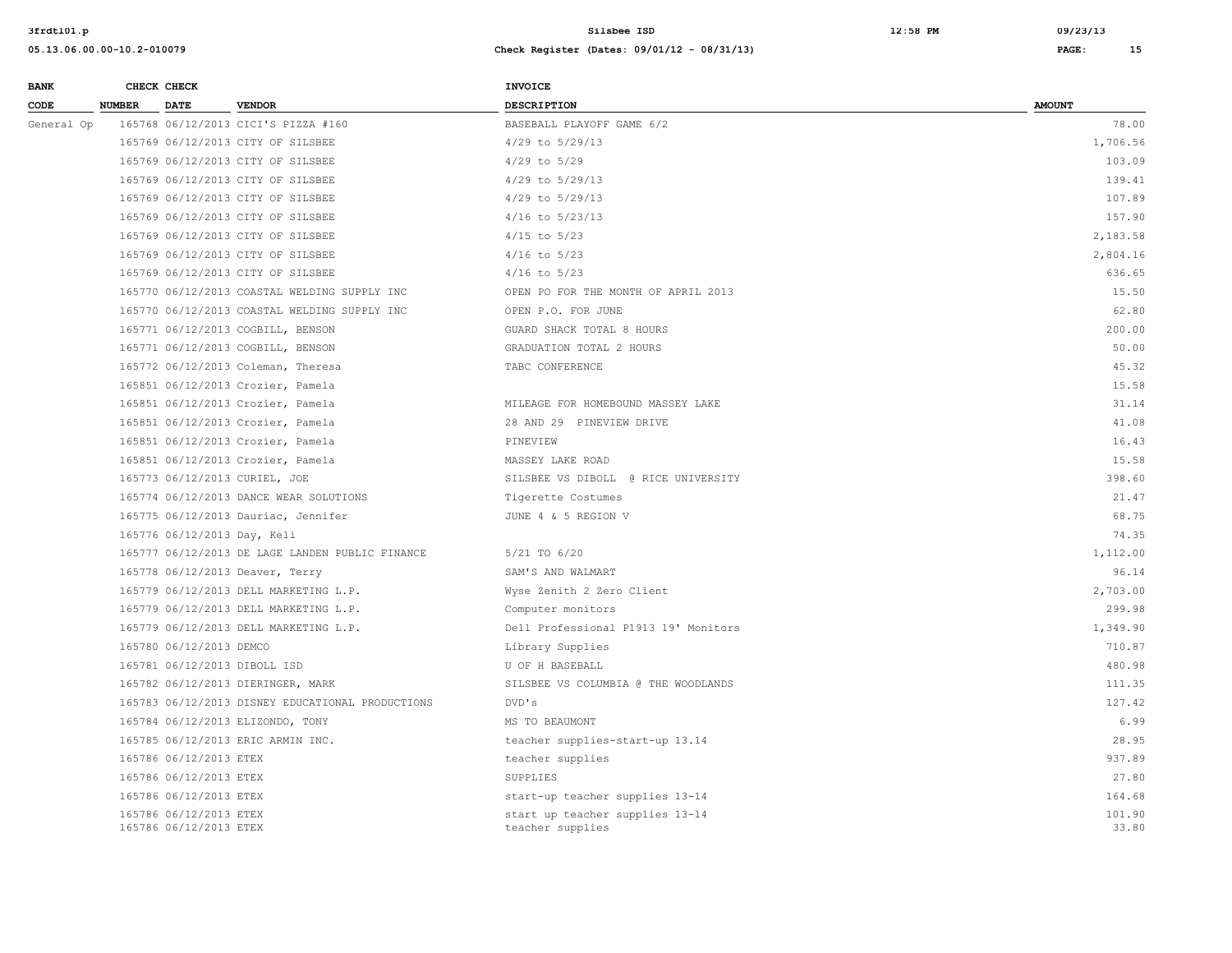| <b>BANK</b> |               | CHECK CHECK            |                                                                                          | <b>INVOICE</b>                                                                 |                 |
|-------------|---------------|------------------------|------------------------------------------------------------------------------------------|--------------------------------------------------------------------------------|-----------------|
| CODE        | <b>NUMBER</b> | <b>DATE</b>            | <b>VENDOR</b>                                                                            | DESCRIPTION                                                                    | <b>AMOUNT</b>   |
| General Op  |               | 165786 06/12/2013 ETEX |                                                                                          | Toner for Room 220 lab                                                         | 524.92          |
|             |               | 165786 06/12/2013 ETEX |                                                                                          | TEACHER SUPPLIES TONER                                                         | 170.36          |
|             |               | 165786 06/12/2013 ETEX |                                                                                          | SUPPLIES                                                                       | 36.66           |
|             |               | 165786 06/12/2013 ETEX |                                                                                          | Letter size file folders for Silsbee Middle School nurse's office              | 6.99            |
|             |               | 165786 06/12/2013 ETEX |                                                                                          | SUPPLIES                                                                       | 170.01          |
|             |               | 165786 06/12/2013 ETEX |                                                                                          | SUPPLIES                                                                       | 11.78           |
|             |               | 165786 06/12/2013 ETEX |                                                                                          | Toner for Xerox Phaser 3600                                                    | 194.99          |
|             |               | 165786 06/12/2013 ETEX |                                                                                          | teacher supplies D. Carson                                                     | 56.84           |
|             |               | 165786 06/12/2013 ETEX |                                                                                          | Sp Ed Supplies                                                                 | 81.87           |
|             |               |                        | 165787 06/12/2013 FASTENAL COMPANY                                                       | OPEN P.O. FOR MAY                                                              | 217.06          |
|             |               |                        | 165788 06/12/2013 Foster, Tonya                                                          |                                                                                | 30.58           |
|             |               |                        | 165789 06/12/2013 GARY'S REPAIR SERVICE                                                  | TRACTOR REPAIR SUPPLIES                                                        | 1,715.45        |
|             |               |                        | 165790 06/12/2013 GOOSE CREEK CISD                                                       | SILSBEE VS SPLENDORA 4/25                                                      | 249.43          |
|             |               |                        | 165791 06/12/2013 GREEN, ART                                                             | SILSBEE VS DIBOLL @ RICE UNIVERSITY                                            | 120.00          |
|             |               |                        | 165792 06/12/2013 GRIFFIN, JASON                                                         | GUARD SHACK TOTAL 5.5 HOURS                                                    | 137.50          |
|             |               |                        | 165792 06/12/2013 GRIFFIN, JASON                                                         | TOTAL 3 HOURS                                                                  | 75.00           |
|             |               |                        | 165793 06/12/2013 HARDIN COUNTY TREASURER                                                |                                                                                | 751.71          |
|             |               |                        | 165794 06/12/2013 Harrell-Bodle, Mona                                                    | HOMEBOUND                                                                      | 4.97            |
|             |               |                        | 165794 06/12/2013 Harrell-Bodle, Mona                                                    |                                                                                | 7.46            |
|             |               |                        | 165795 06/12/2013 HARRIS, JENNIFER                                                       | N 4TH STREET                                                                   | 18.24           |
|             |               |                        | 165795 06/12/2013 HARRIS, JENNIFER                                                       | FOX MEADOWS                                                                    | 60.67           |
|             |               |                        | 165795 06/12/2013 HARRIS, JENNIFER                                                       |                                                                                | 7.10            |
|             |               |                        | 165796 06/12/2013 HARTLESS, TRAVIS                                                       | GUARD SHACK TOTAL 8 HOURS                                                      | 200.00          |
|             |               |                        | 165797 06/12/2013 HEART SMART TECHNOLOGY                                                 | Three Philips HeartStart OnSite AEDs and related supplies (sold as a value     | 3,604.00        |
|             |               |                        |                                                                                          | package) for SHS cafeteria area, SHS upstairs, and softball press box. One AED |                 |
|             |               |                        |                                                                                          | trainer.                                                                       |                 |
|             |               |                        | 165798 06/12/2013 Hickman, Hiawatha                                                      | STATE TRACK MEET                                                               | 62.24           |
|             |               |                        | 165799 06/12/2013 J. W. PEPPER & SON, INC.                                               | All State Choir Packets                                                        | 364.99          |
|             |               |                        | 165800 06/12/2013 Jacks, Evelle                                                          |                                                                                | 129.96          |
|             |               |                        | 165801 06/12/2013 JACKSON, SHARON                                                        | OCCUPATIONAL THERAPY                                                           | 6,790.00        |
|             |               |                        | 165801 06/12/2013 JACKSON, SHARON                                                        | OCCUPATIONAL THERAPY                                                           | 1,955.00        |
|             |               |                        | 165802 06/12/2013 JOHNSON SUPPLY                                                         | OPEN P.O. FOR JUNE                                                             | 59.80           |
|             |               |                        | 165803 06/12/2013 JOHNSTONE SUPPLY                                                       | Air Handlers                                                                   | 1,660.97        |
|             |               |                        | 165803 06/12/2013 JOHNSTONE SUPPLY                                                       | OPEN P.O. FOR MAY                                                              | 278.55          |
|             |               |                        | 165803 06/12/2013 JOHNSTONE SUPPLY                                                       | OPEN P.O. FOR MAY                                                              | 254.44          |
|             |               |                        | 165804 06/12/2013 JONES SCHOOL SUPPLY CO., INC.                                          | Academic Awards                                                                | 613.39          |
|             |               |                        | 165805 06/12/2013 KELLY, BRANDON CHASE                                                   | GUARD SHACK TOTAL 8 HOURS                                                      | 200.00          |
|             |               |                        | 165805 06/12/2013 KELLY, BRANDON CHASE<br>165806 06/12/2013 LAKESHORE LEARNING MATERIALS | GRADUATION TOTAL 3 HOURS<br>STARTUP 13-14                                      | 75.00<br>303.02 |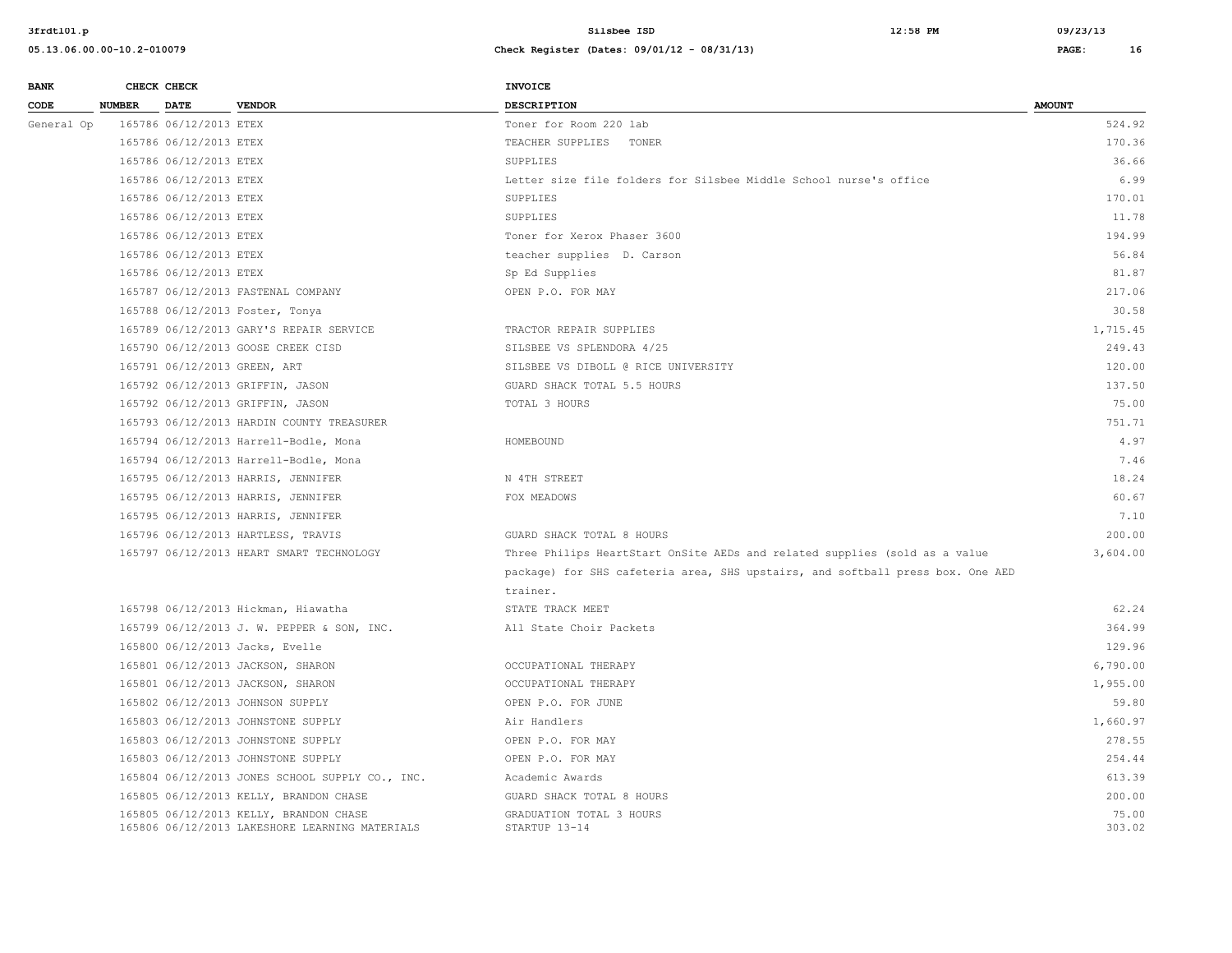| <b>BANK</b> |               | CHECK CHECK                 |                                                                                                          | <b>INVOICE</b>                                            |                    |
|-------------|---------------|-----------------------------|----------------------------------------------------------------------------------------------------------|-----------------------------------------------------------|--------------------|
| CODE        | <b>NUMBER</b> | <b>DATE</b>                 | <b>VENDOR</b>                                                                                            | <b>DESCRIPTION</b>                                        | <b>AMOUNT</b>      |
| General Op  |               |                             | 165806 06/12/2013 LAKESHORE LEARNING MATERIALS                                                           | CSCOPE                                                    | 75.81              |
|             |               |                             | 165807 06/12/2013 LASTING IMAGES PHOTOGRAPHY                                                             | FOOTBALL AND BASKETBALL PICTURES AND FRAMES               | 1,150.00           |
|             |               |                             | 165808 06/12/2013 Leleux, Judith                                                                         | FM 92                                                     | 29.72              |
|             |               |                             | 165808 06/12/2013 Leleux, Judith                                                                         | FM 92                                                     | 29.72              |
|             |               |                             | 165809 06/12/2013 Liles, Suzanne                                                                         |                                                           | 43.53              |
|             |               |                             | 165809 06/12/2013 Liles, Suzanne                                                                         |                                                           | 7.91               |
|             |               |                             | 165809 06/12/2013 Liles, Suzanne                                                                         |                                                           | 16.63              |
|             |               |                             | 165810 06/12/2013 M & D SUPPLY, INC.                                                                     | OPEN P.O. FOR MAY                                         | 107.25             |
|             |               |                             | 165811 06/12/2013 MASTER AUDIO VISUALS, INC.                                                             | Master AV Sam Moore Technology *see attached              | 12,719.85          |
|             |               |                             | 165812 06/12/2013 Mather, MaryAnn                                                                        | MS TO BEAUMONT                                            | 9.98               |
|             |               |                             | 165813 06/12/2013 McGallion, Bobby                                                                       | $6/5$ & 6                                                 | 331.97             |
|             |               |                             | 165814 06/12/2013 McKinney, Raymond                                                                      |                                                           | 29.56              |
|             |               |                             | 165814 06/12/2013 McKinney, Raymond                                                                      |                                                           | 351.83             |
|             |               |                             | 165815 06/12/2013 MCNEIL, TRACIN                                                                         | 1 OF 2 DRAWS                                              | 250.00             |
|             |               |                             | 165816 06/12/2013 MODICA BROTHERS TIRE CENTER                                                            | TIRES FOR SUBURBAN #20                                    | 757.95             |
|             |               |                             | 165817 06/12/2013 MONTALVO, CARLOS                                                                       | GRADUATION TOTAL 2 HOURS                                  | 50.00              |
|             |               |                             | 165817 06/12/2013 MONTALVO, CARLOS                                                                       | GRADUATION TOTAL 3 HOURS                                  | 75.00              |
|             |               |                             | 165818 06/12/2013 MUNRO'S UNIFORM SERVICE                                                                | TRANSPORTATION                                            | 262.36             |
|             |               |                             | 165818 06/12/2013 MUNRO'S UNIFORM SERVICE                                                                | MAY STATEMENT                                             | 1,029.81           |
|             |               |                             | 165819 06/12/2013 O K PAPER CENTER                                                                       | Paper for Graduation Program                              | 212.87             |
|             |               |                             | 165820 06/12/2013 O'REILLY AUTOMOTIVE                                                                    | OPEN P.O. FOR MAY                                         | 97.95              |
|             |               |                             | 165821 06/12/2013 Padilla, Rhonda                                                                        |                                                           | 90.85              |
|             |               |                             | 165822 06/12/2013 PEDEN, ROBERT                                                                          | GRADUATION TOTAL 2 HOURS                                  | 50.00              |
|             |               | 165823 06/12/2013 PENA, JOE |                                                                                                          | SILSBEE VS COLUMBIA @ THE WOODLANDS                       | 108.02             |
|             |               |                             | 165824 06/12/2013 Phillips, Kirsten                                                                      | BASEBALL @ RICE AND STATE TOURNEY                         | 443.69             |
|             |               |                             | 165825 06/12/2013 Porter, Joshua                                                                         | STATE BASEBALL                                            | 56.49              |
|             |               | 165826 06/12/2013 PRO ED    |                                                                                                          | Proedinc.com SAGES scoring sheets                         | 122.10             |
|             |               |                             | 165827 06/12/2013 PUSTKA, CAILIN                                                                         |                                                           | 1,000.00           |
|             |               |                             | 165827 06/12/2013 PUSTKA, CAILIN                                                                         | SCHOLARSHIP 1 OF 1 DRAW                                   | 1,500.00           |
|             |               |                             | 165828 06/12/2013 REALITYWORKS                                                                           | Real Care Baby                                            | 4,152.75           |
|             |               |                             | 165829 06/12/2013 REALLY GOOD STUFF, INC.                                                                | classroom start-up supplies for 2013-2014                 | 29.88              |
|             |               |                             | 165829 06/12/2013 REALLY GOOD STUFF, INC.                                                                | classroom start-up supplies for 2013-2014                 | 352.42             |
|             |               |                             | 165829 06/12/2013 REALLY GOOD STUFF, INC.                                                                | classroom start-up supplies for 2013-2014                 | 29.88              |
|             |               |                             | 165829 06/12/2013 REALLY GOOD STUFF, INC.                                                                | classroom start-up supplies for 2013-2014                 | 38.50              |
|             |               |                             | 165829 06/12/2013 REALLY GOOD STUFF, INC.                                                                | classroom start-up supplies for 2013-2014                 | 117.11             |
|             |               |                             | 165829 06/12/2013 REALLY GOOD STUFF, INC.                                                                | classroom start-up supplies for 2013-2014                 | 88.38              |
|             |               |                             | 165829 06/12/2013 REALLY GOOD STUFF, INC.                                                                | classroom start-up supplies for 2013-2014                 | 96.72              |
|             |               |                             | 165830 06/12/2013 RELIANCE COMMUNICATIONS, LLC.<br>165831 06/12/2013 RICE UNIVERSITY ATHLETIC DEPARTMENT | RENEWAL<br>DIBOLL VS SILSBEE BASEBALL PLAYOFF GAME JUNE 1 | 2,692.00<br>701.62 |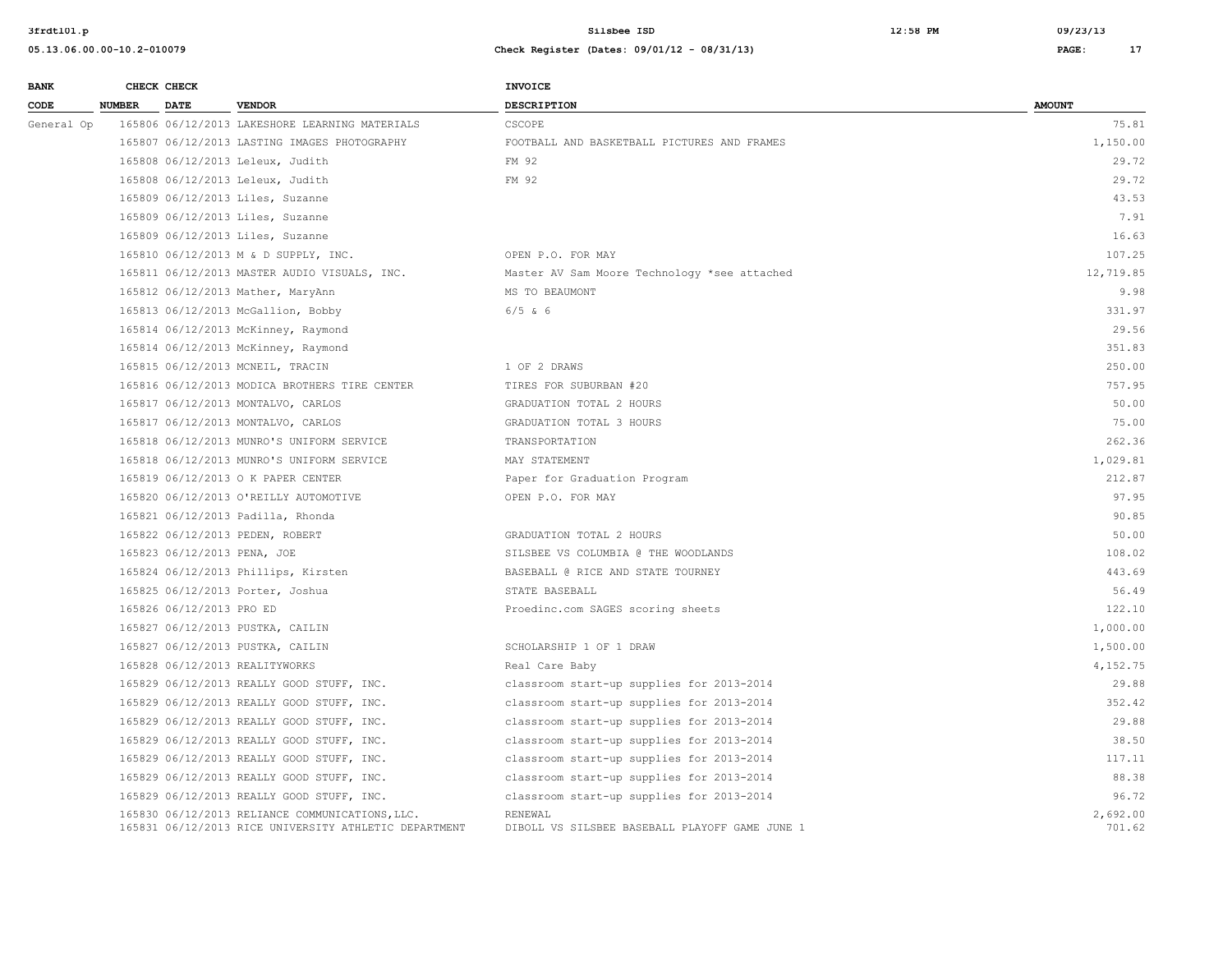| <b>BANK</b> |               | CHECK CHECK |                                                      | <b>INVOICE</b>                                                                 |               |
|-------------|---------------|-------------|------------------------------------------------------|--------------------------------------------------------------------------------|---------------|
| CODE        | <b>NUMBER</b> | <b>DATE</b> | <b>VENDOR</b>                                        | <b>DESCRIPTION</b>                                                             | <b>AMOUNT</b> |
| General Op  |               |             | 165832 06/12/2013 Sanders, Jason                     | PARKING HOTEL- TABC SAN ANTONIO                                                | 427.35        |
|             |               |             | 165833 06/12/2013 SCHOOL AIDS, INC.                  | teacher supplies-start-up 13.14                                                | 137.92        |
|             |               |             | 165833 06/12/2013 SCHOOL AIDS, INC.                  | STARTUP13-14                                                                   | 54.94         |
|             |               |             | 165834 06/12/2013 SCHOOL TECHNOLOGY ASSOCIATES, INC. | grade labels                                                                   | 88.00         |
|             |               |             | 165835 06/12/2013 Scott, Ruby                        | LAURA REEVES TO SPORTS CONNECTION                                              | 5.25          |
|             |               |             | 165836 06/12/2013 SCROGGINS, TIM                     | GUARD SHACK TOTAL 8 HOURS                                                      | 200.00        |
|             |               |             | 165837 06/12/2013 SECCA, INC.                        | CAMPUS IMPROVEMENT PLAN                                                        | 10,188.75     |
|             |               |             | 165838 06/12/2013 SEW WHAT - BERNINA                 | Sewing Machines & Bobbin Cases                                                 | 1,124.00      |
|             |               |             | 165839 06/12/2013 SHORKEY CENTER                     | OCCUPATIONAL EVALUATION                                                        | 252.00        |
|             |               |             | 165839 06/12/2013 SHORKEY CENTER                     | SPEECH THERAPY                                                                 | 2,940.00      |
|             |               |             | 165840 06/12/2013 SILSBEE FARM & RANCH               | OPEN P.O. FOR MAY                                                              | 420.70        |
|             |               |             | 165841 06/12/2013 SILSBEE PROPANE FUELS              | OPEN PO FOR THE MONTH OF JUNE 2013                                             | 220.88        |
|             |               |             | 165842 06/12/2013 SILSBEE MOTOR COMPANY              | state inspection for white Warehouse van                                       | 14.50         |
|             |               |             | 165843 06/12/2013 SILSBEE DISCOUNT CLEANERS          | CHOIR UNIFORMS                                                                 | 720.92        |
|             |               |             | 165844 06/12/2013 SILVA, EDDIE                       | SILSBEE VS DIBOLL @ RICE UNIVERSITY                                            | 120.00        |
|             |               |             | 165845 06/12/2013 SKYWARD ACCOUNTING DEPT            | ANNUAL LICENSE FEE 9/1/2013 TO 8/31/14                                         | 56,735.14     |
|             |               |             | 165846 06/12/2013 SMART'S TRUCK & TRAILER            | OPEN PO FOR THE MONTH OF MAY 2013                                              | 215.48        |
|             |               |             | 165847 06/12/2013 Smith, Deborah                     | MS TO BEAUMONT                                                                 | 8.38          |
|             |               |             | 165848 06/12/2013 SOUTHERN LAWN & LANDSCAPES LLC     | MOWING COMPLETED 6/5 ADDITIONAL MOWING AND WEED EATING AROUND STADIUM          | 4,356.00      |
|             |               |             | 165849 06/12/2013 SOUTHERN COMPUTER WAREHOUSE        | Dell Computer                                                                  | 308.87        |
|             |               |             | 165849 06/12/2013 SOUTHERN COMPUTER WAREHOUSE        | Computer, disk drive, splitter                                                 | 366.38        |
|             |               |             | 165850 06/12/2013 SOUTHLAND ENGINE CO., INC.         | 50 GRIT LAPPING COMPOUND \$90.16 80 GRIT LAPPING COMPOUND \$90.16 SEE ATTACHED | 180.32        |
|             |               |             |                                                      | <b>OUOTE</b>                                                                   |               |
|             |               |             | 165852 06/12/2013 SPARKLETTS AND SIERRA SPRINGS      | MAY ADMIN, WAREHOUSE, TECHNOLOGY                                               | 102.13        |
|             |               |             | 165852 06/12/2013 SPARKLETTS AND SIERRA SPRINGS      | MIDDLE SCHOOL                                                                  | 93.11         |
|             |               |             | 165853 06/12/2013 Spears, Jan                        | REGION V JUNE 4 & 5                                                            | 68.45         |
|             |               |             | 165854 06/12/2013 Spears, Lynette                    |                                                                                | 228.47        |
|             |               |             | 165855 06/12/2013 SPORTSMITH                         | 4 ROLLER COVERS                                                                | 62.06         |
|             |               |             | 165856 06/12/2013 SRALLA, EDWARD                     | SILSBEE VS COLUMBIA @ THE WOODLANDS                                            | 222.35        |
|             |               |             | 165857 06/12/2013 SUBWAY STORE #5224                 | END OF THE YEAR INSERVICE MEETING                                              | 70.00         |
|             |               |             | 165858 06/12/2013 SUN COAST RESOURCES, INC.          | FUEL                                                                           | 4,548.10      |
|             |               |             | 165859 06/12/2013 SWICEGOOD MUSIC COMPANY            | Band Supplies                                                                  | 1,198.58      |
|             |               |             | 165859 06/12/2013 SWICEGOOD MUSIC COMPANY            | Adjustment on instruments                                                      | 110.00        |
|             |               |             | 165859 06/12/2013 SWICEGOOD MUSIC COMPANY            | Band Supplies                                                                  | 1,067.19      |
|             |               |             | 165859 06/12/2013 SWICEGOOD MUSIC COMPANY            | Equipment                                                                      | 4,195.00      |
|             |               |             | 165859 06/12/2013 SWICEGOOD MUSIC COMPANY            | Repair of equipment                                                            | 310.00        |
|             |               |             | 165859 06/12/2013 SWICEGOOD MUSIC COMPANY            | Repair of Instruments                                                          | 4,021.00      |
|             |               |             | 165859 06/12/2013 SWICEGOOD MUSIC COMPANY            | Sheet Music                                                                    | 50.00         |
|             |               |             | 165859 06/12/2013 SWICEGOOD MUSIC COMPANY            | Mi-T mist mouthpiece spray                                                     | 19.00         |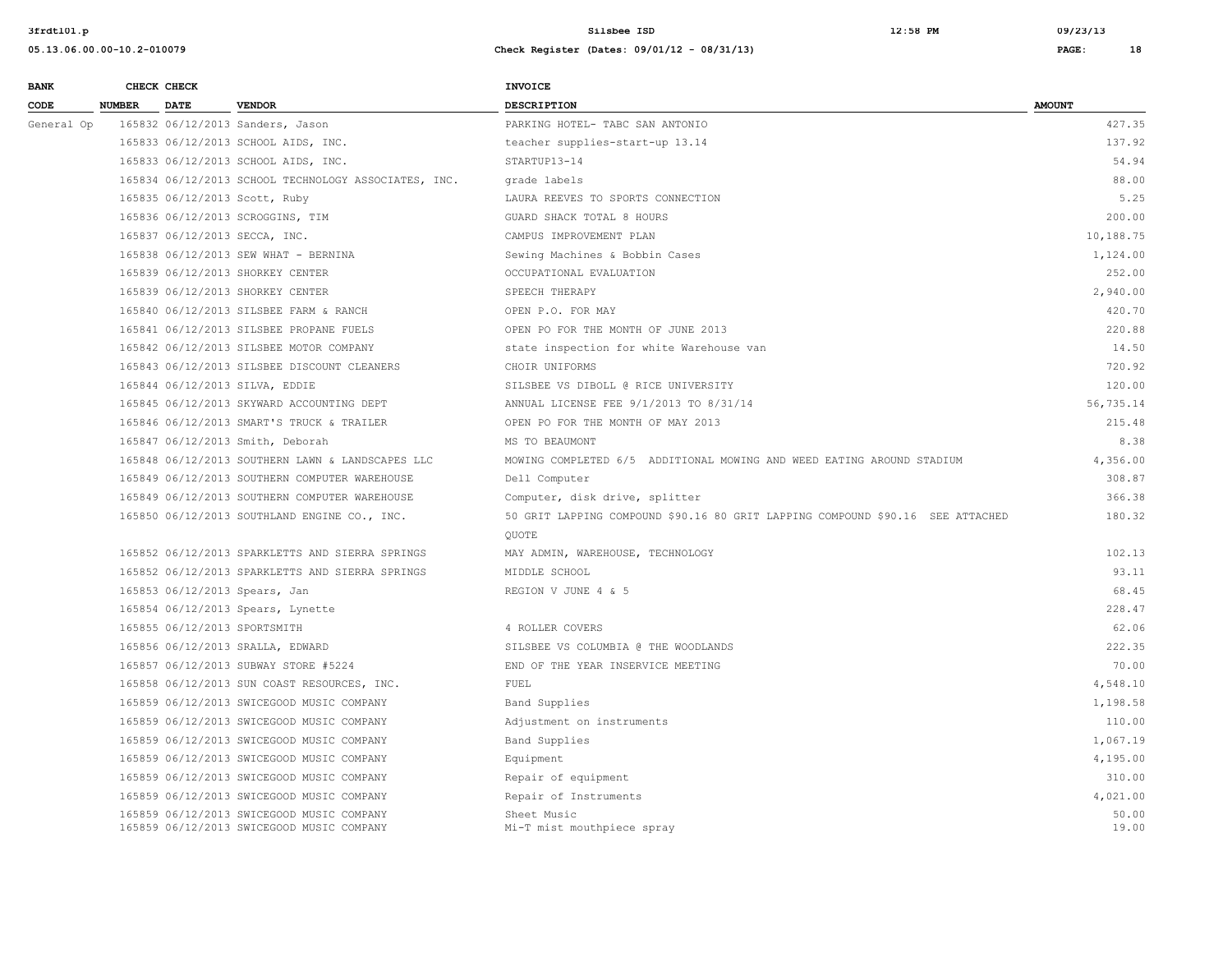| <b>BANK</b> | CHECK CHECK   |                             |                                                                              | <b>INVOICE</b>                                                                                      |                |
|-------------|---------------|-----------------------------|------------------------------------------------------------------------------|-----------------------------------------------------------------------------------------------------|----------------|
| CODE        | <b>NUMBER</b> | <b>DATE</b>                 | <b>VENDOR</b>                                                                | <b>DESCRIPTION</b>                                                                                  | <b>AMOUNT</b>  |
| General Op  |               | 165860 06/12/2013 TEP, INC. |                                                                              | Spanish Books                                                                                       | 1,375.54       |
|             |               |                             | 165861 06/12/2013 TEXAS DEPARTMENT OF PUBLIC SAFETY                          |                                                                                                     | 28.00          |
|             |               |                             | 165862 06/12/2013 THOMAS A/C SUPPLY, INC.                                    | OPEN P.O. FOR MAY                                                                                   | 479.50         |
|             |               |                             | 165862 06/12/2013 THOMAS A/C SUPPLY, INC.                                    | 5 TON 230 VOLT A/C CONDESENING UNIT (HEAT PUMP) \$1284.00 5 TON 230 VOLT ELECTRIC                   | 2,100.00       |
|             |               |                             |                                                                              | HANDLER\$677.00 10 KW HEAT KIT\$74.00 hEAT PUMP THERMOSTATE \$52.00 3/8" SIGHT                      |                |
|             |               |                             |                                                                              | GLASS \$13.00 (SEE ATTACHED QUOTE)                                                                  |                |
|             |               |                             | 165863 06/12/2013 TOTAL SAFETY U.S., INC. DBA EHS SERVICES ABATEMENT         |                                                                                                     | 3,018.70       |
|             |               |                             | 165864 06/12/2013 TRIANGLE WATER CO.                                         | PACES                                                                                               | 97.00          |
|             |               |                             | 165864 06/12/2013 TRIANGLE WATER CO.                                         | ACADEMY                                                                                             | 32.00          |
|             |               |                             | 165865 06/12/2013 TURTLE & HUGHES, INC.                                      | OPEN P.O. FO MAY                                                                                    | 1,016.32       |
|             |               |                             | 165865 06/12/2013 TURTLE & HUGHES, INC.                                      | OPEN P.O. FOR APRIL                                                                                 | 173.71         |
|             |               |                             | 165866 06/12/2013 VIRCO MFG CORPORATION                                      | CAFETERIA SEATING                                                                                   | 114.75         |
|             |               |                             | 165867 06/12/2013 WEAVER, TALON                                              | 5/30 AND 6/1 20.5 HOURS GONDRON DANCE                                                               | 148.63         |
|             |               |                             |                                                                              | 165868 06/12/2013 WELLS, PEYTON, GREENBURG AND HUNT, L.L.P RE: MISC. LITIGATION/SPECIAL ASSIGNMENTS | 660.00         |
|             |               |                             | 165868 06/12/2013 WELLS, PEYTON, GREENBURG AND HUNT, L.L.P RE: GOVERNANCE    |                                                                                                     | 300.00         |
|             |               |                             | 165868 06/12/2013 WELLS, PEYTON, GREENBURG AND HUNT, L.L.P RE: RETAINER      |                                                                                                     | 1,000.00       |
|             |               |                             | 165869 06/19/2013 ANTENOR-CRUZ, ADAM                                         | FOOD SERVICE                                                                                        | 0.50           |
|             |               |                             | 165870 06/19/2013 AT&T LONG DISTANCE                                         |                                                                                                     | 362.84         |
|             |               |                             | 165871 06/19/2013 AYRES, ANNA                                                | FOOD SERVICE                                                                                        | 0.10           |
|             |               |                             | 165872 06/19/2013 Bain, Richard JR                                           | FT WORTH TASB SUMMER LEADERSHIP                                                                     | 331.31         |
|             |               |                             | 165873 06/19/2013 BAKER DISTRIBUTING                                         | OPEN P.O. FOR JUNE                                                                                  | 53.66          |
|             |               |                             | 165874 06/19/2013 Barton, Robert JR                                          | AWARDS, NAME PLATES - TROPHIES                                                                      | 17.50          |
|             |               | 165875 06/19/2013 BEARCOM   |                                                                              | TEACHER SUPPLIES 2 WAY WALKIE                                                                       | 241.45         |
|             |               |                             | 165876 06/19/2013 BEAUMONT FREIGHTLINER - STERLING                           | OPEN PO FOR THE MONTH OF MAY 2013                                                                   | 174.32         |
|             |               | 165877 06/19/2013 BIRD, COY |                                                                              | FOOD SERVICE                                                                                        | 0.40           |
|             |               |                             | 165878 06/19/2013 BROOKSHIRE BROS                                            | Groc & Supplies for May 2013                                                                        | 214.33         |
|             |               |                             | 165879 06/19/2013 BROWN, CORRIE                                              | FOOD SERVICE                                                                                        | 0.05           |
|             |               |                             | 165880 06/19/2013 BRYSON, BRANDON                                            | FOOD SERVICE                                                                                        | 0.46           |
|             |               |                             | 165881 06/19/2013 CALLAWAY, SAMANTHA                                         | FOOD SERVICE                                                                                        | 12.30          |
|             |               |                             | 165882 06/19/2013 CANNON, RILEY                                              | FOOD SERVICE                                                                                        | 9.40           |
|             |               |                             | 165883 06/19/2013 CARSON, CALE                                               | FOOD SERVICE                                                                                        | 18.00          |
|             |               |                             | 165884 06/19/2013 CENTERPOINT ENERGY                                         | 5/01/2013 to 5/30/2013                                                                              | 58.39          |
|             |               |                             | 165884 06/19/2013 CENTERPOINT ENERGY                                         | 5/2/2013 to 6/1/2013                                                                                | 142.16         |
|             |               |                             | 165884 06/19/2013 CENTERPOINT ENERGY                                         | 5/02 to 6/1/2013                                                                                    | 82.68          |
|             |               |                             | 165884 06/19/2013 CENTERPOINT ENERGY                                         | $5/2$ TO $6/1$                                                                                      | 140.18         |
|             |               |                             | 165884 06/19/2013 CENTERPOINT ENERGY                                         | $5/2$ TO $6/1$                                                                                      | 36.09          |
|             |               |                             | 165884 06/19/2013 CENTERPOINT ENERGY                                         | $5/3$ TO $6/4$                                                                                      | 163.97         |
|             |               |                             | 165884 06/19/2013 CENTERPOINT ENERGY<br>165884 06/19/2013 CENTERPOINT ENERGY | $5/3$ TO $6/4$<br>5/7 TO 6/7/2013                                                                   | 50.97<br>37.99 |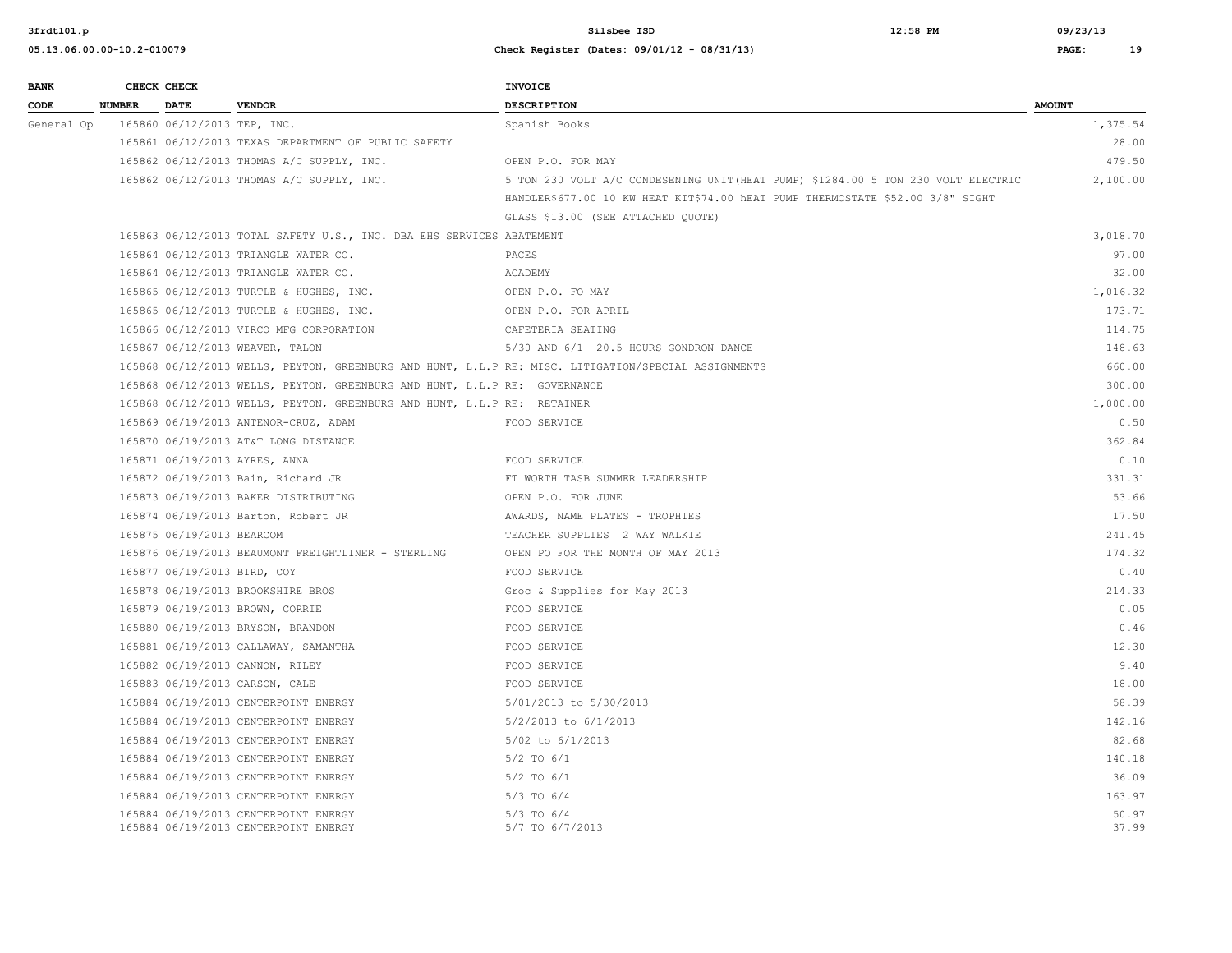| <b>BANK</b> |               | CHECK CHECK            |                                                                        | <b>INVOICE</b>                        |               |
|-------------|---------------|------------------------|------------------------------------------------------------------------|---------------------------------------|---------------|
| CODE        | <b>NUMBER</b> | <b>DATE</b>            | <b>VENDOR</b>                                                          | <b>DESCRIPTION</b>                    | <b>AMOUNT</b> |
| General Op  |               |                        | 165885 06/19/2013 CHAPMAN, OLIVIA                                      | FOOD SERVICE                          | 0.45          |
|             |               |                        | 165886 06/19/2013 Clowers, Belinda                                     | REGION V PEIMS WORKSHOP               | 25.52         |
|             |               |                        | 165887 06/19/2013 COBURN SUPPLY COMPANY, INC.                          | SUPPLIES                              | 886.90        |
|             |               |                        | 165887 06/19/2013 COBURN SUPPLY COMPANY, INC.                          | OPEN P.O. FOR MAY                     | 105.62        |
|             |               |                        | 165888 06/19/2013 CRYSEL, COREY                                        | FOOD SERVICE                          | 0.14          |
|             |               |                        | 165889 06/19/2013 DE LAGE LANDEN PUBLIC FINANCE                        | 5/28/2013 TO 6/27/2013                | 2,022.00      |
|             |               |                        | 165889 06/19/2013 DE LAGE LANDEN PUBLIC FINANCE                        | $6/28$ TO $7/27$                      | 491.00        |
|             |               |                        | 165889 06/19/2013 DE LAGE LANDEN PUBLIC FINANCE                        | $5/29$ TO $6/28$                      | 1,299.00      |
|             |               |                        | 165890 06/19/2013 DEBRETANGE, LACEY                                    | FOOD SERVICE                          | 0.15          |
|             |               |                        | 165891 06/19/2013 DOBBINS, JACOB                                       | FOOD SERVICE                          | 0.90          |
|             |               |                        | 165892 06/19/2013 EDWARDS, JAYMEN                                      | FOOD SERVICE                          | 0.10          |
|             |               |                        | 165893 06/19/2013 ERIC ARMIN INC.                                      | teacher supplies/start-up 13.14       | 89.44         |
|             |               |                        | 165894 06/19/2013 ERWIN, KATELYNN                                      | FOOD SERVICE                          | 0.45          |
|             |               | 165895 06/19/2013 ETEX |                                                                        | Teacher & Office Start up supplies    | 301.76        |
|             |               | 165895 06/19/2013 ETEX |                                                                        | Small Banker Boxes                    | 32.99         |
|             |               | 165895 06/19/2013 ETEX |                                                                        | Paper for teacher bulletin boards     | 706.85        |
|             |               | 165895 06/19/2013 ETEX |                                                                        | Bulletin Boards for English teachers  | 657.00        |
|             |               | 165895 06/19/2013 ETEX |                                                                        | 12A Cartridge                         | 159.98        |
|             |               | 165895 06/19/2013 ETEX |                                                                        | Reading and Math Accelerated supplies | 240.01        |
|             |               | 165895 06/19/2013 ETEX |                                                                        | Reading and Math Accelerated supplies | 149.45        |
|             |               | 165895 06/19/2013 ETEX |                                                                        | TEACHER SUPPLIES                      | 116.99        |
|             |               |                        | 165896 06/19/2013 EXXON MOBIL                                          |                                       | 833.53        |
|             |               |                        | 165897 06/19/2013 FLATT, JUSTIN                                        | FOOD SERVICE                          | 1.65          |
|             |               |                        | 165898 06/19/2013 FOLLETT LIBRARY RESOURCES                            | <b>BOOKS</b>                          | 1,394.00      |
|             |               |                        | 165899 06/19/2013 FRONTLINE TECHNOLOGIES                               |                                       | 7,488.00      |
|             |               |                        | 165900 06/19/2013 GILBERT, BRACH                                       | FOOD SERVICE                          | 8.50          |
|             |               |                        | 165901 06/19/2013 GILCHRIEST, ROSS                                     | FOOD SERVICE                          | 29.70         |
|             |               |                        | 165902 06/19/2013 GILDER, DAREON                                       | FOOD SERVICE                          | 0.25          |
|             |               |                        | 165903 06/19/2013 GILDER, HAILEY                                       | 1 OF 2 DRAWS                          | 500.00        |
|             |               |                        | 165904 06/19/2013 GONZALEZ, MAGGIE                                     | TOTAL HOURS 15.25                     | 228.75        |
|             |               |                        | 165905 06/19/2013 GORE, BRANDON                                        | FOOD SERVICE                          | 1.95          |
|             |               |                        | 165906 06/19/2013 GRIFFIN, LOTTIE                                      | FOOD SERVICE                          | 12.50         |
|             |               |                        | 165907 06/19/2013 HANEY, ABIGAIL                                       | FOOD SERVICE                          | 0.20          |
|             |               |                        | 165908 06/19/2013 HARDIN COUNTY APPRAISAL DISTRICT                     |                                       | 68,168.52     |
|             |               |                        | 165909 06/19/2013 HARDIN COUNTY                                        | MAY 2013                              | 7,505.21      |
|             |               |                        | 165909 06/19/2013 HARDIN COUNTY                                        | MAY 2013                              | 4,999.82      |
|             |               |                        | 165910 06/19/2013 Harris, Beverly                                      |                                       | 20.29         |
|             |               |                        | 165911 06/19/2013 HARRIS, HALUN<br>165912 06/19/2013 HARRIS, LAQAUNITA | FOOD SERVICE<br>FOOD SERVICE          | 2.70<br>0.17  |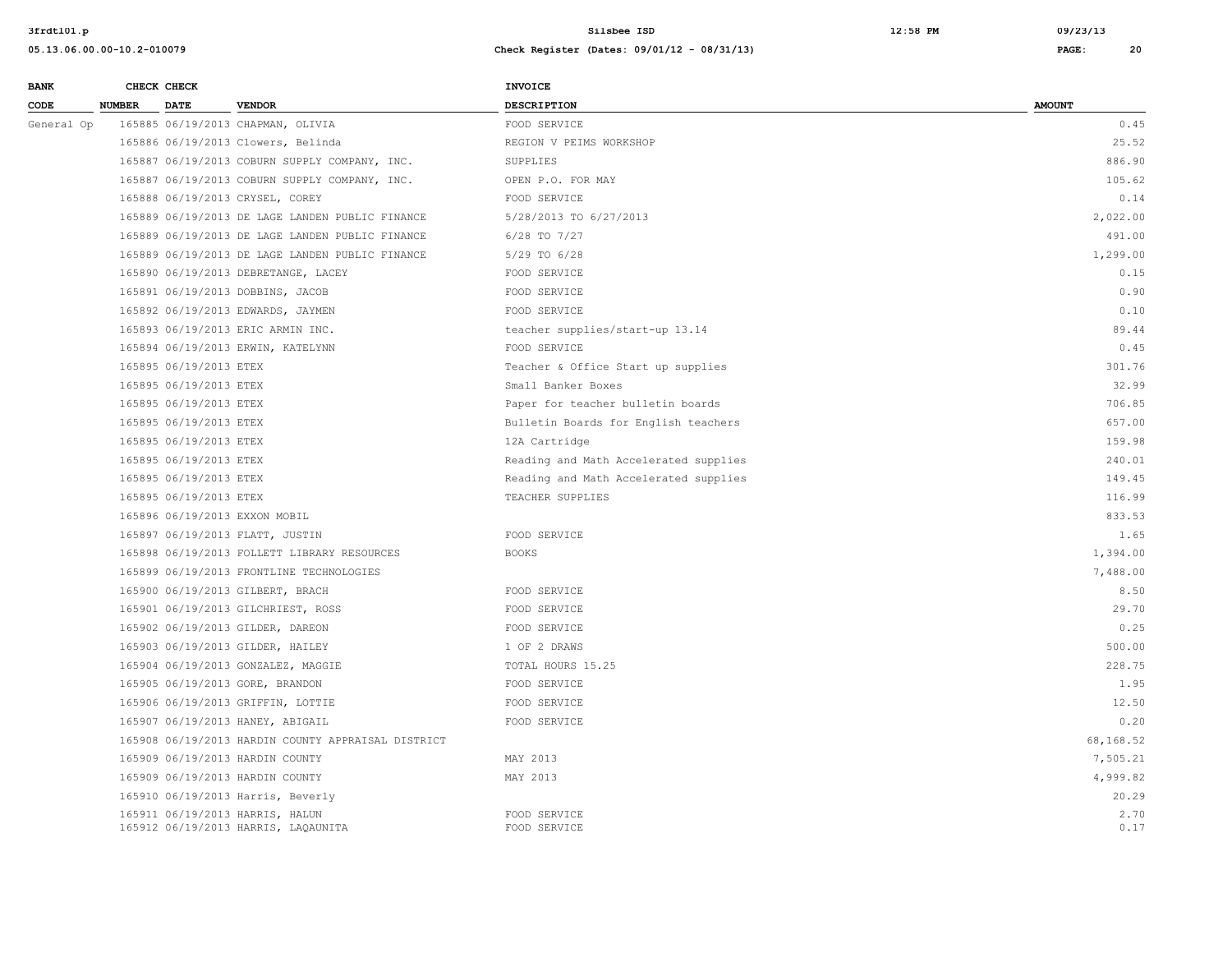**3frdtl01.p Silsbee ISD 12:58 PM 09/23/13**

| <b>BANK</b> |               | CHECK CHECK                 |                                                                                  | <b>INVOICE</b>                                                               |                  |
|-------------|---------------|-----------------------------|----------------------------------------------------------------------------------|------------------------------------------------------------------------------|------------------|
| CODE        | <b>NUMBER</b> | <b>DATE</b>                 | <b>VENDOR</b>                                                                    | <b>DESCRIPTION</b>                                                           | <b>AMOUNT</b>    |
| General Op  |               |                             | 165913 06/19/2013 HAYES, ALEXANDRA                                               | FOOD SERVICE                                                                 | 5.40             |
|             |               |                             | 165914 06/19/2013 Haynes, Priscilla                                              |                                                                              | 90.99            |
|             |               |                             | 165915 06/19/2013 Helton, Dawn                                                   | $6/9 - 6/11$                                                                 | 215.71           |
|             |               |                             | 165916 06/19/2013 HILTON GARDEN INN                                              | SINGABRATION JULY 10-14                                                      | 509.32           |
|             |               |                             | 165917 06/19/2013 INGHAM, TANNER                                                 | FOOD SERVICE                                                                 | 0.70             |
|             |               |                             | 165918 06/19/2013 INTERSTATE BATTERY CENTER                                      | OPEN P.O. FOR JUNE                                                           | 92.95            |
|             |               |                             | 165919 06/19/2013 J & R SERVICES                                                 | MATERIALS AND LABOR TO PUMP OUT GREASE TRAPS IN DISTRICT. NOTE: SILSBEE CITY | 2,825.00         |
|             |               |                             |                                                                                  | REQUIREMENT 3X PER YEAR                                                      |                  |
|             |               | 165920 06/19/2013 Jay, Ila  |                                                                                  |                                                                              | 22.04            |
|             |               |                             | 165921 06/19/2013 JUST PAINTING AND THEN SOME                                    | SUMMER PAINTING JOBS/MIDDLE SCHOOL, R.T., L.R.                               | 845.00           |
|             |               |                             | 165922 06/19/2013 KUEBODEAUX, LAUREN                                             | FOOD SERVICE                                                                 | 0.20             |
|             |               |                             | 165923 06/19/2013 LAKESHORE LEARNING MATERIALS                                   | teacher supplies/start-up 13.14                                              | 114.98           |
|             |               |                             | 165924 06/19/2013 LAURA REEVES ACTIVITY FUND                                     | WALMART REIMBURSEMENT                                                        | 104.40           |
|             |               |                             | 165924 06/19/2013 LAURA REEVES ACTIVITY FUND                                     | 3 TEACHERS                                                                   | 84.98            |
|             |               | 165925 06/19/2013 Lee, Gina |                                                                                  | BECKMAN AUDIOLOGY PT. ARTHUR                                                 | 42.07            |
|             |               |                             | 165926 06/19/2013 LEJEUNE, MACKENZIE                                             | FOOD SERVICE                                                                 | 0.50             |
|             |               |                             | 165927 06/19/2013 LEWIS, MICHAELA                                                | FOOD SERVICE                                                                 | 12.05            |
|             |               |                             | 165928 06/19/2013 LIVINGSTON SAW SERVICE                                         | OPEN P.O. FOR MAY                                                            | 13.99            |
|             |               |                             | 165928 06/19/2013 LIVINGSTON SAW SERVICE                                         | OPEN P.O. FOR JUNE                                                           | 24.94            |
|             |               |                             | 165929 06/19/2013 LOCKETT, RAVEN                                                 | FOOD SERVICE                                                                 | 0.05             |
|             |               |                             | 165930 06/19/2013 MACKIN EDUCATIONAL RESOURCES                                   | Library titles ebooks                                                        | 479.08           |
|             |               |                             | 165930 06/19/2013 MACKIN EDUCATIONAL RESOURCES                                   | Library Titles (ebooks)                                                      | 1,102.22         |
|             |               |                             | 165930 06/19/2013 MACKIN EDUCATIONAL RESOURCES                                   | Library Titles (ebooks)                                                      | 14.09            |
|             |               |                             | 165931 06/19/2013 MCKINNEY, MATTHEW                                              | FOOD SERVICE                                                                 | 9.60             |
|             |               |                             | 165932 06/19/2013 MCNEAL, BLAKE                                                  | FOOD SERVICE                                                                 | 3.55             |
|             |               |                             | 165933 06/19/2013 MONCRIEF, LELIA                                                | FOOD SERVICE - THOMAS MONCRIEF                                               | 14.95            |
|             |               |                             | 165934 06/19/2013 MORENO, MEGAN                                                  | FOOD SERVICE                                                                 | 0.30             |
|             |               |                             | 165935 06/19/2013 MORGAN, DYLAN                                                  | FOOD SERVICE                                                                 | 0.70             |
|             |               |                             | 165936 06/19/2013 MYERS, JAMARCUS                                                | LIGHTING AND SOUND DANCE ACADEMY                                             | 168.56           |
|             |               |                             | 165937 06/19/2013 NCA RESORT/HOTEL CAMPS                                         | SPONSOR'S PAYMENT                                                            | 1,026.00         |
|             |               |                             | 165938 06/19/2013 Nelson, Michael                                                | 6/4 THRU 6/5 AUSTIN ALICIA NELSON'S ROOM                                     | 283.30           |
|             |               |                             | 165939 06/19/2013 OLIVIER, CHRISTIAN                                             | FOOD SERVICE                                                                 | 0.21             |
|             |               |                             | 165940 06/19/2013 OMNI CORPUS CHRISTI HOTEL                                      | 6/23-26 TEXAS SCHOOL BASED LAW ENFORCEMENT CONF.                             | 383.68           |
|             |               |                             | 165941 06/19/2013 ORIENTAL TRADING COMPANY                                       | <b>SUPPLIES</b>                                                              | 605.15           |
|             |               |                             | 165941 06/19/2013 ORIENTAL TRADING COMPANY                                       | STARTUP13-14                                                                 | 25.51            |
|             |               |                             | 165942 06/19/2013 ORONA, JR., JOEL                                               | FOOD SERVICE                                                                 | 0.17             |
|             |               |                             | 165943 06/19/2013 ORTIZ-BRYANT, BRODNEY                                          | FOOD SERVICE                                                                 | 0.45             |
|             |               |                             | 165944 06/19/2013 PARKER LUMBER - SILSBEE<br>165945 06/19/2013 PENDERGAST, SIARA | OPEN P.O. FOR MAY<br>FOOD SERVICE                                            | 1,154.18<br>1.00 |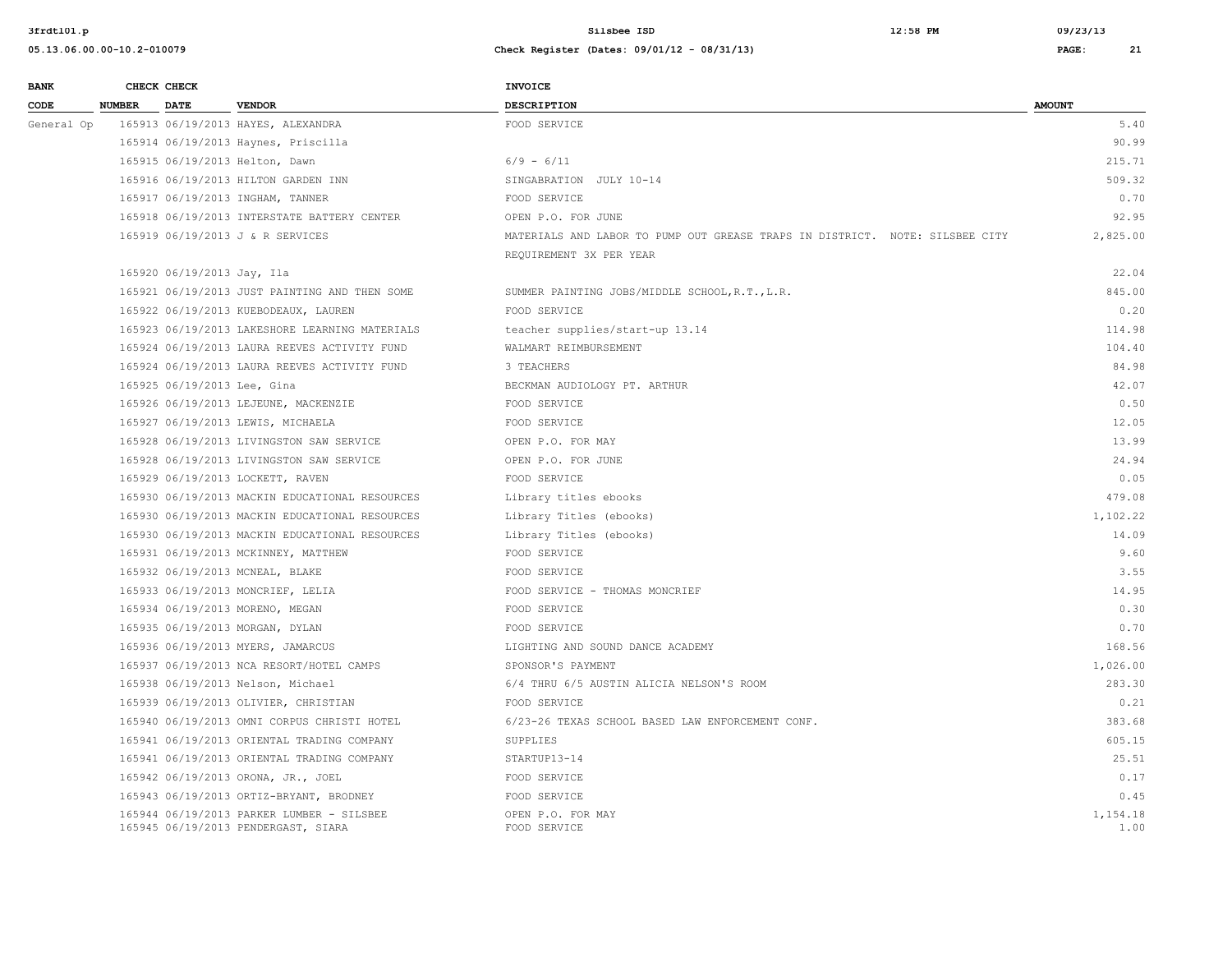| <b>BANK</b> |               | CHECK CHECK |                                                                                          | <b>INVOICE</b>                                                              |                    |
|-------------|---------------|-------------|------------------------------------------------------------------------------------------|-----------------------------------------------------------------------------|--------------------|
| CODE        | <b>NUMBER</b> | <b>DATE</b> | <b>VENDOR</b>                                                                            | <b>DESCRIPTION</b>                                                          | <b>AMOUNT</b>      |
| General Op  |               |             | 165946 06/19/2013 PERMA BOUND BOOKS                                                      | Library Books                                                               | 882.55             |
|             |               |             | 165947 06/19/2013 PITNEY BOWES GLOBAL FINANCIAL SERVICES L MAR 30, 2013 TO JUNE 30, 2013 |                                                                             | 1,266.00           |
|             |               |             | 165948 06/19/2013 PRINE, TYLER                                                           | FOOD SERVICE                                                                | 0.50               |
|             |               |             | 165949 06/19/2013 PRUFROCK PRESS                                                         | start up teacher supplies 13-14                                             | 43.80              |
|             |               |             | 165950 06/19/2013 RAPTOR TECHNOLOGIES, INC.                                              | Thermal Scanner                                                             | 495.00             |
|             |               |             | 165951 06/19/2013 RAWSON, ASHTON                                                         | FOOD SERVICE                                                                | 1.30               |
|             |               |             | 165952 06/19/2013 REALLY GOOD STUFF, INC.                                                | CSCOPE                                                                      | 3,637.15           |
|             |               |             | 165953 06/19/2013 REGION V EDUCATION SERVICE CENTER                                      | Workshop 6786) Autism Conference                                            | 300.00             |
|             |               |             | 165953 06/19/2013 REGION V EDUCATION SERVICE CENTER                                      | Region V workshop #6865 - Secretaries Conference June 13, 2013              | 260.00             |
|             |               |             | 165954 06/19/2013 REGION VI ESC                                                          | Region 6esc CSCOPE Purposeful Planning process Training by Laura Breaux May | 1,843.35           |
|             |               |             |                                                                                          | 20-23, 2013 Lead Teachers K-12 & Admin. S. Thornhill                        |                    |
|             |               |             | 165955 06/19/2013 ROACH, KIMBERLY                                                        | FOOD SERVICE                                                                | 0.10               |
|             |               |             | 165956 06/19/2013 ROEHR, ALYSSA                                                          | FOOD SERVICE                                                                | 1.30               |
|             |               |             | 165957 06/19/2013 SANCHEZ, REID                                                          | FOOD SERVICE                                                                | 2.00               |
|             |               |             | 165958 06/19/2013 SCHOLASTIC, INC.                                                       | scholastic subscription                                                     | 345.18             |
|             |               |             | 165959 06/19/2013 SCHOOL AIDS                                                            | teacher supplies-start-up 13.14                                             | 66.75              |
|             |               |             | 165959 06/19/2013 SCHOOL AIDS                                                            | classroom start-up supplies for 2013-2014                                   | 103.92             |
|             |               |             | 165959 06/19/2013 SCHOOL AIDS                                                            | STARTUP13-14                                                                | 51.53              |
|             |               |             | 165959 06/19/2013 SCHOOL AIDS                                                            | STARTUP13-14                                                                | 58.03              |
|             |               |             | 165959 06/19/2013 SCHOOL AIDS                                                            | STARTUP13-14                                                                | 50.72              |
|             |               |             | 165959 06/19/2013 SCHOOL AIDS                                                            | start up teacher supplies 13-14                                             | 65.32              |
|             |               |             | 165960 06/19/2013 SCOTT IV, NATHANIEL                                                    | FOOD SERVICE                                                                | 1.95               |
|             |               |             | 165961 06/19/2013 SHARP, COLLIN                                                          | FOOD SERVICE                                                                | 0.80               |
|             |               |             | 165962 06/19/2013 SILSBEE ISD                                                            | MAY/JUNE 2013                                                               | 213.20             |
|             |               |             | 165963 06/19/2013 SISD FOOD SERV./ILA JAY                                                | MAY AND JUNE 2013                                                           | 449.28             |
|             |               |             | 165963 06/19/2013 SISD FOOD SERV./ILA JAY                                                | MEALS                                                                       | 213.20             |
|             |               |             | 165964 06/19/2013 SODEXO, INC & AFFILIATES                                               | MAY 2013                                                                    | 142,987.83         |
|             |               |             | 165965 06/19/2013 SOUTHWEST BUILDING SYSTEMS                                             | GRADUATION                                                                  | 1,705.00           |
|             |               |             | 165966 06/19/2013 STAR GRAPHICS INC                                                      | $6/1$ TO $6/30$                                                             | 500.00             |
|             |               |             | 165967 06/19/2013 STAR LOCKTECHS                                                         | OPEN P.O. FOR JUNE                                                          | 34.00              |
|             |               |             | 165968 06/19/2013 Stewart, Murrell                                                       | JUNE 11-14                                                                  | 314.52             |
|             |               |             | 165969 06/19/2013 SUN COAST RESOURCES, INC.                                              | OPEN P.O. FOR JUNE                                                          | 2,117.56           |
|             |               |             | 165970 06/19/2013 THIBODEAUX, DUSTY                                                      | FOOD SERVICE                                                                | 0.10               |
|             |               |             | 165971 06/19/2013 THOMAS BUS GULF COAST                                                  | A C UNIT                                                                    | 11,200.00          |
|             |               |             | 165972 06/19/2013 TIME WARNER CABLE                                                      | 6/17 TO 7/16/2013                                                           | 953.98             |
|             |               |             | 165974 06/19/2013 TIME WARNER CABLE                                                      | $6/18$ TO $7/17$                                                            | 953.98             |
|             |               |             | 165975 06/19/2013 TIME WARNER CABLE                                                      | 6/18 TO 7/17/13                                                             | 953.98             |
|             |               |             | 165976 06/19/2013 TIME WARNER CABLE<br>165973 06/19/2013 TIME WARNER CABLE               | 6/18 TO 7/17/2013<br>6/15 to 7/14/2013                                      | 953.98<br>3,375.00 |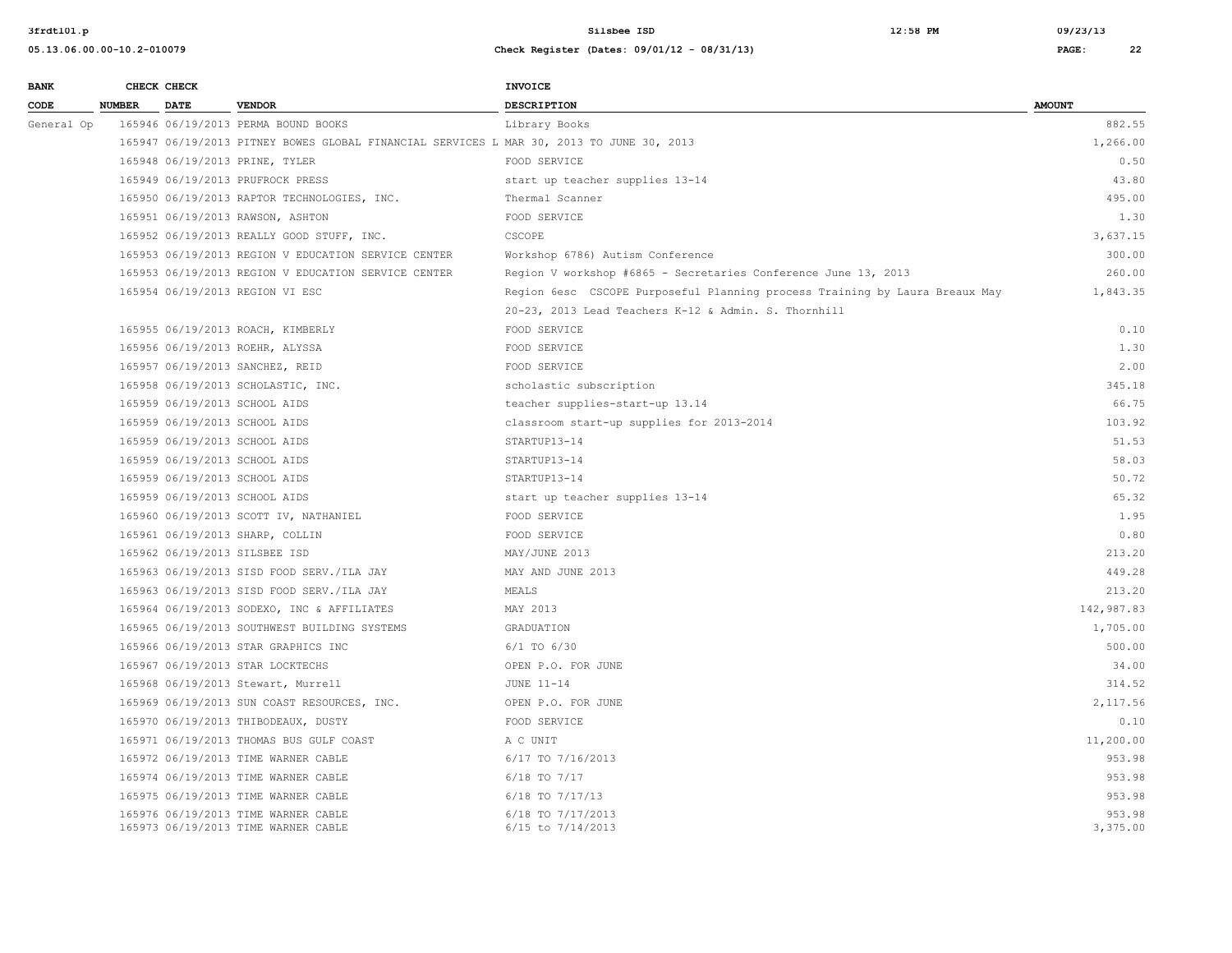| <b>BANK</b> |               | CHECK CHECK             |                                                                        | <b>INVOICE</b>                                                                 |                  |
|-------------|---------------|-------------------------|------------------------------------------------------------------------|--------------------------------------------------------------------------------|------------------|
| CODE        | <b>NUMBER</b> | <b>DATE</b>             | <b>VENDOR</b>                                                          | <b>DESCRIPTION</b>                                                             | <b>AMOUNT</b>    |
| General Op  |               |                         | 165977 06/19/2013 TURTLE & HUGHES, INC.                                | OPEN P.O. FO MAY                                                               | 94.71            |
|             |               |                         | 165977 06/19/2013 TURTLE & HUGHES, INC.                                | 1500 WATT METAL HALIDE BULBS \$414.36 1000 WATT METAL HALIDE BULBS \$ 153.12   | 662.19           |
|             |               |                         |                                                                        | (SEE ATTACHED QUOTE)                                                           |                  |
|             |               |                         | 165977 06/19/2013 TURTLE & HUGHES, INC.                                | 400 WATT BALLAST & CORE KIT (MH) APPROXIMATE SHIPPING (SEE ATTACHED QUOTE)     | 679.47           |
|             |               |                         | 165977 06/19/2013 TURTLE & HUGHES, INC.                                | 400 WATT METAL HALIDE LIGHTBULBS NOTE: FOR OUTSIDE PARKING LOT AND ROAD LIGHTS | 327.00           |
|             |               |                         |                                                                        | (SEE ATTACHED OUOTE)                                                           |                  |
|             |               |                         | 165978 06/19/2013 UH ATHLETICS DEPARTMENT                              | BASEBALL PLAYOFF GAME MAY 30, 2013                                             | 419.54           |
|             |               |                         | 165979 06/19/2013 UT Austin K-16 Education Center                      | UT austin K-16 Ed center CBE's summer testing                                  | 100.00           |
|             |               |                         | 165980 06/19/2013 VADEN, DANIELLE                                      | FOOD SERVICE                                                                   | 0.05             |
|             |               |                         | 165981 06/19/2013 VALENCIA, ADAM                                       | FOOD SERVICE                                                                   | 16.85            |
|             |               |                         | 165982 06/19/2013 VICKERY, MATTHEW                                     | FOOD SERVICE                                                                   | 0.85             |
|             |               |                         | 165983 06/19/2013 WATERS, ASHLEY                                       | FOOD SERVICE                                                                   | 19.70            |
|             |               |                         | 165984 06/19/2013 Watson, Darlene                                      | MEALS JUNE 11-14                                                               | 321.38           |
|             |               |                         | 165985 06/19/2013 WATSON, ERIN                                         | FOOD SERVICE                                                                   | 0.10             |
|             |               |                         | 165986 06/19/2013 WEAVER, TALON                                        | AND SOUND DANCE ACADEMY AND ROSECUTTING                                        | 183.06           |
|             |               |                         | 165987 06/19/2013 WILLAMS, LEILA                                       | ANNA MARIE STUKENHOLTZ 4TH GRADE                                               | 10.75            |
|             |               |                         | 165988 06/19/2013 ZUECH, KEITH                                         | WRITING PERCUSSION PARTS FOR MARCHING SHOW                                     | 750.00           |
|             |               |                         | 165989 06/26/2013 ADVANCED SYSTEMS & ALARMS                            | 7/1 TO 7/31/2013                                                               | 70.00            |
|             |               |                         | 165990 06/26/2013 Alexander, Gravis III                                | TASSP CONFERENCE                                                               | 408.96           |
|             |               |                         | 165991 06/26/2013 ANTENOR-CRUZ, ADAM                                   | REIMBURSEMENT                                                                  | 636.00           |
|             |               | 165992 06/26/2013 AT &T |                                                                        | JUN 7 TO JUL 6                                                                 | 3,160.52         |
|             |               |                         | 165993 06/26/2013 BAKER DISTRIBUTING                                   | AIR FILTERS                                                                    | 577.40           |
|             |               |                         | 165993 06/26/2013 BAKER DISTRIBUTING                                   | OPEN P.O. FOR JUNE                                                             | 153.15           |
|             |               |                         | 165993 06/26/2013 BAKER DISTRIBUTING                                   | REFRIGERANT                                                                    | 4,089.00         |
|             |               |                         | 165993 06/26/2013 BAKER DISTRIBUTING                                   | OPEN P.O. FOR JUNE                                                             | 74.40            |
|             |               |                         | 165994 06/26/2013 BARCELONA SPORTING GOODS                             | GIRLS BASKTEBALL UNIFORMS                                                      | 45.00            |
|             |               |                         | 165995 06/26/2013 BARNETT, SCOTT                                       | REIMBURSEMENT                                                                  | 477.00           |
|             |               |                         | 165996 06/26/2013 BEBEE, MADELINE                                      | REIMBURSEMENT                                                                  | 636.00           |
|             |               |                         | 165997 06/26/2013 Biddle, David SR                                     | REGISTRATION TASSP CONFERENCE                                                  | 638.96           |
|             |               |                         | 165998 06/26/2013 BONNETTE, MADISON                                    | REIMBURSEMENT                                                                  | 636.00           |
|             |               |                         | 165999 06/26/2013 Burrell, Andra                                       | 6-9 THRU 6/12 NATIONAL EDUCATOR'S LAW CONF                                     | 321.07           |
|             |               |                         | 166000 06/26/2013 CANON FINANCIAL SERVICES, INC.                       | 6/1 TO 6/30/2013                                                               | 391.00           |
|             |               |                         | 166001 06/26/2013 CANON SOLUTIONS AMERICIA                             | COLOR COPIES HS COUNSELOR'S OFFICE                                             | 13.25            |
|             |               |                         | 166002 06/26/2013 CARD SERVICES                                        | MAY 18, 2013 TO JUNE 17, 2013                                                  | 688.74           |
|             |               |                         | 166003 06/26/2013 CENTERPOINT ENERGY                                   | 5/16 TO 6/14                                                                   | 576.09           |
|             |               |                         | 166003 06/26/2013 CENTERPOINT ENERGY                                   | 5/15 TO 6/14                                                                   | 3,600.15         |
|             |               |                         | 166004 06/26/2013 CITY OF SILSBEE                                      | 5/14 TO 6/10                                                                   | 111.16           |
|             |               |                         | 166004 06/26/2013 CITY OF SILSBEE<br>166004 06/26/2013 CITY OF SILSBEE | 5/14 TO 6/10<br>$5/9$ TO $6/6$                                                 | 124.69<br>248.88 |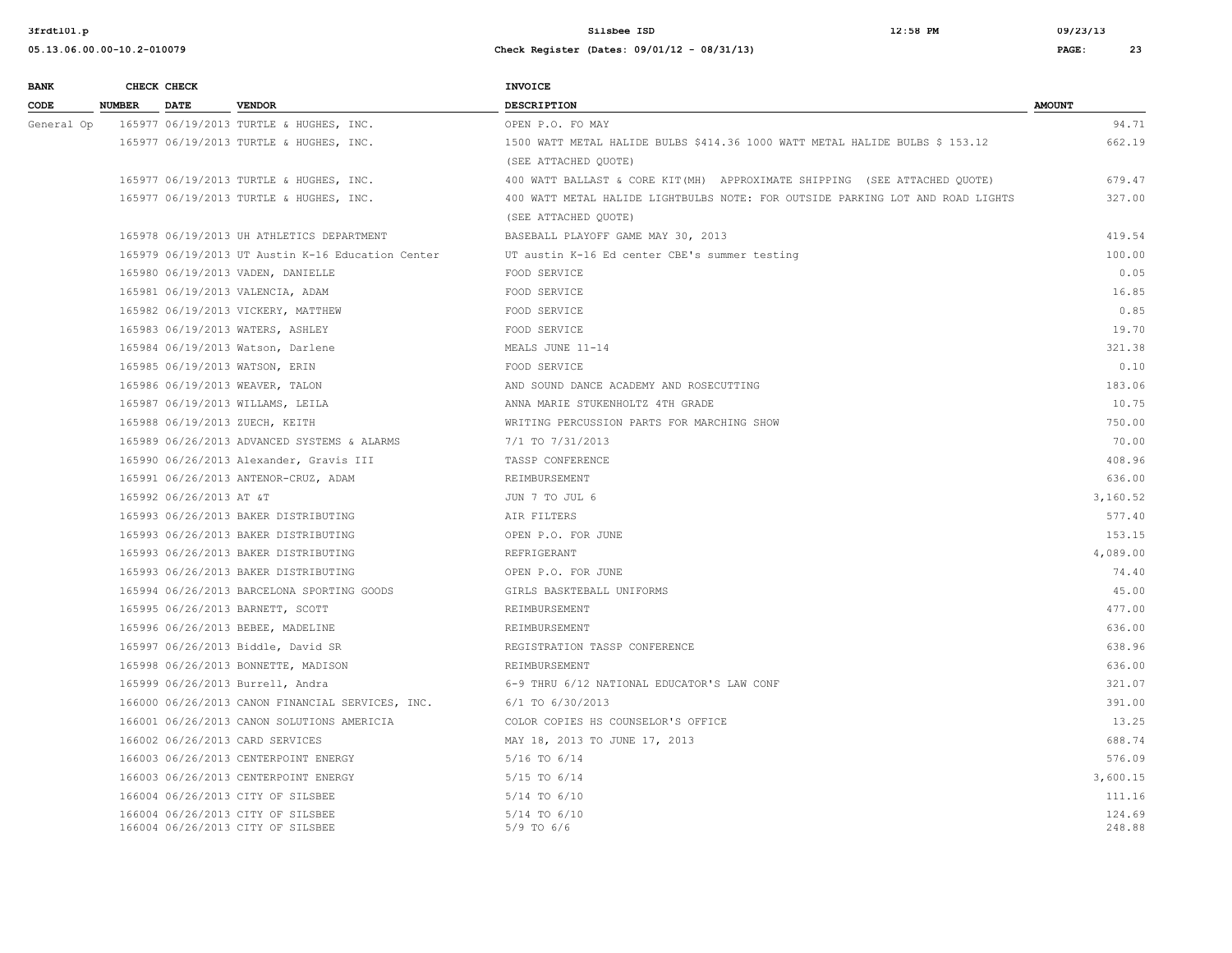| <b>BANK</b> |               | CHECK CHECK            |                                                     | <b>INVOICE</b>                                                                                                                                                |               |
|-------------|---------------|------------------------|-----------------------------------------------------|---------------------------------------------------------------------------------------------------------------------------------------------------------------|---------------|
| CODE        | <b>NUMBER</b> | <b>DATE</b>            | <b>VENDOR</b>                                       | <b>DESCRIPTION</b>                                                                                                                                            | <b>AMOUNT</b> |
| General Op  |               |                        | 166004 06/26/2013 CITY OF SILSBEE                   | $5/9$ TO $6/6$                                                                                                                                                | 867.57        |
|             |               |                        | 166004 06/26/2013 CITY OF SILSBEE                   | 5/9 TO 6/6/2013                                                                                                                                               | 869.78        |
|             |               |                        | 166005 06/26/2013 CLASSROOM DIRECT                  | Social Studies classroom supplies                                                                                                                             | 240.82        |
|             |               |                        | 166006 06/26/2013 COASTAL WELDING SUPPLY INC        | HVAC Supplies for May 2013                                                                                                                                    | 7.75          |
|             |               |                        | 166006 06/26/2013 COASTAL WELDING SUPPLY INC        | Ag Supplies for May 2013                                                                                                                                      | 106.44        |
|             |               |                        | 166007 06/26/2013 COMFORT INNS & SUITES             | JUNE 27 STARR WRITING WORKSHOP                                                                                                                                | 141.69        |
|             |               |                        | 166008 06/26/2013 CRAFT, EVAN                       | REIMBURSEMENT                                                                                                                                                 | 636.00        |
|             |               |                        | 166009 06/26/2013 CROWNE PLAZA                      | JUNE 4-5 SILSBEE STATE BASEBALL PLAYOFF GAME                                                                                                                  | 23.00         |
|             |               | 166010 06/26/2013 CTAT |                                                     | JUDY HONEYCUTT                                                                                                                                                | 175.00        |
|             |               |                        | 166011 06/26/2013 DAIGLE, ELIJAH                    | REIMBURSEMENT                                                                                                                                                 | 121.50        |
|             |               |                        | 166012 06/26/2013 DATA PROJECTIONS                  | ALYSON DONALSON AND KATHERINE CALLOWAY                                                                                                                        | 200.00        |
|             |               |                        | 166013 06/26/2013 DE LAGE LANDEN PUBLIC FINANCE     | $6/1$ to $6/30/2013$                                                                                                                                          | 422.07        |
|             |               |                        | 166013 06/26/2013 DE LAGE LANDEN PUBLIC FINANCE     | 6/1 TO 6/30/2013                                                                                                                                              | 630.00        |
|             |               |                        | 166013 06/26/2013 DE LAGE LANDEN PUBLIC FINANCE     | $6/1$ TO $6/30/13$                                                                                                                                            | 89.00         |
|             |               |                        | 166013 06/26/2013 DE LAGE LANDEN PUBLIC FINANCE     | $6/1$ TO $6/30/13$                                                                                                                                            | 541.72        |
|             |               |                        | 166013 06/26/2013 DE LAGE LANDEN PUBLIC FINANCE     | $6/1$ TO $6/30/13$                                                                                                                                            | 541.72        |
|             |               |                        | 166013 06/26/2013 DE LAGE LANDEN PUBLIC FINANCE     | 6/1 TO 6/30/13                                                                                                                                                | 544.31        |
|             |               |                        | 166013 06/26/2013 DE LAGE LANDEN PUBLIC FINANCE     | $6/1$ TO $6/30$                                                                                                                                               | 198.00        |
|             |               |                        | 166013 06/26/2013 DE LAGE LANDEN PUBLIC FINANCE     | 6/1 TO 6/30/13                                                                                                                                                | 541.72        |
|             |               |                        | 166013 06/26/2013 DE LAGE LANDEN PUBLIC FINANCE     | 6/1 TO 6/30/13                                                                                                                                                | 541.72        |
|             |               |                        | 166013 06/26/2013 DE LAGE LANDEN PUBLIC FINANCE     | $6/1$ TO $6/30/13$                                                                                                                                            | 422.07        |
|             |               |                        | 166013 06/26/2013 DE LAGE LANDEN PUBLIC FINANCE     | 6/1 TO 6/30/13                                                                                                                                                | 3,708.00      |
|             |               |                        | 166014 06/26/2013 DELL MARKETING L.P.               | COMPUTER                                                                                                                                                      | 824.24        |
|             |               |                        | 166015 06/26/2013 DONALSON, ERIN                    | REIMBURSEMENT                                                                                                                                                 | 121.50        |
|             |               |                        | 166016 06/26/2013 Drake, David JR                   |                                                                                                                                                               | 120.00        |
|             |               |                        | 166017 06/26/2013 ESC REGION 20                     | ESCRegion 20 STAAR Analysis Guides, J. Parker *SEE ATTACHMENT                                                                                                 | 36.80         |
|             |               | 166018 06/26/2013 ETEX |                                                     | MATERIALS FOR ROSECUTTING CEREMONY PROGRAMS                                                                                                                   | 25.98         |
|             |               | 166018 06/26/2013 ETEX |                                                     | Office supplies                                                                                                                                               | 364.49        |
|             |               | 166018 06/26/2013 ETEX |                                                     | Supplies for HOSA                                                                                                                                             | 2,020.24      |
|             |               |                        | 166019 06/26/2013 FIRETROL PROTECTIONS SYSTEMS      | materials and labor to check fire alarm                                                                                                                       | 536.00        |
|             |               |                        | 166020 06/26/2013 FISHER, JONATHAN                  | <b>REIMBURSEMENT</b>                                                                                                                                          | 243.00        |
|             |               |                        | 166021 06/26/2013 FLOWERS, TONYA                    | REIMBURSEMENT                                                                                                                                                 | 636.00        |
|             |               |                        | 166022 06/26/2013 FOLLETT LIBRARY RESOURCES         | <b>BOOKS</b>                                                                                                                                                  | 272.72        |
|             |               |                        | 166024 06/26/2013 FRANCO, MARIAH                    | SCHOLARSHIP 1 OF 1 DRAW                                                                                                                                       | 500.00        |
|             |               |                        | 166023 06/26/2013 FRANCO, MARIAH                    | REIMBURSEMENT                                                                                                                                                 | 636.00        |
|             |               |                        | 166025 06/26/2013 GILDER, DAREON                    | SCHOLARSHIP 1 OF 1 DRAWS                                                                                                                                      | 1,500.00      |
|             |               |                        | 166026 06/26/2013 GLOGSTER EC, INC.                 | Secondary Edition Membership License 1yr                                                                                                                      | 39.00         |
|             |               |                        | 166027 06/26/2013 GOLD CREST ELECTRIC COMPANY, INC. | lABOR AND LIFT RENTAL TO REPAIR PARKING LOTS AND ROAD LIGHTS @SHS. NOTE: 32<br>EACH LIGHTS ARE NOT OPERATING. THIS IS HIGH END ESTIMATE, PRICE COULD BE LESS? | 3,317.30      |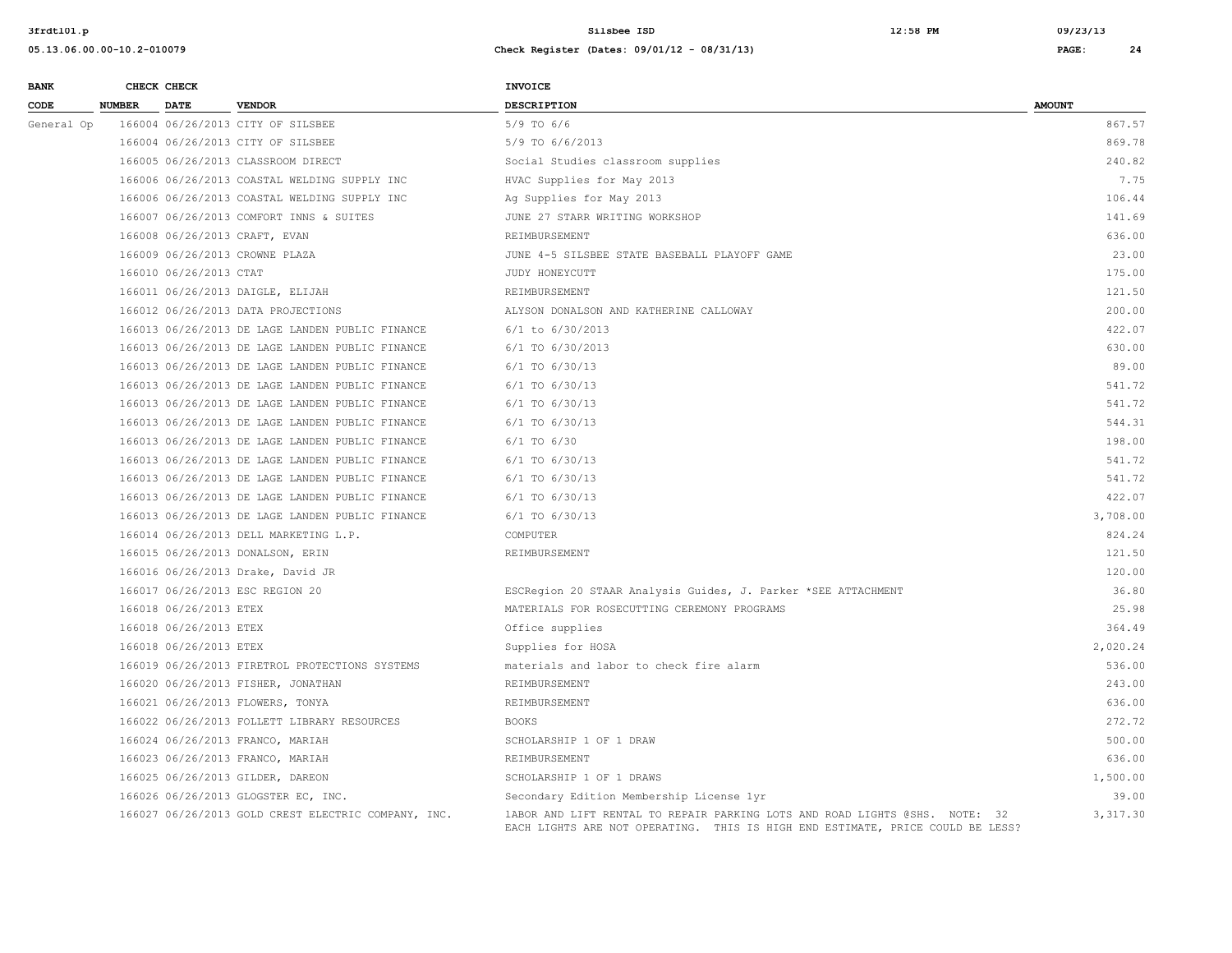| <b>BANK</b> |               | CHECK CHECK                |                                                     | <b>INVOICE</b>                                                             |               |
|-------------|---------------|----------------------------|-----------------------------------------------------|----------------------------------------------------------------------------|---------------|
| CODE        | <b>NUMBER</b> | <b>DATE</b>                | <b>VENDOR</b>                                       | <b>DESCRIPTION</b>                                                         | <b>AMOUNT</b> |
|             |               |                            |                                                     | (SEE ATTACHED QUOTE)                                                       |               |
|             |               |                            | 166028 06/26/2013 GRAHAM, MORGAN                    | REIMBURSEMENT                                                              | 243.00        |
|             |               | 166029 06/26/2013 GRAINGER |                                                     | OPEN P.O. FOR JUNE                                                         | 549.16        |
|             |               |                            | 166030 06/26/2013 GRIFFIN, BRAYDEN                  | REIMBURSEMENT                                                              | 121.50        |
|             |               |                            | 166031 06/26/2013 HAIREL ENTERPRISES                | SOUND EQUIPMENT IN AUDITORIUM                                              | 500.00        |
|             |               |                            | 166032 06/26/2013 HANCOCK, MICHAELA                 | REIMBURSEMENT                                                              | 636.00        |
|             |               |                            | 166033 06/26/2013 Harrison, Palma                   | REGION V WORKSHOP                                                          | 35.29         |
|             |               |                            | 166034 06/26/2013 HART, ANTHONY                     | REIMBURSEMENT                                                              | 636.00        |
|             |               |                            | 164979 06/24/2013 HART INFORMATION SERVICES, INC.   | ELECTION SUPPLIES                                                          | $-160.60$     |
|             |               |                            | 166035 06/26/2013 HART INTERCIVIC, INC.             | ELECTION SUPPLIES                                                          | 160.60        |
|             |               |                            | 166036 06/26/2013 HAYES, ALEXANDRA                  | REIMBURSEMENT                                                              | 159.00        |
|             |               |                            | 166037 06/26/2013 HAYES, HANNAH                     | REIMBURSEMENT                                                              | 243.00        |
|             |               |                            | 166038 06/26/2013 HAYES, JUSTIN                     | REIMBURSEMENT                                                              | 477.00        |
|             |               |                            | 166039 06/26/2013 HAYES, WHITNEY                    | REIMBURSEMENT                                                              | 318.00        |
|             |               |                            | 166040 06/26/2013 HICKS, MATTHEW                    | REIMBURSEMENT                                                              | 159.00        |
|             |               |                            | 166041 06/26/2013 HUNTER, TONI                      | REIMBURSEMENT                                                              | 636.00        |
|             |               |                            | 166042 06/26/2013 JASKEN, CARLEY                    | REIMBURSEMENT                                                              | 636.00        |
|             |               |                            | 166043 06/26/2013 JOHNSTONE SUPPLY                  | OPEN P.O. FOR JUNE                                                         | 289.49        |
|             |               |                            | 166044 06/26/2013 JONES, BRANT                      | REIMBURSEMENT                                                              | 243.00        |
|             |               |                            | 166045 06/26/2013 JUST PAINTING AND THEN SOME       | SUMMER PAINTING JOBS/MIDDLE SCHOOL, R.T., L.R.                             | 895.00        |
|             |               |                            | 166045 06/26/2013 JUST PAINTING AND THEN SOME       | painting as listed on attached quotes. \$8280.00                           | 2,900.00      |
|             |               |                            | 166045 06/26/2013 JUST PAINTING AND THEN SOME       | SUMMER PAINTING JOBS/MIDDLE SCHOOL, R.T., L.R.                             | 845.00        |
|             |               |                            | 166046 06/26/2013 KORPAL, RAJ                       | REIMBURSEMENT                                                              | 243.00        |
|             |               |                            | 166047 06/26/2013 KUEBODEAUX, LAUREN                | REIMBURSEMENT                                                              | 243.00        |
|             |               |                            | 166048 06/26/2013 LAKESHORE LEARNING MATERIALS      | SUPPLIES                                                                   | 494.90        |
|             |               |                            | 166049 06/26/2013 LAURA REEVES ACTIVITY FUND        |                                                                            | 30.69         |
|             |               |                            | 166049 06/26/2013 LAURA REEVES ACTIVITY FUND        | REIMBURSEMENT WALMART                                                      | 52.20         |
|             |               |                            | 166050 06/26/2013 LAURENT, KAMBRIE                  | REIMBURSEMENT                                                              | 318.00        |
|             |               |                            | 166051 06/26/2013 LOUVIERE, AUTAUM                  | REIMBURSEMENT                                                              | 243.00        |
|             |               |                            | 166052 06/26/2013 MACKEY, KANON                     | REIMBURSEMENT                                                              | 243.00        |
|             |               |                            | 166053 06/26/2013 McDuff, Tamra                     | REIMBURSEMENT                                                              | 61.48         |
|             |               |                            | 166054 06/26/2013 MCKINNEY, MATTHEW                 | REIMBURSEMENT                                                              | 121.50        |
|             |               |                            | 166055 06/26/2013 MITCHELL SAW & SUPPLY             | 4 MIX LOOP TRIMMER \$255.96 2 GAL MIX SYNTHETIC OIL \$146.45 (SEE ATTACHED | 402.41        |
|             |               |                            |                                                     | QUOTE)                                                                     |               |
|             |               |                            | 166056 06/26/2013 MORGAN, TRENT                     | REIMBURSEMENT                                                              | 243.00        |
|             |               |                            | 166057 06/26/2013 MORGAN, TYLER                     | REIMBURSEMENT                                                              | 243.00        |
|             |               |                            | 166058 06/26/2013 Muckleroy, Rebecca                | WORLD SPINNING AND SPORTS CONDITIONING CONFERENCE                          | 616.98        |
|             |               |                            | 166059 06/26/2013 MYERS, BETHANY                    | REIMBURSEMENT                                                              | 318.00        |
|             |               |                            | 166110 06/26/2013 NATIONAL EDUCATORS' LAW INSTITUTE | NELI Training                                                              | 340.00        |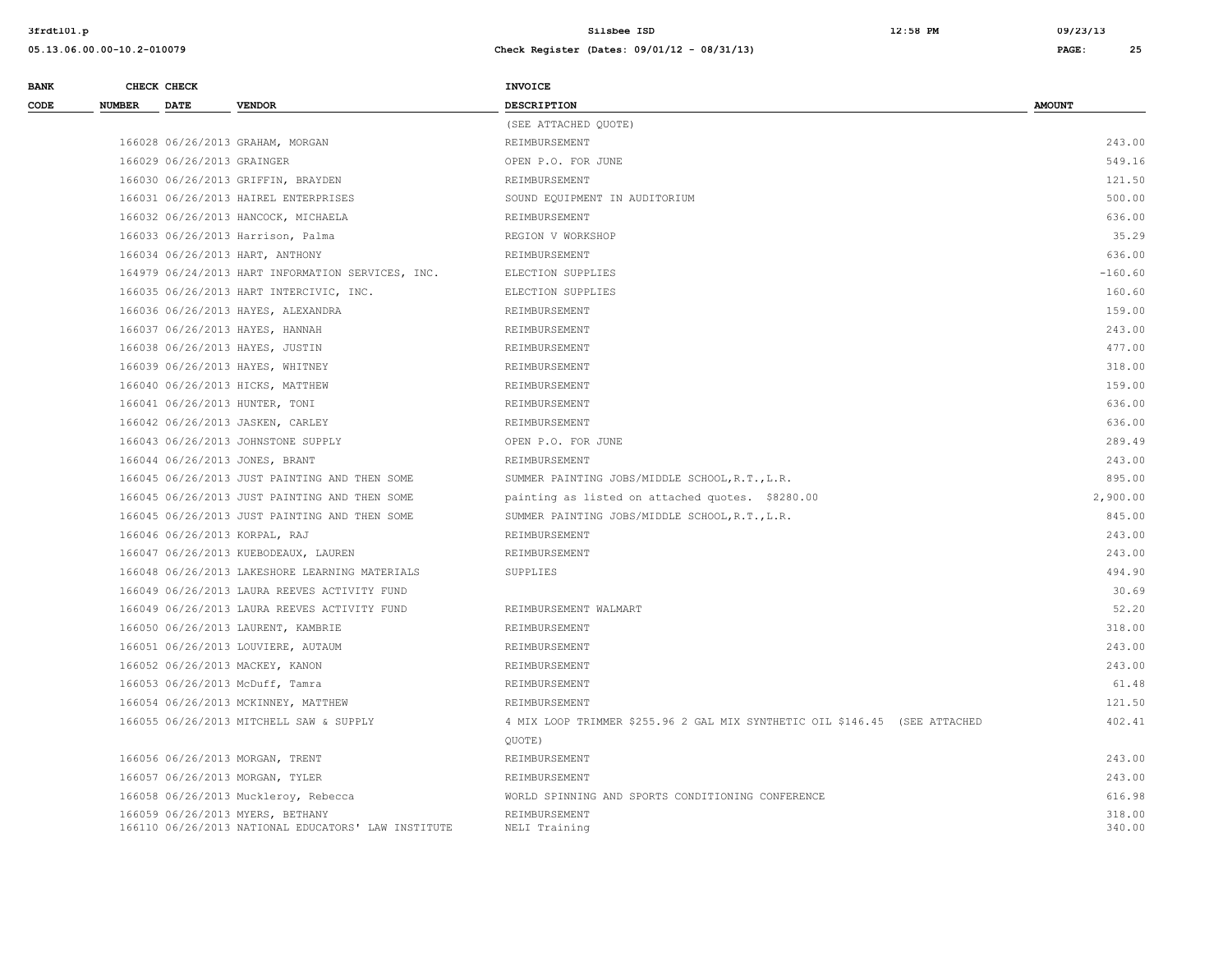| <b>BANK</b> | CHECK CHECK                   |                                                                    | <b>INVOICE</b>                                                              |                  |
|-------------|-------------------------------|--------------------------------------------------------------------|-----------------------------------------------------------------------------|------------------|
| CODE        | <b>NUMBER</b><br><b>DATE</b>  | <b>VENDOR</b>                                                      | <b>DESCRIPTION</b>                                                          | <b>AMOUNT</b>    |
| General Op  |                               | 166060 06/26/2013 NATIONAL EMS ACADEMY                             |                                                                             | 12.00            |
|             |                               | 166061 06/26/2013 NCS PEARSON, INC.                                | AIMSWEB                                                                     | 516.00           |
|             |                               | 166062 06/26/2013 OSTER, JUSTIN                                    | REIMBURSEMENT                                                               | 243.00           |
|             |                               | 166063 06/26/2013 PAYTON, NOLAN                                    | REIMBURSEMENT                                                               | 636.00           |
|             |                               | 166064 06/26/2013 PERKINS, DIANE                                   | 26.26 HOURS                                                                 | 656.50           |
|             |                               | 166065 06/26/2013 PUSTKA, CAILIN                                   | REIMBURSEMENT                                                               | 243.00           |
|             |                               | 166066 06/26/2013 REALLY GOOD STUFF, INC.                          | K TEACHERS                                                                  | 474.37           |
|             |                               | 166066 06/26/2013 REALLY GOOD STUFF, INC.                          | SUPPLIES                                                                    | 68.88            |
|             |                               | 166066 06/26/2013 REALLY GOOD STUFF, INC.                          | c-scope-teacher supplies/start-up 13.14                                     | 225.77           |
|             | 166067 06/26/2013 RED ALERT   |                                                                    | OPEN P.O. FOR JUNE                                                          | 260.00           |
|             |                               | 166068 06/26/2013 REGION V EDUCATION SERVICE CENTER                | Region 5esc ws#6847 Title I Fiscal Issues June 10, 2013 9 to 3 S. Thornhill | 50.00            |
|             |                               | 166069 06/26/2013 REGION V EDUCATION SERVICE CENTER                | SETTEN MAY - AUGUST 2013                                                    | 4,785.44         |
|             |                               | 166069 06/26/2013 REGION V EDUCATION SERVICE CENTER                | Workshop 6813: Cross Battery Boot Camp                                      | 180.00           |
|             |                               | 166069 06/26/2013 REGION V EDUCATION SERVICE CENTER                | Workshop 6688 Two day Reading Institute                                     | 70.00            |
|             |                               | 166069 06/26/2013 REGION V EDUCATION SERVICE CENTER                | Workshop 6688                                                               | 240.00           |
|             |                               | 166070 06/26/2013 ROACH, KIMBERLY                                  | REIMBURSEMENT                                                               | 636.00           |
|             | 166071 06/26/2013 RUIZ, ZAYRA |                                                                    | REIMBURSEMENT                                                               | 121.50           |
|             | 166072 06/26/2013 Sapp, Mary  |                                                                    | TASSP CONFERENCE                                                            | 408.96           |
|             | 166073 06/26/2013 SCHOOL AIDS |                                                                    | start up teacher supplies 13-14                                             | 76.88            |
|             | 166073 06/26/2013 SCHOOL AIDS |                                                                    | Instructional Materials                                                     | 219.94           |
|             | 162563 10/17/2012 OCHOA, MARC |                                                                    | SILSBEE VS BUNA                                                             | 105.00           |
|             |                               | 162564 10/17/2012 PROFESSIONAL IMAGING, LLC                        |                                                                             | 500.00           |
|             |                               | 162565 10/17/2012 RAPTOR ACCOUNTS RECEIVABLE                       | RAPTOR EQUIPMENT                                                            | 634.00           |
|             |                               | 162566 10/17/2012 Rawson, Tonya                                    | TSUG CONFERENCE                                                             | 54.93            |
|             | 162567 10/17/2012 RED ALERT   |                                                                    | OPEN P.O. FOR OCTOBER                                                       | 260.00           |
|             |                               | 162568 10/17/2012 REGION V EDUCATION SERVICE CENTER                | txvsn update hargrave and young                                             | 160.00           |
|             |                               | 162568 10/17/2012 REGION V EDUCATION SERVICE CENTER                | Workshop #5803: Section 504~An In-depth Look                                | 50.00            |
|             |                               | 162568 10/17/2012 REGION V EDUCATION SERVICE CENTER                | Region 5esc ws# 6104 GT Online Class SHS Westbrook, Sanders & Jumper        | 150.00           |
|             |                               | 162568 10/17/2012 REGION V EDUCATION SERVICE CENTER                | reg v workshop tammy stout                                                  | 50.00            |
|             |                               | 162568 10/17/2012 REGION V EDUCATION SERVICE CENTER                | Peims Tips on Scheduling                                                    | 80.00            |
|             |                               | 162568 10/17/2012 REGION V EDUCATION SERVICE CENTER                | Peims Tips on Scheduling                                                    | 160.00           |
|             |                               | 162568 10/17/2012 REGION V EDUCATION SERVICE CENTER                | WORKSHOPS                                                                   | 120.00           |
|             |                               | 162568 10/17/2012 REGION V EDUCATION SERVICE CENTER                | Workshop 5796) In Home and Parent Training Assessments                      | 60.00            |
|             |                               | 162568 10/17/2012 REGION V EDUCATION SERVICE CENTER                | Region V workshop #5803 for David Biddle                                    | 60.00            |
|             |                               | 162569 10/17/2012 SAMPSON STEEL CORPORATION                        | Material for Welding Classes                                                | 487.67           |
|             |                               | 162570 10/17/2012 SCHOOL HEALTH                                    | <b>SUPPLIES</b>                                                             | 391.74           |
|             |                               | 162570 10/17/2012 SCHOOL HEALTH                                    | SUPPLIES                                                                    | 47.80            |
|             |                               | 162570 10/17/2012 SCHOOL HEALTH<br>162570 10/17/2012 SCHOOL HEALTH | SUPPLIES<br>SUPPLIES                                                        | 977.68<br>102.86 |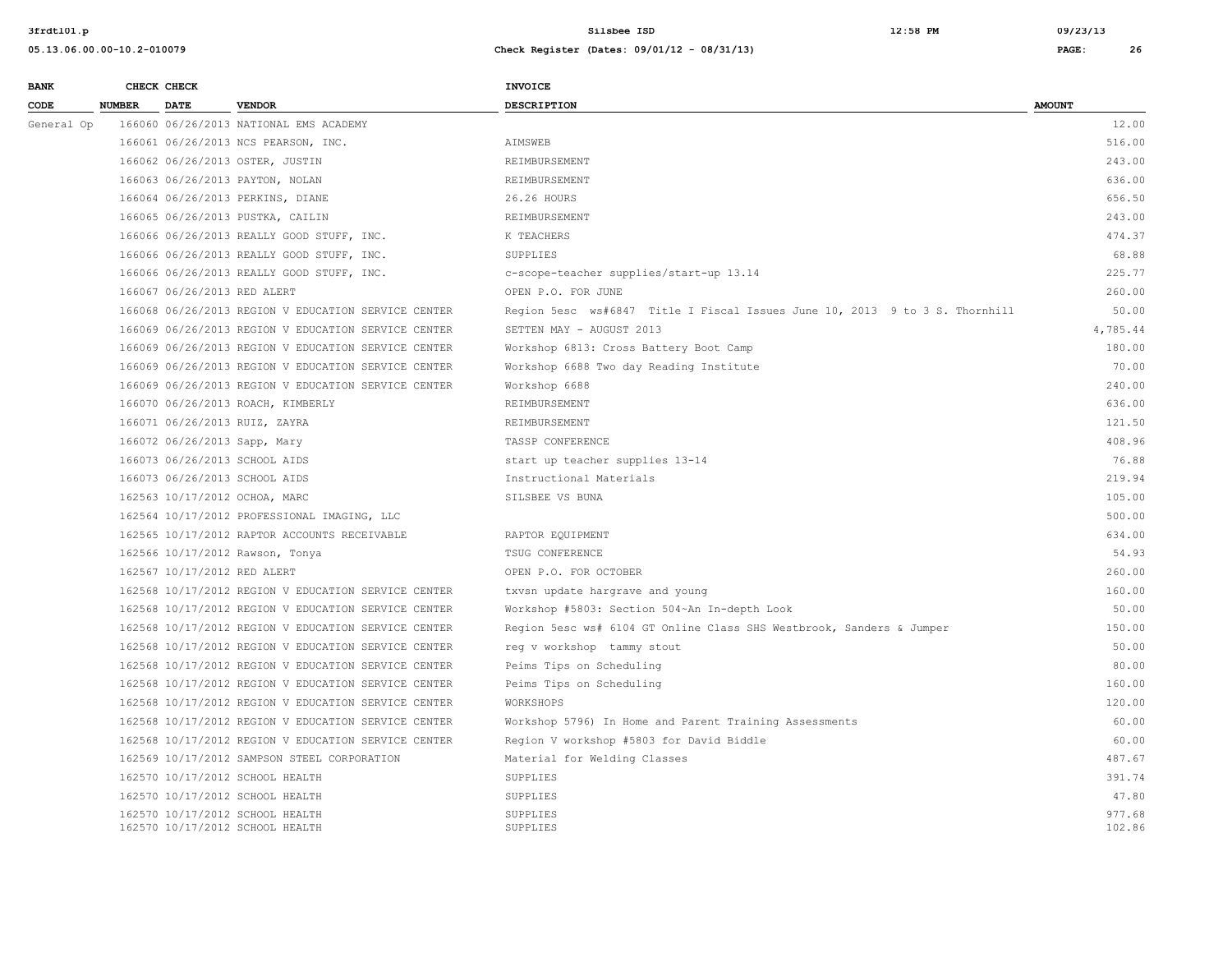### **05.13.06.00.00-10.2-010079 Check Register (Dates: 09/01/12 - 08/31/13) PAGE: 27**

**BANK CHECK CHECK CHECK** 

| CODE       | <b>NUMBER</b> | <b>DATE</b>               | <b>VENDOR</b>                                                         | <b>DESCRIPTION</b>                                                                      | <b>AMOUNT</b>  |
|------------|---------------|---------------------------|-----------------------------------------------------------------------|-----------------------------------------------------------------------------------------|----------------|
| General Op |               |                           | 162571 10/17/2012 SCIENCE KIT                                         | Science Classroom Supplies                                                              | 41.76          |
|            |               |                           | 162572 10/17/2012 SECCA, INC.                                         | FUND 255                                                                                | 237.00         |
|            |               |                           | 162572 10/17/2012 SECCA, INC.                                         | FUND 211                                                                                | 625.00         |
|            |               |                           | 162572 10/17/2012 SECCA, INC.                                         | SCE FUNDS                                                                               | 1,141.00       |
|            |               |                           | 162573 10/17/2012 SHORKEY CENTER                                      |                                                                                         | 3,920.00       |
|            |               |                           | 162574 10/17/2012 SMART'S TRUCK & TRAILER                             | OPEN PO FOR THE MONTH OF SEPTEMBER 2012                                                 | 1,536.95       |
|            |               |                           | 162575 10/17/2012 Smith, Cynthia                                      | TRAINING                                                                                | 16.76          |
|            |               |                           | 162577 10/17/2012 SOUTHERN COMPUTER WAREHOUSE                         | Kramer VP 200K Distribution Amplifier                                                   | 418.50         |
|            |               |                           | 162577 10/17/2012 SOUTHERN COMPUTER WAREHOUSE                         | SUPPLIES                                                                                | 326.80         |
|            |               |                           | 162577 10/17/2012 SOUTHERN COMPUTER WAREHOUSE                         | SUPPLIES                                                                                | 4,912.60       |
|            |               |                           | 162577 10/17/2012 SOUTHERN COMPUTER WAREHOUSE                         | Otterbox Defender - iPAD 2 - Black (5) Otterbox Defender - iPOD Touch (1)               | 33.12          |
|            |               |                           | 162577 10/17/2012 SOUTHERN COMPUTER WAREHOUSE                         | Otterbox Defender - iPAD 2 - Black (5) Otterbox Defender - iPOD Touch (1)               | 260.85         |
|            |               |                           | 162577 10/17/2012 SOUTHERN COMPUTER WAREHOUSE                         | SCW VDI PHASE II *******PLEASE SEE ATTACHMENTS Technology-Sam Moore per S.<br>Thornhill | 3,193.19       |
|            |               |                           | 162577 10/17/2012 SOUTHERN COMPUTER WAREHOUSE                         | SCW VDI PHASE II *******PLEASE SEE ATTACHMENTS Technology-Sam Moore per S.<br>Thornhill | 539.22         |
|            |               |                           | 162577 10/17/2012 SOUTHERN COMPUTER WAREHOUSE                         | SCW VDI PHASE II *******PLEASE SEE ATTACHMENTS Technology-Sam Moore per S.<br>Thornhill | 4,958.08       |
|            |               |                           | 162578 10/17/2012 STANLEY SECURITY SOLUTIONS, INC.                    | OPEN P.O. FOR SEPT.                                                                     | 35.40          |
|            |               |                           | 162579 10/17/2012 STAR LOCKTECHS                                      | OPEN P.O. FOR OCTOBER                                                                   | 14.25          |
|            |               |                           | 162580 10/17/2012 SUMMERS, TIM                                        | SILSBEE VS BUNA                                                                         | 105.00         |
|            |               |                           | 162581 10/17/2012 SUTHERLAND, TODD                                    | SILSBEE VS BRIDGE CITY SUBVARSITY                                                       | 110.00         |
|            |               | 162582 10/17/2012 TAVAC   |                                                                       | JENNIFER HARRIS                                                                         | 25.00          |
|            |               |                           | 162583 10/17/2012 TEXAS EDUCATIONAL PAPERBACKS                        | Reader for UIL Social Studies                                                           | 62.00          |
|            |               |                           | 162584 10/17/2012 TEXAS GIRLS COACHES ASSOCIATION                     | MEMBERSHIP 2012-13                                                                      | 50.00          |
|            |               |                           | 162585 10/17/2012 THIBODAUX, BARRY                                    | SILSBEE VS BUNA                                                                         | 84.00          |
|            |               |                           | 162586 10/17/2012 TIME WARNER CABLE                                   | $10/15 - 11/14$                                                                         | 3,375.00       |
|            |               |                           | 162589 10/17/2012 TIME WARNER CABLE                                   | 10/18 TO 11/17                                                                          | 953.98         |
|            |               |                           | 162587 10/17/2012 TIME WARNER CABLE                                   | 10/18 TO 11/17                                                                          | 954.52         |
|            |               |                           | 162588 10/17/2012 TIME WARNER CABLE                                   | 10/18 TO 11/17                                                                          | 953.98         |
|            |               |                           | 162590 10/17/2012 U. S. LEGAL SUPPORT                                 |                                                                                         | 269.40         |
|            |               |                           | 162591 10/17/2012 US GAMES - SPORT SUPPLY GROUP                       | Gym supplies                                                                            | 478.05         |
|            |               |                           | 162592 10/17/2012 WARD'S NATURAL SCIENCE                              | Class Supplies                                                                          | 145.25         |
|            |               |                           | 162593 10/17/2012 WELCH, THOMAS                                       | SILSBEE VS BUNA                                                                         | 105.00         |
|            |               | 162594 10/17/2012 WENDY'S |                                                                       |                                                                                         | 179.43         |
|            |               |                           | 162595 10/17/2012 Wharton, Kevin                                      | 10/8 ASBESTOS DESIGNATED PERSON TRAINING                                                | 220.98         |
|            |               | 162596 10/19/2012 AT &T   |                                                                       | OCT 7 THRU NOV 6                                                                        | 3,164.39       |
|            |               |                           | 162597 10/19/2012 Colvin, Kelly<br>162598 10/19/2012 COMMUNITY COFFEE | TSUG IN SAN MARCOS<br>MIDDLE SCHOOL                                                     | 53.50<br>60.80 |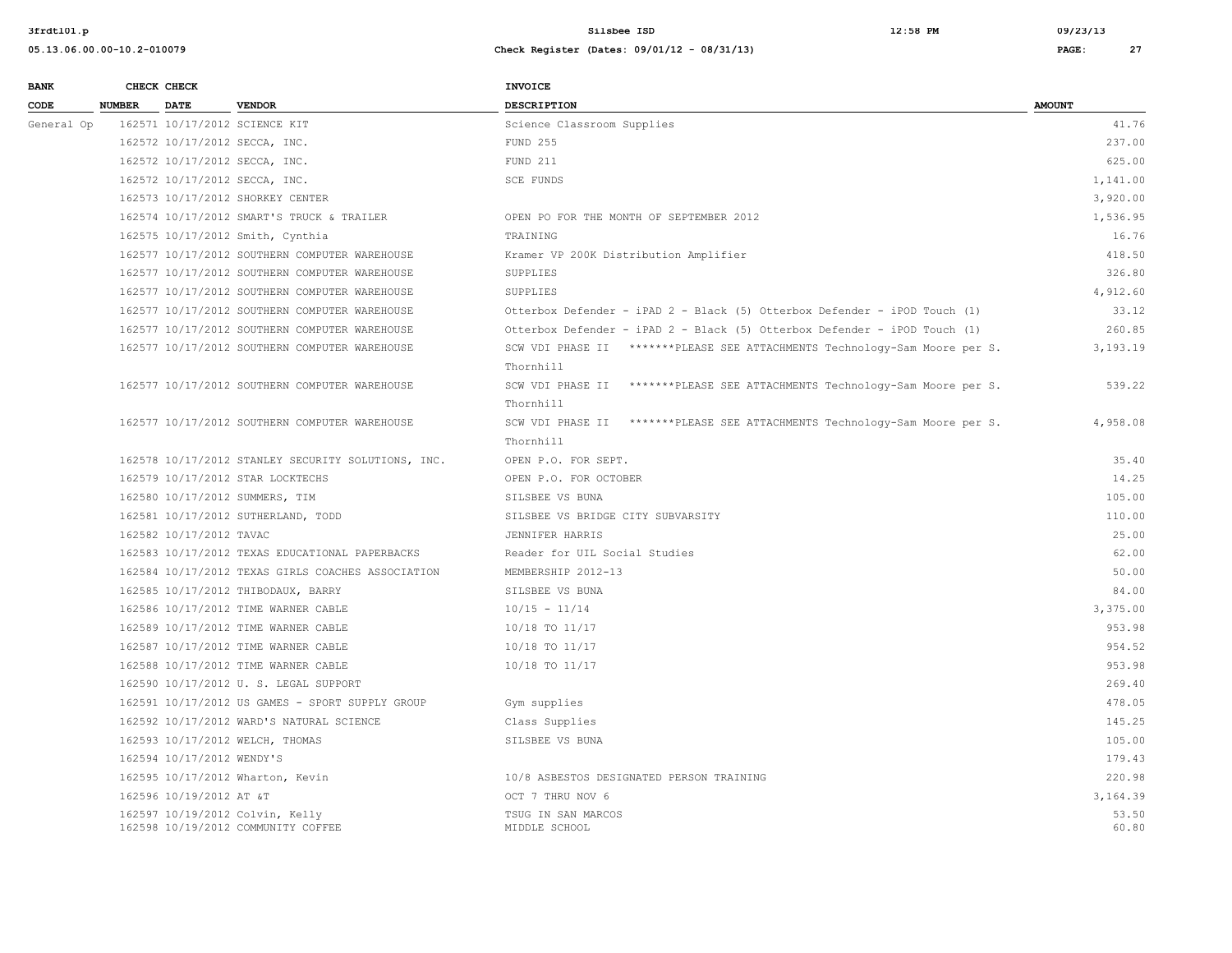| <b>BANK</b> |               | CHECK CHECK                 |                                                          | INVOICE                                                                   |                 |
|-------------|---------------|-----------------------------|----------------------------------------------------------|---------------------------------------------------------------------------|-----------------|
| CODE        | <b>NUMBER</b> | <b>DATE</b>                 | <b>VENDOR</b>                                            | <b>DESCRIPTION</b>                                                        | <b>AMOUNT</b>   |
| General Op  |               |                             | 162599 10/19/2012 CRISIS PREVENTION INSTITUTE            | Crisis Prevention training materials                                      | 779.88          |
|             |               | 162600 10/19/2012 DEMCO     |                                                          | Sloping Book Shelf, Steel Book Support & Supplies                         | 870.46          |
|             |               | 162601 10/19/2012 ETEX      |                                                          | teacher supplies                                                          | 263.63          |
|             |               | 162601 10/19/2012 ETEX      |                                                          | OFFICE SUPPLIES                                                           | 353.85          |
|             |               | 162601 10/19/2012 ETEX      |                                                          | CIA Notebooks                                                             | 1,521.00        |
|             |               | 162601 10/19/2012 ETEX      |                                                          | Teachers, Counsleors & Office supplies                                    | 697.42          |
|             |               | 162601 10/19/2012 ETEX      |                                                          | office supplies                                                           | 124.10          |
|             |               | 162601 10/19/2012 ETEX      |                                                          | teacher supplies                                                          | 10.33           |
|             |               | 162601 10/19/2012 ETEX      |                                                          | English Dept. Supplies                                                    | 304.35          |
|             |               | 162601 10/19/2012 ETEX      |                                                          | INK                                                                       | 225.99          |
|             |               | 162601 10/19/2012 ETEX      |                                                          | Library Supplies                                                          | 189.74          |
|             |               |                             | 162602 10/19/2012 FOLLETT LIBRARY RESOURCES              | Library Book Order                                                        | 2,836.78        |
|             |               |                             | 162603 10/19/2012 HAMBURGER DEPOT                        | JR. HIGH FOOTBALL B TEAMS                                                 | 472.50          |
|             |               | 162604 10/19/2012 HIGHSMITH |                                                          | Library Supplies                                                          | 689.46          |
|             |               |                             | 162605 10/19/2012 HILTON AUSTIN AIRPORT                  | TASM FALL MEETING                                                         | 353.16          |
|             |               |                             | 162606 10/19/2012 ISI COMMERCIAL REFRIGERATION, INC.     | Condenser fan Motor for ice machine at Dauphin Ice Machine) \$116.94      | 116.94          |
|             |               |                             | 162607 10/19/2012 JEFFERSON COUNTY AGRICULTURE COMMITTEE | PESTICIDE APPLICATOR RECERTIFICATION TRAINING                             | 80.00           |
|             |               |                             | 162608 10/19/2012 KEVINS A/C, INC                        |                                                                           | 250.00          |
|             |               |                             | 162609 10/19/2012 LASTING IMAGES PHOTOGRAPHY             | basketball picture for lobby                                              | 450.00          |
|             |               |                             | 162610 10/19/2012 Love, Amanda                           | PRS SERVICES                                                              | 16.94           |
|             |               |                             | 162610 10/19/2012 Love, Amanda                           | GEN ED HOMEBOUND                                                          | 41.25           |
|             |               |                             | 162611 10/19/2012 MACKIN EDUCATIONAL RESOURCES           | teacher supplies Kim Gore                                                 | 218.23          |
|             |               |                             | 162612 10/19/2012 Moore, Gabrielle                       | SUPPLIES AT SAM'S FOR CONCESSION STAND                                    | 25.22           |
|             |               |                             | 162613 10/19/2012 O K PAPER CENTER                       | Paper for Veteran's Day Program                                           | 69.41           |
|             |               |                             | 162614 10/19/2012 POSITIVE PROMOTIONS                    | red ribbon anti bullying week supplies                                    | 49.85           |
|             |               |                             | 162614 10/19/2012 POSITIVE PROMOTIONS                    | red ribbon week supplies                                                  | 524.38          |
|             |               |                             | 162615 10/19/2012 Powell, Karen                          | TSUG CONF. SAN MARCOS                                                     | 49.25           |
|             |               |                             | 162616 10/19/2012 REGION V EDUCATION SERVICE CENTER      | Attendance Workshop # 6006 PEIMS Tips for Debbie Webb & Jennifer Chambers | 80.00           |
|             |               |                             | 162616 10/19/2012 REGION V EDUCATION SERVICE CENTER      | Workshop 5853) Regional VI Teachers Meeting                               | 40.00           |
|             |               | 162617 10/19/2012 SCANTRON  |                                                          | DMAC Scantrons                                                            | 228.15          |
|             |               |                             | 162618 10/19/2012 Shannon, Donna                         | FCCLA FALL LEADERSHIP                                                     | 6.98            |
|             |               |                             | 162618 10/19/2012 Shannon, Donna                         | FCSTA BOARD OF DIRECTORS MEETING                                          | 25.00           |
|             |               |                             | 162619 10/19/2012 Sigler, Joe                            | 5 STAR BASKETBALL CLINIC DUNCANVILLE, TX.                                 | 300.50          |
|             |               |                             | 162620 10/19/2012 SPINDLETOP CENTER                      | SHOP RAGS                                                                 | 81.00           |
|             |               |                             | 162621 10/19/2012 STANLEY SECURITY SOLUTIONS, INC.       | OPEN P.O. FOR OCTOBER                                                     | 24.56           |
|             |               |                             | 162622 10/19/2012 Stapleton, Emilie                      | 10/11-12 KTOT CONVENTIONS                                                 | 79.28           |
|             |               | 162582 10/18/2012 TAVAC     |                                                          | JENNIFER HARRIS                                                           | $-25.00$        |
|             |               | 162623 10/19/2012 TAVAC     | 162624 10/19/2012 Tomas, Jennifer                        | JENNIFER HARRIS<br>TSUG CONF IN SAN MARCOS                                | 25.00<br>355.24 |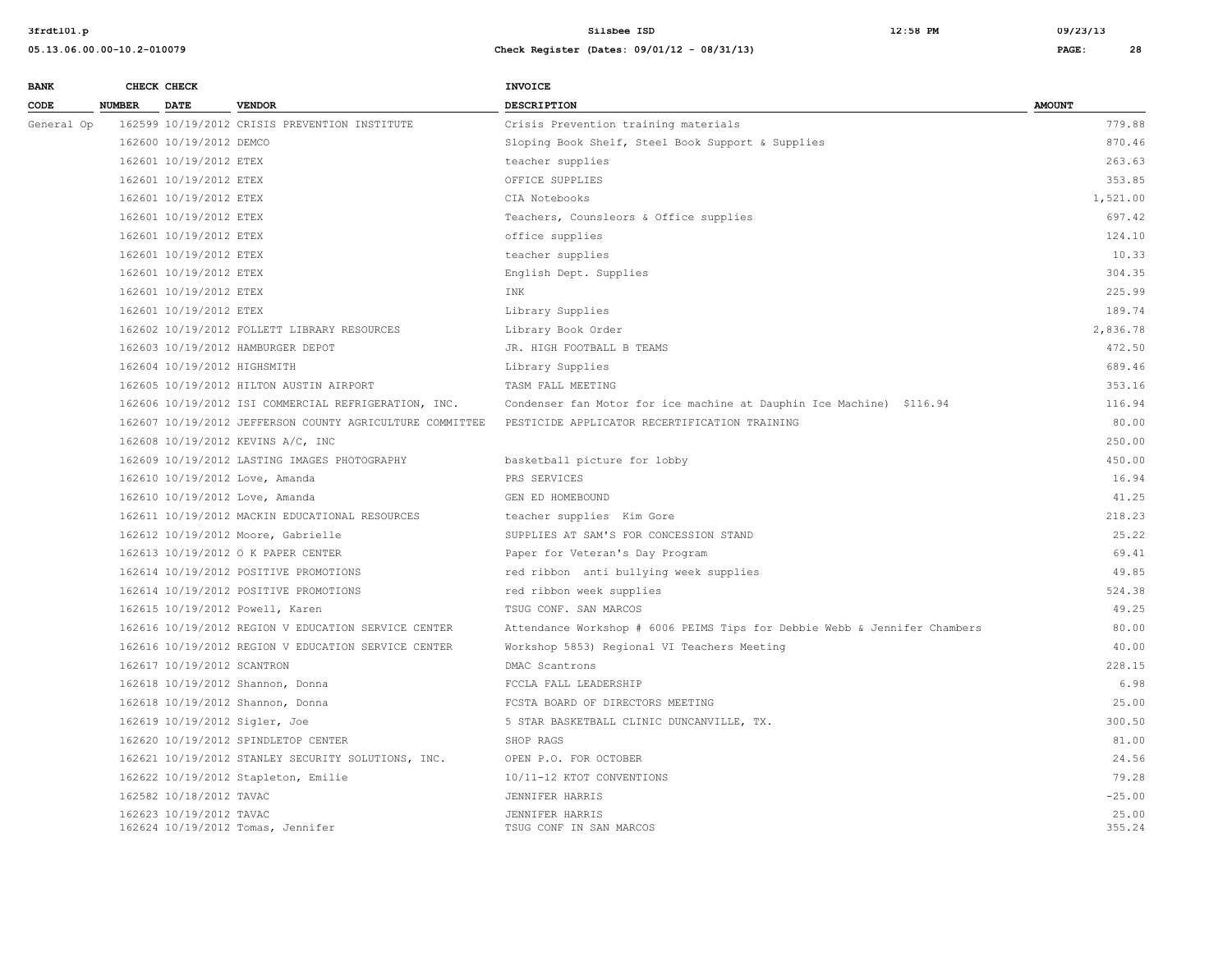| <b>BANK</b> |               | CHECK CHECK               |                                                                                      | <b>INVOICE</b>                                  |                |
|-------------|---------------|---------------------------|--------------------------------------------------------------------------------------|-------------------------------------------------|----------------|
| CODE        | <b>NUMBER</b> | <b>DATE</b>               | <b>VENDOR</b>                                                                        | <b>DESCRIPTION</b>                              | <b>AMOUNT</b>  |
| General Op  |               | 162625 10/19/2012 WENDY'S |                                                                                      | VOLLEYBALL @ BRIDGE CITY                        | 79.75          |
|             |               |                           | 162626 10/19/2012 WEST TEXAS BAR B Q                                                 | MEAL FOOTBALL BRIDGE CITY                       | 154.00         |
|             |               |                           | 162627 10/19/2012 Will, Sheree                                                       | HARRIS COUNTY DEPT OF ED                        | 115.57         |
|             |               |                           | 162628 10/24/2012 ABEL, TERRI                                                        | SILSBEE VS HARDIN JEFFERSON VOLLEYBALL          | 85.00          |
|             |               |                           | 162629 10/24/2012 ALLEN, DENNIS                                                      | GUARD SHACK TOTAL 8 HOURS                       | 200.00         |
|             |               |                           | 162630 10/24/2012 Bell, Jennifer                                                     | TEXAS AUTISM CONFERENCE 10/10-13                | 79.84          |
|             |               |                           | 162631 10/24/2012 BROWN, DAVID GRANT                                                 | GUARD SHACK TOTAL 4 HOURS                       | 100.00         |
|             |               |                           | 162632 10/24/2012 BURGERS OF BEAUMONT                                                | 10/12 MEAL VARSITY FOOTBALL                     | 578.20         |
|             |               |                           | 162633 10/24/2012 CARD SERVICES                                                      | SEPT 18-OCT 18, 2012                            | 588.91         |
|             |               |                           | 162634 10/24/2012 CENTERPOINT ENERGY                                                 | 10/108/9 TO 9/10                                | 18.52          |
|             |               |                           | 162634 10/24/2012 CENTERPOINT ENERGY                                                 | 9/17 TO 10/17                                   | 4,609.02       |
|             |               |                           | 162635 10/24/2012 CITY OF SILSBEE                                                    | 9/13 to 10/10/2012                              | 704.08         |
|             |               |                           | 162635 10/24/2012 CITY OF SILSBEE                                                    | 9/13 TO 10/10/12                                | 232.08         |
|             |               |                           | 162635 10/24/2012 CITY OF SILSBEE                                                    | 9/17 TO 10/15/2012                              | 124.69         |
|             |               |                           | 162636 10/24/2012 COASTAL WELDING SUPPLY INC                                         | OPEN PO FOR THE MONTH OF SEPTEMBER 2012         | 15.00          |
|             |               |                           | 162637 10/24/2012 COGBILL, BENSON                                                    | GUARD SHACK TOTAL 4 HOURS                       | 100.00         |
|             |               |                           | 162638 10/24/2012 COMMUNITY COFFEE                                                   | ADMINISTRATION OFFICE                           | 7.50           |
|             |               |                           | 162638 10/24/2012 COMMUNITY COFFEE                                                   | <b>READ</b>                                     | 88.00          |
|             |               |                           | 162639 10/24/2012 Crowell, Janis                                                     | TEXAS STATE AUTISM CONF/AUSTIN                  | 72.17          |
|             |               |                           | 162640 10/24/2012 C.S.M. CANVAS MFG.                                                 | TRAVEL BAGS                                     | 694.14         |
|             |               |                           | 162641 10/24/2012 DE LAGE LANDEN PUBLIC FINANCE                                      | 9/28 TON 10/27                                  | 2,022.00       |
|             |               |                           | 162641 10/24/2012 DE LAGE LANDEN PUBLIC FINANCE                                      | 9/29 TO 10/28                                   | 1,299.00       |
|             |               |                           | 162641 10/24/2012 DE LAGE LANDEN PUBLIC FINANCE                                      | 10/1 TO 10/31                                   | 3,708.00       |
|             |               |                           | 162641 10/24/2012 DE LAGE LANDEN PUBLIC FINANCE                                      | 10/1 TO 10/31                                   | 719.00         |
|             |               |                           | 162641 10/24/2012 DE LAGE LANDEN PUBLIC FINANCE                                      | 10/1 TO 10/31                                   | 198.00         |
|             |               |                           | 162642 10/24/2012 DINAH-MIGHT ADVENTURES LP                                          | teacher supplies Burk                           | 38.65          |
|             |               |                           | 162643 10/24/2012 DOMINION FORMS, INC.                                               | <b>DECLAS</b>                                   | 155.00         |
|             |               | 162644 10/24/2012 EJM-SMS |                                                                                      | SURGE PROTECTOR                                 | 7.97           |
|             |               | 162645 10/24/2012 ETEX    |                                                                                      | Classroom Supplies                              | 155.88         |
|             |               | 162645 10/24/2012 ETEX    |                                                                                      | SUPPLIES                                        | 133.37         |
|             |               |                           | 162646 10/24/2012 Ferquson, Jennifer                                                 | STUDENTS ID CARDS                               | 16.00          |
|             |               |                           | 162647 10/24/2012 FLATT STATIONERS INC                                               | laminating film                                 | 1,105.00       |
|             |               |                           | 162648 10/24/2012 FLOWER, ANTHONY                                                    | GUARD SHACK TOTAL 4 HOURS                       | 100.00         |
|             |               |                           | 162649 10/24/2012 GILLEY, WILLIAM                                                    | VOLLEYBALL                                      | 112.50         |
|             |               |                           | 162650 10/24/2012 GRIFFIN, JASON                                                     | GUARD SHACK TOTAL 8 HOURS                       | 200.00         |
|             |               |                           | 162651 10/24/2012 GRIFFIN, JOHN                                                      | TASB/TASA CONFERENCE                            | 131.95         |
|             |               |                           | 162652 10/24/2012 HARRIS, JENNIFER                                                   | SPED                                            | 25.46          |
|             |               |                           | 162653 10/24/2012 HAWTHORNE EDUCATIONAL SERVICES INC<br>162654 10/24/2012 Hill, Mary | TESTING MATERIALS<br>TEXAS AUTISM CONF 10/10-13 | 88.00<br>91.46 |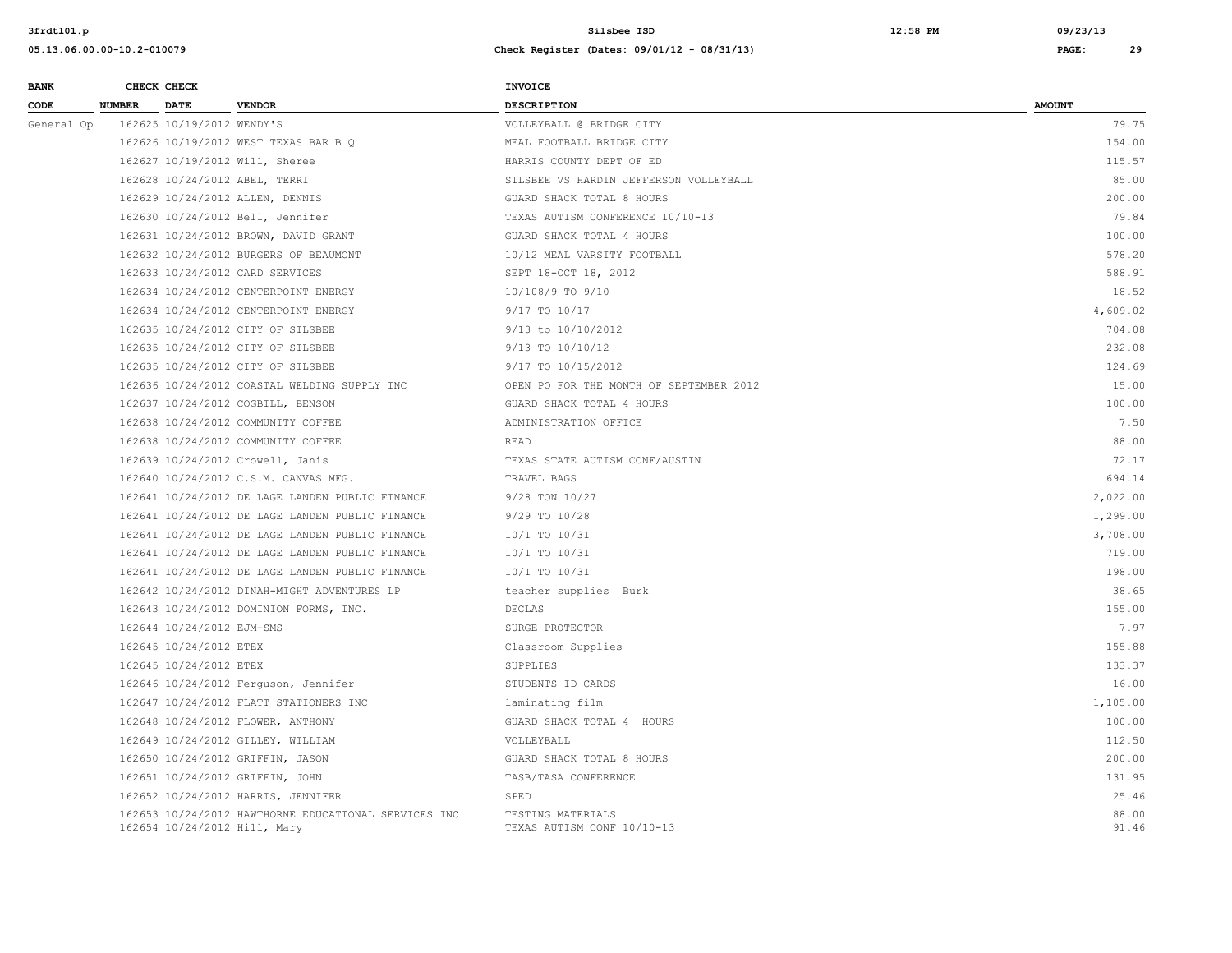| <b>BANK</b> |               | CHECK CHECK                 |                                                                                     | <b>INVOICE</b>                                                            |                  |  |
|-------------|---------------|-----------------------------|-------------------------------------------------------------------------------------|---------------------------------------------------------------------------|------------------|--|
| CODE        | <b>NUMBER</b> | <b>DATE</b>                 | <b>VENDOR</b>                                                                       | DESCRIPTION                                                               | <b>AMOUNT</b>    |  |
| General Op  |               |                             | 162655 10/24/2012 HILTON AUSTIN AIRPORT                                             | 11/4-5 TASSP LEGISLATIVE COMMITTEE TRAINING                               | 117.72           |  |
|             |               |                             | 162656 10/24/2012 HOLLOWAY, HEATHER                                                 | SILSBEE VS HARDIN JEFFERSON MS VOLLEYBALL                                 | 138.85           |  |
|             |               |                             | 162657 10/24/2012 HOWELL, LALA                                                      | SILSBEE VS HARDIN JEFFERSON VOLLEYBALL                                    | 85.00            |  |
|             |               |                             | 162658 10/24/2012 INTERFACE SECURITY SYSTEMS                                        | 11/1 TO 11/30                                                             | 25.17            |  |
|             |               |                             | 162659 10/24/2012 Jacks, Evelle                                                     | TEXAS STATE AUTISM CONFERENCE                                             | 58.15            |  |
|             |               |                             | 162660 10/24/2012 JOHNSTONE SUPPLY                                                  | CONDENSER FAN MOTORS \$897.00                                             | 299.00           |  |
|             |               |                             | 162661 10/24/2012 Kibbles, Terri                                                    |                                                                           | 30.00            |  |
|             |               |                             | 162662 10/24/2012 KIMBALL MIDWEST                                                   | PARTS.                                                                    | 121.95           |  |
|             |               | 162663 10/24/2012 Lee, Mark |                                                                                     | TIRE REPAIR ON EXCURSION                                                  | 12.50            |  |
|             |               |                             | 162664 10/24/2012 Love, Amanda                                                      | PRS SERVICES                                                              | 33.88            |  |
|             |               |                             | 162665 10/24/2012 McLendon, Charles                                                 | MS CHOIR TO ODOM MS                                                       | 4.29             |  |
|             |               |                             | 162666 10/24/2012 MONTALVO, CARLOS                                                  | GUARD SHACK TOTAL 4 HOURS                                                 | 100.00           |  |
|             |               | 162667 10/24/2012 OCE'      |                                                                                     | 10/1 TO 10/31                                                             | 3,946.33         |  |
|             |               |                             | 162668 10/24/2012 OMNI MANDALAY HOTEL AT LAS COLINAS                                | TCSS CONFERENCE 10/25-27                                                  | 1,432.26         |  |
|             |               |                             | 162669 10/24/2012 PENDER'S MUSIC COMPANY                                            | Choir Supplies                                                            | 278.15           |  |
|             |               |                             | 162670 10/24/2012 Powell, Michelle                                                  | PARKING 10/11 & 10/13 KTOT CONFERENCE                                     | 470.43           |  |
|             |               |                             | 162671 10/24/2012 PROFESSIONAL TECHNOLOGIES, INC.                                   | ELECTRONIC COPY OF DEPOSITION JAMES M. MCGOWAN                            | 223.60           |  |
|             |               |                             | 162672 10/24/2012 REGION V EDUCATION SERVICE CENTER                                 | Attendance Workshop # 6006 PEIMS Tips for Debbie Webb & Jennifer Chambers | 80.00            |  |
|             |               |                             | 162672 10/24/2012 REGION V EDUCATION SERVICE CENTER                                 | CAREER & TECH SUPPORT                                                     | 2,500.00         |  |
|             |               |                             | 162672 10/24/2012 REGION V EDUCATION SERVICE CENTER                                 | WORKSHOP6120                                                              | 20.00            |  |
|             |               |                             | 162672 10/24/2012 REGION V EDUCATION SERVICE CENTER                                 | Workshop 6120) STAAR Online Training Modules                              | 20.00            |  |
|             |               |                             | 162672 10/24/2012 REGION V EDUCATION SERVICE CENTER                                 | Workshop 6120) STAAR Alternate Online Training                            | 40.00            |  |
|             |               |                             | 162672 10/24/2012 REGION V EDUCATION SERVICE CENTER                                 | Workshop 6120) STAAR Alternate Training Modules                           | 20.00            |  |
|             |               |                             | 162673 10/24/2012 REMEDIA PUBLICATIONS                                              | Classsroom supplies                                                       | 62.96            |  |
|             |               |                             | 162674 10/24/2012 ROGERS, BRANDON                                                   | GUARD SHACK TOTAL 4 HOURS                                                 | 100.00           |  |
|             |               |                             | 162454 10/24/2012 SABINE NECHES TASCD                                               | SHERRIE THORNHILL, SHEREE WILL, AND TAMMY MCDUFF                          | $-45.00$         |  |
|             |               |                             | 162675 10/24/2012 SABINE NECHES TASCD                                               | SHEREE WILL, AND TAMMY MCDUFF                                             | 30.00            |  |
|             |               |                             | 162675 10/24/2012 SABINE NECHES TASCD                                               | SHEREE WILL, AND TAMMY MCDUFF                                             | $-30.00$         |  |
|             |               |                             | 162676 10/24/2012 Scott, Ruby                                                       | HS CHOIR TO BRIDGE CITY/BAYTOWN                                           | 18.24            |  |
|             |               |                             | 162676 10/24/2012 Scott, Ruby                                                       | MS CHOIR TO BEAUMONT                                                      | 8.79             |  |
|             |               |                             | 162677 10/24/2012 SECCA, INC.                                                       | IDEA-B FORMULA                                                            | 629.00           |  |
|             |               |                             | 162678 10/24/2012 Sheppard, Judy                                                    |                                                                           | 30.00            |  |
|             |               |                             | 162679 10/24/2012 Sheppard, Lee                                                     | 10/8-10 TSUG CONF SAN MARCOS                                              | 355.30           |  |
|             |               |                             | 162680 10/24/2012 Smith, Cynthia                                                    | FOOD FOR ESPED TRAINING                                                   | 68.28            |  |
|             |               |                             | 162681 10/24/2012 SOUTHERN TIRE MART                                                | TIRES                                                                     | 6,860.00         |  |
|             |               |                             | 162682 10/24/2012 SOUTHWEST BUILDING SYSTEMS                                        | 4TH QUARTER SHS FIRE ALARM                                                | 75.00            |  |
|             |               |                             | 162682 10/24/2012 SOUTHWEST BUILDING SYSTEMS                                        | 4TH QUARTER MONITORING FEE ADMINISTRATION OFFICE                          | 75.00            |  |
|             |               |                             | 162683 10/24/2012 STAR GRAPHICS COPIERS, INC.<br>162684 10/24/2012 Stewart, Murrell | RISO INK & MASTER ROLL<br>FOOTBALL GAMES, VOLLEYBALL GAMES, GALLERIA      | 171.00<br>246.38 |  |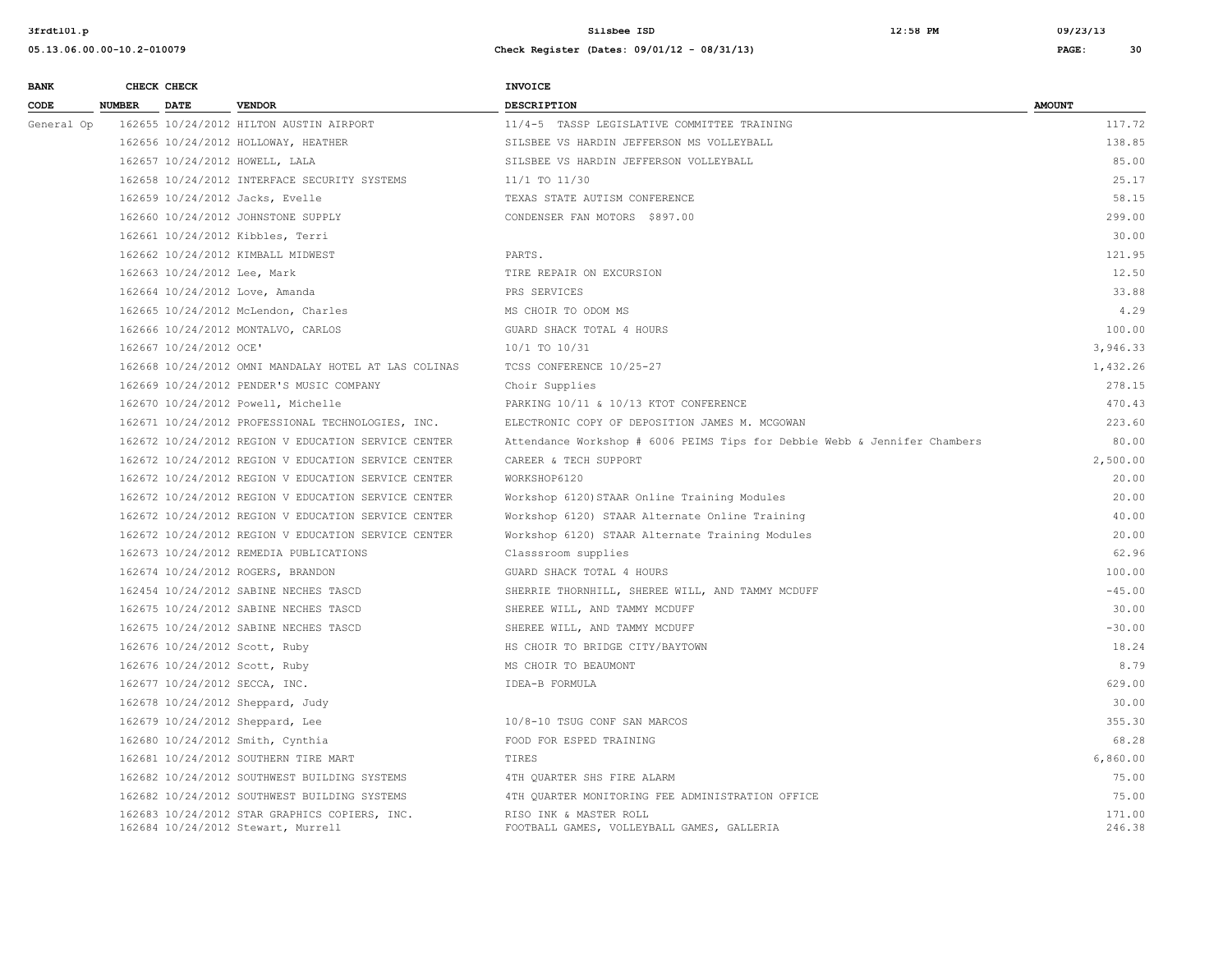**05.13.06.00.00-10.2-010079 Check Register (Dates: 09/01/12 - 08/31/13) PAGE: 31**

# **BANK** CHECK CHECK **CHECK CODE NUMBER DATE VENDOR DESCRIPTION AMOUNT**  General Op 162685 10/24/2012 STUDIES WEEKLY ELECTION KIT ELECTION KIT 20.95 162686 10/24/2012 SUCCESS ED., LLC. 162687 10/24/2012 SUN COAST RESOURCES, INC. 162687 10/24/2012 SUN COAST RESOURCES, INC. 162688 10/24/2012 TASBO 162689 10/24/2012 TATE, TRAY 162690 10/24/2012 TEXAS ASSN OF SCHOOL ADMINISTRATORS 162691 10/24/2012 Thomas Bus Gulf Coast GP, INC 162692 10/24/2012 TIRE RANCH 162693 10/24/2012 TURTLE & HUGHES, INC. 162694 10/24/2012 UNIVERSITY OF TEXAS AT AUSTIN, UIL 162694 10/24/2012 UNIVERSITY OF TEXAS AT AUSTIN, UIL

162700 10/24/2012 Williamson, John 162701 10/26/2012 ADVANCED SYSTEMS & ALARMS 162702 10/26/2012 BAKER BEAUMONT #702 162703 10/26/2012 BEST MPRESSIONS 162704 10/26/2012 CENTERPOINT ENERGY 162706 10/26/2012 CITY OF SILSBEE 9/17 TO 10/15 123.16 162707 10/26/2012 COMMUNITY COFFEE MAINTENANCE 36.00 162708 10/26/2012 DEMCO 690.65<br>162709 10/26/2012 EAST TEXAS SUPPLY CO. The custodial supplies custodial supplies 690.65 162709 10/26/2012 EAST TEXAS SUPPLY CO. custodial supplies 197.78

| General Op | T07082 T0/54/SOIS STODIES MEEKLY                      | ETECLION KIL                                                                  | 20.95      |
|------------|-------------------------------------------------------|-------------------------------------------------------------------------------|------------|
|            | 162686 10/24/2012 SUCCESS ED., LLC.                   | ONE YEAR SOFTWARE AND ONLINE MAINTENANCE AGREEMENT                            | 1,405.25   |
|            | 162687 10/24/2012 SUN COAST RESOURCES, INC.           | OPEN PO FOR THE MONTH OF OCTOBER 2012                                         | 19,543.91  |
|            | 162687 10/24/2012 SUN COAST RESOURCES, INC.           | OPEN PO FOR THE MONTH OF OCTOBER 2012                                         | 251.56     |
|            | 162688 10/24/2012 TASBO                               | MEMBERSHIP 2012-13                                                            | 110.00     |
|            | 162689 10/24/2012 TATE, TRAY                          | SILSBEE VS HARDIN JEFFERSON VOLLEYBALL MS                                     | 110.55     |
|            | 162690 10/24/2012 TEXAS ASSN OF SCHOOL ADMINISTRATORS | Registration and Preconference Workshop                                       | 195.00     |
|            | 162691 10/24/2012 Thomas Bus Gulf Coast GP, INC       | SPECIAL NEEDS BUSES                                                           | 170,304.00 |
|            | 162692 10/24/2012 TIRE RANCH                          | TIRE WORK                                                                     | 135.00     |
|            | 162693 10/24/2012 TURTLE & HUGHES, INC.               | OPEN P.O. FOR OCTOBER                                                         | 1,051.98   |
|            | 162694 10/24/2012 UNIVERSITY OF TEXAS AT AUSTIN, UIL  | UIL MATERIALS<br>STOUT                                                        | 87.50      |
|            | 162694 10/24/2012 UNIVERSITY OF TEXAS AT AUSTIN, UIL  | UIL MATERIALS                                                                 | 20.50      |
|            | 162695 10/24/2012 VERIZON WIRELESS                    | SEPT 14- OCT 13                                                               | 113.27     |
|            | 162696 10/24/2012 VIRCO MFG CORPORATION               | REPLACEMENT SEATS FOR CAFE' TABLES                                            | 68.85      |
|            | 162697 10/24/2012 WAL-MART                            | <b>SUPPLIES</b>                                                               | 513.28     |
|            | 162697 10/24/2012 WAL-MART                            | SUPPLIES FOR OFFICE                                                           | 60.48      |
|            | 162697 10/24/2012 WAL-MART                            | SHARS SUPPLIES                                                                | 21.58      |
|            | 162697 10/24/2012 WAL-MART                            | supplies                                                                      | 21.26      |
|            | 162697 10/24/2012 WAL-MART                            | ITUNE CARD                                                                    | 50.00      |
|            | 162697 10/24/2012 WAL-MART                            | i tune card                                                                   | 50.00      |
|            | 162697 10/24/2012 WAL-MART                            | board meeting 10/9, superintendents meeting 10/5 and general supplies         | 93.08      |
|            | 162697 10/24/2012 WAL-MART                            | grocery items child quidance lesson plan activity                             | 238.76     |
|            | 162697 10/24/2012 WAL-MART                            | DVD PLAYERS                                                                   | 328.80     |
|            | 162697 10/24/2012 WAL-MART                            | PARENT MEETING REFRESHMENTS                                                   | 13.22      |
|            | 162697 10/24/2012 WAL-MART                            | SUPPLIES FOR SCIENCE LABS                                                     | 273.03     |
|            | 162697 10/24/2012 WAL-MART                            | SUPPLIES                                                                      | 87.96      |
|            | 162697 10/24/2012 WAL-MART                            | TECH AWARDS                                                                   | 22.19      |
|            | 162698 10/24/2012 Watson, Darlene                     | IPAD DOCK CONNECTOR FOR TEACHER                                               | 29.00      |
|            | 162699 10/24/2012 WILLIAM V MACGILL & CO.             | Pediatric defibrillator pads to replace expiring ones throughout the district | 441.70     |
|            |                                                       | for Philips HeartStart OnSite AEDs                                            |            |
|            | 162700 10/24/2012 Williamson, John                    |                                                                               | 296.16     |
|            | 162701 10/26/2012 ADVANCED SYSTEMS & ALARMS           | $11/1$ to $11/30$                                                             | 70.00      |
|            | 162702 10/26/2012 BAKER BEAUMONT #702                 | air filters                                                                   | 671.12     |
|            | 162703 10/26/2012 BEST MPRESSIONS                     | Envelopes for Veteran's Day Program                                           | 29.50      |
|            | 162704 10/26/2012 CENTERPOINT ENERGY                  | 9/17 TO 10/17/2013                                                            | 2,493.43   |
|            |                                                       |                                                                               |            |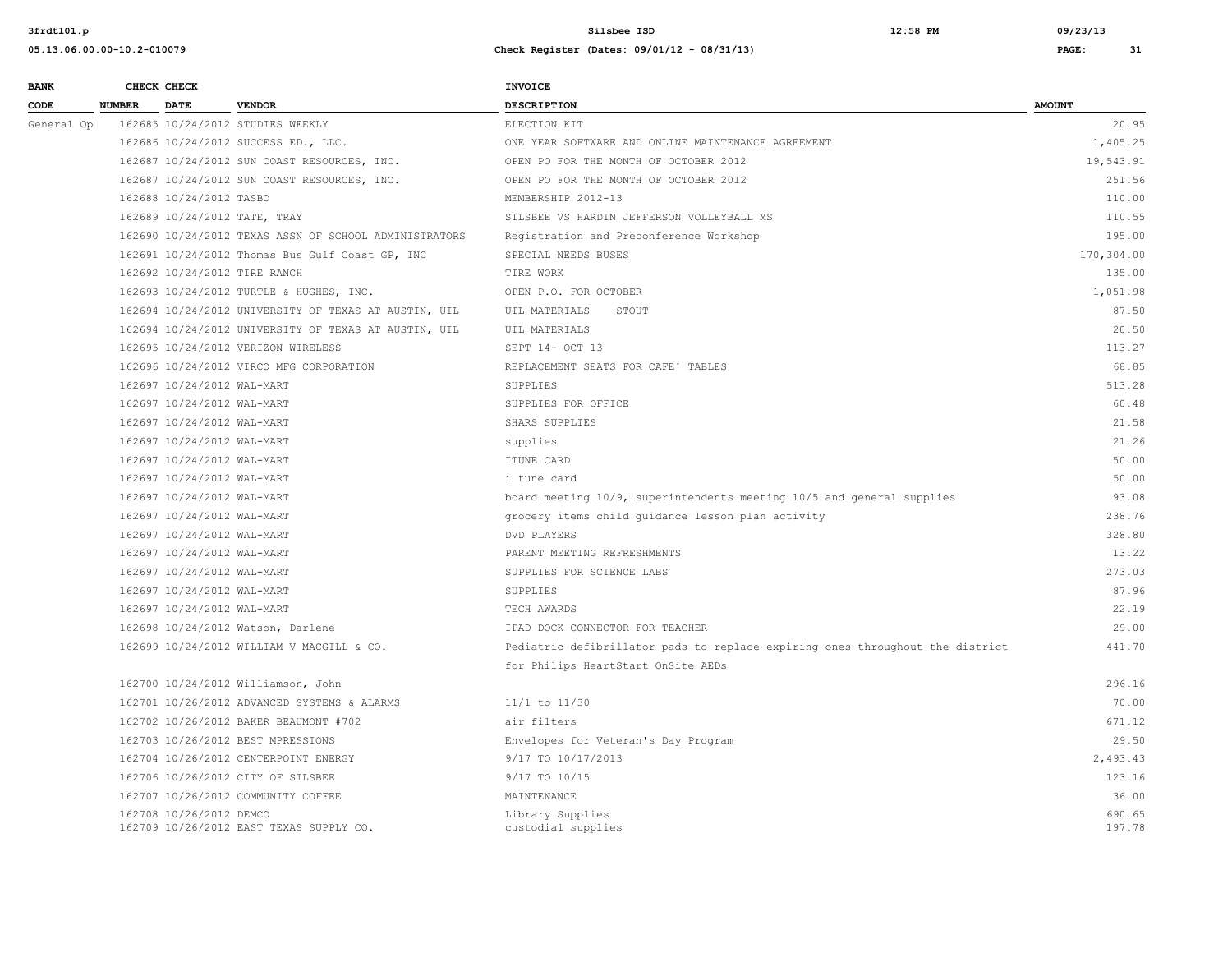| <b>BANK</b> |               | CHECK CHECK               |                                                                                                 | <b>INVOICE</b>                                                                |                    |
|-------------|---------------|---------------------------|-------------------------------------------------------------------------------------------------|-------------------------------------------------------------------------------|--------------------|
| CODE        | <b>NUMBER</b> | <b>DATE</b>               | <b>VENDOR</b>                                                                                   | <b>DESCRIPTION</b>                                                            | <b>AMOUNT</b>      |
| General Op  |               | 162710 10/26/2012 ENTERGY |                                                                                                 | OCTOBER 2012                                                                  | 63,878.90          |
|             |               | 162711 10/26/2012 ETEX    |                                                                                                 | Supplies for Veteran's Day Program                                            | 82.90              |
|             |               |                           | 162705 10/26/2012 Feather, Jennifer                                                             | TSUG CONFERENCE                                                               | 50.77              |
|             |               |                           | 162732 10/26/2012 FLOWER, ANTHONY                                                               | GUARD SHACK TOTAL 8 HOURS ONLY PAID 4 HOURS ON CHECK # 162648                 | 100.00             |
|             |               |                           | 162712 10/26/2012 Franco, Carrie                                                                | WELCH ALLYN 3/5 VOLT RECHARGEABLE BATTERY FOR OTOSCOPE AT READ NURSE'S OFFICE | 14.00              |
|             |               |                           | 162713 10/26/2012 FREEMAN, SARAH                                                                | SAVANA RODRIGUEZ                                                              | 48.60              |
|             |               |                           | 162714 10/26/2012 ISHEE, STACI                                                                  | SILSBEE VS WOS VOLLEYBALL                                                     | 109.42             |
|             |               |                           | 162715 10/26/2012 JUNIOR LIBRARY GUILD                                                          | Subscription for new titles                                                   | 2,802.00           |
|             |               |                           | 162716 10/26/2012 Love, Amanda                                                                  | GENERAL ED HOMEBOUND                                                          | 38.72              |
|             |               |                           | 162717 10/26/2012 McDonald, Gregory                                                             | TEXAS FOREIGN LANGUAGE ASSOCIATION CONF, AUSTIN                               | 64.27              |
|             |               |                           | 162718 10/26/2012 NORTH HARDIN WATER SUPPLY CORP.                                               | $9/6$ to $10/9$                                                               | 36.88              |
|             |               |                           | 162719 10/26/2012 NOVROZSKY'S                                                                   | VOLLEYBALL                                                                    | 249.84             |
|             |               |                           | 162720 10/26/2012 REGION V EDUCATION SERVICE CENTER                                             | Kevin Wharton Law Conference for Educators 10/10/2012                         | 65.00              |
|             |               |                           | 162720 10/26/2012 REGION V EDUCATION SERVICE CENTER                                             | Workshop 5912) STAAR Alternate Training                                       | 90.00              |
|             |               |                           | 162720 10/26/2012 REGION V EDUCATION SERVICE CENTER                                             | Workshop 5912) STAAR Alternate Training                                       | 45.00              |
|             |               |                           | 162720 10/26/2012 REGION V EDUCATION SERVICE CENTER                                             | Workshop 5912) STAAR Alternate Training                                       | 55.00              |
|             |               |                           | 162720 10/26/2012 REGION V EDUCATION SERVICE CENTER                                             | Workshop 5912) STAAR Alternate Training                                       | 45.00              |
|             |               |                           | 162720 10/26/2012 REGION V EDUCATION SERVICE CENTER                                             | Workshop 5912) STAAR Alternate Training                                       | 45.00              |
|             |               |                           | 162720 10/26/2012 REGION V EDUCATION SERVICE CENTER                                             | Workshop 5143) 23rd Annual law Conference                                     | 65.00              |
|             |               |                           | 162720 10/26/2012 REGION V EDUCATION SERVICE CENTER                                             | Workshop 5192) STAAR Alternate Training                                       | 90.00              |
|             |               |                           | 162720 10/26/2012 REGION V EDUCATION SERVICE CENTER                                             | Region 5esc ws#6226 for T. McDuff                                             | 40.00              |
|             |               |                           | 162721 10/26/2012 RISO CAPITAL                                                                  | 10/15 TO 11/14                                                                | 153.00             |
|             |               |                           | 162722 10/26/2012 SANDERS, LAUREN                                                               | VOLLEYBALL SILBEE VS WOS                                                      | 45.00              |
|             |               |                           | 162723 10/26/2012 SHS ACTIVITY                                                                  | RED RIBBON WEEK SUPPLIES                                                      | 673.61             |
|             |               |                           | 162724 10/26/2012 SOUTHERN LAWN & LANDSCAPES LLC                                                | MOWING COMPLETED ON 10/16                                                     | 3,566.00           |
|             |               |                           | 162725 10/26/2012 SPARKLETTS AND SIERRA SPRINGS                                                 | ADMINISTRATION OFFICE, WAREHOUSE, AND TECHNOLOGY                              | 96.07              |
|             |               |                           | 162726 10/26/2012 SUBWAY STORE #5224                                                            | FOOTBALL MEALS 10/5 AND 10/12                                                 | 707.50             |
|             |               |                           | 162727 10/26/2012 TATE, TRAY                                                                    | VOLLEYBALL SILSBEE VS WOS                                                     | 97.21              |
|             |               |                           | 162728 10/26/2012 TEXAS DEPARTMENT OF PUBLIC SAFETY                                             | SEPT 1 TO SEPT 30                                                             | 232.00             |
|             |               |                           | 162729 10/26/2012 TOMPKINS, FRANK                                                               | XAVIER WILSON 7TH GRADER WITHDREW                                             | 106.50             |
|             |               | 162730 10/26/2012 TSNAP   |                                                                                                 | SHERRIE THORNHILL                                                             | 25.00              |
|             |               |                           | 162731 10/26/2012 Will, Sheree                                                                  | TASM AUSTIN                                                                   | 314.89             |
|             |               |                           | 162733 10/31/2012 ALLEN, DENNIS                                                                 | GUARD SHACK TOTAL 8 HOURS                                                     | 200.00             |
|             |               |                           | 162804 10/31/2012 ANDERSEN, KYLE                                                                | SILSBEE VS ANAHUAC VOLLEYBALL                                                 | 62.75              |
|             |               |                           | 162734 10/31/2012 APPLE COMPUTER, INC.                                                          | TV                                                                            | 198.00             |
|             |               |                           | 162734 10/31/2012 APPLE COMPUTER, INC.                                                          | ADAPTER                                                                       | 110.00             |
|             |               |                           | 162735 10/31/2012 BAKER DISTRIBUTING                                                            | OPEN PO FOR OCTOBER                                                           | 217.50             |
|             |               |                           | 162805 10/31/2012 BARBER'S HILL ATHLETICS<br>162736 10/31/2012 BEAUMONT FREIGHTLINER - STERLING | BOYS BASKETBALL TOURNAMENT<br>OPEN PO FOR THE MONTH OF OCTOBER 2012           | 150.00<br>1,875.33 |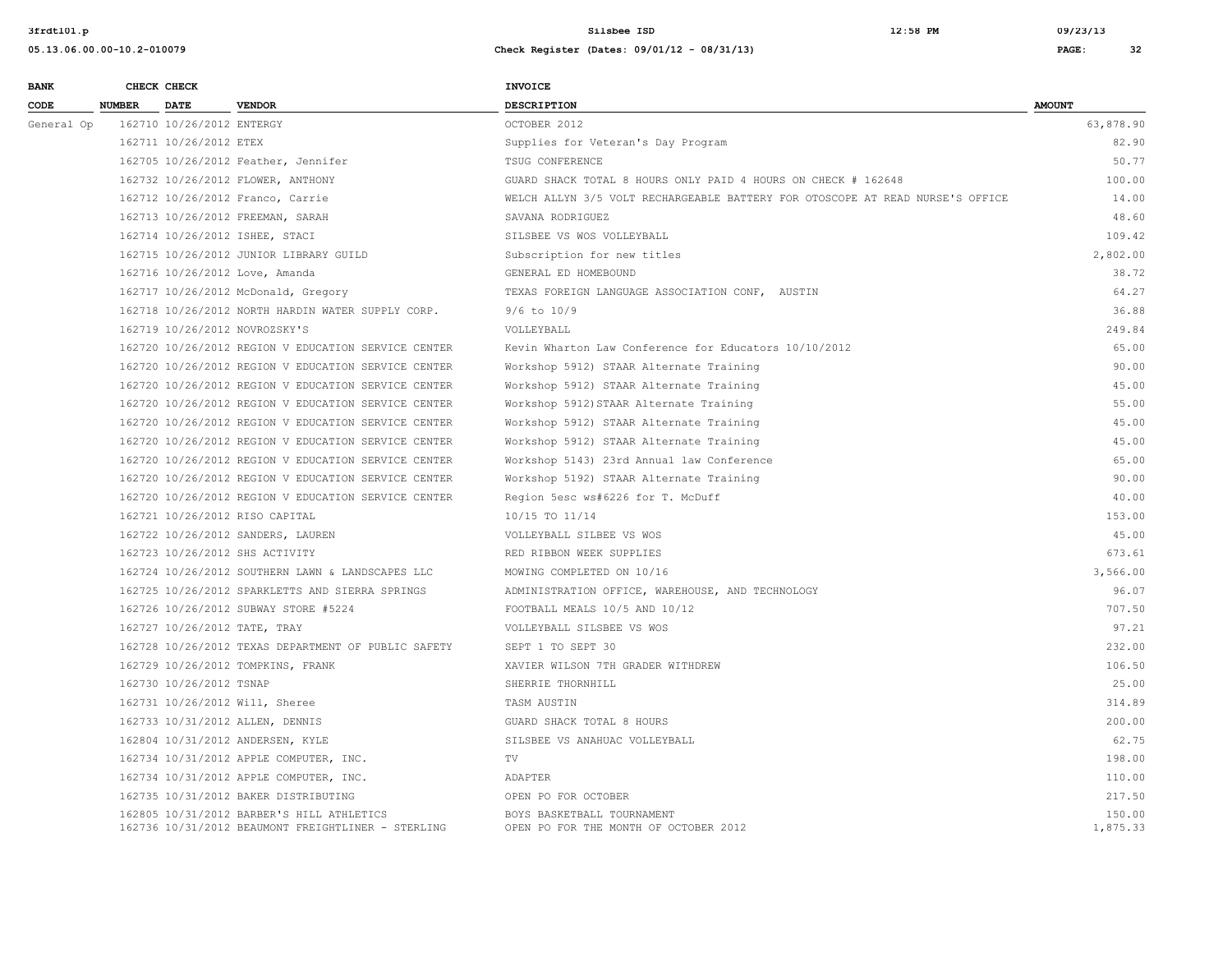| <b>BANK</b> |               | CHECK CHECK                 |                                                                         | <b>INVOICE</b>                                                      |                |
|-------------|---------------|-----------------------------|-------------------------------------------------------------------------|---------------------------------------------------------------------|----------------|
| CODE        | <b>NUMBER</b> | <b>DATE</b>                 | <b>VENDOR</b>                                                           | DESCRIPTION                                                         | <b>AMOUNT</b>  |
| General Op  |               |                             | 162806 10/31/2012 BENOIT, KANE                                          | SILSBEE VS HAMSHIRE FANNETT MS                                      | 163.29         |
|             |               |                             | 162737 10/31/2012 BLACKWELL, JAMES                                      | FOOTBALL GAME TOTAL 4.5 HOURS                                       | 112.50         |
|             |               | 162738 10/31/2012 CAIN, ED  |                                                                         | FOOTBALL GAME TOTAL 4.5 HOURS                                       | 112.50         |
|             |               |                             | 162739 10/31/2012 CARD SERVICES                                         | SEPTEMBER 20-OCTOBER 19, 2012                                       | 2,397.67       |
|             |               |                             | 162740 10/31/2012 CDW GOVERNMENT, INC.                                  | Network Printer & Ink Cartridges                                    | 706.97         |
|             |               | 162741 10/31/2012 CED, INC. |                                                                         | OPEN PO FOR OCTOBER                                                 | 27.03          |
|             |               |                             | 162807 10/31/2012 CHALK'S TRUCK PARTS, INC.                             | OPEN PO FOR THE MONTH OF SEPTEMBER 2012                             | 288.45         |
|             |               |                             | 162808 10/31/2012 CHICKEN EXPRESS                                       | 10/30/12                                                            | 111.00         |
|             |               |                             | 162742 10/31/2012 CHUCK'S BAR B OUE                                     | SUPERINTENDENT'S                                                    | 62.40          |
|             |               |                             | 162809 10/31/2012 CICI'S PIZZA #160                                     | CROSS COUNTRY                                                       | 126.00         |
|             |               |                             | 162743 10/31/2012 CITY VIEW HIGH SCHOOL                                 | Entry Fee for UIL Virtual Meets                                     | 270.00         |
|             |               |                             | 162744 10/31/2012 COGBILL, BENSON                                       | GUARD SHACK TOTAL 9 HOURS                                           | 225.00         |
|             |               |                             | 162744 10/31/2012 COGBILL, BENSON                                       | FALL FESTIVAL @ KIRBY TOTAL 2.5 HOURS FOOTBALL GAME TOTAL 4.5 HOURS | 175.00         |
|             |               |                             | 162745 10/31/2012 COMFORT SUITES                                        | JAN PARIS BOOKFEAST@SAM HOUSTON ST. UNIVERSITY                      | 164.78         |
|             |               |                             | 162746 10/31/2012 COMMUNITY COFFEE                                      | MIDDLE SCHOOL                                                       | 43.80          |
|             |               |                             | 162810 10/31/2012 COOPER, BOB                                           | SILSBEE VS HAMSHIRE FANNETT MS                                      | 130.00         |
|             |               |                             | 162747 10/31/2012 Dauriac, Jennifer                                     | TRAVEL TO CAMPUSES                                                  | 23.34          |
|             |               |                             | 162811 10/31/2012 DEGARAVILLA, JAMES                                    | MEAL AND DIFFERENCE IN PMT.                                         | 23.64          |
|             |               | 162812 10/31/2012 DJO, LLC  |                                                                         | braces                                                              | 1,054.00       |
|             |               | 162812 10/31/2012 DJO, LLC  |                                                                         | <b>BRACES</b>                                                       | 645.00         |
|             |               |                             | 162748 10/31/2012 DOUBLE TREE HOTEL                                     | ATAC NOVEMBER 5 & 6                                                 | 324.82         |
|             |               |                             | 162749 10/31/2012 EDUCATION SERVICE CENTER REGION 2                     | 21st Texas Autism Conference registration fees                      | 320.00         |
|             |               | 162750 10/31/2012 ETEX      |                                                                         | CLASSROOM PENCIL SHARPENERS                                         | 159.95         |
|             |               | 162750 10/31/2012 ETEX      |                                                                         | TONER CARTRIDGES                                                    | 397.96         |
|             |               | 162750 10/31/2012 ETEX      |                                                                         | LIBRARY EQUIPMENT                                                   | 788.00         |
|             |               | 162750 10/31/2012 ETEX      |                                                                         | PAPER                                                               | 64.44          |
|             |               | 162750 10/31/2012 ETEX      |                                                                         | c scope supplies                                                    | 179.70         |
|             |               | 162750 10/31/2012 ETEX      |                                                                         | Office Supplies                                                     | 232.52         |
|             |               |                             | 162813 10/31/2012 FEACHER, MICHAEL                                      | SILSBEE MS VS HAMSHIRE FANNET FOOTBALL                              | 130.00         |
|             |               |                             | 162751 10/31/2012 FLOWER, ANTHONY                                       | GUARD SHACK TOTAL 8 HOURS                                           | 200.00         |
|             |               |                             | 162752 10/31/2012 Foster, Tonya                                         | TRAVEL FOR OCTOBER HOMEBOUND                                        | 34.74          |
|             |               |                             | 162753 10/31/2012 Franco, Eldon                                         | REIMBURSEMENT                                                       | 40.99          |
|             |               |                             | 162754 10/31/2012 GILLEY, WILLIAM                                       | 10/30 FOOTBALL GAME AND VOLLEYBALL PLAYOFF GAME TOTAL 12 HOURS      | 300.00         |
|             |               |                             | 162814 10/31/2012 GORDON, RYAN                                          | SILSBEE VS HAMSHIRE FANNETT                                         | 45.00          |
|             |               | 162755 10/31/2012 GRAINGER  |                                                                         | OPEN P.O. FOR OCTOBER                                               | 204.12         |
|             |               | 162755 10/31/2012 GRAINGER  |                                                                         | 50' HIGH WORK PLATFORM, 36'X36'                                     | 968.22         |
|             |               |                             | 162815 10/31/2012 HAMBURGER DEPOT                                       | MIDDLE SCHOOL FOOTBALL                                              | 513.00         |
|             |               |                             | 162756 10/31/2012 Hargrave, Teresa<br>162816 10/31/2012 Harrison, Laura | TSUG CONFERENCE SAN MARCOS<br>SILSBEE VS HF MS                      | 53.45<br>50.00 |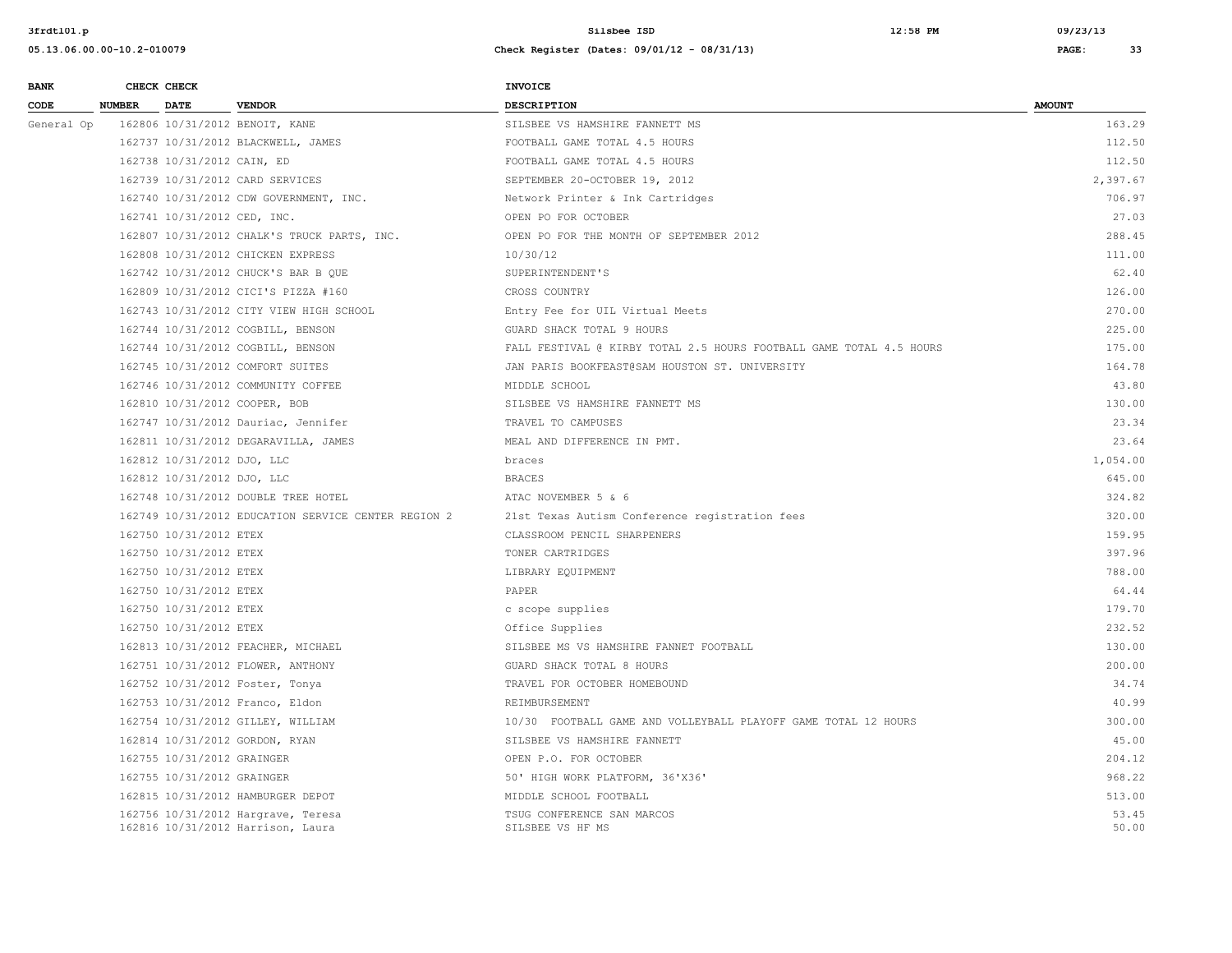| <b>BANK</b> |               | CHECK CHECK             |                                                                                                            | <b>INVOICE</b>                                       |                |
|-------------|---------------|-------------------------|------------------------------------------------------------------------------------------------------------|------------------------------------------------------|----------------|
| CODE        | <b>NUMBER</b> | <b>DATE</b>             | <b>VENDOR</b>                                                                                              | DESCRIPTION                                          | <b>AMOUNT</b>  |
| General Op  |               |                         | 162816 10/31/2012 Harrison, Laura                                                                          | SILSBEE VS HAMSHIRE FANNETT                          | 45.00          |
|             |               |                         | 162757 10/31/2012 HARTMAN, CHRIS                                                                           | CHEER COMPETITION TOTAL 5 HOURS                      | 125.00         |
|             |               |                         | 162817 10/31/2012 HAWTHORNE, J.                                                                            | SILSBEE VS HAMSHIRE FANNETT                          | 35.00          |
|             |               |                         | 162818 10/31/2012 HAWTHORNE, JERRY                                                                         | SILSBEE VS HAMSHIRE-FANNETT                          | 35.00          |
|             |               |                         | 162819 10/31/2012 Hendrix, Nancy                                                                           | SILSBEE VS HAMSHIRE-FANNETT                          | 45.00          |
|             |               |                         | 162758 10/31/2012 HEXCO, INC. - ACADEMIC                                                                   | UIL Study Materials                                  | 458.98         |
|             |               |                         | 162820 10/31/2012 HINKIE, JAY                                                                              | SILSBEE VS HAMSHIRE FANNETT                          | 35.00          |
|             |               |                         | 162759 10/31/2012 HODGES, STEPHEN                                                                          | FOOTBALL GAME TOTAL 4.5 HOURS                        | 112.50         |
|             |               |                         | 162760 10/31/2012 Jacks, Evelle                                                                            | SPED                                                 | 65.75          |
|             |               |                         | 162761 10/31/2012 K & S OUTDOOR POWER INC.                                                                 | KEY SWITCH FOR GRAVELY ZTR                           | 44.01          |
|             |               |                         | 162762 10/31/2012 KIWANIS CLUB OF SILSBEE                                                                  | OCTOBER - DEC 2012 QUARTERLY DUES                    | 110.00         |
|             |               |                         | 162763 10/31/2012 LAKESHORE LEARNING MATERIALS                                                             | Teacher supplies                                     | 41.17          |
|             |               |                         | 162763 10/31/2012 LAKESHORE LEARNING MATERIALS                                                             | Math teacher materials                               | 111.83         |
|             |               |                         | 162764 10/31/2012 Landry, Craig                                                                            | SILSBEE PUBLIC LIBRARY                               | 2.61           |
|             |               |                         | 162765 10/31/2012 Liles, Suzanne                                                                           | HOMEBOUND                                            | 20.49          |
|             |               |                         | 162821 10/31/2012 Love, Amanda                                                                             | PRS                                                  | 33.88          |
|             |               |                         | 162822 10/31/2012 M. L. KING MIDDLE SCHOOL                                                                 | REPLACE CHECK 041377                                 | 75.00          |
|             |               |                         | 162823 10/31/2012 MAC PIZZA MANAGEMENT, INC.                                                               | 10/25 \$273.50 AND \$278.50 JV AND FRESHMAN FOOTBALL | 552.00         |
|             |               |                         | 162766 10/31/2012 MAGAZINE SUBSCRIPTIONS - PTP AUSTIN                                                      | MAGAZINES                                            | 281.57         |
|             |               |                         | 162824 10/31/2012 MCDONALD'S                                                                               | CROSS COUNTRY                                        | 41.63          |
|             |               |                         | 162767 10/31/2012 McKeehan, Kathryn                                                                        | TMEA REHEARSAL @ PNG                                 | 140.00         |
|             |               |                         | 162768 10/31/2012 MCMILLAN GLASS AND DOOR                                                                  | OPEN P.O. FOR OCTOBER                                | 188.65         |
|             |               |                         | 162769 10/31/2012 MEDALS CONFERENCE                                                                        | LESLIE DODIS                                         | 915.00         |
|             |               |                         | 162770 10/31/2012 MENTORING MINDS                                                                          | Critical Thinking Wheel                              | 101.40         |
|             |               |                         | 162825 10/31/2012 MICRO INTEGRATION                                                                        |                                                      | 500.00         |
|             |               |                         | 162825 10/31/2012 MICRO INTEGRATION                                                                        |                                                      | 250.00         |
|             |               |                         | 162771 10/31/2012 MONTALVO, CARLOS                                                                         | GUARD SHACK TOTAL 4 HOURS                            | 100.00         |
|             |               |                         | 162771 10/31/2012 MONTALVO, CARLOS                                                                         | FOOTBALL GAME TOTAL 4/5 HOURS                        | 112.50         |
|             |               |                         | 162826 10/31/2012 MORRIS, RONDELLE                                                                         | SILSBEE VS HAMSHIRE FANNETT MS                       | 130.00         |
|             |               | 162772 10/31/2012 NASCO |                                                                                                            | Fraction stax-math manipulatives                     | 135.66         |
|             |               |                         | 162827 10/31/2012 NEDERLAND HIGH SCHOOL                                                                    | NEDERLAND BULLDOG CLASSIC                            | 120.00         |
|             |               |                         | 162773 10/31/2012 NORTON, DAVID                                                                            | FOOTBALL GAME TOTAL 4.5 HOURS                        | 112.50         |
|             |               |                         | 162774 10/31/2012 Padilla, Rhonda                                                                          | DAILY SCHOOL RUNS                                    | 52.06          |
|             |               |                         | 162775 10/31/2012 PINNACLE MEDICAL MANAGEMENT CORP.                                                        | OCTOBER 2012                                         | 212.00         |
|             |               |                         | 162776 10/31/2012 POSITIVE PROMOTIONS                                                                      | RED RIBBON WEEK SUPPLIES                             | 194.35         |
|             |               |                         | 162777 10/31/2012 RAMADA INN                                                                               | MEDALS CONFERENCE 11/2-3                             | 81.75          |
|             |               |                         | 162778 10/31/2012 REGION 10 MS/JH VOCAL DIVISION                                                           | ALL REGION AUDITION                                  | 864.00         |
|             |               |                         | 162779 10/31/2012 REGION V EDUCATION SERVICE CENTER<br>162779 10/31/2012 REGION V EDUCATION SERVICE CENTER | LAW CONFERENCE #5143<br>Rt I Bootcamp                | 65.00<br>80.00 |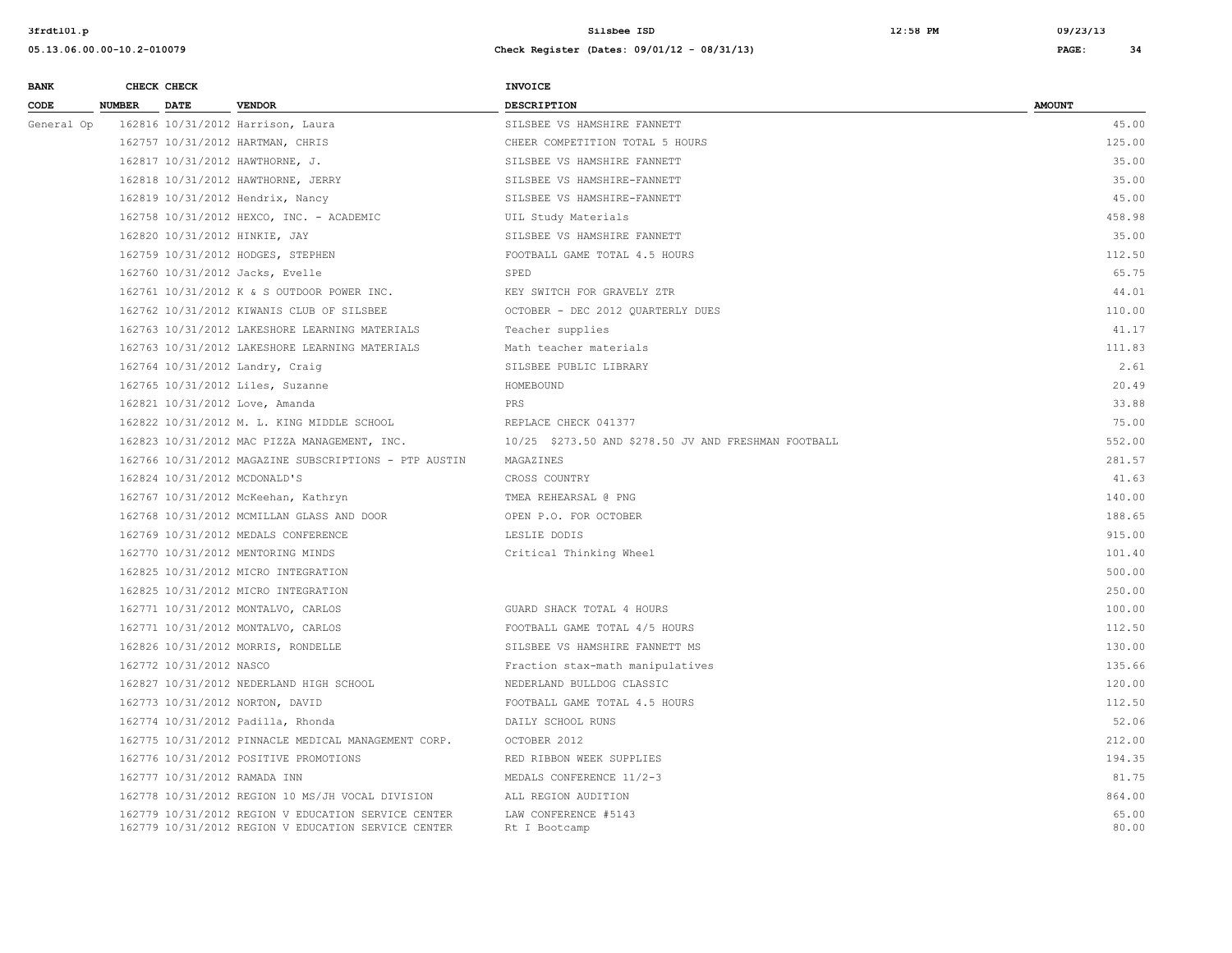| <b>BANK</b> |               | CHECK CHECK             |                                                                                                    | <b>INVOICE</b>                                                                |                  |
|-------------|---------------|-------------------------|----------------------------------------------------------------------------------------------------|-------------------------------------------------------------------------------|------------------|
| CODE        | <b>NUMBER</b> | <b>DATE</b>             | <b>VENDOR</b>                                                                                      | <b>DESCRIPTION</b>                                                            | <b>AMOUNT</b>    |
| General Op  |               |                         | 162779 10/31/2012 REGION V EDUCATION SERVICE CENTER                                                | reg v workshop gonzales                                                       | 115.00           |
|             |               |                         | 162779 10/31/2012 REGION V EDUCATION SERVICE CENTER                                                | DMAC                                                                          | 11,020.00        |
|             |               |                         | 162779 10/31/2012 REGION V EDUCATION SERVICE CENTER                                                | OPTION #1 STUDENT ACHIEVEMENT, ACCOUNTABILITY, & ASSESSMENT COOP FEE          | 3,000.00         |
|             |               |                         | 162779 10/31/2012 REGION V EDUCATION SERVICE CENTER                                                | STAAR Alternate Training Workshop #5912 on Oct. 16.                           | 55.00            |
|             |               |                         | 162779 10/31/2012 REGION V EDUCATION SERVICE CENTER                                                | TIA COLEMAN                                                                   | 55.00            |
|             |               |                         | 162780 10/31/2012 RUBY'S EMBROIDERY, SCREENPRINT & RHINEST BAG, JERSEY, AND PRACTICE SHIRT         |                                                                               | 85.99            |
|             |               |                         | 162781 10/31/2012 SAFETY-KLEEN                                                                     | OPEN PO FOR THE MONTH OF OCTOBER 2012                                         | 151.00           |
|             |               |                         | 162782 10/31/2012 SANITARY SUPPLY COMPANY, INC.                                                    | SUPPLIES                                                                      | 240.75           |
|             |               |                         | 162783 10/31/2012 Schexnider, Ashley                                                               | JJAEP VISITS                                                                  | 71.54            |
|             |               |                         | 162828 10/31/2012 SCHOOL HEALTH                                                                    | SUPPLIES                                                                      | 74.88            |
|             |               |                         | 162829 10/31/2012 SHERMAN HIGH SCHOOL                                                              | SHERMAN HOLIDAY TOURNAMENT                                                    | 150.00           |
|             |               |                         | 162784 10/31/2012 Smith, Cynthia                                                                   | REIMBURSEMENT 2013 INCLUSION WORKS CONFERENCE AUSTIN, TX. 2-7 TO 2-9-2012     | 215.00           |
|             |               |                         | 162786 10/31/2012 SOUTHERN COMPUTER WAREHOUSE                                                      | <b>BULB</b>                                                                   | 178.64           |
|             |               |                         | 162786 10/31/2012 SOUTHERN COMPUTER WAREHOUSE                                                      | Wyse Xenith Zero Client, Software Maintenance & DVI Splitter                  | 65.36            |
|             |               |                         | 162786 10/31/2012 SOUTHERN COMPUTER WAREHOUSE                                                      | Wyse Xenith Zero Client, Software Maintenance & DVI Splitter                  | 736.89           |
|             |               |                         | 162786 10/31/2012 SOUTHERN COMPUTER WAREHOUSE                                                      | Wyse Xenith Zero Client, Software Maintenance & DVI Splitter                  | 90.96            |
|             |               |                         | 162786 10/31/2012 SOUTHERN COMPUTER WAREHOUSE                                                      | TECHNOLOGY EQUIPMENT                                                          | 23.13            |
|             |               |                         | 162786 10/31/2012 SOUTHERN COMPUTER WAREHOUSE                                                      | TECHNOLOGY EQUIPMENT                                                          | 64.94            |
|             |               |                         | 162786 10/31/2012 SOUTHERN COMPUTER WAREHOUSE                                                      | TECHNOLOGY EQUIPMENT                                                          | 41.77            |
|             |               |                         | 162786 10/31/2012 SOUTHERN COMPUTER WAREHOUSE                                                      | Wireless Keyboard & Mouse Set                                                 | 34.04            |
|             |               |                         | 162786 10/31/2012 SOUTHERN COMPUTER WAREHOUSE                                                      | External DVD for Thin Client Computers                                        | 31.84            |
|             |               |                         | 162786 10/31/2012 SOUTHERN COMPUTER WAREHOUSE                                                      | Barcode scanner for Silsbee Middle School nurse's office for tracking student | 113.15           |
|             |               |                         |                                                                                                    | visits.                                                                       |                  |
|             |               |                         | 162786 10/31/2012 SOUTHERN COMPUTER WAREHOUSE                                                      | Epson Workforce GT-1500 Flatbed Scanner                                       | 189.46           |
|             |               |                         | 162786 10/31/2012 SOUTHERN COMPUTER WAREHOUSE                                                      | Printer and ink cartridge for teacher                                         | 720.22           |
|             |               |                         | 162787 10/31/2012 SPARKLETTS AND SIERRA SPRINGS                                                    | MIDDLE SCHOOL                                                                 | 72.06            |
|             |               |                         | 162788 10/31/2012 Spears, Lynette                                                                  | TO CAMPUSES                                                                   | 54.99            |
|             |               |                         | 162789 10/31/2012 SSC SERVICE SOLUTIONS                                                            | SILSBEE JR FOOTBALL CHEER COMPETITION                                         | 271.98           |
|             |               |                         | 162790 10/31/2012 STAR GRAPHICS COPIERS, INC.                                                      | CONTRACT BASE RATE FOR 12/4/2012 TO 12/3/2013                                 | 438.00           |
|             |               |                         | 162791 10/31/2012 STAR LOCKTECHS                                                                   | OPEN P.O. FOR OCTOBER                                                         | 154.00           |
|             |               |                         | 162791 10/31/2012 STAR LOCKTECHS                                                                   | OPEN P.O. FOR SEPT.                                                           | 105.70           |
|             |               |                         | 162791 10/31/2012 STAR LOCKTECHS                                                                   | OPEN P.O. FOR OCTOBER                                                         | 88.50            |
|             |               |                         | 162792 10/31/2012 SUN COAST RESOURCES, INC.                                                        | MAINTENANCE                                                                   | 1,977.20         |
|             |               |                         | 162793 10/31/2012 TASB, INC.                                                                       | UPDATE 95                                                                     | 367.04           |
|             |               | 162795 10/31/2012 TASBO |                                                                                                    | 2012-13 MEMBERSHIP                                                            | 110.00           |
|             |               | 162794 10/31/2012 TASBO |                                                                                                    | 2012-13 MEMBERSHIP                                                            | 110.00           |
|             |               |                         | 162830 10/31/2012 TASO BEAUMONT CHAPTER                                                            |                                                                               | 100.00           |
|             |               |                         | 162796 10/31/2012 TEXAS COUNCIL OF ADM OF SPECIAL ED<br>162797 10/31/2012 THOMPSON, PLLC, JAMES C. | TCASE Conference Registration and Notebook                                    | 405.00<br>600.00 |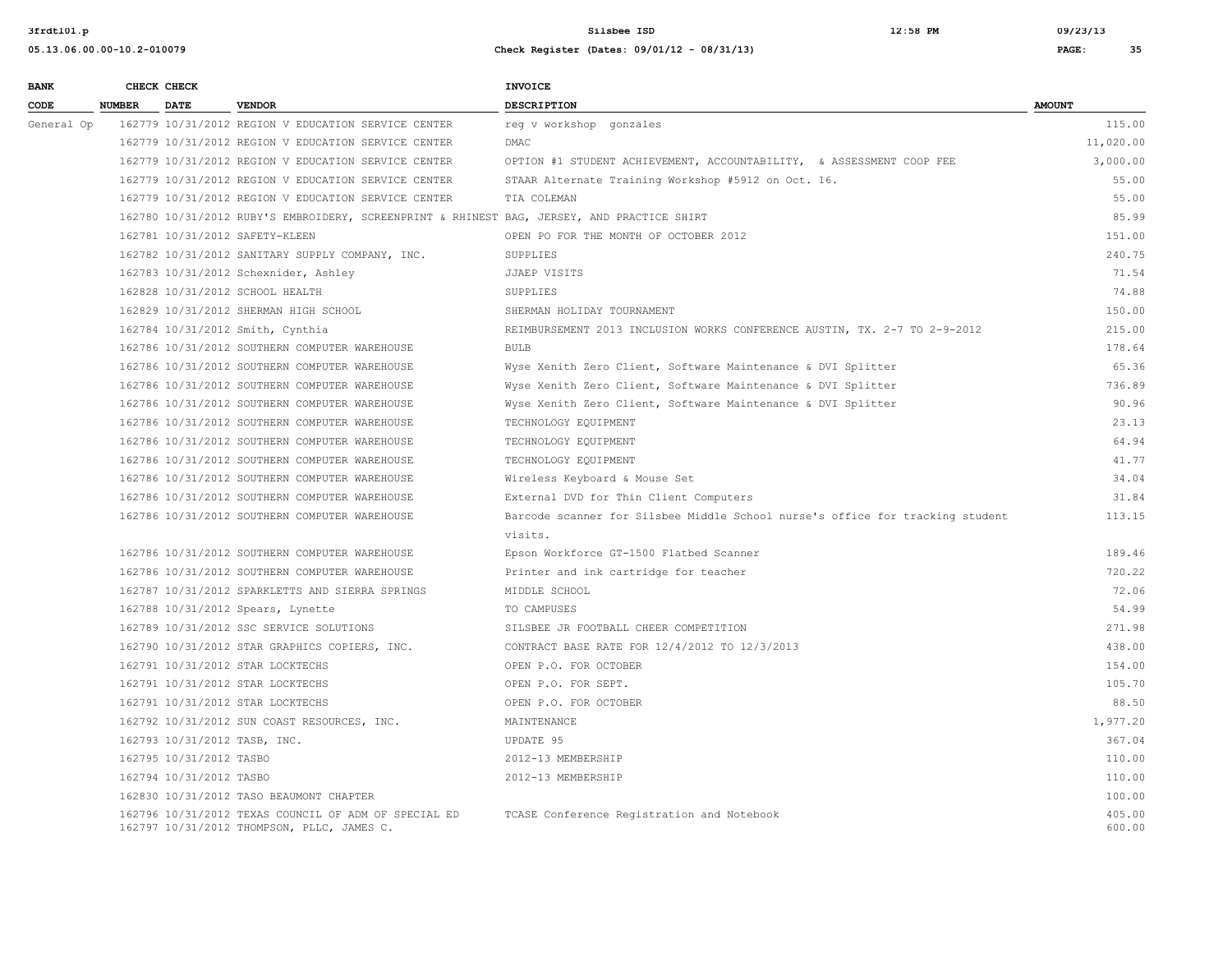| <b>BANK</b> |               | CHECK CHECK                                        |                                                     | <b>INVOICE</b>                                             |                   |
|-------------|---------------|----------------------------------------------------|-----------------------------------------------------|------------------------------------------------------------|-------------------|
| CODE        | <b>NUMBER</b> | <b>DATE</b>                                        | <b>VENDOR</b>                                       | <b>DESCRIPTION</b>                                         | <b>AMOUNT</b>     |
| General Op  |               |                                                    | 162798 10/31/2012 TIME WARNER CABLE                 | 10/30 TO 11/29                                             | 653.48            |
|             |               |                                                    | 162831 10/31/2012 TOLBERT, DAWN                     | SILSBEE VS ANAHUAC VOLLEYBALL                              | 54.98             |
|             |               |                                                    | 162799 10/31/2012 TUPPER, AARON                     | FOOTBALL GAME TOTAL 4.5 HOURS                              | 112.50            |
|             |               |                                                    | 162832 10/31/2012 WARREN ISD ATHLETICS              | NOV 8-10                                                   | 400.00            |
|             |               |                                                    | 162800 10/31/2012 WATHEN, DESHONG & JUNCKER, L.L.P. | AUDIT SERVICES FOR THE FISICAL YEAR ENDED AUGUST 31, 2012  | 23,500.00         |
|             |               |                                                    | 162801 10/31/2012 WILLIAMS, JOHN                    | GUARD SHACK TOTAL 8 HOURS                                  | 200.00            |
|             |               |                                                    | 162833 10/31/2012 WINFIELD SOLUTIONS, LLC.          | RYE GRASS SEED FOR FOOTBALL FIELD                          | 1,000.00          |
|             |               |                                                    | 162802 10/31/2012 WOODWORKERS PARADISE, INC.        | Scroll Saw Blades for HVAC                                 | 46.02             |
|             |               |                                                    | 162803 10/31/2012 Young, Karen                      | TSUG CONFERENCE 10/8 -10                                   | 325.62            |
|             |               | 162834 11/02/2012 ATSSB                            |                                                     | ENTRY FEES NOVEMBER 17, 2012                               | 135.50            |
|             |               |                                                    | 162835 11/02/2012 Boudreaux, Brian                  | HF NOVICE DEBATE MEET                                      | 60.00             |
|             |               |                                                    | 162836 11/02/2012 CHANNING BETE                     | <b>BOOKS</b>                                               | 190.53            |
|             |               |                                                    | 162837 11/02/2012 COASTAL WELDING SUPPLY INC        | Ag Welding Supplies for Oct. 2012                          | 294.35            |
|             |               |                                                    | 162837 11/02/2012 COASTAL WELDING SUPPLY INC        | TRAVIS GONZALES RENT FOR SEPTEMBER                         | 30.00             |
|             |               | 162838 11/02/2012 DEMCO                            |                                                     | Library Supplies                                           | 541.31            |
|             |               | 162838 11/02/2012 DEMCO                            |                                                     | SUPPLIES                                                   | 657.46            |
|             |               |                                                    | 162839 11/02/2012 DONALD E. TRAHAN, PH. D           |                                                            | 840.00            |
|             |               | 162840 11/02/2012 ETEX                             |                                                     | Smoke Single Wall Pocket for Classrooms                    | 100.90            |
|             |               | 162840 11/02/2012 ETEX                             |                                                     | Toner Cartridges                                           | 399.95            |
|             |               |                                                    | 162841 11/02/2012 Ferguson, Jennifer                | DOCTOR APPT.                                               | 8.99              |
|             |               |                                                    | 162842 11/02/2012 HAMSHIRE FANNETT HIGH SCHOOL      | HF NOVICE DEBATE MEET                                      | 250.00            |
|             |               |                                                    | 162843 11/02/2012 LAKESHORE LEARNING MATERIALS      | SUPPLIES                                                   | 197.98            |
|             |               | 162844 11/02/2012 Lee, Gina                        |                                                     | TO TARGET AND BOOKS A MILLION FOR STUDENT SUPPLIES         | 20.56             |
|             |               |                                                    | 162845 11/02/2012 Love, Amanda                      | GENERAL ED HOMEBOUND                                       | 23.15             |
|             |               |                                                    | 162846 11/02/2012 McKinney, Raymond                 | GEN ED HOMEBOUND                                           | 22.25             |
|             |               |                                                    | 162847 11/02/2012 MIXON, DR. JASON R.               | OCTOBER 2012 CONSULTING FEE                                | 3,000.00          |
|             |               |                                                    | 162848 11/02/2012 Padilla, Rhonda                   | SCHOOL RUNS                                                | 29.75             |
|             |               |                                                    | 162849 11/02/2012 PENDER'S MUSIC COMPANY            | Choir Music                                                | 73.93             |
|             |               |                                                    | 162850 11/02/2012 POWER SYSTEMS, INC.               | Battling Ropes Partner & Team Training DVD                 | 51.09             |
|             |               |                                                    | 162851 11/02/2012 REGION V EDUCATION SERVICE CENTER | REGION V WORKSHOP                                          | 160.00            |
|             |               | 162852 11/02/2012 STAT                             |                                                     | REGISTRATION CONF FOR ADVANCEMENT OF SCIENCE TEACHING 2012 | 150.00            |
|             |               | 162853 11/02/2012 TASA                             |                                                     | TASA Midwinter Conf.                                       | 220.00            |
|             |               | 162854 11/02/2012 ULINE                            |                                                     | Tables & Stools for classroom                              | 2,938.38          |
|             |               | 162855 11/07/2012 AT &T                            |                                                     | OCT 25-NOV 24                                              | 80.13             |
|             |               | 162855 11/07/2012 AT &T                            |                                                     | OCT 25 THRU NOV 24                                         | 70.53             |
|             |               | 162855 11/07/2012 AT &T                            |                                                     | OCTOBER 25- NOV 24                                         | 35.29             |
|             |               | 162855 11/07/2012 AT &T                            |                                                     | OCTOBER 27 THRU NOV 26                                     | 70.58             |
|             |               | 162855 11/07/2012 AT &T<br>162855 11/07/2012 AT &T |                                                     | OCT 25 THRU NOV 24<br>OCTOBER 27 THRU NOV 26               | 80.13<br>4,985.37 |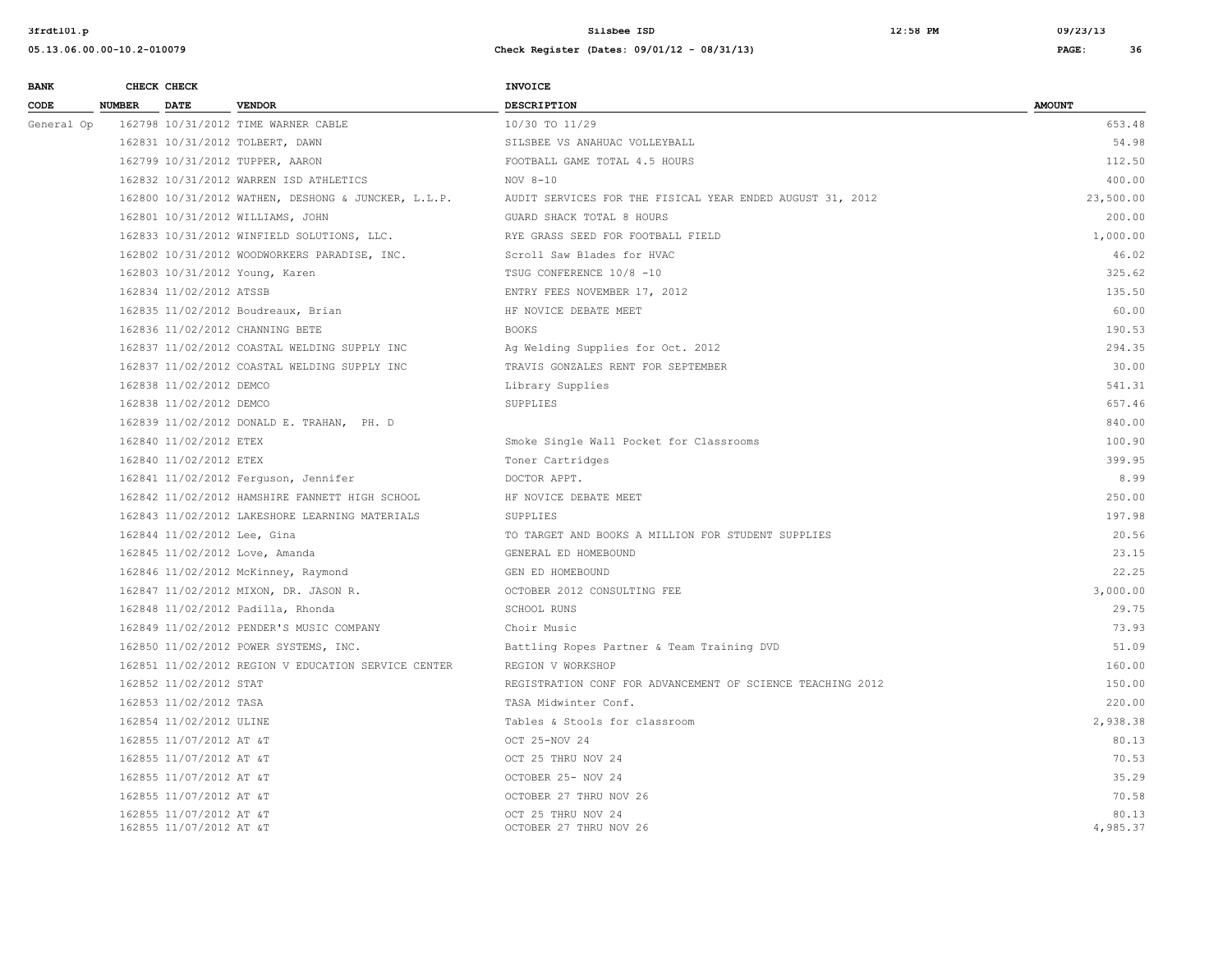| <b>BANK</b> |               | CHECK CHECK             |                                                                                | <b>INVOICE</b>                                                 |                   |
|-------------|---------------|-------------------------|--------------------------------------------------------------------------------|----------------------------------------------------------------|-------------------|
| CODE        | <b>NUMBER</b> | <b>DATE</b>             | <b>VENDOR</b>                                                                  | <b>DESCRIPTION</b>                                             | <b>AMOUNT</b>     |
| General Op  |               | 162856 11/07/2012 ATSSB |                                                                                |                                                                | 135.50            |
|             |               |                         | 162857 11/07/2012 BEAUMONT BASKET CHAPTER OF OFFICIALS                         | 10/27 SCRIMMAGE GAMES                                          | 150.00            |
|             |               |                         | 162858 11/07/2012 BEST BUY FOR BUSINESS                                        | OUOTE # 226063442                                              | 1,310.82          |
|             |               |                         | 162858 11/07/2012 BEST BUY FOR BUSINESS                                        | QUOTE # 226063442                                              | 1,189.64          |
|             |               |                         | 162859 11/07/2012 BEST MPRESSIONS                                              | Best Impressions K. Wharton                                    | 30.00             |
|             |               |                         | 162860 11/07/2012 BROWN, DAVID GRANT                                           | GUARD SHACK TOTAL 16 HOURS                                     | 400.00            |
|             |               |                         | 162861 11/07/2012 CDW GOVERNMENT, INC.                                         | PRINTER                                                        | 543.51            |
|             |               |                         | 162861 11/07/2012 CDW GOVERNMENT, INC.                                         | VDI Computers for the Library                                  | 387.84            |
|             |               |                         | 162861 11/07/2012 CDW GOVERNMENT, INC.                                         | LICENSE                                                        | 38,294.28         |
|             |               |                         | 162862 11/07/2012 CENTERPOINT ENERGY                                           | $10/1$ to $10/29$                                              | 33.27             |
|             |               | 162863 11/07/2012 CESD  |                                                                                | 16th Annual Southwest 504 Conference                           | 260.00            |
|             |               |                         | 162864 11/07/2012 CEV MULTIMEDIA, LTD.                                         | ICEV Agriscience High School Instructor Annual License         | 1,450.00          |
|             |               |                         | 162865 11/07/2012 CHANNING BETE                                                | Channing Bete for Kirby Elementary S. Deets Parent Involvement | 841.61            |
|             |               |                         | 162866 11/07/2012 CLASSROOM DIRECT                                             | Office Supplies                                                | 66.63             |
|             |               |                         | 162867 11/07/2012 COASTAL WELDING SUPPLY INC                                   |                                                                | 31.25             |
|             |               |                         | 162868 11/07/2012 CROFT & HICKS INVESTIGATIONS AND SECURIT 10/24 INSPECTION    |                                                                | 400.00            |
|             |               |                         | 162869 11/07/2012 CURRICULUM ASSOCIATES, INC.                                  | Curriculum Assocaites Deaver @ Reeves 410                      | 1,815.25          |
|             |               |                         | 162870 11/07/2012 DE LAGE LANDEN                                               | 10/15 TO 11/14                                                 | 425.00            |
|             |               |                         | 162870 11/07/2012 DE LAGE LANDEN                                               | 10/15 TO 11/14                                                 | 139.00            |
|             |               | 162871 11/07/2012 DEMCO |                                                                                | library supplies                                               | 30.25             |
|             |               |                         | 162872 11/07/2012 EDUCATION SERVICE CTR REGION 12                              | Registration Fees for Statewide Evaluation Conference          | 480.00            |
|             |               | 162873 11/07/2012 ETEX  |                                                                                | classroom supplies                                             | 114.24            |
|             |               | 162873 11/07/2012 ETEX  |                                                                                | SUPPLIES                                                       | 64.26             |
|             |               | 162873 11/07/2012 ETEX  |                                                                                | teacher supplies                                               | 77.55             |
|             |               | 162873 11/07/2012 ETEX  |                                                                                | Ink Cartridges                                                 | 512.72            |
|             |               |                         | 162874 11/07/2012 FLOWER, ANTHONY                                              | GUARD SHACK TOTAL 8 HOURS                                      | 200.00            |
|             |               |                         | 162875 11/07/2012 GILLEY, WILLIAM                                              | FOOTBALL GAMES AND BOYS BASKETBALL TOTAL 15 HOURS              | 375.00            |
|             |               |                         | 162876 11/07/2012 HARDIN COUNTY TREASURER                                      |                                                                | 170.97            |
|             |               |                         | 162877 11/07/2012 HARDIN COUNTY                                                | SEPTEMBER 2012 DIANE PERKINS                                   | 4,777.81          |
|             |               |                         | 162877 11/07/2012 HARDIN COUNTY                                                | SEPTEMBER 2012 WILLIAM GILLEY                                  | 2,987.71          |
|             |               |                         | 162878 11/07/2012 HEAVY DUTY BUS PARTS, INC.                                   | OPEN PO FOR THE MONTH OF SEPTEMBER 2012                        | 495.60            |
|             |               |                         | 162879 11/07/2012 HOTEL ALLANDALE                                              | DANA CENTER PROFESSIONAL DEVELOPMENT 11/12-13                  | 185.64            |
|             |               |                         | 162880 11/07/2012 Jacks, Evelle                                                | HOMEBOUND                                                      | 84.83             |
|             |               |                         | 162881 11/07/2012 JACKSON, SHARON                                              | OCCUPATINAL THERAPY                                            | 5,785.00          |
|             |               |                         | 162881 11/07/2012 JACKSON, SHARON                                              | OCCUPATIONAL THERAPY                                           | 1,575.00          |
|             |               |                         | 162882 11/07/2012 LEARNING A - Z                                               | Learning A to Z SMS, Reeves, Kirby, Read                       | 1,349.00          |
|             |               |                         | 162883 11/07/2012 Love, Amanda                                                 | PRS.                                                           | 33.88             |
|             |               |                         | 162883 11/07/2012 Love, Amanda<br>162884 11/07/2012 MASTER AUDIO VISUALS, INC. | GEN ED HOMEBOUND<br>2700 Lumens XGA Projector                  | 21.60<br>1,120.00 |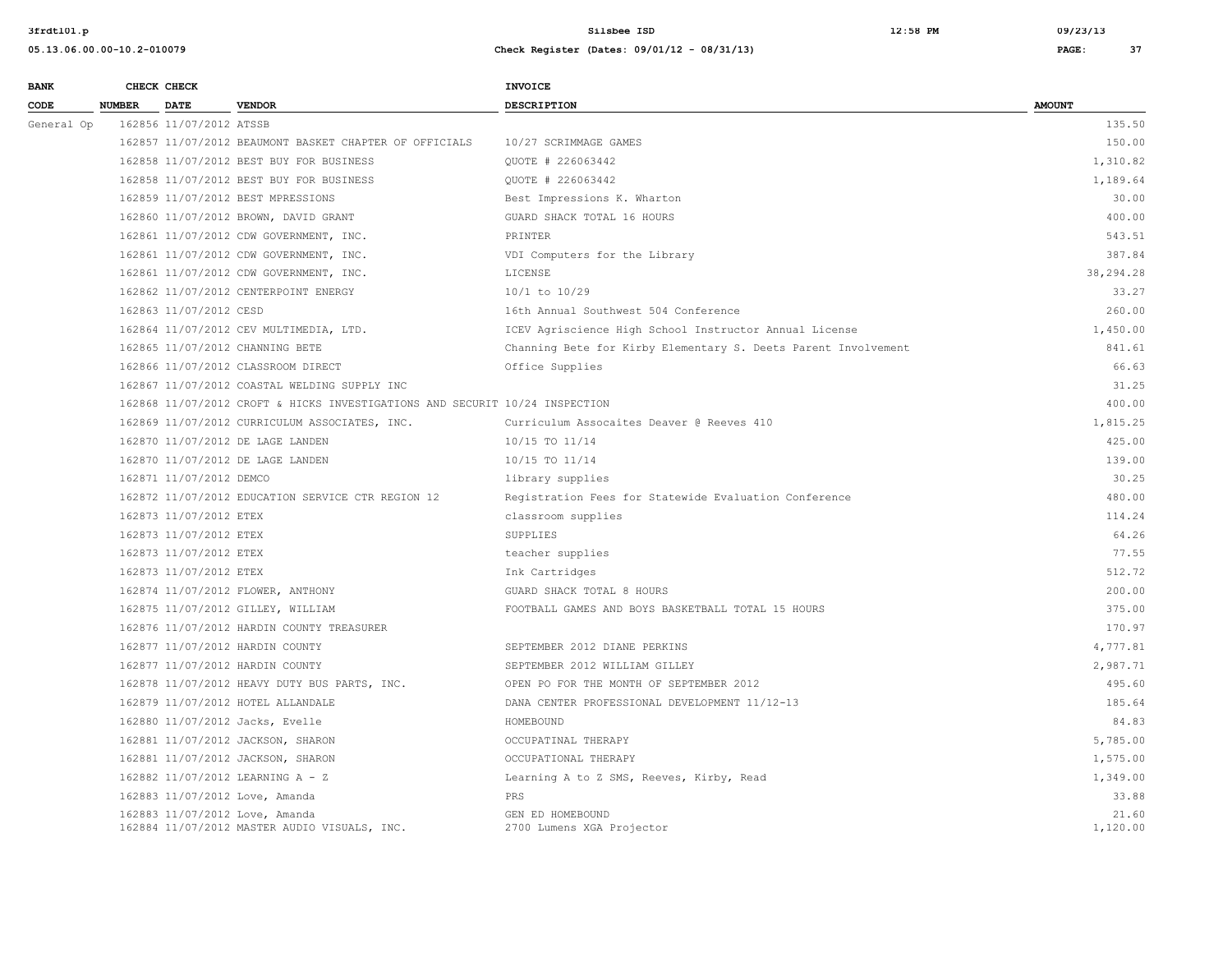| <b>BANK</b> |               | CHECK CHECK            |                                                                                          | INVOICE                                                                        |                     |
|-------------|---------------|------------------------|------------------------------------------------------------------------------------------|--------------------------------------------------------------------------------|---------------------|
| CODE        | <b>NUMBER</b> | <b>DATE</b>            | <b>VENDOR</b>                                                                            | <b>DESCRIPTION</b>                                                             | <b>AMOUNT</b>       |
| General Op  |               |                        | 162885 11/07/2012 McGallion, Sherry                                                      |                                                                                | 30.00               |
|             |               |                        | 162886 11/07/2012 MCINNIS CONSTRUCTION, INC.                                             | FOUNDATION FOR HALO ON BASEBALL FIELD                                          | 4,800.00            |
|             |               |                        | 162887 11/07/2012 Murray, Megan                                                          |                                                                                | 31.06               |
|             |               |                        | 162888 11/07/2012 NOVROZSKY'S                                                            | MIDDLE SCHOOL FOOTBALL                                                         | 1,034.88            |
|             |               |                        | 162889 11/07/2012 O'REILLY AUTOMOTIVE                                                    | OPEN PO FOR THE MONTH OF OCTOBER 2012                                          | 515.96              |
|             |               |                        | 162890 11/07/2012 OCE' IMAGISTICS INC                                                    | $10/1$ to $11/1$                                                               | 3,200.00            |
|             |               |                        | 162890 11/07/2012 OCE' IMAGISTICS INC                                                    | COLOR COPIES                                                                   | 49.00               |
|             |               |                        | 162891 11/07/2012 PARKER LUMBER - SILSBEE                                                | OPEN PO FOR THE MONTH OF OCTOBER 2012                                          | 106.92              |
|             |               | 162892 11/07/2012 PCAT |                                                                                          | RUSSEL TEGGE                                                                   | 1,000.00            |
|             |               | 162892 11/07/2012 PCAT |                                                                                          | CHRISTOPHER MILLER                                                             | 1,000.00            |
|             |               |                        | 162893 11/07/2012 PHILLIPS, BILL                                                         | NOVEMBER 2012                                                                  | 300.00              |
|             |               |                        | 162895 11/07/2012 REGION V EDUCATION SERVICE CENTER                                      | REG V WORKSHOP SANDY WAGER                                                     | 80.00               |
|             |               |                        | 162895 11/07/2012 REGION V EDUCATION SERVICE CENTER                                      | autism workshop Reg. V #5847 Oct. 22 Morrison<br>Key<br>Read<br>Prater         | 250.00              |
|             |               |                        |                                                                                          | Netherland<br>David                                                            |                     |
|             |               |                        | 162895 11/07/2012 REGION V EDUCATION SERVICE CENTER                                      | autism workshop Reg. V #5847 Oct. 22 Morrison<br>Key<br>Read<br>Prater         | 50.00               |
|             |               |                        |                                                                                          | Netherland<br>David                                                            |                     |
|             |               |                        | 162895 11/07/2012 REGION V EDUCATION SERVICE CENTER                                      | REGION V WORKSHOP                                                              | 80.00               |
|             |               |                        | 162895 11/07/2012 REGION V EDUCATION SERVICE CENTER                                      | HARDIN COUNTY AEP                                                              | 24,250.00           |
|             |               |                        | 162895 11/07/2012 REGION V EDUCATION SERVICE CENTER                                      | WORKSHOP                                                                       | 80.00               |
|             |               |                        | 162895 11/07/2012 REGION V EDUCATION SERVICE CENTER                                      | Workshop 5847) Success for All Autism and Low Incidence Disabilites Conference | 300.00              |
|             |               |                        | 162895 11/07/2012 REGION V EDUCATION SERVICE CENTER                                      | Workshop 6005) Overview of Student PEIMS Fall Submission 1                     | 80.00               |
|             |               |                        | 162895 11/07/2012 REGION V EDUCATION SERVICE CENTER                                      | Region 5esc ws# 6104 GT Online Class SHS Westbrook, Sanders & Jumper           | 75.00               |
|             |               |                        | 162895 11/07/2012 REGION V EDUCATION SERVICE CENTER                                      | Workshops                                                                      | 80.00               |
|             |               |                        | 162895 11/07/2012 REGION V EDUCATION SERVICE CENTER                                      | REG V AUTISM #5847 OCT 22 TAMMY STOUT                                          | 50.00               |
|             |               |                        | 162896 11/07/2012 ROCHESTER 100 INC.                                                     | Nicky's Folders for Kirby Parental Involvement                                 | 735.00              |
|             |               |                        | 162897 11/07/2012 SCANTRON CORPORATION                                                   | SCANTRON FORMS                                                                 | 197.72              |
|             |               |                        | 162898 11/07/2012 SCHOOL HEALTH                                                          | SUPPLIES                                                                       | 31.19               |
|             |               |                        | 162899 11/07/2012 SCROGGINS, TIM                                                         | GUARD SHACK TOTAL 8 HOURS                                                      | 200.00              |
|             |               |                        | 162900 11/07/2012 SMART'S TRUCK & TRAILER                                                | OPEN PO FOR THE MONTH OF OCTOBER 2012                                          | 2,041.79            |
|             |               |                        | 162901 11/07/2012 SOUTHERN COMPUTER WAREHOUSE                                            | DVI splitter for Ila's computer - need second screen temporary to learn new    | 22.74               |
|             |               |                        |                                                                                          | Skyward Program                                                                |                     |
|             |               |                        | 162901 11/07/2012 SOUTHERN COMPUTER WAREHOUSE                                            | Kensington USB Chargers                                                        | 378.80              |
|             |               |                        | 162901 11/07/2012 SOUTHERN COMPUTER WAREHOUSE                                            | Xerox Phaser Printer                                                           | 909.70              |
|             |               |                        | 162901 11/07/2012 SOUTHERN COMPUTER WAREHOUSE                                            | HP Toner & Printheads                                                          | 71.48               |
|             |               |                        | 162901 11/07/2012 SOUTHERN COMPUTER WAREHOUSE                                            | HP Toner & Printheads                                                          | 188.02              |
|             |               |                        | 162901 11/07/2012 SOUTHERN COMPUTER WAREHOUSE                                            | HP Toner & Printheads                                                          | 71.48               |
|             |               |                        | 162901 11/07/2012 SOUTHERN COMPUTER WAREHOUSE                                            | TONER CARTRIDGES                                                               | 530.74              |
|             |               |                        | 162901 11/07/2012 SOUTHERN COMPUTER WAREHOUSE<br>162902 11/07/2012 SSC SERVICE SOLUTIONS | Wyse Xenith Zero Client, Software Maintenance & DVI Splitter<br>NOVEMBER 2012  | 245.63<br>51,755.71 |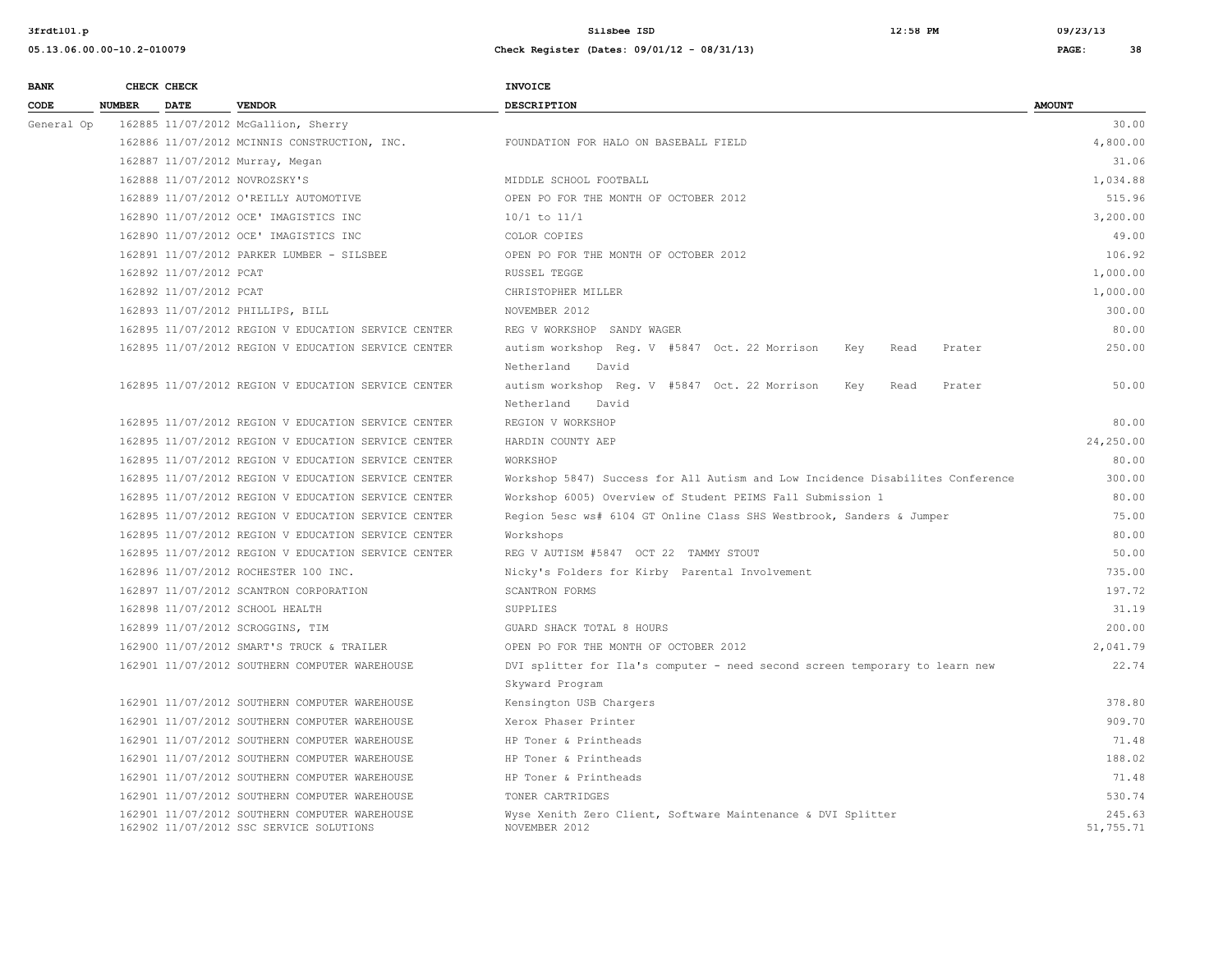| <b>BANK</b> |               | CHECK CHECK                |                                                                               | <b>INVOICE</b>                                         |                |
|-------------|---------------|----------------------------|-------------------------------------------------------------------------------|--------------------------------------------------------|----------------|
| CODE        | <b>NUMBER</b> | <b>DATE</b>                | <b>VENDOR</b>                                                                 | <b>DESCRIPTION</b>                                     | <b>AMOUNT</b>  |
| General Op  |               |                            | 162903 11/07/2012 SWICEGOOD MUSIC COMPANY                                     | Jupiter Alto Sax CAS 70 Carnegie XL Series             | 1,099.00       |
|             |               |                            | 162903 11/07/2012 SWICEGOOD MUSIC COMPANY                                     | Vic Firth M212 marimba mallets                         | 74.80          |
|             |               |                            | 162903 11/07/2012 SWICEGOOD MUSIC COMPANY                                     | Bach Trombone Repair                                   | 85.00          |
|             |               |                            | 162903 11/07/2012 SWICEGOOD MUSIC COMPANY                                     | Aquarian Super Kick drum head & Tuba Book              | 53.85          |
|             |               |                            | 162903 11/07/2012 SWICEGOOD MUSIC COMPANY                                     | Christmas Music                                        | 102.95         |
|             |               |                            | 162903 11/07/2012 SWICEGOOD MUSIC COMPANY                                     | Russian Christmas Sheet Music                          | 60.00          |
|             |               |                            | 162904 11/07/2012 TEXAS COUNCIL ON ECONOMIC EDUCATION                         | Stock Market Game Simulation                           | 240.00         |
|             |               |                            | 162905 11/07/2012 TRIANGLE WATER CO.                                          | ACADEMY                                                | 21.00          |
|             |               |                            | 162906 11/07/2012 VERIZON WIRELESS                                            |                                                        | 2,661.40       |
|             |               |                            | 162907 11/07/2012 WATSON, KATHY                                               | MUSIC THERAPY                                          | 125.00         |
|             |               |                            | 162907 11/07/2012 WATSON, KATHY                                               | MUSIC THERAPY                                          | 4,387.50       |
|             |               |                            | 162908 11/07/2012 WELDY, MS, CCC/SLP, JULIE                                   | SPEECH THERAPISTS SUPERVISION                          | 3,920.00       |
|             |               |                            | 162909 11/07/2012 WELLS, PEYTON, GREENBURG AND HUNT, L.L.P RE: RETAINER       |                                                        | 1,000.00       |
|             |               |                            | 162909 11/07/2012 WELLS, PEYTON, GREENBURG AND HUNT, L.L.P RE: BASEBALL FIELD |                                                        | 10,467.69      |
|             |               |                            | 162910 11/07/2012 WILLIAMS, JOHN                                              | GUARD SHACK TOTAL 8 HOURS                              | 200.00         |
|             |               |                            | 162911 11/07/2012 Withers, Elizabeth                                          |                                                        | 51.02          |
|             |               |                            | 162911 11/07/2012 Withers, Elizabeth                                          |                                                        | 53.36          |
|             |               |                            | 162912 11/09/2012 ACADIAN AMBULANCE                                           |                                                        | 250.00         |
|             |               |                            | 162913 11/09/2012 APPLE COMPUTER, INC.                                        | iPad 2 - Black iPad 3 - White                          | 383.00         |
|             |               |                            | 162914 11/09/2012 APPLIED MAINTENANCE SPECIALTIES                             | OPEN PO FOR OCTOBER                                    | 43.11          |
|             |               |                            | 162914 11/09/2012 APPLIED MAINTENANCE SPECIALTIES                             | OPEN PO FOR OCTOBER                                    | 0.69           |
|             |               |                            | 162915 11/09/2012 AUTHENTIC COSTUMES                                          | Costumes for "Beehive" Musical DEPOSIT                 | 1,725.00       |
|             |               |                            | 162916 11/09/2012 BURGERS OF BEAUMONT                                         | 11/2 VARSITY FOOTBALL @ HJ                             | 686.16         |
|             |               |                            | 162917 11/09/2012 DOMINO'S PIZZA                                              | JV & FRESHMAN FOOTBALL VS HF                           | 549.50         |
|             |               | 162918 11/09/2012 ETEX     |                                                                               | Etex for Reeves per T. McDuff                          | 727.43         |
|             |               | 162918 11/09/2012 ETEX     |                                                                               | Batteries                                              | 25.98          |
|             |               | 162918 11/09/2012 ETEX     |                                                                               | Signature Stamp and supplies                           | 162.20         |
|             |               |                            | 162919 11/09/2012 Ferguson, Jennifer                                          | TRIP TO THE DOCTOR                                     | 6.59           |
|             |               |                            | 162920 11/09/2012 Franco, Eldon                                               | THRU 11/5 TASSP WORKSHP[                               | 301.06         |
|             |               |                            | 162921 11/09/2012 FROG STREET PRESS                                           | SUPPLIES                                               | 43.97          |
|             |               | 162922 11/09/2012 GRAINGER |                                                                               | OPEN P.O. FOR OCTOBER                                  | 85.88          |
|             |               |                            | 162923 11/09/2012 INTERSTATE BATTERY CENTER                                   | OPEN P.O. FOR OCTOBER                                  | 87.70          |
|             |               |                            | 162924 11/09/2012 JOHNSTONE SUPPLY                                            | OPEN P.O. FOR OCTOBER                                  | 50.00          |
|             |               |                            | 162925 11/09/2012 JONES, STEVEN                                               | SILSBEE VS HJ JV FOOTBALL                              | 60.00          |
|             |               |                            | 162926 11/09/2012 LAURA REEVES ACTIVITY FUND                                  | REIMBURSEMENT DOMINO'S 11/7                            | 50.50          |
|             |               |                            | 162926 11/09/2012 LAURA REEVES ACTIVITY FUND                                  | REIMBURSEMENT FROM WALMART                             | 290.71         |
|             |               |                            | 162927 11/09/2012 M & D SUPPLY, INC.                                          | OPEN P.O. FOR OCTOBER                                  | 45.20          |
|             |               |                            | 162928 11/09/2012 MATTHEWS, JESS<br>162929 11/09/2012 MCDONALD, STEVE         | SILSBEE VS HJ JV FOOTBALL<br>SILSBEE VS HJ JV FOOTBALL | 99.95<br>60.00 |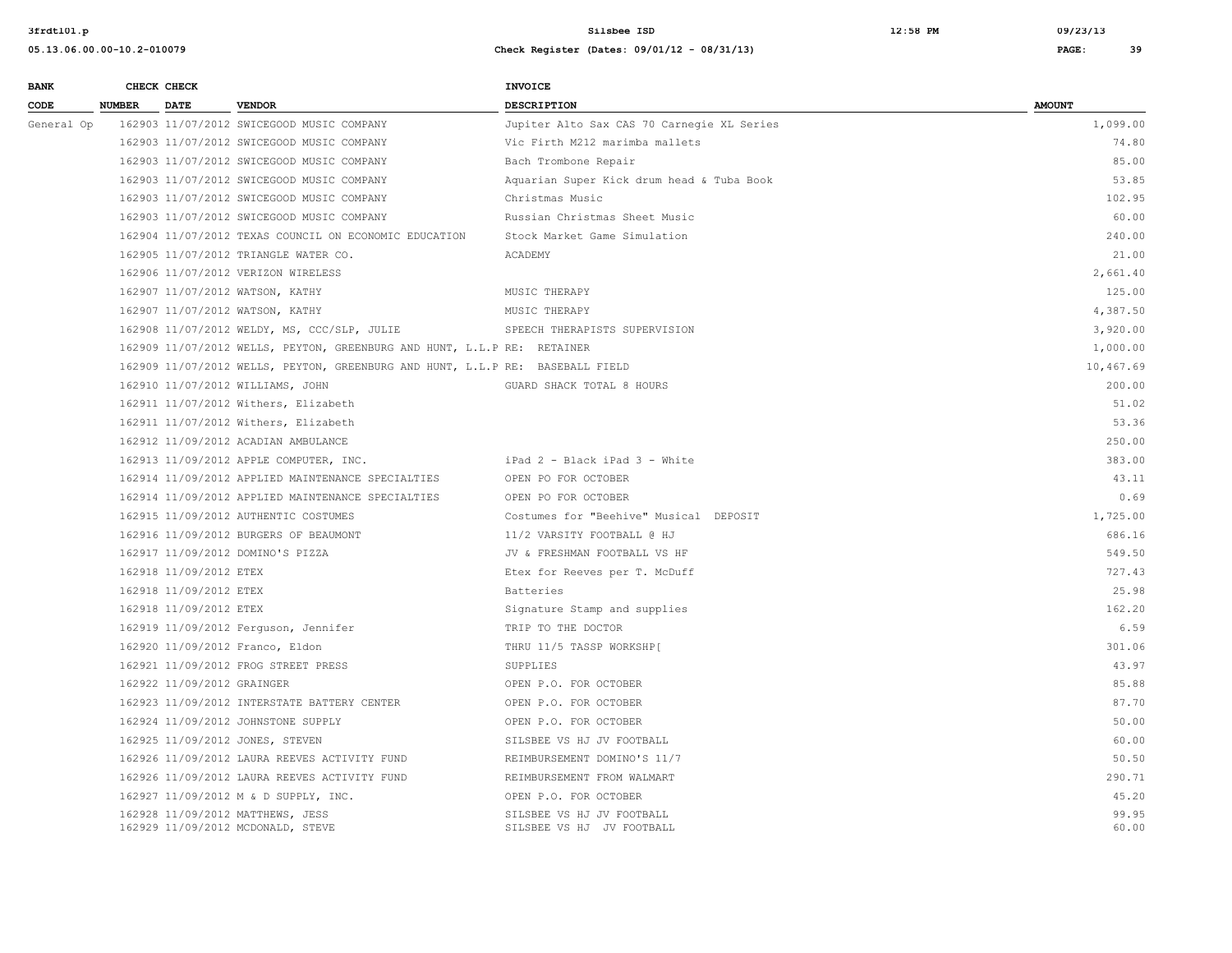**05.13.06.00.00-10.2-010079 Check Register (Dates: 09/01/12 - 08/31/13) PAGE: 40**

| <b>BANK</b> |               | CHECK CHECK                |                                                     | <b>INVOICE</b>                                                            |               |
|-------------|---------------|----------------------------|-----------------------------------------------------|---------------------------------------------------------------------------|---------------|
| CODE        | <b>NUMBER</b> | <b>DATE</b>                | <b>VENDOR</b>                                       | <b>DESCRIPTION</b>                                                        | <b>AMOUNT</b> |
| General Op  |               |                            | 162930 11/09/2012 McKeehan, Kathryn                 | ALL REGION CLINIC                                                         | 320.00        |
|             |               |                            | 162931 11/09/2012 MENTORING MINDS                   | Critical Thinking Wheels                                                  | 50.12         |
|             |               |                            | 162932 11/09/2012 METAL DEPOT                       | OPEN PO FOR OCTOBER                                                       | 96.08         |
|             |               |                            | 162933 11/09/2012 NEWTON'S TOOL & HARDWARE, INC.    | OPEN P.O. FOR NOV.                                                        | 136.35        |
|             |               |                            | 162934 11/09/2012 O'REILLY AUTOMOTIVE               | OPEN P.O. FOR OCTOBER                                                     | 42.15         |
|             |               |                            | 162935 11/09/2012 RASH, RODNEY                      |                                                                           | 650.00        |
|             |               |                            | 162936 11/09/2012 REGION V EDUCATION SERVICE CENTER | 8 HOUR RECERTIFICATION COURSE AND 20 HOUR CERTIFICATION COURSE            | 100.00        |
|             |               |                            | 162936 11/09/2012 REGION V EDUCATION SERVICE CENTER | WRK SHOP                                                                  | 80.00         |
|             |               | 162937 11/09/2012 REXEL    |                                                     | OPEN P.O. FOR OCTOBER                                                     | 63.48         |
|             |               | 162937 11/09/2012 REXEL    |                                                     | OPEN P.O. FOR OCTOBER                                                     | 30.84         |
|             |               | 162937 11/09/2012 REXEL    |                                                     | OPEN P.O. FOR OCTOBER                                                     | 55.72         |
|             |               | 162937 11/09/2012 REXEL    |                                                     | #12 THHN WIRE ELECTRIC. WHITE, GREEN, RED, BLACK (SEE ATTACHED QUOTE)     | 764.22        |
|             |               |                            | 162938 11/09/2012 Ritter @ Home                     | OPEN P.O. FOR OCTOBER                                                     | 22.97         |
|             |               |                            | 162939 11/09/2012 ROSS BUS & EQUIPMENT SALES, INC.  | OPEN PO FOR THE MONTH OF OCTOBER 2012                                     | 152.11        |
|             |               |                            | 162940 11/09/2012 SAFETY-KLEEN                      | Bi-Monthly Service for the Auto Shop - October 2012                       | 141.78        |
|             |               |                            | 162941 11/09/2012 Sanders, Jason                    | CROSS COUNTRY MEET                                                        | 134.68        |
|             |               |                            | 162942 11/09/2012 Sandifer, Frances                 | 11/2-11/4 JAN PARIS BOOKFEST                                              | 145.92        |
|             |               |                            | 162943 11/09/2012 SHORKEY CENTER                    | STATEMENT                                                                 | 3,080,00      |
|             |               |                            | 162944 11/09/2012 SILSBEE FARM & RANCH              | OPEN P.O. FOR OCTOBER                                                     | 9.49          |
|             |               |                            | 162784 11/09/2012 Smith, Cynthia                    | REIMBURSEMENT 2013 INCLUSION WORKS CONFERENCE AUSTIN, TX. 2-7 TO 2-9-2012 | $-215.00$     |
|             |               |                            | 162945 11/09/2012 STEVE SPANGLER SCIENCE            | science supplies                                                          | 32.96         |
|             |               |                            | 162946 11/09/2012 SUPERIOR SUPPLY AND STEEL         | 4x8x1/8 inch checker plate                                                | 35.00         |
|             |               |                            | 162947 11/09/2012 THOMAS A/C SUPPLY, INC.           | OPEN P.O. FOR OCTOBER                                                     | 286.30        |
|             |               |                            | 162948 11/09/2012 Thornhill, Sherrie                | PARKING TEA ATAC MEETING NOV 4-7                                          | 615.29        |
|             |               |                            | 162949 11/09/2012 THREATS, JOSEPH                   | SILSBEE VS HJ JV FOOTBALL                                                 | 60.00         |
|             |               |                            | 162950 11/12/2012 AUTHENTIC COSTUMES                | DEPOSIT ON COSTUMES MUSICAL                                               | 1,725.00      |
|             |               |                            | 162915 11/12/2012 AUTHENTIC COSTUMES                | Costumes for "Beehive" Musical DEPOSIT                                    | $-1,725.00$   |
|             |               |                            | 162951 11/14/2012 ABECEDARIAN                       | ALPHA LETTERS                                                             | 605.22        |
|             |               |                            | 162952 11/14/2012 AGILE SPORTS TECHNOLOGIES         | BASKETBALL VIDEO EDITING/ANALYSIS                                         | 400.00        |
|             |               |                            | 162953 11/14/2012 ALLEN, DENNIS                     | GUARD SHACK TOTAL 8 HOURS                                                 | 200.00        |
|             |               |                            | 162953 11/14/2012 ALLEN, DENNIS                     | FOOTBALL GAME TOTAL 5.5 HOURS                                             | 137.50        |
|             |               |                            | 162954 11/14/2012 BAR-B-Q PITT                      | JV BASKETBALL                                                             | 125.00        |
|             |               |                            | 162955 11/14/2012 Barrington, Benjamin              | TEST FEE FOR CERTIFICATION                                                | 120.00        |
|             |               |                            | 162956 11/14/2012 BROOKSHIRE BROS                   | Groceries & Supplies for Sept 2012 for FCCLA                              | 435.83        |
|             |               |                            | 162957 11/14/2012 BROWN, DAVID GRANT                | FOOTBALL GAME TOTAL 5.5 HOURS                                             | 137.50        |
|             |               | 162958 11/14/2012 CAIN, ED |                                                     | FOOTBALL GAME TOTAL 5.5 HOURS                                             | 137.50        |
|             |               |                            | 162959 11/14/2012 CENTERPOINT ENERGY                | $10/3$ TO $11/1$                                                          | 70.28         |

162959 11/14/2012 CENTERPOINT ENERGY 10/4 TO 11/2<br>162959 11/14/2012 CENTERPOINT ENERGY 10/4 TO 11/2 12 162959 11/14/2012 CENTERPOINT ENERGY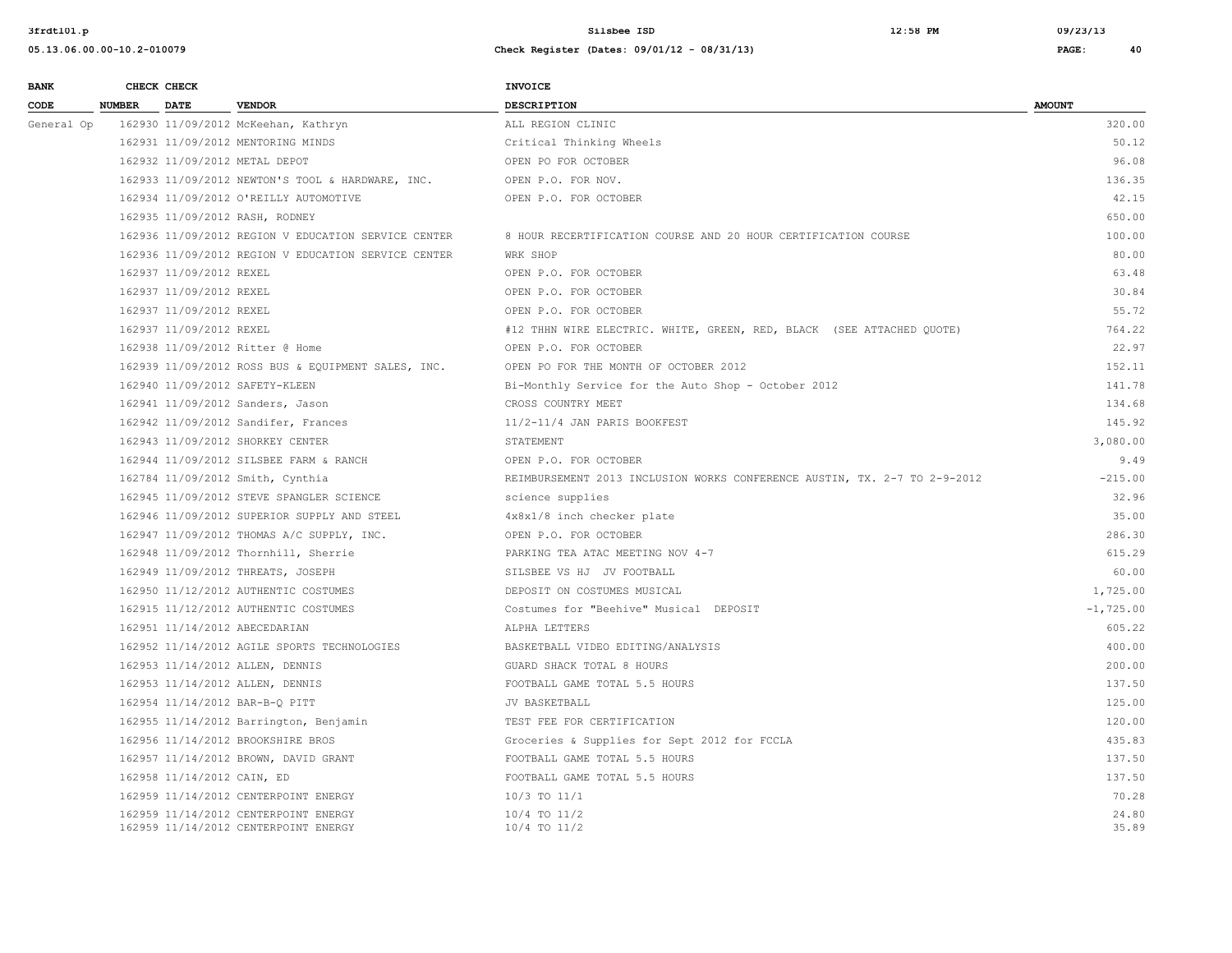| <b>BANK</b> |               | CHECK CHECK                  |                                                 | <b>INVOICE</b>                                                           |                 |
|-------------|---------------|------------------------------|-------------------------------------------------|--------------------------------------------------------------------------|-----------------|
| CODE        | <b>NUMBER</b> | <b>DATE</b>                  | <b>VENDOR</b>                                   | <b>DESCRIPTION</b>                                                       | <b>AMOUNT</b>   |
| General Op  |               |                              | 162959 11/14/2012 CENTERPOINT ENERGY            | $10/4$ TO $11/2$                                                         | 100.77          |
|             |               |                              | 162959 11/14/2012 CENTERPOINT ENERGY            | 10/6 TO 11/5                                                             | 19.68           |
|             |               |                              | 162959 11/14/2012 CENTERPOINT ENERGY            | 10/8 TO 11/5                                                             | 135.77          |
|             |               |                              | 162960 11/14/2012 CITY OF SILSBEE               | 9/28 TO 10/24                                                            | 216.05          |
|             |               |                              | 162960 11/14/2012 CITY OF SILSBEE               | 9/28 TO 10/24                                                            | 1,267.04        |
|             |               |                              | 162960 11/14/2012 CITY OF SILSBEE               | 9/28 TO 10/22                                                            | 2,754.32        |
|             |               |                              | 162960 11/14/2012 CITY OF SILSBEE               | 9/28 TO 10/24                                                            | 101.50          |
|             |               |                              | 162961 11/14/2012 CLASSROOM DIRECT              | Classroom Supplies                                                       | 82.59           |
|             |               |                              | 162962 11/14/2012 COBB, JULIE                   | BROOKLYN COBB \$3.14, CAMERON COBB \$15.65                               | 18.79           |
|             |               |                              | 162963 11/14/2012 COBURN SUPPLY COMPANY, INC.   | OPEN P.O. FOR NOV. APPLIED CREDIT OF \$3.55                              | 326.29          |
|             |               |                              | 162963 11/14/2012 COBURN SUPPLY COMPANY, INC.   | SINKS                                                                    | 5,758.72        |
|             |               |                              | 162964 11/14/2012 COGBILL, BENSON               | GUARD SHACK TOTAL 4 HOURS                                                | 100.00          |
|             |               |                              | 162965 11/14/2012 DAILY, KARA                   | ASTON DAILEY                                                             | 7.70            |
|             |               |                              | 162966 11/14/2012 Dauriac, Jennifer             | HOU-MET CONFERENCE HOUSTON                                               | 25.87           |
|             |               |                              | 162967 11/14/2012 DE LAGE LANDEN                | 10/21 TO 11/20                                                           | 1,112.00        |
|             |               |                              | 162967 11/14/2012 DE LAGE LANDEN                | 10/28 TO 11/27                                                           | 2,022.00        |
|             |               |                              | 162967 11/14/2012 DE LAGE LANDEN                | 10/29 TO 11/28                                                           | 1,299.00        |
|             |               |                              | 162968 11/14/2012 Deaver, Terry                 | REGION V AND MEAL AND SAM'S                                              | 55.21           |
|             |               |                              | 162969 11/14/2012 DOMINOS PIZZA                 | MEETING NOVEMBER 15                                                      | 98.50           |
|             |               | 162970 11/14/2012 ETEX       |                                                 | teacher supplies                                                         | 191.14          |
|             |               | 162970 11/14/2012 ETEX       |                                                 | OFFICE SUPPLIES                                                          | 191.99          |
|             |               |                              | 162971 11/14/2012 FASTENAL COMPANY              | OPEN P.O. FOR OCTOBER                                                    | 184.61          |
|             |               |                              | 162972 11/14/2012 Franco, Carrie                | MEETING 11/7                                                             | 18.00           |
|             |               |                              | 162973 11/14/2012 Franco, Eldon                 | REIMBURSEMENT B. BARRINGTON                                              | 89.98           |
|             |               |                              | 162974 11/14/2012 GILLEY, WILLIAM               | 10 AND 13 FOOTBALL AND BASKETBALL GAMES TOTAL 21 HOURS                   | 525.00          |
|             |               |                              | 162975 11/14/2012 HARRELL, SAM                  | TASA/TASB ANNUAL CONFERENCE SEPT 27-30                                   | 608.90          |
|             |               |                              | 162976 11/14/2012 Harrison, Laura               | SILSBEE VS WOS MIDDLE SCHOOL FOOTBALL                                    | 60.00           |
|             |               |                              | 162977 11/14/2012 JAN GIROUARD & ASSOCIATES     |                                                                          | 384.64          |
|             |               |                              | 162978 11/14/2012 LAURA REEVES ACTIVITY FUND    | SUPPLIES                                                                 | 66.36           |
|             |               |                              | 162978 11/14/2012 LAURA REEVES ACTIVITY FUND    |                                                                          | 92.80           |
|             |               |                              | 162978 11/14/2012 LAURA REEVES ACTIVITY FUND    |                                                                          | 181.37          |
|             |               |                              | 162978 11/14/2012 LAURA REEVES ACTIVITY FUND    | INVOLVEMENT REFRESHMENTS                                                 | 51.17           |
|             |               |                              | 162979 11/14/2012 LEAD 4WARD                    | Lead 4 Ward SMS Math Content Alignment Tool and Side by Side per S. Will | 71.80           |
|             |               |                              | 162980 11/14/2012 Liles, Suzanne                | 10/10 TO 11/8                                                            | 51.37           |
|             |               |                              | 162981 11/14/2012 LONE STAR LEARNING            | Lone Star Learning Read - D. Watson IMA                                  | 1,079.82        |
|             |               |                              | 162982 11/14/2012 LONGHORN LOCKER COMPANY, LLC. | LOCKERS                                                                  | 10,357.75       |
|             |               |                              | 162983 11/14/2012 Love, Amanda                  | GENERAL ED HOMEBOUND                                                     | 38.14           |
|             |               | 162984 11/14/2012 MCDONALD'S | 162983 11/14/2012 Love, Amanda                  | PRS<br>WAREEN JV VARSITY GIRLS BB TOURNEY                                | 16.94<br>165.63 |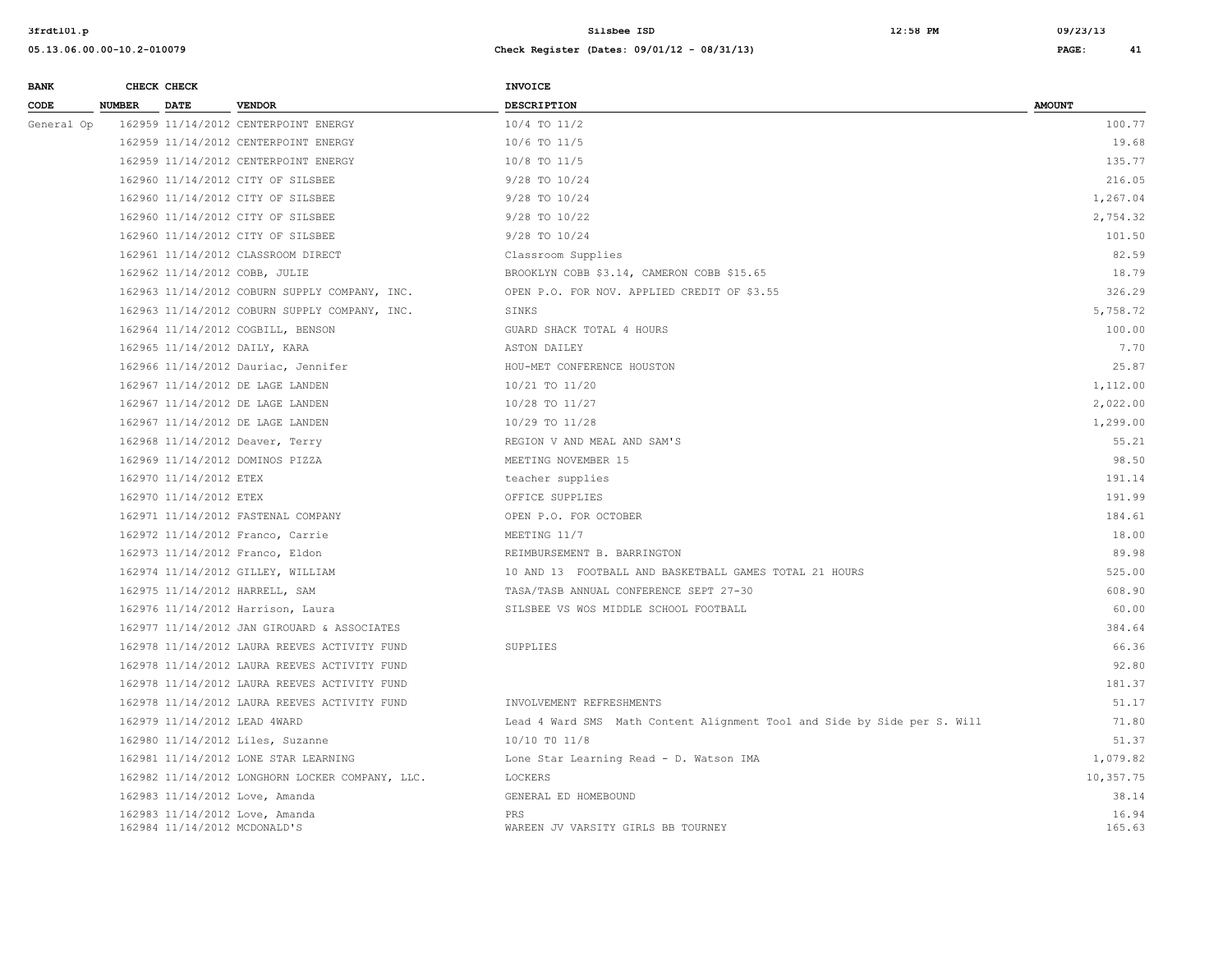| <b>BANK</b> |               | CHECK CHECK                  |                                                     | <b>INVOICE</b>                                                             |                  |
|-------------|---------------|------------------------------|-----------------------------------------------------|----------------------------------------------------------------------------|------------------|
| CODE        | <b>NUMBER</b> | <b>DATE</b>                  | <b>VENDOR</b>                                       | <b>DESCRIPTION</b>                                                         | <b>AMOUNT</b>    |
| General Op  |               | 162984 11/14/2012 MCDONALD'S |                                                     | WARREN VARSITY GIRLS BASKTEBALL TOURNEY                                    | 101.41           |
|             |               |                              | 162985 11/14/2012 McKinney, Raymond                 | PACES CENTER                                                               | 29.84            |
|             |               |                              | 162986 11/14/2012 MONTALVO, CARLOS                  | GUARD SHACK TOTAL 4 HOURS                                                  | 100.00           |
|             |               |                              | 162986 11/14/2012 MONTALVO, CARLOS                  | FOOTBALL GAME TOTAL 5.5 HOURS                                              | 137.50           |
|             |               |                              | 162987 11/14/2012 MOODY GARDENS HOTEL               | TAHPERD CONVENTION 2012                                                    | 359.70           |
|             |               |                              | 162988 11/14/2012 NORTON, DAVID                     | FOOTBALL GAMES TOTAL 11/5 HOURS                                            | 287.50           |
|             |               |                              | 162989 11/14/2012 OCHOA, MARC                       | SILSBEE VS WOS MIDDLE SCHOOL                                               | 210.00           |
|             |               |                              | 162990 11/14/2012 PARKER LUMBER - SILSBEE           | OPEN P.O. FOR OCTOBER                                                      | 954.39           |
|             |               |                              | 162990 11/14/2012 PARKER LUMBER - SILSBEE           | OPEN P.O. FOR OCTOBER                                                      | 3.78             |
|             |               |                              | 162992 11/14/2012 PLAYSCRIPTS INC.                  | Scipt for One Act Play                                                     | 12.74            |
|             |               | 162993 11/14/2012 POPEYE'S   |                                                     |                                                                            | 870.12           |
|             |               |                              | 162994 11/14/2012 RABO BUSINESS FORMS, INC.         | Report Cards                                                               | 345.00           |
|             |               |                              | 162995 11/14/2012 RAPTOR TECHNOLOGIES, INC.         | ANNUAL ACCESS FEE MIDDLE SCHOOL                                            | 432.00           |
|             |               |                              | 162996 11/14/2012 REGION V EDUCATION SERVICE CENTER | PEIMS Workshop -Overview of Student PEIMS - Submission 1                   | 90.00            |
|             |               |                              | 162996 11/14/2012 REGION V EDUCATION SERVICE CENTER | CTE & Special Populations Workshop # 6228 for Boudreaux, Hawk, Barrington, | 250.00           |
|             |               |                              |                                                     | Sowell & Brechtel                                                          |                  |
|             |               |                              | 162996 11/14/2012 REGION V EDUCATION SERVICE CENTER | RENEWAL                                                                    | 7,617.30         |
|             |               |                              | 162997 11/14/2012 Richardson, Kimberly              | CLASSROOM SUPPLIES                                                         | 73.82            |
|             |               |                              | 162998 11/14/2012 ROGERS, BRANDON                   | FOOTBALL GAME TOTAL 5.5 HOURS                                              | 137.50           |
|             |               |                              | 162999 11/14/2012 SAN JACINTO COLLEGE               | WORKSHOP ONE ACT PLAY                                                      | 200.00           |
|             |               |                              | 162991 11/14/2012 SCOTT PAULINO PHYSICAL THERAPIST  | PHYSICAL THERAPY                                                           | 4,995.00         |
|             |               |                              | 162991 11/14/2012 SCOTT PAULINO PHYSICAL THERAPIST  | PHYSICAL THERAPY                                                           | 1,867.50         |
|             |               |                              | 163000 11/14/2012 SECCA, INC.                       | FUND 255                                                                   | 237.00           |
|             |               |                              | 163000 11/14/2012 SECCA, INC.                       | SCE FUND 199                                                               | 1,141.00         |
|             |               |                              | 163000 11/14/2012 SECCA, INC.                       | FUND 211                                                                   | 625.00           |
|             |               |                              | 163000 11/14/2012 SECCA, INC.                       | IDEA-B FUND 199                                                            | 629.00           |
|             |               |                              | 163001 11/14/2012 SILSBEE ISD                       | OCTOBER 2012                                                               | 382.80           |
|             |               |                              | 163002 11/14/2012 SISD FOOD SERVICE AND WAREHOUSE   | OCTOBER 2012                                                               | 366.08           |
|             |               |                              | 163003 11/14/2012 SISD FOOD SERV./ILA JAY           | MAINTENANCE MEALS                                                          | 382.80           |
|             |               |                              | 163004 11/14/2012 SODEXO, INC & AFFILIATES          | SEPTEMBER 2012                                                             | 127,095.92       |
|             |               |                              | 163005 11/14/2012 SOUTHERN LAWN & LANDSCAPES LLC    | MOWING COMPLETED ON 11/5                                                   | 3,566.00         |
|             |               |                              | 163006 11/14/2012 Spears, Jan                       | HOU-MET CONFERENCE IN HOUSTON                                              | 33.93            |
|             |               |                              | 163007 11/14/2012 Spears, Lynette                   | HOU MET CONFERENCE HOUSTON                                                 | 317.80           |
|             |               |                              | 163008 11/14/2012 SSC SERVICE SOLUTIONS             | MASTER'S MEN CONCERT AUGUST 4, 2012                                        | 38.16            |
|             |               |                              | 163009 11/14/2012 STANLEY SECURITY SOLUTIONS, INC.  | OPEN P.O. FOR OCTOBER                                                      | 98.18            |
|             |               |                              | 163010 11/14/2012 STUART, LANE                      | SILSBEE VS WOS MIDDLE SCHOOL FOOTBALL                                      | 244.40           |
|             |               |                              | 163011 11/14/2012 SUBWAY #48400                     | JV GIRLS BASKETBALL TOURNEY                                                | 99.80            |
|             |               | 163012 11/14/2012 TASBO      | 163013 11/14/2012 Taylor, Lana                      | MEMBERSHIP #29763<br>TCSS 10/25-10/28 DALLAS                               | 130.00<br>105.00 |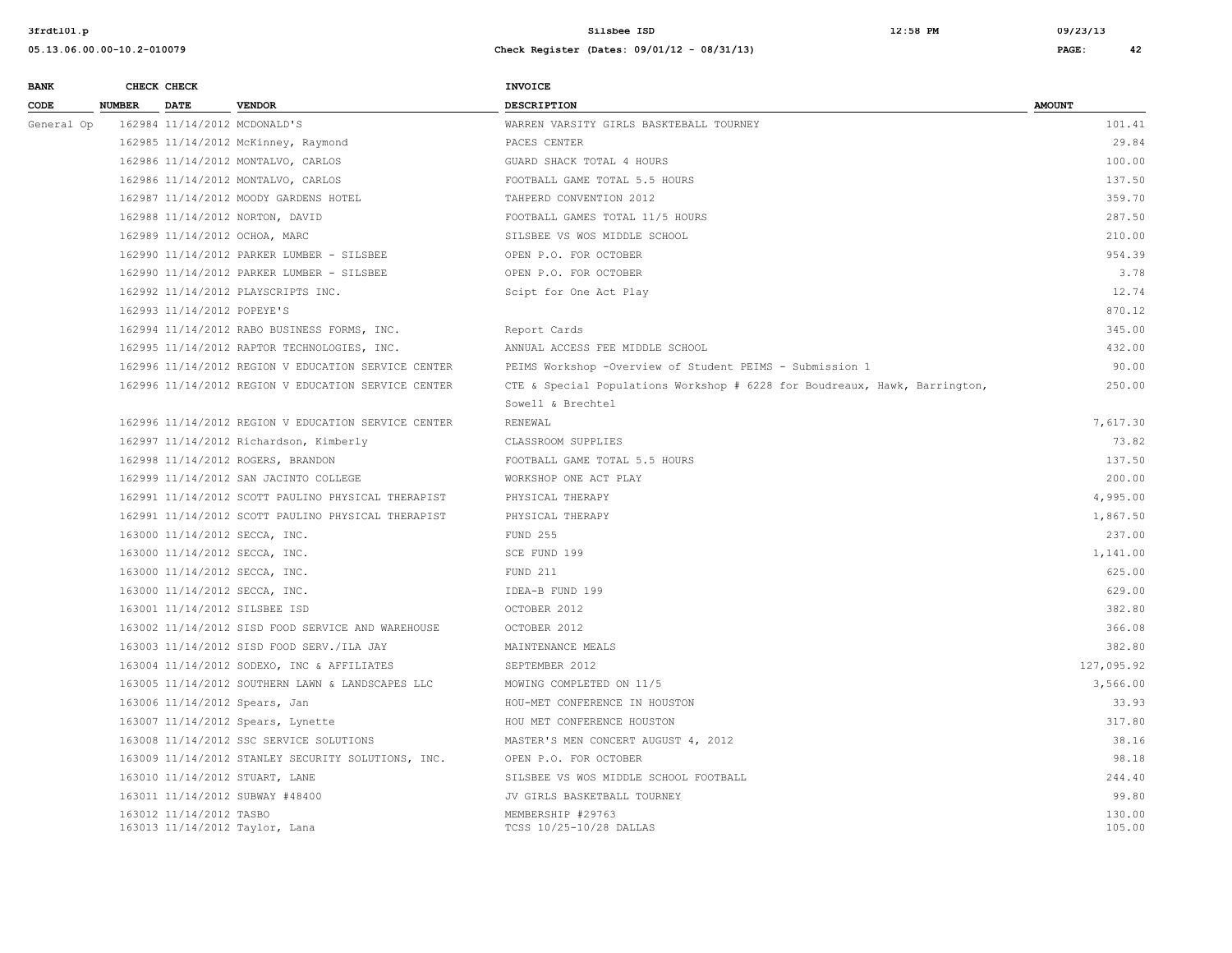| <b>BANK</b> |               | CHECK CHECK                  |                                                                                 | <b>INVOICE</b>                                                             |                    |
|-------------|---------------|------------------------------|---------------------------------------------------------------------------------|----------------------------------------------------------------------------|--------------------|
| CODE        | <b>NUMBER</b> | DATE                         | <b>VENDOR</b>                                                                   | <b>DESCRIPTION</b>                                                         | <b>AMOUNT</b>      |
| General Op  |               |                              | 163013 11/14/2012 Taylor, Lana                                                  | TCSS DALLAS 10/25-28                                                       | 405.78             |
|             |               | 163014 11/14/2012 TEPSA      |                                                                                 | TEPSA MEMBERSHIP DUES ROBBIE REEVES AND CODY SWAFFORD                      | 679.00             |
|             |               |                              | 163015 11/14/2012 TEX-SAND EQUESTRIAN SERVICES, LLC                             | CONTRACT                                                                   | 500.00             |
|             |               |                              | 163016 11/14/2012 TEXAS STATE FLORISTS                                          | KIM RICHARDSON                                                             | 96.00              |
|             |               |                              | 163018 11/14/2012 TIME WARNER CABLE                                             | 11/15 TO 12/14                                                             | 3,375.00           |
|             |               |                              | 163017 11/14/2012 TIME WARNER CABLE                                             | 11/17 TO 12/16                                                             | 953.98             |
|             |               |                              | 163019 11/14/2012 TURBOSTATS SOFTWARE                                           | BASKETBALL SOFTWARE                                                        | 125.90             |
|             |               | 163020 11/14/2012 UPSTART    |                                                                                 | Library supplies                                                           | 134.67             |
|             |               |                              | 163021 11/14/2012 Wallace, Mark                                                 | FIELD TRIP TO HOUSTON                                                      | 200.00             |
|             |               |                              | 163022 11/14/2012 WILLIAMS, JOHN                                                | GUARD SHACK TOTAL 8 HOURS                                                  | 200.00             |
|             |               |                              | 163023 11/14/2012 Williamson, John                                              | STUDENTS TO DOCTOR APPTS IN HOUSTON AND FB GAME                            | 76.89              |
|             |               |                              | 163024 11/14/2012 WYCOFF, STEPHEN                                               | SILSBEE VS WOS MIDDLE SCHOOL FOOTBALL                                      | 210.00             |
|             |               |                              | 162917 11/15/2012 DOMINO'S PIZZA                                                | JV & FRESHMAN FOOTBALL VS HF                                               | $-549.50$          |
|             |               |                              | 163067 11/16/2012 ALLEN, DENNIS                                                 | GUARD SHACK TOTAL 8 HOURS                                                  | 200.00             |
|             |               |                              | 163025 11/16/2012 APPLE COMPUTER, INC.                                          | iPad 2 - Black iPad 3 - White                                              | 479.00             |
|             |               |                              | 163026 11/16/2012 BAKER DISTRIBUTING                                            | OPEN P.O. FOR NOV.                                                         | 52.76              |
|             |               | 163027 11/16/2012 BRODART    |                                                                                 | Library Supplies                                                           | 289.65             |
|             |               |                              | 163028 11/16/2012 CARSON-DELLOSA PUBLISHING CO INC                              | SUPPLIES                                                                   | 76.92              |
|             |               |                              | 163029 11/16/2012 CDW GOVERNMENT, INC.                                          | Anthro 32 Tablet Cart                                                      | 4,023.76           |
|             |               |                              | 163030 11/16/2012 CENTERPOINT ENERGY                                            | 10/10 TO 11/7                                                              | 23.16              |
|             |               | 163031 11/16/2012 CHEMSEARCH |                                                                                 | ICE BLAST (ICE MACHINE CLEANER) \$176.00 X-STINK (ODOR BEAD BAGS) INCLUDES | 327.60             |
|             |               |                              |                                                                                 | SHIPPING (SEE ATTACHED QUOTE)                                              |                    |
|             |               |                              | 163032 11/16/2012 CICI'S PIZZA #160                                             | BOYS BASKETBALL SCRIMMAGE                                                  | 114.00             |
|             |               | 163033 11/16/2012 Day, Keli  |                                                                                 | HOMEBOUND                                                                  | 66.23              |
|             |               |                              | 163068 11/16/2012 DRODDY, JAKE                                                  | GUARD SHACK TOTAL 8 HOURS                                                  | 200.00             |
|             |               |                              | 163034 11/16/2012 EAST CHAMBERS ISD                                             | GAME OCTOBER 30, 2012 LIBERTY HS VS SILSBEE HS                             | 85.29              |
|             |               |                              | 163035 11/16/2012 ETA hand2mind                                                 | MATH SUPPLIES                                                              | 84.95              |
|             |               | 163036 11/16/2012 ETEX       |                                                                                 | Toner Cartridge for Xerox Phaser 3600                                      | 194.99             |
|             |               | 163036 11/16/2012 ETEX       |                                                                                 | SUPPLIES                                                                   | 37.69              |
|             |               | 163036 11/16/2012 ETEX       |                                                                                 | <b>SUPPLIES</b>                                                            | 37.72              |
|             |               |                              | 163037 11/16/2012 EXXON MOBIL                                                   |                                                                            | 280.58             |
|             |               |                              | 163038 11/16/2012 Ferguson, Jennifer                                            | STUDENT TO DR APPT                                                         | 13.82              |
|             |               |                              | 163039 11/16/2012 Franco, Eldon                                                 |                                                                            | 159.97             |
|             |               |                              | 163040 11/16/2012 Honeycutt, Judy                                               | OPERATION GRADUATION FOR COMMITTEE MEETING                                 | 161.00             |
|             |               |                              | 163041 11/16/2012 KRAMLICK, PAUL                                                | MIDDLE SCHOOL GAMES SILSBEE VS BUNA                                        | 90.00              |
|             |               |                              | 163042 11/16/2012 LEWIS, JEFFREY                                                | SILSBEE VS BUNA MIDDLE SCHOOL                                              | 90.00              |
|             |               |                              | 163043 11/16/2012 MAC PIZZA MANAGEMENT, INC.                                    | BASKETBALL MEAL 11/13                                                      | 257.50             |
|             |               |                              | 163044 11/16/2012 MACKIN EDUCATIONAL RESOURCES<br>163045 11/16/2012 NOVROZSKY'S | 226 Titles<br>11/10 MEAL                                                   | 2,568.93<br>174.11 |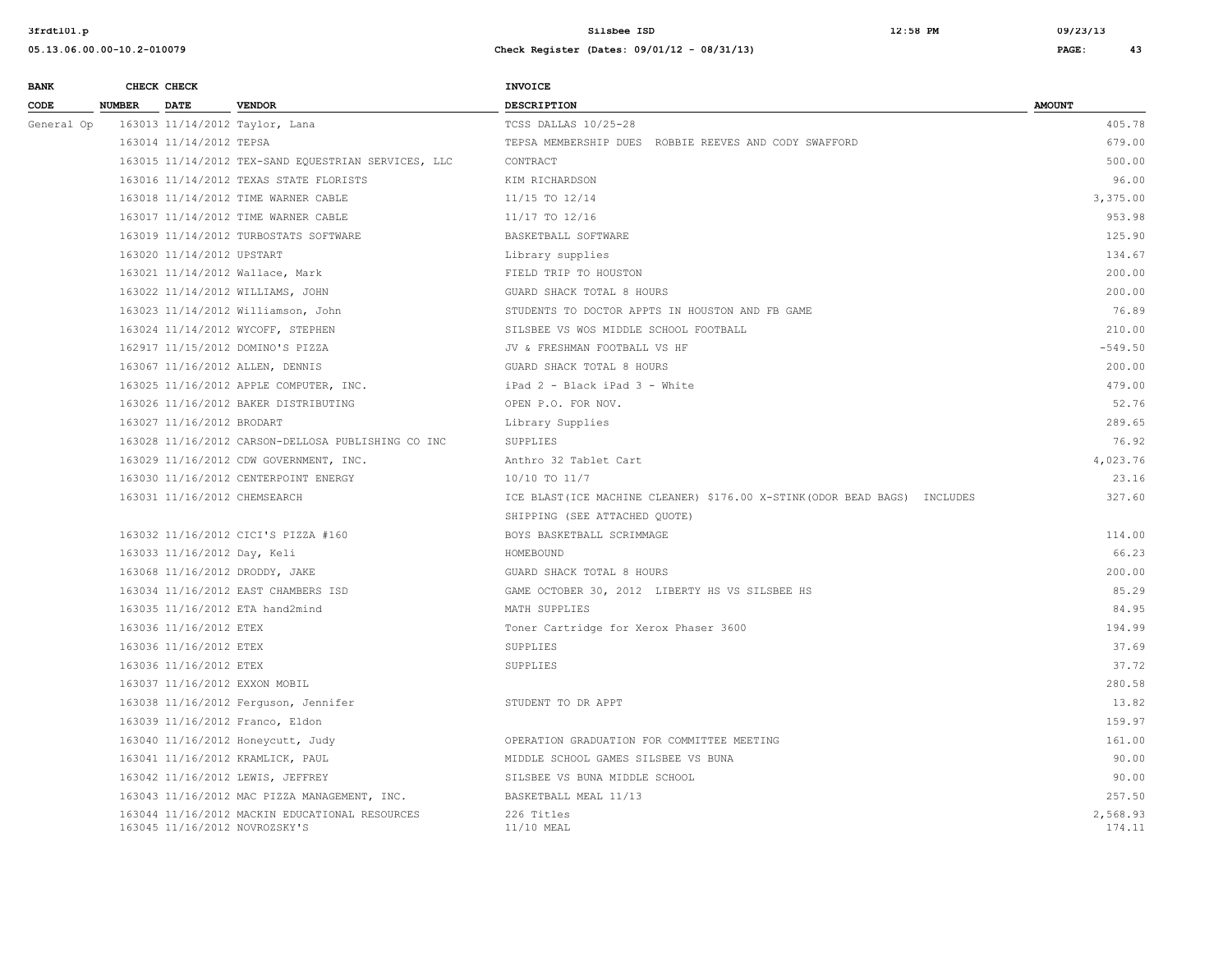**05.13.06.00.00-10.2-010079 Check Register (Dates: 09/01/12 - 08/31/13) PAGE: 44**

**3frdtl01.p Silsbee ISD 12:58 PM 09/23/13**

| <b>BANK</b> |               | CHECK CHECK                |                                                                                | <b>INVOICE</b>                                                                  |                  |
|-------------|---------------|----------------------------|--------------------------------------------------------------------------------|---------------------------------------------------------------------------------|------------------|
| CODE        | <b>NUMBER</b> | <b>DATE</b>                | <b>VENDOR</b>                                                                  | <b>DESCRIPTION</b>                                                              | <b>AMOUNT</b>    |
| General Op  |               |                            | 163046 11/16/2012 Phillips, Kirsten                                            | HUMBLE ISD                                                                      | 99.56            |
|             |               |                            | 163047 11/16/2012 QUEUE, INC.                                                  | Queue, Inc. Deaver @ Reeves                                                     | 754.82           |
|             |               |                            | 163048 11/16/2012 REGION IV ESC                                                | Registration fees for Hou-Met Educational Diagnosticians Association Conference | 375.00           |
|             |               |                            | 163049 11/16/2012 REGION V EDUCATION SERVICE CENTER                            | Workshop 6364) Legal Symposium                                                  | 75.00            |
|             |               |                            | 163050 11/16/2012 Ritter @ Home                                                | OPEN P.O. FOR NOV.                                                              | 18.99            |
|             |               |                            | 163051 11/16/2012 RIVERSIDE PUBLISHING COMPANY                                 | Testing forms and response booklets                                             | 484.00           |
|             |               |                            | 163069 11/16/2012 ROBERTS, JERRY                                               | GUARD SHACK TOTAL 8 HOURS                                                       | 200.00           |
|             |               | 163052 11/16/2012 SCANTRON |                                                                                | DMAK STAAR Scantrons                                                            | 245.00           |
|             |               |                            | 163053 11/16/2012 SCHOOL SPECIALTY                                             | SUPPLIES                                                                        | 192.20           |
|             |               |                            | 163054 11/16/2012 SILSBEE HIGH SCHOOL - FCCLA                                  | FINGERPRINTING                                                                  | 124.35           |
|             |               |                            | 163055 11/16/2012 SILSBEE MOTOR COMPANY                                        | 20' Gooseneck Stock Trailer for Aq                                              | 8,993.00         |
|             |               |                            | 163056 11/16/2012 Smith, Cynthia                                               | MEALS 11/12 & 13 504 CONFERENCE AUSTIN                                          | 514.46           |
|             |               |                            | 163056 11/16/2012 Smith, Cynthia                                               | LAW CONFERENCE                                                                  | 22.60            |
|             |               |                            | 163057 11/16/2012 SOUTHERN COMPUTER WAREHOUSE                                  | TECHNOLOGY EQUIPMENT                                                            | 41.77            |
|             |               |                            | 163058 11/16/2012 SOUTHWEST BUILDING SYSTEMS                                   | AMP                                                                             | 1,173.84         |
|             |               |                            | 163059 11/16/2012 SUN COAST RESOURCES, INC.                                    | OPEN P.O. FOR NOV.                                                              | 1,798.76         |
|             |               |                            | 163060 11/16/2012 TALLEY, KAYLON                                               |                                                                                 | 900.00           |
|             |               |                            | 163061 11/16/2012 TASB, INC.                                                   | LEGAL ASSISTANCE FUND 2013                                                      | 350.00           |
|             |               |                            | 163061 11/16/2012 TASB, INC.                                                   | 2013 TASB MEMBERSHIP FEE                                                        | 5,443.44         |
|             |               | 163062 11/16/2012 TCASE    |                                                                                | Registration fee                                                                | 135.00           |
|             |               | 163063 11/16/2012 TEPSA    |                                                                                | TEPSA DUES FOR 12-13                                                            | 315.00           |
|             |               | 163063 11/16/2012 TEPSA    |                                                                                | TEPSA DUES FOR 12-13                                                            | 315.00           |
|             |               |                            | 163064 11/16/2012 TIME WARNER CABLE                                            | 11/18 TO 12/17                                                                  | 953.98           |
|             |               |                            | 163065 11/16/2012 TIME WARNER CABLE                                            | 11/18 TO 12/17                                                                  | 953.98           |
|             |               |                            | 163066 11/16/2012 TIME WARNER CABLE                                            | 11/18 TO 12/17                                                                  | 953.98           |
|             |               | 163070 11/26/2012 RADISSON |                                                                                | TEXAS ASSESSMENT CONFERENCE 11/27 TO 11/30                                      | 447.99           |
|             |               |                            | 163071 11/28/2012 A-1 GLASS CO.                                                | GLASS REPAIR ON BUSES                                                           | 205.64           |
|             |               |                            | 163155 11/28/2012 APPLE INC.                                                   | VGA Adapter & Thunderbolt Adapter                                               | 27.00            |
|             |               | 163072 11/28/2012 AT &T    |                                                                                | NOV 7 THRU DEC 6                                                                | 3,164.10         |
|             |               |                            | 163073 11/28/2012 ATHLETIC SUPPLY INC.                                         | HS BASKETBALL SUPPLIES                                                          | 1,132.95         |
|             |               |                            | 163074 11/28/2012 ATTERBERY TRUCK SALES, INC.                                  | OPEN PO FOR THE MONTH OF NOVEMBER 2012                                          | 288.65           |
|             |               |                            | 163075 11/28/2012 AVEY, DARREN                                                 |                                                                                 | 1,000.00         |
|             |               |                            | 163076 11/28/2012 BENNETT, LARRY                                               | SILSBEE VS HAMSHIRE FANNETT                                                     | 85.51            |
|             |               |                            | 163077 11/28/2012 Blackmon, Robert JR                                          | FROM THE WAREHOUSE TO CAMPUSES                                                  | 10.17            |
|             |               |                            | 163078 11/28/2012 BLANCHARD, TROY                                              | SILSBEE VS HAMSHIRE FANNETT                                                     | 85.00            |
|             |               |                            | 163079 11/28/2012 BROUSSARD, MERLINE                                           | SEWING MACHINES                                                                 | 739.44           |
|             |               |                            | 163080 11/28/2012 BRUNO, LA DONNA                                              | SILSBEE VS KOUNTZE BASKETBALL                                                   | 100.53           |
|             |               |                            | 163081 11/28/2012 BURGERS OF BEAUMONT<br>163156 11/28/2012 BURGERS OF BEAUMONT | 11/8 MEAL<br>11/15 meal BASKETBALL                                              | 660.80<br>276.36 |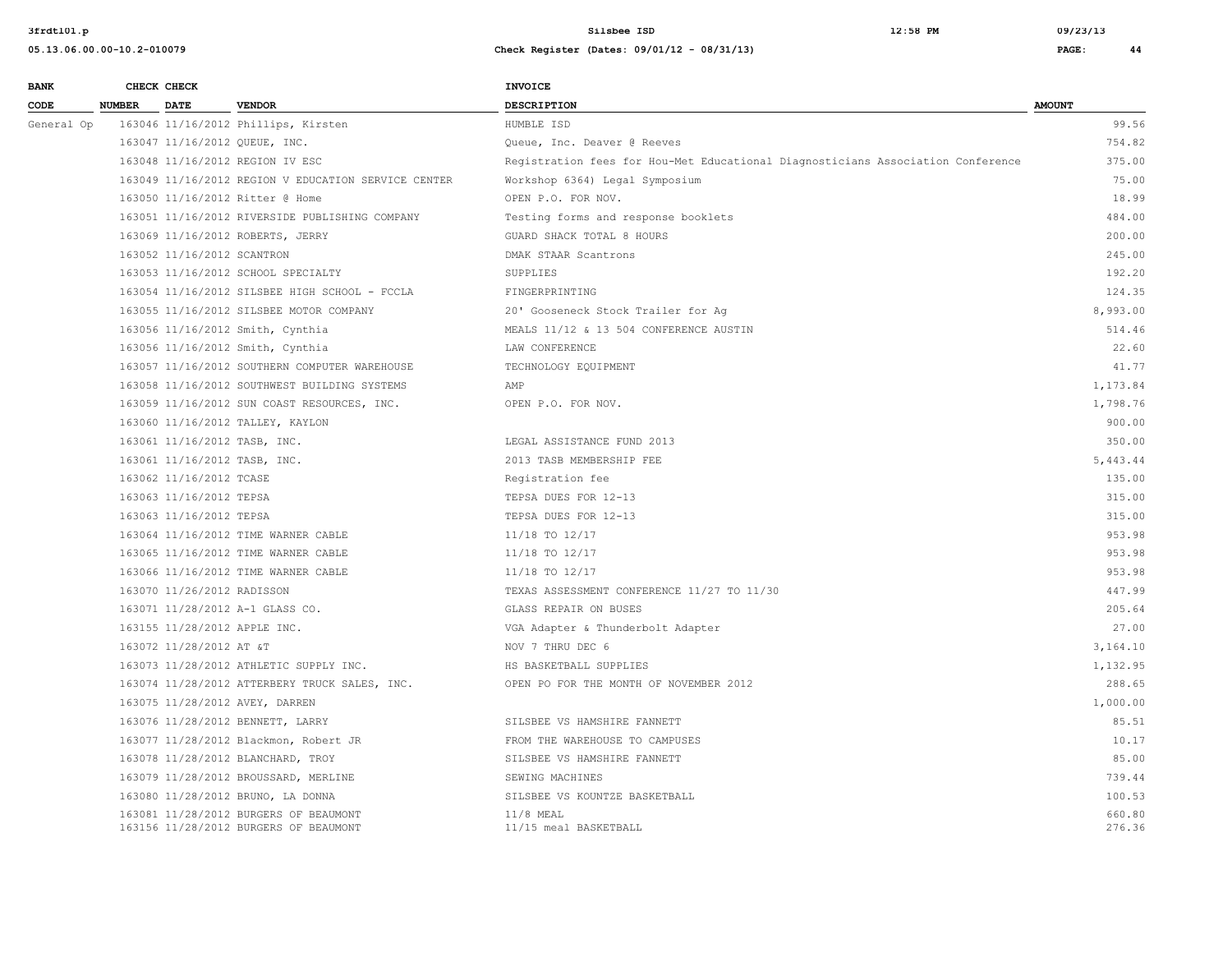| <b>BANK</b> |               | CHECK CHECK                 |                                                                          | INVOICE                                                                    |                 |
|-------------|---------------|-----------------------------|--------------------------------------------------------------------------|----------------------------------------------------------------------------|-----------------|
| CODE        | <b>NUMBER</b> | <b>DATE</b>                 | <b>VENDOR</b>                                                            | <b>DESCRIPTION</b>                                                         | <b>AMOUNT</b>   |
| General Op  |               |                             | 163082 11/28/2012 CARD SERVICES                                          | OCTOBER 19 TO NOVEMBER 16                                                  | 2,084.85        |
|             |               | 163083 11/28/2012 CED, INC. |                                                                          | OPEN PO FOR OCTOBER                                                        | 33.00           |
|             |               |                             | 163084 11/28/2012 CENTERPOINT ENERGY                                     | 10/17 TO 11/15                                                             | 2,913.44        |
|             |               |                             | 163084 11/28/2012 CENTERPOINT ENERGY                                     | 10/17 TO 11/15                                                             | 5,371.23        |
|             |               |                             | 163085 11/28/2012 CERTIFIED LABORATORIES                                 | OPEN PO FOR THE MONTH OF NOVEMBER 2012                                     | 1,090.00        |
|             |               |                             | 163086 11/28/2012 CITY OF SILSBEE                                        | 10/10 TO 11/15                                                             | 1,350.88        |
|             |               |                             | 163086 11/28/2012 CITY OF SILSBEE                                        | $10/3$ TO $11/5$                                                           | 850.94          |
|             |               |                             | 163086 11/28/2012 CITY OF SILSBEE                                        | 10/3 TO 11/5                                                               | 147.21          |
|             |               |                             | 163086 11/28/2012 CITY OF SILSBEE                                        | $10/3$ TO $11/5$                                                           | 72.49           |
|             |               |                             | 163086 11/28/2012 CITY OF SILSBEE                                        | 10/3 TO 11/5                                                               | 103.09          |
|             |               |                             | 163086 11/28/2012 CITY OF SILSBEE                                        | 10/10 TO 11/15                                                             | 249.48          |
|             |               |                             | 163086 11/28/2012 CITY OF SILSBEE                                        | 10/10 TO 11/15                                                             | 1,943.48        |
|             |               |                             | 163086 11/28/2012 CITY OF SILSBEE                                        | 10/15 TO 11/19                                                             | 133.69          |
|             |               |                             | 163157 11/28/2012 CITY OF SILSBEE                                        | 10/15 TO 11/19                                                             | 126.76          |
|             |               |                             | 163087 11/28/2012 COASTAL WELDING SUPPLY INC                             | Welding Supplies for Nov 2012                                              | 36.20           |
|             |               |                             | 163087 11/28/2012 COASTAL WELDING SUPPLY INC                             | HVAC Supplies for Oct. 2012                                                | 7.75            |
|             |               |                             | 163087 11/28/2012 COASTAL WELDING SUPPLY INC                             | OPEN PO FOR THE MONTH OF OCTOBER 2012                                      | 15.50           |
|             |               |                             | 163088 11/28/2012 COBURN SUPPLY COMPANY, INC.                            | OPEN P.O. FOR NOV.                                                         | 200.53          |
|             |               |                             | 163089 11/28/2012 COCA-COLA REFRESHMENTS                                 | POWERADE                                                                   | 115.00          |
|             |               |                             | 163090 11/28/2012 COMMUNITY COFFEE                                       | ADMINISTRATION OFFICE                                                      | 6.00            |
|             |               |                             | 163090 11/28/2012 COMMUNITY COFFEE                                       | MAINTENANCE                                                                | 62.00           |
|             |               |                             | 163090 11/28/2012 COMMUNITY COFFEE                                       | READ TURRENTINE                                                            | 56.00           |
|             |               |                             | 163090 11/28/2012 COMMUNITY COFFEE                                       | MIDDLE SCHOOL                                                              | 119.20          |
|             |               |                             | 163091 11/28/2012 DAVIS, MELINDA                                         | SILSBEE VS WOS                                                             | 45.00           |
|             |               |                             | 163092 11/28/2012 DE LAGE LANDEN                                         | 11/1 TO 11/30                                                              | 198.00          |
|             |               |                             | 163092 11/28/2012 DE LAGE LANDEN                                         | $11/1$ to $11/30$                                                          | 3,708.00        |
|             |               |                             | 163092 11/28/2012 DE LAGE LANDEN                                         | 11/1 TO 11/30                                                              | 719.00          |
|             |               |                             | 163158 11/28/2012 DELL MARKETING L.P.                                    | Dell VDI Phase II Server *see attached quote Tec/S. Moore                  | 18,268.11       |
|             |               | 163093 11/28/2012 DEMCO     |                                                                          | library supplies                                                           | 243.72          |
|             |               |                             | 163094 11/28/2012 DONALD E. TRAHAN, PH. D                                | NEUROPSYCHOLOGICAL CONSULTATION                                            | 240.00          |
|             |               | 163095 11/28/2012 ENTERGY   |                                                                          |                                                                            | 25,320.37       |
|             |               | 163096 11/28/2012 ETEX      |                                                                          | Office & Teacher Supplies                                                  | 447.09          |
|             |               |                             | 163097 11/28/2012 F&F SPORTS, INC.                                       | HS TRACK REFLECTIVE VEST                                                   | 150.00          |
|             |               |                             | 163098 11/28/2012 Ferguson, Jennifer                                     | MEALS TAKING STUDENT TO DOCTOR NOV. 2012                                   | 18.98           |
|             |               |                             | 163099 11/28/2012 FITNESS FINDERS                                        | library supplies                                                           | 294.19          |
|             |               |                             | 163100 11/28/2012 Foster, Tonya                                          |                                                                            | 35.61           |
|             |               |                             | 163101 11/28/2012 GILLEY, WILLIAM                                        | AND 11/26 FOOTBALL, BASKETBALL AND PEE WEE FOOTBALL GAMES TOTAL 27.5 HOURS | 687.50          |
|             |               |                             | 163102 11/28/2012 GOLDEN TRIANGLE TASO<br>163103 11/28/2012 GORDON, RYAN | SILSBEE VS WOS                                                             | 150.00<br>45.00 |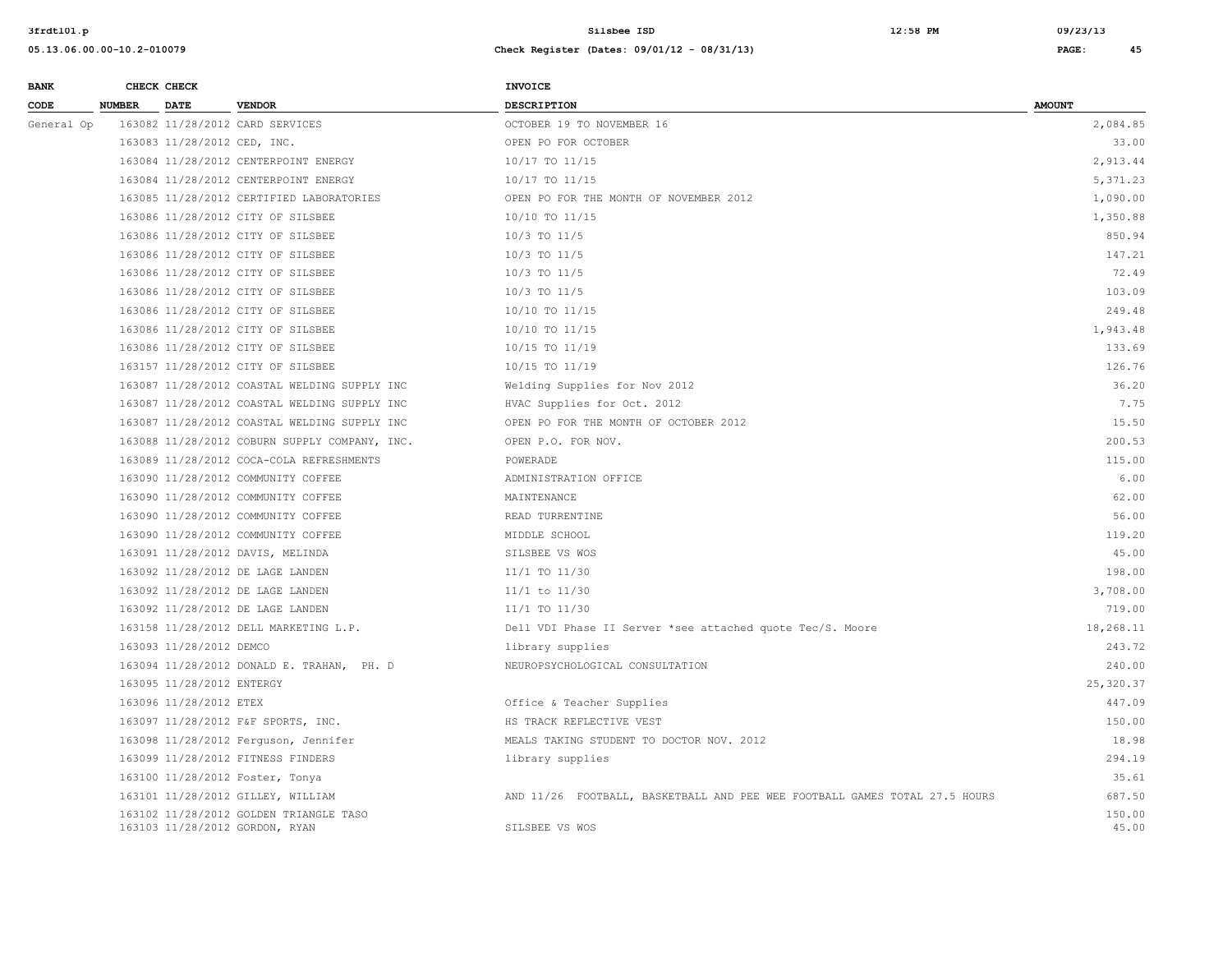| <b>BANK</b> |               | CHECK CHECK                 |                                                          | <b>INVOICE</b>                                                                                     |                  |
|-------------|---------------|-----------------------------|----------------------------------------------------------|----------------------------------------------------------------------------------------------------|------------------|
| CODE        | <b>NUMBER</b> | <b>DATE</b>                 | <b>VENDOR</b>                                            | <b>DESCRIPTION</b>                                                                                 | <b>AMOUNT</b>    |
| General Op  |               |                             | 163104 11/28/2012 HARPER, LISA R.                        | SILSBEE VS KOUNTZE BASKETBALL                                                                      | 96.09            |
|             |               |                             | 163105 11/28/2012 Harrison, Laura                        | SILSBEE VS WOS                                                                                     | 45.00            |
|             |               |                             | 163106 11/28/2012 HAWTHORNE, JERRY                       | SILSBEE VS WOS                                                                                     | 35.00            |
|             |               |                             | 163107 11/28/2012 Hendrix, Nancy                         | SILSBEE VS WOS                                                                                     | 45.00            |
|             |               |                             | 163108 11/28/2012 HINKIE, JAY                            | SILSBEE VS WOS                                                                                     | 35.00            |
|             |               |                             | 163109 11/28/2012 HOLIDAY INN EXPRESS HOTEL & SUITES     | $11/30 - 12/1$                                                                                     | 287.00           |
|             |               |                             | 163110 11/28/2012 HUGHES, ROBERT                         | SILSBEE VS HAMSHIRE FANNETT                                                                        | 85.00            |
|             |               |                             | 163159 11/28/2012 ICM MECHANICAL                         | OPEN P.O. FOR NOV.                                                                                 | 568.00           |
|             |               |                             | 163160 11/28/2012 ISI COMMERCIAL REFRIGERATION, INC.     | CONDENSER FAN BLADE                                                                                | 30.05            |
|             |               |                             | 163111 11/28/2012 J & R SERVICES                         | MATERIALS & LABOR TO PUMP OUT GREASE TRAPS @ ALL CAFETERIAS NOTE: THIS NEEDS                       | 2,825.00         |
|             |               |                             |                                                          | TO BE DONE 11/19 THRU 11/21                                                                        |                  |
|             |               |                             | 163112 11/28/2012 J. W. PEPPER & SON, INC.               | Choir Music                                                                                        | 127.97           |
|             |               |                             | 163112 11/28/2012 J. W. PEPPER & SON, INC.               | Choir Music                                                                                        | 19.00            |
|             |               |                             | 163113 11/28/2012 JOHNSON & ASSOCIATES, PC, PATRICIA PHD | Office visit and retinting of glasses                                                              | 100.00           |
|             |               |                             | 163114 11/28/2012 JOHNSTONE SUPPLY                       | HVAC Supplies for Oct. 2012                                                                        | 30.14            |
|             |               |                             | 163114 11/28/2012 JOHNSTONE SUPPLY                       | HVAC Supplies for Oct. 2012                                                                        | 174.98           |
|             |               |                             | 163161 11/28/2012 JOHNSTONE SUPPLY                       | OPEN P.O. FOR NOV.                                                                                 | 305.52           |
|             |               |                             | 163161 11/28/2012 JOHNSTONE SUPPLY                       | OPEN P.O. FOR NOV.                                                                                 | 80.34            |
|             |               |                             | 163161 11/28/2012 JOHNSTONE SUPPLY                       | OPEN P.O. FOR NOV.                                                                                 | 96.75            |
|             |               |                             | 163115 11/28/2012 KIMBALL MIDWEST                        | OPEN PO FOR THE MONTH OF NOVEMBER 2012                                                             | 689.60           |
|             |               |                             | 163116 11/28/2012 KRET, GEOFFREY                         | SILSBEE VS HAMSHIRE FANNETT                                                                        | 85.00            |
|             |               |                             | 163117 11/28/2012 KRET, ROBIN                            | SILSBEE VS HAMSHIRE FANNETT                                                                        | 50.00            |
|             |               |                             | 163162 11/28/2012 LAKESHORE LEARNING MATERIALS           | TEACHER SUPPLIES                                                                                   | 120.64           |
|             |               |                             | 163118 11/28/2012 Love, Amanda                           | PRS                                                                                                | 16.94            |
|             |               |                             | 163163 11/28/2012 MASTER AUDIO VISUALS, INC.             | OUOTE # 014975 tAKE THE PROJECTOR FOR \$550.00 OFF                                                 | 485.73           |
|             |               |                             | 163119 11/28/2012 McDuff, Tamra                          | CALENDAR                                                                                           | 13.97            |
|             |               |                             | 163120 11/28/2012 MCMILLAN GLASS AND DOOR                | OPEN P.O. FOR NOV.                                                                                 | 31.68            |
|             |               |                             | 163121 11/28/2012 MCRIGHT, RUSTY                         | SILSBEE VS HAMSHIRE FANNETT                                                                        | 119.40           |
|             |               |                             | 163122 11/28/2012 MIGHTY OF SOUTHEAST TEXAS              | FUEL SYSTEM CLEANER AND BRAKE CLEANER                                                              | 420.80           |
|             |               |                             | 163123 11/28/2012 MODICA BROTHERS TIRE CENTER            | TIRE REPAIR                                                                                        | 12.50            |
|             |               |                             | 163124 11/28/2012 MUNRO'S UNIFORM SERVICE                | STATEMENT FOR TRANSPORTATION ADDED INVOICE #19275                                                  | 334.45           |
|             |               |                             | 163124 11/28/2012 MUNRO'S UNIFORM SERVICE                | MAINTENANCE ACCT #5871 ADDED INVOICES 19291, 19172, 19292, 19279, 19286,<br>19285, ALL DATED 10/29 | 1,351.22         |
|             |               |                             | 163125 11/28/2012 NASSP/NASC                             |                                                                                                    | 175.00           |
|             |               |                             | 163164 11/28/2012 NORTH HARDIN WATER SUPPLY CORP.        | 10/9 TO 11/6/2012                                                                                  | 30.85            |
|             |               | 163126 11/28/2012 OCE'      |                                                          | 11/1 TO 11/30                                                                                      | 3,946.33         |
|             |               |                             | 163127 11/28/2012 OLMSTED-KIRK COMPANY OF HOUSTON        | copy paper                                                                                         | 16,044.00        |
|             |               | 163129 11/28/2012 RED ALERT | 163128 11/28/2012 PERFORMANCE TRUCK                      | VICTORY BLUE DEF 55 GALLON AND NYLON VERTICAL DRUM PUMP<br>OPEN P.O. FOR NOV.                      | 181.94<br>260.00 |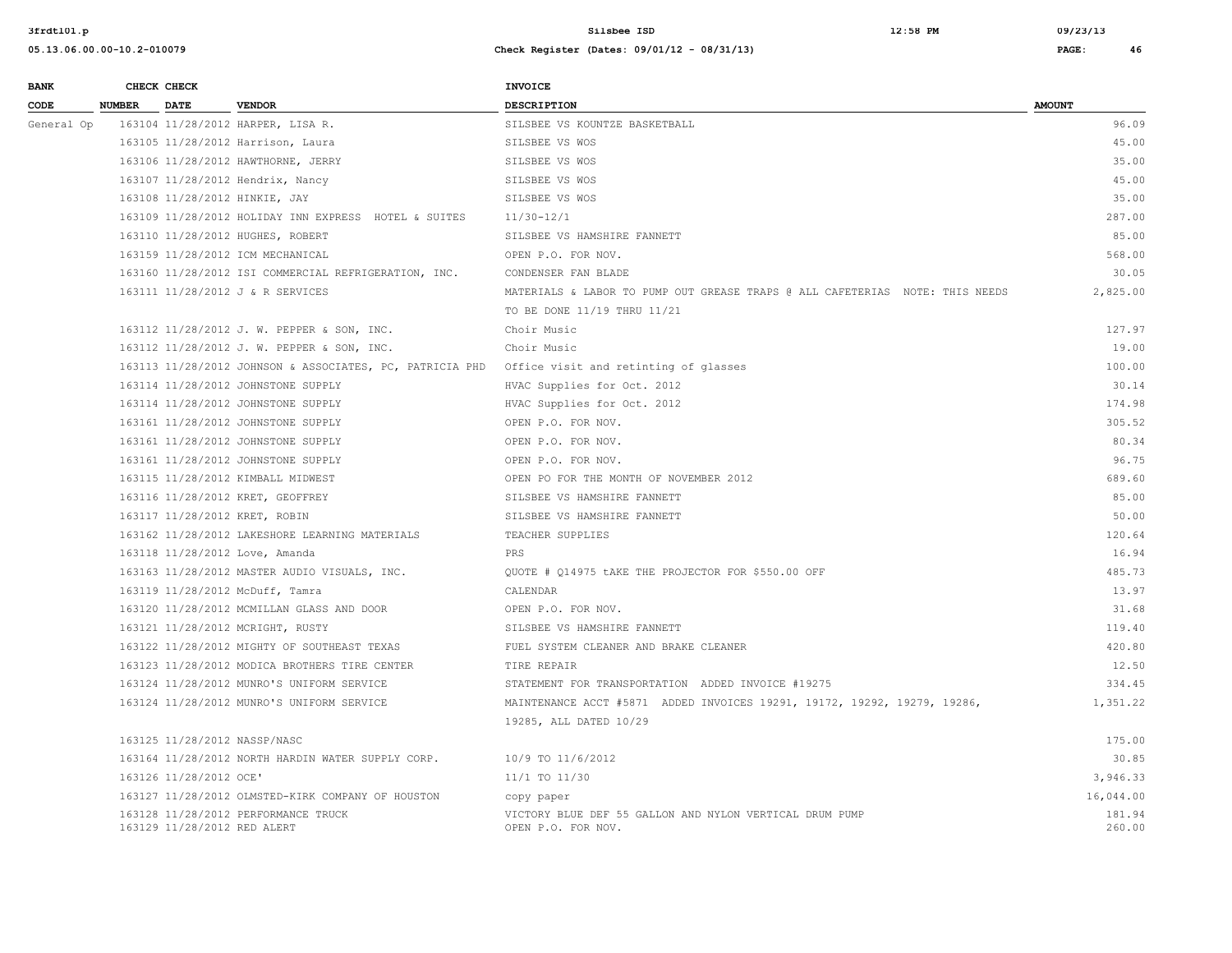**05.13.06.00.00-10.2-010079 Check Register (Dates: 09/01/12 - 08/31/13) PAGE: 47**

**3frdtl01.p Silsbee ISD 12:58 PM 09/23/13**

| <b>BANK</b> |               | CHECK CHECK                                              |                                                     | <b>INVOICE</b>                                                                  |                  |
|-------------|---------------|----------------------------------------------------------|-----------------------------------------------------|---------------------------------------------------------------------------------|------------------|
| CODE        | <b>NUMBER</b> | <b>DATE</b>                                              | <b>VENDOR</b>                                       | <b>DESCRIPTION</b>                                                              | <b>AMOUNT</b>    |
| General Op  |               | 163129 11/28/2012 RED ALERT                              |                                                     | MATERIALS AND LABOR TO COMPLETE QUARTERLY PEST CONTROL TREATMENT DISTRICT WIDE. | 1,330.00         |
|             |               |                                                          | 163130 11/28/2012 REGION V EDUCATION SERVICE CENTER | CTE Workshop #6228                                                              | 100.00           |
|             |               |                                                          | 163130 11/28/2012 REGION V EDUCATION SERVICE CENTER | Region 5 Workshop with Stacy Schultz for Read Balanced Literacy T. McDuff       | 750.00           |
|             |               |                                                          | 163130 11/28/2012 REGION V EDUCATION SERVICE CENTER | Region 5esc G/T online class #6106 for SHS Westbrook & Sanders                  | 75.00            |
|             |               |                                                          | 163165 11/28/2012 REGION V EDUCATION SERVICE CENTER | SETTEN FOR OCTOBER 2012                                                         | 1,196.36         |
|             |               |                                                          | 163166 11/28/2012 RISO CAPITAL                      | 11/15 TO 12/14                                                                  | 153.00           |
|             |               |                                                          | 163131 11/28/2012 ROBERTS, JERRY                    | FOOTBALL GAME TOTAL 10 HOURS                                                    | 250.00           |
|             |               |                                                          | 163132 11/28/2012 Sanders, Jason                    | WARREN JV/VARSITY GIRLS BASKETBALL                                              | 52.41            |
|             |               |                                                          | 163133 11/28/2012 SANDERS, LAUREN                   | GIRLS BASKETBALL                                                                | 30.00            |
|             |               |                                                          | 163134 11/28/2012 SHS ACTIVITY                      | PECANS FOR LABS FOR DONNA SHANNON                                               | 60.00            |
|             |               |                                                          | 163135 11/28/2012 SILSBEE PROPANE FUELS             | OPEN PO FOR THE MONTH OF NOVEMBER 2012                                          | 2,178.75         |
|             |               |                                                          | 163136 11/28/2012 SILSBEE MOTOR COMPANY             | INSPECTION STICKERS                                                             | 72.50            |
|             |               |                                                          | 163137 11/28/2012 SILSBEE RADIATOR SERVICE          | RADIATOR ON WAREHOUSE VAN                                                       | 60.00            |
|             |               |                                                          | 163138 11/28/2012 SODEXO, INC & AFFILIATES          | OCTOBER 2012                                                                    | 158,722.53       |
|             |               |                                                          | 163167 11/28/2012 SOUTHERN COMPUTER WAREHOUSE       | Barcode scanner for Silsbee Middle School nurse's office for tracking student   | 14.37            |
|             |               |                                                          |                                                     | visits.                                                                         |                  |
|             |               |                                                          | 163139 11/28/2012 SPARKLETTS AND SIERRA SPRINGS     | ADMINISTRATION, WAREHOUSE, TECHNOLOGY                                           | 85.09            |
|             |               |                                                          | 163140 11/28/2012 STAR LOCKTECHS                    | OPEN P.O. FOR NOV.                                                              | 18.95            |
|             |               |                                                          | 163140 11/28/2012 STAR LOCKTECHS                    | OPEN P.O. FOR NOV.                                                              | 24.00            |
|             |               |                                                          | 163141 11/28/2012 SUN COAST RESOURCES, INC.         | OPEN PO FOR THE MONTH OF NOVEMBER 2012                                          | 21,795.46        |
|             |               |                                                          | 163141 11/28/2012 SUN COAST RESOURCES, INC.         | OPEN PO FOR THE MONTH OF NOVEMBER 2012 - NOZZLE                                 | 49.60            |
|             |               | 163142 11/28/2012 TCEA                                   |                                                     | CASSIE BALLA REGISTRATION                                                       | 165.00           |
|             |               |                                                          | 163143 11/28/2012 TEAM GO FIGURE                    | UNITARDS                                                                        | 1,162.00         |
|             |               |                                                          | 163144 11/28/2012 Thomas Bus Gulf Coast GP, INC     | <b>BUSES</b>                                                                    | 187,302.00       |
|             |               |                                                          | 163145 11/28/2012 TRIANGLE WATER CO.                | PACES                                                                           | 116.00           |
|             |               |                                                          | 163146 11/28/2012 TROXELL COMMUNICATIONS, INC.      | projector bulbs                                                                 | 1,196.00         |
|             |               |                                                          | 163168 11/28/2012 VERIZON WIRELESS                  | OCT 14 - NOV 13                                                                 | 582.59           |
|             |               |                                                          | 163147 11/28/2012 VIDOR ATHLETIC BOOSTER CLUB       | FRESHMAN TOURNAMENT                                                             | 160.00           |
|             |               | 163149 11/28/2012 WAL-MART                               |                                                     | SUPPLIES                                                                        | 193.21           |
|             |               | 163149 11/28/2012 WAL-MART                               |                                                     | SUPPLIES                                                                        | 222.92           |
|             |               | 163149 11/28/2012 WAL-MART                               |                                                     | art supplies                                                                    | 144.06           |
|             |               | 163149 11/28/2012 WAL-MART                               |                                                     | PUFF PAINT                                                                      | 23.59            |
|             |               | 163149 11/28/2012 WAL-MART                               |                                                     | BOARD MEETING 10/22                                                             | 54.46            |
|             |               | 163149 11/28/2012 WAL-MART                               |                                                     | ty for broadcast room                                                           | 228.00           |
|             |               | 163149 11/28/2012 WAL-MART                               |                                                     | parent refreshments                                                             | 105.72           |
|             |               | 163149 11/28/2012 WAL-MART                               |                                                     | supplies for superintendent's meeting 10/31                                     | 23.79            |
|             |               | 163149 11/28/2012 WAL-MART                               |                                                     | SUPPLIES FOR THE SPECIAL SERVICE BUILDING                                       | 138.15           |
|             |               | 163149 11/28/2012 WAL-MART<br>163149 11/28/2012 WAL-MART |                                                     | STORAGE BINS<br>SUPPLIES                                                        | 119.55<br>113.30 |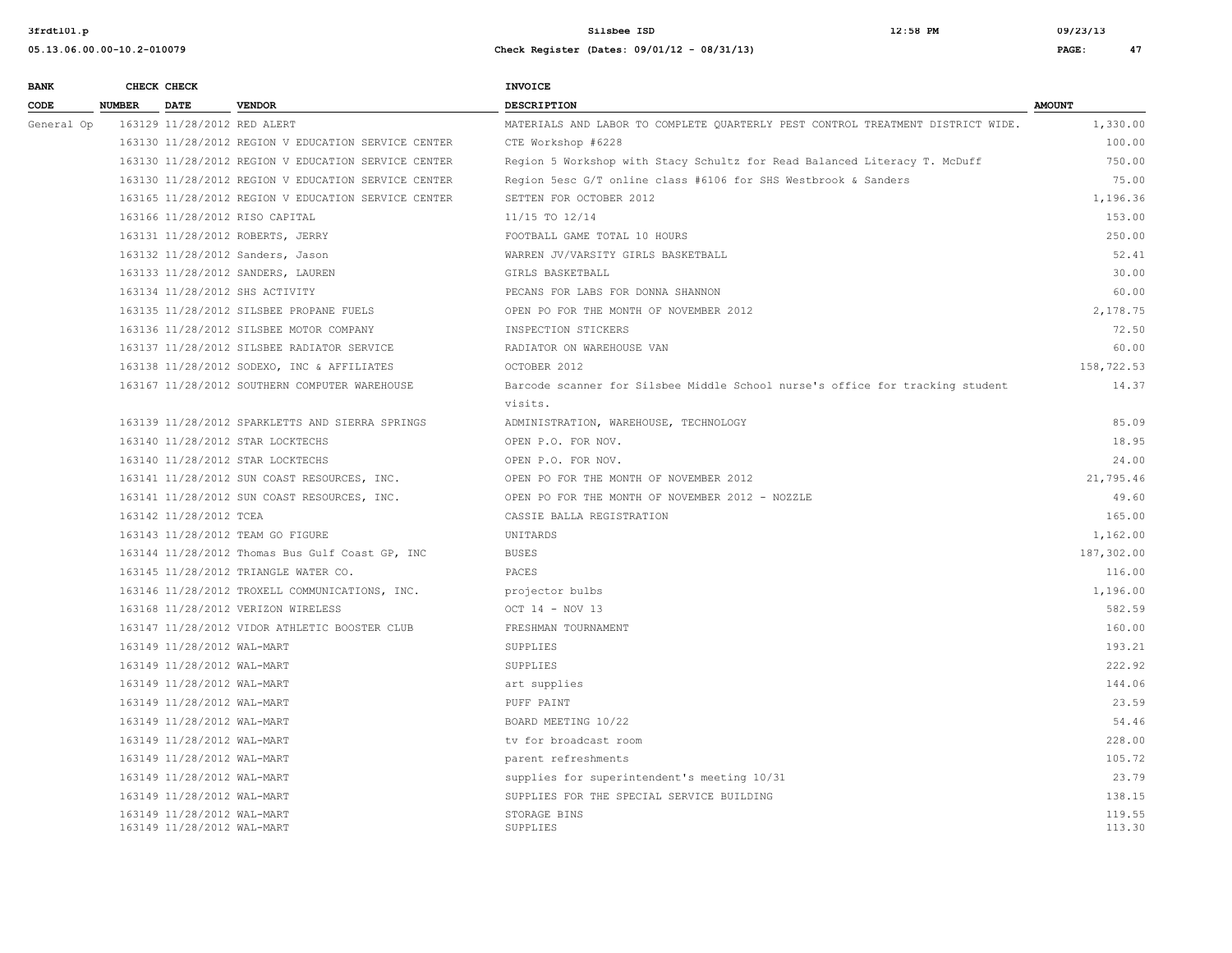| <b>BANK</b> |               | CHECK CHECK                |                                                                             | <b>INVOICE</b>                                          |                  |
|-------------|---------------|----------------------------|-----------------------------------------------------------------------------|---------------------------------------------------------|------------------|
| CODE        | <b>NUMBER</b> | <b>DATE</b>                | <b>VENDOR</b>                                                               | <b>DESCRIPTION</b>                                      | <b>AMOUNT</b>    |
| General Op  |               | 163149 11/28/2012 WAL-MART |                                                                             | stylus                                                  | 13.88            |
|             |               | 163149 11/28/2012 WAL-MART |                                                                             | SD CARDS FOR BUSSES 44 & 45                             | 59.76            |
|             |               | 163149 11/28/2012 WAL-MART |                                                                             | BOARD MEETING 11/13                                     | 31.44            |
|             |               | 163149 11/28/2012 WAL-MART |                                                                             | burlap                                                  | 19.14            |
|             |               | 163149 11/28/2012 WAL-MART |                                                                             | burlap                                                  | 47.52            |
|             |               | 163149 11/28/2012 WAL-MART |                                                                             | supplies                                                | 79.78            |
|             |               | 163149 11/28/2012 WAL-MART |                                                                             | supplies                                                | 50.08            |
|             |               | 163149 11/28/2012 WAL-MART |                                                                             | supplies                                                | 265.41           |
|             |               | 163149 11/28/2012 WAL-MART |                                                                             | SUPPLIES FOR PK CENTERS                                 | 111.11           |
|             |               | 163149 11/28/2012 WAL-MART |                                                                             | supplies for 11/12 meeting                              | 32.90            |
|             |               | 163149 11/28/2012 WAL-MART |                                                                             | retirement party supplies                               | 38.10            |
|             |               | 163149 11/28/2012 WAL-MART |                                                                             | sensory toys for students                               | 29.97            |
|             |               |                            | 163150 11/28/2012 Webb, Stacy                                               | ITS CONVENTION NOV 29-DEC 1                             | 140.00           |
|             |               |                            | 163151 11/28/2012 WILLAMS, JEFFERY                                          | SILSBEE VS HAMSHIRE FANNETT                             | 85.00            |
|             |               |                            | 163169 11/28/2012 WINFIELD SOLUTIONS, LLC.                                  | RYE GRASS FOR BB/SB FIELDS                              | 2,149.20         |
|             |               |                            | 163152 11/28/2012 WOOD, JESSE PHD                                           |                                                         | 975.00           |
|             |               |                            | 163153 11/28/2012 WOODWORKERS PARADISE, INC.                                | Parts to repair saws.                                   | 186.63           |
|             |               |                            | 163170 11/28/2012 WORTH HYDROCHEM OF THE GULF COAST                         |                                                         | 321.00           |
|             |               |                            | 163154 11/28/2012 WRIGHT, BILL                                              | SILSBEE VS WOS                                          | 35.00            |
|             |               |                            | 163171 11/30/2012 ADVANCED SYSTEMS & ALARMS                                 | 12/1 TO 12/31                                           | 70.00            |
|             |               |                            | 163172 11/30/2012 Albers, Kimberly                                          | STARR CONFERENCE                                        | 16.97            |
|             |               |                            | 163173 11/30/2012 BROWN, DAVID GRANT                                        | GUARD SHACK TOTAL 4 HOURS                               | 100.00           |
|             |               |                            | 163174 11/30/2012 Burnaman, Wendy                                           | HOMEBOUND                                               | 25.17            |
|             |               | 163175 11/30/2012 CAPSTONE |                                                                             | Book Order                                              | 1,218.34         |
|             |               |                            | 163176 11/30/2012 CHALK'S TRUCK PARTS, INC.                                 | OPEN PO FOR THE MONTH OF NOVEMBER 2012                  | 495.30           |
|             |               |                            | 163177 11/30/2012 COGBILL, BENSON                                           | GUARD SHACK TOTAL 8 HOURS                               | 200.00           |
|             |               |                            | 163178 11/30/2012 CROFT & HICKS INVESTIGATIONS AND SECURIT 11/14 INSPECTION |                                                         | 400.00           |
|             |               |                            | 163179 11/30/2012 CROWN ELECTRIC                                            | FABS                                                    | 12,700.00        |
|             |               |                            | 163179 11/30/2012 CROWN ELECTRIC                                            | FABS                                                    | 4,185.00         |
|             |               |                            | 163180 11/30/2012 EAST TEXAS SUPPLY CO.                                     | det                                                     | 612.73           |
|             |               | 163181 11/30/2012 ETEX     |                                                                             | teacher supplies                                        | 230.98           |
|             |               | 163181 11/30/2012 ETEX     |                                                                             | OFFICE SUPPLIES                                         | 340.71           |
|             |               | 163181 11/30/2012 ETEX     |                                                                             | SUPPLIES                                                | 98.78            |
|             |               |                            | 163182 11/30/2012 EVADALE ISD                                               | BASKETBALL TOURNAMENT                                   | 185.00           |
|             |               |                            | 163183 11/30/2012 F&F SPORTS, INC.                                          | shoes                                                   | 224.97           |
|             |               |                            | 163184 11/30/2012 Ferguson, Jennifer                                        | STUDENTS TO DOCTOR APPTS.                               | 28.48            |
|             |               |                            | 163185 11/30/2012 FLORISTS' REVIEW                                          | 1 Year Subscription for Florists' Review Magazine       | 21.00            |
|             |               |                            | 163186 11/30/2012 Franco, Carrie<br>163187 11/30/2012 GRIFFIN, JASON        | STRIPS REIMBUSEMENT<br>11/28 GUARD SHACK TOTAL 12 HOURS | 140.00<br>300.00 |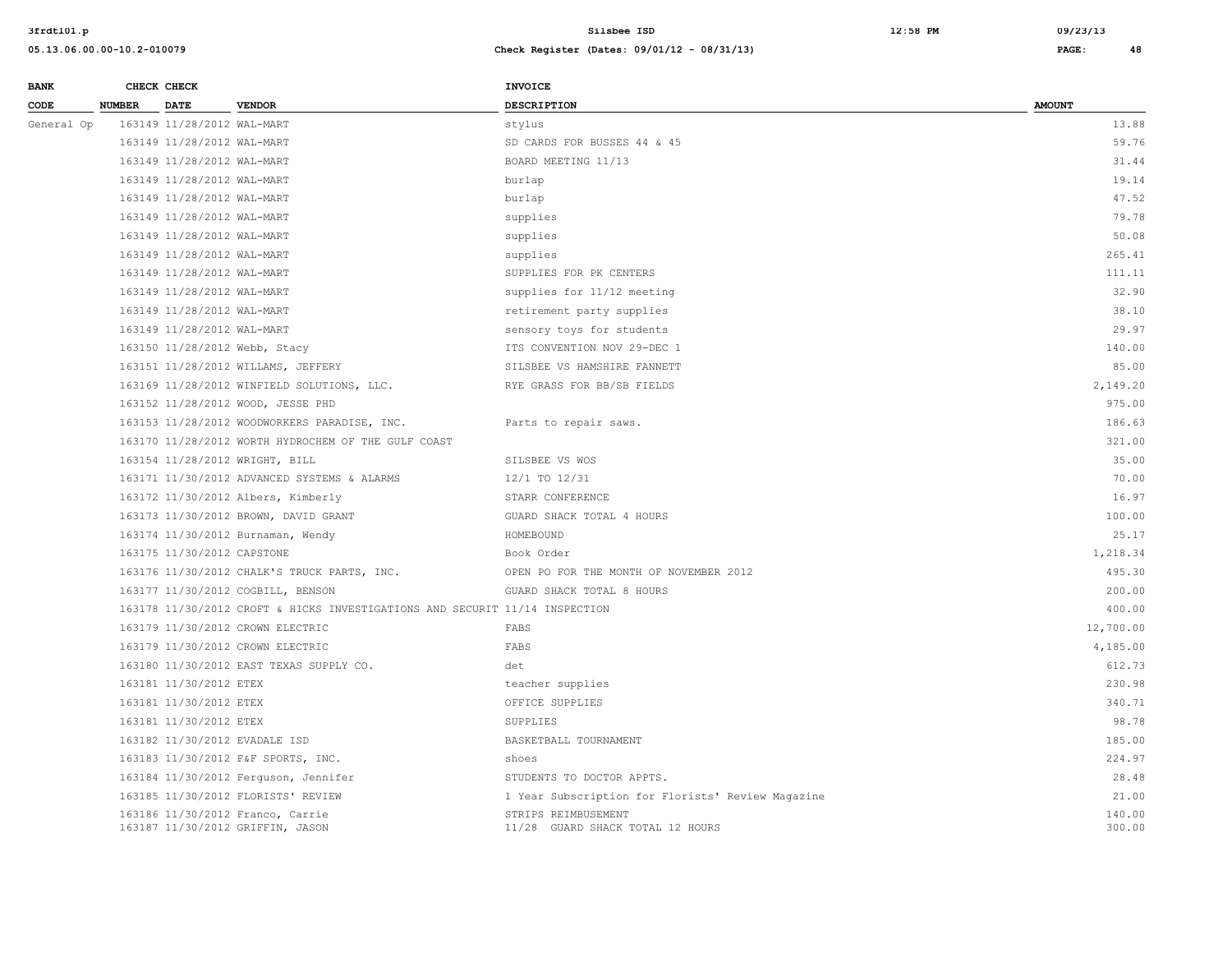**05.13.06.00.00-10.2-010079 Check Register (Dates: 09/01/12 - 08/31/13) PAGE: 49**

**3frdtl01.p Silsbee ISD 12:58 PM 09/23/13**

| <b>BANK</b> |             | CHECK CHECK                 |                                                                           | <b>INVOICE</b>                                                            |                |
|-------------|-------------|-----------------------------|---------------------------------------------------------------------------|---------------------------------------------------------------------------|----------------|
| CODE        | NUMBER DATE |                             | <b>VENDOR</b>                                                             | <b>DESCRIPTION</b>                                                        | <b>AMOUNT</b>  |
| General Op  |             |                             | 163188 11/30/2012 HARRIS COUNTY DEPARTMENT OF EDUCATION                   | Harris County Dept. of Ed. ws# 07-03848 S. Will                           | 175.00         |
|             |             |                             | 163189 11/30/2012 ICM MECHANICAL                                          | MATERIALS AND LABOR FOR ADDITIONAL CHECKOUT OF SHS CHILLERS               | 618.00         |
|             |             |                             | 163189 11/30/2012 ICM MECHANICAL                                          | MATERIALS AND LABOR TO REPAIR #3 CHILLER (SEE ATTACHED QUOTE)             | 1,243.00       |
|             |             |                             | 163190 11/30/2012 LAURA REEVES ACTIVITY FUND                              | REIMBURSEMENT                                                             | 31.04          |
|             |             |                             | 163190 11/30/2012 LAURA REEVES ACTIVITY FUND                              | CALENDARS, BAGS FOR C-SCOPE PROJECT                                       | 61.09          |
|             |             | 163191 11/30/2012 Lee, Gina |                                                                           | 11/27-28 MILEAGE, MEALS AND HOTEL                                         | 459.18         |
|             |             |                             | 163192 11/30/2012 Liles, Suzanne                                          |                                                                           | 4.56           |
|             |             |                             | 163192 11/30/2012 Liles, Suzanne                                          | HOMEBOUND                                                                 | 5.44           |
|             |             |                             | 163193 11/30/2012 MAC PIZZA MANAGEMENT, INC.                              | BASKETBALL MEAL 11/23                                                     | 110.50         |
|             |             |                             | 163194 11/30/2012 MACKIN EDUCATIONAL RESOURCES                            | 226 Titles                                                                | 1,286.44       |
|             |             |                             | 163195 11/30/2012 MCDONALD'S                                              | GIRLS BASKETBALL VS HULL-DAISETTA                                         | 136.58         |
|             |             |                             | 163196 11/30/2012 MCDONALD'S                                              | BASKETBALL @ TARKINGTON                                                   | 159.51         |
|             |             |                             | 163197 11/30/2012 NOVROZSKY'S                                             | GIRLS BASKETBALL @ WARREN                                                 | 176.00         |
|             |             |                             | 163198 11/30/2012 RANDOLPH, MONE'T                                        | 1 OF 2 DRAWS                                                              | 250.00         |
|             |             |                             | 163199 11/30/2012 REGION V EDUCATION SERVICE CENTER                       | Region 5 Workshop with Stacy Schultz for Read Balanced Literacy T. McDuff | 750.00         |
|             |             |                             | 163199 11/30/2012 REGION V EDUCATION SERVICE CENTER                       | WORKSHOP                                                                  | 80.00          |
|             |             |                             | 163200 11/30/2012 SCROGGINS, TIM                                          | GUARD SHACK TOTAL 6 HOURS                                                 | 150.00         |
|             |             |                             | 163201 11/30/2012 SHS ACTIVITY                                            | SRO CAR GILLEY OIL CHANGE AND FILTER                                      | 31.70          |
|             |             |                             | 163202 11/30/2012 SSC SERVICE SOLUTIONS                                   | DECEMBER 2012                                                             | 51,755.71      |
|             |             |                             | 163203 11/30/2012 ST. ANTHONY'S SCHOOL ATHLETICS                          | GIRLS BASKETBALL TOURNAMENT                                               | 75.00          |
|             |             |                             | 163204 11/30/2012 SUBWAY STORE #5224                                      |                                                                           | 333.10         |
|             |             | 163205 11/30/2012 TASBO     |                                                                           | TASBO COURSES                                                             | 300.00         |
|             |             | 163206 11/30/2012 THSWPA    |                                                                           |                                                                           | 75.00          |
|             |             |                             | 163207 11/30/2012 TIME WARNER CABLE                                       | 11/30 TO 12/29                                                            | 653.48         |
|             |             |                             | 163208 11/30/2012 WHATABURGER #599                                        | BASKETBALL                                                                | 106.55         |
|             |             |                             | 163209 11/30/2012 Williamson, John                                        | 11/27 STUDENT TO DOCTOR IN HOUSTON                                        | 47.86          |
|             |             |                             | 163109 12/03/2012 HOLIDAY INN EXPRESS HOTEL & SUITES                      | $11/30 - 12/1$                                                            | $-287.00$      |
|             |             | 163210 12/05/2012 AT &T     |                                                                           | NOV 25 THRU DEC 24                                                        | 35.29          |
|             |             | 163210 12/05/2012 AT &T     |                                                                           | NOV 25 THRU DEC 24                                                        | 70.45          |
|             |             | 163210 12/05/2012 AT &T     |                                                                           | NOV 25 THRU DEC 24                                                        | 80.05          |
|             |             |                             | 163211 12/05/2012 ATTERBERY TRUCK SALES, INC.                             | OPEN PO FOR THE MONTH OF NOVEMBER 2012                                    | 315.89         |
|             |             |                             | 163212 12/05/2012 B. K. MECHANICAL SERVICES, INC.                         | PLUMBING MATERIALS                                                        | 4,488.31       |
|             |             |                             | 163213 12/05/2012 Barnes, Aaron                                           | MEALS PLAYOFF GAME                                                        | 12.78          |
|             |             |                             | 163214 12/05/2012 Barton, Gini                                            | <b>BOOK</b>                                                               | 17.92          |
|             |             |                             | 163215 12/05/2012 BEAUMONT FREIGHTLINER - STERLING                        | STATEMENT - OPEN PO FOR THE MONTH OF NOVEMBER 2012                        | 1,388.95       |
|             |             |                             | 163216 12/05/2012 Bonnette, Shanna                                        | C-SCOPE                                                                   | 5.60           |
|             |             |                             | 163217 12/05/2012 BOWDEN, DANIEL                                          | SILSBEE VS WOS                                                            | 128.30         |
|             |             |                             | 163218 12/05/2012 BRYANT, GEORGE III<br>163219 12/05/2012 Burnaman, Wendy | SILSBEE VS WOS<br>HOMEBOUND                                               | 50.00<br>25.17 |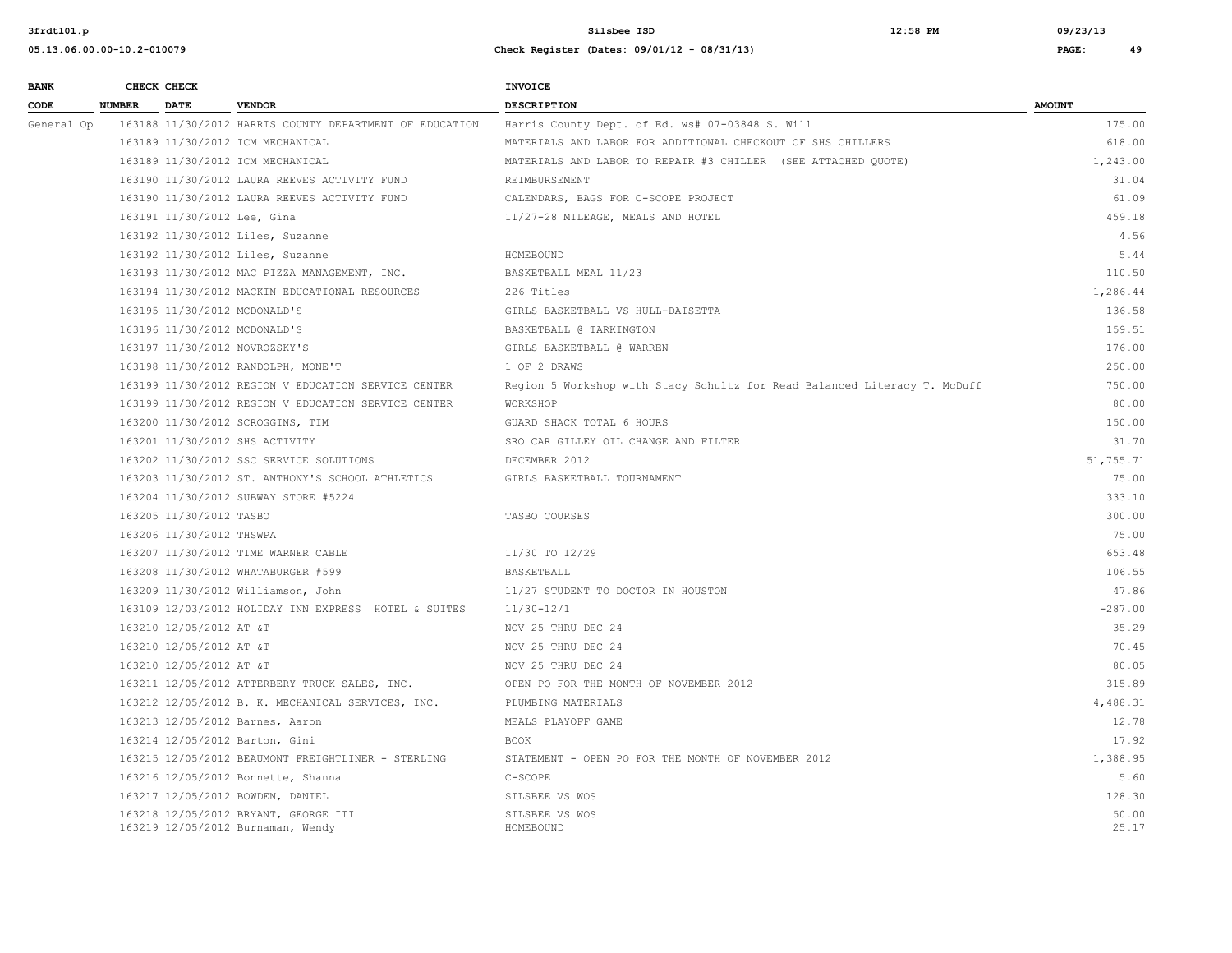| <b>BANK</b> |               | CHECK CHECK            |                                                                          | <b>INVOICE</b>                                                         |                 |
|-------------|---------------|------------------------|--------------------------------------------------------------------------|------------------------------------------------------------------------|-----------------|
| CODE        | <b>NUMBER</b> | <b>DATE</b>            | <b>VENDOR</b>                                                            | <b>DESCRIPTION</b>                                                     | <b>AMOUNT</b>   |
| General Op  |               |                        | 163220 12/05/2012 CENTERPOINT ENERGY                                     | $10/29 - 11/29$                                                        | 43.80           |
|             |               |                        | 163221 12/05/2012 CHARLES A. DANA CENTER@ UT                             | UT Dana Center Workshops for STAAR Math & Science                      | 1,395.00        |
|             |               |                        | 163222 12/05/2012 DE LAGE LANDEN                                         | 11/15 TO 12/14                                                         | 425.00          |
|             |               |                        | 163222 12/05/2012 DE LAGE LANDEN                                         | 11/15 to 12/14                                                         | 139.00          |
|             |               |                        | 163223 12/05/2012 Dorrell, Sharon                                        | TAHPERD STATE CONF                                                     | 137.04          |
|             |               |                        | 163223 12/05/2012 Dorrell, Sharon                                        | TAHPERD CONF                                                           | 49.94           |
|             |               | 163224 12/05/2012 ETEX |                                                                          | Teacher supplies                                                       | 43.75           |
|             |               | 163224 12/05/2012 ETEX |                                                                          | Pencil sharpner                                                        | 32.99           |
|             |               | 163224 12/05/2012 ETEX |                                                                          | Classroom supplies                                                     | 36.64           |
|             |               | 163224 12/05/2012 ETEX |                                                                          | Ink Cartridges                                                         | 553.50          |
|             |               | 163224 12/05/2012 ETEX |                                                                          | teacher supplies                                                       | 147.54          |
|             |               | 163224 12/05/2012 ETEX |                                                                          | Office equipment                                                       | 254.98          |
|             |               | 163224 12/05/2012 ETEX |                                                                          | BOOK RINGS                                                             | 81.96           |
|             |               | 163224 12/05/2012 ETEX |                                                                          | CALENDARS                                                              | 76.93           |
|             |               |                        | 163225 12/05/2012 FROG PUBLICATIONS                                      | SUPPLIES                                                               | 149.27          |
|             |               |                        | 163226 12/05/2012 GFI SOFTWARE                                           | SOFTWARE                                                               | 2,520.00        |
|             |               |                        | 163227 12/05/2012 GILLEY, WILLIAM                                        | FOOTBALL AND BASKETBALL GAMES TOTAL 22 HOURS                           | 550.00          |
|             |               |                        | 163228 12/05/2012 HARDIN COUNTY                                          | DIANE PERKINS OCTOBER 2012                                             | 5,235.19        |
|             |               |                        | 163228 12/05/2012 HARDIN COUNTY                                          | WILLIAM GILLEY OCTOBER 2012                                            | 3,327.18        |
|             |               |                        | 163229 12/05/2012 Hinson, Carolyn                                        | TAHPERD CONFERENCE                                                     | 35.64           |
|             |               |                        | 163230 12/05/2012 INTERFACE SECURITY SYSTEMS                             | 12/1 TO 12/31                                                          | 25.17           |
|             |               |                        | 163231 12/05/2012 J. W. PEPPER & SON, INC.                               | Misic sheets                                                           | 53.20           |
|             |               |                        | 163232 12/05/2012 Jacks, Evelle                                          | HOMEBOUND                                                              | 48.01           |
|             |               |                        | 163233 12/05/2012 JACKSON, SHARON                                        | OCCUPATIONAL THERAPY                                                   | 1,145.00        |
|             |               |                        | 163233 12/05/2012 JACKSON, SHARON                                        | OCCUPATIONAL THERAPY                                                   | 4,235.00        |
|             |               |                        | 163234 12/05/2012 KING IMPORT WAREHOUSE                                  | Items to promote the health of Tiger Wellness members by promoting the | 882.00          |
|             |               |                        |                                                                          | consumption of fruits and vegetables/a healthy diet.                   |                 |
|             |               |                        | 163235 12/05/2012 LAKESHORE LEARNING MATERIALS                           | SUPPLIES                                                               | 141.58          |
|             |               |                        | 163236 12/05/2012 Love, Amanda                                           | PENCIL SHARPNER                                                        | 26.49           |
|             |               |                        | 163236 12/05/2012 Love, Amanda                                           | GEN ED                                                                 | 16.54           |
|             |               |                        | 163237 12/05/2012 Mather, MaryAnn                                        |                                                                        | 59.98           |
|             |               |                        | 163238 12/05/2012 McKinney, Raymond                                      | 10/30-11/29                                                            | 34.09           |
|             |               |                        | 163238 12/05/2012 McKinney, Raymond                                      | GENERAL HOMEBOUND                                                      | 25.95           |
|             |               |                        | 163239 12/05/2012 McLendon, Charles                                      | TIGERETTES TO HUMBLE                                                   | 10.79           |
|             |               |                        | 163240 12/05/2012 MELONSON, BODDRICK                                     | SILSBEE VS BUNA BASKETBALL                                             | 70.00           |
|             |               |                        | 163241 12/05/2012 MELONSON, JEROME                                       | SILSBEE VS BUNA                                                        | 115.50          |
|             |               |                        | 163242 12/05/2012 MIXON, DR. JASON R.                                    | NOVEMBER 2012 CONSULTING FEE                                           | 3,000.00        |
|             |               |                        | 163243 12/05/2012 Murray, Megan<br>163244 12/05/2012 O'REILLY AUTOMOTIVE | CAMPUS TO CAMPUS<br>OPEN PO FOR THE MONTH OF NOVEMBER 2012             | 16.69<br>435.79 |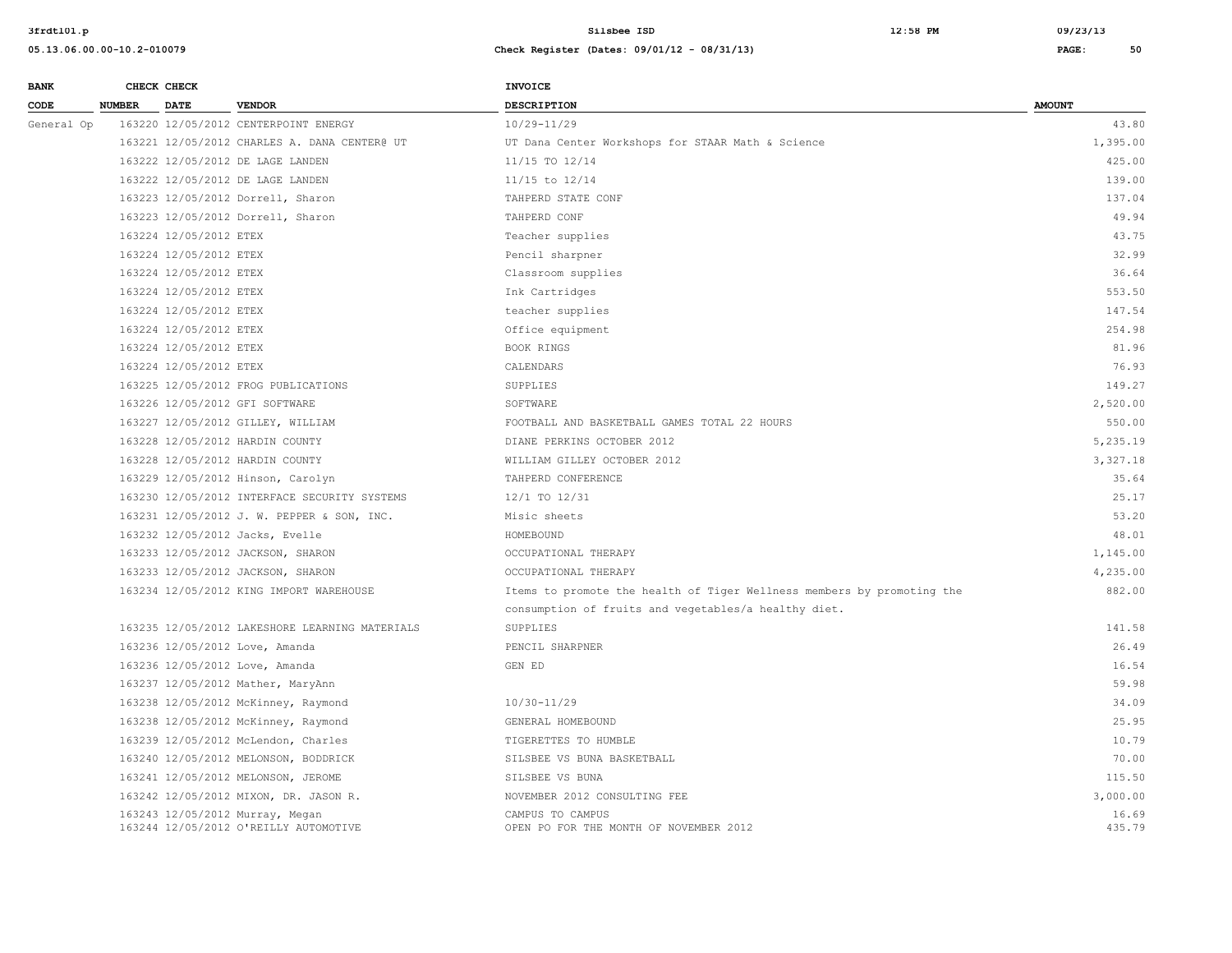| <b>BANK</b> |               | CHECK CHECK            |                                                     | <b>INVOICE</b>                                                 |               |
|-------------|---------------|------------------------|-----------------------------------------------------|----------------------------------------------------------------|---------------|
| CODE        | <b>NUMBER</b> | <b>DATE</b>            | <b>VENDOR</b>                                       | <b>DESCRIPTION</b>                                             | <b>AMOUNT</b> |
| General Op  |               |                        | 163245 12/05/2012 OCE' IMAGISTICS INC               | COLOR COPIES                                                   | 54.80         |
|             |               |                        | 163245 12/05/2012 OCE' IMAGISTICS INC               | COLOR COPIES                                                   | 95.30         |
|             |               |                        | 163246 12/05/2012 PARCO PRINTING                    | <b>ENVELOPES</b>                                               | 136.00        |
|             |               |                        | 163247 12/05/2012 PARKER LUMBER - SILSBEE           | OPEN PO FOR THE MONTH OF NOVEMBER 2012                         | 39.43         |
|             |               |                        | 163248 12/05/2012 REALLY GOOD STUFF, INC.           | Really Good Stuff T. McDuff for Reeves workshop materials      | 959.91        |
|             |               |                        | 163248 12/05/2012 REALLY GOOD STUFF, INC.           | SUPPLIES                                                       | 268.71        |
|             |               |                        | 163250 12/05/2012 REGION V EDUCATION SERVICE CENTER | REGION V WORKSHOP                                              | 80.00         |
|             |               |                        | 163250 12/05/2012 REGION V EDUCATION SERVICE CENTER | Region 5 VI Teachers Meeting/Workshop                          | 40.00         |
|             |               |                        | 163250 12/05/2012 REGION V EDUCATION SERVICE CENTER | Region 5esc WS# 6003 T. Townsend per S. Thornhill              | 80.00         |
|             |               |                        | 163250 12/05/2012 REGION V EDUCATION SERVICE CENTER | WORKSHOP                                                       | 80.00         |
|             |               |                        | 163250 12/05/2012 REGION V EDUCATION SERVICE CENTER | req v workshop deGaravilla                                     | 80.00         |
|             |               |                        | 163250 12/05/2012 REGION V EDUCATION SERVICE CENTER | Workshop 6003) Using Edit Fall Reports to Evaluate PEIMS Data  | 80.00         |
|             |               |                        | 163250 12/05/2012 REGION V EDUCATION SERVICE CENTER | WORK SHOP                                                      | 80.00         |
|             |               |                        | 163250 12/05/2012 REGION V EDUCATION SERVICE CENTER | PEIMS Discipline Training for Administration Workshop #6170    | 80.00         |
|             |               |                        | 163250 12/05/2012 REGION V EDUCATION SERVICE CENTER | PEIMS Discipline Training workshop on Nov. 1, 2012 at Region V | 80.00         |
|             |               |                        | 163250 12/05/2012 REGION V EDUCATION SERVICE CENTER | REG V WORKSHOP SANDY WAGER                                     | 80.00         |
|             |               |                        | 163250 12/05/2012 REGION V EDUCATION SERVICE CENTER | workshop #6003                                                 | 80.00         |
|             |               |                        | 163250 12/05/2012 REGION V EDUCATION SERVICE CENTER | PEIMS Discipline Training                                      | 90.00         |
|             |               |                        | 163250 12/05/2012 REGION V EDUCATION SERVICE CENTER | PEIMS Discipline Training                                      | 80.00         |
|             |               |                        | 163250 12/05/2012 REGION V EDUCATION SERVICE CENTER | Workshop 5841 Classroom Management                             | 50.00         |
|             |               |                        | 163250 12/05/2012 REGION V EDUCATION SERVICE CENTER | DIFFERENCE IN THE TWO INVOICES                                 | 84.40         |
|             |               |                        | 163251 12/05/2012 RIVERSIDE PUBLISHING COMPANY      | 910708878 credit invoice<br>Testing Materials                  | 366.20        |
|             |               |                        | 163252 12/05/2012 ROGERS, JUSTIN                    | BASKETBALL GAME TOTAL 4 HOURS                                  | 100.00        |
|             |               |                        | 163253 12/05/2012 SCIENCE KIT                       | Classroom supplies                                             | 526.75        |
|             |               |                        | 163253 12/05/2012 SCIENCE KIT                       | Classroom supplies                                             | 376.42        |
|             |               |                        | 163254 12/05/2012 SCOGGINS, JIM                     | SILSBEE VS WOS                                                 | 50.00         |
|             |               |                        | 163255 12/05/2012 Scott, Ruby                       | HS TO KOUNTZE                                                  | 8.49          |
|             |               | 164001 02/06/2013 ETEX |                                                     | LABELS                                                         | 36.10         |
|             |               | 164001 02/06/2013 ETEX |                                                     | Office furniture and supplies                                  | 1,083.84      |
|             |               | 164001 02/06/2013 ETEX |                                                     | SUPPLIES                                                       | 46.17         |
|             |               | 164001 02/06/2013 ETEX |                                                     | SUPPLIES                                                       | 39.96         |
|             |               | 164001 02/06/2013 ETEX |                                                     | OFFICE SUPPLIES                                                | 15.96         |
|             |               | 164001 02/06/2013 ETEX |                                                     | toner                                                          | 299.98        |
|             |               |                        | 164002 02/06/2013 F&F SPORTS, INC.                  | TRACK SUPPLIES                                                 | 904.34        |
|             |               |                        | 164003 02/06/2013 FELDHAUSEN, SCOTT                 | ACCOMPANIST FEES FOR UIL SOLO & ENSEMBLE CONTEST               | 220.00        |
|             |               |                        | 164004 02/06/2013 Ferguson, Jennifer                | MEALS TAKING STUDENTS TO DOCTORS FEB 4                         | 8.47          |
|             |               |                        | 164005 02/06/2013 FISHER, SARAH                     | SPRING SHOW                                                    | 200.00        |
|             |               |                        | 164006 02/06/2013 Foster, Tonya                     | HOMEBOUND                                                      | 44.99         |
|             |               |                        | 164007 02/06/2013 GILLEY, WILLIAM                   | 1/31 & 2/5 POWERLIFT MEET AND BASKETBALL GAMES TOTAL 9 HOURS   | 225.00        |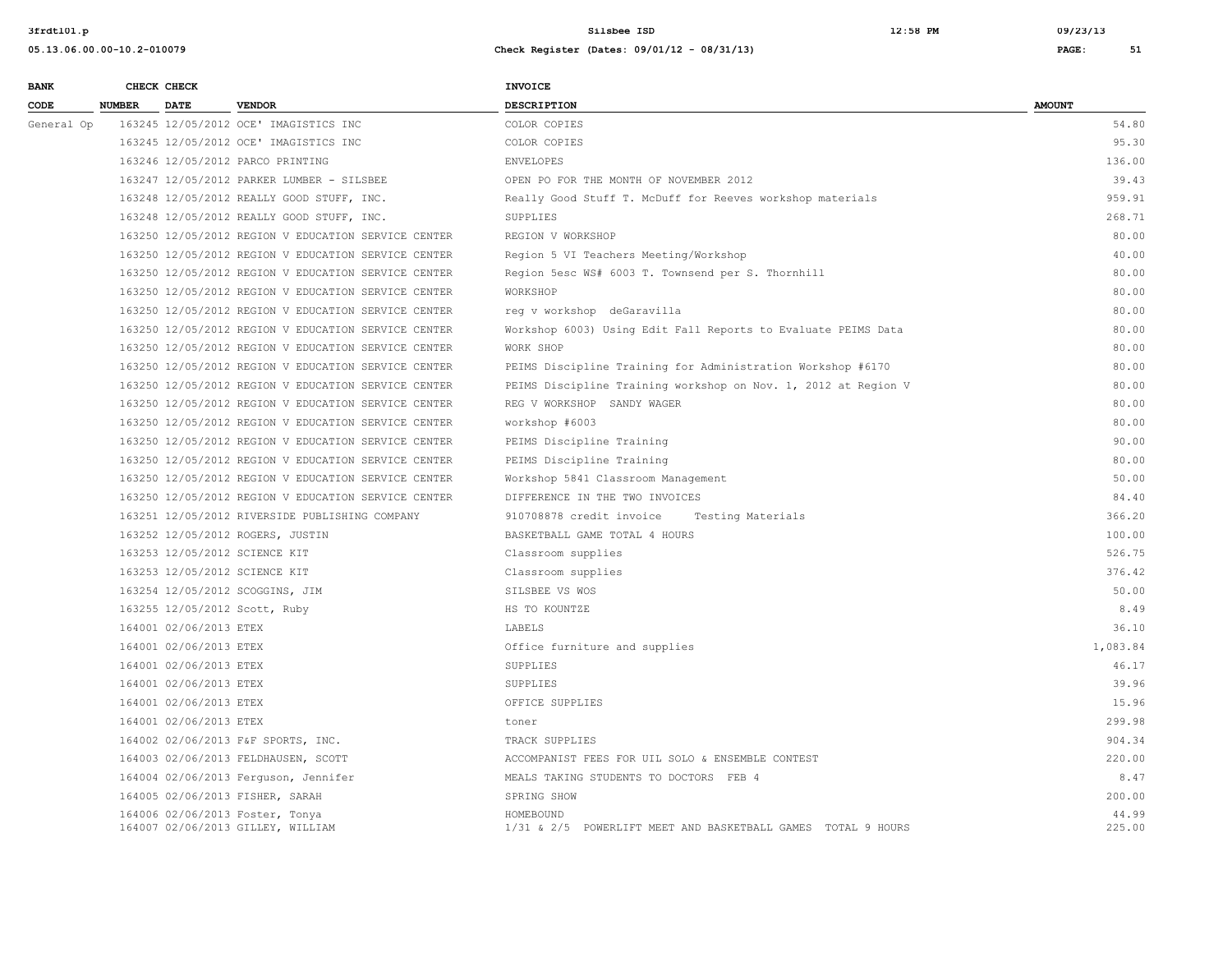| <b>BANK</b> |               | CHECK CHECK           |                                                    | <b>INVOICE</b>                                       |                |
|-------------|---------------|-----------------------|----------------------------------------------------|------------------------------------------------------|----------------|
| CODE        | <b>NUMBER</b> | <b>DATE</b>           | <b>VENDOR</b>                                      | <b>DESCRIPTION</b>                                   | <b>AMOUNT</b>  |
| General Op  |               |                       | 164008 02/06/2013 GLIDDEN PROFESSIONAL PAINT STORE | OPEN P.O. FOR DEC.                                   | 24.67          |
|             |               |                       | 164008 02/06/2013 GLIDDEN PROFESSIONAL PAINT STORE | OPEN P.O. FOR DEC.                                   | 362.56         |
|             |               |                       | 164008 02/06/2013 GLIDDEN PROFESSIONAL PAINT STORE | OPEN P.O. FOR DEC.                                   | 71.08          |
|             |               |                       | 164009 02/06/2013 HARPER, LISA R.                  | SILSBEE VS BRIDGE CITY BASKETBALL                    | 97.20          |
|             |               |                       | 164010 02/06/2013 HIGGINS, RONALD C.               | SILSBEE VS BUNA BASKETBALL                           | 104.40         |
|             |               |                       | 164011 02/06/2013 HUDSON, PATRICIA                 | SOCCER                                               | 20.00          |
|             |               |                       | 164012 02/06/2013 JACKSON, NATHAN                  | HJ VS SILSBEE                                        | 112.10         |
|             |               |                       | 164013 02/06/2013 JACKSON, SHARON                  | OCCUPATIONAL THERAPY                                 | 4,465.00       |
|             |               |                       | 164013 02/06/2013 JACKSON, SHARON                  | OCCUPATIONAL THERAPY                                 | 825.00         |
|             |               |                       | 164014 02/06/2013 JERRY, CHARLES                   | SILSBEE VS BUNA BASKETBALL                           | 164.40         |
|             |               |                       | 164015 02/06/2013 JOHNSTONE SUPPLY                 | OPEN P.O. FOR JANUARY                                | 117.52         |
|             |               |                       | 164016 02/06/2013 LAURA REEVES ACTIVITY FUND       |                                                      | 44.32          |
|             |               |                       | 164017 02/06/2013 LEIFERMAN, JON                   | SOCCER SILSBEE VS LIBERTY                            | 64.30          |
|             |               |                       | 164018 02/06/2013 Liles, Suzanne                   | HOMEBOUND                                            | 33.26          |
|             |               |                       | 164019 02/06/2013 LONE STAR COACHING CLINIC        | REGISTRATION FEE                                     | 80.00          |
|             |               |                       | 164020 02/06/2013 MAHFOUZ, MONICA                  | ACCOMPANIST FEES FOR UIL SOLO & ENSEMBLE CONTEST     | 150.00         |
|             |               |                       | 164021 02/06/2013 MARK'S PLUMBING                  | OPEN P.O. FOR JANUARY                                | 192.26         |
|             |               |                       | 164022 02/06/2013 MARTIN, TERRY                    | SILSBEE VS BUNA BASKETBALL                           | 153.30         |
|             |               |                       | 164023 02/06/2013 MAUER, KEVIN                     | BASKETBALL HJ VS SILSBEE                             | 110.00         |
|             |               |                       | 164024 02/06/2013 MCDANIEL, XAVIER                 | BASKETBALL SILSBEE VS HARDIN JEFFERSON               | 108.25         |
|             |               |                       | 164025 02/06/2013 MCDONALD'S                       | 1/28 MEAL GOLF                                       | 29.13          |
|             |               |                       | 164025 02/06/2013 MCDONALD'S                       | $1/29$ MEAL                                          | 22.15          |
|             |               |                       | 164026 02/06/2013 McKinney, Raymond                | COUNTY LINE ROAD                                     | 139.21         |
|             |               |                       | 164026 02/06/2013 McKinney, Raymond                | FM 1122                                              | 54.58          |
|             |               |                       | 164026 02/06/2013 McKinney, Raymond                | LINDSEY                                              | 47.46          |
|             |               |                       | 164027 02/06/2013 MELONSON, BODDRICK               | SILSBEE VS LEGACY                                    | 40.00          |
|             |               |                       | 164028 02/06/2013 MELONSON, JEROME                 | SILSBEE VS LEGACY                                    | 85.50          |
|             |               |                       | 164029 02/06/2013 MONTALVO, CARLOS                 | BASKETBALL GAMES TOTAL 3 HOURS                       | 75.00          |
|             |               |                       | 164030 02/06/2013 Morgan, Jason                    | LUFKIN HUDSON SOFTBALL TOURNEY                       | 1,440.00       |
|             |               |                       | 164031 02/06/2013 Murray, Megan                    |                                                      | 24.46          |
|             |               |                       | 164032 02/06/2013 NORTH HARDIN WATER SUPPLY CORP.  | 12/11 TO 1/8                                         | 28.84          |
|             |               |                       | 164033 02/06/2013 NORTON, DAVID                    | BASKETBALL GAMES TOTAL 3/5 HOURS                     | 87.50          |
|             |               |                       | 164034 02/06/2013 O K PAPER CENTER                 | Colored paper for testing & teachers                 | 53.55          |
|             |               |                       | 164035 02/06/2013 O'REILLY AUTOMOTIVE              | OPEN PO FOR THE MONTH OF JANUARY 2013                | 328.79         |
|             |               |                       | 164036 02/06/2013 PARKER LUMBER - SILSBEE          | OPEN PO FOR THE MONTH OF JANUARY 2013                | 28.95          |
|             |               |                       | 164036 02/06/2013 PARKER LUMBER - SILSBEE          | HVAC Supplies for Jan 2013                           | 142.20         |
|             |               |                       | 164037 02/06/2013 RAPTOR ACCOUNTS RECEIVABLE       | ONE YEAR VSOFT ANNUAL SOFTWARE ACCESS FEE RENEWAL    | 432.00         |
|             |               | 164038 02/06/2013 RCI | 164039 02/06/2013 RENFRO, ARCHIE                   | BAR CODE LABELS<br>SILSBEE VS BRIDGE CITY BASKETBALL | 99.00<br>90.00 |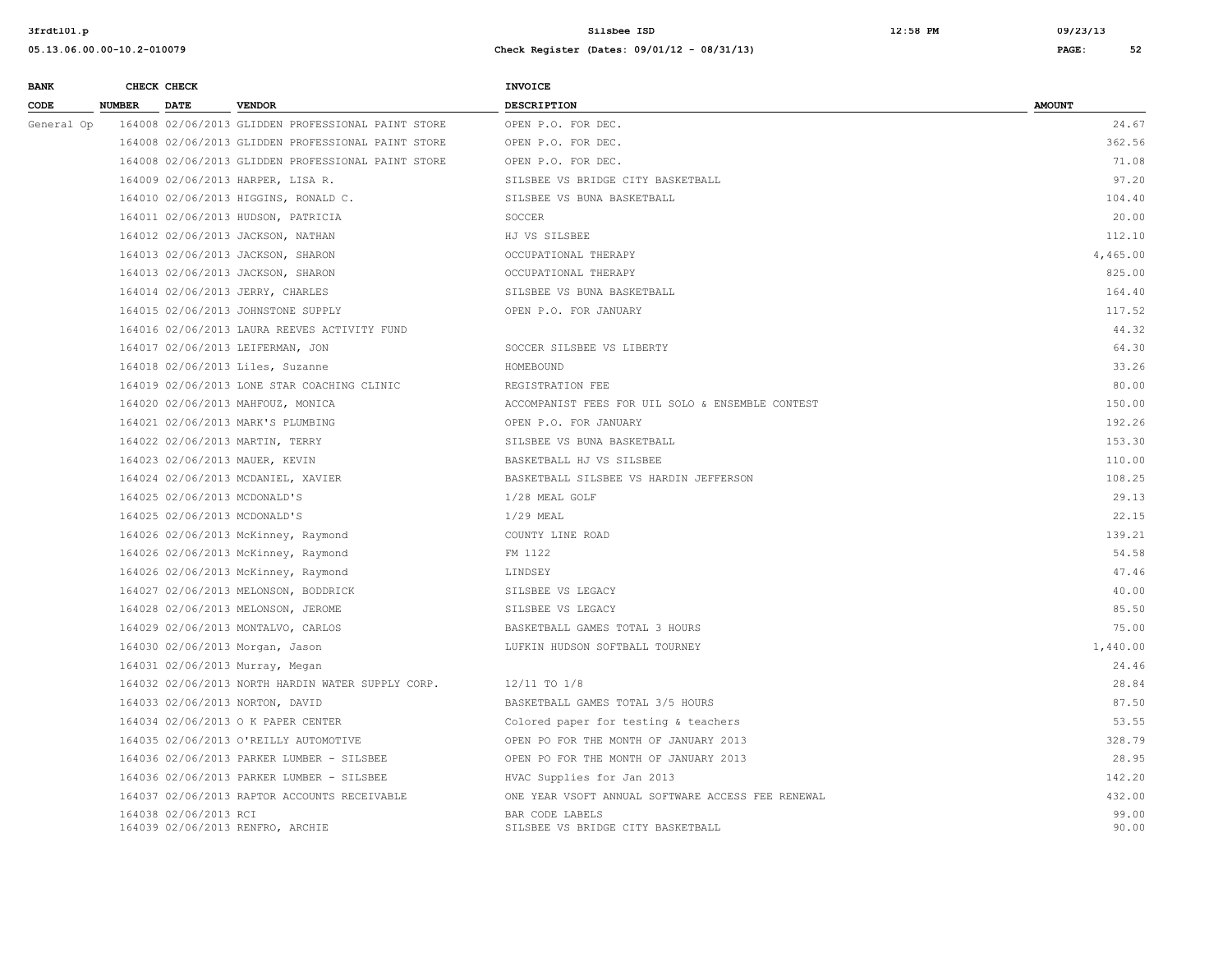| <b>BANK</b> |               | CHECK CHECK                 |                                                                                  | <b>INVOICE</b>                                                                 |                       |
|-------------|---------------|-----------------------------|----------------------------------------------------------------------------------|--------------------------------------------------------------------------------|-----------------------|
| CODE        | <b>NUMBER</b> | <b>DATE</b>                 | <b>VENDOR</b>                                                                    | <b>DESCRIPTION</b>                                                             | <b>AMOUNT</b>         |
| General Op  |               |                             | 164041 02/06/2013 RESIDENCE INN                                                  | FEB 8-9 LONESTAR CLINIC                                                        | 649.64                |
|             |               |                             | 164040 02/06/2013 RESIDENCE INN                                                  | LONESTAR COACHING CLINIC FEB 8-10                                              | 324.82                |
|             |               |                             | 164042 02/06/2013 RHONE, ALBERT                                                  | SILSBEE VS LEGACY                                                              | 82.00                 |
|             |               |                             | 164043 02/06/2013 RICHARDSON, KEVIN                                              | SILSBEE VS HARDIN JEFFERSON BASKETBALL                                         | 235.50                |
|             |               |                             | 164044 02/06/2013 RICHMOND, XAVIER                                               | SPRING SHOW                                                                    | 200.00                |
|             |               |                             | 164045 02/06/2013 RISO CAPITAL                                                   | $1/15$ TO $2/14$                                                               | 153.00                |
|             |               |                             | 164046 02/06/2013 ROGERS, BRANDON                                                | BASKETBALL GAMES TOTAL 3 HOURS                                                 | 75.00                 |
|             |               |                             | 164047 02/06/2013 SAN ANTONIO MARRIOTT RIVERWALK                                 | TMEA 2/14-16                                                                   | 392.06                |
|             |               |                             | 164048 02/06/2013 SAPP, HERBERT                                                  | SILSBEE VS BUNA BASKETBALL                                                     | 60.00                 |
|             |               |                             | 164048 02/06/2013 SAPP, HERBERT                                                  | SILSBEE VS BRIDGE CITY 1/28                                                    | 90.00                 |
|             |               |                             | 164049 02/06/2013 SAPP, SHEA                                                     | SILSBEE VS BRIDGE CITY                                                         | 75.00                 |
|             |               |                             | 164050 02/06/2013 SECCA, INC.                                                    | IDEA-B                                                                         | 629.00                |
|             |               |                             | 164050 02/06/2013 SECCA, INC.                                                    | FUND 211                                                                       | 748.00                |
|             |               |                             | 164050 02/06/2013 SECCA, INC.                                                    | <b>FUND 255</b>                                                                | 317.00                |
|             |               |                             | 164050 02/06/2013 SECCA, INC.                                                    | SCE FUND                                                                       | 1,141.00              |
|             |               |                             | 164051 02/06/2013 SILSBEE CHAMBER OF COMMERCE                                    | BANQUET AD FOR 2013 PROGRAM                                                    | 50.00                 |
|             |               |                             | 164052 02/06/2013 Smith, Cynthia                                                 | PARKING AND HOTEL TCASE 2013 1/21-24                                           | 962.13                |
|             |               |                             | 164053 02/06/2013 SODEXO, INC & AFFILIATES                                       | DECEMBER 2012                                                                  | 116,044.49            |
|             |               |                             | 164054 02/06/2013 SOUTHERN LAWN & LANDSCAPES LLC                                 | MOWING COMPLETED 1/30                                                          | 3,566.00              |
|             |               |                             | 164055 02/06/2013 SSC SERVICE SOLUTIONS                                          | FEBRUARY JANITORIAL SERVICE                                                    | 51,755.71             |
|             |               |                             | 164056 02/06/2013 SSC SERVICE SOLUTIONS                                          | CUSTODDIAL SERVICE FOR LITTLE DRIBBLERS                                        | 72.00                 |
|             |               |                             | 164056 02/06/2013 SSC SERVICE SOLUTIONS                                          | CUSTODIAL SERVIE FOR LIONS CULB MAGIC SHOW                                     | 36.00                 |
|             |               |                             | 164056 02/06/2013 SSC SERVICE SOLUTIONS                                          | CUSTODIAL SERVICE FOR KIWANIS CLUB OF SILSBEE                                  | 108.00                |
|             |               |                             | 164057 02/06/2013 STAR GRAPHICS COPIERS, INC.                                    | 2/25 TO 2/24/2014                                                              | 428.76                |
|             |               |                             | 164058 02/06/2013 SUN COAST RESOURCES, INC.                                      | OPEN P.O. FOR JANUARY                                                          | 2,009.32              |
|             |               |                             | 164059 02/06/2013 Thornhill, Sherrie                                             | TASA MID-WINTER                                                                | 367.62                |
|             |               |                             | 164060 02/06/2013 TIME WARNER CABLE                                              | $1/30 - 2/28$                                                                  | 653.48                |
|             |               |                             | 164061 02/06/2013 TROXELL COMMUNICATIONS, INC.                                   | project bulbs                                                                  | 598.00                |
|             |               |                             | 164062 02/06/2013 VIDOR HIGH SCHOOL                                              | GOLF                                                                           | 150.00                |
|             |               |                             | 164063 02/06/2013 WATSON, KATHY                                                  | MUSIC THERAPY                                                                  | 75.00                 |
|             |               |                             | 164063 02/06/2013 WATSON, KATHY                                                  | MUSIC THERAPY                                                                  | 2,762.50              |
|             |               |                             | 164064 02/06/2013 WEST BROOK HIGH SCHOOL                                         | 2/8 SOUTH PARK INVITATIONAL TENNIS TOURNEY                                     | 100.00                |
|             |               |                             | 164065 02/06/2013 Wharton, Kevin                                                 | TASA MID WINTER 1/27-30                                                        | 340.65                |
|             |               |                             | 164066 02/06/2013 WHITACRE, CHAD                                                 | SILSBEE VS HARDIN JEFFERSON                                                    | 296.00                |
|             |               |                             | 164067 02/06/2013 WILBERT III, JOE                                               | SILSBEE VS HARDIN JEFFERSON                                                    | 197.00                |
|             |               |                             | 164068 02/06/2013 Withers, Elizabeth                                             | ESL                                                                            | 37.66                 |
|             |               | 164069 02/07/2013 A-1 GLASS |                                                                                  | GLASS REPAIR ON BUS #89                                                        | 182.73                |
|             |               |                             | 164070 02/07/2013 APPLE COMPUTER, INC.<br>164071 02/07/2013 CDW GOVERNMENT, INC. | IPad 2<br>CDWG Technology S. Moore 263 - 2586566 VDI Lic. 263 - 2586568<br>VDI | 2,298.00<br>25,500.48 |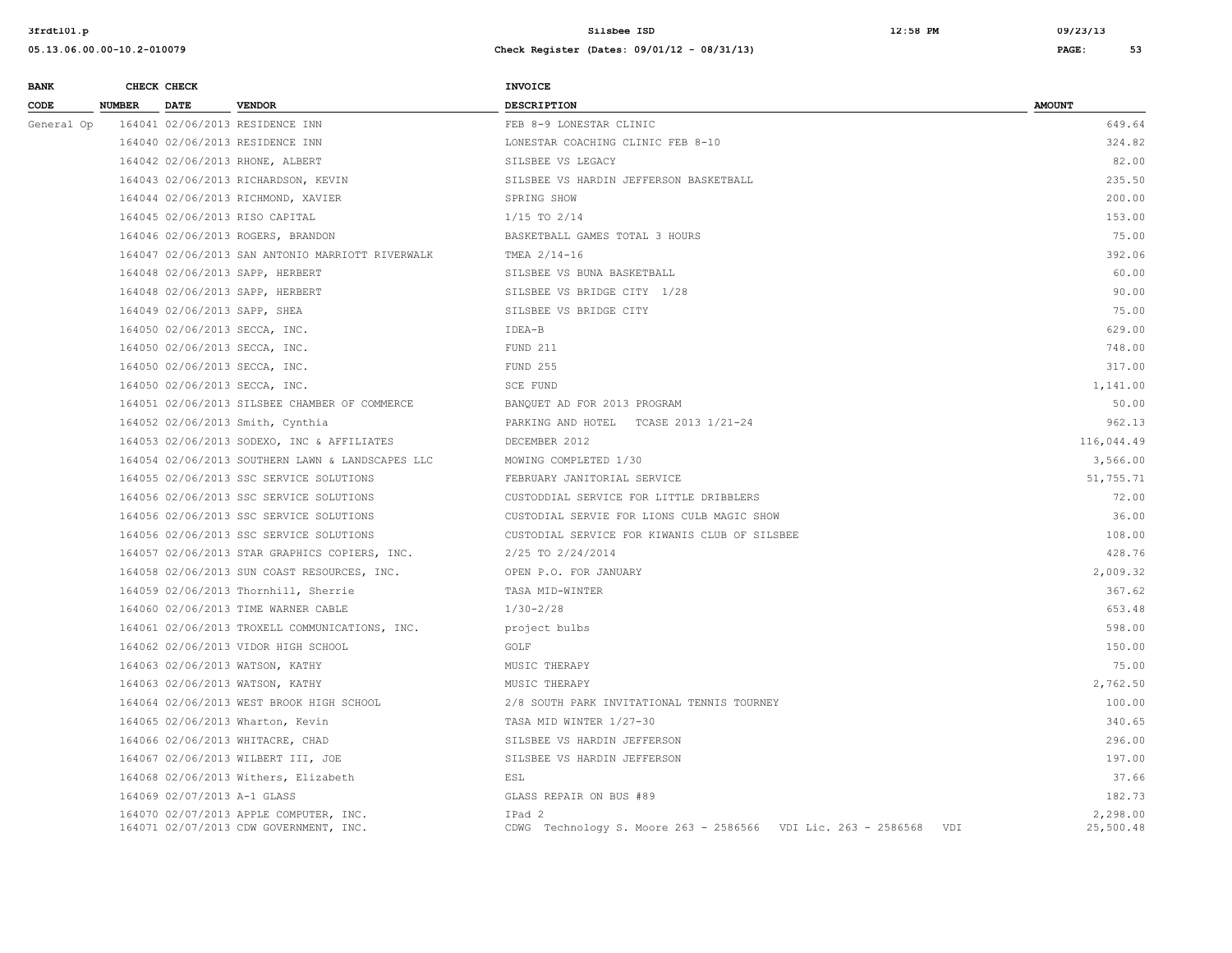**05.13.06.00.00-10.2-010079 Check Register (Dates: 09/01/12 - 08/31/13) PAGE: 54**

**3frdtl01.p Silsbee ISD 12:58 PM 09/23/13**

| <b>BANK</b> | CHECK CHECK                   |                                                                                        | <b>INVOICE</b>                                                    |                |
|-------------|-------------------------------|----------------------------------------------------------------------------------------|-------------------------------------------------------------------|----------------|
| CODE        | <b>NUMBER</b><br>DATE         | <b>VENDOR</b>                                                                          | <b>DESCRIPTION</b>                                                | <b>AMOUNT</b>  |
|             |                               |                                                                                        | maintenance repurpose to VDI                                      |                |
|             |                               | 164071 02/07/2013 CDW GOVERNMENT, INC.                                                 | Printer & Cartridge for HVAC at SMS                               | 324.35         |
|             |                               | 164072 02/07/2013 CHICK-FIL-A AT MID-COUNTY                                            | 1/19 MEAL GIRLS SOCCER                                            | 93.56          |
|             |                               | 164073 02/07/2013 DELL MARKETING L.P.                                                  | SOFTWARE MAINTENANCE                                              | 1,638.56       |
|             |                               | 164073 02/07/2013 DELL MARKETING L.P.                                                  | SOFTWARE MAINTENANCE                                              | 22,883.98      |
|             |                               | 164073 02/07/2013 DELL MARKETING L.P.                                                  | Dell S. Moore/Technology VDI Phase III Server *see attached quote | 21,400.11      |
|             |                               | 163885 02/07/2013 DOMINOS PIZZA                                                        | LAURA REEVES                                                      | $-62.50$       |
|             |                               | 163886 02/07/2013 DOMINOS PIZZA                                                        | LAURA REEVES                                                      | $-74.50$       |
|             | 164074 02/07/2013 ETEX        |                                                                                        | Toner Cartridge for DMAC machine                                  | 289.00         |
|             |                               | 164075 02/07/2013 F&F SPORTS, INC.                                                     | MS VOLLEYBALL SUPPLIES                                            | 658.98         |
|             |                               | 164076 02/07/2013 Harrison, Laura                                                      | GIRLS SOCCER                                                      | 20.00          |
|             |                               | 164077 02/07/2013 JONES, LESLIE                                                        | MS TO ORANGE                                                      | 10.00          |
|             |                               | 164077 02/07/2013 JONES, LESLIE                                                        | HS TO HOUSTON                                                     | 10.00          |
|             |                               | 164078 02/07/2013 Langley, Pamela                                                      | FEB 3 & 4 WHAT'S NEW IN CHILDREN'S LITERATURE                     | 139.70         |
|             |                               | 164079 02/07/2013 LAURA REEVES ACTIVITY FUND                                           |                                                                   | 62.50          |
|             |                               | 164079 02/07/2013 LAURA REEVES ACTIVITY FUND                                           |                                                                   | 74.50          |
|             |                               | 164080 02/07/2013 M & D SUPPLY, INC.                                                   | OPEN P.O. FOR JANAURY                                             | 45.76          |
|             |                               | 164081 02/07/2013 MAC PIZZA MANAGEMENT, INC.                                           | 1/29 MEAL BOYS BASKETBALL                                         | 357.50         |
|             | 164082 02/07/2013 NOVROZSKY'S |                                                                                        | BASKETBALL GAME IN BUNA                                           | 188.68         |
|             | 164082 02/07/2013 NOVROZSKY'S |                                                                                        | JR. HIGH BASKETBALL                                               | 286.88         |
|             |                               | 164083 02/07/2013 O'REILLY AUTOMOTIVE                                                  | OPEN P.O. FOR JANUARY ADDED INVOICE 0595-470571 \$9.99            | 56.83          |
|             |                               | 164084 02/07/2013 PARKER LUMBER - SILSBEE                                              | OPEN P.O. FOR JANUARY                                             | 1,336.72       |
|             |                               | 164085 02/07/2013 PEARSON DIGITAL                                                      | Testing kit, responses, records and report writer.                | 2,249.10       |
|             |                               | 164086 02/07/2013 QUAD G, INC.                                                         | GIRLS BASKETBALL                                                  | 126.02         |
|             | 164087 02/07/2013 RALPH'S     |                                                                                        | OPEN P.O. FOR JANAURY                                             | 16.16          |
|             |                               | 164088 02/07/2013 RAPTOR ACCOUNTS RECEIVABLE                                           | raptor labels                                                     | 100.00         |
|             |                               | 164089 02/07/2013 SAN ANTONIO MARRIOTT RIVERCENTER                                     | TMEA FEB 13-16                                                    | 598.05         |
|             | 164090 02/07/2013 Scott, Ruby |                                                                                        | HS TO HAMSHIRE FANNETT                                            | 9.26           |
|             |                               | 164090 02/07/2013 Scott, Ruby                                                          | HS SOCCER TO LIBERTY                                              | 12.99          |
|             |                               | 164091 02/07/2013 SCREEN GEEKS                                                         | IPAD                                                              | 149.99         |
|             |                               | 164092 02/07/2013 SMART'S TRUCK & TRAILER                                              | OPEN PO FOR THE MONTH OF JANUARY 2013                             | 123.79         |
|             |                               | 164093 02/07/2013 SOUTHERN COMPUTER WAREHOUSE                                          | Otter Product for iPad                                            | 208.68         |
|             |                               | 164093 02/07/2013 SOUTHERN COMPUTER WAREHOUSE                                          | VDI Computer Boxes, Service Agreements & Licensing                | 315.99         |
|             |                               | 164094 02/07/2013 STANLEY SECURITY SOLUTIONS, INC.                                     | CYLINDER MEDIUM DUTY LEVER LOCK. 120.17 STANDARD CORE 2-2         | 144.99         |
|             |                               | 164095 02/07/2013 SUPER DUPER PUBLICATIONS                                             | Speech therapy supplies                                           | 42.00          |
|             |                               | 164096 02/07/2013 SWICEGOOD MUSIC COMPANY                                              | Essential Elements tuba books                                     | 17.98          |
|             |                               | 164096 02/07/2013 SWICEGOOD MUSIC COMPANY                                              | Pirates of the Caribean sheet music                               | 60.00          |
|             |                               | 164096 02/07/2013 SWICEGOOD MUSIC COMPANY<br>164096 02/07/2013 SWICEGOOD MUSIC COMPANY | Music Sheets<br>Sheet music, UIL score                            | 54.00<br>48.00 |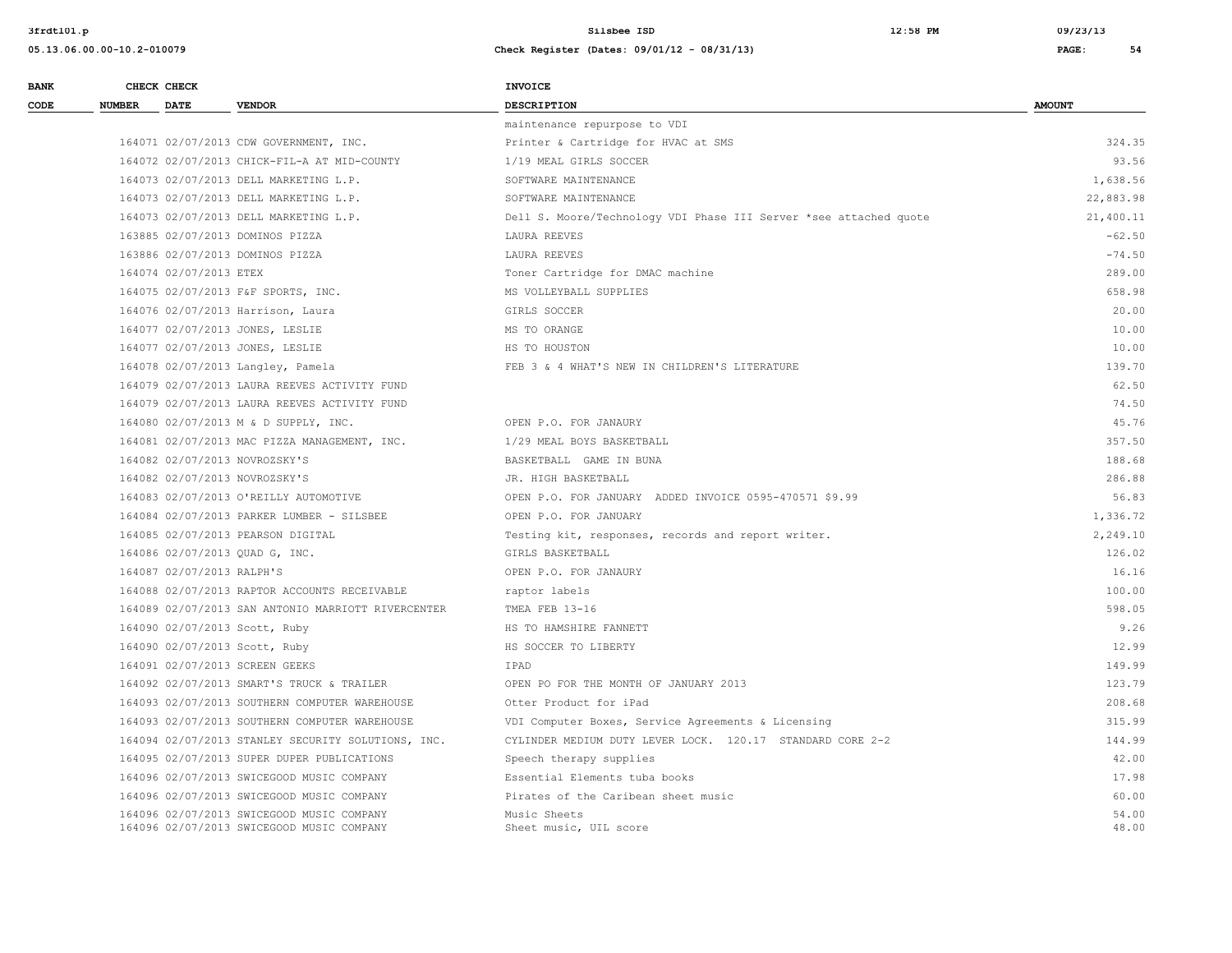| <b>BANK</b> | CHECK CHECK                  |                                                                        | <b>INVOICE</b>                            |                  |
|-------------|------------------------------|------------------------------------------------------------------------|-------------------------------------------|------------------|
| CODE        | <b>NUMBER</b><br><b>DATE</b> | <b>VENDOR</b>                                                          | <b>DESCRIPTION</b>                        | <b>AMOUNT</b>    |
| General Op  |                              | 164096 02/07/2013 SWICEGOOD MUSIC COMPANY                              | Bach 24 AW tuba mouthpiece                | 96.56            |
|             |                              | 164096 02/07/2013 SWICEGOOD MUSIC COMPANY                              | Sheet music, UIL score                    | 44.00            |
|             |                              | 164096 02/07/2013 SWICEGOOD MUSIC COMPANY                              | Maesong conductors score                  | 16.00            |
|             |                              | 164097 02/07/2013 THOMAS A/C SUPPLY, INC.                              | OPEN P.O. FOR JANAURY                     | 361.00           |
|             |                              | 164098 02/07/2013 TRIANGLE WATER CO.                                   | PACES                                     | 76.00            |
|             |                              | 164099 02/07/2013 U.S. SCHOOL SUPPLY                                   | pencils                                   | 95.05            |
|             | 164100 02/07/2013 VIRCO      |                                                                        | TABLES                                    | 1,943.84         |
|             |                              | 164101 02/13/2013 ALLEN, DENNIS                                        | GUARD SHACK TOTAL 8 HOURS                 | 200.00           |
|             |                              | 164101 02/13/2013 ALLEN, DENNIS                                        | BASKETBALL GAMES TOTAL 6 HOURS            | 150.00           |
|             |                              | 164102 02/13/2013 AMAZON.COM CORPORATE CREDIT SERVICES                 | Teaching materials                        | 26.56            |
|             | 164106 02/13/2013 AT &T      |                                                                        | JAN 27 THRU FEB 26                        | 70.58            |
|             | 164104 02/13/2013 AT &T      |                                                                        | JAN 25 THRU FEB 24                        | 79.98            |
|             | 164105 02/13/2013 AT &T      |                                                                        | JAN 27 THRU FEB 26                        | 3,912.31         |
|             | 164103 02/13/2013 AT &T      |                                                                        | JAN 25 THRU FEB 24                        | 79.98            |
|             |                              | 164107 02/13/2013 ATHLETIC SUPPLY INC.                                 | powerlifting supplies and weight lifting  | 1,056.50         |
|             |                              | 164107 02/13/2013 ATHLETIC SUPPLY INC.                                 | BASKETBALL OFFICIALS SHIRTS               | 63.90            |
|             |                              | 164108 02/13/2013 Balla, Cassie                                        | TCEA CONFERENCE                           | 109.21           |
|             |                              | 164109 02/13/2013 BARCELONA SPORTING GOODS                             | SUPPLIES AND UNIFORMS GIRLS BASKETBALL    | 546.75           |
|             |                              | 164110 02/13/2013 BILL BEATTY INSURANCE AGENCY, INC.                   |                                           | 500.00           |
|             |                              | 164111 02/13/2013 BLACKWELL, JAMES                                     | BASKETBALL GAMES TOTAL 6 HOURS            | 150.00           |
|             |                              | 164112 02/13/2013 BROOKSHIRE BROS                                      | FCCLA Supplies for Jan 2013               | 330.36           |
|             |                              | 164113 02/13/2013 CAFE' VENTURE COMPANY-DBA FUDDRUCKERS                | BASKETBALL                                | 151.61           |
|             | 164114 02/13/2013 CAIN, ED   |                                                                        | BASKETBALL GAMES TOTAL 6 HOURS            | 150.00           |
|             |                              | 164115 02/13/2013 CARROT-TOP INDUSTRIES                                | texas flaq                                | 58.21            |
|             |                              | 164116 02/13/2013 CASTILLE, MARCUS                                     | SILSBEE VS HAMSHIRE FANNETT               | 72.00            |
|             |                              | 164117 02/13/2013 CENTERPOINT ENERGY                                   | 1/4/2013 to 1/31/2013                     | 100.74           |
|             |                              | 164117 02/13/2013 CENTERPOINT ENERGY                                   | $1/4$ to $1/31/2013$                      | 651.30           |
|             |                              | 164117 02/13/2013 CENTERPOINT ENERGY                                   | 1/4/2013 to 1/31/2013                     | 366.47           |
|             |                              | 164117 02/13/2013 CENTERPOINT ENERGY                                   | 1/4/2013 to 1/31/2013                     | 106.81           |
|             |                              | 164117 02/13/2013 CENTERPOINT ENERGY                                   | 1/3/2013 to 2/1/2013                      | 415.50           |
|             |                              | 164119 02/13/2013 CHAMPIONS FOREVER                                    | PARENTAL INVOLVEMENT PROGRAM              | 1,000.00         |
|             |                              | 164120 02/13/2013 CICI'S PIZZA #160                                    | BOYS SOCCER MEALS                         | 168.00           |
|             |                              | 164127 02/13/2013 CITY OF SILSBEE                                      | 12/26 TO 1/22/2013                        | 16.25            |
|             |                              | 164128 02/13/2013 CITY OF SILSBEE                                      | 12/26 TO 1/22/2013                        | 67.90            |
|             |                              | 164126 02/13/2013 CITY OF SILSBEE                                      | 12/26 TO 1/22/2013                        | 1,370.76         |
|             |                              | 164125 02/13/2013 CITY OF SILSBEE                                      | 12/21 TO 1/24                             | 5,155.38         |
|             |                              | 164124 02/13/2013 CITY OF SILSBEE                                      | $1/2$ TO $1/28$                           | 103.09           |
|             |                              | 164123 02/13/2013 CITY OF SILSBEE<br>164121 02/13/2013 CITY OF SILSBEE | 1/2/2013 TO 1/2812013<br>1/2 TO 1/28/2013 | 104.29<br>782.56 |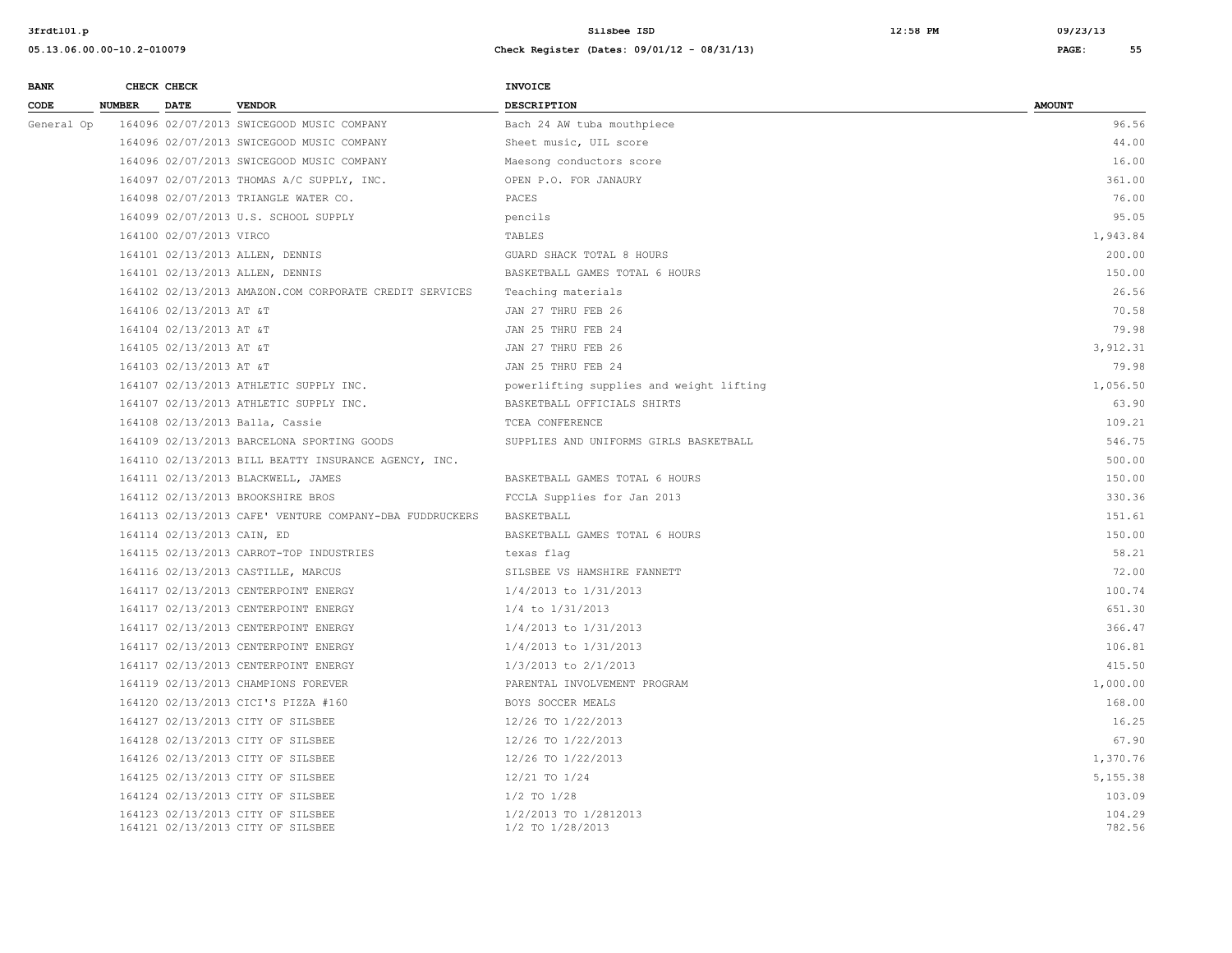| <b>BANK</b> |               | CHECK CHECK                |                                                                                  | INVOICE                                                       |                  |
|-------------|---------------|----------------------------|----------------------------------------------------------------------------------|---------------------------------------------------------------|------------------|
| CODE        | <b>NUMBER</b> | <b>DATE</b>                | <b>VENDOR</b>                                                                    | <b>DESCRIPTION</b>                                            | <b>AMOUNT</b>    |
| General Op  |               |                            | 164122 02/13/2013 CITY OF SILSBEE                                                | $1/2$ TO $1/28$                                               | 134.01           |
|             |               |                            | 164129 02/13/2013 COBURN SUPPLY COMPANY, INC.                                    | OPEN P.O. FOR FEBRUARY                                        | 42.46            |
|             |               |                            | 164130 02/13/2013 COGBILL, BENSON                                                | GUARD SHACK TOTAL 8 HOURS                                     | 200.00           |
|             |               |                            | 164131 02/13/2013 COMMUNITY COFFEE                                               | ADMINISTRATION OFFICE                                         | 20.20            |
|             |               |                            | 164131 02/13/2013 COMMUNITY COFFEE                                               | MIDDLE SCHOOL                                                 | 159.20           |
|             |               |                            | 164132 02/13/2013 CROFT & HICKS INVESTIGATIONS AND SECURIT 1/22 INSPECTION       |                                                               | 400.00           |
|             |               |                            | 164133 02/13/2013 Dauriac, Jennifer                                              | INCLUDING SWEP CONFERENCE                                     | 72.12            |
|             |               |                            | 164133 02/13/2013 Dauriac, Jennifer                                              |                                                               | 29.61            |
|             |               |                            | 164134 02/13/2013 DAVIS, MARK                                                    | BASKETBALL GAMES TOTAL 6 HOURS                                | 150.00           |
|             |               |                            | 164135 02/13/2013 DELL MARKETING L.P.                                            | Dell for Technology S. Moore 20 OptiPlex 390 Desktop Computer | 11,376.00        |
|             |               |                            | 163998 02/13/2013 DOUBLE TREE HOTEL                                              | ATAC FEB 10-13                                                | $-781.53$        |
|             |               |                            | 164136 02/13/2013 Drake, David JR                                                | LONESTAR COACHING CLINIC                                      | 29.99            |
|             |               |                            | 164137 02/13/2013 Drake, Michele                                                 | MEALS, MILEAGE OTHER EXPENSES                                 | 408.84           |
|             |               | 164138 02/13/2013 ETEX     |                                                                                  | teacher supplies toner cartridges                             | 261.98           |
|             |               | 164138 02/13/2013 ETEX     |                                                                                  | office supplies-color copier                                  | 593.28           |
|             |               | 164138 02/13/2013 ETEX     |                                                                                  | Envelope and note pads                                        | 31.97            |
|             |               | 164138 02/13/2013 ETEX     |                                                                                  | Supplies                                                      | 456.26           |
|             |               |                            | 164139 02/13/2013 F&F SPORTS, INC.                                               | MIDDLE SCHOOL TRACK SUPPLIES                                  | 708.50           |
|             |               |                            | 164139 02/13/2013 F&F SPORTS, INC.                                               | uniforms soccer girls                                         | 1,589.55         |
|             |               |                            | 164140 02/13/2013 FASTENAL COMPANY                                               | OPEN P.O. FOR JANUARY                                         | 27.37            |
|             |               |                            | 164118 02/13/2013 Feather, Jennifer                                              | TCEA CONFERENCE                                               | 50.40            |
|             |               |                            | 164141 02/13/2013 Franco, Eldon                                                  | HOTEL PARKING TCEA CONF                                       | 438.39           |
|             |               |                            | 164142 02/13/2013 FRANKS, KERRY                                                  | SILSBEE VS JASPER SOCCER                                      | 114.30           |
|             |               |                            | 164143 02/13/2013 GILLEY, WILLIAM                                                | 10 AND 12 BASKETBALL, DANCE, INVESTIGATION TOTAL 22 HOURS     | 550.00           |
|             |               |                            | 164144 02/13/2013 GLIDDEN PROFESSIONAL PAINT STORE                               | OPEN P.O. FOR JANUARY                                         | 28.30            |
|             |               |                            | 164144 02/13/2013 GLIDDEN PROFESSIONAL PAINT STORE                               | OPEN P.O. FOR JANUARY                                         | 21.75            |
|             |               | 164145 02/13/2013 GRAINGER |                                                                                  | OPEN P.O. FOR FEBRUARY                                        | 290.72           |
|             |               | 164145 02/13/2013 GRAINGER |                                                                                  | OPEN P.O. FOR FEBRUARY                                        | 188.85           |
|             |               |                            | 164146 02/13/2013 GRAND HYATT                                                    | TASBO 2/19-21                                                 | 454.08           |
|             |               |                            | 164147 02/13/2013 GRAND HYATT                                                    | TASBO CONF 2/19-21                                            | 454.08           |
|             |               |                            | 164148 02/13/2013 GRIMES, KENNETH                                                | SILSBEE VS HAMSHIRE FANNETT                                   | 85.00            |
|             |               |                            | 164149 02/13/2013 HARDIN COUNTY TREASURER                                        |                                                               | 19,520.48        |
|             |               |                            | 164150 02/13/2013 Harrison, Laura                                                | SOCCER SILSBEE VS LEGACY                                      | 20.00            |
|             |               |                            | 164150 02/13/2013 Harrison, Laura                                                | SOCCER SILSBEE VS JASPER                                      | 35.00            |
|             |               |                            | 164150 02/13/2013 Harrison, Laura                                                | SILSBEE VS LUMBERTON SOCCER                                   | 20.00            |
|             |               |                            | 164151 02/13/2013 HARTLESS, TRAVIS                                               | GUARD SHACK TOTAL 4 HOURS                                     | 100.00           |
|             |               |                            | 164152 02/13/2013 HARTMAN, CHRIS                                                 | BASKETBALL GAMES TOTAL 6 HOURS                                | 150.00           |
|             |               |                            | 164153 02/13/2013 HODGES, STEPHEN<br>164154 02/13/2013 INKSPOT PRINTS & GRAPHICS | BASKETBALL GAMES TOTAL 6 HOURS<br>TRYOUT T-SHIRTS             | 150.00<br>312.50 |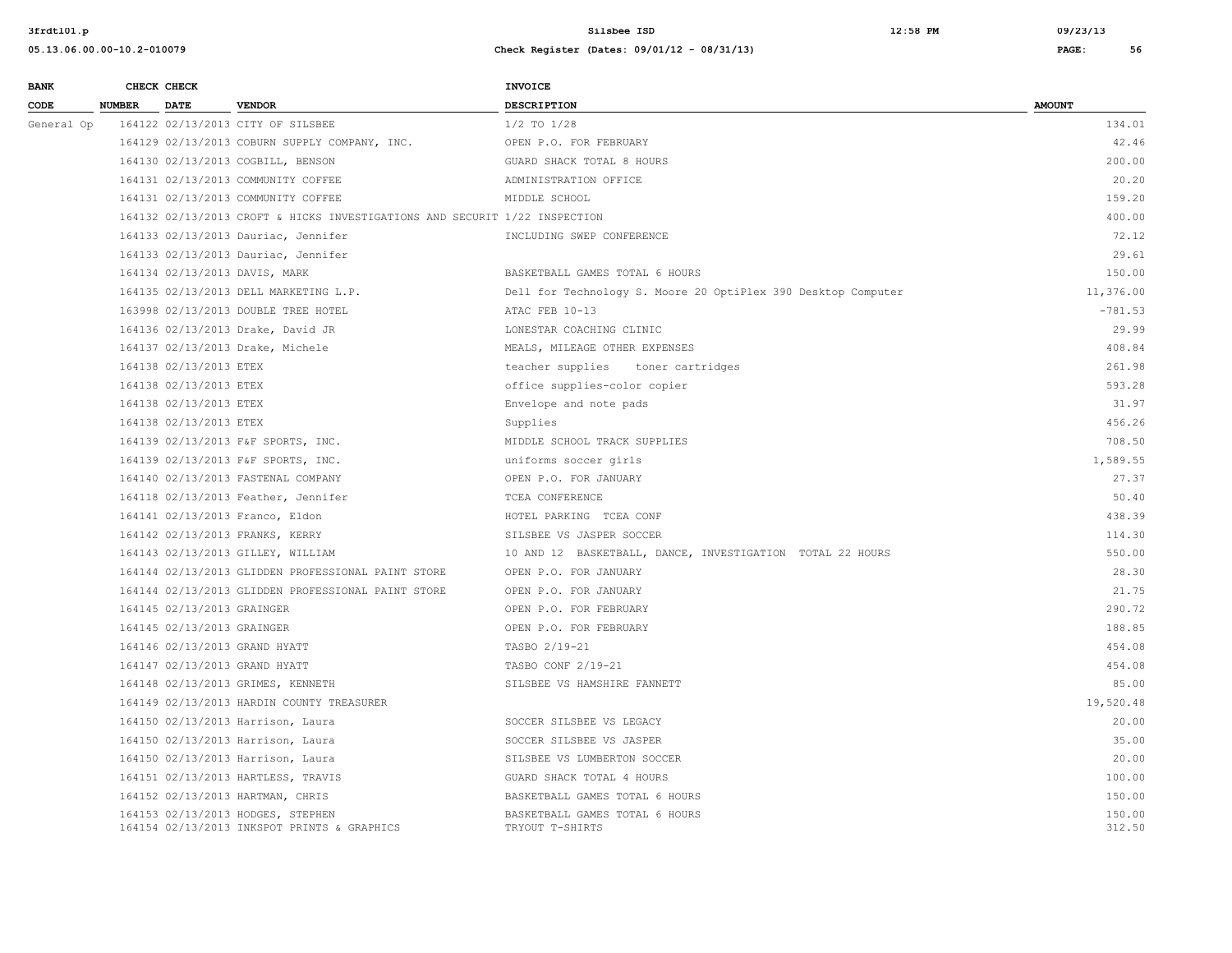| <b>BANK</b> |               | CHECK CHECK                 |                                                                             | <b>INVOICE</b>                                                                  |                 |
|-------------|---------------|-----------------------------|-----------------------------------------------------------------------------|---------------------------------------------------------------------------------|-----------------|
| CODE        | <b>NUMBER</b> | <b>DATE</b>                 | <b>VENDOR</b>                                                               | <b>DESCRIPTION</b>                                                              | <b>AMOUNT</b>   |
| General Op  |               |                             | 164155 02/13/2013 J. W. PEPPER & SON, INC.                                  | Choir Music                                                                     | 626.69          |
|             |               |                             | 164155 02/13/2013 J. W. PEPPER & SON, INC.                                  |                                                                                 | 35.94           |
|             |               |                             | 164156 02/13/2013 JASON'S DELI                                              | TENNIS MEAL 2/1                                                                 | 107.13          |
|             |               |                             | 164157 02/13/2013 JORDAN, PERCY                                             | SILSBEE VS JASPER SOCCER                                                        | 121.45          |
|             |               |                             | 164158 02/13/2013 KELLY, BRANDON CHASE                                      | GUARD SHACK TOTAL 4 HOURS                                                       | 100.00          |
|             |               |                             | 164159 02/13/2013 LEIFERMAN, JON                                            | SILSBEE VS LUMBERTON SOCCER                                                     | 64.30           |
|             |               |                             | 164160 02/13/2013 Liles, Suzanne                                            | JOSEY LANE                                                                      | 11.09           |
|             |               |                             | 164161 02/13/2013 Mackey, Kyle                                              | LONESTAR CLINIC                                                                 | 29.99           |
|             |               |                             | 164162 02/13/2013 McClusky, Estha                                           | WHAT'S NEW IN CHILDREN'S LITERATURE? HOUSTON                                    | 18.95           |
|             |               |                             | 164163 02/13/2013 MCDONALD'S                                                |                                                                                 | 46.67           |
|             |               |                             | 164163 02/13/2013 MCDONALD'S                                                |                                                                                 | 24.64           |
|             |               |                             | 164163 02/13/2013 MCDONALD'S                                                | BOYS GOLF                                                                       | 28.81           |
|             |               |                             | 164164 02/13/2013 MEHAFFY & WEBER                                           | MEDIATION SERVICES OCTOBER 8, 2012                                              | 1,800.00        |
|             |               |                             | 164165 02/13/2013 MONTALVO, CARLOS                                          | GUARD SHACK TOTAL 4 HOURS                                                       | 100.00          |
|             |               |                             | 164166 02/13/2013 MOYERS, JAMES                                             | SILSBEE VS LUMBERTON SOCCER                                                     | 66.28           |
|             |               |                             | 164167 02/13/2013 NEDERLAND HIGH SCHOOL                                     | TENNIS                                                                          | 100.00          |
|             |               |                             | 164168 02/13/2013 NORTON, DAVID                                             | BASKETBALL GAMES TOTAL 6 HOURS                                                  | 150.00          |
|             |               |                             | 164169 02/13/2013 NOVROZSKY'S                                               | POWERLIFTING                                                                    | 280.59          |
|             |               |                             | 164169 02/13/2013 NOVROZSKY'S                                               | JUDGES AND STAFF WORKING                                                        | 60.47           |
|             |               |                             | 164170 02/13/2013 NOVROZSKY'S                                               | BOYS SOCCER                                                                     | 299.02          |
|             |               |                             | 164172 02/13/2013 PEDEN, ROBERT                                             | BASKETBALL GAME TOTAL 3/5 HOURS                                                 | 87.50           |
|             |               |                             | 164173 02/13/2013 PHILLIPS, BILL                                            | WAREHOUSE LEASE                                                                 | 300.00          |
|             |               |                             | 164174 02/13/2013 PNG HIGH SCHOOL                                           | TENNIS JV INVITATIONAL                                                          | 40.00           |
|             |               |                             | 164175 02/13/2013 RAPTOR TECHNOLOGIES, INC.                                 | <b>BADGES</b>                                                                   | 100.00          |
|             |               |                             | 164176 02/13/2013 READ, DAVID                                               | SILSBEE VS HAMSHIRE FANNETT                                                     | 60.00           |
|             |               | 164177 02/13/2013 RED ALERT |                                                                             | OPEN P.O. FOR FEBRUARY                                                          | 260.00          |
|             |               | 164177 02/13/2013 RED ALERT |                                                                             | HONOR GUARD FUNGICIDE \$344.90 EAGLE TURF FUNGICIDE \$59.60                     | 404.55          |
|             |               |                             | 164178 02/13/2013 REGION VI ESC                                             | Region 6esc-CSCOPE for 2nd six weeks                                            | 3,686.70        |
|             |               |                             | 164179 02/13/2013 REYES, HELEN                                              | SPEECH ASSESMENT- BILINGUAL                                                     | 388.36          |
|             |               |                             | 164180 02/13/2013 ROGERS, BRANDON                                           | GUARD SHACK TOTAL 8 HOURS                                                       | 200.00          |
|             |               | 164181 02/13/2013 ROOSTERS  |                                                                             | 2/12/13                                                                         | 97.86           |
|             |               |                             | 164182 02/13/2013 SCHOOL NURSE SUPPLY INC.                                  | Defibrillator pads (8 adult and 3 pediatric) to replace the ones expiring       | 696.00          |
|             |               |                             |                                                                             | 1-31-13, for the Philips HeartStart Onsite AEDs in various locations throughout |                 |
|             |               |                             |                                                                             | the district.                                                                   |                 |
|             |               |                             | 164183 02/13/2013 SCHOOL SPECIALTY                                          | Art Supplies                                                                    | 3,222.54        |
|             |               |                             | 164171 02/13/2013 SCOTT PAULINO PHYSICAL THERAPIST                          | PHYSICAL THERAPY                                                                | 1,237.50        |
|             |               |                             | 164171 02/13/2013 SCOTT PAULINO PHYSICAL THERAPIST                          | PHYSICAL THERAPY                                                                | 3,577.50        |
|             |               |                             | 164184 02/13/2013 SHATTINGER MUSIC COMPANY<br>164185 02/13/2013 SILSBEE BEE | Band Music<br>LEGAL AD                                                          | 165.50<br>44.07 |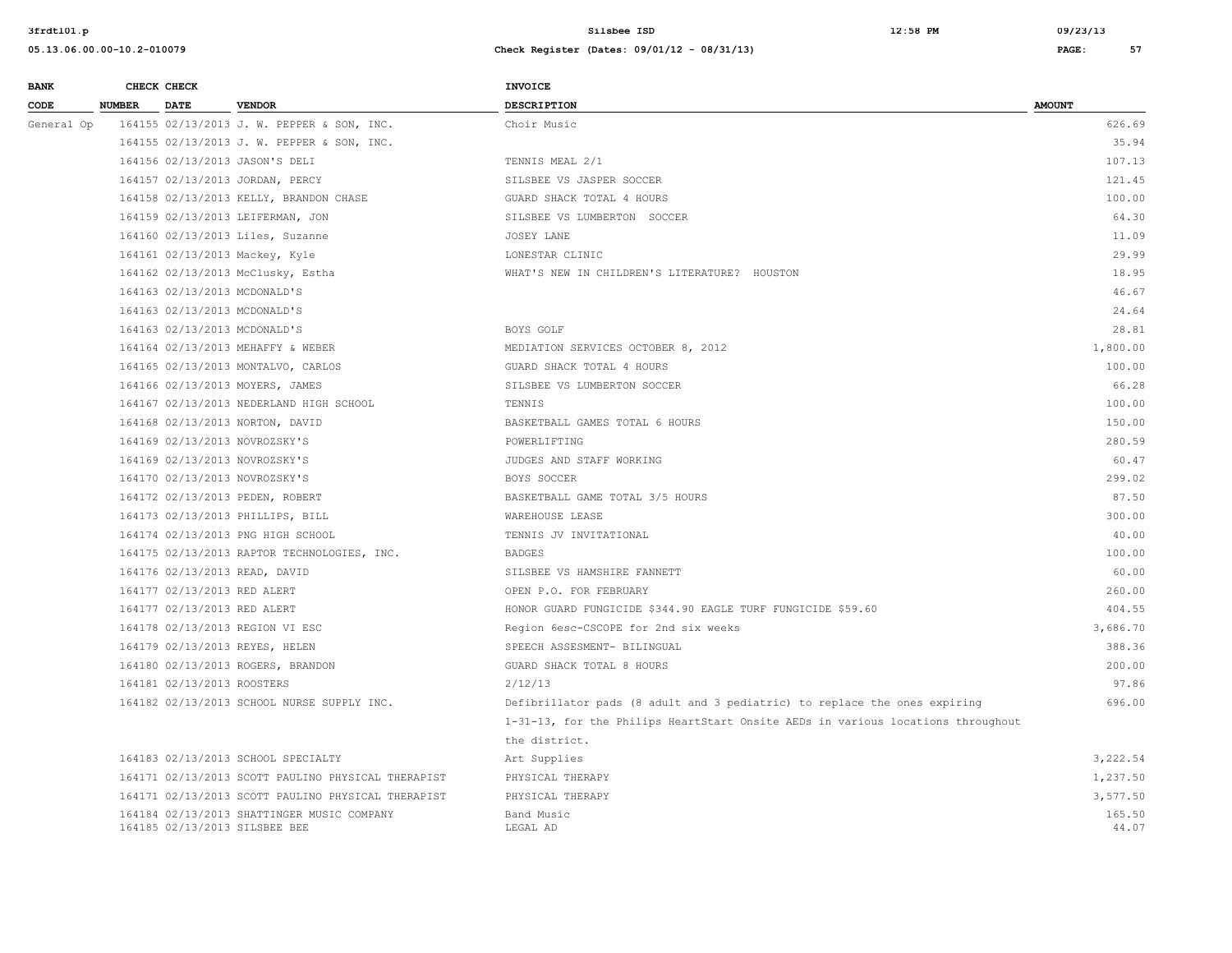| <b>BANK</b> |               | CHECK CHECK |                                                                         | <b>INVOICE</b>                                                                                      |               |
|-------------|---------------|-------------|-------------------------------------------------------------------------|-----------------------------------------------------------------------------------------------------|---------------|
| CODE        | <b>NUMBER</b> | <b>DATE</b> | <b>VENDOR</b>                                                           | <b>DESCRIPTION</b>                                                                                  | <b>AMOUNT</b> |
| General Op  |               |             | 164185 02/13/2013 SILSBEE BEE                                           |                                                                                                     | 101.25        |
|             |               |             | 164186 02/13/2013 SILSBEE ISD                                           | MAINTENANCE LABOR HOURS                                                                             | 190.10        |
|             |               |             | 164187 02/13/2013 SISD FOOD SERV./ILA JAY                               | FOR TEACHERS                                                                                        | 257.96        |
|             |               |             | 164187 02/13/2013 SISD FOOD SERV./ILA JAY                               | MAINTENANCE MEALS                                                                                   | 190.10        |
|             |               |             | 164188 02/13/2013 Smith, Kelly                                          | MILEAGE AND MEAL WHAT'S NEW IN CHILDREN'S LITERATURE?                                               | 129.55        |
|             |               |             | 164189 02/13/2013 SOUTHERN COMPUTER WAREHOUSE                           | Xerox 3315DN Printer/Scanner & Toner Cartridges for Parks, Honeycutt, Balla &                       | 572.56        |
|             |               |             |                                                                         | R. McGallion                                                                                        |               |
|             |               |             | 164189 02/13/2013 SOUTHERN COMPUTER WAREHOUSE                           | Xerox 3315DN Printer/Scanner & Toner Cartridges for Parks, Honeycutt, Balla &                       | 1,331.40      |
|             |               |             |                                                                         | R. McGallion                                                                                        |               |
|             |               |             | 164190 02/13/2013 Spears, Lynette                                       |                                                                                                     | 370.59        |
|             |               |             | 164190 02/13/2013 Spears, Lynette                                       |                                                                                                     | 45.26         |
|             |               |             | 164191 02/13/2013 SPRINTER RELAY FORMS CO.                              | HIGH SCHOOL TRACK                                                                                   | 110.00        |
|             |               |             | 164192 02/13/2013 STANLEY SECURITY SOLUTIONS, INC.                      | OPEN P.O. FOR JANAURY                                                                               | 30.80         |
|             |               |             | 164193 02/13/2013 Stewart, Murrell                                      | SCHOOL RELATED ACTIVITIES                                                                           | 86.13         |
|             |               |             | 164194 02/13/2013 SUBWAY STORE #5224                                    | 1/29 MEALBASKETBALL GIRLS                                                                           | 108.00        |
|             |               |             | 164195 02/13/2013 TEAM GO FIGURE                                        | COSTUMES                                                                                            | 773.75        |
|             |               |             | 164196 02/13/2013 TEXAS DSHS                                            | EDWARD JOHNSON MEMORIAL MS CAFETERIA ASBESTOS ABATEMENT DEMOLITION NOTIFICATION                     | 217.00        |
|             |               |             |                                                                         | FEE                                                                                                 |               |
|             |               |             | 164197 02/13/2013 TEXAS SCOREBOARD SERVICES LLC                         | INSPECTION & REPAIR BASEBALL AND SOFTBALL SCOREBOARDS                                               | 261.00        |
|             |               |             | 164198 02/13/2013 Thornhill, Sherrie                                    | MEALS, MILEAGE AND HOTEL                                                                            | 860.71        |
|             |               |             | 164199 02/13/2013 TIGER DIRECT, INC,.                                   |                                                                                                     | 12,013.98     |
|             |               |             | 164200 02/13/2013 TRIANGLE WATER CO.                                    | ACADEMY                                                                                             | 21.00         |
|             |               |             | 164201 02/13/2013 TURNER, GREIG                                         | SILSBEE VS HAMSHIRE FANNETT                                                                         | 73.40         |
|             |               |             | 164202 02/13/2013 U S POSTAL SERVICE                                    |                                                                                                     | 5,000.00      |
|             |               |             | 164203 02/13/2013 VERIZON WIRELESS                                      | DEC 24-JAN 23                                                                                       | 2,659.30      |
|             |               |             | 164204 02/13/2013 Webb, Stacy                                           | ONE ACT PLAY PROPS                                                                                  | 75.49         |
|             |               |             | 164204 02/13/2013 Webb, Stacy                                           | ONE ACT PLAY                                                                                        | 50.26         |
|             |               |             | 164205 02/13/2013 WELLS, PEYTON, GREENBURG AND HUNT, L.L.P RE: RETAINER |                                                                                                     | 1,028.25      |
|             |               |             |                                                                         | 164205 02/13/2013 WELLS, PEYTON, GREENBURG AND HUNT, L.L.P RE: MISC. LITIGATION/SPECIAL ASSIGNMENTS | 1,800.00      |
|             |               |             | 164206 02/13/2013 Wharton, Kevin                                        | TCEA CONFERENCE                                                                                     | 78.79         |
|             |               |             | 164207 02/13/2013 WHATABURGER #830                                      | SOFTBALL                                                                                            | 172.47        |
|             |               |             | 164208 02/13/2013 WILLIAM V MACGILL & CO.                               | Health Services supplies for the nurses' offices at every campus and Special Ed                     | 645.63        |
|             |               |             |                                                                         | supplies purchased for the Special Ed Department.                                                   |               |
|             |               |             | 164209 02/13/2013 Woodard, Robert                                       | LONESTAR CLINIC                                                                                     | 26.97         |
|             |               |             | 164210 02/13/2013 WOODWORKERS PARADISE, INC.                            | OPEN P.O. FOR JANAURY                                                                               | 40.75         |
|             |               |             | 164211 02/15/2013 ACME ARCHITECTURAL HARDWARE                           | hardware for toilet stalls at baseball & softball fields including freight                          | 511.75        |
|             |               |             |                                                                         | (see attached quote)                                                                                |               |
|             |               |             | 164212 02/15/2013 CAFE' VENTURE COMPANY-DBA FUDDRUCKERS                 |                                                                                                     | 213.01        |
|             |               |             | 164213 02/15/2013 CANON SOLUTIONS AMERICA                               | COLOR COPIES ADMINISTRATION                                                                         | 13.20         |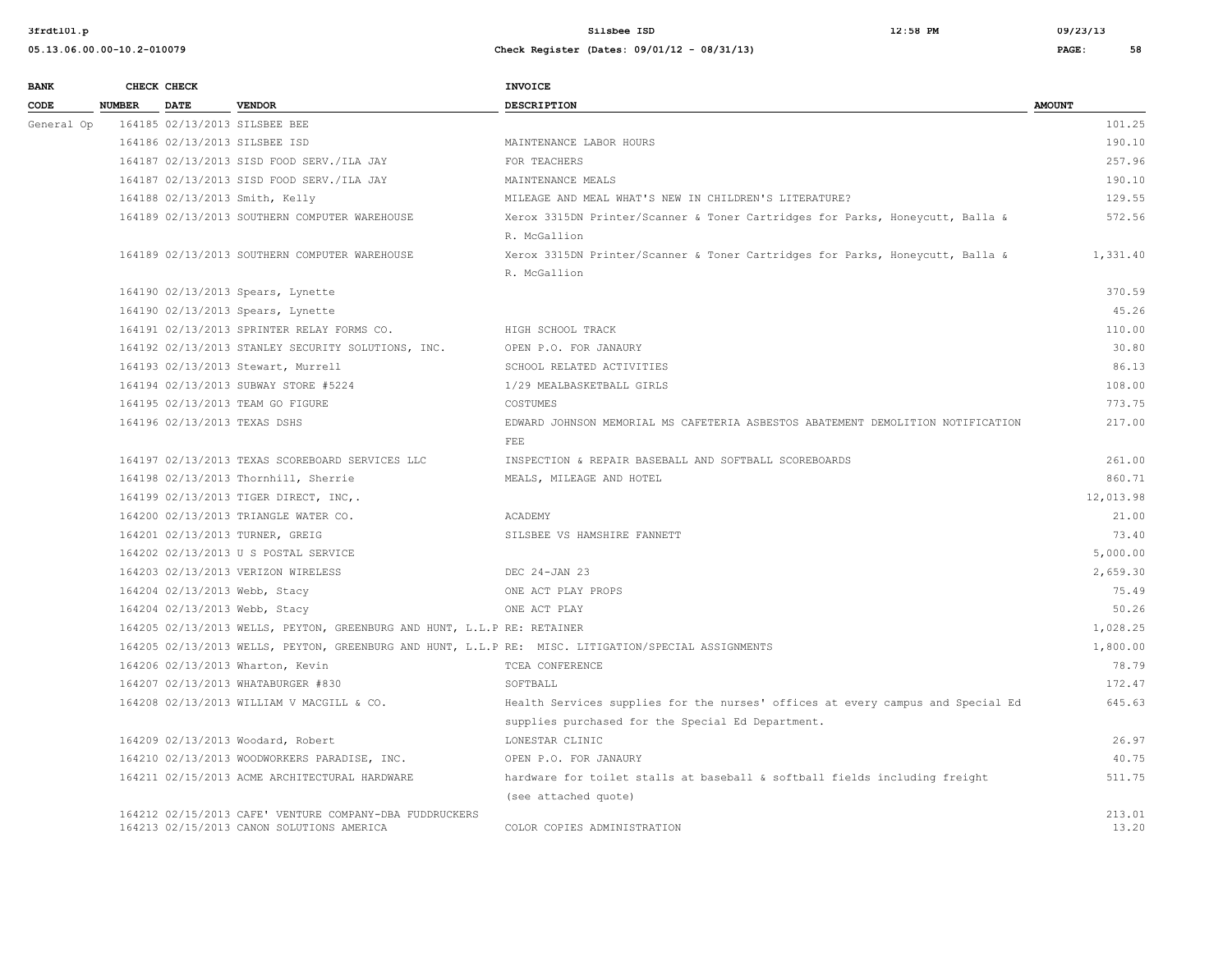| <b>BANK</b> |               | CHECK CHECK            |                                                                                                                                              | INVOICE                                   |                 |
|-------------|---------------|------------------------|----------------------------------------------------------------------------------------------------------------------------------------------|-------------------------------------------|-----------------|
| CODE        | <b>NUMBER</b> | <b>DATE</b>            | <b>VENDOR</b>                                                                                                                                | <b>DESCRIPTION</b>                        | <b>AMOUNT</b>   |
| General Op  |               |                        | 164214 02/15/2013 CARTER'S EDUCATIONAL TRAINING                                                                                              |                                           | 1,040.00        |
|             |               |                        | 164215 02/15/2013 CDW GOVERNMENT, INC.                                                                                                       | Infocus Lamps                             | 289.80          |
|             |               |                        | 164216 02/15/2013 CENTER FOR BEHAVIORAL STUDIES                                                                                              |                                           | 840.00          |
|             |               |                        | 164217 02/15/2013 CICI'S PIZZA #160                                                                                                          | <b>BASEBALL</b>                           | 102.00          |
|             |               |                        | 164218 02/15/2013 COASTAL WELDING SUPPLY INC                                                                                                 | HVAC Supplies for January 2013            | 7.75            |
|             |               |                        | 164219 02/15/2013 Deaver, Terry                                                                                                              | TITLE 1 CONFERENCE                        | 413.60          |
|             |               | 164220 02/15/2013 ETEX |                                                                                                                                              | Stamps for teacher use on reports         | 42.17           |
|             |               | 164220 02/15/2013 ETEX |                                                                                                                                              | XEROX TONER CARTRIDGE OFFICE SUPPLIES     | 100.80          |
|             |               | 164220 02/15/2013 ETEX |                                                                                                                                              | HP Printer Cartridges                     | 241.92          |
|             |               |                        | 164221 02/15/2013 EXXON MOBIL                                                                                                                |                                           | 152.64          |
|             |               |                        | 164222 02/15/2013 FOLLETT LIBRARY RESOURCES                                                                                                  | Library Book Order                        | 2,465.37        |
|             |               |                        | 164223 02/15/2013 GARY'S REPAIR SERVICE                                                                                                      | TRACTOR REPAIR                            | 1,100.00        |
|             |               |                        | 164223 02/15/2013 GARY'S REPAIR SERVICE                                                                                                      | fuel shut off solenoid                    | 286.70          |
|             |               |                        | 164236 02/15/2013 HUDSON, PATRICIA                                                                                                           | 4 games @ \$15.00                         | 60.00           |
|             |               |                        | 164011 02/15/2013 HUDSON, PATRICIA                                                                                                           | SOCCER                                    | $-20.00$        |
|             |               |                        | 164224 02/15/2013 MACKIN EDUCATIONAL RESOURCES                                                                                               | library books                             | 1,628.56        |
|             |               |                        | 164224 02/15/2013 MACKIN EDUCATIONAL RESOURCES                                                                                               | library books                             | 824.33          |
|             |               |                        | 164225 02/15/2013 McGallion, Bobby                                                                                                           | LONESTAR CLINIC                           | 188.34          |
|             |               |                        | 164226 02/15/2013 McGallion, Regina                                                                                                          | TCEA $2/4-8$                              | 398.16          |
|             |               |                        | 164227 02/15/2013 MICRO INTEGRATION                                                                                                          |                                           | 125.00          |
|             |               |                        | 164228 02/15/2013 O K PAPER CENTER                                                                                                           | Paper for Physical Forms & Testing        | 99.85           |
|             |               |                        | 164228 02/15/2013 O K PAPER CENTER                                                                                                           | Paper for Physical Forms & Testing        | 99.85           |
|             |               |                        | 164228 02/15/2013 O K PAPER CENTER                                                                                                           | Paper for Physical Forms & Testing        | 107.10          |
|             |               |                        | 164237 02/15/2013 Parks, Diane                                                                                                               | FCCLA FALL EXECUTIVE COUNCIL MEETING      | 11.79           |
|             |               |                        | 164237 02/15/2013 Parks, Diane                                                                                                               | BUCKNER'S CHILDRENS HOME FIELD TRIP       | 5.64            |
|             |               |                        | 164237 02/15/2013 Parks, Diane                                                                                                               | J & W FLOORING INTERIOR DESIGN FIELD TRIP | 7.30            |
|             |               |                        | 164237 02/15/2013 Parks, Diane                                                                                                               | FCCLA ROCKETS CAREER DAY                  | 15.75           |
|             |               |                        | 164237 02/15/2013 Parks, Diane                                                                                                               | FCCLA FALL LEADERSHIP WORKSHOP            | 6.98            |
|             |               |                        | 164229 02/15/2013 RENAISSANCE LEARNING, INC.                                                                                                 | NEO 2 Personal Writing Tool Package       | 649.44          |
|             |               |                        | 164230 02/15/2013 Riley, Frankye                                                                                                             | WESTBROOK POWERLIFTING MEET               | 80.00           |
|             |               |                        | 164231 02/15/2013 SHORKEY CENTER                                                                                                             |                                           | 2,800.00        |
|             |               |                        | 164232 02/15/2013 SPARKLETTS AND SIERRA SPRINGS                                                                                              | ADMINISTRATION, WAREHOUSE, FOOD SERVICE   | 135.06          |
|             |               |                        | 164233 02/15/2013 Stout, Tammy                                                                                                               | TITLE 1 CONFERENCE                        | 92.02           |
|             |               |                        | 164234 02/15/2013 WESTBROOK POWERLIFTING                                                                                                     |                                           | 120.00          |
|             |               |                        | 164235 02/15/2013 WOOD, JESSE PHD                                                                                                            |                                           | 975.00          |
|             |               |                        | 164238 02/20/2013 A 2 Z EDUCATIONAL SUPPLIES                                                                                                 | LAM FILM                                  | 2,205.00        |
|             |               |                        | 164239 02/20/2013 Alaniz, Cynthia                                                                                                            | TRACK MEET                                | 280.00          |
|             |               |                        | 164284 02/20/2013 APPLIED MAINTENANCE SPECIALTIES<br>164240 02/20/2013 ATHLETIC TRAINERS OF THE GOLDEN TRIANGLE REGISTRATION FEE FEB 27 & 28 | OPEN P.O. FOR FEBRUARY                    | 148.22<br>60.00 |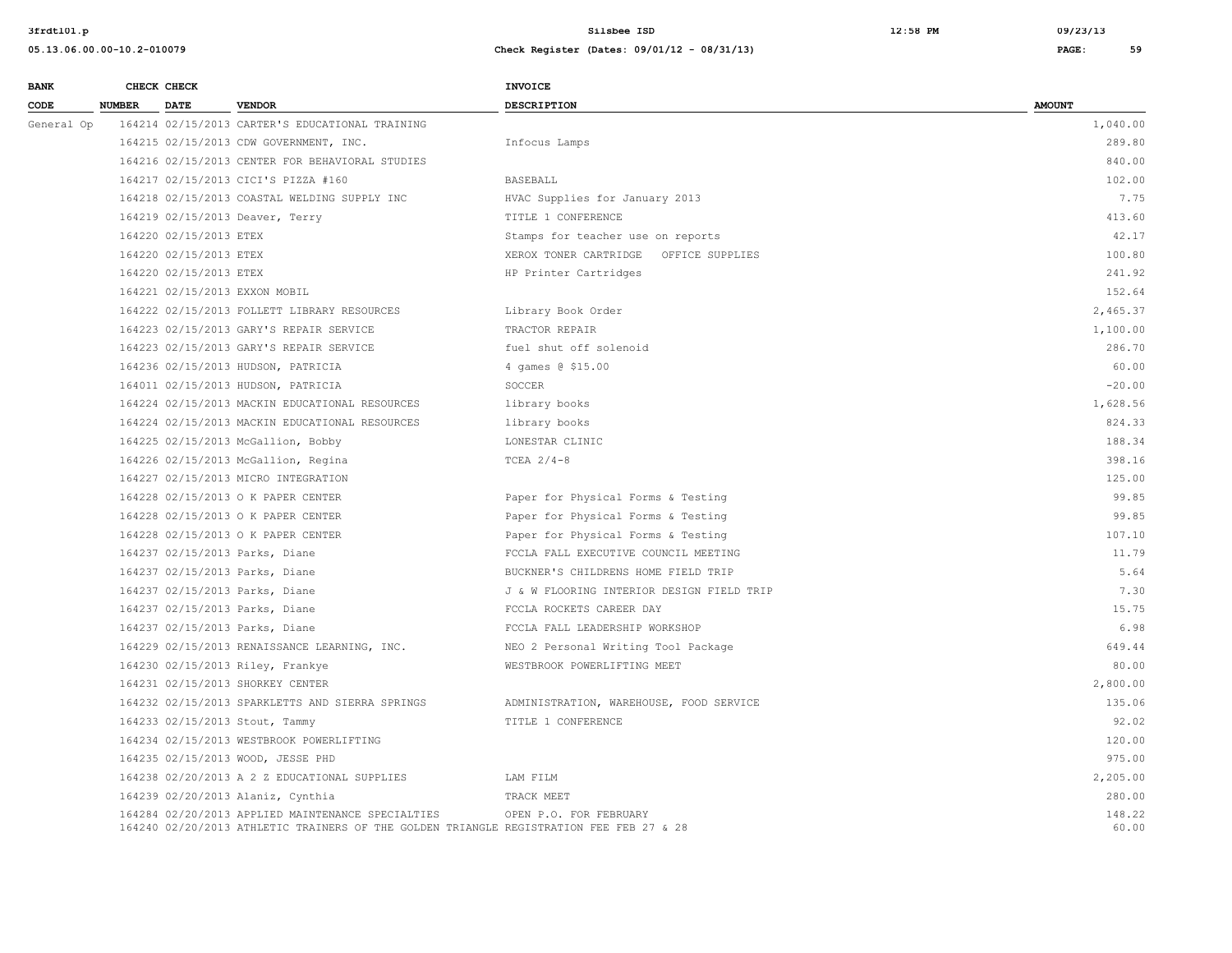| <b>BANK</b> |        | CHECK CHECK               |                                                                        | <b>INVOICE</b>                                                               |                  |
|-------------|--------|---------------------------|------------------------------------------------------------------------|------------------------------------------------------------------------------|------------------|
| CODE        | NUMBER | <b>DATE</b>               | <b>VENDOR</b>                                                          | <b>DESCRIPTION</b>                                                           | <b>AMOUNT</b>    |
| General Op  |        |                           | 164285 02/20/2013 BAIR, NATHANIEL CORY                                 |                                                                              | 100.00           |
|             |        |                           | 164286 02/20/2013 Barnes, Aaron                                        | AND PARKING TMEA SAN ANTONIO 2/14-16                                         | 492.14           |
|             |        |                           | 164241 02/20/2013 BRIDGE CITY ATHLETIC BOOSTERS                        | ORANGE COUNTY TENNIS TOURNEY                                                 | 100.00           |
|             |        | 164242 02/20/2013 BRODART |                                                                        | Library supplies                                                             | 201.33           |
|             |        | 164287 02/20/2013 BRODART |                                                                        | Library supplies                                                             | 6.90             |
|             |        |                           | 164243 02/20/2013 BUREAU OF EDUCATION AND RESEARCH                     | PEGGY SHARP CONFERENCE                                                       | 229.00           |
|             |        |                           | 164244 02/20/2013 Burnaman, Wendy                                      |                                                                              | 22.61            |
|             |        |                           | 164288 02/20/2013 CENTER FOR BEHAVIORAL STUDIES                        |                                                                              | 840.00           |
|             |        |                           | 164245 02/20/2013 CENTERPOINT ENERGY                                   | $1/8$ TO $2/6$                                                               | 90.24            |
|             |        |                           | 164245 02/20/2013 CENTERPOINT ENERGY                                   | $1/4$ TO $2/4$                                                               | 864.92           |
|             |        |                           | 164245 02/20/2013 CENTERPOINT ENERGY                                   | $1/5$ TO $2/4$                                                               | 773.75           |
|             |        |                           | 164246 02/20/2013 CICI'S PIZZA #160                                    | BASEBALL SCRIMMAGE @ VIDOR                                                   | 90.00            |
|             |        |                           | 164247 02/20/2013 COGBILL, BENSON                                      | GUARD SHACK TOTAL 8 HOURS                                                    | 200.00           |
|             |        |                           | 164248 02/20/2013 COMMUNITY COFFEE                                     | MAINTENANCE                                                                  | 73.50            |
|             |        |                           | 164249 02/20/2013 DE LAGE LANDEN PUBLIC FINANCE                        | $1/21$ TO $2/20$                                                             | 1,112.00         |
|             |        |                           | 164249 02/20/2013 DE LAGE LANDEN PUBLIC FINANCE                        | $1/31$ TO $2/27$                                                             | 1,299.00         |
|             |        |                           | 164249 02/20/2013 DE LAGE LANDEN PUBLIC FINANCE                        | $1/31$ TO $2/27$                                                             | 2,022.00         |
|             |        |                           | 164249 02/20/2013 DE LAGE LANDEN PUBLIC FINANCE                        | 2/28 TO 3/30                                                                 | 491.00           |
|             |        |                           | 164289 02/20/2013 Deaver, Terry                                        |                                                                              | 53.15            |
|             |        |                           | 164250 02/20/2013 DELACERDA, SCOTT                                     | GUARD SHACK TOTAL 8 HOURS                                                    | 200.00           |
|             |        |                           | 164251 02/20/2013 DELL MARKETING L.P.                                  | Dell technology S. Moore 108 - A6480652 Wyse Xenith 2 VDI box 108 - A3925825 | 24,808.68        |
|             |        |                           |                                                                        | Software maintenance                                                         |                  |
|             |        | 164252 02/20/2013 ETEX    |                                                                        | <b>SCREEN</b>                                                                | 197.99           |
|             |        | 164252 02/20/2013 ETEX    |                                                                        | Teacher & Office Supplies                                                    | 150.86           |
|             |        | 164252 02/20/2013 ETEX    |                                                                        | for Academy/G. Boyett Etex Office Supply 30 Max 190318 HP-200 Stereo         | 134.70           |
|             |        |                           |                                                                        | Headphones                                                                   |                  |
|             |        | 164252 02/20/2013 ETEX    |                                                                        | teacher supplies                                                             | 61.70            |
|             |        | 164252 02/20/2013 ETEX    |                                                                        | Office supplies                                                              | 25.17            |
|             |        | 164252 02/20/2013 ETEX    |                                                                        | AAA Batteries                                                                | 285.80           |
|             |        | 164252 02/20/2013 ETEX    |                                                                        | toner, supplies                                                              | 804.94           |
|             |        | 164290 02/20/2013 ETEX    |                                                                        | INK                                                                          | 274.99           |
|             |        | 164290 02/20/2013 ETEX    |                                                                        | teacher supplies toner, and misc. supplies                                   | 143.19           |
|             |        |                           | 164253 02/20/2013 F&F SPORTS, INC.                                     | HIGH SCHOOL GIRLS TRACK SUPPLIES                                             | 1,143.00         |
|             |        |                           | 164253 02/20/2013 F&F SPORTS, INC.                                     | BOYS TRACK HIGH SCHOOL SUPPLIES                                              | 1,006.00         |
|             |        |                           | 164291 02/20/2013 Ferguson, Jennifer                                   | TAKING STUDENT TO DOCTOR                                                     | 7.55             |
|             |        |                           | 164254 02/20/2013 FLOWER, ANTHONY                                      | GUARD SHACK TOTAL 8 HOURS                                                    | 200.00           |
|             |        |                           | 164255 02/20/2013 FOLLETT SOFTWARE COMPANY                             | <b>BOOKS</b>                                                                 | 1,734.06         |
|             |        |                           | 164256 02/20/2013 FOLLETT SOFTWARE<br>164257 02/20/2013 Franco, Carrie | LIGHT BULB FOR MAGNIFICATION LAMP                                            | 3,510.00<br>5.98 |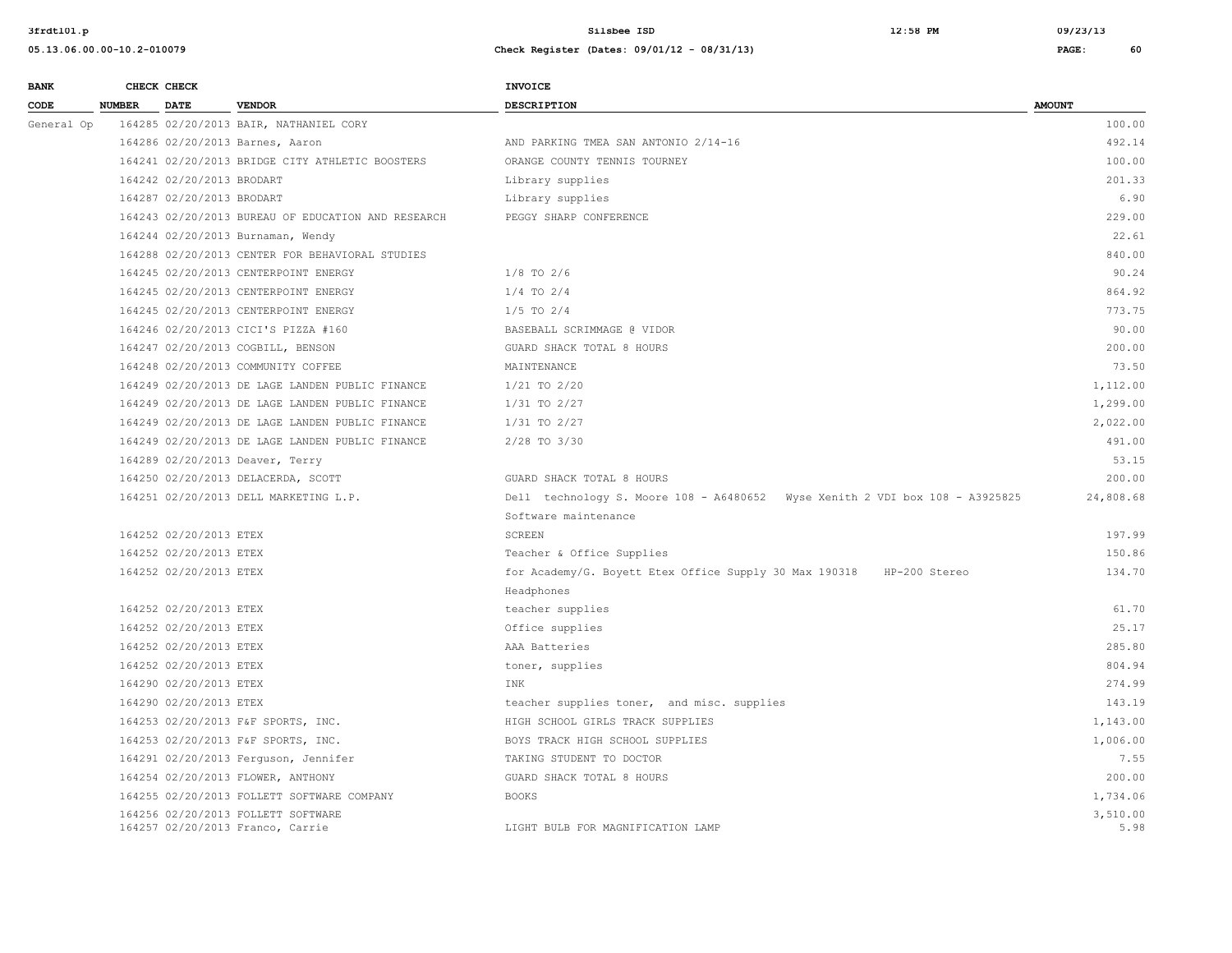| <b>BANK</b> |               | CHECK CHECK                 |                                                                            | <b>INVOICE</b>                                                          |                    |
|-------------|---------------|-----------------------------|----------------------------------------------------------------------------|-------------------------------------------------------------------------|--------------------|
| CODE        | <b>NUMBER</b> | <b>DATE</b>                 | <b>VENDOR</b>                                                              | DESCRIPTION                                                             | <b>AMOUNT</b>      |
| General Op  |               |                             | 164258 02/20/2013 Franco, Eldon                                            | BOOKS FOR TEACHER GROWTH PLAN                                           | 35.16              |
|             |               |                             | 164259 02/20/2013 GILLEY, WILLIAM                                          | 2/16, 2/17 AND 2/18 SOCCER, BASKETBALL GAMES, BASEBALL TOTAL 30.5 HOURS | 762.50             |
|             |               |                             | 164259 02/20/2013 GILLEY, WILLIAM                                          | SOFTBALL TOTAL 4/5 HOURS                                                | 112.50             |
|             |               |                             | 164260 02/20/2013 GRIFFIN, JASON                                           | GUARD SHACK TOTAL 8 HOURS                                               | 200.00             |
|             |               |                             | 164261 02/20/2013 GSFAP ATHLETIC PROGRAM                                   | <b>BUILDING USE</b>                                                     | 21.50              |
|             |               |                             | 164292 02/20/2013 HEDGEHOG LEARNING                                        | 10 day science review                                                   | 215.46             |
|             |               |                             | 164262 02/20/2013 HILTON GALVESTON ISLAND RESORT                           | FCCLA CONFERENCE FEB 20-23                                              | 464.34             |
|             |               |                             | 164263 02/20/2013 HILTON GALVESTON ISLAND RESORT                           | FCCLA CONF 2/21-2/22                                                    | 91.56              |
|             |               |                             | 164264 02/20/2013 INKSPOT PRINTS & GRAPHICS                                | <b>BANNER</b>                                                           | 50.00              |
|             |               |                             | 164265 02/20/2013 KELLY, BRANDON CHASE                                     | SOCCER GAME TOTAL 3 HOURS                                               | 75.00              |
|             |               |                             | 164265 02/20/2013 KELLY, BRANDON CHASE                                     | BASKETBALL GAME NOT WITH SCHOOL TOTAL 2.5 HOURS                         | 62.50              |
|             |               |                             | 164293 02/20/2013 LAURA REEVES ACTIVITY FUND                               | TOP TIGER AWARD                                                         | 107.30             |
|             |               |                             | 164294 02/20/2013 LUMBERTON HS TRACK                                       | 1 JV TEAM AND 2 VARSITY TEAMS                                           | 350.00             |
|             |               |                             | 164295 02/20/2013 Mackey, Kyle                                             | TRACK @ LUMBERTON                                                       | 450.00             |
|             |               | 164266 02/20/2013 MANNING'S |                                                                            | TABLETS                                                                 | 781.50             |
|             |               |                             | 164267 02/20/2013 MCDONALD'S                                               | GOLF WE ARE PAYING TAX BECAUSE EMPLOYEE GAVE COACH \$1.70 IN CASH       | 22.35              |
|             |               |                             | 164268 02/20/2013 MCINNIS CONSTRUCTION, INC.                               | CONCRETE WORK                                                           | 5,900.00           |
|             |               |                             | 164296 02/20/2013 Murray, Megan                                            | REIMBURSEMENT                                                           | 80.00              |
|             |               |                             | 164297 02/20/2013 NOVROZSKY'S                                              | POWERLIFTING                                                            | 286.33             |
|             |               |                             | 164269 02/20/2013 ORANGEFIELD ISD                                          | JV BASEBALL TOURNEY                                                     | 125.00             |
|             |               |                             | 164298 02/20/2013 Patterson, Todd                                          | FEB 13-16 TMEA CONVENTION                                               | 403.15             |
|             |               |                             | 164299 02/20/2013 PAYNE, ASHLEE                                            |                                                                         | 95.81              |
|             |               |                             | 164299 02/20/2013 PAYNE, ASHLEE                                            |                                                                         | 100.00             |
|             |               |                             | 164300 02/20/2013 Rawson, Tonya                                            | SOFTBALL TOURNEY IN LUFKIN                                              | 67.22              |
|             |               |                             | 164270 02/20/2013 REGION V EDUCATION SERVICE CENTER                        | Workshop 6478) STAAR Alternate Suppor Sessions                          | 45.00              |
|             |               |                             | 164270 02/20/2013 REGION V EDUCATION SERVICE CENTER                        | Workshop 6478) STAAR Alternate Support Sessions: EOC                    | 45.00              |
|             |               |                             | 164271 02/20/2013 SCHOOL LIBRARY JOURNAL                                   |                                                                         | 88.99              |
|             |               |                             | 164272 02/20/2013 SCROGGINS, TIM                                           | GUARD SHACK TOTAL 8 HOURS                                               | 200.00             |
|             |               |                             | 164273 02/20/2013 SILSBEE CHAMBER OF COMMERCE                              | 12 BOARD, MR. BAIN AND KIRSTEN PHILLIPS                                 | 350.00             |
|             |               |                             | 164301 02/20/2013 Smith, Cynthia                                           | MEMBERSHIP TSHA 2013 MARCH 7-9                                          | 270.00             |
|             |               |                             | 164302 02/20/2013 SOUTHERN COMPUTER WAREHOUSE                              | 3315 Toner carthridge                                                   | 143.61             |
|             |               |                             | 164302 02/20/2013 SOUTHERN COMPUTER WAREHOUSE                              | otterbox defender cases                                                 | 303.12             |
|             |               |                             | 164274 02/20/2013 SPARKLETTS AND SIERRA SPRINGS                            | MIDDLE SCHOOL                                                           | 83.08              |
|             |               |                             | 164303 02/20/2013 Spears, Jan                                              | SWEP CONFERENCE 2/3-5                                                   | 15.00              |
|             |               |                             | 164275 02/20/2013 SWICEGOOD MUSIC COMPANY                                  | ONE ACT PLAY PROP                                                       | 5.20               |
|             |               | 164276 02/20/2013 TESOL     |                                                                            | REGISTRATION 3/20-3/23                                                  | 385.00             |
|             |               |                             | 164278 02/20/2013 TIME WARNER CABLE                                        | 2/17 TO 3/16                                                            | 953.98             |
|             |               |                             | 164277 02/20/2013 TIME WARNER CABLE<br>164279 02/20/2013 TIME WARNER CABLE | 2/15 TO 3/14<br>$2/18$ to $3/17$                                        | 3,375.00<br>953.98 |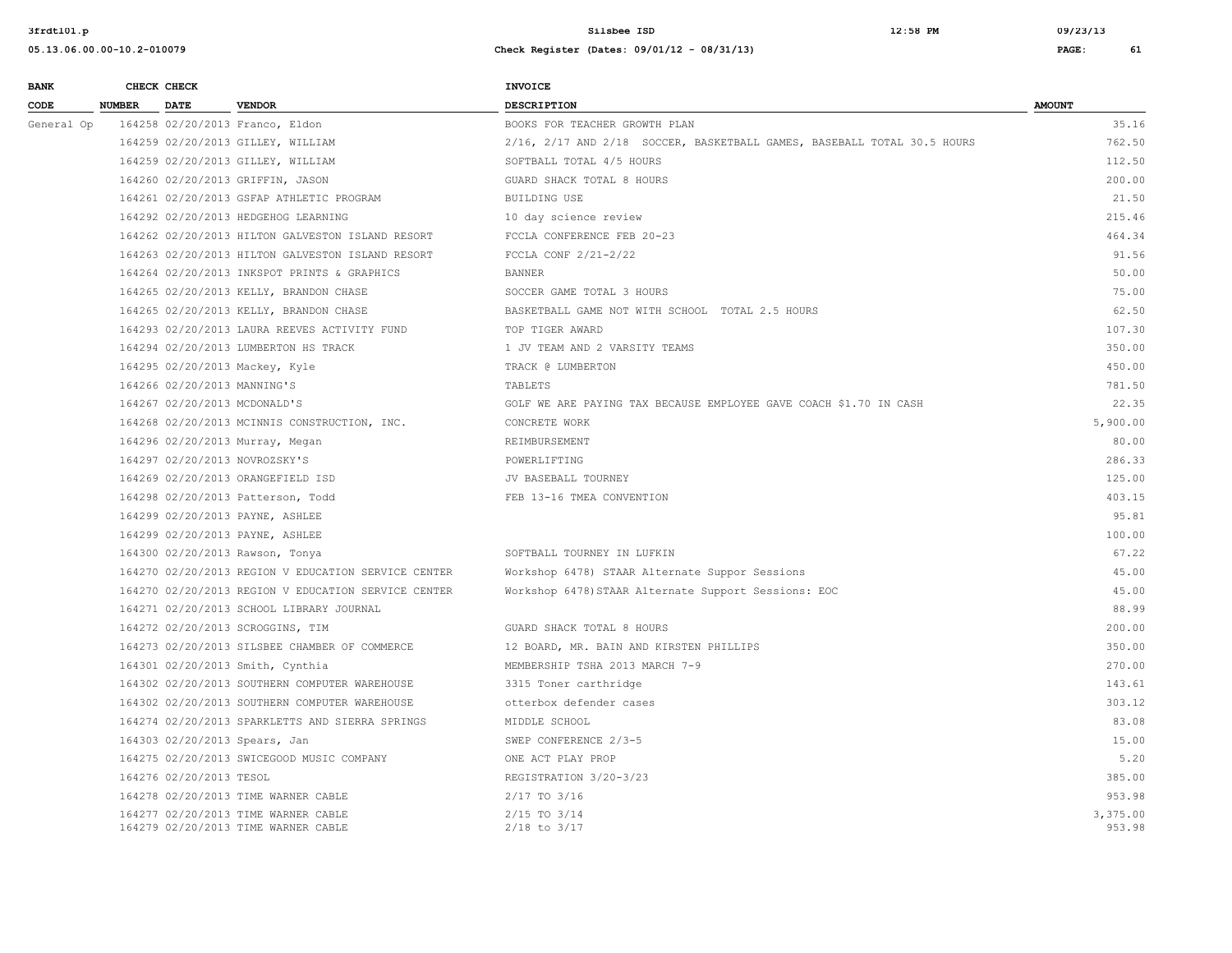| <b>BANK</b> |               | CHECK CHECK                                              |                                                       | INVOICE                                                                        |                |
|-------------|---------------|----------------------------------------------------------|-------------------------------------------------------|--------------------------------------------------------------------------------|----------------|
| CODE        | <b>NUMBER</b> | <b>DATE</b>                                              | <b>VENDOR</b>                                         | <b>DESCRIPTION</b>                                                             | <b>AMOUNT</b>  |
| General Op  |               |                                                          | 164280 02/20/2013 TIME WARNER CABLE                   | 2/18 TO 3/17                                                                   | 953.98         |
|             |               |                                                          | 164281 02/20/2013 TIME WARNER CABLE                   | $2/18$ TO $3/17$                                                               | 953.98         |
|             |               |                                                          | 164304 02/20/2013 TRANSIT MIX CONCRETE & MATERIALS CO | 20 tons Limestone base \$500.00 10 tons Limestone base \$250.00                | 750.00         |
|             |               | 164282 02/20/2013 VIDOR ISD                              |                                                       | VARSITY BASEBALL TOURNEY                                                       | 125.00         |
|             |               |                                                          | 164305 02/20/2013 WEATHERSBY, HELENA                  |                                                                                | 100.00         |
|             |               |                                                          | 164283 02/20/2013 Webb, Stacy                         | REIMBURSEMENT                                                                  | 32.50          |
|             |               |                                                          | 164314 02/22/2013 ABBO, JOEL                          | SILSBEE VS HJ SOCCER                                                           | 113.20         |
|             |               |                                                          | 164315 02/22/2013 ALLEN, DENNIS                       | GUARD SHACK TOTAL 8 HOURS                                                      | 200.00         |
|             |               |                                                          | 164316 02/22/2013 BROUSSARD, WESLEY                   | SILSBEE VS DIBOLL BASEBALL                                                     | 147.00         |
|             |               |                                                          | 164317 02/22/2013 BROWN, DAVID                        | GUARD SHACK TOTAL 8 HOURS                                                      | 200.00         |
|             |               |                                                          | 164317 02/22/2013 BROWN, DAVID                        | GUARD SHACK TOTAL 8 HOURS                                                      | $-200.00$      |
|             |               |                                                          | 164332 02/22/2013 BROWN, DAVID GRANT                  | GUARD SHACK TOTAL 8 HOURS                                                      | 200.00         |
|             |               |                                                          | 164306 02/22/2013 CARD SERVICES                       | JANUARY 19 TO FEBRUARY 15                                                      | 2,111.06       |
|             |               |                                                          | 164318 02/22/2013 Dickard, Sharon                     | PARKING TASBO ANNUAL CONFERENCE                                                | 434.17         |
|             |               |                                                          | 164319 02/22/2013 GUILLORY, EVERETT                   | SILSBEE VS WOS BASKETBALL                                                      | 121.70         |
|             |               |                                                          | 164320 02/22/2013 HARRINGTON, CURTIS                  | SILSBEE VS HUDSON SOFTBALL                                                     | 129.00         |
|             |               |                                                          | 164321 02/22/2013 Harrison, Laura                     | SOCCER SILSBEE VS LIVINGSTON                                                   | 50.00          |
|             |               |                                                          | 164321 02/22/2013 Harrison, Laura                     | SILSBEE VS HJ SOCCER                                                           | 35.00          |
|             |               |                                                          | 164321 02/22/2013 Harrison, Laura                     | SOFTBALL SILSBEE HUDSON                                                        | 35.00          |
|             |               |                                                          | 164322 02/22/2013 HILL, DOUGLAS                       | SILSBEE VS WOS BASKETBALL                                                      | 70.00          |
|             |               |                                                          | 164307 02/22/2013 Honeycutt, Judy                     | EDUCATION OPEN SOURCE                                                          | 355.00         |
|             |               |                                                          | 164308 02/22/2013 ICM MECHANICAL                      | OPEN P.O. FOR FEBRUARY                                                         | 494.00         |
|             |               |                                                          | 164308 02/22/2013 ICM MECHANICAL                      | MATERIALS AND LABOR TO REPLACE DISPLAY ON #2 CHILLER @ SHS \$1596.00 EMERGENCY | 1,596.00       |
|             |               |                                                          |                                                       | REQUEST#47837                                                                  |                |
|             |               |                                                          | 164323 02/22/2013 JERRY, CHARLES                      | SILSBEE VS WOS BASKETBALL                                                      | 80.00          |
|             |               |                                                          | 164324 02/22/2013 JORDAN, PERCY                       | SILSBEE VS LIVINGSTON SOCCER                                                   | 71.45          |
|             |               |                                                          | 164325 02/22/2013 KELLY, BRANDON CHASE                | GUARD SHACK TOTAL 7.5 HOURS                                                    | 187.50         |
|             |               |                                                          | 164309 02/22/2013 MCINNIS CONSTRUCTION, INC.          | CONCRETE FOR FOUNDATION - BALL PARKS                                           | 34,051.00      |
|             |               |                                                          | 164310 02/22/2013 MUNRO'S UNIFORM SERVICE             | 5871-00001 JANUARY 2013                                                        | 267.56         |
|             |               |                                                          | 164310 02/22/2013 MUNRO'S UNIFORM SERVICE             | MAINTENANCE AND ALL OTHER LOCATIONS                                            | 1,041.86       |
|             |               |                                                          | 164326 02/22/2013 PARKS, ERIC                         | SILSBEE VS HJ SOCCER                                                           | 139.60         |
|             |               |                                                          | 164327 02/22/2013 REED, DAVID                         | SILSBEE VS WOS BASKETBALL                                                      | 70.00          |
|             |               |                                                          | 164328 02/22/2013 SANDERS, THAD                       | SILSBEE VS WOS                                                                 | 116.20         |
|             |               |                                                          | 164329 02/22/2013 SAPP, SHEA                          | SILSBEE VS HF BASKETBALL                                                       | 45.00          |
|             |               |                                                          | 164330 02/22/2013 STANLEY, RANDY                      | SOFTBALL SILSBEE VS HUDSON                                                     | 112.50         |
|             |               |                                                          | 164311 02/22/2013 STAR GRAPHICS, INC.                 | Desktop Perfect Binder                                                         | 8,489.00       |
|             |               |                                                          | 164331 02/22/2013 TILKER, MARK                        | BASEBALL SILSBEE VS DIBOLL                                                     | 100.00         |
|             |               | 164312 02/22/2013 WAL-MART<br>164312 02/22/2013 WAL-MART |                                                       | committee meeting 1/17<br>IPAD SCREEN PROTECTORS AND WIRELESS MOUSE            | 14.02<br>96.67 |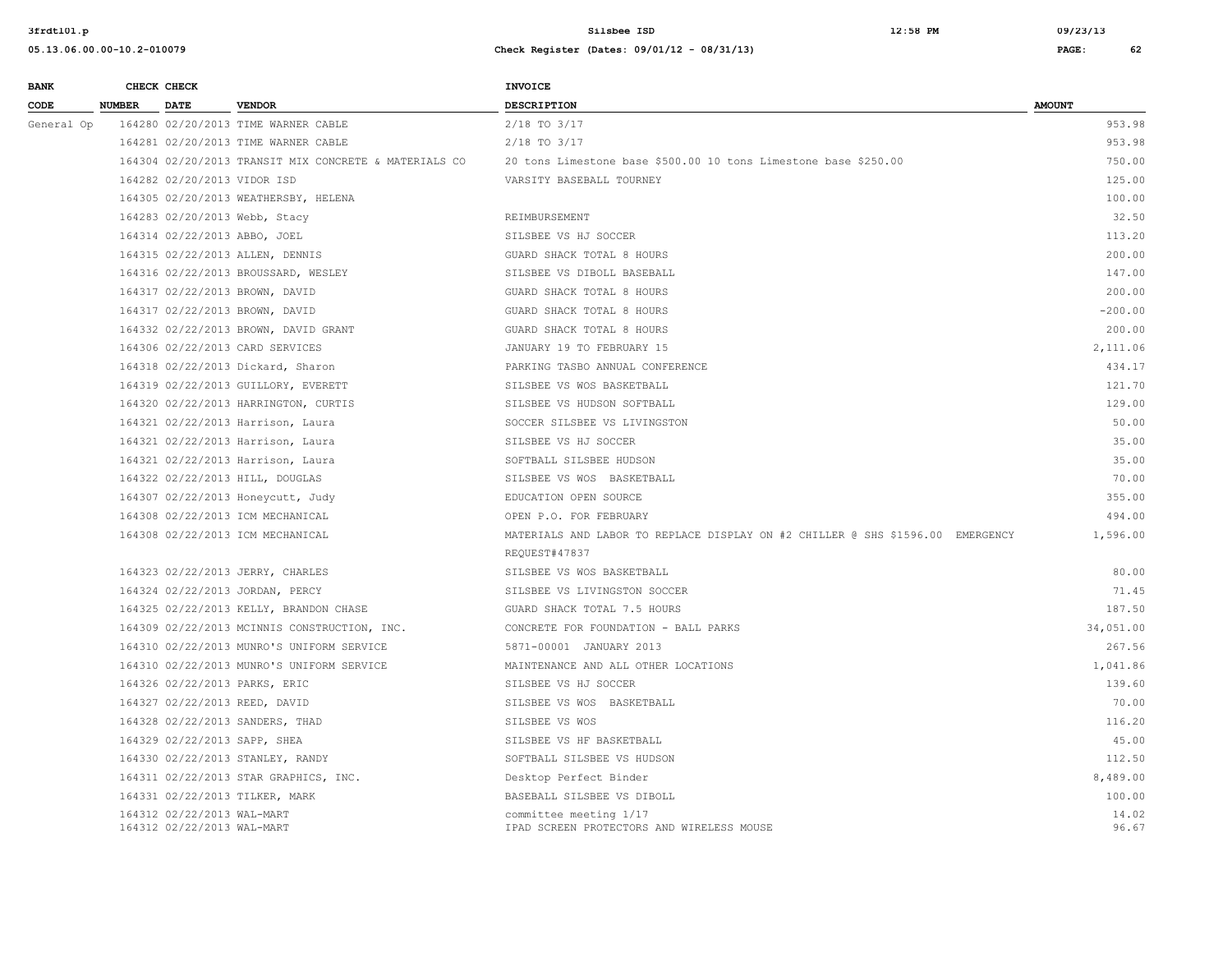| <b>BANK</b> | CHECK CHECK                  |                                                     | <b>INVOICE</b>                                                 |               |
|-------------|------------------------------|-----------------------------------------------------|----------------------------------------------------------------|---------------|
| CODE        | <b>NUMBER</b><br><b>DATE</b> | <b>VENDOR</b>                                       | <b>DESCRIPTION</b>                                             | <b>AMOUNT</b> |
| General Op  | 164312 02/22/2013 WAL-MART   |                                                     | GROCERIES AND SUPPLIES                                         | 449.24        |
|             | 164312 02/22/2013 WAL-MART   |                                                     | SUPPLIES                                                       | 51.44         |
|             | 164312 02/22/2013 WAL-MART   |                                                     | SUPPLIES                                                       | 233.41        |
|             | 164312 02/22/2013 WAL-MART   |                                                     | SHAC MEETING SUPPLIES                                          | 50.98         |
|             | 164312 02/22/2013 WAL-MART   |                                                     | COMMITTEE MEETING                                              | 30.37         |
|             | 164312 02/22/2013 WAL-MART   |                                                     | SUPPLIES                                                       | 11.14         |
|             | 164312 02/22/2013 WAL-MART   |                                                     | filing cabinet                                                 | 39.88         |
|             | 164312 02/22/2013 WAL-MART   |                                                     | science supplies                                               | 143.80        |
|             | 164312 02/22/2013 WAL-MART   |                                                     | GOLDEN RAISINS AND BATTERIES                                   | 27.12         |
|             |                              | 164313 02/22/2013 WORTH HYDROCHEM OF THE GULF COAST |                                                                | 321.00        |
|             |                              | 164333 02/27/2013 ADVANCED SYSTEMS & ALARMS         | 3/1 TO 3/31/2013                                               | 70.00         |
|             |                              | 164334 02/27/2013 Alaniz, Cynthia                   | TRACK MEET IN BRIDGE CITY                                      | 280.00        |
|             |                              | 164335 02/27/2013 AMSTERDAM PRINTING AND LITHO      | teacher supplies                                               | 157.53        |
|             | 164336 02/27/2013 AT &T      |                                                     | FEB 7 THRU MAR 6                                               | 3,171.39      |
|             |                              | 164337 02/27/2013 BARCELONA SPORTING GOODS          | GIRLS BASKTEBALL UNIFORMS                                      | 45.00         |
|             |                              | 164338 02/27/2013 BARNES & NOBLE INC.               | CLASSROOM BOOKS                                                | 147.76        |
|             |                              | 164339 02/27/2013 Barton, Robert JR                 | HOTEL TEXAS SCHOOL CIOUNSELOR ASSOCIATIN CONFERENCE 2/10- 2/11 | 660.82        |
|             |                              | 164340 02/27/2013 BOURG, JR., JERRY J.              | SOCCER SPLENDORA VS SILSBEE                                    | 61.00         |
|             |                              | 164341 02/27/2013 BRIDGE CITY ATHLETIC BOOSTERS     | 2/22                                                           | 100.00        |
|             | 164342 02/27/2013 BRODART    |                                                     | Library supplies                                               | 10.35         |
|             | 164343 02/27/2013 CAMT       |                                                     | REGISTRATION JULY 11-12                                        | 250.00        |
|             |                              | 164344 02/27/2013 CANON FINANCIAL SERVICES, INC.    | 2/1 TO 2/28/2013                                               | 3,946.33      |
|             |                              | 164345 02/27/2013 CANON SOLUTIONS AMERICIA          | $9/1$ TO $12/1$                                                | 21.40         |
|             |                              | 164345 02/27/2013 CANON SOLUTIONS AMERICIA          | 9/1 TO 12/1                                                    | 19.30         |
|             |                              | 164346 02/27/2013 CARD SERVICES                     | JANUARY 21 TO FEB 17                                           | 1,509.78      |
|             |                              | 164347 02/27/2013 CARTER, JOHN                      | DJ SERVICES                                                    | 375.00        |
|             |                              | 164348 02/27/2013 CARTER, JOHN                      | DJ SERVICES                                                    | 375.00        |
|             |                              | 164349 02/27/2013 CENTERPOINT ENERGY                | $1/16$ TO $2/14$                                               | 3,910.85      |
|             |                              | 164349 02/27/2013 CENTERPOINT ENERGY                | $1/16$ to $2/14$                                               | 5,763.61      |
|             |                              | 164350 02/27/2013 Chandler, Jenny                   | FOR PLAYOFF GAMES FOR TIGERETTES                               | 339.32        |
|             |                              | 164351 02/27/2013 CITY OF SILSBEE                   | $1/11$ TO $2/11$                                               | 137.56        |
|             |                              | 164351 02/27/2013 CITY OF SILSBEE                   | $1/9$ TO $2/6$                                                 | 848.18        |
|             |                              | 164351 02/27/2013 CITY OF SILSBEE                   | $1/9$ TO $2/6$                                                 | 743.37        |
|             |                              | 164351 02/27/2013 CITY OF SILSBEE                   | $1/9$ TO $2/6$                                                 | 241.08        |
|             |                              | 164352 02/27/2013 DE LAGE LANDEN PUBLIC FINANCE     | 2/1 to 2/28/2013                                               | 719.00        |
|             |                              | 164352 02/27/2013 DE LAGE LANDEN PUBLIC FINANCE     | $2/1$ TO $2/28$                                                | 3,708.00      |
|             |                              | 164353 02/27/2013 DELEGARD TOOL COMPANY             | Supplies for Auto Shop class                                   | 1,297.02      |
|             |                              | 164354 02/27/2013 DEWEYVILLE HIGH SCHOOL            | TRACK MEET                                                     | 200.00        |
|             |                              | 164355 02/27/2013 DKC - Region 20 ESC               | Database Renewals                                              | 2,084.00      |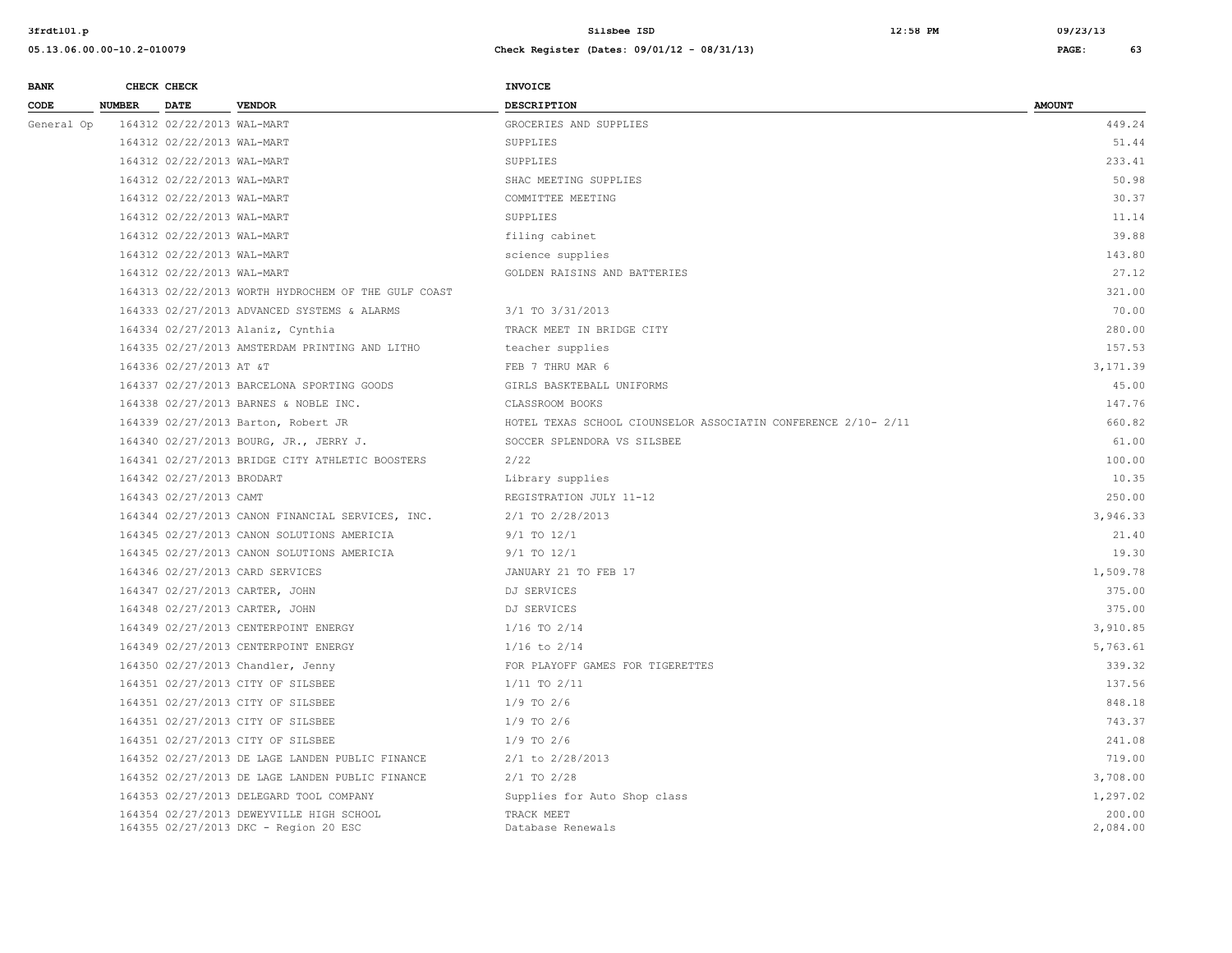| <b>BANK</b> |               | CHECK CHECK                 |                                                       | <b>INVOICE</b>                                                                |                    |
|-------------|---------------|-----------------------------|-------------------------------------------------------|-------------------------------------------------------------------------------|--------------------|
| CODE        | <b>NUMBER</b> | <b>DATE</b>                 | <b>VENDOR</b>                                         | <b>DESCRIPTION</b>                                                            | <b>AMOUNT</b>      |
| General Op  |               |                             | 164356 02/27/2013 ESC REGION 12                       | SWEP NOTEBOOK 2013                                                            | 120.00             |
|             |               | 164357 02/27/2013 ETEX      |                                                       | Social studies supplies                                                       | 192.28             |
|             |               |                             | 164358 02/27/2013 F&F SPORTS, INC.                    | BOYS TRACK HIGH SCHOOL SUPPLIES                                               | 1,176.85           |
|             |               |                             | 164358 02/27/2013 F&F SPORTS, INC.                    | HIGH SCHOOL GIRLS TRACK SUPPLIES                                              | 1,095.90           |
|             |               |                             | 164358 02/27/2013 F&F SPORTS, INC.                    | MS VOLLEYBALL SUPPLIES                                                        | 127.90             |
|             |               |                             | 164358 02/27/2013 F&F SPORTS, INC.                    | POWERLIFTING MEDALS                                                           | 434.50             |
|             |               |                             | 164359 02/27/2013 Ferguson, Jennifer                  | HOTEL 2/20-22 TEXAS SOCIAL WORKERS CONFERENCE                                 | 537.04             |
|             |               |                             | 164360 02/27/2013 Franco, Carrie                      | SUPPLIES                                                                      | 27.76              |
|             |               |                             | 164361 02/27/2013 Franco, Eldon                       | FCCLA DISTRICT COMPETITION GALVESTION                                         | 128.94             |
|             |               |                             | 164361 02/27/2013 Franco, Eldon                       | FCCLA DISTRICT COMPETITION                                                    | 101.51             |
|             |               |                             | 164362 02/27/2013 GILLEY, WILLIAM                     | 23, AND 25 BASEBALL GAMES, BASKETBALL GAMES, MASTER MENS' CONCERT TOTAL HOURS | 850.00             |
|             |               |                             |                                                       | 34                                                                            |                    |
|             |               |                             | 164363 02/27/2013 HARDIN COUNTY                       | JANUARY 2013                                                                  | 5,255.56           |
|             |               |                             | 164363 02/27/2013 HARDIN COUNTY                       | JANUARY 2013                                                                  | 3,338.04           |
|             |               |                             | 164364 02/27/2013 Harrell-Bodle, Mona                 | 2./15/13                                                                      | 2.49               |
|             |               |                             | 164365 02/27/2013 Harrison, Laura                     | SILSBEE VS MEMORIAL BASEBALL                                                  | 25.00              |
|             |               |                             | 164365 02/27/2013 Harrison, Laura                     | SILSBEE VS SPLENDORA SOCCER                                                   | 20.00              |
|             |               |                             | 164366 02/27/2013 INKSPOT PRINTS & GRAPHICS           | <b>BANNERS</b>                                                                | 100.00             |
|             |               |                             | 164367 02/27/2013 IRLEN INSTITUTE                     | Colored overlays                                                              | 602.70             |
|             |               |                             | 164368 02/27/2013 J. W. PEPPER & SON, INC.            | sheet music                                                                   | 17.25              |
|             |               |                             | 164369 02/27/2013 JASPER HIGH SCHOOL BASEBALL         |                                                                               | 125.00             |
|             |               |                             | 164370 02/27/2013 JONES SCHOOL SUPPLY CO., INC.       | AWARDS                                                                        | 1,799.41           |
|             |               |                             | 164371 02/27/2013 JONES, BARRY                        | SILSBEE VS SPLENDORA SOCCER                                                   | 89.60              |
|             |               |                             | 164372 02/27/2013 LAMAR UNIVERSITY                    |                                                                               | 125.00             |
|             |               |                             | 164373 02/27/2013 L.C.M. BASEBALL                     |                                                                               | 125.00             |
|             |               | 164374 02/27/2013 Lee, Gina |                                                       | TASBO CONFERENCE                                                              | 48.33              |
|             |               | 164375 02/27/2013 Lee, Mark |                                                       | AND PARKING TASBO CONFERENCE                                                  | 437.03             |
|             |               |                             | 164376 02/27/2013 Liles, Suzanne                      | HOMEBOUND                                                                     | 16.63              |
|             |               |                             | 164377 02/27/2013 Liles, Suzanne                      | HOMEBOUND                                                                     | 18.93              |
|             |               |                             | 164378 02/27/2013 Mackey, Kyle                        | DEWEYVILLE TRACK MEET                                                         | 330.00             |
|             |               |                             | 164379 02/27/2013 MAGAZINE SUBSCRIPTIONS - PTP AUSTIN | Magazine title subscription                                                   | 583.75             |
|             |               |                             | 164380 02/27/2013 MARSH WATERPROOFING INC             | MATERIALS AND LABOR TO REPAIR ROOF LEAKS (EMERGENCY CALL)                     | 600.00             |
|             |               |                             | 164381 02/27/2013 MASTER AUDIO VISUALS, INC.          | Document camera SXGA                                                          | 2,100.00           |
|             |               |                             | 164382 02/27/2013 McGallion, Bobby                    | BASKETBALL PLAYOFF GAMES                                                      | 231.44             |
|             |               |                             | 164383 02/27/2013 MODEL ME KIDS, LLC.                 | Social skills teaching aids                                                   | 121.80             |
|             |               |                             | 164384 02/27/2013 NEWTON ATHLETIC DEPARTMENT          |                                                                               | 195.00             |
|             |               |                             | 164385 02/27/2013 NORTON, DAVID                       | SOFTBALL GAMES TOTAL 5 HOURS                                                  | 125.00             |
|             |               | 164387 02/27/2013 RALPH'S   | 164386 02/27/2013 PLUMBING SPECIALTIES, INC.          | MATERIALS AND LABOR<br>OPEN P.O. FOR FEBRUARY                                 | 5,750.00<br>149.23 |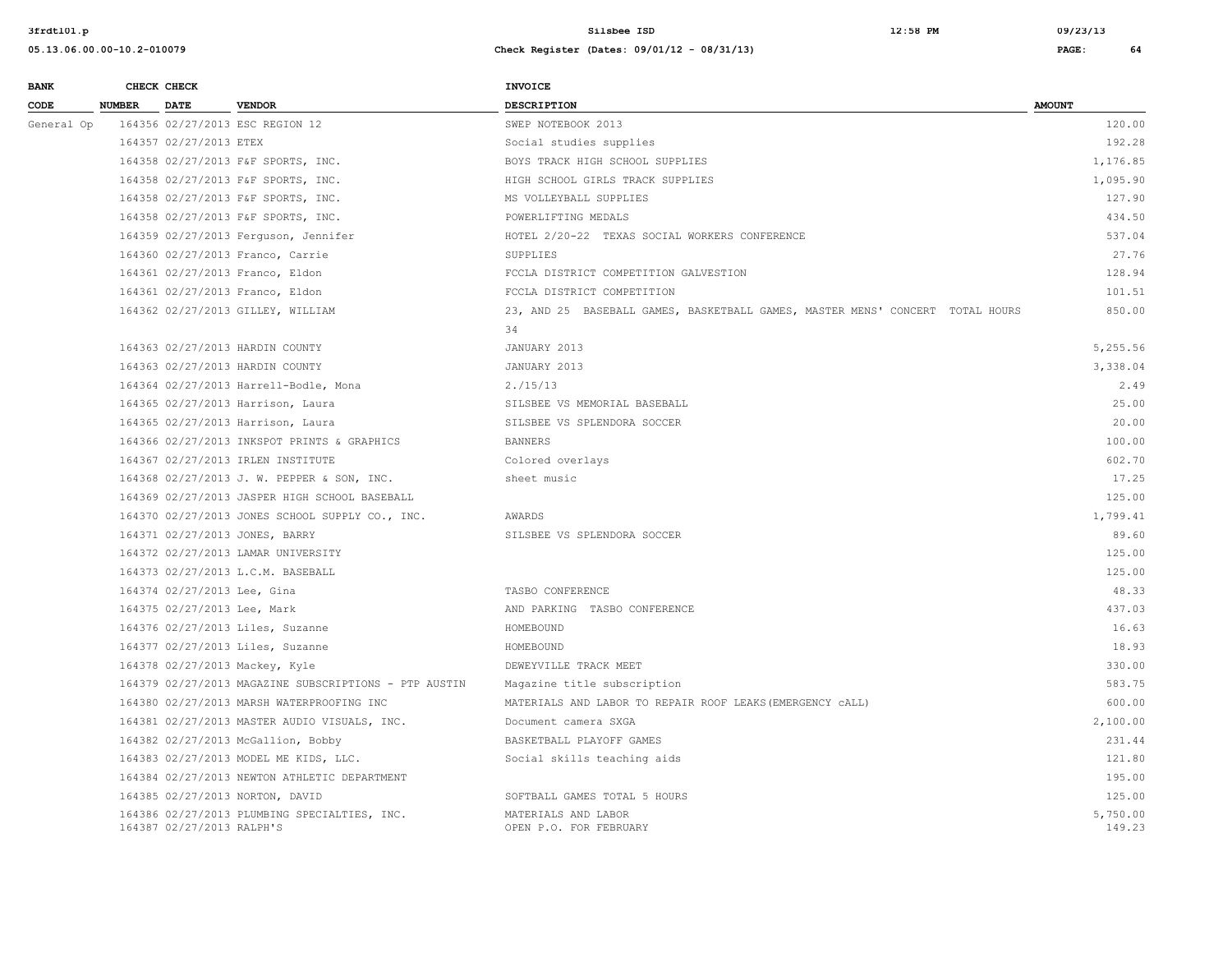**05.13.06.00.00-10.2-010079 Check Register (Dates: 09/01/12 - 08/31/13) PAGE: 65**

**3frdtl01.p Silsbee ISD 12:58 PM 09/23/13**

| <b>BANK</b> |               | CHECK CHECK             |                                                                               | <b>INVOICE</b>                                                               |                  |
|-------------|---------------|-------------------------|-------------------------------------------------------------------------------|------------------------------------------------------------------------------|------------------|
| CODE        | <b>NUMBER</b> | <b>DATE</b>             | <b>VENDOR</b>                                                                 | <b>DESCRIPTION</b>                                                           | <b>AMOUNT</b>    |
| General Op  |               |                         | 164388 02/27/2013 REGION IV ESC                                               | Functional educational evaluation book                                       | 86.70            |
|             |               |                         | 164389 02/27/2013 REGION V EDUCATION SERVICE CENTER                           | Region 5esc Campus Inter-Rater Walkthroughs & Training for Read, Reeves,     | 750.00           |
|             |               |                         |                                                                               | Kirby & SHS                                                                  |                  |
|             |               |                         | 164389 02/27/2013 REGION V EDUCATION SERVICE CENTER                           | Regon 5 ws# 6454 Mobile Mania Dawn Helton February 13, 2013                  | 55.00            |
|             |               |                         | 164389 02/27/2013 REGION V EDUCATION SERVICE CENTER                           | DECEMBER 2012, JANUARY 2013 SETTEN                                           | 2,392.72         |
|             |               |                         | 164389 02/27/2013 REGION V EDUCATION SERVICE CENTER                           | CONTRACT SERVICES                                                            | 7,500.00         |
|             |               |                         | 164389 02/27/2013 REGION V EDUCATION SERVICE CENTER                           | Workshop 6454 Mobile Mania Conference                                        | 55.00            |
|             |               |                         | 164389 02/27/2013 REGION V EDUCATION SERVICE CENTER                           | Workshop 6454) Mobile Mania Conference                                       | 165.00           |
|             |               |                         | 164389 02/27/2013 REGION V EDUCATION SERVICE CENTER                           | Workshop 6454 Region 5 Mobile Mania-Evelle Jacks                             | 55.00            |
|             |               |                         | 164389 02/27/2013 REGION V EDUCATION SERVICE CENTER                           | region v workshop kelly smith                                                | 75.00            |
|             |               |                         | 164390 02/27/2013 REGION V EDUCATION SERVICE CENTER                           | Workshop # 6434                                                              | 75.00            |
|             |               |                         | 164391 02/27/2013 REGION V EDUCATION SERVICE CENTER                           | WORKSHOP                                                                     | 225.00           |
|             |               |                         | 164392 02/27/2013 Riley, Frankye                                              | WESTBROOK POWERLIFTING MEET                                                  | 12.26            |
|             |               |                         | 164393 02/27/2013 ROGERS, BRANDON                                             | SOCCER GAME TOTAL 3.5 HOURS                                                  | 87.50            |
|             |               |                         | 164394 02/27/2013 SABINE PASS HIGH SCHOOL                                     | ACADEMIC TOURNAMENT                                                          | 429.00           |
|             |               |                         | 164395 02/27/2013 SAFETY-KLEEN                                                | Bi-Monthly Service for the Auto Shop - December 2012                         | 213.36           |
|             |               |                         | 164396 02/27/2013 SCHOOL SPECIALTY                                            | Other Reading Materials                                                      | 57.39            |
|             |               |                         | 164396 02/27/2013 SCHOOL SPECIALTY                                            | Notebook and labels                                                          | 155.67           |
|             |               |                         | 164397 02/27/2013 Scott, Shelley                                              | REIMBURSEMENT                                                                | 54.22            |
|             |               |                         | 164398 02/27/2013 SECCA, INC.                                                 | IDEA-B FUND 199                                                              | 629.00           |
|             |               |                         | 164398 02/27/2013 SECCA, INC.                                                 | <b>FUND 255</b>                                                              | 317.00           |
|             |               |                         | 164398 02/27/2013 SECCA, INC.                                                 | FUND 211                                                                     | 748.00           |
|             |               |                         | 164398 02/27/2013 SECCA, INC.                                                 | SCE                                                                          | 1,141.00         |
|             |               |                         | 164399 02/27/2013 Sheppard, Lee                                               | CATCH CONFERENCE                                                             | 6.49             |
|             |               |                         | 164400 02/27/2013 Smith, Cynthia                                              |                                                                              | 220.00           |
|             |               |                         | 164400 02/27/2013 Smith, Cynthia                                              | SPEECH THERAPIST TSHA                                                        | 80.00            |
|             |               |                         | 164401 02/27/2013 STURDISTEEL COMPANY                                         | MATERIALS AND LABOR                                                          | 160,930.00       |
|             |               |                         | 164401 02/27/2013 STURDISTEEL COMPANY                                         | MATERIALS AND LABOR TO MOVE AND REASSEMBLE EXISTING BLEACHERS @ SHS BASEBALL | 7,500.00         |
|             |               |                         |                                                                               | AND SOFTBALL FIELDS. (SEE ATTACHED QUOTE)                                    |                  |
|             |               |                         | 164402 02/27/2013 SUN COAST RESOURCES, INC.                                   | OPEN P.O. FOR FEBRUARY                                                       | 2,322.74         |
|             |               | 164403 02/27/2013 TASSP |                                                                               | REGISTRATION 2013 SUMMER WORKSHOP                                            | 205.00           |
|             |               | 164404 02/27/2013 TCEA  |                                                                               | REGISTRATION 2013 SUMMER CONFERENCE "TOTS AND TECHNOLOGY"                    | 159.00           |
|             |               |                         | 164405 02/27/2013 TEX-SAND EQUESTRIAN SERVICES, LLC                           | CONTRACT                                                                     | 400.00           |
|             |               |                         | 164407 02/27/2013 TRANSIT MIX CONCRETE & MATERIALS CO                         | LIMESTONE                                                                    | 492.36           |
|             |               |                         | 164406 02/27/2013 TRANSIT MIX CONCRETE & MATERIALS CO                         | 4 loads of limestone for baseball complex. (REFER TO HAND P.O.# 47838)       | 1,069.00         |
|             |               |                         | 164409 02/27/2013 Webb, Stacy                                                 | REIMBURSEMENT                                                                | 112.71           |
|             |               |                         | 164408 02/27/2013 Webb, Stacy                                                 | ONE ACT PLAY CLINIC SABINE PASS                                              | 120.00           |
|             |               |                         | 164410 02/27/2013 Willis, Pamela<br>164411 02/28/2013 SABINE PASS HIGH SCHOOL | SABINE PASS<br>ACADEMIC TOURNAMENT                                           | 210.00<br>279.00 |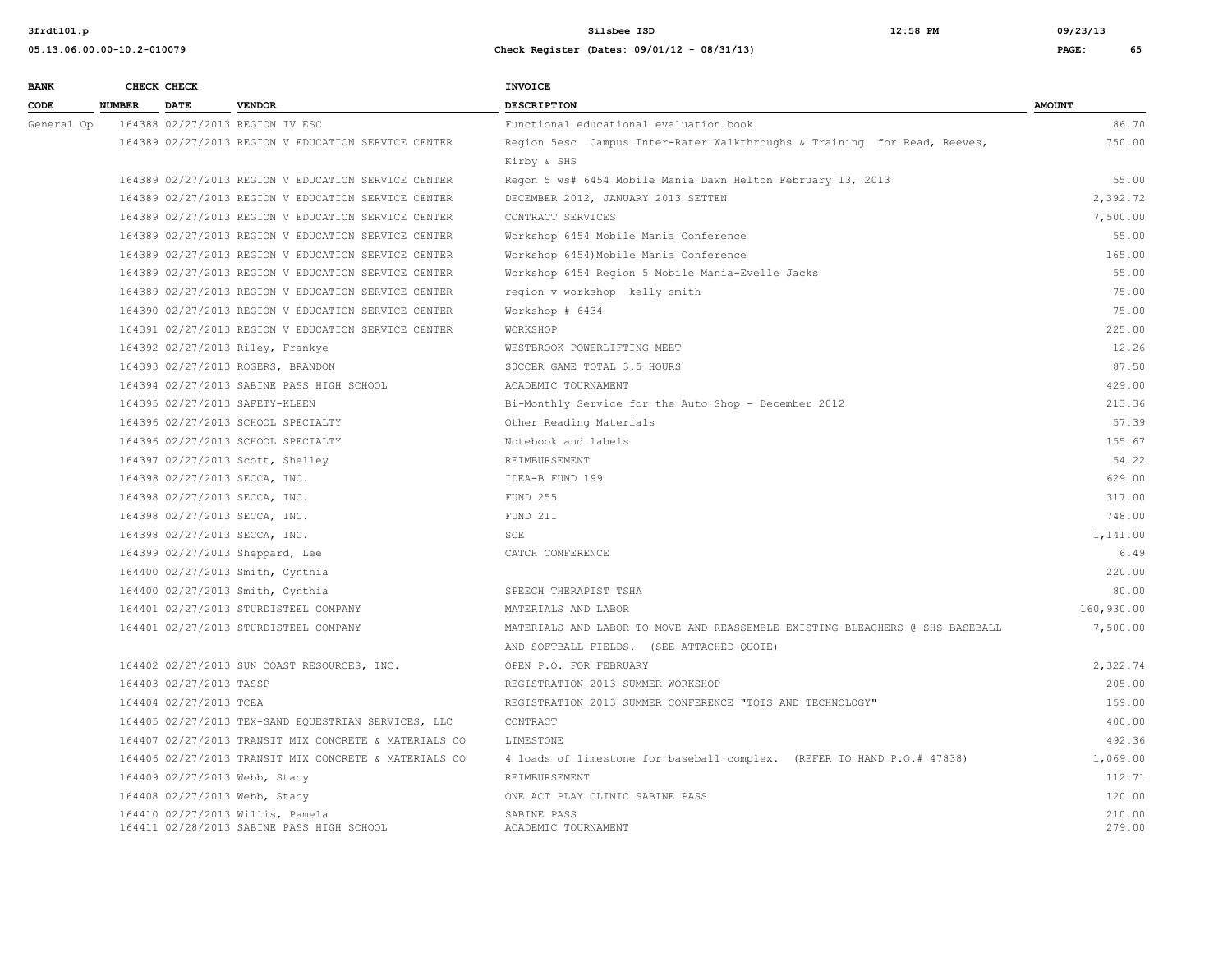| <b>BANK</b> | CHECK CHECK            |                                                              | INVOICE                                        |                 |
|-------------|------------------------|--------------------------------------------------------------|------------------------------------------------|-----------------|
| <b>CODE</b> | NUMBER DATE            | <b>VENDOR</b>                                                | <b>DESCRIPTION</b>                             | <b>AMOUNT</b>   |
| General Op  |                        | 164394 02/28/2013 SABINE PASS HIGH SCHOOL                    | ACADEMIC TOURNAMENT                            | $-429.00$       |
|             |                        | 164412 03/01/2013 ATHLETIC SUPPLY INC.                       | RECONDITION HELMETS AND PAINT                  | 3,306.00        |
|             |                        | 164413 03/01/2013 BAKER BEAUMONT #702                        | AIR FILTERS                                    | 1,051.88        |
|             |                        | 164414 03/01/2013 Boudreaux, Brian                           | TENNIS TOURNAMENT ORANGE                       | 37.74           |
|             |                        | 164415 03/01/2013 Burnaman, Wendy                            | LEXINGTON CIRCLE                               | 22.61           |
|             |                        | 164415 03/01/2013 Burnaman, Wendy                            | LEXINGTON CIRCLE                               | 22.61           |
|             |                        | 164416 03/01/2013 CENTER FOR BEHAVIORAL STUDIES              |                                                | 840.00          |
|             |                        | 164417 03/01/2013 CHATTERBOX SPEECH THERAPY                  |                                                | 3,885.00        |
|             |                        | 164418 03/01/2013 CHICKEN EXPRESS                            | BASKETBALL                                     | 97.05           |
|             |                        | 164419 03/01/2013 CICI'S PIZZA #160                          | 2/22 MEAL BASEBALL                             | 84.00           |
|             |                        | 164420 03/01/2013 COASTAL WELDING SUPPLY INC                 | OPEN PO FOR THE MONTH OF JANUARY 2013          | 15.50           |
|             |                        | 164462 03/01/2013 DE LAGE LANDEN PUBLIC FINANCE              | $2/1$ to $2/28$                                | 198.00          |
|             |                        | 164421 03/01/2013 DELL MARKETING L.P.                        | MONITORS                                       | 404.97          |
|             |                        | 164422 03/01/2013 ELIZONDO, SANDRA                           | HS TIGERETTES TO FORD PARK                     | 3.29            |
|             |                        | 164423 03/01/2013 ENTERGY                                    | FEBRUARY 2013                                  | 35, 171.34      |
|             |                        | 164424 03/01/2013 ETA hAND2MIND                              | other Reading Materials                        | 221.57          |
|             | 164425 03/01/2013 ETEX |                                                              | Teacher Supplies                               | 46.23           |
|             |                        | 164426 03/01/2013 F&F SPORTS, INC.                           | TRACK SUPPLIES                                 | 85.50           |
|             |                        | 164427 03/01/2013 Fletcher, Charles                          | ORANGE COUNTY TENNIS TOURNEY BREAKFAST & LUNCH | 80.82           |
|             |                        | 164428 03/01/2013 FOLLETT LIBRARY RESOURCES                  | Books for library                              | 1,141.25        |
|             |                        | 164428 03/01/2013 FOLLETT LIBRARY RESOURCES                  | <b>BOOKS</b>                                   | 581.13          |
|             |                        | 164429 03/01/2013 Franco, Eldon                              | BASKETBALL PLAYOFF GAME IN HUNTSVILLE          | 128.26          |
|             |                        | 164430 03/01/2013 Harrell-Bodle, Mona                        | HWY 96 NORTH                                   | 9.95            |
|             |                        | 164431 03/01/2013 Honeycutt, Judy                            | MEALS FCCLA CONF GALVESTON                     | 177.03          |
|             |                        | 164432 03/01/2013 INTERFACE SECURITY SYSTEMS                 | 3/1 TO 3/31                                    | 25.17           |
|             |                        | 164433 03/01/2013 INTERSTATE BILLING SERVICE, INC.           | REPAIRS ON BUS 94                              | 2,481.75        |
|             |                        | 164433 03/01/2013 INTERSTATE BILLING SERVICE, INC.           | REPAIRS ON BUS 94                              | 165.00          |
|             |                        | 164434 03/01/2013 JASON'S DELI                               | 2/8 MEAL TENNIS                                | 135.78          |
|             |                        | 164434 03/01/2013 JASON'S DELI                               | 2/15 MEAL TENNIS                               | 159.97          |
|             |                        | 164435 03/01/2013 KIMBALL MIDWEST                            | OPEN PO FOR THE MONTH OF FEBRUARY 2013         | 73.53           |
|             |                        | 164436 03/01/2013 LAKESHORE LEARNING MATERIALS               | Other Reading Materials                        | 562.96          |
|             |                        | 164436 03/01/2013 LAKESHORE LEARNING MATERIALS               | SUPPLIES                                       | 445.47          |
|             |                        | 164436 03/01/2013 LAKESHORE LEARNING MATERIALS               | READERS W/CD ROM                               | 2,370.25        |
|             |                        | 164436 03/01/2013 LAKESHORE LEARNING MATERIALS               | <b>READERS</b>                                 | 474.05          |
|             |                        | 164437 03/01/2013 LEFFAGE, JOHN                              | SOCCER SILSBEE VS LIBERTY                      | 114.30          |
|             |                        | 164438 03/01/2013 Mather, MaryAnn                            | MS BAND TO JULIE ROGERS                        | 8.07            |
|             |                        | 164439 03/01/2013 MCDONALD'S                                 |                                                | 28.51           |
|             |                        | 164439 03/01/2013 MCDONALD'S<br>164439 03/01/2013 MCDONALD'S |                                                | 27.91<br>109.57 |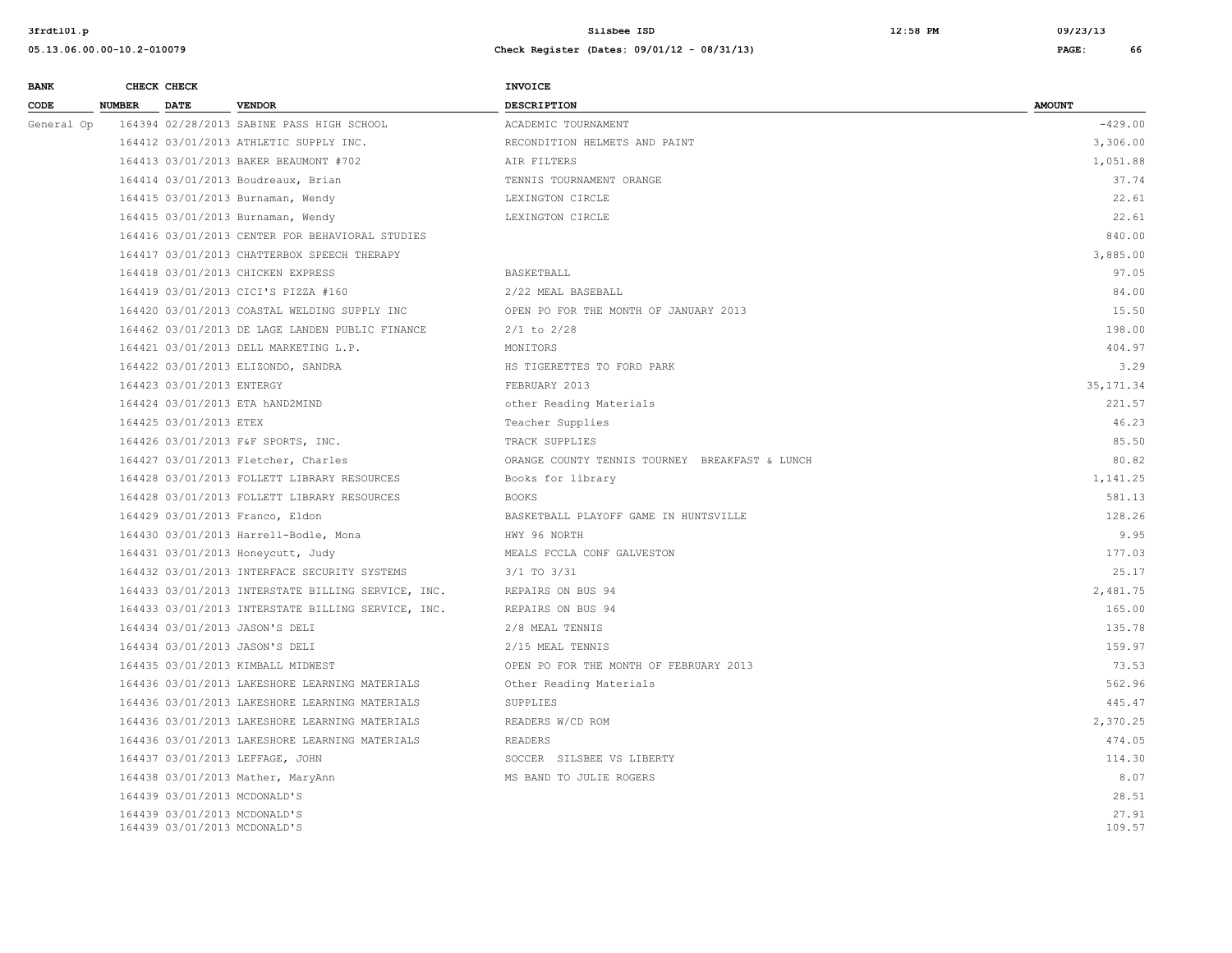| <b>BANK</b> |               | CHECK CHECK                  |                                                                                             | <b>INVOICE</b>                                                                |                    |
|-------------|---------------|------------------------------|---------------------------------------------------------------------------------------------|-------------------------------------------------------------------------------|--------------------|
| CODE        | <b>NUMBER</b> | <b>DATE</b>                  | <b>VENDOR</b>                                                                               | DESCRIPTION                                                                   | <b>AMOUNT</b>      |
| General Op  |               | 164439 03/01/2013 MCDONALD'S |                                                                                             |                                                                               | 139.39             |
|             |               |                              | 164440 03/01/2013 MCINNIS, DWAYNE                                                           | MS BAND TO BEAUMONT                                                           | 5.48               |
|             |               |                              | 164441 03/01/2013 McKinney, Raymond                                                         | FM 1122                                                                       | 46.79              |
|             |               |                              | 164441 03/01/2013 McKinney, Raymond                                                         | LINDSEY                                                                       | 31.64              |
|             |               |                              | 164441 03/01/2013 McKinney, Raymond                                                         | COUNTY LINE ROAD                                                              | 104.41             |
|             |               |                              | 164441 03/01/2013 McKinney, Raymond                                                         | PACES                                                                         | 22.37              |
|             |               |                              | 164442 03/01/2013 MIGHTY OF SOUTHEAST TEXAS                                                 | OPEN PO FOR THE MONTH OF FEBRUARY 2013                                        | 98.38              |
|             |               |                              | 164443 03/01/2013 MODICA BROTHERS TIRE CENTER                                               | TIRES ON SUB 29                                                               | 675.68             |
|             |               |                              | 164444 03/01/2013 NOEL, BRIAN                                                               | SOCCER LIVINGSTON VS SILSBEE                                                  | 89.49              |
|             |               |                              | 164445 03/01/2013 NOVROZSKY'S                                                               |                                                                               | 150.79             |
|             |               |                              | 164446 03/01/2013 ORIENTAL TRADING COMPANY                                                  | INVOICE 656007749-01<br>TEACHER SUPPLIES<br>G. READ                           | 89.90              |
|             |               |                              | 164447 03/01/2013 PARKS, ERIC                                                               | SOCCER SILSBEE VS LIBERTY                                                     | 139.60             |
|             |               |                              | 164448 03/01/2013 PINNACLE MEDICAL MANAGEMENT CORP.                                         | 1/25 SERVICES                                                                 | 40.00              |
|             |               | 164449 03/01/2013 RED ALERT  |                                                                                             | MATERIALS AND LABOR TO TREAT TRACK FIELD AREA                                 | 75.00              |
|             |               |                              | 164450 03/01/2013 REGION VI ESC                                                             | Region 6esc CSCOPE IEP's & IFD's February 6, 2013 3 of 3 S. Thornhill         | 614.45             |
|             |               |                              | 164451 03/01/2013 SAFETY-KLEEN                                                              | Bi-Monthly Service in Auto Shop for Feb 2013                                  | 159.64             |
|             |               |                              | 164452 03/01/2013 SCHOOL SPECIALTY                                                          | SUPPLIES                                                                      | 32.27              |
|             |               |                              | 164453 03/01/2013 Scott, Ruby                                                               | MS CHOIR TO BEAUMONT                                                          | 9.98               |
|             |               |                              | 164454 03/01/2013 SILSBEE PROPANE FUELS                                                     | PROPANE                                                                       | 1,415.00           |
|             |               |                              | 164455 03/01/2013 SSC SERVICE SOLUTIONS                                                     | JANITORIAL                                                                    | 51,755.71          |
|             |               |                              | 164455 03/01/2013 SSC SERVICE SOLUTIONS                                                     | CUSTODIAL SERVICE FOR GSFAP BASKETBALL PLAYOFF GAME                           | 36.00              |
|             |               |                              | 164455 03/01/2013 SSC SERVICE SOLUTIONS                                                     | CUSTODIAL SERVICE MASTER'S MEN GOSPEL CONCERT                                 | 270.00             |
|             |               |                              | 164455 03/01/2013 SSC SERVICE SOLUTIONS                                                     | CUSTODIAL SERVICE FEB 2 & 23 SILSBEE LITTLE DRIBBLERS                         | 108.00             |
|             |               |                              | 164456 03/01/2013 SUN COAST RESOURCES, INC.                                                 | OPEN PO FOR THE MONTH OF FEBRUARY 2013                                        | 6,283.22           |
|             |               |                              | 164457 03/01/2013 Taylor, Lana                                                              | HOMEBOUND- CARRELL                                                            | 23.63              |
|             |               |                              | 164458 03/01/2013 TEXAS COMPUTER ASSOCIATES                                                 | PLEASE CHANGE THE ADDRESS TO 415 HWY 327 WEST AND ATTN: CHARLENE<br>THANK YOU | 194.85             |
|             |               |                              | 164459 03/01/2013 UNITED SCHOOL BUS SEAT SERVICE, INC                                       | CARPENTER 39' HIGH BACK FOAM                                                  | 668.75             |
|             |               |                              | 164460 03/01/2013 VERIZON WIRELESS                                                          | JAN 14 - FEB 13                                                               | 921.86             |
|             |               | 164461 03/01/2013 WILBOOKS   |                                                                                             | <b>BOOKS</b>                                                                  | 204.00             |
|             |               | 164461 03/01/2013 WILBOOKS   |                                                                                             | <b>BOOKS</b>                                                                  | 204.00             |
|             |               |                              | 164463 03/04/2013 CROWNE PLAZA HOTEL                                                        | TSHA 57TH ANNUAL CONVENTION MARCH 6-9                                         | 369.51             |
|             |               | 164464 03/06/2013 A-1 GLASS  |                                                                                             | REPAIR BROKEN WINDOW ON BUS 97                                                | 174.99             |
|             |               |                              | 164465 03/06/2013 AC'CENT SERVICES, INC.                                                    | YEARLY MONITORING AND ANALYSIS FEE                                            | 840.00             |
|             |               |                              | 164466 03/06/2013 ALLEN, DENNIS                                                             | GUARD SHACK TOTAL 8 HOURS                                                     | 200.00             |
|             |               | 164467 03/06/2013 AT &T      |                                                                                             | FEB 25 THRU MAR 24                                                            | 35.29              |
|             |               | 164467 03/06/2013 AT &T      |                                                                                             | FEB 25 THRU MAR 24                                                            | 85.59              |
|             |               |                              | 164285 03/06/2013 BAIR, NATHANIEL CORY                                                      |                                                                               | $-100.00$          |
|             |               |                              | 164468 03/06/2013 BEAUMONT FREIGHTLINER - STERLING<br>164469 03/06/2013 BURGERS OF BEAUMONT | OPEN PO FOR THE MONTH OF FEBRUARY 2013<br>MIDDLE SCHOOL TRACK 2/25/13         | 1,672.55<br>360.54 |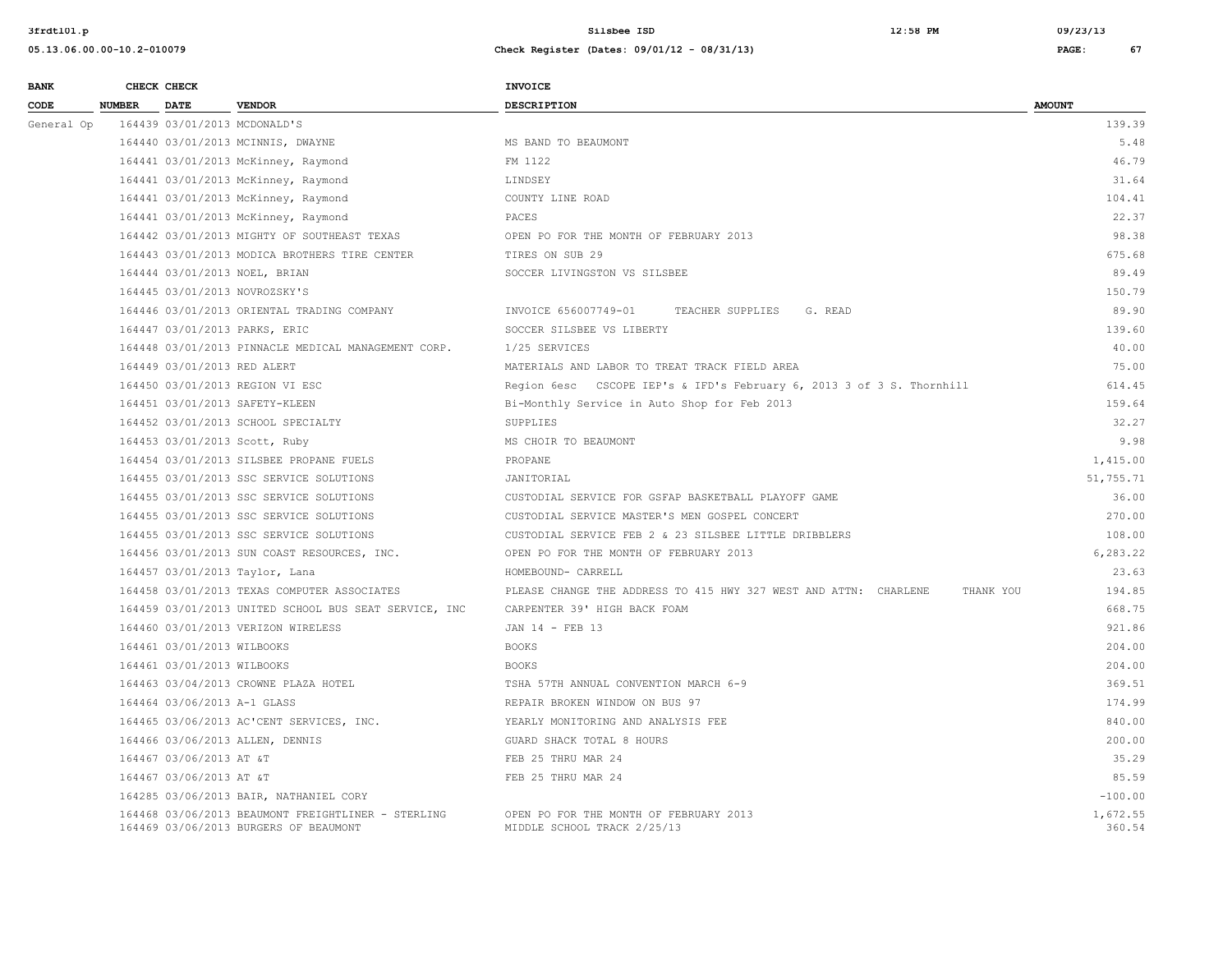| <b>BANK</b> |               | CHECK CHECK             |                                                                            | <b>INVOICE</b>                                           |                    |
|-------------|---------------|-------------------------|----------------------------------------------------------------------------|----------------------------------------------------------|--------------------|
| CODE        | <b>NUMBER</b> | <b>DATE</b>             | <b>VENDOR</b>                                                              | <b>DESCRIPTION</b>                                       | <b>AMOUNT</b>      |
| General Op  |               |                         | 164469 03/06/2013 BURGERS OF BEAUMONT                                      | 2/26 MEAL BASKETBALL                                     | 167.60             |
|             |               |                         | 164469 03/06/2013 BURGERS OF BEAUMONT                                      | $2/23$ MEAL                                              | 217.88             |
|             |               |                         | 164470 03/06/2013 CICI'S PIZZA                                             | BASEBALL MEAL                                            | 150.00             |
|             |               |                         | 164471 03/06/2013 CITY OF SILSBEE                                          | $1/11$ TO $2/11$                                         | 119.89             |
|             |               |                         | 164472 03/06/2013 COASTAL WELDING SUPPLY INC                               | Welding Supplies for Feb 2013                            | 238.94             |
|             |               |                         | 164473 03/06/2013 COWARD, JUDY                                             |                                                          | 250.00             |
|             |               |                         | 164474 03/06/2013 CROFT & HICKS INVESTIGATIONS AND SECURIT 2/21 INSPECTION |                                                          | 400.00             |
|             |               |                         | 164475 03/06/2013 Crowell, Janis                                           | REIMBURSEMENT                                            | 59.01              |
|             |               |                         | 164476 03/06/2013 CROWN ELECTRIC                                           | ELECTRICAL                                               | 11,585.00          |
|             |               |                         | 164477 03/06/2013 Dauriac, Jennifer                                        | LAW CONFERENCE HOUSTON                                   | 136.82             |
|             |               |                         | 164477 03/06/2013 Dauriac, Jennifer                                        |                                                          | 23.46              |
|             |               |                         | 164478 03/06/2013 DE LAGE LANDEN                                           | $2/15$ TO $3/14$                                         | 139.00             |
|             |               |                         | 164478 03/06/2013 DE LAGE LANDEN                                           | $2/15$ TO $3/14$                                         | 425.00             |
|             |               | 164479 03/06/2013 DEMCO |                                                                            | a credit was issued 10/30 for \$74.16 llibrary supplies  | 44.16              |
|             |               |                         | 164480 03/06/2013 EAI EDUCATION                                            | Instructional materials for Math                         | 544.78             |
|             |               |                         | 164481 03/06/2013 ELIJAH'S CAFE                                            | BASEBALL JV                                              | 106.00             |
|             |               | 164482 03/06/2013 ETEX  |                                                                            | Ink cartridges for Choir                                 | 81.01              |
|             |               | 164482 03/06/2013 ETEX  |                                                                            | HEADPHONES                                               | 134.70             |
|             |               | 164482 03/06/2013 ETEX  |                                                                            | Printer Cartridges for Rooms 107 & 111                   | 88.55              |
|             |               | 164482 03/06/2013 ETEX  |                                                                            | office supplies                                          | 36.27              |
|             |               | 164482 03/06/2013 ETEX  |                                                                            | TEACHER SUPPLIES                                         | 27.86              |
|             |               | 164482 03/06/2013 ETEX  |                                                                            | TONER CARTRIDGES                                         | 622.40             |
|             |               | 164482 03/06/2013 ETEX  |                                                                            | Teacher supplies-toner                                   | 234.00             |
|             |               | 164482 03/06/2013 ETEX  |                                                                            | OPEN P.O. FOR MARCH                                      | 195.58             |
|             |               | 164482 03/06/2013 ETEX  |                                                                            | <b>SUPPLIES</b>                                          | 42.96              |
|             |               | 164482 03/06/2013 ETEX  |                                                                            | Class and office supplies                                | 487.26             |
|             |               |                         | 164483 03/06/2013 Ferguson, Jennifer                                       | 3/1 LAW CONFERENCE                                       | 17.00              |
|             |               |                         | 164484 03/06/2013 Foster, Tonya                                            |                                                          | 53.72              |
|             |               |                         | 164485 03/06/2013 Franco, Carrie                                           | ONE ACT PLAY COSTUME                                     | 50.95              |
|             |               |                         | 164486 03/06/2013 GFI SOFTWARE                                             | LICENSE RENEWAL                                          | 2,520.00           |
|             |               |                         | 164487 03/06/2013 GILLEY, WILLIAM                                          | JR. HIGH TRACK MEET AND BOYS SOCCER GAME TOTAL 8.5 HOURS | 212.50             |
|             |               |                         | 164488 03/06/2013 GRIFFIN, JASON                                           | GUARD SHACK TOTAL 8 HOURS                                | 200.00             |
|             |               |                         | 164489 03/06/2013 HAMPTON INN & SUITES BAY CITY                            | REGIONAL POWERLIFTING MEET 3/8-9                         | 387.00             |
|             |               |                         | 164490 03/06/2013 HOLIDAY INN EMERALD BAY                                  | STATE POWERLIFTING MEET 3/14-16                          | 614.76             |
|             |               |                         | 164491 03/06/2013 Honeycutt, Judy                                          | FCCLA CONF GALVESTON 2/21-2/23                           | 1.00               |
|             |               |                         | 164492 03/06/2013 INTERSTATE BILLING SERVICE, INC.                         | REPAIRS ON BUS #91 AND #90                               | 2,369.23           |
|             |               |                         | 164492 03/06/2013 INTERSTATE BILLING SERVICE, INC.                         | PARTS AND REPAIRS ON BUS 94                              | 112.52             |
|             |               |                         | 164493 03/06/2013 JACKSON, SHARON<br>164493 03/06/2013 JACKSON, SHARON     | OCCUPATIONAL THERAPY<br>OCCUPATIONAL THERAPY             | 980.00<br>4,895.00 |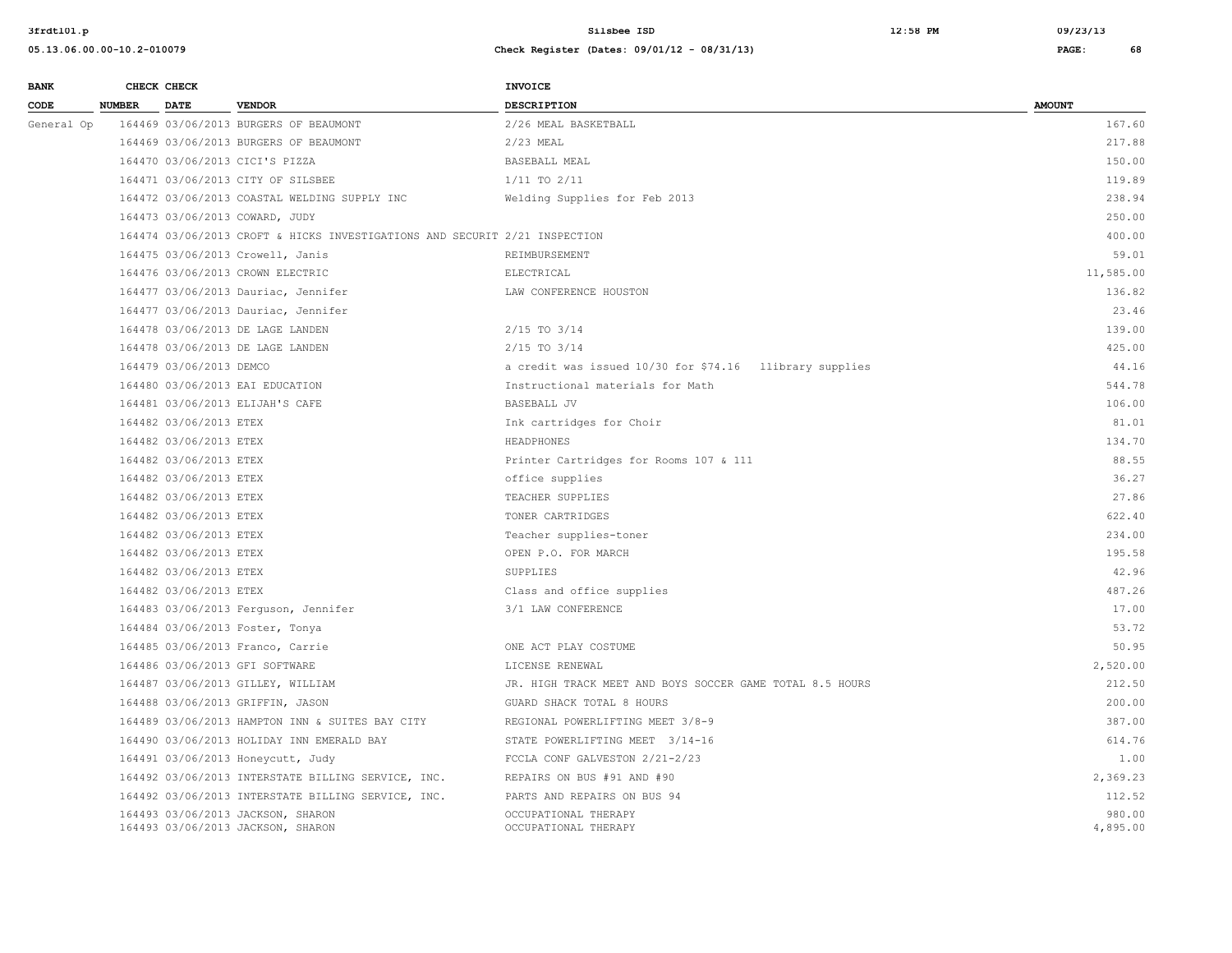| <b>BANK</b> |               | CHECK CHECK                |                                                                        | INVOICE                                                    |                 |
|-------------|---------------|----------------------------|------------------------------------------------------------------------|------------------------------------------------------------|-----------------|
| CODE        | <b>NUMBER</b> | <b>DATE</b>                | <b>VENDOR</b>                                                          | <b>DESCRIPTION</b>                                         | <b>AMOUNT</b>   |
| General Op  |               |                            | 164494 03/06/2013 JASPER BASEBALL BOOSTER                              |                                                            | 150.00          |
|             |               | 164495 03/06/2013 Jay, Ila |                                                                        |                                                            | 27.35           |
|             |               |                            | 164496 03/06/2013 JENNY'S FRIED CHICKEN                                | <b>BASEBALL</b>                                            | 112.88          |
|             |               |                            | 164497 03/06/2013 JONES SCHOOL SUPPLY CO., INC.                        | AWARDS                                                     | 13.99           |
|             |               |                            | 164497 03/06/2013 JONES SCHOOL SUPPLY CO., INC.                        | awards                                                     | 131.25          |
|             |               |                            | 164497 03/06/2013 JONES SCHOOL SUPPLY CO., INC.                        | AWARDS PAW NECK RIBBON                                     | 87.00           |
|             |               |                            | 164497 03/06/2013 JONES SCHOOL SUPPLY CO., INC.                        | LIBRARY AWARDS                                             | 34.60           |
|             |               |                            | 164498 03/06/2013 KELLY, BRANDON CHASE                                 | GUARD SHACK TOTAL 5.45 HOURS                               | 143.75          |
|             |               |                            | 164499 03/06/2013 KOMMERCIAL KITCHENS                                  | green pads                                                 | 79.80           |
|             |               |                            | 164500 03/06/2013 Liles, Suzanne                                       | JOSEY LANE                                                 | 16.63           |
|             |               |                            | 164501 03/06/2013 M & D SUPPLY, INC.                                   | OPEN P.O. FOR FEBRUARY                                     | 415.26          |
|             |               |                            | 164502 03/06/2013 M-F ATHLETIC COMPANY, INC.                           | PYRO SHELLS                                                | 112.50          |
|             |               |                            | 164557 03/06/2013 Mackey, Kyle                                         | TRACK MEET PNG                                             | 840.00          |
|             |               |                            | 164503 03/06/2013 MACKIN EDUCATIONAL RESOURCES                         | Books for Library                                          | 625.81          |
|             |               |                            | 164504 03/06/2013 MCDONALD'S                                           | BOYS GOLF                                                  | 19.95           |
|             |               |                            | 164504 03/06/2013 MCDONALD'S                                           | BOYS GOLF                                                  | 18.45           |
|             |               |                            | 164504 03/06/2013 MCDONALD'S                                           | GIRLS GOLF                                                 | 26.93           |
|             |               |                            | 164505 03/06/2013 MCMILLAN GLASS AND DOOR                              | OPEN P.O. FOR FEBRUARY                                     | 412.61          |
|             |               |                            | 164506 03/06/2013 MIXON, DR. JASON R.                                  | FEBRUARY 2013 SERVICES                                     | 3,000.00        |
|             |               |                            | 164507 03/06/2013 MODICA BROTHERS TIRE CENTER                          | TIRES FOR #21                                              | 379.59          |
|             |               |                            | 164508 03/06/2013 Murray, Megan                                        |                                                            | 31.27           |
|             |               | 164509 03/06/2013 NASCO    |                                                                        | SUPPLIES                                                   | 137.61          |
|             |               |                            | 164510 03/06/2013 NORTH HARDIN WATER SUPPLY CORP.                      | 1/8 TO 2/11/2013                                           | 33.27           |
|             |               |                            | 164511 03/06/2013 NOVROZSKY'S                                          | BASEBALL                                                   | 142.08          |
|             |               |                            | 164512 03/06/2013 Padilla, Rhonda                                      | <b>SCHOOL RUNS</b>                                         | 71.92           |
|             |               |                            | 164513 03/06/2013 PALACIOS POWERLIFTING                                | GIRLS MEET 3/9                                             | 70.00           |
|             |               |                            | 164514 03/06/2013 PEARSON DIGITAL                                      | NNAT testing for K-3                                       | 8,517.20        |
|             |               |                            | 164515 03/06/2013 PHILLIPS, BILL                                       | WAREHOUSE LEASE                                            | 300.00          |
|             |               |                            | 164558 03/06/2013 PNG HIGH SCHOOL                                      | JOE WILLIAMSON RELAYS                                      | 450.00          |
|             |               |                            | 164516 03/06/2013 REGION V EDUCATION SERVICE CENTER                    | Literacy & Library Expo 2013                               | 75.00           |
|             |               |                            | 164516 03/06/2013 REGION V EDUCATION SERVICE CENTER                    | Workshop 6648) EVALS Evaluating Visually Impaired Students | 50.00           |
|             |               |                            | 164517 03/06/2013 REGION VI ESC                                        | Region 6es CScope 5th six weeks                            | 3,686.38        |
|             |               |                            | 164518 03/06/2013 REMEDIA PUBLICATIONS                                 | SUPPLIES                                                   | 202.40          |
|             |               |                            | 164519 03/06/2013 Riley, Frankye                                       | REGIONAL MEET GIRLS POWERLIFTING                           | 200.00          |
|             |               |                            | 164520 03/06/2013 Riley, Frankye                                       | POWERLIFTING MEET                                          | 350.00          |
|             |               |                            | 164521 03/06/2013 RISO CAPITAL                                         | $2/15$ to $3/14$                                           | 153.00          |
|             |               |                            | 164522 03/06/2013 SCANTRON CORPORATION                                 | SCANTRONS                                                  | 248.60          |
|             |               |                            | 164523 03/06/2013 SCHOOL SPECIALTY<br>164524 03/06/2013 SCROGGINS, TIM | Other Reading Materials<br>GUARD SHACK TOTAL 8 HOURS       | 75.71<br>200.00 |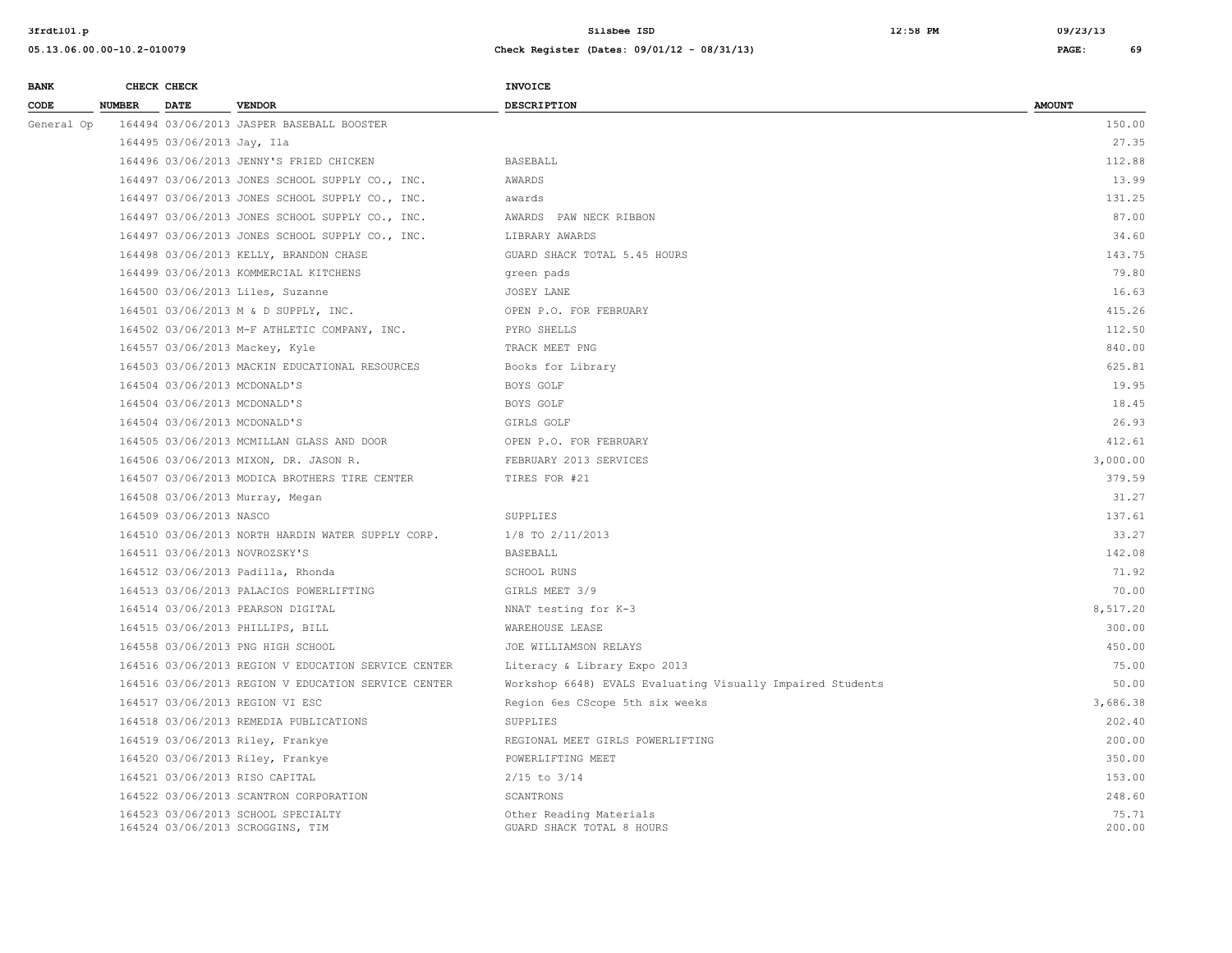| <b>BANK</b> |               | CHECK CHECK                  |                                                                | <b>INVOICE</b>                                                             |                  |
|-------------|---------------|------------------------------|----------------------------------------------------------------|----------------------------------------------------------------------------|------------------|
| CODE        | <b>NUMBER</b> | <b>DATE</b>                  | <b>VENDOR</b>                                                  | <b>DESCRIPTION</b>                                                         | <b>AMOUNT</b>    |
| General Op  |               |                              | 164525 03/06/2013 Shannon, Donna                               | REGION IV FCCLA CONFERENCE & STAR EVENTS COMPETITION                       | 74.92            |
|             |               |                              | 164525 03/06/2013 Shannon, Donna                               | REGION III FCCLA STAR EVENT                                                | 42.79            |
|             |               |                              | 164526 03/06/2013 SILSBEE BEE                                  | AD in BEE for cafeteria subs                                               | 23.00            |
|             |               |                              | 164559 03/06/2013 SILSBEE HIGH SCHOOL                          | CHECK ISSUED WITH WRONG NAME. ACTIVITY ACCT PAID INDIVIDUAL AND WE ARE     | 100.00           |
|             |               |                              |                                                                | REIMBURSING THEM                                                           |                  |
|             |               |                              | 164527 03/06/2013 SMART'S TRUCK & TRAILER                      | OPEN PO FOR THE MONTH OF FEBRUARY 2013                                     | 365.47           |
|             |               |                              | 164528 03/06/2013 Smith, Cynthia                               | 3/1 LAW CONFERENCE                                                         | 16.95            |
|             |               |                              | 164529 03/06/2013 SODEXO, INC & AFFILIATES                     | JANUARY 2013                                                               | 123, 218.44      |
|             |               |                              | 164530 03/06/2013 Spears, Jan                                  | LAW CONFERENCE                                                             | 10.00            |
|             |               |                              | 164531 03/06/2013 Spears, Lynette                              |                                                                            | 42.15            |
|             |               |                              | 164532 03/06/2013 SPRINGHILL SUITES                            | TESOL CONVENTION 3/20-22                                                   | 596.23           |
|             |               |                              | 164533 03/06/2013 SSC SERVICE SOLUTIONS                        | CUSTODIAL SERVICE FOR ANNUAL CHAMBER BANQUET                               | 72.00            |
|             |               |                              | 164533 03/06/2013 SSC SERVICE SOLUTIONS                        | CHECK RECEIVED IN ERROR DEPOSITED ON 2/21                                  | 150.00           |
|             |               |                              | 164534 03/06/2013 STAR LOCKTECHS                               | OPEN P.O. FOR FEBRUARY                                                     | 101.75           |
|             |               |                              | 164535 03/06/2013 STAYBRIDGE SUITES                            | MARCH 11-16 HOUSTON LIVESTOCK SHOW AND RODEO STEER SHOW                    | 866.55           |
|             |               |                              | 164536 03/06/2013 SUBWAY STORE #5224                           | <b>BASEBALL</b>                                                            | 152.25           |
|             |               |                              | 164536 03/06/2013 SUBWAY STORE #5224                           | BASEBALL                                                                   | 86.00            |
|             |               |                              | 164537 03/06/2013 SWICEGOOD MUSIC COMPANY                      | MICROPHONE CABLE FOR GYM                                                   | 25.60            |
|             |               |                              | 164537 03/06/2013 SWICEGOOD MUSIC COMPANY                      | Parts, Scores                                                              | 85.00            |
|             |               |                              | 164537 03/06/2013 SWICEGOOD MUSIC COMPANY                      | M93185, S353485, S353484, M93082, M93072, M92854, M93277, M93393Band Music | 484.80           |
|             |               |                              | 164537 03/06/2013 SWICEGOOD MUSIC COMPANY                      | "A Bridge to Somewhere" Jazz band Music                                    | 45.00            |
|             |               |                              | 164537 03/06/2013 SWICEGOOD MUSIC COMPANY                      | Reeds                                                                      | 122.88           |
|             |               |                              | 164537 03/06/2013 SWICEGOOD MUSIC COMPANY                      | Clavinova Repair                                                           | 199.00           |
|             |               | 164538 03/06/2013 TASB, INC. |                                                                | UPDATE 96                                                                  | 328.92           |
|             |               | 164539 03/06/2013 TASM       |                                                                | MEMBERSHIP                                                                 | 30.00            |
|             |               |                              | 164540 03/06/2013 TEXAS LETTER JACKETS                         | ATHLETIC LETTERJACKETS                                                     | 1,495.00         |
|             |               |                              | 164541 03/06/2013 TEXAS LIBRARY ASSOCIATION                    | MEMBERSHIP                                                                 | 125.00           |
|             |               |                              | 164542 03/06/2013 TEXAS LIBRARY ASSOCIATION                    | MEMBERSHIP                                                                 | 65.00            |
|             |               | 164543 03/06/2013 THSWPA     |                                                                | GIRLS STATE POWERLIFTING MEET                                              | 70.00            |
|             |               |                              | 164544 03/06/2013 TIME WARNER CABLE                            | 3/1 TO 2/29 2013                                                           | 653.48           |
|             |               | 164545 03/06/2013 TSELA      |                                                                | MEMBERSHIP                                                                 | 20.00            |
|             |               |                              | 164546 03/06/2013 US GAMES - SPORT SUPPLY GROUP                | PE SUPPLIES                                                                | 768.32           |
|             |               |                              | 164547 03/06/2013 VIDOR ATHLETIC BOOSTER CLUB                  | SPRING BREAK TENNIS TOURNEY                                                | 100.00           |
|             |               |                              | 164548 03/06/2013 VILLAGE CREEK SAND, INC.                     | OPEN P.O. FOR FEBRUARY                                                     | 72.00            |
|             |               |                              | 164549 03/06/2013 WATSON, KATHY                                | THERAPY                                                                    | 4,087.50         |
|             |               |                              | 164549 03/06/2013 WATSON, KATHY                                | MUSIC THERAPY                                                              | 100.00           |
|             |               |                              | 164552 03/06/2013 Webb, Stacy                                  | DISTRICT REHEARSAL                                                         | 120.00           |
|             |               |                              | 164550 03/06/2013 Webb, Stacy<br>164553 03/06/2013 Webb, Stacy | UIL DISTRICT COMPETITION<br><b>DINNER</b>                                  | 240.00<br>120.00 |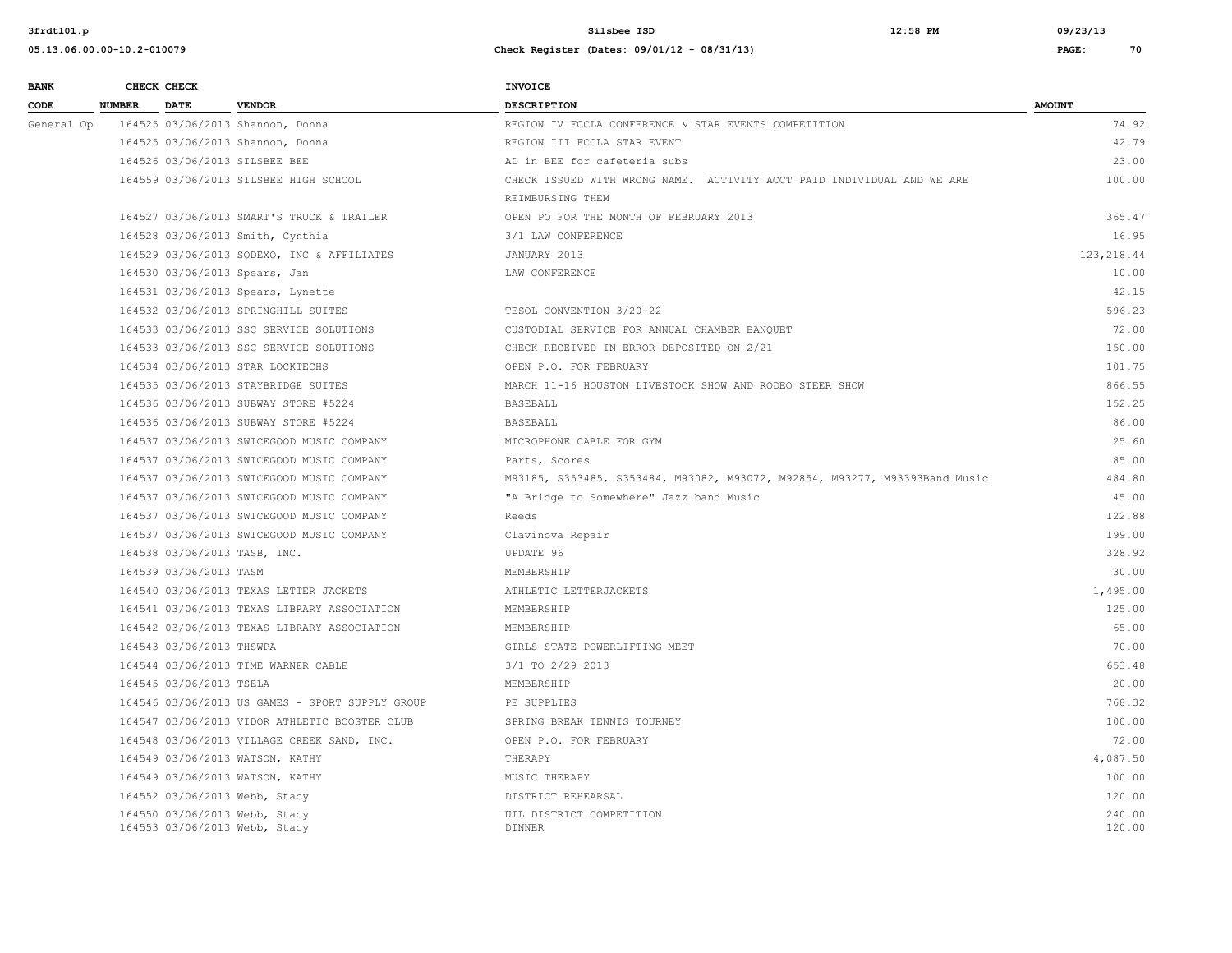| <b>BANK</b> |               | CHECK CHECK                  |                                                                                              | <b>INVOICE</b>                 |                      |
|-------------|---------------|------------------------------|----------------------------------------------------------------------------------------------|--------------------------------|----------------------|
| CODE        | <b>NUMBER</b> | <b>DATE</b>                  | <b>VENDOR</b>                                                                                | <b>DESCRIPTION</b>             | <b>AMOUNT</b>        |
| General Op  |               |                              | 164551 03/06/2013 Webb, Stacy                                                                | REIMBURSEMENT                  | 89.39                |
|             |               |                              | 164554 03/06/2013 WEST TEXAS BAR B Q                                                         | BASEBALL                       | 147.88               |
|             |               | 164555 03/06/2013 WILBOOKS   |                                                                                              | <b>BOOKS</b>                   | 204.00               |
|             |               | 164555 03/06/2013 WILBOOKS   |                                                                                              | <b>BOOKS</b>                   | 204.00               |
|             |               | 164555 03/06/2013 WILBOOKS   |                                                                                              | <b>BOOKS</b>                   | 204.00               |
|             |               | 164555 03/06/2013 WILBOOKS   |                                                                                              | <b>BOOKS</b>                   | 204.00               |
|             |               | 164555 03/06/2013 WILBOOKS   |                                                                                              | <b>BOOKS</b>                   | 204.00               |
|             |               |                              | 164235 03/05/2013 WOOD, JESSE PHD                                                            |                                | $-975.00$            |
|             |               |                              | 164556 03/06/2013 WOOD, JESSE PHD                                                            |                                | 975.00               |
|             |               |                              | 164560 03/07/2013 ADVANCED GRAPHICS                                                          | Colored Paper for Posters      | 439.85               |
|             |               | 164561 03/07/2013 AT &T      |                                                                                              | FEB 25 THRU MAR 24             | 95.19                |
|             |               | 164561 03/07/2013 AT &T      |                                                                                              | FEB 25 THRU MAR 24             | 95.19                |
|             |               | 164561 03/07/2013 AT &T      |                                                                                              | FEB 27 THRU MAR 26             | 4,420.94             |
|             |               | 164561 03/07/2013 AT &T      |                                                                                              | FEB 27 THRU MAR 26             | 70.58                |
|             |               |                              | 164562 03/07/2013 BURGERWORKS, INC.                                                          | SOCCER                         | 172.80               |
|             |               |                              | 164563 03/07/2013 CANON SOLUTIONS AMERICIA                                                   | $2/1$ TO $3/1$                 | 3,200.00             |
|             |               |                              | 164564 03/07/2013 CENTERPOINT ENERGY                                                         | 1/28 TO 2/27                   | 91.51                |
|             |               |                              | 164565 03/07/2013 CITY OF SILSBEE                                                            | 1/24/13 TO 2/18/2013           | 1,692.18             |
|             |               |                              | 164565 03/07/2013 CITY OF SILSBEE                                                            | $1/22$ TO $2/18$               | 1,445.76             |
|             |               |                              | 164565 03/07/2013 CITY OF SILSBEE                                                            | $1/22$ TO $2/27$               | 114.10               |
|             |               |                              | 164565 03/07/2013 CITY OF SILSBEE                                                            | 1/22 TO 2/18                   | 16.25                |
|             |               |                              | 164566 03/07/2013 Clowers, Belinda                                                           |                                | 8.01                 |
|             |               |                              | 164567 03/07/2013 COMMUNITY COFFEE                                                           | <b>READ</b>                    | 50.00                |
|             |               |                              | 164568 03/07/2013 Cooper, Myreta                                                             |                                | 90.40                |
|             |               |                              | 164569 03/07/2013 DE LAGE LANDEN PUBLIC FINANCE                                              | $2/21$ TO $3/20$               | 1,112.00             |
|             |               |                              | 164570 03/07/2013 Ferguson, Jennifer                                                         | STUDENTS TO DOCTOR             | 16.09                |
|             |               |                              | 164571 03/07/2013 FITNESS FINDERS                                                            | awards                         | 756.97               |
|             |               |                              | 164572 03/07/2013 GOODHEART WILCOX                                                           | VIDEO DIGITAL COMM             | 1,501.28             |
|             |               |                              | 164573 03/07/2013 Jacks, Evelle                                                              |                                | 94.39                |
|             |               |                              | 164574 03/07/2013 JENNY'S FRIED CHICKEN                                                      | SOCCER                         | 174.65               |
|             |               |                              | 164575 03/07/2013 JOHNSEN'S WHOLESALE FLORIST                                                | Supplies for Floral Class      | 413.30               |
|             |               |                              | 164576 03/07/2013 KAMICO INSTRUCTIONAL MEDIA, INC.                                           | teacher supplies G Read        | 25.95                |
|             |               |                              | 164577 03/07/2013 Leleux, Judith                                                             | UIL BRIDGE CITY JR HIGH        | 42.60                |
|             |               |                              | 164578 03/07/2013 Mackey, Kyle                                                               | TWO STUDENTS LEFT OFF THE LIST | 20.00                |
|             |               |                              | 164579 03/07/2013 MARK'S PLUMBING                                                            | OPEN P.O. FOR MARCH            | 39.95                |
|             |               | 164580 03/07/2013 MCDONALD'S |                                                                                              | FEB 22 MEAL SOFTBALL           | 156.91               |
|             |               | 164581 03/07/2013 MCDONALD'S |                                                                                              | 3/5 MEAL BASEBALL              | 155.43               |
|             |               |                              | 164582 03/07/2013 MCINNIS CONSTRUCTION, INC.<br>164582 03/07/2013 MCINNIS CONSTRUCTION, INC. | CONCRETE<br>CONCRETE           | 4,560.00<br>3,077.00 |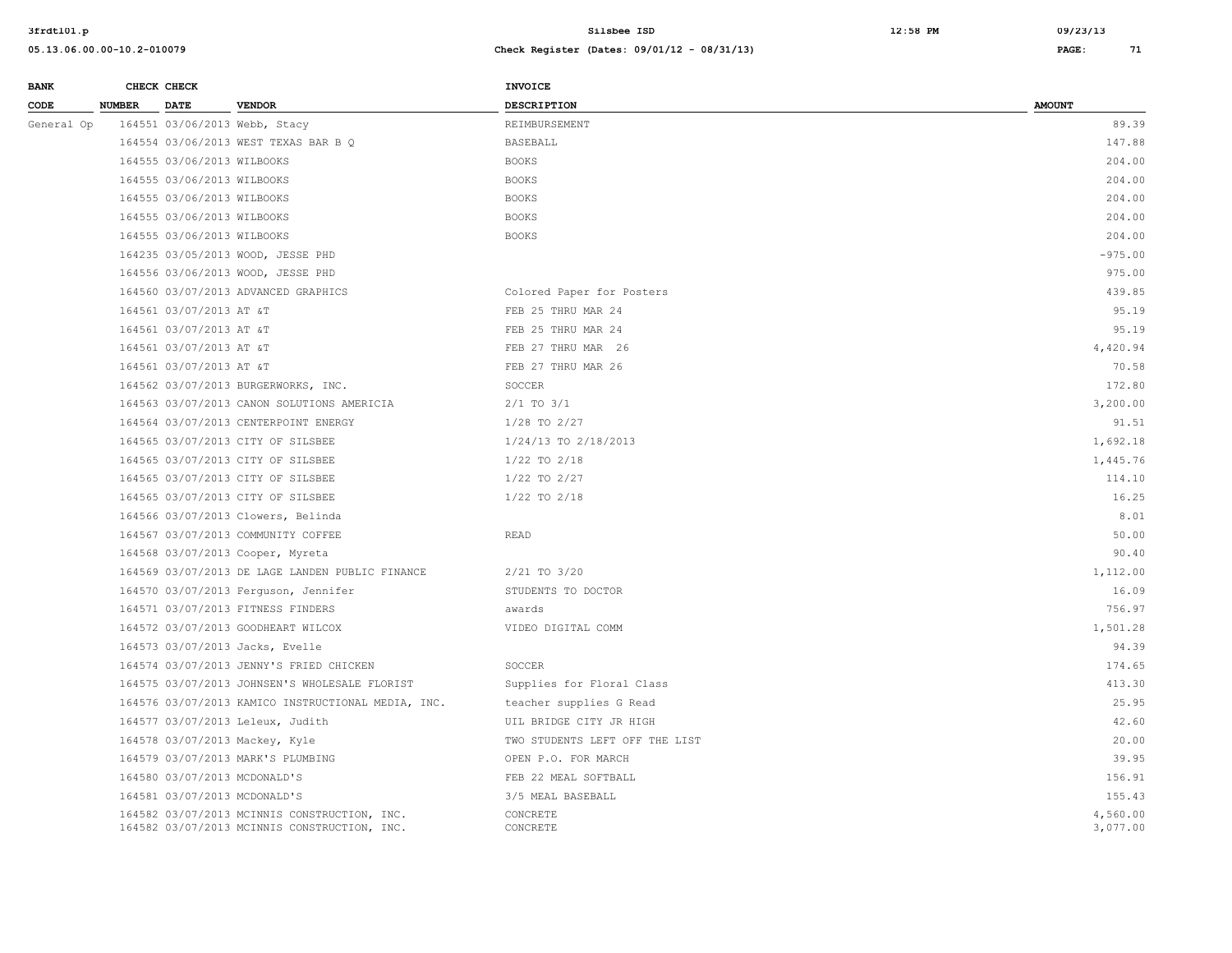| 05.13.06.00.00-10.2-010079 | Check Register (Dates: 09/01/12 - 08/31/13)                                      | PAGE: |  |
|----------------------------|----------------------------------------------------------------------------------|-------|--|
|                            | ,但是,我们的人们都会有一个人的人,但是我们的人们,我们的人们都会有一个人的人,我们的人们都会有一个人的人,我们也会有一个人的人,我们也会有一个人的人,我们也会 |       |  |

| <b>BANK</b>                    |               | CHECK CHECK                     |                                                                                     | INVOICE                                                                        |                    |
|--------------------------------|---------------|---------------------------------|-------------------------------------------------------------------------------------|--------------------------------------------------------------------------------|--------------------|
| CODE                           | <b>NUMBER</b> | <b>DATE</b>                     | <b>VENDOR</b>                                                                       | <b>DESCRIPTION</b>                                                             | <b>AMOUNT</b>      |
| General Op                     |               |                                 | 164583 03/07/2013 MOORHEAD, JOE                                                     | PLATE LUNCHES JASPER SOFTBALL TOURNEY                                          | 210.00             |
|                                |               |                                 | 164584 03/07/2013 MSC SYSTEMS                                                       | 5 DISC CHANGER                                                                 | 386.00             |
|                                |               |                                 | 164585 03/07/2013 Murray, Megan                                                     | LAW CONFERENCE                                                                 | 10.00              |
|                                |               |                                 | 164586 03/07/2013 NOVROZSKY'S                                                       |                                                                                | 225.66             |
|                                |               |                                 | 164587 03/07/2013 O'REILLY AUTOMOTIVE                                               | OPEN PO FOR THE MONTH OF FEBRUARY 2013                                         | 705.65             |
|                                |               |                                 | 164588 03/07/2013 Odom, Heidi                                                       | LAW CONFERENCE                                                                 | 10.00              |
|                                |               |                                 | 164589 03/07/2013 PARKER LUMBER - SILSBEE                                           | OPEN P.O. FOR FEBRUARY                                                         | 1,375.81           |
|                                |               | 164590 03/07/2013 PEAP          |                                                                                     | PEAP PINS AND CERTIFICATES                                                     | 74.00              |
|                                |               |                                 | 164591 03/07/2013 Penry, Sue                                                        | UIL BRIDGE CITY MIDDLE SCHOOL                                                  | 85.20              |
|                                |               |                                 | 164592 03/07/2013 RED ROOF INN                                                      | TABC ALL STATE COMMITTEE                                                       | 235.38             |
|                                |               |                                 | 164593 03/07/2013 SCIENCE KIT & BOREAL LABS                                         | Science Supplies                                                               | 3,021.64           |
|                                |               |                                 | 164594 03/07/2013 SILSBEE FARM & RANCH                                              | OPEN P.O. FOR FEBRUARY                                                         | 209.98             |
|                                |               |                                 | 164595 03/07/2013 SOUTHERN LAWN & LANDSCAPES LLC                                    | MOWING COMPLETED ON 3/1                                                        | 3,566.00           |
|                                |               |                                 | 164596 03/07/2013 SOUTHERN COMPUTER WAREHOUSE                                       | IPAD CASES                                                                     | 79.90              |
|                                |               |                                 | 164596 03/07/2013 SOUTHERN COMPUTER WAREHOUSE                                       | office supplies                                                                | 30.54              |
|                                |               |                                 | 164596 03/07/2013 SOUTHERN COMPUTER WAREHOUSE                                       | HARD DRIVE                                                                     | 878.56             |
|                                |               |                                 | 164596 03/07/2013 SOUTHERN COMPUTER WAREHOUSE                                       | HARD DRIVE                                                                     | 439.28             |
| 164598 03/07/2013 TEAM EXPRESS |               | 164597 03/07/2013 STRATTON INC. | RACK & PINION ASSEMBLY NOTE: Cub Cadet side by side ATV Parts (see attached         | 273.97                                                                         |                    |
|                                |               |                                 |                                                                                     | quote)                                                                         |                    |
|                                |               |                                 |                                                                                     | UNIFORMS                                                                       | 3,571.60           |
|                                |               |                                 | 164599 03/07/2013 TEXAS DEPARTMENT OF PUBLIC SAFETY                                 | $1/1$ TO $1/31/13$                                                             | 30.00              |
|                                |               |                                 | 164600 03/07/2013 THE UNIVERSITY OF TEXAS AT AUSTIN                                 | TEXAS STATE SOLO & ENSEMBLE CONTEST                                            | 90.00              |
|                                |               |                                 | 164601 03/07/2013 TURTLE & HUGHES, INC.                                             | 250 WATT HALIDE BULBS (SHS/LR) \$269.76 32 WATT U-SHAPED FURSECENT (SHS/LR/RT) | 606.90             |
|                                |               |                                 |                                                                                     | \$241.20 APPROX. SHIPPING \$60.00                                              |                    |
|                                |               |                                 | 164601 03/07/2013 TURTLE & HUGHES, INC.                                             | OPEN P.O. FOR FEBRUARYQ                                                        | 942.34             |
|                                |               |                                 | 164602 03/07/2013 U.S. SCHOOL SUPPLY                                                | awards<br>paws                                                                 | 168.50             |
|                                |               |                                 | 164602 03/07/2013 U.S. SCHOOL SUPPLY                                                | pencils                                                                        | 428.73             |
|                                |               |                                 | 164603 03/07/2013 VERIZON WIRELESS                                                  | JAN 24 - FEB 23                                                                | 2,661.38           |
|                                |               |                                 | 164604 03/08/2013 DELACERDA, SCOTT                                                  | GUARD SHACK TOTAL 8 HOURS                                                      | 200.00             |
|                                |               | 164605 03/08/2013 ETEX          |                                                                                     | Batteries for the Math Dept                                                    | 99.90              |
|                                |               | 164605 03/08/2013 ETEX          |                                                                                     | Toner cartridge for printer in testing room                                    | 289.00             |
|                                |               | 164605 03/08/2013 ETEX          |                                                                                     | Card Stock Paper for the office                                                | 27.92              |
|                                |               | 164605 03/08/2013 ETEX          |                                                                                     | TONER                                                                          | 137.60             |
|                                |               | 164605 03/08/2013 ETEX          |                                                                                     | OFFICE SUPPLIES - ADMIN                                                        | 362.59             |
|                                |               |                                 | 164606 03/08/2013 FLOWER, ANTHONY                                                   | GUARD SHACK TOTAL 8 HOURS                                                      | 200.00             |
|                                |               |                                 | 164607 03/08/2013 FLOWERS, JOHN                                                     | BASEBALL SILSBEE VS LUMBERTON                                                  | 55.00              |
|                                |               |                                 | 164608 03/08/2013 GUIDRY, HOWARD                                                    | BASEBALL SILSBEE VS LUMBERTON                                                  | 67.20              |
|                                |               |                                 | 163668 03/08/2013 HARDIN JEFFERSON HIGH SCHOOL<br>164609 03/08/2013 Harrison, Laura | GOLF<br>SILSBEE VS LUMBERTON SOCCER                                            | $-150.00$<br>35.00 |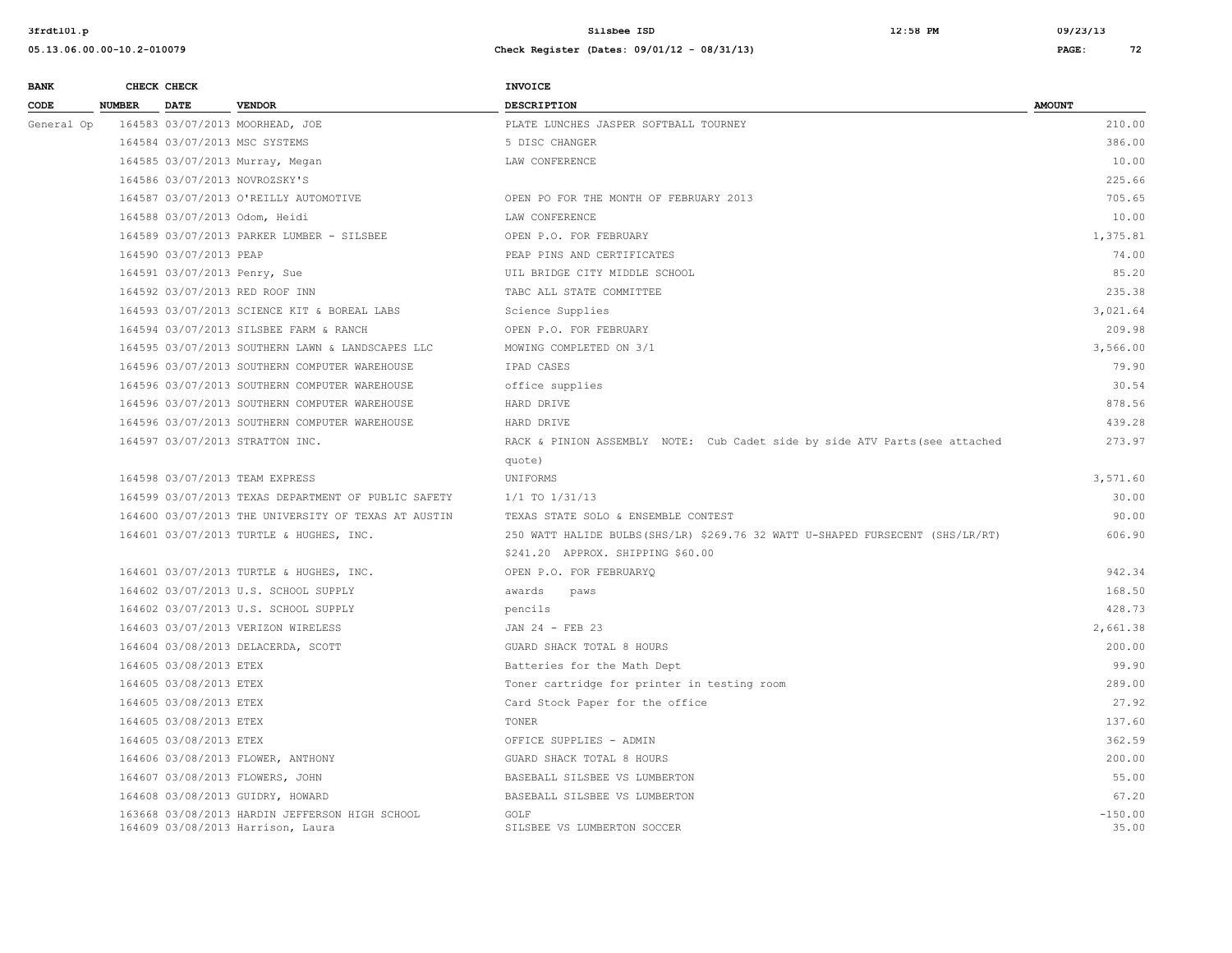| <b>BANK</b> |               | CHECK CHECK               |                                                                              | <b>INVOICE</b>                                                                                      |                 |
|-------------|---------------|---------------------------|------------------------------------------------------------------------------|-----------------------------------------------------------------------------------------------------|-----------------|
| CODE        | <b>NUMBER</b> | <b>DATE</b>               | <b>VENDOR</b>                                                                | DESCRIPTION                                                                                         | <b>AMOUNT</b>   |
| General Op  |               |                           | 164610 03/08/2013 HARTLESS, TRAVIS                                           | GUARD SHACK                                                                                         | 200.00          |
|             |               |                           | 164611 03/08/2013 JONES SCHOOL SUPPLY CO., INC.                              | AWARDS                                                                                              | 171.52          |
|             |               |                           | 164612 03/08/2013 JORDAN, PERCY                                              | SILSBEE VS LUMBERTON SOCCER                                                                         | 121.45          |
|             |               |                           | 164613 03/08/2013 NOEL, BRIAN                                                | SILSBEE VS LUMBERTON SOCCER                                                                         | 144.00          |
|             |               |                           | 164614 03/08/2013 SCROGGINS, TIM                                             | GUARD SHACK TOTAL 7.5 HOURS                                                                         | 187.50          |
|             |               |                           | 164615 03/08/2013 SILSBEE ISD                                                | HOURS                                                                                               | 216.50          |
|             |               |                           | 164616 03/08/2013 SISD FOOD SERV./ILA JAY                                    |                                                                                                     | 216.50          |
|             |               |                           | 164616 03/08/2013 SISD FOOD SERV./ILA JAY                                    | FEBRUARY 2013                                                                                       | 316.28          |
|             |               |                           |                                                                              | 164617 03/08/2013 WELLS, PEYTON, GREENBURG AND HUNT, L.L.P RE: MISC. LITIGATION/SPECIAL ASSIGNMENTS | 441.98          |
|             |               |                           | 164617 03/08/2013 WELLS, PEYTON, GREENBURG AND HUNT, L.L.P RE: RETAINER      |                                                                                                     | 1,006.94        |
|             |               |                           | 164341 03/18/2013 BRIDGE CITY ATHLETIC BOOSTERS                              | 2/22                                                                                                | $-100.00$       |
|             |               |                           | 164492 03/18/2013 INTERSTATE BILLING SERVICE, INC.                           | REPAIRS ON BUS #91 AND #90                                                                          | $-2, 369.23$    |
|             |               |                           | 164492 03/18/2013 INTERSTATE BILLING SERVICE, INC.                           | PARTS AND REPAIRS ON BUS 94                                                                         | $-112.52$       |
|             |               |                           | 163992 03/19/2013 Copley, Kimberly                                           | MS BAND INVENTORY                                                                                   | $-175.00$       |
|             |               |                           | 164618 03/20/2013 ADVANCED SYSTEMS & ALARMS                                  | $4/1$ TO $4/30$                                                                                     | 70.00           |
|             |               |                           | 164619 03/20/2013 Alaniz, Cynthia                                            | TRACK MEET IN HF MIDDLE SCHOOL                                                                      | 280.00          |
|             |               |                           | 164620 03/20/2013 Alaniz, Cynthia                                            | TRACK                                                                                               | 270.00          |
|             |               |                           | 164621 03/20/2013 ARES SPORTSWEAR                                            |                                                                                                     | 1,593.51        |
|             |               | 164622 03/20/2013 AT &T   |                                                                              | MAR 7 THRU APR 6                                                                                    | 3,170.03        |
|             |               |                           | 164623 03/20/2013 AT&T LONG DISTANCE                                         | FEB 6 THRU MAR 6, 2013                                                                              | 82.06           |
|             |               |                           | 164710 03/20/2013 ATHLETIC SUPPLY INC.                                       | soccer supplies boys                                                                                | 2,235.00        |
|             |               | 164624 03/20/2013 BALFOUR |                                                                              | Graduation Supplies                                                                                 | 823.32          |
|             |               |                           | 164625 03/20/2013 BARNETT'S PRESSURE WASHING                                 | MATERIALS AND LABOR TO PRESSURE WAS NORTHEAST SIDE OF MAIN BUILDING (SEE                            | 650.00          |
|             |               |                           |                                                                              | ATTACHED OUOTE)                                                                                     |                 |
|             |               |                           | 164626 03/20/2013 Bell, Jennifer                                             | LAW CONFERENCE                                                                                      | 10.00           |
|             |               |                           | 164627 03/20/2013 BEST IMPRESSIONS                                           | Sunglass clips for automobile visor - to be given as birthday gifts to Tiger                        | 234.50          |
|             |               |                           |                                                                              | Wellness members to promote use of sunglasses while driving for protection of                       |                 |
|             |               |                           |                                                                              | eyes against ultraviolet rays from the sun.                                                         |                 |
|             |               |                           | 164628 03/20/2013 Boudreaux, Brian                                           | VIDOR SPRING BREAK TENNIS 3/8                                                                       | 116.40          |
|             |               |                           | 164629 03/20/2013 BROOKSHIRE BROS                                            | Groc & supplies for FCCLA Classes for Feb 2013                                                      | 248.19          |
|             |               |                           | 164630 03/20/2013 BROWN, DAVID GRANT                                         | LITTLE DRIBBLERS TOTAL 3.5 HOURS                                                                    | 87.50           |
|             |               |                           | 164631 03/20/2013 BURGERS OF BEAUMONT                                        | <b>BASEBALL</b>                                                                                     | 109.06          |
|             |               |                           | 164632 03/20/2013 CANON FINANCIAL SERVICES, INC.                             | $3/1$ to $3/31$                                                                                     | 3,946.33        |
|             |               |                           | 164633 03/20/2013 CARROT-TOP INDUSTRIES                                      | american flag                                                                                       | 53.59           |
|             |               |                           | 164634 03/20/2013 CARTER'S EDUCATIONAL TRAINING                              |                                                                                                     | 520.00          |
|             |               |                           | 164635 03/20/2013 CENTER FOR BEHAVIORAL STUDIES                              |                                                                                                     | 840.00          |
|             |               |                           | 164636 03/20/2013 CENTERPOINT ENERGY                                         | $2/1$ TO $3/1$                                                                                      | 272.95          |
|             |               |                           | 164636 03/20/2013 CENTERPOINT ENERGY<br>164636 03/20/2013 CENTERPOINT ENERGY | $1/31$ TO $3/4$<br>$1/31$ TO $3/4$                                                                  | 93.80<br>443.92 |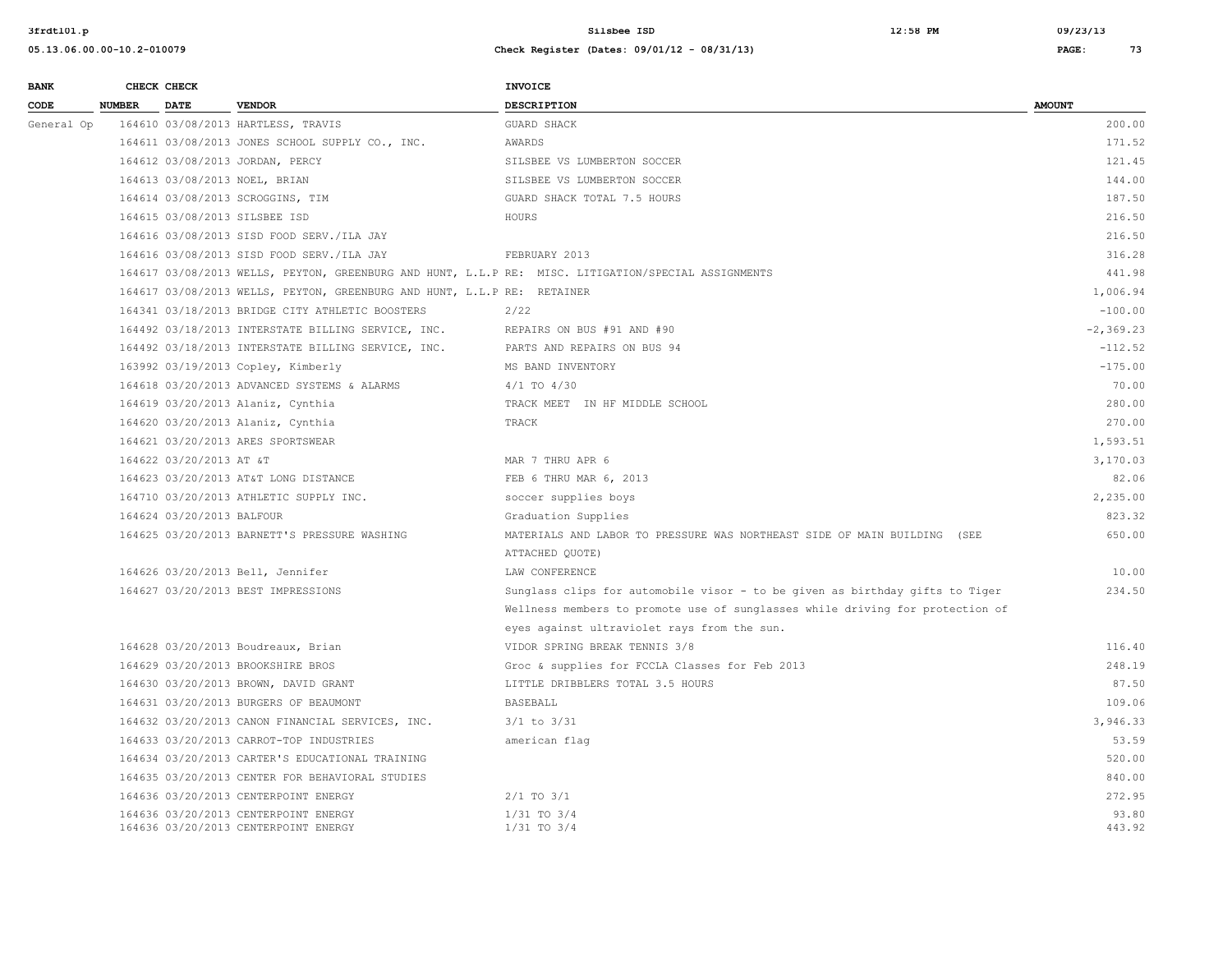| <b>BANK</b> | CHECK CHECK   |                         |                                                                              | INVOICE                                          |                       |
|-------------|---------------|-------------------------|------------------------------------------------------------------------------|--------------------------------------------------|-----------------------|
| CODE        | <b>NUMBER</b> | <b>DATE</b>             | <b>VENDOR</b>                                                                | <b>DESCRIPTION</b>                               | <b>AMOUNT</b>         |
| General Op  |               |                         | 164636 03/20/2013 CENTERPOINT ENERGY                                         | $1/31$ TO $3/4$                                  | 274.14                |
|             |               |                         | 164636 03/20/2013 CENTERPOINT ENERGY                                         | $1/31$ TO $3/4$                                  | 132.51                |
|             |               |                         | 164636 03/20/2013 CENTERPOINT ENERGY                                         | 2/4 TO 3/6/13                                    | 357.71                |
|             |               |                         | 164636 03/20/2013 CENTERPOINT ENERGY                                         | $2/4$ TO $3/6/13$                                | 675.27                |
|             |               |                         | 164636 03/20/2013 CENTERPOINT ENERGY                                         | 2/6 TO 3/8/13                                    | 100.59                |
|             |               |                         | 164637 03/20/2013 CHICK-FIL-A                                                |                                                  | 79.65                 |
|             |               |                         | 164638 03/20/2013 CITY OF SILSBEE                                            | $1/28/13$ to $2/25/13$                           | 106.69                |
|             |               |                         | 164638 03/20/2013 CITY OF SILSBEE                                            | 1/28 to 2/25/13                                  | 140.61                |
|             |               |                         | 164638 03/20/2013 CITY OF SILSBEE                                            | $1/28/13$ to $2/25/13$                           | 955.96                |
|             |               |                         | 164638 03/20/2013 CITY OF SILSBEE                                            | 1/28 TO 2/25/13                                  | 103.09                |
|             |               |                         | 164639 03/20/2013 CLASSROOM DIRECT                                           | classroom supplies                               | 26.53                 |
|             |               |                         | 164640 03/20/2013 Copley, Kimberly                                           | MS BAND                                          | 175.00                |
|             |               |                         | 164641 03/20/2013 DE LAGE LANDEN                                             | PROPERTY TAX                                     | 69.86                 |
|             |               |                         | 164641 03/20/2013 DE LAGE LANDEN                                             | PROPERTY TAX                                     | 225.97                |
|             |               |                         | 164641 03/20/2013 DE LAGE LANDEN                                             | $3/15$ TO $4/14$                                 | 139.00                |
|             |               |                         | 164642 03/20/2013 DELL MARKETING L.P.                                        | Dell PwerEdge R720 cd server S. Moore/Technology | 21,400.11             |
|             |               | 164643 03/20/2013 DEMCO |                                                                              | library supplies                                 | 74.16                 |
|             |               | 164644 03/20/2013 ETEX  |                                                                              | Etex Office Supply Curriculum                    | 165.50                |
|             |               | 164644 03/20/2013 ETEX  |                                                                              | receipt books                                    | 63.96                 |
|             |               | 164644 03/20/2013 ETEX  |                                                                              | office supply                                    | 24.88                 |
|             |               | 164644 03/20/2013 ETEX  |                                                                              | UIL Binders                                      | 169.44                |
|             |               | 164644 03/20/2013 ETEX  |                                                                              | Math supplies                                    | 236.78                |
|             |               | 164644 03/20/2013 ETEX  |                                                                              | Poster Paper                                     | 209.60                |
|             |               |                         | 164645 03/20/2013 EXXON MOBIL                                                |                                                  | 163.60                |
|             |               |                         | 164646 03/20/2013 F&F SPORTS, INC.                                           | HIGH SCHOOL GIRLS TRACK SUPPLIES                 | 710.00                |
|             |               |                         | 164646 03/20/2013 F&F SPORTS, INC.                                           | HIGH SCHOOL GIRLS TRACK SUPPLIES                 | 106.80                |
|             |               |                         | 164646 03/20/2013 F&F SPORTS, INC.                                           | BOYS TRACK HIGH SCHOOL SUPPLIES                  | 104.00                |
|             |               |                         | 164646 03/20/2013 F&F SPORTS, INC.                                           | SOFTBALL UNIFORMS AND MATERIALS                  | 57.95                 |
|             |               |                         | 164646 03/20/2013 F&F SPORTS, INC.                                           | TRACK SUPPLIES                                   | 167.70                |
|             |               |                         | 164646 03/20/2013 F&F SPORTS, INC.                                           | TRACK SUPPLIES                                   | 66.00                 |
|             |               |                         | 164646 03/20/2013 F&F SPORTS, INC.                                           | TRACK SUPPLIES                                   | 64.88                 |
|             |               |                         | 164646 03/20/2013 F&F SPORTS, INC.                                           | TRACK SUPPLIES                                   | 87.50                 |
|             |               |                         | 164646 03/20/2013 F&F SPORTS, INC.                                           | WILSON EXTRA DUTY CHAMPIONSHIP TENNIS BALLS      | 413.70                |
|             |               |                         | 164647 03/20/2013 FOLLETT LIBRARY RESOURCES                                  | Books for library                                | 291.38                |
|             |               |                         | 164648 03/20/2013 GILLEY, WILLIAM                                            | SOCCER GAMES TOTAL 3 HOURS                       | 75.00                 |
|             |               |                         | 164711 03/20/2013 HAMPTON INN AUSTIN-NW/ARBORETUM                            | $3/24 - 26$                                      | 259.42                |
|             |               |                         | 164649 03/20/2013 HARDIN COUNTY APPRAISAL DISTRICT                           | PAYMENT 2013 CONTRIBUTION                        | 68,168.52             |
|             |               |                         | 164650 03/20/2013 HARDIN COUNTY TREASURER<br>164651 03/20/2013 HARDIN COUNTY | FEBRUARY, 2013                                   | 10,381.69<br>5,255.07 |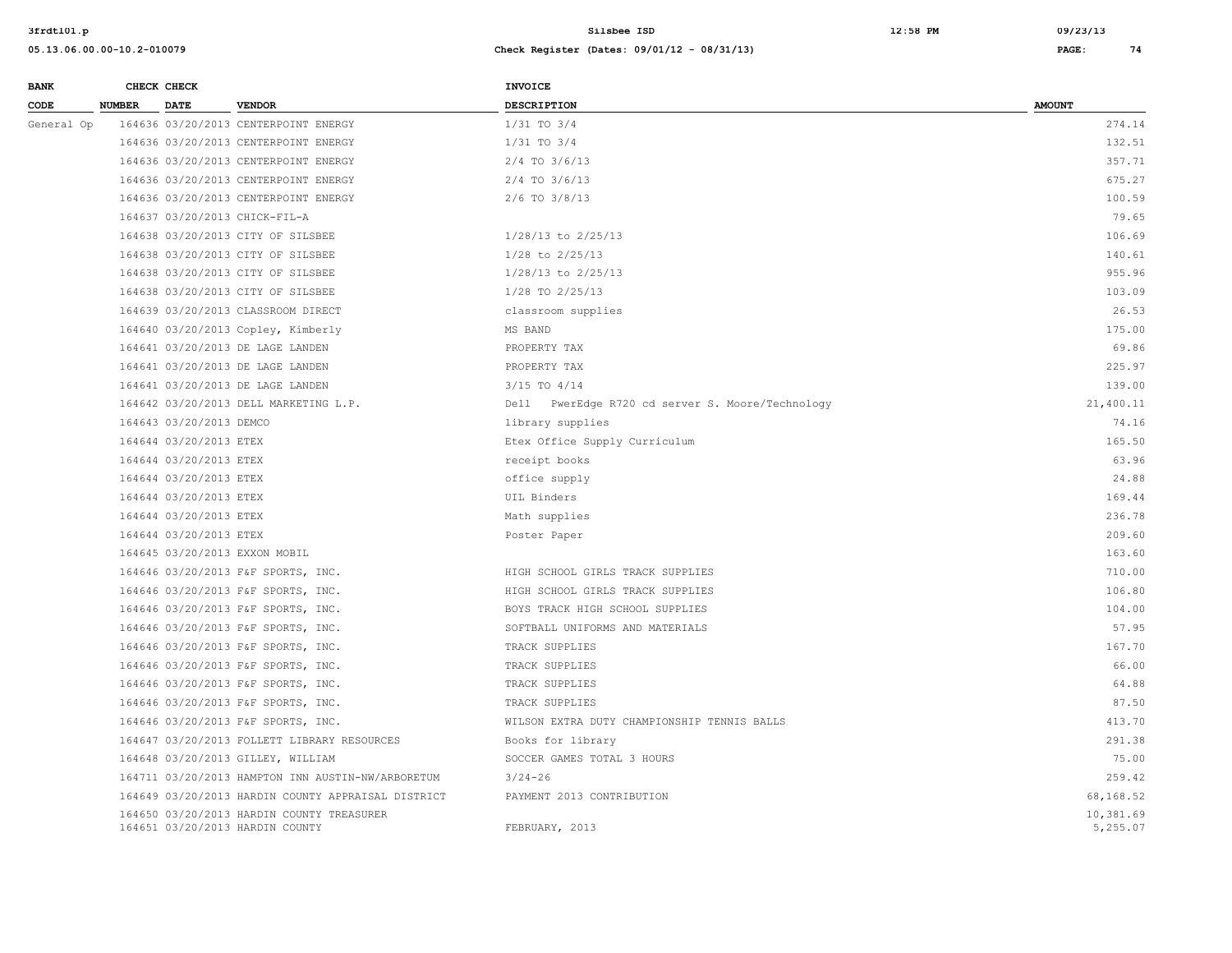| <b>BANK</b> |               | CHECK CHECK                  |                                                                                                            | <b>INVOICE</b>                                                              |                |
|-------------|---------------|------------------------------|------------------------------------------------------------------------------------------------------------|-----------------------------------------------------------------------------|----------------|
| CODE        | <b>NUMBER</b> | <b>DATE</b>                  | <b>VENDOR</b>                                                                                              | <b>DESCRIPTION</b>                                                          | <b>AMOUNT</b>  |
| General Op  |               |                              | 164651 03/20/2013 HARDIN COUNTY                                                                            | FEBRUARY, 2013                                                              | 3,338.11       |
|             |               |                              | 164652 03/20/2013 HARRIS, JENNIFER                                                                         | LAW CONFERENCE                                                              | 10.00          |
|             |               |                              | 164653 03/20/2013 INTERSTATE BATTERY CENTER                                                                | OPEN P.O. FOR MARCH                                                         | 47.80          |
|             |               |                              | 164654 03/20/2013 JENNY'S FRIED CHICKEN                                                                    | BASEBALL                                                                    | 68.18          |
|             |               |                              | 164654 03/20/2013 JENNY'S FRIED CHICKEN                                                                    | <b>BASEBALL</b>                                                             | 79.56          |
|             |               |                              | 164712 03/20/2013 L.C.M. HIGH SCHOOL                                                                       | TRACK                                                                       | 375.00         |
|             |               |                              | 164655 03/20/2013 Liles, Suzanne                                                                           |                                                                             | 11.10          |
|             |               |                              | 164656 03/20/2013 LIVINGSTON SAW SERVICE                                                                   | OPEN P.O. FOR MARCH                                                         | 7.99           |
|             |               |                              | 164657 03/20/2013 LONE STAR BUFFET                                                                         |                                                                             | 130.00         |
|             |               |                              | 164658 03/20/2013 LONE STAR BUFFET                                                                         | <b>JASPER TOURNEY</b>                                                       | 270.00         |
|             |               |                              | 164713 03/20/2013 Mackey, Kyle                                                                             | TRACK MEET LCM                                                              | 450.00         |
|             |               |                              | 164659 03/20/2013 MACKIN EDUCATIONAL RESOURCES                                                             | Books for Library                                                           | 1,118.47       |
|             |               | 164660 03/20/2013 MCDONALD'S |                                                                                                            | TENNIS                                                                      | 137.98         |
|             |               |                              | 164661 03/20/2013 MCDONALD'S                                                                               | <b>BASEBALL</b>                                                             | 191.18         |
|             |               |                              | 164662 03/20/2013 MCDONALD PUBLISHING CO.                                                                  | ELA supplies                                                                | 278.76         |
|             |               |                              | 164663 03/20/2013 McKeehan, Kathryn                                                                        | AMERICAN CHORAL DIRECTORS ASSOC. DALLAS, TX. 3/12-16                        | 407.22         |
|             |               |                              | 164714 03/20/2013 MEMORIAL HIGH SCHOOL                                                                     | TRACK                                                                       | 75.00          |
|             |               |                              | 164664 03/20/2013 MONCRIEF, JEANIE                                                                         | REIMBURSEMENT                                                               | 30.00          |
|             |               |                              | 164665 03/20/2013 MONTALVO, CARLOS                                                                         | LITTLE DRIBBLERS TOTAL 4 HOURS                                              | 100.00         |
|             |               |                              | 164666 03/20/2013 MOORHEAD, JOE                                                                            | MEALS JASPER BASEBALL TOURNEY                                               | 195.00         |
|             |               |                              | 164667 03/20/2013 Morgan, Jason                                                                            | MEAL 3/2 SOFTBALL CYFAIR                                                    | 101.00         |
|             |               |                              | 164668 03/20/2013 Murray, Megan                                                                            |                                                                             | 403.81         |
|             |               | 164669 03/20/2013 NASCO      |                                                                                                            | SUPPLIES                                                                    | 38.09          |
|             |               | 164669 03/20/2013 NASCO      |                                                                                                            | SUPPLIES                                                                    | 33.92          |
|             |               |                              | 164670 03/20/2013 NATIONAL EDUCATORS' LAW INSTITUTE                                                        | 19TH Annual Legal Conference for Educators                                  | 2,400.00       |
|             |               |                              | 164671 03/20/2013 NCS PEARSON, INC.                                                                        | Upgrades for testing kit                                                    | 1,171.54       |
|             |               |                              | 164672 03/20/2013 NOVROZSKY'S                                                                              | DRILL TEAM JENNY CHANDLER                                                   | 105.07         |
|             |               |                              | 164715 03/20/2013 NOVROZSKY'S                                                                              | BOYS BASKETBALL                                                             | 292.81         |
|             |               |                              | 164673 03/20/2013 O'REILLY AUTOMOTIVE                                                                      | OPEN P.O. FOR FEBRAURY                                                      | 4.61           |
|             |               |                              | 164674 03/20/2013 PITNEY BOWES GLOBAL FINANCIAL SERVICES L DEC 30, 2012 TO MARCH 30, 2013                  |                                                                             | 1,266.00       |
|             |               |                              | 164716 03/20/2013 POPEYES FRIED CHICKEN                                                                    | BOYS BASKETBALL                                                             | 181.74         |
|             |               | 164675 03/20/2013 PRO ED     |                                                                                                            | Pro-Ed GT testing materials for K-3 Sages *see attached                     | 660.00         |
|             |               |                              | 164676 03/20/2013 RABO BUSINESS FORMS, INC.                                                                | PAPER                                                                       | 374.00         |
|             |               | 164677 03/20/2013 RED ALERT  |                                                                                                            | OPEN P.O. FOR MARCH                                                         | 260.00         |
|             |               | 164677 03/20/2013 RED ALERT  |                                                                                                            | QUARTERLY PEST CONTROL TREATMENT (DURING SPRING BREAK)                      | 1,330.00       |
|             |               |                              | 164678 03/20/2013 REGION 16 EDUCATON SERVICE CENTER                                                        | Reg 16esc Deaver & Roy Title I Statewide School Support Initiative & Family | 300.00         |
|             |               |                              |                                                                                                            | Community EngagementAustin February 10-13, 2013                             |                |
|             |               |                              | 164679 03/20/2013 REGION V EDUCATION SERVICE CENTER<br>164679 03/20/2013 REGION V EDUCATION SERVICE CENTER | WORKSHOP<br>WORKSHOP                                                        | 50.00<br>50.00 |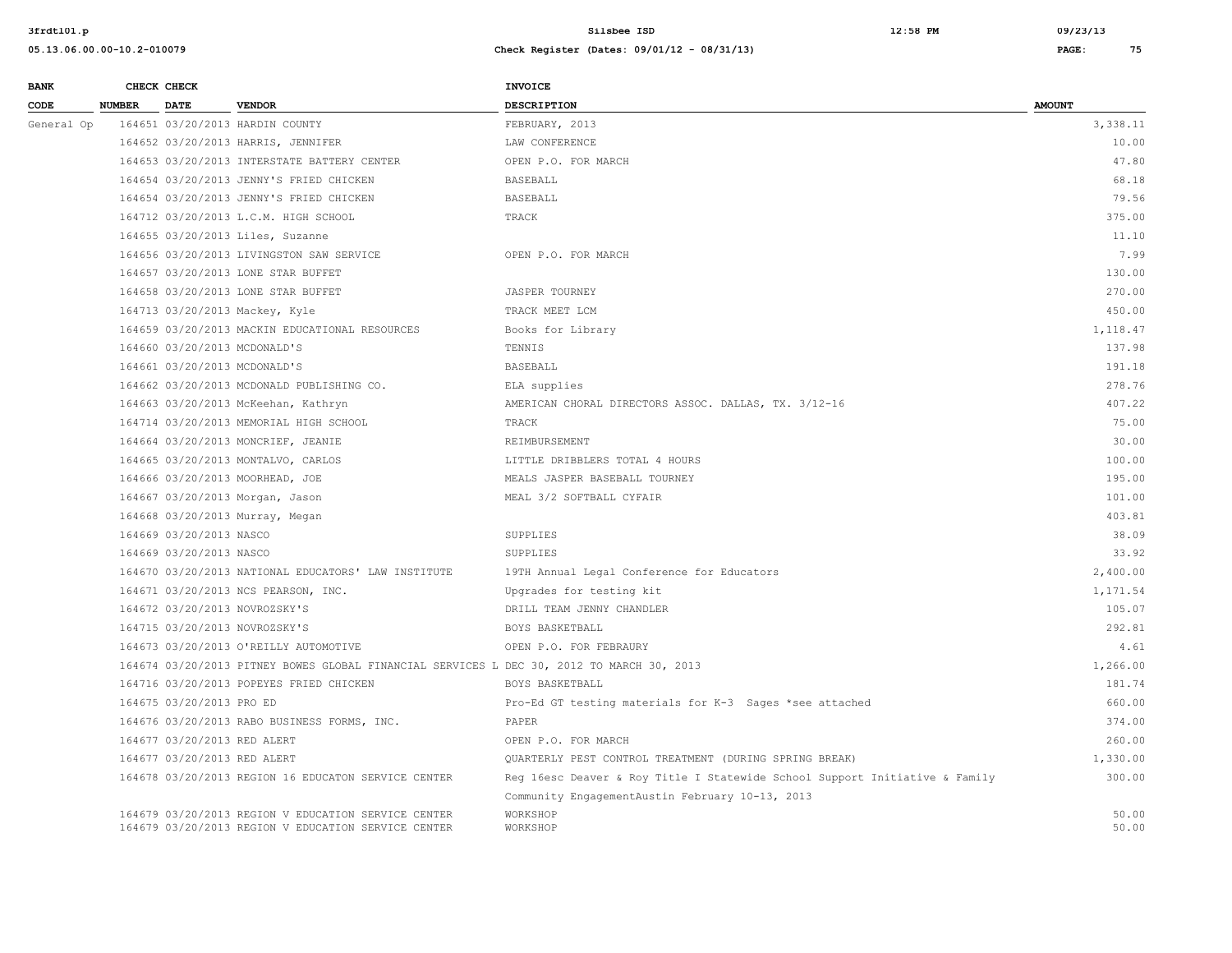| <b>BANK</b> |               | CHECK CHECK              |                                                                                   | <b>INVOICE</b>                                                                |                    |
|-------------|---------------|--------------------------|-----------------------------------------------------------------------------------|-------------------------------------------------------------------------------|--------------------|
| CODE        | <b>NUMBER</b> | <b>DATE</b>              | <b>VENDOR</b>                                                                     | <b>DESCRIPTION</b>                                                            | <b>AMOUNT</b>      |
| General Op  |               |                          | 164679 03/20/2013 REGION V EDUCATION SERVICE CENTER                               | REGISTRATION                                                                  | 40.00              |
|             |               |                          | 164679 03/20/2013 REGION V EDUCATION SERVICE CENTER                               | Region 5esc Campus Inter-Rater Walkthroughs & Training for Read, Reeves,      | 3,000.00           |
|             |               |                          |                                                                                   | Kirby & SHS                                                                   |                    |
|             |               |                          | 164679 03/20/2013 REGION V EDUCATION SERVICE CENTER                               | Region 5esc ws# 6104 GT Online Class SHS Westbrook, Sanders & Jumper          | 75.00              |
|             |               |                          | 164680 03/20/2013 Riggans, Paula                                                  |                                                                               | 30.00              |
|             |               |                          | 164681 03/20/2013 Riley, Frankye                                                  | REIMBURSEMENT3/14 - 3/16                                                      | 90.68              |
|             |               |                          | 164681 03/20/2013 Riley, Frankye                                                  |                                                                               | 5.00               |
|             |               |                          | 164681 03/20/2013 Riley, Frankye                                                  | REGIONAL POWERLIFTING MEET                                                    | 32.89              |
|             |               |                          | 164682 03/20/2013 RISO CAPITAL                                                    | PROPERTY TAX                                                                  | 93.40              |
|             |               |                          | 164683 03/20/2013 ROGERS, JUSTIN                                                  | BASEBALL GAMES TOTAL 4 HOURS                                                  | 100.00             |
|             |               |                          | 164684 03/20/2013 SCHOOL SPECIALTY                                                | STANDS                                                                        | 237.09             |
|             |               |                          | 164685 03/20/2013 SCIENCE KIT & BOREAL LABS                                       | Science Supplies                                                              | 119.00             |
|             |               |                          | 164686 03/20/2013 SHORKEY CENTER                                                  |                                                                               | 2,940.00           |
|             |               |                          | 164717 03/20/2013 SILSBEE TRACTOR                                                 | MATERIALS AND LABOR TO REPLACE CLUTCH AND DRIVE SHAFT YOUKE AND REPAIR 3POINT | 1,892.66           |
|             |               |                          |                                                                                   | LIFT. NOTE: NEW HOLLAND M#TC-33 TRACTOR (SEE ATTACHED OUOTE)                  |                    |
|             |               |                          | 164718 03/20/2013 SKYWARD ACCOUNTING DEPT                                         | SALARY NEGOTIATION TRAINING                                                   | 550.00             |
|             |               |                          | 164687 03/20/2013 Smith, Cynthia                                                  | WHEEL CHAIR ACCESSORIES                                                       | 116.55             |
|             |               |                          | 164687 03/20/2013 Smith, Cynthia                                                  |                                                                               | 34.00              |
|             |               |                          | 164688 03/20/2013 SPARKLETTS AND SIERRA SPRINGS                                   | MIDDLE SCHOOL                                                                 | 67.06              |
|             |               |                          | 164688 03/20/2013 SPARKLETTS AND SIERRA SPRINGS                                   | ADMINISTRATION, WAREHOUSE, TECHNOLOGY                                         | 90.07              |
|             |               |                          | 164719 03/20/2013 Stanley, Katherine                                              | REGION V WORKSHOP                                                             | 33.60              |
|             |               |                          | 164689 03/20/2013 SUBWAY STORE #5224                                              | 3/9 MEAL BASEBALL                                                             | 153.40             |
|             |               |                          | 164689 03/20/2013 SUBWAY STORE #5224                                              | 3/7 MEAL BASEBALL                                                             | 163.42             |
|             |               | 164690 03/20/2013 TCEA   |                                                                                   | REGISTRATION                                                                  | 165.00             |
|             |               | 164691 03/20/2013 TCTELA |                                                                                   | COUNCIL OF TEACHERS ENG LANG ARTS CONF                                        | 245.00             |
|             |               | 164691 03/20/2013 TCTELA |                                                                                   | TCTELA for Tammy McDuff Annual Conference January 18-20, 2013 registration    | 245.00             |
|             |               |                          | 164692 03/20/2013 Terrell, Dany                                                   | PARTS FOR ATHLETIC VEHICLE                                                    | 18.99              |
|             |               |                          | 164693 03/20/2013 TEXAS COUNCIL ON ECONOMIC EDUCATION                             |                                                                               | 180.00             |
|             |               |                          | 164695 03/20/2013 TIME WARNER CABLE                                               | 3/15 TO 4/14/13                                                               | 3,375.00           |
|             |               |                          | 164697 03/20/2013 TIME WARNER CABLE                                               | 3/18 TO 4/17/13                                                               | 953.98             |
|             |               |                          | 164698 03/20/2013 TIME WARNER CABLE                                               | $3/18$ TO $4/17$                                                              | 953.98             |
|             |               |                          | 164696 03/20/2013 TIME WARNER CABLE                                               | 3/18 TO 4/17                                                                  | 953.98             |
|             |               |                          | 164694 03/20/2013 TIME WARNER CABLE                                               | 3/17 TO 4/16                                                                  | 953.98             |
|             |               |                          | 164699 03/20/2013 TRANSIT MIX CONCRETE & MATERIALS CO                             | APPROX.3 LOADS OF LIMESTONE                                                   | 792.00             |
|             |               |                          | 164699 03/20/2013 TRANSIT MIX CONCRETE & MATERIALS CO                             | APPROX. 10 TONS LIMESTONE FOR EJSMMS/RT/CDC                                   | 256.50             |
|             |               |                          | 164700 03/20/2013 TRIANGLE WATER CO.                                              |                                                                               | 71.00              |
|             |               |                          | 164700 03/20/2013 TRIANGLE WATER CO.                                              |                                                                               | 37.00              |
|             |               |                          | 164701 03/20/2013 U.S. SCHOOL SUPPLY<br>164702 03/20/2013 VARSITY SPIRIT FASHIONS | Academic Awards                                                               | 134.43<br>4,560.68 |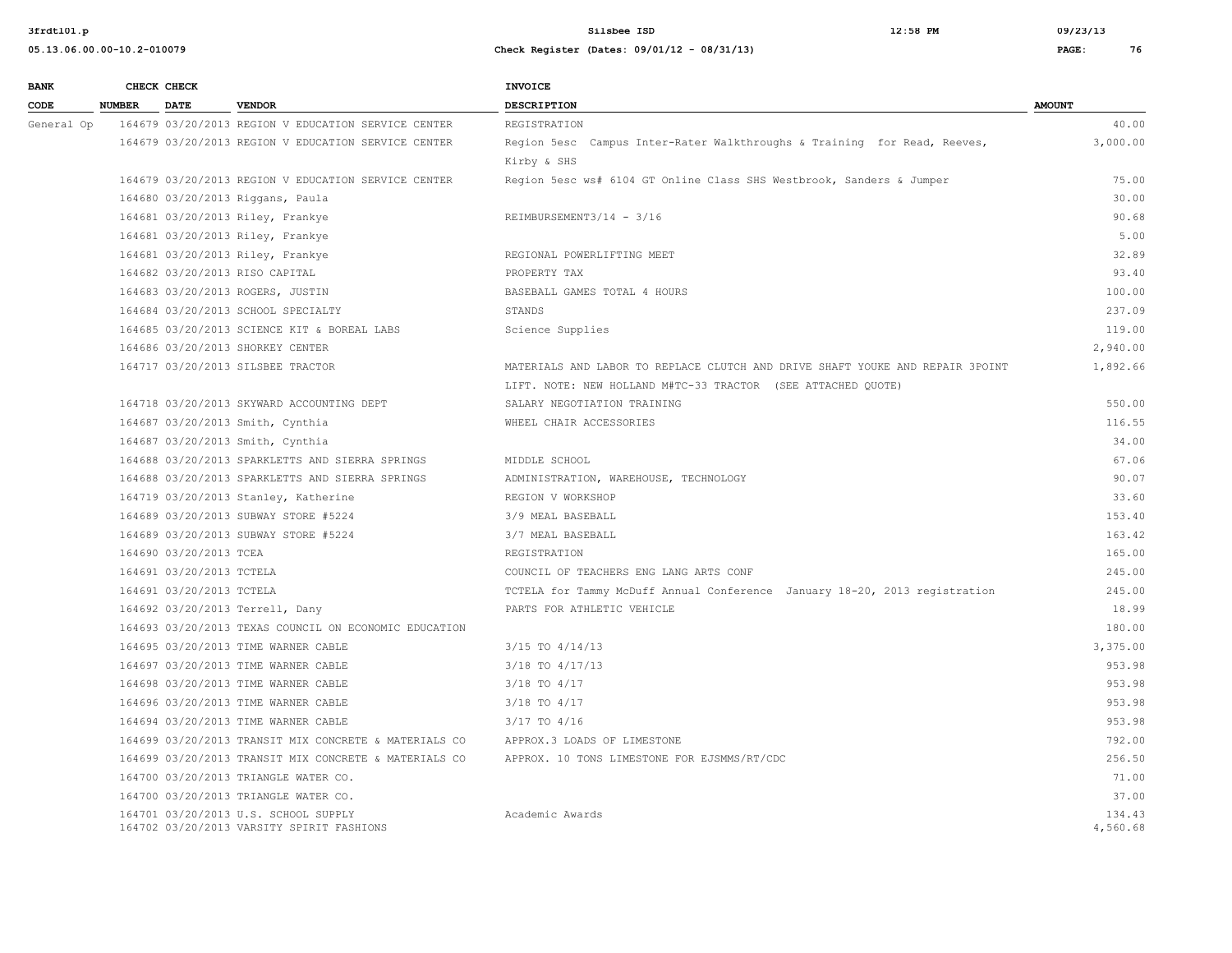| <b>BANK</b> |               | CHECK CHECK                |                                                     | INVOICE                                        |               |
|-------------|---------------|----------------------------|-----------------------------------------------------|------------------------------------------------|---------------|
| CODE        | <b>NUMBER</b> | <b>DATE</b>                | <b>VENDOR</b>                                       | <b>DESCRIPTION</b>                             | <b>AMOUNT</b> |
| General Op  |               |                            | 164703 03/20/2013 VIDOR ATHLETIC BOOSTER CLUB       | TENNIS MARCH 22                                | 100.00        |
|             |               |                            | 164704 03/20/2013 Webb, Stacy                       | SAN JAC COLLEGE - ONE ACT PLAY                 | 35.00         |
|             |               |                            | 164704 03/20/2013 Webb, Stacy                       |                                                | 76.90         |
|             |               | 164705 03/20/2013 WILBOOKS |                                                     | <b>BOOKS</b>                                   | 204.00        |
|             |               | 164705 03/20/2013 WILBOOKS |                                                     | <b>BOOKS</b>                                   | 204.00        |
|             |               | 164705 03/20/2013 WILBOOKS |                                                     | <b>BOOKS</b>                                   | 204.00        |
|             |               | 164705 03/20/2013 WILBOOKS |                                                     | <b>BOOKS</b>                                   | 204.00        |
|             |               |                            | 164706 03/20/2013 WILLIAM V MACGILL & CO.           | Health Services supplies for various campuses. | 77.59         |
|             |               |                            | 164706 03/20/2013 WILLIAM V MACGILL & CO.           | Health Services supplies for all campuses.     | 106.99        |
|             |               |                            | 164707 03/20/2013 Willis, Pamela                    | UIL DISTRICT MEET                              | 350.00        |
|             |               |                            | 164708 03/20/2013 WOODWORKERS PARADISE, INC.        | OPEN P.O. FOR MARCH                            | 10.80         |
|             |               |                            | 164709 03/20/2013 Y'BARBO, RICHARD                  |                                                | 30.00         |
|             |               |                            | 163255 12/05/2012 Scott, Ruby                       | MS CHOIR TO VIDOR                              | 10.18         |
|             |               |                            | 163255 12/05/2012 Scott, Ruby                       | HS CHOIR TO BAYTOWN                            | 9.48          |
|             |               |                            | 163255 12/05/2012 Scott, Ruby                       | HS BAND TO HUMBLE                              | 11.98         |
|             |               |                            | 163255 12/05/2012 Scott, Ruby                       | PICK UP ONE ACT PLAY IN HOUSTON                | 15.00         |
|             |               |                            | 163255 12/05/2012 Scott, Ruby                       | MS CHOIR TO HOUSTON                            | 15.00         |
|             |               |                            | 163255 12/05/2012 Scott, Ruby                       | MS CHOIR TO VIDOR                              | 10.00         |
|             |               |                            | 163256 12/05/2012 SEILEY, CHAD                      | PLUMBING MATERIALS                             | 4,050.00      |
|             |               |                            | 163257 12/05/2012 SHATTINGER MUSIC COMPANY          |                                                | 191.50        |
|             |               |                            | 163258 12/05/2012 SHS BAND BOOSTERS                 | STUDENTS SHS PLAYOFF GAME 11/23 REIMBURSEMENT  | 47.94         |
|             |               |                            | 163259 12/05/2012 SILSBEE BEE                       | SILSBEE BEE 2012                               | 23.00         |
|             |               |                            | 163260 12/05/2012 Smith, Cynthia                    | FOOD FOR 504 MEETING NOVEMBER 29/2012          | 79.26         |
|             |               |                            | 163261 12/05/2012 SPARKLETTS AND SIERRA SPRINGS     | MIDDLE SCHOOL                                  | 93.04         |
|             |               |                            | 163262 12/05/2012 SSC SERVICE SOLUTIONS             | JR. FOOTBALL - TIGER STADIUM                   | 231.30        |
|             |               |                            | 163263 12/05/2012 STANLEY, DERRICK                  |                                                | 105.00        |
|             |               |                            | 163264 12/05/2012 Stewart, Murrell                  | OCT. 11, NOV 1, 5, 29, AND DEC. 1              | 275.62        |
|             |               |                            | 163265 12/05/2012 SWICEGOOD MUSIC COMPANY           | Mallets                                        | 39.20         |
|             |               |                            | 163265 12/05/2012 SWICEGOOD MUSIC COMPANY           | Mouthpiece and Clarinet reeds                  | 84.40         |
|             |               |                            | 163265 12/05/2012 SWICEGOOD MUSIC COMPANY           | Jupiter XD Alto Saxophone - used               | 1,000.00      |
|             |               |                            | 163265 12/05/2012 SWICEGOOD MUSIC COMPANY           | Band Music                                     | 460.00        |
|             |               |                            | 163265 12/05/2012 SWICEGOOD MUSIC COMPANY           | Roland RD 300-NX Keyboard                      | 1,675.00      |
|             |               |                            | 163265 12/05/2012 SWICEGOOD MUSIC COMPANY           | Reeds                                          | 124.00        |
|             |               |                            | 163266 12/05/2012 TEXAS DEPARTMENT OF PUBLIC SAFETY | OCTOBER 1 TO OCTBER 31, 2012                   | 284.00        |
|             |               |                            | 163267 12/05/2012 TURTLE & HUGHES, INC.             | OPEN P.O. FOR NOV.                             | 1,015.15      |
|             |               |                            | 163268 12/05/2012 US GAMES - SPORT SUPPLY GROUP     | SUPPLIES                                       | 919.53        |
|             |               |                            | 163269 12/05/2012 WATSON, JR., EDWARD               | SILSBEE VS WOS                                 | 105.00        |
|             |               |                            | 163270 12/05/2012 WATSON, KATHY                     | MUSIC THERAPY                                  | 75.00         |
|             |               |                            | 163270 12/05/2012 WATSON, KATHY                     | MUSIC THERAPY                                  | 3,062.50      |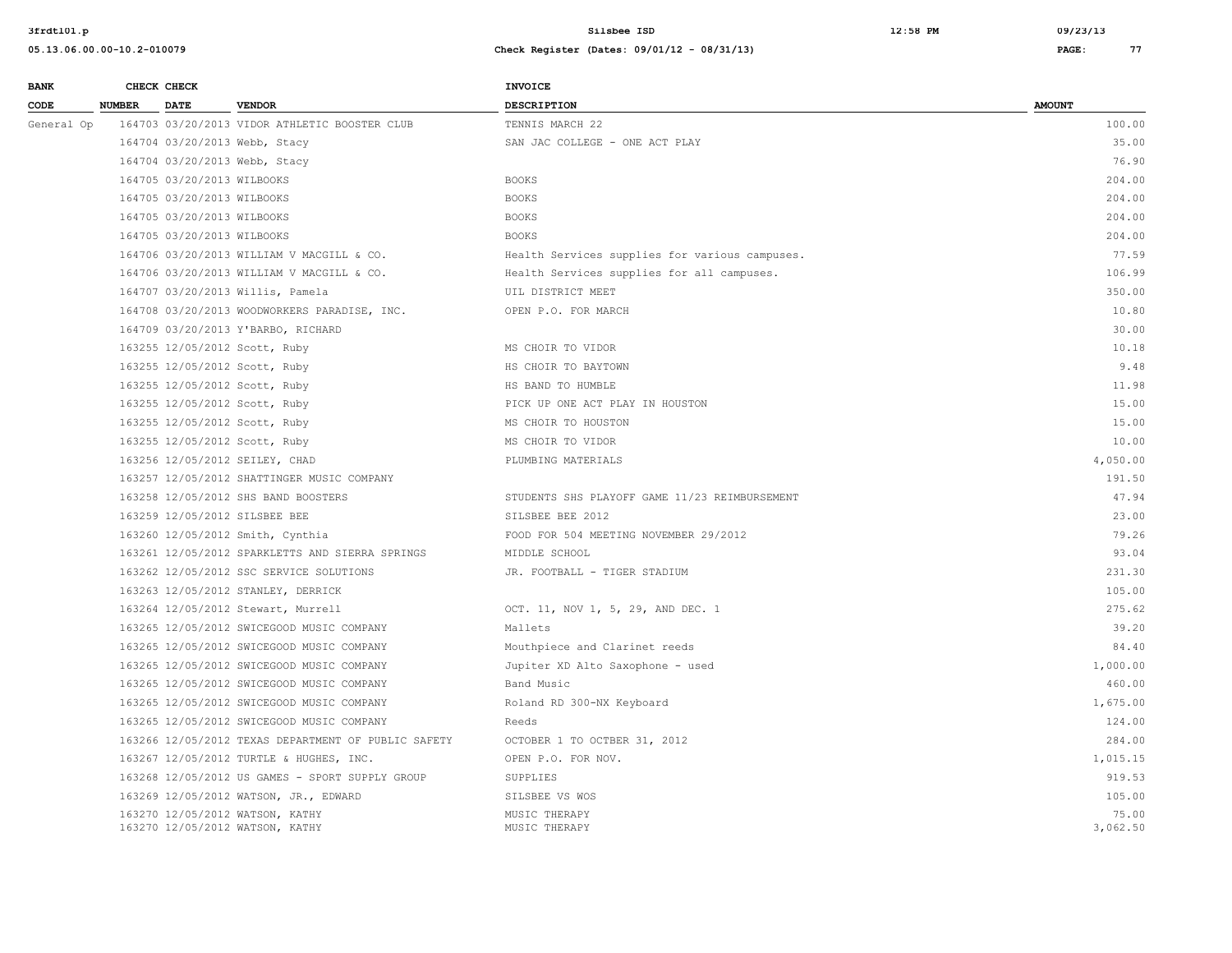| <b>BANK</b> |               | CHECK CHECK                |                                                                                         | <b>INVOICE</b>                     |                 |
|-------------|---------------|----------------------------|-----------------------------------------------------------------------------------------|------------------------------------|-----------------|
| CODE        | <b>NUMBER</b> | <b>DATE</b>                | <b>VENDOR</b>                                                                           | <b>DESCRIPTION</b>                 | <b>AMOUNT</b>   |
| General Op  |               |                            | 163271 12/05/2012 WELDY, MS, CCC/SLP, JULIE                                             | SPEECH THERAPIST SUPERVISION       | 1,890.00        |
|             |               |                            | 163272 12/05/2012 WHITAKER, BENNARD                                                     | SILSBEE VS WOS                     | 105.00          |
|             |               |                            | 163273 12/05/2012 WOOD, JESSE PHD                                                       | PSYCHOLOGICAL EVALUATION           | 975.00          |
|             |               |                            | 163274 12/05/2012 WOODWORKERS PARADISE, INC.                                            | OPEN P.O. FOR NOV.                 | 70.94           |
|             |               |                            | 163275 12/05/2012 YETT, BEN JR                                                          | SILSBEE VS WOS                     | 105.00          |
|             |               |                            | 163276 12/06/2012 ALEXANDER, JANICE                                                     | CARLEY $-13/95$                    | 13.95           |
|             |               | 163277 12/06/2012 AT &T    |                                                                                         | NOV 27 THRU DEC 26                 | 70.58           |
|             |               | 163277 12/06/2012 AT &T    |                                                                                         | NOV 27 THRU DEC 26                 | 4,255.81        |
|             |               | 163277 12/06/2012 AT &T    |                                                                                         | NOV 25 THRU DEC 24                 | 80.05           |
|             |               |                            | 163278 12/06/2012 BAKER DISTRIBUTING                                                    | ICE MACHINE PARTS                  | 2,388.50        |
|             |               |                            | 163278 12/06/2012 BAKER DISTRIBUTING                                                    | ICE MACHINE PARTS                  | 13.56           |
|             |               |                            | 163279 12/06/2012 Bounds, Valerie                                                       | REIMBURSEMENT FOR BAND TRAILER     | 12.50           |
|             |               | 163280 12/06/2012 BRODART  |                                                                                         | Library Supplies                   | 307.71          |
|             |               |                            | 163281 12/06/2012 CDW GOVERNMENT, INC.                                                  | Xerox printer for Kirby Cafeteria  | 330.03          |
|             |               |                            | 163282 12/06/2012 CITY OF SILSBEE                                                       | 10/24 TO 11/29                     | 116.50          |
|             |               |                            | 163282 12/06/2012 CITY OF SILSBEE                                                       | 10/22 TO 11/30                     | 4,511.12        |
|             |               |                            | 163282 12/06/2012 CITY OF SILSBEE                                                       | 10/24 TO 11/29                     | 2,465.84        |
|             |               |                            | 163282 12/06/2012 CITY OF SILSBEE                                                       | 10/24 TO 11/29                     | 423.35          |
|             |               |                            | 163309 12/06/2012 Crozier, Pamela                                                       | SABINE PASS DEBATE TOURNEY         | 80.00           |
|             |               |                            | 163283 12/06/2012 Drake, Michele                                                        | REIMBURSEMENT                      | 155.00          |
|             |               | 163284 12/06/2012 ETEX     |                                                                                         | PAPER                              | 12.49           |
|             |               |                            | 163285 12/06/2012 F&F SPORTS, INC.                                                      | GIRLS BASKETBALL SUPPLIES          | 1,673.38        |
|             |               |                            | 163286 12/06/2012 FOLLETT LIBRARY RESOURCES                                             | Library Book Order                 | 3,126.69        |
|             |               | 163287 12/06/2012 GRAINGER |                                                                                         | OPEN P.O. FOR NOV.                 | 218.04          |
|             |               |                            | 163288 12/06/2012 INKSPOT PRINTS & GRAPHICS                                             | 12x18 sign(principal parking only) | 25.00           |
|             |               |                            | 163289 12/06/2012 KETCHERSIDE, CASSANDRA                                                | JULIONNA - \$1.50 NOAH - \$6.50    | 8.00            |
|             |               |                            | 163290 12/06/2012 M & D SUPPLY, INC.                                                    | OPEN P.O. FOR NOV.                 | 50.64           |
|             |               |                            | 163291 12/06/2012 MAC PIZZA MANAGEMENT, INC.                                            | 11/30 MEAL GIRLS BASKETBALL        | 96.00           |
|             |               |                            | 163291 12/06/2012 MAC PIZZA MANAGEMENT, INC.                                            |                                    | 111.25          |
|             |               |                            | 163292 12/06/2012 MACKIN EDUCATIONAL RESOURCES                                          | library books                      | 1,269.05        |
|             |               |                            | 163293 12/06/2012 MCDONALD'S                                                            | GIRLS BASKETBALL                   | 111.84          |
|             |               |                            | 163294 12/06/2012 Middleton, Rheala                                                     | REIMBURSEMENT                      | 120.00          |
|             |               |                            | 163295 12/06/2012 Muckleroy, Rebecca                                                    | MILEAGE, MEALS, PARKING            | 403.88          |
|             |               |                            | 163296 12/06/2012 MUNRO'S UNIFORM SERVICE                                               | TRANSPORTATION                     | 200.67          |
|             |               |                            | 163297 12/06/2012 NOVROZSKY'S                                                           | GIRLS BASKETBALL                   | 88.00           |
|             |               |                            | 163298 12/06/2012 O'REILLY AUTOMOTIVE                                                   | OPEN P.O. FOR NOV.                 | 40.46           |
|             |               |                            | 163299 12/06/2012 Padilla, Rhonda                                                       | <b>SCHOOL RUNS</b>                 | 59.50           |
|             |               |                            | 163300 12/06/2012 PHILLIPS, BILL<br>163301 12/06/2012 REGION V EDUCATION SERVICE CENTER | WAREHOUSE LEASE<br>WORKSHOP        | 300.00<br>80.00 |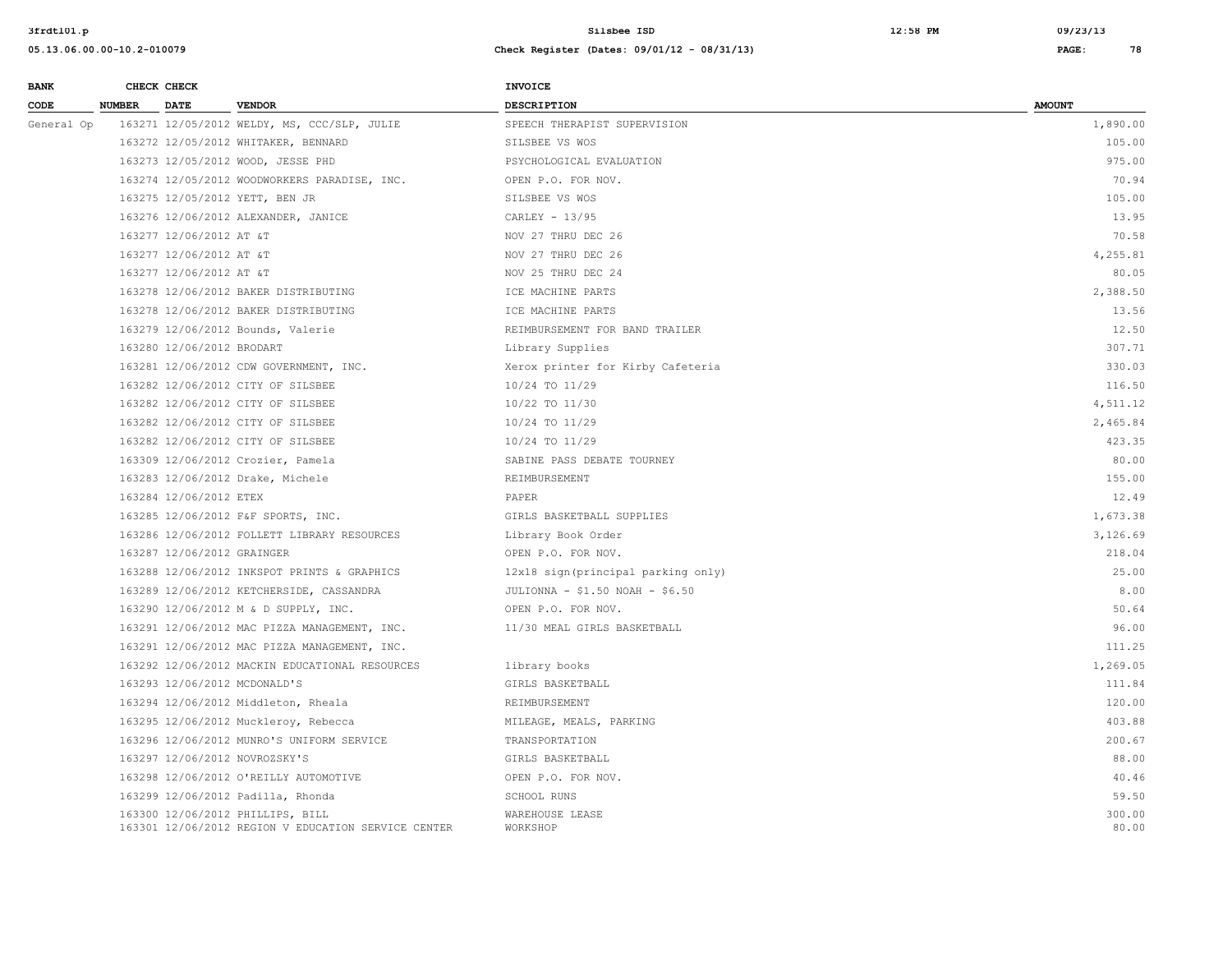| <b>BANK</b> |               | CHECK CHECK                 |                                                                            | <b>INVOICE</b>                                                                                     |                 |
|-------------|---------------|-----------------------------|----------------------------------------------------------------------------|----------------------------------------------------------------------------------------------------|-----------------|
| CODE        | <b>NUMBER</b> | <b>DATE</b>                 | <b>VENDOR</b>                                                              | <b>DESCRIPTION</b>                                                                                 | <b>AMOUNT</b>   |
| General Op  |               |                             | 163301 12/06/2012 REGION V EDUCATION SERVICE CENTER                        | Using Edit + Fall Reports workshop                                                                 | 90.00           |
|             |               |                             | 163301 12/06/2012 REGION V EDUCATION SERVICE CENTER                        | Using Edit + Fall Reports workshop                                                                 | 90.00           |
|             |               |                             | 163302 12/06/2012 Richardson, Kimberly                                     | REIMBURSEMENT                                                                                      | 120.00          |
|             |               |                             | 163303 12/06/2012 SABINE PASS HIGH SCHOOL                                  | SABINE PASS DEBATE                                                                                 | 180.00          |
|             |               |                             | 163304 12/06/2012 SILSBEE ISD                                              | MAINTENANCE LABOUR HOURS                                                                           | 300.30          |
|             |               |                             | 163305 12/06/2012 SISD FOOD SERV./ILA JAY                                  | MAINTENANCE                                                                                        | 300.30          |
|             |               |                             | 163305 12/06/2012 SISD FOOD SERV./ILA JAY                                  | FOR TEACHERS                                                                                       | 257.96          |
|             |               |                             | 163306 12/06/2012 SMART'S TRUCK & TRAILER                                  | STATEMENT<br>OPEN PO FOR THE MONTH OF NOVEMBER 2012                                                | 1,883.59        |
|             |               |                             | 163307 12/06/2012 Smith, Deborah                                           | HS BASKETBALL TO VIDOR                                                                             | 6.18            |
|             |               |                             | 163308 12/06/2012 SOUTHWEST BUILDING SYSTEMS                               | MATERIALS AND LABOR TO CHECK OUT FIRE ALARM SYTEM FOR GROUND FAULT.                                | 378.00          |
|             |               |                             | 163310 12/06/2012 SUN COAST RESOURCES, INC.                                | OPEN P.O. FOR NOV.                                                                                 | 1,888.91        |
|             |               |                             | 163311 12/06/2012 THOMAS A/C SUPPLY, INC.                                  | OPEN P.O. FOR NOV.                                                                                 | 264.57          |
|             |               |                             | 163312 12/12/2012 ACADIAN HARDWOODS                                        | Supplies and materials needed to build Mail Box Cabinet.                                           | 124.63          |
|             |               |                             | 163312 12/12/2012 ACADIAN HARDWOODS                                        | Materials for Life Skills Room (cabinet)                                                           | 342.15          |
|             |               |                             | 163313 12/12/2012 APPLIED MAINTENANCE SPECIALTIES                          | OPEN P.O. FOR NOV.                                                                                 | 209.85          |
|             |               |                             | 163314 12/12/2012 BEAUMONT BASKET CHAPTER OF OFFICIALS                     | KIM ALBERS TOURNAMENT OFFICIALS                                                                    | 4,290.00        |
|             |               |                             | 163315 12/12/2012 BROOKSHIRE BROS                                          | 126071, 126076 Groc & Supplies for Nov 2012                                                        | 351.19          |
|             |               |                             | 163315 12/12/2012 BROOKSHIRE BROS                                          | CAKE FOR REID                                                                                      | 49.98           |
|             |               |                             | 163316 12/12/2012 BROUCHET, THERMAN                                        | SILSBEE VS BRIDGE CITY                                                                             | 76.65           |
|             |               |                             | 163317 12/12/2012 BROWN, DAVID GRANT                                       | PEE WEE FOOTBALL TOTAL 3 HOURS                                                                     | 75.00           |
|             |               |                             | 163318 12/12/2012 Burnaman, Wendy                                          | HOMEBOUND                                                                                          | 33.57           |
|             |               |                             | 163319 12/12/2012 CANDY APPLE COSTUMES                                     | Tigerette Costumes                                                                                 | 779.80          |
|             |               |                             | 163320 12/12/2012 CENTERPOINT ENERGY                                       | $11/1$ TO $12/3$                                                                                   | 197.49          |
|             |               |                             | 163321 12/12/2012 Chandler, Jenny                                          | FOOTBALL ITEMS PLAYOFF                                                                             | 84.76           |
|             |               |                             | 163322 12/12/2012 CHEERS, ETC., INC.                                       |                                                                                                    | 682.00          |
|             |               |                             | 163323 12/12/2012 CHICKEN EXPRESS                                          | BOYS BASKETBALL                                                                                    | 110.00          |
|             |               |                             | 163323 12/12/2012 CHICKEN EXPRESS                                          | GIRLS BASKETBALL                                                                                   | 139.00          |
|             |               |                             | 163324 12/12/2012 COGBILL, BENSON                                          | GUARD SHACK TOTAL 8 HOURS                                                                          | 200.00          |
|             |               | 163325 12/12/2012 Day, Keli |                                                                            |                                                                                                    | 44.16           |
|             |               |                             | 163326 12/12/2012 DELACERDA, SCOTT                                         | GUARD SHACK TOTAL 8 HOURS                                                                          | 200.00          |
|             |               |                             | 163327 12/12/2012 DONALD E. TRAHAN, PH. D                                  | NEUROPSYCHOLOGICAL EVALUATIONS                                                                     | 840.00          |
|             |               | 163328 12/12/2012 ETEX      |                                                                            | rubber stamp for kirby to deposit checks                                                           | 16.50           |
|             |               | 163328 12/12/2012 ETEX      |                                                                            | HP Lazer Jet Toner                                                                                 | 77.99           |
|             |               | 163328 12/12/2012 ETEX      |                                                                            | SUPPLIES                                                                                           | 292.37          |
|             |               | 163328 12/12/2012 ETEX      |                                                                            | TONER FOR LIBRARY PRINTERS                                                                         | 71.96           |
|             |               | 163328 12/12/2012 ETEX      |                                                                            | Teacher, Office & Counselor supplies                                                               | 203.60          |
|             |               |                             | 163329 12/12/2012 F&F SPORTS, INC.                                         | TRAINER SUPPLIES                                                                                   | 27.88           |
|             |               |                             | 163330 12/12/2012 FASTENAL COMPANY<br>163331 12/12/2012 THE FILTER MAN LTD | OPEN P.O. FOR NOV.<br>CUSTOM BUILT LINK PANEL A/C AIR FILTERS \$349.79 NEED TO ORDER AN ADDITIONAL | 20.18<br>855.23 |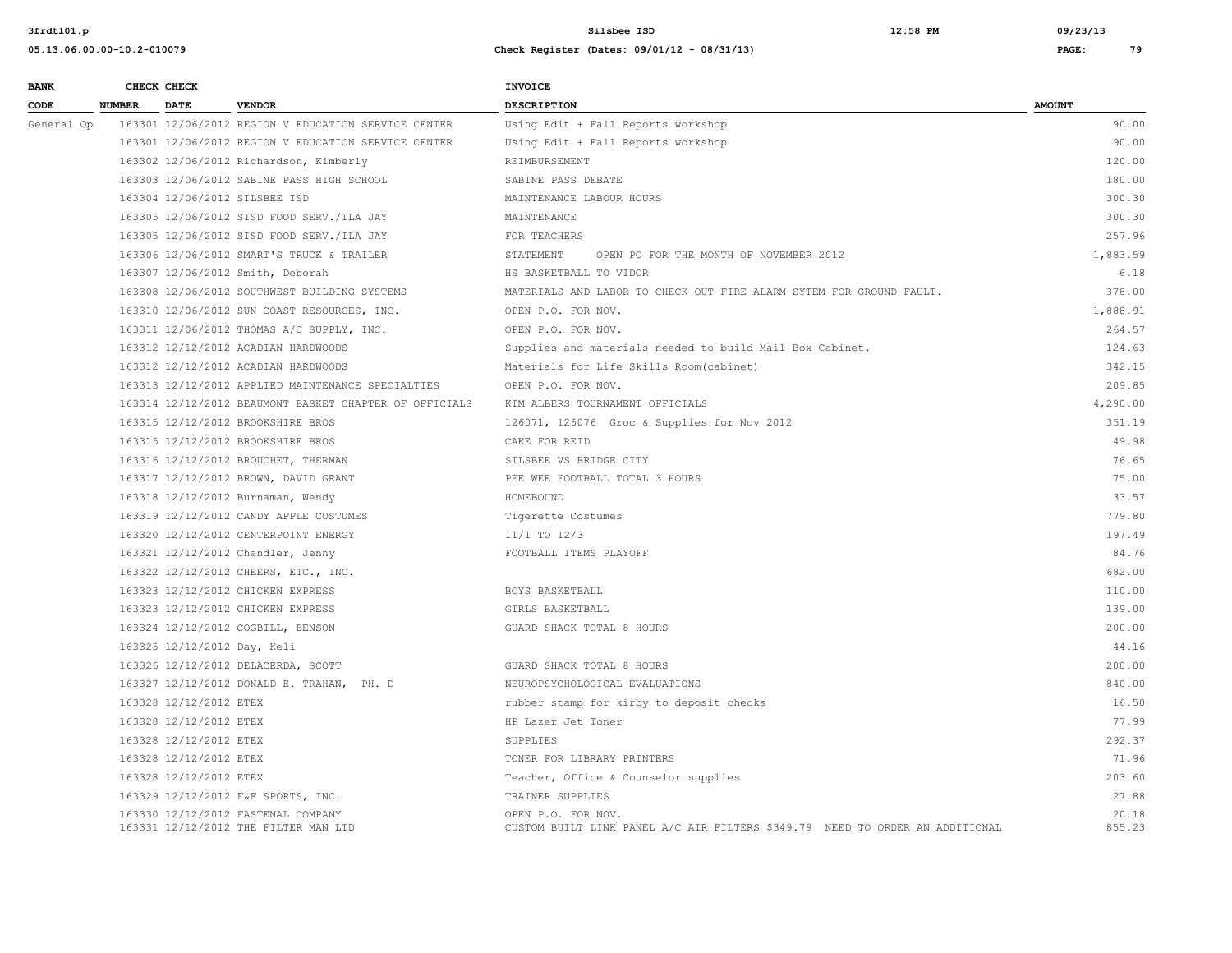| <b>BANK</b> | CHECK CHECK   |                             |                                                                           | <b>INVOICE</b>                                                                |                |
|-------------|---------------|-----------------------------|---------------------------------------------------------------------------|-------------------------------------------------------------------------------|----------------|
| CODE        | <b>NUMBER</b> | <b>DATE</b>                 | <b>VENDOR</b>                                                             | <b>DESCRIPTION</b>                                                            | <b>AMOUNT</b>  |
|             |               |                             |                                                                           | CHANGE DUE TO EXTENDED TIME REQUIRED TO GET THESE BUILT AND SHIPPED. \$349.79 |                |
|             |               |                             |                                                                           | APPROX. SHIPPING COST \$80.00 (SEE ATTACHED QUOTE)                            |                |
|             |               |                             | 163332 12/12/2012 Franco, Carrie                                          | SUPPLIES FOR WELLNESS                                                         | 253.67         |
|             |               |                             | 163333 12/12/2012 FUDDRUCKER'S                                            | JV AND VARSITY                                                                | 240.00         |
|             |               |                             | 163334 12/12/2012 GILLEY, WILLIAM                                         | AND 11 BASKETBALL GAMES                                                       | 700.00         |
|             |               |                             | 163335 12/12/2012 GRIFFIN, JASON                                          | GUARD SHACK TOTAL 8 HOURS                                                     | 200.00         |
|             |               |                             | 163336 12/12/2012 HAMSHIRE FANNETT HIGH SCHOOL                            | SOCCER TOURNAMENT                                                             | 275.00         |
|             |               |                             | 163337 12/12/2012 HARDIN COUNTY TREASURER                                 | COMMISSIONS                                                                   | 2,672.67       |
|             |               |                             | 163338 12/12/2012 HUDSON HIGH SCHOOL                                      | SOFTBALL TOURNEY                                                              | 250.00         |
|             |               |                             | 163339 12/12/2012 HUNTON DISTRIBUTION                                     | 60 AMP BREAKER SHIPPING APPROX. \$25.00                                       | 315.99         |
|             |               |                             | 163340 12/12/2012 INKSPOT PRINTS & GRAPHICS                               | MS BASKETBALL UNIFORMS                                                        | 121.00         |
|             |               |                             | 163341 12/12/2012 JASPER HIGH SCHOOL                                      | SOFTBALL TOURNEY                                                              | 550.00         |
|             |               |                             | 163342 12/12/2012 JERSEY VILLAGE HIGH SCHOOL                              | SOFTBALL TOURNEY                                                              | 150.00         |
|             |               |                             | 163343 12/12/2012 JOHNSEN'S WHOLESALE FLORIST                             | Floral Design Class Supplies                                                  | 119.62         |
|             |               |                             | 163344 12/12/2012 LAURA REEVES ACTIVITY FUND                              | REIMBURSEMENT                                                                 | 33.99          |
|             |               |                             | 163345 12/12/2012 Liles, Suzanne                                          | HOMEBOUND                                                                     | 5.44           |
|             |               |                             | 163346 12/12/2012 MAC PIZZA MANAGEMENT, INC.                              | BOYS BB BAYTOWN LEE                                                           | 338.50         |
|             |               |                             | 163347 12/12/2012 MCDONALD'S                                              | 9TH GRADER BOYS BB                                                            | 86.63          |
|             |               |                             | 163347 12/12/2012 MCDONALD'S                                              | 9TH BB VIDOR TOURNEY                                                          | 78.29          |
|             |               | 163348 12/12/2012 MCDONALDS |                                                                           | BOYS BASKETBALL HOUSTON KASHMERE                                              | 189.54         |
|             |               |                             | 163349 12/12/2012 MUNRO'S UNIFORM SERVICE                                 | MAINTENANCE                                                                   | 1,041.86       |
|             |               |                             | 163350 12/12/2012 NOVROZSKY'S                                             | BOYS BASKETBALL                                                               | 143.83         |
|             |               |                             | 163350 12/12/2012 NOVROZSKY'S                                             | VIDOR TOURNEY                                                                 | 149.94         |
|             |               |                             | 163351 12/12/2012 OCE' IMAGISTICS INC                                     | 11/1/2012 to 12/1/2012                                                        | 3,200.00       |
|             |               |                             | 163352 12/12/2012 PARKER LUMBER - SILSBEE                                 | STATEMENT MAINTENANCE<br>OPEN P.O. FOR NOV.                                   | 1,081.62       |
|             |               |                             | 163354 12/12/2012 REGION V EDUCATION SERVICE CENTER                       | SETTEN FOR NOVEMBER 2012                                                      | 1,196.36       |
|             |               |                             | 163354 12/12/2012 REGION V EDUCATION SERVICE CENTER                       | PEIMS workshop #6003 for Jennifer Chambers on Nov 15                          | 90.00          |
|             |               |                             | 163354 12/12/2012 REGION V EDUCATION SERVICE CENTER                       | region v #6352 7 steps to a language rich interactive classroom Kim Copley    | 35.00          |
|             |               |                             | 163355 12/12/2012 RENFRO, ARCHIE                                          | SILSBEE VS BRIDGE CITY                                                        | 60.00          |
|             |               |                             | 163356 12/12/2012 RHONE, ALBERT                                           | SILSBEE VS HARDIN JEFFERSON                                                   | 85.00          |
|             |               |                             | 163357 12/12/2012 ROBERTS, JERRY                                          | GIRLS BASKETBALL GAME TOTAL 9.5 HOURS                                         | 237.50         |
|             |               |                             | 163358 12/12/2012 Schexnider, Ashley                                      | JJAEP VISITS                                                                  | 85.85          |
|             |               |                             | 163359 12/12/2012 SCHOOL SPECIALTY                                        | Art Supplies                                                                  | 980.51         |
|             |               |                             | 163353 12/12/2012 SCOTT PAULINO PHYSICAL THERAPIST                        |                                                                               | 1,305.00       |
|             |               |                             | 163353 12/12/2012 SCOTT PAULINO PHYSICAL THERAPIST                        | PHYSICAL THERAPY                                                              | 3,915.00       |
|             |               |                             | 163360 12/12/2012 SCROGGINS, TIM                                          | GUARD SHACK TOTAL 8 HOURS                                                     | 200.00         |
|             |               |                             | 163361 12/12/2012 SHS ACTIVITY                                            | REIMBURSEMENT                                                                 | 95.55          |
|             |               |                             | 163362 12/12/2012 SILLS, OTTIA<br>163363 12/12/2012 SILSBEE PROPANE FUELS | SILSBEE VS HJ<br>propane for forklift                                         | 97.20<br>24.00 |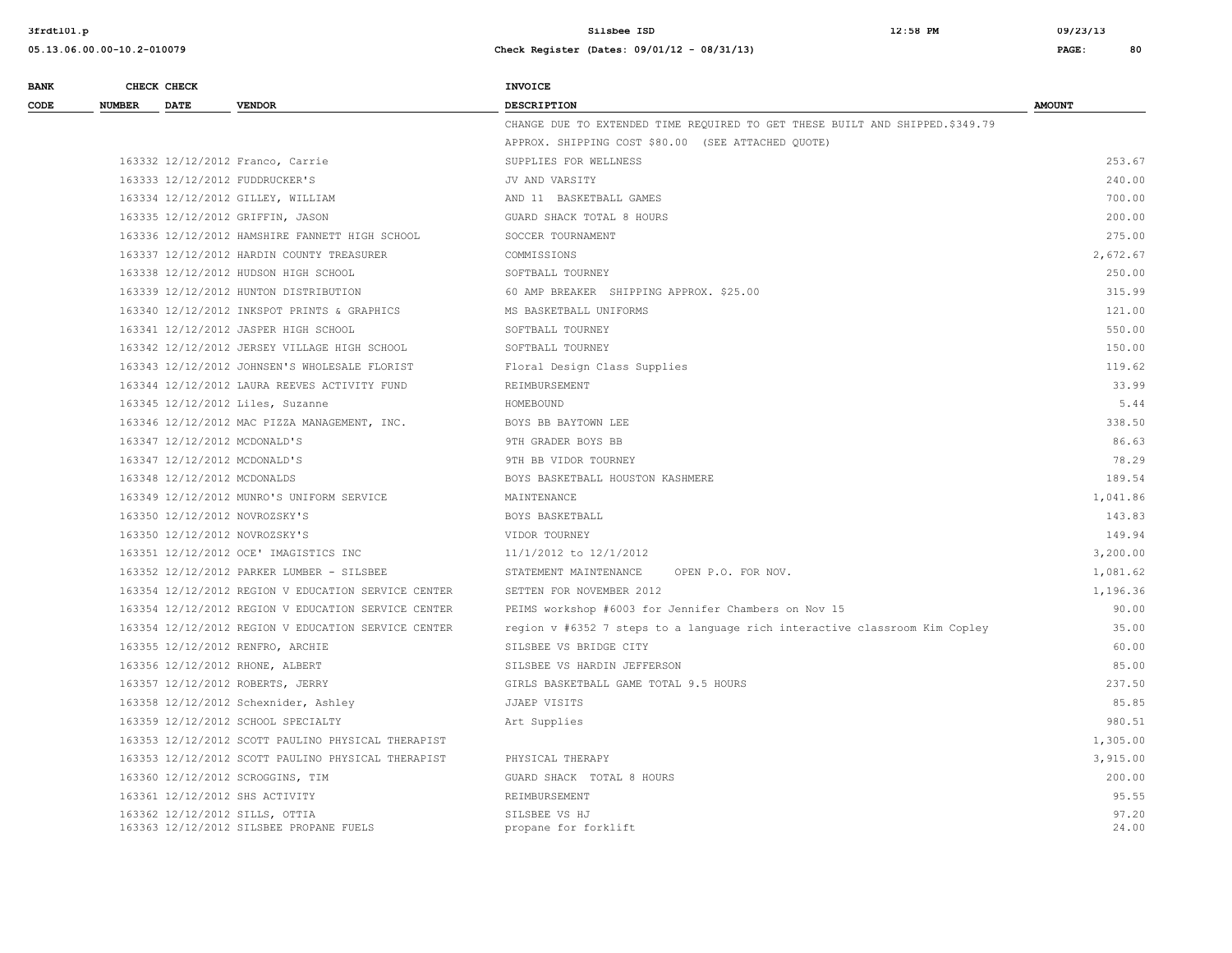| <b>BANK</b> |               | CHECK CHECK             |                                                                               | INVOICE                                       |                    |
|-------------|---------------|-------------------------|-------------------------------------------------------------------------------|-----------------------------------------------|--------------------|
| CODE        | <b>NUMBER</b> | DATE                    | <b>VENDOR</b>                                                                 | DESCRIPTION                                   | <b>AMOUNT</b>      |
| General Op  |               |                         | 163364 12/12/2012 SIMMONS, KYLE                                               | SILSBEE VS BRIDGE CITY                        | 126.66             |
|             |               |                         | 163365 12/12/2012 SOUTHERN LAWN & LANDSCAPES LLC                              | MOWING COMPLETED ON 12/3                      | 3,566.00           |
|             |               |                         | 163366 12/12/2012 SOUTHWEST BUILDING SYSTEMS                                  | warehouse alarm                               | 189.00             |
|             |               | 163367 12/12/2012 TASBO |                                                                               | MEMBERSHIP                                    | 90.00              |
|             |               |                         | 163368 12/12/2012 TRIANGLE WATER CO.                                          | PACES                                         | 55.00              |
|             |               |                         | 163369 12/12/2012 UIL REGION X                                                |                                               | 210.00             |
|             |               |                         | 163370 12/12/2012 VERIZON WIRELESS                                            | OCT 24 TO NOV 23                              | 2,659.40           |
|             |               |                         | 163371 12/12/2012 WELLS, PEYTON, GREENBURG AND HUNT, L.L.P RE: RETAINER       |                                               | 1,027.75           |
|             |               |                         | 163371 12/12/2012 WELLS, PEYTON, GREENBURG AND HUNT, L.L.P RE: BASEBALL FIELD |                                               | 360.00             |
|             |               |                         | 163372 12/12/2012 Withers, Elizabeth                                          |                                               | 49.67              |
|             |               |                         | 163373 12/14/2012 BUREAU OF EDUCATION AND RESEARCH                            | REGISTRATION 2/4                              | 229.00             |
|             |               |                         | 163374 12/14/2012 BUREAU OF EDUCATION AND RESEARCH                            | PAM LANGLEY                                   | 229.00             |
|             |               |                         | 163375 12/14/2012 Calloway, Katherine                                         | STARR BIO & CHEM DANA CENTER                  | 303.03             |
|             |               |                         | 163376 12/14/2012 CARLOS CORTE ITALIANO, LLC.                                 |                                               | 885.00             |
|             |               |                         | 163377 12/14/2012 CENTERPOINT ENERGY                                          | $11/2$ TO $12/4$                              | 101.57             |
|             |               |                         | 163377 12/14/2012 CENTERPOINT ENERGY                                          | $11/2$ TO $12/4$                              | 190.08             |
|             |               |                         | 163377 12/14/2012 CENTERPOINT ENERGY                                          | $11/2$ TO $12/4$                              | 246.23             |
|             |               |                         | 163377 12/14/2012 CENTERPOINT ENERGY                                          | $11/5$ TO $12/6$                              | 39.79              |
|             |               |                         | 163377 12/14/2012 CENTERPOINT ENERGY                                          | $11/5$ TO $12/7$                              | 425.36             |
|             |               |                         | 163377 12/14/2012 CENTERPOINT ENERGY                                          | $11/2$ TO $12/4$                              | 30.59              |
|             |               |                         | 163377 12/14/2012 CENTERPOINT ENERGY                                          | $11/7$ TO $12/7$                              | 64.70              |
|             |               |                         | 163378 12/14/2012 CENTRAL MEDICAL MAGNET HIGH SCHOOL                          | JAMES WHITE TOURNEY                           | 140.00             |
|             |               |                         | 163379 12/14/2012 CITY OF SILSBEE                                             | $11/5$ TO $12/4$                              | 103.09             |
|             |               |                         | 163379 12/14/2012 CITY OF SILSBEE                                             | $11/5$ TO $12/4$                              | 105.49             |
|             |               |                         | 163379 12/14/2012 CITY OF SILSBEE                                             | $11/5$ TO $12/4$                              | 135.81             |
|             |               |                         | 163379 12/14/2012 CITY OF SILSBEE                                             | $11/5$ TO $12/4$                              | 719.54             |
|             |               |                         | 163380 12/14/2012 COMMUNITY COFFEE                                            | MAINTENANCE                                   | 36.00              |
|             |               |                         | 163381 12/14/2012 DE LAGE LANDEN                                              | $12/15$ to $1/14$                             | 139.00             |
|             |               |                         | 163382 12/14/2012 DE LAGE LANDEN PUBLIC FINANCE                               | 11/21 TO 12/20                                | 1,112.00           |
|             |               |                         | 163382 12/14/2012 DE LAGE LANDEN PUBLIC FINANCE                               | 11/28 TO 12/27                                | 2,022.00           |
|             |               |                         | 163382 12/14/2012 DE LAGE LANDEN PUBLIC FINANCE                               | 11/29 TO 12/28                                | 1,299.00           |
|             |               |                         | 163382 12/14/2012 DE LAGE LANDEN PUBLIC FINANCE                               | 12/1 TO 12/31                                 | 3,708.00           |
|             |               |                         | 163382 12/14/2012 DE LAGE LANDEN PUBLIC FINANCE                               | 12/1 to 13/31                                 | 198.00             |
|             |               |                         | 163383 12/14/2012 Deaver, Terry                                               |                                               | 113.38             |
|             |               |                         | 163384 12/14/2012 EDUCATIONAL ENTERPRISES RECORDING CO.                       |                                               | 52.00              |
|             |               | 163385 12/14/2012 ETEX  |                                                                               | office supplies T. Stout                      | 251.15             |
|             |               |                         | 163386 12/14/2012 F&F SPORTS, INC.                                            | HS FOOTBALL SUPPLIES                          | 131.95             |
|             |               |                         | 163387 12/14/2012 Gonzales, Travis<br>163388 12/14/2012 HARDIN COUNTY         | STATE FFA LEADERSHIP CONTEST<br>NOVEMBER 2012 | 128.76<br>7,477.18 |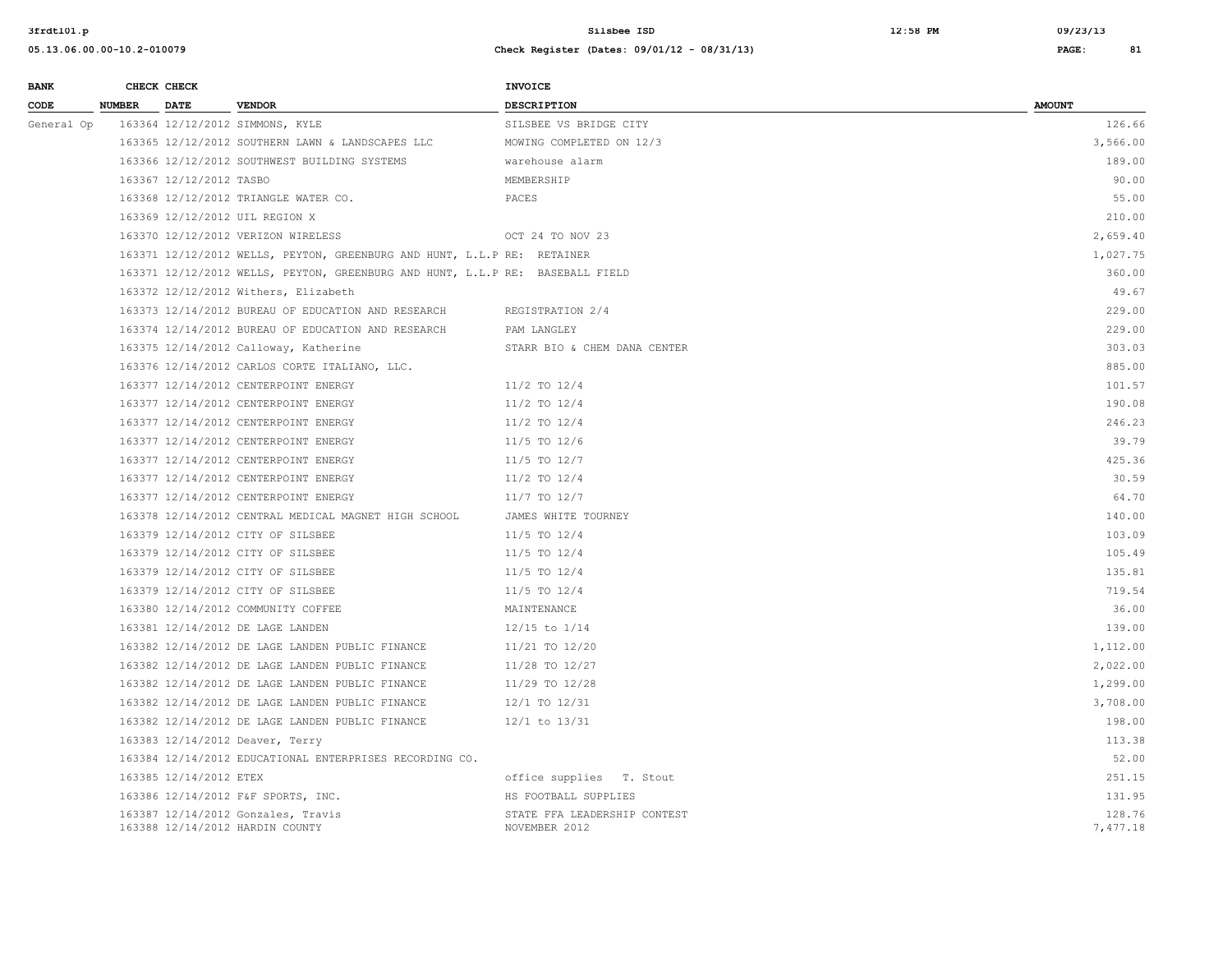| <b>BANK</b> |               | CHECK CHECK                 |                                                                                    | <b>INVOICE</b>                                                            |                 |
|-------------|---------------|-----------------------------|------------------------------------------------------------------------------------|---------------------------------------------------------------------------|-----------------|
| CODE        | <b>NUMBER</b> | <b>DATE</b>                 | <b>VENDOR</b>                                                                      | <b>DESCRIPTION</b>                                                        | <b>AMOUNT</b>   |
| General Op  |               |                             | 163388 12/14/2012 HARDIN COUNTY                                                    | NOVEMBER 2012                                                             | 4,982.75        |
|             |               |                             | 163389 12/14/2012 INKSPOT PRINTS & GRAPHICS                                        | EMBROIDERY AND SCREEN PRINT                                               | 248.50          |
|             |               |                             | 163390 12/14/2012 MAC PIZZA MANAGEMENT, INC.                                       | GIRLS BASKETBALL                                                          | 32.50           |
|             |               |                             | 163391 12/14/2012 MCDONALD'S                                                       | BASKETBALL MS                                                             | 179.50          |
|             |               | 163392 12/14/2012 N2Y, INC. |                                                                                    | Renew online subscription for life skills & resource classes              | 149.00          |
|             |               |                             | 163393 12/14/2012 OCE' FINANCIAL SERVICES, INC.                                    | 12/1 to 13/31                                                             | 3,946.33        |
|             |               |                             | 163394 12/14/2012 PEARSON DIGITAL                                                  | Testing and scoring materials                                             | 1,520.40        |
|             |               |                             | 163395 12/14/2012 Powell, Karen                                                    | SUPPLIES REIMBURSEMENT                                                    | 30.83           |
|             |               |                             | 163396 12/14/2012 REGION V EDUCATION SERVICE CENTER                                | Region 5esc online G/T class #6107 SHS Westbrook & Sanders                | 75.00           |
|             |               |                             | 163397 12/14/2012 Stout, Tammy                                                     |                                                                           | 57.39           |
|             |               |                             | 163398 12/14/2012 UT-AUSTIN/UIL                                                    |                                                                           | 30.00           |
|             |               | 163399 12/14/2012 WENDY'S   |                                                                                    | GIRLS BASKETBALL MS                                                       | 187.06          |
|             |               |                             | 163400 12/14/2012 WHATABURGER #830                                                 | GIRLS BASKETBALL                                                          | 169.64          |
|             |               |                             | 163401 12/19/2012 ACME ARCHITECTURAL HARDWARE                                      | KAWNEER 33-118 DRESS CAP \$ 32.10 APPROX. SHIPPING \$15.00                | 47.10           |
|             |               |                             | 163476 12/19/2012 ALLEN, DENNIS                                                    | GUARD SHACK TOTAL 8 HOURS                                                 | 200.00          |
|             |               |                             | 163402 12/19/2012 ALLIED FENCE                                                     | MATERIALS & LABOR TO INSTALL NEW CUSTOM FABRICATED GATE W/ALL HARDWARE.   | 1,195.00        |
|             |               |                             |                                                                                    | RESTRETCH 20FT. OF EXISTING 10' WIRE AND REPLACE MISSING CAPS NEEDED (SEE |                 |
|             |               |                             |                                                                                    | ATTACHED QUOTE)                                                           |                 |
|             |               |                             | 163403 12/19/2012 Ard, Kelly                                                       | REIMBURSEMENT                                                             | 20.00           |
|             |               | 163404 12/19/2012 AT &T     |                                                                                    | DEC 7 THRU JAN 6                                                          | 3,164.10        |
|             |               |                             | 163405 12/19/2012 ATHLETIC SUPPLY INC.                                             | SUPPLIES                                                                  | 234.95          |
|             |               |                             | 163406 12/19/2012 AUTHENTIC COSTUMES                                               | SHOW COSTUMES                                                             | 280.00          |
|             |               |                             | 163407 12/19/2012 BELL, TRACY                                                      |                                                                           | 2,125.00        |
|             |               |                             | 163408 12/19/2012 BROUSSARD, MERLINE                                               |                                                                           | 204.75          |
|             |               |                             | 163409 12/19/2012 BURGERS OF BEAUMONT                                              | BASKETBALL MEAL 12/7                                                      | 135.60          |
|             |               |                             | 163410 12/19/2012 Burnaman, Wendy                                                  |                                                                           | 33.57           |
|             |               |                             | 163411 12/19/2012 CAFE' VENTURE COMPANY-DBA FUDDRUCKERS                            | BOYS BASKETBALL                                                           | 175.00          |
|             |               | 163412 12/19/2012 CAIN, ED  |                                                                                    | BASKETBALL GAMES                                                          | 150.00          |
|             |               |                             | 163477 12/19/2012 CARTER'S EDUCATIONAL TRAINING                                    | in home training Oct & Nov 2012                                           | 1,332.50        |
|             |               |                             | 163413 12/19/2012 CHICKEN EXPRESS                                                  | MEAL                                                                      | 358.80          |
|             |               |                             | 163414 12/19/2012 CICI'S PIZZA #160                                                | BOYS BASKETBALL MEAL 12/8                                                 | 210.99          |
|             |               |                             | 163415 12/19/2012 CITY OF SILSBEE                                                  | 11/15 to 12/11                                                            | 226.08          |
|             |               |                             | 163415 12/19/2012 CITY OF SILSBEE                                                  | 11/15 TO 12/11                                                            | 540.88          |
|             |               |                             | 163415 12/19/2012 CITY OF SILSBEE                                                  | 11/15 TO 12/11                                                            | 818.14          |
|             |               |                             | 163416 12/19/2012 COASTAL WELDING SUPPLY INC                                       | Welding Supplies for Nov 2012                                             | 30.00           |
|             |               |                             | 163416 12/19/2012 COASTAL WELDING SUPPLY INC                                       | HVAC Supplies for Nov 2012                                                | 7.50            |
|             |               |                             | 163417 12/19/2012 COBURN SUPPLY COMPANY, INC.                                      | OPEN P.O. FOR DEC.                                                        | 101.92          |
|             |               |                             | 163417 12/19/2012 COBURN SUPPLY COMPANY, INC.<br>163478 12/19/2012 COGBILL, BENSON | OPEN P.O. FOR DEC.<br>GUARD SHACK TOTAL 4 HOURS                           | 23.71<br>100.00 |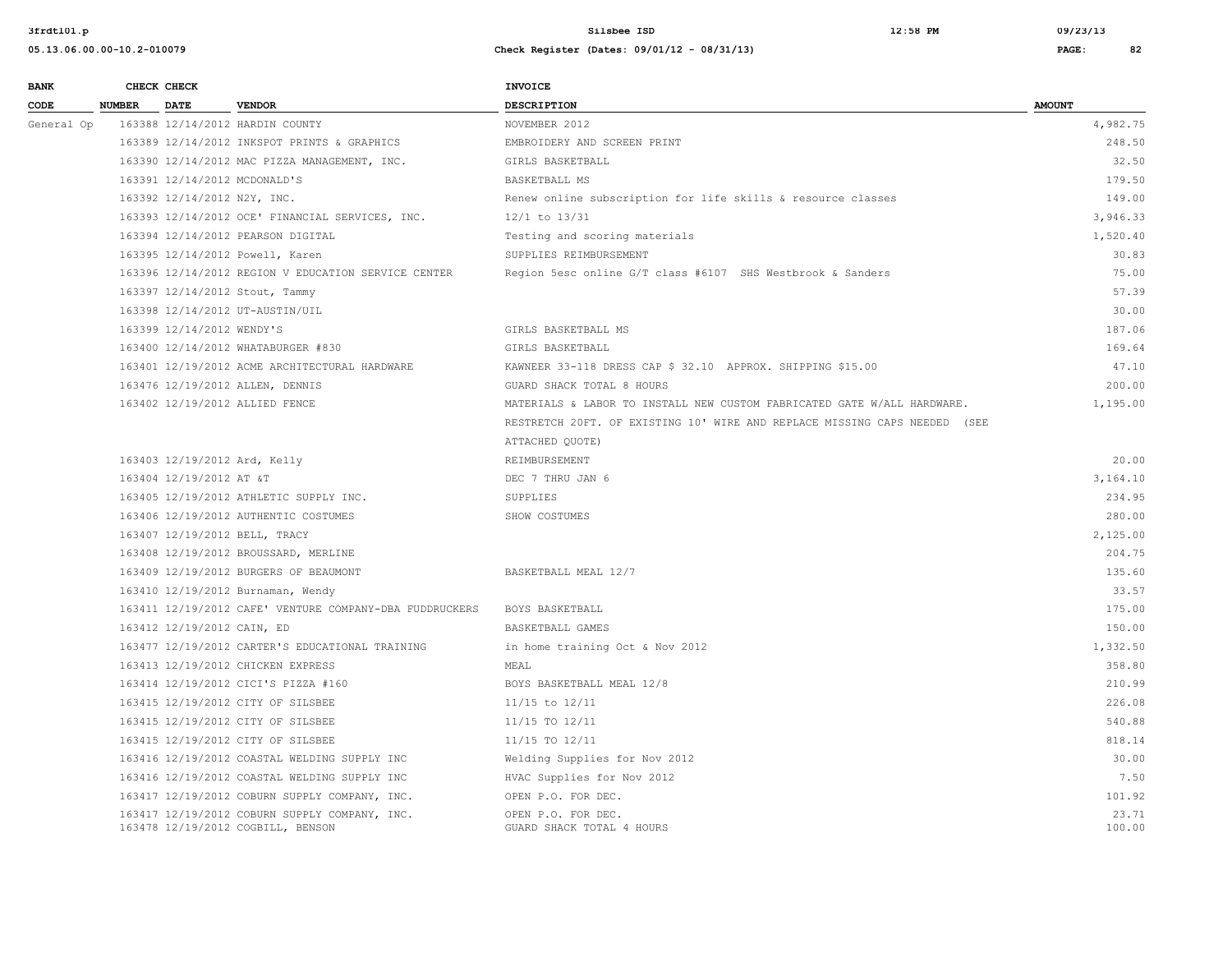| <b>BANK</b> | CHECK CHECK   |                             |                                                                                | INVOICE                                                             |                    |
|-------------|---------------|-----------------------------|--------------------------------------------------------------------------------|---------------------------------------------------------------------|--------------------|
| CODE        | <b>NUMBER</b> | <b>DATE</b>                 | <b>VENDOR</b>                                                                  | <b>DESCRIPTION</b>                                                  | <b>AMOUNT</b>      |
| General Op  |               |                             | 163418 12/19/2012 COMMUNITY COFFEE                                             | ADMINISTRATION                                                      | 51.50              |
|             |               |                             | 163418 12/19/2012 COMMUNITY COFFEE                                             | <b>READ</b>                                                         | 91.00              |
|             |               |                             | 163418 12/19/2012 COMMUNITY COFFEE                                             | MAINTENANCE                                                         | 56.00              |
|             |               |                             | 163479 12/19/2012 COMMUNITY COFFEE                                             | MIDDLE SCHOOL                                                       | 46.40              |
|             |               |                             | 163419 12/19/2012 COMPASS BANK                                                 | RENTAL JANUARY 1, 2013 TO DECEMBER 31, 2013 BOX # 21-0537-7000860-5 | 100.00             |
|             |               |                             | 163420 12/19/2012 Dauriac, Jennifer                                            |                                                                     | 17.46              |
|             |               |                             | 163421 12/19/2012 DAVIS, MARK                                                  | BASKETBALL GAMES                                                    | 137.50             |
|             |               |                             | 163422 12/19/2012 DE LAGE LANDEN PUBLIC FINANCE                                | 12/1 to 12/31                                                       | 719.00             |
|             |               |                             | 163480 12/19/2012 DELACERDA, SCOTT                                             | GUARD SHACK TOTAL 8 HOURS                                           | 200.00             |
|             |               |                             | 163423 12/19/2012 DONALD E. TRAHAN, PH. D                                      | NEUROPSYCHOLOGICAL SERVICES                                         | 840.00             |
|             |               |                             | 163423 12/19/2012 DONALD E. TRAHAN, PH. D                                      | 504                                                                 | 840.00             |
|             |               |                             | 163424 12/19/2012 Drake, Kelly                                                 | REIMBURSEMENT                                                       | 264.08             |
|             |               |                             | 163425 12/19/2012 EASTEX FARM AND HOME                                         | Pump and Gasket for shop equipement                                 | 120.77             |
|             |               | 163481 12/19/2012 ETEX      |                                                                                | office fax machine                                                  | 263.99             |
|             |               | 163481 12/19/2012 ETEX      |                                                                                | Math Supplices                                                      | 227.77             |
|             |               | 163481 12/19/2012 ETEX      |                                                                                | Classroom supplies                                                  | 128.81             |
|             |               |                             | 163426 12/19/2012 EXXON MOBIL                                                  |                                                                     | 43.44              |
|             |               |                             | 163427 12/19/2012 F&F SPORTS, INC.                                             | HS FOOTBALL SUPPLIES                                                | 171.70             |
|             |               |                             | 163428 12/19/2012 Ferguson, Jennifer                                           | TAKING STUDENTS TO DOCTOR                                           | 15.88              |
|             |               |                             | 163482 12/19/2012 FITNESS FINDERS                                              | AWARD TOKENS                                                        | 721.98             |
|             |               |                             | 163483 12/19/2012 FOLLETT LIBRARY RESOURCES                                    | Library Book Order                                                  | 2,023.11           |
|             |               |                             | 163429 12/19/2012 Foster, Tonya                                                | 12/13                                                               | 27.61              |
|             |               |                             | 163430 12/19/2012 GILLEY, WILLIAM                                              | BASKETBALL GAMES AND MUSICALS                                       | 425.00             |
|             |               |                             | 163431 12/19/2012 GLIDDEN PROFESSIONAL PAINT STORE                             | OPEN P.O. FOR NOV.                                                  | 99.16              |
|             |               |                             | 163431 12/19/2012 GLIDDEN PROFESSIONAL PAINT STORE                             | PAINT                                                               | 460.80             |
|             |               |                             | 163432 12/19/2012 GRADUATE SALES, LTD.                                         |                                                                     | 50.00              |
|             |               |                             | 163484 12/19/2012 GRIFFIN, JASON                                               | GUARD SHACK TOTAL 16 HOURS                                          | 400.00             |
|             |               |                             | 163433 12/19/2012 GUIDRY, ANDREW                                               | TUNE DRUM SET                                                       | 50.00              |
|             |               |                             | 163434 12/19/2012 HARRIS, JENNIFER                                             | HOMEBOUND                                                           | 17.29              |
|             |               |                             | 163435 12/19/2012 HARTLESS, TRAVIS                                             | MUSICAL AND BASKETBALL GAMES                                        | 212.50             |
|             |               |                             | 163485 12/19/2012 HARTLESS, TRAVIS                                             | GUARD SHACK TOTAL 4 HOURS                                           | 100.00             |
|             |               | 163486 12/19/2012 HIGHSMITH |                                                                                | Library supplies                                                    | 117.65             |
|             |               |                             | 163436 12/19/2012 Hobart Corporation                                           | Pan Heater                                                          | 130.27             |
|             |               |                             | 163437 12/19/2012 HODGES, STEPHEN                                              | BASKETBALL GAMES                                                    | 125.00             |
|             |               |                             | 163438 12/19/2012 HUNTON DISTRIBUTION                                          | CONTROL BOARD FOR GAS CONTROLLED A/C HEATING UNIT                   | 149.76             |
|             |               |                             | 163439 12/19/2012 JERRY, CHARLES                                               | SILSBEE VS NEDERLAND                                                | 105.52             |
|             |               |                             | 163440 12/19/2012 JONES, KENNETH                                               | SILSBEE VS NEDERLAND                                                | 80.00              |
|             |               |                             | 163441 12/19/2012 KNOWLEDGENET<br>163442 12/19/2012 LAURA REEVES ACTIVITY FUND | TRAINING                                                            | 2,990.00<br>245.22 |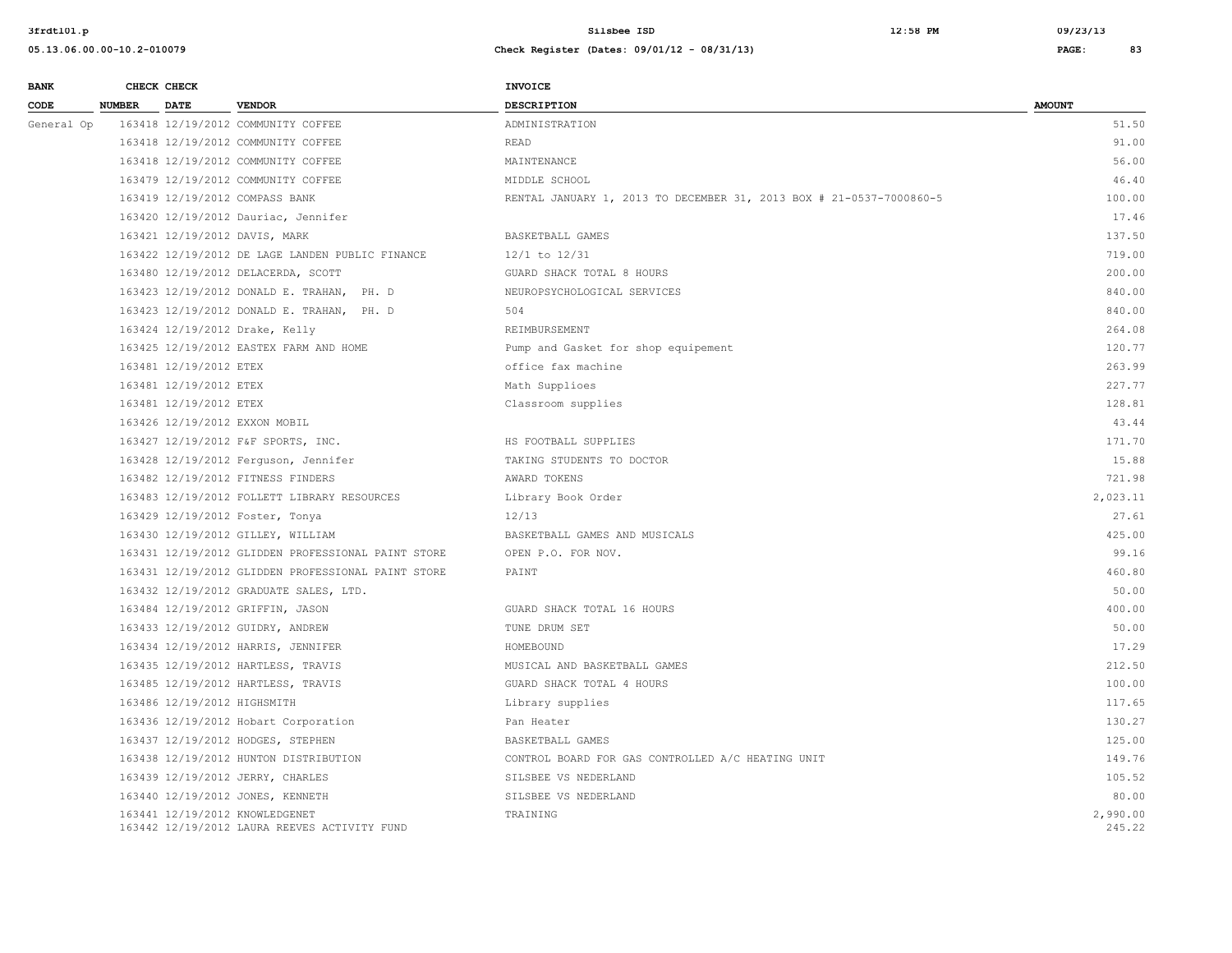| <b>BANK</b> |               | CHECK CHECK                  |                                                                                          | <b>INVOICE</b>                                                         |                  |
|-------------|---------------|------------------------------|------------------------------------------------------------------------------------------|------------------------------------------------------------------------|------------------|
| CODE        | <b>NUMBER</b> | <b>DATE</b>                  | <b>VENDOR</b>                                                                            | <b>DESCRIPTION</b>                                                     | <b>AMOUNT</b>    |
| General Op  |               |                              | 163442 12/19/2012 LAURA REEVES ACTIVITY FUND                                             | AND BATTERIES                                                          | 151.39           |
|             |               |                              | 163443 12/19/2012 Liles, Suzanne                                                         | HOMEBOUND                                                              | 7.73             |
|             |               |                              | 163444 12/19/2012 MAC PIZZA MANAGEMENT, INC.                                             | 9TH BOYS BASKETBALL                                                    | 130.50           |
|             |               |                              | 163445 12/19/2012 MACKIN EDUCATIONAL RESOURCES                                           | library books                                                          | 127.58           |
|             |               | 163446 12/19/2012 MCDONALD'S |                                                                                          | $11/16$ , $11/19$ , $8/23$                                             | 660.34           |
|             |               |                              | 163447 12/19/2012 MONTALVO, CARLOS                                                       | BASKETBALL GAMES                                                       | 137.50           |
|             |               |                              | 163448 12/19/2012 NORTON, DAVID                                                          | BASKETBALL GAMES                                                       | 137.50           |
|             |               |                              | 163449 12/19/2012 NOVROZSKY'S                                                            | BOYS BASKETBALL                                                        | 174.75           |
|             |               |                              | 163450 12/19/2012 PENDER'S MUSIC COMPANY                                                 | Choir Music                                                            | 48.19            |
|             |               |                              | 163451 12/19/2012 PERMA BOUND BOOKS                                                      | Library Books                                                          | 1,692.05         |
|             |               |                              | 163452 12/19/2012 PITNEY BOWES GLOBAL FINANCIAL SERVICES L SEPT 30 TO DEC 30, 2012 LEASE |                                                                        | 1,266.00         |
|             |               |                              | 163453 12/19/2012 POLLOCK, STEVEN                                                        | SILSBEE VS NEDERLAND                                                   | 60.00            |
|             |               |                              | 163454 12/19/2012 Powell, Karen                                                          | LUNCH & LISTEN MIDDLE SCHOOL AND PART OF HIGH SCHOOL                   | 244.13           |
|             |               |                              | 163455 12/19/2012 REESE, KOURTNEY L.                                                     | SILSBEE VS NEDERLAND                                                   | 91.08            |
|             |               |                              | 163456 12/19/2012 REGION V EDUCATION SERVICE CENTER                                      | Workshop-Young mathematicians at Work                                  | 160.00           |
|             |               |                              | 163456 12/19/2012 REGION V EDUCATION SERVICE CENTER                                      | workshop 6352: 7 Stages to a LA Interactive Classroom                  | 35.00            |
|             |               |                              | 163456 12/19/2012 REGION V EDUCATION SERVICE CENTER                                      | workshop 6352: 7 Stages to a LA Interactive Classroom                  | 35.00            |
|             |               |                              | 163456 12/19/2012 REGION V EDUCATION SERVICE CENTER                                      | workshop 6352: 7 Stages to a LA Interactive Classroom                  | 35.00            |
|             |               |                              | 163456 12/19/2012 REGION V EDUCATION SERVICE CENTER                                      | Workshop #6352                                                         | 35.00            |
|             |               |                              | 163456 12/19/2012 REGION V EDUCATION SERVICE CENTER                                      | Region 5esc ws# 6311 12/12/12 for Thornhill, McDuff & HELTON           | 150.00           |
|             |               |                              | 163456 12/19/2012 REGION V EDUCATION SERVICE CENTER                                      | REG V #6311 STAAR 3D FOR LEADERS                                       | 50.00            |
|             |               |                              | 163456 12/19/2012 REGION V EDUCATION SERVICE CENTER                                      | req v workshop 6311 staar 3d for leaders                               | 50.00            |
|             |               |                              | 163457 12/19/2012 ROGERS, BRANDON                                                        | CHOIR PROGRAM                                                          | 87.50            |
|             |               |                              | 163458 12/19/2012 SANITARY SUPPLY COMPANY, INC.                                          | GYM FLOOR FINISH AND CLEANER WITH APPLICATOR SKIN (SEE ATTACHED OUOTE) | 5,561.08         |
|             |               |                              | 163459 12/19/2012 SHARP, CARLTON                                                         | SILSBEE VS NEDERLAND                                                   | 80.00            |
|             |               |                              | 163460 12/19/2012 SHORKEY CENTER                                                         | SPEECH THERAPY                                                         | 3,080.00         |
|             |               |                              | 163461 12/19/2012 SILSBEE HIGH SCHOOL - FCCLA                                            | USED THE WRONG CREDIT CARD                                             | 241.72           |
|             |               |                              | 163462 12/19/2012 SOUTHERN COMPUTER WAREHOUSE                                            | SUPPLIES                                                               | 526.20           |
|             |               |                              | 163487 12/19/2012 SPARKLETTS AND SIERRA SPRINGS                                          | ADMINISTRATION, WAREHOUSE, TECHNOLOGY                                  | 44.23            |
|             |               |                              | 163463 12/19/2012 Spears, Lynette                                                        |                                                                        | 47.70            |
|             |               |                              | 163464 12/19/2012 STUDENT SUPPLY                                                         | TESTING PENCILS                                                        | 74.41            |
|             |               |                              | 163465 12/19/2012 SUBWAY STORE #5224                                                     | FOOTBALL MEAL 11/30                                                    | 308.50           |
|             |               |                              | 163488 12/19/2012 TEXAS DANCE EDUATION ASSN.                                             | JENNY CHANDLER                                                         | 230.00           |
|             |               |                              | 163489 12/19/2012 TEXAS DANCE EDUATION ASSN.                                             | JENNY CHANDLER                                                         | 265.00           |
|             |               | 163467 12/19/2012 THSBCA     |                                                                                          | MICHAEL NELSON, DUSTIN WESTBROOK, JOSHUA PORTER                        | 240.00           |
|             |               | 163466 12/19/2012 THSBCA     |                                                                                          | REGISTRATION                                                           | 80.00            |
|             |               |                              | 163469 12/19/2012 TIME WARNER CABLE                                                      | 12/15 TO 1/14                                                          | 3,375.00         |
|             |               |                              | 163468 12/19/2012 TIME WARNER CABLE<br>163472 12/19/2012 TIME WARNER CABLE               | 12/17 TO 1/16<br>12/18 TO 1/17                                         | 953.98<br>953.98 |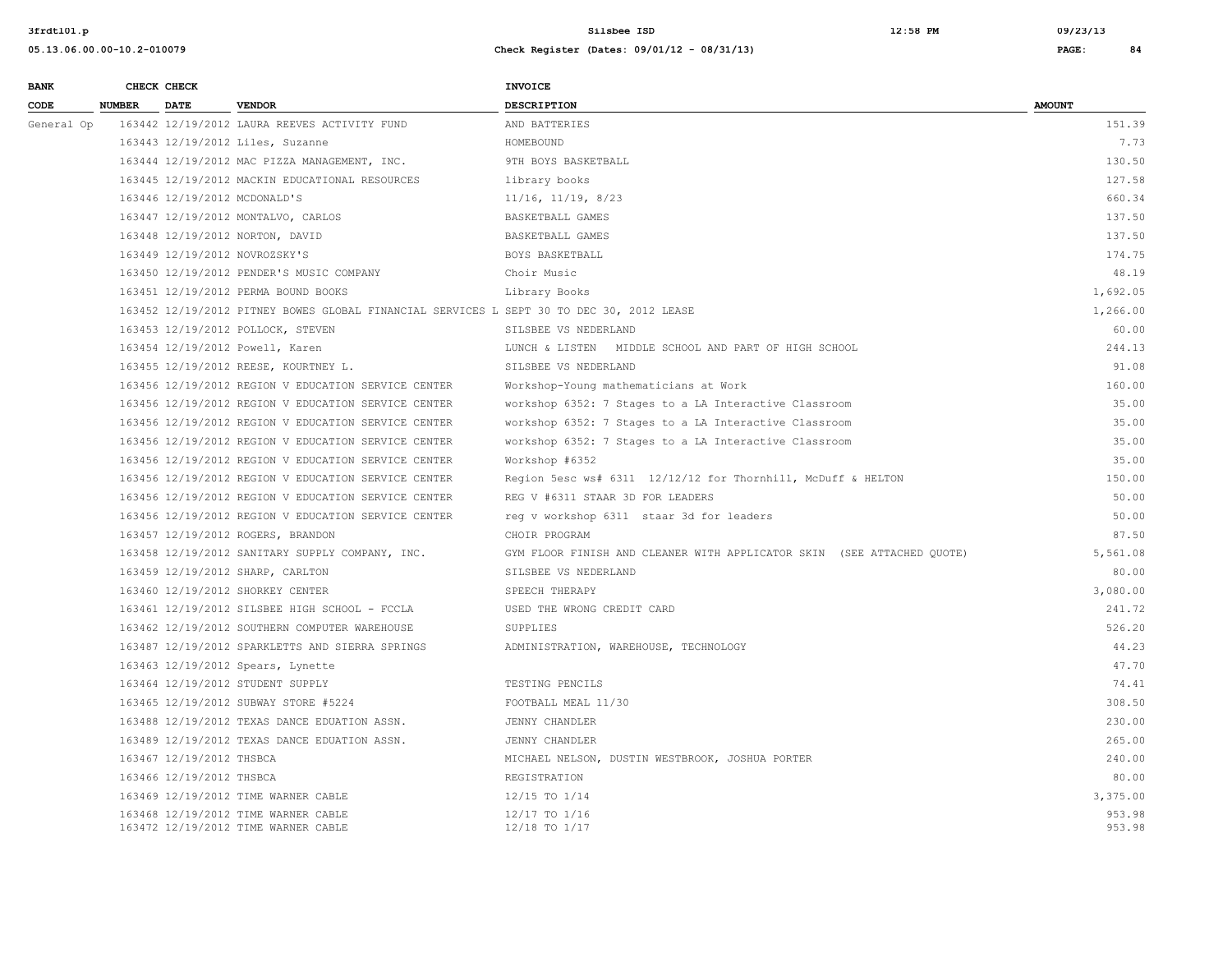| <b>BANK</b> |               | CHECK CHECK |                                              | <b>INVOICE</b>                     |               |
|-------------|---------------|-------------|----------------------------------------------|------------------------------------|---------------|
| CODE        | <b>NUMBER</b> | <b>DATE</b> | <b>VENDOR</b>                                | <b>DESCRIPTION</b>                 | <b>AMOUNT</b> |
| General Op  |               |             | 163470 12/19/2012 TIME WARNER CABLE          | 12/18 TO 1/17                      |               |
|             |               |             | 163471 12/19/2012 TIME WARNER CABLE          | 12/18 TO 1/17                      |               |
|             |               |             | 163473 12/19/2012 VWR SCIENTIFIC             | Red Activity Kit: Photogate Sensor |               |
|             |               |             | 163474 12/19/2012 WOOD, JESSE PHD            |                                    |               |
|             |               |             | 163474 12/19/2012 WOOD, JESSE PHD            |                                    |               |
|             |               |             | 163475 12/19/2012 WOODWORKERS PARADISE, INC. | OPEN P.O. FOR DEC.                 |               |
|             |               |             | 163522 12/21/2012 CENTERPOINT ENERGY         | $11/15$ to $12/14$                 |               |
|             |               |             | 163522 12/21/2012 CENTERPOINT ENERGY         | 11/15 to 12/14                     |               |
|             |               |             | 163490 12/21/2012 CHICK-FIL-A                | JR HIGH BASKETBALL                 |               |

| General Op | 163470 12/19/2012 TIME WARNER CABLE                                  | 12/18 TO 1/17                                                            | 953.98           |
|------------|----------------------------------------------------------------------|--------------------------------------------------------------------------|------------------|
|            | 163471 12/19/2012 TIME WARNER CABLE                                  | 12/18 TO 1/17                                                            | 953.98           |
|            | 163473 12/19/2012 VWR SCIENTIFIC                                     | Red Activity Kit: Photogate Sensor                                       | 257.59           |
|            | 163474 12/19/2012 WOOD, JESSE PHD                                    |                                                                          | 950.00           |
|            | 163474 12/19/2012 WOOD, JESSE PHD                                    |                                                                          | 950.00           |
|            | 163475 12/19/2012 WOODWORKERS PARADISE, INC.                         | OPEN P.O. FOR DEC.                                                       | 31.37            |
|            | 163522 12/21/2012 CENTERPOINT ENERGY                                 | 11/15 to 12/14                                                           | 6,646.84         |
|            | 163522 12/21/2012 CENTERPOINT ENERGY                                 | $11/15$ to $12/14$                                                       | 3,222.75         |
|            | 163490 12/21/2012 CHICK-FIL-A                                        | JR HIGH BASKETBALL                                                       | 90.49            |
|            | 163491 12/21/2012 CICI'S PIZZA #160                                  | JR HIGH BASKETBALL MEAL 12/7                                             | 90.00            |
|            | 163491 12/21/2012 CICI'S PIZZA #160                                  | JR. HIGH BASKETBALL MEAL 12/15                                           | 108.00           |
|            | 163492 12/21/2012 COGBILL, BENSON                                    | GUARD SHACK TOTAL 7 HOURS                                                | 175.00           |
|            | 163493 12/21/2012 DONALD E. TRAHAN, PH. D                            |                                                                          | 840.00           |
|            | 163494 12/21/2012 ETEX                                               | INK JET CARTRIDGE                                                        | 47.04            |
|            | 163494 12/21/2012 ETEX                                               | teacher printer toners                                                   | 696.45           |
|            | 163495 12/21/2012 FLOWER, ANTHONY                                    | GUARD SHACK TOTAL 8 HOURS                                                | 200.00           |
|            | 163496 12/21/2012 GALLIEN, HAROLD                                    | SILSBEE VS ORANGEFIELD                                                   | 60.00            |
|            | 163497 12/21/2012 GOLDEN CORRAL #923                                 | JR. HIGH BASKETBALL MEAL                                                 | 267.37           |
|            | 163498 12/21/2012 GRIFFIN, JASON                                     | GUARD SHACK TOTAL 3 HOURS                                                | 75.00            |
|            | 163499 12/21/2012 GUILLORY, EVERETT                                  | SILSBEE VS ORANGEFIELD                                                   | 104.39           |
|            | 163500 12/21/2012 HARDIN COUNTY APPRAISAL DISTRICT                   | 2013 CONTRIBUTION                                                        | 64,385.34        |
|            | 163501 12/21/2012 HAWTHORNE EDUCATIONAL SERVICES INC                 | counselor supplies                                                       | 88.00            |
|            | 163502 12/21/2012 KELLY, BRANDON CHASE                               | GUARD SHACK TOTAL 8 HOURS                                                | 200.00           |
|            | 163503 12/21/2012 MAGAZINE SUBSCRIPTIONS - PTP AUSTIN                | library magazine subscriptions                                           | 252.57           |
|            | 163504 12/21/2012 MCDONALD'S                                         | MS BASKETBALL                                                            | 152.01           |
|            | 163505 12/21/2012 Murray, Megan                                      |                                                                          | 16.70            |
|            | 163506 12/21/2012 NOVROZSKY'S                                        | JR HIGH BASKETBALL @ HF                                                  | 327.49           |
|            | 163507 12/21/2012 O K PAPER CENTER                                   | Discipline paper                                                         | 235.75           |
|            | 163508 12/21/2012 Padilla, Rhonda                                    | SCHOOL RUNS                                                              | 52.06            |
|            | 163524 12/21/2012 PEDEN, ROBERT                                      | BASKETBALL GAME TOTAL 5 HOURS                                            | 125.00           |
|            | 163509 12/21/2012 REED, DAVID                                        | SILSBEE VS ORANGEFIELD                                                   | 121.11           |
|            | 163510 12/21/2012 REGION V EDUCATION SERVICE CENTER                  | Region 5esc Campus Inter-Rater Walkthroughs & Training for Read, Reeves, | 750.00           |
|            |                                                                      | Kirby & SHS                                                              |                  |
|            | 163510 12/21/2012 REGION V EDUCATION SERVICE CENTER                  | Region 5esc Campus Inter-Rater Walkthroughs & Training for Read, Reeves, | 750.00           |
|            |                                                                      | Kirby & SHS                                                              |                  |
|            | 163510 12/21/2012 REGION V EDUCATION SERVICE CENTER                  | Region 5esc Campus Inter-Rater Walkthroughs & Training for Read, Reeves, | 750.00           |
|            |                                                                      | Kirby & SHS                                                              |                  |
|            | 163511 12/21/2012 ROGERS, BRANDON<br>163512 12/21/2012 SANFORD, ALAN | GUARD SHACK TOTAL 4 HOURS<br>TASB CONVENTION AUSTIN, TX.                 | 100.00<br>297.48 |
|            |                                                                      |                                                                          |                  |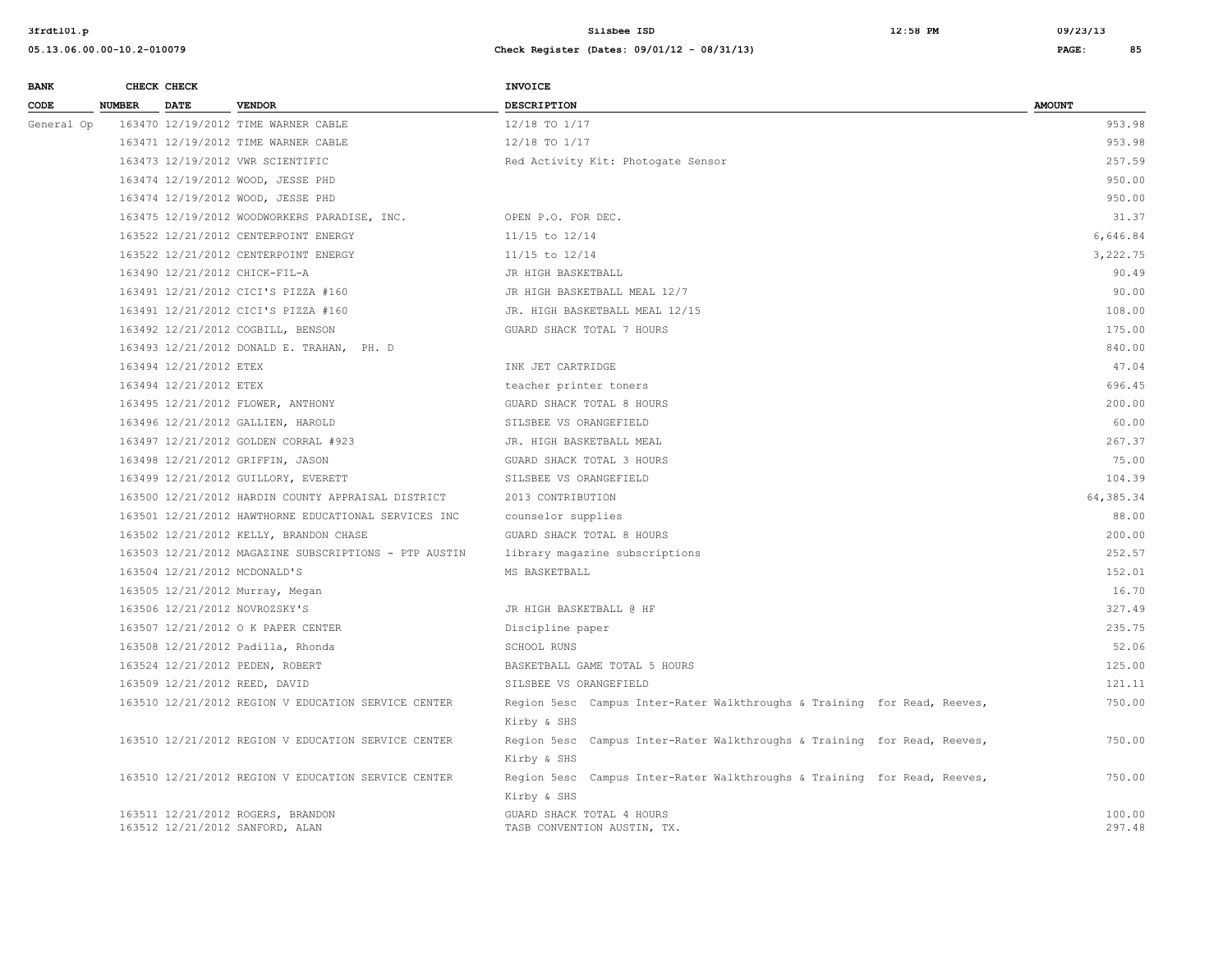| <b>BANK</b> |               | CHECK CHECK             |                                                                                                              | <b>INVOICE</b>                                             |                  |
|-------------|---------------|-------------------------|--------------------------------------------------------------------------------------------------------------|------------------------------------------------------------|------------------|
| CODE        | <b>NUMBER</b> | <b>DATE</b>             | <b>VENDOR</b>                                                                                                | <b>DESCRIPTION</b>                                         | <b>AMOUNT</b>    |
| General Op  |               |                         | 163512 12/21/2012 SANFORD, ALAN                                                                              | SUMMER LEADERSHIP CONFERENCE SAN ANTONIO                   | 333.00           |
|             |               |                         | 163513 12/21/2012 SCROGGINS, TIM                                                                             | GUARD SHACK TOTAL 8 HOURS                                  | 200.00           |
|             |               |                         | 163523 12/21/2012 SODEXO, INC & AFFILIATES                                                                   | NOVEMBER 2012                                              | 144,200.74       |
|             |               |                         | 163514 12/21/2012 SOUTHWEST BUILDING SYSTEMS                                                                 | warehouse                                                  | 189.35           |
|             |               |                         | 163515 12/21/2012 SPARKLETTS AND SIERRA SPRINGS                                                              | MIDDLE SCHOOL                                              | 56.18            |
|             |               |                         | 163516 12/21/2012 SSC SERVICE SOLUTIONS                                                                      | BOYS AND GIRLS CLUB OF HARDIN COUNTY                       | 108.00           |
|             |               |                         | 163517 12/21/2012 STAR GRAPHICS, INC.                                                                        | RISO CONTRACT                                              | 397.00           |
|             |               |                         | 163517 12/21/2012 STAR GRAPHICS, INC.                                                                        | RISO CONTRACT                                              | 397.00           |
|             |               |                         | 163517 12/21/2012 STAR GRAPHICS, INC.                                                                        | CONTRACT                                                   | 438.00           |
|             |               |                         | 163517 12/21/2012 STAR GRAPHICS, INC.                                                                        | OVERAGE                                                    | 32.47            |
|             |               | 163518 12/21/2012 TCEA  |                                                                                                              | TCEA for Dawn Helton membership dues/camp sig/virtual conf | 75.00            |
|             |               |                         | 163519 12/21/2012 VIRCO MFG CORPORATION                                                                      | CAFETERIA SEATS                                            | 229.50           |
|             |               |                         | 163520 12/21/2012 WATSON, KATHY                                                                              | MUSIC THERAPY                                              | 2,975.00         |
|             |               |                         | 163520 12/21/2012 WATSON, KATHY                                                                              | MUSIC THERAPY                                              | 75.00            |
|             |               |                         | 163521 12/21/2012 WILSON, TERRELL                                                                            | SILSBEE VS ORANGEFIELD                                     | 70.00            |
|             |               |                         | 163525 01/08/2013 SILSBEE BEE                                                                                | SILSBEE BEE AD                                             | 462.08           |
|             |               |                         | 163526 01/09/2013 A-1 GLASS CO.                                                                              | GLASS REPAIR ON BUSES                                      | 192.40           |
|             |               | 163527 01/09/2013 AT &T |                                                                                                              | DEC 25 THRU JAN 24                                         | 80.05            |
|             |               | 163527 01/09/2013 AT &T |                                                                                                              | DEC 25 THRU JAN 24                                         | 80.05            |
|             |               | 163527 01/09/2013 AT &T |                                                                                                              | DEC 27 THRU JAN 26                                         | 4,255.81         |
|             |               | 163619 01/09/2013 AT &T |                                                                                                              | DEC 25 THRU JAN 24                                         | 35.29            |
|             |               | 163619 01/09/2013 AT &T |                                                                                                              | DEC 27 THRU JAN 26                                         | 70.58            |
|             |               | 163619 01/09/2013 AT &T |                                                                                                              | DEC 25 THRU JAN 24                                         | 70.45            |
|             |               |                         | 163528 01/09/2013 ATTERBERY TRUCK SALES, INC.                                                                | OPEN PO FOR THE MONTH OF DECEMBER 2012                     | 279.42           |
|             |               |                         | 163529 01/09/2013 BEAUMONT FREIGHTLINER - STERLING                                                           | OPEN PO FOR THE MONTH OF DECEMBER 2012                     | 1,714.09         |
|             |               |                         | 163530 01/09/2013 BETTY'S BLOOMERS NURSERY                                                                   | LOU HARRIS SERVICE                                         | 45.50            |
|             |               |                         | 163531 01/09/2013 BLACKWELL, JAMES                                                                           | TOTAL 5/15 HOURS                                           | 128.75           |
|             |               |                         | 163532 01/09/2013 BLUEFORD, JOE                                                                              | SILSBEE VS BUNA                                            | 85.00            |
|             |               |                         | 163533 01/09/2013 BROWN INDUSTRIES, INC.                                                                     | YEARS OF SERVICE PLAQUE FOR SHIRLEY RENFRO                 | 51.45            |
|             |               |                         | 163534 01/09/2013 Burnaman, Wendy                                                                            | HOMEBOUND                                                  | 33.57            |
|             |               |                         | 163535 01/09/2013 CARD SERVICES                                                                              | NOVEMBER 20 TO DECEMBER 20                                 | 491.54           |
|             |               |                         | 163536 01/09/2013 CENTERPOINT ENERGY                                                                         | 11/29 TO 12/29                                             | 187.13           |
|             |               |                         | 163537 01/09/2013 CERTIFIED LABORATORIES                                                                     | PARTS WASHER FLUID                                         | 168.75           |
|             |               |                         | 163538 01/09/2013 CHALK'S TRUCK PARTS, INC.                                                                  | OPEN PO FOR THE MONTH OF DECEMBER 2012                     | 324.30           |
|             |               |                         | 163539 01/09/2013 CICI'S PIZZA #160                                                                          | MEAL 10/17                                                 | 66.00            |
|             |               |                         | 163540 01/09/2013 CITY OF SILSBEE                                                                            | 11/19 12/18                                                | 119.56           |
|             |               |                         | 163540 01/09/2013 CITY OF SILSBEE                                                                            | 11/19 TO 12/18                                             | 116.29           |
|             |               |                         | 163542 01/09/2013 CLARION INN NEAR BAYLOR UNIVERSITY<br>163541 01/09/2013 CLARION INN NEAR BAYLOR UNIVERSITY | THSBCA COACHING CLINIC<br>THSBCA                           | 256.78<br>192.58 |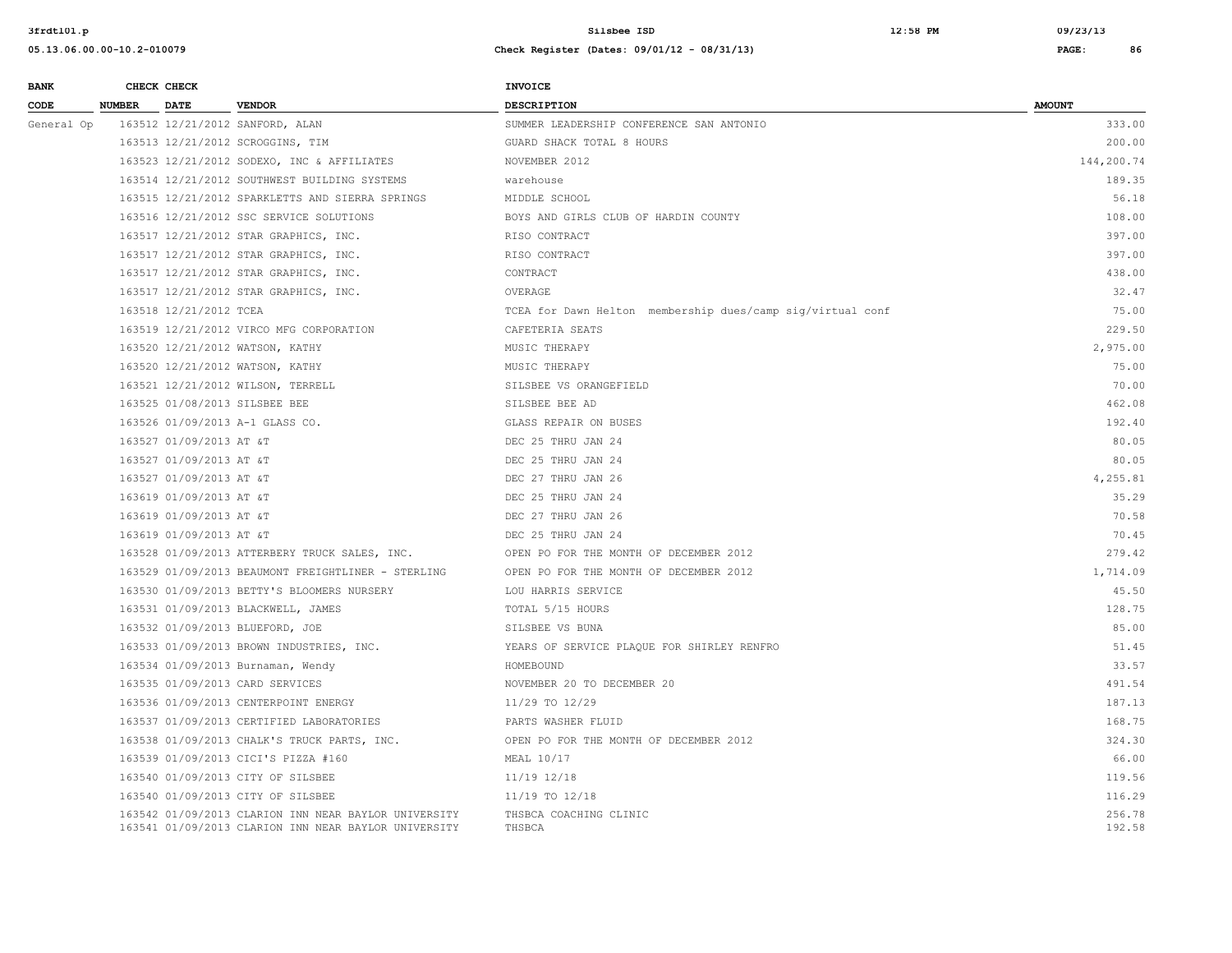| <b>BANK</b> |               | CHECK CHECK            |                                                                                  | <b>INVOICE</b>                                                                  |                |
|-------------|---------------|------------------------|----------------------------------------------------------------------------------|---------------------------------------------------------------------------------|----------------|
| CODE        | <b>NUMBER</b> | <b>DATE</b>            | <b>VENDOR</b>                                                                    | <b>DESCRIPTION</b>                                                              | <b>AMOUNT</b>  |
| General Op  |               |                        | 163543 01/09/2013 COASTAL WELDING SUPPLY INC                                     | OPEN PO FOR THE MONTH OF DECEMBER 2012                                          | 3.46           |
|             |               |                        | 163543 01/09/2013 COASTAL WELDING SUPPLY INC                                     | OPEN PO FOR THE MONTH OF NOVEMBER 2012                                          | 15.00          |
|             |               |                        | 163544 01/09/2013 COWBOY CHEVROLET-BUICK-PONTIAC                                 | REPAIRS OF SUB. #20                                                             | 319.02         |
|             |               |                        | 163545 01/09/2013 CROFT & HICKS INVESTIGATIONS AND SECURIT 12/18 INSPECTION      |                                                                                 | 400.00         |
|             |               |                        | 163546 01/09/2013 DE LAGE LANDEN                                                 | 12/15 TO 1/14                                                                   | 425.00         |
|             |               |                        | 163547 01/09/2013 DONALD E. TRAHAN, PH. D                                        | NEUROPSYCHOLOGICAL EVALUATIONS                                                  | 1,440.00       |
|             |               |                        | 163548 01/09/2013 ENTERGY TEXAS, INC.                                            | DECEMBER 2012                                                                   | 61,287.82      |
|             |               | 163549 01/09/2013 ETEX |                                                                                  | teacher supplies                                                                | 184.48         |
|             |               | 163549 01/09/2013 ETEX |                                                                                  | teacher supplies                                                                | 266.92         |
|             |               | 163549 01/09/2013 ETEX |                                                                                  | office supplies                                                                 | 69.66          |
|             |               | 163549 01/09/2013 ETEX |                                                                                  | TEACHER SUPPLIES                                                                | 44.32          |
|             |               | 163549 01/09/2013 ETEX |                                                                                  | CONSTRUCTION PAPER/CARD STOCK                                                   | 700.86         |
|             |               | 163549 01/09/2013 ETEX |                                                                                  | TEACHER SUPPLIES                                                                | 139.86         |
|             |               | 163549 01/09/2013 ETEX |                                                                                  | OFFICE SUPPLIES                                                                 | 26.47          |
|             |               | 163549 01/09/2013 ETEX |                                                                                  | Supplies for Social Studies Dept                                                | 356.01         |
|             |               |                        | 163550 01/09/2013 GILLEY, WILLIAM                                                | CHOIR CONCERT AND BASKETBALL GAMES                                              | 325.00         |
|             |               |                        | 163550 01/09/2013 GILLEY, WILLIAM                                                | BASKETBALL GAMES TOTAL 5 HOURS                                                  | 125.00         |
|             |               |                        | 163551 01/09/2013 GOLDEN TRIANGLE TASO-SOCCER                                    |                                                                                 | 50.00          |
|             |               |                        | 163552 01/09/2013 GUILLORY, EVERETT                                              | SILSBEE VS BRIDGE CITY                                                          | 132.73         |
|             |               |                        | 163553 01/09/2013 HAMPTON INN                                                    | TMEA ALL STATE AUDITIONS                                                        | 283.05         |
|             |               |                        | 163554 01/09/2013 HAMSHIRE FANNETT HIGH SCHOOL                                   |                                                                                 | 746.00         |
|             |               |                        | 163555 01/09/2013 HARPER, DELTON                                                 | SILSBEE VS HF MIDDLE SCHOOL                                                     | 60.00          |
|             |               |                        | 163555 01/09/2013 HARPER, DELTON                                                 | SILSBEE VS HJ MIDDLE SCHOOL                                                     | 90.00          |
|             |               |                        | 163555 01/09/2013 HARPER, DELTON                                                 | SILSBEE VS BRIDGE CITY                                                          | 110.00         |
|             |               |                        | 163556 01/09/2013 HARTLESS, TRAVIS                                               | 5/15 HOURS                                                                      | 128.75         |
|             |               |                        | 163557 01/09/2013 HARTMAN, CHRIS                                                 | 5.15 HOURS                                                                      | 128.75         |
|             |               |                        | 163558 01/09/2013 HEAVY DUTY BUS PARTS, INC.                                     | OPEN PO FOR THE MONTH OF DECEMBER 2012                                          | 498.04         |
|             |               |                        | 163559 01/09/2013 HOLIDAY INN TYLER-SOUTH BROADWAY                               | AREA BAND TRYOUTS                                                               | 251.79         |
|             |               |                        | 163560 01/09/2013 INTERSTATE BILLING SERVICE, INC.                               | PARTS AND REPAIRS ON BUS 94                                                     | 1,307.75       |
|             |               |                        | 163561 01/09/2013 JACKSON, SHARON                                                | OCCUPATIONAL THERAPY                                                            | 4,230.00       |
|             |               |                        | 163561 01/09/2013 JACKSON, SHARON                                                | OCCUPATIONAL THERAPY                                                            | 1,030.00       |
|             |               |                        | 163562 01/09/2013 JOHNSON'S PETALS & STEMS                                       | BANKS AND HONEYCUTT SERVICE                                                     | 118.95         |
|             |               |                        | 163563 01/09/2013 KIMBALL MIDWEST                                                | KIMBRITE CROSSBUFF HOLDER, 1'MED KIM-BRITE CROSSBUFF, 1/0 GRAY 175 A SAFE-MATE, | 671.65         |
|             |               |                        |                                                                                  | 2"COARSE KIM- BRITE DISC, 2" FINE KIM- BRITE DISC, BLACK CABLE TIE ASST, BRASS  |                |
|             |               |                        |                                                                                  | PIPE ASST, BRASS PIPE ASST                                                      |                |
|             |               |                        | 163564 01/09/2013 KIWANIS CLUB OF SILSBEE                                        | JAN-MAR 2013 QUARTERLY DUES                                                     | 110.00         |
|             |               |                        | 163565 01/09/2013 LAMAR UNIVERSITY                                               | SILSBEE VS HUFFMAN PLAYOFF                                                      | 249.38         |
|             |               |                        | 163566 01/09/2013 LAURA REEVES ACTIVITY FUND<br>163567 01/09/2013 Liles, Suzanne |                                                                                 | 271.32<br>5.44 |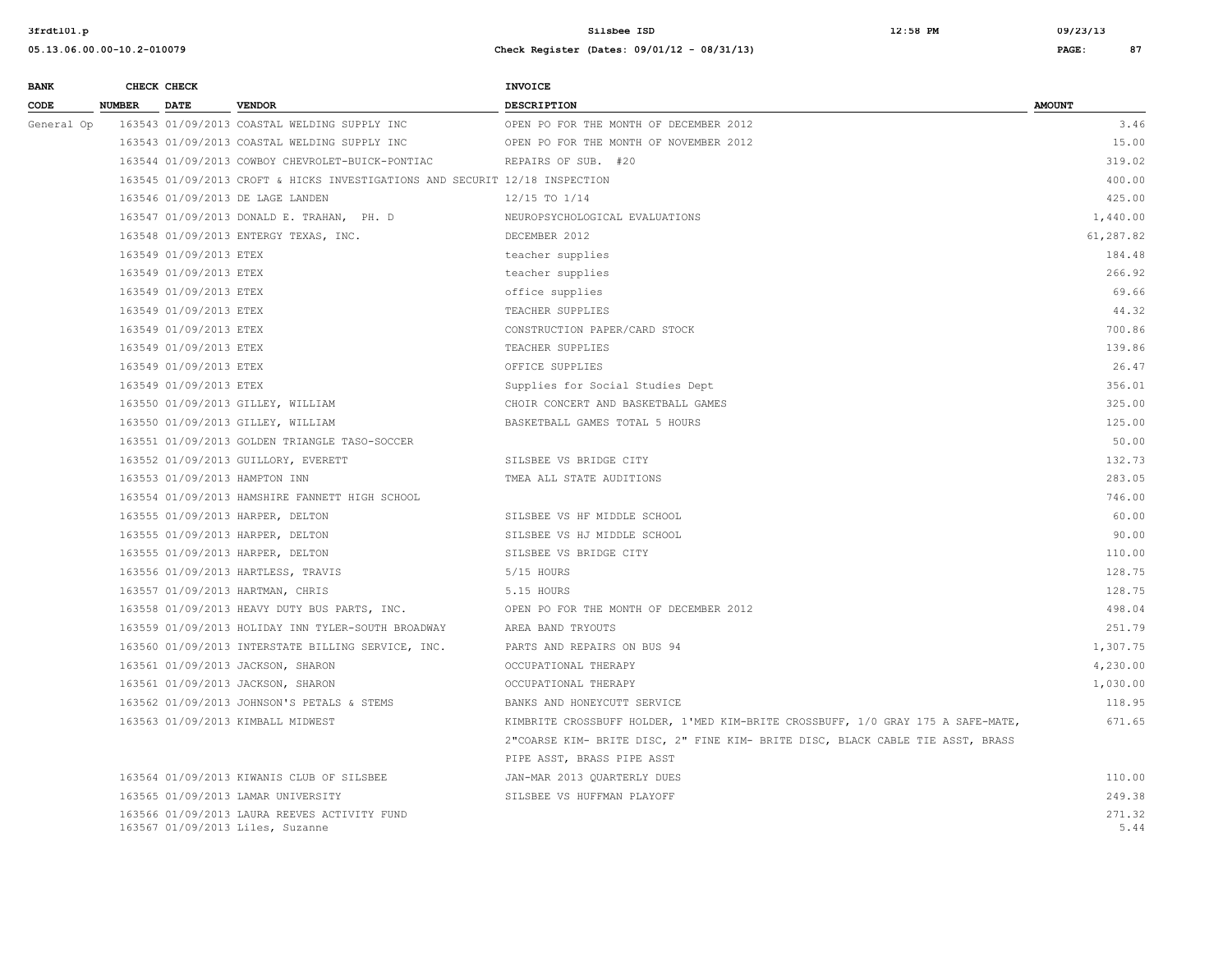| <b>BANK</b> |               | CHECK CHECK                 |                                                                          | <b>INVOICE</b>                                                                |                |
|-------------|---------------|-----------------------------|--------------------------------------------------------------------------|-------------------------------------------------------------------------------|----------------|
| CODE        | <b>NUMBER</b> | <b>DATE</b>                 | <b>VENDOR</b>                                                            | <b>DESCRIPTION</b>                                                            | <b>AMOUNT</b>  |
| General Op  |               |                             | 163568 01/09/2013 MARTIN, TERRY                                          | SILSBEE VS BRIDGE CITY                                                        | 90.00          |
|             |               |                             | 163569 01/09/2013 Mather, MaryAnn                                        | READ TO BEAUMONT                                                              | 5.59           |
|             |               |                             | 163570 01/09/2013 MCDONALD'S                                             | GIRLS BASKETBALL                                                              | 138.86         |
|             |               |                             | 163571 01/09/2013 McKeehan, Kathryn                                      | PER DIEM                                                                      | 60.00          |
|             |               |                             | 163571 01/09/2013 McKeehan, Kathryn                                      | ALL STATE AUDITIONS                                                           | 45.00          |
|             |               |                             | 163572 01/09/2013 MCMILLAN GLASS AND DOOR                                | OPEN P.O. FOR DEC.                                                            | 225.06         |
|             |               |                             | 163573 01/09/2013 MIXON, DR. JASON R.                                    | DECEMBER 2012 SERVICES                                                        | 3,000.00       |
|             |               |                             | 163574 01/09/2013 MONTALVO, CARLOS                                       | BASKETBALL GAMES TOTAL 5 HOURS                                                | 125.00         |
|             |               |                             | 163575 01/09/2013 MUNRO'S UNIFORM SERVICE                                | TRANSPORTATION                                                                | 401.34         |
|             |               |                             | 163576 01/09/2013 NICHOLS, RAYMOND                                       | SILSBEE VS WOS MIDDLE SCHOOL FOOTBALL                                         | 150.00         |
|             |               |                             | 163577 01/09/2013 NORTH HARDIN WATER SUPPLY CORP.                        | 11/6 TO 12/11                                                                 | 34.07          |
|             |               |                             | 163578 01/09/2013 O K PAPER CENTER                                       | Fan Apart Padding Adhesive APPLY C/M 932901 \$20.07                           | 21.76          |
|             |               |                             | 163578 01/09/2013 O K PAPER CENTER                                       | 11x17 Card Stock paper for the Science Dept                                   | 15.65          |
|             |               |                             | 163579 01/09/2013 O'REILLY AUTOMOTIVE                                    | OPEN PO FOR THE MONTH OF DECEMBER 2012                                        | 634.25         |
|             |               |                             | 163622 01/09/2013 O'REILLY AUTOMOTIVE                                    | OPEN PO FOR THE MONTH OF DECEMBER 2012 TRANSPOSTED FIGURE TO OWE ON STATEMENT | 9.00           |
|             |               |                             | 163580 01/09/2013 OCE' IMAGISTICS INC                                    | $12/1$ to $1/1$                                                               | 3,200.00       |
|             |               |                             | 163620 01/09/2013 PALESTINE HIGH SCHOOL SOCCER                           |                                                                               | 300.00         |
|             |               |                             | 163581 01/09/2013 PARKER LUMBER - SILSBEE                                | HVAC Supplies for December 2012                                               | 94.42          |
|             |               |                             | 163581 01/09/2013 PARKER LUMBER - SILSBEE                                | OPEN PO FOR THE MONTH OF DECEMBER 2012                                        | 34.99          |
|             |               |                             | 163582 01/09/2013 Patterson, Todd                                        | ATSSB AREA TRYOUTS                                                            | 60.00          |
|             |               |                             | 163584 01/09/2013 PEDEN, ROBERT                                          | TOTAL 3/5 HOURS BASKETBALL                                                    | 87.50          |
|             |               |                             | 163585 01/09/2013 PHILLIPS, BILL                                         | WAREHOUSE LEASE                                                               | 300.00         |
|             |               | 163586 01/09/2013 RED ALERT |                                                                          | QUARTERLY PEST CONTROL ON ALL FACILITIES AND BUS BARN                         | 1,330.00       |
|             |               | 163586 01/09/2013 RED ALERT |                                                                          | OPEN P.O. FOR DEC.                                                            | 260.00         |
|             |               | 163586 01/09/2013 RED ALERT |                                                                          | EXTERMINATING PLAYGROUNDS-KIRBY, R.T., L.R. AND JR. HIGH PRACTICE FIELD       | 800.00         |
|             |               |                             | 163587 01/09/2013 REGION IV ESC                                          | 504 SUPPLIES                                                                  | 51.00          |
|             |               |                             | 163587 01/09/2013 REGION IV ESC                                          | Region 4esc Dyslexia Conf. Tammy McDuff, Mandy Davis, Amy Hill, Kristen       | 320.00         |
|             |               |                             |                                                                          | Leatherwood                                                                   |                |
|             |               |                             | 163588 01/09/2013 REGION V EDUCATION SERVICE CENTER                      | 8 HOUR CERT. COURSE FOR GREG MCDONALD                                         | 60.00          |
|             |               |                             | 163588 01/09/2013 REGION V EDUCATION SERVICE CENTER                      | Workshop #6334 STAAR/EOC Updates for Social Studies                           | 110.00         |
|             |               |                             | 163589 01/09/2013 RENFRO, ARCHIE                                         | SILSBEE VS HJ MIDDLE SCHOOL                                                   | 60.00          |
|             |               |                             | 163590 01/09/2013 RISO CAPITAL                                           | 12/15 TO 1/14                                                                 | 153.00         |
|             |               |                             | 163591 01/09/2013 ROGERS, BRANDON                                        | BASKETBALL GAMES 4.5 HOURS                                                    | 112.50         |
|             |               |                             | 163592 01/09/2013 SAPP, HERBERT                                          | SILSBEE VS HF MIDDLE SCHOOL                                                   | 90.00          |
|             |               |                             | 163592 01/09/2013 SAPP, HERBERT                                          | MIDDLE SCHOOL SILBEE VS HJ                                                    | 60.00          |
|             |               |                             | 163583 01/09/2013 SCOTT PAULINO PHYSICAL THERAPIST                       | PHYSICAL THERAPY                                                              | 1,080.00       |
|             |               |                             | 163583 01/09/2013 SCOTT PAULINO PHYSICAL THERAPIST                       | PHYSICAL THERAPY                                                              | 3,555.00       |
|             |               |                             | 163593 01/09/2013 SCOTT, JACKIE L.<br>163593 01/09/2013 SCOTT, JACKIE L. | SILSBEE VS BUNA<br>SILSBEE VS EVADALE                                         | 96.09<br>96.09 |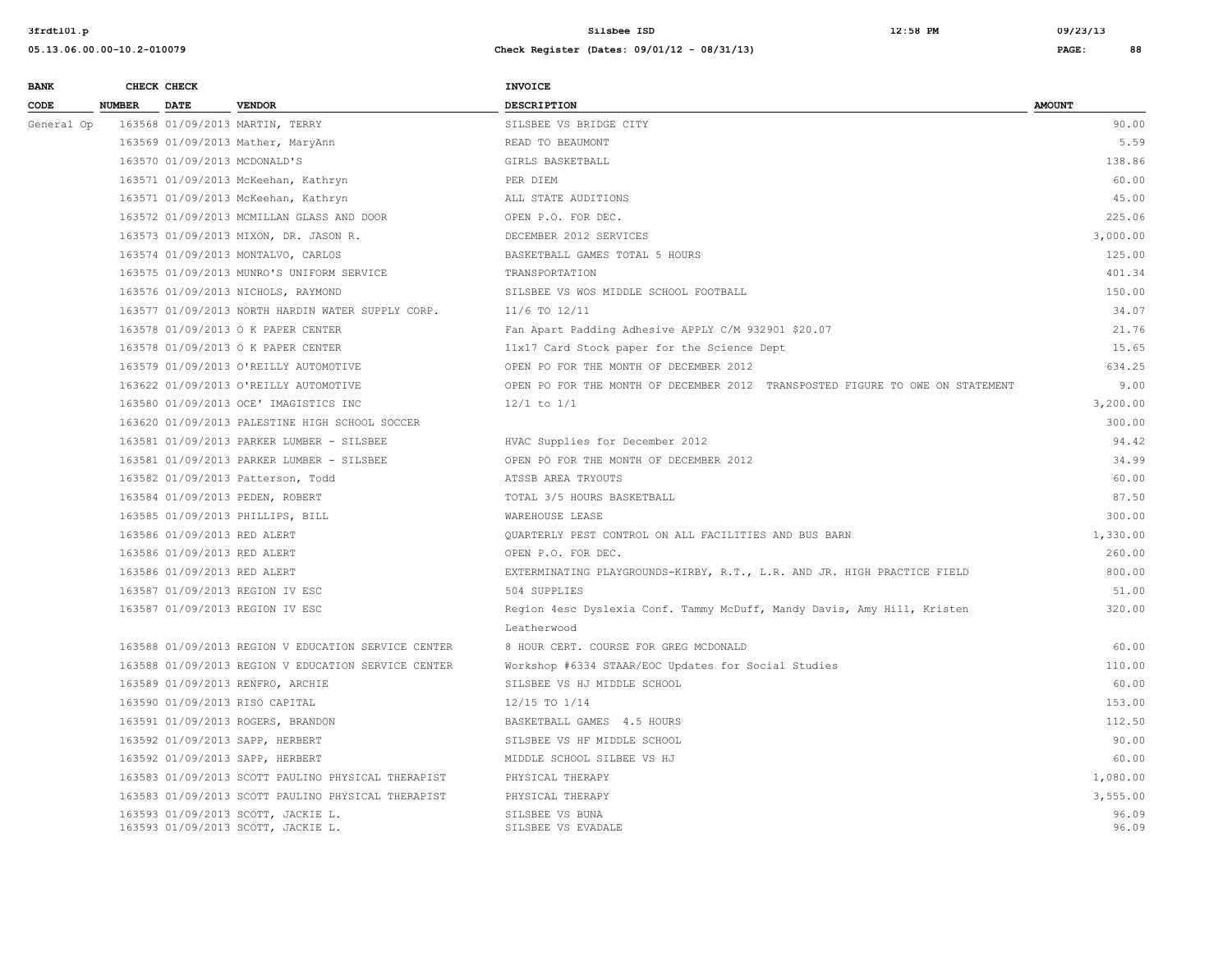| <b>BANK</b> |               | CHECK CHECK                                              |                                                          | <b>INVOICE</b>                                   |                 |
|-------------|---------------|----------------------------------------------------------|----------------------------------------------------------|--------------------------------------------------|-----------------|
| CODE        | <b>NUMBER</b> | <b>DATE</b>                                              | <b>VENDOR</b>                                            | <b>DESCRIPTION</b>                               | <b>AMOUNT</b>   |
| General Op  |               |                                                          | 163594 01/09/2013 SECCA, INC.                            | DECEMBER 2012 IDEA-B 199                         | 629.00          |
|             |               |                                                          | 163594 01/09/2013 SECCA, INC.                            | <b>FUND 255</b>                                  | 237.00          |
|             |               |                                                          | 163594 01/09/2013 SECCA, INC.                            | FUND 199 SCE                                     | 1,141.00        |
|             |               |                                                          | 163594 01/09/2013 SECCA, INC.                            | fund 211                                         | 625.00          |
|             |               |                                                          | 163595 01/09/2013 SHARP, CARLTON                         | SILSBEE VS EVADALE                               | 94.98           |
|             |               |                                                          | 163596 01/09/2013 SILSBEE CHAMBER OF COMMERCE            | RICHARD BAIN                                     | 25.00           |
|             |               |                                                          | 163597 01/09/2013 SILSBEE MUFFLER & CUSTOM SHOP          | OPEN P.O. FOR DEC.                               | 12.00           |
|             |               |                                                          | 163598 01/09/2013 SILSBEE PROPANE FUELS                  | OPEN PO FOR THE MONTH OF DECEMBER 2012           | 1,402.50        |
|             |               |                                                          | 163599 01/09/2013 SILSBEE HIGH SCHOOL AUTOMOTIVE PROGRAM | WORK ON OFFICER PERKINS CAR                      | 35.01           |
|             |               |                                                          | 163600 01/09/2013 SMART'S TRUCK & TRAILER                | OPEN PO FOR THE MONTH OF DECEMBER 2012           | 1,124.34        |
|             |               |                                                          | 163601 01/09/2013 SOUTHERN COMPUTER WAREHOUSE            | Computer Monitors                                | 632.34          |
|             |               |                                                          | 163602 01/09/2013 SSC SERVICE SOLUTIONS                  | SERVICE FOR JANUARY 2013                         | 51,755.71       |
|             |               |                                                          | 163517 01/09/2013 STAR GRAPHICS, INC.                    | RISO CONTRACT                                    | $-397.00$       |
|             |               |                                                          | 163517 01/09/2013 STAR GRAPHICS, INC.                    | RISO CONTRACT                                    | $-397.00$       |
|             |               |                                                          | 163517 01/09/2013 STAR GRAPHICS, INC.                    | OVERAGE                                          | $-32.47$        |
|             |               |                                                          | 163517 01/09/2013 STAR GRAPHICS, INC.                    | CONTRACT                                         | $-438.00$       |
|             |               |                                                          | 163603 01/09/2013 STAR LOCKTECHS                         | OPEN P.O. FOR DEC.                               | 30.00           |
|             |               |                                                          | 163604 01/09/2013 SUN COAST RESOURCES, INC.              | 0091704748 OPEN PO FOR THE MONTH OF JANUARY 2013 | 22,502.13       |
|             |               |                                                          | 163605 01/09/2013 SWICEGOOD MUSIC COMPANY                | Sheet music                                      | 50.00           |
|             |               |                                                          | 163605 01/09/2013 SWICEGOOD MUSIC COMPANY                | Repair and replacement guide                     | 28.00           |
|             |               |                                                          | 163605 01/09/2013 SWICEGOOD MUSIC COMPANY                | Yamaha Euphonium # 008324                        | 300.00          |
|             |               |                                                          | 163605 01/09/2013 SWICEGOOD MUSIC COMPANY                | Clarinet reeds and Alto Sax reeds                | 61.20           |
|             |               |                                                          | 163605 01/09/2013 SWICEGOOD MUSIC COMPANY                | Vito Clarinet # 10309                            | 150.00          |
|             |               | 163606 01/09/2013 TASB, INC.                             |                                                          | BOARDBOOK ANNUAL MAINTENANCE                     | 800.00          |
|             |               | 163607 01/09/2013 TASBO                                  |                                                          |                                                  | 1,000.00        |
|             |               | 163623 01/09/2013 TCEA                                   |                                                          | MICHELE DRAKE                                    | 277.00          |
|             |               |                                                          | 163608 01/09/2013 TEXAS DEPARTMENT OF PUBLIC SAFETY      | NOVEMBER 1, TO NOVEMBER 30, 2012                 | 186.00          |
|             |               | 163609 01/09/2013 T.H.S.P.A.                             |                                                          | SHANE MCGALLION COACH                            | 75.00           |
|             |               |                                                          | 163610 01/09/2013 TIME WARNER CABLE                      | 12/30 TO 1/29                                    | 653.48          |
|             |               |                                                          | 163611 01/09/2013 U.S. SCHOOL SUPPLY                     | teacher supplies pencils                         | 390.00          |
|             |               |                                                          | 163624 01/09/2013 UIL REGION X                           | UIL HS BAND & SOLO ENSEMBLE CONTEST              | 510.00          |
|             |               |                                                          | 163613 01/09/2013 VERIZON WIRELESS                       |                                                  | 2,651.21        |
|             |               |                                                          | 163612 01/09/2013 VERIZON WIRELESS                       | NOV 14 TO DEC 13                                 | 698.67          |
|             |               | 163614 01/09/2013 WAL-MART                               |                                                          | board workshop 11/14                             | 46.02           |
|             |               | 163614 01/09/2013 WAL-MART                               |                                                          | cd's dvds sharpies SUPPLIES AND TV               | 133.24          |
|             |               | 163614 01/09/2013 WAL-MART                               |                                                          | SUPPLIES                                         | 45.55           |
|             |               | 163614 01/09/2013 WAL-MART                               |                                                          | LUNCH WITH THE LR TEACHERS                       | 135.15          |
|             |               | 163614 01/09/2013 WAL-MART<br>163614 01/09/2013 WAL-MART |                                                          | board Christmas and luncheon<br>SUPPLIES         | 344.24<br>71.08 |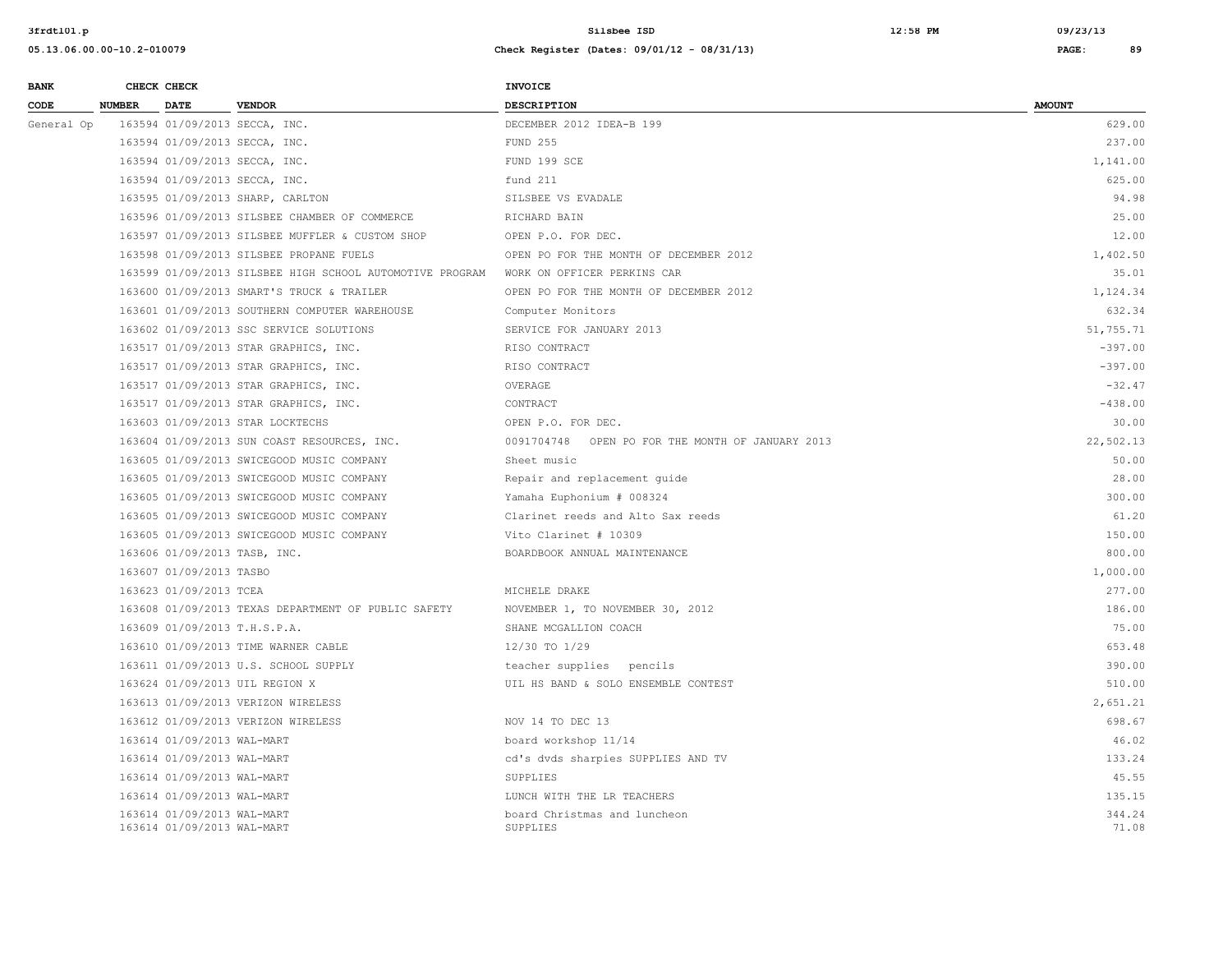| 3frdt101.p                 | Silsbee ISD                                 | $12:58$ PM | 09/23/13 |    |
|----------------------------|---------------------------------------------|------------|----------|----|
| 05.13.06.00.00-10.2-010079 | Check Register (Dates: 09/01/12 - 08/31/13) |            | PAGE:    | 90 |
|                            |                                             |            |          |    |

| <b>BANK</b> |               | CHECK CHECK                  |                                                                         | <b>INVOICE</b>                                     |                  |
|-------------|---------------|------------------------------|-------------------------------------------------------------------------|----------------------------------------------------|------------------|
| CODE        | <b>NUMBER</b> | <b>DATE</b>                  | <b>VENDOR</b>                                                           | <b>DESCRIPTION</b>                                 | <b>AMOUNT</b>    |
| General Op  |               | 163614 01/09/2013 WAL-MART   |                                                                         | SUPPLIES                                           | 194.82           |
|             |               | 163614 01/09/2013 WAL-MART   |                                                                         | board luncheon                                     | 5.97             |
|             |               | 163614 01/09/2013 WAL-MART   |                                                                         | LUNCH AT READ AND CANDY FOR BOARD                  | 103.30           |
|             |               |                              | 163621 01/09/2013 Waters, Sharon                                        | PALESTINE TOURNEY SOCCER                           | 1,170.00         |
|             |               |                              | 163615 01/09/2013 WATHEN, DESHONG & JUNCKER, L.L.P.                     | AUDIT SERVICES ENDED AUGUST 31, 2012               | 2,000.00         |
|             |               |                              | 163616 01/09/2013 WELDY, MS, CCC/SLP, JULIE                             | SPEECH THERAPIST                                   | 3,395.00         |
|             |               |                              | 163617 01/09/2013 WELLS, PEYTON, GREENBURG AND HUNT, L.L.P RE: RETAINER |                                                    | 1,027.75         |
|             |               |                              | 163618 01/09/2013 Willis, Pamela                                        | HAMSHIRE FANNETTT HS UIL INVITATIONAL A            | 350.00           |
|             |               |                              | 163618 01/09/2013 Willis, Pamela                                        | UIL INVITATIONAL A                                 | 90.00            |
|             |               | 163625 01/11/2013 FEDEX      |                                                                         | RETURN PRINTERS                                    | 185.42           |
|             |               |                              | 163626 01/11/2013 FIRST SOUTHWEST ASSET MGMT, INC.                      |                                                    | 2,400.00         |
|             |               |                              | 163627 01/11/2013 MAC PIZZA MANAGEMENT, INC.                            | $1/7$ MEAL                                         | 202.50           |
|             |               |                              | 160452 01/09/2013 MANN, HOPE                                            | NATHANIAL CHAPPELL - KIRBY                         | $-7.50$          |
|             |               |                              | 163628 01/11/2013 McKinney, Raymond                                     |                                                    | 21.31            |
|             |               |                              | 163629 01/11/2013 SHORKEY CENTER                                        |                                                    | 2,240.00         |
|             |               |                              | 163630 01/11/2013 SISD FOOD SERV./ILA JAY                               |                                                    | 215.08           |
|             |               |                              | 163630 01/11/2013 SISD FOOD SERV./ILA JAY                               | DINNER 12/11/2012                                  | 208.01           |
|             |               |                              | 163631 01/11/2013 UIL REGION X                                          | TWO ADDITIONAL ENTRIES HS BAND SOLO & ENSEMBLE     | 20.00            |
|             |               |                              | 163632 01/11/2013 Withers, Elizabeth                                    | ESL                                                | 42.94            |
|             |               | 163633 01/16/2013 4 IMPRINT  |                                                                         | JACKETS AND SHIRTS                                 | 676.59           |
|             |               |                              | 163634 01/16/2013 ADVANCED SYSTEMS & ALARMS                             | 1/1/2013 TO 1/31/2013                              | 70.00            |
|             |               |                              | 163635 01/16/2013 ALLEN, DENNIS                                         | GUARD SHACK TOTAL 8 HOURS                          | 200.00           |
|             |               |                              | 163636 01/16/2013 ANAHUAC BOOSTER CLUB                                  | GOLF                                               | 150.00           |
|             |               |                              | 163734 01/16/2013 ANTENOR-CRUZ, ADAM                                    | DL REIMBURSEMENT                                   | 332.00           |
|             |               | 163637 01/16/2013 APPLE INC. |                                                                         | MacBook Air 13', Super Drive & Mouse               | 1,563.00         |
|             |               | 163637 01/16/2013 APPLE INC. |                                                                         | MacBook Pro 15' & iMovie '11                       | 1,833.00         |
|             |               | 163637 01/16/2013 APPLE INC. |                                                                         | MacBook Pro 15' & iMovie '11                       | 14.99            |
|             |               | 163637 01/16/2013 APPLE INC. |                                                                         | Black iPad 2                                       | 1,149.00         |
|             |               | 163637 01/16/2013 APPLE INC. |                                                                         | 7 Ipads                                            | 2,681.00         |
|             |               | 163637 01/16/2013 APPLE INC. |                                                                         | IPADS                                              | 9,495.00         |
|             |               |                              | 163638 01/16/2013 ATHLETIC SUPPLY INC.                                  | BASEBALL SUPPLIES                                  | 2,264.50         |
|             |               |                              | 163638 01/16/2013 ATHLETIC SUPPLY INC.                                  | MIDDLE SCHOOL BASKETBALL SUPPLIES                  | 1,369.60         |
|             |               |                              | 163735 01/16/2013 AUSTIN AIRPORT HILTON HOTEL                           | 1/21 TASSP BOARD MEETING                           | 117.72           |
|             |               |                              | 163639 01/16/2013 BAKER DISTRIBUTING                                    | OPEN P.O. FOR JANUARY                              | 214.00           |
|             |               |                              | 163640 01/16/2013 BARCELONA SPORTING GOODS                              | K09416/1<br>SUPPLIES AND UNIFORMS GIRLS BASKETBALL | 443.41           |
|             |               |                              | 163640 01/16/2013 BARCELONA SPORTING GOODS                              | SUPPLIES AND UNIFORMS GIRLS BASKETBALL             | 263.11           |
|             |               |                              | 163641 01/16/2013 Barnes, Aaron                                         | 1/11 & 12 ATSSB TRYOUTS                            | 22.99            |
|             |               |                              | 163736 01/16/2013 BARNETT, SCOTT<br>163737 01/16/2013 BEBEE, MADELINE   | DL REIMBURSEMENT<br>DL REIMBURSEMENT               | 498.00<br>664.00 |
|             |               |                              |                                                                         |                                                    |                  |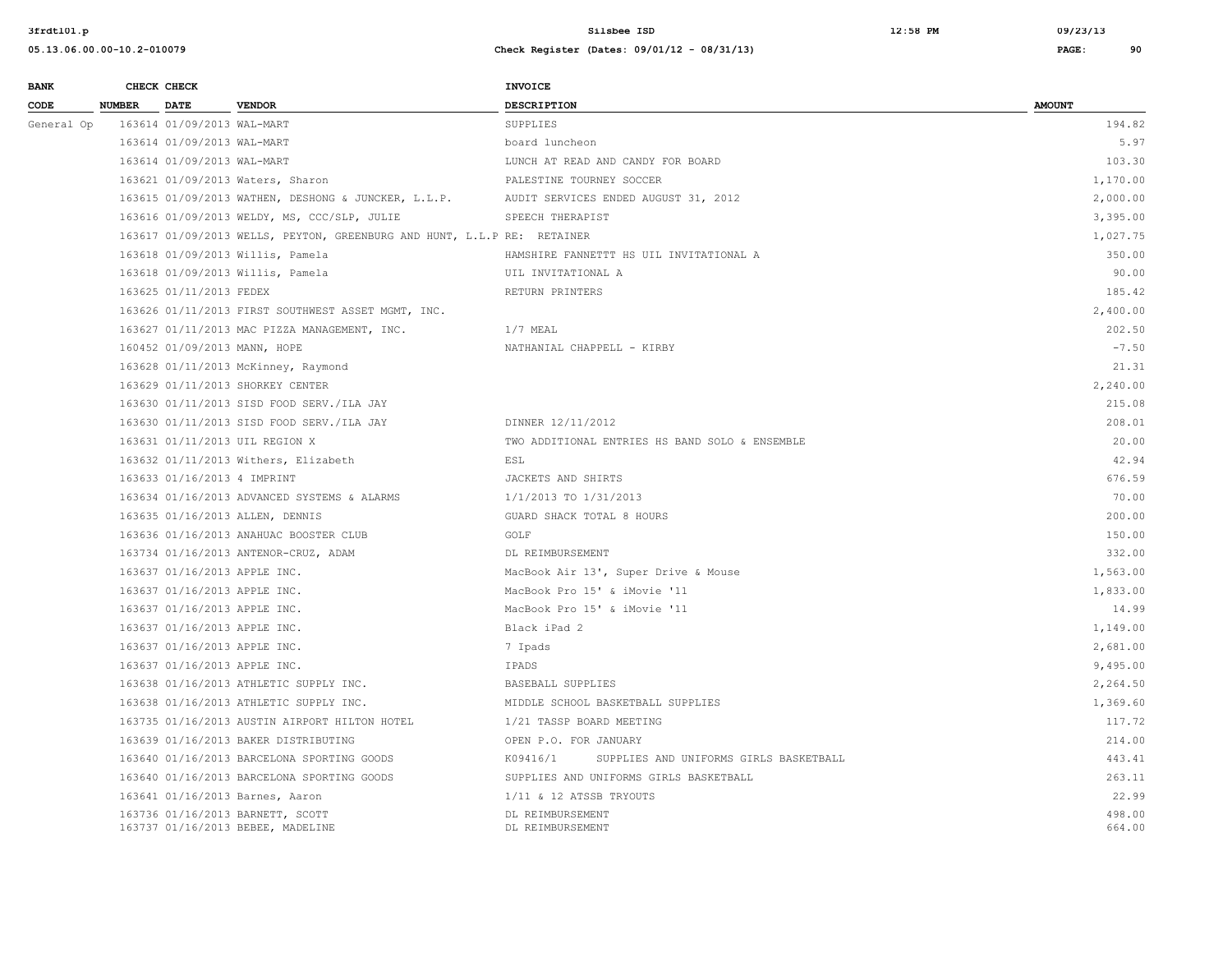**3frdtl01.p Silsbee ISD 12:58 PM 09/23/13**

| <b>BANK</b> |               | CHECK CHECK                |                                                                          | <b>INVOICE</b>                                                            |                |
|-------------|---------------|----------------------------|--------------------------------------------------------------------------|---------------------------------------------------------------------------|----------------|
| CODE        | <b>NUMBER</b> | <b>DATE</b>                | <b>VENDOR</b>                                                            | DESCRIPTION                                                               | <b>AMOUNT</b>  |
| General Op  |               |                            | 163738 01/16/2013 BONNETTE, MADISON                                      | DL REIMBURSEMENT                                                          | 498.00         |
|             |               |                            | 163642 01/16/2013 Burnaman, Wendy                                        |                                                                           | 25.63          |
|             |               |                            | 163739 01/16/2013 BURNETT, THOMAS                                        | DL REIMBURSEMENT                                                          | 106.00         |
|             |               | 163643 01/16/2013 CAIN, ED |                                                                          | BASKETBALL GAMES TOTAL 6 HOURS                                            | 150.00         |
|             |               |                            | 163740 01/16/2013 CANNON, RILEY                                          | DL REIMBURSEMENT                                                          | 212.00         |
|             |               | 163644 01/16/2013 CAPSTONE |                                                                          | Book Order                                                                | 21.28          |
|             |               |                            | 163645 01/16/2013 CARRELL, LORIN                                         |                                                                           | 1,000.00       |
|             |               |                            | 163646 01/16/2013 CDW GOVERNMENT, INC.                                   | CDW-G Technology S. Moore for Tead-Turrentine math lab see quote #1B9L596 | 1,090.70       |
|             |               |                            |                                                                          | ref. 10 VDI Licenses                                                      |                |
|             |               |                            | 163646 01/16/2013 CDW GOVERNMENT, INC.                                   | OFFICE SOFTWARE                                                           | 738.58         |
|             |               |                            | 163646 01/16/2013 CDW GOVERNMENT, INC.                                   | Maintenance & License for VDI boxes                                       | 1,090.70       |
|             |               |                            | 163647 01/16/2013 CENTERPOINT ENERGY                                     | $12/3$ TO $1/3$                                                           | 388.25         |
|             |               |                            | 163647 01/16/2013 CENTERPOINT ENERGY                                     | 12/4/2012 to 1/4/2013                                                     | 75.55          |
|             |               |                            | 163647 01/16/2013 CENTERPOINT ENERGY                                     | $12/4$ TO $1/4$                                                           | 99.01          |
|             |               |                            | 163647 01/16/2013 CENTERPOINT ENERGY                                     | $12/4$ TO $1/4$                                                           | 518.44         |
|             |               |                            | 163647 01/16/2013 CENTERPOINT ENERGY                                     | $12/4$ TO $1/4$                                                           | 420.31         |
|             |               |                            | 163647 01/16/2013 CENTERPOINT ENERGY                                     | $12/6$ TO $1/4$                                                           | 76.43          |
|             |               |                            | 163647 01/16/2013 CENTERPOINT ENERGY                                     | $12/7$ TO $1/5$                                                           | 404.68         |
|             |               |                            | 163648 01/16/2013 CERTIFIED LABORATORIES                                 | SHEILD COAT(12 EA.) SHIPPING INCLUDED                                     | 191.28         |
|             |               |                            | 163648 01/16/2013 CERTIFIED LABORATORIES                                 | GROUND ASSAULT (INSECTICIDE) \$ 486.00                                    | 486.00         |
|             |               | 163649 01/16/2013 CHEMTEX  |                                                                          | MATERIALS AND LABOR TO SAMPLE AND TEST GREASE TRAPS@ALL CAFETERIAS FOR    | 700.00         |
|             |               |                            |                                                                          | BOD/TSS/OIL AND GREASE (5 EA. SCHOOLS) ANNUAL                             |                |
|             |               |                            | 163650 01/16/2013 CICI'S PIZZA #160                                      | $1/11$ MEAL                                                               | 204.00         |
|             |               |                            | 163651 01/16/2013 CITY OF SILSBEE                                        | 12/4 TO 1/2/2013                                                          | 135.81         |
|             |               |                            | 163651 01/16/2013 CITY OF SILSBEE                                        | $12/4$ TO $1/2$                                                           | 106.09         |
|             |               |                            | 163651 01/16/2013 CITY OF SILSBEE                                        | 12/4 TO 1/2/2013                                                          | 748.96         |
|             |               |                            | 163651 01/16/2013 CITY OF SILSBEE                                        | $12/4$ TO $1/2$                                                           | 103.09         |
|             |               |                            | 163651 01/16/2013 CITY OF SILSBEE                                        | 11/30 TO 12/21                                                            | 2,841.78       |
|             |               |                            | 163651 01/16/2013 CITY OF SILSBEE                                        | 11/29 TO 12/26                                                            | 1,733.16       |
|             |               |                            | 163651 01/16/2013 CITY OF SILSBEE                                        | 11/29 TO 12/26                                                            | 21.35          |
|             |               |                            | 163651 01/16/2013 CITY OF SILSBEE                                        | 11/29 TO 12/26                                                            | 107.50         |
|             |               |                            | 163652 01/16/2013 COASTAL WELDING SUPPLY INC                             | Welding Supplies for Ag for December 2012                                 | 67.20          |
|             |               |                            | 163652 01/16/2013 COASTAL WELDING SUPPLY INC                             | TRANSPORTATION                                                            | 15.50          |
|             |               |                            | 163652 01/16/2013 COASTAL WELDING SUPPLY INC                             | HVAC Supplies for December 2012                                           | 7.75           |
|             |               |                            | 163653 01/16/2013 Collins, James                                         | SCOUTING @ ORANGEFIELD (WOS)                                              | 59.32          |
|             |               |                            | 163654 01/16/2013 COMMUNITY COFFEE                                       | ADMINISTRATION OFFICE                                                     | 30.20          |
|             |               |                            | 163654 01/16/2013 COMMUNITY COFFEE                                       | READ                                                                      | 76.00          |
|             |               |                            | 163654 01/16/2013 COMMUNITY COFFEE<br>163654 01/16/2013 COMMUNITY COFFEE | MAINTENANCE<br>MIDDLE SCHOOL                                              | 62.00<br>95.50 |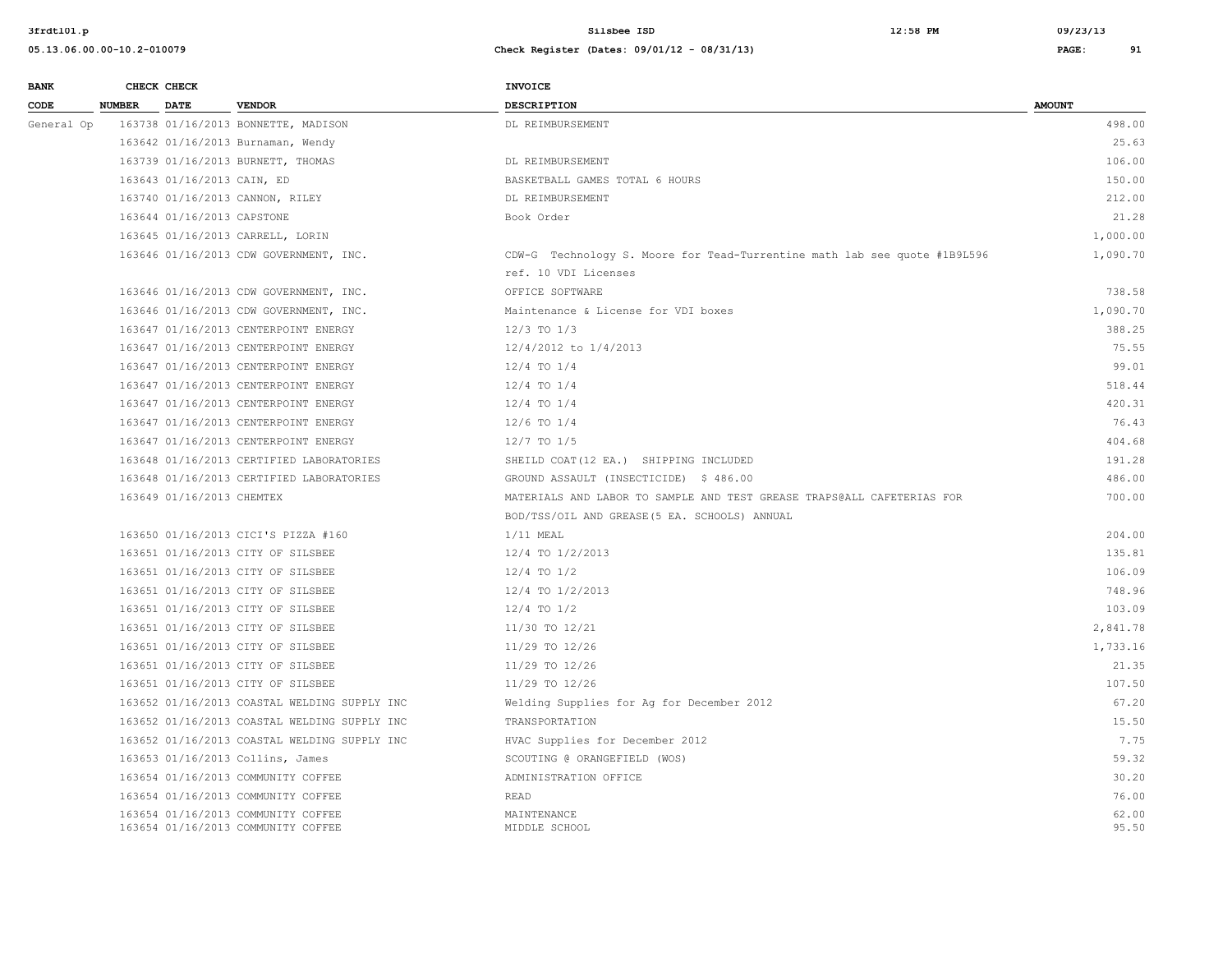| <b>BANK</b> |               | CHECK CHECK            |                                                                                   | <b>INVOICE</b>                                                                  |                  |
|-------------|---------------|------------------------|-----------------------------------------------------------------------------------|---------------------------------------------------------------------------------|------------------|
| CODE        | <b>NUMBER</b> | <b>DATE</b>            | <b>VENDOR</b>                                                                     | <b>DESCRIPTION</b>                                                              | <b>AMOUNT</b>    |
| General Op  |               |                        | 163741 01/16/2013 CRAFT, EVAN                                                     | DL REIMBURSEMENT                                                                | 664.00           |
|             |               |                        | 163742 01/16/2013 DAIGLE, ELIJAH                                                  | DL REIMBURSEMENT                                                                | 106.00           |
|             |               |                        | 163655 01/16/2013 DE LAGE LANDEN PUBLIC FINANCE                                   | 12/21 TO 1/20                                                                   | 1,112.00         |
|             |               |                        | 163655 01/16/2013 DE LAGE LANDEN PUBLIC FINANCE                                   | 12/29 TO 1/28/2013                                                              | 1,299.00         |
|             |               |                        | 163656 01/16/2013 DELACERDA, SCOTT                                                | BASKETBALL GAMES TOTAL 5.5 HOURS                                                | 137.50           |
|             |               |                        | 163657 01/16/2013 DELL MARKETING L.P.                                             | Dell CEI Raeding Lab @ Read *see attached quote                                 | 1,342.50         |
|             |               |                        | 163743 01/16/2013 DONALSON, ERIN                                                  | DL REIMBURSEMENT                                                                | 106.00           |
|             |               | 163658 01/16/2013 ETEX |                                                                                   | SUPPLIES                                                                        | 124.48           |
|             |               | 163658 01/16/2013 ETEX |                                                                                   | SUPPLIES                                                                        | 415.08           |
|             |               | 163658 01/16/2013 ETEX |                                                                                   | 2" notebooks for CIA                                                            | 122.70           |
|             |               | 163658 01/16/2013 ETEX |                                                                                   | <b>SUPPLIES</b>                                                                 | 43.91            |
|             |               |                        | 163659 01/16/2013 F&F SPORTS, INC.                                                | supplies for baseball                                                           | 1,408.17         |
|             |               |                        | 163659 01/16/2013 F&F SPORTS, INC.                                                | 940,944<br>HS FOOTBALL SUPPLIES                                                 | 4,804.32         |
|             |               |                        | 163659 01/16/2013 F&F SPORTS, INC.                                                | football supplies                                                               | 1,481.43         |
|             |               |                        | 163659 01/16/2013 F&F SPORTS, INC.                                                | SCHOOL BOARD SHIRTS                                                             | 298.50           |
|             |               |                        | 163659 01/16/2013 F&F SPORTS, INC.                                                | SCHOOL BOARD SHIRTS                                                             | 417.90           |
|             |               |                        | 163660 01/16/2013 FASTENAL COMPANY                                                | OPEN P.O. FOR DEC.                                                              | 1.09             |
|             |               |                        | 163744 01/16/2013 FIRETROL PROTECTIONS SYSTEMS                                    | MATERIALS AND LABOR TO INSPECT SPRINKLER SYSTEM IN SHS AUDITORIUM (SEMI-ANNUAL) | 330.00           |
|             |               |                        | 163744 01/16/2013 FIRETROL PROTECTIONS SYSTEMS                                    | MATERIALS AND LABOR TO INSPECT ALL VENT HOOD FIRE SUPRESION SYSTEMS IN ALL      | 555.00           |
|             |               |                        |                                                                                   | CAFETERIAS (SEMI-ANNUAL)                                                        |                  |
|             |               |                        | 163744 01/16/2013 FIRETROL PROTECTIONS SYSTEMS                                    | MATERIALS AND LABOR TO INSPECT FIRE ALARM SYSTEM (ANNUAL) 12 VOLT 7:0AH BACKUP  | 215.00           |
|             |               |                        |                                                                                   | BATTERIES 2020.00 EACH                                                          |                  |
|             |               |                        | 163745 01/16/2013 FISHER, JONATHAN                                                | DL REIMBURSEMENT                                                                | 212.00           |
|             |               |                        | 163661 01/16/2013 FLOOR CARE & INTERIOR                                           | MATERIALS AND LABOR TO REPLACE FLOOR TILE AS NECESSARY AFTER ASBETOS ABATEMENT  | 2,600.00         |
|             |               |                        |                                                                                   | (EJSMMS) (SEE ATTACHED QUOTE) EMERGENCY REQUEST #47836                          |                  |
|             |               |                        | 163746 01/16/2013 FLOWERS, TONYA                                                  | DL REIMBURSEMENT                                                                | 498.00           |
|             |               |                        | 163747 01/16/2013 FOSTER, DANIEL                                                  | DL REIMBURSEMENT                                                                | 106.00           |
|             |               |                        | 163662 01/16/2013 Foster, Tonya                                                   | HOMEBOUND                                                                       | 25.52            |
|             |               |                        | 163748 01/16/2013 FRANCO, MARIAH                                                  | DL REIMBURSEMENT                                                                | 664.00           |
|             |               |                        | 163663 01/16/2013 GILLEY, WILLIAM                                                 | AND 15 BASKETBALL GAMES TOTAL 16.5 HOURS                                        | 412.50           |
|             |               |                        | 163749 01/16/2013 GRAHAM, MORGAN                                                  | DL REIMBURSEMENT                                                                | 498.00           |
|             |               |                        | 163664 01/16/2013 GRIFFIN, JASON                                                  | BASKETBALL GAMES TOTAL 5.5 HOURS                                                | 137.50           |
|             |               |                        | 163750 01/16/2013 HANCOCK, MICHAELA                                               | DL REIMBURSEMENT                                                                | 664.00           |
|             |               |                        | 163665 01/16/2013 HARDIN COUNTY TREASURER                                         | COMMISSIONS                                                                     | 9,567.31         |
|             |               |                        | 163666 01/16/2013 HARDIN COUNTY                                                   | DECEMBER 2012                                                                   | 5,238.67         |
|             |               |                        | 163666 01/16/2013 HARDIN COUNTY                                                   | DECEMBER 2012                                                                   | 3,326.24         |
|             |               |                        | 163667 01/16/2013 HARDIN JEFFERSON HIGH SCHOOL                                    | BOYS GOLF                                                                       | 150.00           |
|             |               |                        | 163668 01/16/2013 HARDIN JEFFERSON HIGH SCHOOL<br>163751 01/16/2013 HART, ANTHONY | GOLF<br>DL REIMBURSEMENT                                                        | 150.00<br>498.00 |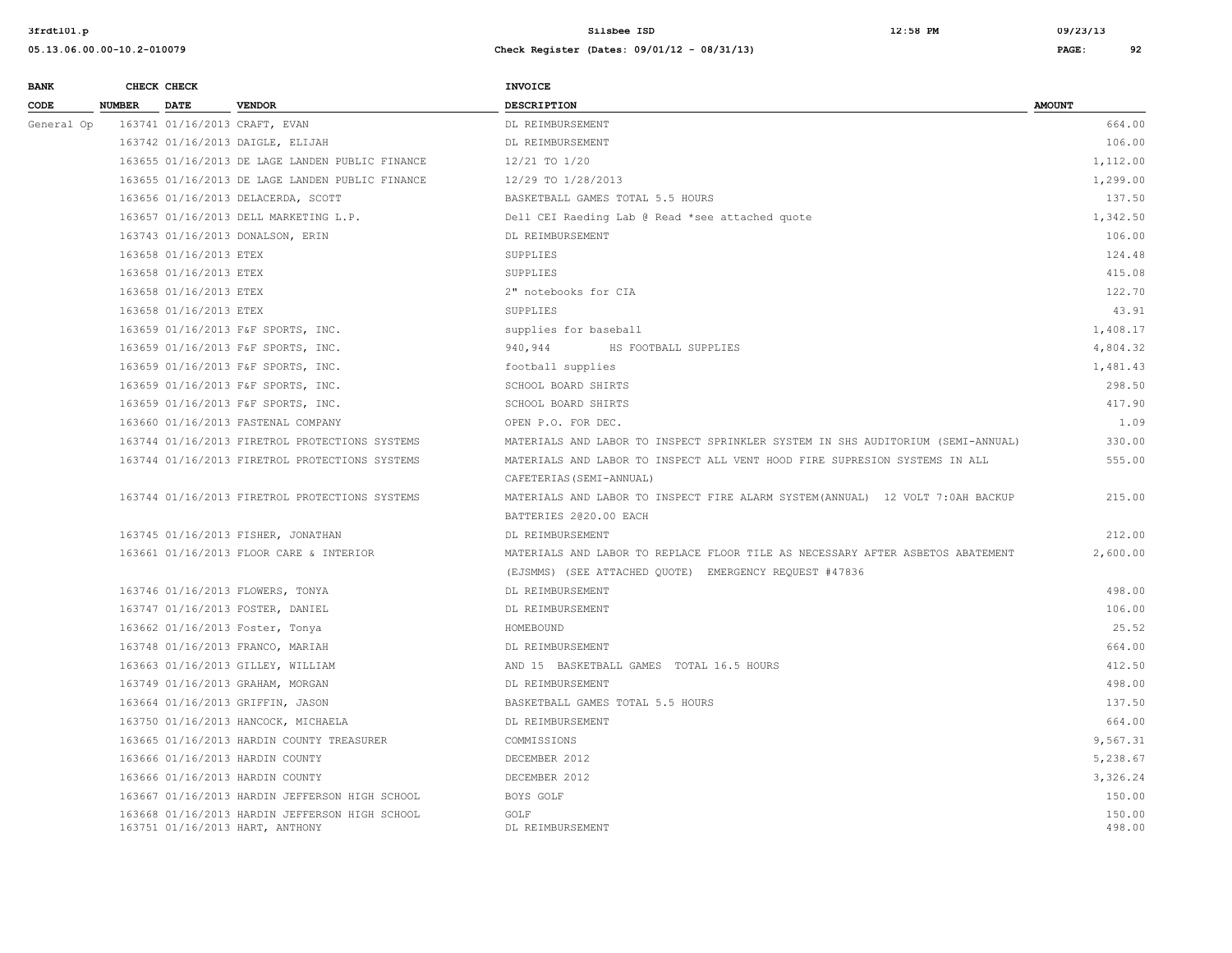### **05.13.06.00.00-10.2-010079 Check Register (Dates: 09/01/12 - 08/31/13) PAGE: 93**

**BANK** CHECK CHECK **CHECK CODE NUMBER DATE VENDOR DESCRIPTION AMOUNT**  General Op 163669 01/16/2013 HARTLESS, TRAVIS GUARD SHACK TOTAL 8 HOURS 200.00 163752 01/16/2013 HAYES, ALEXANDRA DL REIMBURSEMENT 332.00 163753 01/16/2013 HAYES, JUSTIN DL REIMBURSEMENT 332.00 163670 01/16/2013 HODGES, STEPHEN BASKETBALL GAMES TOTAL 3.5 HOURS 87.50 163671 01/16/2013 HOLLINGSWORTH, ELTON RESTROOM MATERIALS & LABOR 9,500.00 163754 01/16/2013 HUNTER, TONI DL REIMBURSEMENT 332.00 163672 01/16/2013 ICM MECHANICAL MATERIALS AND LABOR FOR ADDITIONAL CHECKOUT OF SHS CHILLERS 346.00 163672 01/16/2013 ICM MECHANICAL MATERIALS AND LABOR TO REPLACE CONTROL MODULE AND CT'S ON CHILLER #3 cIRCUIT #1 990.39 (SEE ATTACHED QUOTE) 163673 01/16/2013 INLAND ENVIRONMENTS ASBESTOS ABATEMENT 6,680.00 163674 01/16/2013 INTERFACE SECURITY SYSTEMS 1/1 TO 1/31 25.17 163675 01/16/2013 IRLEN INSTITUTE Colored overlays 334.95 163755 01/16/2013 JASKEN, CARLEY DL REIMBURSEMENT 332.00 163676 01/16/2013 JASPER HIGH SCHOOL GOLF 1/28/13 RAYBURN COUNTRY 200.00 163677 01/16/2013 JASPER HIGH SCHOOL GOLF 1/29/13 200.00 163678 01/16/2013 JOHNSTONE SUPPLY OPEN P.O. FOR DEC. 17.32 163756 01/16/2013 JONES, BRANT DL REIMBURSEMENT 106.00 163757 01/16/2013 KORPAL, RAJ DL REIMBURSEMENT 212.00 163758 01/16/2013 KUEBODEAUX, LAUREN DL REIMBURSEMENT 106.00 163679 01/16/2013 LAKESHORE LEARNING MATERIALS SUPPLIES 123.05 163680 01/16/2013 LCM ATHLETIC DEPARTMENT 3/18 150.00 163681 01/16/2013 Lee, Mark 21.34 163759 01/16/2013 LEWIS, MICHAELA DL REIMBURSEMENT 106.00 163760 01/16/2013 LEWIS, TORI DL REIMBURSEMENT 212.00 163682 01/16/2013 Liles, Suzanne 7.86 163761 01/16/2013 LOUVIERE, AUTAUM DL REIMBURSEMENT 106.00 163683 01/16/2013 LOVELY, UIRANNAH SILSBEE VS HF BASKETBALL 99.42 163684 01/16/2013 M & D SUPPLY, INC. OPEN P.O. FOR DEC. 35.04 163762 01/16/2013 MACKEY, KANON DL REIMBURSEMENT 106.00 163685 01/16/2013 MASTER AUDIO VISUALS, INC. CAMERA 4,725.00 163686 01/16/2013 MCDONALD'S BOYS BASKETBALL 407.40 163763 01/16/2013 MCKINNEY, MATTHEW DL REIMBURSEMENT 106.00 163687 01/16/2013 McKinney, Raymond COUNTY LINE ROAD 119.66 163687 01/16/2013 McKinney, Raymond TIMBER SLOUGH ROAD 117.89 163687 01/16/2013 McKinney, Raymond MICHAEL LOOP LUMBERTON 32.97 163687 01/16/2013 McKinney, Raymond LINDSEY ROAD 33.97 163688 01/16/2013 MCMILLAN GLASS AND DOOR OPEN P.O. FOR DEC. 33.39 163689 01/16/2013 MICRO INTEGRATION security camera 2,058.00 163689 01/16/2013 MICRO INTEGRATION CAMERAS 1,365.00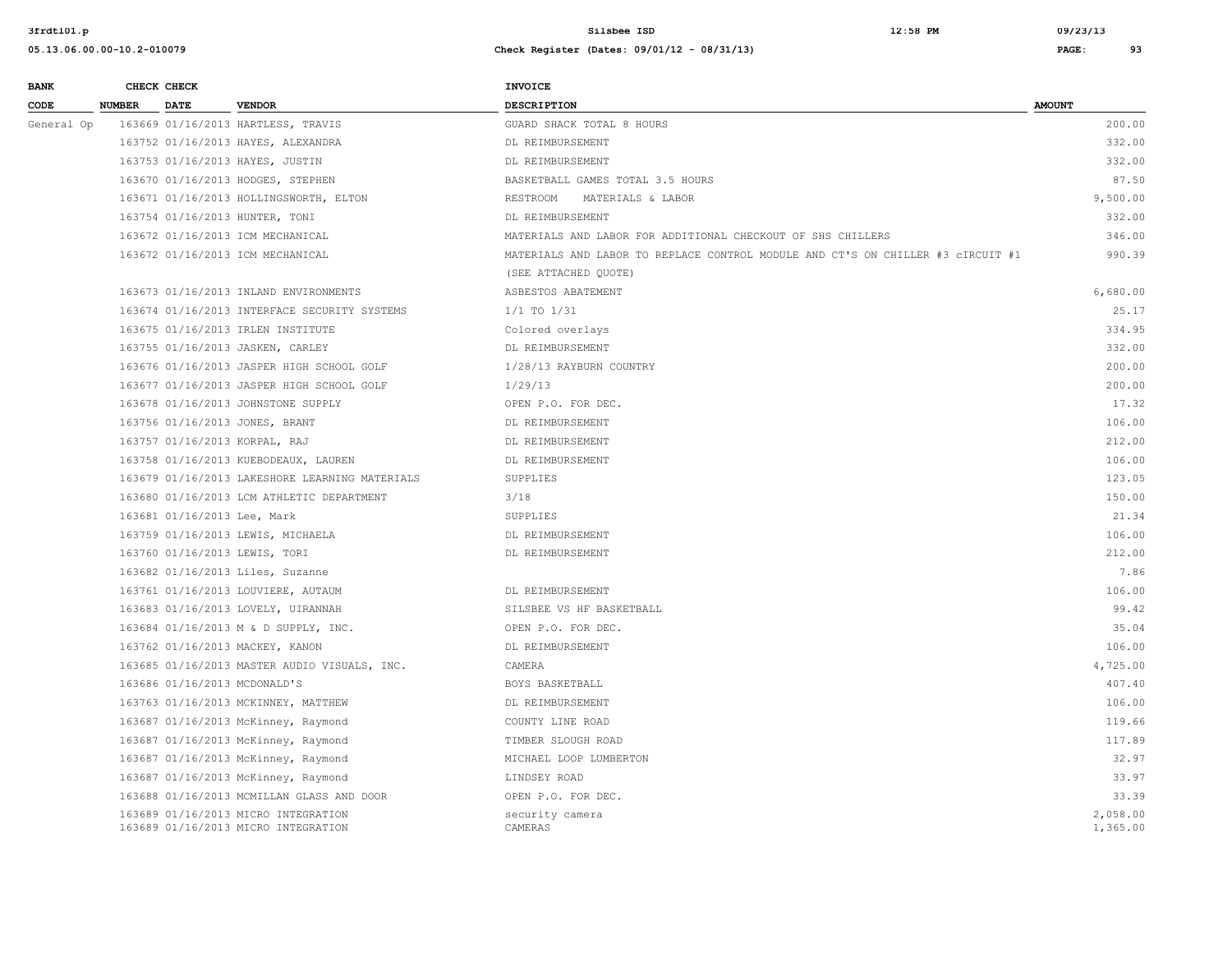| <b>BANK</b> |               | CHECK CHECK               |                                                                   | <b>INVOICE</b>                       |                  |
|-------------|---------------|---------------------------|-------------------------------------------------------------------|--------------------------------------|------------------|
| CODE        | <b>NUMBER</b> | <b>DATE</b>               | <b>VENDOR</b>                                                     | <b>DESCRIPTION</b>                   | <b>AMOUNT</b>    |
| General Op  |               |                           | 163764 01/16/2013 MORGAN, TRENT                                   | DL REIMBURSEMENT                     | 212.00           |
|             |               |                           | 163765 01/16/2013 MORGAN, TYLER                                   | DL REIMBURSEMENT                     | 212.00           |
|             |               |                           | 163690 01/16/2013 MUNRO'S UNIFORM SERVICE                         | MAINTENANCE, ALL OTHER SCHOOLS       | 1,267.85         |
|             |               |                           | 163766 01/16/2013 MYERS, BETHANY                                  | DL REIMBURSEMENT                     | 332.00           |
|             |               |                           | 163691 01/16/2013 NEDERLAND GIRL'S GOLF                           | 4/5/13                               | 150.00           |
|             |               |                           | 163692 01/16/2013 NEDERLAND HIGH SCHOOL                           | UIL MEET                             | 403.00           |
|             |               |                           | 163693 01/16/2013 NORTON, DAVID                                   | SOCCER GAME TOTAL 2.5 HOURS          | 62.50            |
|             |               |                           | 163694 01/16/2013 O'REILLY AUTOMOTIVE                             | MAINTENANCE<br>OPEN P.O. FOR DEC.    | 322.34           |
|             |               |                           | 163695 01/16/2013 OCE' IMAGISTICS INC                             | color copies                         | 164.40           |
|             |               |                           | 163767 01/16/2013 OSTER, JUSTIN                                   | DL REIMBURSEMENT                     | 106.00           |
|             |               |                           | 163697 01/16/2013 OZEN HIGH SCHOOL                                | GOLF                                 | 150.00           |
|             |               |                           | 163696 01/16/2013 OZEN HIGH SCHOOL                                | BOYS GOLF                            | 150.00           |
|             |               |                           | 163698 01/16/2013 OZEN HIGH SCHOOL                                | 2/27/13                              | 150.00           |
|             |               |                           | 163699 01/16/2013 PARKER LUMBER - SILSBEE                         | MAINTENANCE<br>OPEN P.O. FOR DEC.    | 725.32           |
|             |               |                           | 163700 01/16/2013 Patterson, Todd                                 | REIMBURSEMENT                        | 60.00            |
|             |               |                           | 163768 01/16/2013 Patterson, Todd                                 | MEAL JAN 11-12 ATSSTB BAND TRYOUTS   | 34.07            |
|             |               |                           | 163769 01/16/2013 PAYTON, NOLAN                                   | DL REIMBURSEMENT                     | 664.00           |
|             |               |                           | 163701 01/16/2013 PINNACLE MEDICAL MANAGEMENT CORP.               | DECEMBER 2012                        | 212.00           |
|             |               |                           | 163770 01/16/2013 PUSTKA, CAILIN                                  | DL REIMBURSEMENT                     | 106.00           |
|             |               | 163771 01/16/2013 RALPH'S |                                                                   | OPEN P.O. FOR JANAURY                | 3.69             |
|             |               |                           | 163772 01/16/2013 ROACH, KIMBERLY                                 | DL REIMBURSEMENT                     | 212.00           |
|             |               |                           | 163702 01/16/2013 ROBERTS, JERRY                                  | BASKETBALL GAMES TOTAL 5.5 HOURS     | 137.50           |
|             |               |                           | 163703 01/16/2013 RODRIGUEZ, JACOB                                | 1 OF 2 DRAWS                         | 1,000.00         |
|             |               |                           | 163704 01/16/2013 ROGERS, BRANDON                                 | BASKETALL GAMES TOTAL 3.5 HOURS      | 87.50            |
|             |               |                           | 163773 01/16/2013 RUIZ, ZAYRA                                     | REIMBURSEMENT                        | 106.00           |
|             |               |                           | 163774 01/16/2013 SAM'S CLUB                                      | OFFICES                              | 1,592.00         |
|             |               |                           | 163705 01/16/2013 Sandifer, Frances                               | REIMBURSEMENT HAROLD GRAVES          | 19.98            |
|             |               |                           | 163706 01/16/2013 SCHOOL AIDS                                     | Teacher supplies                     | 165.86           |
|             |               |                           | 163707 01/16/2013 SCHOOL SPECIALTY                                | Sensory stimulation toys for student | 51.81            |
|             |               |                           | 163707 01/16/2013 SCHOOL SPECIALTY                                | Supplies for homebound student       | 19.16            |
|             |               |                           | 163707 01/16/2013 SCHOOL SPECIALTY                                | BUS PASS BOOK                        | 79.85            |
|             |               |                           | 163708 01/16/2013 SCROGGINS, TIM                                  | GUARD SHACK TOTAL 16 HOURS           | 400.00           |
|             |               |                           | 163709 01/16/2013 Shannon, Donna                                  | CAREER DAY/ROCKETS                   | 23.50            |
|             |               |                           | 163710 01/16/2013 SHERATON DALLAS HOTEL                           | TCTELA CONFERENCE JAN 17-20          | 387.35           |
|             |               |                           | 163711 01/16/2013 SILSBEE COUNTRY CLUB                            | HIGH SCHOOL GOLF TEAM PRACTICE 2013  | 800.00           |
|             |               |                           | 163712 01/16/2013 SILSBEE ISD                                     | MAINTENANCE HOURS                    | 209.30           |
|             |               |                           | 163713 01/16/2013 SISD FOOD SERV./ILA JAY                         | MEALS                                | 209.30           |
|             |               |                           | 163775 01/16/2013 SMITH, DANIEL<br>163776 01/16/2013 SMITH, EMILY | DL REIMBURSEMENT<br>DL REIMBURSEMENT | 106.00<br>106.00 |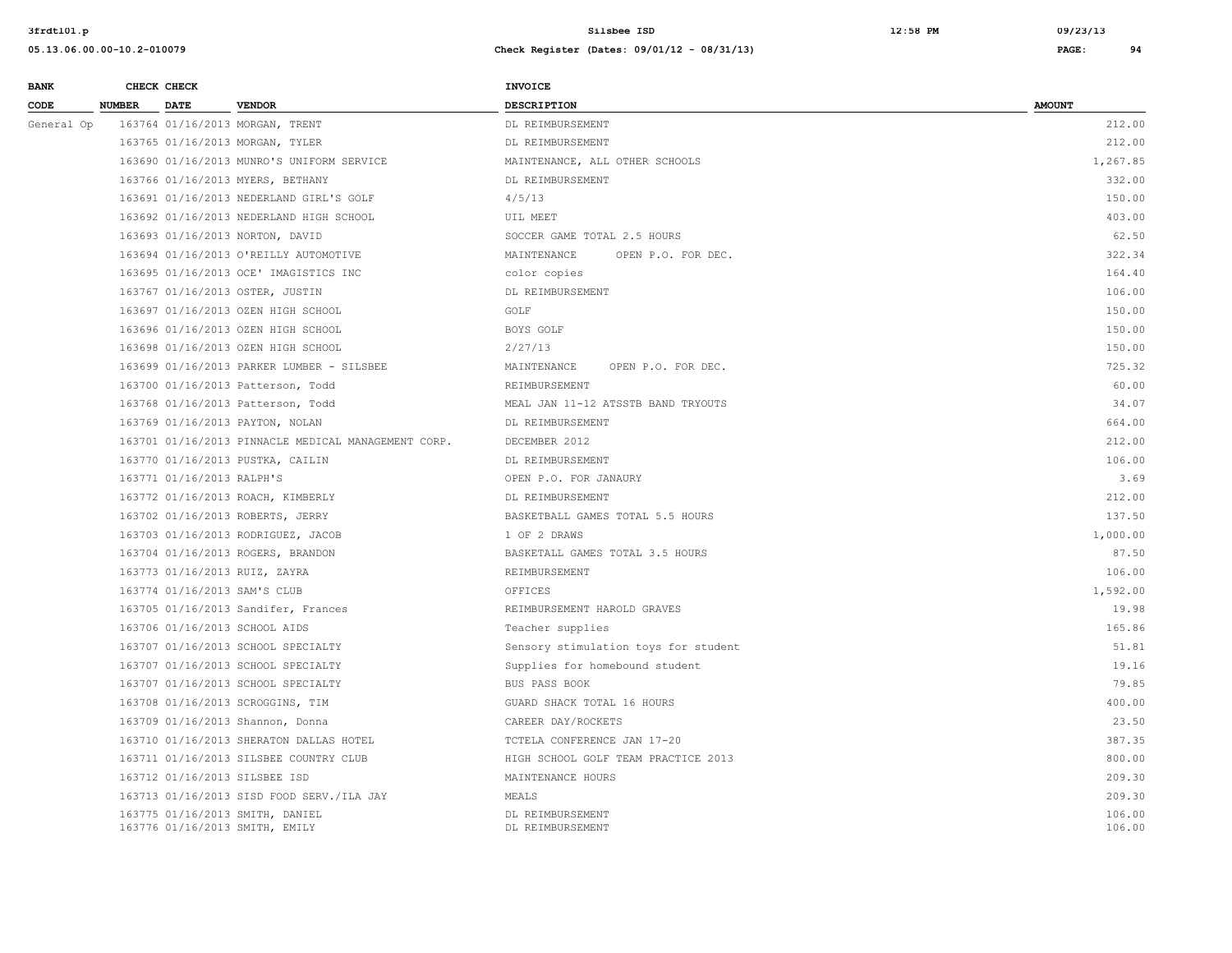| <b>BANK</b> |               | CHECK CHECK |                                                                                    | <b>INVOICE</b>                                                                 |                     |
|-------------|---------------|-------------|------------------------------------------------------------------------------------|--------------------------------------------------------------------------------|---------------------|
| CODE        | <b>NUMBER</b> | <b>DATE</b> | <b>VENDOR</b>                                                                      | DESCRIPTION                                                                    | <b>AMOUNT</b>       |
| General Op  |               |             | 163714 01/16/2013 SOUTHEAST TEXAS COACHES ASSOCIATION                              | ALL STARS                                                                      | 200.00              |
|             |               |             | 163715 01/16/2013 SOUTHERN COMPUTER WAREHOUSE                                      | IN-000060394, IN-000060313, IN-000060315, IN-000060367 FLASH MEMORY CARDS 16GB | 458.80              |
|             |               |             |                                                                                    | CLASS 4 SDHC                                                                   |                     |
|             |               |             | 163715 01/16/2013 SOUTHERN COMPUTER WAREHOUSE                                      | teacher printers and toner<br>IN-000060360                                     | 669.80              |
|             |               |             | 163716 01/16/2013 SOUTHWEST BUILDING SYSTEMS                                       | 2013 1ST QUARTER MONITORING SHS                                                | 75.00               |
|             |               |             | 163716 01/16/2013 SOUTHWEST BUILDING SYSTEMS                                       | 2013 1ST QUARTER MONITORING FEES ADMINISTRATION BLDG                           | 75.00               |
|             |               |             | 163777 01/16/2013 STANLEY SECURITY SOLUTIONS, INC.                                 | OPEN P.O. FOR DEC.                                                             | 92.10               |
|             |               |             | 163717 01/16/2013 STAR GRAPHICS COPIERS, INC.                                      | RISO BLACK INK                                                                 | 98.50               |
|             |               |             | 163718 01/16/2013 STARFALL PUBLICATIONS                                            | MEMBERSHIP                                                                     | 270.00              |
|             |               |             | 163719 01/16/2013 SUN COAST RESOURCES, INC.                                        | OPEN P.O. FOR DEC.                                                             | 1,531.82            |
|             |               |             | 163719 01/16/2013 SUN COAST RESOURCES, INC.                                        | OPEN P.O. FOR JANUARY                                                          | 1,752.63            |
|             |               |             | 163778 01/16/2013 SUY, PHOEBE                                                      | DL REIMBURSEMENT                                                               | 212.00              |
|             |               |             | 163779 01/16/2013 TAYLOR, ELI                                                      | DL REIMBURSEMENT                                                               | 106.00              |
|             |               |             | 163780 01/16/2013 THERIOT, TAYLOR                                                  | DL REIMBURSEMENT                                                               | 212.00              |
|             |               |             | 163720 01/16/2013 THOMAS, LEXIE                                                    | 2 OF 2 DRAWS                                                                   | 250.00              |
|             |               |             | 163721 01/16/2013 THOMAS A/C SUPPLY, INC.                                          | OPEN P.O. FOR DEC.                                                             | 128.52              |
|             |               |             | 163781 01/16/2013 THORNTON, CLINTON                                                | DL REIMBURSEMENT                                                               | 332.00              |
|             |               |             | 163723 01/16/2013 TIME WARNER CABLE                                                | $1/15$ TO $2/14$                                                               | 3,375.00            |
|             |               |             | 163722 01/16/2013 TIME WARNER CABLE                                                | $1/17$ TO 2/16                                                                 | 953.98              |
|             |               |             | 163724 01/16/2013 TOLBERT, DAWN                                                    | SILSBEE VS HF BASKETBALL                                                       | 85.00               |
|             |               |             | 163725 01/16/2013 TRIANGLE WATER CO.                                               | COOLER RENTAL                                                                  | 48.00               |
|             |               |             | 163725 01/16/2013 TRIANGLE WATER CO.                                               |                                                                                | 113.00              |
|             |               |             | 163726 01/16/2013 U.S. SCHOOL SUPPLY                                               | PBSI<br>paw tags                                                               | 168.50              |
|             |               |             | 163727 01/16/2013 U.I.L. MUSIC - REGION X                                          | CHOIR CONCERT/SIGHTREADING                                                     | 375.00              |
|             |               |             | 163782 01/16/2013 VADEN, DANIELLE                                                  | DL REIMBURSEMENT                                                               | 106.00              |
|             |               |             | 163728 01/16/2013 VIDOR HIGH SCHOOL                                                | GOLF                                                                           | 150.00              |
|             |               |             | 163783 01/16/2013 VONNER, ASHLEY                                                   | DL REIMBURSEMENT                                                               | 106.00              |
|             |               |             | 163730 01/16/2013 WARREN ISD ATHLETICS                                             | 3/13/13                                                                        | 160.00              |
|             |               |             | 163729 01/16/2013 WARREN ISD ATHLETICS                                             | MARCH 19, 2013                                                                 | 160.00              |
|             |               |             | 163784 01/16/2013 WATERS, ASHLEY                                                   | REIMBURSEMENT                                                                  | 664.00              |
|             |               |             | 163785 01/16/2013 Waters, Sharon                                                   | HOTEL EXPENSE FOR SOCCER TOURNAMENT                                            | 693.36              |
|             |               |             | 163786 01/16/2013 WATSON, ERIN                                                     | DL REIMBURSEMENT                                                               | 332.00              |
|             |               |             | 163731 01/16/2013 Westbrook, Dustin                                                | BASEBALL COACHING SCHOOL 1/10 TO 1/12 WACO                                     | 32.54               |
|             |               |             | 163732 01/16/2013 WEST BROOK BOYS' GOLF                                            |                                                                                | 325.00              |
|             |               |             | 163787 01/16/2013 Wharton, Dinah                                                   | DL REIMBURSEMENT                                                               | 106.00              |
|             |               |             | 163788 01/16/2013 WHITE, AUTUMN                                                    | DL REIMBURSEMENT                                                               | 332.00              |
|             |               |             | 163789 01/16/2013 WHITE, CHELSEA                                                   | DL REIMBURSEMENT                                                               | 106.00              |
|             |               |             | 163733 01/16/2013 Willis, Pamela<br>163667 01/17/2013 HARDIN JEFFERSON HIGH SCHOOL | UIL MEET IN NEDERLAND<br>BOYS GOLF                                             | 190.00<br>$-150.00$ |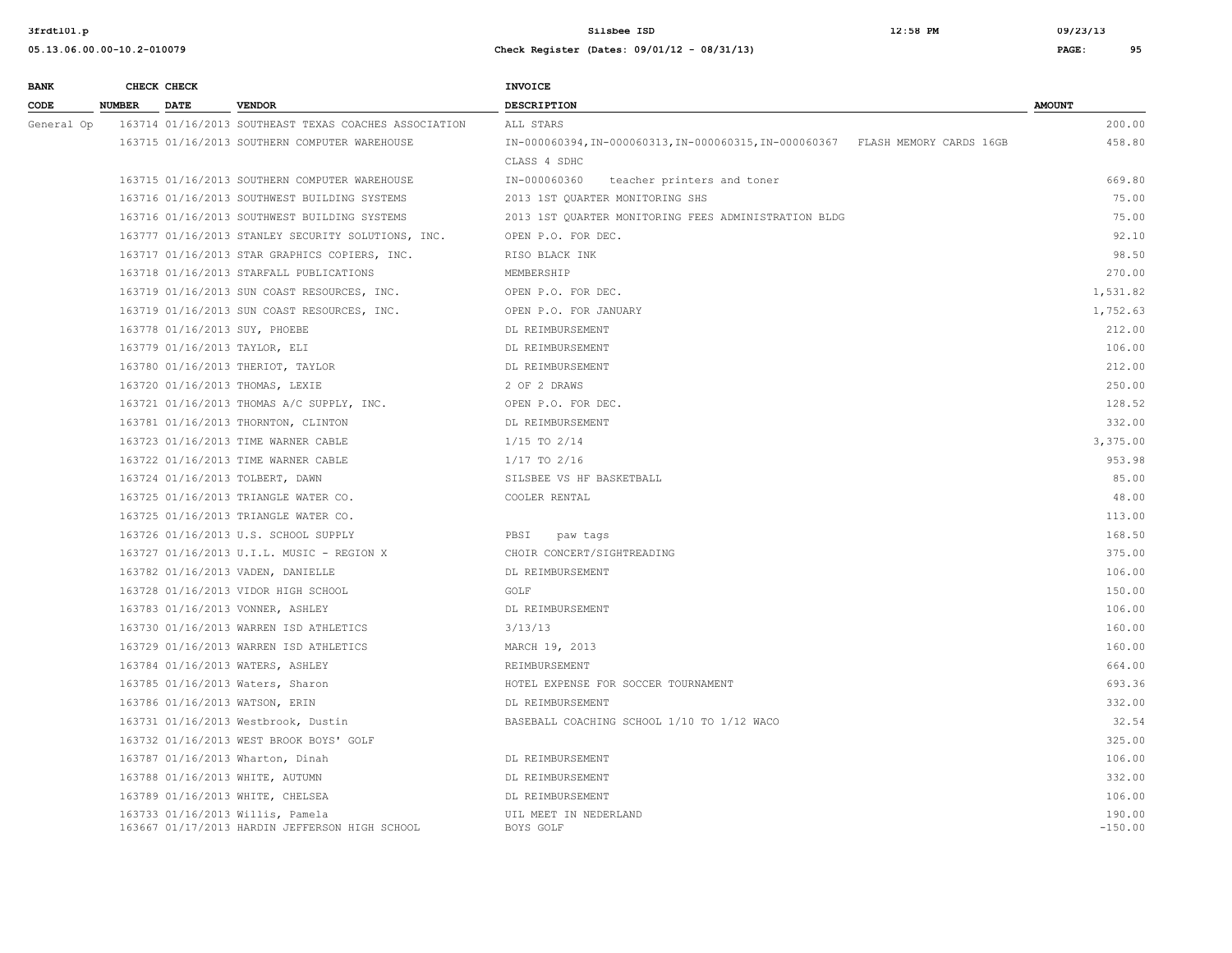| <b>BANK</b> |               | CHECK CHECK                  |                                                                           | <b>INVOICE</b>                                 |                    |
|-------------|---------------|------------------------------|---------------------------------------------------------------------------|------------------------------------------------|--------------------|
| CODE        | <b>NUMBER</b> | <b>DATE</b>                  | <b>VENDOR</b>                                                             | <b>DESCRIPTION</b>                             | <b>AMOUNT</b>      |
| General Op  |               |                              | 163790 01/18/2013 STATE COMPTROLLER                                       | 2012 4th Quarter Sales Tax                     | 1,236.26           |
|             |               | 163791 01/23/2013 APPLE INC. |                                                                           | MacBook Air 13', Super Drive & Mouse           | 136.00             |
|             |               | 163793 01/23/2013 APPLE INC. |                                                                           | VOLUME VOUCHER                                 | 100.00             |
|             |               | 163792 01/23/2013 APPLE INC. |                                                                           | iMac 21.5' ZOMP & iMovie 11                    | 44.97              |
|             |               | 163794 01/23/2013 AT &T      |                                                                           | JAN 7 THRU FEB 6                               | 3,163.05           |
|             |               |                              | 163795 01/23/2013 BROOKSHIRE BROS                                         | Groc & Supplies for December 2012<br>129452    | 291.09             |
|             |               | 163796 01/23/2013 CAIN, ED   |                                                                           | BASKETBALL GAMES TOTAL 7.5 HOURS               | 187.50             |
|             |               |                              | 163797 01/23/2013 CENTERPOINT ENERGY                                      | $12/7$ TO $1/8$                                | 96.83              |
|             |               |                              | 163798 01/23/2013 Deaver, Terry                                           | SAM'S, RAO'S FOR BOARD, REGION V WORKSHOP      | 74.92              |
|             |               |                              | 163799 01/23/2013 DELACERDA, SCOTT                                        | BASKETBALL GAMES TOTAL 6 HOURS                 | 150.00             |
|             |               |                              | 163800 01/23/2013 EAST TEXAS SUPPLY CO.                                   | brown paper towels                             | 139.05             |
|             |               |                              | 163801 01/23/2013 eSpecial Needs LLC.,                                    | Feeding supplies for student                   | 31.85              |
|             |               | 163802 01/23/2013 ETEX       |                                                                           | Etex Curriculum                                | 278.94             |
|             |               | 163802 01/23/2013 ETEX       |                                                                           | Supplies for Attendance                        | 47.89              |
|             |               | 163802 01/23/2013 ETEX       |                                                                           | HP Laserjet 85A Ink Cartridge                  | 137.98             |
|             |               | 163802 01/23/2013 ETEX       |                                                                           | Math Supplies                                  | 333.34             |
|             |               | 163802 01/23/2013 ETEX       |                                                                           | office supplies for teachers                   | 237.66             |
|             |               | 163802 01/23/2013 ETEX       |                                                                           | Testing Supplies                               | 148.51             |
|             |               | 163802 01/23/2013 ETEX       |                                                                           | Office supplies                                | 278.14             |
|             |               | 163846 01/23/2013 ETEX       |                                                                           | KEY RINGS                                      | 5.94               |
|             |               |                              | 163803 01/23/2013 EXXON MOBIL                                             |                                                | 163.66             |
|             |               | 163804 01/23/2013 FCSTAT     |                                                                           | JANUARY 24-26 KERVILLE                         | 150.00             |
|             |               | 163805 01/23/2013 FEDEX      |                                                                           | SHIPPING FORREPAIR OF I-PAD FROM KIRBY         | 10.51              |
|             |               |                              | 163806 01/23/2013 Ferguson, Jennifer                                      | MEALS AND PARKING                              | 24.87              |
|             |               |                              | 163807 01/23/2013 FLOWER, ANTHONY                                         | GUARD SHACK TOTAL 8 HOURS                      | 200.00             |
|             |               |                              | 163847 01/23/2013 Franco, Eldon                                           | TASSP BOARD MEETING AUSTIN, TEXAS              | 293.80             |
|             |               |                              | 163808 01/23/2013 FREEBIRDS WORLD BURRITO                                 |                                                | 88.00              |
|             |               |                              | 163809 01/23/2013 GARRETT, G                                              | SILSBEE VS WEST ORANGE                         | 60.00              |
|             |               |                              | 163810 01/23/2013 GILLEY, WILLIAM                                         | TOTAL 14 HOURS BASKETBALL GAMES                | 350.00             |
|             |               |                              | 163811 01/23/2013 GRIFFIN, JASON                                          | GUARD SHACK TOTAL 16 HOURS                     | 400.00             |
|             |               |                              | 163812 01/23/2013 HAMPTON INN & SUITES AUSTIN                             | TASA MIDWINTER CONF. JAN 27-30                 | 585.33             |
|             |               |                              | 163813 01/23/2013 HANCOCK, ROBERT                                         | SILSBEE VS HARDIN JEFFERSON                    | 82.20              |
|             |               |                              | 163814 01/23/2013 HARPER, DELTON                                          | SILSBEE VS ORANGEFIELD                         | 60.00              |
|             |               |                              | 163815 01/23/2013 HARPER, LISA R.                                         | SILSBEE VS WEST ORANGE                         | 75.00              |
|             |               |                              | 163816 01/23/2013 Honeycutt, Judy                                         | REIMBURSEMENT                                  | 590.00             |
|             |               |                              | 163817 01/23/2013 ICM MECHANICAL                                          | OPEN P.O. FOR JANAURY                          | 272.00             |
|             |               |                              | 163818 01/23/2013 JONES, VANESSA                                          | SILSBEE VS WEST ORANGE                         | 110.51             |
|             |               |                              | 163819 01/23/2013 KELLY, BRANDON CHASE<br>163820 01/23/2013 KRUFT, KOLBIE | BASKETBALL GAMES TOTAL 4 HOURS<br>2 OF 2 DRAWS | 100.00<br>1,000.00 |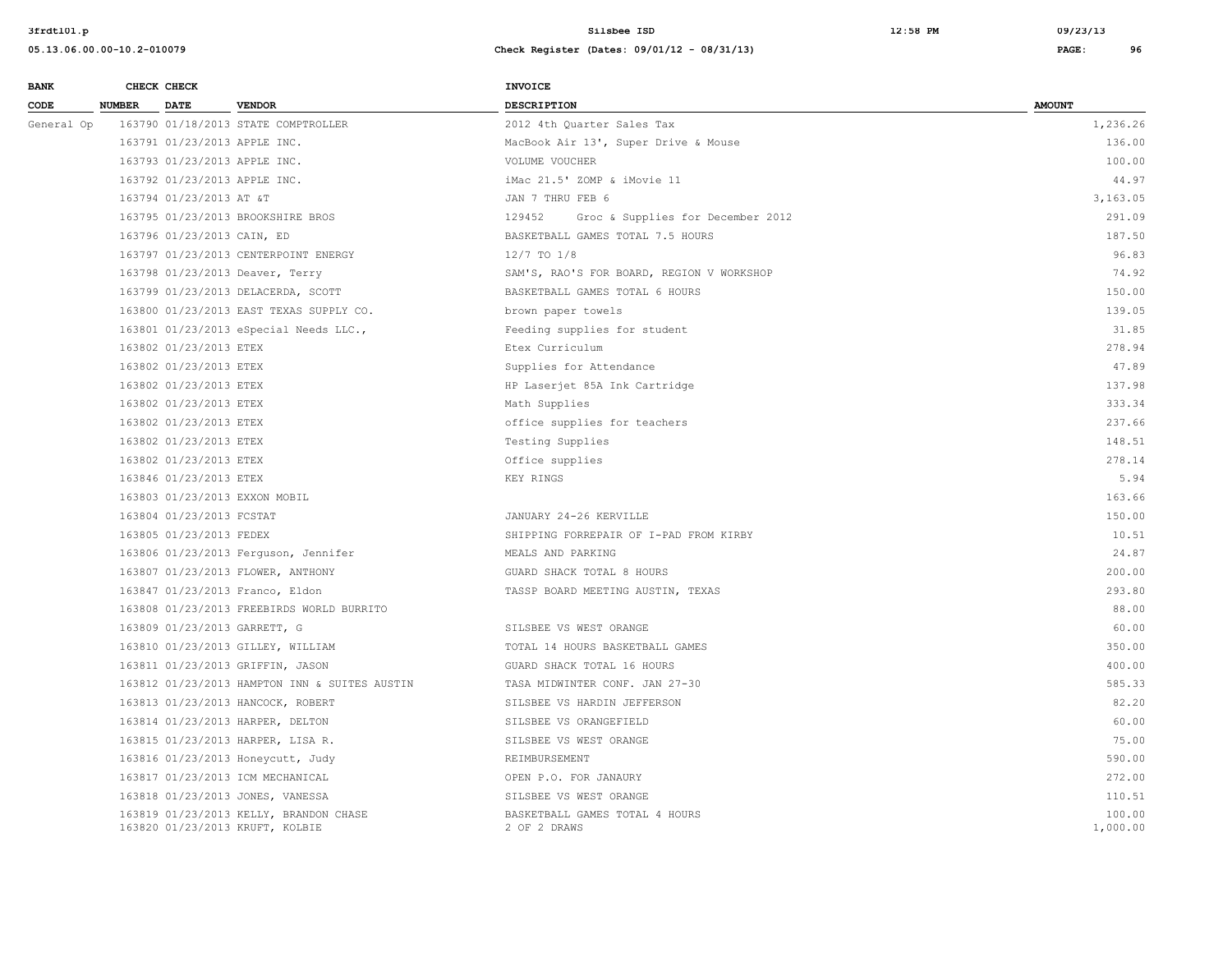| <b>BANK</b> |               | CHECK CHECK                |                                                                                            | <b>INVOICE</b>                                                     |                 |
|-------------|---------------|----------------------------|--------------------------------------------------------------------------------------------|--------------------------------------------------------------------|-----------------|
| CODE        | <b>NUMBER</b> | <b>DATE</b>                | <b>VENDOR</b>                                                                              | <b>DESCRIPTION</b>                                                 | <b>AMOUNT</b>   |
| General Op  |               |                            | 163821 01/23/2013 LAURA REEVES ACTIVITY FUND                                               |                                                                    | 15.00           |
|             |               |                            | 163822 01/23/2013 LONE STAR COACHING CLINIC                                                | 5 COACHES @ 70.00                                                  | 350.00          |
|             |               |                            | 163823 01/23/2013 MAC PIZZA MANAGEMENT, INC.                                               | $1/18$ meal                                                        | 326.00          |
|             |               |                            | 163823 01/23/2013 MAC PIZZA MANAGEMENT, INC.                                               | $1/15$ meal                                                        | 181.00          |
|             |               |                            | 163848 01/23/2013 Martinez, Michelle                                                       | SOLO CONTEST                                                       | 70.00           |
|             |               |                            | 163824 01/23/2013 MONTALVO, CARLOS                                                         | GUARD SHACK TOTAL 4 HOURS                                          | 100.00          |
|             |               |                            | 163825 01/23/2013 NIXON, MEGAN                                                             | 1 OF 2 DRAWS                                                       | 500.00          |
|             |               |                            | 163826 01/23/2013 NORTON, DAVID                                                            | TOTAL 6.5 HOURS SOCCER GAMES                                       | 162.50          |
|             |               |                            | 163827 01/23/2013 REGION VI ESC                                                            | Region 6esc CSCOPE 3rd six weeks                                   | 3,686.70        |
|             |               |                            | 163827 01/23/2013 REGION VI ESC                                                            | Region 6esc CScope<br>4th six weeks                                | 3,686.38        |
|             |               |                            | 163827 01/23/2013 REGION VI ESC                                                            | Region 6esc CSCOPE IEP's & IFD's 2nd of 3 November 14, 2012        | 614.45          |
|             |               |                            | 163828 01/23/2013 RENFRO, ARCHIE                                                           | SILSBEE VS ORANGEFIELD BASKETBALL                                  | 60.00           |
|             |               |                            | 163829 01/23/2013 ROGERS, BRANDON                                                          | GUARD SHACK TOTAL 4 HOURS                                          | 100.00          |
|             |               |                            | 163849 01/23/2013 SABINE PASS HIGH SCHOOL                                                  | FEB 28 AND MARCH 1, 2013                                           | 200.00          |
|             |               |                            | 163830 01/23/2013 SAFETY VISION                                                            | TRANSPORTATION CAMERAS                                             | 4,975.96        |
|             |               |                            | 163831 01/23/2013 SAMUEL FRENCH INC.                                                       | LICENSE FEE                                                        | 125.00          |
|             |               |                            | 163832 01/23/2013 SAPP, HERBERT                                                            | SILSBEE VS ORANGEFIELD BASKETBALL                                  | 60.00           |
|             |               |                            | 163832 01/23/2013 SAPP, HERBERT                                                            | SILSBEE VS WEST ORANGE                                             | 60.00           |
|             |               |                            | 163833 01/23/2013 SHS ACTIVITY                                                             | SHERMAN TOURNAMENT                                                 | 431.96          |
|             |               |                            | 163834 01/23/2013 Sigler, Joe                                                              | BOYS BASKETBALL TEAM MEALS                                         | 403.44          |
|             |               |                            | 163835 01/23/2013 SMITH, JAMES                                                             | SILSBEE VS HARDIN JEFFERSON                                        | 107.17          |
|             |               |                            | 163836 01/23/2013 SOUTHERN COMPUTER WAREHOUSE                                              | VDI Computer Boxes, Service Agreements & Licensing                 | 2,357.73        |
|             |               |                            | 163837 01/23/2013 SPARKLETTS AND SIERRA SPRINGS                                            | ADMINISTRATION OFFICE, WAREHOUSE, TECHNOLOGY                       | 39.17           |
|             |               |                            | 163838 01/23/2013 TEXAS DEPARTMENT OF PUBLIC SAFETY                                        | DECEMBER 1, 2012-DECEMBER 31, 2012                                 | 31.00           |
|             |               |                            | 163841 01/23/2013 TIME WARNER CABLE                                                        | 01/18-02/17                                                        | 953.98          |
|             |               |                            | 163840 01/23/2013 TIME WARNER CABLE                                                        | $01/18 - 02/17$                                                    | 953.98          |
|             |               |                            | 163839 01/23/2013 TIME WARNER CABLE                                                        | $1/18 - 2/17$                                                      | 953.98          |
|             |               |                            | 163850 01/23/2013 U.I.L. MUSIC - REGION X                                                  | CONCERT BAND 2/28/13                                               | 375.00          |
|             |               | 163842 01/23/2013 WAL-MART |                                                                                            | supplies for office and campuses                                   | 116.56          |
|             |               | 163842 01/23/2013 WAL-MART |                                                                                            | SUPPLIES                                                           | 244.08          |
|             |               | 163842 01/23/2013 WAL-MART |                                                                                            | supplies for in-service                                            | 32.29           |
|             |               | 163842 01/23/2013 WAL-MART |                                                                                            | MEAL FOR HIGH SCHOOL TEACHERS                                      | 204.60          |
|             |               | 163842 01/23/2013 WAL-MART |                                                                                            | tvs for cafeteria and service plans                                | 1,815.08        |
|             |               | 163842 01/23/2013 WAL-MART |                                                                                            | supplies                                                           | 112.51          |
|             |               | 163842 01/23/2013 WAL-MART |                                                                                            | supplies                                                           | 200.58          |
|             |               | 163842 01/23/2013 WAL-MART |                                                                                            | INSERVICE MEETING                                                  | 322.79          |
|             |               | 163842 01/23/2013 WAL-MART |                                                                                            | BOARD MEETING                                                      | 30.98           |
|             |               |                            | 163843 01/23/2013 WINFIELD SOLUTIONS, LLC.<br>163844 01/23/2013 WOODWORKERS PARADISE, INC. | INFIELD CONDITIONER FOR BASEBALL/SOFTBALL<br>OPEN P.O. FOR JANAURY | 944.00<br>38.96 |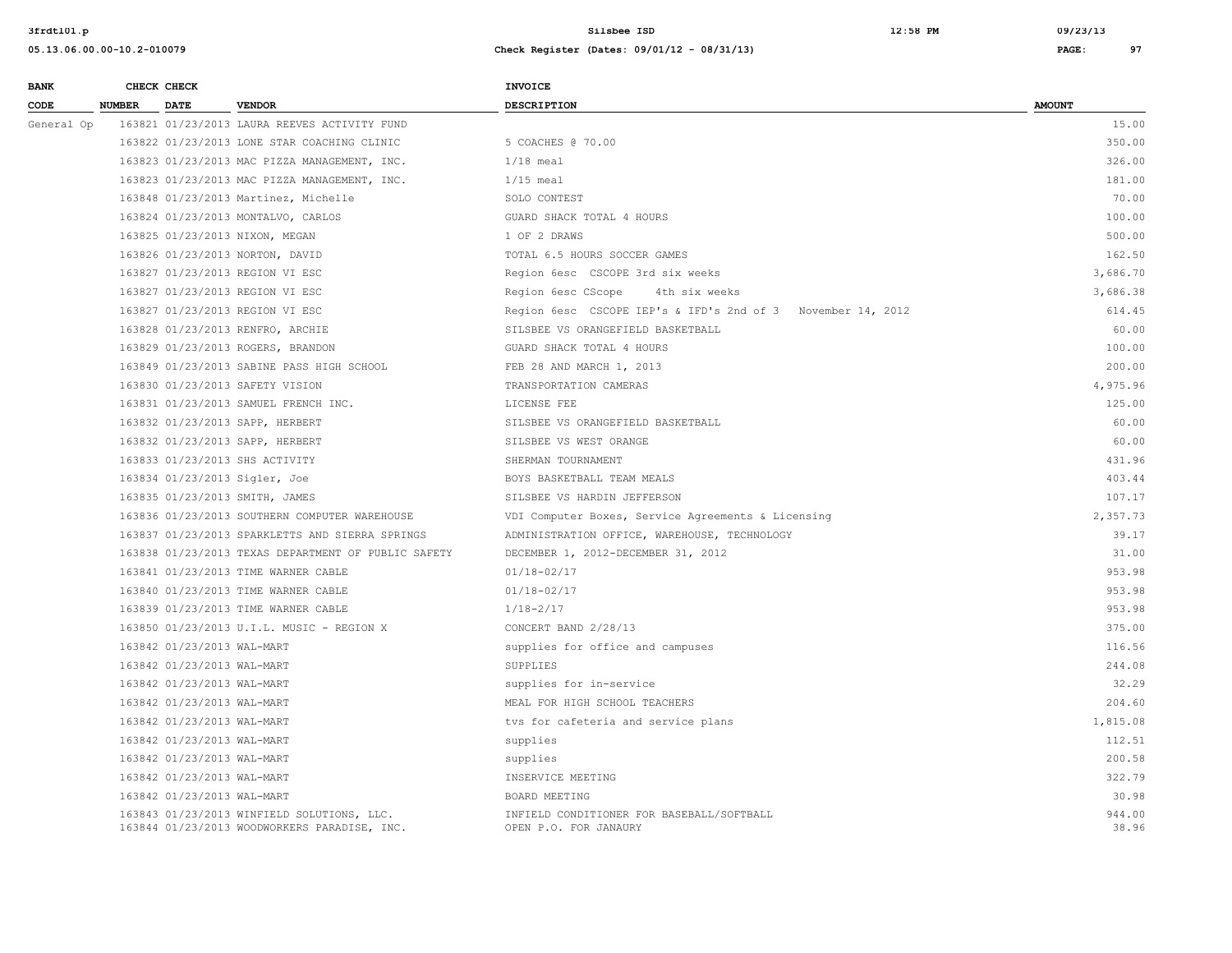**3frdtl01.p Silsbee ISD 12:58 PM 09/23/13**

| <b>BANK</b> |               | CHECK CHECK                  |                                                                                      | <b>INVOICE</b>                                                               |                |
|-------------|---------------|------------------------------|--------------------------------------------------------------------------------------|------------------------------------------------------------------------------|----------------|
| CODE        | <b>NUMBER</b> | <b>DATE</b>                  | <b>VENDOR</b>                                                                        | <b>DESCRIPTION</b>                                                           | <b>AMOUNT</b>  |
| General Op  |               |                              | 163845 01/23/2013 YO RANCH HOTEL                                                     | FCSTAT MID WINTER CONFERENCE JAN 24-26                                       | 169.06         |
|             |               |                              | 163852 01/24/2013 Cameron, Jena                                                      | TCEA ROBOTICS CONTEST                                                        | 140.00         |
|             |               |                              | 163851 01/24/2013 McDuff, Tamra                                                      | TCTELA CONFERENCE DALLA JAN 17 & 18                                          | 389.83         |
|             |               |                              | 163853 01/24/2013 MOORE, SARA                                                        | SOLO CONTEST                                                                 | 120.00         |
|             |               | 163854 01/24/2013 TCEA       |                                                                                      | REGISTRATION FEE                                                             | 280.00         |
|             |               | 163855 01/30/2013 ACET       |                                                                                      | REGISTRATION FEE FOR MAY 8-10, 2013 AUSTIN, TEXAS                            | 350.00         |
|             |               |                              | 163856 01/30/2013 ADVANCED SYSTEMS & ALARMS                                          | 2/1 TO 2/28 HIGH SCHOOL                                                      | 70.00          |
|             |               |                              | 163857 01/30/2013 ALERT SERVICES                                                     | 7 OZ PLASTIC CUPS BOX OF 2500                                                | 485.57         |
|             |               | 163858 01/30/2013 APPLE INC. |                                                                                      | I PADS                                                                       | 7,700.00       |
|             |               | 163858 01/30/2013 APPLE INC. |                                                                                      | iMac 21.5' ZOMP & iMovie 11                                                  | 3,585.00       |
|             |               |                              | 163859 01/30/2013 ATTERBERY TRUCK SALES, INC.                                        | OPEN PO FOR THE MONTH OF JANUARY 2013                                        | 2,055.29       |
|             |               |                              | 163860 01/30/2013 BARCELONA SPORTING GOODS                                           | SUPPLIES AND UNIFORMS GIRLS BASKETBALL                                       | 558.00         |
|             |               |                              | 163860 01/30/2013 BARCELONA SPORTING GOODS                                           | GIRLS BASKTEBALL UNIFORMS                                                    | 136.04         |
|             |               |                              | 163861 01/30/2013 Barton, Robert JR                                                  | TEXAS SCHOOL CONSELING ASSOCIATION MEMBERSHIP & PRE REGISTRATION 2013 SCHOOL | 200.00         |
|             |               |                              |                                                                                      | COUNSELOR CONFERENCE                                                         |                |
|             |               |                              | 163862 01/30/2013 BEAUMONT FREIGHTLINER - STERLING                                   | OPEN PO FOR THE MONTH OF JANUARY 2013                                        | 2,175.03       |
|             |               |                              | 163863 01/30/2013 BOURG, JR., JERRY J.                                               | SOCCER BRIDGE CITY @ SILSBEE                                                 | 61.00          |
|             |               |                              | 163864 01/30/2013 BROWN, DAVID GRANT                                                 | GUARD SHACK TOTAL 12 HOURS                                                   | 300.00         |
|             |               |                              | 163865 01/30/2013 BURGERS OF BEAUMONT                                                | 1/14 meal boys basketball                                                    | 255.15         |
|             |               |                              | 163866 01/30/2013 CARD SERVICES                                                      | December 21 to January 20                                                    | 6.10           |
|             |               |                              | 163867 01/30/2013 CARD SERVICES                                                      | DECEMBER 19 TO JANUARY 18, 2013                                              | 369.97         |
|             |               |                              | 163868 01/30/2013 CDW GOVERNMENT, INC.                                               | xerox printer for Discovery team                                             | 324.35         |
|             |               |                              | 163868 01/30/2013 CDW GOVERNMENT, INC.                                               | Printer and ink cartridge                                                    | 324.35         |
|             |               |                              | 163869 01/30/2013 CENTERPOINT ENERGY                                                 | 12/14 TO 1/16                                                                | 5,130.40       |
|             |               |                              | 163869 01/30/2013 CENTERPOINT ENERGY                                                 | 12/14 TO 1/16                                                                | 7,475.67       |
|             |               |                              | 163870 01/30/2013 Chandler, Jenny                                                    | HOTEL $1/9-12$                                                               | 269.69         |
|             |               |                              | 163871 01/30/2013 CHICK-FIL-A                                                        | SOCCER TEAM BOYS                                                             | 162.50         |
|             |               |                              | 163872 01/30/2013 CICI'S PIZZA #160                                                  | SOCCER MEAL                                                                  | 84.00          |
|             |               |                              | 163872 01/30/2013 CICI'S PIZZA #160                                                  | 1/17 MEAL GIRLS SOCCER                                                       | 102.00         |
|             |               |                              | 163873 01/30/2013 CITY OF SILSBEE                                                    | $12/11$ to $1/9$                                                             | 810.98         |
|             |               |                              | 163873 01/30/2013 CITY OF SILSBEE                                                    | $12/11$ to $1/9$                                                             | 624.57         |
|             |               |                              | 163873 01/30/2013 CITY OF SILSBEE                                                    | $12/11$ to $1/9$                                                             | 225.48         |
|             |               |                              | 163873 01/30/2013 CITY OF SILSBEE                                                    | 12/18 to 1/11                                                                | 678.76         |
|             |               |                              | 163873 01/30/2013 CITY OF SILSBEE                                                    | $12/18$ to $1/11$                                                            | 110.29         |
|             |               |                              | 163874 01/30/2013 COASTAL WELDING SUPPLY INC                                         | Welding Supplies for Jan 2013                                                | 114.40         |
|             |               |                              | 163875 01/30/2013 COBURN SUPPLY COMPANY, INC.                                        | OPEN P.O. FOR NOV.                                                           | 19.50          |
|             |               |                              | 163876 01/30/2013 COWARD, JUDY                                                       | CHOIR                                                                        | 480.00         |
|             |               |                              | 163877 01/30/2013 COWBOY CHEVROLET-BUICK-PONTIAC<br>163878 01/30/2013 Crowell, Janis | KEY MADE TO SUBURBAN #21                                                     | 46.25<br>60.00 |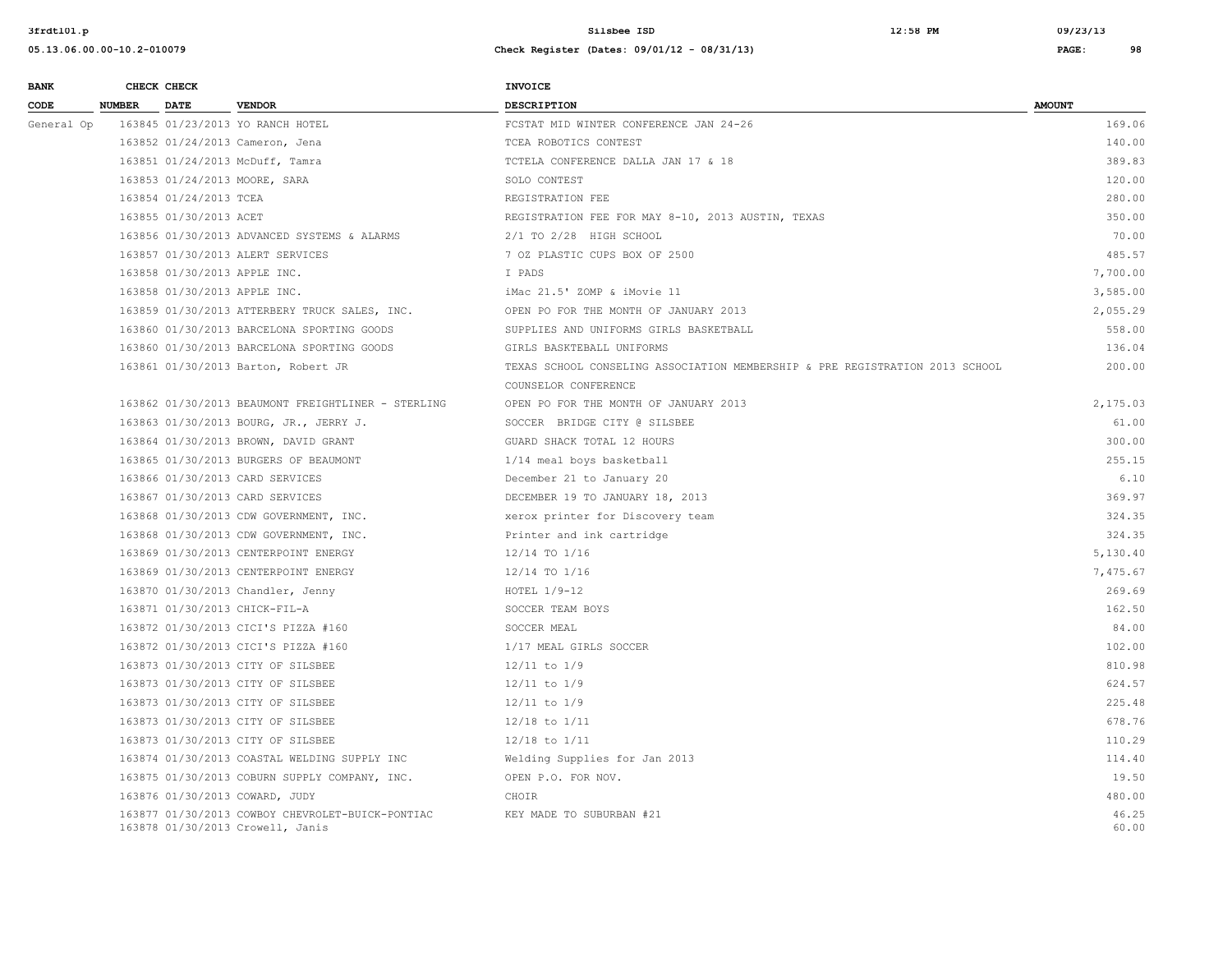| <b>BANK</b> |               | CHECK CHECK                |                                                                                     | <b>INVOICE</b>                                                             |                 |
|-------------|---------------|----------------------------|-------------------------------------------------------------------------------------|----------------------------------------------------------------------------|-----------------|
| CODE        | <b>NUMBER</b> | <b>DATE</b>                | <b>VENDOR</b>                                                                       | <b>DESCRIPTION</b>                                                         | <b>AMOUNT</b>   |
| General Op  |               |                            | 163879 01/30/2013 CROWNE PLAZA HOTEL                                                | FEB 3 WHAT'S NEW IN CHILDREN'S LITERATURE 2013 GAYLE MCCLUSKY'S HALF ROOM  | 59.40           |
|             |               |                            | 163879 01/30/2013 CROWNE PLAZA HOTEL                                                | WHAT'S NEW IN CHILDREN'S LITERATURE 2013                                   | 59.41           |
|             |               |                            | 163880 01/30/2013 D & S SIGN AND SUPPLY, INC.                                       | MATERIALS AND LABOR TO REBUILD THE NEON SIGN IN CAFETERIA "COUNTRY CUSINE" | 318.50          |
|             |               |                            |                                                                                     | APPROX, \$350.00                                                           |                 |
|             |               |                            | 163881 01/30/2013 DE LAGE LANDEN                                                    | $1/1/13$ TO $1/31/13$                                                      | 719.00          |
|             |               |                            | 163881 01/30/2013 DE LAGE LANDEN                                                    | $1/1$ TO $1/31$                                                            | 198.00          |
|             |               |                            | 163881 01/30/2013 DE LAGE LANDEN                                                    | 1/1 TO 1/31                                                                | 3,708.00        |
|             |               |                            | 163882 01/30/2013 DELACERDA, SCOTT                                                  | GUARD SHACK TOTAL 8 HOURS                                                  | 200.00          |
|             |               |                            | 163883 01/30/2013 DELL MARKETING L.P.                                               | Laptop keyboards for English & Science carts                               | 399.80          |
|             |               | 163884 01/30/2013 DEMCO    |                                                                                     | SUPPLIES                                                                   | 267.86          |
|             |               |                            | 163885 01/30/2013 DOMINOS PIZZA                                                     | LAURA REEVES                                                               | 62.50           |
|             |               |                            | 163886 01/30/2013 DOMINOS PIZZA                                                     | LAURA REEVES                                                               | 74.50           |
|             |               | 163887 01/30/2013 EJM-SMS  |                                                                                     | SOLO CONTEST                                                               | 42.00           |
|             |               | 163888 01/30/2013 ENTERGY  |                                                                                     |                                                                            | 27,035.79       |
|             |               | 163889 01/30/2013 ETEX     |                                                                                     | Batteries for Science department                                           | 209.79          |
|             |               | 163889 01/30/2013 ETEX     |                                                                                     | Supplies for teachers, counselors & office                                 | 364.33          |
|             |               |                            | 163890 01/30/2013 F&F SPORTS, INC.                                                  | supplies for baseball                                                      | 1,581.39        |
|             |               |                            | 163890 01/30/2013 F&F SPORTS, INC.                                                  | GIRLS BASKETBALL SUPPLIES                                                  | 420.00          |
|             |               |                            | 163890 01/30/2013 F&F SPORTS, INC.                                                  | CROSS COUNTRY SUPPLIES                                                     | 173.25          |
|             |               |                            | 163890 01/30/2013 F&F SPORTS, INC.                                                  | SOFTBALL UNIFORMS AND MATERIALS                                            | 4,159.18        |
|             |               |                            | 163891 01/30/2013 FAUL, GINGER                                                      | LINE AND OFFICER TRYOUT                                                    | 100.00          |
|             |               |                            | 163892 01/30/2013 Ferguson, Jennifer                                                | MEALS TAKING STUDENTS TO DOCTOR                                            | 14.45           |
|             |               |                            | 163892 01/30/2013 Ferguson, Jennifer                                                | TAKING STUDENT TO DOCTOR 504                                               | 14.34           |
|             |               |                            | 163893 01/30/2013 Franco, Carrie                                                    | HOUSTON FOR TEXAS DEPARTMENT OF STATE HEALTH SERVICES SPINAL SCREENING     | 137.97          |
|             |               |                            |                                                                                     | RECERTIFICATION                                                            |                 |
|             |               |                            | 163894 01/30/2013 GAMES PEOPLE PLAY                                                 | golf supplies                                                              | 1,495.00        |
|             |               |                            | 163895 01/30/2013 GILLEY, WILLIAM                                                   | AND 29 BASKETBALL GAMES TOTAL 15 HOURS                                     | 375.00          |
|             |               | 163896 01/30/2013 GRAINGER |                                                                                     | EXIT SIGN W/BATTERY BACKUP (SEE ATTACHED QUOTE)                            | 2,371.44        |
|             |               |                            | 163897 01/30/2013 GRIMES, KENNETH                                                   | SILSBEE VS ORANGEFIELD                                                     | 70.00           |
|             |               |                            | 163898 01/30/2013 Harris, Beverly                                                   | DECEMBER TO BANK AND ADMINISTRATION OFFICE                                 | 43.29           |
|             |               |                            | 163899 01/30/2013 HEXCO, INC. - ACADEMIC                                            | UIL Study Materials                                                        | 191.77          |
|             |               |                            | 163900 01/30/2013 INKSPOT PRINTS & GRAPHICS                                         | SPIRIT ALIVE                                                               | 576.00          |
|             |               |                            | 163901 01/30/2013 INTERFACE SECURITY SYSTEMS                                        | $2/1$ to $2/28$                                                            | 25.17           |
|             |               |                            | 163902 01/30/2013 J L DESIGN ENT. INC.                                              | track uniforms                                                             | 461.50          |
|             |               |                            | 163903 01/30/2013 J. W. PEPPER & SON, INC.                                          | sheet music                                                                | 170.24          |
|             |               |                            | 163904 01/30/2013 Jacks, Evelle                                                     | HOMEBOUND                                                                  | 60.03           |
|             |               |                            | 163905 01/30/2013 JOHNSTONE SUPPLY                                                  | OPEN P.O. FOR JANUARY                                                      | 15.00           |
|             |               |                            | 163906 01/30/2013 JONES SCHOOL SUPPLY CO., INC.<br>163907 01/30/2013 JONES, VANESSA | UIL SUPPLIES<br>SILSBEE VS ORANGEFIELD                                     | 65.36<br>110.51 |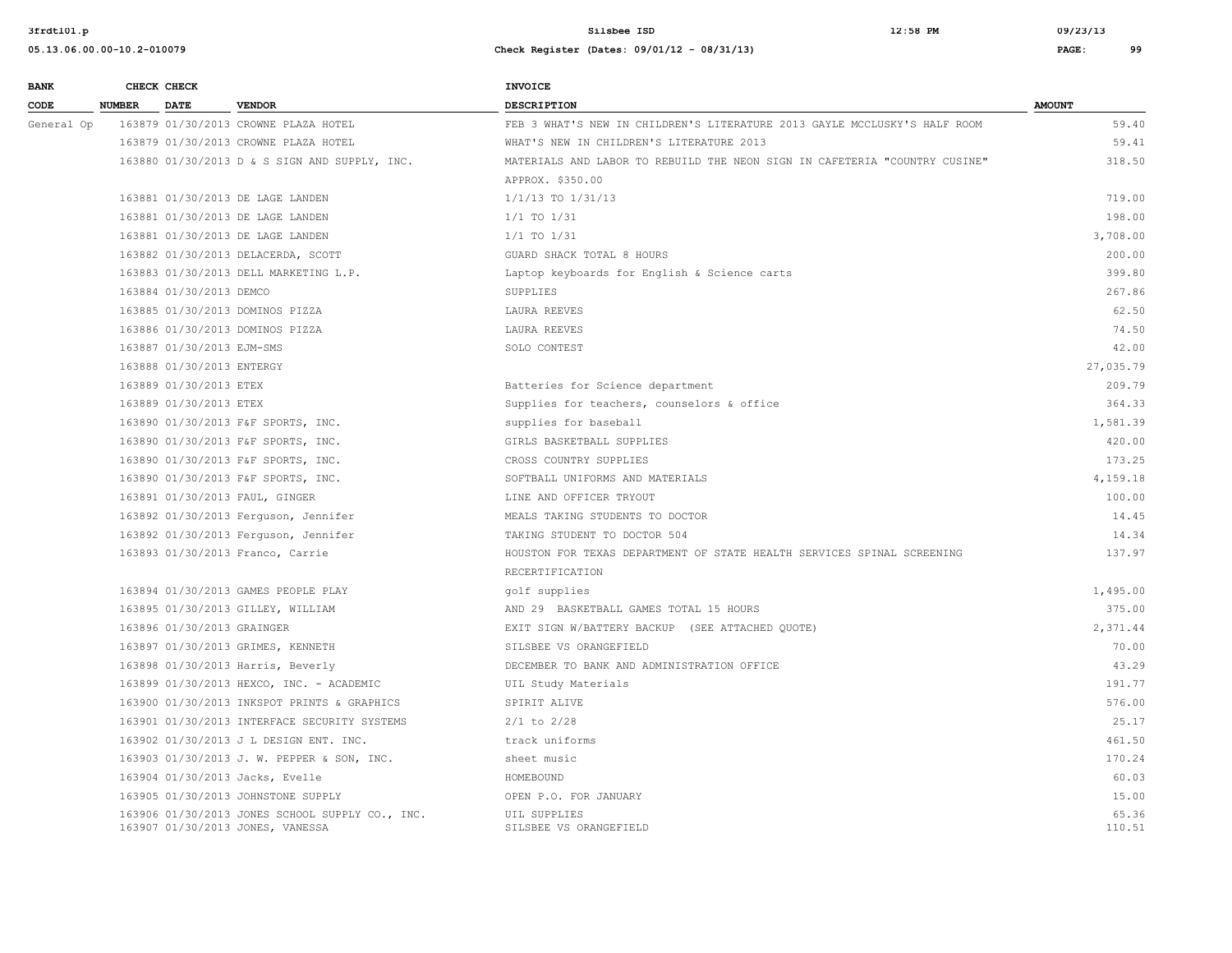**05.13.06.00.00-10.2-010079 Check Register (Dates: 09/01/12 - 08/31/13) PAGE: 100**

| <b>BANK</b> |        | CHECK CHECK            |                                                     | <b>INVOICE</b>                                                                 |               |
|-------------|--------|------------------------|-----------------------------------------------------|--------------------------------------------------------------------------------|---------------|
| CODE        | NUMBER | <b>DATE</b>            | <b>VENDOR</b>                                       | DESCRIPTION                                                                    | <b>AMOUNT</b> |
| General Op  |        |                        | 163908 01/30/2013 KAMICO INSTRUCTIONAL MEDIA, INC.  | Math, Reading and SS materials                                                 | 258.65        |
|             |        |                        | 163908 01/30/2013 KAMICO INSTRUCTIONAL MEDIA, INC.  | teacher supplies                                                               | 147.80        |
|             |        |                        | 163909 01/30/2013 KIMBALL MIDWEST                   | SHOP SUPPLIES                                                                  | 506.39        |
|             |        |                        | 163954 01/30/2013 LA QUINTA INN & SUITES            | FORT WORTH STOCK SHOW $1/31 - 2/2/2013$                                        | 226.00        |
|             |        |                        | 163910 01/30/2013 LAURA REEVES ACTIVITY FUND        | PIZZA PARTY                                                                    | 32.50         |
|             |        |                        | 163911 01/30/2013 LEGACY CHRISTIAN SCHOOL TENNIS    |                                                                                | 100.00        |
|             |        |                        | 163912 01/30/2013 Liles, Suzanne                    |                                                                                | 18.92         |
|             |        |                        | 163913 01/30/2013 LOVE, MEREDITH                    | LINE AND OFFICER TRYOUT                                                        | 100.00        |
|             |        |                        | 163914 01/30/2013 MAC PIZZA MANAGEMENT, INC.        |                                                                                | 308.00        |
|             |        |                        | 163915 01/30/2013 MASTER AUDIO VISUALS, INC.        | Hitachi CPX 2521 WNANDLAMP Bundle CPX2521 Projector w/additional Lamp          | 1,740.00      |
|             |        |                        | 163916 01/30/2013 MONTALVO, CARLOS                  | GUARD SHACK TOTAL 4 HOURS                                                      | 100.00        |
|             |        |                        | 163916 01/30/2013 MONTALVO, CARLOS                  | BASKETBALL GAMES TOTAL 4.5 HOURS                                               | 112.50        |
|             |        |                        | 163917 01/30/2013 MOYERS, JAMES                     | SOCCER BRIDGE CITY @ SILSBEE                                                   | 69.24         |
|             |        |                        | 163918 01/30/2013 NORTON, DAVID                     | BASKETBALL GAMES TOTAL 8/5 HOURS                                               | 212.50        |
|             |        |                        | 163919 01/30/2013 NOVROZSKY'S                       | MEAL                                                                           | 263.00        |
|             |        |                        | 163920 01/30/2013 NOVROZSKY'S                       | BOYS SOCCER                                                                    | 169.58        |
|             |        |                        | 163921 01/30/2013 O K PAPER CENTER                  | Colored paper for testing & teachers                                           | 267.75        |
|             |        | 163922 01/30/2013 OFSI |                                                     | 1/1/2013 TO 1/31/2013                                                          | 3,946.33      |
|             |        | 163923 01/30/2013 OMNI |                                                     | TEXAS COMPUTER EDUCATION ASSOCIATION 2/5-8                                     | 555.90        |
|             |        | 163925 01/30/2013 OMNI |                                                     | TCEA $2/4-2/8$                                                                 | 741.20        |
|             |        | 163924 01/30/2013 OMNI |                                                     | TCEA FEB 4-8                                                                   | 555.90        |
|             |        |                        | 163926 01/30/2013 PEACOCK TAGS, INC.                | nameplate Whitstine                                                            | 31.00         |
|             |        |                        | 163927 01/30/2013 PEOPLES PUBLISHING GROUP          | EOC Biology Workbooks                                                          | 327.00        |
|             |        |                        | 163928 01/30/2013 PLANK ROAD PUBLISHING, INC.       | Music Magazine subscription                                                    | 107.25        |
|             |        |                        | 163931 01/30/2013 PNG HIGH SCHOOL                   | MID COUNTY INVITATIONAL                                                        | 300.00        |
|             |        |                        | 163929 01/30/2013 PNG HIGH SCHOOL                   | UIL                                                                            | 477.00        |
|             |        |                        | 163930 01/30/2013 PNG HIGH SCHOOL                   | SOCCER TOURNAMENT                                                              | 275.00        |
|             |        |                        | 163932 01/30/2013 REGION V EDUCATION SERVICE CENTER | Workshop 6477) STAAR Alternate Support Sessions Grades 3-8                     | 45.00         |
|             |        |                        | 163932 01/30/2013 REGION V EDUCATION SERVICE CENTER | Workshop 6477) STAAR Alternate Support                                         | 55.00         |
|             |        |                        | 163933 01/30/2013 RENAISSANCE AUSTIN HOTEL          | 2/4 - 2/6 EDUCATION OPEN SOURCE                                                | 305.20        |
|             |        |                        | 163934 01/30/2013 RILEY, CATHY                      | TRYOUT LINE AND OFFICER                                                        | 100.00        |
|             |        |                        | 163935 01/30/2013 SAMUEL FRENCH INC.                | Scripts for One Act Play                                                       | 116.15        |
|             |        |                        | 163936 01/30/2013 SCROGGINS, TIM                    | GUARD SHACK TOTAL 8 HOURS                                                      | 200.00        |
|             |        |                        | 163937 01/30/2013 Shannon, Donna                    | MEALS JAN 24-26                                                                | 74.90         |
|             |        |                        | 163938 01/30/2013 SKYWARD ACCOUNTING DEPT           | SKYWARD UPGRADE                                                                | 1,990.00      |
|             |        |                        | 163939 01/30/2013 SOUTHERN COMPUTER WAREHOUSE       | 7 IPAD Keyboards                                                               | 415.87        |
|             |        |                        | 163939 01/30/2013 SOUTHERN COMPUTER WAREHOUSE       | Xerox WorkCentre 3315/DN Multifunction ( fax / copier / printer / scanner ) to | 332.85        |
|             |        |                        |                                                     | replace the machine in the SHS nurses' office that has stopped functioning,    |               |

plus an extra toner cartridge.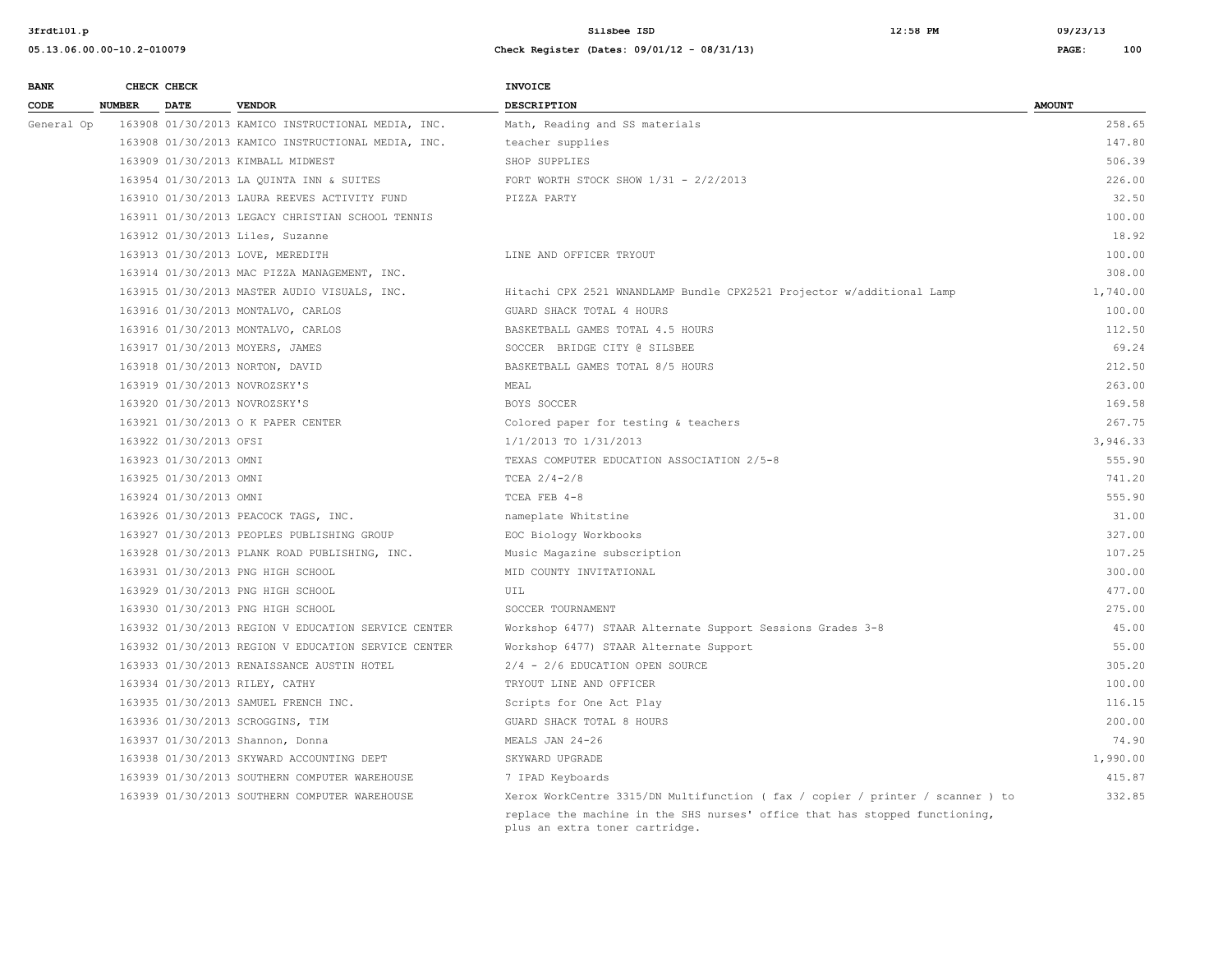| <b>BANK</b> |               | CHECK CHECK               |                                                                        | <b>INVOICE</b>                                                                 |                   |
|-------------|---------------|---------------------------|------------------------------------------------------------------------|--------------------------------------------------------------------------------|-------------------|
| CODE        | <b>NUMBER</b> | <b>DATE</b>               | <b>VENDOR</b>                                                          | <b>DESCRIPTION</b>                                                             | <b>AMOUNT</b>     |
| General Op  |               |                           | 163939 01/30/2013 SOUTHERN COMPUTER WAREHOUSE                          | Xerox WorkCentre 3315/DN Multifunction ( fax / copier / printer / scanner ) to | 142.74            |
|             |               |                           |                                                                        | replace the machine in the SHS nurses' office that has stopped functioning,    |                   |
|             |               |                           |                                                                        | plus an extra toner cartridge.                                                 |                   |
|             |               |                           | 163939 01/30/2013 SOUTHERN COMPUTER WAREHOUSE                          | IPAD CASES                                                                     | 2,256.58          |
|             |               |                           | 163940 01/30/2013 SPARKLETTS AND SIERRA SPRINGS                        | MIDDLE SCHOOL                                                                  | 19.16             |
|             |               |                           | 163941 01/30/2013 STANLEY SECURITY SOLUTIONS, INC.                     | OPEN P.O. FOR JANAURY                                                          | 55.44             |
|             |               |                           | 163942 01/30/2013 STAR GRAPHICS, INC.                                  | 2/17/2013 TO 2/16/2014                                                         | 428.76            |
|             |               |                           | 163943 01/30/2013 Stewart, Murrell                                     | 12/10 AND 12/17                                                                | 71.58             |
|             |               |                           | 163944 01/30/2013 SUN COAST RESOURCES, INC.                            | 1925797<br>OPEN PO FOR THE MONTH OF DECEMBER 2012                              | 23,508.69         |
|             |               | 163945 01/30/2013 TASBO   |                                                                        | MEMBERSHIP KIRSTEN PHILLIPS                                                    | 150.00            |
|             |               |                           | 163946 01/30/2013 TURTLE & HUGHES, INC.                                | OPEN P.O. FOR JANAURY                                                          | 1,028.72          |
|             |               | 163947 01/30/2013 UPSTART |                                                                        | library supplies                                                               | 38.35             |
|             |               |                           | 163948 01/30/2013 US GAMES - SPORT SUPPLY GROUP                        | P.E. Supplies                                                                  | 431.10            |
|             |               |                           | 163949 01/30/2013 UT AT AUSTIN, UIL                                    | Spelling Word List                                                             | 35.25             |
|             |               |                           | 163950 01/30/2013 VARSITY SPIRIT FASHIONS                              | PARTIAL PAYMENT                                                                | 2,400.00          |
|             |               |                           | 163951 01/30/2013 VERIZON WIRELESS                                     | DEC 14 - JAN 13                                                                | 634.35            |
|             |               |                           | 163952 01/30/2013 Willis, Pamela                                       | PNG ACADEMIC MEET                                                              | 290.00            |
|             |               |                           | 163953 01/30/2013 WINFIELD SOLUTIONS, LLC.                             | PRO RED INFIELD CONDITIONER                                                    | 873.60            |
|             |               |                           | 163955 02/01/2013 ACME ARCHITECTURAL HARDWARE                          | 438888FUS32D EXIT DEVICE 574.75 (SEE ATTACHED QUOTE)                           | 574.75            |
|             |               |                           | 163956 02/01/2013 AMERICAN CHORAL DIRECTORS ASSOCIATION                | REGISTRATION 2/13-16 DALLAS, TEXAS                                             | 299.00            |
|             |               |                           | 163957 02/01/2013 Bain, Richard JR                                     | TASA MIDWINTER AUSTIN, TEXAS                                                   | 291.76            |
|             |               |                           | 163958 02/01/2013 BROWN, DAVID GRANT                                   | GUARD SHACK TOTAL 8 HOURS                                                      | 200.00            |
|             |               |                           | 163959 02/01/2013 CHALK'S TRUCK PARTS, INC.                            | OPEN PO FOR THE MONTH OF JANUARY 2013                                          | 597.60            |
|             |               |                           | 163960 02/01/2013 COBURN SUPPLY COMPANY, INC.                          | OPEN P.O. FOR JANUARY                                                          | 89.83             |
|             |               |                           | 163961 02/01/2013 COGBILL, BENSON                                      | GUARD SHACK TOTAL 16 HOURS                                                     | 400.00            |
|             |               |                           | 163962 02/01/2013 DE LAGE LANDEN PUBLIC FINANCE                        | $12/28 - 1/27$                                                                 | 2,022.00          |
|             |               |                           | 163962 02/01/2013 DE LAGE LANDEN PUBLIC FINANCE                        | $1/28 - 2/27$                                                                  | 491.00            |
|             |               |                           | 163963 02/01/2013 EINSTRUCTION                                         | Pen Charging station                                                           | 464.00            |
|             |               | 163964 02/01/2013 ETEX    |                                                                        | counselor supplies                                                             | 139.50            |
|             |               | 163964 02/01/2013 ETEX    |                                                                        | TEACHER SUPPLIES                                                               | 433.95            |
|             |               | 163964 02/01/2013 ETEX    |                                                                        | TEACHER SUPPLIES                                                               | 32.17             |
|             |               | 163964 02/01/2013 ETEX    |                                                                        | office supplies                                                                | 138.67            |
|             |               |                           | 163965 02/01/2013 GLIDDEN PROFESSIONAL PAINT STORE                     | OPEN P.O. FOR JANUARY                                                          | 125.25            |
|             |               |                           | 163966 02/01/2013 GRIFFIN, JASON                                       | 2/1/13 GUARD SHACK TOTAL 16 HOURS                                              | 400.00            |
|             |               |                           | 163967 02/01/2013 JOHNSON'S PETALS & STEMS                             | LILNDSEY'S SERVICE                                                             | 35.00             |
|             |               |                           | 163980 02/01/2013 LOWES HOME IMPROVEMENT                               | JUDY HONEYCUTT                                                                 | 5,400.37          |
|             |               |                           | 163968 02/01/2013 McKinney, Raymond                                    | PACES                                                                          | 29.83             |
|             |               |                           | 163969 02/01/2013 MIXON, DR. JASON R.<br>163970 02/01/2013 Odle, Tammy | JANUARY 2013<br>order from KAMICO REIMBURSEMENT                                | 3,000.00<br>36.95 |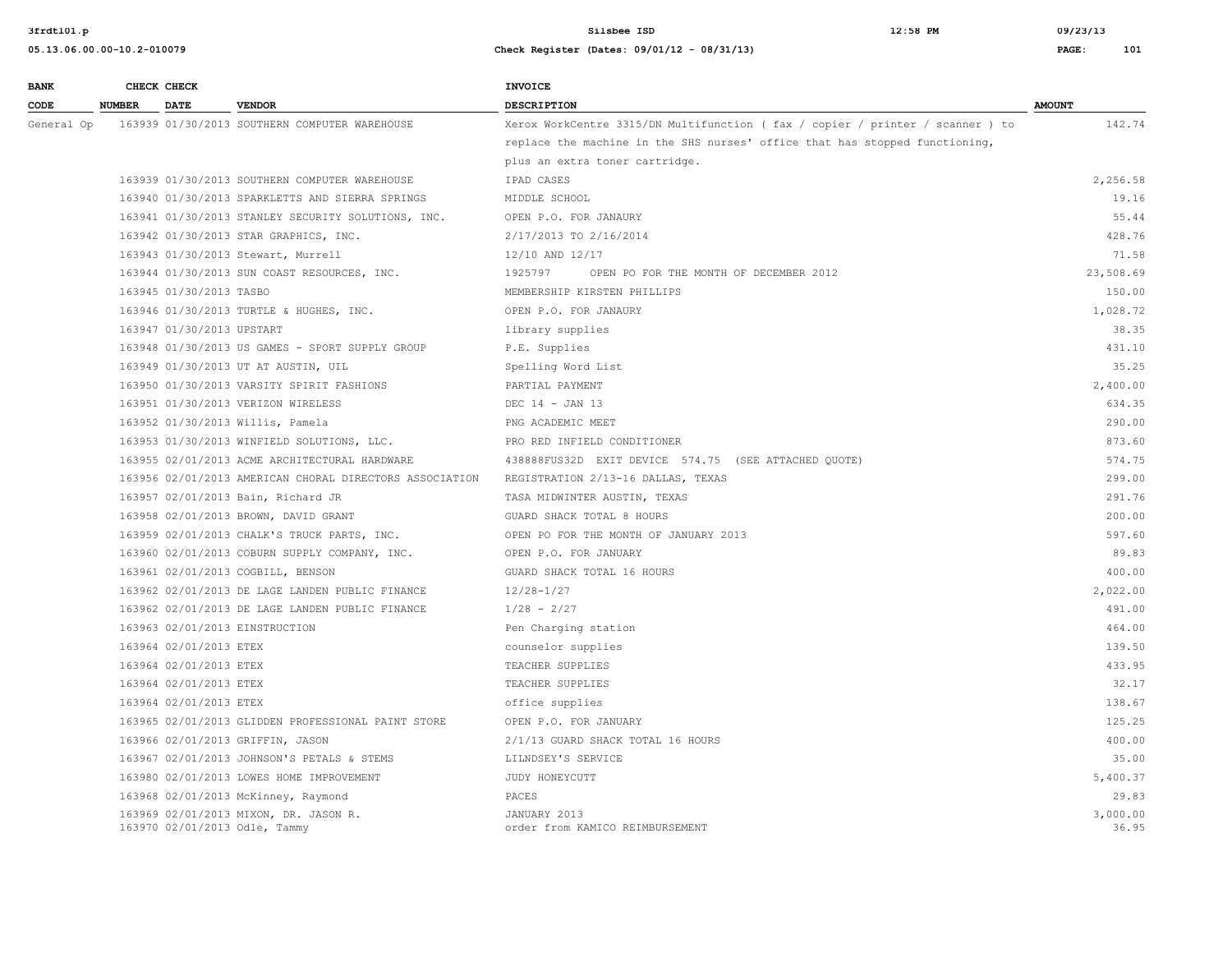| <b>BANK</b> |               | CHECK CHECK             |                                                                                | <b>INVOICE</b>                                                                  |                 |
|-------------|---------------|-------------------------|--------------------------------------------------------------------------------|---------------------------------------------------------------------------------|-----------------|
| CODE        | <b>NUMBER</b> | DATE                    | <b>VENDOR</b>                                                                  | <b>DESCRIPTION</b>                                                              | <b>AMOUNT</b>   |
| General Op  |               |                         | 163971 02/01/2013 Padilla, Rhonda                                              | SCHOOL RUNS FOR PACES                                                           | 68.14           |
|             |               |                         | 163972 02/01/2013 SCANTRON CORPORATION                                         | SCANTRONS                                                                       | 340.98          |
|             |               |                         | 163973 02/01/2013 Schexnider, Ashley                                           | 2/1 JJAEP VISITS                                                                | 43.70           |
|             |               |                         | 163974 02/01/2013 SILSBEE HIGH SCHOOL - FCCLA                                  | ROCKET TICKETS                                                                  | 34.00           |
|             |               |                         | 163975 02/01/2013 SILSBEE MOTOR COMPANY                                        | Tires for game trailer.                                                         | 408.20          |
|             |               |                         | 163976 02/01/2013 SOUTHERN COMPUTER WAREHOUSE                                  | projector bulbs                                                                 | 770.73          |
|             |               | 163978 02/01/2013 TASBO |                                                                                | REGISTRATION                                                                    | 310.00          |
|             |               | 163977 02/01/2013 TASBO |                                                                                | REGISTRATION                                                                    | 310.00          |
|             |               |                         | 163979 02/01/2013 UIL REGION X                                                 |                                                                                 | 375.00          |
|             |               |                         | 163981 02/04/2013 Harris, Lou                                                  | # 203928 TO REPLACE ORIGINAL NOT PUT ON POSITIVE PAY \$9.00 WITH A \$12.00 BANK | 21.00           |
|             |               |                         |                                                                                | FEE CHARGED TO CUSTOMER                                                         |                 |
|             |               | 163982 02/06/2013 AT &T |                                                                                | JAN 25 THRU FEB 24                                                              | 70.38           |
|             |               | 163982 02/06/2013 AT &T |                                                                                | JAN 25 THRU FEB 24                                                              | 35.29           |
|             |               |                         | 163983 02/06/2013 BEAUMONT FREIGHTLINER - STERLING                             | OPEN PO FOR THE MONTH OF JANUARY 2013                                           | 148.81          |
|             |               |                         | 163984 02/06/2013 BETTY'S BLOOMERS NURSERY                                     | LUCY BRUMLEY'S SERVICE (GAYLE MCCLUSKY'S MOM) JOYCE MCINNIS (DANA HANCOCK'S     | 105.00          |
|             |               |                         |                                                                                | MOM)                                                                            |                 |
|             |               |                         | 163985 02/06/2013 BROWN, DAVID GRANT                                           | SOCCER TOTAL 4/5 HOURS                                                          | 112.50          |
|             |               |                         | 163986 02/06/2013 CANON SOLUTIONS AMERICA                                      | MOVED MACHINES                                                                  | 250.00          |
|             |               |                         | 163986 02/06/2013 CANON SOLUTIONS AMERICA                                      | $1/1$ TO $2/1$                                                                  | 3,200.00        |
|             |               |                         | 163987 02/06/2013 CENTERPOINT ENERGY                                           | 12/29 TO 1/28                                                                   | 261.33          |
|             |               |                         | 163988 02/06/2013 CHATTERBOX SPEECH THERAPY                                    |                                                                                 | 2,800.00        |
|             |               |                         | 163989 02/06/2013 CICI'S PIZZA #160                                            | 1/22 MEAL SOCCER                                                                | 162.00          |
|             |               |                         | 163990 02/06/2013 Clowers, Belinda                                             | SNACKS FOR TEACHERS MEETING                                                     | 24.22           |
|             |               |                         | 163990 02/06/2013 Clowers, Belinda                                             | SP SERVICES TO ADM TO SP SERVICES & CAMPUSES                                    | 16.40           |
|             |               |                         | 163991 02/06/2013 COGBILL, BENSON                                              | BASKETBALL GAMES TOTAL 3/5 HOURS                                                | 87.50           |
|             |               |                         | 163992 02/06/2013 Copley, Kimberly                                             | MS BAND INVENTORY                                                               | 175.00          |
|             |               |                         | 163993 02/06/2013 COWARD, JUDY                                                 | ACCOMPANIST FEES UIL SOLO & ENSEMBLE CONTEST                                    | 150.00          |
|             |               |                         | 163994 02/06/2013 COWBOY CHEVROLET-BUICK-PONTIAC                               | KEY MADE TO SUBURBAN #21                                                        | 139.48          |
|             |               |                         | 163995 02/06/2013 CROW, KENT                                                   | SOCCER SILSBEE VS LIBERTY                                                       | 88.61           |
|             |               |                         | 163996 02/06/2013 DE LAGE LANDEN                                               | $1/15$ TO $2/14$                                                                | 139.00          |
|             |               |                         | 163996 02/06/2013 DE LAGE LANDEN                                               | $1/15$ TO $2/14$                                                                | 425.00          |
|             |               |                         | 163997 02/06/2013 DONALD E. TRAHAN, PH. D                                      |                                                                                 | 840.00          |
|             |               |                         | 163998 02/06/2013 DOUBLE TREE HOTEL                                            | ATAC FEB 10-13                                                                  | 781.53          |
|             |               |                         | 163999 02/06/2013 ELIJAH'S CAFE                                                |                                                                                 | 161.00          |
|             |               |                         | 164000 02/06/2013 EMBASSY SUITES AUSTIN-CENTRAL                                | TITLE I STATEWIDE SCHOOL 2/10-12                                                | 346.62          |
|             |               | 164001 02/06/2013 ETEX  |                                                                                | Office & Teacher Supplies                                                       | 357.10          |
|             |               | 164001 02/06/2013 ETEX  |                                                                                | Fine Arts Supplies                                                              | 130.03          |
|             |               |                         | 161914 09/05/2012 ADVANCED SYSTEMS & ALARMS<br>161874 09/05/2012 ALLEN, DENNIS | $9/1$ TO $9/30$<br>FOOTBALL GAME TOTAL 5.5 HOURS                                | 70.00<br>137.50 |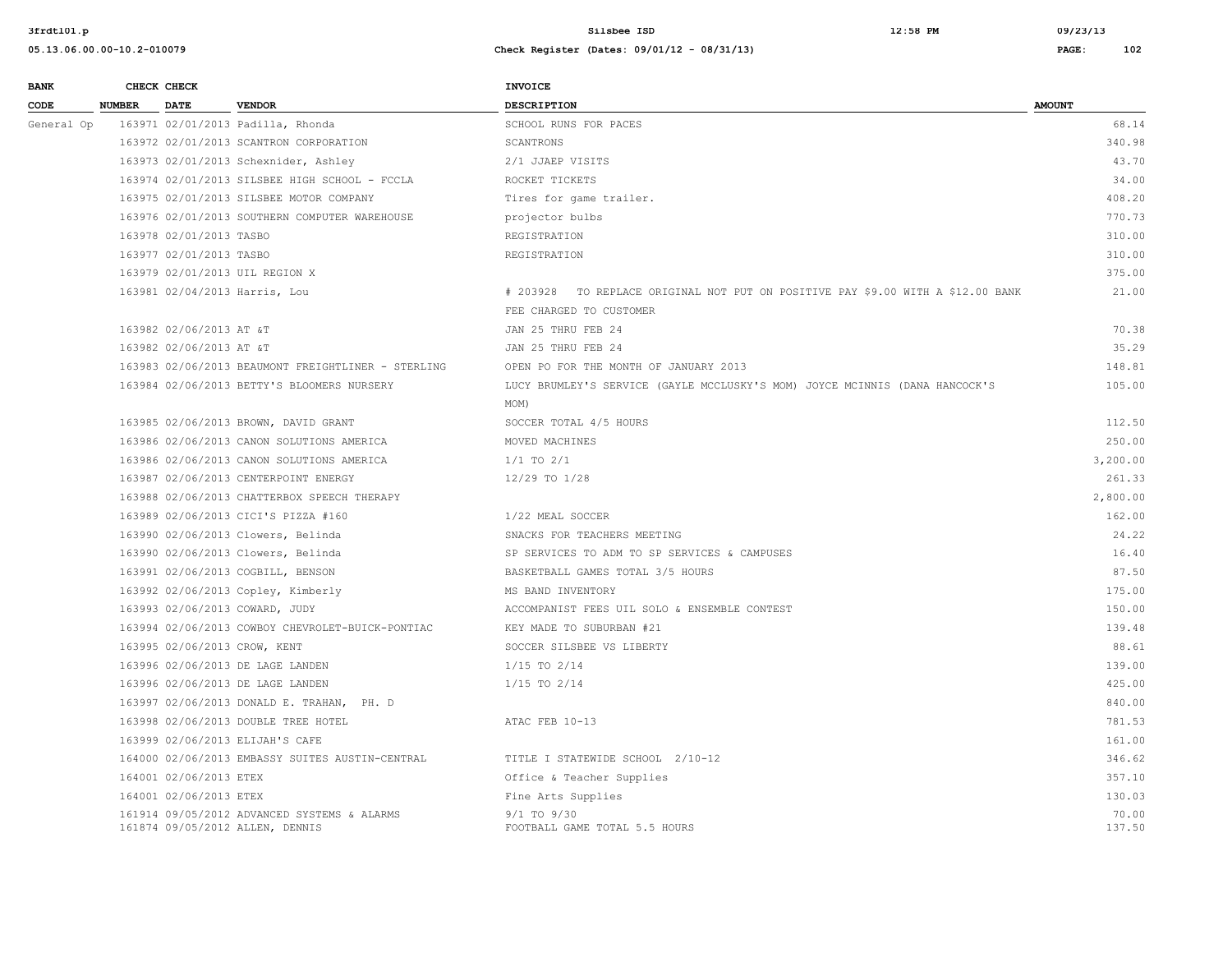| <b>BANK</b> |               | CHECK CHECK                |                                                        | <b>INVOICE</b>                                                |                  |
|-------------|---------------|----------------------------|--------------------------------------------------------|---------------------------------------------------------------|------------------|
| CODE        | <b>NUMBER</b> | DATE                       | <b>VENDOR</b>                                          | <b>DESCRIPTION</b>                                            | <b>AMOUNT</b>    |
| General Op  |               |                            | 161915 09/05/2012 AMERICAN FOOTBALL COACHES ASSN.      | BOBBY MCGALLION MEMBERSHIP                                    | 60.00            |
|             |               | 161916 09/05/2012 AT &T    |                                                        | AUGUST 27 THRU SEPT 26                                        | 68.08            |
|             |               | 161916 09/05/2012 AT &T    |                                                        | AUGUST 27 THRU SEPT 26                                        | 3,267.48         |
|             |               |                            | 161875 09/05/2012 ATTERBERY TRUCK SALES, INC.          | INVOICES 552537 AND 555062                                    | 96.20            |
|             |               |                            | 161876 09/05/2012 BEST MPRESSIONS                      | ID BADGES                                                     | 45.00            |
|             |               |                            | 161877 09/05/2012 BOUNDS, LINDA                        | VOLLEYBALL NEDERLAND                                          | 112.75           |
|             |               |                            | 161878 09/05/2012 BROWN, DAVID GRANT                   | FOOTBALL GAME TOTAL 5.5 HOURS                                 | 137.50           |
|             |               | 161879 09/05/2012 CAIN, ED |                                                        | FOOTBALL GAME TOTAL 5.5 HOURS                                 | 137.50           |
|             |               |                            | 161880 09/05/2012 COGBILL, BENSON                      | FOOTBALL GAME TOTAL 6.5 HOURS                                 | 162.50           |
|             |               |                            | 161881 09/05/2012 DAVIS, MARK                          | FOOTBALL GAME TOTAL 6.5 HOURS                                 | 162.50           |
|             |               |                            | 161882 09/05/2012 DAVIS, MELINDA                       | PNG FOOTBALL GAME                                             | 45.00            |
|             |               |                            | 161917 09/05/2012 DE LAGE LANDEN PUBLIC FINANCE        | $9/1$ to $9/30$                                               | 198.00           |
|             |               |                            | 161917 09/05/2012 DE LAGE LANDEN PUBLIC FINANCE        | 9/1 TO 9/30                                                   | 3,708.00         |
|             |               |                            | 161883 09/05/2012 DELACERDA, SCOTT                     | FOOTBALL GAME TOTAL 5.5 HOURS                                 | 137.50           |
|             |               |                            | 161884 09/05/2012 DEVILLE, JOSH                        | FOOTBALL GAME TOTAL 6.5 HOURS                                 | 162.50           |
|             |               |                            | 161918 09/05/2012 EQUITY CENTER                        |                                                               | 2,810.00         |
|             |               |                            | 161919 09/05/2012 FIDELITY SECURITY LIFE INSURANCE CO. | LONE STAR ADVANTAGE ATHLETICS & ACTIVITIES INCLUDING FOOTBALL | 51,870.00        |
|             |               |                            | 161885 09/05/2012 GILLEY, WILLIAM                      | FOOTBALL GAMES TOTAL 13 HOURS                                 | 325.00           |
|             |               |                            | 161886 09/05/2012 GORDON, RYAN                         | PNG FOOTBALL GAME                                             | 55.00            |
|             |               |                            | 161887 09/05/2012 GRANGER, BAMBI                       | VOLLEYBALL NEDERLAND                                          | 127.18           |
|             |               |                            | 161888 09/05/2012 GRIFFIN, JASON                       | FOOTBALL GAME TOTAL 5.5 HOURS                                 | 137.50           |
|             |               |                            | 161889 09/05/2012 Harrison, Laura                      | PNG FOOTBALL GAME                                             | 55.00            |
|             |               |                            | 161890 09/05/2012 HARTLESS, TRAVIS                     | FOOTBALL GAME TOTAL 6.5 HOURS                                 | 162.50           |
|             |               |                            | 161891 09/05/2012 HARTMAN, CHRIS                       | FOOTBALL GAME TOTAL 4.5 HOURS                                 | 112.50           |
|             |               |                            | 161892 09/05/2012 HAWTHORNE, JERRY                     | PNG FOOTBALL GAME                                             | 45.00            |
|             |               |                            | 161893 09/05/2012 Hendrix, Nancy                       | PNG FOOTBALL                                                  | 55.00            |
|             |               |                            | 161894 09/05/2012 HINKIE, JAY                          | PNG FOOTBALL GAME                                             | 35.00            |
|             |               |                            | 161920 09/05/2012 INTERFACE SECURITY SYSTEMS           | 9/1 TO 9/30                                                   | 25.17            |
|             |               |                            | 161895 09/05/2012 Jacks, Evelle                        | AUGUST                                                        | 21.92            |
|             |               |                            | 161896 09/05/2012 JACKSON, SHARON                      | OCCUPATIONAL THERAPY                                          | 335.00           |
|             |               |                            | 161896 09/05/2012 JACKSON, SHARON                      | OCCUPATIONAL THERAPY                                          | 45.00            |
|             |               |                            | 161897 09/05/2012 KELLY, BRANDON CHASE                 | FOOTBALL GAME TOTAL 5.5 HOURS                                 | 137.50           |
|             |               |                            | 161921 09/05/2012 Leach, Lindsay                       | VOLLEYBALL TOURNEY @ DICKENSON                                | 560.00           |
|             |               |                            | 161940 09/05/2012 M & D SUPPLY, INC.                   | OPEN P.O. FOR AUGUST                                          | 135.78           |
|             |               |                            | 161898 09/05/2012 MAC PIZZA MANAGEMENT, INC.           |                                                               | 770.00           |
|             |               |                            | 161922 09/05/2012 MID COUNTY NOON OPTIMIST CLUB        | ENTRY FEE NEDERLAND BULLDOG INVITATIONAL                      | 100.00           |
|             |               |                            | 161899 09/05/2012 MIXON, DR. JASON R.                  | AUGUST BILLING                                                | 2,816.16         |
|             |               | 161923 09/05/2012 ONSTAR   | 161900 09/05/2012 NORTON, DAVID                        | FOOTBALL GAME TOTAL 5.5 HOURS                                 | 137.50<br>323.67 |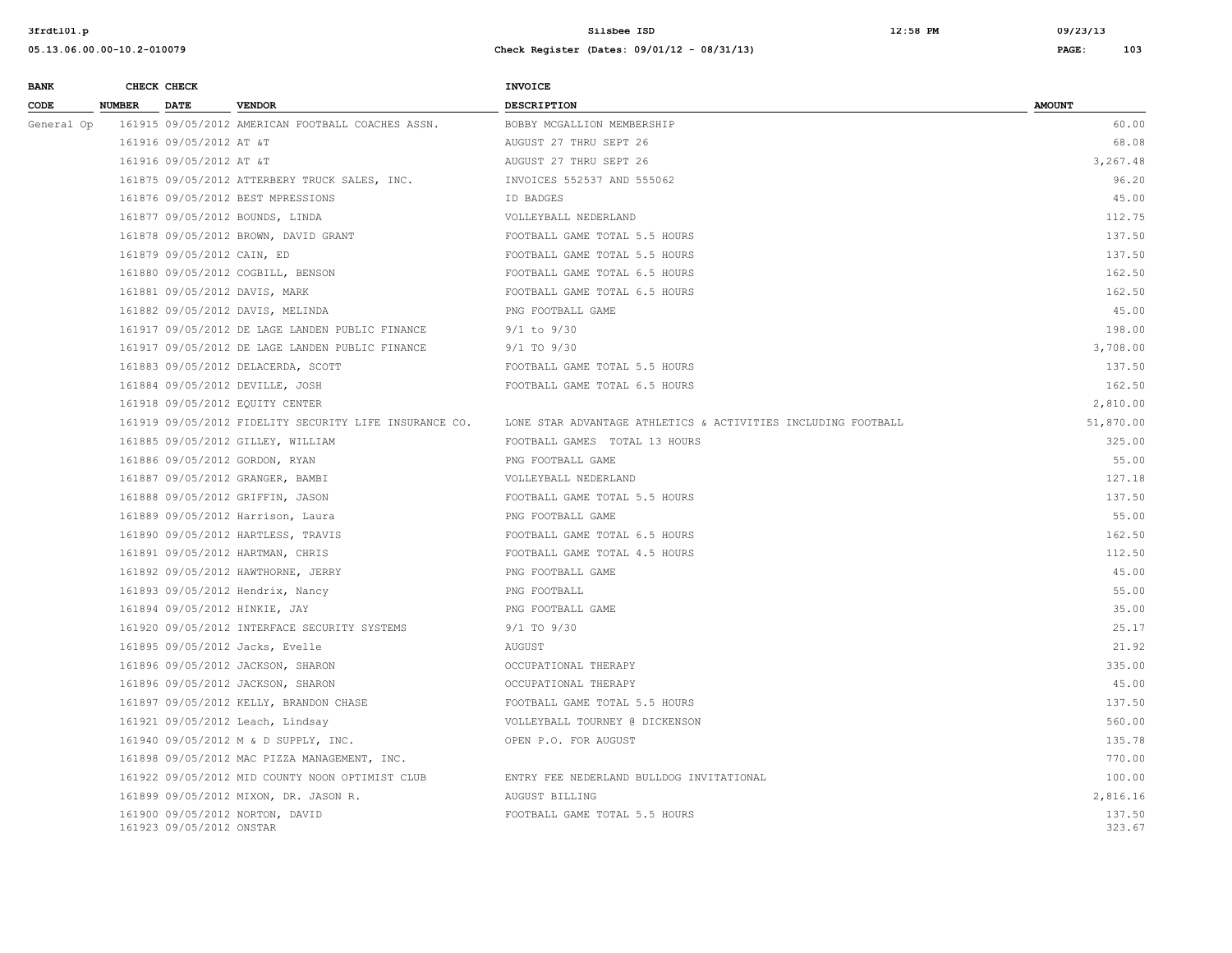| <b>BANK</b> |               | CHECK CHECK                  |                                                                                            | <b>INVOICE</b>                                                        |                    |
|-------------|---------------|------------------------------|--------------------------------------------------------------------------------------------|-----------------------------------------------------------------------|--------------------|
| CODE        | <b>NUMBER</b> | <b>DATE</b>                  | <b>VENDOR</b>                                                                              | <b>DESCRIPTION</b>                                                    | <b>AMOUNT</b>      |
| General Op  |               |                              | 161924 09/05/2012 ORANGEFIELD ISD                                                          | $21 - AAA$                                                            | 9,000.00           |
|             |               |                              | 161925 09/05/2012 PHILLIPS, BILL                                                           | WAREHOUSE LEASE                                                       | 300.00             |
|             |               |                              | 161902 09/05/2012 REGION V EDUCATION SERVICE CENTER                                        | Region 5 GT S. Will                                                   | 75.00              |
|             |               |                              | 161903 09/05/2012 ROGERS, BRANDON                                                          | FOOTBALL GAME TOTAL 6.5 HOURS                                         | 162.50             |
|             |               |                              | 161926 09/05/2012 SALINGER, MAURY                                                          | 2012 WEEKLY 21-3A FOOTBALL                                            | 125.00             |
|             |               |                              | 161904 09/05/2012 SAMFORD, TREVOR                                                          | FOOTBALL GAME TOTAL 6.5 HOURS                                         | 162.50             |
|             |               |                              | 161901 09/05/2012 SCOTT PAULINO PHYSICAL THERAPIST                                         | PHYSCIAL THERAPY                                                      | 405.00             |
|             |               |                              | 161901 09/05/2012 SCOTT PAULINO PHYSICAL THERAPIST                                         | PHYSICAL THERAPY                                                      | 2,205.00           |
|             |               |                              | 161927 09/05/2012 SECCA, INC.                                                              | FUND 255                                                              | 1,223.00           |
|             |               |                              | 161927 09/05/2012 SECCA, INC.                                                              | FUND 199 SCE                                                          | 5,876.00           |
|             |               |                              | 161927 09/05/2012 SECCA, INC.                                                              | FUND 211                                                              | 3,218.00           |
|             |               |                              | 161941 09/05/2012 SHS ACTIVITY                                                             |                                                                       | 970.70             |
|             |               |                              | 161942 09/05/2012 SILSBEE ISD                                                              | <b>AUGUST</b>                                                         | 99.70              |
|             |               |                              | 161905 09/05/2012 SILSBEE ISD FOOD SERVICES                                                | AUGUST 27 TO 8/31                                                     | 99.70              |
|             |               |                              | 161905 09/05/2012 SILSBEE ISD FOOD SERVICES                                                | AUGUST 27 TO 8/31                                                     | $-99.70$           |
|             |               |                              | 161906 09/05/2012 SISD FOOD SERVICE AND WAREHOUSE                                          | MEALS                                                                 | 99.70              |
|             |               |                              | 161907 09/05/2012 SISD FOOD SERV./ILA JAY                                                  | AUGUST 2012 5 DAYS                                                    | 80.00              |
|             |               |                              | 161928 09/05/2012 SKYWARD ACCOUNTING DEPT                                                  | ANNUAL MAINTENANCE FEE FOR 9/1 TO 8/31/2013                           | 55,775.00          |
|             |               |                              | 161908 09/05/2012 SMART'S TRUCK & TRAILER                                                  |                                                                       | 727.52             |
|             |               |                              | 161909 09/05/2012 SOUTHWEST BUILDING SYSTEMS                                               | ANNUAL INSPECTION OF FIRE ALARM AND REPAIRS TO AUTOMATIC DOOR OPENERS | 350.00             |
|             |               |                              | 161929 09/05/2012 SSC SERVICE SOLUTIONS                                                    | JANITORIAL                                                            | 51,755.71          |
|             |               | 161930 09/05/2012 TASB, INC. |                                                                                            | ENVIRONMENTAL SERVICE MEMBERSHIP                                      | 1,825.00           |
|             |               | 161930 09/05/2012 TASB, INC. |                                                                                            | TASB POLICY SERVICE MEMBERSHIP                                        | 650.00             |
|             |               | 161931 09/05/2012 TASBO      |                                                                                            | MEMBERSHIP #11507                                                     | 110.00             |
|             |               | 161932 09/05/2012 TASSP      |                                                                                            | ELDON FRANCO, DAVID BIDDLE, WILT ALEXANDER, MARY SAPP                 | 780.00             |
|             |               |                              | 161933 09/05/2012 TEXAS ASSN OF COMMUNITY SCHOOLS                                          |                                                                       | 540.50             |
|             |               |                              | 161934 09/05/2012 TEXAS ASSOCIATION OF MID-SIZE SCHOOLS                                    | SEPTEMBER 1 TO AUGUST 31, 2013                                        | 300.00             |
|             |               |                              | 161935 09/05/2012 TEXAS SKYWARD USERS GROUP                                                | REGISTRATION 10/8 TO 10/10                                            | 265.00             |
|             |               |                              | 161935 09/05/2012 TEXAS SKYWARD USERS GROUP                                                | REGISTRATION 10/8 TO 10/10                                            | 265.00             |
|             |               |                              | 161935 09/05/2012 TEXAS SKYWARD USERS GROUP                                                | REGISTRATION OCT 8-10                                                 | 265.00             |
|             |               |                              | 161935 09/05/2012 TEXAS SKYWARD USERS GROUP                                                | REGISTRATION 10/8-10/10                                               | 265.00             |
|             |               |                              | 161935 09/05/2012 TEXAS SKYWARD USERS GROUP                                                | REGISTRATION 10/8-10/10                                               | 265.00             |
|             |               |                              | 161935 09/05/2012 TEXAS SKYWARD USERS GROUP                                                | REGISTRATION OCT 8-10                                                 | 265.00             |
|             |               |                              | 161935 09/05/2012 TEXAS SKYWARD USERS GROUP                                                | REGISTRATION OCT. 8-10                                                | 265.00             |
|             |               |                              | 161936 09/05/2012 TEXAS SPORTS GUIDE                                                       | BOBBY MCGALLION                                                       | 30.50              |
|             |               |                              | 161936 09/05/2012 TEXAS SPORTS GUIDE                                                       |                                                                       | 21.00              |
|             |               |                              | 161937 09/05/2012 TIME WARNER CABLE                                                        | 8/30 TO 9/29                                                          | 653.48             |
|             |               |                              | 161910 09/05/2012 TUPPER, AARON<br>161938 09/05/2012 UNIVERSAL FIDELITY LIFE INSURANCE CO. | FOOTBALL GAME TOTAL 5.5 HOURS<br>2012-13 INSURANCE                    | 137.50<br>2,268.00 |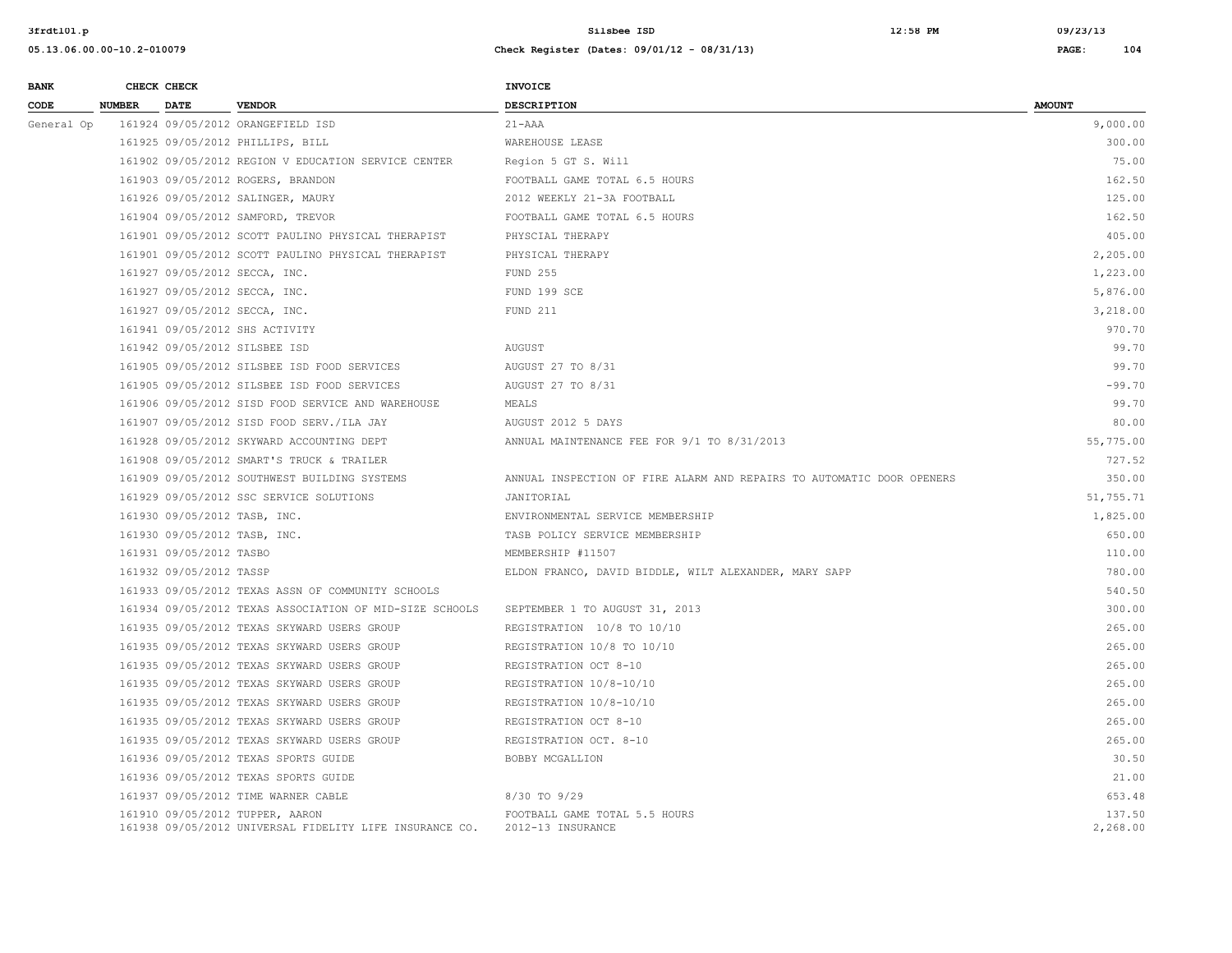| <b>BANK</b> |               | CHECK CHECK                 |                                                                         | <b>INVOICE</b>                                                                 |                |
|-------------|---------------|-----------------------------|-------------------------------------------------------------------------|--------------------------------------------------------------------------------|----------------|
| CODE        | <b>NUMBER</b> | <b>DATE</b>                 | <b>VENDOR</b>                                                           | <b>DESCRIPTION</b>                                                             | <b>AMOUNT</b>  |
| General Op  |               |                             | 161939 09/05/2012 UNIVERSITY INTERSCHOLASTIC LEAGUE                     |                                                                                | 1,225.00       |
|             |               |                             | 161911 09/05/2012 WATSON, KATHY                                         | MUSIC THERAPY                                                                  | 1,300.00       |
|             |               |                             | 161912 09/05/2012 WELDY, MS, CCC/SLP, JULIE                             | SPEECH THERAPIST SUPERVISOR                                                    | 910.00         |
|             |               |                             | 161913 09/05/2012 WRIGHT, BILL                                          | PNG FOOTBALL GAME                                                              | 35.00          |
|             |               |                             | 161943 09/06/2012 REGION X VOCAL DIVISION                               | TMEA ALL REGION CHOIR CONTEST                                                  | 690.00         |
|             |               |                             | 161949 09/07/2012 Barnes, Aaron                                         | ATSSB REIMBURSEMENT                                                            | 35.00          |
|             |               |                             | 161949 09/07/2012 Barnes, Aaron                                         | 2012-13 REIMBURSEMENT                                                          | 50.00          |
|             |               |                             | 161944 09/07/2012 CENTERPOINT ENERGY                                    | 7/31 TO 8/28                                                                   | 34.16          |
|             |               |                             | 161945 09/07/2012 COASTAL WELDING SUPPLY INC                            | OPEN PO FOR THE MONTH OF AUGUST 2012                                           | 15.50          |
|             |               |                             | 161950 09/07/2012 CREATIVE EDUCATION, INC.                              | 2012-2013 CEI RENEWAL FOR READ AND KIRBY DO NOT INVOICE OR DELIVER UNTIL AFTER | 11,500.00      |
|             |               |                             |                                                                         | SEPT. 1, 2012 HAND PURCHASE ORDER 47832                                        |                |
|             |               |                             | 161951 09/07/2012 DE LAGE LANDEN PUBLIC FINANCE                         | 8/28 TO 9/27                                                                   | 2,022.00       |
|             |               |                             | 161951 09/07/2012 DE LAGE LANDEN PUBLIC FINANCE                         | 8/29 TO 9/28                                                                   | 1,299.00       |
|             |               | 161952 09/07/2012 esped     |                                                                         | SP ED STUDENT INFORMATION MANAGEMENT SUBSCRIPTION SERVICE                      | 14,250.00      |
|             |               | 161953 09/07/2012 ETEX      |                                                                         | pencil sharpeners do not deliver until sept 1                                  | 279.12         |
|             |               | 161953 09/07/2012 ETEX      |                                                                         | office supplies do not deliver until sept 1                                    | 204.33         |
|             |               | 161953 09/07/2012 ETEX      |                                                                         | teacher supplies                                                               | 107.98         |
|             |               | 161953 09/07/2012 ETEX      |                                                                         | SUPPLIES                                                                       | 450.95         |
|             |               | 161953 09/07/2012 ETEX      |                                                                         | SUPPLIES                                                                       | 68.51          |
|             |               | 161953 09/07/2012 ETEX      |                                                                         | WRIST RESTS                                                                    | 23.55          |
|             |               | 161953 09/07/2012 ETEX      |                                                                         | Calculators for diagnosticians use in ARDS                                     | 169.93         |
|             |               | 161953 09/07/2012 ETEX      |                                                                         | STAPLER FOR LIBRARY DO NOT DELIVER UNTIL SEPT 1                                | 21.99          |
|             |               | 161953 09/07/2012 ETEX      |                                                                         | SUPPLIES                                                                       | 27.96          |
|             |               | 161953 09/07/2012 ETEX      |                                                                         | Etex for Curriculum tabs, dividers to complete budget books. per S. Thornhill  | 123.50         |
|             |               | 161953 09/07/2012 ETEX      |                                                                         | Choir Suppleis                                                                 | 161.11         |
|             |               |                             | 161954 09/07/2012 FULLER, DEBRA                                         | IPAD COVER                                                                     | 44.76          |
|             |               | 161955 09/07/2012 Lee, Gina |                                                                         |                                                                                | 21.55          |
|             |               |                             | 161956 09/07/2012 Linthicum, Rachel                                     | TEACHER BOOK                                                                   | 13.49          |
|             |               |                             | 161957 09/07/2012 McDonald, Gregory                                     | ONLINE COURSE FOR ESL                                                          | 125.00         |
|             |               |                             | 161958 09/07/2012 McInnis, William                                      | SP ED TEST                                                                     | 120.00         |
|             |               | 161959 09/07/2012 OCE'      |                                                                         | $9/1$ to $9/30$                                                                | 3,946.33       |
|             |               |                             | 161946 09/07/2012 PARKER LUMBER - SILSBEE                               | MAINTENANCE OPEN P.O. FOR AUGUST                                               | 1,254.37       |
|             |               | 161960 09/07/2012 PCAT      |                                                                         | 9/1/2012 TO 9/1/2013                                                           | 332,324.00     |
|             |               |                             | 161961 09/07/2012 PEACOCK TAGS, INC.                                    | DOOR NAME PLATES FOR NEW TEACHERS                                              | 38.25          |
|             |               |                             | 161962 09/07/2012 REGION X VOCAL DIVISION                               | KIMBERLY ROACH                                                                 | 20.00          |
|             |               |                             | 161963 09/07/2012 RUBY'S EMBROIDERY, SCREENPRINT & RHINEST EMBROIDERY   |                                                                                | 848.66         |
|             |               |                             | 161964 09/07/2012 SECCA, INC.                                           |                                                                                | 3,877.00       |
|             |               |                             | 161965 09/07/2012 SILSBEE BEE<br>161947 09/07/2012 SILSBEE FARM & RANCH | HIGH SCHOOL LIBRARY<br>OPEN P.O. FOR AUGUST                                    | 23.00<br>45.41 |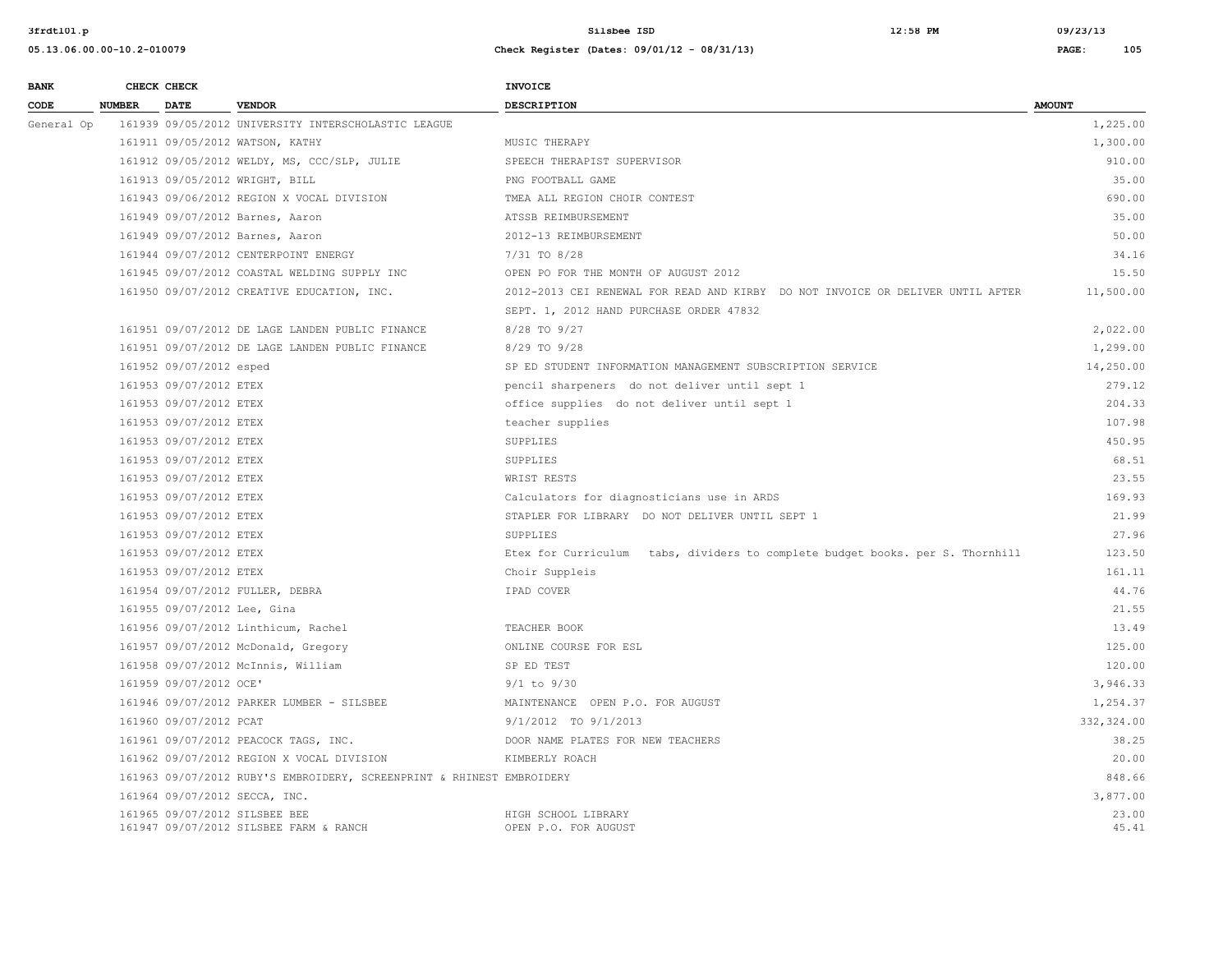| <b>BANK</b> |               | CHECK CHECK                |                                                                         | <b>INVOICE</b>                                                                                      |                 |
|-------------|---------------|----------------------------|-------------------------------------------------------------------------|-----------------------------------------------------------------------------------------------------|-----------------|
| CODE        | <b>NUMBER</b> | DATE                       | <b>VENDOR</b>                                                           | <b>DESCRIPTION</b>                                                                                  | <b>AMOUNT</b>   |
| General Op  |               |                            | 161966 09/07/2012 STAR LOCKTECHS                                        | OPEN P.O. FOR SEPT.                                                                                 | 20.00           |
|             |               |                            | 161967 09/07/2012 TEXAS SKYWARD USERS GROUP                             | REGISTRATION OCT 8-10                                                                               | 265.00          |
|             |               |                            |                                                                         | 161948 09/07/2012 WELLS, PEYTON, GREENBURG AND HUNT, L.L.P RE: MISC. LITIGATION/SPECIAL ASSIGNMENTS | 240.00          |
|             |               |                            | 161948 09/07/2012 WELLS, PEYTON, GREENBURG AND HUNT, L.L.P RE: RETAINER |                                                                                                     | 1,000.00        |
|             |               |                            | 161793 09/11/2012 FEDERAL LICENSING, INC.                               | NEW APPS                                                                                            | $-175.00$       |
|             |               |                            | 161984 09/12/2012 ALLEN, DENNIS                                         | FOOTBALL GAME TOTAL 5 HOURS                                                                         | 125.00          |
|             |               |                            | 161985 09/12/2012 APPLE COMPUTER, INC.                                  | I PADS                                                                                              | 54,209.00       |
|             |               |                            | 161986 09/12/2012 BLACKWELL, JAMES                                      | FOOTBALL GAME TOTAL 5 HOURS                                                                         | 125.00          |
|             |               |                            | 161987 09/12/2012 Blacksher, Pamela                                     | AIMS WEB SUPPLIES                                                                                   | 23.37           |
|             |               |                            | 161988 09/12/2012 BURGERS OF BEAUMONT                                   | FRESHMAN FOOTBALL                                                                                   | 413.00          |
|             |               |                            | 161988 09/12/2012 BURGERS OF BEAUMONT                                   |                                                                                                     | 454.30          |
|             |               | 161989 09/12/2012 CAIN, ED |                                                                         | FOOTBALL GAME TOTAL 5 HOURS                                                                         | 125.00          |
|             |               |                            | 161990 09/12/2012 CHICK-FIL-A AT MID-COUNTY                             | CROSS COUNTRY MEAL 9/8                                                                              | 98.97           |
|             |               |                            | 161991 09/12/2012 COCA-COLA REFRESHMENTS                                | DRINK ORDER FOR ATHLETICS                                                                           | 824.88          |
|             |               |                            | 161992 09/12/2012 DAVIS, MARK                                           | FOOTBALL GAME TOTAL 5 HOURS                                                                         | 125.00          |
|             |               |                            | 161993 09/12/2012 DAVIS, MELINDA                                        | FOOTBALL GAME SILSBEE VS LCM                                                                        | 45.00           |
|             |               |                            | 161994 09/12/2012 DRODDY, JAKE                                          | GUARD SHACK TOTAL 8 HOURS                                                                           | 200.00          |
|             |               | 161995 09/12/2012 ETEX     |                                                                         | TEACHER SUPPLIES                                                                                    | 721.22          |
|             |               | 161995 09/12/2012 ETEX     |                                                                         | OFFICE SUPPLIES                                                                                     | 442.47          |
|             |               | 161995 09/12/2012 ETEX     |                                                                         | CIA BINDERS                                                                                         | 122.70          |
|             |               | 161995 09/12/2012 ETEX     |                                                                         | LABELS                                                                                              | 32.13           |
|             |               | 161995 09/12/2012 ETEX     |                                                                         | SUPPLIES                                                                                            | 30.85           |
|             |               | 161995 09/12/2012 ETEX     |                                                                         | SUPPLIES                                                                                            | 71.29           |
|             |               | 161995 09/12/2012 ETEX     |                                                                         | SUPPLIES                                                                                            | 404.72          |
|             |               | 161995 09/12/2012 ETEX     |                                                                         | OPEN P.O. FOR SEPT.                                                                                 | 66.85           |
|             |               | 161995 09/12/2012 ETEX     |                                                                         | OPEN P.O. FOR SEPT.                                                                                 | 22.32           |
|             |               |                            | 161996 09/12/2012 Ferguson, Jennifer                                    | STUDENT TO DOCTOR FOR EVALUATION                                                                    | 4.98            |
|             |               |                            | 161997 09/12/2012 FLOWER, ANTHONY                                       | GUARD SHACK TOTAL 6.5 HOURS                                                                         | 162.50          |
|             |               |                            | 161998 09/12/2012 Franco, Eldon                                         |                                                                                                     | 40.55           |
|             |               |                            | 161998 09/12/2012 Franco, Eldon                                         |                                                                                                     | 32.42           |
|             |               |                            | 161999 09/12/2012 GILLEY, WILLIAM                                       | VOLLEYBALL AND FOOTBALL GAMES TOTAL 16.5 HOURS                                                      | 412.50          |
|             |               |                            | 162000 09/12/2012 GORDON, RYAN                                          | FOOTBALL GAME SILBEE VS LCM                                                                         | 45.00           |
|             |               |                            | 162001 09/12/2012 GRIFFIN, JASON                                        | GUARD SHACK TOTAL 4 HOURS                                                                           | 100.00          |
|             |               |                            | 162001 09/12/2012 GRIFFIN, JASON                                        | FOOTBALL GAME TOTAL 5 HOURS                                                                         | 125.00          |
|             |               |                            | 162002 09/12/2012 Harrison, Laura                                       | FOOTBALL GAME SILSBEE VS LCM                                                                        | 45.00           |
|             |               |                            | 162003 09/12/2012 HARTMAN, CHRIS                                        | FOOTBALL GAME TOTAL 5 HOURS                                                                         | 125.00          |
|             |               |                            | 162003 09/12/2012 HARTMAN, CHRIS                                        | FOOTBALL GAME TOTAL 5 HOURS                                                                         | $-125.00$       |
|             |               |                            | 162028 09/12/2012 HARTMAN, CHRIS<br>162004 09/12/2012 HAWTHORNE, J.     | FOOTBALL GAME TOTAL 5 HOURS<br>FOOTBALL GAME SILSBEE VS LCM                                         | 125.00<br>35.00 |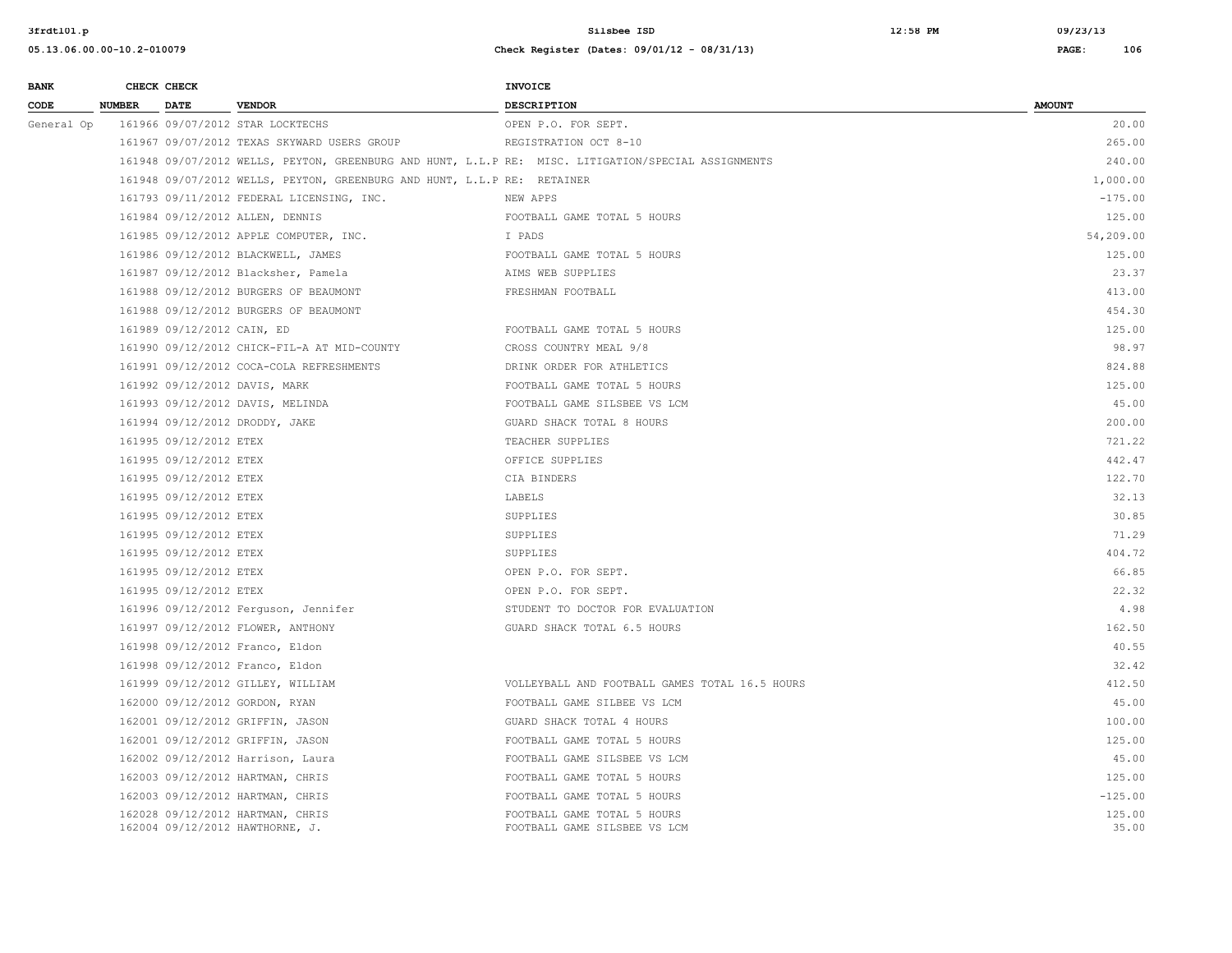| <b>BANK</b> |               | CHECK CHECK |                                                        | <b>INVOICE</b>                                                                 |               |
|-------------|---------------|-------------|--------------------------------------------------------|--------------------------------------------------------------------------------|---------------|
| CODE        | <b>NUMBER</b> | <b>DATE</b> | <b>VENDOR</b>                                          | DESCRIPTION                                                                    | <b>AMOUNT</b> |
| General Op  |               |             | 162004 09/12/2012 HAWTHORNE, J.                        | FOOTBALL GAME SILSBEE VS LCM                                                   | $-35.00$      |
|             |               |             | 162029 09/12/2012 HAWTHORNE, J.                        | FOOTBALL GAME SILSBEE VS LCM                                                   | 35.00         |
|             |               |             | 162005 09/12/2012 Hendrix, Nancy                       | FOOTBALL GAME SILSBEE VS LCM                                                   | 45.00         |
|             |               |             | 162005 09/12/2012 Hendrix, Nancy                       | FOOTBALL GAME SILSBEE VS LCM                                                   | $-45.00$      |
|             |               |             | 162030 09/12/2012 Hendrix, Nancy                       | FOOTBALL GAME SILSBEE VS LCM                                                   | 45.00         |
|             |               |             | 162006 09/12/2012 HINKIE, JAY                          | FOOTBALL GAME SILBEE VS LCM                                                    | 35.00         |
|             |               |             | 162006 09/12/2012 HINKIE, JAY                          | FOOTBALL GAME SILBEE VS LCM                                                    | $-35.00$      |
|             |               |             | 162031 09/12/2012 HINKIE, JAY                          | FOOTBALL GAME SILBEE VS LCM                                                    | 35.00         |
|             |               |             | 162007 09/12/2012 KINGWOOD PARK BASKETBALL             | 9/15/2012 JOE SIGLER                                                           | 200.00        |
|             |               |             | 162007 09/12/2012 KINGWOOD PARK BASKETBALL             | 9/15/2012 JOE SIGLER                                                           | $-200.00$     |
|             |               |             | 162032 09/12/2012 KINGWOOD PARK BASKETBALL             | 9/15/2012 JOE SIGLER                                                           | 200.00        |
|             |               |             | 162008 09/12/2012 LEGER-DISCHLER, JEANNETTE            | VOLLEYBALL SILSBEE VS ORANGEFIELD                                              | 109.98        |
|             |               |             | 162008 09/12/2012 LEGER-DISCHLER, JEANNETTE            | VOLLEYBALL SILSBEE VS ORANGEFIELD                                              | $-109.98$     |
|             |               |             | 162033 09/12/2012 LEGER-DISCHLER, JEANNETTE            | VOLLEYBALL SILSBEE VS ORANGEFIELD                                              | 109.98        |
|             |               |             | 162009 09/12/2012 Lewis, Sophia                        | REGION V                                                                       | 21.18         |
|             |               |             | 162009 09/12/2012 Lewis, Sophia                        | REGION V                                                                       | $-21.18$      |
|             |               |             | 162034 09/12/2012 Lewis, Sophia                        | REGION V                                                                       | 21.18         |
|             |               |             | 162010 09/12/2012 Love, Amanda                         | PRS                                                                            | 33.88         |
|             |               |             | 162010 09/12/2012 Love, Amanda                         | GENERAL ED HOMEBOUND                                                           | 5.06          |
|             |               |             | 162010 09/12/2012 Love, Amanda                         | GENERAL ED HOMEBOUND                                                           | $-5.06$       |
|             |               |             | 162035 09/12/2012 Love, Amanda                         | GENERAL ED HOMEBOUND                                                           | 5.06          |
|             |               |             | 162010 09/12/2012 Love, Amanda                         | PRS                                                                            | $-33.88$      |
|             |               |             | 162035 09/12/2012 Love, Amanda                         | PRS                                                                            | 33.88         |
|             |               |             | 162011 09/12/2012 MOTION PICTURE LICENSING CORPORATION |                                                                                | 250.00        |
|             |               |             | 162011 09/12/2012 MOTION PICTURE LICENSING CORPORATION |                                                                                | $-250.00$     |
|             |               |             | 162036 09/12/2012 MOTION PICTURE LICENSING CORPORATION |                                                                                | 250.00        |
|             |               |             | 162012 09/12/2012 NORTON, DAVID                        | FOOTBALL GAME TOTAL 5 HOURS                                                    | 125.00        |
|             |               |             | 162012 09/12/2012 NORTON, DAVID                        | FOOTBALL GAME TOTAL 5 HOURS                                                    | $-125.00$     |
|             |               |             | 162037 09/12/2012 NORTON, DAVID                        | FOOTBALL GAME TOTAL 5 HOURS                                                    | 125.00        |
|             |               |             | 162013 09/12/2012 Rawson, Tonya                        | REGION V WORKSHOP                                                              | 32.26         |
|             |               |             | 162013 09/12/2012 Rawson, Tonya                        | REGION V WORKSHOP                                                              | $-32.26$      |
|             |               |             | 162038 09/12/2012 Rawson, Tonya                        | REGION V WORKSHOP                                                              | 32.26         |
|             |               |             | 162014 09/12/2012 RENAISSANCE LEARNING, INC.           | SET UP FEE FOR ACCELERATED READER FOR 425 STUDENTS DO NOT INVOICE UNTIL AFTER  | 1,878.50      |
|             |               |             |                                                        | SEPT. 1, 2012 HAND PURCHASE ORDER # 47831                                      |               |
|             |               |             | 162014 09/12/2012 RENAISSANCE LEARNING, INC.           | SET UP FEE FOR ACCELERATED READER FOR 425 STUDENTS DO NOT INVOICE UNTIL AFTER  | $-1,878.50$   |
|             |               |             |                                                        | SEPT. 1, 2012 HAND PURCHASE ORDER # 47831                                      |               |
|             |               |             | 162039 09/12/2012 RENAISSANCE LEARNING, INC.           | SET UP FEE FOR ACCELERATED READER FOR 425 STUDENTS DO NOT INVOICE UNTIL AFTER  | 1,878.50      |
|             |               |             | 162015 09/12/2012 RENFRO, ARCHIE                       | SEPT. 1, 2012 HAND PURCHASE ORDER # 47831<br>VOLLEYBALL SILSBEE VS ORANGEFIELD | 85.00         |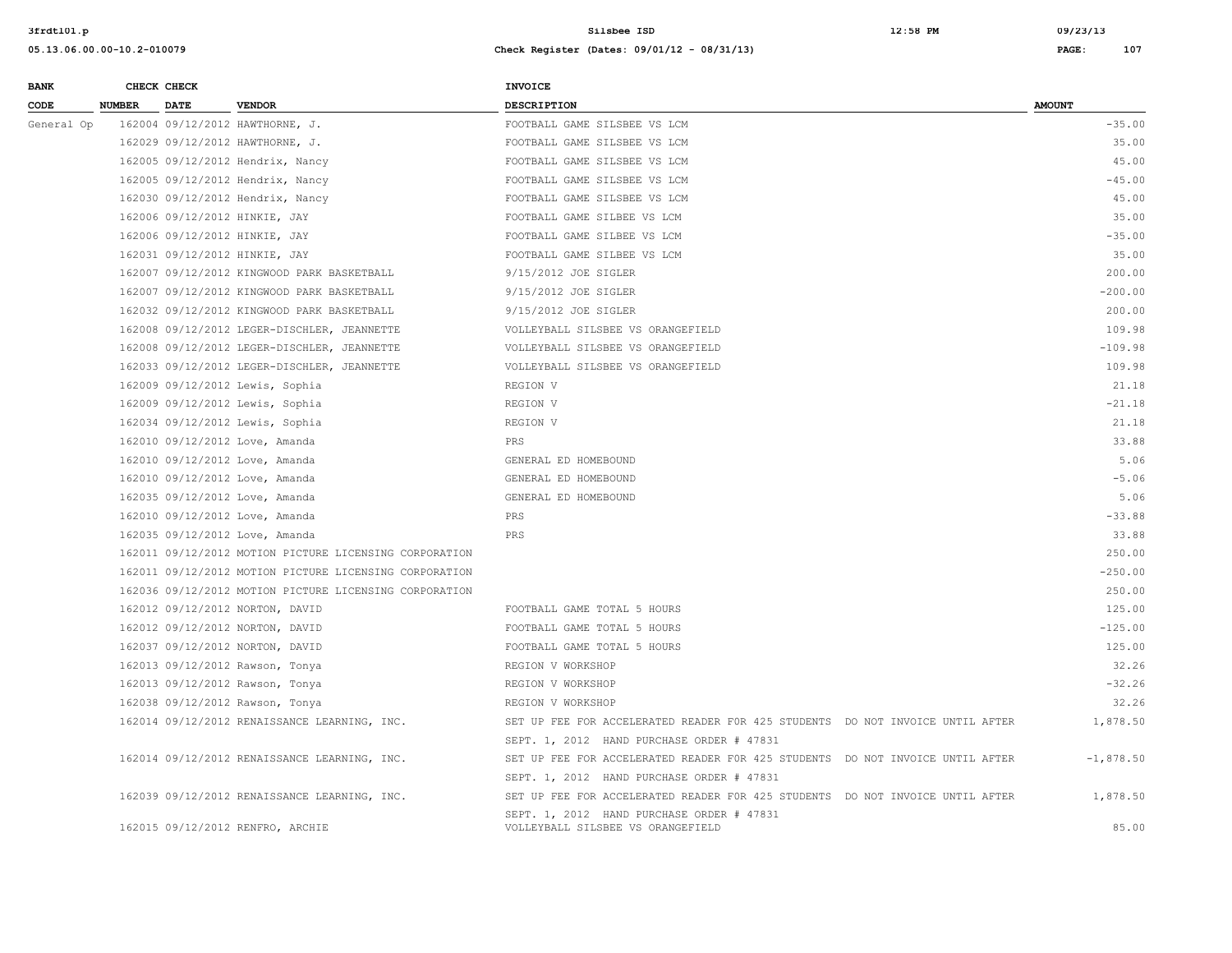| <b>BANK</b> |               | CHECK CHECK             |                                                                                                                                                      | <b>INVOICE</b>                          |                     |
|-------------|---------------|-------------------------|------------------------------------------------------------------------------------------------------------------------------------------------------|-----------------------------------------|---------------------|
| CODE        | <b>NUMBER</b> | <b>DATE</b>             | <b>VENDOR</b>                                                                                                                                        | <b>DESCRIPTION</b>                      | <b>AMOUNT</b>       |
| General Op  |               |                         | 162015 09/12/2012 RENFRO, ARCHIE                                                                                                                     | VOLLEYBALL SILSBEE VS ORANGEFIELD       | $-85.00$            |
|             |               |                         | 162040 09/12/2012 RENFRO, ARCHIE                                                                                                                     | VOLLEYBALL SILSBEE VS ORANGEFIELD       | 85.00               |
|             |               |                         | 162016 09/12/2012 ROGERS, BRANDON                                                                                                                    | GUARD SHACK TOTAL 12 HOURS              | 300.00              |
|             |               |                         | 162016 09/12/2012 ROGERS, BRANDON                                                                                                                    | FOOTBALL GAME TOTAL 5 HOURS             | 125.00              |
|             |               |                         | 162016 09/12/2012 ROGERS, BRANDON                                                                                                                    | GUARD SHACK TOTAL 12 HOURS              | $-300.00$           |
|             |               |                         | 162041 09/12/2012 ROGERS, BRANDON                                                                                                                    | GUARD SHACK TOTAL 12 HOURS              | 300.00              |
|             |               |                         | 162016 09/12/2012 ROGERS, BRANDON                                                                                                                    | FOOTBALL GAME TOTAL 5 HOURS             | $-125.00$           |
|             |               |                         | 162041 09/12/2012 ROGERS, BRANDON                                                                                                                    | FOOTBALL GAME TOTAL 5 HOURS             | 125.00              |
|             |               |                         | 162017 09/12/2012 RUBY'S EMBROIDERY, SCREENPRINT & RHINEST                                                                                           |                                         | 686.55              |
|             |               |                         | 162017 09/12/2012 RUBY'S EMBROIDERY, SCREENPRINT & RHINEST                                                                                           |                                         | 1,608.00            |
|             |               |                         | 162017 09/12/2012 RUBY'S EMBROIDERY, SCREENPRINT & RHINEST                                                                                           |                                         | $-1,608.00$         |
|             |               |                         | 162042 09/12/2012 RUBY'S EMBROIDERY, SCREENPRINT & RHINEST                                                                                           |                                         | 1,608.00            |
|             |               |                         | 162017 09/12/2012 RUBY'S EMBROIDERY, SCREENPRINT & RHINEST                                                                                           |                                         | $-686.55$           |
|             |               |                         | 162042 09/12/2012 RUBY'S EMBROIDERY, SCREENPRINT & RHINEST                                                                                           |                                         | 686.55              |
|             |               |                         | 162018 09/12/2012 SHS ACTIVITY                                                                                                                       | TRACTOR SUPPLY FOR BECKY                | 7.10                |
|             |               |                         | 162018 09/12/2012 SHS ACTIVITY                                                                                                                       | TRACTOR SUPPLY FOR BECKY                | $-7.10$             |
|             |               |                         | 162043 09/12/2012 SHS ACTIVITY                                                                                                                       | TRACTOR SUPPLY FOR BECKY                | 7.10                |
|             |               |                         | 162019 09/12/2012 SOUTHERN LAWN & LANDSCAPES LLC                                                                                                     | MOWING COMPLETED ON 9/4                 | 3,566.00            |
|             |               |                         | 162019 09/12/2012 SOUTHERN LAWN & LANDSCAPES LLC                                                                                                     | MOWING COMPLETED ON 9/4                 | $-3,566.00$         |
|             |               |                         | 162044 09/12/2012 SOUTHERN LAWN & LANDSCAPES LLC                                                                                                     | MOWING COMPLETED ON 9/4                 | 3,566.00            |
|             |               |                         | 162020 09/12/2012 Stanley, Katherine                                                                                                                 | REGION V                                | 31.18               |
|             |               |                         | 162020 09/12/2012 Stanley, Katherine                                                                                                                 | REGION V                                | $-31.18$            |
|             |               |                         | 162045 09/12/2012 Stanley, Katherine                                                                                                                 | REGION V                                | 31.18               |
|             |               |                         | 162021 09/12/2012 STAR GRAPHICS COPIERS, INC.                                                                                                        | RISO MASTER ROLL                        | 112.00              |
|             |               |                         | 162021 09/12/2012 STAR GRAPHICS COPIERS, INC.                                                                                                        | RISO MASTER ROLL                        | $-112.00$           |
|             |               |                         | 162046 09/12/2012 STAR GRAPHICS COPIERS, INC.                                                                                                        | RISO MASTER ROLL                        | 112.00              |
|             |               |                         | 162022 09/12/2012 TARKINGTON ISD                                                                                                                     | 14TH ANNUAL TARKINGTON LONGHORN XC MEET | 120.00              |
|             |               |                         | 162022 09/12/2012 TARKINGTON ISD                                                                                                                     | 14TH ANNUAL TARKINGTON LONGHORN XC MEET | $-120.00$           |
|             |               |                         | 162047 09/12/2012 TARKINGTON ISD                                                                                                                     | 14TH ANNUAL TARKINGTON LONGHORN XC MEET | 120.00              |
|             |               | 162023 09/12/2012 TASBO |                                                                                                                                                      | 2012-13 MEMBERSHIP # 20994              | 110.00              |
|             |               | 162023 09/12/2012 TASBO |                                                                                                                                                      | 2012-13 MEMBERSHIP # 20994              | $-110.00$           |
|             |               | 162048 09/12/2012 TASBO |                                                                                                                                                      | 2012-13 MEMBERSHIP # 20994              | 110.00              |
|             |               | 162024 09/12/2012 TASM  |                                                                                                                                                      | REGISTRATION FEE                        | 125.00              |
|             |               | 162024 09/12/2012 TASM  |                                                                                                                                                      | REGISTRATION FEE                        | $-125.00$           |
|             |               | 162049 09/12/2012 TASM  |                                                                                                                                                      | REGISTRATION FEE                        | 125.00              |
|             |               |                         | 162025 09/12/2012 TEXAS SCHOOL ADMINISTRATORS' LEGAL DIGES WORKSHOP 9/27                                                                             |                                         | 155.00              |
|             |               |                         | 162025 09/12/2012 TEXAS SCHOOL ADMINISTRATORS' LEGAL DIGES WORKSHOP 9/20/12                                                                          |                                         | 310.00              |
|             |               |                         | 162025 09/12/2012 TEXAS SCHOOL ADMINISTRATORS' LEGAL DIGES WORKSHOP 9/27<br>162050 09/12/2012 TEXAS SCHOOL ADMINISTRATORS' LEGAL DIGES WORKSHOP 9/27 |                                         | $-155.00$<br>155.00 |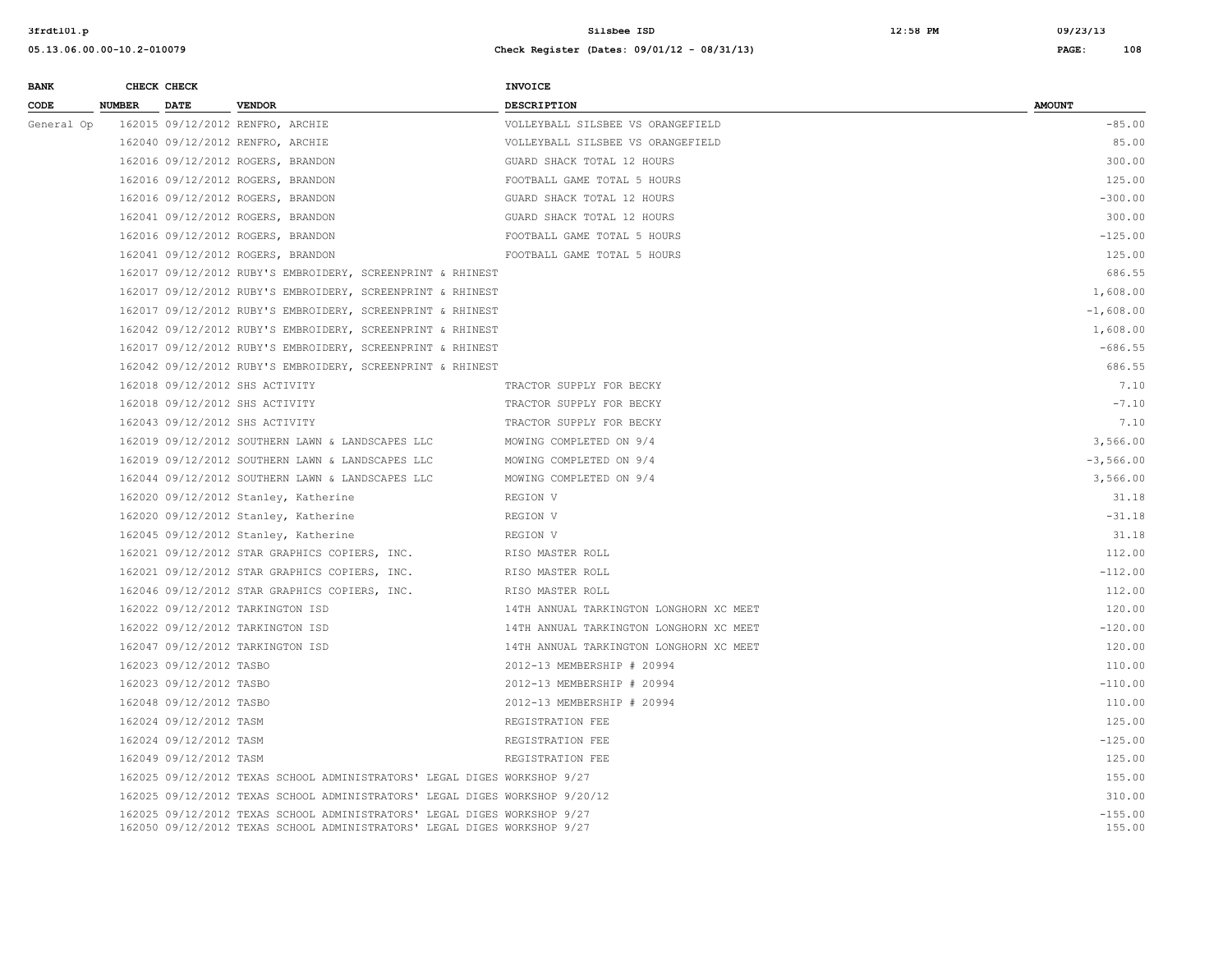| <b>BANK</b> |               | CHECK CHECK                |                                                                             | INVOICE                                            |                   |
|-------------|---------------|----------------------------|-----------------------------------------------------------------------------|----------------------------------------------------|-------------------|
| CODE        | <b>NUMBER</b> | <b>DATE</b>                | <b>VENDOR</b>                                                               | <b>DESCRIPTION</b>                                 | <b>AMOUNT</b>     |
| General Op  |               |                            | 162025 09/12/2012 TEXAS SCHOOL ADMINISTRATORS' LEGAL DIGES WORKSHOP 9/20/12 |                                                    | $-310.00$         |
|             |               |                            | 162050 09/12/2012 TEXAS SCHOOL ADMINISTRATORS' LEGAL DIGES WORKSHOP 9/20/12 |                                                    | 310.00            |
|             |               |                            | 162026 09/12/2012 TEXAS SKYWARD USERS GROUP                                 | REGISTRATION FEE OCT 8-10                          | 265.00            |
|             |               |                            | 162026 09/12/2012 TEXAS SKYWARD USERS GROUP                                 | REGISTRATION FEE OCT 8-10                          | $-265.00$         |
|             |               |                            | 162051 09/12/2012 TEXAS SKYWARD USERS GROUP                                 | REGISTRATION FEE OCT 8-10                          | 265.00            |
|             |               |                            | 162027 09/12/2012 WRIGHT, BILL                                              | FOOTBALL GAME SILSBEE VS LCM                       | 35.00             |
|             |               |                            | 162027 09/12/2012 WRIGHT, BILL                                              | FOOTBALL GAME SILSBEE VS LCM                       | $-35.00$          |
|             |               |                            | 162052 09/12/2012 WRIGHT, BILL                                              | FOOTBALL GAME SILSBEE VS LCM                       | 35.00             |
|             |               | 162053 09/13/2012 ACET     |                                                                             | REGISTRATION FEE OCTOBER 22-23                     | 300.00            |
|             |               |                            | 162054 09/13/2012 DERHAROUTIAN, REBECCA                                     | VOLLEYBALL GAME SILSBEE VS ORANGEFIELD MS          | 110.00            |
|             |               |                            | 162064 09/13/2012 Dickerson, Nina                                           | SUPPLIES                                           | 5.94              |
|             |               |                            | 162055 09/13/2012 Dorrell, Sharon                                           |                                                    | 79.95             |
|             |               | 162056 09/13/2012 ETEX     |                                                                             | Ink/toner                                          | 986.96            |
|             |               | 162056 09/13/2012 ETEX     |                                                                             | Science supplies                                   | 171.79            |
|             |               | 162056 09/13/2012 ETEX     |                                                                             | Classroom Supplies                                 | 112.19            |
|             |               | 162056 09/13/2012 ETEX     |                                                                             | Inovera 3A Batteries - 24 pack for Math Dept       | 249.75            |
|             |               | 162056 09/13/2012 ETEX     |                                                                             | UNIVERSAL FILE JACKETS                             | 65.98             |
|             |               |                            | 162057 09/13/2012 HOME DEPOT                                                | ELECTRIC WATER HEATER                              | 216.00            |
|             |               |                            | 162058 09/13/2012 Lewis, Sophia                                             | REGION V WORKSHOP                                  | 10.00             |
|             |               |                            | 162059 09/13/2012 LIVINGSTON SAW SERVICE                                    | OPEN P.O. FOR SEPT.                                | 19.50             |
|             |               |                            | 162059 09/13/2012 LIVINGSTON SAW SERVICE                                    | OPEN P.O. FOR SEPT.                                | 4.92              |
|             |               |                            | 162065 09/13/2012 Richard, Kimberly                                         | UIL CALCULATOR WORKSHOP                            | 20.00             |
|             |               |                            | 162060 09/13/2012 Stanley, Katherine                                        | REGION V                                           | 31.17             |
|             |               |                            | 162061 09/13/2012 STAR LOCKTECHS                                            | OPEN P.O. FOR SEPT.                                | 37.50             |
|             |               |                            | 162061 09/13/2012 STAR LOCKTECHS                                            | OPEN P.O. FOR SEPT.                                | 17.25             |
|             |               |                            | 162066 09/13/2012 TIME WARNER CABLE                                         | $9/17$ to $10/16$                                  | 953.98            |
|             |               | 162062 09/13/2012 TRAULSEN |                                                                             | FAN MOTOR                                          | 157.81            |
|             |               |                            | 162063 09/13/2012 WALKER, KAREN                                             | VOLLEYBALL SILSBEE VS ORANGEFIELD MS               | 145.51            |
|             |               |                            | 162079 09/19/2012 ALLEN, DENNIS                                             | GUARD SHACK TOTAL 8 HOURS                          | 200.00            |
|             |               | 162080 09/19/2012 AT &T    |                                                                             | SEPT 7 THRU OCT 6                                  | 4,844.87          |
|             |               |                            | 162081 09/19/2012 ATHLETIC SUPPLY INC.                                      | football supplies                                  | 7,846.45          |
|             |               |                            | 162081 09/19/2012 ATHLETIC SUPPLY INC.                                      | MIDDLE SCHOOL FOOTBALL SUPPLIES                    | 3,709.05          |
|             |               | 162082 09/19/2012 ATR      |                                                                             | IPAD FOR STUDENT                                   | 19.00             |
|             |               | 162083 09/19/2012 ATSSB    |                                                                             | ALL REGION TRYOUTS                                 | 61.00             |
|             |               |                            | 162084 09/19/2012 Bain, Richard JR                                          | MILEAGE, MEALS, HOTEL 9/9-9/11                     | 574.45            |
|             |               |                            | 162085 09/19/2012 BEAUMONT ISD                                              | 2012-2013                                          | 4,297.50          |
|             |               |                            | 162086 09/19/2012 BURGERWORKS, INC.                                         | CROSS COUNTRY                                      | 76.69             |
|             |               |                            | 162087 09/19/2012 BURNS, JANCI<br>162089 09/19/2012 CESSAC, RONNIE          | SCHOLARSHIP 1 OF 1 DRAW<br>SILSBEE VS LCM FOOTBALL | 1,500.00<br>85.00 |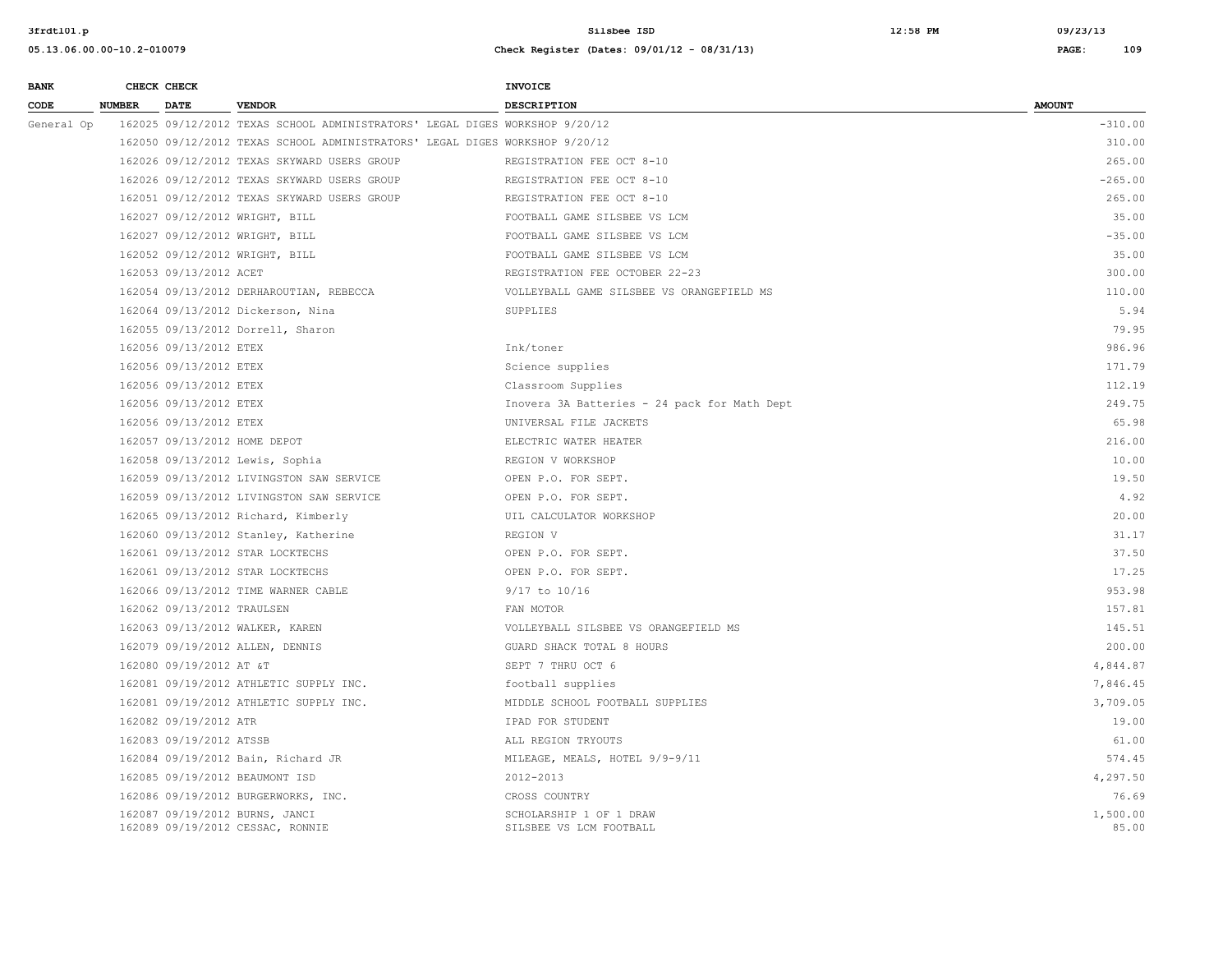| <b>BANK</b> |               | CHECK CHECK                  |                                                    | <b>INVOICE</b>                                                                                  |                    |
|-------------|---------------|------------------------------|----------------------------------------------------|-------------------------------------------------------------------------------------------------|--------------------|
| CODE        | <b>NUMBER</b> | <b>DATE</b>                  | <b>VENDOR</b>                                      | <b>DESCRIPTION</b>                                                                              | <b>AMOUNT</b>      |
| General Op  |               |                              | 162090 09/19/2012 CHICK-FIL-A                      | JR HIGH FOOTBALL                                                                                | 660.00             |
|             |               |                              | 162091 09/19/2012 CHICKEN EXPRESS                  | VOLLEYBALL MEALS                                                                                | 82.50              |
|             |               |                              | 162091 09/19/2012 CHICKEN EXPRESS                  | FOOTBALL TEAM MEALS                                                                             | 635.98             |
|             |               |                              | 162092 09/19/2012 CICI'S PIZZA #160                | 9/1 CROSS COUNTRY                                                                               | 78.00              |
|             |               |                              | 162093 09/19/2012 COASTAL WELDING SUPPLY INC       | OPEN P.O. FOR SEPT.                                                                             | 46.53              |
|             |               |                              | 162094 09/19/2012 COBURN SUPPLY COMPANY, INC.      | OPEN P.O. FOR SEPT.                                                                             | 406.80             |
|             |               |                              | 162094 09/19/2012 COBURN SUPPLY COMPANY, INC.      | OPEN P.O. FOR SEPT.                                                                             | 242.90             |
|             |               |                              | 162095 09/19/2012 COCA-COLA REFRESHMENTS           | TRAINER DRINKS                                                                                  | 100.00             |
|             |               |                              | 162096 09/19/2012 Coleman, Theresa                 | KINGWOOD PARK BASKETBALL CLINIC                                                                 | 10.99              |
|             |               |                              | 162097 09/19/2012 DAIRY QUEEN                      |                                                                                                 | 93.36              |
|             |               |                              | 162098 09/19/2012 DELACERDA, SCOTT                 | GUARD SHACK TOTAL 4 HOURS                                                                       | 100.00             |
|             |               | 162099 09/19/2012 DEMCO      |                                                    | WE14964070 HAMILTON PERSONAL HEADPHONE QUOTATION #X2248346 CONTRACT #C4MP23                     | 594.46             |
|             |               |                              | 162100 09/19/2012 DINAH-MIGHT ADVENTURES LP        | TEACHER SUPPLIES KAREN KEY                                                                      | 253.35             |
|             |               |                              | 162088 09/19/2012 DONALD E. TRAHAN, PH. D          | <b>EVALUATION</b>                                                                               | 840.00             |
|             |               |                              | 162101 09/19/2012 DRODDY, JAKE                     | GUARD SHACK TOTAL 8 HOURS                                                                       | 200.00             |
|             |               |                              | 162102 09/19/2012 EAST TEXAS SUPPLY CO.            | maint/RT                                                                                        | 319.69             |
|             |               | 162103 09/19/2012 ETEX       |                                                    | GRIP A STRIP                                                                                    | 1,503.36           |
|             |               | 162103 09/19/2012 ETEX       |                                                    | Supplies                                                                                        | 312.65             |
|             |               | 162103 09/19/2012 ETEX       |                                                    | Magic Tape 24 pk                                                                                | 52.99              |
|             |               | 162103 09/19/2012 ETEX       |                                                    | Batteries                                                                                       | 502.35             |
|             |               |                              | 162104 09/19/2012 Ferguson, Jennifer               | NASW ANNUAL CONFERENCE                                                                          | 710.63             |
|             |               |                              | 162105 09/19/2012 Foster, Tonya                    | HOMEBOUND                                                                                       | 35.92              |
|             |               |                              | 162106 09/19/2012 Franco, Carrie                   | PURCHASE SP ED SUPPLIES & HEALTH SERVICES SUPPLIES                                              | 63.92              |
|             |               |                              | 162106 09/19/2012 Franco, Carrie                   | SHS TO ADMIN TO SAM'S CLUB                                                                      | 27.94              |
|             |               |                              | 162107 09/19/2012 GILLEY, WILLIAM                  | AND 9/18 TOTAL HOURS 9.5 VOLLEYBALL AND FOOTBALL GAMES                                          | 237.50             |
|             |               |                              | 162108 09/19/2012 GRIFFIN, JASON                   | GUARD SHACK TOTAL 4 HOURS                                                                       | 100.00             |
|             |               |                              | 162109 09/19/2012 HARDIN COUNTY APPRAISAL DISTRICT |                                                                                                 | 64,076.24          |
|             |               |                              | 162110 09/19/2012 Harrison, Palma                  | REGION V WORKSHOP                                                                               | 23.27              |
|             |               |                              | 162111 09/19/2012 JOHNSTONE, RODNEY                | SILSBEE VS LCM FOOTBALL                                                                         | 95.00              |
|             |               |                              | 162112 09/19/2012 Lamey, Lisa                      |                                                                                                 | 88.13              |
|             |               |                              | 162113 09/19/2012 LAURA REEVES ACTIVITY FUND       | REIMBURSEMENT                                                                                   | 105.25             |
|             |               |                              | 162114 09/19/2012 LEGAL DIGEST                     | ANNUAL SUBSCRIPTION                                                                             | 140.00             |
|             |               |                              | 162115 09/19/2012 LEWIS, JEFFREY                   | SILSBEE VS LCM FOOTBALL                                                                         | 50.00              |
|             |               |                              | 162116 09/19/2012 Love, Amanda                     | PRS SERVICES                                                                                    | 33.88              |
|             |               |                              | 162116 09/19/2012 Love, Amanda                     | GENERAL HOMEBOUND                                                                               | 5.06               |
|             |               | 162117 09/19/2012 MCDONALD'S |                                                    | VOLLEYBALL TOURNEY                                                                              | 88.67              |
|             |               |                              | 162118 09/19/2012 MONTALVO, CARLOS                 | GUARD SHACK TOTAL 4 HOURS                                                                       | 100.00             |
|             |               | 162119 09/19/2012 MOSCA, DON | 162120 09/19/2012 NCS PEARSON, INC.                | SILSBEE VS LCM<br>AIMS WEB PRO COMPLETE K-8 DO NOT DELIVER OR INVOICE UNTIL AFTER SEPT. 1, 2012 | 95.00<br>11,400.00 |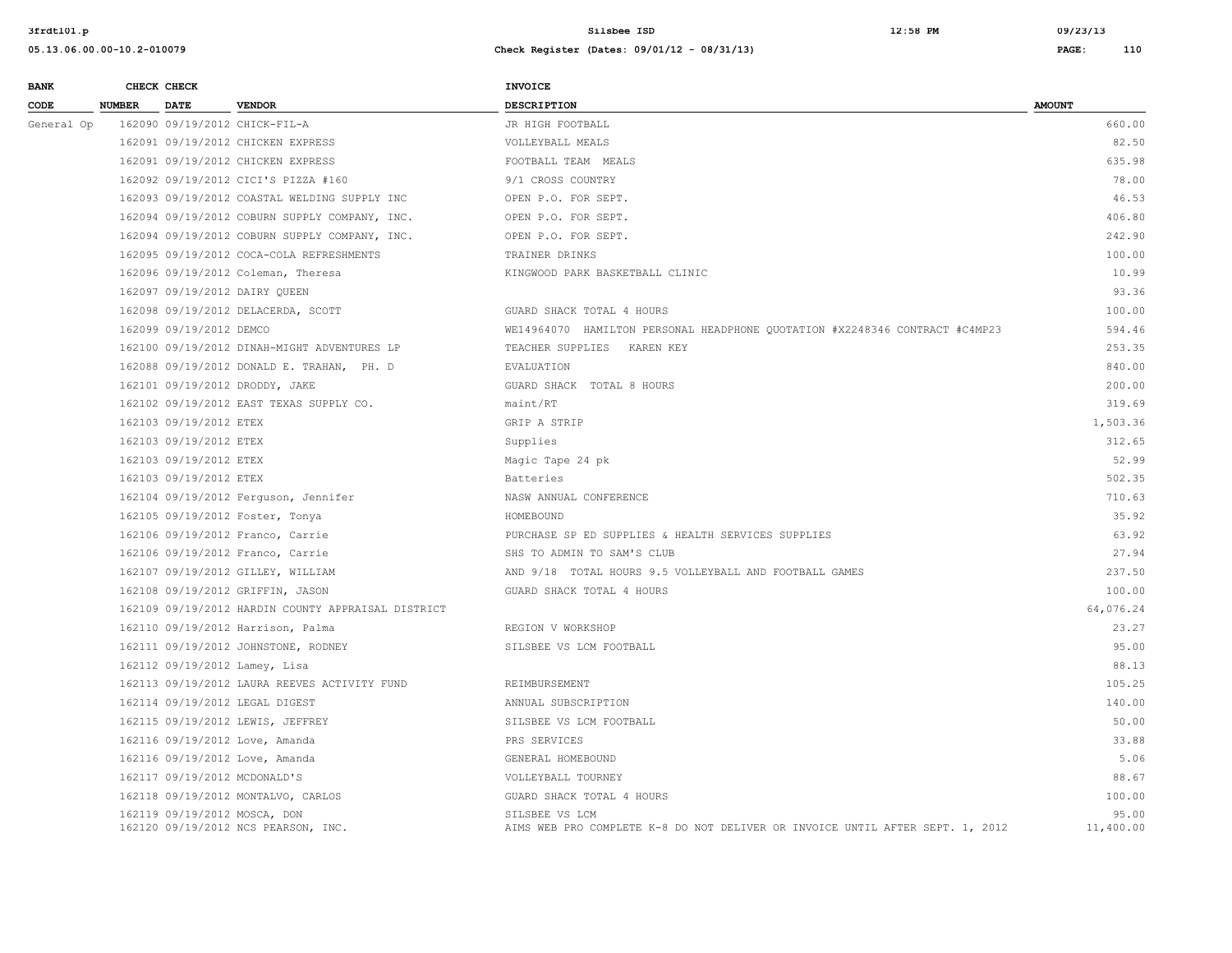**3frdtl01.p Silsbee ISD 12:58 PM 09/23/13**

| <b>BANK</b> |               | CHECK CHECK                  |                                                                                     | <b>INVOICE</b>                                                                |                      |
|-------------|---------------|------------------------------|-------------------------------------------------------------------------------------|-------------------------------------------------------------------------------|----------------------|
| CODE        | <b>NUMBER</b> | DATE                         | <b>VENDOR</b>                                                                       | <b>DESCRIPTION</b>                                                            | <b>AMOUNT</b>        |
|             |               |                              |                                                                                     | HAND PURCHASE ORDER 47833                                                     |                      |
|             |               |                              | 162121 09/19/2012 NOVROZSKY'S                                                       | VOLLEYBALL LCM TOURNEY                                                        | 92.73                |
|             |               |                              | 162121 09/19/2012 NOVROZSKY'S                                                       | VOLLEYBALL @ BUNA                                                             | 218.82               |
|             |               |                              | 162121 09/19/2012 NOVROZSKY'S                                                       | VOLLEYBALL MIDDLE SCHOOL                                                      | 208.20               |
|             |               |                              | 162122 09/19/2012 O K PAPER CENTER                                                  | 3 Part NCR Reverse paper - 8 cases                                            | 1,689.20             |
|             |               |                              | 162123 09/19/2012 Padilla, Rhonda                                                   | SCHOOL RUNS                                                                   | 52.06                |
|             |               |                              | 162124 09/19/2012 Patterson, Todd                                                   | TMEA AND ATSSB DUES FOR 2012-2013                                             | 85.00                |
|             |               |                              | 162125 09/19/2012 PITNEY BOWES GLOBAL FINANCIAL SERVICES L JUNE 30 TO SEPT 30, 2012 |                                                                               | 1,266.00             |
|             |               | 162126 09/19/2012 PNG BAC    |                                                                                     | UIL MARCHING FESTIVAL                                                         | 250.00               |
|             |               |                              | 162127 09/19/2012 RELIABLE TRANSMISSION SERVICE TEXAS                               | COMPUTER DATA                                                                 | 532.66               |
|             |               | 162128 09/19/2012 REXEL      |                                                                                     | OPEN P.O. FOR SEPT.                                                           | 85.70                |
|             |               | 162128 09/19/2012 REXEL      |                                                                                     | WET LOCATION FIXTURES FOR EJSMMS, KIRBY, R-T, L.R. CAMPUS                     | 507.45               |
|             |               | 162128 09/19/2012 REXEL      |                                                                                     | WET LOCATION FIXTURES FOR EJSMMS, KIRBY, R-T, L.R. CAMPUS                     | 66.66                |
|             |               |                              | 162129 09/19/2012 ROGERS, BRANDON                                                   | GUARD SHACK TOTAL 4 HOURS                                                     | 100.00               |
|             |               |                              | 162130 09/19/2012 SAFETY-KLEEN                                                      | OPEN PO FOR THE MONTH OF SEPTEMBER 2012                                       | 151.00               |
|             |               |                              | 162131 09/19/2012 SCHOLASTIC MAGAZINES                                              |                                                                               | 728.20               |
|             |               |                              | 162132 09/19/2012 SCROGGINS, TIM                                                    | GUARD SHACK TOTAL 8 HOURS                                                     | 200.00               |
|             |               |                              | 162133 09/19/2012 SECCA, INC.                                                       | fund 255                                                                      | 237.00               |
|             |               |                              | 162133 09/19/2012 SECCA, INC.                                                       | FUND 211                                                                      | 625.00               |
|             |               |                              | 162133 09/19/2012 SECCA, INC.                                                       | FUND 199 SCE                                                                  | 1,141.00             |
|             |               |                              | 162133 09/19/2012 SECCA, INC.                                                       | IDEA-B FUND 199                                                               | 629.00               |
|             |               |                              | 162134 09/19/2012 SEILEY, CHAD                                                      | CUSTOM FABRICATED PIGEON GUARD (SEE ATTACHED QUOTE)                           | 125.00               |
|             |               |                              | 162135 09/19/2012 SILSBEE BEE                                                       | ADMINISTRATION OFFICE                                                         | 23.00                |
|             |               |                              | 162136 09/19/2012 SILSBEE RADIATOR SERVICE                                          | RADIATOR FOR BUS 32                                                           | 995.00               |
|             |               |                              | 162137 09/19/2012 SMITH, RICHARD                                                    | SILSBEE VS LCM FOOTBALL                                                       | 50.00                |
|             |               |                              | 162138 09/19/2012 SOUTHEAST M & O TASBO                                             | MARK LEE AND DONNA DUFNER                                                     | 40.00                |
|             |               |                              | 162139 09/19/2012 SOUTHERN COMPUTER WAREHOUSE                                       | I PAD CASES                                                                   | 605.60               |
|             |               |                              | 162139 09/19/2012 SOUTHERN COMPUTER WAREHOUSE                                       | I PAD CASES                                                                   | 9,508.07             |
|             |               |                              | 162140 09/19/2012 SOUTHWEST BUILDING SYSTEMS                                        | MATERIALS & LABOR TO REPLACE 14EA. BATTERIES ON FIRE ALARM SYSTEM             | 410.00               |
|             |               |                              | 162141 09/19/2012 SUN COAST RESOURCES, INC.                                         | OPEN P.O. FOR SEPT.                                                           | 2,248.75             |
|             |               |                              | 162142 09/19/2012 SUPER DUPER PUBLICATIONS                                          | Speech supplies and testing materials                                         | 401.85               |
|             |               | 162144 09/19/2012 TASA       |                                                                                     | REGISTRATION FEE NOV 28-30                                                    | 175.00               |
|             |               | 162143 09/19/2012 TASA       |                                                                                     | TASA Membership and Service Subscription annual renewal for Sherrie Thornhill | 225.00               |
|             |               | 162145 09/19/2012 TASB, INC. |                                                                                     |                                                                               | 1,700.00             |
|             |               | 162146 09/19/2012 TASBO      |                                                                                     | DONNA DUFNER AND MARK LEE                                                     | 200.00               |
|             |               | 162147 09/19/2012 TASM       |                                                                                     | MEMBERSHIP DUES 2012-13                                                       | 25.00                |
|             |               | 162148 09/19/2012 TASSP      |                                                                                     | MURRELL STEWART, SUNEE STEPHENS, AND RACHEL LINTHICUM                         | 585.00               |
|             |               | 162149 09/19/2012 TELVENT    | 162150 09/19/2012 TIME WARNER CABLE                                                 | 9/1 TO 7/31/2013<br>9/15 TO 10/14                                             | 2,563.00<br>3,375.00 |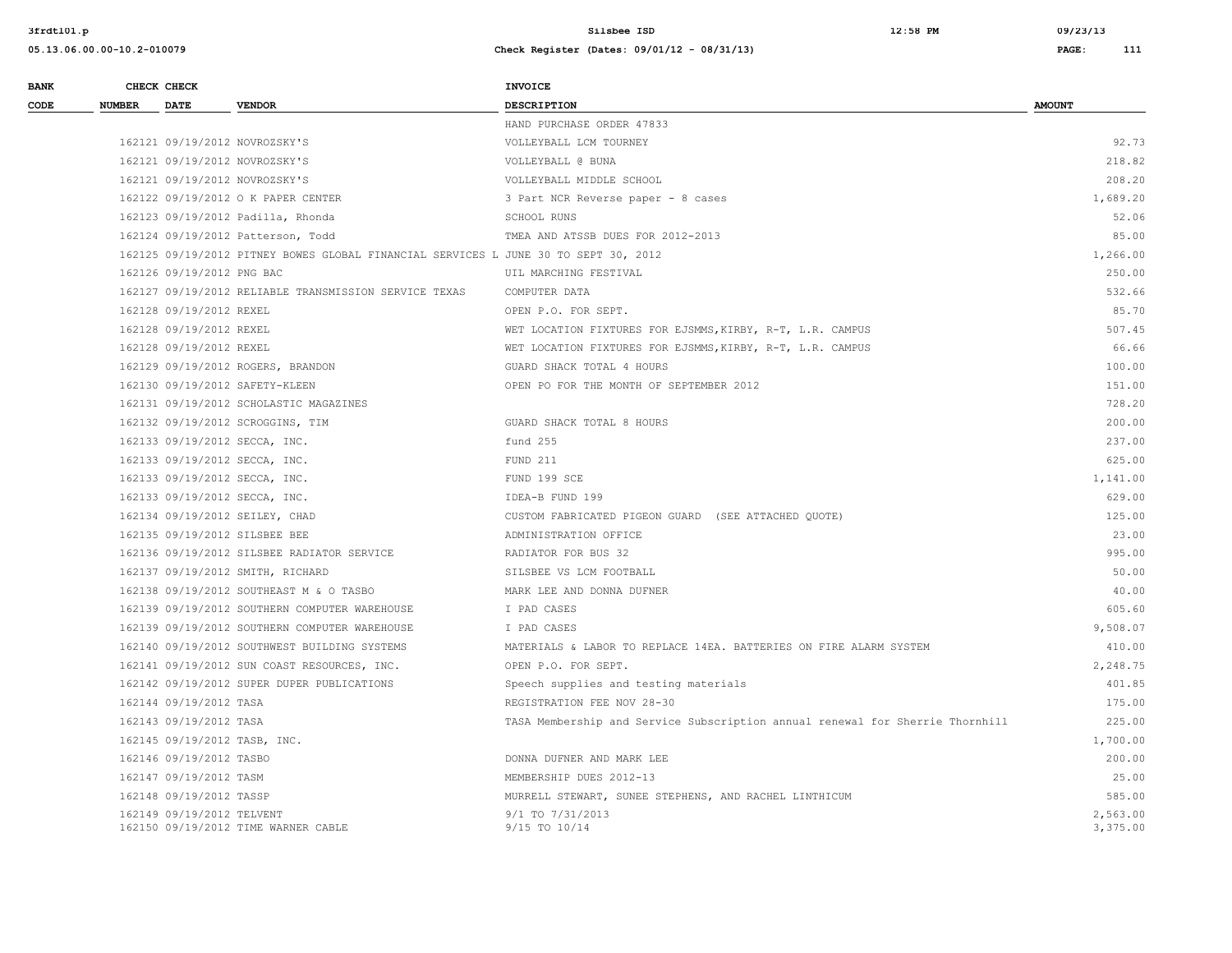| <b>BANK</b> |               | CHECK CHECK                 |                                                     | INVOICE                                                                       |                 |
|-------------|---------------|-----------------------------|-----------------------------------------------------|-------------------------------------------------------------------------------|-----------------|
| CODE        | <b>NUMBER</b> | <b>DATE</b>                 | <b>VENDOR</b>                                       | <b>DESCRIPTION</b>                                                            | <b>AMOUNT</b>   |
| General Op  |               |                             | 162150 09/19/2012 TIME WARNER CABLE                 | 9/18 TO 10/17                                                                 | 953.98          |
|             |               |                             | 162150 09/19/2012 TIME WARNER CABLE                 | 9/18 TO 10/17                                                                 | 953.98          |
|             |               |                             | 162150 09/19/2012 TIME WARNER CABLE                 | 9/18 TO 10/17                                                                 | 953.98          |
|             |               |                             | 162151 09/19/2012 Tomas, Jennifer                   | REGION V WORKSHOPS                                                            | 40.40           |
|             |               |                             | 162152 09/19/2012 TUCK, JR., ROBERT                 | SILSBEE VS LCM FOOTBALL                                                       | 95.00           |
|             |               |                             | 162153 09/19/2012 U.I.L. MUSIC - REGION X           |                                                                               | 375.00          |
|             |               |                             | 162154 09/19/2012 WINN, BANKS                       | SILSBEE VS LCM FOOTBALL                                                       | 129.40          |
|             |               |                             | 162155 09/19/2012 Wolters, Sheila                   | CLASS                                                                         | 25.00           |
|             |               |                             | 162158 09/21/2012 ALLEN, DENNIS                     | GUARD SHACK TOTAL 8 HOURS                                                     | 200.00          |
|             |               |                             | 162159 09/21/2012 BAKER DISTRIBUTING                | OPEN P.O. FOR SEPT.                                                           | 112.32          |
|             |               |                             | 162160 09/21/2012 BEAUMONT FREIGHTLINER - STERLING  | STATEMENT OPEN PO FOR THE MONTH OF SEPTEMBER 2012                             | 1,842.60        |
|             |               |                             | 162161 09/21/2012 BEAUMONT ENTERPRISE               | HIGH SCHOOL LIBRARY                                                           | 107.40          |
|             |               |                             | 162162 09/21/2012 CLASSROOM DIRECT                  | TEACHER SUPPLIES                                                              | 36.54           |
|             |               |                             | 162163 09/21/2012 COBURN SUPPLY COMPANY, INC.       | 5 ton 460 volt a/c cond. unit, 7/8 " suction line drier, 3/8 " 16cu in liquid | 1,388.24        |
|             |               |                             |                                                     | line drier, 30# r-22 Delivery fee                                             |                 |
|             |               |                             | 162163 09/21/2012 COBURN SUPPLY COMPANY, INC.       | 5 ton 460 volt a/c cond. unit, 7/8 " suction line drier, 3/8 " 16cu in liquid | 384.04          |
|             |               |                             |                                                     | line drier, 30# r-22 Delivery fee                                             |                 |
|             |               |                             | 162164 09/21/2012 DRODDY, JAKE                      | GUARD SHACK TOTAL 16.25 HOURS                                                 | 406.25          |
|             |               |                             | 162164 09/21/2012 DRODDY, JAKE                      | GUARD SHACK TOTAL 16.25 HOURS                                                 | $-406.25$       |
|             |               |                             | 162165 09/21/2012 EAST TEXAS SUPPLY CO.             | trash bags                                                                    | 76.20           |
|             |               | 162166 09/21/2012 ETEX      |                                                     | Date Stamp                                                                    | 14.49           |
|             |               | 162166 09/21/2012 ETEX      |                                                     | Colored paper                                                                 | 15.98           |
|             |               | 162166 09/21/2012 ETEX      |                                                     | Toner for printer 3600                                                        | 582.96          |
|             |               | 162166 09/21/2012 ETEX      |                                                     | office supplies                                                               | 139.35          |
|             |               | 162166 09/21/2012 ETEX      |                                                     | TEACHER SUPPLIES                                                              | 127.89          |
|             |               | 162166 09/21/2012 ETEX      |                                                     | POWER STRIP/SURGE PROTECTOR                                                   | 42.56           |
|             |               | 162166 09/21/2012 ETEX      |                                                     | Office & Teacher Supplies                                                     | 229.93          |
|             |               |                             | 162167 09/21/2012 Franco, Eldon                     | SPANISH CLEP TEST PREP BOOK                                                   | 10.83           |
|             |               | 162168 09/21/2012 GRAINGER  |                                                     | OPEN P.O. FOR SEPT.                                                           | 364.14          |
|             |               |                             | 162169 09/21/2012 GRIFFIN, JASON                    | GUARD SHACK TOTAL 8 HOURS                                                     | 200.00          |
|             |               |                             | 162170 09/21/2012 IRLEN INSTITUTE                   | Colored overlays                                                              | 413.70          |
|             |               |                             | 162171 09/21/2012 KOMMERCIAL KITCHENS               | IGNITION BOX (SOUTHBEND OVEN) SHIPPING INCLUDED                               | 183.75          |
|             |               |                             | 162172 09/21/2012 LEGER-DISCHLER, JEANNETTE         | VOLLEYBALL SILSBEE VS BRIDGE CITY                                             | 109.98          |
|             |               |                             | 162173 09/21/2012 MCDONALD, SHANNA                  | DANCE                                                                         | 350.00          |
|             |               |                             | 162174 09/21/2012 OTIS ELEVATOR COMPANY             | REPLACE LIFT ROD                                                              | 710.98          |
|             |               |                             | 162175 09/21/2012 Phillips, Kirsten                 | TRAINING 9/20                                                                 | 22.02           |
|             |               |                             | 162176 09/21/2012 RAPTOR ACCOUNTS RECEIVABLE        | RaptorWare Visitor Badges - 10 rolls per case                                 | 200.00          |
|             |               | 162177 09/21/2012 RED ALERT | 162178 09/21/2012 REGION V EDUCATION SERVICE CENTER | OPEN P.O. FOR SEPT.<br>Workshop 5852) Regional VI Teachers Meeting            | 260.00<br>40.00 |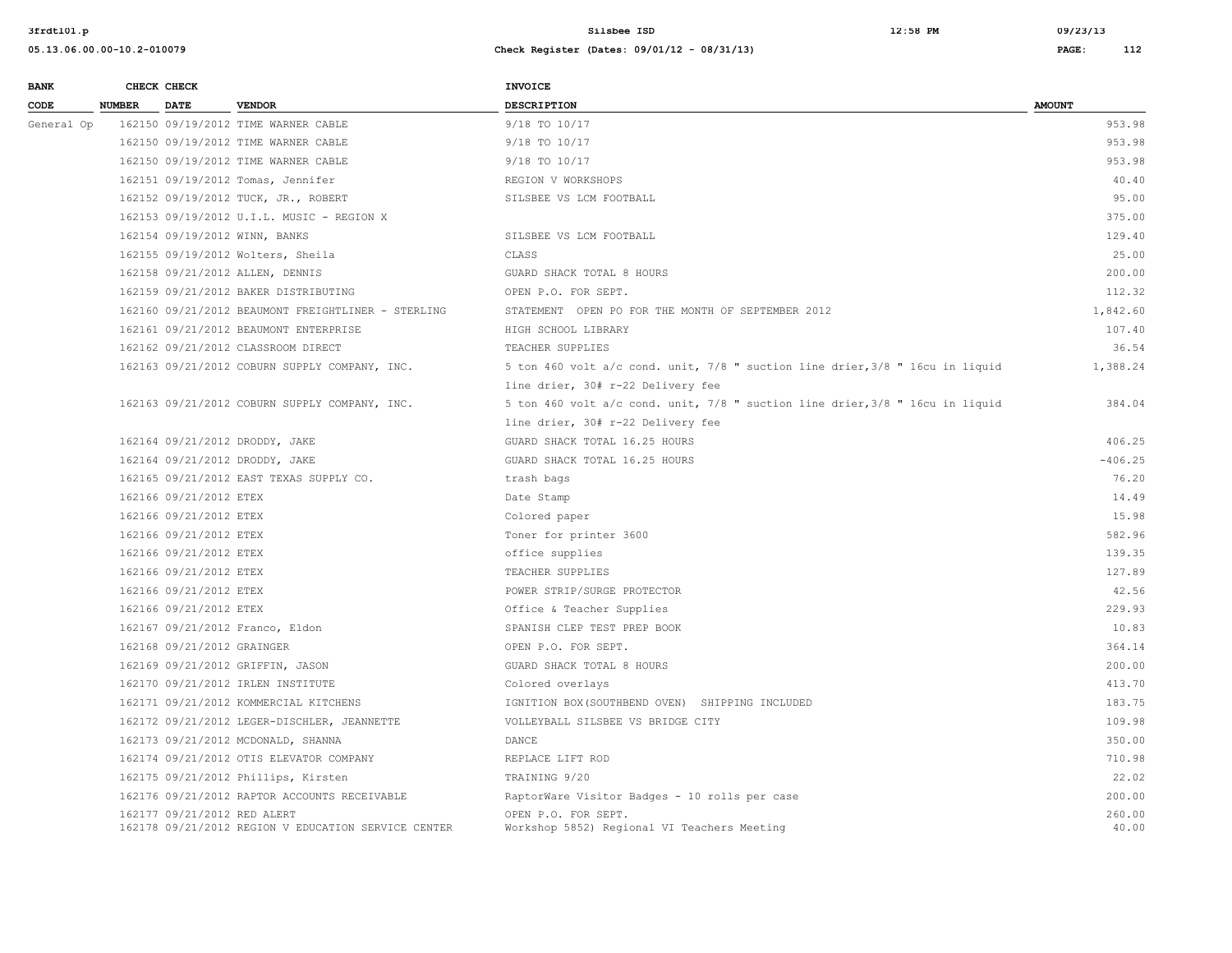**05.13.06.00.00-10.2-010079 Check Register (Dates: 09/01/12 - 08/31/13) PAGE: 113 BANK CHECK CHECK CHECK** 

| CODE       | <b>NUMBER</b> | DATE                       | <b>VENDOR</b>                                                         | <b>DESCRIPTION</b>                           | <b>AMOUNT</b>  |
|------------|---------------|----------------------------|-----------------------------------------------------------------------|----------------------------------------------|----------------|
| General Op |               |                            | 162179 09/21/2012 ROGERS, BRANDON                                     | TOTAL 8 HOURS GUARD SHACK                    | 200.00         |
|            |               |                            | 162180 09/21/2012 SOUTHERN LAWN & LANDSCAPES LLC                      | MOWING COMPLETED ON 9/18                     | 3,566.00       |
|            |               |                            | 162181 09/21/2012 Stanley, Katherine                                  | REGION V WORKSHOP                            | 31.17          |
|            |               |                            | 162182 09/21/2012 TEXAS SKYWARD USERS GROUP                           | REGISTRATION 10/8-10                         | 265.00         |
|            |               |                            | 162182 09/21/2012 TEXAS SKYWARD USERS GROUP                           | REGISTRATION OCT 8-10                        | 265.00         |
|            |               |                            | 162183 09/21/2012 THOMAS, KIRK                                        | VOLLEYBALL SILSBEE VS BRIDGE CITY            | 118.00         |
|            |               |                            | 162184 09/21/2012 TROXELL COMMUNICATIONS, INC.                        | projector bulbs                              | 1,196.00       |
|            |               | 162185 09/21/2012 WAL-MART |                                                                       | headphones for 504 students                  | 26.91          |
|            |               | 162185 09/21/2012 WAL-MART |                                                                       | FISHING SUPPLIES                             | 48.00          |
|            |               | 162185 09/21/2012 WAL-MART |                                                                       | SUPPLIES                                     | 199.28         |
|            |               | 162185 09/21/2012 WAL-MART |                                                                       | SUPPLIES                                     | 46.16          |
|            |               | 162185 09/21/2012 WAL-MART |                                                                       | SUPPLIES                                     | 32.88          |
|            |               |                            | 162186 09/21/2012 WEBB ELECTRONICS                                    | EDITING EQUIPMENT                            | 2,820.00       |
|            |               |                            | 162188 09/24/2012 CARD SERVICES                                       | SEPTEMBER 5 TO SEPTEMBER 11                  | 168.61         |
|            |               |                            | 162188 09/24/2012 CARD SERVICES                                       | SEPT 5 TO 9/19                               | 2,899.71       |
|            |               |                            | 162189 09/25/2012 DOUBLE TREE HOTEL                                   | LEGAL WORKSHOP 9/26-27                       | 235.44         |
|            |               | 162258 09/26/2012 3M       |                                                                       | Book Check Security System                   | 1,566.00       |
|            |               |                            | 162195 09/26/2012 ADVANCED SYSTEMS & ALARMS                           | 10/1 TO 10/31                                | 70.00          |
|            |               |                            | 162196 09/26/2012 ADVENTURE KINGDOM                                   | DEPOSIT FOR AR MAY 30, 2013                  | 37.50          |
|            |               |                            | 162197 09/26/2012 ALERT SERVICES                                      | supplies                                     | 2,411.67       |
|            |               |                            | 162198 09/26/2012 ALLEN, DENNIS                                       | SILSBEE VS LIVINGSTON TOTAL 5 HOURS          | 125.00         |
|            |               |                            | 162199 09/26/2012 AMERICAN ASSOCIATION OF NOTARIES                    | MEMBERSHIP                                   | 24.95          |
|            |               |                            | 162200 09/26/2012 APPLIED MAINTENANCE SPECIALTIES                     | OPEN P.O. FOR SEPT.                          | 14.37          |
|            |               |                            | 162201 09/26/2012 ATHLETIC SUPPLY INC.                                | football supplies                            | 1,298.00       |
|            |               |                            | 162202 09/26/2012 Bonnette, Shanna                                    | REIMBURSEMENT                                | 10.10          |
|            |               |                            | 162203 09/26/2012 BOUDREAUX, CHARITY                                  | ALYSSA BOUDREAUX LUNCH                       | 23.00          |
|            |               |                            | 162204 09/26/2012 Brechtel, Jennifer                                  |                                              | 8.75           |
|            |               |                            | 162205 09/26/2012 BRISCO, JOCELYN                                     | HUNTER JOHNSON LUNCH                         | 59.35          |
|            |               |                            | 162206 09/26/2012 BUTLER, ALYSHA                                      | ADDISON BUTLER LUNCH ACCT                    | 46.00          |
|            |               | 162207 09/26/2012 CAIN, ED |                                                                       | SILSBEE VS LIVINGSTON TOTAL 5 HOURS          | 125.00         |
|            |               |                            | 162208 09/26/2012 CENTERPOINT ENERGY                                  | 17 DAYS IN SEPTEMBER                         | 1,942.84       |
|            |               |                            | 162209 09/26/2012 COGBILL, BENSON                                     | SILSBEE VS LIVINGSTON FOOTBALL TOTAL 5 HOURS | 125.00         |
|            |               |                            | 162210 09/26/2012 Colvin, Gay                                         | SUPPLIES REIMBURSEMENT                       | 13.13          |
|            |               |                            | 162211 09/26/2012 COMMUNITY COFFEE                                    | ADMINISTRATION OFFICE                        | 40.00          |
|            |               |                            | 162259 09/26/2012 COWBOY CHEVROLET-BUICK-PONTIAC                      | REPAIRS ON SUBURBAN #28                      | 336.74         |
|            |               |                            | 162212 09/26/2012 DAVIS, MELINDA                                      | SILSBEE VS LIVINGSTON                        | 45.00          |
|            |               |                            | 162213 09/26/2012 DE LAGE LANDEN                                      | $9/1$ TO $9/30$                              | 719.00         |
|            |               |                            | 162214 09/26/2012 DERRICK, JENNIFER<br>162215 09/26/2012 DRODDY, JAKE | KEANUS DERRICK<br>GUARD SHACK TOTAL 16 HOURS | 9.75<br>400.00 |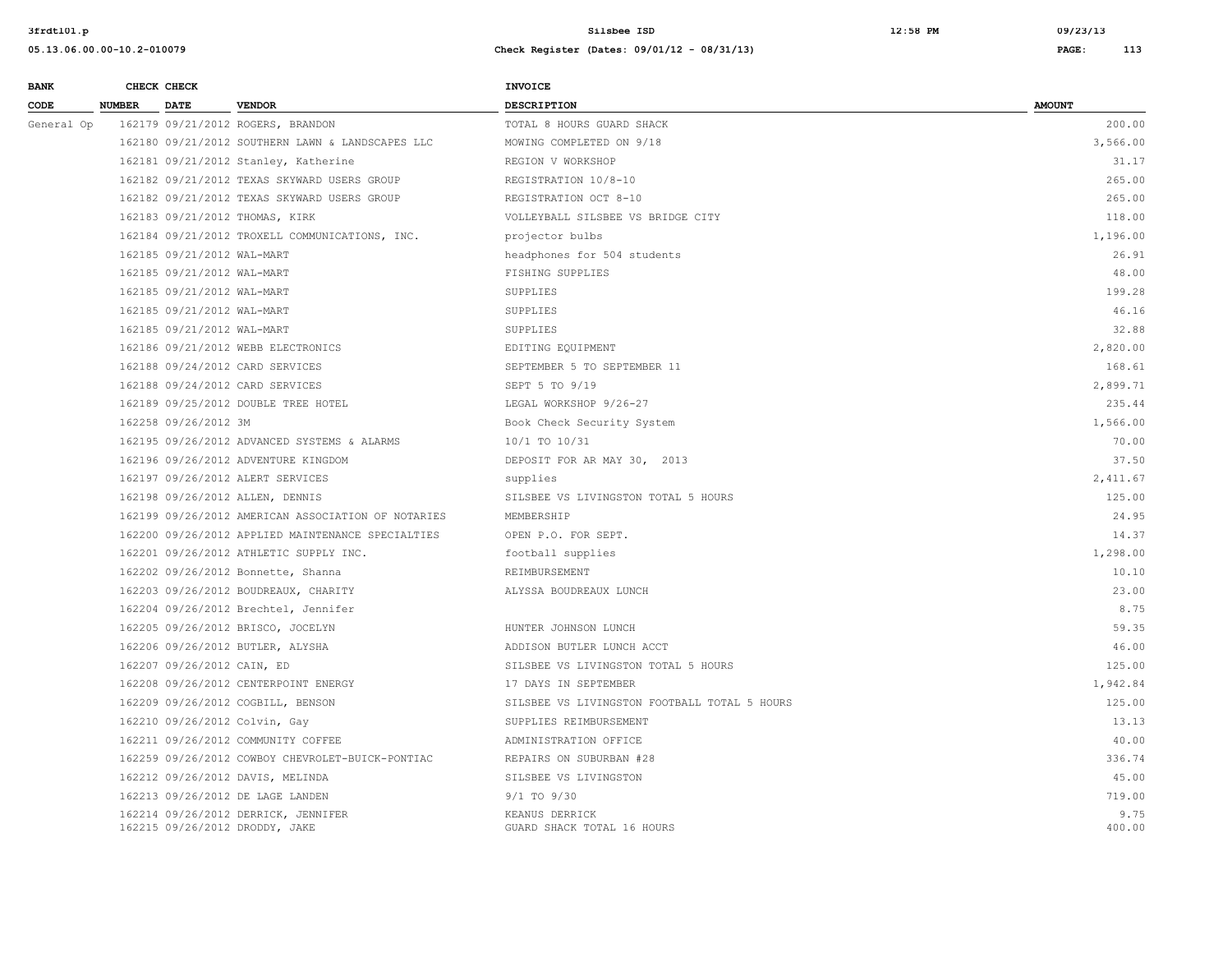**3frdtl01.p Silsbee ISD 12:58 PM 09/23/13**

| <b>BANK</b> |               | CHECK CHECK            |                                                                             | INVOICE                                                                             |                    |
|-------------|---------------|------------------------|-----------------------------------------------------------------------------|-------------------------------------------------------------------------------------|--------------------|
| CODE        | <b>NUMBER</b> | <b>DATE</b>            | <b>VENDOR</b>                                                               | <b>DESCRIPTION</b>                                                                  | <b>AMOUNT</b>      |
| General Op  |               | 162216 09/26/2012 ETEX |                                                                             | DESK                                                                                | 615.00             |
|             |               | 162216 09/26/2012 ETEX |                                                                             | teacher supplies                                                                    | 202.98             |
|             |               | 162216 09/26/2012 ETEX |                                                                             | TEACHER SUPPLIES                                                                    | 337.92             |
|             |               | 162216 09/26/2012 ETEX |                                                                             | OFFICE SUPPLIES                                                                     | 149.99             |
|             |               | 162216 09/26/2012 ETEX |                                                                             | office supplies                                                                     | 167.98             |
|             |               | 162216 09/26/2012 ETEX |                                                                             | SUPPLIES                                                                            | 55.47              |
|             |               |                        | 162217 09/26/2012 F&F SPORTS, INC.                                          | JERSEY'S WHITE                                                                      | 4,785.00           |
|             |               |                        | 162218 09/26/2012 Ferguson, Jennifer                                        | REIMBURSEMENT STUDENT AND TEACHER MEAL @ DR. APPT.                                  | 14.96              |
|             |               |                        | 162219 09/26/2012 GILLEY, WILLIAM                                           | SILSBEE VS LIVINGSTON TOTAL 10 HOURS                                                | 250.00             |
|             |               |                        | 162220 09/26/2012 Gonzales, Travis                                          | REIMBURSEMENT                                                                       | 113.54             |
|             |               |                        | 162221 09/26/2012 GORDON, RYAN                                              | SILSBEE VS LIVINGSTON                                                               | 45.00              |
|             |               |                        | 162222 09/26/2012 Harrison, Laura                                           | SILSBEE VS LIVINGSTON                                                               | 45.00              |
|             |               |                        | 162223 09/26/2012 HAWTHORNE, J.                                             | SILSBEE VS LIVINGSTON                                                               | 35.00              |
|             |               |                        | 162224 09/26/2012 HAWTHORNE, JERRY                                          | SILSBEE VS LIVINGSTON                                                               | 35.00              |
|             |               |                        | 162225 09/26/2012 HAYES, ANGIE                                              | UNIFORMS                                                                            | 80.00              |
|             |               |                        | 162226 09/26/2012 Hendrix, Nancy                                            | SILSBEE VS LIVINGSTON                                                               | 45.00              |
|             |               |                        | 162227 09/26/2012 HENRY, MYESHIA                                            | TY'ZAVION HAFFORD LUNCH                                                             | 3.10               |
|             |               |                        | 162260 09/26/2012 HEXCO, INC. - ACADEMIC                                    | UIL MATERIALS                                                                       | 75.75              |
|             |               |                        | 162228 09/26/2012 HIGHSMITH INC.                                            | Steel bookends/label protectors                                                     | 416.00             |
|             |               |                        | 162229 09/26/2012 HILTON AUSTIN                                             | TASA/TASB CONFERENCE-AUSTIN 9/27-29                                                 | 412.02             |
|             |               |                        | 162230 09/26/2012 HINKIE, JAY                                               | SILSBEE VS LIVINGSTON                                                               | 35.00              |
|             |               |                        | 162231 09/26/2012 HODGES, STEPHEN                                           | SILSBEE VS LIVINGSTON TOTAL 5 HOURS                                                 | 125.00             |
|             |               |                        | 162232 09/26/2012 I.D.E.A.S., LLC                                           | UIL materials                                                                       | 210.00             |
|             |               |                        | 162261 09/26/2012 INTERFACE SECURITY SYSTEMS                                | 10/1 TO 10/31                                                                       | 25.17              |
|             |               |                        | 162262 09/26/2012 JEB SALES COMPANY, INC.                                   | BUS NUMBERS AND SIGNS                                                               | 332.09             |
|             |               |                        | 162263 09/26/2012 JUNIOR LIBRARY GUILD                                      |                                                                                     | 3,246.00           |
|             |               |                        | 162233 09/26/2012 Leach, Lindsay                                            | VOLLEYBALL MEAL                                                                     | 52.23              |
|             |               |                        | 162234 09/26/2012 Love, Amanda                                              | GENERAL ED HOMEBOUND                                                                | 1.11               |
|             |               |                        | 162234 09/26/2012 Love, Amanda                                              |                                                                                     | 33.88              |
|             |               |                        | 162234 09/26/2012 Love, Amanda                                              | GENERAL ED                                                                          | 5.06               |
|             |               |                        | 162235 09/26/2012 MOTION PICTURE LICENSING CORPORATION                      |                                                                                     | 557.50             |
|             |               |                        | 162236 09/26/2012 NAVARRO, ANGELO                                           | LUNCH                                                                               | 4.90               |
|             |               |                        | 162237 09/26/2012 NORTON, DAVID                                             | SILSBEE VS LIVINGSTON TOTAL 5 HOURS                                                 | 125.00             |
|             |               |                        | 162238 09/26/2012 OTIS ELEVATOR COMPANY                                     | CONTRACT 10/1/2012 TO 9/30/2013                                                     | 2,216.56           |
|             |               |                        | 162239 09/26/2012 Parks, Diane                                              | FCCLA PEER EDUCATION WORKSHOP                                                       | 71.06              |
|             |               | 162240 09/26/2012 RCI  |                                                                             | LABELS                                                                              | 69.00              |
|             |               |                        | 162241 09/26/2012 ROBERTS, JERRY                                            | SILSBEE VS LIVINGSTON TOTAL 5 HOURS                                                 | 125.00             |
|             |               |                        | 162242 09/26/2012 SAUERWEIN, DREW<br>162243 09/26/2012 SCHOLASTIC MAGAZINES | 26TH ANNUAL PLEASURE ISLAND CROSS COUNTRY MEET<br>Scholastic News (2nd & 3rd grade) | 140.00<br>1,955.00 |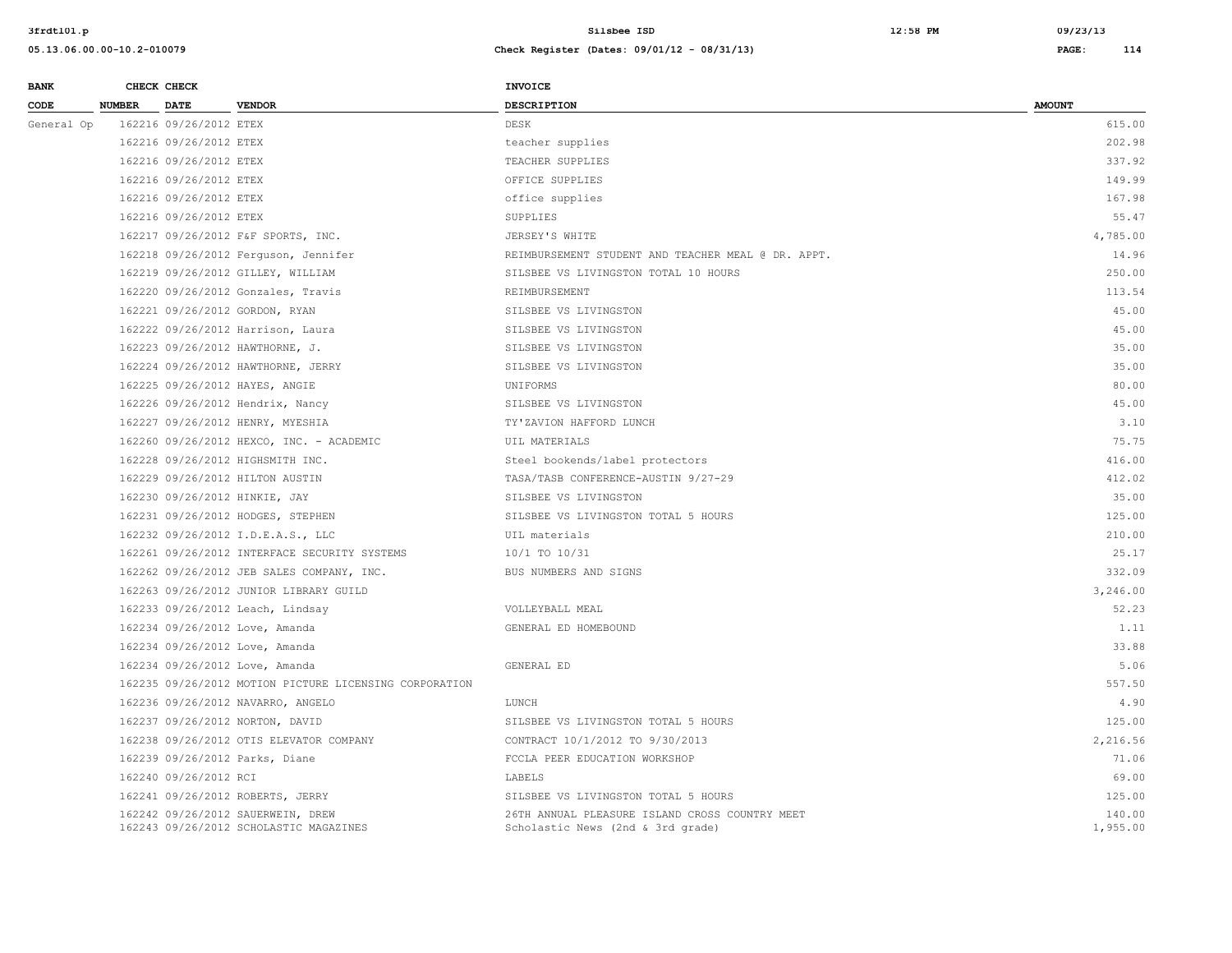| <b>BANK</b> |               | CHECK CHECK               |                                                                                     | <b>INVOICE</b>                                                     |                 |
|-------------|---------------|---------------------------|-------------------------------------------------------------------------------------|--------------------------------------------------------------------|-----------------|
| CODE        | <b>NUMBER</b> | <b>DATE</b>               | <b>VENDOR</b>                                                                       | <b>DESCRIPTION</b>                                                 | <b>AMOUNT</b>   |
| General Op  |               |                           | 162264 09/26/2012 Scott, Ruby                                                       | MS CHOIR TO LUMBERTON                                              | 9.58            |
|             |               |                           | 162265 09/26/2012 SHSU LIBRARY CONFERENCE-J PARIS BOOKFST Registration for Bookfest |                                                                    | 100.00          |
|             |               |                           | 162244 09/26/2012 SILSBEE HIGH SCHOOL - FCCLA                                       | AND CAREER SHOWCARE REIMBURSEMENT SEPT 15-17                       | 190.00          |
|             |               |                           | 162245 09/26/2012 SILSBEE HIGH SCHOOL AUTOMOTIVE PROGRAM                            | <b>GILLEY VEHICLE</b>                                              | 290.21          |
|             |               |                           | 162246 09/26/2012 Smith, Anjenette                                                  | REGION V WORKSHOP                                                  | 21.23           |
|             |               |                           | 162247 09/26/2012 Smith, Cynthia                                                    | ESPED TRAINING                                                     | 63.83           |
|             |               |                           | 162266 09/26/2012 Smith, Deborah                                                    | HS CHOIR TO NEDERLAND                                              | 9.00            |
|             |               |                           | 162248 09/26/2012 SMITH, JIMMY                                                      | BLAKE SMITH LUNCH                                                  | 26.65           |
|             |               |                           | 162249 09/26/2012 SOUTHERN COMPUTER WAREHOUSE                                       | projector bulb                                                     | 770.73          |
|             |               |                           | 162250 09/26/2012 Stout, Tammy                                                      | 9/18 AND 19                                                        | 37.07           |
|             |               | 162267 09/26/2012 TFLA    |                                                                                     | MCDONALD, BOUDREAUX, HAWK                                          | 255.00          |
|             |               |                           | 162251 09/26/2012 TMEA REGION 10 VOCAL DIVISION                                     |                                                                    | 160.00          |
|             |               | 162252 09/26/2012 TSELA   |                                                                                     |                                                                    | 20.00           |
|             |               | 162253 09/26/2012 TUNE IN |                                                                                     | UIL SUPPLIES                                                       | 74.50           |
|             |               | 162253 09/26/2012 TUNE IN |                                                                                     | UIL MATERIALS                                                      | 223.10          |
|             |               |                           | 162254 09/26/2012 Wager, Sandra                                                     | REGION V WORKSHOPS                                                 | 52.98           |
|             |               |                           | 162255 09/26/2012 Wilson, Robert                                                    | LEGAL WORKSHOP                                                     | 116.75          |
|             |               |                           | 162256 09/26/2012 WINDHAM, JENNIFER                                                 | LELIA - \$78.80 LYDIA - \$130.60                                   | 209.40          |
|             |               |                           | 162257 09/26/2012 WRIGHT, BILL                                                      | SILSBEE VS LIVINGSTON                                              | 35.00           |
|             |               |                           | 162270 09/27/2012 ADVANCED GRAPHICS                                                 | SUPPLIES                                                           | 2,175.00        |
|             |               |                           | 162271 09/27/2012 CENTERPOINT ENERGY                                                | 8/15 to 9/17                                                       | 1,101.20        |
|             |               |                           | 162272 09/27/2012 CITY OF SILSBEE                                                   | 8/20 to 9/17                                                       | 128.88          |
|             |               |                           | 162272 09/27/2012 CITY OF SILSBEE                                                   | 8/20/2012 to 9/17/2012                                             | 131.63          |
|             |               |                           | 162273 09/27/2012 COASTAL WELDING SUPPLY INC                                        | Ag Supplies for Sept. 2012                                         | 334.16          |
|             |               | 162274 09/27/2012 ENTERGY |                                                                                     | SEPTEMBER 2012                                                     | 71,673.72       |
|             |               | 162275 09/27/2012 ETEX    |                                                                                     | <b>SUPPLIES</b>                                                    | 42.98           |
|             |               | 162275 09/27/2012 ETEX    |                                                                                     | SUPPLIES                                                           | 64.99           |
|             |               | 162275 09/27/2012 ETEX    |                                                                                     | INK                                                                | 226.39          |
|             |               | 162275 09/27/2012 ETEX    |                                                                                     | Swingline 3230 Electric Adjustable Punch                           | 119.99          |
|             |               | 162275 09/27/2012 ETEX    |                                                                                     | Printer Cartridges                                                 | 1,720.83        |
|             |               | 162275 09/27/2012 ETEX    |                                                                                     | Office & Teacher Supplies                                          | 971.99          |
|             |               | 162275 09/27/2012 ETEX    |                                                                                     | Go-Jo Hand Cleaner for Auto shop                                   | 178.18          |
|             |               |                           | 162276 09/27/2012 GLIDDEN PROFESSIONAL PAINT STORE                                  | FIELD MARKING PAINT                                                | 519.00          |
|             |               | 162277 09/27/2012 KTOT    |                                                                                     | REGISTRATION FOR 10/12-13                                          | 530.00          |
|             |               |                           | 162278 09/27/2012 ROBERT BROOKE & ASSOCIATES                                        | PLAIN STEM CASTER STEEL SOCKETS \$42.00                            | 40.58           |
|             |               |                           | 162279 09/27/2012 ROGERS ATHLETIC CO.                                               | Basketball Supplies                                                | 445.00          |
|             |               |                           | 162280 09/27/2012 Shannon, Donna                                                    | 2012 PEER EDUCATION & CAREER SHOWCASE PARKING AND MEALS            | 88.78           |
|             |               |                           | 162281 09/27/2012 SPARKLETTS AND SIERRA SPRINGS<br>162285 10/03/2012 ALLEN, DENNIS  | ADMINISTRATION, WAREHOUSE, TECHNOLOGY<br>GUARD SHACK TOTAL 8 HOURS | 88.91<br>200.00 |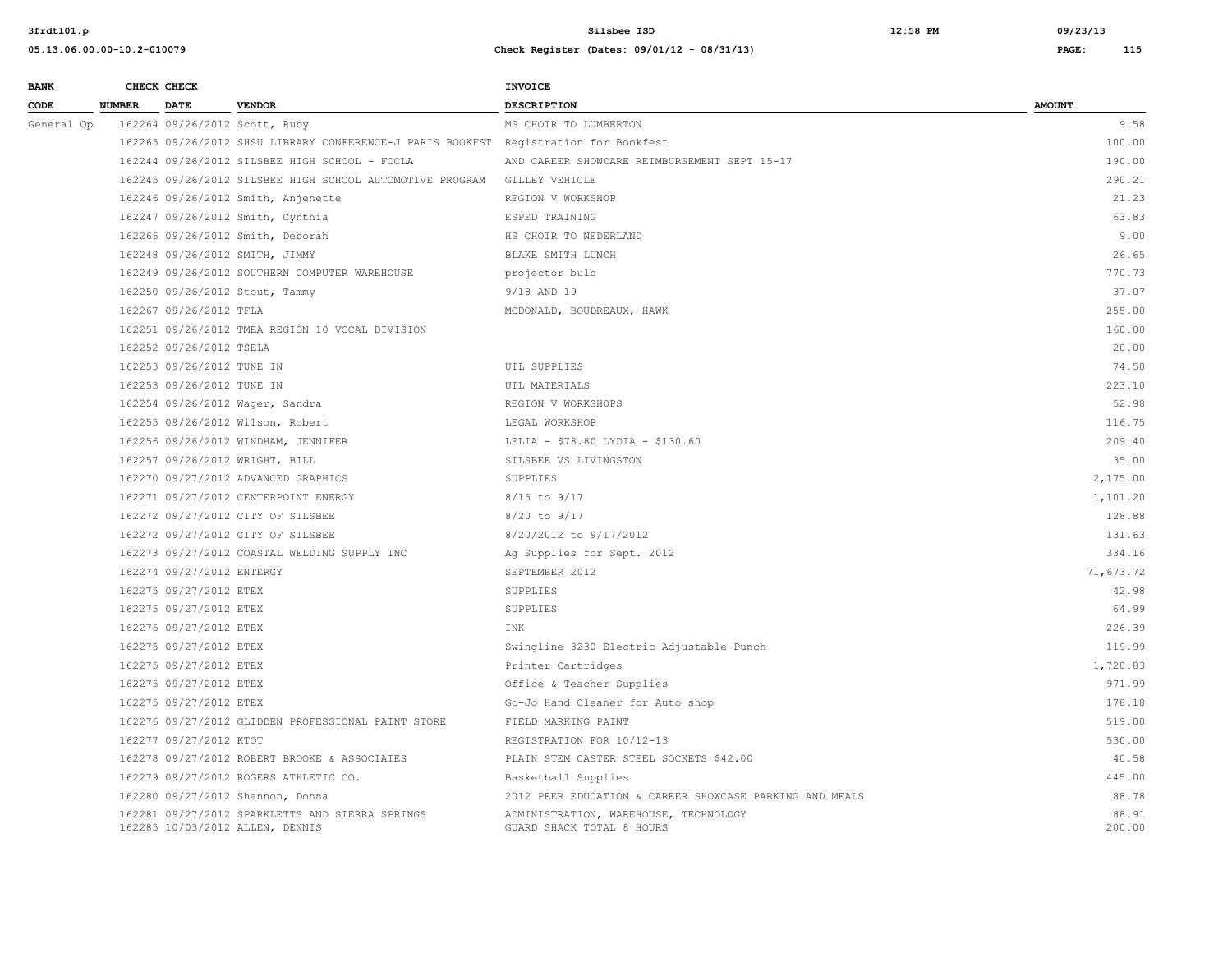**3frdtl01.p Silsbee ISD 12:58 PM 09/23/13**

| <b>BANK</b> |               | CHECK CHECK                                      |                                                                          | <b>INVOICE</b>                                                          |                 |
|-------------|---------------|--------------------------------------------------|--------------------------------------------------------------------------|-------------------------------------------------------------------------|-----------------|
| CODE        | <b>NUMBER</b> | <b>DATE</b>                                      | <b>VENDOR</b>                                                            | <b>DESCRIPTION</b>                                                      | <b>AMOUNT</b>   |
| General Op  |               |                                                  | 162286 10/03/2012 ARTS EDUCATION IDEAS                                   | UIL MATERIALS                                                           | 100.75          |
|             |               | 162287 10/03/2012 ASCD                           |                                                                          | TAMMY MCDUFF                                                            | 89.00           |
|             |               |                                                  | 162288 10/03/2012 ATTERBERY TRUCK SALES, INC.                            | OPEN PO FOR THE MONTH OF SEPTEMBER 2012                                 | 46.95           |
|             |               |                                                  | 162289 10/03/2012 BAKER DISTRIBUTING                                     | OPEN P.O. FOR SEPT.                                                     | 288.54          |
|             |               |                                                  | 162290 10/03/2012 BEAUMONT FREIGHTLINER - STERLING                       | OPEN PO FOR THE MONTH OF SEPTEMBER 2012 PC030093367:01, PC030093469:01, | 910.12          |
|             |               |                                                  |                                                                          | PC030093590:01                                                          |                 |
|             |               |                                                  | 162291 10/03/2012 BELL, TRACY                                            |                                                                         | 875.00          |
|             |               |                                                  | 162292 10/03/2012 BURGERS OF BEAUMONT                                    | FOOTBALL 9/20 SILSBEE VS LIVINGSTON                                     | 402.05          |
|             |               |                                                  | 162293 10/03/2012 BURGERWORKS, INC.                                      | VOLLEYBALL                                                              | 106.46          |
|             |               |                                                  | 162294 10/03/2012 CALLOWAY HOUSE, INC.                                   | BINDER RINGS 1"                                                         | 17.94           |
|             |               |                                                  | 162295 10/03/2012 CARTER'S EDUCATIONAL TRAINING                          | IN HOME TRAINING                                                        | 780.00          |
|             |               |                                                  | 162296 10/03/2012 CDW GOVERNMENT, INC.                                   | CDW-G VDI Phase II Sam Moore Technology per S. Thornhill                | 24,336.96       |
|             |               |                                                  | 162296 10/03/2012 CDW GOVERNMENT, INC.                                   | LICENSE                                                                 | 1,939.20        |
|             |               |                                                  | 162297 10/03/2012 CHALK'S TRUCK PARTS, INC.                              | OPEN PO FOR THE MONTH OF SEPTEMBER 2012                                 | 101.06          |
|             |               |                                                  | 162298 10/03/2012 Chandler, Jenny                                        | FOOD FOR LIFE SKILLS GRADUATION                                         | 32.48           |
|             |               |                                                  | 162299 10/03/2012 CICI'S PIZZA #767                                      | VOLLEYBALL MEAL 9/6                                                     | 81.26           |
|             |               |                                                  | 162300 10/03/2012 CLASSROOM DIRECT                                       | Classroom supplies                                                      | 150.29          |
|             |               |                                                  | 162301 10/03/2012 COMMUNITY COFFEE                                       | MIDDLE SCHOOL                                                           | 191.20          |
|             |               |                                                  | 162302 10/03/2012 COMMUNITY COFFEE                                       | MAINTENANCE                                                             | 72.00           |
|             |               |                                                  | 162303 10/03/2012 COTTON, DARREL                                         | SILSBEE VS ORANGEFIELD                                                  | 110.00          |
|             |               |                                                  | 162304 10/03/2012 COUNTRY INN & SUITES                                   | TSUG CONFERENCE                                                         | 248.52          |
|             |               |                                                  | 162305 10/03/2012 CROFT & HICKS INVESTIGATIONS AND SECURIT 9/19 SERVICES |                                                                         | 400.00          |
|             |               |                                                  | 162306 10/03/2012 Dauriac, Jennifer                                      |                                                                         | 27.43           |
|             |               | 162307 10/03/2012 Day, Keli                      |                                                                          | HOMEBOUND                                                               | 58.87           |
|             |               |                                                  | 162308 10/03/2012 DE LAGE LANDEN                                         | 9/15 TO 10/14                                                           | 425.00          |
|             |               |                                                  | 162309 10/03/2012 DEFEE, MICHAEL L.                                      | SILSBEE VS LIVINGSTON                                                   | 95.00           |
|             |               |                                                  | 162309 10/03/2012 DEFEE, MICHAEL L.                                      | SILSBEE VS ORANGEFIELD                                                  | 111.10          |
|             |               |                                                  | 162310 10/03/2012 DELACERDA, SCOTT                                       | GUARD SHACK TOTAL 8 HOURS                                               | 200.00          |
|             |               |                                                  | 162311 10/03/2012 DONALD E. TRAHAN, PH. D                                |                                                                         | 840.00          |
|             |               |                                                  | 162312 10/03/2012 Drake, Kelly                                           | VOLLEYBALL @ HARDIN JEFFERSON                                           | 38.10           |
|             |               |                                                  | 162313 10/03/2012 EMBASSY SUITES SAN MARCOS                              | TSUG CONF 10/8-10/9                                                     | 324.82          |
|             |               |                                                  | 162316 10/03/2012 EMBASSY SUITES SAN MARCOS                              | TSUG CONFERENCE 10/8 TO 10/9                                            | 324.82          |
|             |               |                                                  | 162317 10/03/2012 EMBASSY SUITES SAN MARCOS                              | TSUG CONF 10/8 TO 10/9                                                  | 324.82          |
|             |               |                                                  | 162318 10/03/2012 EMBASSY SUITES SAN MARCOS                              | TSUG CONF 10/8 & 9                                                      | 324.82          |
|             |               |                                                  | 162315 10/03/2012 EMBASSY SUITES SAN MARCOS                              | TSUG CONF 10/8 & 9                                                      | 324.82          |
|             |               |                                                  | 162314 10/03/2012 EMBASSY SUITES SAN MARCOS                              | TSGU CONF 10/8 & 9                                                      | 324.82          |
|             |               |                                                  | 162319 10/03/2012 EMBASSY SUITES SAN MARCOS                              | TSUG CONFERENCE 10/8 TO 10/9                                            | 324.82          |
|             |               | 162320 10/03/2012 ETEX<br>162321 10/03/2012 ETEX |                                                                          | LABELS<br>FAX MACHINE                                                   | 10.70<br>238.38 |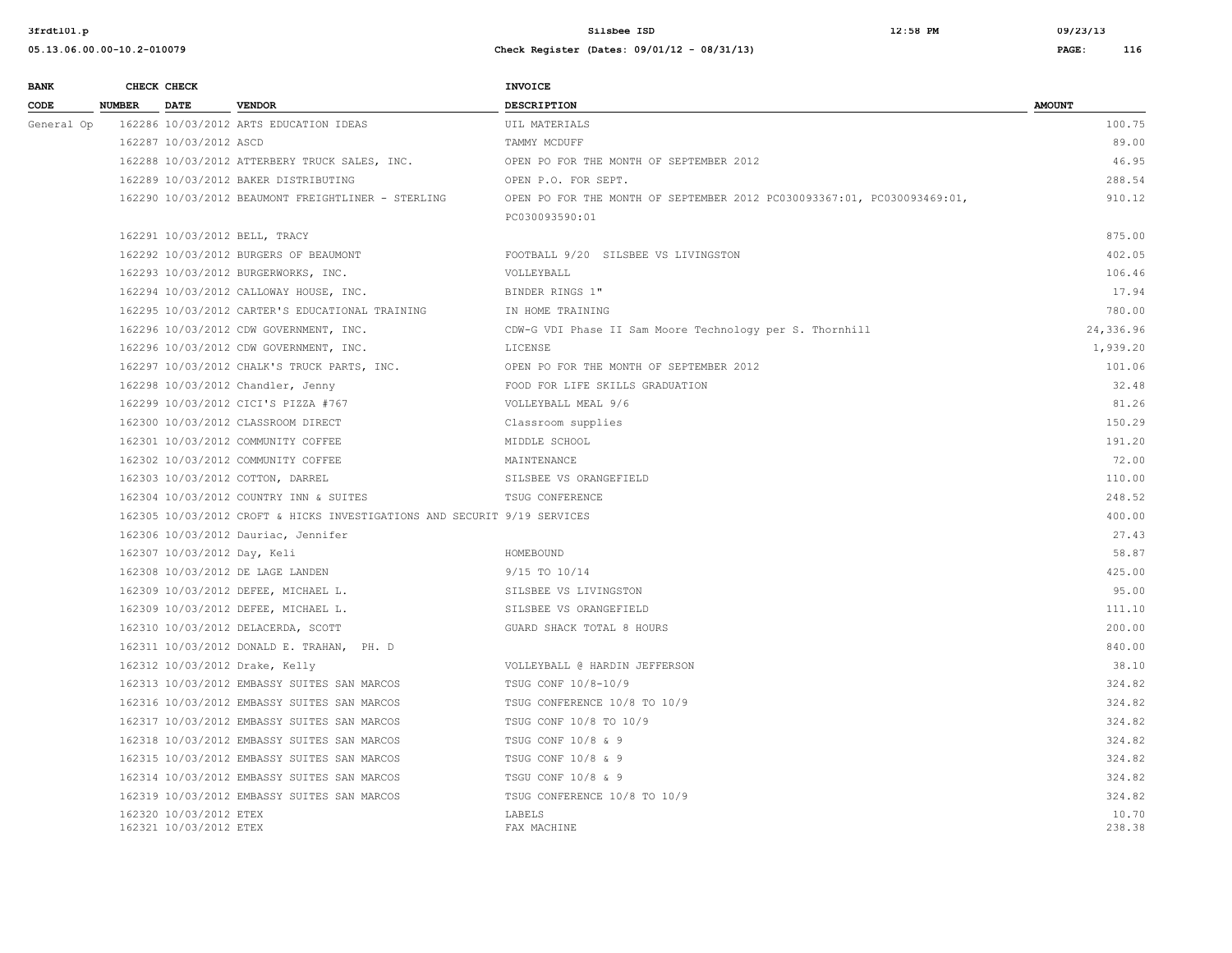#### **05.13.06.00.00-10.2-010079 Check Register (Dates: 09/01/12 - 08/31/13) PAGE: 117**

**BANK CHECK CHECK CHECK** 

| CODE       | <b>NUMBER</b> | <b>DATE</b>                 | <b>VENDOR</b>                                                                              | <b>DESCRIPTION</b>                                                              | <b>AMOUNT</b>    |
|------------|---------------|-----------------------------|--------------------------------------------------------------------------------------------|---------------------------------------------------------------------------------|------------------|
| General Op |               | 162320 10/03/2012 ETEX      |                                                                                            | Wet Erase fine tip Markers                                                      | 15.99            |
|            |               | 162320 10/03/2012 ETEX      |                                                                                            | teacher supplies                                                                | 327.96           |
|            |               |                             | 162322 10/03/2012 Foster, Tonya                                                            | HOMEBOUND                                                                       | 34.74            |
|            |               |                             | 162323 10/03/2012 Franco, Carrie                                                           | GLUCOSE MONITORING STRIPS                                                       | 204.00           |
|            |               |                             | 162324 10/03/2012 GARCIA, ERIC                                                             | SILSBEE VS LIVINGSTON                                                           | 95.00            |
|            |               |                             | 162325 10/03/2012 GILLEY, WILLIAM                                                          | FOOTBALL GAMES TOTAl 11 HOURS                                                   | 275.00           |
|            |               |                             | 162326 10/03/2012 GOHLKE, RICK                                                             |                                                                                 | 67.74            |
|            |               |                             | 162327 10/03/2012 GREEN, JESSIE                                                            |                                                                                 | 40.00            |
|            |               |                             | 162328 10/03/2012 GRIFFIN, JASON                                                           | GUARD SHACK TOTAL 8 HOURS                                                       | 200.00           |
|            |               |                             | 162329 10/03/2012 Harrison, Laura                                                          | SILSBEE VS JASPER 9TH AND J.V. FOOTBALL                                         | 40.00            |
|            |               | 162330 10/03/2012 HEINEMANN |                                                                                            | Reading & Writing Genre                                                         | 145.20           |
|            |               |                             | 162331 10/03/2012 HENTON, GARY                                                             | SILSBEE VS LIVINGSTON                                                           | 50.00            |
|            |               |                             | 162332 10/03/2012 HOLIDAY INN EXPRESS KILGORE NORTH                                        | 10/9                                                                            | 92.65            |
|            |               |                             | 162333 10/03/2012 HUNTON DISTRIBUTION                                                      | ANGLE SERVICE VALVE \$31.84 DRYER FILTER \$107.20 APPROXIMATE FREIGHT 35.00     | 150.07           |
|            |               |                             | 162334 10/03/2012 INFOSOURCE, INC.                                                         | InfoSource, Inc. (SimpleK 12) Dawn Helton                                       | 172.00           |
|            |               |                             | 162335 10/03/2012 INKSPOT PRINTS & GRAPHICS                                                | TIGERETTE BANNER                                                                | 125.00           |
|            |               |                             | 162336 10/03/2012 JACK IN THE BOX                                                          | FOOTBALL                                                                        | 601.31           |
|            |               |                             | 162337 10/03/2012 JACKSON, SHARON                                                          | OCCUPATIONAL THERAPY                                                            | 1,235.00         |
|            |               |                             | 162337 10/03/2012 JACKSON, SHARON                                                          | OCCUPATIONAL THERAPY                                                            | 4,835.00         |
|            |               |                             | 162338 10/03/2012 JOHNSTONE SUPPLY                                                         | 8000 BTU HEAT/COOL WINDOW A/C UNIT (SEE ATTACHED QUOTE)                         | 610.85           |
|            |               |                             | 162339 10/03/2012 KING, CHARLES                                                            | SILSBEE VS LIVINGSTON                                                           | 95.00            |
|            |               |                             | 162340 10/03/2012 LIBERTY ISD                                                              | ENTRY FEE                                                                       | 170.00           |
|            |               |                             | 162341 10/03/2012 Liles, Suzanne                                                           | HOMEBOUND                                                                       | 34.54            |
|            |               |                             | 162342 10/03/2012 Love, Amanda                                                             | PRS SERVICES                                                                    | 41.70            |
|            |               |                             | 162342 10/03/2012 Love, Amanda                                                             | HOMEBOUND                                                                       | 1.11             |
|            |               |                             | 162343 10/03/2012 MCDONALD'S                                                               | VOLLEYBALL @ HAMSHIRE FANNETT                                                   | 73.90            |
|            |               |                             | 162344 10/03/2012 MITCHELL SAW & SUPPLY                                                    | <b>BLOWER</b>                                                                   | 351.96           |
|            |               |                             | 162345 10/03/2012 Moore, Gabrielle                                                         | SAM'S, CONCESSION SUPPLIES                                                      | 29.81            |
|            |               |                             | 162346 10/03/2012 Murray, Megan                                                            |                                                                                 | 18.65            |
|            |               |                             | 162347 10/03/2012 NOVEL UNITS, INC.                                                        | English Books                                                                   | 486.50           |
|            |               |                             | 162349 10/03/2012 Penry, Sue                                                               | UIL DISTRICT MEETING                                                            | 42.63            |
|            |               |                             | 162350 10/03/2012 PEVETO, GREG                                                             | SILSBEE VS ORANGEFIELD                                                          | 113.88           |
|            |               |                             | 162351 10/03/2012 PHILLIPS, BILL                                                           |                                                                                 | 300.00           |
|            |               |                             | 162352 10/03/2012 PRACTICE SPORTS                                                          | OUOTE # 3612 MIKE NELSON                                                        | 5,762.97         |
|            |               | 162353 10/03/2012 RADISSON  |                                                                                            | TEXAS AUTISM CONF. OCT 10, 11, 12                                               | 706.32           |
|            |               |                             | 162355 10/03/2012 RAPTOR TECHNOLOGIES, INC.                                                | Visitors badges                                                                 | 200.00           |
|            |               |                             | 162354 10/03/2012 RAPTOR TECHNOLOGIES, INC.                                                | ONE YEAR V-SOFT SOFTWARE ANNUAL ACCESS FEE                                      | 432.00           |
|            |               |                             | 162354 10/03/2012 RAPTOR TECHNOLOGIES, INC.<br>162354 10/03/2012 RAPTOR TECHNOLOGIES, INC. | ONE YEAR V-SOFT SOFTWARE ANNUAL ACCESS FEE<br>ONE YEAR V-SOFT ANNUAL ACCESS FEE | 432.00<br>432.00 |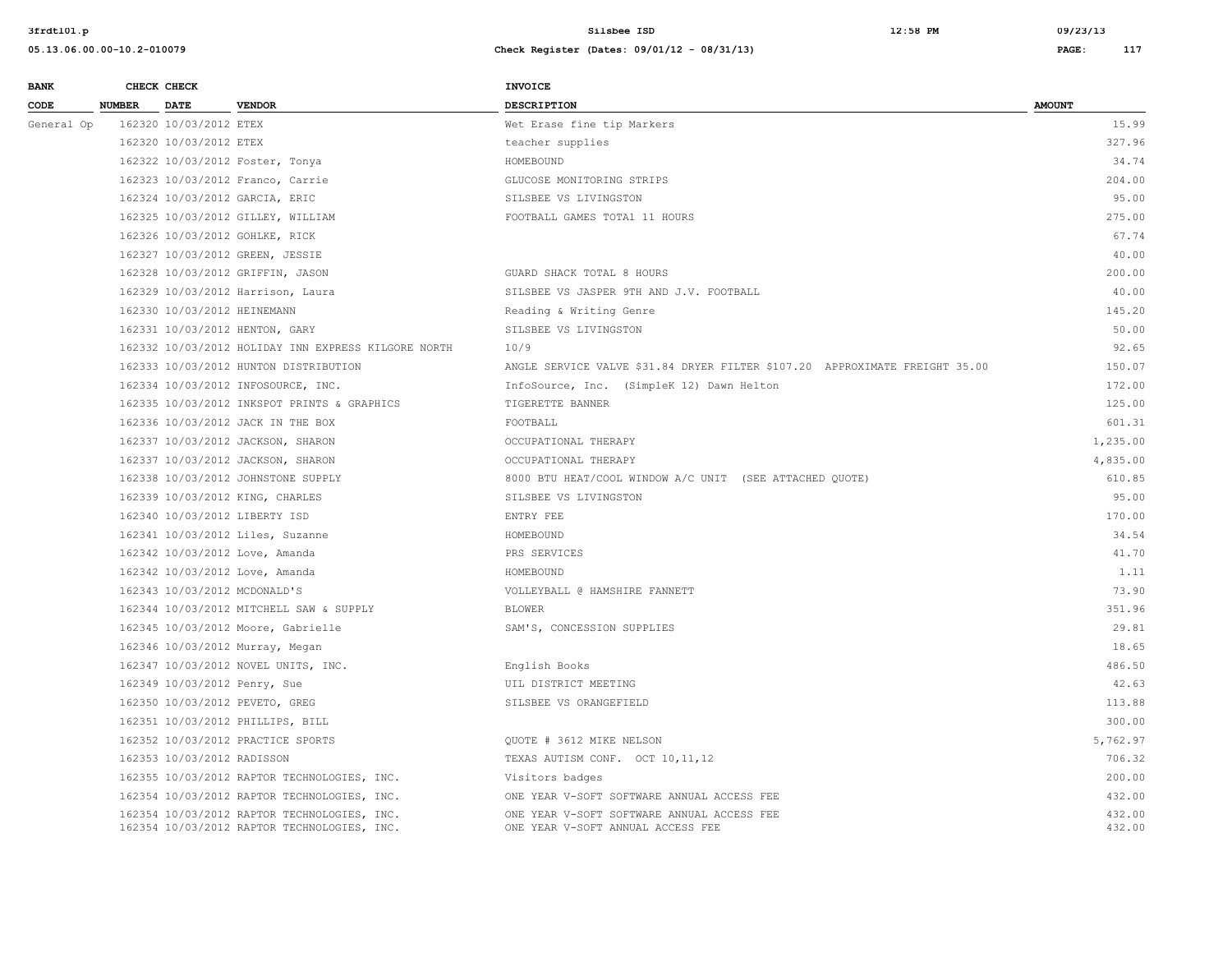**3frdtl01.p Silsbee ISD 12:58 PM 09/23/13**

| <b>BANK</b> |               | CHECK CHECK |                                                                                               | <b>INVOICE</b>                                                               |                  |
|-------------|---------------|-------------|-----------------------------------------------------------------------------------------------|------------------------------------------------------------------------------|------------------|
| CODE        | <b>NUMBER</b> | <b>DATE</b> | <b>VENDOR</b>                                                                                 | <b>DESCRIPTION</b>                                                           | <b>AMOUNT</b>    |
| General Op  |               |             | 162356 10/03/2012 READ-TURRENTINE ELEMENTARY                                                  | BATTERIES FOR COACH DORRELL                                                  | 17.98            |
|             |               |             | 162357 10/03/2012 REGION V EDUCATION SERVICE CENTER                                           | SOUTHEAST TEXAS PURCHASING CO-OP                                             | 300.00           |
|             |               |             | 162357 10/03/2012 REGION V EDUCATION SERVICE CENTER                                           | REGION V WORKSHOP                                                            | 160.00           |
|             |               |             | 162357 10/03/2012 REGION V EDUCATION SERVICE CENTER                                           | REGION V WORKSHOP                                                            | 220.00           |
|             |               |             | 162358 10/03/2012 REGION VI ESC                                                               | Region 6esc CSCOPE IEP's & IFD's September 6, 2012 1st of 3 per S. Thornhill | 614.45           |
|             |               |             | 162358 10/03/2012 REGION VI ESC                                                               | CSCOPE CONTRACT 2012-2013                                                    | 22,710.00        |
|             |               |             | 162359 10/03/2012 RENAISSANCE LEARNING, INC.                                                  | AR Renewal                                                                   | 3,372.00         |
|             |               |             | 162360 10/03/2012 RISO CAPITAL                                                                | 9/15 to 10/14                                                                | 153.00           |
|             |               |             | 162361 10/03/2012 ROGERS, BRANDON                                                             | GUARD SHACK TOTAL 8 HOURS                                                    | 200.00           |
|             |               |             | 162362 10/03/2012 ROSS BUS & EQUIPMENT SALES, INC.                                            | SWITCH FOR BUS                                                               | 79.60            |
|             |               |             | 162363 10/03/2012 RUBY'S EMBROIDERY, SCREENPRINT & RHINEST JERSEYS, SPIRIT RAGS AND BACKPACKS |                                                                              | 994.00           |
|             |               |             | 162364 10/03/2012 SCHOOL OUTFITTERS                                                           | Music-Lined Magnetic Whiteboard                                              | 579.98           |
|             |               |             | 162365 10/03/2012 SCHOOL SPECIALTY                                                            | Physical Ed Dept Supplies                                                    | 136.75           |
|             |               |             | 162365 10/03/2012 SCHOOL SPECIALTY                                                            | Classroom/teacher supplies                                                   | 47.16            |
|             |               |             | 162366 10/03/2012 SCOGGINS, JIM                                                               | SILSBEE VS LIVINGSTON                                                        | 50.00            |
|             |               |             | 162348 10/03/2012 SCOTT PAULINO PHYSICAL THERAPIST                                            | PHYSICAL THERAPY                                                             | 4,725.00         |
|             |               |             | 162348 10/03/2012 SCOTT PAULINO PHYSICAL THERAPIST                                            | PHYSICAL THERAPY                                                             | 1,125.00         |
|             |               |             | 162367 10/03/2012 SCROGGINS, TIM                                                              | GUARD SHACK TOTAL 8 HOURS                                                    | 200.00           |
|             |               |             | 162368 10/03/2012 SHAFFER, SCOT                                                               | SILSBEE VS LIVINGSTON                                                        | 127.18           |
|             |               |             | 162371 10/03/2012 SHS ACTIVITY                                                                | REIMBURSEMENT ROYALTIES                                                      | 1,275.00         |
|             |               |             | 162369 10/03/2012 SHS ACTIVITY                                                                | REIMBURSEMENT FOR REPAIR TO GOLF CART                                        | 779.00           |
|             |               |             | 162370 10/03/2012 SHS ACTIVITY                                                                |                                                                              | 103.67           |
|             |               |             | 162372 10/03/2012 SILSBEE BEE                                                                 | AD STATE FINANCIAL ACCOUNT RATING                                            | 28.52            |
|             |               |             | 162373 10/03/2012 SILSBEE PROPANE FUELS                                                       | PROPANE                                                                      | 1,392.64         |
|             |               |             | 162374 10/03/2012 SPARKLETTS AND SIERRA SPRINGS                                               | MIDDLE SCHOOL                                                                | 50.92            |
|             |               |             | 162375 10/03/2012 Spears, Lynette                                                             | FOOD FOR TRAINING AND STUDENT GRADUATION                                     | 23.35            |
|             |               |             | 162375 10/03/2012 Spears, Lynette                                                             |                                                                              | 66.33            |
|             |               |             | 162376 10/03/2012 SSC SERVICE SOLUTIONS                                                       |                                                                              | 51,755.71        |
|             |               |             | 162377 10/03/2012 STOKES TIRE PROS                                                            |                                                                              | 128.45           |
|             |               |             | 162378 10/03/2012 STUART, LANE                                                                |                                                                              | 40.00            |
|             |               |             | 162379 10/03/2012 SUMMERS, TIM                                                                | SILSBEE VS ORANGEFIELD                                                       | 110.00           |
|             |               |             | 162380 10/03/2012 TEAM GO FIGURE                                                              | PINK POMS AND BLOOMERS                                                       | 632.25           |
|             |               |             | 162381 10/03/2012 TEXAS ALTERNATOR STARTER SERVICE                                            | STARTER FOR BUS #32                                                          | 234.00           |
|             |               |             | 162382 10/03/2012 TEXAS SKYWARD USERS GROUP                                                   | REGISTRATION                                                                 | 265.00           |
|             |               |             | 162383 10/03/2012 Thornhill, Sherrie                                                          | TASA-TASB CONVENTION                                                         | 352.09           |
|             |               |             | 162384 10/03/2012 THREATS, JOSEPH                                                             | SILSBEE VS LIVINGSTON                                                        | 95.00            |
|             |               |             | 162385 10/03/2012 TIME WARNER CABLE                                                           | 9/30 TO 10/29                                                                | 653.48           |
|             |               |             | 162386 10/03/2012 TRIUMPH LEARNING<br>162386 10/03/2012 TRIUMPH LEARNING                      | EOC Books<br>EOC Books                                                       | 274.68<br>166.88 |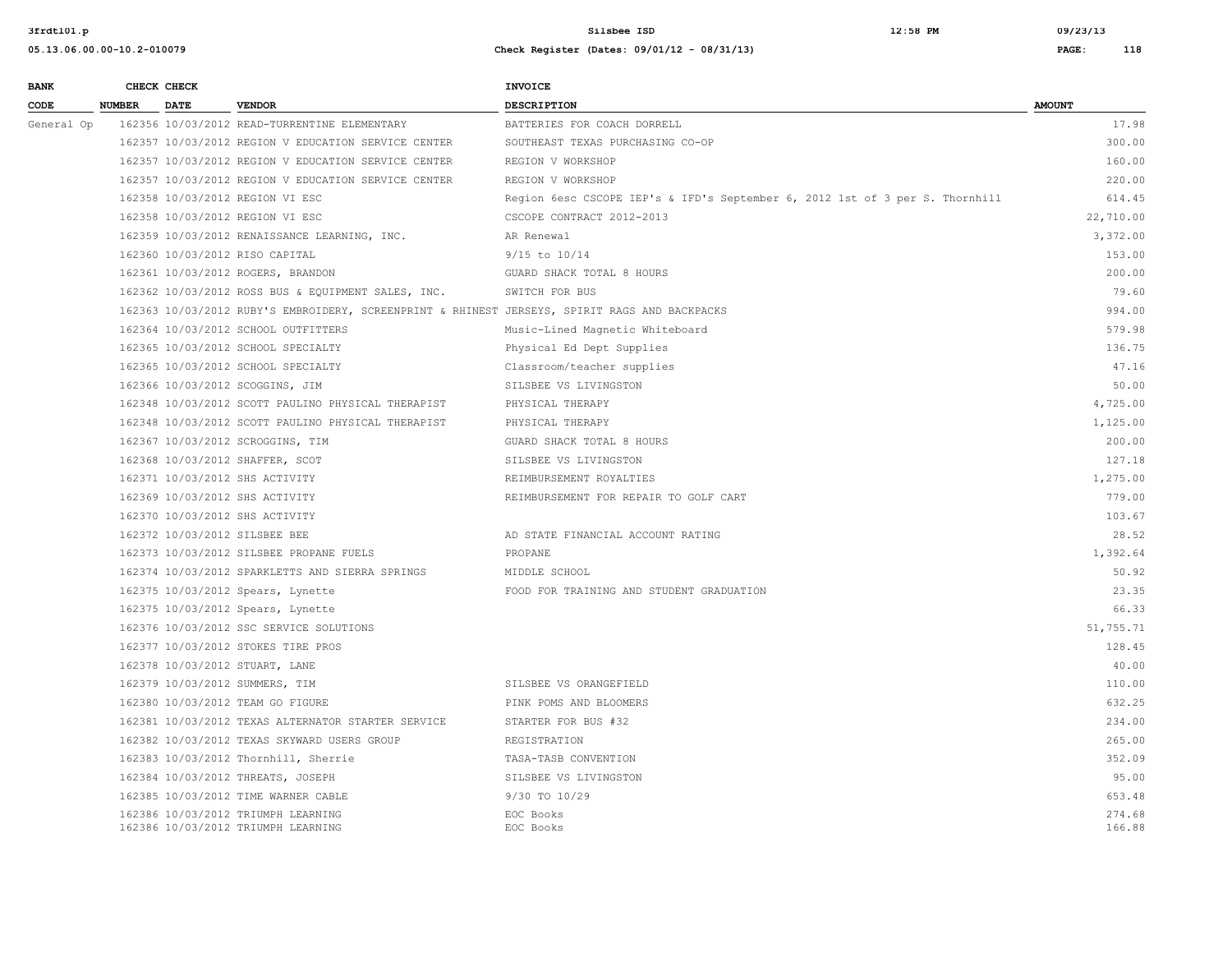**3frdtl01.p Silsbee ISD 12:58 PM 09/23/13**

| <b>BANK</b> |               | CHECK CHECK             |                                             | <b>INVOICE</b>                        |               |
|-------------|---------------|-------------------------|---------------------------------------------|---------------------------------------|---------------|
| CODE        | <b>NUMBER</b> | <b>DATE</b>             | <b>VENDOR</b>                               | <b>DESCRIPTION</b>                    | <b>AMOUNT</b> |
| General Op  |               |                         | 162386 10/03/2012 TRIUMPH LEARNING          | teacher supplies                      | 50.73         |
|             |               |                         | 162387 10/03/2012 U S POSTAL SERVICE        |                                       | 5,000.00      |
|             |               |                         | 162388 10/03/2012 WATSON, KATHY             | MUSIC THERAPY                         | 50.00         |
|             |               |                         | 162388 10/03/2012 WATSON, KATHY             | MUSIC THERAPY                         | 3,100.00      |
|             |               |                         | 162389 10/03/2012 WELDY, MS, CCC/SLP, JULIE | SUPERVISOR SEPTEMBER 2012             | 4,252.50      |
|             |               |                         | 162390 10/03/2012 WINN, BANKS               |                                       | 40.00         |
|             |               |                         | 162391 10/03/2012 WOOD, JESSE PHD           | PSYCHOLOGICAL DIAGNOSTIC CONSULTATION | 975.00        |
|             |               | 162393 10/05/2012 AT &T |                                             | SEPT 25- OCT 24                       | 36.28         |
|             |               | 162393 10/05/2012 AT &T |                                             | SEPT 27-OCT 26                        | 3,235.97      |
|             |               | 162393 10/05/2012 AT &T |                                             | SEPT 27 THRU OCT 26                   | 72.72         |
|             |               | 162393 10/05/2012 AT &T |                                             | SEPT 25 THRU OCT 24                   | 70.35         |
|             |               |                         |                                             |                                       |               |

| 162393 10/05/2012 AT &T                                             | SEPT 25 THRU OCT 24                                                     | 79.95    |
|---------------------------------------------------------------------|-------------------------------------------------------------------------|----------|
| 162393 10/05/2012 AT &T                                             | SEPT 25 THRU OCT 24                                                     | 79.95    |
| 162394 10/05/2012 CENTERPOINT ENERGY                                | 8/28 TO 10/1                                                            | 37.32    |
| 162395 10/05/2012 CITY OF SILSBEE                                   | 8/27 to 9/28                                                            | 3,407.72 |
| 162395 10/05/2012 CITY OF SILSBEE                                   | 8/28 TO 9/28                                                            | 124.30   |
| 162395 10/05/2012 CITY OF SILSBEE                                   | 8/28 TO 9/28                                                            | 301.85   |
| 162395 10/05/2012 CITY OF SILSBEE                                   | $8/28$ TO $9/28$                                                        | 1,919.24 |
| 162396 10/05/2012 COASTAL WELDING SUPPLY INC                        |                                                                         | 105.40   |
| 162397 10/05/2012 COMMUNITY COFFEE                                  | COFFEE SUPPLIES FOR STAFF                                               | 100.25   |
| 162398 10/05/2012 DE LAGE LANDEN                                    | 9/15 TO 10/14                                                           | 139.00   |
| 162399 10/05/2012 EDGEWAVE                                          | iPRISM RENEWAL                                                          | 7,000.00 |
| 162400 10/05/2012 EDWARDS-JOHNSON MEMORIAL SILSBEE MIDDLE BATTERIES |                                                                         | 33.91    |
| 162401 10/05/2012 ETEX                                              | LABELS                                                                  | 18.04    |
| 162402 10/05/2012 HOLIDAY INN EXPRESS                               | 10/8 ASBESTOS DESIGNATED PERSON CLASS                                   | 90.95    |
| 162403 10/05/2012 HYGEIA ENVIRO-CLEAN, INC.                         | OFFICE PAPER GOOD SUPPLIES                                              | 228.24   |
| 162404 10/05/2012 JOHNSTONE SUPPLY                                  | A C UNIT SUPPLIES                                                       | 827.98   |
| 162405 10/05/2012 Love, Amanda                                      | GEN ED HOMEBOUND                                                        | 5.06     |
| 162406 10/05/2012 M & D SUPPLY, INC.                                | OPEN P.O. FOR SEPT.                                                     | 137.61   |
| 162407 10/05/2012 MASTER AUDIO VISUALS, INC.                        | OUOTE 014569 FOR VOLLEYBALL LINDSEY LEACH TO BE ABLE TO MOUNT PROJECTOR | 475.73   |
| 162408 10/05/2012 MIXON, DR. JASON R.                               | SEPTEMBER SERVICES                                                      | 3,000.00 |
| 162409 10/05/2012 Padilla, Rhonda                                   | SCHOOL RUNS                                                             | 37.19    |
| 162410 10/05/2012 PARKER LUMBER - SILSBEE                           | OPEN P.O. FOR SEPT.                                                     | 743.35   |
| 162411 10/05/2012 Phillips, Kirsten                                 | AND MEALS 9/27-29                                                       | 377.05   |
| 162412 10/05/2012 REGION V EDUCATION SERVICE CENTER                 | UIL Calculator Workshop                                                 | 225.00   |
| 162412 10/05/2012 REGION V EDUCATION SERVICE CENTER                 | Region v workshops                                                      | 400.00   |
| 162412 10/05/2012 REGION V EDUCATION SERVICE CENTER                 | region V workshop #6002 Preview of Future Texas Student Data Sept. 6    | 120.00   |
| 162412 10/05/2012 REGION V EDUCATION SERVICE CENTER                 | REG V WORKSHOP SANDY WAGER                                              | 90.00    |
| 162412 10/05/2012 REGION V EDUCATION SERVICE CENTER                 | WORKSHOP #6002                                                          | 120.00   |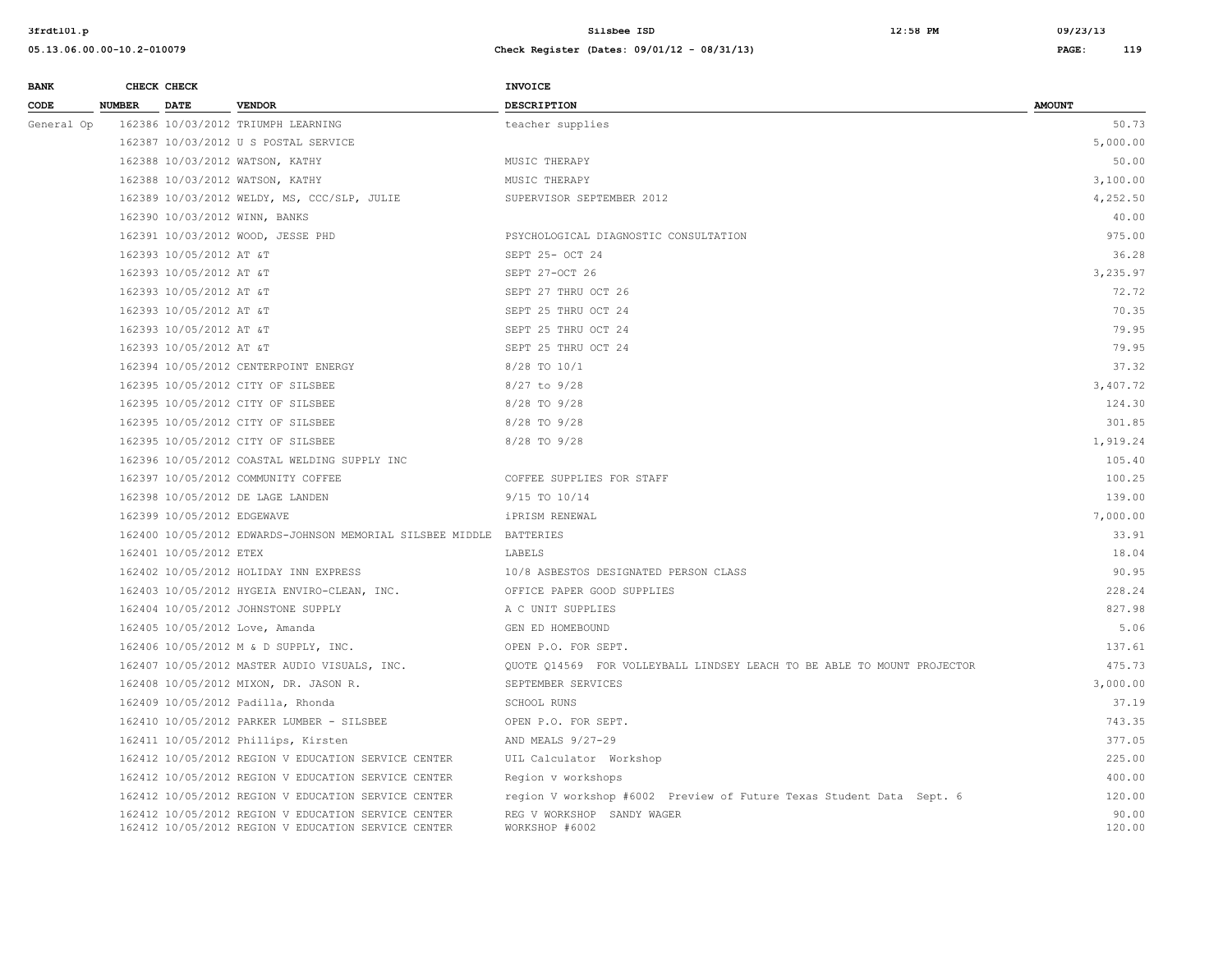**3frdtl01.p Silsbee ISD 12:58 PM 09/23/13**

| <b>BANK</b> |               | CHECK CHECK                |                                                                        | <b>INVOICE</b>                                                      |                 |
|-------------|---------------|----------------------------|------------------------------------------------------------------------|---------------------------------------------------------------------|-----------------|
| CODE        | <b>NUMBER</b> | <b>DATE</b>                | <b>VENDOR</b>                                                          | <b>DESCRIPTION</b>                                                  | <b>AMOUNT</b>   |
| General Op  |               |                            | 162412 10/05/2012 REGION V EDUCATION SERVICE CENTER                    | TEA SAAH workshop on Sept. 20, 2012 at Region V                     | 80.00           |
|             |               |                            | 162412 10/05/2012 REGION V EDUCATION SERVICE CENTER                    | Leaver Tracking workshop at Region V - Sept 12, 2012                | 90.00           |
|             |               |                            | 162412 10/05/2012 REGION V EDUCATION SERVICE CENTER                    | PEIMS Data Standards workshop at Region V for J. Tomas & R. Osborne | 240.00          |
|             |               |                            | 162413 10/05/2012 RENAISSANCE AUSTIN HOTEL                             | TFLA FALL CONFERENCE 10/11 & 12                                     | 758.64          |
|             |               |                            | 162414 10/05/2012 SILSBEE FARM & RANCH                                 | OPEN P.O. FOR SEPT.                                                 | 62.19           |
|             |               |                            | 162415 10/05/2012 SILSBEE MOTOR COMPANY                                | INSPECTION                                                          | 14.50           |
|             |               |                            | 162416 10/05/2012 SOUTHWEST BUILDING SYSTEMS                           | REPAIR OF P A SYSTEM                                                | 117.00          |
|             |               |                            | 162416 10/05/2012 SOUTHWEST BUILDING SYSTEMS                           | REPAIR OF P A SYSTEM                                                | 869.10          |
|             |               |                            | 162417 10/05/2012 Stewart, Murrell                                     |                                                                     | 111.98          |
|             |               |                            | 162418 10/05/2012 SUN COAST RESOURCES, INC.                            | OPEN P.O. FOR OCTOBER                                               | 2,238.15        |
|             |               |                            | 162419 10/05/2012 SWICEGOOD MUSIC COMPANY                              | VD V12 CL                                                           | 142.60          |
|             |               |                            | 162419 10/05/2012 SWICEGOOD MUSIC COMPANY                              | 355039 Band Instruments                                             | 2,489.00        |
|             |               |                            | 162419 10/05/2012 SWICEGOOD MUSIC COMPANY                              | Band Music                                                          | 176.00          |
|             |               |                            | 162419 10/05/2012 SWICEGOOD MUSIC COMPANY                              | Music- Dashing Through the Snow - Andy Clark                        | 45.00           |
|             |               |                            | 162419 10/05/2012 SWICEGOOD MUSIC COMPANY                              | Repair yamaha Bari Sax #004578                                      | 110.00          |
|             |               |                            | 162419 10/05/2012 SWICEGOOD MUSIC COMPANY                              | Big Band Holiday                                                    | 44.00           |
|             |               | 162420 10/05/2012 TAHPERD  |                                                                        | TAHPERD CONFERENCE REGISTRATION                                     | 185.00          |
|             |               |                            | 162421 10/05/2012 THOMAS A/C SUPPLY, INC.                              | OPEN P.O. FOR SEPT.                                                 | 152.80          |
|             |               |                            | 162422 10/05/2012 WESTIN RIVERWALK                                     | KTOT CONF 10/11 & 12                                                | 773.04          |
|             |               |                            | 162423 10/05/2012 Young, Karen                                         | REGION V WORKSHOPS                                                  | 66.89           |
|             |               |                            | 162424 10/10/2012 ALLEN, DENNIS                                        | FOOTBALL GAME TOTAL 4 HOURS                                         | 100.00          |
|             |               |                            | 162425 10/10/2012 BAKER DISTRIBUTING                                   | OPEN PO FOR OCTOBER                                                 | 271.92          |
|             |               |                            | 162426 10/10/2012 BEST IMPRESSIONS                                     | R-T ENVELOPES & REPORT CARDS                                        | 490.00          |
|             |               |                            | 162426 10/10/2012 BEST IMPRESSIONS                                     | R-T ENVELOPES & REPORT CARDS                                        | $-490.00$       |
|             |               |                            | 162475 10/10/2012 BEST MPRESSIONS                                      | R-T ENVELOPES & REPORT CARDS                                        | 490.00          |
|             |               |                            | 162427 10/10/2012 BLACKWELL, JAMES                                     | FOOTBALL GAME TOTAL 4 HOURS                                         | 100.00          |
|             |               | 162428 10/10/2012 CAIN, ED |                                                                        | FOOTBALL GAME TOTAL 4 HOURS                                         | 100.00          |
|             |               |                            | 162429 10/10/2012 CHICKEN EXPRESS                                      |                                                                     | 90.50           |
|             |               |                            | 162430 10/10/2012 COMMUNITY COFFEE                                     | <b>READ</b>                                                         | 38.00           |
|             |               |                            | 162430 10/10/2012 COMMUNITY COFFEE                                     | MAINTENANCE                                                         | 32.00           |
|             |               |                            | 162431 10/10/2012 Deaver, Terry                                        | AND 10/6 WALMART IN BEAUMONT, REGION V AND SAM'S                    | 74.48           |
|             |               |                            | 162432 10/10/2012 DEPPE, DR. SCOTT                                     | CLINICIAN FOR OCTOBER 15TH MARCHING BAND REHEARSAL                  | 100.00          |
|             |               | 162433 10/10/2012 ETEX     |                                                                        | Xacto Ranger 55 Pencil Sharpner                                     | 329.90          |
|             |               | 162433 10/10/2012 ETEX     |                                                                        | Toner for network printers                                          | 477.98          |
|             |               |                            | 162434 10/10/2012 GILLEY, WILLIAM                                      | FOOTBALL, VOLLEYBALL AND HOMECOMING DANCE                           | 550.00          |
|             |               |                            | 162435 10/10/2012 GRIFFIN, JASON                                       | GUARD SHACK TOTAL 8 HOURS                                           | 200.00          |
|             |               |                            | 162436 10/10/2012 Harrison, Laura                                      | SILSBEE VS LIVINGSTON 9TH FOOTBALL                                  | 20.00           |
|             |               |                            | 162437 10/10/2012 HARTLESS, TRAVIS<br>162438 10/10/2012 HENDERSON, SUE | GUARD SHACK TOTAL 8 HOURS<br>TRAINING                               | 200.00<br>75.00 |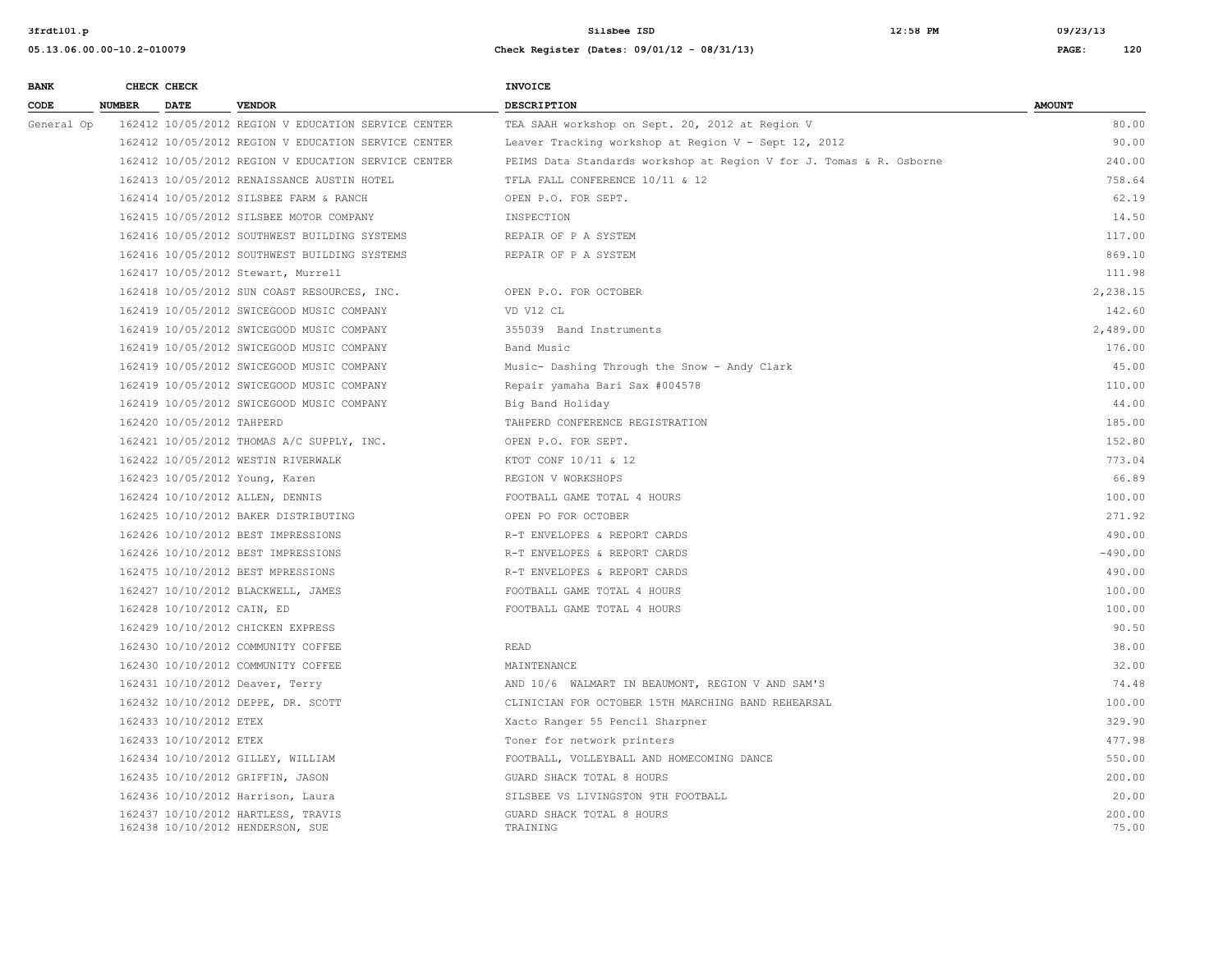**3frdtl01.p Silsbee ISD 12:58 PM 09/23/13**

| <b>BANK</b> |               | CHECK CHECK               |                                                     | <b>INVOICE</b>                                                          |                  |
|-------------|---------------|---------------------------|-----------------------------------------------------|-------------------------------------------------------------------------|------------------|
| CODE        | <b>NUMBER</b> | <b>DATE</b>               | <b>VENDOR</b>                                       | <b>DESCRIPTION</b>                                                      | <b>AMOUNT</b>    |
| General Op  |               |                           | 162439 10/10/2012 HODGES, STEPHEN                   | FOOTBALL GAME TOTAL 4 HOURS                                             | 100.00           |
|             |               |                           | 162440 10/10/2012 HUMAN KINETICS                    | Human Kinetics Fitnessgram 9.2 District Site Lic.                       | 1,888.65         |
|             |               |                           | 162441 10/10/2012 Love, Amanda                      | GEN ED HOMEBOUND                                                        | 1.11             |
|             |               |                           | 162441 10/10/2012 Love, Amanda                      | PRS HOMEBOUND                                                           | 33.88            |
|             |               |                           | 162442 10/10/2012 LUFKIN CROSS COUNTRY              | "COKE CLASSIC"                                                          | 150.00           |
|             |               |                           | 162443 10/10/2012 MAC PIZZA MANAGEMENT, INC.        | 9/27 MEALS JR. HIGH FOOTBALL                                            | 496.00           |
|             |               |                           | 162444 10/10/2012 McKeehan, Kathryn                 | TMEA AUDITIONS ROUND 2                                                  | 300.00           |
|             |               |                           | 162445 10/10/2012 MONTALVO, CARLOS                  | GUARD SHACK TOTAL 8 HOURS                                               | 200.00           |
|             |               |                           | 162446 10/10/2012 NORTON, DAVID                     | FOOTBALL GAMES TOTAL 8.5 HOURS                                          | 212.50           |
|             |               |                           | 162447 10/10/2012 NOVROZSKY'S                       | VOLLEYBALL @ HAMSHIRE FANNETTE                                          | 277.87           |
|             |               |                           | 162448 10/10/2012 O'REILLY AUTOMOTIVE               | OPEN PO FOR THE MONTH OF SEPTEMBER 2012                                 | 1,078.24         |
|             |               |                           | 162448 10/10/2012 O'REILLY AUTOMOTIVE               | OPEN P.O. FOR SEPT.                                                     | 159.25           |
|             |               |                           | 162449 10/10/2012 PEDEN, ROBERT                     | FOOTBALL GAME TOTAL 4 HOURS                                             | 100.00           |
|             |               |                           | 162450 10/10/2012 RABO BUSINESS FORMS, INC.         | AP CHECKS BEGINNING WITH #162500                                        | 395.00           |
|             |               |                           | 162451 10/10/2012 REGION V EDUCATION SERVICE CENTER |                                                                         | 120.00           |
|             |               |                           | 162451 10/10/2012 REGION V EDUCATION SERVICE CENTER | Region 5esc ws#4845 LPAC for Beth Withers, covering for Myreta Cooper   | 35.00            |
|             |               |                           | 162451 10/10/2012 REGION V EDUCATION SERVICE CENTER | Region 5esc ws#6008 PIEMS TxVSN Update SAAH Changes & Attendance Letter | 80.00            |
|             |               |                           |                                                     | September 20 8:30 am to 12:30 pm T. Townsend per S. thornhill           |                  |
|             |               |                           | 162451 10/10/2012 REGION V EDUCATION SERVICE CENTER | Region 5 workshop 4845 forLPAC training for Tammy McDuff                | 25.00            |
|             |               |                           | 162451 10/10/2012 REGION V EDUCATION SERVICE CENTER | FIELD SERVICE AGENTS                                                    | 1,500.00         |
|             |               |                           | 162451 10/10/2012 REGION V EDUCATION SERVICE CENTER | EDUCATORS' PLACEMENT SERVICE                                            | 400.00           |
|             |               |                           | 162451 10/10/2012 REGION V EDUCATION SERVICE CENTER | SETTEN SEPTEMBER 2012                                                   | 1,196.36         |
|             |               |                           | 162452 10/10/2012 ROGERS, BRANDON                   | GUARD SHACK TOTAL 8 HOURS                                               | 200.00           |
|             |               |                           | 162452 10/10/2012 ROGERS, BRANDON                   | BONFIRE TOTAL 2 HOURS                                                   | 50.00            |
|             |               |                           | 162453 10/10/2012 ROGERS, JUSTIN                    | BONFIRE TOTAL 2 HOURS                                                   | 50.00            |
|             |               |                           | 162454 10/10/2012 SABINE NECHES TASCD               | SHERRIE THORNHILL, SHEREE WILL, AND TAMMY MCDUFF                        | 45.00            |
|             |               |                           | 162455 10/10/2012 SCIENCE KIT                       | Science Classroom Supplies                                              | 33.50            |
|             |               |                           | 162455 10/10/2012 SCIENCE KIT                       | Science Classroom Supplies                                              | 141.86           |
|             |               |                           | 162456 10/10/2012 SCROGGINS, TIM                    | GUARD SHACK TOTAL 6 HOURS                                               | 150.00           |
|             |               |                           | 162457 10/10/2012 SILSBEE ISD                       | LABOR HOURS                                                             | 371.60           |
|             |               |                           | 162458 10/10/2012 SILSBEE ISD FOOD SERVICES         | OPTION MEAL PROGRAM                                                     | 638.73           |
|             |               |                           | 162459 10/10/2012 SILSBEE PROPANE FUELS             | OPEN P.O. FOR OCTOBER                                                   | 16.00            |
|             |               |                           | 162460 10/10/2012 SISD FOOD SERV./ILA JAY           | MAINTENANCE                                                             | 371.60           |
|             |               |                           | 162461 10/10/2012 SOUTHEAST M & O TASBO             | DUES MEMBERSHIP FOR ANNUAL M&O TASBO (SEE ATTACHED)                     | 20.00            |
|             |               |                           | 162462 10/10/2012 SOUTHERN LAWN & LANDSCAPES LLC    | EXTRA MOWING                                                            | 1,394.00         |
|             |               |                           | 162462 10/10/2012 SOUTHERN LAWN & LANDSCAPES LLC    | MOWING COMPLETED ON 10/3                                                | 3,566.00         |
|             |               |                           | 162463 10/10/2012 SOUTHWEST BUILDING SYSTEMS        | POWER SUPPLY SHS                                                        | 534.67           |
|             |               | 162465 10/10/2012 TAHPERD | 162464 10/10/2012 SPRINGHILL SUITES                 | OCT. 12 TMEA AUDITIONS<br>Conference registration fee                   | 659.34<br>135.00 |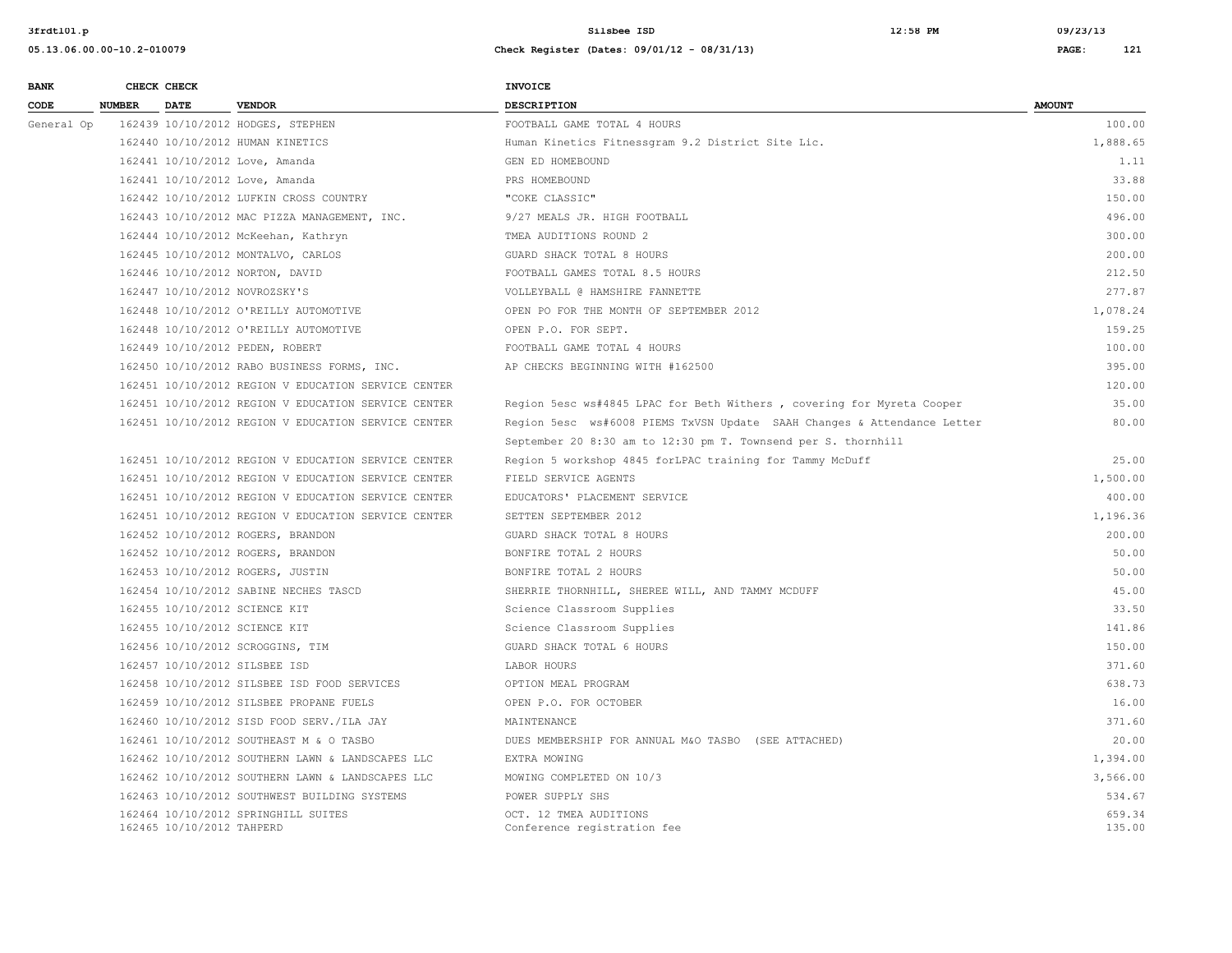| <b>BANK</b> |               | CHECK CHECK                |                                                                                         | INVOICE                                                                                              |                |
|-------------|---------------|----------------------------|-----------------------------------------------------------------------------------------|------------------------------------------------------------------------------------------------------|----------------|
| CODE        | <b>NUMBER</b> | DATE                       | <b>VENDOR</b>                                                                           | <b>DESCRIPTION</b>                                                                                   | <b>AMOUNT</b>  |
| General Op  |               | 162467 10/10/2012 TCEA     |                                                                                         | REGINA MCGALLION REGISTRATION                                                                        | 165.00         |
|             |               | 162466 10/10/2012 TCEA     |                                                                                         | ELDON FRANCO                                                                                         | 165.00         |
|             |               |                            | 162468 10/10/2012 TEXAS SCOREBOARD SERVICES LLC                                         | REPAIR OF SCOREBOARD                                                                                 | 237.50         |
|             |               |                            | 162469 10/10/2012 TEXAS THESPIANS/ DENISON HS                                           | HOTEL AND ADULT FESTIVAL DUTY NOV 29-DEC 1                                                           | 607.00         |
|             |               |                            | 162470 10/10/2012 TRIUMPH LEARNING                                                      | EOC Books                                                                                            | 101.85         |
|             |               |                            | 162471 10/10/2012 TYLER TECHNOLOGIES                                                    | SOFT WARE                                                                                            | 6,057.00       |
|             |               |                            | 162471 10/10/2012 TYLER TECHNOLOGIES                                                    | KAREN JENSEN TRAVEL EXPENSES                                                                         | 1,298.65       |
|             |               |                            | 162472 10/10/2012 VERIZON WIRELESS                                                      | MIFI                                                                                                 | 3,689.00       |
|             |               |                            | 162473 10/10/2012 WELLS, PEYTON, GREENBURG AND HUNT, L.L.P RE: BASEBALL FIELD           |                                                                                                      | 5,652.30       |
|             |               |                            | 162473 10/10/2012 WELLS, PEYTON, GREENBURG AND HUNT, L.L.P RE: RETAINER                 |                                                                                                      | 1,000.00       |
|             |               |                            |                                                                                         | 162473 10/10/2012 WELLS, PEYTON, GREENBURG AND HUNT, L.L.P RE: MISC. LITIGATIONS/SPECIAL ASSIGNMENTS | 300.00         |
|             |               |                            | 162474 10/10/2012 WEST TEXAS BAR B Q                                                    | JR. HIGH 7TH AND 8TH GRADE FOOTBALL                                                                  | 526.50         |
|             |               |                            | 162474 10/10/2012 WEST TEXAS BAR B Q                                                    | JR HIGH FOOTBALL 7TH B TEAM                                                                          | 263.25         |
|             |               |                            | 162476 10/12/2012 CENTERPOINT ENERGY                                                    | $9/4$ to $10/4$                                                                                      | 116.14         |
|             |               |                            | 162476 10/12/2012 CENTERPOINT ENERGY                                                    | $9/4$ to $10/4$                                                                                      | 345.74         |
|             |               |                            | 162476 10/12/2012 CENTERPOINT ENERGY                                                    | 9/4 TO 10/4                                                                                          | 17.97          |
|             |               |                            | 162476 10/12/2012 CENTERPOINT ENERGY                                                    | $9/4$ TO $10/4$                                                                                      | 17.11          |
|             |               |                            | 162476 10/12/2012 CENTERPOINT ENERGY                                                    | 8/31 TO 10/3                                                                                         | 19.45          |
|             |               |                            | 162477 10/12/2012 CITY OF SILSBEE                                                       | $9/5$ to $10/3$                                                                                      | 862.94         |
|             |               |                            | 162477 10/12/2012 CITY OF SILSBEE                                                       | $9/5$ to $10/3$                                                                                      | 146.01         |
|             |               |                            | 162477 10/12/2012 CITY OF SILSBEE                                                       | $9/5$ to $10/3$                                                                                      | 148.69         |
|             |               |                            | 162477 10/12/2012 CITY OF SILSBEE                                                       | $9/5$ to $10/3$                                                                                      | 103.09         |
|             |               |                            | 162478 10/12/2012 COBURN SUPPLY COMPANY, INC.                                           | OPEN P.O. FOR OCTOBER                                                                                | 76.20          |
|             |               |                            | 162479 10/12/2012 DELACERDA, SCOTT                                                      | GUARD SHACK TOTAL 8 HOURS                                                                            | 200.00         |
|             |               |                            | 162480 10/12/2012 Dickard, Sharon                                                       | TEXAS SKYWARD USERS CONFERENCE                                                                       | 50.72          |
|             |               |                            | 162481 10/12/2012 GORDON, RYAN                                                          | SILSBEE VS BUNA                                                                                      | 55.00          |
|             |               | 162482 10/12/2012 GRAINGER |                                                                                         | OPEN P.O. FOR OCTOBER                                                                                | 62.67          |
|             |               |                            | 162483 10/12/2012 GRAY TECHNOLOGIES                                                     | Subscription renewal for 10 stations & subscription for 10 additional stations                       | 2,495.00       |
|             |               |                            | 162484 10/12/2012 GRIFFIN, JASON                                                        | GUARD SHACK TOTAL 8 HOURS                                                                            | 200.00         |
|             |               |                            | 162485 10/12/2012 Harrison, Laura                                                       | SILSBEE VS BUNA                                                                                      | 55.00          |
|             |               |                            | 162485 10/12/2012 Harrison, Laura                                                       | SILSBEE VS BUNA SMS FOOTBALL                                                                         | 40.00          |
|             |               |                            | 162486 10/12/2012 HAWTHORNE, J.                                                         | SILSBEE VS BUNA                                                                                      | 35.00          |
|             |               |                            | 162487 10/12/2012 Hendrix, Nancy                                                        | SILSBEE VS BUNA                                                                                      | 55.00          |
|             |               |                            | 162488 10/12/2012 HINKIE, JAY                                                           | SILSBEE VS BUNA                                                                                      | 35.00          |
|             |               |                            | 162489 10/12/2012 HOLLOWAY, HEATHER                                                     | SILSBEE VS BUNA VOLLEYBALL                                                                           | 103.85         |
|             |               |                            | 162490 10/12/2012 LEE, BEVERLY                                                          | SILSBEE MS VS BRIDGE CITY                                                                            | 122.20         |
|             |               |                            | 162491 10/12/2012 LEE, CLAUDIA                                                          | VOLLEYBALL SILSBEE MIDDLE VS BRIDGE CITY                                                             | 139.96         |
|             |               |                            | 162492 10/12/2012 Love, Amanda<br>162493 10/12/2012 MAGAZINE SUBSCRIPTIONS - PTP AUSTIN | Magazine Subscription Renwal for Library                                                             | 5.06<br>545.92 |
|             |               |                            |                                                                                         |                                                                                                      |                |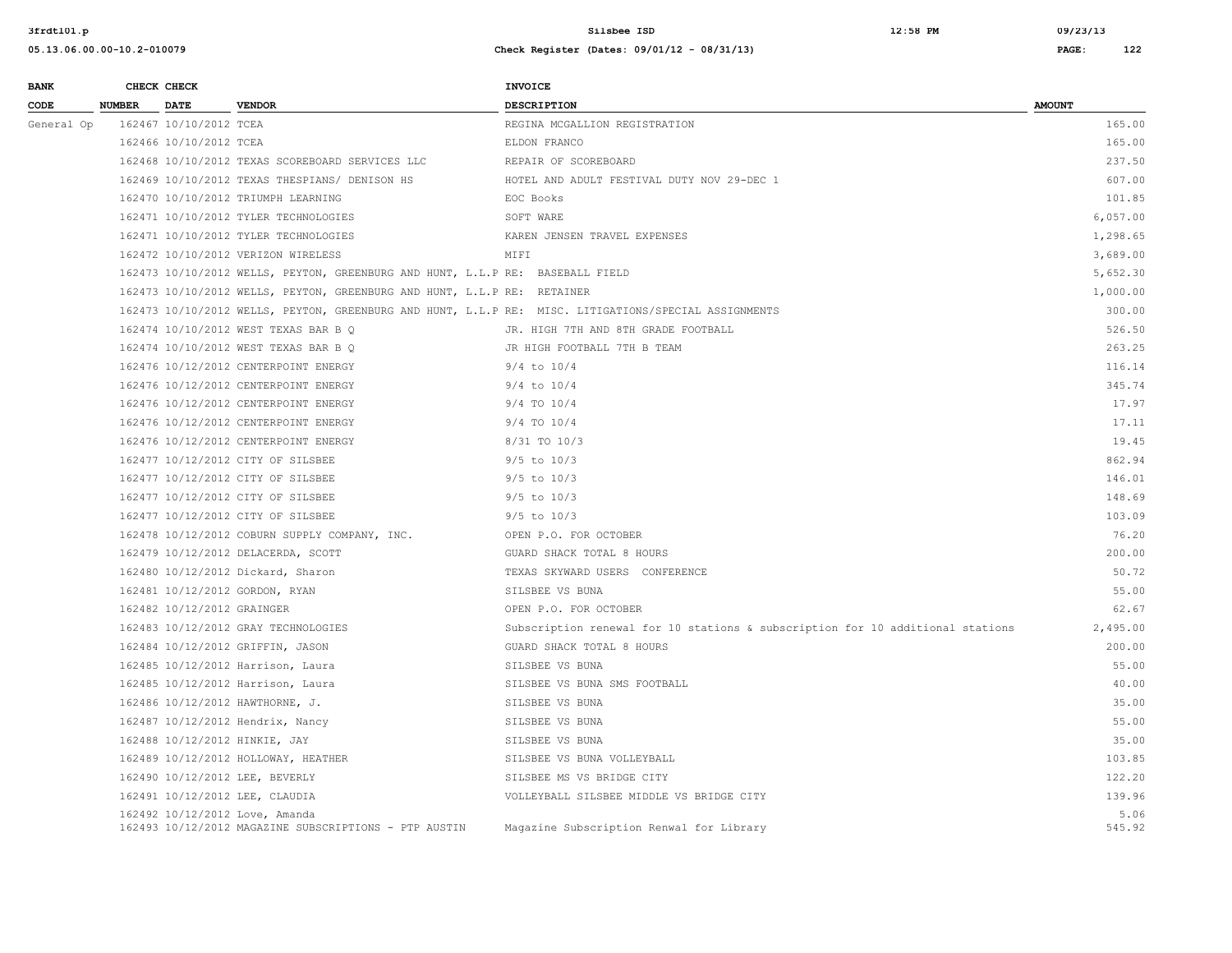| <b>BANK</b> |               | CHECK CHECK            |                                                                        | <b>INVOICE</b>                                                                  |                 |
|-------------|---------------|------------------------|------------------------------------------------------------------------|---------------------------------------------------------------------------------|-----------------|
| CODE        | <b>NUMBER</b> | <b>DATE</b>            | <b>VENDOR</b>                                                          | <b>DESCRIPTION</b>                                                              | <b>AMOUNT</b>   |
| General Op  |               |                        | 162494 10/12/2012 MUNRO'S UNIFORM SERVICE                              | MAINTENANCE                                                                     | 1,041.06        |
|             |               |                        | 162494 10/12/2012 MUNRO'S UNIFORM SERVICE                              | STATEMENT FOR TRANSPORTATION                                                    | 410.56          |
|             |               |                        | 162495 10/12/2012 OCE' IMAGISTICS INC                                  | COLOR COPIES                                                                    | 25.70           |
|             |               |                        | 162495 10/12/2012 OCE' IMAGISTICS INC                                  | COLOR COPIES                                                                    | 775.25          |
|             |               |                        | 162496 10/12/2012 REGION V EDUCATION SERVICE CENTER                    | Region 5esc ws# 6103 GT online class SHS Westbrook, Sanders & Jumper            | 225.00          |
|             |               |                        | 162496 10/12/2012 REGION V EDUCATION SERVICE CENTER                    | Region 5esc CSCOPE Implementation Series: 10/2/12, 10/29/12, 11/27/12, 1/22/13, | 1,200.00        |
|             |               |                        |                                                                        | 2/19/13, 3/26/13 Will, Deaver, Reeves, Watson, Franco, Stewart                  |                 |
|             |               |                        | 162496 10/12/2012 REGION V EDUCATION SERVICE CENTER                    | REGION V WORKSHOP                                                               | 160.00          |
|             |               |                        | 162496 10/12/2012 REGION V EDUCATION SERVICE CENTER                    | REGION V WORKSHOP                                                               | 160.00          |
|             |               |                        | 162496 10/12/2012 REGION V EDUCATION SERVICE CENTER                    | WORKSHOP #6008                                                                  | 80.00           |
|             |               |                        | 162497 10/12/2012 ROGERS, BRANDON                                      | GUARD SHACK TOTAL 8 HOURS                                                       | 200.00          |
|             |               |                        | 162498 10/12/2012 SCROGGINS, TIM                                       | GUARD SHACK TOTAL 8 HOURS                                                       | 200.00          |
|             |               |                        | 162499 10/12/2012 SISD FOOD SERV./ILA JAY                              |                                                                                 | 316.28          |
|             |               |                        | 162500 10/12/2012 SKYWARD ACCOUNTING DEPT                              | TRAINING                                                                        | 1,035.00        |
|             |               |                        | 162501 10/12/2012 Stanley, Katherine                                   | TEXAS SKYWARD USERS GROUP                                                       | 43.39           |
|             |               | 162502 10/12/2012 TASA |                                                                        | TASA Midwinter Conference Registration Kevin Wharton                            | 220.00          |
|             |               | 162502 10/12/2012 TASA |                                                                        | Kevin Wharton TASA Membership                                                   | 252.05          |
|             |               |                        | 162503 10/12/2012 Terrell, Dany                                        | 10/9 IPM COORDINATOR                                                            | 211.59          |
|             |               |                        | 162504 10/12/2012 TEXAS LIBRARY ASSOCIATION                            | FRANCES K SANDIFER                                                              | 125.00          |
|             |               |                        | 162505 10/12/2012 THOMAS, KIRK                                         | SILSBEE VS BUNA VOLLEYBALL                                                      | 94.97           |
|             |               |                        | 162506 10/12/2012 TIME WARNER CABLE                                    | $10/17 - 11/16$                                                                 | 953.98          |
|             |               |                        | 162507 10/12/2012 Townsend, Vicki                                      | MEAL                                                                            | 96.00           |
|             |               |                        | 162508 10/12/2012 TRIANGLE WATER CO.                                   | SEPTEMBER                                                                       | 82.00           |
|             |               |                        | 162508 10/12/2012 TRIANGLE WATER CO.                                   |                                                                                 | 35.00           |
|             |               |                        | 162509 10/12/2012 TRUSCO MFG CO                                        | PUSH HANDLE (TOP & BOTTOM) \$ 71.46 APPROX. SHIPPING \$15.00                    | 88.96           |
|             |               |                        | 162510 10/12/2012 WRIGHT, BILL                                         | SILSBEE VS BUNA                                                                 | 35.00           |
|             |               |                        | 162513 10/16/2012 STATE COMPTROLLER                                    | 2012 3rd Quarter Sales Tax - July, August & September                           | 964.32          |
|             |               |                        | 162514 10/17/2012 ADVANCED GRAPHICS                                    | ID Program Software Upgrade                                                     | 515.00          |
|             |               |                        | 162515 10/17/2012 ALERT SERVICES                                       | supplies                                                                        | 158.33          |
|             |               |                        | 162516 10/17/2012 ANTHONY, DONNA                                       | SILSBEE VS HF VOLLEYBALL                                                        | 105.00          |
|             |               |                        | 162517 10/17/2012 APPLE INC.                                           | VGA Adapter & Thunderbolt Adapter                                               | 270.00          |
|             |               |                        | 162518 10/17/2012 ATHLETIC SUPPLY INC.                                 | NEW BALANCE FB SHOE                                                             | 70.00           |
|             |               |                        | 162518 10/17/2012 ATHLETIC SUPPLY INC.                                 | GLOVES AND SHOES                                                                | 570.00          |
|             |               |                        | 162519 10/17/2012 Barnes, Aaron                                        | REIMBURSEMENT FOR TMEA CONF                                                     | 50.00           |
|             |               |                        | 162520 10/17/2012 BILL'S CYCLE & ATV                                   | FIX H.S. RED 550 MULE                                                           | 452.30          |
|             |               |                        | 162520 10/17/2012 BILL'S CYCLE & ATV                                   | CHECK FRONT SUSPENSION ON HIGH SCHOOL 550 MULE                                  | 83.75           |
|             |               |                        | 162521 10/17/2012 BOUNDS, LINDA                                        | VOLLEYBALL SILSBEE VS HF                                                        | 122.75          |
|             |               |                        | 162522 10/17/2012 BURGERWORKS, INC.<br>162523 10/17/2012 BUTLER, TOMMY | STORE #415 CROSS COUNTRY<br>SILSBEE VS BUNA                                     | 95.82<br>156.05 |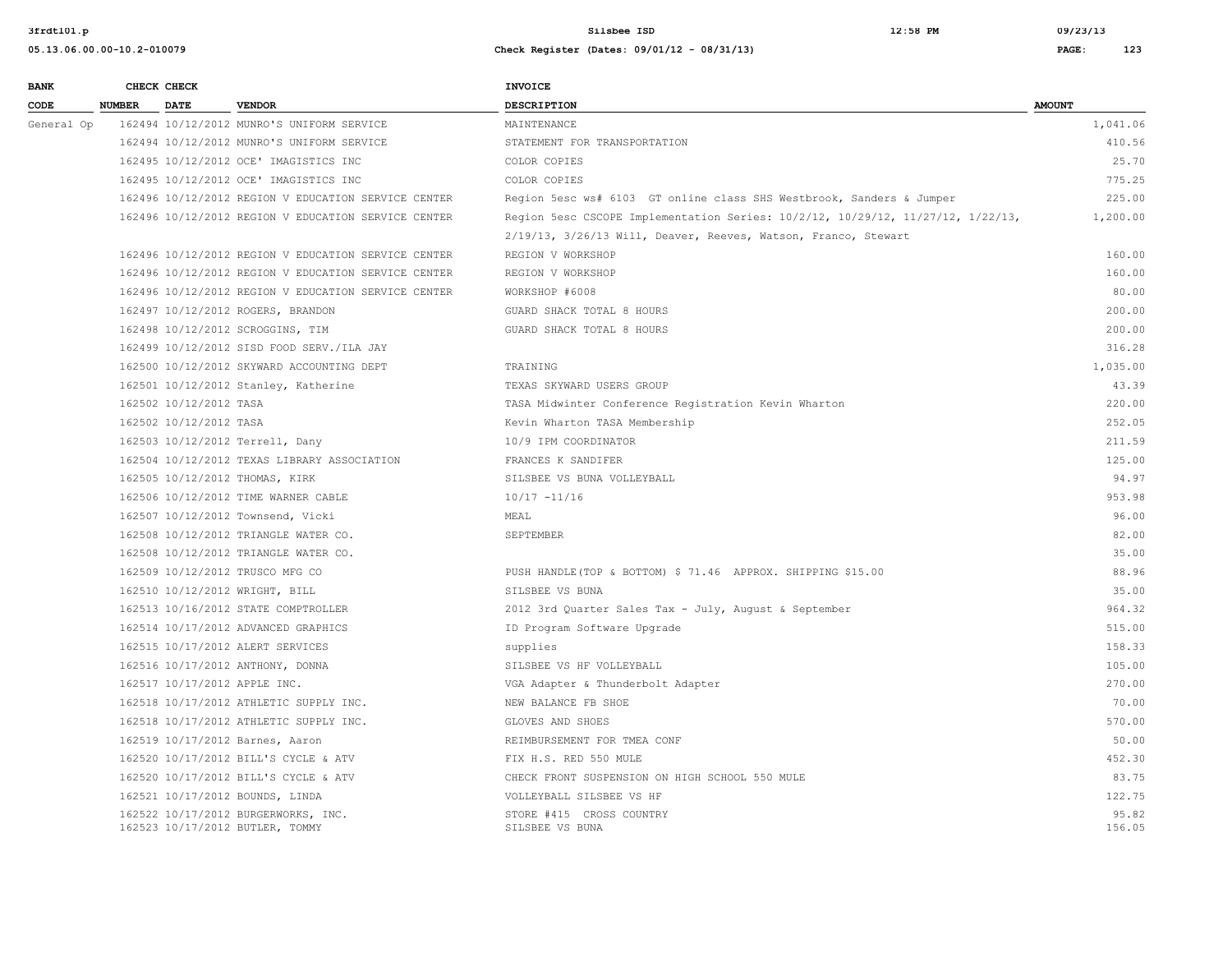| <b>BANK</b> |               | CHECK CHECK            |                                                                                                   | <b>INVOICE</b>                                                                               |                 |
|-------------|---------------|------------------------|---------------------------------------------------------------------------------------------------|----------------------------------------------------------------------------------------------|-----------------|
| CODE        | <b>NUMBER</b> | <b>DATE</b>            | <b>VENDOR</b>                                                                                     | <b>DESCRIPTION</b>                                                                           | <b>AMOUNT</b>   |
| General Op  |               |                        | 162524 10/17/2012 CDW GOVERNMENT, INC.                                                            | Xerox 3315DN Printer                                                                         | 382.84          |
|             |               |                        | 162524 10/17/2012 CDW GOVERNMENT, INC.                                                            | Tarqus Multimedia Presenter Remote                                                           | 150.87          |
|             |               |                        | 162525 10/17/2012 CENTERPOINT ENERGY                                                              | $9/6$ TO $10/6$                                                                              | 17.11           |
|             |               |                        | 162525 10/17/2012 CENTERPOINT ENERGY                                                              |                                                                                              | 119.54          |
|             |               |                        | 162526 10/17/2012 CERTIFIED LABORATORIES                                                          | SHIELD COAT(12), MICRO-PEL (12)                                                              | 354.56          |
|             |               |                        | 162526 10/17/2012 CERTIFIED LABORATORIES                                                          | GROUND ASSUALT 486.54 (SEE ATTACHED QUOTE)                                                   | 486.54          |
|             |               |                        | 162527 10/17/2012 CHAMPAGNE, DARRELL                                                              | SILSBEE VS BUNA                                                                              | 50.00           |
|             |               |                        | 162528 10/17/2012 CHICK-FIL-A                                                                     | CROSS COUNTRY                                                                                | 129.18          |
|             |               |                        | 162529 10/17/2012 COASTAL WELDING SUPPLY INC                                                      | HVAC Supplies for Sept 2012                                                                  | 7.50            |
|             |               |                        | 162530 10/17/2012 COUNTRY HOME PRODUCTS                                                           | BLOWER HOUSING KIT (213.00) SHIPPING 29.99 (SEE ATTACHED QUOTE)                              | 243.98          |
|             |               |                        | 162531 10/17/2012 DE LAGE LANDEN                                                                  | 9/21 TO 10/20                                                                                | 1,112.00        |
|             |               |                        | 162532 10/17/2012 DEFEE, MICHAEL L.                                                               | SILSBEE VS BRIDGE CITY SUB VARSITY                                                           | 110.00          |
|             |               |                        | 162533 10/17/2012 DELL MARKETING L.P.                                                             | Standard Notebook                                                                            | 1,387.83        |
|             |               |                        | 162534 10/17/2012 DONALD E. TRAHAN, PH. D                                                         |                                                                                              | 840.00          |
|             |               | 162535 10/17/2012 ETEX |                                                                                                   | teacher supplies                                                                             | 53.61           |
|             |               | 162535 10/17/2012 ETEX |                                                                                                   | OFFICE SUPPLIES                                                                              | 73.85           |
|             |               | 162535 10/17/2012 ETEX |                                                                                                   | office supplies                                                                              | 103.67          |
|             |               |                        | 162536 10/17/2012 EXXON MOBIL                                                                     |                                                                                              | 106.69          |
|             |               |                        | 162537 10/17/2012 F&F SPORTS, INC.                                                                | FOOTBALL SUPPLIES                                                                            | 376.30          |
|             |               |                        | 162537 10/17/2012 F&F SPORTS, INC.                                                                | TRAINER SUPPLIES                                                                             | 480.65          |
|             |               |                        | 162537 10/17/2012 F&F SPORTS, INC.                                                                | TRAINER SUPPLIES                                                                             | 1,111.10        |
|             |               |                        | 162537 10/17/2012 F&F SPORTS, INC.                                                                | CROSS COUNTRY SUPPLIES                                                                       | 1,673.25        |
|             |               |                        | 162537 10/17/2012 F&F SPORTS, INC.                                                                | DOUGLAS SHOULDER PADS AND WRISTBANDS                                                         | 660.00          |
|             |               |                        | 162537 10/17/2012 F&F SPORTS, INC.                                                                | DOUGLAS SHOULDER PADS AND WRISTBANDS                                                         | 54.00           |
|             |               |                        | 162538 10/17/2012 FALGOUT, TERRY M.                                                               | SILBEE VS BRIDGE CITY SUBVARSITY                                                             | 123.31          |
|             |               |                        | 162539 10/17/2012 Ferguson, Jennifer                                                              | DR. APPTS                                                                                    | 16.98           |
|             |               |                        | 162540 10/17/2012 FLORES, JOE JR                                                                  | SILSBEE VS BRIDGE CITY SUBVARSITY                                                            | 110.00          |
|             |               |                        | 162541 10/17/2012 Foster, Tonya                                                                   | HOMEBOUND                                                                                    | 28.87           |
|             |               |                        | 162542 10/17/2012 Franco, Carrie                                                                  | NATIONAL ASSOCIATION OF SCHOOL NURSES ANNUAL MEMBERSHIP                                      | 154.50          |
|             |               |                        | 162543 10/17/2012 FREY SCIENTIFIC- C/O SCHL SPC                                                   | SCIENCE LAB SUPPLIES                                                                         | 99.48           |
|             |               |                        | 162544 10/17/2012 GILLEY, WILLIAM                                                                 | VOLLEYBALL AND FOOTBALL                                                                      | 412.50          |
|             |               |                        | 162545 10/17/2012 GOHLKE, RICK                                                                    | SILSBEE VS BUNA 7 & 8                                                                        | 117.74          |
|             |               |                        | 162546 10/17/2012 Gonzales, Travis                                                                | HOBBY LOBBY FLORAL SUPPLIES                                                                  | 171.05          |
|             |               |                        | 162547 10/17/2012 HARDIN COUNTY TREASURER                                                         | COMMISSIONS                                                                                  | 92.98           |
|             |               |                        | 162548 10/17/2012 Harris, Beverly                                                                 |                                                                                              | 25.53           |
|             |               |                        | 162549 10/17/2012 HTE DANCE & SPIRIT GROUP, INC.                                                  | ATTIRE                                                                                       | 255.00          |
|             |               |                        | 162550 10/17/2012 INSTRUCTIONAL MATERIALS SERVICE                                                 | IMS Online Curriculim Subscription                                                           | 510.00          |
|             |               |                        | 162551 10/17/2012 INTERNATIONAL READING ASSOCIATION<br>162552 10/17/2012 J. W. PEPPER & SON, INC. | International Reading Assoc. T. McDuff membership, reading tracher & journal<br>Misic sheets | 99.00<br>968.61 |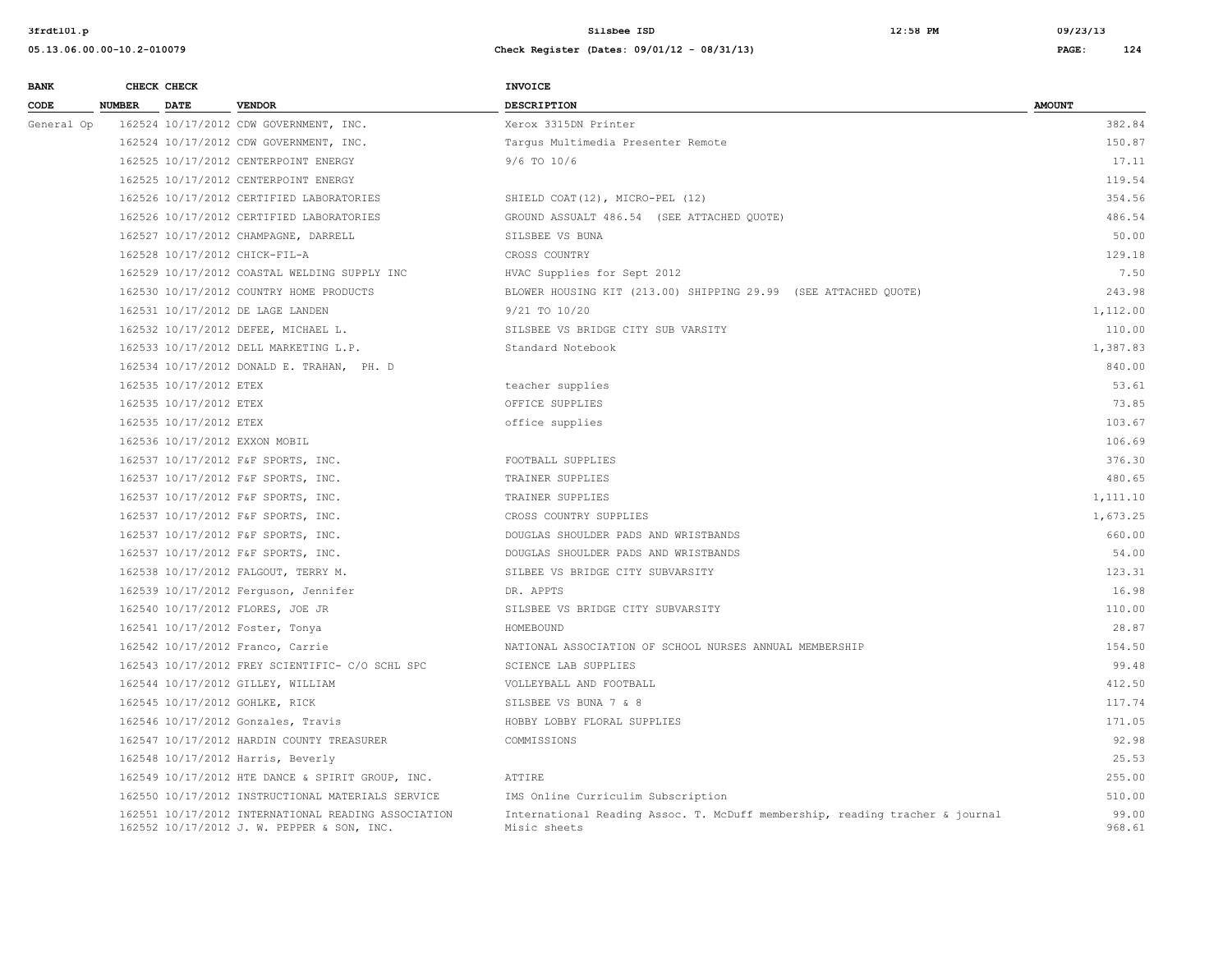| <b>BANK</b> | CHECK CHECK        |                         |                                                                    | INVOICE                                                               |                |
|-------------|--------------------|-------------------------|--------------------------------------------------------------------|-----------------------------------------------------------------------|----------------|
| CODE        | <b>NUMBER DATE</b> |                         | <b>VENDOR</b>                                                      | <b>DESCRIPTION</b>                                                    | <b>AMOUNT</b>  |
| General Op  |                    |                         | 162553 10/17/2012 JOHNSEN'S WHOLESALE FLORIST                      | Floral Supplies for classroom instruction                             | 300.00         |
|             |                    |                         | 162554 10/17/2012 JOHNSTONE SUPPLY                                 | OPEN P.O. FOR OCTOBER                                                 | 37.34          |
|             |                    |                         | 162554 10/17/2012 JOHNSTONE SUPPLY                                 | OPEN P.O. FOR OCTOBER                                                 | 229.84         |
|             |                    |                         | 162554 10/17/2012 JOHNSTONE SUPPLY                                 | CONDENSER FAN MOTORS \$897.00                                         | 598.00         |
|             |                    | 162555 10/17/2012 KUDER |                                                                    | License Renewal                                                       | 1,600.00       |
|             |                    |                         | 162556 10/17/2012 LAKESHORE LEARNING MATERIALS                     | Problem solving Cad Bank                                              | 57.44          |
|             |                    |                         | 162557 10/17/2012 LAURA REEVES ACTIVITY FUND                       | REIMBURSEMENT FROM PARKERS                                            | 18.00          |
|             |                    |                         | 162558 10/17/2012 MAC PIZZA MANAGEMENT, INC.                       | FRESHMAN FOOTBALL                                                     | 350.50         |
|             |                    |                         | 162558 10/17/2012 MAC PIZZA MANAGEMENT, INC.                       | 9/27 MEAL FOOTBALL                                                    | 140.50         |
|             |                    |                         | 162559 10/17/2012 MICRO INTEGRATION                                | WARRANTY                                                              | 5,801.25       |
|             |                    |                         | 162560 10/17/2012 NEVILS, CHAD                                     | SILSBEE VS BUNA                                                       | 105.00         |
|             |                    |                         | 162561 10/17/2012 NOVROZSKY'S                                      | VOLLEYBALL                                                            | 295.63         |
|             |                    |                         | 162562 10/17/2012 OCE' IMAGISTICS INC                              | $9/1$ to $10/1$                                                       | 3,200.00       |
|             |                    |                         | 164720 03/22/2013 ALLSERV OF TEXAS INC.                            | OPEN P.O. FOR MARCH                                                   | 54.70          |
|             |                    |                         | 164721 03/22/2013 BRANEFF, IRA L.                                  | BASEBALL SILSBEE VS BUNA                                              | 103.32         |
|             |                    |                         | 164722 03/22/2013 Burnaman, Wendy                                  | LEXINGTON CIRCLE                                                      | 30.15          |
|             |                    |                         | 164723 03/22/2013 CDW GOVERNMENT, INC.                             | LICENSE & MAINTENANCE                                                 | 1,151.64       |
|             |                    |                         | 164724 03/22/2013 COASTAL WELDING SUPPLY INC                       | HVAC Supplies for Feb 2013                                            | 7.00           |
|             |                    |                         | 164725 03/22/2013 COBURN SUPPLY COMPANY, INC.                      | OPEN P.O. FOR FEBRUARY                                                | 162.78         |
|             |                    |                         | 164726 03/22/2013 COMMUNITY COFFEE                                 | ADMINISTRATION OFFICE                                                 | 9.00           |
|             |                    |                         | 164726 03/22/2013 COMMUNITY COFFEE                                 | MAINTENANCE                                                           | 72.00          |
|             |                    |                         | 164726 03/22/2013 COMMUNITY COFFEE                                 | READ                                                                  | 88.00          |
|             |                    |                         | 164726 03/22/2013 COMMUNITY COFFEE                                 | MIDDLE SCHOOL                                                         | 87.60          |
|             |                    |                         | 164727 03/22/2013 COMPLETE ATHLETE, INC.                           | TENNIS UNIFORMS                                                       | 352.05         |
|             |                    |                         | 164727 03/22/2013 COMPLETE ATHLETE, INC.                           | TENNIS UNIFORMS                                                       | 1,088.30       |
|             |                    |                         | 164728 03/22/2013 DELL MARKETING L.P.                              | RAM                                                                   | 671.96         |
|             |                    |                         | 164729 03/22/2013 ETA hand2mind                                    | Instructional Materials                                               | 15.89          |
|             |                    | 164730 03/22/2013 ETEX  |                                                                    | Teacher, counselor & office supplies                                  | 463.20         |
|             |                    |                         | 164731 03/22/2013 FLINN SCIENTIFIC INC.                            | Science Supplies                                                      | 1,288.39       |
|             |                    |                         | 164732 03/22/2013 FOLLETT LIBRARY RESOURCES                        | Library Books                                                         | 2,201.55       |
|             |                    |                         | 164733 03/22/2013 FOSTER, ANNE                                     | SOFTBALL SISBEE VS BUNA                                               | 123.85         |
|             |                    |                         | 164734 03/22/2013 GLIDDEN PROFESSIONAL PAINT STORE                 | FIELD MARKING PAINT CREDIT ISSUED ON INVOICE 027102002102 FOR \$36.00 | 311.40         |
|             |                    |                         | 164735 03/22/2013 GONZALEZ, MAGGIE                                 | AUGUST 12 TO 2/19/13                                                  | 78.75          |
|             |                    |                         | 164735 03/22/2013 GONZALEZ, MAGGIE                                 | BILINGUAL TRANSLATOR                                                  | 47.50          |
|             |                    |                         | 164736 03/22/2013 Harrell-Bodle, Mona                              |                                                                       | 9.95           |
|             |                    |                         | 164736 03/22/2013 Harrell-Bodle, Mona                              |                                                                       | 9.95           |
|             |                    |                         | 164737 03/22/2013 HARRINGTON, CURTIS                               | SOFTBALL SILSBEE VS BUNA                                              | 129.40         |
|             |                    |                         | 164738 03/22/2013 Harrison, Laura<br>164739 03/22/2013 Hawk, Amber | SILSBEE VS LIVINGSTON SOCCER                                          | 30.00<br>16.50 |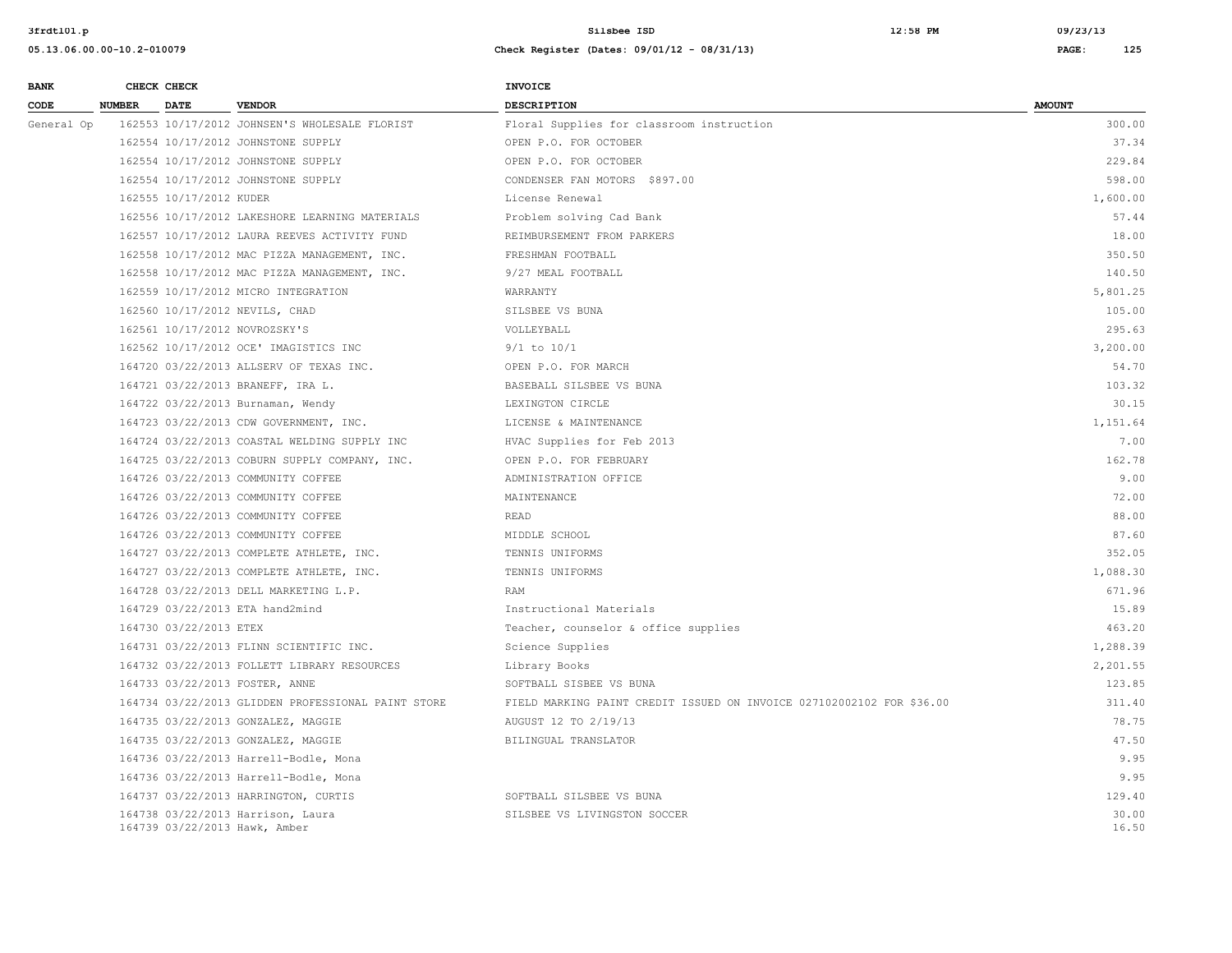| <b>BANK</b> |               | CHECK CHECK                                              |                                                                                                | INVOICE                                                    |                 |
|-------------|---------------|----------------------------------------------------------|------------------------------------------------------------------------------------------------|------------------------------------------------------------|-----------------|
| CODE        | <b>NUMBER</b> | <b>DATE</b>                                              | <b>VENDOR</b>                                                                                  | <b>DESCRIPTION</b>                                         | <b>AMOUNT</b>   |
| General Op  |               |                                                          | 164739 03/22/2013 Hawk, Amber                                                                  |                                                            | 33.00           |
|             |               |                                                          | 164740 03/22/2013 HOBSON, HERSCHEL                                                             | BASEBALL SILSBEE VS BUNA                                   | 90.00           |
|             |               |                                                          | 164741 03/22/2013 HUGH O'BRIAN YOUTH LEADERSHIP                                                | JOSHUA BOYD                                                | 150.00          |
|             |               |                                                          | 164742 03/22/2013 INSTRUCTIONAL MATERIALS SERVICE                                              | Ag Science books                                           | 1,572.90        |
|             |               |                                                          | 164743 03/22/2013 JACKIE BAXTER TIRE COMPANY INC                                               | 20X8.00-10 TRACTOR TIRES \$152. (EMERGENCY P.O. 47842)     | 152.26          |
|             |               |                                                          | 164744 03/22/2013 JOHNSTONE SUPPLY                                                             | HVAC Supplies for Feb 2013                                 | 196.85          |
|             |               |                                                          | 164744 03/22/2013 JOHNSTONE SUPPLY                                                             | HVAC Supplies for Feb 2013                                 | $-19.80$        |
|             |               |                                                          | 164745 03/22/2013 JONES, BARRY                                                                 | SOCCER LIVINGSTON VS SILSBEE                               | 87.60           |
|             |               |                                                          | 164746 03/22/2013 LAKESHORE LEARNING MATERIALS                                                 | SAFETY NAME TAGS                                           | 2,126.93        |
|             |               |                                                          | 164746 03/22/2013 LAKESHORE LEARNING MATERIALS                                                 | SUPPLIES                                                   | 394.42          |
|             |               |                                                          | 164747 03/22/2013 MARTIN, TERRY                                                                | SOFTBALL SILSBEE VS HARDIN JEFFERSON                       | 72.75           |
|             |               | 164748 03/22/2013 MCDONALD'S                             |                                                                                                | GOLF BOYS                                                  | 22.73           |
|             |               | 164748 03/22/2013 MCDONALD'S                             |                                                                                                | GIRLS GOLF                                                 | 26.14           |
|             |               | 164748 03/22/2013 MCDONALD'S                             |                                                                                                | GOLFTENNIS                                                 | 32.52           |
|             |               | 164748 03/22/2013 MCDONALD'S                             |                                                                                                | BOYS GOLF                                                  | 50.26           |
|             |               |                                                          | 164749 03/22/2013 O K PAPER CENTER                                                             | 4 part reverse paper                                       | 235.75          |
|             |               |                                                          | 164750 03/22/2013 Powell, Karen                                                                | FED EX MAILING MBB CARDS FOR ELECTION                      | 21.51           |
|             |               |                                                          | 164751 03/22/2013 PRATT, WAYNE                                                                 | SOFTBALL SISLBEE VS WESTBROOK                              | 95.00           |
|             |               |                                                          | 164752 03/22/2013 REALLY GOOD STUFF, INC.                                                      | HOLDERS                                                    | 90.93           |
|             |               |                                                          | 164753 03/22/2013 REDMON JR., DONALD                                                           | SOFTBALL SILSBEE VS HARDIN JEFFERSON                       | 68.31           |
|             |               |                                                          | 164754 03/22/2013 Sandifer, Frances                                                            | FOR PAM WILLIS' DAD VERNON PIKE                            | 14.39           |
|             |               |                                                          | 164755 03/22/2013 SCANTRON CORPORATION                                                         | Scantrons for Science                                      | 179.53          |
|             |               |                                                          | 164755 03/22/2013 SCANTRON CORPORATION                                                         | Scantrons for History & Science                            | 379.48          |
|             |               |                                                          | 164755 03/22/2013 SCANTRON CORPORATION                                                         | Scantrons                                                  | 511.40          |
|             |               |                                                          | 164756 03/22/2013 SOUTHERN LAWN & LANDSCAPES LLC                                               | MOWING COMPLETED 3/18                                      | 3,566.00        |
|             |               |                                                          | 164757 03/22/2013 SOUTHWEST BUILDING SYSTEMS                                                   | SOUND SYSTEM                                               | 1,127.00        |
|             |               |                                                          | 164758 03/22/2013 Spears, Lynette                                                              | LAW CONFERENCE                                             | 19.95           |
|             |               |                                                          | 164759 03/22/2013 STANLEY SECURITY SOLUTIONS, INC.                                             | OPEN P.O. FOR MARCH                                        | 28.60           |
|             |               | 164760 03/22/2013 TASBO                                  |                                                                                                | WEBINAR                                                    | 70.00           |
|             |               | 164760 03/22/2013 TASBO                                  |                                                                                                | Webinars                                                   | 280.00          |
|             |               | 164760 03/22/2013 TASBO                                  |                                                                                                | Conference registration fee                                | 310.00          |
|             |               |                                                          | 164761 03/22/2013 TAYLOR, FREDERICK                                                            | BASKETBALL SILSBEE VS BEAUMONT LEGACY CHRISTIAN            | 111.62          |
|             |               |                                                          | 164762 03/22/2013 Taylor, Lana                                                                 | CARROLL                                                    | 15.76           |
|             |               |                                                          | 164762 03/22/2013 Taylor, Lana                                                                 | CARROLL                                                    | 15.76           |
|             |               |                                                          | 164763 03/22/2013 TEXAS DEPARTMENT OF LICENSING REGULATION EDWARDS JOHNSON MEMORIAL SILSBEE MS |                                                            | 70.00           |
|             |               |                                                          | 164764 03/22/2013 THOMAS, EVEN                                                                 | SOFTBALL SILSBEE VS WESTBROOK                              | 101.65          |
|             |               | 164765 03/22/2013 WAL-MART                               |                                                                                                | office furnishings, teacher supplies, student headphones   | 211.25          |
|             |               | 164765 03/22/2013 WAL-MART<br>164765 03/22/2013 WAL-MART |                                                                                                | wireless mouse<br>wii console, controller, charger station | 19.97<br>209.84 |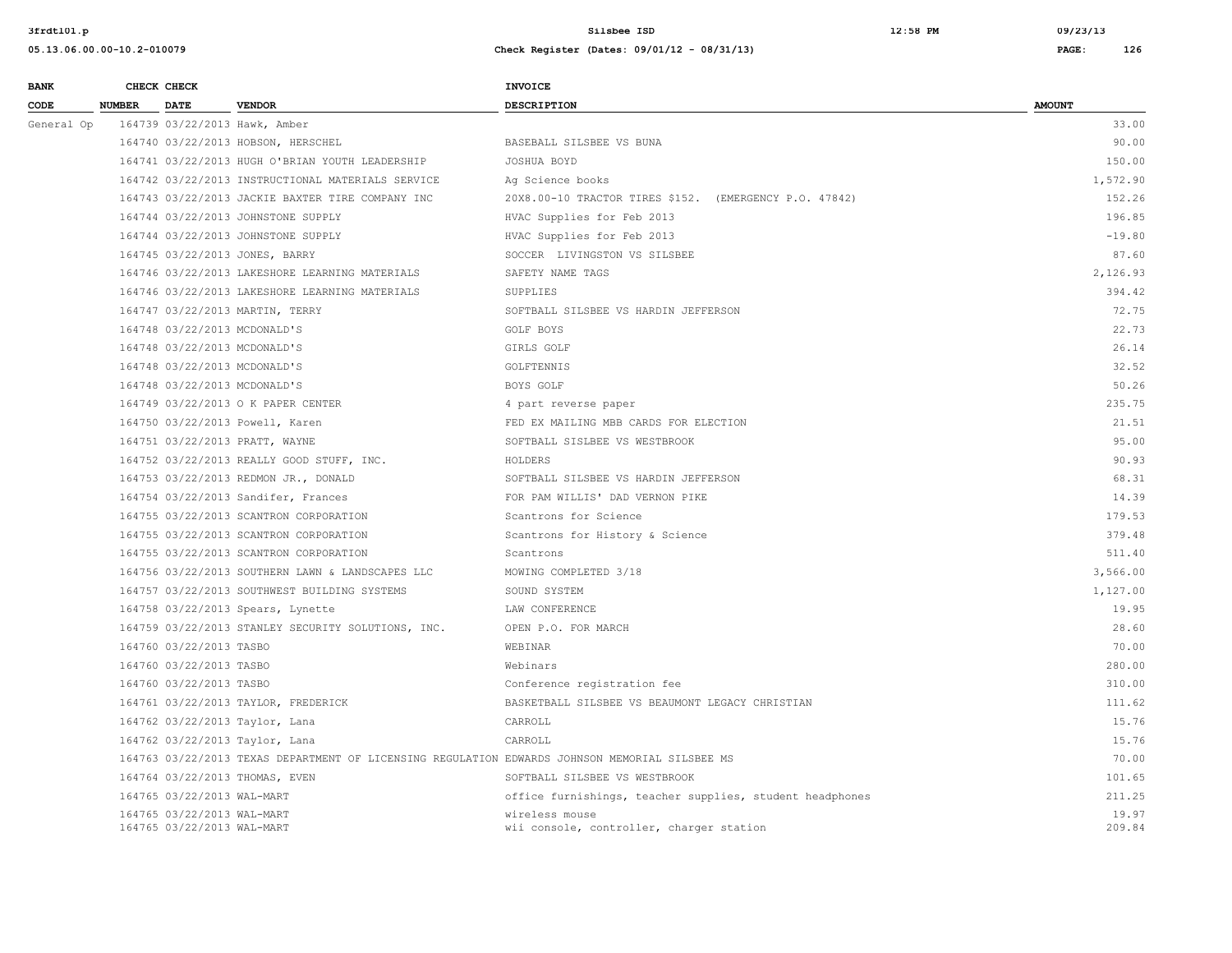| <b>BANK</b> |               | CHECK CHECK                |                                                                                    | INVOICE                                |                  |
|-------------|---------------|----------------------------|------------------------------------------------------------------------------------|----------------------------------------|------------------|
| CODE        | <b>NUMBER</b> | <b>DATE</b>                | <b>VENDOR</b>                                                                      | <b>DESCRIPTION</b>                     | <b>AMOUNT</b>    |
| General Op  |               | 164765 03/22/2013 WAL-MART |                                                                                    | KLEENEX, DIXIE CUPS                    | 123.24           |
|             |               | 164765 03/22/2013 WAL-MART |                                                                                    | clear velcro                           | 68.76            |
|             |               | 164765 03/22/2013 WAL-MART |                                                                                    | COMMITTEE MEETING                      | 25.48            |
|             |               | 164765 03/22/2013 WAL-MART |                                                                                    | car seats                              | 189.64           |
|             |               | 164765 03/22/2013 WAL-MART |                                                                                    | C BATTERIES                            | 71.94            |
|             |               | 164765 03/22/2013 WAL-MART |                                                                                    | BASKETBALL GOAL                        | 50.00            |
|             |               | 164765 03/22/2013 WAL-MART |                                                                                    | PROPS FOR UIL ONE ACT PLAY             | 51.47            |
|             |               | 164765 03/22/2013 WAL-MART |                                                                                    | SUPPLIES                               | 42.30            |
|             |               | 164765 03/22/2013 WAL-MART |                                                                                    | SUPPLIES                               | 69.29            |
|             |               | 164765 03/22/2013 WAL-MART |                                                                                    | SUPPLIES                               | 42.39            |
|             |               | 164765 03/22/2013 WAL-MART |                                                                                    | PENS AND PENCILS                       | 14.36            |
|             |               | 164765 03/22/2013 WAL-MART |                                                                                    | SUPPLIES                               | 15.57            |
|             |               |                            | 164766 03/22/2013 WILLIAMS, ROLAND                                                 | SILSBEE VS LIVINGSTON SOCCER           | 75.30            |
|             |               |                            | 164767 03/22/2013 WOOD, JESSE PHD                                                  |                                        | 1,950.00         |
|             |               |                            | 164768 03/25/2013 DE LAGE LANDEN PUBLIC FINANCE                                    | $2/28$ TO $3/27$                       | 2,022.00         |
|             |               |                            | 164768 03/25/2013 DE LAGE LANDEN PUBLIC FINANCE                                    | $3/38$ TO $4/27$                       | 491.00           |
|             |               |                            | 164768 03/25/2013 DE LAGE LANDEN PUBLIC FINANCE                                    | $2/28$ TO $3/28$                       | 1,299.00         |
|             |               |                            | 164768 03/25/2013 DE LAGE LANDEN PUBLIC FINANCE                                    | 3/1 TO 3/31                            | 3,708.00         |
|             |               |                            | 164768 03/25/2013 DE LAGE LANDEN PUBLIC FINANCE                                    | 3/1 TO 3/31                            | 198.00           |
|             |               |                            | 164768 03/25/2013 DE LAGE LANDEN PUBLIC FINANCE                                    | $3/1$ TO $3/31$                        | 719.00           |
|             |               |                            | 164769 03/25/2013 Harrison, Laura                                                  | SILSBEE VS SPLENDORA                   | 35.00            |
|             |               |                            | 164770 03/25/2013 JORDAN, PERCY                                                    | SOCCER SILSBEE VS SPLENDORA            | 71.45            |
|             |               |                            | 164771 03/27/2013 ALLEN, DENNIS                                                    | GUARD SHACK TOTAL 8 HOURS              | 200.00           |
|             |               |                            | 164772 03/27/2013 BROWN, DAVID GRANT                                               | GUARD SHACK TOTAL 4 HOURS              | 100.00           |
|             |               |                            | 164773 03/27/2013 CARD SERVICES                                                    | FEBRUARY 16 TO MARCH 18                | 216.01           |
|             |               |                            | 164774 03/27/2013 CENTERPOINT ENERGY                                               | $2/14$ to $3/15$                       | 6,023.23         |
|             |               |                            | 164774 03/27/2013 CENTERPOINT ENERGY                                               | $2/14$ to $3/15$                       | 2,211.93         |
|             |               |                            | 164775 03/27/2013 CHICK-FIL-A                                                      | SOFTBALL MEAL 2/28                     | 96.36            |
|             |               |                            | 164776 03/27/2013 CITY OF SILSBEE                                                  | $2/6$ to $3/6$                         | 765.57           |
|             |               |                            | 164776 03/27/2013 CITY OF SILSBEE                                                  | $2/6$ to $3/6$                         | 226.08           |
|             |               |                            | 164776 03/27/2013 CITY OF SILSBEE                                                  | $2/6$ to $3/6$                         | 1,021.58         |
|             |               |                            | 164777 03/27/2013 COASTAL WELDING SUPPLY INC                                       | OPEN PO FOR THE MONTH OF FEBRUARY 2013 | 14.00            |
|             |               |                            | 164778 03/27/2013 COBURN SUPPLY COMPANY, INC.                                      | OPEN P.O. FOR MARCH                    | 98.00            |
|             |               |                            | 164779 03/27/2013 DELACERDA, SCOTT                                                 | GUARD SHACK TOTAL 8 HOURS              | 200.00           |
|             |               | 164780 03/27/2013 DEMCO    |                                                                                    | library supplies                       | 46.09            |
|             |               |                            | 164781 03/27/2013 DISTRICT V BAND DIRECTORS ASSN.                                  | JAZZ ENSEMBLE REGISTRATION MAY 4, 2013 | 225.00           |
|             |               | 164782 03/27/2013 ETEX     |                                                                                    | Ink cartridge for campus               | 253.99           |
|             |               |                            | 164783 03/27/2013 FISHER SCIENTIFIC<br>164784 03/27/2013 FOLLETT LIBRARY RESOURCES | Photogate system<br><b>BOOKS</b>       | 201.25<br>299.39 |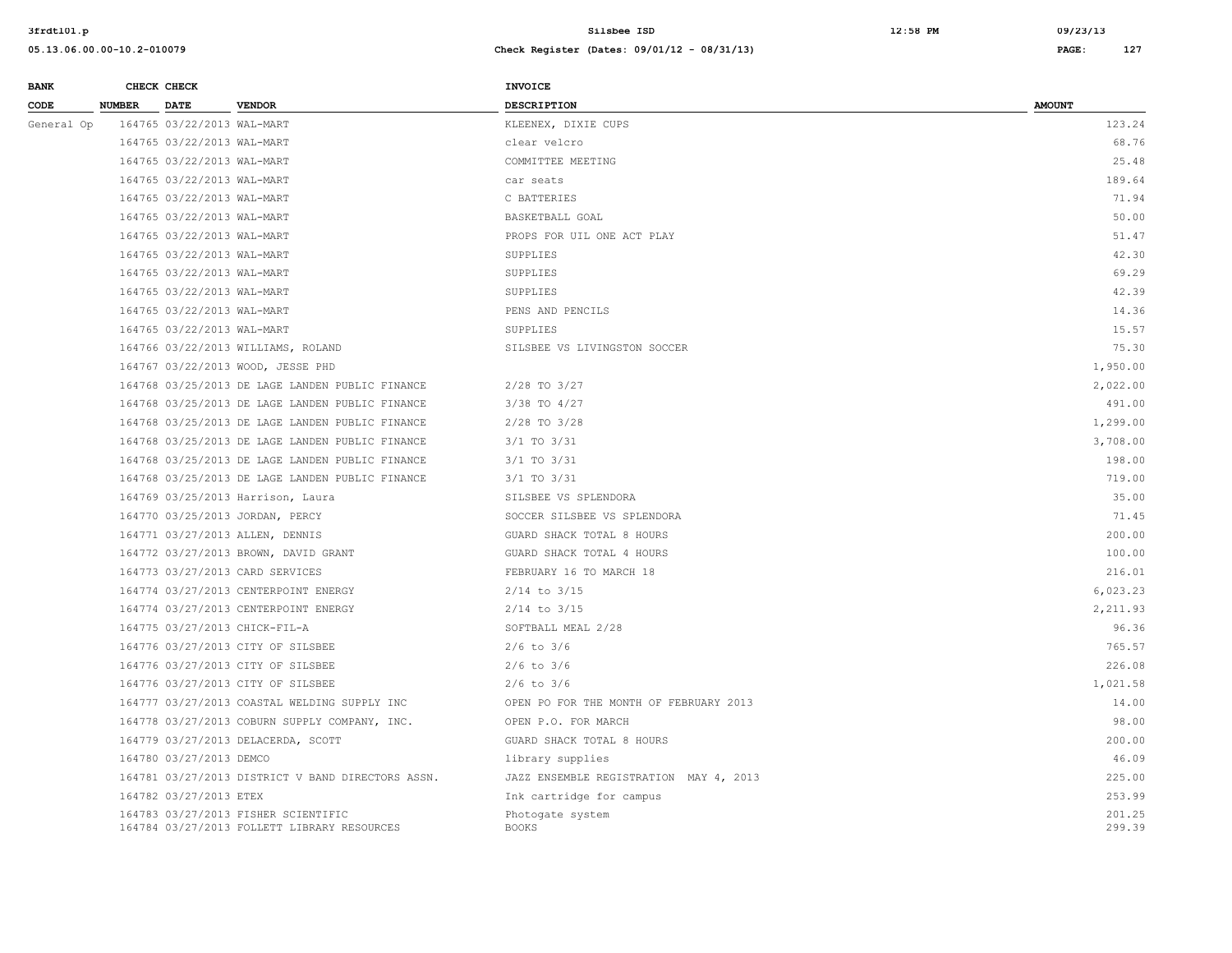**3frdtl01.p Silsbee ISD 12:58 PM 09/23/13**

| <b>BANK</b> |               | CHECK CHECK |                                                                               | <b>INVOICE</b>                                                         |                     |
|-------------|---------------|-------------|-------------------------------------------------------------------------------|------------------------------------------------------------------------|---------------------|
| CODE        | <b>NUMBER</b> | <b>DATE</b> | <b>VENDOR</b>                                                                 | <b>DESCRIPTION</b>                                                     | <b>AMOUNT</b>       |
| General Op  |               |             | 164814 03/27/2013 GILLEY, WILLIAM                                             | SOCCER AND BASEBALL GAMES TOTAL 11 HOURS                               | 275.00              |
|             |               |             | 164785 03/27/2013 GOLDEN CORRAL #923                                          | GIRLS SOCCER GAME MARCH 18                                             | 173.94              |
|             |               |             | 164786 03/27/2013 Harrell-Bodle, Mona                                         |                                                                        | 4.98                |
|             |               |             | 164787 03/27/2013 HTE DANCE & SPIRIT GROUP, INC.                              | SILSBEE HIGH SCHOOL JENNY CHANDLER JUNE 10-13 REGISTRATION FEE         | 1,440.00            |
|             |               |             | 164815 03/27/2013 HTE DANCE & SPIRIT GROUP, INC.                              | LINE CAMP                                                              | 2,820.00            |
|             |               |             | 164788 03/27/2013 INTERSTATE BILLING SERVICE, INC.                            | 55 GAL. DEF                                                            | 134.99              |
|             |               |             | 164789 03/27/2013 J & R SERVICES                                              | MATERIALS AND LABOR TO PUMP GREASE TRAPS @ ALL CAFETERIAS.             | 2,825.00            |
|             |               |             | 164790 03/27/2013 JASON'S DELI                                                | 3/1 TENNIS @ LAMAR                                                     | 154.05              |
|             |               |             | 164791 03/27/2013 JOHNSTONE SUPPLY                                            | HVAC Supplies for Feb 2013                                             | 19.80               |
|             |               |             | 164792 03/27/2013 KOMMERCIAL KITCHENS                                         | Ignition Module \$183.00 Limit Control- \$147.00 EMERGENCY P.O.# 47839 | 330.00              |
|             |               |             | 164793 03/27/2013 LAURA REEVES ACTIVITY FUND                                  | AWARDS FROM WALMART                                                    | 98.25               |
|             |               |             | 164794 03/27/2013 MAC PIZZA MANAGEMENT, INC.                                  | 3/5 MEAL SOFTBALL                                                      | 48.00               |
|             |               |             | 164795 03/27/2013 MCDONALD'S                                                  | BASEBALL @ BRIDGE CITY                                                 | 268.80              |
|             |               |             | 164795 03/27/2013 MCDONALD'S                                                  |                                                                        | 140.62              |
|             |               |             | 164796 03/27/2013 McGallion, Bradley                                          | LONE STAR CLINIC                                                       | 24.49               |
|             |               |             | 164797 03/27/2013 MCMILLAN GLASS AND DOOR                                     | OPEN P.O. FOR MARCH                                                    | 18.00               |
|             |               |             | 164798 03/27/2013 Middleton, Rheala                                           | TESTING/ LICENSING FEES                                                | 120.00              |
|             |               |             | 164799 03/27/2013 MODICA BROTHERS TIRE CENTER                                 | TIRES FOR #28                                                          | 1,343.07            |
|             |               |             | 164800 03/27/2013 MONTALVO, CARLOS                                            | GUARD SHACK TOTAL 4 HOURS                                              | 100.00              |
|             |               |             | 164801 03/27/2013 MOORHEAD, JOE                                               |                                                                        | 245.00              |
|             |               |             | 164802 03/27/2013 NATIONAL EDUCATORS' LAW INSTITUTE                           | RTI Folders                                                            | 109.95              |
|             |               |             | 164803 03/27/2013 NOVROZSKY'S                                                 | SOFTBALL MEAL 3/8                                                      | 235.16              |
|             |               |             | 164804 03/27/2013 Parks, Diane                                                | FCCLA REGION MEETING PLANO                                             | 30.63               |
|             |               |             | 164804 03/27/2013 Parks, Diane                                                | FCCLA MEETING GALVESTON                                                | 75.12               |
|             |               |             | 164806 03/27/2013 QUALITY MAINTENANCE AND SERVICE                             | FORK LIFT REPAIR                                                       | 385.05              |
|             |               |             | 164807 03/27/2013 REGION V EDUCATION SERVICE CENTER                           | On-site training                                                       | 500.00              |
|             |               |             | 164807 03/27/2013 REGION V EDUCATION SERVICE CENTER                           | REGION V WORKSHOP #6759                                                | 160.00              |
|             |               |             | 164807 03/27/2013 REGION V EDUCATION SERVICE CENTER                           | STARR/EOC #6756                                                        | 65.00               |
|             |               |             | 164808 03/27/2013 ROGERS, BRANDON                                             | GUARD SHACK TOTAL 8 HOURS                                              | 200.00              |
|             |               |             | 164809 03/27/2013 Sanders, Jason                                              | GIRLS STATE BASKETBALL TOURNEY                                         | 300.58              |
|             |               |             | 164805 03/27/2013 SCOTT PAULINO PHYSICAL THERAPIST                            | PHYSICAL THERAPY                                                       | 1,507.50            |
|             |               |             | 164805 03/27/2013 SCOTT PAULINO PHYSICAL THERAPIST                            | PHYSICAL THERAPY                                                       | 4,972.50            |
|             |               |             | 164810 03/27/2013 SSC SERVICE SOLUTIONS                                       | APRIL JANITORIAL SERVICES                                              | 51,755.71           |
|             |               |             | 164811 03/27/2013 SUN COAST RESOURCES, INC.                                   | OPEN PO FOR THE MONTH OF MARCH 2013                                    | 21,863.35           |
|             |               |             | 164811 03/27/2013 SUN COAST RESOURCES, INC.                                   | OPEN PO FOR THE MONTH OF MARCH 2013                                    | 267.29              |
|             |               |             | 164816 03/27/2013 SWICEGOOD MUSIC COMPANY                                     | REPAIR OF PIANO (TUNING)                                               | 276.00              |
|             |               |             | 164812 03/27/2013 U.I.L. MUSIC - REGION X                                     | MIDDLE SCHOOL CHOIR                                                    | 750.00              |
|             |               |             | 164813 03/27/2013 UT AT AUSTIN, UIL<br>163730 04/01/2013 WARREN ISD ATHLETICS | ENTRY FEES<br>3/13/13                                                  | 247.50<br>$-160.00$ |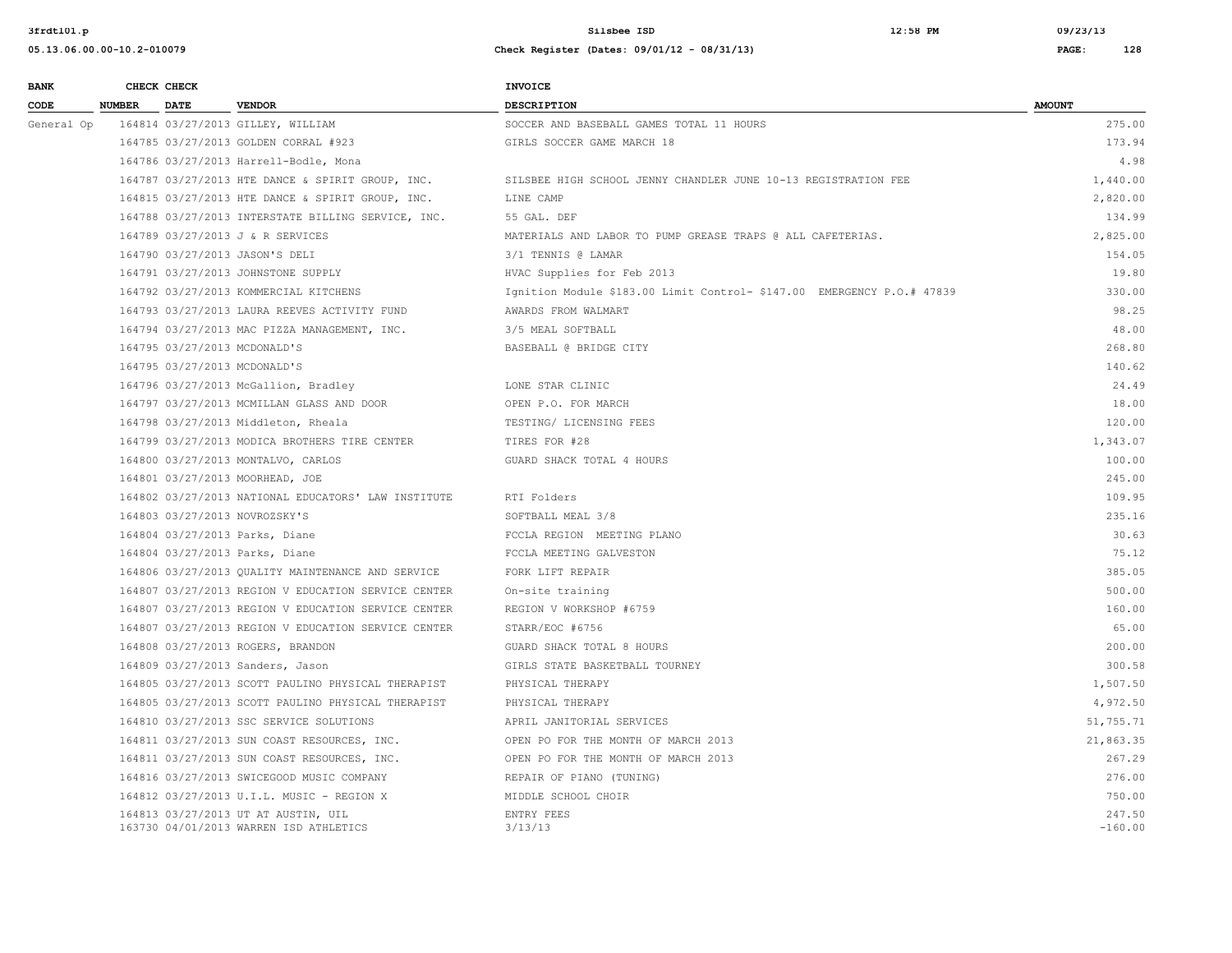| <b>BANK</b> |               | CHECK CHECK                 |                                                                            | INVOICE                                                                      |                  |
|-------------|---------------|-----------------------------|----------------------------------------------------------------------------|------------------------------------------------------------------------------|------------------|
| CODE        | <b>NUMBER</b> | <b>DATE</b>                 | <b>VENDOR</b>                                                              | <b>DESCRIPTION</b>                                                           | <b>AMOUNT</b>    |
| General Op  |               |                             | 164817 04/03/2013 ACME ARCHITECTURAL HARDWARE                              | 2870 10G04U US260 STOREROOM LOCK (SEE ATTACHED OUOTE)                        | 226.58           |
|             |               |                             | 164818 04/03/2013 Alaniz, Cynthia                                          | TRACK MEET MS BRIDGE CITY                                                    | 260.00           |
|             |               |                             | 164819 04/03/2013 APPLE COMPUTER, INC.                                     | IPADS for Library                                                            | 2,298.00         |
|             |               |                             | 164820 04/03/2013 Bain, Richard JR                                         | TASA/TASB LEGISLATIVE CONF                                                   | 20.00            |
|             |               |                             | 164821 04/03/2013 BAKER DISTRIBUTING                                       | 30# cylinders refrigerant r/22                                               | 4,665.00         |
|             |               | 164822 04/03/2013 BALFOUR   |                                                                            | Graduation Supplies                                                          | 1,663.62         |
|             |               |                             | 164823 04/03/2013 BOUILLON, LYNN                                           | SILSBEE VS HF BASEBALL                                                       | 100.00           |
|             |               |                             | 164824 04/03/2013 BROWN, DAVID GRANT                                       | GUARD SHACK TOTAL 12 HOURS                                                   | 300.00           |
|             |               |                             | 164825 04/03/2013 CHALK'S TRUCK PARTS, INC.                                | OPEN PO FOR THE MONTH OF MARCH 2013                                          | 88.30            |
|             |               |                             | 164826 04/03/2013 CHATTERBOX SPEECH THERAPY                                | SUPERVISE SPEECH THERAPISTS                                                  | 2,625.00         |
|             |               |                             | 164827 04/03/2013 CHICK-FIL-A                                              | GOLF @ WILDWOOD                                                              | 352.00           |
|             |               |                             | 164828 04/03/2013 CITY OF SILSBEE                                          | $2/11$ to $3/11$                                                             | 125.29           |
|             |               |                             | 164828 04/03/2013 CITY OF SILSBEE                                          | $2/11$ to $3/11$                                                             | 117.76           |
|             |               |                             | 164829 04/03/2013 CITY OF SILSBEE                                          | RENTAL OF COMMUNITY CENTER FOR ELECTION                                      | 150.00           |
|             |               |                             | 164830 04/03/2013 CLASSIC FORMS AND PRODUCTS, INC.                         | AP WINDOW ENVELOPES                                                          | 906.25           |
|             |               |                             | 164831 04/03/2013 COBURN SUPPLY COMPANY, INC.                              | OPEN P.O. FOR MARCH                                                          | 47.36            |
|             |               |                             | 164832 04/03/2013 COGBILL, BENSON                                          | GUARD SHACK TOTAL 8 HOURS                                                    | 200.00           |
|             |               |                             | 164833 04/03/2013 COOK CHILDREN'S                                          | Registration fee for Carla Shutter, RN (Laura Reeves school nurse) to attend | 50.00            |
|             |               |                             |                                                                            | Cook Children's School Nurse Symposium webcast June 19, 2013.                |                  |
|             |               |                             | 164834 04/03/2013 CROFT & HICKS INVESTIGATIONS AND SECURIT INSPECTION 3/20 |                                                                              | 400.00           |
|             |               |                             | 164835 04/03/2013 Deaver, Terry                                            | REGION V AND MEAL                                                            | 84.70            |
|             |               |                             | 164836 04/03/2013 DEES, JOHNNY                                             | SOFTBALL SILSBEE VS HF                                                       | 55.00            |
|             |               |                             | 164837 04/03/2013 DELL MARKETING L.P.                                      | Dell Professional 19" Monitors                                               | 2,699.80         |
|             |               |                             | 164837 04/03/2013 DELL MARKETING L.P.                                      | LAPTOP                                                                       | 73.90            |
|             |               | 164838 04/03/2013 DEMCO     |                                                                            | Library Supplies                                                             | 626.29           |
|             |               | 164839 04/03/2013 EDUPHORIA |                                                                            | RENEWAL                                                                      | 2,995.00         |
|             |               |                             | 164840 04/03/2013 EICHELBAUM WARDELL HANSEN POWELL & MEHL, WORKSHOP        |                                                                              | 350.00           |
|             |               | 164841 04/03/2013 ENTERGY   |                                                                            | MARCH 2013                                                                   | 32,790.96        |
|             |               |                             | 164842 04/03/2013 ETA hand2mind                                            | Teacher Supplies                                                             | 595.00           |
|             |               | 164843 04/03/2013 ETEX      |                                                                            | HP cartridge                                                                 | 124.99           |
|             |               | 164843 04/03/2013 ETEX      |                                                                            | teacher supplies<br>math                                                     | 95.88            |
|             |               | 164843 04/03/2013 ETEX      |                                                                            | teacher supplies                                                             | 588.16           |
|             |               | 164843 04/03/2013 ETEX      |                                                                            | teacher supplies                                                             | 125.86           |
|             |               | 164843 04/03/2013 ETEX      |                                                                            | Toner Cartridge for PC428 Copier                                             | 66.59            |
|             |               | 164843 04/03/2013 ETEX      |                                                                            | Ink Cartridge                                                                | 15.68            |
|             |               | 164843 04/03/2013 ETEX      |                                                                            | HP COLOR LASER JET PRINT CARTRIDGES                                          | 741.94           |
|             |               | 164843 04/03/2013 ETEX      |                                                                            | Supplies for teachers/staff                                                  | 39.21            |
|             |               | 164843 04/03/2013 ETEX      | 164844 04/03/2013 F&F SPORTS, INC.                                         | teacher supplies<br>TENNIS BALLS                                             | 234.00<br>177.90 |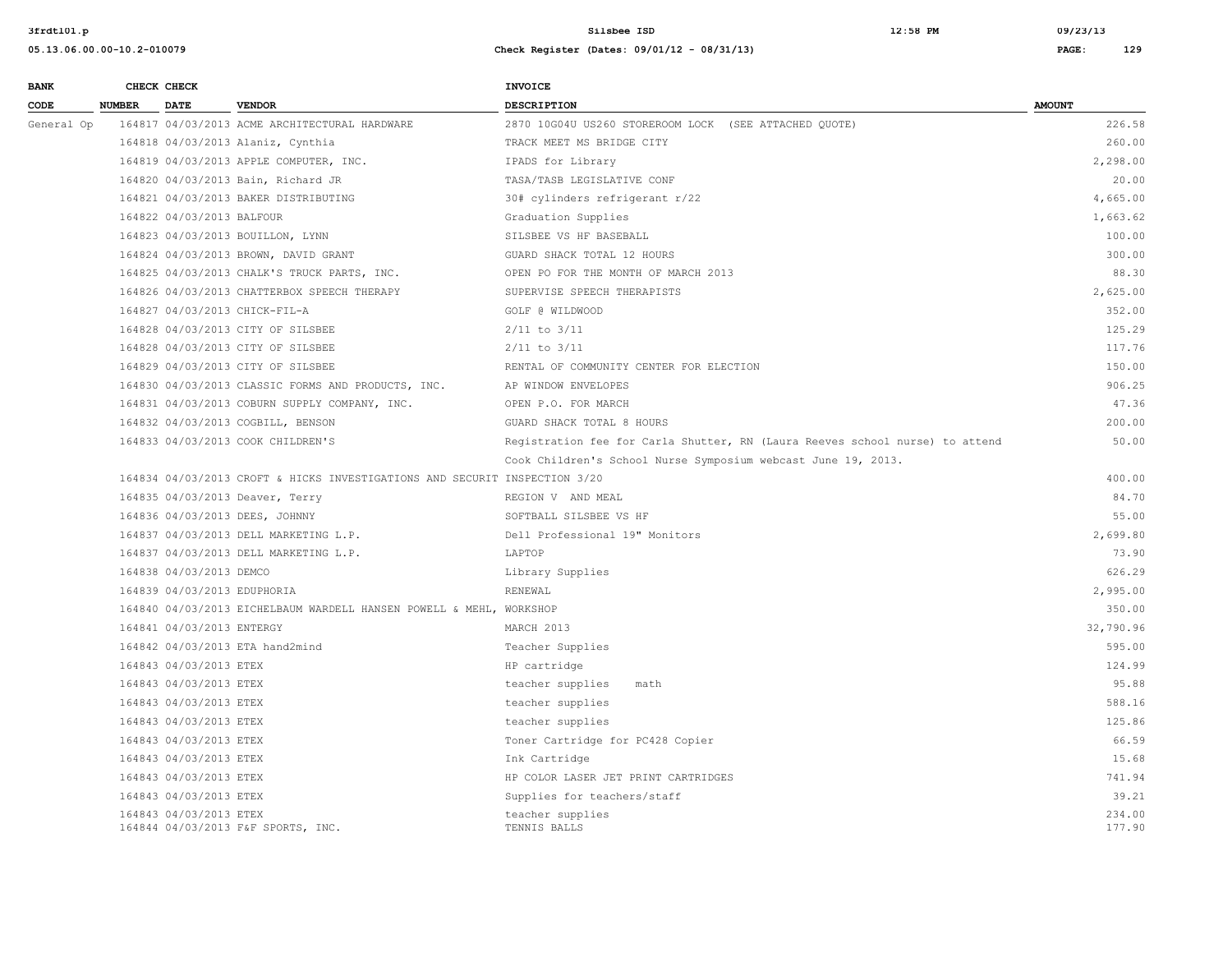| <b>BANK</b> |               | CHECK CHECK                  |                                                                                    | <b>INVOICE</b>                                                              |                    |
|-------------|---------------|------------------------------|------------------------------------------------------------------------------------|-----------------------------------------------------------------------------|--------------------|
| CODE        | <b>NUMBER</b> | <b>DATE</b>                  | <b>VENDOR</b>                                                                      | <b>DESCRIPTION</b>                                                          | <b>AMOUNT</b>      |
| General Op  |               |                              | 164845 04/03/2013 Ferguson, Jennifer                                               | MEALS 3/28 STUDENT TO DOCTOR                                                | 11.37              |
|             |               |                              | 164846 04/03/2013 Fletcher, Charles                                                | TENNIS                                                                      | 75.75              |
|             |               |                              | 164847 04/03/2013 FOSTER, ANNE                                                     | SOFTBALL SILSBEE VS HF                                                      | 124.96             |
|             |               |                              | 164848 04/03/2013 Foster, Tonya                                                    |                                                                             | 37.90              |
|             |               |                              | 164849 04/03/2013 Franco, Eldon                                                    | LEGAL DIGEST FRANCO, SAPP, ALEXANDER @ 185.00 EACH                          | 555.00             |
|             |               |                              | 164850 04/03/2013 GILLEY, WILLIAM                                                  | TRACK MEET TOTAL 4 HOURS                                                    | 100.00             |
|             |               | 164851 04/03/2013 GRAINGER   |                                                                                    | OPEN P.O. FOR MARCH                                                         | 105.28             |
|             |               |                              | 164852 04/03/2013 GRIFFIN, JASON                                                   | GUARD SHACK TOTAL 8 HOURS                                                   | 200.00             |
|             |               |                              | 164853 04/03/2013 GUIDRY, MICKEY                                                   | SILSBEE VS HF BASEBALL                                                      | 111.09             |
|             |               |                              | 164854 04/03/2013 HAMBURGER DEPOT                                                  | BASEBALL JASPER TOURNEY                                                     | 282.25             |
|             |               |                              | 164855 04/03/2013 Harrell-Bodle, Mona                                              |                                                                             | 9.94               |
|             |               |                              | 164856 04/03/2013 HARRIS, JENNIFER                                                 | UNIFORM FOR STUDENT TO BEGIN EMPLOYMENT                                     | 56.18              |
|             |               |                              | 164857 04/03/2013 Harrison, Laura                                                  | SOFTBALL SILSBEE VS HF                                                      | 40.00              |
|             |               |                              | 164858 04/03/2013 Hickman, Hiawatha                                                | 4/4                                                                         | 100.00             |
|             |               |                              | 164859 04/03/2013 HOLMES SUPPLY COMPANY                                            | PARTIAL CIRCLE SPRINKLER HEADS (RAIN BIRD) \$480.00 FULL CIRCLE SPRINKLER   | 740.00             |
|             |               |                              |                                                                                    | HEADS (RAIN BIRD) \$240.00 APPROX. SHIPPING \$20.00                         |                    |
|             |               |                              | 164860 04/03/2013 HUDSON, PATRICIA                                                 | SOCCER 2/15, 2/22, 3/8                                                      | 45.00              |
|             |               |                              | 164861 04/03/2013 Jacks, Evelle                                                    |                                                                             | 62.21              |
|             |               |                              | 164862 04/03/2013 JOHNSTONE SUPPLY                                                 | 3 1/2 TON 460 VOLT COMPRESSOR \$547.24 7/8" SLD SUCTION DRIER \$37.66 3/8 " | 604.52             |
|             |               |                              |                                                                                    | LIQUID LINE DRIER \$19.62                                                   |                    |
|             |               |                              | 164862 04/03/2013 JOHNSTONE SUPPLY                                                 | OPEN P.O. FOR MARCH                                                         | 44.35              |
|             |               |                              | 164862 04/03/2013 JOHNSTONE SUPPLY                                                 | OPEN P.O. FOR MARCH                                                         | 320.81             |
|             |               |                              | 164863 04/03/2013 JONES SCHOOL SUPPLY CO., INC.                                    | Academic Awards                                                             | 568.84             |
|             |               |                              | 164864 04/03/2013 JUNIOR LIBRARY GUILD                                             | Junior Library Guild renewal                                                | 384.00             |
|             |               |                              | 164865 04/03/2013 KOMMERCIAL KITCHENS                                              | Refrigerator & Freezer for FCCLA                                            | 5,165.00           |
|             |               |                              | 164865 04/03/2013 KOMMERCIAL KITCHENS                                              | parts to repair warmer in ejsmms kitchen (see attached quote)               | 381.75             |
|             |               | 164866 04/03/2013 Lee, Gina  |                                                                                    | MEAL FOR SMART MEDICAID BILLING TRAINING                                    | 28.96              |
|             |               |                              | 164867 04/03/2013 LEFFAGE, JOHN                                                    | SOCCER SILSBEE VS SPLENDORA                                                 | 65.95              |
|             |               |                              | 164868 04/03/2013 Liles, Suzanne                                                   |                                                                             | 35.56              |
|             |               |                              | 164869 04/03/2013 M & D SUPPLY, INC.                                               | OPEN P.O. FOR MARCH                                                         | 342.58             |
|             |               | 164870 04/03/2013 MCDONALD'S |                                                                                    | SOCCER \$53.29 TAKE THE TAX OFF FROM 12/12 IN ERROR                         | 46.69              |
|             |               |                              | 164870 04/03/2013 MCDONALD'S                                                       | GOLF DISTRICT                                                               | 76.28              |
|             |               | 164870 04/03/2013 MCDONALD'S |                                                                                    | DISTRICT GOLF                                                               | 67.40              |
|             |               |                              | 164870 04/03/2013 MCDONALD'S                                                       | BOYS BASKETBALL                                                             | 48.23              |
|             |               |                              | 164870 04/03/2013 MCDONALD'S                                                       | PRE DISTRICT WARM UP                                                        | 96.91              |
|             |               |                              | 164871 04/03/2013 McKinney, Raymond                                                | 2, 25, 26, 27 AND MARCH 2013                                                | 245.11             |
|             |               |                              | 164871 04/03/2013 McKinney, Raymond                                                |                                                                             | 33.56              |
|             |               |                              | 164872 04/03/2013 MCMILLAN GLASS AND DOOR<br>164873 04/03/2013 MIXON, DR. JASON R. | OPEN P.O. FOR MARCH<br>MARCH CONSULTING SILSBEE MIDDLE SCHOOL               | 257.96<br>3,000.00 |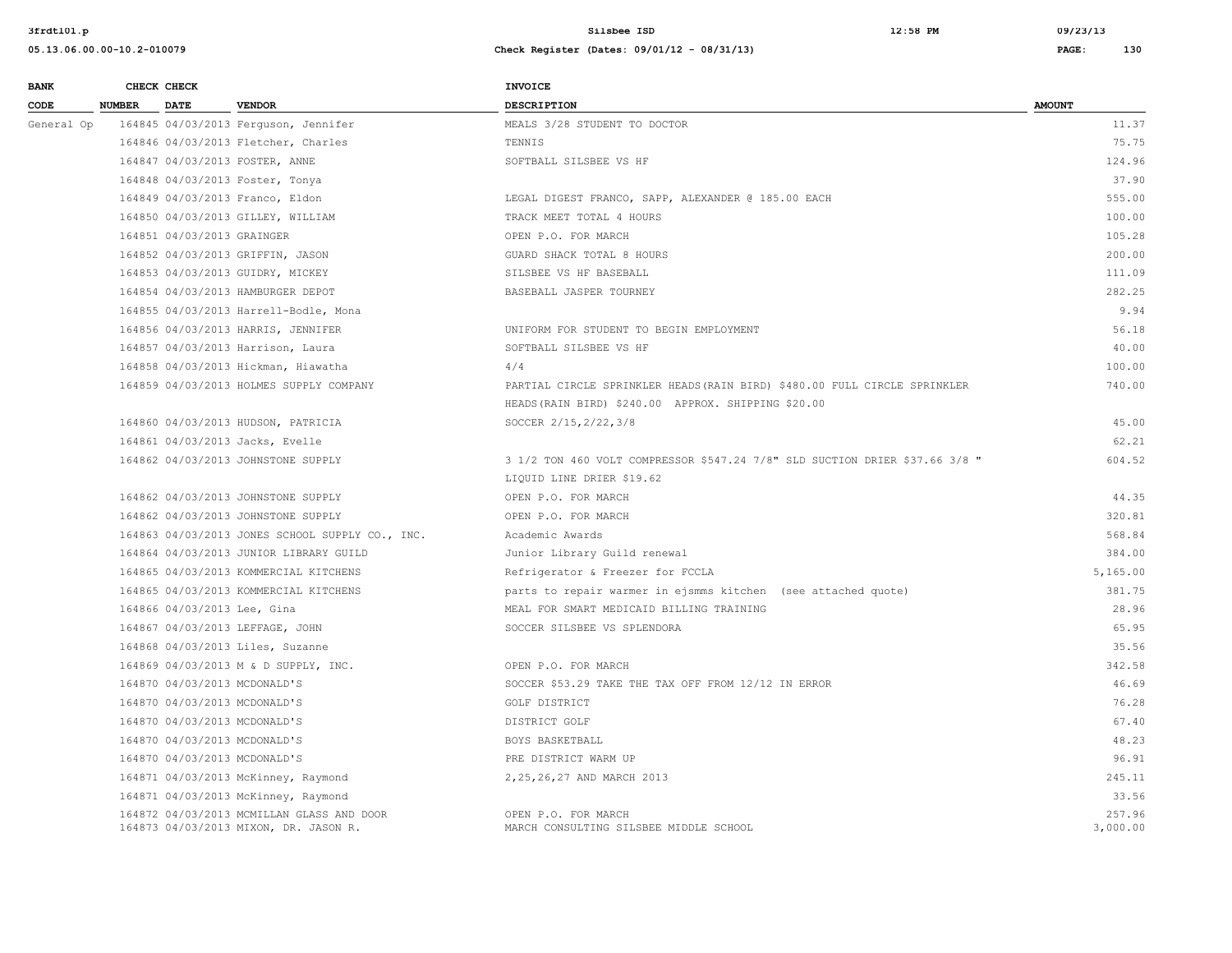| <b>BANK</b> |               | CHECK CHECK             |                                                                                     | <b>INVOICE</b>                                                   |                 |
|-------------|---------------|-------------------------|-------------------------------------------------------------------------------------|------------------------------------------------------------------|-----------------|
| CODE        | <b>NUMBER</b> | <b>DATE</b>             | <b>VENDOR</b>                                                                       | <b>DESCRIPTION</b>                                               | <b>AMOUNT</b>   |
| General Op  |               |                         | 164874 04/03/2013 MONTALVO, CARLOS                                                  | GUARD SHACK TOTAL 4 HOURS                                        | 100.00          |
|             |               |                         | 164875 04/03/2013 MOORE, SUE                                                        |                                                                  | 53.32           |
|             |               |                         | 164876 04/03/2013 Morgan, Jason                                                     | 3/28 MEAL SOFTBALL                                               | 94.74           |
|             |               |                         | 164877 04/03/2013 Murray, Megan                                                     |                                                                  | 22.93           |
|             |               |                         | 164878 04/03/2013 NEWTON'S TOOL & HARDWARE, INC.                                    | OPEN P.O. FOR APRIL                                              | 34.95           |
|             |               |                         | 164879 04/03/2013 NORTH HARDIN WATER SUPPLY CORP.                                   | 2/11 TO 3/11/13                                                  | 42.51           |
|             |               |                         | 164880 04/03/2013 O K PAPER CENTER                                                  | Card Stock paper                                                 | 193.73          |
|             |               |                         | 164881 04/03/2013 OLMSTED-KIRK COMPANY OF HOUSTON                                   | paper                                                            | 10,200.00       |
|             |               |                         | 164882 04/03/2013 Padilla, Rhonda                                                   | SCHOOL RUNS                                                      | 56.78           |
|             |               |                         | 164883 04/03/2013 PARKER LUMBER - SILSBEE                                           | OPEN PO FOR THE MONTH OF MARCH 2013                              | 74.91           |
|             |               |                         | 164884 04/03/2013 Parks, Diane                                                      | SEWING MACHINE BOBBINS                                           | 30.40           |
|             |               |                         | 164885 04/03/2013 PETTY CASH - SILSBEE ISD ADM OFFICE                               |                                                                  | 46.30           |
|             |               |                         | 164886 04/03/2013 PITNEY BOWES GLOBAL FINANCIAL SERVICES L POSTAGE MACHINE SUPPLIES |                                                                  | 78.00           |
|             |               |                         | 164887 04/03/2013 Powell, Karen                                                     | 3/24-26 SKYWARD TRAINING IN AUSTIN                               | 344.22          |
|             |               |                         | 164888 04/03/2013 REGION V EDUCATION SERVICE CENTER                                 | SETTEN FOR FEBRUARY 2013                                         | 1,196.36        |
|             |               |                         | 164888 04/03/2013 REGION V EDUCATION SERVICE CENTER                                 | RECERTIFICATION CLASS FOR BETTY CHEEK ON FEBRUARY 23, 2013       | 60.00           |
|             |               |                         | 164889 04/03/2013 RENAISSANCE LEARNING, INC.                                        | Neo 2 Carrying cases                                             | 136.50          |
|             |               |                         | 164890 04/03/2013 SAMPSON STEEL CORPORATION                                         | Metal for Ag classes                                             | 1,203.38        |
|             |               |                         | 164891 04/03/2013 SCANTRON CORPORATION                                              | teacher supplies                                                 | 245.94          |
|             |               |                         | 164892 04/03/2013 SECCA, INC.                                                       | FUND 211                                                         | 748.00          |
|             |               |                         | 164892 04/03/2013 SECCA, INC.                                                       | SCE                                                              | 1,263.00        |
|             |               |                         | 164892 04/03/2013 SECCA, INC.                                                       | <b>FUND 255</b>                                                  | 317.00          |
|             |               |                         | 164892 04/03/2013 SECCA, INC.                                                       | IDEA B                                                           | 1,302.00        |
|             |               |                         | 164892 04/03/2013 SECCA, INC.                                                       | IDEA B                                                           | 335.00          |
|             |               |                         | 164893 04/03/2013 SHERATON DALLAS HOTEL                                             | FCCLA STATE COMPETITIVE EVENTS                                   | 370.39          |
|             |               |                         | 164894 04/03/2013 SILSBEE BEE                                                       | LEGAL AD                                                         | 137.28          |
|             |               |                         | 164894 04/03/2013 SILSBEE BEE                                                       | LEGAL AD                                                         | 38.61           |
|             |               |                         | 164895 04/03/2013 SILSBEE PROPANE FUELS                                             | propane for WH forklift                                          | 22.50           |
|             |               |                         | 164896 04/03/2013 Smith, Cynthia                                                    | JENNIFER BELLS REGISTRATION SENSORY DIET WORKSHOP FEE            | 318.00          |
|             |               |                         | 164897 04/03/2013 SOUTHERN COMPUTER WAREHOUSE                                       | USB Charger for Mobile Devices                                   | 328.50          |
|             |               |                         | 164897 04/03/2013 SOUTHERN COMPUTER WAREHOUSE                                       | Otter Boxes for IPads                                            | 303.12          |
|             |               |                         | 164898 04/03/2013 SSC SERVICE SOLUTIONS                                             | MARCH 16 CUSTODIAL SERVICE FOR SILSBEE LIONS CLUB PANCAKE SUPPER | 54.00           |
|             |               |                         | 164898 04/03/2013 SSC SERVICE SOLUTIONS                                             | MARCH 9, 22, 23 SMS CUSTODIAL SERVICE FOR LITTLE DRIBBLERS       | 126.00          |
|             |               |                         | 164899 04/03/2013 Stewart, Murrell                                                  | GIRLS AND BOYS TRACK AND BAND UIL IN BAYTOWN                     | 186.18          |
|             |               | 164900 04/03/2013 TASSP |                                                                                     | ELDON FRANCO, WILT ALEXANDER, MARY SAPP                          | 615.00          |
|             |               |                         | 164901 04/03/2013 Taylor, Lana                                                      | CARROLL                                                          | 23.73           |
|             |               |                         | 164901 04/03/2013 Taylor, Lana                                                      | CARROLL                                                          | 15.75           |
|             |               | 164902 04/03/2013 TCEA  | 164903 04/03/2013 TEAM EXPRESS                                                      | STATE ROBOTICS<br>UNIFORMS                                       | 120.00<br>90.00 |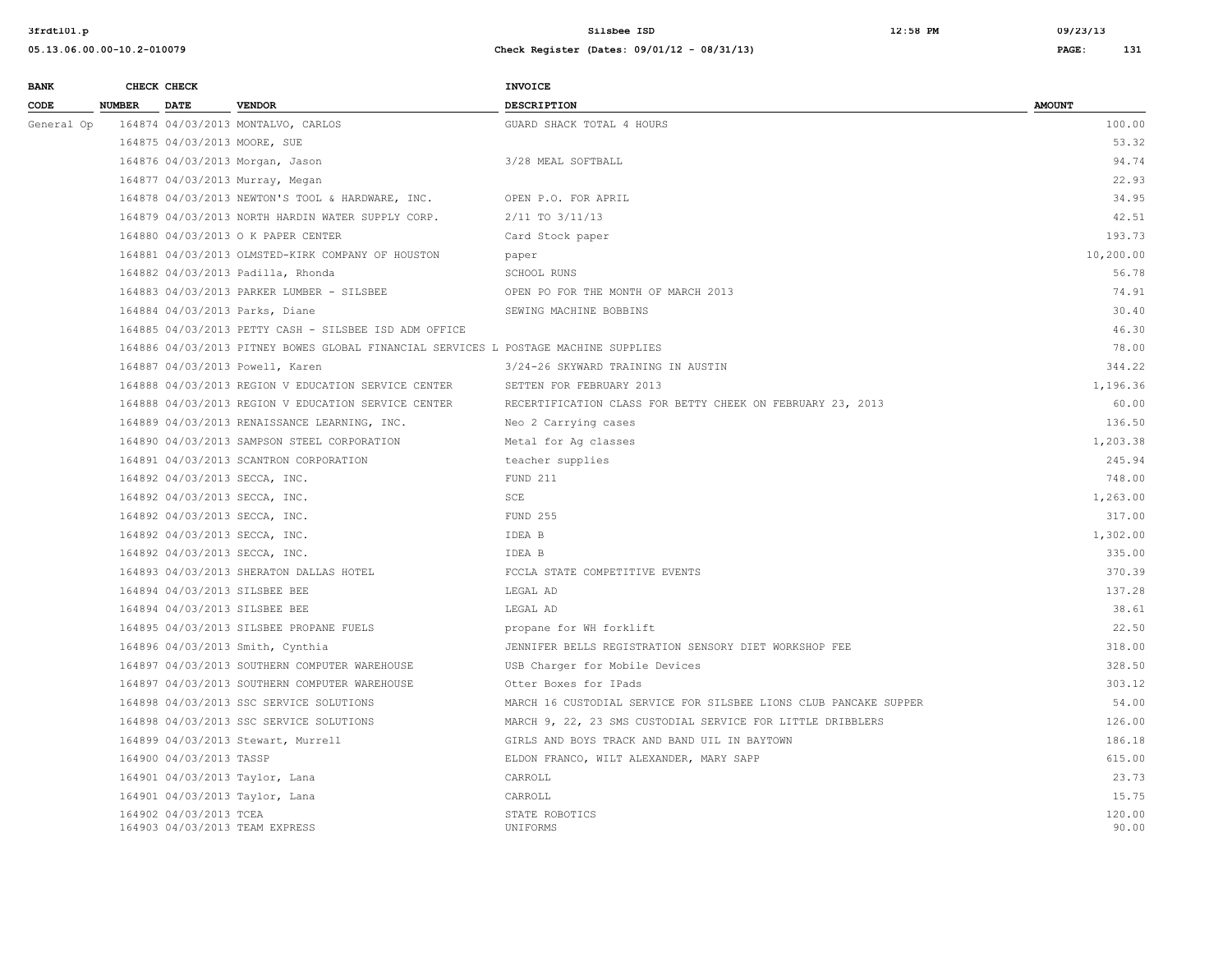| <b>BANK</b> |               | CHECK CHECK                 |                                                                                        | <b>INVOICE</b>                                                  |                |
|-------------|---------------|-----------------------------|----------------------------------------------------------------------------------------|-----------------------------------------------------------------|----------------|
| CODE        | <b>NUMBER</b> | <b>DATE</b>                 | <b>VENDOR</b>                                                                          | <b>DESCRIPTION</b>                                              | <b>AMOUNT</b>  |
| General Op  |               |                             | 164904 04/03/2013 TEXAS DEPARTMENT OF PUBLIC SAFETY                                    | $2/4$ TO $2/27$                                                 | 36.00          |
|             |               |                             | 164905 04/03/2013 THOMAS A/C SUPPLY, INC.                                              | OPEN P.O. FOR FEBRUARY                                          | 308.28         |
|             |               |                             | 164906 04/03/2013 Thornhill, Sherrie                                                   | REGION 6 HUNTSVILLE - GETTING READY FOR THE NEW MATH TEKS       | 158.56         |
|             |               |                             | 164907 04/03/2013 TIME WARNER CABLE                                                    | $3/30$ TO $4/29$                                                | 653.48         |
|             |               |                             | 164908 04/03/2013 VARSITY SPIRIT FASHIONS                                              | balance on cheerleading invoice as per Lisa                     | 2,462.37       |
|             |               |                             | 164909 04/03/2013 VERIZON WIRELESS                                                     | FEB 14 THRU MAR 13                                              | 1,920.43       |
|             |               | 164910 04/03/2013 VIDOR ISD |                                                                                        |                                                                 | 125.00         |
|             |               |                             | 164911 04/03/2013 Waters, Sharon                                                       | MEALS FOR SOCCER GIRLS 3/22                                     | 116.01         |
|             |               |                             | 164912 04/03/2013 WATSON, KATHY                                                        | 2013                                                            | 3,275.00       |
|             |               |                             | 164912 04/03/2013 WATSON, KATHY                                                        | MUSIC THERAPY                                                   | 75.00          |
|             |               |                             | 164913 04/03/2013 Webb, Stacy                                                          | ONE ACT PLAY AREA ORGANIZATIN MEETING                           | 120.00         |
|             |               |                             | 164914 04/03/2013 WINFIELD SOLUTIONS, LLC.                                             | 30 BAGS OF 18-46-00 FERTILIZER FOR ATHLETIC FIELDS              | 805.80         |
|             |               |                             | 164915 04/03/2013 WOODWORKERS PARADISE, INC.                                           | OPEN P.O. FOR MARCH                                             | 6.75           |
|             |               | 164916 04/04/2013 A-1 GLASS |                                                                                        | REPAIR WINDOW ON BUS 97                                         | 174.99         |
|             |               |                             | 164917 04/04/2013 ADVANCED GRAPHICS                                                    | StickerFactory 1500 Spirit Enterprise System                    | 5,394.85       |
|             |               |                             | 164918 04/04/2013 CANON SOLUTIONS AMERICIA                                             | COLOR COPIES PRINT SHOP                                         | 420.55         |
|             |               |                             | 164919 04/04/2013 F&F SPORTS, INC.                                                     | MIDDLE SCHOOL TRACK SUPPLIES                                    | 689.00         |
|             |               |                             | 164919 04/04/2013 F&F SPORTS, INC.                                                     | SOFTBALL UNIFORMS AND MATERIALS                                 | 176.50         |
|             |               |                             | 164920 04/04/2013 Harris, Beverly                                                      |                                                                 | 63.41          |
|             |               |                             | 164921 04/04/2013 INTERFACE SECURITY SYSTEMS                                           | 4/1 TO 4/30 BUS BARN                                            | 25.17          |
|             |               |                             | 164794 04/04/2013 MAC PIZZA MANAGEMENT, INC.                                           | 3/5 MEAL SOFTBALL                                               | $-48.00$       |
|             |               |                             | 164922 04/04/2013 MIGHTY OF SOUTHEAST TEXAS                                            | WIPER BLADES STOCK                                              | 16.15          |
|             |               |                             | 164923 04/04/2013 MUNRO'S UNIFORM SERVICE                                              | FEBRUARY AND MARCH 2013                                         | 527.32         |
|             |               |                             | 164923 04/04/2013 MUNRO'S UNIFORM SERVICE                                              | ALL ACCOUNTS WITHOUT TRANSPORTATION                             | 2,087.20       |
|             |               |                             | 164924 04/04/2013 O K PAPER CENTER                                                     | Card Stock paper                                                | 51.55          |
|             |               |                             | 164925 04/04/2013 O'REILLY AUTOMOTIVE                                                  | OPEN PO FOR THE MONTH OF MARCH 2013 TRANSPORTATION              | 725.82         |
|             |               |                             | 164926 04/04/2013 PARCO PRINTING                                                       | Temp ID Badges                                                  | 74.03          |
|             |               |                             | 164927 04/04/2013 PARKER LUMBER - SILSBEE                                              | OPEN P.O. FOR MARCH                                             | 799.49         |
|             |               |                             | 164928 04/04/2013 SAMPSON STEEL CORPORATION                                            | Metal for Aq classes                                            | 483.30         |
|             |               |                             | 164929 04/04/2013 Scott, Ruby                                                          | MS BAND TO BAYTOWN                                              | 8.84           |
|             |               |                             | 164929 04/04/2013 Scott, Ruby                                                          | HS TRACK TO LCM                                                 | 14.16          |
|             |               |                             | 164929 04/04/2013 Scott, Ruby                                                          | HS CHOIR TO BAYTOWN                                             | 9.19           |
|             |               |                             | 164929 04/04/2013 Scott, Ruby                                                          | HS SOCCER TO LIVINGSTON                                         | 14.49          |
|             |               |                             | 164930 04/04/2013 Sigler, Joe                                                          | TICKET ALL STAR SELECTION COMMITTEE STATE BASKETBALL TOURNAMENT | 499.00         |
|             |               |                             | 164931 04/04/2013 Smith, Deborah                                                       | HS LIFESKILLS TO FORD PARK                                      | 7.88           |
|             |               |                             | 164932 04/04/2013 SUN COAST RESOURCES, INC.                                            | OPEN P.O. FOR MARCH                                             | 2,107.28       |
|             |               |                             | 164933 04/04/2013 SWICEGOOD MUSIC COMPANY                                              | Ruby Trombone solo                                              | 4.95           |
|             |               |                             | 164933 04/04/2013 SWICEGOOD MUSIC COMPANY<br>164933 04/04/2013 SWICEGOOD MUSIC COMPANY | Sheet music<br>Buffett clarinet                                 | 75.00<br>89.50 |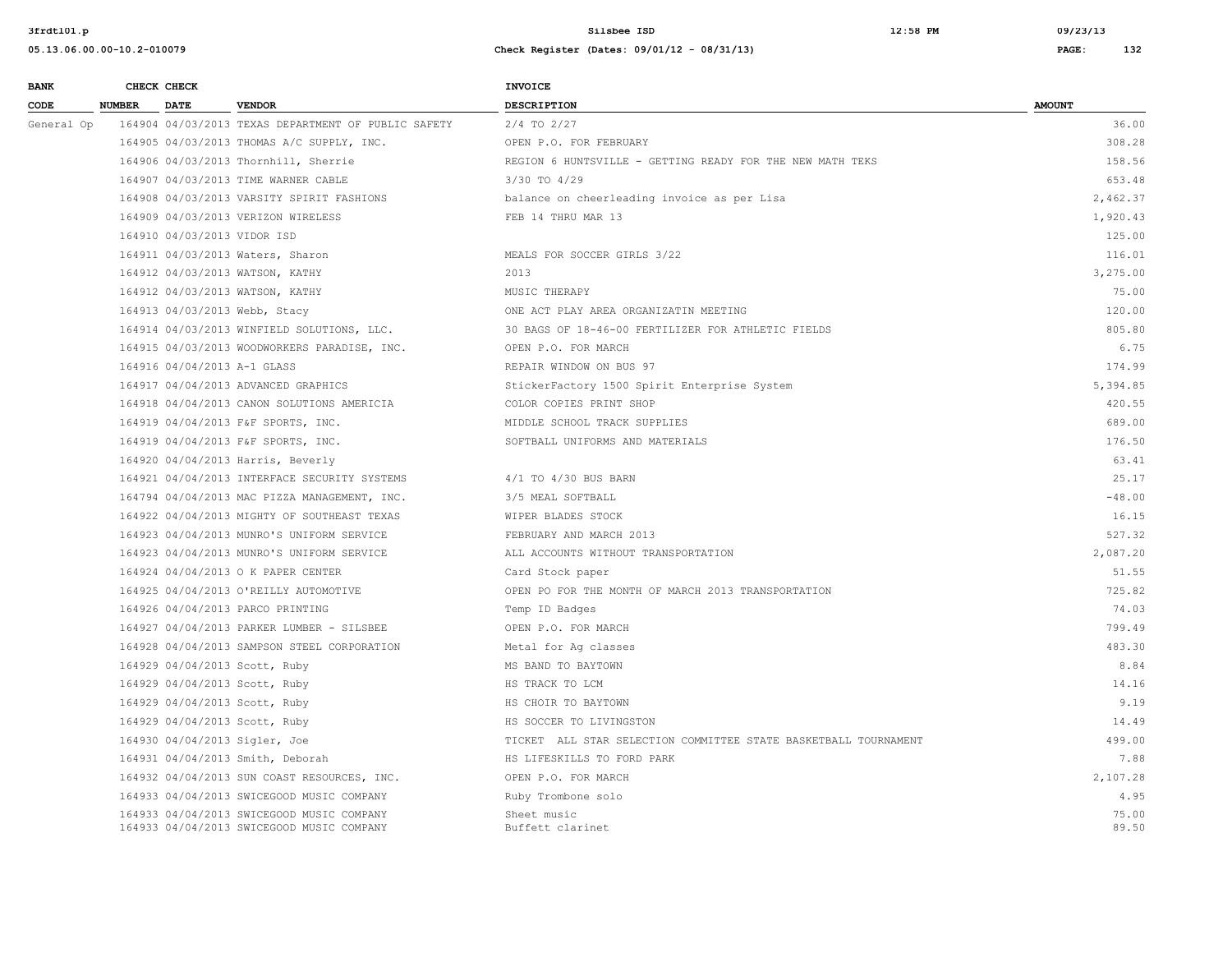| <b>BANK</b> |               | CHECK CHECK                 |                                                                         | INVOICE                                            |                   |
|-------------|---------------|-----------------------------|-------------------------------------------------------------------------|----------------------------------------------------|-------------------|
| CODE        | <b>NUMBER</b> | <b>DATE</b>                 | <b>VENDOR</b>                                                           | <b>DESCRIPTION</b>                                 | <b>AMOUNT</b>     |
| General Op  |               |                             | 164933 04/04/2013 SWICEGOOD MUSIC COMPANY                               | Hyms, Books, music sheets                          | 72.85             |
|             |               |                             | 164934 04/04/2013 U.I.L. MUSIC - REGION X                               | MS BAND                                            | 310.00            |
|             |               |                             | 164935 04/05/2013 Boudreaux, Brian                                      |                                                    | 39.93             |
|             |               |                             | 164936 04/05/2013 GOLDEN CORRAL #923                                    | UIL CONCERT & SITE                                 | 880.88            |
|             |               |                             | 164937 04/05/2013 Mackey, Kyle                                          | DISTRICT TRACK                                     | 1,000.00          |
|             |               |                             | 164938 04/05/2013 MCDONALD'S                                            |                                                    | 27.31             |
|             |               |                             | 164939 04/05/2013 PHILLIPS, BILL                                        | WAREHOUSE LEASE                                    | 300.00            |
|             |               |                             | 164940 04/05/2013 SODEXO, INC & AFFILIATES                              | FEBRUARY CONTRACT                                  | 138,497.14        |
|             |               |                             | 164941 04/05/2013 SOUTHERN LAWN & LANDSCAPES LLC                        | MOWING COMPLETED 4/1                               | 3,566.00          |
|             |               |                             | 164942 04/05/2013 WELLS, PEYTON, GREENBURG AND HUNT, L.L.P RE: RETAINER |                                                    | 1,000.00          |
|             |               |                             | 164943 04/10/2013 ALLEN, TINA                                           | JOSEPH NEVAEH                                      | 47.90             |
|             |               |                             | 164944 04/10/2013 APPLE COMPUTER, INC.                                  | Mini Display Port to VGA Adapter                   | 27.00             |
|             |               |                             | 164945 04/10/2013 ARTICULATE TECHNOLOGIES, INC                          | Speech Buddies speech tools                        | 304.00            |
|             |               | 164946 04/10/2013 AT &T     |                                                                         | MAR 25 THRU APRIL 24                               | 87.91             |
|             |               | 164946 04/10/2013 AT &T     |                                                                         | MAR 25 THRU APRIL 24                               | 78.31             |
|             |               | 164946 04/10/2013 AT &T     |                                                                         | MAR 25 THRU APR 24                                 | 39.28             |
|             |               | 164946 04/10/2013 AT &T     |                                                                         | MAR 25 THRU APR 24                                 | 87.91             |
|             |               |                             | 164947 04/10/2013 BEAUMONT FREIGHTLINER - STERLING                      | PC030101070;01 OPEN PO FOR THE MONTH OF MARCH 2013 | 496.72            |
|             |               |                             | 164947 04/10/2013 BEAUMONT FREIGHTLINER - STERLING                      | HOOD FOR BUS #36                                   | 2,330.00          |
|             |               |                             | 164948 04/10/2013 BELL, TRACY                                           | COUNSELING SERVICES                                | 975.00            |
|             |               |                             | 164948 04/10/2013 BELL, TRACY                                           | COUNSELING SERVICES                                | 1,975.00          |
|             |               |                             | 164949 04/10/2013 BETTY'S BLOOMERS NURSERY                              |                                                    | 42.50             |
|             |               |                             | 164950 04/10/2013 BROOKSHIRE BROTHERS                                   | Groc & supplies for March 2013                     | 275.64            |
|             |               |                             | 164951 04/10/2013 BROWN, DAVID GRANT                                    | BASEBALL GAMES TOTAL HOURS 5                       | 125.00            |
|             |               |                             | 164952 04/10/2013 BURGERWORKS, INC.                                     | SOFTBALL                                           | 190.18            |
|             |               |                             | 164985 04/10/2013 Cameron, Jena                                         | STATE ROBOTICS                                     | 300.00            |
|             |               |                             | 164953 04/10/2013 CANON SOLUTIONS AMERICIA                              | $3/1$ to $4/1$                                     | 3,200.00          |
|             |               |                             | 164954 04/10/2013 CARTER'S EDUCATIONAL TRAINING                         | MARCH SERVICES                                     | 1,020.00          |
|             |               | 164955 04/10/2013 CED, INC. |                                                                         | OPEN P.O. FOR MARCH                                | 204.52            |
|             |               |                             | 164956 04/10/2013 CENTER FOR BEHAVIORAL STUDIES                         |                                                    | 1,560.00          |
|             |               |                             | 164957 04/10/2013 CENTERPOINT ENERGY                                    | 2/27 TO 3/28                                       | 100.74            |
|             |               |                             | 164958 04/10/2013 Chandler, Jenny                                       |                                                    | 275.70            |
|             |               |                             | 164958 04/10/2013 Chandler, Jenny                                       | PLAYOFFS                                           | 85.72             |
|             |               |                             | 164959 04/10/2013 CITY OF SILSBEE                                       | 2/18/13 TO 3/18/13                                 | 1,941.96          |
|             |               |                             | 164959 04/10/2013 CITY OF SILSBEE                                       | 2/18/13 TO 3/18/13                                 | 221.75            |
|             |               |                             | 164959 04/10/2013 CITY OF SILSBEE                                       | 2/27 TO 3/27                                       | 99.10             |
|             |               |                             | 164959 04/10/2013 CITY OF SILSBEE                                       | $2/18$ TO $3/18$                                   | 1,918.98          |
|             |               |                             | 164960 04/10/2013 COACH COMM, LLC<br>164961 04/10/2013 COMMUNITY COFFEE | DVD PLAYERS AND REMOTE (3)<br>ADMINISTRATION       | 3,025.00<br>44.00 |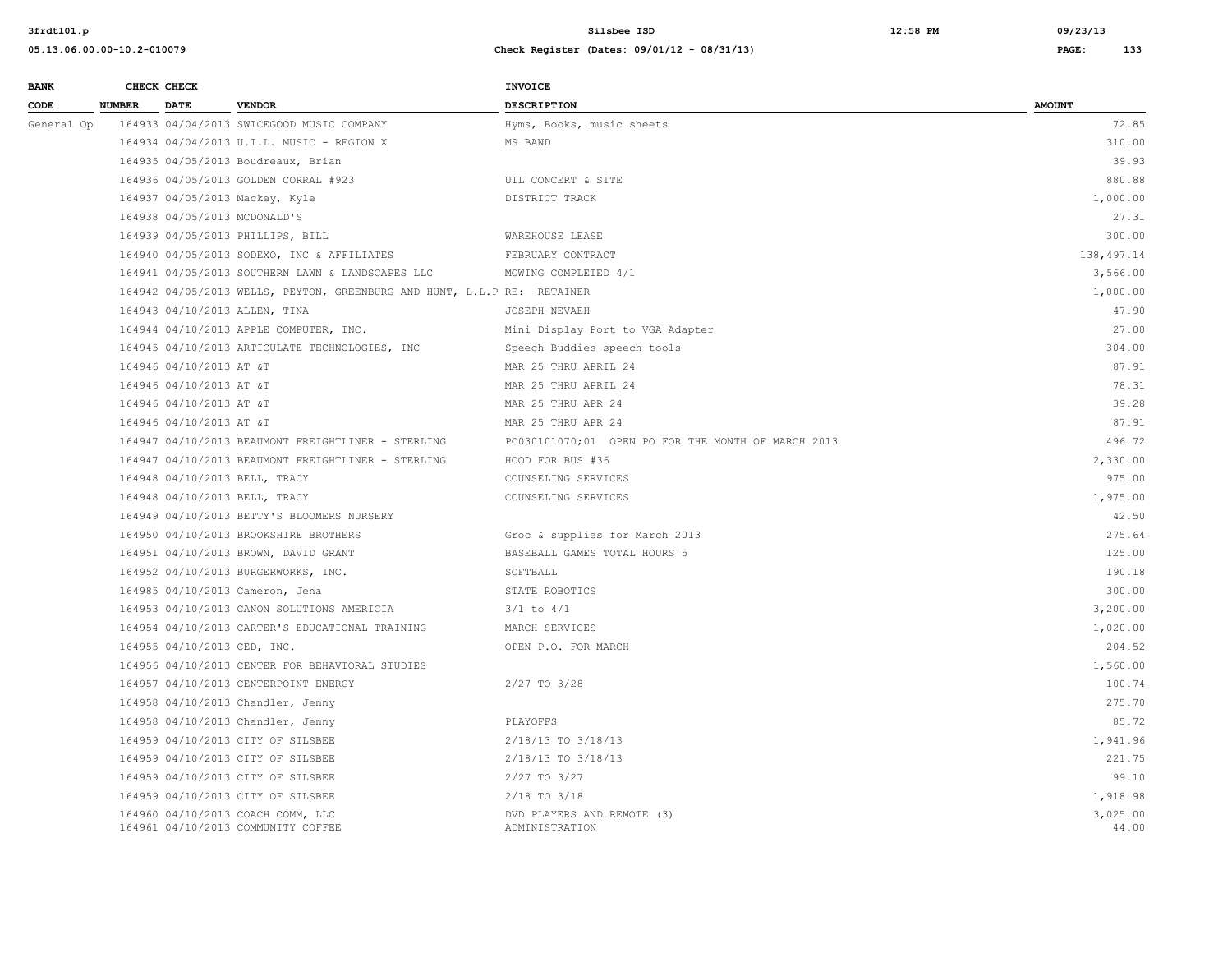| <b>BANK</b> |               | CHECK CHECK               |                                                                    | <b>INVOICE</b>                                           |                 |
|-------------|---------------|---------------------------|--------------------------------------------------------------------|----------------------------------------------------------|-----------------|
| <b>CODE</b> | <b>NUMBER</b> | <b>DATE</b>               | <b>VENDOR</b>                                                      | <b>DESCRIPTION</b>                                       | <b>AMOUNT</b>   |
| General Op  |               |                           | 164961 04/10/2013 COMMUNITY COFFEE                                 | <b>READ</b>                                              | 94.00           |
|             |               |                           | 164961 04/10/2013 COMMUNITY COFFEE                                 | MAINTENANCE                                              | 62.00           |
|             |               |                           | 164962 04/10/2013 COWARD, JUDY                                     | UIL PRACTICES AND CONCERTS                               | 250.00          |
|             |               |                           | 164963 04/10/2013 DE LAGE LANDEN                                   | $3/15$ TO $4/14$                                         | 425.00          |
|             |               |                           | 164964 04/10/2013 DELACERDA, SCOTT                                 | GUARD SHACK TOTAL 8 HOURS                                | 200.00          |
|             |               |                           | 164965 04/10/2013 DELL MARKETING L.P.                              | Professional P1913 19" Monitors                          | 2,699.80        |
|             |               | 164966 04/10/2013 EJM-SMS |                                                                    | MINDEN PEDIATRICS TO KEM SANDIFER FOR WASHINGTON DC TRIP | 200.00          |
|             |               | 164967 04/10/2013 ETEX    |                                                                    | Toner cartridge                                          | 408.94          |
|             |               | 164967 04/10/2013 ETEX    |                                                                    | Toner, Tape, Folders                                     | 147.76          |
|             |               | 164967 04/10/2013 ETEX    |                                                                    | PAPER                                                    | 140.88          |
|             |               |                           | 164968 04/10/2013 Ferguson, Jennifer                               | TAKING STUDENT TO DOCTOR                                 | 10.00           |
|             |               |                           | 164969 04/10/2013 Fletcher, Charles                                | REGIONAL TENNIS TOURNEY                                  | 540.00          |
|             |               |                           | 164970 04/10/2013 FOLLETT SOFTWARE COMPANY                         | <b>BOOKS</b>                                             | 83.41           |
|             |               |                           | 164970 04/10/2013 FOLLETT SOFTWARE COMPANY                         | <b>BOOKS</b>                                             | $-83.41$        |
|             |               |                           | 164971 04/10/2013 GILLEY, WILLIAM                                  | TRACK MEET AND BASEBALL GAMES TOTAL 9.5. HOURS           | 237.50          |
|             |               |                           | 164972 04/10/2013 GOLDEN CORRAL #923                               | 3/12 MEAL BOYS SOCCER                                    | 294.36          |
|             |               |                           | 164972 04/10/2013 GOLDEN CORRAL #923                               | SOCCER GIRLS PLAYOFF GAME                                | 236.86          |
|             |               |                           | 164973 04/10/2013 GRIFFIN, JASON                                   | GUARD SHACK TOTAL 4 HOURS                                | 100.00          |
|             |               |                           | 164974 04/10/2013 HAMPTON INN                                      | REGIONAL TENNIS TOURNAMENT 4/14-16                       | 1,013.70        |
|             |               |                           | 164975 04/10/2013 HAMPTON INN & SUITES HOUSTON/PASADENA            | JENA HUGON                                               | 219.78          |
|             |               |                           | 164976 04/10/2013 HARCOURT OUTLINES, INC.                          | student agendas                                          | 654.02          |
|             |               |                           | 164977 04/10/2013 HARDIN COUNTY TREASURER                          | COMMISSIONS                                              | 1,046.46        |
|             |               |                           | 164978 04/10/2013 HARRIS, JENNIFER                                 |                                                          | 8.28            |
|             |               |                           | 164979 04/10/2013 HART INFORMATION SERVICES, INC.                  | ELECTION SUPPLIES                                        | 160.60          |
|             |               |                           | 164980 04/10/2013 HARTLESS, TRAVIS                                 | GUARD SHACK TOTAL 8 HOURS                                | 200.00          |
|             |               |                           | 164981 04/10/2013 Hawk, Amber                                      | GRISHAM LANE                                             | 8.77            |
|             |               |                           | 164981 04/10/2013 Hawk, Amber                                      | GRISHAM LANE                                             | 8.77            |
|             |               |                           | 164982 04/10/2013 HAYES SOFTWARE SYSTEMS                           | ANNUAL SOFTWARE MAINTENANCE RENEWAL                      | 300.00          |
|             |               |                           | 164983 04/10/2013 Hickman, Hiawatha                                | GIRLS TRACK TO MEMORIAL                                  | 61.37           |
|             |               |                           | 164984 04/10/2013 HOLIDAY INN EXPRESS HOTEL & SUITES               | GIRLS GOLF REGIONAL APRIL 14-16                          | 571.38          |
|             |               |                           | 164986 04/10/2013 JACKSON, SHARON                                  | OCCUPATINAL THERAPY                                      | 860.00          |
|             |               |                           | 164986 04/10/2013 JACKSON, SHARON                                  | OCCUPATIONAL THERAPY                                     | 3,075.00        |
|             |               |                           | 164987 04/10/2013 JENNY'S FRIED CHICKEN                            |                                                          | 116.25          |
|             |               |                           | 164988 04/10/2013 JOHNSTONE SUPPLY                                 | HVAC Supplies for March 2013                             | 198.72          |
|             |               |                           | 164989 04/10/2013 KNAPP, JOHN                                      |                                                          | 150.00          |
|             |               |                           | 164990 04/10/2013 LAKESHORE LEARNING MATERIALS                     | <b>SHAPES</b>                                            | 455.89          |
|             |               |                           | 164991 04/10/2013 LEE COLLEGE                                      |                                                          | 350.00          |
|             |               |                           | 164992 04/10/2013 Leleux, Judith<br>164993 04/10/2013 Mackey, Kyle | HOMEBOUND<br>TRACK MEET WOS                              | 44.58<br>290.00 |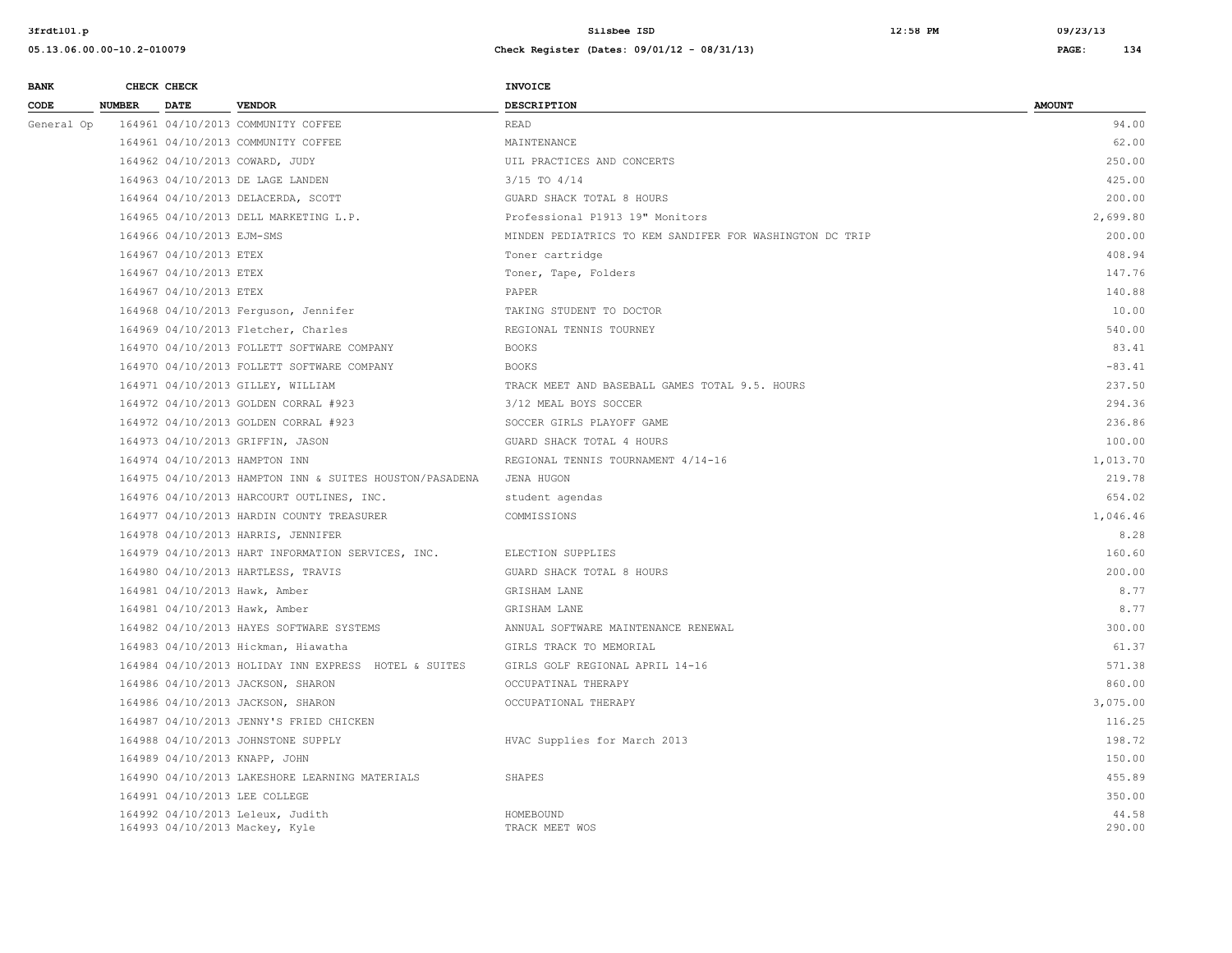| 3frdt101.p                 |               |                                               |                                                       | Silsbee ISD<br>12:58 PM                                      | 09/23/13      |
|----------------------------|---------------|-----------------------------------------------|-------------------------------------------------------|--------------------------------------------------------------|---------------|
| 05.13.06.00.00-10.2-010079 |               |                                               | Check Register (Dates: 09/01/12 - 08/31/13)           | 135<br>PAGE:                                                 |               |
| <b>BANK</b>                |               | CHECK CHECK                                   |                                                       | <b>INVOICE</b>                                               |               |
| CODE                       | <b>NUMBER</b> | <b>DATE</b>                                   | <b>VENDOR</b>                                         | <b>DESCRIPTION</b>                                           | <b>AMOUNT</b> |
| General Op                 |               |                                               | 164994 04/10/2013 MAGAZINE SUBSCRIPTIONS - PTP AUSTIN | library supplies                                             | 348.81        |
|                            |               |                                               | 164995 04/10/2013 Mathis, Gary JR                     | PARTS ATHLETIC VEHICLE REPAIR                                | 19.48         |
|                            |               |                                               | 164996 04/10/2013 MCDONALD'S                          | GIRLS GOLF                                                   | 22.44         |
|                            |               |                                               | 164997 04/10/2013 McGallion, Bradley                  | JJAEP STARR TESTING                                          | 26.32         |
|                            |               |                                               | 164998 04/10/2013 MICRO INTEGRATION                   | HARD DRIVE                                                   | 169.00        |
|                            |               |                                               | 164999 04/10/2013 MOORE, SARA                         | SOLO & ENSEMBLE                                              | 180.00        |
|                            |               | 165000 04/10/2013 NASCO                       |                                                       | science teacher supples                                      | 75.51         |
|                            |               | 165000 04/10/2013 NASCO                       |                                                       | science teacher supplies                                     | 276.75        |
|                            |               |                                               | 165001 04/10/2013 NATIONAL GEOGRAPHIC SOCIETY         | subscription to National Geographic Kids Burk & Thibodeaux   | 30.00         |
|                            |               |                                               | 165002 04/10/2013 NCS PEARSON, INC.                   | Pearson DYS testing materials T. McDuff                      | 322.24        |
|                            |               | 165003 04/10/2013 NETCHEMIA                   |                                                       | TALENTED RECRUIT & HIRE ESSENTIALS HAND PURCHASE ORDER 47841 | 3,050.00      |
|                            |               |                                               | 165004 04/10/2013 NOVROZSKY'S                         |                                                              | 119.68        |
|                            |               |                                               | 165004 04/10/2013 NOVROZSKY'S                         | <b>BASEBALL</b>                                              | 270.27        |
|                            |               | 그 사람들은 아이들의 사람들은 아이들의 사람들은 아이들의 사람들을 지르는 것이다. |                                                       |                                                              |               |

|                                                                                           | MCDUIL & FALACL MALCH $\angle$ // $\angle$ 010                      |                    |
|-------------------------------------------------------------------------------------------|---------------------------------------------------------------------|--------------------|
| 165009 04/10/2013 RIDDELL/ALL AMERICAN SPORTS                                             | RECONDITION HELMETS                                                 | 7,656.90           |
| 165010 04/10/2013 RISO CAPITAL                                                            | $3/15$ TO $4/14$                                                    | 153.00             |
| 165011 04/10/2013 SCHOOL SPECIALTY                                                        | SUPPLIES                                                            | 63.73              |
| 165012 04/10/2013 SILSBEE FARM & RANCH                                                    | OPEN P.O. FOR MARCH                                                 | 234.50             |
| 165013 04/10/2013 SILSBEE ISD                                                             | MEALS                                                               | 110.10             |
| 165014 04/10/2013 SISD FOOD SERV./ILA JAY                                                 |                                                                     | 65.00              |
| 165014 04/10/2013 SISD FOOD SERV./ILA JAY                                                 | MEALS                                                               | 110.10             |
| 165014 04/10/2013 SISD FOOD SERV./ILA JAY                                                 | TEACHERS                                                            | 215.08             |
| 165015 04/10/2013 Smith, Cynthia                                                          | MEAL FOR ESPED INDICATOR TRAINING APRIL 2013                        | 35.98              |
| 165016 04/10/2013 Spears, Lynette                                                         |                                                                     | 30.80              |
| 165017 04/10/2013 TEPSA                                                                   | CONFERENCE                                                          | 329.00             |
| 165018 04/10/2013 TEXAS SCOREBOARD SERVICES LLC                                           | REPAIR OF BASEBALL SCOREBOARD                                       | 1,965.00           |
| 165019 04/10/2013 TRIANGLE WATER CO.                                                      | ACADEMY                                                             | 56.00              |
| 165019 04/10/2013 TRIANGLE WATER CO.                                                      | PACES                                                               | 74.00              |
| 165020 04/10/2013 TURTLE & HUGHES, INC.                                                   | OPEN P.O. FOR MARCH                                                 | 981.60             |
| 165021 04/10/2013 U.S. SCHOOL SUPPLY                                                      | teacher supplies pencils                                            | 546.70             |
| 165022 04/10/2013 UNIVERSITY INTERSCHOLASTIC LEAGUE                                       | UIL Supplies & Materials                                            | 197.00             |
| 165023 04/10/2013 THE UNIVERSITY OF TEXAS AT AUSTIN<br>165024 04/10/2013 VERIZON WIRELESS | 22nd Annual TX School Social Workers Conference<br>FEB 24 TO MAR 23 | 250.00<br>2,659.30 |
|                                                                                           |                                                                     |                    |

| 165004 04/10/2013 NOVROZSKY'S                       |                                                                                 | 119.68   |
|-----------------------------------------------------|---------------------------------------------------------------------------------|----------|
| 165004 04/10/2013 NOVROZSKY'S                       | BASEBALL                                                                        | 270.27   |
| 165005 04/10/2013 O'REILLY AUTOMOTIVE               | OPEN P.O. FOR MARCH MAINTENANCE ACCT                                            | 512.78   |
| 165006 04/10/2013 POSITIVE PROMOTIONS               | ACADEMIC AWARDS                                                                 | 189.45   |
| 165007 04/10/2013 P.V.A.C.                          | PROGRAM DIRECTOR FEE                                                            | 3,000.00 |
| 165008 04/10/2013 REGION VI ESC                     | Region 6esc Administrators Unit Assessment Overview February 5, 2013 Training - | 614.45   |
|                                                     | SIP                                                                             |          |
| 165008 04/10/2013 REGION VI ESC                     | Region 6esc Session # 154210 Math In Motion New TEKS (k-12) Thornhill,          | 300.00   |
|                                                     | McDuff & Parker March 27, 2013                                                  |          |
| 165009 04/10/2013 RIDDELL/ALL AMERICAN SPORTS       | RECONDITION HELMETS                                                             | 7,656.90 |
| 165010 04/10/2013 RISO CAPITAL                      | $3/15$ TO $4/14$                                                                | 153.00   |
| 165011 04/10/2013 SCHOOL SPECIALTY                  | SUPPLIES                                                                        | 63.73    |
| 165012 04/10/2013 SILSBEE FARM & RANCH              | OPEN P.O. FOR MARCH                                                             | 234.50   |
| 165013 04/10/2013 SILSBEE ISD                       | MEALS                                                                           | 110.10   |
| 165014 04/10/2013 SISD FOOD SERV./ILA JAY           |                                                                                 | 65.00    |
| 165014 04/10/2013 SISD FOOD SERV./ILA JAY           | MEALS                                                                           | 110.10   |
| 165014 04/10/2013 SISD FOOD SERV./ILA JAY           | TEACHERS                                                                        | 215.08   |
| 165015 04/10/2013 Smith, Cynthia                    | MEAL FOR ESPED INDICATOR TRAINING APRIL 2013                                    | 35.98    |
| 165016 04/10/2013 Spears, Lynette                   |                                                                                 | 30.80    |
| 165017 04/10/2013 TEPSA                             | CONFERENCE                                                                      | 329.00   |
| 165018 04/10/2013 TEXAS SCOREBOARD SERVICES LLC     | REPAIR OF BASEBALL SCOREBOARD                                                   | 1,965.00 |
| 165019 04/10/2013 TRIANGLE WATER CO.                | ACADEMY                                                                         | 56.00    |
| 165019 04/10/2013 TRIANGLE WATER CO.                | PACES                                                                           | 74.00    |
| 165020 04/10/2013 TURTLE & HUGHES, INC.             | OPEN P.O. FOR MARCH                                                             | 981.60   |
| 165021 04/10/2013 U.S. SCHOOL SUPPLY                | teacher supplies<br>pencils                                                     | 546.70   |
| 165022 04/10/2013 UNIVERSITY INTERSCHOLASTIC LEAGUE | UIL Supplies & Materials                                                        | 197.00   |
| 165023 04/10/2013 THE UNIVERSITY OF TEXAS AT AUSTIN | 22nd Annual TX School Social Workers Conference                                 | 250.00   |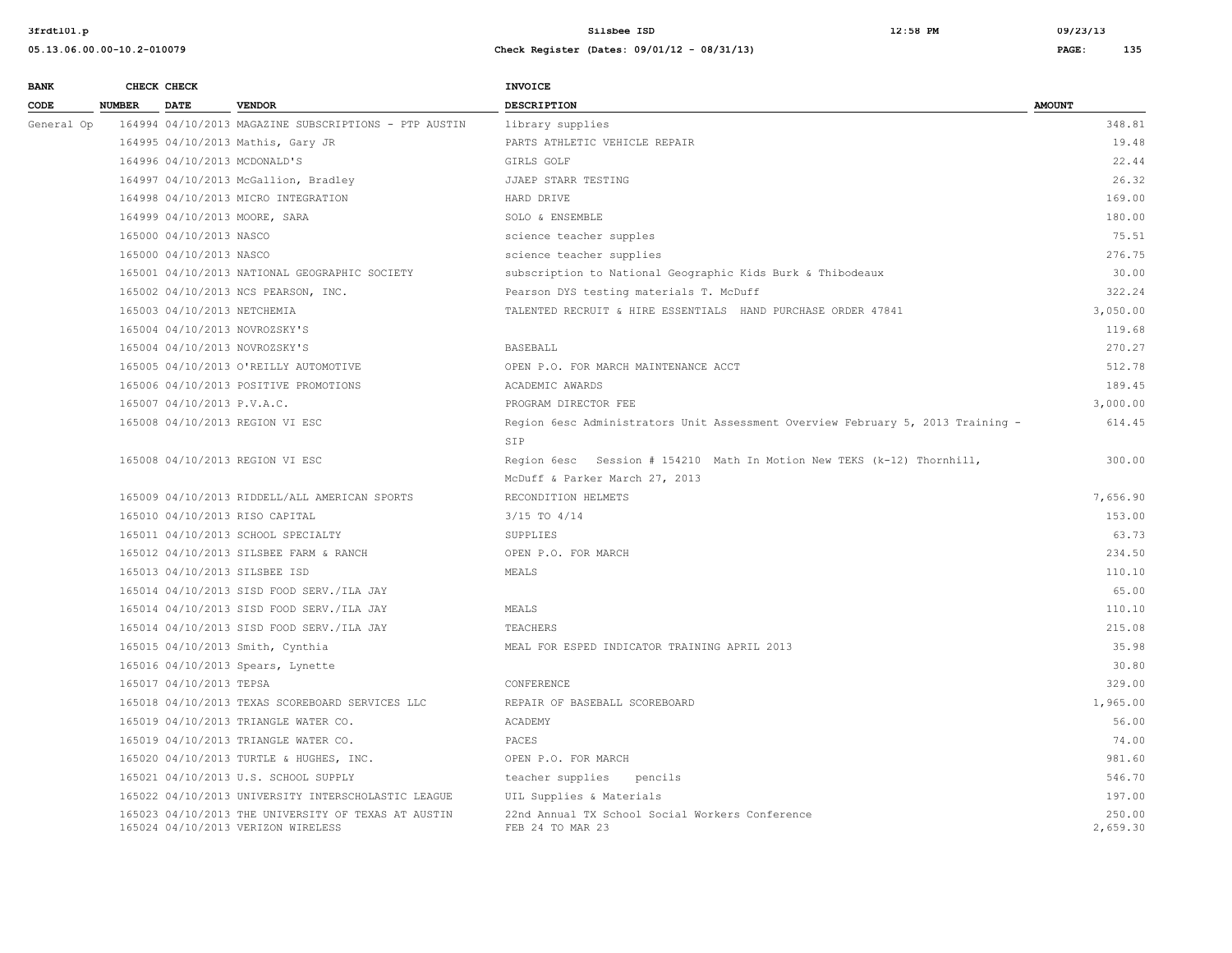| <b>BANK</b> |               | CHECK CHECK                 |                                                    | <b>INVOICE</b>                                                        |                 |
|-------------|---------------|-----------------------------|----------------------------------------------------|-----------------------------------------------------------------------|-----------------|
| CODE        | <b>NUMBER</b> | <b>DATE</b>                 | <b>VENDOR</b>                                      | <b>DESCRIPTION</b>                                                    | <b>AMOUNT</b>   |
| General Op  |               |                             | 165025 04/10/2013 VILLAGE GOLF CLUB                | CONROE GIRLS REGIONAL GOLF                                            | 150.00          |
|             |               | 165026 04/10/2013 WAL-MART  |                                                    |                                                                       | 681.98          |
|             |               |                             | 165027 04/10/2013 Webb, Stacy                      |                                                                       | 240.00          |
|             |               |                             | 165028 04/10/2013 WHATABURGER #830                 | SOFTBALL                                                              | 144.32          |
|             |               |                             | 165029 04/10/2013 Woodard, Robert                  | REGIONAL GOLF 5 GIRLS                                                 | 400.00          |
|             |               |                             | 165030 04/15/2013 STATE COMPTROLLER                | 2013 1st Quarter Sales Tax                                            | 139.84          |
|             |               |                             | 165031 04/17/2013 ADVANCED GRAPHICS                | RIBBONS, BLANK CARD'S AND COLOR RIBBONS HIGH SCHOOL AND MIDDLE SCHOOL | 4,300.00        |
|             |               |                             | 165032 04/17/2013 ALERT SERVICES                   | SUPPLIES                                                              | 213.49          |
|             |               | 165033 04/17/2013 AT &T     |                                                    | MAR 27 THRU APRIL 26                                                  | 5,933.44        |
|             |               | 165034 04/17/2013 BALFOUR   |                                                    | Graduation Supplies                                                   | 1,540.00        |
|             |               |                             | 165035 04/17/2013 BEST MPRESSIONS                  | Best Mpressions business cards for Jamie Parker, Math/Sci Curriculum  | 30.00           |
|             |               |                             |                                                    | Coordinator                                                           |                 |
|             |               |                             | 165036 04/17/2013 BRANEFF, IRA L.                  | BASEBALL SILSBEE VS WOS                                               | 102.21          |
|             |               |                             | 165037 04/17/2013 BROWN, DAVID GRANT               | GUARD SHACK TOTAL 4 HOURS                                             | 100.00          |
|             |               |                             | 165038 04/17/2013 Carrell, Sheila                  | REIMBURSEMENT                                                         | 102.00          |
|             |               |                             | 165039 04/17/2013 CENTERPOINT ENERGY               | $3/1/13$ TO $4/3/13$                                                  | 174.69          |
|             |               |                             | 165039 04/17/2013 CENTERPOINT ENERGY               | $3/4$ TO $4/4$                                                        | 345.30          |
|             |               |                             | 165039 04/17/2013 CENTERPOINT ENERGY               | $3/4$ TO $4/4$                                                        | 115.69          |
|             |               |                             | 165039 04/17/2013 CENTERPOINT ENERGY               | $3/4$ TO $4/4$                                                        | 238.85          |
|             |               |                             | 165039 04/17/2013 CENTERPOINT ENERGY               | $3/4$ TO $4/4$                                                        | 64.67           |
|             |               |                             | 165039 04/17/2013 CENTERPOINT ENERGY               | $3/6$ to $4/6$                                                        | 338.25          |
|             |               |                             | 165039 04/17/2013 CENTERPOINT ENERGY               | $3/6$ TO $4/6$                                                        | 409.50          |
|             |               |                             | 165040 04/17/2013 CERTIFIED LABORATORIES           | QWIK SILVER \$243.28 SHEILD COAT \$191.28 (SEE ATTACHED QUOTE)        | 434.56          |
|             |               |                             | 165041 04/17/2013 CHANNING BETE                    | Supplies for CPR classes                                              | 141.59          |
|             |               |                             | 165042 04/17/2013 CHIC-FIL-A WILSON ROAD/BELTWAY 8 | FOOTBALL PLAYOFF 11/23                                                | 845.00          |
|             |               |                             | 165043 04/17/2013 CITY OF SILSBEE                  | $2/25$ TO $3/27$                                                      | 112.69          |
|             |               |                             | 165043 04/17/2013 CITY OF SILSBEE                  | $2/25$ TO $3/27$                                                      | 103.09          |
|             |               |                             | 165043 04/17/2013 CITY OF SILSBEE                  | $2/25$ TO $3/27$                                                      | 135.21          |
|             |               |                             | 165043 04/17/2013 CITY OF SILSBEE                  | $2/25$ TO $3/27$                                                      | 804.16          |
|             |               |                             | 165043 04/17/2013 CITY OF SILSBEE                  | $3/6$ TO $4/3$                                                        | 671.97          |
|             |               |                             | 165043 04/17/2013 CITY OF SILSBEE                  | $3/6$ TO $4/3$                                                        | 215.88          |
|             |               |                             | 165043 04/17/2013 CITY OF SILSBEE                  | $3/6$ TO $4/3$                                                        | 762.38          |
|             |               |                             | 165044 04/17/2013 COASTAL WELDING SUPPLY INC       | HVAC Supplies for March 2013                                          | 7.75            |
|             |               |                             | 165045 04/17/2013 COGBILL, BENSON                  | GUARD SHACK TOTAL 6 HOURS                                             | 150.00          |
|             |               |                             | 165046 04/17/2013 COMMUNITY COFFEE                 | MIDDLE SCHOOL                                                         | 7.80            |
|             |               |                             | 165046 04/17/2013 COMMUNITY COFFEE                 | MIDDLE SCHOOL                                                         | 81.20           |
|             |               |                             | 165047 04/17/2013 Cooper, Myreta                   |                                                                       | 65.54           |
|             |               | 165049 04/17/2013 DAY-TIMER | 165048 04/17/2013 DANCE WEAR SOLUTIONS             | Tigerette Costumes<br>CALENDAR/DAY PLANNER                            | 565.51<br>50.98 |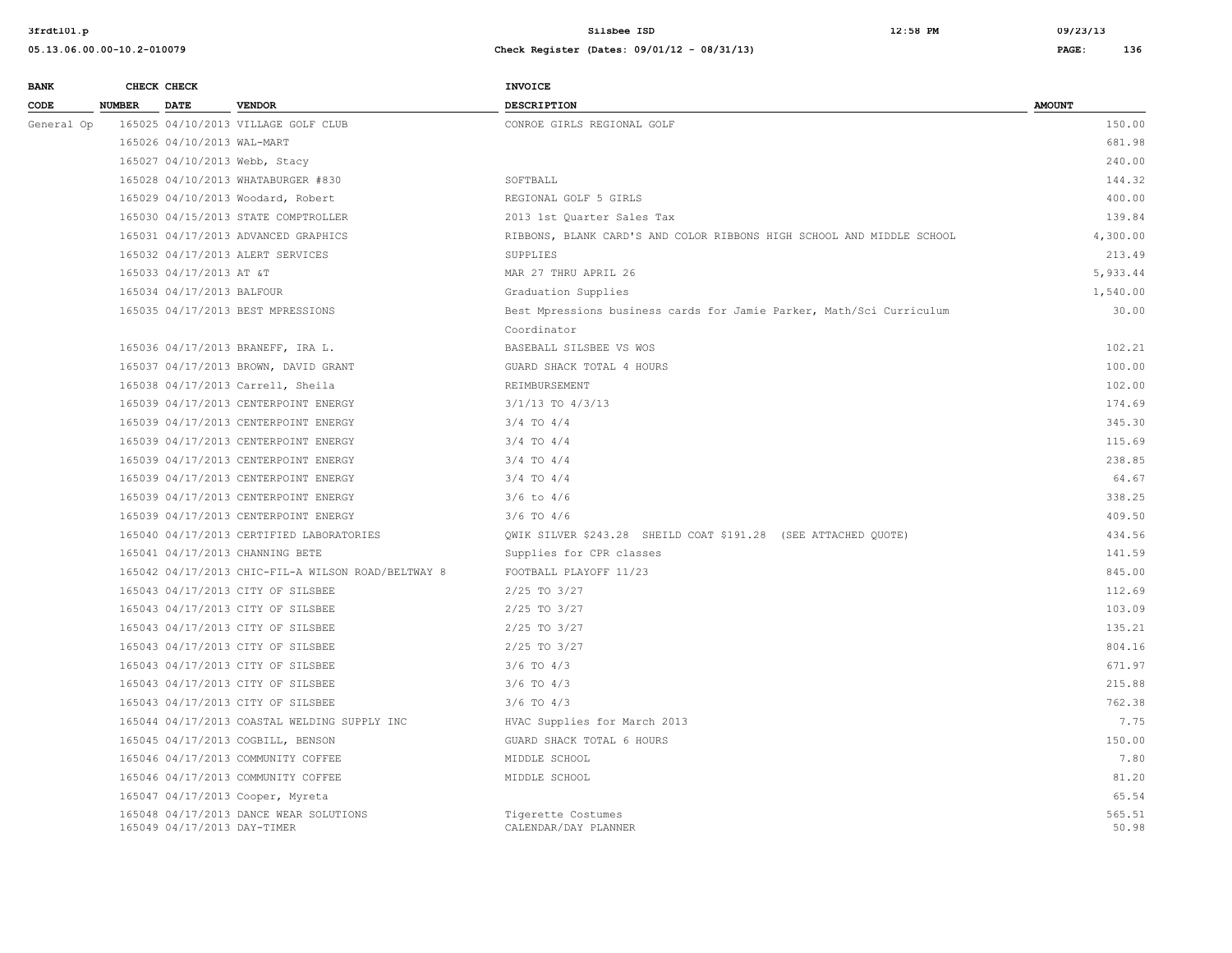| <b>BANK</b> |               | CHECK CHECK                |                                                                               | INVOICE                                                                 |                 |
|-------------|---------------|----------------------------|-------------------------------------------------------------------------------|-------------------------------------------------------------------------|-----------------|
| CODE        | <b>NUMBER</b> | <b>DATE</b>                | <b>VENDOR</b>                                                                 | <b>DESCRIPTION</b>                                                      | <b>AMOUNT</b>   |
| General Op  |               |                            | 165050 04/17/2013 DE LAGE LANDEN PUBLIC FINANCE                               | $3/21$ TO $4/20$                                                        | 1,112.00        |
|             |               |                            | 165051 04/17/2013 DELL MARKETING L.P.                                         | Dell for Sam Moore laptop for interactive board @ Academy *see attached | 1,321.44        |
|             |               |                            | 165051 04/17/2013 DELL MARKETING L.P.                                         | Dell for Sam Moore Technology Dell laptop whiteboard *see attached      | 1,321.44        |
|             |               | 165052 04/17/2013 DEMCO    |                                                                               | Library Supplies                                                        | 243.61          |
|             |               |                            | 165118 04/17/2013 DISTRICT V BAND DIRECTORS ASSN.                             | REGISTRATION                                                            | 225.00          |
|             |               |                            | 165053 04/17/2013 EAST TEXAS SUPPLY CO.                                       | kitchen paper towels                                                    | 176.10          |
|             |               | 165054 04/17/2013 ETEX     |                                                                               | OFFICE SUPPLIES                                                         | 380.55          |
|             |               | 165054 04/17/2013 ETEX     |                                                                               | Teacher Supplies                                                        | 506.41          |
|             |               | 165054 04/17/2013 ETEX     |                                                                               | OFFICE SUPPLIES                                                         | 42.97           |
|             |               | 165054 04/17/2013 ETEX     |                                                                               | OPEN P.O. FOR APRIL                                                     | 102.98          |
|             |               | 165054 04/17/2013 ETEX     |                                                                               | TONER CARTRIDGE                                                         | 135.00          |
|             |               | 165054 04/17/2013 ETEX     |                                                                               | TEACHER SUPPLIES                                                        | 55.84           |
|             |               | 165054 04/17/2013 ETEX     |                                                                               | English Dept Supplies                                                   | 377.18          |
|             |               | 165054 04/17/2013 ETEX     |                                                                               | Supplies for English Dept                                               | 591.98          |
|             |               | 165054 04/17/2013 ETEX     |                                                                               | office supplies                                                         | 22.56           |
|             |               | 165054 04/17/2013 ETEX     |                                                                               | Printer Cartridge                                                       | 71.59           |
|             |               | 165054 04/17/2013 ETEX     |                                                                               | office supplies                                                         | 197.72          |
|             |               | 165054 04/17/2013 ETEX     |                                                                               | Classroom supplies                                                      | 387.41          |
|             |               | 165054 04/17/2013 ETEX     |                                                                               | classroom paper                                                         | 63.92           |
|             |               | 165054 04/17/2013 ETEX     |                                                                               | Start Up Supplies                                                       | 1,198.78        |
|             |               | 165054 04/17/2013 ETEX     |                                                                               | notebook dividers                                                       | 35.80           |
|             |               |                            | 165055 04/17/2013 F&F SPORTS, INC.                                            | WILSON T1001 TENNIS BALLS AND FREIGHT                                   | 78.95           |
|             |               |                            | 165056 04/17/2013 FOLLETT LIBRARY RESOURCES                                   | <b>BOOKS</b>                                                            | 83.41           |
|             |               |                            | 165057 04/17/2013 FOLLETT SOFTWARE                                            | Barcode Labels                                                          | 79.34           |
|             |               |                            | 165119 04/17/2013 Franco, Carrie                                              |                                                                         | 11.02           |
|             |               |                            | 165058 04/17/2013 FT. BEND ISD ATHLETICS                                      | $2/7 - 9$                                                               | 39.68           |
|             |               |                            | 165059 04/17/2013 GILLEY, WILLIAM                                             | AND 16 BASEBALL GAMES TOTAL 12 HOURS                                    | 300.00          |
|             |               | 165060 04/17/2013 GRAINGER |                                                                               | OPEN P.O. FOR APRIL                                                     | 207.41          |
|             |               |                            | 165061 04/17/2013 HARDIN COUNTY                                               | MARCH 2013                                                              | 5,255.07        |
|             |               |                            | 165061 04/17/2013 HARDIN COUNTY                                               | MARCH 2013                                                              | 3,338.11        |
|             |               |                            | 165062 04/17/2013 Harrell-Bodle, Mona                                         | HOMEBOUND                                                               | 4.97            |
|             |               |                            | 165063 04/17/2013 HARRINGTON, CURTIS                                          | SOFTBALL SILSBEE VS WOS                                                 | 129.40          |
|             |               |                            | 165064 04/17/2013 HARRIS, JENNIFER                                            | REGION V                                                                | 10.00           |
|             |               |                            | 165065 04/17/2013 Harrison, Laura                                             | SOFTBALL/BASEBALL SILSBEE VS ORANGEFIELD                                | 40.00           |
|             |               |                            | 165065 04/17/2013 Harrison, Laura                                             | SILSBEE VS WOS BASEBALL/SOFTBALL                                        | 40.00           |
|             |               |                            | 165066 04/17/2013 HEILMANN, DWAINE                                            | BASEBALL SILSBEE VS WOS                                                 | 109.43          |
|             |               |                            | 165067 04/17/2013 HERNANDEZ, ARTHUR                                           | SOFTBALL SILSBEE VS ORANGEFIELD                                         | 131.62          |
|             |               |                            | 165068 04/17/2013 HOUSE OF RIBBONS<br>165069 04/17/2013 INZER ADVANCE DESIGNS | <b>RIBBONS</b><br>UNIFORMS AND SUPPLIES                                 | 54.00<br>493.75 |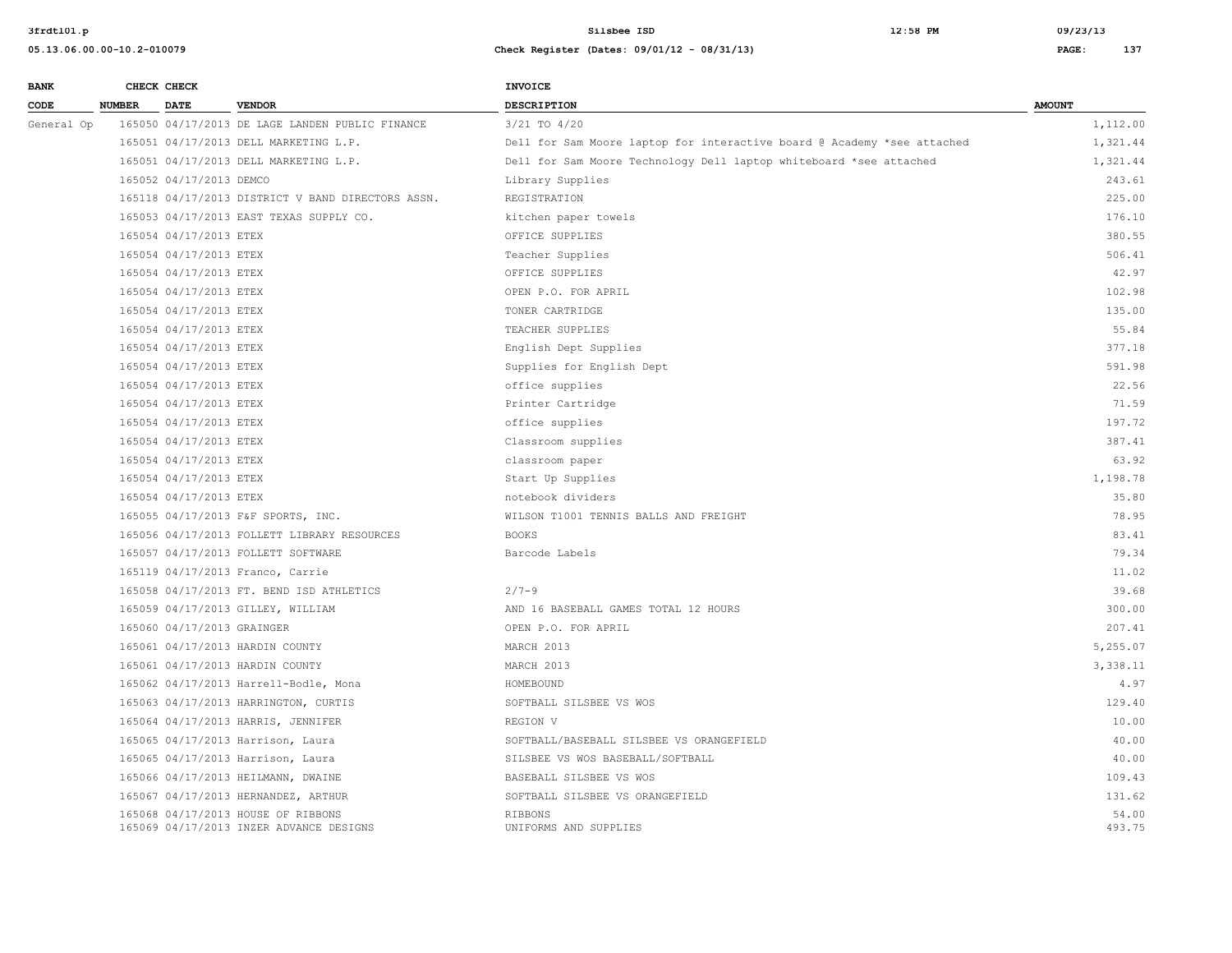| <b>BANK</b> |               | CHECK CHECK                 |                                                                                         | INVOICE                                           |                |
|-------------|---------------|-----------------------------|-----------------------------------------------------------------------------------------|---------------------------------------------------|----------------|
| CODE        | <b>NUMBER</b> | <b>DATE</b>                 | <b>VENDOR</b>                                                                           | <b>DESCRIPTION</b>                                | <b>AMOUNT</b>  |
| General Op  |               |                             | 165070 04/17/2013 JOHNSTONE SUPPLY                                                      | OPEN P.O. FOR APRIL                               | 253.83         |
|             |               |                             | 165071 04/17/2013 KELLY, BRANDON CHASE                                                  | GUARD SHACK TOTAL 3.5 HOURS                       | 87.50          |
|             |               |                             | 165072 04/17/2013 KIWANIS CLUB OF SILSBEE                                               | APRIL - JUNE QUARTERLY DUES                       | 160.00         |
|             |               |                             | 165073 04/17/2013 KNOWSYS EDUCATIONAL SERVICES                                          | SHEILA CARRELL                                    | 630.00         |
|             |               |                             | 165074 04/17/2013 LAKESHORE LEARNING MATERIALS                                          | teacher supplies Copley                           | 252.94         |
|             |               |                             | 165074 04/17/2013 LAKESHORE LEARNING MATERIALS                                          | TEACHER SUPPLIES THIBODEAUX                       | 224.22         |
|             |               |                             | 165075 04/17/2013 LAQUINTA INN & SUITES BRENHAM                                         | UIL REGINAL MEET 4/19-20                          | 433.35         |
|             |               |                             | 165076 04/17/2013 LAURA REEVES ACTIVITY FUND                                            | PRESIDENTIAL AWARDS                               | 38.46          |
|             |               |                             | 165076 04/17/2013 LAURA REEVES ACTIVITY FUND                                            | TESTING                                           | 7.48           |
|             |               |                             | 165077 04/17/2013 Liles, Suzanne                                                        | HOMEBOUND                                         | 13.39          |
|             |               |                             | 165078 04/17/2013 LIVINGSTON SAW SERVICE                                                | OPEN P.O.F OR APRIL                               | 31.37          |
|             |               |                             | 165079 04/17/2013 M & D SUPPLY, INC.                                                    | STEEL DOOR, FRAME AND HINGES (SEE ATTACHED QUOTE) | 337.30         |
|             |               |                             | 165080 04/17/2013 Mackey, Kyle                                                          | AREA TRACK MEET @ WOS                             | 340.00         |
|             |               |                             | 165081 04/17/2013 McDonald, Gregory                                                     | TESOL CONVENTION 3/20-23                          | 323.23         |
|             |               |                             | 165082 04/17/2013 MORGAN, HARRY                                                         | BASEBALL SILSBEE VS ORANGEFIELD                   | 100.00         |
|             |               |                             | 165083 04/17/2013 MSC SYSTEMS                                                           | SOUNDSYSTEM SERVICE CALL                          | 277.50         |
|             |               |                             | 165084 04/17/2013 NOVROZSKY'S                                                           | TRACK MIDDLE SCHOOL                               | 422.39         |
|             |               |                             | 165085 04/17/2013 Odom, Heidi                                                           | TSHA CONFERENCE                                   | 27.37          |
|             |               |                             | 165086 04/17/2013 OMNI FORT WORTH HOTEL                                                 | TEXAS LIBRARY ASSOCIATION CONVENTION              | 1,151.04       |
|             |               |                             | 165087 04/17/2013 ORIENTAL TRADING COMPANY                                              | Tigerette Supplies                                | 304.00         |
|             |               |                             | 165087 04/17/2013 ORIENTAL TRADING COMPANY                                              | Tigerette Supplies                                | 33.25          |
|             |               | 165120 04/17/2013 PEAP      |                                                                                         | PRESIDENT'S EDUCATION AWARDS                      | 29.00          |
|             |               |                             | 165089 04/17/2013 POSITIVE PROMOTIONS                                                   | STAFF                                             | 315.95         |
|             |               |                             | 165090 04/17/2013 PRATT, WAYNE                                                          | SILSBEE VS WOS SOFTBALL                           | 85.00          |
|             |               | 165091 04/17/2013 PRO ED    |                                                                                         | Pro Ed DYS Assessment T. McDuff                   | 363.00         |
|             |               |                             | 165092 04/17/2013 QUAD G, INC.                                                          | <b>BASEBALL</b>                                   | 209.70         |
|             |               |                             | 165093 04/17/2013 REALLY GOOD STUFF, INC.                                               | SHIELDS                                           | 1,791.38       |
|             |               | 165094 04/17/2013 RED ALERT |                                                                                         | OPEN P.O. FOR APRIL                               | 260.00         |
|             |               |                             | 165095 04/17/2013 ROGERS, BRANDON                                                       | GUARD SHACK TOTAL 4 HOURS                         | 100.00         |
|             |               |                             | 165096 04/17/2013 SAFETY-KLEEN                                                          | Bi-Monthly Service in Auto Shop                   | 174.00         |
|             |               |                             | 165097 04/17/2013 SCHOOL SPECIALTY                                                      | teacher supplies Grissom                          | 44.75          |
|             |               |                             | 165088 04/17/2013 SCOTT PAULINO PHYSICAL THERAPIST                                      | PHYSICAL THERAPY                                  | 1,057.50       |
|             |               |                             | 165088 04/17/2013 SCOTT PAULINO PHYSICAL THERAPIST                                      | PHYSICAL THERAPY                                  | 3,780.00       |
|             |               |                             | 165098 04/17/2013 SILSBEE FORD-LINCOLN-MERCURY, INC.                                    | STEERING SECTOR PARTS FOR 1996 FORD F-250         | 79.53          |
|             |               |                             | 165099 04/17/2013 SOUTHWEST BUILDING SYSTEMS                                            | 2ND QUARTER MONITORING FEES SHS                   | 75.00          |
|             |               |                             | 165099 04/17/2013 SOUTHWEST BUILDING SYSTEMS                                            | 2ND QUARTER MONITORING FEE ADM BUILDING           | 75.00          |
|             |               |                             | 165100 04/17/2013 SPARKLETTS AND SIERRA SPRINGS                                         | MIDDLE SCHOOL                                     | 43.06          |
|             |               |                             | 165101 04/17/2013 Spears, Lynette<br>165102 04/17/2013 STANLEY SECURITY SOLUTIONS, INC. | REGION V BEAUMONT<br>OPEN P.O. FOR APRIL          | 13.90<br>25.95 |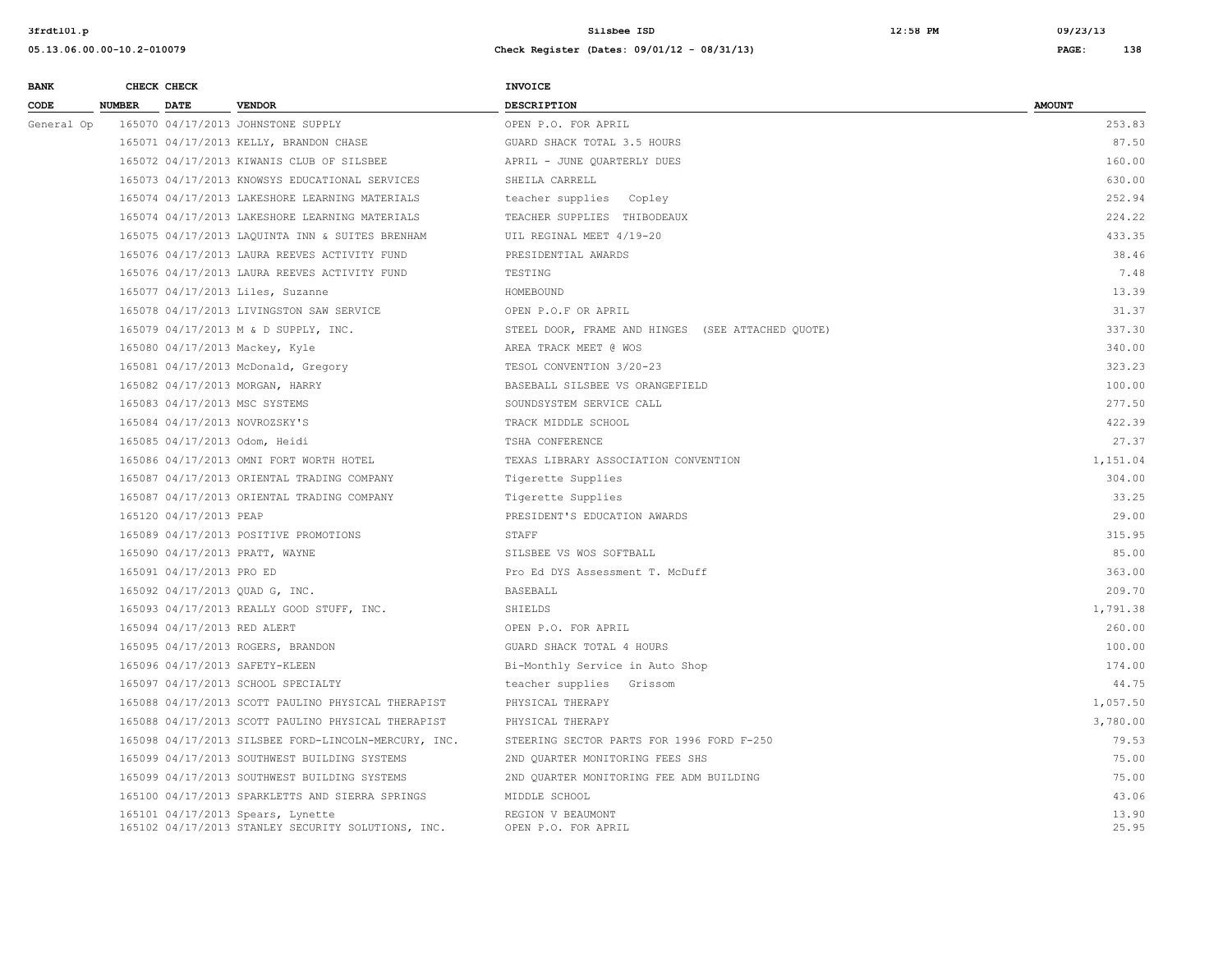| <b>BANK</b> |               | CHECK CHECK                  |                                                                              | <b>INVOICE</b>                                                            |                 |
|-------------|---------------|------------------------------|------------------------------------------------------------------------------|---------------------------------------------------------------------------|-----------------|
| CODE        | <b>NUMBER</b> | <b>DATE</b>                  | <b>VENDOR</b>                                                                | <b>DESCRIPTION</b>                                                        | <b>AMOUNT</b>   |
| General Op  |               |                              | 165103 04/17/2013 SUN COAST RESOURCES, INC.                                  | OPEN P.O. FOR APRIL                                                       | 2,094.71        |
|             |               | 165104 04/17/2013 TASB, INC. |                                                                              | POLICY ON LINE INTERNET SUPPORT AND MAINTENANCE                           | 900.00          |
|             |               | 165105 04/17/2013 TASBO      |                                                                              | WEBINARS                                                                  | 70.00           |
|             |               | 165105 04/17/2013 TASBO      |                                                                              | WEBINARS                                                                  | 70.00           |
|             |               | 165107 04/17/2013 TASSP      |                                                                              | REGISTRATION NEW PRINCIPAL ACADEMY                                        | 775.00          |
|             |               | 165106 04/17/2013 TASSP      |                                                                              | REGISTRATION NEW PRINCIPAL ACADEMY                                        | 775.00          |
|             |               |                              | 165108 04/17/2013 Taylor, Lana                                               | HOMEBOUND                                                                 | 19.93           |
|             |               | 165109 04/17/2013 TCEA       |                                                                              | JENA HUGON                                                                | 40.00           |
|             |               |                              | 165110 04/17/2013 TEAM GO FIGURE                                             | UNIFORMS                                                                  | 507.90          |
|             |               |                              | 165110 04/17/2013 TEAM GO FIGURE                                             |                                                                           | 421.63          |
|             |               |                              | 165111 04/17/2013 TERRY, DAVID                                               | BASEBALL SILSBEE VS ORANGEFIELD                                           | 134.40          |
|             |               |                              | 165112 04/17/2013 TEX-SAND SPORT TURF                                        | 11-52-0 fertilizer (includes freight)                                     | 2,920.00        |
|             |               |                              | 165121 04/17/2013 TEXAS DEPARTMENT OF LICENSING REGULATION ELEVATOR          |                                                                           | 20.00           |
|             |               |                              | 165113 04/17/2013 THE EDUCATION CENTER                                       | <b>BOOKS</b>                                                              | 266.11          |
|             |               |                              | 165114 04/17/2013 THERIOT, III, CHARLES                                      | SILSBEE VS ORANGEFIELD SOFTBALL                                           | 127.18          |
|             |               |                              | 165115 04/17/2013 TIME WARNER CABLE                                          | $4/15$ TO $5/14$                                                          | 3,375.00        |
|             |               |                              | 165122 04/17/2013 UNIVERSITY OF TEXAS AT AUSTIN, UIL                         | CONFERENCE FEE FOR JULY 12-13                                             | 65.00           |
|             |               |                              | 165116 04/17/2013 Willis, Pamela                                             | REGIONAL UIL MEET                                                         | 320.00          |
|             |               |                              | 165117 04/17/2013 WINFIELD SOLUTIONS, LLC.                                   | LA PRIMA XD GRASS SEED FOR FOOTBALL FIELD                                 | 1,200.00        |
|             |               |                              | 165123 04/24/2013 ACCU-TECH CORPORATION                                      | CONTROL MODULE                                                            | 3,215.07        |
|             |               |                              | 165124 04/24/2013 ACTION ELEVATOR SAFETY INSPECTIONS, INC. yearly inspection |                                                                           | 175.00          |
|             |               | 165125 04/24/2013 AHI        |                                                                              | LEE ANN SHEPPARD AND PAULA BARCLAY                                        | 1,296.00        |
|             |               |                              | 165126 04/24/2013 APPLE COMPUTER, INC.                                       | Apple 3 BG800LL/A<br>iPad 2 WIfi 16GB Black -10pack 6 PC769LL/A<br>iPad 2 | 2,298.00        |
|             |               |                              |                                                                              | Wifi 16GB Black - individual                                              |                 |
|             |               |                              | 165126 04/24/2013 APPLE COMPUTER, INC.                                       | Apple 3 BG800LL/A iPad 2 WIfi 16GB Black -10pack 6 PC769LL/A<br>iPad 2    | 11,370.00       |
|             |               |                              |                                                                              | Wifi 16GB Black - individual                                              |                 |
|             |               | 165127 04/24/2013 AT &T      |                                                                              | APRIL 7 THRU MAY 6                                                        | 3,160.41        |
|             |               |                              | 165128 04/24/2013 Bain, Richard JR                                           | DIBOLL- VISIT NEW CAMPUS                                                  | 105.26          |
|             |               |                              | 165199 04/24/2013 BEST WESTERN ATASCOCITA                                    | TRACK                                                                     | 472.45          |
|             |               |                              | 165129 04/24/2013 BLACKWELL, JAMES                                           | INSIDE THE HIGH SCHOOL                                                    | 200.00          |
|             |               |                              | 165130 04/24/2013 BROWN, DAVID GRANT                                         | GUARD SHACK TOTAL 4 HOURS                                                 | 100.00          |
|             |               |                              | 165131 04/24/2013 CANON FINANCIAL SERVICES, INC.                             | $4/1$ TO $4/30$                                                           | 391.00          |
|             |               |                              | 165133 04/24/2013 CARD SERVICES                                              | MARCH 19 TO APRIL 17, 2013                                                | 473.74          |
|             |               |                              | 165132 04/24/2013 CARD SERVICES                                              | MARCH 21 TO APRIL 19, 2013                                                | 254.77          |
|             |               |                              | 165134 04/24/2013 CENTERPOINT ENERGY                                         | $3/8$ TO $4/10$                                                           | 72.80           |
|             |               |                              | 165135 04/24/2013 CICI'S PIZZA #160                                          | BASEBALL                                                                  | 126.00          |
|             |               |                              | 165135 04/24/2013 CICI'S PIZZA #160                                          | TENNIS MS AMBER MCKELLER                                                  | 42.00           |
|             |               |                              | 165136 04/24/2013 CITY OF AUSTIN<br>165137 04/24/2013 CITY OF AUSTIN         | GIRLS STATE TOURNEY<br>STATE GIRLS GOLF TOURNEY                           | 25.00<br>120.00 |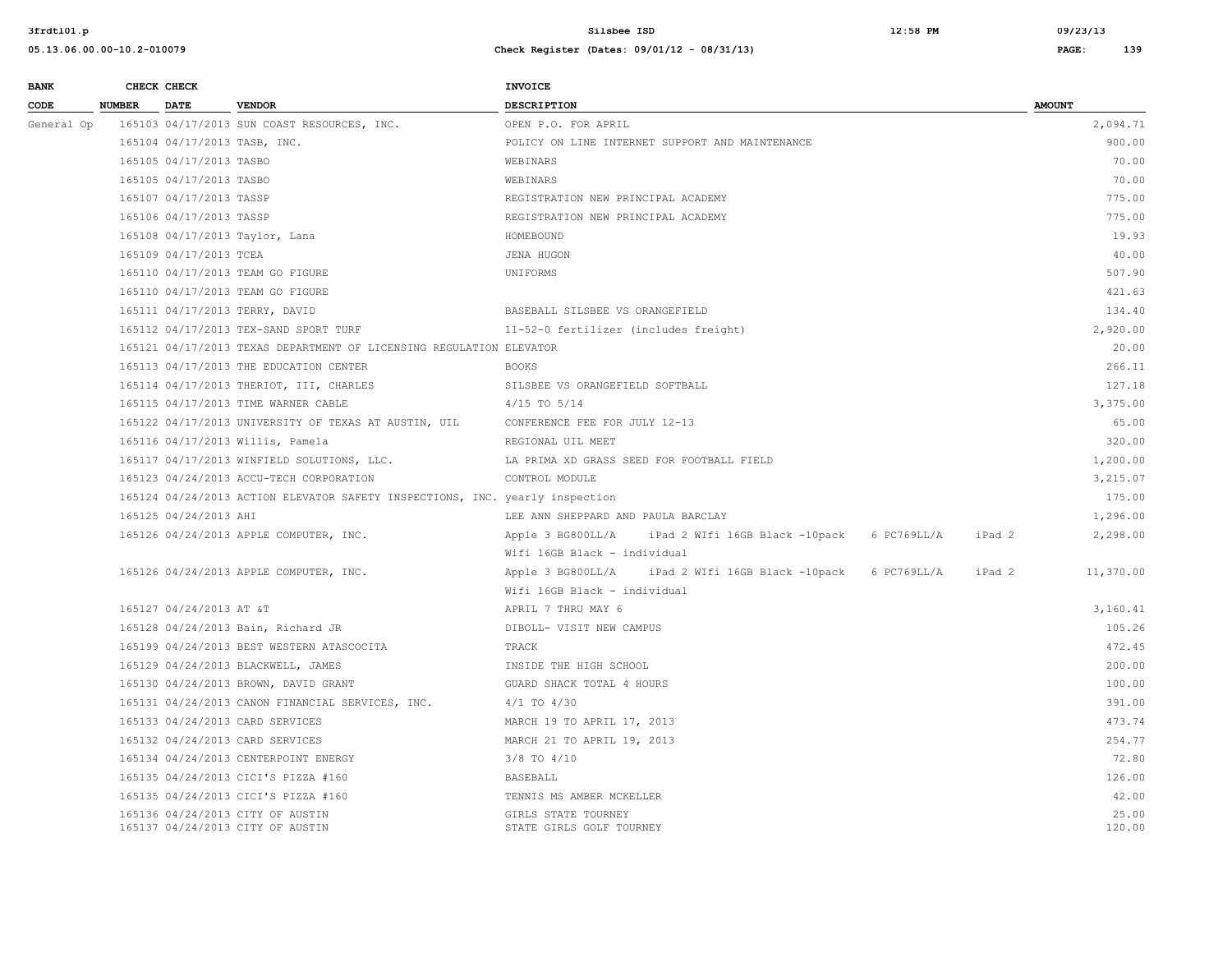| <b>BANK</b> | CHECK CHECK                   |                                                                                           | INVOICE                                            |                |
|-------------|-------------------------------|-------------------------------------------------------------------------------------------|----------------------------------------------------|----------------|
| CODE        | <b>DATE</b><br><b>NUMBER</b>  | <b>VENDOR</b>                                                                             | <b>DESCRIPTION</b>                                 | <b>AMOUNT</b>  |
| General Op  |                               | 165138 04/24/2013 COASTAL WELDING SUPPLY INC                                              | OPEN PO FOR THE MONTH OF MARCH 2013                | 15.50          |
|             |                               | 165139 04/24/2013 COMANCHE EQUIPMENT                                                      | PRESSURE WASHER SOAP                               | 195.03         |
|             |                               | 165140 04/24/2013 DE LAGE LANDEN PUBLIC FINANCE                                           | 4/1 TO 4/30                                        | 198.00         |
|             |                               | 165140 04/24/2013 DE LAGE LANDEN PUBLIC FINANCE                                           | $3/29 - 4/28$                                      | 1,299.00       |
|             |                               | 165140 04/24/2013 DE LAGE LANDEN PUBLIC FINANCE                                           | 4/1 TO 4/30                                        | 3,708.00       |
|             |                               | 165140 04/24/2013 DE LAGE LANDEN PUBLIC FINANCE                                           | $4/28 - 5/27$                                      | 491.00         |
|             |                               | 165140 04/24/2013 DE LAGE LANDEN PUBLIC FINANCE                                           | 4/1 TO 4/30                                        | 719.00         |
|             |                               | 165140 04/24/2013 DE LAGE LANDEN PUBLIC FINANCE                                           | 3/28 TO 4/27                                       | 2,022.00       |
|             |                               | 165141 04/24/2013 DELL MARKETING L.P.                                                     | LAPTOP                                             | 2,431.68       |
|             | 165143 04/24/2013 ETEX        |                                                                                           | instructional materials                            | 65.19          |
|             | 165143 04/24/2013 ETEX        |                                                                                           | Teacher supplies                                   | 71.72          |
|             | 165143 04/24/2013 ETEX        |                                                                                           | Printer cartridge                                  | 79.99          |
|             | 165143 04/24/2013 ETEX        |                                                                                           | Math classroom supplies                            | 193.61         |
|             | 165143 04/24/2013 ETEX        |                                                                                           | Math classroom supplies                            | 167.91         |
|             | 165143 04/24/2013 ETEX        |                                                                                           | ELA classroom supplies                             | 374.20         |
|             | 165143 04/24/2013 ETEX        |                                                                                           | Classroom supplies                                 | 108.99         |
|             | 165143 04/24/2013 ETEX        |                                                                                           | CLASSROOM SUPPLIES                                 | 280.81         |
|             | 165143 04/24/2013 ETEX        |                                                                                           | CLASSROOM SUPPLIES                                 | 192.33         |
|             | 165143 04/24/2013 ETEX        |                                                                                           | Math classroom supplies                            | 108.00         |
|             | 165143 04/24/2013 ETEX        |                                                                                           | Math classroom supplies                            | 189.52         |
|             | 165143 04/24/2013 ETEX        |                                                                                           | Math classroom supplies                            | 123.40         |
|             | 165143 04/24/2013 ETEX        |                                                                                           | Math classroom supplies                            | 210.44         |
|             | 165143 04/24/2013 ETEX        |                                                                                           | Math classroom supplies                            | 153.26         |
|             | 165143 04/24/2013 ETEX        |                                                                                           | Pencil Sharpener                                   | 99.99          |
|             | 165143 04/24/2013 ETEX        |                                                                                           | Teacher & Office Chairs                            | 1,133.00       |
|             | 165143 04/24/2013 ETEX        |                                                                                           | TEACHER SUPPLIES                                   | 207.60         |
|             | 165143 04/24/2013 ETEX        |                                                                                           | office supplies                                    | 124.47         |
|             | 165143 04/24/2013 ETEX        |                                                                                           | instructional materials                            | 201.94         |
|             | 165143 04/24/2013 ETEX        |                                                                                           | Library Supplies                                   | 85.92          |
|             | 165144 04/24/2013 EXXON MOBIL |                                                                                           |                                                    | 230.20         |
|             |                               | 165145 04/24/2013 F&F SPORTS, INC.                                                        | BASEBALLS & BAT                                    | 629.65         |
|             |                               | 165146 04/24/2013 Ferguson, Jennifer                                                      | STUDENT TO DOCTOR                                  | 14.18          |
|             |                               | 165200 04/24/2013 Fletcher, Charles                                                       | TENNIS                                             | 114.37         |
|             |                               | 165200 04/24/2013 Fletcher, Charles                                                       | TENNIS                                             | 85.86          |
|             |                               | 165200 04/24/2013 Fletcher, Charles                                                       | REGIONAL TOURNEY                                   | 36.21          |
|             |                               | 165147 04/24/2013 Harrell-Bodle, Mona                                                     |                                                    | 2.49           |
|             |                               | 165148 04/24/2013 HARTLESS, TRAVIS                                                        | GUARD SHACK TOTAL 4 HOURS                          | 100.00         |
|             |                               | 165149 04/24/2013 HOLIDAY INN EXPRESS-AUSTIN AIRPORT<br>165150 04/24/2013 Honeycutt, Judy | STATE GIRLS GOLF TOURNEY<br>SILSBEE PUBLIC LIBRARY | 370.60<br>5.56 |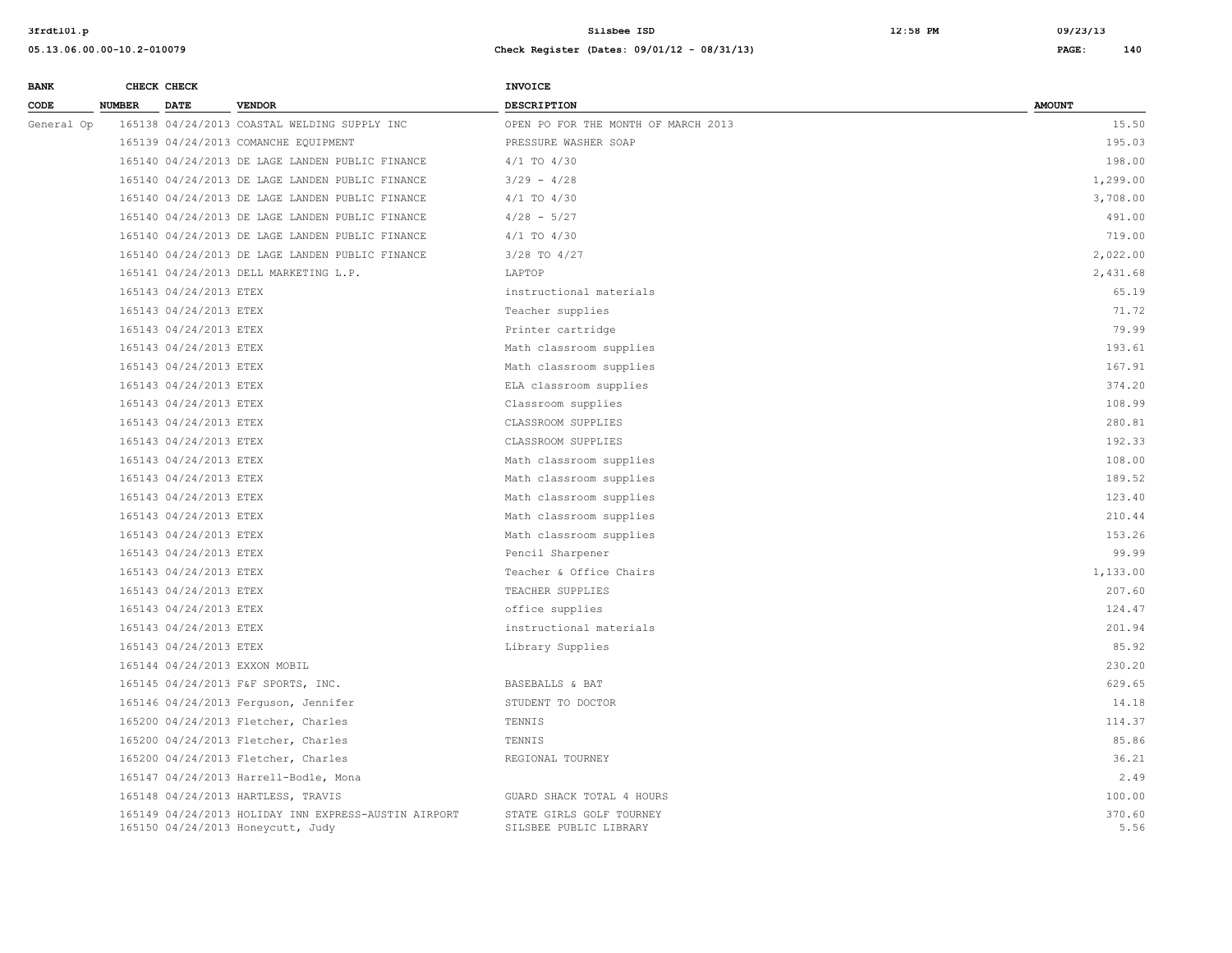| <b>BANK</b> |               | CHECK CHECK                |                                                     | <b>INVOICE</b>                                                              |               |
|-------------|---------------|----------------------------|-----------------------------------------------------|-----------------------------------------------------------------------------|---------------|
| CODE        | <b>NUMBER</b> | <b>DATE</b>                | <b>VENDOR</b>                                       | <b>DESCRIPTION</b>                                                          | <b>AMOUNT</b> |
| General Op  |               |                            | 165151 04/24/2013 INTEGRATED SYSTEMS CORP.          | SERVICE BUREAU SUBSCRIPTION FEE                                             | 11,800.00     |
|             |               | 165152 04/24/2013 Jay, Ila |                                                     |                                                                             | 15.32         |
|             |               |                            | 165153 04/24/2013 JONES SCHOOL SUPPLY CO., INC.     | Medals & Ribbons                                                            | 238.29        |
|             |               |                            | 165154 04/24/2013 KELLY, BRANDON CHASE              | GUARD SHACK TOTAL 7.75 HOURS                                                | 193.75        |
|             |               |                            | 165155 04/24/2013 KIRKPATRICK CONSTRCTION           | Need 2 loads of dirt for football and practice fields. approx. \$600.00     | 600.00        |
|             |               |                            | 165156 04/24/2013 LAURA REEVES ACTIVITY FUND        | INVITATIONS FOR PREDIDENTIAL AWARDS                                         | 18.00         |
|             |               |                            | 165157 04/24/2013 Leleux, Judith                    | FM 92                                                                       | 29.72         |
|             |               |                            | 165157 04/24/2013 Leleux, Judith                    | FM 92                                                                       | 29.72         |
|             |               |                            | 165158 04/24/2013 Liles, Suzanne                    |                                                                             | 24.54         |
|             |               |                            | 165158 04/24/2013 Liles, Suzanne                    |                                                                             | 19.00         |
|             |               |                            | 165159 04/24/2013 Linthicum, Rachel                 | MARCH 25, APRIL 18                                                          | 135.37        |
|             |               |                            | 165201 04/24/2013 Mackey, Kyle                      |                                                                             | 420.00        |
|             |               |                            | 165160 04/24/2013 MACKIN EDUCATIONAL RESOURCES      | Library titles ebooks                                                       | 4,088.10      |
|             |               |                            | 165161 04/24/2013 MANNINGS SCHOOL SUPPLY            | Colored paper                                                               | 39.95         |
|             |               |                            | 165162 04/24/2013 MARK'S PLUMBING                   | OPEN P.O. FOR APRIL                                                         | 138.01        |
|             |               |                            | 165163 04/24/2013 MASTER AUDIO VISUALS, INC.        | Mimio's with installation equipment                                         | 5,659.14      |
|             |               |                            | 165163 04/24/2013 MASTER AUDIO VISUALS, INC.        | PROJECTORS                                                                  | 8,590.71      |
|             |               |                            | 165163 04/24/2013 MASTER AUDIO VISUALS, INC.        | Projector installation for Music Room                                       | 528.48        |
|             |               |                            | 165163 04/24/2013 MASTER AUDIO VISUALS, INC.        | PROJECTION EQUIPMENT IN CAFETERIA                                           | 1,420.14      |
|             |               |                            | 165202 04/24/2013 MCDONALD'S                        | TENNIS                                                                      | 110.15        |
|             |               |                            | 165202 04/24/2013 MCDONALD'S                        | TENNIS                                                                      | 54.54         |
|             |               |                            | 165164 04/24/2013 MCDONALD, SHANNA                  | APRIL 27TH                                                                  | 500.00        |
|             |               |                            | 165165 04/24/2013 MONTALVO, CARLOS                  | GUARD SHACK TOTAL 4 HOURS                                                   | 100.00        |
|             |               |                            | 165166 04/24/2013 MYERS, MELISA                     |                                                                             | 110.44        |
|             |               |                            | 165167 04/24/2013 NOVROZSKY'S                       | SOFTBALL                                                                    | 259.67        |
|             |               |                            | 165168 04/24/2013 Patterson, Todd                   |                                                                             | 157.45        |
|             |               | 165169 04/24/2013 PIN MART |                                                     | Tigerette Supplies                                                          | 87.52         |
|             |               |                            | 165170 04/24/2013 PROMAXIMA MANUFACTURING, LTD      | HANDLE POP OIN FOR HAMSTRING CURL MACHINE                                   | 21.50         |
|             |               |                            | 165172 04/24/2013 REGION V EDUCATION SERVICE CENTER | Region 5esc for J. Parker WS# 6390 April 9 & 10, 2013 ESTAR-Grades K-2      | 165.00        |
|             |               |                            | 165172 04/24/2013 REGION V EDUCATION SERVICE CENTER | SETTEN FOR MARCH 2013                                                       | 1,196.36      |
|             |               |                            | 165172 04/24/2013 REGION V EDUCATION SERVICE CENTER | ESTAR-grades K-2, April 9-10, 8:30-3:30                                     | 165.00        |
|             |               |                            | 165172 04/24/2013 REGION V EDUCATION SERVICE CENTER | ESTAR-grades K-2, April 9-10, 8:30-3:30                                     | 165.00        |
|             |               |                            | 165172 04/24/2013 REGION V EDUCATION SERVICE CENTER | ESTAR-grades K-2, April 9-10, 8:30-3:30                                     | 165.00        |
|             |               |                            | 165172 04/24/2013 REGION V EDUCATION SERVICE CENTER | ESTAR-grades K-2, April 9-10, 8:30-3:30                                     | 165.00        |
|             |               |                            | 165172 04/24/2013 REGION V EDUCATION SERVICE CENTER | Workshop 66490Bring It Behavior Solutions                                   | 40.00         |
|             |               |                            | 165172 04/24/2013 REGION V EDUCATION SERVICE CENTER | Workshop 6649) Bring It! Behavior Solutions to your Most Challenging Cases  | 160.00        |
|             |               |                            | 165172 04/24/2013 REGION V EDUCATION SERVICE CENTER | Region 5esc for J. Parker ws#6420 - Instructional Leadership Development on | 400.00        |
|             |               |                            | 165173 04/24/2013 ROGERS, BRANDON                   | April 15-19, 2013<br>GUARD SHACK TOTAL 4 HOURS                              | 100.00        |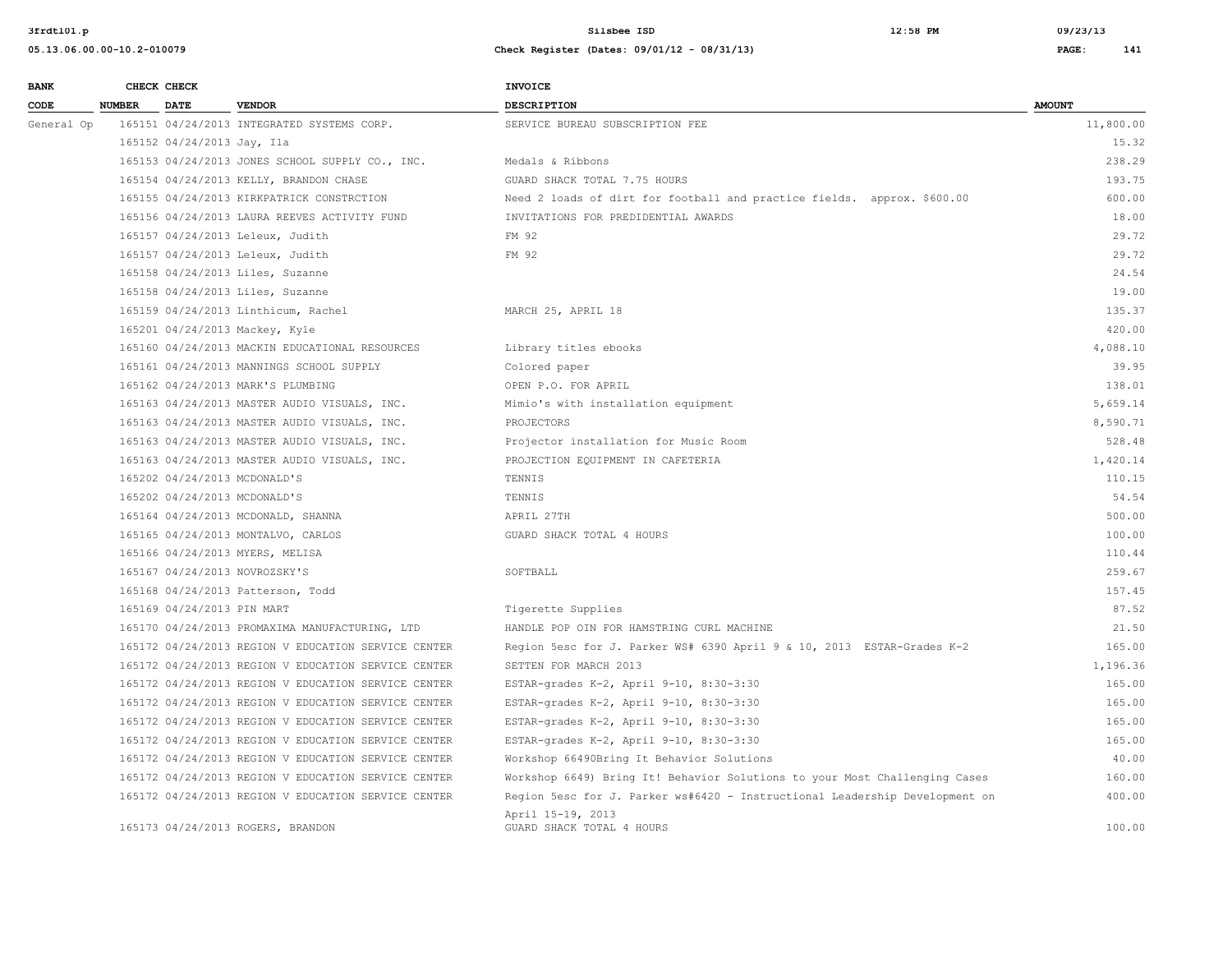| <b>BANK</b> |               | CHECK CHECK                                              |                                                      | <b>INVOICE</b>                                                        |                 |
|-------------|---------------|----------------------------------------------------------|------------------------------------------------------|-----------------------------------------------------------------------|-----------------|
| CODE        | <b>NUMBER</b> | <b>DATE</b>                                              | <b>VENDOR</b>                                        | <b>DESCRIPTION</b>                                                    | <b>AMOUNT</b>   |
| General Op  |               |                                                          | 165174 04/24/2013 SAFETY VISION                      | <b>DVR</b>                                                            | 663.00          |
|             |               |                                                          | 165174 04/24/2013 SAFETY VISION                      | 7" LCD MONITOR KIT & REPAIRS ON DVR                                   | 163.00          |
|             |               |                                                          | 165175 04/24/2013 SCHOOL AIDS                        | teacher supplies - Thibodeaux                                         | 91.86           |
|             |               |                                                          | 165175 04/24/2013 SCHOOL AIDS                        | TEACHER SUPPLIES                                                      | 84.36           |
|             |               |                                                          | 165175 04/24/2013 SCHOOL AIDS                        | teacher supplies<br>Copley                                            | 57.97           |
|             |               |                                                          | 165176 04/24/2013 SCHOOL SPECIALTY                   | teacher supplies Scoggins                                             | 106.32          |
|             |               |                                                          | 165177 04/24/2013 SCROGGINS, TIM                     | GUARD SHACK TOTAL 16 HOURS                                            | 400.00          |
|             |               |                                                          | 165178 04/24/2013 SECCA, INC.                        | IDEA-B                                                                | 1,302.00        |
|             |               |                                                          | 165178 04/24/2013 SECCA, INC.                        | SCE                                                                   | 1,263.00        |
|             |               |                                                          | 165178 04/24/2013 SECCA, INC.                        | FUND 255                                                              | 317.00          |
|             |               |                                                          | 165178 04/24/2013 SECCA, INC.                        | FUND 211                                                              | 748.00          |
|             |               |                                                          | 165179 04/24/2013 SHERATON HOUSTON BROOKHOLLOW HOTEL | $4/28 - 4/30$                                                         | 255.06          |
|             |               |                                                          | 165180 04/24/2013 SHORKEY CENTER                     |                                                                       | 1,960.00        |
|             |               |                                                          | 165181 04/24/2013 SILSBEE BEE                        | AD APRIL 17                                                           | 848.80          |
|             |               |                                                          | 165182 04/24/2013 SILSBEE PROPANE FUELS              | PROPANE                                                               | 1,457.50        |
|             |               |                                                          | 165183 04/24/2013 SOUTHERN COMPUTER WAREHOUSE        | SCW 36 Otter Box Defender in black                                    | 1,818.72        |
|             |               |                                                          | 165183 04/24/2013 SOUTHERN COMPUTER WAREHOUSE        | TECHNOLOGY SUPPLIES                                                   | 492.88          |
|             |               |                                                          | 165184 04/24/2013 SOUTHWEST EMBLEM COMPANY           | Band Emblems                                                          | 613.50          |
|             |               |                                                          | 165185 04/24/2013 SPARKLETTS AND SIERRA SPRINGS      | ADMINISTRATION OFFICE, WAREHOUSE AND TECHNOLOGY                       | 57.08           |
|             |               |                                                          | 165186 04/24/2013 Stewart, Murrell                   | CHOIR UIL, GIRLS TRACK AND TENNIS TOURN. IN BMT.                      | 109.85          |
|             |               |                                                          | 165187 04/24/2013 SUMMIT PRODUCTS                    | LASER DOG TAGS                                                        | 157.25          |
|             |               |                                                          | 165188 04/24/2013 TASO BEAUMONT CHAPTER              | SILSBEE VS VIDOR 2/15                                                 | 65.00           |
|             |               |                                                          | 165189 04/24/2013 TEACHER CREATED RESOURCES          | Teacher Created Resources summer TEKS workshop Gr. 6-8 J. Parker *see | 41.95           |
|             |               |                                                          |                                                      | attached                                                              |                 |
|             |               |                                                          | 165192 04/24/2013 TIME WARNER CABLE                  | $4/18$ to $5/17$                                                      | 953.98          |
|             |               |                                                          | 165191 04/24/2013 TIME WARNER CABLE                  | $4/18$ TO $5/17$                                                      | 953.98          |
|             |               |                                                          | 165193 04/24/2013 TIME WARNER CABLE                  | $4/18$ TO $5/17$                                                      | 953.98          |
|             |               |                                                          | 165190 04/24/2013 TIME WARNER CABLE                  | $4/17$ TO $5/16$                                                      | 953.98          |
|             |               | 165194 04/24/2013 WAL-MART                               |                                                      | DOUBLE STUFFED OREOS, M&m                                             | 39.54           |
|             |               | 165194 04/24/2013 WAL-MART                               |                                                      | microwave, batteries, cases for language devices, office supplies     | 96.52           |
|             |               | 165194 04/24/2013 WAL-MART                               |                                                      | SANDWICH TRAY AND CHIPS                                               | 30.96           |
|             |               | 165194 04/24/2013 WAL-MART                               |                                                      | SUPPLIES                                                              | 61.07           |
|             |               | 165194 04/24/2013 WAL-MART                               |                                                      | FOOD COLORING AND CELERY                                              | 12.96           |
|             |               | 165194 04/24/2013 WAL-MART                               |                                                      | POTTING SOIL AND PLANTS                                               | 25.13           |
|             |               | 165194 04/24/2013 WAL-MART                               |                                                      | dvd player                                                            | 29.88           |
|             |               | 165194 04/24/2013 WAL-MART                               |                                                      | INK CARTRIDGES                                                        | 77.94           |
|             |               | 165194 04/24/2013 WAL-MART                               |                                                      | board meeting and supplies for the kitchen                            | 99.59           |
|             |               | 165194 04/24/2013 WAL-MART<br>165194 04/24/2013 WAL-MART |                                                      | BOARD MEETING 3/18<br>TV'S BRACKETS CLOCK                             | 67.38<br>641.76 |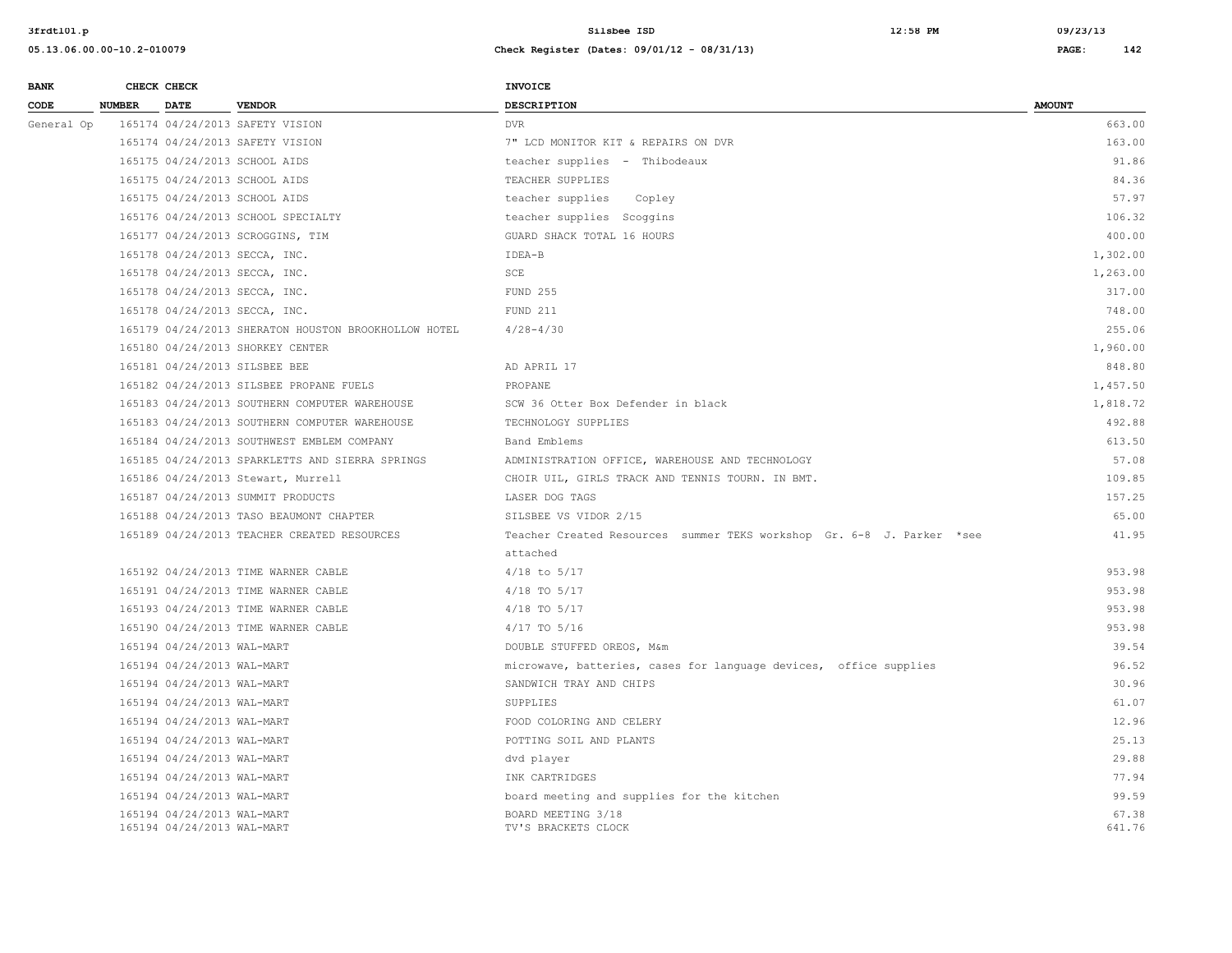**05.13.06.00.00-10.2-010079 Check Register (Dates: 09/01/12 - 08/31/13) PAGE: 143**

## **BANK** CHECK CHECK **CHECK CODE NUMBER DATE VENDOR DESCRIPTION AMOUNT**  General Op 165195 04/24/2013 Williamson, John SAM HOUSTON AREA BASKETBALL GAME 134.28 165195 04/24/2013 Williamson, John TRAINING 83.69 165195 04/24/2013 Williamson, John WATER DRINKERS 9.66 165195 04/24/2013 Williamson, John AND MEALS 23.53 165195 04/24/2013 Williamson, John BASKETBALL PLAYOFF BAYTOWN 95.20 165195 04/24/2013 Williamson, John STUDENTS TO HOUSTON FOR DOCTORS APPT 21.72 165196 04/24/2013 WOOD, JESSE PHD PSYCHOLOGICAL EVALUATION 975.00 165198 04/24/2013 Woodard, Robert STATE GIRLS GOLF TOURNEY 135.00 165197 04/24/2013 Woodard, Robert REGIONAL GOLF 37.11 165203 05/01/2013 ADVANCED GRAPHICS Black & White poster paper 145.39 165204 05/01/2013 ADVANCED SYSTEMS & ALARMS 5/1 TO 5/31 70.00 165205 05/01/2013 ANDERSON, RICK BASEBALL SILSBEE VS LUFKIN HUDSON 55.00 165206 05/01/2013 APPLE INC. library - ipad cart 2,392.00 165206 05/01/2013 APPLE INC. Secretary IPADS 1,149.00 165206 05/01/2013 APPLE INC. APPLE I PAD 2 383.00 165207 05/01/2013 Boudreaux, Brian REGIONAL TENNIS TOURNEY 30.53 165208 05/01/2013 BRANEFF, IRA L. STLSBEE VS LUFKIN HUDSON BASEBALL STLONE STLONE STLONE STLONE STLONE STLONE 165209 05/01/2013 CAFE' VENTURE COMPANY-DBA FUDDRUCKERS BASEBALL TEAM 244.80 165210 05/01/2013 CED, INC. OPEN P.O. FOR APRIL 118.24 165211 05/01/2013 CENTER FOR BEHAVIORAL STUDIES 1,440.00 165212 05/01/2013 CENTERPOINT ENERGY 3/15 TO 4/16 4,526.43 165212 05/01/2013 CENTERPOINT ENERGY 3/15 TO 4/16 2,688.14 165213 05/01/2013 CHALK'S TRUCK PARTS, INC. OPEN PO FOR THE MONTH OF APRIL 2013 217.60 165280 05/01/2013 CHANNING BETE 4 Pack dark skin Little Anne 805.51 165214 05/01/2013 CICI'S PIZZA #160 SOFTBALL 162.00 165281 05/01/2013 CICI'S PIZZA #160 BASEBALL 78.00 165215 05/01/2013 CITY OF SILSBEE 3/11 TO 4/9 3/11 TO 4/9 122.29 165215 05/01/2013 CITY OF SILSBEE 3/11 TO 4/9 3/11 TO 4/9 135.76 165216 05/01/2013 COGBILL, BENSON GUARD SHACK TOTAL 8 HOURS 200.00 165217 05/01/2013 CORNISH MEDICAL ELECTRONICS SEE ATTACHED REQUISITION 195.00 165282 05/01/2013 Crosby, Tamara HS FIELD TRIP TO BMT 10.00 165218 05/01/2013 DELL MARKETING L.P. Monitors for lab 1,349.90 165219 05/01/2013 DYNASTUDY INC. WH EOC Dynanotes - Classroom set 325.62 165283 05/01/2013 Elizondo, Sandra **MS CHOIR TO GROVES** 88 and the set of the set of the set of the set of the set of the set of the set of the set of the set of the set of the set of the set of the set of the set of the s 165220 05/01/2013 ENTERGY 25,914.81 165221 05/01/2013 ETEX supplies 232.83 165221 05/01/2013 ETEX 84.56 (SUPPLIES 84.56 (SUPPLIES 84.56 (SUPPLIES 84.56 (SUPPLIES 84.56 (SUPPLIES 84.56 (SUPPLIES 84.56 (SUPPLIES 84.56 (SUPPLIES 85 (SUPPLIES 85 (SUPPLIES 85 (SUPPLIES 85 (SUPPLIES 85 (SUPPLIES 85 (SU 165221 05/01/2013 ETEX 87.90 SUPPLIES 87.90 SUPPLIES 87.90 SUPPLIES 165221 05/01/2013 ETEX Etex office supplies 119.14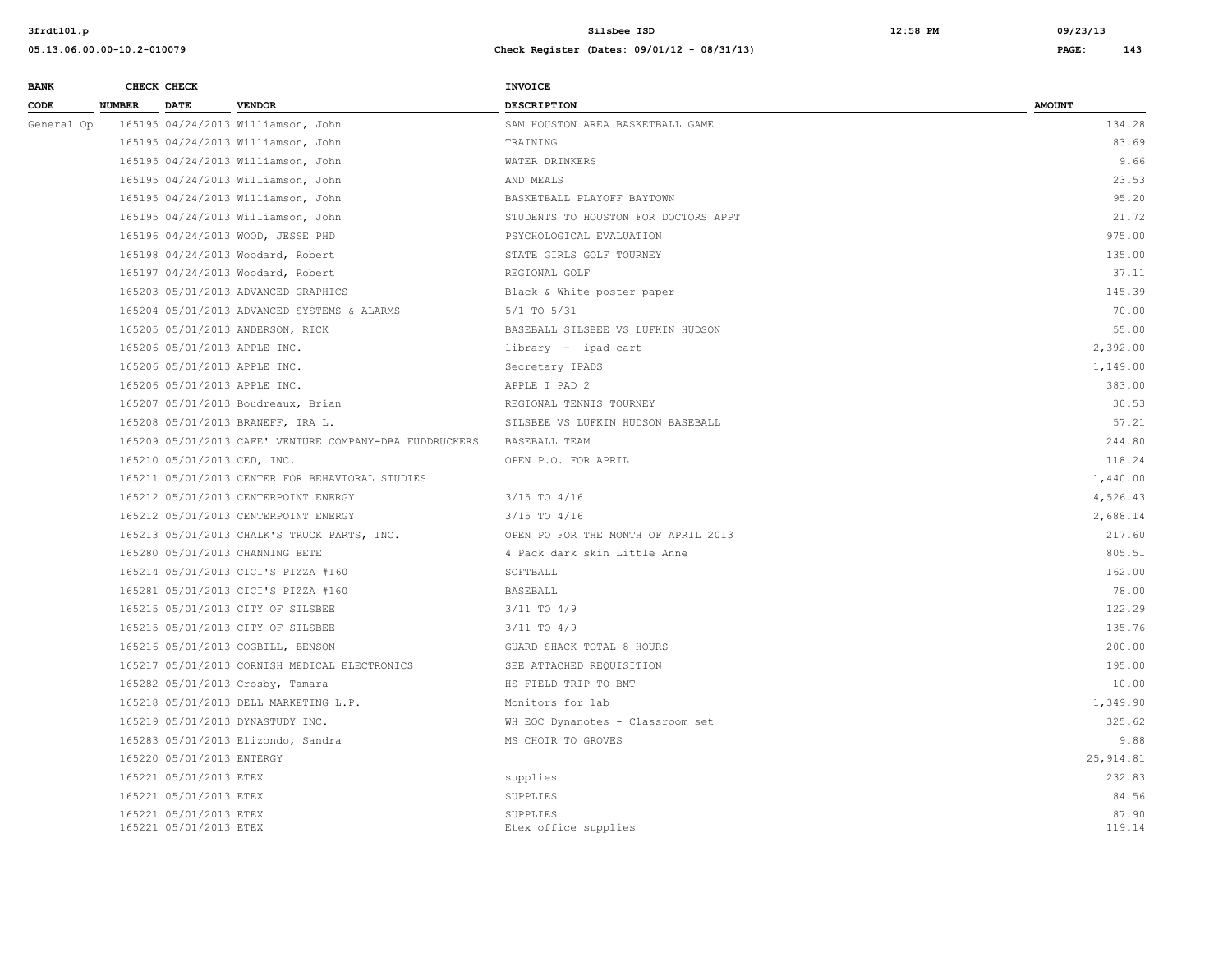| <b>BANK</b> |               | CHECK CHECK                | <b>VENDOR</b>                                   | <b>INVOICE</b>                                                                 |               |
|-------------|---------------|----------------------------|-------------------------------------------------|--------------------------------------------------------------------------------|---------------|
| CODE        | <b>NUMBER</b> | <b>DATE</b>                |                                                 | <b>DESCRIPTION</b>                                                             | <b>AMOUNT</b> |
| General Op  |               | 165221 05/01/2013 ETEX     |                                                 | Ink Cartridges for Art Classroom                                               | 241.92        |
|             |               | 165221 05/01/2013 ETEX     |                                                 | Social Studies classroom supplies                                              | 229.98        |
|             |               | 165221 05/01/2013 ETEX     |                                                 | Reading materials                                                              | 131.79        |
|             |               | 165221 05/01/2013 ETEX     |                                                 | Reading materials                                                              | 251.93        |
|             |               | 165221 05/01/2013 ETEX     |                                                 | Colored pencil set & crayons                                                   | 60.41         |
|             |               | 165221 05/01/2013 ETEX     |                                                 | Social Studies classroom supplies                                              | 170.16        |
|             |               | 165221 05/01/2013 ETEX     |                                                 | Electric Pencil Sharpner                                                       | 21.99         |
|             |               | 165221 05/01/2013 ETEX     |                                                 | CLASSROOM FOLDERS, ETC                                                         | 379.87        |
|             |               | 165221 05/01/2013 ETEX     |                                                 | TEACHER SUPPLIES<br>TONER                                                      | 93.99         |
|             |               | 165221 05/01/2013 ETEX     |                                                 | teacher supplies                                                               | 120.66        |
|             |               |                            | 165222 05/01/2013 F&F SPORTS, INC.              | CAPS                                                                           | 239.78        |
|             |               |                            | 165223 05/01/2013 FASTENAL COMPANY              | OPEN P.O. FOR APRIL                                                            | 43.36         |
|             |               |                            | 165224 05/01/2013 Ferguson, Jennifer            | STUDENT TO DOCTOR                                                              | 5.28          |
|             |               |                            | 165225 05/01/2013 FLOWER, ANTHONY               | 4/25 GUARD SHACK TOTAL 14.5 HOURS                                              | 362.50        |
|             |               |                            | 165226 05/01/2013 Foster, Tonya                 | HOMEBOUND                                                                      | 51.60         |
|             |               |                            | 165227 05/01/2013 Franco, Eldon                 | 4/26 ONE ACT PLAY AND GIRLS SOFTBALL PLAYOFF                                   | 249.96        |
|             |               |                            | 165228 05/01/2013 FREY SCIENTIFIC- C/O SCHL SPC | Protozoa set/Species mix                                                       | 71.26         |
|             |               |                            | 165229 05/01/2013 GARLASKA, PHYLLIS             | MICHAELA GARLASKA                                                              | 4.30          |
|             |               |                            | 165230 05/01/2013 GILLEY, WILLIAM               | TRACK PLAY 4/18, 4/25 BASEBALL, 4/26 BASEBALL, 4/27 BASEBALL AND PROM TOTAL 28 | 700.00        |
|             |               |                            |                                                 | HOURS                                                                          |               |
|             |               | 165231 05/01/2013 GRAINGER |                                                 | OPEN P.O. FOR APRIL                                                            | 81.04         |
|             |               |                            | 165232 05/01/2013 GRIFFIN, JASON                | GUARD SHACK TOTAL 8 HOURS                                                      | 200.00        |
|             |               |                            | 165232 05/01/2013 GRIFFIN, JASON                | PROM TOTAL 5 HOURS                                                             | 125.00        |
|             |               |                            | 162651 04/30/2013 GRIFFIN, JOHN                 | TASB/TASA CONFERENCE                                                           | $-131.95$     |
|             |               |                            | 165233 05/01/2013 GRIFFIN, JOHN                 | TASB/TASA CONFERENCE                                                           | 131.95        |
|             |               |                            | 165233 05/01/2013 GRIFFIN, JOHN                 | TASB/TASA CONFERENCE                                                           | $-131.95$     |
|             |               |                            | 165284 05/01/2013 GRIFFIN, JOHN                 | TASB/TASA CONFERENCE                                                           | 131.95        |
|             |               |                            | 165234 05/01/2013 Harrison, Laura               | BASEBALL GAME SILSBEE VS HUDSON                                                | 25.00         |
|             |               |                            | 165234 05/01/2013 Harrison, Laura               | SOFTBALL SILSBEE VS BRIDGE CITY                                                | 40.00         |
|             |               |                            | 165234 05/01/2013 Harrison, Laura               | BASEBALL SILSBEE VS HARDIN JEFFERSON                                           | 40.00         |
|             |               |                            | 165235 05/01/2013 HATCHER, GREG                 | SILSBEE VS BRIDGE CITY BASEBALL                                                | 71.64         |
|             |               |                            | 165236 05/01/2013 Hawk, Amber                   |                                                                                | 52.61         |
|             |               |                            | 165237 05/01/2013 HEILMANN, DWAINE              | BASEBALL SILSBEE VS BRIDGE CITY                                                | 62.76         |
|             |               |                            | 165238 05/01/2013 ICM MECHANICAL                | MATERIALS AND LABOR TO REPLACE SENSOR ON CHILLER#2 (SEE ATTACHED QUOTE)        | 1,243.00      |
|             |               |                            |                                                 | EMERGENCY P.O.# 47840                                                          |               |
|             |               |                            | 165239 05/01/2013 INSTITUTE FOR BRAIN POTENTIAL | Registration fee for Carla Shutter, RN, to attend nurse conference, "Noxious   | 79.00         |
|             |               |                            |                                                 | People: Living and Working With High-Conflict Individuals," scheduled June 10, |               |
|             |               |                            |                                                 | 2013, from 9:00 a.m. to 4:00 p.m. in Beaumont at the MCM Elegante Hotel.       |               |
|             |               |                            | 165285 05/01/2013 INTERFACE SECURITY SYSTEMS    | 5/1 TO 5/31/13                                                                 | 25.17         |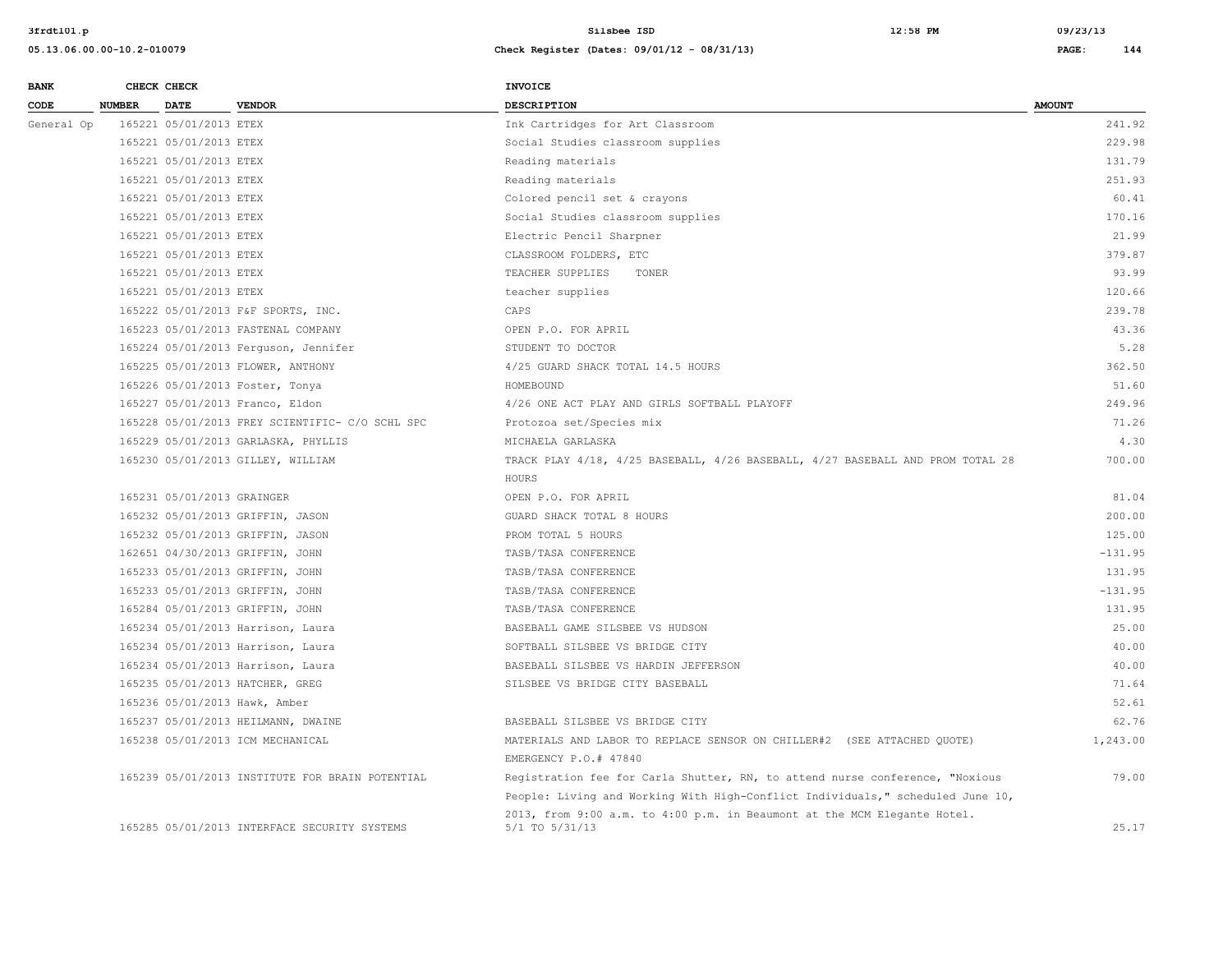| <b>BANK</b> |               | CHECK CHECK                 |                                                                     | INVOICE                                                                      |               |
|-------------|---------------|-----------------------------|---------------------------------------------------------------------|------------------------------------------------------------------------------|---------------|
| CODE        | <b>NUMBER</b> | <b>DATE</b>                 | <b>VENDOR</b>                                                       | <b>DESCRIPTION</b>                                                           | <b>AMOUNT</b> |
| General Op  |               |                             | 165240 05/01/2013 IRLEN INSTITUTE                                   | Colored overlays                                                             | 492.45        |
|             |               |                             | 165241 05/01/2013 JONES SCHOOL SUPPLY CO., INC.                     | SUPPLIES                                                                     | 129.94        |
|             |               |                             | 165286 05/01/2013 JONES, LESLIE                                     | FCCLA TO DALLAS                                                              | 19.68         |
|             |               |                             | 165242 05/01/2013 JUNIOR LIBRARY GUILD                              | Library Book Order                                                           | 4,032.00      |
|             |               |                             | 165243 05/01/2013 KOMMERCIAL KITCHENS                               | KE 50581 RECTIFIER \$19.85 IGNITION MODULE \$190.70 SHIPPING \$8.00          | 219.55        |
|             |               |                             | 165244 05/01/2013 LAURA REEVES ACTIVITY FUND                        | REIMBURSEMENT FROM WALMART                                                   | 132.87        |
|             |               | 165287 05/01/2013 Lee, Mark |                                                                     | PROPANE FOR FORKLIFT                                                         | 22.50         |
|             |               |                             | 165288 05/01/2013 Leleux, Judith                                    | TWIN TOWERS ROAD                                                             | 37.81         |
|             |               |                             | 165245 05/01/2013 Liles, Suzanne                                    |                                                                              | 24.54         |
|             |               |                             | 165246 05/01/2013 McGallion, Bobby                                  | SOFTBALL PLAYOFF GAME                                                        | 107.13        |
|             |               |                             | 165247 05/01/2013 MCKELLER, WAYNE                                   | SILSBEE VS HARDIN JEFFERSON BASEBALL                                         | 129.96        |
|             |               |                             | 165248 05/01/2013 McKinney, Raymond                                 | PACES                                                                        | 29.83         |
|             |               |                             | 165249 05/01/2013 MSC SYSTEMS                                       | AV interface Equipment                                                       | 230.90        |
|             |               | 165250 05/01/2013 NASCO     |                                                                     | TEACHER SUPPLIES<br>HURST                                                    | 393.35        |
|             |               |                             | 165251 05/01/2013 Padilla, Rhonda                                   | $4/1$ TO $4/30$                                                              | 83.28         |
|             |               |                             | 165289 05/01/2013 PEOPLES PUBLISHING GROUP                          | People's Education supplies J. Parker *see attachment                        | 4,800.00      |
|             |               |                             | 165252 05/01/2013 PERKINS, DIANE                                    | BASEBALL GAME 4/26 AND PROM 4/27 TOTAL 13 HOURS                              | 325.00        |
|             |               |                             | 165252 05/01/2013 PERKINS, DIANE                                    | SECURITY TOTAL 58.83 - 3 COMP DAYS @ 8 HOURS TOTAL HOURS PAID IS 34.83       | 870.75        |
|             |               |                             | 165253 05/01/2013 POSITIVE PROMOTIONS                               | awards                                                                       | 183.45        |
|             |               |                             | 165254 05/01/2013 REDMON JR., DONALD                                | SOFTBALL SILSBEE VS BRIDGE CITY                                              | 112.75        |
|             |               |                             | 165255 05/01/2013 REGION V EDUCATION SERVICE CENTER                 | Workshop 6480) Grading and Progerss Monitoring for Students with Signaficant | 45.00         |
|             |               |                             |                                                                     | Disabilites                                                                  |               |
|             |               |                             | 165255 05/01/2013 REGION V EDUCATION SERVICE CENTER                 | Workshop 6480) Grading and Progress Monitoring for students with significant | 45.00         |
|             |               |                             |                                                                     | disabilites                                                                  |               |
|             |               |                             | 165255 05/01/2013 REGION V EDUCATION SERVICE CENTER                 | Region 5esc ws#6421 PDAS and Principal Appraisal April 23-25, 2013 J. Parker | 350.00        |
|             |               |                             | 165290 05/01/2013 REGION V EDUCATION SERVICE CENTER                 | Region 5esc Reading Literacy Snapshot K-3                                    | 7,500.00      |
|             |               |                             | 165256 05/01/2013 RENAISSANCE AUSTIN HOTEL                          | ACET MAY 7-10                                                                | 421.83        |
|             |               | 165257 05/01/2013 REXEL     |                                                                     | OPEN P.O. FOR APRIL                                                          | 4.48          |
|             |               | 165257 05/01/2013 REXEL     |                                                                     | OPEN P.O. FOR APRIL                                                          | 96.51         |
|             |               |                             | 165258 05/01/2013 RODGERS, FRED                                     | SOFTBALL SILSBEE VS BRIDGE CITY                                              | 112.75        |
|             |               |                             | 165291 05/01/2013 SAFETY VISION                                     | 7" LCD MONITOR KIT & REPAIRS ON DVR                                          | 66.00         |
|             |               |                             | 165259 05/01/2013 Sandifer, Frances                                 | PARKING TEXAS LIBRARY ASSOCIATION ANNUAL CONFERENCE                          | 507.39        |
|             |               | 165292 05/01/2013 SCANTRON  |                                                                     | Full Page Scantrons                                                          | 397.89        |
|             |               |                             | 165260 05/01/2013 Schexnider, Ashley                                | 4/24                                                                         | 43.70         |
|             |               |                             | 165261 05/01/2013 SCHOLASTIC, INC.                                  | Scholastic Teacher Express summer workshop TEKS J. Parker *see attached      | 58.41         |
|             |               |                             | 165262 05/01/2013 SCHOOL AIDS                                       | teacher supplies Grissom                                                     | 117.60        |
|             |               |                             | 165263 05/01/2013 SCHOOL SPECIALTY                                  | teacher supplies David                                                       | 38.80         |
|             |               |                             | 165263 05/01/2013 SCHOOL SPECIALTY<br>165293 05/01/2013 Scott, Ruby | Digital timers and calendars<br>MS CHOIR TO PNG                              | 53.28<br>9.39 |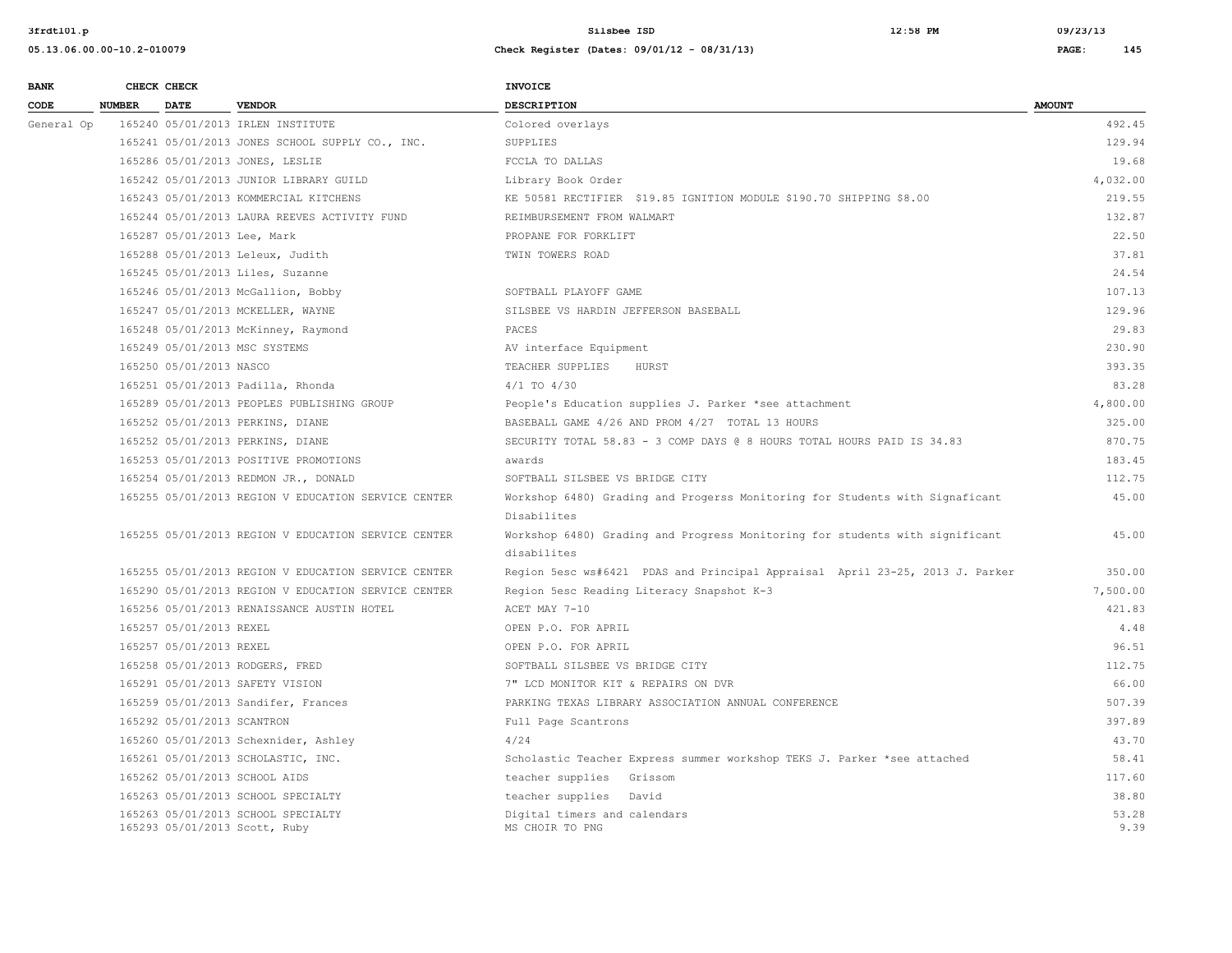| <b>BANK</b> |               | CHECK CHECK               |                                                                   | INVOICE                                                                |                  |
|-------------|---------------|---------------------------|-------------------------------------------------------------------|------------------------------------------------------------------------|------------------|
| CODE        | <b>NUMBER</b> | <b>DATE</b>               | <b>VENDOR</b>                                                     | <b>DESCRIPTION</b>                                                     | <b>AMOUNT</b>    |
| General Op  |               |                           | 165264 05/01/2013 SCROGGINS, TIM                                  | GUARD SHACK TOTAL 8 HOURS                                              | 200.00           |
|             |               |                           | 165265 05/01/2013 Shannon, Donna                                  | PARKING FCCLA STATE CONFERENCE APRIL 10-13                             | 262.56           |
|             |               |                           | 165265 05/01/2013 Shannon, Donna                                  | CULINARY ARTS EDUCATIONAL FIELD TRIP                                   | 6.99             |
|             |               |                           | 165294 05/01/2013 SILSBEE BEE                                     | AD FOR ELECTION                                                        | 81.00            |
|             |               |                           | 165294 05/01/2013 SILSBEE BEE                                     | AD                                                                     | 148.50           |
|             |               |                           | 165294 05/01/2013 SILSBEE BEE                                     | LEGAL AD                                                               | 52.65            |
|             |               |                           | 165294 05/01/2013 SILSBEE BEE                                     |                                                                        | 67.50            |
|             |               |                           | 165294 05/01/2013 SILSBEE BEE                                     |                                                                        | 285.08           |
|             |               |                           | 165295 05/01/2013 SILSBEE CHAMBER OF COMMERCE                     | <b>DUES</b>                                                            | 25.00            |
|             |               |                           | 165266 05/01/2013 SMART'S TRUCK & TRAILER                         | OPEN PO FOR THE MONTH OF MARCH 2013                                    | 114.50           |
|             |               |                           | 165266 05/01/2013 SMART'S TRUCK & TRAILER                         | 30# cylinder R-134A Refrigerant                                        | 114.50           |
|             |               |                           | 165296 05/01/2013 Smith, Deborah                                  | MS CHOIR TO GROVES                                                     | 10.00            |
|             |               |                           | 165267 05/01/2013 SOUTHERN COMPUTER WAREHOUSE                     | Super Multi Disk Drive DVD/RW                                          | 61.86            |
|             |               |                           | 165267 05/01/2013 SOUTHERN COMPUTER WAREHOUSE                     | IPAD                                                                   | 68.68            |
|             |               |                           | 165267 05/01/2013 SOUTHERN COMPUTER WAREHOUSE                     | Dell Wyse Xenith 2 Zero Client                                         | 617.74           |
|             |               |                           | 165268 05/01/2013 SUBWAY STORE #5224                              |                                                                        | 119.90           |
|             |               |                           | 165269 05/01/2013 SUN COAST RESOURCES, INC.                       | OPEN PO FOR THE MONTH OF APRIL 2013                                    | 22,961.28        |
|             |               |                           | 165270 05/01/2013 TASO BEAUMONT CHAPTER                           | SILSBEE VS KOUNTZE BASEBALL                                            | 115.00           |
|             |               |                           | 165297 05/01/2013 TEXAS DEPARTMENT OF PUBLIC SAFETY               |                                                                        | 6.00             |
|             |               |                           | 165271 05/01/2013 THIBODAUX, BARRY                                | SILSBEE VS HARDIN JEFFERSON BASEBALL                                   | 129.41           |
|             |               |                           | 165272 05/01/2013 TIME WARNER CABLE                               | 4/30 TO 5/29                                                           | 653.48           |
|             |               |                           | 165273 05/01/2013 Trabing, Lynn                                   | REGIONAL TENNIS TOURNEY IN BRYAN                                       | 29.84            |
|             |               |                           | 165274 05/01/2013 U.S. SCHOOL SUPPLY                              | teacher supplies Key                                                   | 106.20           |
|             |               |                           | 165274 05/01/2013 U.S. SCHOOL SUPPLY                              | awards                                                                 | 382.10           |
|             |               | 165298 05/01/2013 UPSTART |                                                                   | library supplies                                                       | 42.45            |
|             |               |                           | 165275 05/01/2013 US GAMES - SPORT SUPPLY GROUP                   | PE Supplies                                                            | 180.93           |
|             |               |                           | 165276 05/01/2013 VERIZON WIRELESS                                | MAR $14$ - APRIL 13                                                    | 2,925.88         |
|             |               |                           | 165277 05/01/2013 WELDON, WILLIAMS & LICK, INC.                   | FOOTBALL TICKETS 2013 SEASON                                           | 846.86           |
|             |               |                           | 165278 05/01/2013 WESTBROOK STARS                                 | COSTUME RENTAL                                                         | 223.90           |
|             |               |                           | 165279 05/01/2013 WINFIELD SOLUTIONS, LLC.                        | BAGS 21-0-0 FERTILER \$423.78 SHIPPING INCLUDED                        | 423.78           |
|             |               |                           | 162432 05/03/2013 DEPPE, DR. SCOTT                                | CLINICIAN FOR OCTOBER 15TH MARCHING BAND REHEARSAL                     | $-100.00$        |
|             |               |                           | 165299 05/08/2013 ACADIAN HARDWOODS                               | MATERIALS FOR PROJECT FOR HIGH SCHOOL (BROADCASTERS DESK)              | 233.26           |
|             |               |                           | 165300 05/08/2013 ANDERSON, JASON                                 | JUDGING DRUM MAJOR TRYOUTS                                             | 100.00           |
|             |               |                           | 165301 05/08/2013 AUTHENTIC COSTUMES                              | COSTUME RENTAL                                                         | 65.00            |
|             |               |                           | 165302 05/08/2013 Bain, Richard JR                                | REGION 5 SUPERINTENDENT TECH CONFERENCE                                | 114.58           |
|             |               |                           | 165303 05/08/2013 BAND SHOPPE                                     | Tigerette Supplies                                                     | 181.55           |
|             |               |                           | 165304 05/08/2013 BEAUMONT FREIGHTLINER - STERLING                | OPEN PO FOR THE MONTH OF APRIL 2013                                    | 678.32           |
|             |               |                           | 165305 05/08/2013 Bell, Jennifer<br>165306 05/08/2013 BELL, TRACY | 4/28-30 SENSORY DIET FOR CHILDREN AND TEENS<br>COUNSELING FOR STUDENTS | 162.94<br>950.00 |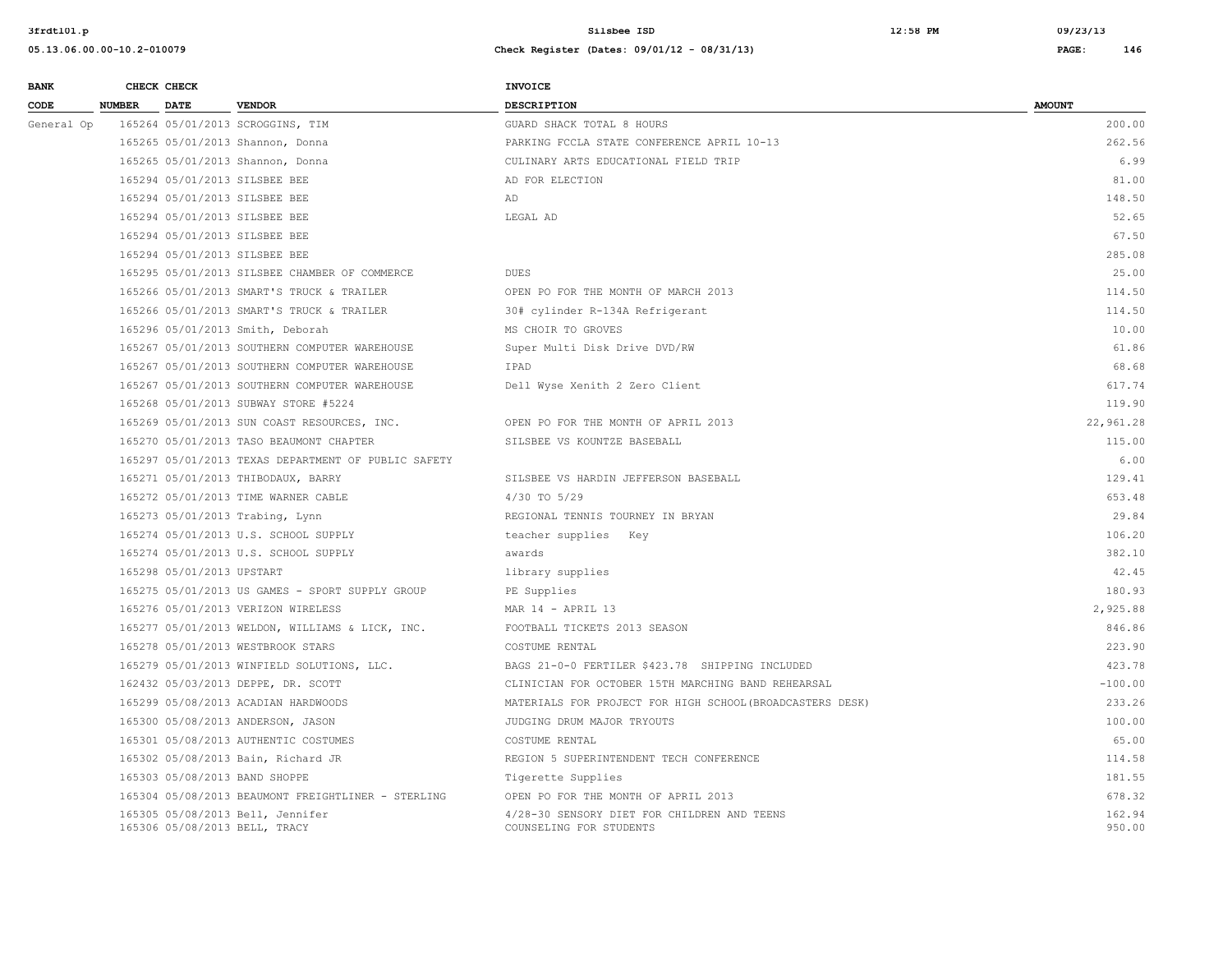| <b>BANK</b> |               | CHECK CHECK                                      |                                                                            | <b>INVOICE</b>                                                             |                  |
|-------------|---------------|--------------------------------------------------|----------------------------------------------------------------------------|----------------------------------------------------------------------------|------------------|
| CODE        | <b>NUMBER</b> | <b>DATE</b>                                      | <b>VENDOR</b>                                                              | <b>DESCRIPTION</b>                                                         | <b>AMOUNT</b>    |
| General Op  |               |                                                  | 165307 05/08/2013 BEST MPRESSIONS                                          | CAR TAGS                                                                   | 900.00           |
|             |               |                                                  | 165308 05/08/2013 BRODOWSKI, MICHAEL                                       | DRUM MAJOR TRYOUTS                                                         | 100.00           |
|             |               |                                                  | 165309 05/08/2013 BUILDING SPECIALTIES                                     | ARMSTRONG 2X4X CEILING TILES \$167.43 SHASTA 2X4XFIBER GLASS CEILING TILES | 402.46           |
|             |               |                                                  |                                                                            | \$268.00                                                                   |                  |
|             |               |                                                  | 165310 05/08/2013 Burk, Dan Anne                                           | <b>REIMBURSEMENT</b>                                                       | 11.44            |
|             |               |                                                  | 165311 05/08/2013 CAMBIUM LEARNING GROUP                                   | Sopris West T. McDuff supplies for May staff dev. *see attachment          | 3,426.94         |
|             |               |                                                  | 165311 05/08/2013 CAMBIUM LEARNING GROUP                                   | Sopris West supplies for May staff dev. T. McDuff                          | 1,082.95         |
|             |               |                                                  | 165312 05/08/2013 CDW GOVERNMENT, INC.                                     | PRINTER                                                                    | 351.25           |
|             |               |                                                  | 165313 05/08/2013 CENTER FOR BEHAVIORAL STUDIES                            | NEUROPSYCHOLOGICAL EVALUATION                                              | 840.00           |
|             |               |                                                  | 165314 05/08/2013 CENTERPOINT ENERGY                                       | 3/28 TO 4/29                                                               | 50.58            |
|             |               |                                                  | 165315 05/08/2013 CHATTERBOX SPEECH THERAPY                                | SUPERVISE SPEECH THERAPISTS                                                | 4,410.00         |
|             |               |                                                  | 165316 05/08/2013 CHICKEN EXPRESS                                          |                                                                            | 135.10           |
|             |               |                                                  | 165317 05/08/2013 CITY OF SILSBEE                                          | $3/27$ to $4/16$                                                           | 116.50           |
|             |               |                                                  | 165317 05/08/2013 CITY OF SILSBEE                                          | $3/18$ to $4/16$                                                           | 2,471.76         |
|             |               |                                                  | 165317 05/08/2013 CITY OF SILSBEE                                          | $3/18$ to $4/15$                                                           | 1,950.18         |
|             |               |                                                  | 165317 05/08/2013 CITY OF SILSBEE                                          | 3/18 TO 4/16                                                               | 138.95           |
|             |               |                                                  | 165318 05/08/2013 CLASSROOM DIRECT                                         | Social Studies classroom supplies                                          | 174.99           |
|             |               |                                                  | 165318 05/08/2013 CLASSROOM DIRECT                                         | Social Studies classroom supplies                                          | 50.73            |
|             |               |                                                  | 165318 05/08/2013 CLASSROOM DIRECT                                         | Science classroom supplies                                                 | 116.75           |
|             |               |                                                  | 165318 05/08/2013 CLASSROOM DIRECT                                         | Social Studies classroom supplies                                          | 211.57           |
|             |               |                                                  | 165319 05/08/2013 COGBILL, BENSON                                          | GUARD SHACK TOTAL 4 HOURS                                                  | 100.00           |
|             |               |                                                  | 165320 05/08/2013 COMMUNITY COFFEE                                         | ADMINISTRATION                                                             | 18.00            |
|             |               |                                                  | 165320 05/08/2013 COMMUNITY COFFEE                                         | <b>READ</b>                                                                | 88.00            |
|             |               |                                                  | 165320 05/08/2013 COMMUNITY COFFEE                                         | MIDDLE SCHOOL                                                              | 98.40            |
|             |               |                                                  | 165321 05/08/2013 CROFT & HICKS INVESTIGATIONS AND SECURIT 4/26 INSPECTION |                                                                            | 400.00           |
|             |               |                                                  | 165402 05/08/2013 Crozier, Pamela                                          | 22 AND 24 PINEVIEW DRIVE                                                   | 32.86            |
|             |               | 165322 05/08/2013 Day, Keli                      |                                                                            | HWY 92                                                                     | 133.84           |
|             |               |                                                  | 165323 05/08/2013 DE LAGE LANDEN                                           | 4/15 TO 5/14/2013                                                          | 425.00           |
|             |               |                                                  | 165323 05/08/2013 DE LAGE LANDEN                                           | 4/15 TO 5/14/2013                                                          | 139.00           |
|             |               |                                                  | 165324 05/08/2013 DELACERDA, SCOTT                                         | GUARD SHACK TOTAL 8 HOURS                                                  | 200.00           |
|             |               |                                                  | 165325 05/08/2013 DELL MARKETING L.P.                                      | Teacher computer                                                           | 746.31           |
|             |               |                                                  | 165326 05/08/2013 DELTA EDUCATION                                          | Thermometer & glass test tube                                              | 89.88            |
|             |               |                                                  | 162969 05/06/2013 DOMINOS PIZZA                                            | MEETING NOVEMBER 15                                                        | $-98.50$         |
|             |               |                                                  | 165327 05/08/2013 DOMINOS PIZZA                                            | MEETING NOVEMBER 15                                                        | 98.50            |
|             |               |                                                  | 165328 05/08/2013 DOUBLETREE HOTEL AUSTIN                                  | STATE TRACK MEET HIAWATHA, KYLE MACKEY, KELLY DRAKE                        | 736.84           |
|             |               |                                                  | 165329 05/08/2013 EAI EDUCATION                                            | Basic solids                                                               | 61.95            |
|             |               |                                                  | 165330 05/08/2013 ECS LEARNING SYSTEMS                                     | STARR Master Practice Books                                                | 905.69           |
|             |               | 165331 05/08/2013 ETEX<br>165331 05/08/2013 ETEX |                                                                            | Counselor Supplies<br>Colored paper, flash drives                          | 181.98<br>316.89 |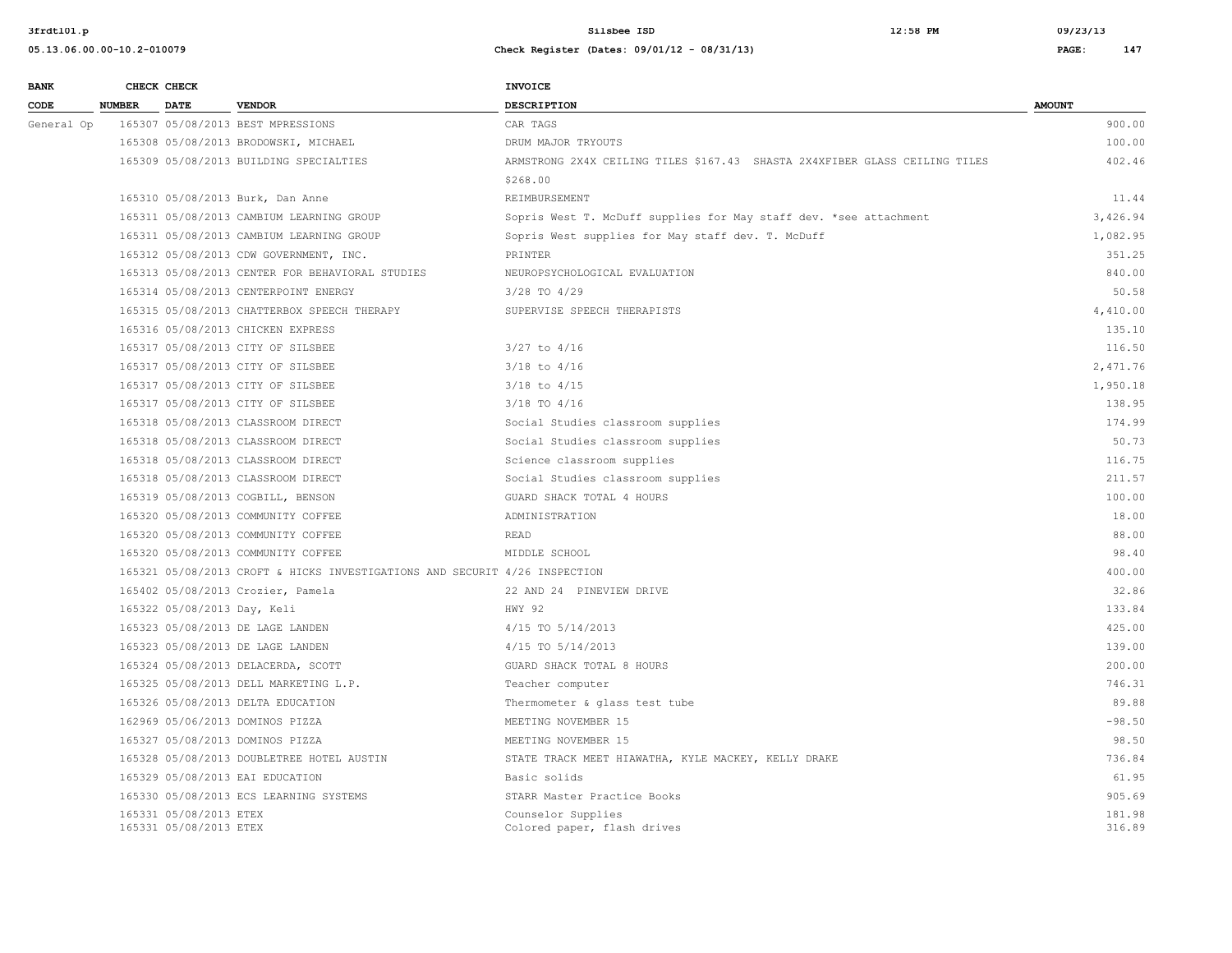| <b>BANK</b> |        | CHECK CHECK                |                                                    | <b>INVOICE</b>                                           |                    |
|-------------|--------|----------------------------|----------------------------------------------------|----------------------------------------------------------|--------------------|
| CODE        | NUMBER | <b>DATE</b>                | <b>VENDOR</b>                                      | <b>DESCRIPTION</b>                                       | <b>AMOUNT</b>      |
| General Op  |        | 165331 05/08/2013 ETEX     |                                                    | Rubber bands size 33                                     | 8.29               |
|             |        | 165331 05/08/2013 ETEX     |                                                    | classroom supplies                                       | 92.11              |
|             |        | 165331 05/08/2013 ETEX     |                                                    | Ink cartridge and colored paper                          | 55.14              |
|             |        | 165331 05/08/2013 ETEX     |                                                    | INK CARTRIDGE                                            | 41.99              |
|             |        |                            | 165332 05/08/2013 FAIRFIELD INN - HUMBLE           | BASEBALL PLAYOFFS 6 ROOMS 5/10-5/11                      | 599.34             |
|             |        |                            | 163428 05/02/2013 Ferguson, Jennifer               | TAKING STUDENTS TO DOCTOR                                | $-15.88$           |
|             |        |                            | 165333 05/08/2013 Ferguson, Jennifer               | TAKING STUDENTS TO DOCTOR                                | 15.88              |
|             |        |                            | 163806 05/02/2013 Ferguson, Jennifer               | MEALS AND PARKING                                        | $-24.87$           |
|             |        |                            | 165333 05/08/2013 Ferguson, Jennifer               | MEALS AND PARKING                                        | 24.87              |
|             |        |                            | 165333 05/08/2013 Ferguson, Jennifer               | STUDENT TO DOCTOR                                        | 8.18               |
|             |        |                            | 165334 05/08/2013 GILLEY, WILLIAM                  | BASEBALL AND SOFTBALL GAMES TOTAL 24 HOURS               | 600.00             |
|             |        |                            | 165335 05/08/2013 GOLDEN CORRAL                    | REGIONAL TRACK                                           | 71.70              |
|             |        |                            | 165336 05/08/2013 Gonzales, Kimberly               | WALMART FOR MATH LESSON REMEDIATION                      | 44.87              |
|             |        |                            | 165337 05/08/2013 GRIFFIN, JASON                   | GUARD SHACK TOTAL 4 HOURS                                | 100.00             |
|             |        |                            | 165338 05/08/2013 GTM SPORTSWEAR                   | Zippered Black Tote Bag for Tigerettes                   | 270.62             |
|             |        |                            | 165339 05/08/2013 Harrell-Bodle, Mona              |                                                          | 12.43              |
|             |        |                            | 165339 05/08/2013 Harrell-Bodle, Mona              | MILEAGE                                                  | 9.95               |
|             |        |                            | 165340 05/08/2013 HART INTERCIVIC, INC.            | ELECTION SUPPLIES                                        | 1,769.10           |
|             |        |                            | 165341 05/08/2013 Hawk, Amber                      | W.D. GRISHAM LANE                                        | 35.08              |
|             |        |                            | 165341 05/08/2013 Hawk, Amber                      | W. D. GRISHAM LANE                                       | 26.31              |
|             |        |                            | 165342 05/08/2013 HEILMANN, JAMES                  | SILSBEE VS CENTRAL HEIGHTS BASRBALL @ NEWTON             | 117.15             |
|             |        |                            | 165343 05/08/2013 Hickman, Hiawatha                | LONE STAR COACHING CLINIC                                | 25.00              |
|             |        |                            | 165343 05/08/2013 Hickman, Hiawatha                | REGIONAL TRACK MEET                                      | 49.00              |
|             |        |                            | 165344 05/08/2013 Hickman, Hiawatha                | STATE TRACK MEET GIRLS                                   | 225.00             |
|             |        |                            | 165345 05/08/2013 Honeycutt, Judy                  | CARROLL LANE                                             | 7.88               |
|             |        |                            | 165345 05/08/2013 Honeycutt, Judy                  | CTAT STATE SCHOLARSHIP COMMITTEE MEETING, AUSTIN 4/25-27 | 471.21             |
|             |        |                            | 165346 05/08/2013 HOUSTON GRADUATION CENTER        | VALEDICTORIAN AND SALUTATORIAN AWARD PLAQUES             | 130.00             |
|             |        |                            | 165347 05/08/2013 INSECT LORE                      | teacher supplies David                                   | 101.96             |
|             |        |                            | 165348 05/08/2013 INTERSTATE BILLING SERVICE, INC. | REPAIRS ON BUS #34                                       | 2,517.03           |
|             |        |                            | 165349 05/08/2013 IRLEN INSTITUTE                  | IRPS Test Records                                        | 70.95              |
|             |        |                            | 165350 05/08/2013 J. W. PEPPER & SON, INC.         | sheet music                                              | 35.99              |
|             |        |                            | 165350 05/08/2013 J. W. PEPPER & SON, INC.         | spring concert music                                     | 512.00             |
|             |        |                            | 165350 05/08/2013 J. W. PEPPER & SON, INC.         | spring concert music                                     | 79.45              |
|             |        |                            | 165350 05/08/2013 J. W. PEPPER & SON, INC.         | spring concert music                                     | 59.99              |
|             |        |                            | 165351 05/08/2013 Jacks, Evelle                    |                                                          | 103.18             |
|             |        |                            | 165352 05/08/2013 JACKSON, SHARON                  | OCCUPATIONAL THERAPY                                     | 1,620.00           |
|             |        |                            | 165352 05/08/2013 JACKSON, SHARON                  | OCCUPATIONAL THERAPY                                     | 6,030.00           |
|             |        | 165353 05/08/2013 Jay, Ila | 163756 05/03/2013 JONES, BRANT                     | DL REIMBURSEMENT                                         | 28.59<br>$-106.00$ |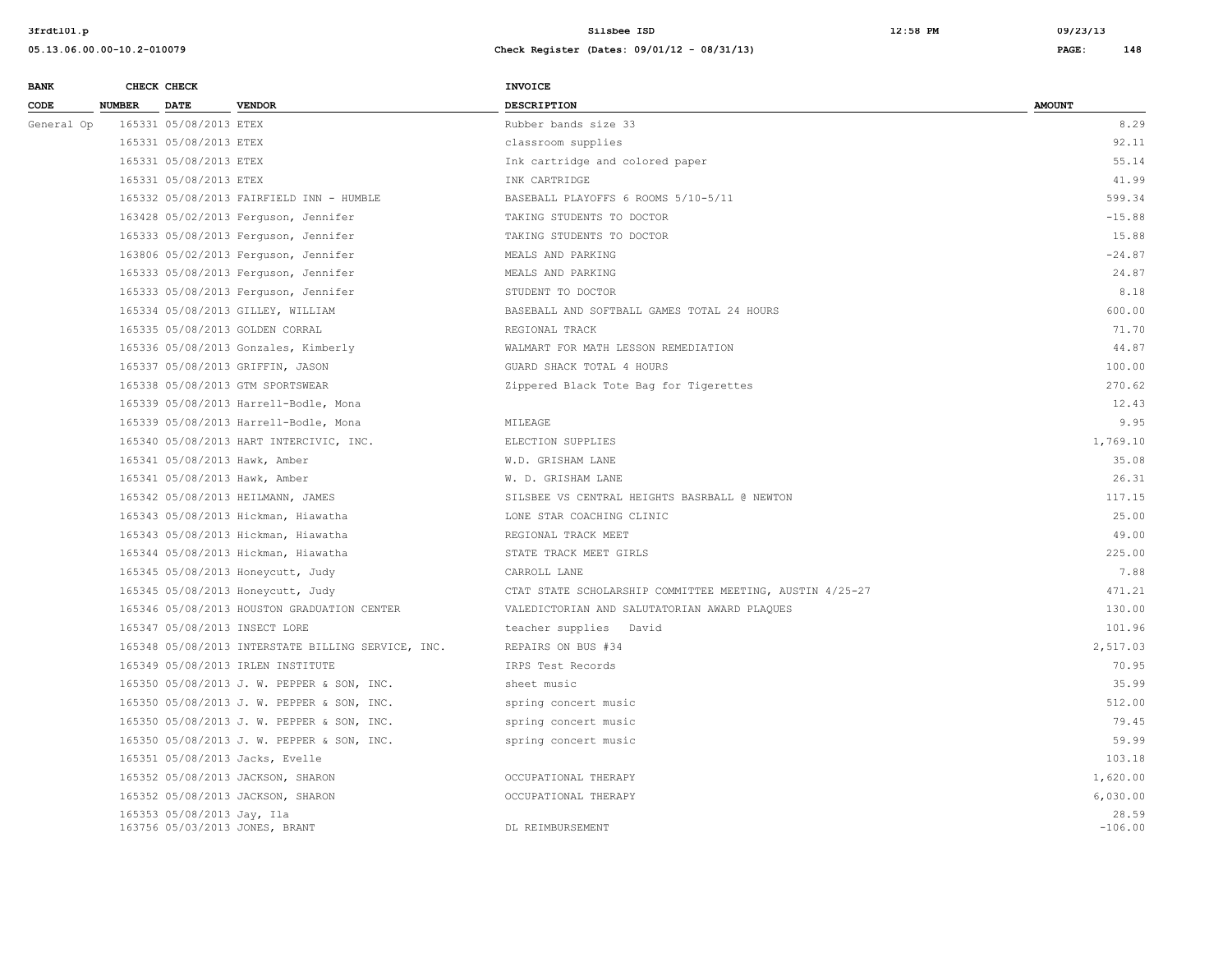| <b>BANK</b> |               | CHECK CHECK               |                                                                                    | INVOICE                                                                |                    |
|-------------|---------------|---------------------------|------------------------------------------------------------------------------------|------------------------------------------------------------------------|--------------------|
| CODE        | <b>NUMBER</b> | <b>DATE</b>               | <b>VENDOR</b>                                                                      | <b>DESCRIPTION</b>                                                     | <b>AMOUNT</b>      |
| General Op  |               |                           | 165354 05/08/2013 JONES, BRANT                                                     | DL REIMBURSEMENT                                                       | 106.00             |
|             |               |                           | 165355 05/08/2013 JOSEPHSON INSTITUTE OF ETHICS                                    | CHARACTER                                                              | 549.74             |
|             |               |                           | 165356 05/08/2013 Kelley, Laura                                                    |                                                                        | 19.31              |
|             |               |                           | 165357 05/08/2013 KELLY, BRANDON CHASE                                             | GUARD SHACK TOTAL 8 HOURS                                              | 200.00             |
|             |               |                           | 165358 05/08/2013 LAURA REEVES ACTIVITY FUND                                       |                                                                        | 222.93             |
|             |               |                           | 165359 05/08/2013 Leleux, Judith                                                   | FM 92                                                                  | 29.72              |
|             |               |                           | 165359 05/08/2013 Leleux, Judith                                                   | FM 92                                                                  | 29.72              |
|             |               |                           | 165360 05/08/2013 Liles, Suzanne                                                   |                                                                        | 24.54              |
|             |               |                           | 165361 05/08/2013 M & D SUPPLY, INC.                                               | OPEN P.O. FOR APRIL                                                    | 70.41              |
|             |               |                           | 165362 05/08/2013 Mackey, Kyle                                                     | REGIONAL TRACK MEET                                                    | 39.77              |
|             |               |                           | 165363 05/08/2013 MACKIN EDUCATIONAL RESOURCES                                     | library books                                                          | 240.33             |
|             |               |                           | 165363 05/08/2013 MACKIN EDUCATIONAL RESOURCES                                     | library books                                                          | 1,740.22           |
|             |               |                           | 165364 05/08/2013 MANNINGS SCHOOL SUPPLY                                           | Math classroom supplies                                                | 77.24              |
|             |               |                           | 165364 05/08/2013 MANNINGS SCHOOL SUPPLY                                           | Math classroom supplies                                                | 28.97              |
|             |               |                           | 165365 05/08/2013 MASTER AUDIO VISUALS, INC.                                       | Other Equipment Inventory                                              | 492.00             |
|             |               |                           | 165365 05/08/2013 MASTER AUDIO VISUALS, INC.                                       | SUPPLIES FOR ROBOTICS COMPETITION                                      | 653.29             |
|             |               |                           | 165366 05/08/2013 MCDONALD'S                                                       | JV BASEBALL                                                            | 75.82              |
|             |               |                           | 165367 05/08/2013 MCDONALD'S                                                       | BASEBALL MEALS                                                         | 84.99              |
|             |               |                           | 165368 05/08/2013 MCDONALD PUBLISHING CO.                                          | DEPT. MATERIALS                                                        | 355.64             |
|             |               |                           | 165369 05/08/2013 McGallion, Bobby                                                 | SOFTBALL GAME MT BELVIEU                                               | 81.36              |
|             |               |                           | 165370 05/08/2013 MCGEE, LAUREN                                                    | JUDGING DRUM MAJOR TRYOUTS                                             | 100.00             |
|             |               |                           | 165371 05/08/2013 McKinney, Raymond                                                |                                                                        | 47.46              |
|             |               |                           | 165371 05/08/2013 McKinney, Raymond                                                | FM 1122                                                                | 62.38              |
|             |               |                           | 165371 05/08/2013 McKinney, Raymond                                                | COUNTY LINE ROAD                                                       | 139.22             |
|             |               |                           | 165372 05/08/2013 MIXON, DR. JASON R.                                              | APRIL 2013 SERVICES SILSBEE MIDDLE SCHOOL                              | 3,000.00           |
|             |               |                           | 165373 05/08/2013 MUNRO'S UNIFORM SERVICE                                          | APRIL 2013                                                             | 327.95             |
|             |               |                           | 165373 05/08/2013 MUNRO'S UNIFORM SERVICE                                          | TRANSPORTATION                                                         | 1,256.85           |
|             |               |                           | 165374 05/08/2013 Murray, Megan                                                    |                                                                        | 29.04              |
|             |               | 165375 05/08/2013 MYACOOL |                                                                                    | 12 VOLT RECHARGABLE SEALED BATTERIES TO BE USED WITH THE WATER DRINKER | 185.00             |
|             |               |                           | 165376 05/08/2013 NATIONAL SEATING AND MOBILITY INC.                               | Rifton Potty Chair                                                     | 1,399.44           |
|             |               |                           | 165377 05/08/2013 NORTH HARDIN WATER SUPPLY CORP.                                  | 3/11 TO 4/9                                                            | 33.27              |
|             |               |                           | 165378 05/08/2013 O'REILLY AUTOMOTIVE                                              | OPEN PO FOR THE MONTH OF APRIL 2013                                    | 422.65             |
|             |               |                           | 165379 05/08/2013 OUTPOST POWERSPORTS, INC                                         | COVER ASSY-DRIVEN \$285.99 (SHIPPING INCLUDED) (SE ATTACHED QUOTE)     | 285.99             |
|             |               |                           | 165380 05/08/2013 PARKER LUMBER - SILSBEE                                          | OPEN PO FOR THE MONTH OF APRIL 2013                                    | 21.99              |
|             |               |                           | 165380 05/08/2013 PARKER LUMBER - SILSBEE                                          | OPEN P.O. FOR APRIL                                                    | 1,760.71           |
|             |               |                           | 165381 05/08/2013 PENDER'S MUSIC COMPANY                                           | MICHELLE MARTINEZ JULY 10TH - 14TH                                     | 149.00             |
|             |               |                           | 165382 05/08/2013 PERKINS, DIANE                                                   |                                                                        | 375.00             |
|             |               |                           | 165383 05/08/2013 PERMA BOUND BOOKS<br>165384 05/08/2013 RABO BUSINESS FORMS, INC. | Library Book<br>Report Card Printed Paper                              | 1,735.83<br>525.00 |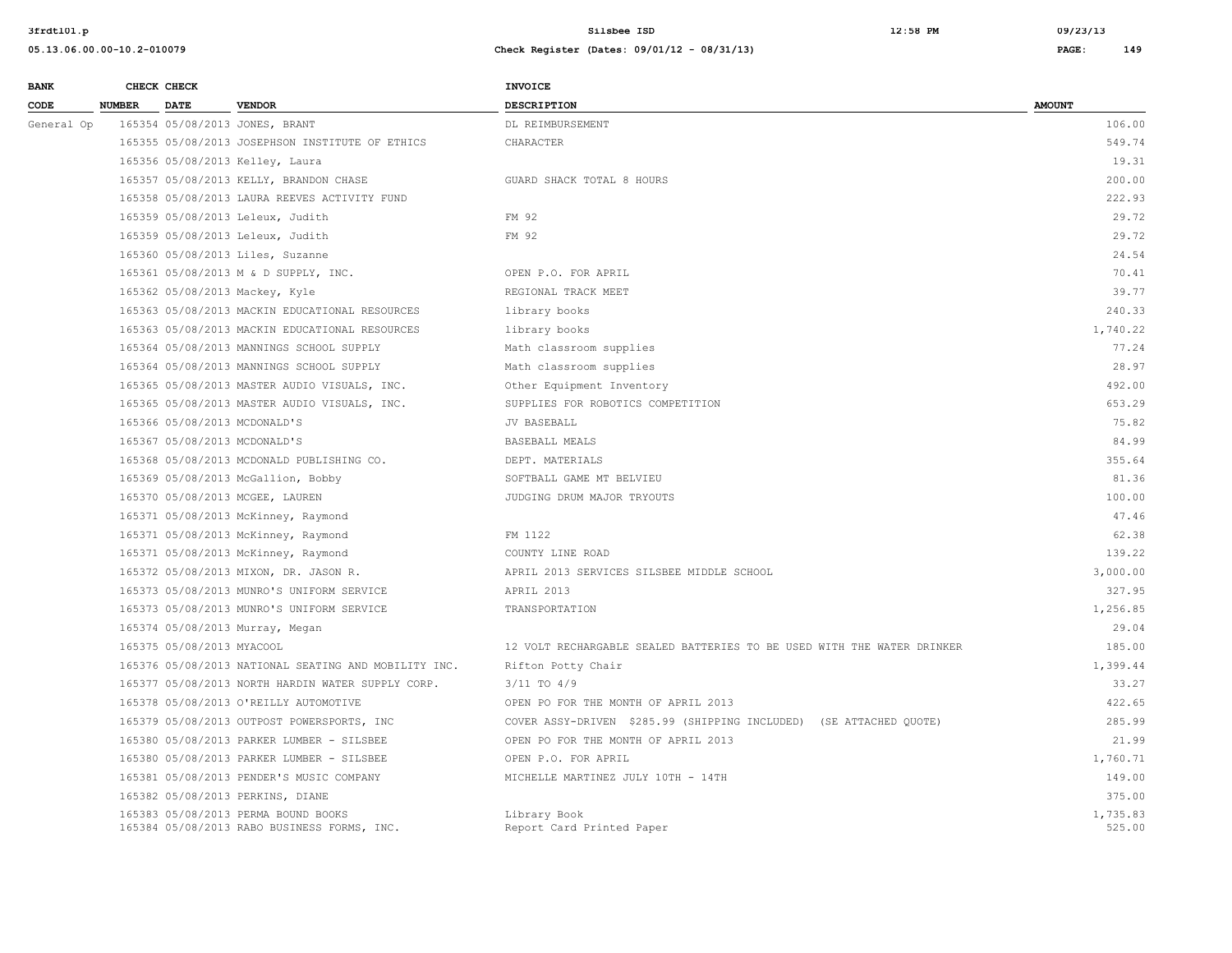**3frdtl01.p Silsbee ISD 12:58 PM 09/23/13**

| <b>BANK</b> |               | CHECK CHECK |                                                                                      | <b>INVOICE</b>                                                                             |                  |
|-------------|---------------|-------------|--------------------------------------------------------------------------------------|--------------------------------------------------------------------------------------------|------------------|
| CODE        | <b>NUMBER</b> | <b>DATE</b> | <b>VENDOR</b>                                                                        | <b>DESCRIPTION</b>                                                                         | <b>AMOUNT</b>    |
| General Op  |               |             | 165385 05/08/2013 REALITYWORKS                                                       | Real Care Babies & Profiles                                                                | 4,464.75         |
|             |               |             | 165386 05/08/2013 REGION V EDUCATION SERVICE CENTER                                  | Region 5esc SHS G/T online course #6105 for Westbrook & Sanders                            | 75.00            |
|             |               |             | 165386 05/08/2013 REGION V EDUCATION SERVICE CENTER                                  | Workshop 6850) Regional VI Teachers Meeting                                                | 40.00            |
|             |               |             | 165387 05/08/2013 RENAISSANCE LEARNING, INC.                                         | library AR renewal                                                                         | 2,117.50         |
|             |               |             | 165388 05/08/2013 RISO CAPITAL                                                       | 4/15 TO 5/14/2013                                                                          | 153.00           |
|             |               |             | 165389 05/08/2013 Ritter @ Home                                                      | FIREPROOF DOOR UNIT WITH LAMINATE\$490.62 APPROX. SHIPPING #120.00 (SEE<br>ATTACHED QUOTE) | 570.36           |
|             |               |             | 165390 05/08/2013 ROCHESTER 100 INC.                                                 | Nicky's Communicator Folders Metallic Maroon 300 for Kirby                                 | 345.00           |
|             |               |             | 165390 05/08/2013 ROCHESTER 100 INC.                                                 | Nicky's Communicator Folder metallic maroon 500 for Read-Turrentine                        | 575.00           |
|             |               |             | 165391 05/08/2013 Sanders, Jason                                                     | TEXAS ASSN OF BASKETBALL COACHES MAY 16-18                                                 | 90.00            |
|             |               |             | 165392 05/08/2013 SCHOOL AIDS                                                        | School Aids Summer Training T. McDuff K thru 4 Month by Month Phonics *see<br>attachment   | 1,226.92         |
|             |               |             | 165392 05/08/2013 SCHOOL AIDS                                                        | Science classroom supplies                                                                 | 107.66           |
|             |               |             | 165393 05/08/2013 SCHOOL SPECIALTY                                                   | CLASSROOM SUPPLIES                                                                         | 184.34           |
|             |               |             | 165394 05/08/2013 SHORKEY CENTER                                                     | OCCUPATIONAL THERAPY EVALUATION                                                            | 252.00           |
|             |               |             | 165395 05/08/2013 SILSBEE BEE                                                        | SILSBEE HIGH SCHOOL LIBRARY KEM SANDIFER SUBSCRIPTION                                      | 28.00            |
|             |               |             | 165396 05/08/2013 SILSBEE FARM & RANCH                                               | OPEN P.O. FOR APRIL                                                                        | 36.99            |
|             |               |             | 165397 05/08/2013 SILSBEE ISD                                                        | LABOR                                                                                      | 172.10           |
|             |               |             | 165398 05/08/2013 SISD FOOD SERV./ILA JAY                                            | FOR TEACHERS                                                                               | 366.08           |
|             |               |             | 165398 05/08/2013 SISD FOOD SERV./ILA JAY                                            | STARR TESTING                                                                              | 136.30           |
|             |               |             | 165398 05/08/2013 SISD FOOD SERV./ILA JAY                                            | MEALS                                                                                      | 172.10           |
|             |               |             | 165399 05/08/2013 SODEXO, INC & AFFILIATES                                           | MARCH 2013                                                                                 | 124, 163. 18     |
|             |               |             | 165400 05/08/2013 SOUTHERN LAWN & LANDSCAPES LLC                                     | MOWING COMPLETED 4/19/2013                                                                 | 3,566.00         |
|             |               |             | 165401 05/08/2013 SOUTHERN COMPUTER WAREHOUSE                                        | IPAD otterbox                                                                              | 151.14           |
|             |               |             | 165401 05/08/2013 SOUTHERN COMPUTER WAREHOUSE                                        | WALL PLATE                                                                                 | 85.81            |
|             |               |             | 165401 05/08/2013 SOUTHERN COMPUTER WAREHOUSE                                        | Color Printer for Room 214                                                                 | 568.16           |
|             |               |             | 165401 05/08/2013 SOUTHERN COMPUTER WAREHOUSE                                        | Color Printer for Room 214                                                                 | 432.14           |
|             |               |             | 165401 05/08/2013 SOUTHERN COMPUTER WAREHOUSE                                        | PROJECTOR BULBS                                                                            | 770.73           |
|             |               |             | 165401 05/08/2013 SOUTHERN COMPUTER WAREHOUSE                                        | scanner for Read Turrentine Lunch Line                                                     | 127.63           |
|             |               |             | 165401 05/08/2013 SOUTHERN COMPUTER WAREHOUSE                                        | TI-84 Plus Silver Edition Calculators                                                      | 636.85           |
|             |               |             | 165401 05/08/2013 SOUTHERN COMPUTER WAREHOUSE                                        | SPLITTER                                                                                   | 53.16            |
|             |               |             | 165401 05/08/2013 SOUTHERN COMPUTER WAREHOUSE                                        | LCD 19' Monitors                                                                           | 190.92           |
|             |               |             | 165401 05/08/2013 SOUTHERN COMPUTER WAREHOUSE                                        | 15" POS monitor for LR Elem. register line                                                 | 317.61           |
|             |               |             | 166074 06/26/2013 SCHOOL PRIDE LTD.                                                  | HELMET DECALS AND DIE CUT NO'S                                                             | 472.50           |
|             |               |             | 166075 06/26/2013 SCHOOL SPECIALTY                                                   | teacher supplies Linder-Hall                                                               | 35.99            |
|             |               |             | 166077 06/26/2013 Shannon, Donna                                                     | FCCLA NATIONAL MEETING NASHVILLE                                                           | 630.00           |
|             |               |             | 166076 06/26/2013 Shannon, Donna                                                     | FCCLA                                                                                      | 9.29             |
|             |               |             | 166078 06/26/2013 SILSBEE HIGH SCHOOL<br>166079 06/26/2013 SILSBEE ISD FOOD SERVICES | TASSP CONFERENCE<br>TO FOOD SERVICE FOR BALANCE OF UNCOLLECTIBLE MEALS                     | 715.04<br>799.42 |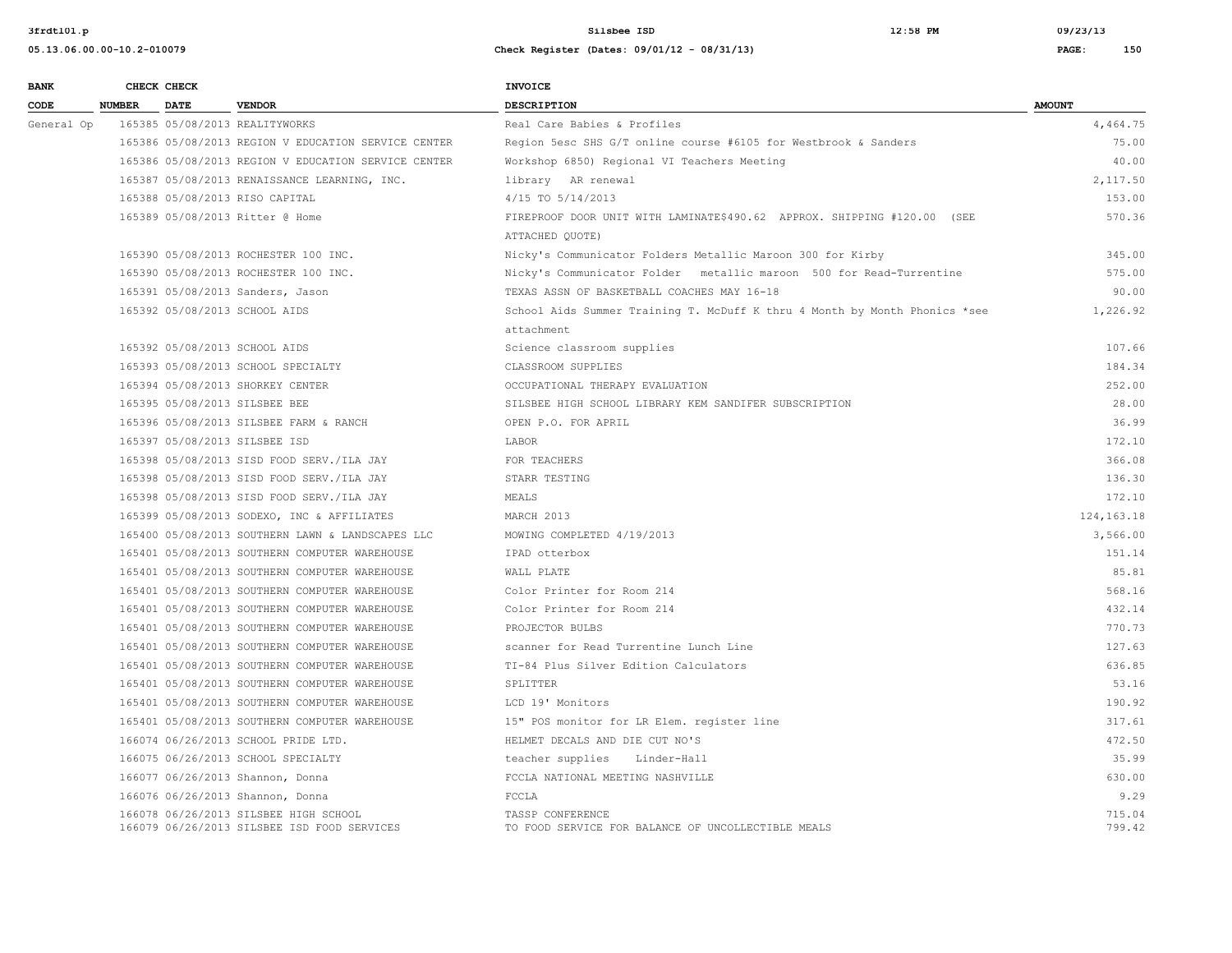| <b>BANK</b> |               | CHECK CHECK                |                                                                        | <b>INVOICE</b>                                                                                           |                 |
|-------------|---------------|----------------------------|------------------------------------------------------------------------|----------------------------------------------------------------------------------------------------------|-----------------|
| CODE        | <b>NUMBER</b> | <b>DATE</b>                | <b>VENDOR</b>                                                          | DESCRIPTION                                                                                              | <b>AMOUNT</b>   |
| General Op  |               |                            | 166080 06/26/2013 SILSBEE MUFFLER & CUSTOM SHOP                        | OPEN P.O. FOR JUNE                                                                                       | 12.00           |
|             |               |                            | 166081 06/26/2013 SISD FOOD SERV./ILA JAY                              | MAINTENANCE                                                                                              | 32.00           |
|             |               |                            | 166082 06/26/2013 SKYWARD ACCOUNTING DEPT                              | e-sign update of Board signatures following reorganization at May, 2013 board                            | 200.00          |
|             |               |                            |                                                                        | meeting HAND PURCHASE ORDER 47045 HAND PURCHASE ORDER 47845                                              |                 |
|             |               |                            | 166083 06/26/2013 Smith, Anjenette                                     | REGION V WORKSHOP                                                                                        | 25.59           |
|             |               |                            | 166084 06/26/2013 SMITH, EMILY                                         | REIMBURSEMENT                                                                                            | 243.00          |
|             |               |                            | 166085 06/26/2013 SOUTHERN LAWN & LANDSCAPES LLC                       | MOWING COMPLETED 6/20 AND ADDITIONAL MOWING & WEED EATING AROUND STADIUM AND<br>SPRAYING UNDER BLEACHERS | 4,356.00        |
|             |               |                            | 166086 06/26/2013 SSC SERVICE SOLUTIONS                                | JULY 1 THRU 7/31                                                                                         | 51,755.71       |
|             |               |                            | 166087 06/26/2013 STAR GRAPHICS INC                                    | $6/1$ TO $6/30$                                                                                          | 214.00          |
|             |               |                            | 166087 06/26/2013 STAR GRAPHICS INC                                    | $6/1$ TO $6/30$                                                                                          | 228.00          |
|             |               |                            | 166088 06/26/2013 SUY, PHOEBE                                          | REIMBURSEMENT                                                                                            | 243.00          |
|             |               |                            | 166089 06/26/2013 TASB, INC.                                           |                                                                                                          | 42.97           |
|             |               |                            | 166090 06/26/2013 Tate, Candace                                        | 6/10-13 NURSING WORKSHOP                                                                                 | 286.24          |
|             |               |                            | 166091 06/26/2013 TAYLOR, ELI                                          | REIMBURSEMENT                                                                                            | 121.50          |
|             |               |                            | 166092 06/26/2013 TEXAS DEPARTMENT OF PUBLIC SAFETY                    |                                                                                                          | 70.00           |
|             |               |                            | 166093 06/26/2013 THE MONARCH DIAGNOSTIC CLINIC                        |                                                                                                          | 2,400.00        |
|             |               |                            | 166094 06/26/2013 THERIOT, TAYLOR                                      | REIMBURSEMENT                                                                                            | 243.00          |
|             |               |                            | 166095 06/26/2013 THORNTON, CLINTON                                    | REIMBURSEMENT                                                                                            | 477.00          |
|             |               |                            | 166096 06/26/2013 TURTLE & HUGHES, INC.                                | OPEN P.O. FOR JUNE                                                                                       | 793.24          |
|             |               |                            | 166097 06/26/2013 VADEN, DANIELLE                                      | REIMBURSEMENT                                                                                            | 243.00          |
|             |               |                            | 166098 06/26/2013 VERIZON WIRELESS                                     | MAY 14 TO JUNE 13                                                                                        | 2,543.12        |
|             |               |                            | 166099 06/26/2013 VONNER, ASHLEY                                       | REIMBURSEMENT                                                                                            | 121.50          |
|             |               | 166100 06/26/2013 WAL-MART |                                                                        | BOARD MEETING SUPPLIES                                                                                   | 37.94           |
|             |               | 166100 06/26/2013 WAL-MART |                                                                        | SUPPLIES FOR END OF YEAR AWARDS                                                                          | 98.68           |
|             |               | 166100 06/26/2013 WAL-MART |                                                                        | BOARD MEETING 6/11/13                                                                                    | 35.65           |
|             |               | 166100 06/26/2013 WAL-MART |                                                                        | SUPPLIES AND TV                                                                                          | 707.88          |
|             |               | 166100 06/26/2013 WAL-MART |                                                                        | SUMMER SCHOOL SUPPLIES                                                                                   | 72.68           |
|             |               | 166100 06/26/2013 WAL-MART |                                                                        | paper for scholarship awards                                                                             | 4.97            |
|             |               | 166100 06/26/2013 WAL-MART |                                                                        | SUPPLIES AND GROCERIES                                                                                   | 275.04          |
|             |               | 166100 06/26/2013 WAL-MART |                                                                        | I TUNE CARD                                                                                              | 50.00           |
|             |               | 166100 06/26/2013 WAL-MART |                                                                        | USB DRIVES AND SUPPLIES                                                                                  | 173.36          |
|             |               |                            | 166101 06/26/2013 WATERS, ASHLEY                                       | REIMBURSEMENT                                                                                            | 636.00          |
|             |               |                            | 166102 06/26/2013 WATSON, ERIN                                         | REIMBURSEMENT                                                                                            | 121.50          |
|             |               |                            | 166103 06/26/2013 Westbrook, Dustin                                    |                                                                                                          | 47.70           |
|             |               |                            | 166104 06/26/2013 Wharton, Dinah                                       | REIMBURSEMENT                                                                                            | 121.50          |
|             |               |                            | 166105 06/26/2013 WHITE, AUTUMN                                        | REIMBURSEMENT                                                                                            | 636.00          |
|             |               |                            | 166106 06/26/2013 WHITE, CHELSEA<br>166107 06/26/2013 Williamson, John | REIMBURSEMENT<br>AUSTIN MEALS                                                                            | 121.50<br>54.76 |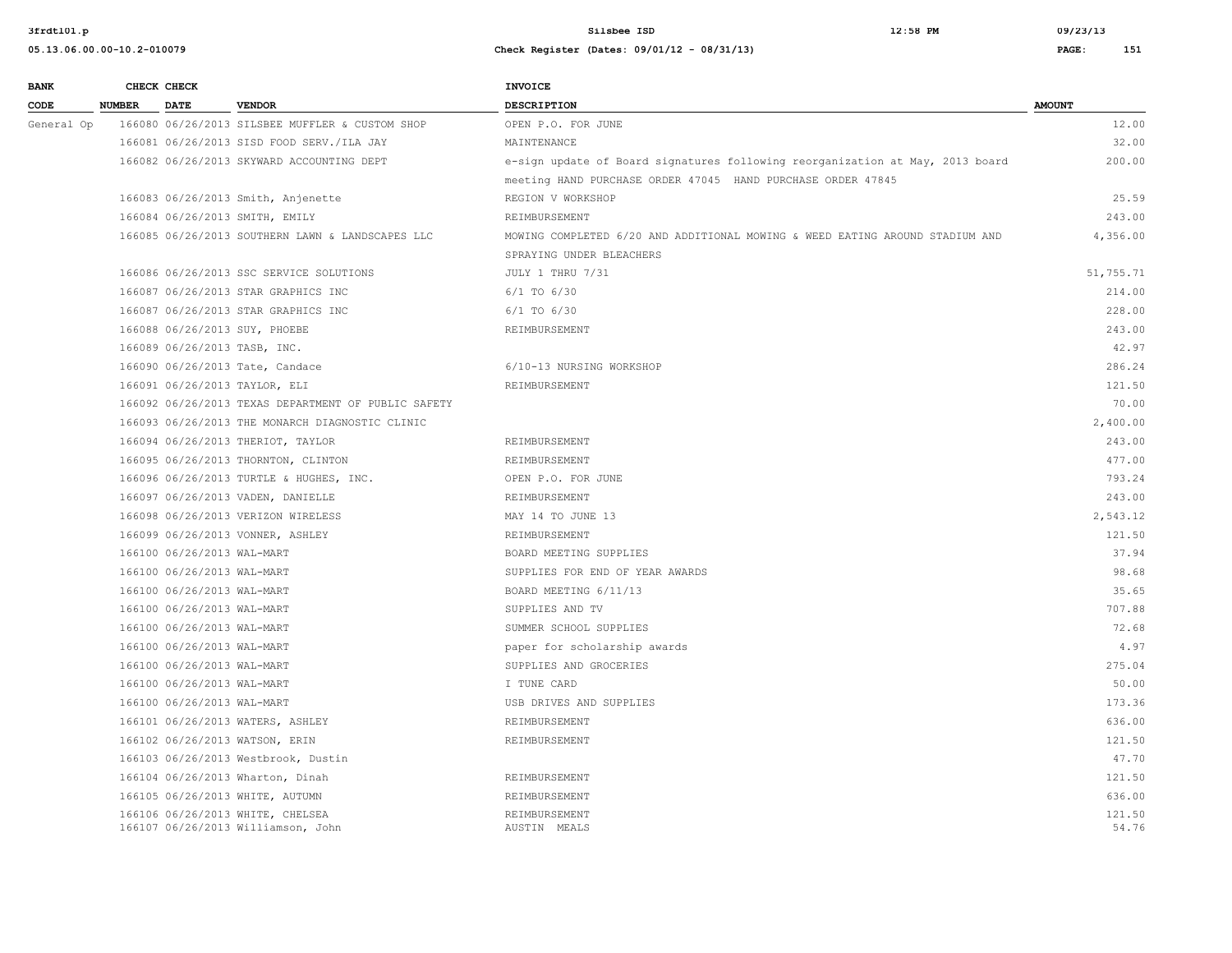| <b>BANK</b> | CHECK CHECK                  |                                                                    | <b>INVOICE</b>                                   |                    |
|-------------|------------------------------|--------------------------------------------------------------------|--------------------------------------------------|--------------------|
| CODE        | <b>NUMBER</b><br><b>DATE</b> | <b>VENDOR</b>                                                      | DESCRIPTION                                      | <b>AMOUNT</b>      |
| General Op  |                              | 166111 06/26/2013 Williamson, John                                 | BASEBALL PLAYOFF GAMES U OF H AND RICE           | 72.69              |
|             |                              | 166108 06/26/2013 WILLIFORD, STEVEN                                | REIMBURSEMENT                                    | 121.50             |
|             |                              | 166109 06/26/2013 WOOD, JESSE PHD                                  | PSYCHOLOGICAL EVALUATIONS                        | 1,950.00           |
|             |                              | 166109 06/26/2013 WOOD, JESSE PHD                                  |                                                  | 1,950.00           |
|             |                              | 166112 07/03/2013 ATTERBERY TRUCK SALES, INC.                      | BUS 73, WATER PUMP AND FAN CLUTCH                | 680.43             |
|             |                              | 166113 07/03/2013 BAKER DISTRIBUTING                               | OPEN P.O. FOR JUNE                               | 80.75              |
|             |                              | 166114 07/03/2013 BEAUMONT FREIGHTLINER - STERLING                 | OPEN PO FOR THE MONTH OF JUNE 2013               | 1,508.65           |
|             |                              | 166115 07/03/2013 BEST WESTERN PLUS AUSTIN CITY HOTEL              | TGCA COACHING CLINIC JULY 9-10                   | 228.88             |
|             |                              | 166116 07/03/2013 BETTY'S BLOOMERS NURSERY                         | ALAYNA VAN DORN (VICKI BAKER'S DAUGHTER)         | 37.50              |
|             |                              | 166117 07/03/2013 CARD SERVICES                                    | MAY 21 TO JUNE 19, 2013                          | 4,070.32           |
|             |                              | 166118 07/03/2013 CENGAGE LEARNING                                 | Introduction to Medical Terminology Books        | 1,512.50           |
|             |                              | 166119 07/03/2013 CHATTERBOX SPEECH THERAPY                        | SUPERVISE SPEECH THERAPISTS                      | 770.00             |
|             |                              | 166120 07/03/2013 COBURN SUPPLY COMPANY, INC.                      | OPEN P.O. FOR JUNE                               | 102.31             |
|             |                              | 166120 07/03/2013 COBURN SUPPLY COMPANY, INC.                      | OPEN P.O. FOR JUNE                               | 0.33               |
|             |                              | 166121 07/03/2013 COMMUNITY COFFEE                                 | ADMINISTRATION OFFICE                            | 51.50              |
|             |                              | 166122 07/03/2013 COMPLETE ATHLETE, INC.                           | VOLLEYBALL SUPPLIES                              | 164.25             |
|             |                              | 166122 07/03/2013 COMPLETE ATHLETE, INC.                           | VOLLEYBALL SUPPLIES                              | 550.80             |
|             |                              | 166123 07/03/2013 COWBOY CHEVROLET-BUICK-PONTIAC                   | RAN TEST ON THE REAR END                         | 99.99              |
|             |                              | 166124 07/03/2013 DANCE WEAR SOLUTIONS                             | Tigerette Costumes                               | 52.11              |
|             | 166125 07/03/2013 ENTERGY    |                                                                    | <b>JUNE 2013</b>                                 | 36,022.84          |
|             | 166126 07/03/2013 ETEX       |                                                                    | OPEN P.O. FOR JUNE                               | 36.17              |
|             | 166126 07/03/2013 ETEX       |                                                                    | FOLDERS                                          | 179.94             |
|             |                              | 166127 07/03/2013 Foster, Tonya                                    |                                                  | 49.48              |
|             |                              | 166128 07/03/2013 Franco, Carrie                                   | SP ED DEPARTMENT                                 | 67.92              |
|             |                              | 166129 07/03/2013 FRANKEL'S COSTUME                                | Theatre Makeup                                   | 193.50             |
|             |                              | 166130 07/03/2013 GILLEY, WILLIAM                                  | SUMMER BASKETBALL TOURNAMENT                     | 325.00             |
|             |                              | 166131 07/03/2013 INTERFACE SECURITY SYSTEMS                       | $7/1$ TO $7/31$                                  | 25.17              |
|             |                              | 166132 07/03/2013 JOHNSON'S PETALS & STEMS                         | SMITH SERVICE (KAREN POWELL'S BROTHER)           | 35.00              |
|             |                              | 166133 07/03/2013 JOHNSTONE SUPPLY                                 | HVAC Supplies for June 2013                      | 64.10              |
|             |                              | 166134 07/03/2013 JUST PAINTING AND THEN SOME                      | SUMMER PAINTING JOBS/MIDDLE SCHOOL, R.T., L.R.   | 890.00             |
|             |                              | 166134 07/03/2013 JUST PAINTING AND THEN SOME                      | painting as listed on attached quotes. \$8280.00 | 4,475.00           |
|             |                              | 166135 07/03/2013 La QUINTA DALLAS NORTH CENTRAL                   | FFA CONVENTION                                   | 458.38             |
|             | 166136 07/03/2013 Lee, Gina  |                                                                    | BECKMAN AUDIOLOGY                                | 42.07              |
|             | 166137 07/03/2013 Lee, Mark  |                                                                    | MEETING 6/18 DONUTS                              | 19.50              |
|             |                              | 166138 07/03/2013 MARRIOTT RIVERWALK                               | CAMT JULY 9-12                                   | 627.96             |
|             |                              | 166139 07/03/2013 NORTH HARDIN WATER SUPPLY CORP.                  | 5/7 to 6/6/2013                                  | 34.87              |
|             |                              | 166140 07/03/2013 PARKER LUMBER - SILSBEE                          | OPEN PO FOR THE MONTH OF JUNE 2013               | 20.98              |
|             |                              | 166141 07/03/2013 PHILLIPS, BILL<br>166142 07/03/2013 POCKET NURSE | MONTHLY LEASE WAREHOUSE<br>HOSA Supplies         | 300.00<br>1,276.50 |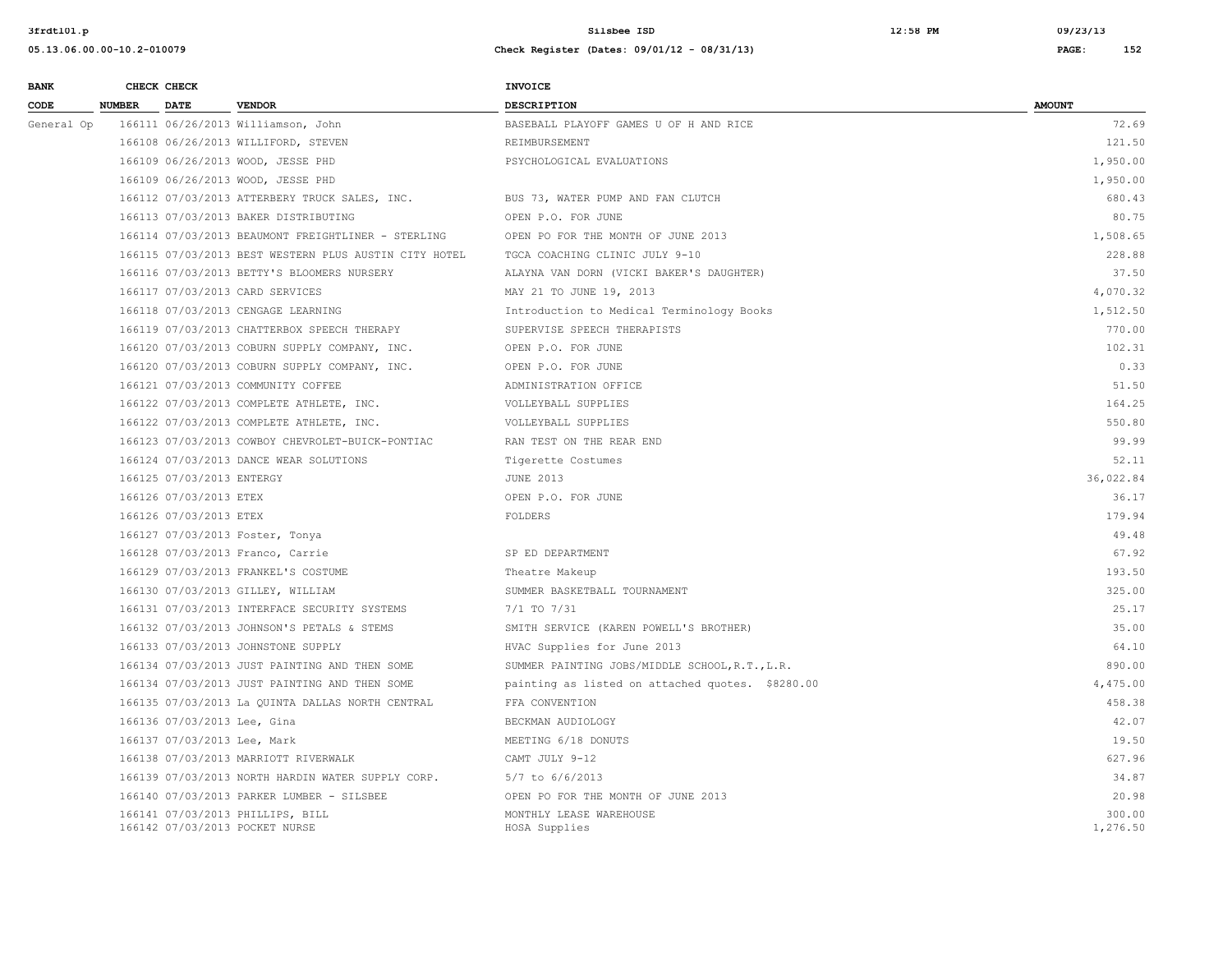| <b>BANK</b> |                    | CHECK CHECK             |                                                                                 | <b>INVOICE</b>                                                                   |                  |
|-------------|--------------------|-------------------------|---------------------------------------------------------------------------------|----------------------------------------------------------------------------------|------------------|
| CODE        | <b>NUMBER DATE</b> |                         | <b>VENDOR</b>                                                                   | <b>DESCRIPTION</b>                                                               | <b>AMOUNT</b>    |
| General Op  |                    |                         | 166142 07/03/2013 POCKET NURSE                                                  | Supplies for HOSA                                                                | 202.62           |
|             |                    |                         | 166142 07/03/2013 POCKET NURSE                                                  | Supplies for HOSA                                                                | 463.57           |
|             |                    |                         | 166143 07/03/2013 REGION V EDUCATION SERVICE CENTER                             | 12- 8 HOUR RECERTIFICATION COURSES                                               | 660.00           |
|             |                    |                         | 166143 07/03/2013 REGION V EDUCATION SERVICE CENTER                             | 8 Hour ReCertification Class for Will McInnis                                    | 70.00            |
|             |                    |                         | 166143 07/03/2013 REGION V EDUCATION SERVICE CENTER                             | 8 HOUR RECERTIFICATION CLASS FOR COACH SIGLER                                    | 70.00            |
|             |                    |                         | 166144 07/03/2013 RELIABLE TRANSMISSION SERVICE TEXAS                           | TRANSMISSION FOR BUS #9                                                          | 995.00           |
|             |                    | 166145 07/03/2013 REXEL |                                                                                 | OPEN P.O. FOR JUNE                                                               | 250.74           |
|             |                    |                         | 166146 07/03/2013 SEILEY, CHAD                                                  | REPAIR ADDITION SHELF FOR KIRBY KITCHEN                                          | 200.00           |
|             |                    |                         | 166146 07/03/2013 SEILEY, CHAD                                                  | MATERIALS AND LABOR TO FABRICATE AND REPLACE SHELVING (RUSTED OUT) IN BOTH       | 1,170.00         |
|             |                    |                         |                                                                                 | KITCHENS @DISHWASHERS (SEE ATTACHED QUOTE)                                       |                  |
|             |                    |                         | 166147 07/03/2013 SILSBEE BEE                                                   | 2 column x 8 inch display @ \$108.00 per week x 4 weeks = \$432.00 Ad for Summer | 108.00           |
|             |                    |                         |                                                                                 | Seemless Feeding Program                                                         |                  |
|             |                    |                         | 166147 07/03/2013 SILSBEE BEE                                                   | NEWSPAPER AD                                                                     | 153.38           |
|             |                    |                         | 166148 07/03/2013 SILSBEE PROPANE FUELS                                         | OPEN PO FOR THE MONTH OF JUNE 2013                                               | 99.91            |
|             |                    |                         | 166148 07/03/2013 SILSBEE PROPANE FUELS                                         | OPEN PO FOR THE MONTH OF JUNE 2013                                               | 173.13           |
|             |                    |                         | 166149 07/03/2013 Smith, Cynthia                                                | TCASE SUMMER CONFERENCE                                                          | 415.00           |
|             |                    |                         | 166150 07/03/2013 SOUTHERN LAWN & LANDSCAPES LLC                                | MOWING COMPLETED ON 6/27                                                         | 5,750.00         |
|             |                    |                         | 166151 07/03/2013 SOUTHERN TIRE MART                                            | TIRES                                                                            | 6,935.00         |
|             |                    |                         | 166152 07/03/2013 SOUTHWEST BUILDING SYSTEMS                                    | SOUNDSYSTEM                                                                      | 22,026.00        |
|             |                    |                         | 166159 07/03/2013 Stewart, Murrell                                              | TASSP IN AUSTIN                                                                  | 51.00            |
|             |                    |                         | 166153 07/03/2013 TASB, INC.                                                    | 3 YEAR REINSPECTION                                                              | 1,400.00         |
|             |                    |                         | 166154 07/03/2013 TEXAS GIRLS COACHES ASSOCIATION                               | MEMBERSHIP                                                                       | 100.00           |
|             |                    |                         | 166155 07/03/2013 THOMPSON, PLLC, JAMES C.                                      | SERVICES AYP COURT CASE 1/14                                                     | 600.00           |
|             |                    | 166156 07/03/2013 THSCA |                                                                                 | REGISTRATION COACHING SCHOOL FOR DURANT, MORGAN, NELSON, PORTER                  | 680.00           |
|             |                    |                         | 166157 07/03/2013 TIME WARNER CABLE                                             | $6/30 - 7.29$                                                                    | 653.48           |
|             |                    |                         | 166158 07/03/2013 TIRE RANCH                                                    | TIRE REPAIRS                                                                     | 550.00           |
|             |                    | 166160 07/10/2013 AT &T |                                                                                 | <b>JUNE 25-JUL 24</b>                                                            | 37.49            |
|             |                    | 166160 07/10/2013 AT &T |                                                                                 | JUN 25 THRU JUL 24                                                               | 87.87            |
|             |                    | 166160 07/10/2013 AT &T |                                                                                 | JUN 25 THRU JUL 24                                                               | 78.27            |
|             |                    | 166160 07/10/2013 AT &T |                                                                                 | JUN 25 THRU JUL 24                                                               | 87.87            |
|             |                    | 166160 07/10/2013 AT &T |                                                                                 | JUN 27 THRU JUL 26                                                               | 74.98            |
|             |                    | 166160 07/10/2013 AT &T |                                                                                 | JUN 27 THRU JUL 26                                                               | 4,266.69         |
|             |                    |                         | 166161 07/10/2013 BAKER DISTRIBUTING                                            | OPEN P.O. FOR JUNE                                                               | 169.69           |
|             |                    |                         | 166161 07/10/2013 BAKER DISTRIBUTING                                            | OPEN P.O. FOR JUNE                                                               | 59.68            |
|             |                    |                         | 166161 07/10/2013 BAKER DISTRIBUTING                                            | CONDENSING UNIT                                                                  | 1,164.00         |
|             |                    |                         | 166162 07/10/2013 BARNETT'S PRESSURE WASHING                                    | DISTRICT PRESSURE WASHING AS PER ATTACHED QUOTE. (SEE ATTACHED QUOTE)            | 3,672.00         |
|             |                    |                         | 166163 07/10/2013 BEAUMONT ENTERPRISE                                           | LEGAL AD                                                                         | 64.65            |
|             |                    |                         | 166164 07/10/2013 BECKMAN AUDIOLOGY CENTER<br>166165 07/10/2013 BRECHTEL, SADIE | STUDENT CUNCIL SUMMER LEADERSHIP CAMP                                            | 120.00<br>420.00 |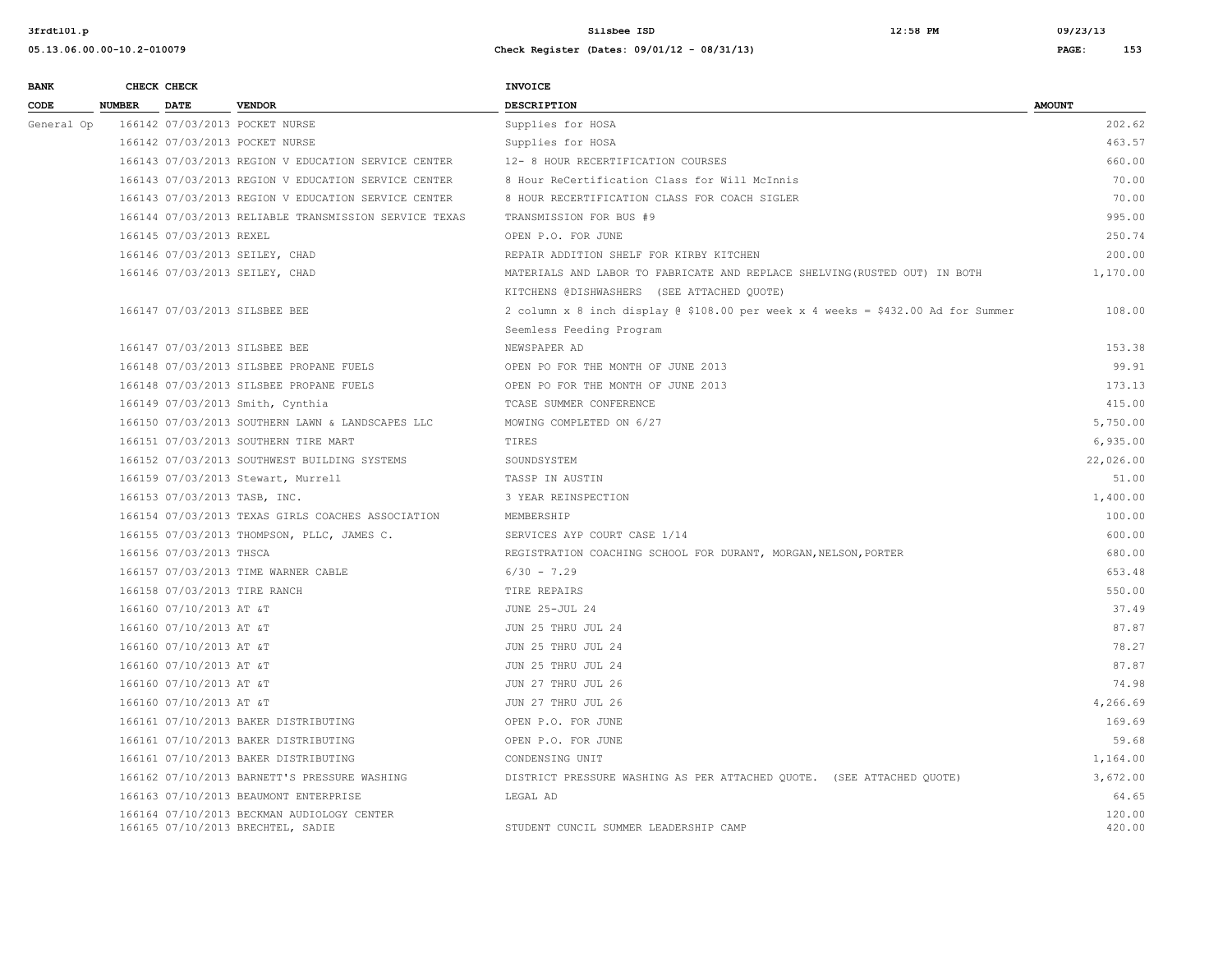| <b>BANK</b> |               | CHECK CHECK                |                                                                                                | <b>INVOICE</b>                                                                 |                 |
|-------------|---------------|----------------------------|------------------------------------------------------------------------------------------------|--------------------------------------------------------------------------------|-----------------|
| CODE        | <b>NUMBER</b> | <b>DATE</b>                | <b>VENDOR</b>                                                                                  | <b>DESCRIPTION</b>                                                             | <b>AMOUNT</b>   |
| General Op  |               |                            | 166166 07/10/2013 BROUSSARD, MERLINE                                                           | Sewing Machine Repair                                                          | 150.00          |
|             |               |                            | 166167 07/10/2013 CANON FINANCIAL SERVICES, INC.                                               | 7/1 to 7/31/2013                                                               | 391.00          |
|             |               |                            | 166168 07/10/2013 CENTERPOINT ENERGY                                                           | 5/28 TO 6/26                                                                   | 44.62           |
|             |               |                            | 166168 07/10/2013 CENTERPOINT ENERGY                                                           | $5/30$ TO $7/1$                                                                | 53.02           |
|             |               |                            | 166168 07/10/2013 CENTERPOINT ENERGY                                                           | 6/1 TO 7/2/2013                                                                | 122.33          |
|             |               |                            | 166168 07/10/2013 CENTERPOINT ENERGY                                                           | 61 TO 7/2                                                                      | 43.03           |
|             |               |                            | 166168 07/10/2013 CENTERPOINT ENERGY                                                           | $6/1$ TO $7/2$                                                                 | 85.67           |
|             |               |                            | 166168 07/10/2013 CENTERPOINT ENERGY                                                           | $6/1$ TO $7/2/2013$                                                            | 36.09           |
|             |               |                            | 166169 07/10/2013 Chandler, Jenny                                                              |                                                                                | 570.00          |
|             |               |                            | 166170 07/10/2013 CICI'S PIZZA #160                                                            | SOFTBALL 162.00 753804, 753820 JV BASEBALL 66.00, AND SOCCER 753822 84.00      | 312.00          |
|             |               |                            | 166171 07/10/2013 CITY OF SILSBEE                                                              | $5/23 - 6/19$                                                                  | 2,343.36        |
|             |               |                            | 166171 07/10/2013 CITY OF SILSBEE                                                              | 5/23 TO 6/19                                                                   | 2,040.78        |
|             |               |                            | 166171 07/10/2013 CITY OF SILSBEE                                                              | 5/23 TO 6/19                                                                   | 528.65          |
|             |               |                            | 166171 07/10/2013 CITY OF SILSBEE                                                              | 5/29 TO 6/26                                                                   | 103.09          |
|             |               |                            | 166171 07/10/2013 CITY OF SILSBEE                                                              | $5/29$ TO $6/26$                                                               | 120.49          |
|             |               |                            | 166171 07/10/2013 CITY OF SILSBEE                                                              | 5/29 TO 6/26                                                                   | 673.36          |
|             |               |                            | 166171 07/10/2013 CITY OF SILSBEE                                                              | 5/29 TO 6/26                                                                   | 127.41          |
|             |               |                            | 166171 07/10/2013 CITY OF SILSBEE                                                              | 5/23 TO 6/19                                                                   | 77.50           |
|             |               |                            | 166172 07/10/2013 COMMUNITY COFFEE                                                             | MAINTENANCE                                                                    | 37.50           |
|             |               |                            | 166173 07/10/2013 COOK CHILDREN'S                                                              | Registration fee for Carrie Franco, RN, to attend Cook Children's School Nurse | 50.00           |
|             |               |                            |                                                                                                | Symposium webcast July 19, 2013.                                               |                 |
|             |               | 166174 07/10/2013 CTAT     |                                                                                                | Conference Registration fees for Judy Honeycutt & Jennifer Feather             | 720.00          |
|             |               |                            | 166175 07/10/2013 CTRMA PROCESSING                                                             |                                                                                | 1.67            |
|             |               |                            | 166176 07/10/2013 DE LAGE LANDEN PUBLIC FINANCE                                                | $6/21 - 7/20$                                                                  | 1,112.00        |
|             |               |                            | 166177 07/10/2013 EMBASSY SUITES SAN MARCOS                                                    | 2013 TEXAS AUTISM RESEARCH CONFERENCE JULY 11-13                               | 649.64          |
|             |               | 166178 07/10/2013 ETEX     |                                                                                                | Printer cartridge                                                              | 140.99          |
|             |               |                            | 166179 07/10/2013 GOLD CREST ELECTRIC COMPANY, INC.                                            | LABOR AND LIFT RENTAL TO REPAIR LIGHTING ON FOOTBALL, BASEBALL, AND SOFTBALL   | 5,074.52        |
|             |               |                            |                                                                                                | FIELDS. (SEE ATTACHED QUOTE) NOTE: THIS QUOTE IS AN ESTIMATEATION AND COULD BE |                 |
|             |               |                            |                                                                                                | A LESSER AMOUNT.                                                               |                 |
|             |               | 166180 07/10/2013 GRAINGER |                                                                                                | OPEN P.O. FOR JUNE                                                             | 66.63           |
|             |               | 166180 07/10/2013 GRAINGER |                                                                                                | OPEN P.O. FOR JULY                                                             | 284.46          |
|             |               |                            | 166181 07/10/2013 HARDIN COUNTY TREASURER                                                      | COMMISSIONS                                                                    | 493.72          |
|             |               |                            | 166182 07/10/2013 HARDIN COUNTY                                                                | <b>JUNE 2013</b>                                                               | 3,338.11        |
|             |               |                            | 166182 07/10/2013 HARDIN COUNTY                                                                | <b>JUNE 2013</b>                                                               | 5,255.07        |
|             |               |                            | 166183 07/10/2013 HTE DANCE & SPIRIT GROUP, INC.                                               |                                                                                | 1,190.00        |
|             |               |                            | 166183 07/10/2013 HTE DANCE & SPIRIT GROUP, INC.                                               |                                                                                | 80.00           |
|             |               |                            | 166184 07/10/2013 HYATT PLACE                                                                  | UIL CAPITAL CONFERENCE JULY 11-13                                              | 237.62          |
|             |               |                            | 166185 07/10/2013 JUST PAINTING AND THEN SOME<br>166185 07/10/2013 JUST PAINTING AND THEN SOME | painting as listed on attached quotes. \$8280.00<br>PAINTING                   | 60.00<br>795.00 |
|             |               |                            |                                                                                                |                                                                                |                 |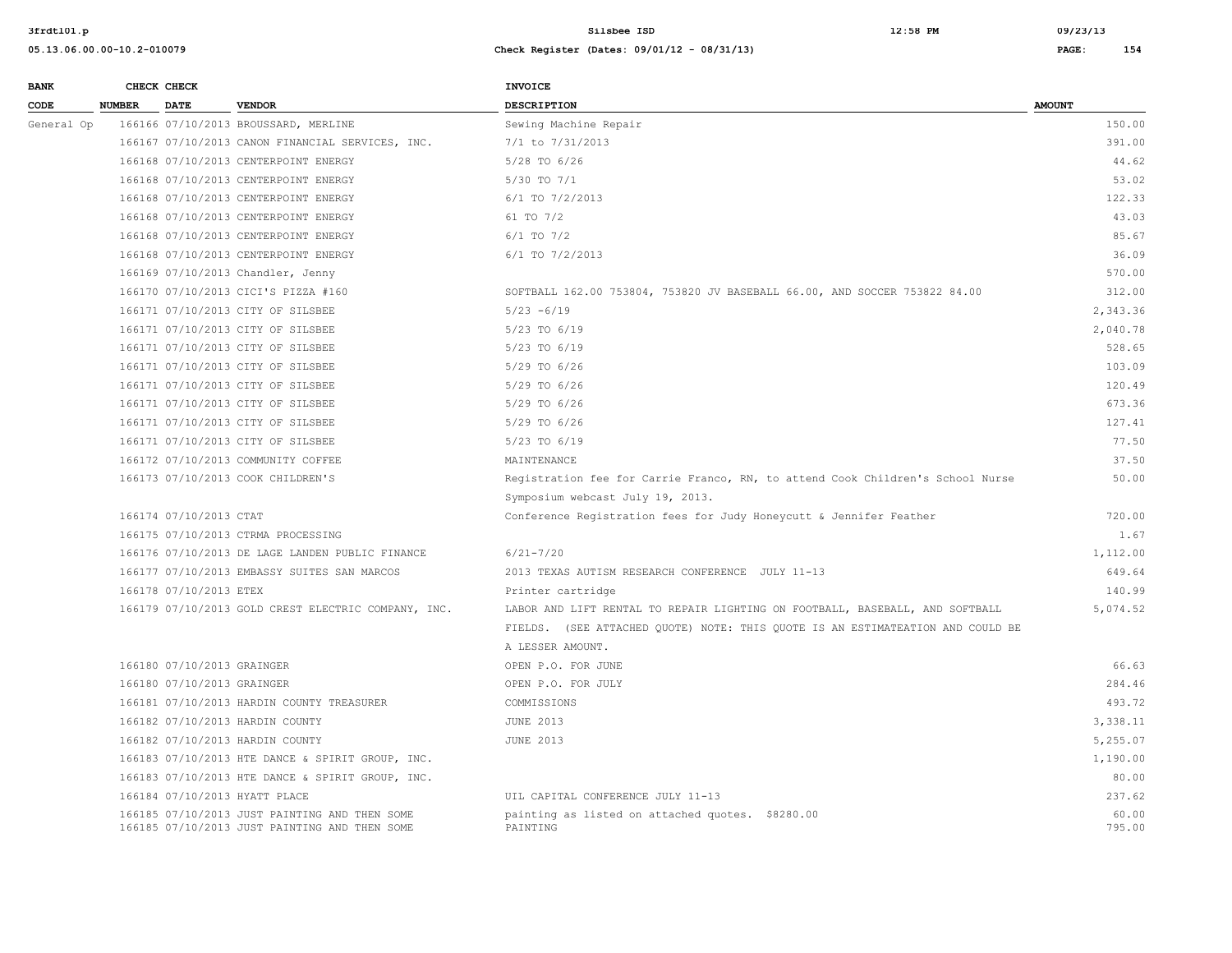| <b>BANK</b> |        | CHECK CHECK                 |                                                                                            | INVOICE                                                              |                  |
|-------------|--------|-----------------------------|--------------------------------------------------------------------------------------------|----------------------------------------------------------------------|------------------|
| CODE        | NUMBER | DATE                        | <b>VENDOR</b>                                                                              | <b>DESCRIPTION</b>                                                   | <b>AMOUNT</b>    |
| General Op  |        |                             | 166185 07/10/2013 JUST PAINTING AND THEN SOME                                              | painting as per attached quote \$1435.00                             | 765.00           |
|             |        |                             | 166186 07/10/2013 LAURA REEVES ACTIVITY FUND                                               | CALENDARS MAPCOLORS, PUZZLES FOR TEACHERS                            | 78.68            |
|             |        |                             | 166187 07/10/2013 M & D SUPPLY, INC.                                                       | DOOR MATERIALS \$514.26                                              | 514.22           |
|             |        |                             | 166187 07/10/2013 M & D SUPPLY, INC.                                                       | OPEN P.O. FOR JUNE                                                   | 63.82            |
|             |        | 166188 07/10/2013 MANNING'S |                                                                                            | teacher supplies-start-up 13.14                                      | 72.39            |
|             |        | 166188 07/10/2013 MANNING'S |                                                                                            | classroom start-up supplies for 2013-2014                            | 32.28            |
|             |        |                             | 166189 07/10/2013 MCMILLAN GLASS AND DOOR                                                  | OPEN P.O. FOR JULY                                                   | 219.41           |
|             |        |                             | 166190 07/10/2013 MENGER HOTEL                                                             | TCDA 7/21-24                                                         | 382.09           |
|             |        |                             | 166191 07/10/2013 MENGER HOTEL                                                             | TCDA JULY 21-24                                                      | 382.09           |
|             |        |                             | 166192 07/10/2013 MIXON, DR. JASON R.                                                      | JUNE CONSULTING FEE                                                  | 3,000.00         |
|             |        |                             | 166193 07/10/2013 MUNRO'S UNIFORM SERVICE                                                  | TRANSPORTATION                                                       | 318.90           |
|             |        |                             | 166193 07/10/2013 MUNRO'S UNIFORM SERVICE                                                  |                                                                      | 1,005.34         |
|             |        |                             | 166194 07/10/2013 O'REILLY AUTOMOTIVE                                                      | OPEN PO FOR THE MONTH OF JUNE 2013                                   | 3,297.02         |
|             |        |                             | 166194 07/10/2013 O'REILLY AUTOMOTIVE                                                      | OPEN P.O. FOR JUNE                                                   | 107.57           |
|             |        |                             | 166195 07/10/2013 REGION V EDUCATION SERVICE CENTER                                        | June 19, 2013 8:30 am to 3:30pm Myreta Cooper<br>Region 5esc ws#6838 | 35.00            |
|             |        |                             | 166195 07/10/2013 REGION V EDUCATION SERVICE CENTER                                        | Region 5esc ws#6837 June 20, 2013 8:30 am to 3:30 pm M. Cooper       | 45.00            |
|             |        |                             | 166195 07/10/2013 REGION V EDUCATION SERVICE CENTER                                        | Workshop 6974) Every Move Counts                                     | 200.00           |
|             |        |                             | 166195 07/10/2013 REGION V EDUCATION SERVICE CENTER                                        | Region 5 GT online ws# 7044 for Lauren Morrison June 17 - 30, 2013   | 75.00            |
|             |        |                             | 166195 07/10/2013 REGION V EDUCATION SERVICE CENTER                                        | Region 5 Karissa Yount-Ellis GT ws# 7044 on-line June 17 - 30, 2013  | 75.00            |
|             |        |                             | 166196 07/10/2013 SCHOOL AIDS                                                              | teacher supplies Griffin                                             | 213.25           |
|             |        |                             | 166197 07/10/2013 SILSBEE HIGH SCHOOL - FCCLA                                              | EXPENSES AND FOOD                                                    | 416.42           |
|             |        |                             | 166198 07/10/2013 SILSBEE MUFFLER & CUSTOM SHOP                                            | OPEN P.O. FOR JULY                                                   | 12.00            |
|             |        |                             | 166199 07/10/2013 SMART'S TRUCK & TRAILER                                                  | OPEN PO FOR THE MONTH OF JUNE 2013                                   | 133.42           |
|             |        |                             | 166200 07/10/2013 SOUTHWEST BUILDING SYSTEMS                                               | 3RD QUARTER MONITORING FEE SHS                                       | 75.00            |
|             |        |                             | 166200 07/10/2013 SOUTHWEST BUILDING SYSTEMS                                               | 3RD QUARTER MONITORING ADM BUILDING                                  | 75.00            |
|             |        |                             | 166201 07/10/2013 SPARKLETTS AND SIERRA SPRINGS                                            | ADMINISTRATION OFFICE , WAREHOUSE, TECHNOLOGY                        | 107.03           |
|             |        |                             | 166201 07/10/2013 SPARKLETTS AND SIERRA SPRINGS                                            | MIDDLE SCHOOL                                                        | 76.04            |
|             |        |                             | 166202 07/10/2013 SUN COAST RESOURCES, INC.                                                | OPEN P.O. FOR JULY                                                   | 1,950.50         |
|             |        |                             | 166203 07/10/2013 SWICEGOOD MUSIC COMPANY                                                  | Band Music                                                           | 793.60           |
|             |        |                             | 166203 07/10/2013 SWICEGOOD MUSIC COMPANY                                                  | Jupiter Tuba Repair                                                  | 275.00           |
|             |        |                             | 166203 07/10/2013 SWICEGOOD MUSIC COMPANY                                                  | Band Supplies                                                        | 404.18           |
|             |        |                             | 166203 07/10/2013 SWICEGOOD MUSIC COMPANY                                                  | Trombone & trumpet repairs                                           | 150.00           |
|             |        |                             | 166203 07/10/2013 SWICEGOOD MUSIC COMPANY                                                  | Yamaha Baritone repair                                               | 49.00            |
|             |        |                             | 166203 07/10/2013 SWICEGOOD MUSIC COMPANY                                                  | King trombone - student model                                        | 555.00           |
|             |        | 166204 07/10/2013 TCDA      |                                                                                            | REGISTRATION AND MEMBERSHIP                                          | 160.00           |
|             |        | 166205 07/10/2013 TEP, INC. |                                                                                            | Books for UIL Literary Criticism                                     | 364.65           |
|             |        |                             | 166206 07/10/2013 TEXAS SCHOOL ADMINISTRATORS' LEGAL DIGES                                 |                                                                      | 215.00           |
|             |        |                             | 166207 07/10/2013 THE WESTIN GALLERIA HOUSTON<br>166208 07/10/2013 THOMAS A/C SUPPLY, INC. | TCEC CONFERENCE JULY 14-17<br>OPEN P.O. FOR JUNE                     | 725.94<br>731.00 |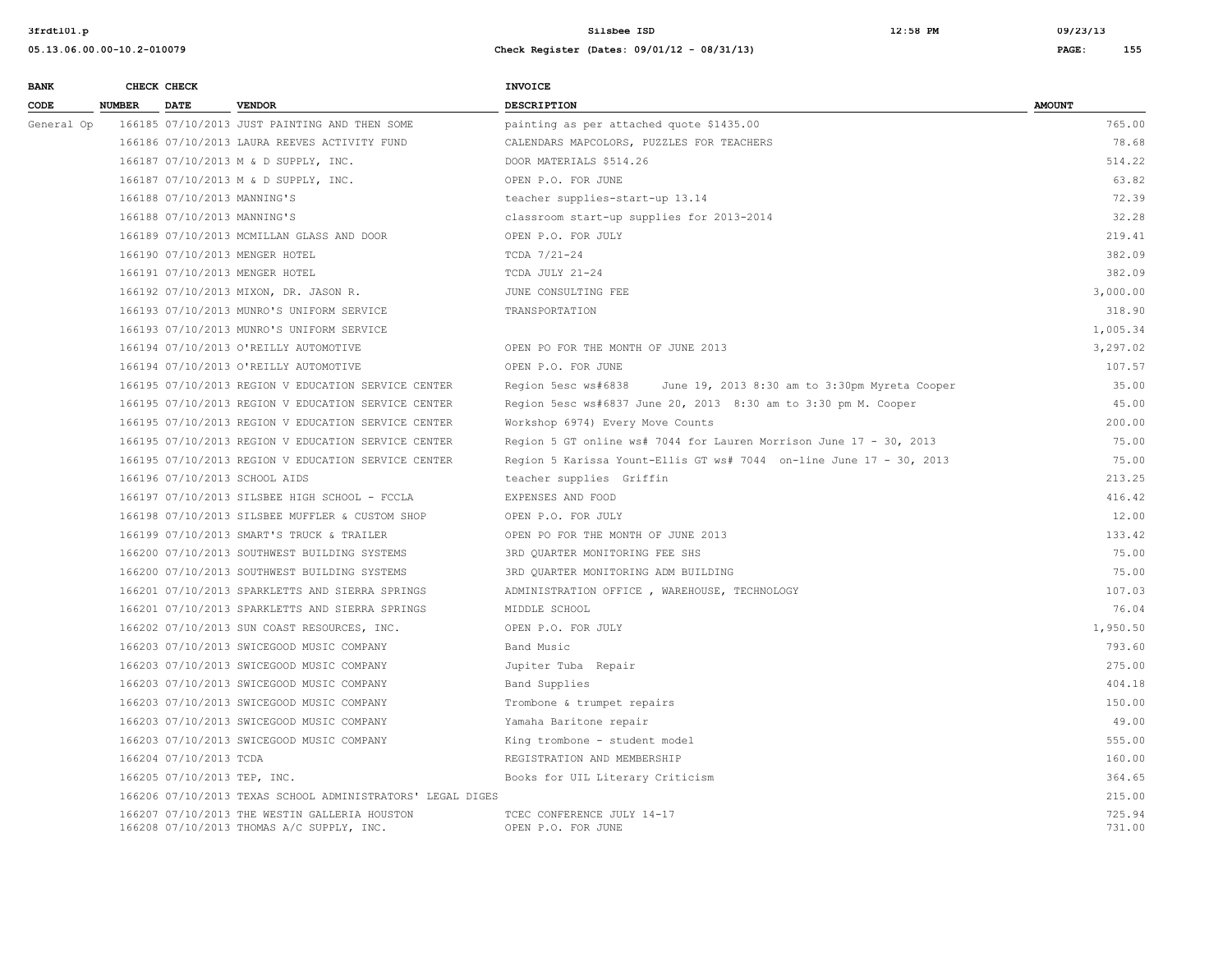| <b>BANK</b> |             | CHECK CHECK                |                                                                                                    | INVOICE                                                                             |                    |
|-------------|-------------|----------------------------|----------------------------------------------------------------------------------------------------|-------------------------------------------------------------------------------------|--------------------|
| CODE        | NUMBER DATE |                            | <b>VENDOR</b>                                                                                      | <b>DESCRIPTION</b>                                                                  | <b>AMOUNT</b>      |
| General Op  |             |                            | 166209 07/10/2013 TRIANGLE WATER CO.                                                               | ACADEMY                                                                             | 39.00              |
|             |             |                            | 166210 07/10/2013 VARSITY SPIRIT FASHIONS                                                          |                                                                                     | 1,948.55           |
|             |             |                            | 166210 07/10/2013 VARSITY SPIRIT FASHIONS                                                          |                                                                                     | 117.75             |
|             |             |                            | 166211 07/10/2013 Wharton, Kevin                                                                   | 6/23-27 TEXAS SCHOOL BASED LAW ENFORCEMENT CONFERENCE                               | 431.06             |
|             |             |                            | 166212 07/10/2013 WOOD, JESSE PHD                                                                  |                                                                                     | 975.00             |
|             |             |                            | 166213 07/11/2013 ACADIAN HARDWOODS                                                                | MATERIALS NEEDE TO REPAIR EXTERIOR DOOR AT KIRBY                                    | 45.79              |
|             |             |                            | 166214 07/11/2013 COBURN SUPPLY COMPANY, INC.                                                      | A C UNIT                                                                            | 1,749.30           |
|             |             | 166215 07/11/2013 GRAINGER |                                                                                                    | OPEN P.O. FOR JUNE                                                                  | 38.97              |
|             |             |                            | 166216 07/11/2013 JOHNSTONE SUPPLY                                                                 | 12,000 btu portable a/c unit quote #S2806212 REFERENCE HAND PURCHASE ORDER<br>47846 | 475.99             |
|             |             |                            | 166216 07/11/2013 JOHNSTONE SUPPLY                                                                 | OPEN P.O. FOR JUNE                                                                  | 43.76              |
|             |             |                            | 166216 07/11/2013 JOHNSTONE SUPPLY                                                                 | 5 ton a/c compressor and necessary materials for replacement (see attached          | 681.69             |
|             |             |                            |                                                                                                    | quote)                                                                              |                    |
|             |             |                            | 166217 07/11/2013 SILSBEE FARM & RANCH                                                             | OPEN P.O. FOR JUNE                                                                  | 214.50             |
|             |             |                            | 166218 07/11/2013 SOUTHERN LAWN & LANDSCAPES LLC                                                   | MOWING COMPLETED 7/6                                                                | 4,356.00           |
|             |             |                            | 166219 07/11/2013 SOUTHLAND ENGINE CO., INC.                                                       | PARTS AND LABOR, PICKUP AND DELIVERY OF NATIONAL REEL MOWER. COMPLETE SERVICE       | 600.60             |
|             |             |                            |                                                                                                    | OF MOWER REEL SHARPENING AND REPAIRS REOUIRED SHANE:1-337-315-3774 NOTE: THIS       |                    |
|             |             |                            |                                                                                                    | AMOUNT IS ESTIMATED COST AND MAY NEED TO BE ADDED IN COST.                          |                    |
|             |             |                            | 166220 07/11/2013 TRIANGLE WATER CO.                                                               | PACES                                                                               | 93.50              |
|             |             |                            | 166221 07/16/2013 STATE COMPTROLLER                                                                | 2013 2ND QUARTER SALES TAX (APRIL - JUNE)                                           | 1,630.04           |
|             |             |                            | 166221 07/17/2013 STATE COMPTROLLER                                                                | 2013 2ND QUARTER SALES TAX (APRIL - JUNE)                                           | $-1,630.04$        |
|             |             |                            | 166222 07/17/2013 STATE COMPTROLLER                                                                | 2013 2ND QUARTER SALES TAX (APRIL - JUNE)                                           | 591.28             |
|             |             |                            | 166223 07/24/2013 ACADIAN AMBULANCE                                                                | JUNE 7 SERVICES GRADUATION                                                          | 106.00             |
|             |             | 166224 07/24/2013 AT &T    |                                                                                                    | JUL 7 THRU AUG 6                                                                    | 3,236.51           |
|             |             |                            | 166225 07/24/2013 BEST WESTERN MARINA GRAND HOTEL                                                  | VATAT CONFERENCE JULY 28-AUG 2                                                      | 719.35             |
|             |             |                            | 166226 07/24/2013 C & S iNDUSTRIES                                                                 | MATERIALS AND LABOR TO FABRICATE AND INSTALL STAINLESS WATERLINE COVERS,            | 2,250.00           |
|             |             |                            |                                                                                                    | DRAINCOVERS, AND VENT LINE COVERS AS PER ATTACHED QUOTE. \$2250.00                  |                    |
|             |             |                            | 166227 07/24/2013 CANON SOLUTIONS AMERICIA                                                         | $6/1$ TO $7/1$                                                                      | 3,200.00           |
|             |             |                            | 166228 07/24/2013 CDW GOVERNMENT, INC.                                                             | PRINTER                                                                             | 351.25             |
|             |             |                            | 166229 07/24/2013 CENTERPOINT ENERGY                                                               | $6/7$ TO $7/9$                                                                      | 40.14              |
|             |             |                            | 166229 07/24/2013 CENTERPOINT ENERGY                                                               | $6/4$ TO $7/5$                                                                      | 71.78              |
|             |             |                            | 166229 07/24/2013 CENTERPOINT ENERGY                                                               | $6/4$ TO $7/5$                                                                      | 48.98              |
|             |             |                            | 166230 07/24/2013 CITY OF SILSBEE                                                                  | 6/6/2013 TO 7/3/2013                                                                | 591.38             |
|             |             |                            | 166230 07/24/2013 CITY OF SILSBEE                                                                  | $6/6$ TO $7/3$                                                                      | 510.57             |
|             |             |                            | 166230 07/24/2013 CITY OF SILSBEE                                                                  | $6/6$ TO $7/3/2-13$                                                                 | 225.48             |
|             |             |                            | 166231 07/24/2013 COBURN SUPPLY COMPANY, INC.                                                      | OPEN P.O. FOR JULY                                                                  | 46.00              |
|             |             |                            | 166232 07/24/2013 DE LAGE LANDEN PUBLIC FINANCE                                                    | 6/28 TO 7/27                                                                        | 2,022.00           |
|             |             |                            | 166232 07/24/2013 DE LAGE LANDEN PUBLIC FINANCE<br>166232 07/24/2013 DE LAGE LANDEN PUBLIC FINANCE | 7/28 TO 8/27<br>$6/29$ TO $7/28$                                                    | 491.00<br>1,299.00 |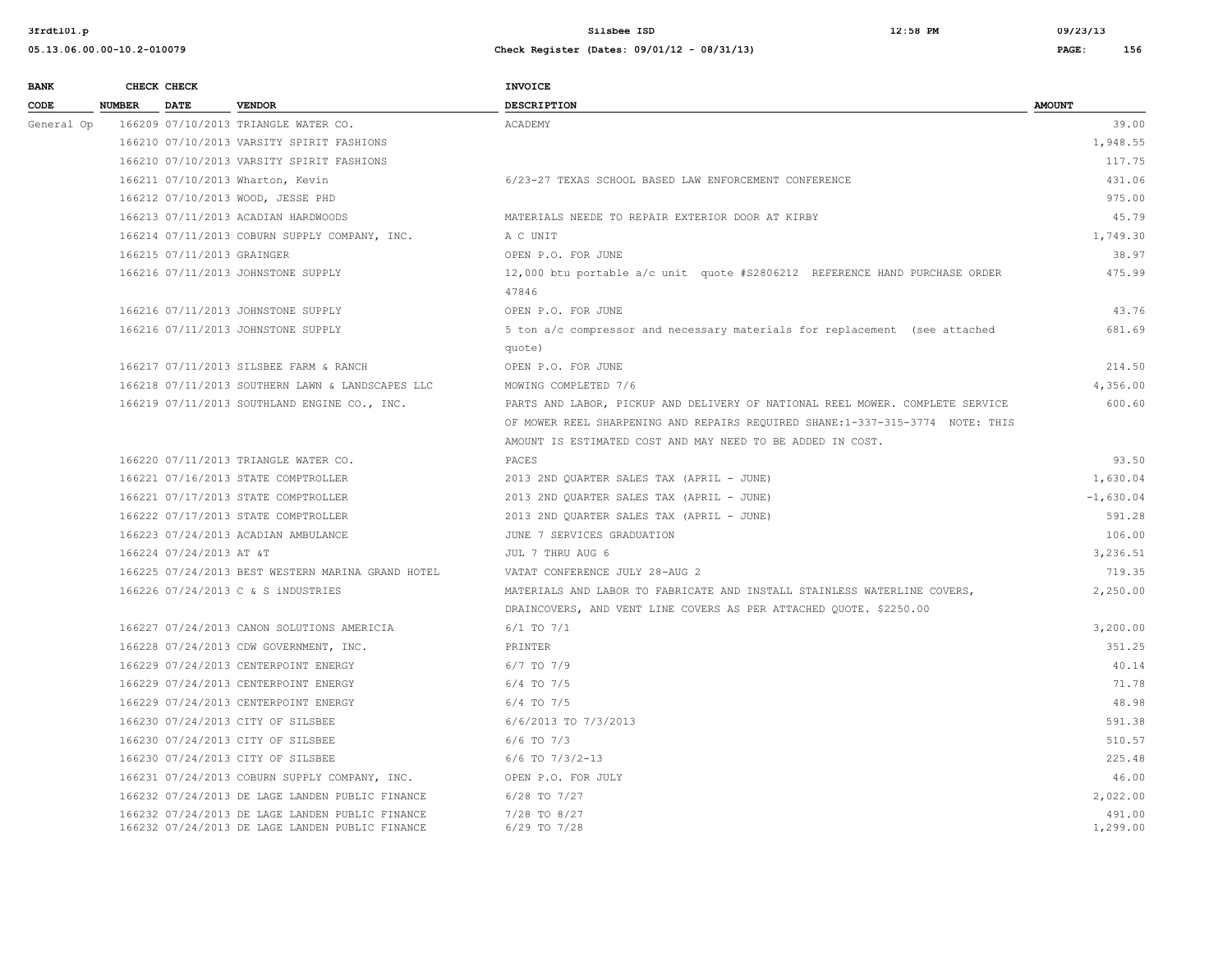| <b>BANK</b> |               | CHECK CHECK              |                                                                                  | <b>INVOICE</b>                                                                |                  |
|-------------|---------------|--------------------------|----------------------------------------------------------------------------------|-------------------------------------------------------------------------------|------------------|
| CODE        | <b>NUMBER</b> | DATE                     | <b>VENDOR</b>                                                                    | <b>DESCRIPTION</b>                                                            | <b>AMOUNT</b>    |
| General Op  |               |                          | 166232 07/24/2013 DE LAGE LANDEN PUBLIC FINANCE                                  | $7/1$ TO $7/31$                                                               | 3,708.00         |
|             |               |                          | 166232 07/24/2013 DE LAGE LANDEN PUBLIC FINANCE                                  | 7/1 TO 7/31                                                                   | 198.00           |
|             |               |                          | 166232 07/24/2013 DE LAGE LANDEN PUBLIC FINANCE                                  | $7/1$ TO $7/31$                                                               | 422.07           |
|             |               |                          | 166232 07/24/2013 DE LAGE LANDEN PUBLIC FINANCE                                  | $7/1$ TO $7/31$                                                               | 541.72           |
|             |               |                          | 166232 07/24/2013 DE LAGE LANDEN PUBLIC FINANCE                                  | $7/1$ TO $7/31$                                                               | 544.31           |
|             |               |                          | 166232 07/24/2013 DE LAGE LANDEN PUBLIC FINANCE                                  | 7/1 TO 7/31                                                                   | 541.72           |
|             |               |                          | 166232 07/24/2013 DE LAGE LANDEN PUBLIC FINANCE                                  | 7/1 TO 7/31                                                                   | 541.72           |
|             |               |                          | 166232 07/24/2013 DE LAGE LANDEN PUBLIC FINANCE                                  | $7/1$ TO $7/31$                                                               | 541.72           |
|             |               |                          | 166232 07/24/2013 DE LAGE LANDEN PUBLIC FINANCE                                  | 7/1 TO 7/31                                                                   | 422.07           |
|             |               |                          | 166232 07/24/2013 DE LAGE LANDEN PUBLIC FINANCE                                  | $7/1$ to $7/31$                                                               | 89.00            |
|             |               |                          | 166232 07/24/2013 DE LAGE LANDEN PUBLIC FINANCE                                  | $7/1$ to $7/31$                                                               | 630.00           |
|             |               |                          | 166233 07/24/2013 DELL MARKETING L.P.                                            | Laptop for UIL Computer Science Team                                          | 1,306.40         |
|             |               |                          | 166233 07/24/2013 DELL MARKETING L.P.                                            | Computer for Library                                                          | 824.24           |
|             |               |                          | 166234 07/24/2013 DEPPE, DR. SCOTT                                               | SILSBEE HS LEADERSHIP CLINIC JULY 26, 2013                                    | 600.00           |
|             |               |                          | 166235 07/24/2013 EXXON MOBIL                                                    |                                                                               | 287.73           |
|             |               | 166236 07/24/2013 FCSTAT |                                                                                  | REGISTRATION FEE CONFERENCE JULY 29-AUG 2                                     | 330.00           |
|             |               | 166237 07/24/2013 FCSTAT |                                                                                  | REGISTRATION FEE CONFERENCE JULY 29-AUG 2                                     | 280.00           |
|             |               |                          | 166238 07/24/2013 FIRETROL PROTECTIONS SYSTEMS                                   | MATERIALS AND LABOR TO INSPECT SPRINKLER SYATEM @SHS AUDITORIUM (2X PER YEAR) | 330.00           |
|             |               |                          | 166239 07/24/2013 Franco, Eldon                                                  | STATE BASEBALL TOURNAMENT AUSTIN                                              | 302.84           |
|             |               |                          | 166239 07/24/2013 Franco, Eldon                                                  | TASSP CONFERENCE AUSTIN /HORSESHOE BAY                                        | 472.10           |
|             |               |                          | 166240 07/24/2013 GARCIA, MONTANA                                                |                                                                               | 1,000.00         |
|             |               |                          | 166241 07/24/2013 HAMMOND & STEPHENS                                             | gradebooks, lesson plan books, cumulative folders                             | 986.23           |
|             |               |                          | 166242 07/24/2013 HYATT PLACE CITYVIEW                                           | THSCA JULY 28-30                                                              | 518.84           |
|             |               |                          | 166243 07/24/2013 HYDRO-CLEAN SERVICES, INC.                                     | CLEANING VENT HOODS                                                           | 2,060.00         |
|             |               |                          | 166244 07/24/2013 INTERSTATE BATTERY CENTER                                      | OPEN P.O. FOR JULY                                                            | 59.75            |
|             |               |                          | 166245 07/24/2013 JUST PAINTING AND THEN SOME                                    | painting as per attached quote \$1435.00                                      | 670.00           |
|             |               |                          | 166245 07/24/2013 JUST PAINTING AND THEN SOME                                    | MATERIALS AND LABOR TO DO PAINTING AS NOTED IN ATTACHED QUOTE. \$1295.00      | 1,295.00         |
|             |               |                          | 166245 07/24/2013 JUST PAINTING AND THEN SOME                                    | MATERIALS AND LABOR TO PAINT NEW AND REPAINT ALL CROSSWALKS ON HIGHSCHOOL     | 2,335.00         |
|             |               |                          |                                                                                  | PARKING AREAS AS NEEDED. \$2335.00                                            |                  |
|             |               |                          | 166246 07/24/2013 JW MARRIOTT HOUSTON                                            | ADVANCES IN SCHOOL NURSING SUMMER CONFERENCE 7-25-27                          | 286.38           |
|             |               |                          | 166247 07/24/2013 KIWANIS CLUB OF SILSBEE                                        | RICHARD BAIN                                                                  | 110.00           |
|             |               |                          | 166248 07/24/2013 KUEBODEAUX, LAUREN                                             | 1 OF 2 DRAWS                                                                  | 500.00           |
|             |               |                          | 166249 07/24/2013 LAURA REEVES ACTIVITY FUND                                     |                                                                               | 123.22           |
|             |               |                          | 166249 07/24/2013 LAURA REEVES ACTIVITY FUND                                     |                                                                               | 47.00            |
|             |               |                          | 166250 07/24/2013 LIVINGSTON SAW SERVICE                                         | OPEN P.O. FOR JULY                                                            | 13.99            |
|             |               |                          | 166251 07/24/2013 MASTER AUDIO VISUALS, INC.                                     | DOCUMENT CAMERAS                                                              | 8,130.00         |
|             |               |                          | 166252 07/24/2013 MCMILLAN GLASS AND DOOR                                        | OPEN P.O. FOR JULY                                                            | 54.75            |
|             |               |                          | 166253 07/24/2013 Moore, Rhett<br>166254 07/24/2013 PACIFIC NORTHWEST PUBLISHING | STATE FFA CONVENTION<br>PASS                                                  | 433.55<br>160.50 |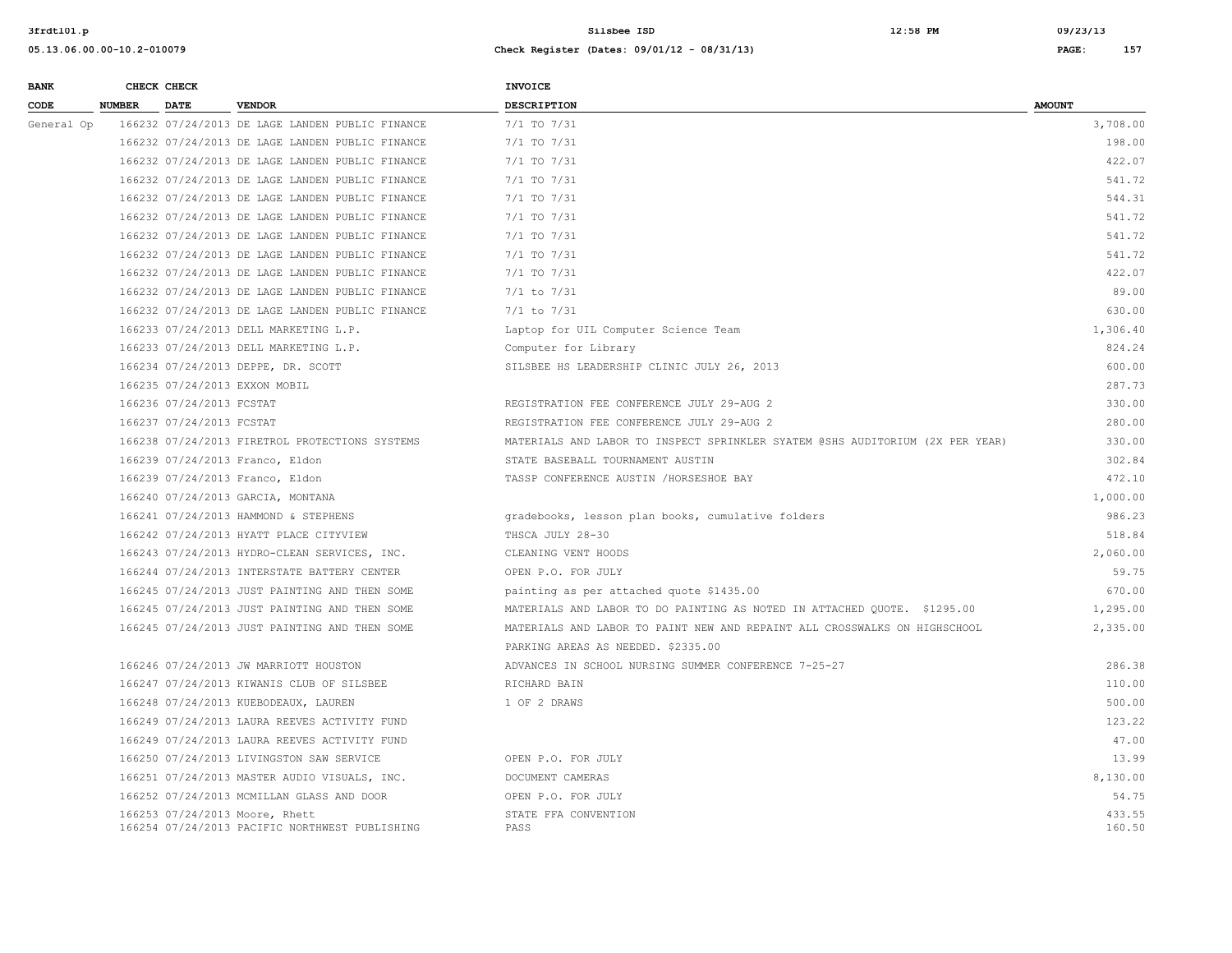| <b>BANK</b> |        | CHECK CHECK                 |                                                                                       | <b>INVOICE</b>                                                                                     |                    |
|-------------|--------|-----------------------------|---------------------------------------------------------------------------------------|----------------------------------------------------------------------------------------------------|--------------------|
| CODE        | NUMBER | <b>DATE</b>                 | <b>VENDOR</b>                                                                         | <b>DESCRIPTION</b>                                                                                 | <b>AMOUNT</b>      |
| General Op  |        |                             | 166255 07/24/2013 Parker, Jamie                                                       | PARKING CAMT CONFERENCE SAN ANTONIO JULY 9-12                                                      | 467.14             |
|             |        |                             | 166256 07/24/2013 PARKER LUMBER - SILSBEE                                             | OPEN P.O. FOR JUNE                                                                                 | 1,204.61           |
|             |        |                             | 166257 07/24/2013 REGION V EDUCATION SERVICE CENTER                                   | 036377 Region 5 Summer Workshop Conference                                                         | 90.00              |
|             |        |                             | 166258 07/24/2013 Sanders, Jason                                                      | TGCA JULY 8-12                                                                                     | 395.19             |
|             |        |                             | 166259 07/24/2013 SEIDLITZ EDUCATION PRODUCTS                                         | HANDBOOK                                                                                           | 74.85              |
|             |        |                             | 166260 07/24/2013 Shannon, Donna                                                      | NATIONAL FCCLA CONFERENCE NASHVILLE, TN                                                            | 141.95             |
|             |        |                             | 166261 07/24/2013 SHERATON DALLAS HOTEL                                               | FCSTAT PROF DEV CONF JULY 29-AUG 2                                                                 | 493.86             |
|             |        |                             | 166262 07/24/2013 SILSBEE PROPANE FUELS                                               | OPEN P.O. FOR JULY                                                                                 | 15.00              |
|             |        |                             | 166263 07/24/2013 SODEXO, INC & AFFILIATES                                            | COST MONTH JUNE                                                                                    | 51, 432.71         |
|             |        |                             | 166264 07/24/2013 SOUTHERN LAWN & LANDSCAPES LLC                                      | MOWING COMPLETED 7/17                                                                              | 4,356.00           |
|             |        |                             | 166265 07/24/2013 SOUTHERN COMPUTER WAREHOUSE                                         | Disk Drive                                                                                         | 30.94              |
|             |        |                             | 166265 07/24/2013 SOUTHERN COMPUTER WAREHOUSE                                         | IPAD                                                                                               | 8.59               |
|             |        |                             | 166265 07/24/2013 SOUTHERN COMPUTER WAREHOUSE                                         | DIGITIZER                                                                                          | 184.09             |
|             |        |                             | 166266 07/24/2013 SOUTHWEST BUILDING SYSTEMS                                          | BATTERY AND SERVICE CALL                                                                           | 86.36              |
|             |        |                             | 166266 07/24/2013 SOUTHWEST BUILDING SYSTEMS                                          | SOUNDSYSTEM                                                                                        | 3,247.75           |
|             |        |                             | 166267 07/24/2013 SPOONEMORE, KAILA                                                   | DRUMLINE CLINIC JULY 15-19                                                                         | 600.00             |
|             |        |                             | 166268 07/24/2013 STAR GRAPHICS INC                                                   | $7/1$ to $7/31$                                                                                    | 425.00             |
|             |        |                             | 166268 07/24/2013 STAR GRAPHICS INC                                                   | 7/1 TO 7/31                                                                                        | 153.00             |
|             |        |                             | 166268 07/24/2013 STAR GRAPHICS INC                                                   | 7/1 TO 7/31                                                                                        | 139.00             |
|             |        |                             | 166269 07/24/2013 Stewart, Murrell                                                    | JULY 10-14                                                                                         | 339.15             |
|             |        |                             | 166270 07/24/2013 TASB, INC.                                                          | UPDATE 97                                                                                          | 350.82             |
|             |        |                             | 166271 07/24/2013 TEXAS DEPARTMENT OF PUBLIC SAFETY                                   | $6/3$ TO $6/13$                                                                                    | 28.00              |
|             |        | 166272 07/24/2013 TEXAS FFA |                                                                                       | FFA CONVENTION 7-8 TO 7-12                                                                         | 35.00              |
|             |        |                             | 166275 07/24/2013 TIME WARNER CABLE                                                   | $7/18 - 8/17$                                                                                      | 954.01             |
|             |        |                             | 166276 07/24/2013 TIME WARNER CABLE                                                   | $7/18$ to $8/17$                                                                                   | 954.01             |
|             |        |                             | 166274 07/24/2013 TIME WARNER CABLE                                                   | $7/15$ to $8/14$                                                                                   | 3,375.00           |
|             |        |                             | 166273 07/24/2013 TIME WARNER CABLE                                                   | 07/17 to 8/16                                                                                      | 954.01             |
|             |        |                             | 166277 07/24/2013 TIME WARNER CABLE                                                   | $7/18$ to $8/17$                                                                                   | 954.01             |
|             |        | 166278 07/24/2013 VATAT     |                                                                                       | CONFERENCE FEE                                                                                     | 300.00             |
|             |        | 166279 07/24/2013 WAL-MART  |                                                                                       | COMMITTEE MEETING 6/19                                                                             | 40.38              |
|             |        | 166279 07/24/2013 WAL-MART  |                                                                                       | batteries for calculators                                                                          | 10.97              |
|             |        | 166279 07/24/2013 WAL-MART  |                                                                                       | LAMINATOR AND SUPPLIES                                                                             | 228.34             |
|             |        | 166279 07/24/2013 WAL-MART  |                                                                                       | BOARD MEETING 7/9                                                                                  | 51.10              |
|             |        |                             | 166280 07/24/2013 WATHEN, DESHONG & JUNCKER, L.L.P.                                   | AUDIT ENDING AUGUST 31, 2013                                                                       | 7,500.00           |
|             |        |                             |                                                                                       | 166281 07/24/2013 WELLS, PEYTON, GREENBURG AND HUNT, L.L.P RE: MISC LITIGATION/SPECIAL ASSIAGNMENT | 1,500.00           |
|             |        |                             | 166281 07/24/2013 WELLS, PEYTON, GREENBURG AND HUNT, L.L.P RE: RETAINER               |                                                                                                    | 1,000.00           |
|             |        |                             | 166282 07/31/2013 ADVANCED SYSTEMS & ALARMS                                           | 8/1 TO 8/31                                                                                        | 70.00              |
|             |        |                             | 166283 07/31/2013 AGILE SPORTS TECHNOLOGIES<br>166284 07/31/2013 APPLE COMPUTER, INC. | ONLINE VIDEO EDITING AND PRACTICE SCRIPTS<br>I pad mini for student                                | 1,495.00<br>329.00 |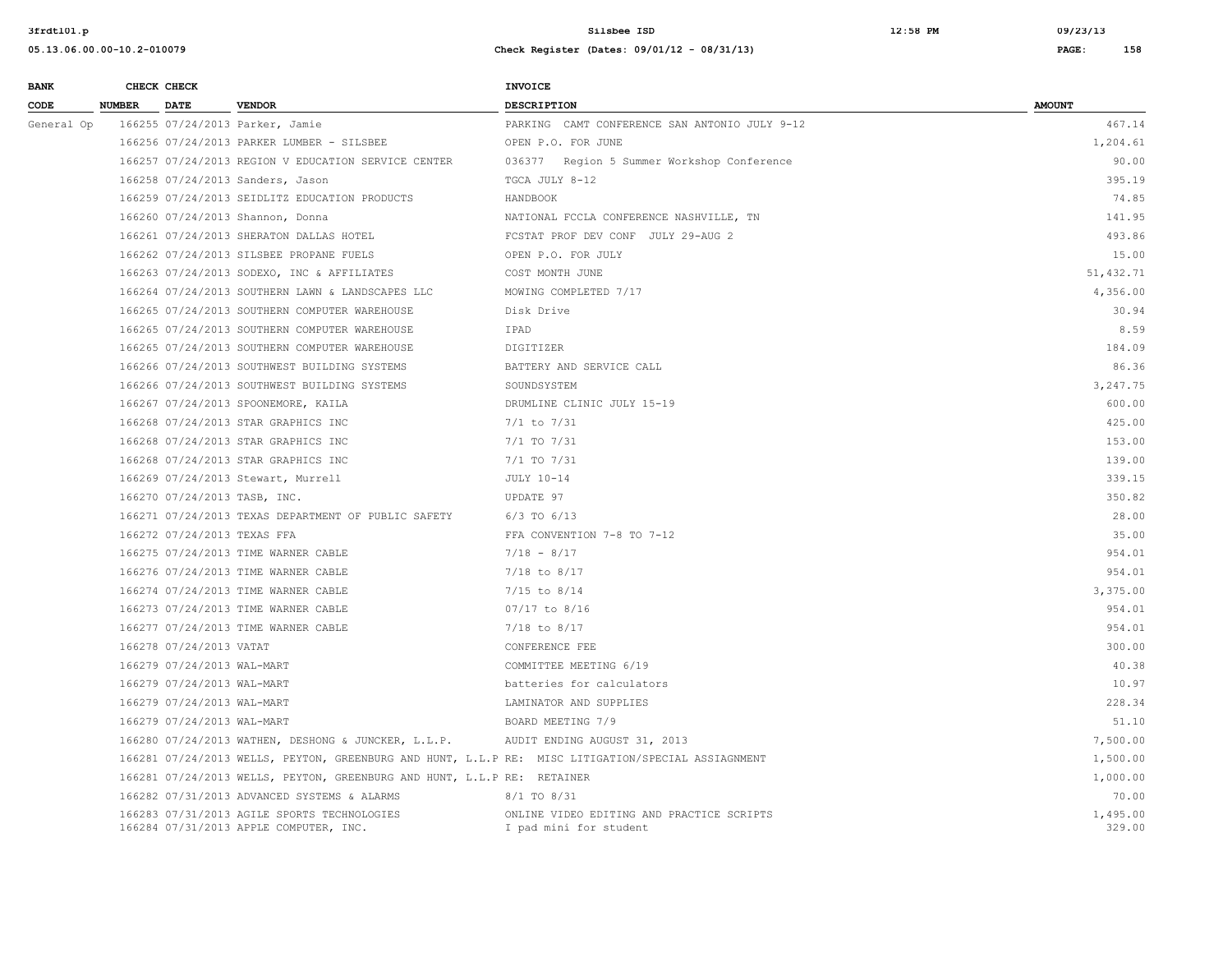| <b>BANK</b> |               | CHECK CHECK                 |                                                                          | <b>INVOICE</b>                                                              |                  |
|-------------|---------------|-----------------------------|--------------------------------------------------------------------------|-----------------------------------------------------------------------------|------------------|
| CODE        | <b>NUMBER</b> | <b>DATE</b>                 | <b>VENDOR</b>                                                            | <b>DESCRIPTION</b>                                                          | <b>AMOUNT</b>    |
| General Op  |               |                             | 166329 07/31/2013 BRECHTEL, SADIE                                        | TASC SUMMER LEADERSHIP CONF                                                 | 46.85            |
|             |               |                             | 166286 07/31/2013 CARD SERVICES                                          | JUNE 18 TO JULY 18                                                          | 913.19           |
|             |               |                             | 166285 07/31/2013 CARD SERVICES                                          | JUNE 20 TO JULY 19                                                          | 339.27           |
|             |               |                             | 166287 07/31/2013 CARTER'S EDUCATIONAL TRAINING                          | JUNE 2013 IN HOME SERVICES                                                  | 780.00           |
|             |               |                             | 166288 07/31/2013 CDW GOVERNMENT, INC.                                   | PRINTER                                                                     | 351.25           |
|             |               |                             | 166288 07/31/2013 CDW GOVERNMENT, INC.                                   | Canon Camcorder                                                             | 2,067.49         |
|             |               |                             | 166289 07/31/2013 CENTERPOINT ENERGY                                     | $6/14$ TO $7/18$                                                            | 441.49           |
|             |               |                             | 166289 07/31/2013 CENTERPOINT ENERGY                                     | $6/14$ TO $7/18$                                                            | 5,116.66         |
|             |               |                             | 166290 07/31/2013 CHAMPIONSHIP PRODUCTIONS                               | DVD'S BASKETBALL                                                            | 109.98           |
|             |               |                             | 166291 07/31/2013 CITY OF SILSBEE                                        | $6/10$ TO $7/9$                                                             | 111.76           |
|             |               |                             | 166291 07/31/2013 CITY OF SILSBEE                                        | $6/10$ TO $7/9$                                                             | 116.29           |
|             |               |                             | 166291 07/31/2013 CITY OF SILSBEE                                        | $6/19$ TO $7/18$                                                            | 1,418.58         |
|             |               |                             | 166291 07/31/2013 CITY OF SILSBEE                                        | $6/19$ TO $7/16$                                                            | 2,574.96         |
|             |               |                             | 166291 07/31/2013 CITY OF SILSBEE                                        | $6/19$ TO $7/16$                                                            | 363.05           |
|             |               |                             | 166291 07/31/2013 CITY OF SILSBEE                                        | $6/19$ TO $7/16$                                                            | 32.50            |
|             |               |                             | 166292 07/31/2013 COMMUNITY COFFEE                                       | ADMINISTRATION                                                              | 9.00             |
|             |               |                             | 166292 07/31/2013 COMMUNITY COFFEE                                       | MAINTENANCE                                                                 | 72.00            |
|             |               |                             | 166292 07/31/2013 COMMUNITY COFFEE                                       | READ                                                                        | 65.00            |
|             |               | 166293 07/31/2013 Day, Keli |                                                                          | PRESCHOOL SUMMER INSTITUTE EARLY CHILDHOOD                                  | 60.28            |
|             |               |                             | 166294 07/31/2013 DEBRETANGE, LACEY                                      | SCHOLARSHIP                                                                 | 1,500.00         |
|             |               |                             | 166330 07/31/2013 DELL MARKETING L.P.                                    | DELL 19" monitor for RT Cafeteria Office                                    | 145.99           |
|             |               |                             | 166331 07/31/2013 Durant, Seth                                           | COACHING SCHOOL                                                             | 44.51            |
|             |               | 166295 07/31/2013 ENTERGY   |                                                                          | <b>JULY 2013</b>                                                            | 85,781.45        |
|             |               | 166296 07/31/2013 ETEX      |                                                                          | SUPPLIES                                                                    | 56.11            |
|             |               |                             | 166328 07/31/2013 Feather, Jennifer                                      | $7/15 - 17$                                                                 | 164.46           |
|             |               |                             | 166297 07/31/2013 Ferguson, Jennifer                                     | TAKING STUDENT TO DOCTORAND TEXAS AUTISM RESEARCH CONF 7/11-13              | 55.03            |
|             |               |                             | 166298 07/31/2013 FIRETROL PROTECTIONS SYSTEMS                           | MATERIALS NAD LABOR TO INSPECT FIRE EXTIGUISHERS DISTRICT WIDE. 1X PER YEAR | 2,282.00         |
|             |               |                             |                                                                          | NOTE: YEARLY PRICE VARIES DEPENDING ON HOW MANY ARE DUE FOR DISCHARGE,      |                  |
|             |               |                             |                                                                          | HYDRO-TEST AND RECHARGE?                                                    |                  |
|             |               |                             | 166299 07/31/2013 Foster, Tonya                                          |                                                                             | 45.79            |
|             |               |                             | 166300 07/31/2013 GILLEY, WILLIAM                                        | LIONS CLUB GOSPEL GROUP TOTAL 3 HOURS                                       | 75.00            |
|             |               | 166301 07/31/2013 GRAINGER  |                                                                          | EXIT SIGNS W/EMERGENCY WIRE GUARDS (SEE ATTACHED QUOTE)                     | 1,400.00         |
|             |               | 166301 07/31/2013 GRAINGER  |                                                                          | OPEN P.O. FOR JULY                                                          | 6.35             |
|             |               | 166301 07/31/2013 GRAINGER  |                                                                          | OPEN P.O. FOR JULY                                                          | 156.47           |
|             |               |                             | 166302 07/31/2013 GRAND HYATT                                            | C-SCOPE CONFERENCE 8/6-8/8                                                  | 279.09           |
|             |               |                             | 166303 07/31/2013 HARRIS, JENNIFER                                       | <b>JULY 2013</b>                                                            | 19.99            |
|             |               |                             | 166304 07/31/2013 JACKSON, SHARON                                        | OCCUPATIONAL SERVICES                                                       | 2,385.00         |
|             |               |                             | 166305 07/31/2013 JOHNSTONE SUPPLY<br>166305 07/31/2013 JOHNSTONE SUPPLY | S2812795.001, AND S2812259.001<br>OPEN P.O. FOR JULY<br>OPEN P.O. FOR JULY  | 350.08<br>105.40 |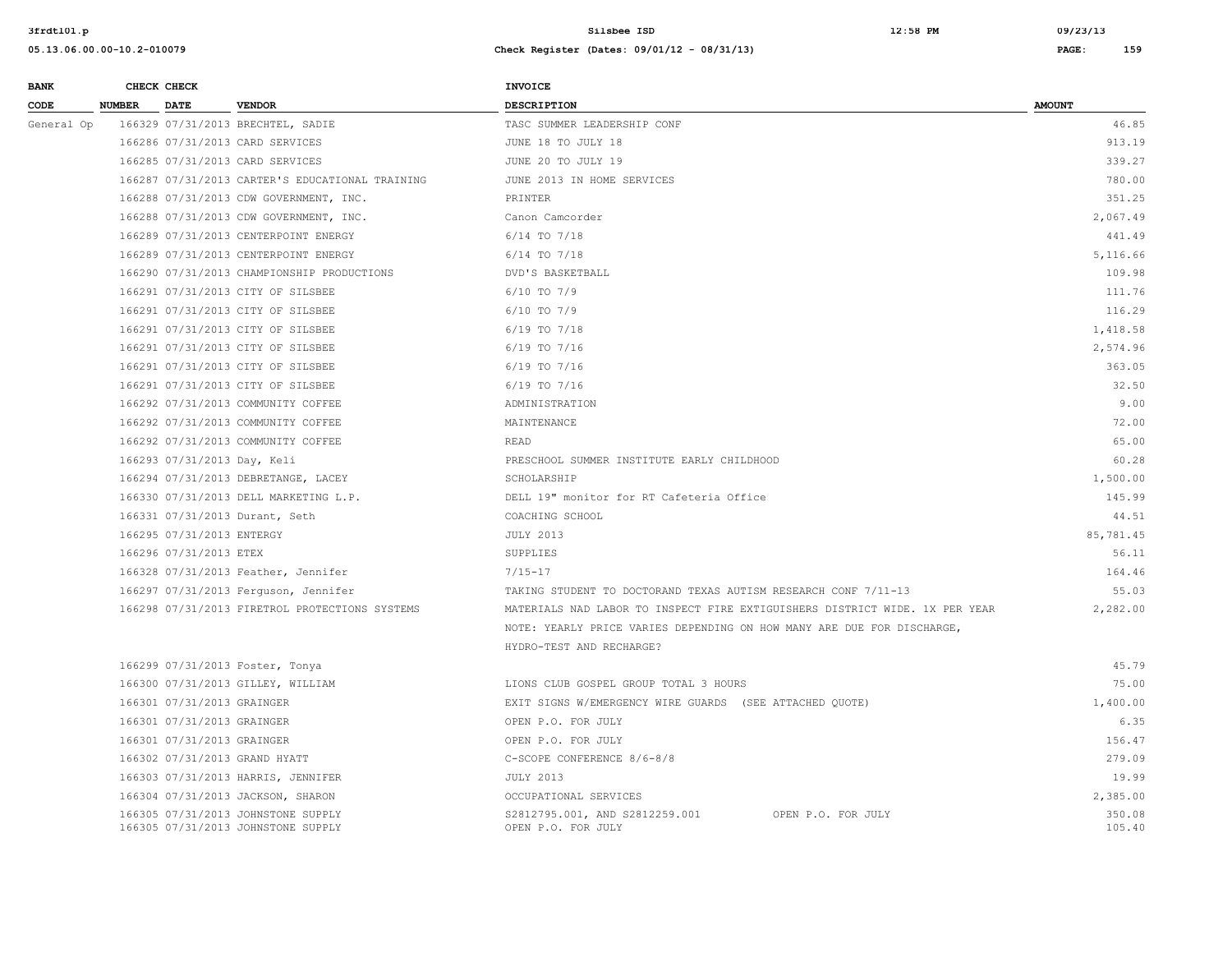| 05.13.06.00.00-10.2-01007 |
|---------------------------|
|---------------------------|

| <b>BANK</b> |               | CHECK CHECK                  |                                                    | INVOICE                                                                         |               |
|-------------|---------------|------------------------------|----------------------------------------------------|---------------------------------------------------------------------------------|---------------|
| CODE        | <b>NUMBER</b> | <b>DATE</b>                  | <b>VENDOR</b>                                      | <b>DESCRIPTION</b>                                                              | <b>AMOUNT</b> |
| General Op  |               |                              | 166305 07/31/2013 JOHNSTONE SUPPLY                 | CONTROL PARTS AND FITTINGS AS LISTED IN ATTACHED QUOTE \$468.68                 | 107.03        |
|             |               |                              | 166305 07/31/2013 JOHNSTONE SUPPLY                 | R 409A REFRIGERANT \$525.00                                                     | 524.28        |
|             |               |                              | 166305 07/31/2013 JOHNSTONE SUPPLY                 | CONTROL PARTS AND FITTINGS AS LISTED IN ATTACHED QUOTE \$468.68                 | 235.36        |
|             |               | 166306 07/31/2013 Lee, Gina  |                                                    |                                                                                 | 77.00         |
|             |               | 166306 07/31/2013 Lee, Gina  |                                                    | AUTISM CONFERENCE                                                               | 44.50         |
|             |               |                              | 166307 07/31/2013 LIVINGSTON LAWN & GARDEN         | 24 1/2" LAWN MOWER BLADES FOR 272 GRAVELY MOWER \$87.33                         | 87.33         |
|             |               |                              | 166307 07/31/2013 LIVINGSTON LAWN & GARDEN         | MOWER                                                                           | 11,679.27     |
|             |               |                              | 166332 07/31/2013 McKeehan, Kathryn                | TCDA SAN ANTONIO                                                                | 90.37         |
|             |               |                              | 166308 07/31/2013 Parks, Diane                     | FCCLA NATIONAL CONFERENCE                                                       | 145.87        |
|             |               |                              | 166308 07/31/2013 Parks, Diane                     | FCCLA OFFICER TRAINING                                                          | 6.99          |
|             |               |                              | 166310 07/31/2013 RABO BUSINESS FORMS, INC.        | REPORT CARDS MIDDLE SCHOOL                                                      | 525.00        |
|             |               | 166311 07/31/2013 RED ALERT  |                                                    | OPEN P.O. FOR JULY                                                              | 260.00        |
|             |               | 166311 07/31/2013 RED ALERT  |                                                    | MATERIALS AND LABOR TO PERFORM QUARTERLY PEST MANAGEMENT NOTE: \$50.00 INCLUDED | 1,330.00      |
|             |               |                              |                                                    | FOR TRANSPORTATION DEPT.                                                        |               |
|             |               | 166312 07/31/2013 REXEL      |                                                    | OPEN P.O. FOR JULY                                                              | 145.67        |
|             |               |                              | 166313 07/31/2013 SCHOOL SPECIALTY                 | Sensory Toys                                                                    | 71.09         |
|             |               |                              | 166309 07/31/2013 SCOTT PAULINO PHYSICAL THERAPIST | PHYSICAL THERAPY                                                                | 6,412.50      |
|             |               |                              | 166309 07/31/2013 SCOTT PAULINO PHYSICAL THERAPIST | PHYSICAL THERAPY                                                                | 2,272.50      |
|             |               |                              | 166309 07/31/2013 SCOTT PAULINO PHYSICAL THERAPIST | JUNE AND JULY 2013                                                              | 810.00        |
|             |               |                              | 166314 07/31/2013 Shannon, Donna                   | MEALS ORIGINAL CHECK ISSUED 7/24                                                | 6.32          |
|             |               |                              | 166315 07/31/2013 SILSBEE MUFFLER & CUSTOM SHOP    | OPEN P.O. FOR JULY                                                              | 12.00         |
|             |               |                              | 166316 07/31/2013 Smith, Cynthia                   |                                                                                 | 40.00         |
|             |               |                              | 166316 07/31/2013 Smith, Cynthia                   |                                                                                 | 50.00         |
|             |               |                              | 166317 07/31/2013 SOUTHERN COMPUTER WAREHOUSE      | I PAD CASE                                                                      | 50.38         |
|             |               |                              | 166317 07/31/2013 SOUTHERN COMPUTER WAREHOUSE      | Printer & Toner for Comp Lab-Room 240                                           | 246.54        |
|             |               |                              | 166317 07/31/2013 SOUTHERN COMPUTER WAREHOUSE      | Printer & Toner for Comp Lab-Room 240                                           | 444.85        |
|             |               |                              | 166317 07/31/2013 SOUTHERN COMPUTER WAREHOUSE      | Case for ipad mini                                                              | 39.02         |
|             |               |                              | 166317 07/31/2013 SOUTHERN COMPUTER WAREHOUSE      | Otterbox IPAD 2&3 Defender Corer                                                | 251.90        |
|             |               |                              | 166318 07/31/2013 Spears, Jan                      | AUTISM CONFERENCE                                                               | 57.49         |
|             |               |                              | 166319 07/31/2013 Spears, Lynette                  | AUTISM CONFERENCE                                                               | 43.70         |
|             |               |                              | 166320 07/31/2013 SSC SERVICE SOLUTIONS            | LUMBERTON RAIDERETTE SPRING DANCE - JANITORAL SERVICES                          | 90.00         |
|             |               |                              | 166320 07/31/2013 SSC SERVICE SOLUTIONS            | SMS SIMONS MEMORIAL CHURCH BASKETBALL TOURNEY                                   | 225.00        |
|             |               |                              | 166333 07/31/2013 TANK OWNER MEMBERS INS. CO.      | 7/15/13 to 7/15/14 policy renewal                                               | 1,762.00      |
|             |               | 166321 07/31/2013 TASB, INC. |                                                    |                                                                                 | 443.97        |
|             |               |                              | 166322 07/31/2013 TIME WARNER CABLE                | 7/30 TO 8/29                                                                    | 653.51        |
|             |               |                              | 166323 07/31/2013 TURTLE & HUGHES, INC.            | OPEN P.O. FOR JULY                                                              | 802.72        |
|             |               |                              | 166323 07/31/2013 TURTLE & HUGHES, INC.            | OPEN P.O. FOR JULY                                                              | 265.15        |
|             |               |                              | 166324 07/31/2013 VADEN, DANIELLE                  |                                                                                 | 500.00        |
|             |               |                              | 166325 07/31/2013 VERIZON WIRELESS                 | JUN 14-JUL13                                                                    | 2,545.34      |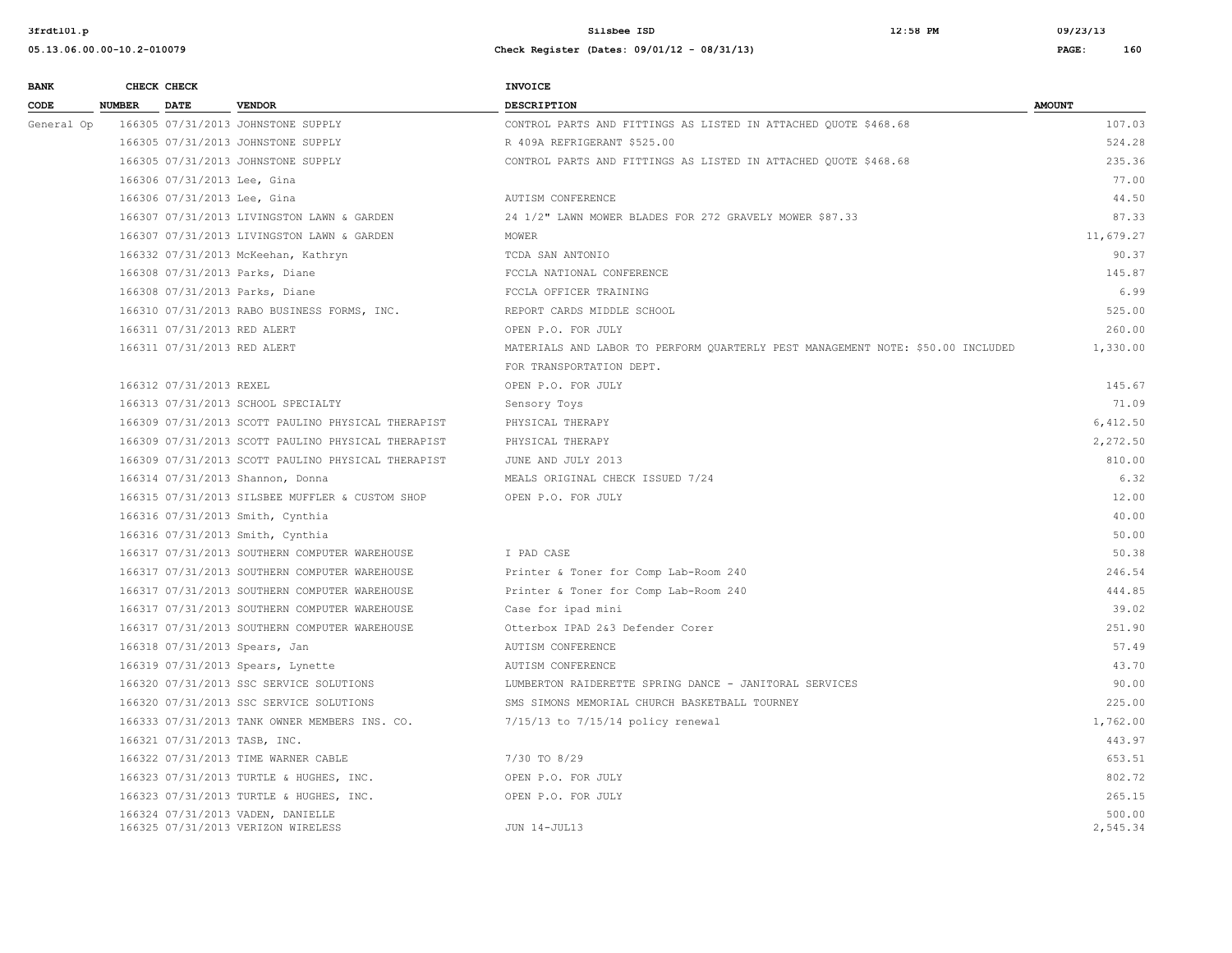#### **05.13.06.00.00-10.2-010079 Check Register (Dates: 09/01/12 - 08/31/13) PAGE: 161**

**BANK** CHECK CHECK **CHECK CODE NUMBER DATE VENDOR DESCRIPTION AMOUNT**  General Op 166334 07/31/2013 Westbrook, Dustin COACHING SCHOOL COACHING SCHOOL 51.26 166326 07/31/2013 Wharton, Deborah MILEAGE, MEALS HOTEL PRESCHOOL SUMMER INSTITUTE 696.96 166326 07/31/2013 Wharton, Deborah 375.00 166327 07/31/2013 WOOD, JESSE PHD 1,950.00 166302 08/05/2013 GRAND HYATT C-SCOPE CONFERENCE 8/6-8/8 -279.09 166335 08/07/2013 AT&T LONG DISTANCE 123.94 166336 08/07/2013 ATTERBERY TRUCK SALES, INC. OPEN PO FOR THE MONTH OF JULY 2013 1,238.53 166337 08/07/2013 BAKER DISTRIBUTING OPEN P.O. FOR JULY 107.30 166338 08/07/2013 BEAUMONT FREIGHTLINER - STERLING BODY WORK ON BUS #42 881.75 166338 08/07/2013 BEAUMONT FREIGHTLINER - STERLING OPEN PO FOR THE MONTH OF JULY 2013 2,152.66 166339 08/07/2013 BEST MPRESSIONS CALENDARS 225.50 166340 08/07/2013 BETTY'S BLOOMERS NURSERY SONJA KELLEY MOM 47.50 166341 08/07/2013 C & S iNDUSTRIES DUCT WORK 3,950.00 166341 08/07/2013 C & S iNDUSTRIES THE SECOND MATERIALS AND LABOR TO REVAMP DRAIN ON STAINLESS STEEL SINK DUE TO GARBAGE 325.00 DISPOSAL BEING REMOVED AS REQUESTED BY FOOD SERVICES. (SEE ATTACHED QUOTE) 166342 08/07/2013 CANON FINANCIAL SERVICES, INC. 8/1 TO 8/31 391.00 166343 08/07/2013 CARLEX 30 CONSULTER Supplies for Spanish Class 30 CONSULTER SUPPLIES 166343 08/07/2013 CARLEX 166344 08/07/2013 CENTERPOINT ENERGY 6/26 to 7/30 48.38 166345 08/07/2013 CITY VIEW HIGH SCHOOL Season Pass for UIL Virtual Practice Meets for 2013-14 350.00 166346 08/07/2013 COASTAL WELDING SUPPLY INC OPEN PO FOR THE MONTH OF JUNE 2013 15.00 166347 08/07/2013 DEBRETANGE, LACEY 1,000.00 166348 08/07/2013 EDLINE, LLC DBA BLACKBOARD ENGAGE SCHOOLFUSION HOSTING SERVICE 3,505.95 166349 08/07/2013 ETEX Teacher, Counselor & Office Supplies 235.24 166349 08/07/2013 ETEX Black Rapid HD80 Stapler 25.99 166349 08/07/2013 ETEX Paper for Counselors 23.98 166349 08/07/2013 ETEX OFFICE SUPPLIES 103.79 166349 08/07/2013 ETEX Etex office supplies 52.55 166349 08/07/2013 ETEX Office supplies 159.62 166349 08/07/2013 ETEX C-Scope Supplies for English Classes 567.79 166350 08/07/2013 EVANS PEDIATRIC SPEECH-LANGUAGE SERVICES 320.00 166351 08/07/2013 FASTENAL COMPANY OPEN P.O. FOR JULY 104.57 166352 08/07/2013 FINE SIGNS & GRAPHICS BANNER FOR BASKETBALL 252.00 166353 08/07/2013 Foster, Tonya 33.34 166354 08/07/2013 Franco, Carrie REIMBURSEMENT 520.00 166354 08/07/2013 Franco, Carrie MILEAGE 49.41 166355 08/07/2013 GRAHAM, MORGAN 500.00 166356 08/07/2013 INTERFACE SECURITY SYSTEMS 8/1 TO 8/31 25.17 166357 08/07/2013 KIMBALL MIDWEST NUTS, BOLTS AND BRASS FITTING 869.63 166358 08/07/2013 LAURA REEVES ACTIVITY FUND 19.45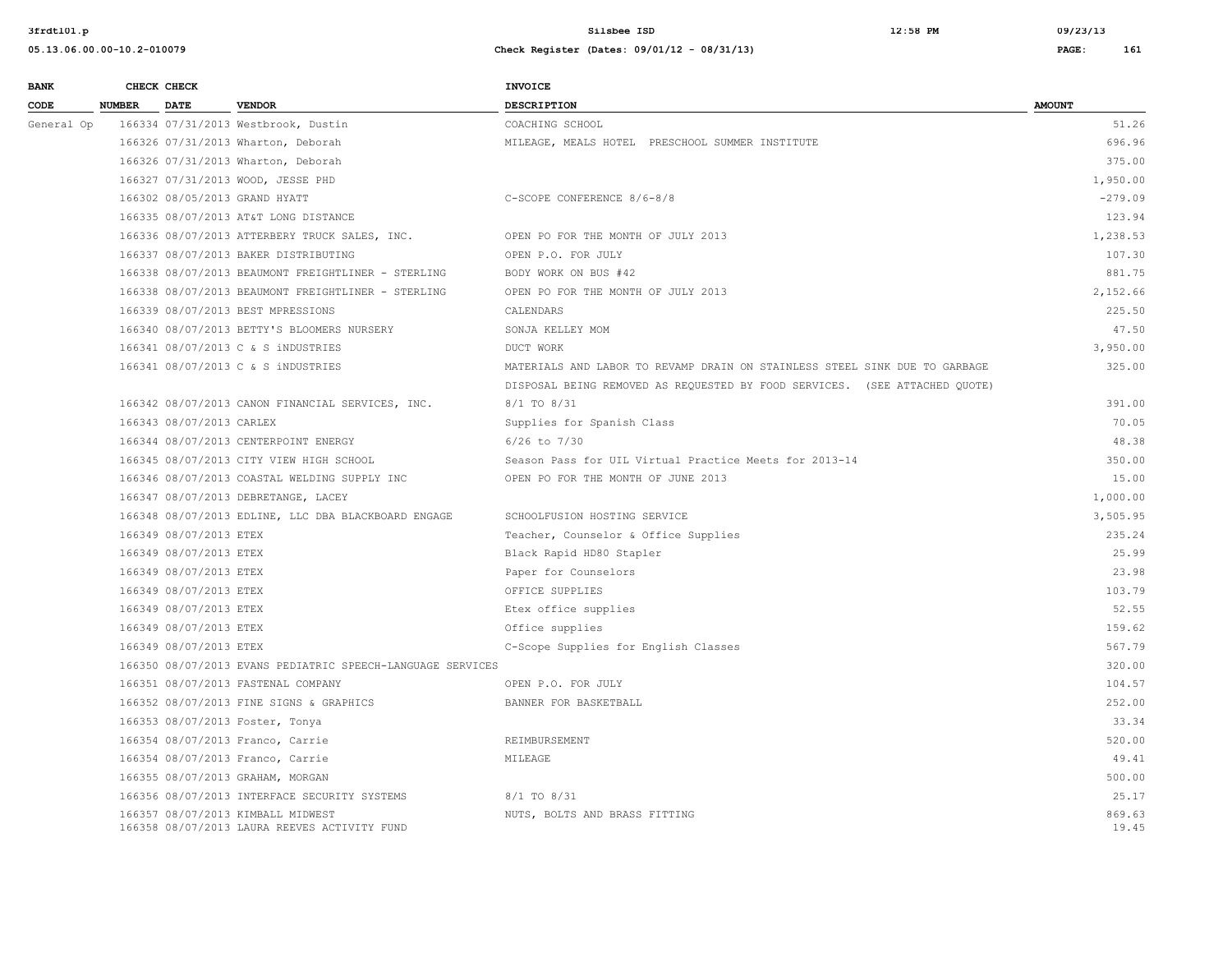| <b>BANK</b> |               | CHECK CHECK                 |                                                                                          | <b>INVOICE</b>                                                           |                      |
|-------------|---------------|-----------------------------|------------------------------------------------------------------------------------------|--------------------------------------------------------------------------|----------------------|
| CODE        | <b>NUMBER</b> | <b>DATE</b>                 | <b>VENDOR</b>                                                                            | <b>DESCRIPTION</b>                                                       | <b>AMOUNT</b>        |
| General Op  |               |                             | 166359 08/07/2013 MECA SPORTSWEAR                                                        | Tigerette Letter Jackets                                                 | 250.00               |
|             |               |                             | 166360 08/07/2013 Moore, Rhett                                                           | VATAT CONF IN CORPUS CHRISTI JULY 28-AUG2                                | 424.29               |
|             |               |                             | 166360 08/07/2013 Moore, Rhett                                                           | REIMBURSEMENT                                                            | 25.28                |
|             |               |                             | 166361 08/07/2013 Morgan, Jason                                                          | COACHING SCHOOL FT WORTH                                                 | 50.50                |
|             |               |                             | 166362 08/07/2013 MUNRO'S UNIFORM SERVICE                                                | 2013                                                                     | 298.88               |
|             |               |                             | 166363 08/07/2013 Nelson, Michael                                                        | COACHING SCHOOL FT. WORTH                                                | 63.27                |
|             |               |                             | 166364 08/07/2013 NORTH HARDIN WATER SUPPLY CORP.                                        | 6/6 TO 7/9                                                               | 32.46                |
|             |               |                             | 166365 08/07/2013 O'REILLY AUTOMOTIVE                                                    | SOFTWARE AND DVD FOR TESTING EQUIPMENT                                   | 2,374.19             |
|             |               |                             | 166365 08/07/2013 O'REILLY AUTOMOTIVE                                                    | OPEN PO FOR THE MONTH OFJULY 2013                                        | 786.12               |
|             |               |                             | 166366 08/07/2013 PERKINS, DIANE                                                         |                                                                          | 297.00               |
|             |               |                             | 166367 08/07/2013 Phelan Hearing Center                                                  | Required annual audiometer calibration                                   | 325.00               |
|             |               |                             | 166368 08/07/2013 PHILLIPS, BILL                                                         | WAREHOUSE LEASE                                                          | 300.00               |
|             |               |                             | 166369 08/07/2013 PINNACLE MEDICAL MANAGEMENT CORP.                                      | PHYSICALS                                                                | 1,088.00             |
|             |               |                             | 166370 08/07/2013 Porter, Joshua                                                         | COACHING SCHOOL FORT WORTH                                               | 54.49                |
|             |               |                             | 166370 08/07/2013 Porter, Joshua                                                         | REPAIR                                                                   | 16.04                |
|             |               |                             | 166371 08/07/2013 RAPTOR ACCOUNTS RECEIVABLE                                             | Raptor Visitor Badges                                                    | 400.00               |
|             |               | 166372 08/07/2013 REGION 13 |                                                                                          | Inclusion Institute Virtual Conference #SU1325767 from Region 13.        | 200.00               |
|             |               |                             | 166373 08/07/2013 REGION IV ESC                                                          | Region 4 Dyslexia Resources Phonics Decks for Kirby & Read per T. McDuff | 686.40               |
|             |               |                             | 166373 08/07/2013 REGION IV ESC                                                          | Preschool Summer Institute Registration                                  | 210.00               |
|             |               |                             | 166374 08/07/2013 REGION V EDUCATION SERVICE CENTER                                      | 12- 8 HOUR RECERTIFICATION COURSES                                       | 60.00                |
|             |               |                             | 166374 08/07/2013 REGION V EDUCATION SERVICE CENTER                                      | 20 HOUR CERTIFICATION CLASS FOR JON TARNOW                               | 100.00               |
|             |               |                             | 166374 08/07/2013 REGION V EDUCATION SERVICE CENTER                                      | ADMINISTRATORS CONFERENCE WS #6963                                       | 375.00               |
|             |               |                             | 166374 08/07/2013 REGION V EDUCATION SERVICE CENTER                                      | WORKSHOP                                                                 | 120.00               |
|             |               |                             | 166374 08/07/2013 REGION V EDUCATION SERVICE CENTER                                      | Workshop 7112) Sensory Solutions                                         | 40.00                |
|             |               |                             | 166374 08/07/2013 REGION V EDUCATION SERVICE CENTER                                      | Workshop 6807) Behavior Institute                                        | 60.00                |
|             |               |                             | 166375 08/07/2013 Schmidt, Blake                                                         | COACHING SCHOOL                                                          | 78.37                |
|             |               |                             | 166376 08/07/2013 SILSBEE BEE                                                            |                                                                          | 101.25               |
|             |               |                             | 166376 08/07/2013 SILSBEE BEE                                                            | LEGAL AD                                                                 | 34.71                |
|             |               |                             | 166376 08/07/2013 SILSBEE BEE                                                            | LEGAL AD                                                                 | 33.93                |
|             |               |                             | 166376 08/07/2013 SILSBEE BEE                                                            | LEGAL AD                                                                 | 34.71                |
|             |               |                             | 166376 08/07/2013 SILSBEE BEE                                                            | LEGAL AD                                                                 | 47.19                |
|             |               |                             | 166377 08/07/2013 Smith, Cynthia                                                         | HOTEL & PARKING TCASE SUMMER CONFERENCE 7/15                             | 961.67               |
|             |               |                             | 166378 08/07/2013 SOUTHERN LAWN & LANDSCAPES LLC                                         | MOWING COMPLETED ON 8/3                                                  | 4,356.00             |
|             |               |                             | 166379 08/07/2013 SPARKLETTS AND SIERRA SPRINGS                                          | ADMINISTRATION OFFICE, WAREHOUSE, FOOD SERVICE                           | 100.03               |
|             |               |                             | 166380 08/07/2013 SSC SERVICE SOLUTIONS                                                  | LIONS CLUB BLUE GRASS FESTIVAL                                           | 36.00                |
|             |               |                             | 166381 08/07/2013 Stanley, Katherine                                                     | REGION V                                                                 | 32.65                |
|             |               |                             | 166382 08/07/2013 STAR LOCKTECHS                                                         | OPEN P.O. FOR JULY                                                       | 70.00                |
|             |               |                             | 166383 08/07/2013 SUN COAST RESOURCES, INC.<br>166384 08/07/2013 SWICEGOOD MUSIC COMPANY | OPEN P.O. FOR JULY<br>Drums for band                                     | 2,435.99<br>9,765.00 |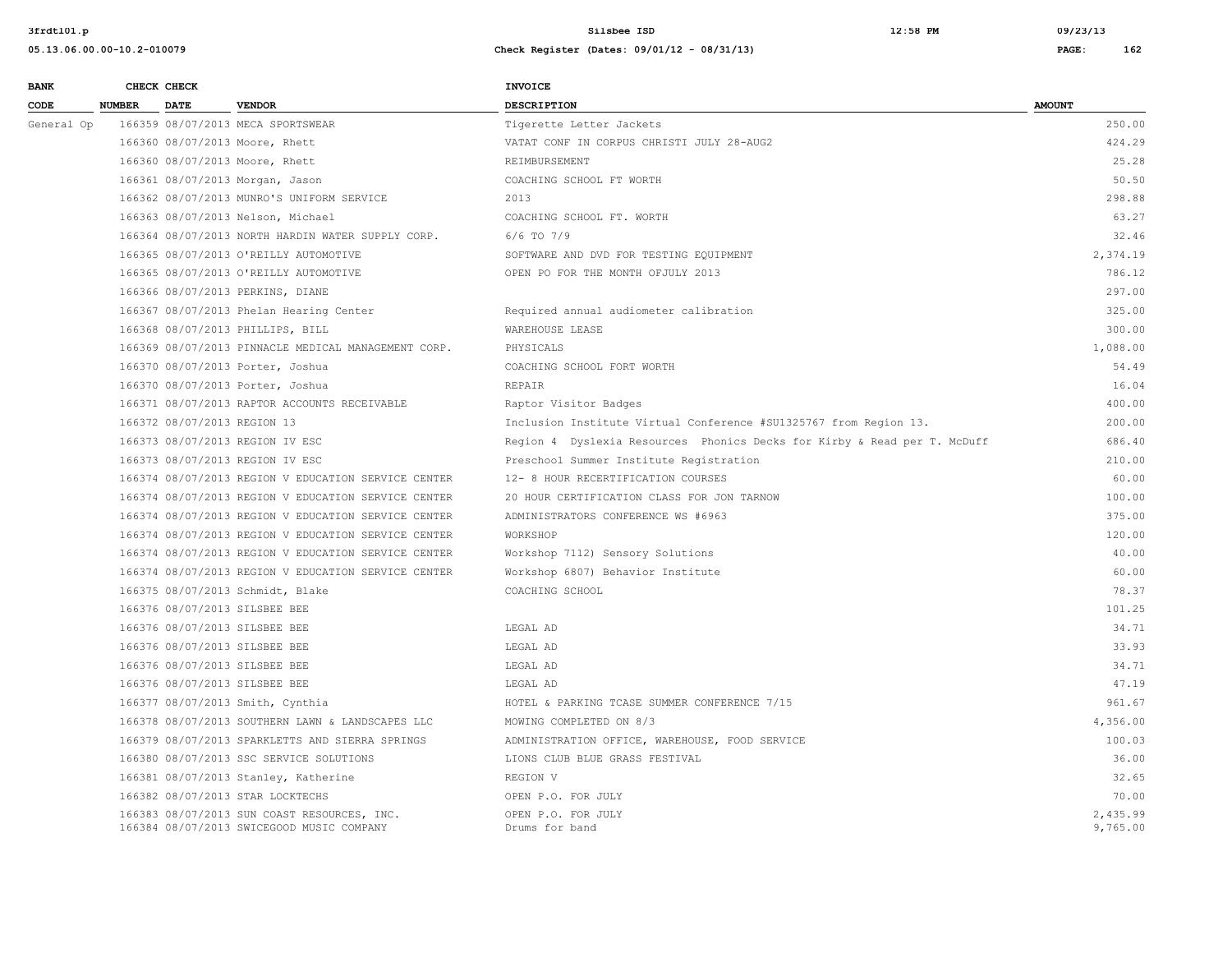| <b>BANK</b> |               | CHECK CHECK                |                                                                         | <b>INVOICE</b>                                                                                       |               |
|-------------|---------------|----------------------------|-------------------------------------------------------------------------|------------------------------------------------------------------------------------------------------|---------------|
| CODE        | <b>NUMBER</b> | <b>DATE</b>                | <b>VENDOR</b>                                                           | <b>DESCRIPTION</b>                                                                                   | <b>AMOUNT</b> |
| General Op  |               |                            | 166385 08/07/2013 TASB, INC.                                            |                                                                                                      | 133.20        |
|             |               |                            | 166386 08/07/2013 TEXAS LETTER JACKETS                                  | LETTER JACKETS FOOTBALL                                                                              | 1,950.00      |
|             |               |                            | 166387 08/07/2013 TRIANGLE WATER CO.                                    | 464776 WATER FOR SUMMER SCHOOL                                                                       | 130.00        |
|             |               |                            | 166388 08/07/2013 VADEN, DANIELLE                                       |                                                                                                      | 1,000.00      |
|             |               |                            | 166389 08/07/2013 WATSON, KATHY                                         | MUSIC THERAPY                                                                                        | 1,637.50      |
|             |               |                            | 166390 08/07/2013 WELLS, PEYTON, GREENBURG AND HUNT, L.L.P RE: RETAINER |                                                                                                      | 1,022.60      |
|             |               |                            | 166391 08/08/2013 B. K. MECHANICAL SERVICES, INC.                       | MATERIALS AND LABOR TO REVAMP SHOWERS IN OUTSIDE FIELD HOUSE AND INSTALL                             | 15,702.77     |
|             |               |                            |                                                                         | ISOLATION VALVES IN INSIDE BOYS FIELDHOUSE. (SEE ATTACHED QUOTE)                                     |               |
|             |               |                            | 166392 08/08/2013 BAKER DISTRIBUTING                                    | OPEN P.O. FOR AUGUST                                                                                 | 152.00        |
|             |               |                            | 166416 08/08/2013 CHUCK'S BAR B QUE                                     |                                                                                                      | 65.10         |
|             |               |                            | 166393 08/08/2013 CLASSROOM DIRECT                                      | STARTUP13-14                                                                                         | 39.47         |
|             |               |                            | 166393 08/08/2013 CLASSROOM DIRECT                                      | STARTUP13-14                                                                                         | 57.31         |
|             |               |                            | 166394 08/08/2013 COASTAL WELDING SUPPLY INC                            | OPEN P.O. FOR JULY                                                                                   | 42.11         |
|             |               |                            | 166394 08/08/2013 COASTAL WELDING SUPPLY INC                            | PIPE JACK STANDS                                                                                     | 223.92        |
|             |               |                            | 166395 08/08/2013 CONVERGENT AG MEDIA                                   | 1 Year Subscription to JudgingPro                                                                    | 270.00        |
|             |               | 166396 08/08/2013 ETEX     |                                                                         | SUPPLIES                                                                                             | 44.91         |
|             |               | 166396 08/08/2013 ETEX     |                                                                         | SUPPLIES                                                                                             | 677.83        |
|             |               | 166396 08/08/2013 ETEX     |                                                                         | SUPPLIES                                                                                             | 450.74        |
|             |               |                            | 166397 08/08/2013 F&F SPORTS, INC.                                      | VOLLEYBALLL SUPPLIES SEE ATTACHED REQUISITION                                                        | 2,735.90      |
|             |               | 166398 08/08/2013 GRAINGER |                                                                         | OPEN P.O. FOR JULY                                                                                   | 19.77         |
|             |               |                            | 166399 08/08/2013 HARDIN COUNTY TREASURER                               | COMMISSIONS                                                                                          | 820.44        |
|             |               |                            | 166400 08/08/2013 M & D SUPPLY, INC.                                    | OPEN P.O. FOR JULY                                                                                   | 92.91         |
|             |               |                            | 166401 08/08/2013 MUNRO'S UNIFORM SERVICE                               |                                                                                                      | 1,006.29      |
|             |               |                            | 166402 08/08/2013 O'REILLY AUTOMOTIVE                                   | OPEN P.O. FOR JULY                                                                                   | 412.22        |
|             |               |                            | 166403 08/08/2013 PARKER LUMBER - SILSBEE                               | OPEN P.O. FOR JULY                                                                                   | 1,515.42      |
|             |               |                            | 166403 08/08/2013 PARKER LUMBER - SILSBEE                               | OPEN PO FOR THE MONTH OF JULY 2013                                                                   | 10.25         |
|             |               |                            | 166404 08/08/2013 PPG ARCHITECTURAL FINISHES                            | OPEN P.O. FOR JULY                                                                                   | 358.62        |
|             |               |                            | 166405 08/08/2013 SCHOOL SPECIALTY                                      | STARTUP13-14                                                                                         | 48.99         |
|             |               |                            | 166405 08/08/2013 SCHOOL SPECIALTY                                      | STARTUP 13-14                                                                                        | 28.12         |
|             |               |                            | 166405 08/08/2013 SCHOOL SPECIALTY                                      | CSCOPE                                                                                               | 933.24        |
|             |               |                            | 166405 08/08/2013 SCHOOL SPECIALTY                                      | STARTUP 13-14                                                                                        | 49.39         |
|             |               |                            | 166405 08/08/2013 SCHOOL SPECIALTY                                      | PAPER                                                                                                | 1,810.20      |
|             |               |                            | 166405 08/08/2013 SCHOOL SPECIALTY                                      | ASTROBRIGHT CARDSTOCK VULCAN GREEN                                                                   | 924.00        |
|             |               |                            | 166405 08/08/2013 SCHOOL SPECIALTY                                      | STARTUP 13-14                                                                                        | 35.83         |
|             |               |                            | 166405 08/08/2013 SCHOOL SPECIALTY                                      | STARTUP13-14                                                                                         | 44.14         |
|             |               |                            | 166405 08/08/2013 SCHOOL SPECIALTY                                      | STARTUP13-14                                                                                         | 56.03         |
|             |               |                            | 166406 08/08/2013 SCOTT & WHITE                                         | Registration fee for Candace Tate, LVN, to attend the school nurse conference,                       | 230.00        |
|             |               |                            | 166407 08/08/2013 Scott, Ruby                                           | "2013 Pediatric Challenges: Summer School," June 11-13, 2013, in Temple, TX.<br>TIGERETTES TO AUSTIN | 109.51        |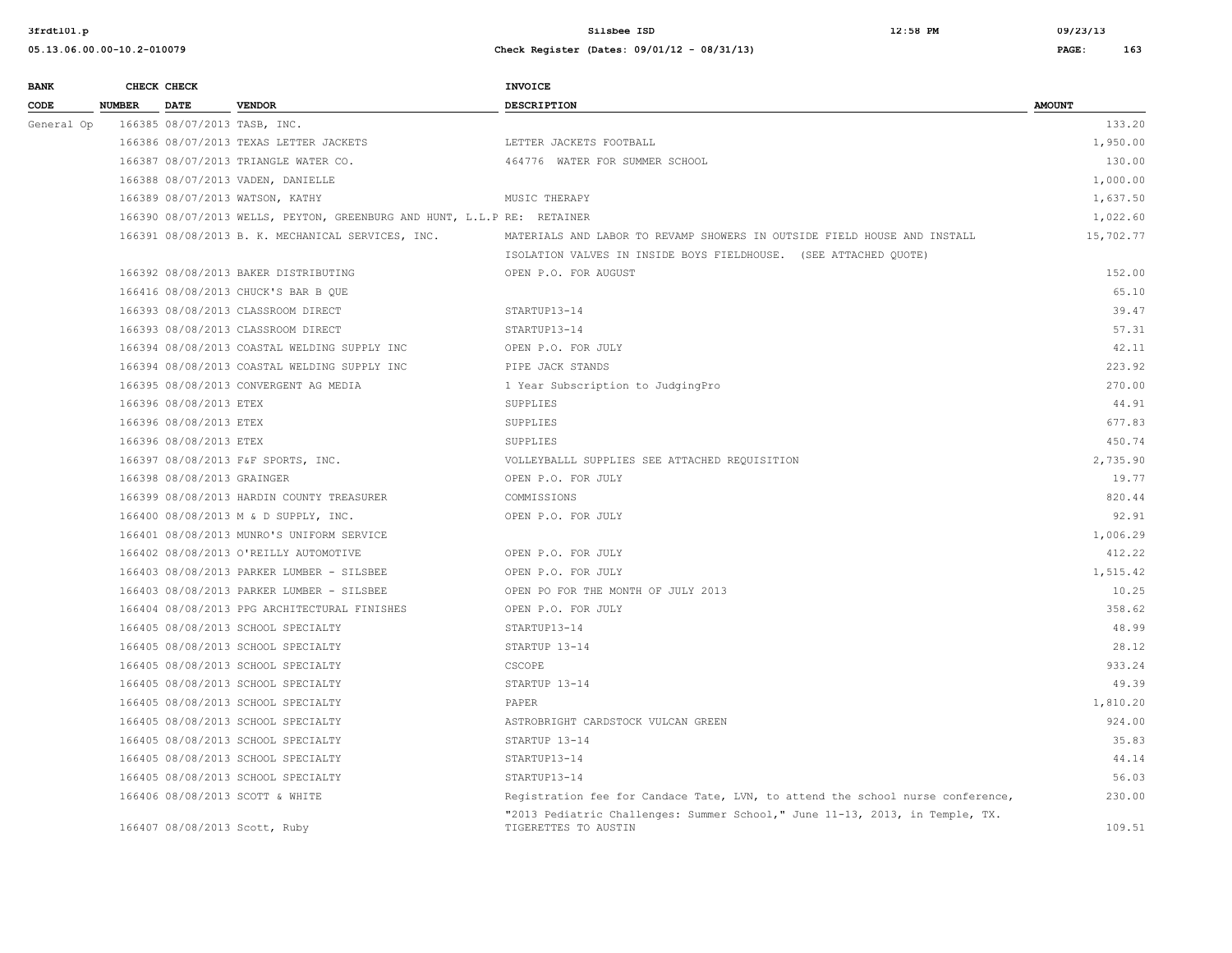| <b>BANK</b> |               | CHECK CHECK                 |                                                                                              | <b>INVOICE</b>                                                              |               |
|-------------|---------------|-----------------------------|----------------------------------------------------------------------------------------------|-----------------------------------------------------------------------------|---------------|
| CODE        | <b>NUMBER</b> | <b>DATE</b>                 | <b>VENDOR</b>                                                                                | <b>DESCRIPTION</b>                                                          | <b>AMOUNT</b> |
| General Op  |               |                             | 166408 08/08/2013 Shannon, Donna                                                             | FCCLA TRIP                                                                  | 89.04         |
|             |               |                             | 166409 08/08/2013 SILSBEE MOTOR COMPANY                                                      | OPEN PO FOR THE MONTH OF JULY 2013                                          | 29.00         |
|             |               |                             | 166410 08/08/2013 SMART'S TRUCK & TRAILER                                                    | OPEN PO FOR THE MONTH OF JULY 2013                                          | 141.90        |
|             |               |                             | 166411 08/08/2013 SOUTHWEST BUILDING SYSTEMS                                                 | LABOR TO TEST AND DETERMINE THE STATE OF NECESSARY REPAIR OF P.A. SYSTEM.   | 527.28        |
|             |               |                             |                                                                                              | NOTE: THIS IS A CHECKOUT FEE ONLY AND IT WILL BE TO FIND OUT AMOUNT OF      |               |
|             |               |                             |                                                                                              | NECESSARY REPAIR.                                                           |               |
|             |               |                             | 166412 08/08/2013 SPARKLETTS AND SIERRA SPRINGS                                              | MIDDLE SCHOOL                                                               | 12.07         |
|             |               |                             | 166413 08/08/2013 THOMAS A/C SUPPLY, INC.                                                    | OPEN P.O. FOR JULY                                                          | 51.18         |
|             |               |                             | 166414 08/08/2013 TURTLE & HUGHES, INC.                                                      | OPEN P.O. FOR JULY                                                          | 15.73         |
|             |               |                             | 166415 08/08/2013 WOODWORKERS PARADISE, INC.                                                 | Saws & Sanders for Aq Classes                                               | 4,655.99      |
|             |               |                             | 166415 08/08/2013 WOODWORKERS PARADISE, INC.                                                 | Supplies for Ag Classes                                                     | 2,294.63      |
|             |               |                             | 166415 08/08/2013 WOODWORKERS PARADISE, INC.                                                 | Routers                                                                     | 604.01        |
|             |               |                             | 166417 08/14/2013 806 TECHNOLOGIES, INC                                                      | 806 Technologies Plan 4 Learning Training for Administrators August 7, 2013 | 1,375.00      |
|             |               |                             | 166418 08/14/2013 APPLE COMPUTER, INC.                                                       | IPAD                                                                        | 383.00        |
|             |               |                             | 166418 08/14/2013 APPLE COMPUTER, INC.                                                       | I PAD                                                                       | 604.00        |
|             |               |                             | 166419 08/14/2013 APPLIED PRACTICE, LTD.                                                     | Master Classes-Writing Lessons from Great Authors - for English classes     | 63.19         |
|             |               | 166420 08/14/2013 AT &T     |                                                                                              | JUL 27 THRU AUG 26                                                          | 74.98         |
|             |               | 166420 08/14/2013 AT &T     |                                                                                              | JULY 25-AUG 24                                                              | 88.35         |
|             |               | 166420 08/14/2013 AT &T     |                                                                                              | JUL 25 THRU AUG 24                                                          | 37.49         |
|             |               | 166420 08/14/2013 AT &T     |                                                                                              | JUL 25 THRU AUG 24                                                          | 88.35         |
|             |               | 166420 08/14/2013 AT &T     |                                                                                              | JUL 25 THRU AUG 24                                                          | 78.75         |
|             |               | 166420 08/14/2013 AT &T     |                                                                                              | JUL 27 THRU AUG 26                                                          | 4,280.67      |
|             |               |                             | 166421 08/14/2013 BARNETT'S PRESSURE WASHING                                                 | DISTRICT PRESSURE WASHING AS PER ATTACHED QUOTE. (SEE ATTACHED QUOTE)       | 1,522.00      |
|             |               |                             | 166422 08/14/2013 CANON SOLUTIONS AMERICIA                                                   | $7/1$ TO $8/1$                                                              | 3,200.00      |
|             |               | 166423 08/14/2013 CAPSTONE  |                                                                                              | Book Order                                                                  | 42.56         |
|             |               | 166424 08/14/2013 CED, INC. |                                                                                              | OPEN P.O. FOR JUNE                                                          | 180.70        |
|             |               |                             | 166425 08/14/2013 CENTERPOINT ENERGY                                                         | $7/1$ TO $8/1/13$                                                           | 53.02         |
|             |               |                             | 166425 08/14/2013 CENTERPOINT ENERGY                                                         | $7/2$ TO $8/2$                                                              | 34.10         |
|             |               |                             | 166425 08/14/2013 CENTERPOINT ENERGY                                                         | $7/2$ TO $8/2$                                                              | 79.70         |
|             |               |                             | 166425 08/14/2013 CENTERPOINT ENERGY                                                         | $7/2$ TO 8/2                                                                | 42.04         |
|             |               |                             | 166425 08/14/2013 CENTERPOINT ENERGY                                                         | $7/2$ TO 8/2                                                                | 97.55         |
|             |               |                             | 166464 08/14/2013 CHUCK'S BAR B QUE                                                          | PEIMS SECRETARY MEETING                                                     | 54.20         |
|             |               |                             | 166465 08/14/2013 CHUCK'S BAR B QUE                                                          | 8/14                                                                        | 21.70         |
|             |               |                             | 166426 08/14/2013 CLASSROOM DIRECT                                                           | US Map                                                                      | 199.17        |
|             |               |                             | 166426 08/14/2013 CLASSROOM DIRECT                                                           | start up teacher supplies 13-14                                             | 67.11         |
|             |               |                             | 166426 08/14/2013 CLASSROOM DIRECT                                                           | teacher supplies-start-up-13.14                                             | 143.35        |
|             |               |                             | 166426 08/14/2013 CLASSROOM DIRECT                                                           | teacher supplies-start-up 13.14                                             | 64.53         |
|             |               |                             | 166427 08/14/2013 COASTAL WELDING SUPPLY INC<br>166427 08/14/2013 COASTAL WELDING SUPPLY INC | AG SUPPLIES<br>HVAC SUPPLIES                                                | 30.00<br>7.50 |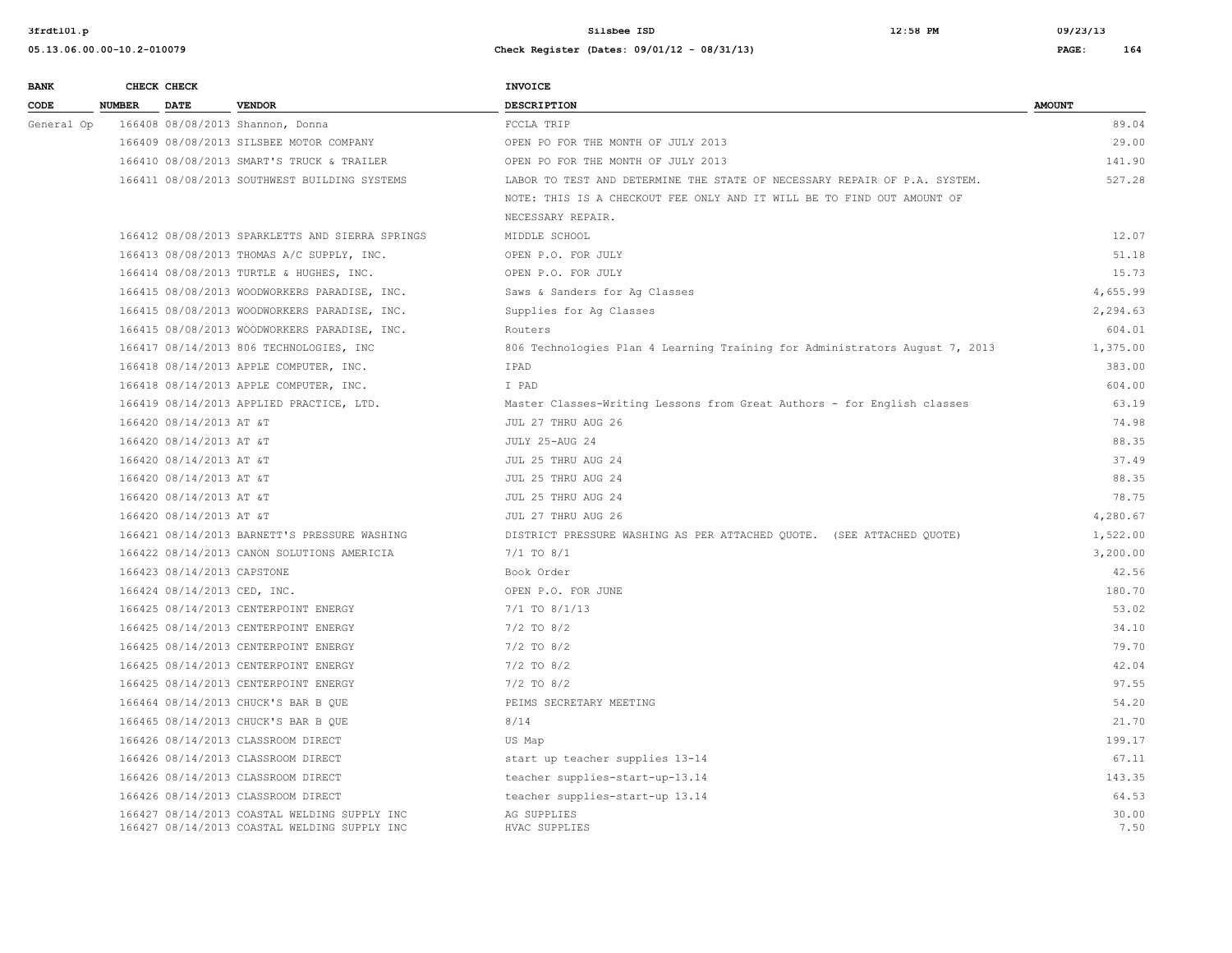| <b>BANK</b> |               | CHECK CHECK                 |                                                     | <b>INVOICE</b>                                                                        |               |
|-------------|---------------|-----------------------------|-----------------------------------------------------|---------------------------------------------------------------------------------------|---------------|
| CODE        | <b>NUMBER</b> | <b>DATE</b>                 | <b>VENDOR</b>                                       | <b>DESCRIPTION</b>                                                                    | <b>AMOUNT</b> |
| General Op  |               |                             | 166428 08/14/2013 DATA PROJECTIONS                  | Data Projections "Smart Interactive Response Systems" for Dawn Helton                 | 100.00        |
|             |               |                             |                                                     | Thursday, August 1, 2013 Houston                                                      |               |
|             |               |                             | 166429 08/14/2013 DE LAGE LANDEN PUBLIC FINANCE     | $7/21$ to $8/20$                                                                      | 1,112.00      |
|             |               | 166430 08/14/2013 ETEX      |                                                     | OPEN P.O. FOR AUGUST                                                                  | 325.43        |
|             |               | 166430 08/14/2013 ETEX      |                                                     | Etex Office Supply Dividers                                                           | 24.95         |
|             |               | 166430 08/14/2013 ETEX      |                                                     | teacher supplies                                                                      | 219.90        |
|             |               |                             | 166431 08/14/2013 FOLLETT LIBRARY RESOURCES         | <b>BOOKS</b>                                                                          | 51.50         |
|             |               |                             | 166432 08/14/2013 GILLEY, WILLIAM                   | VOLLEYBALL GAMES TOTAL 4 HOURS                                                        | 100.00        |
|             |               | 166433 08/14/2013 GRAINGER  |                                                     | OPEN P.O. FOR AUGUST                                                                  | 445.08        |
|             |               |                             | 166434 08/14/2013 HARDIN COUNTY                     | <b>JULY 2013</b>                                                                      | 5,255.07      |
|             |               |                             | 166434 08/14/2013 HARDIN COUNTY                     | <b>JULY 2013</b>                                                                      | 3,338.11      |
|             |               |                             | 166435 08/14/2013 Honeycutt, Judy                   | THRU 7/17 TCEC HOUSTON                                                                | 157.33        |
|             |               |                             | 166436 08/14/2013 ICM MECHANICAL                    | OPEN P.O. FOR JULY                                                                    | 179.79        |
|             |               |                             | 166436 08/14/2013 ICM MECHANICAL                    | MATERIALS AND LABOR FOR CLEANING AND PREVENTITIVE MAINTENANCE ON HVAC SYSTEMS         | 10,248.58     |
|             |               |                             |                                                     | AS LISTED IN ATTACHED QUOTE \$11,248.00 (SEE ATTACHED QUOTE)                          |               |
|             |               |                             | 166437 08/14/2013 INTERSTATE BATTERY CENTER         | 12 VOLT BATTERY DRINKING MACHINE                                                      | 59.95         |
|             |               |                             | 166438 08/14/2013 J. R. PARSLEY CO. INC.            | MATERIALS & LABOR TO REFINISH BOTH GYM FLOORS 1,120.00 COMP GYM AND 1,200.00          | 2,751.00      |
|             |               |                             |                                                     | PRACTICE GYM HAND PURCHASE ORDER 47847                                                |               |
|             |               |                             | 166439 08/14/2013 JUST PAINTING AND THEN SOME       | SUMMER PAINTING JOBS/MIDDLE SCHOOL, R.T., L.R.                                        | 200.00        |
|             |               |                             | 166439 08/14/2013 JUST PAINTING AND THEN SOME       | PAINTING OF KITCHEN MATERIALS AND LABOR (R.T)                                         | 740.00        |
|             |               |                             | 166440 08/14/2013 LAURA REEVES ACTIVITY FUND        |                                                                                       | 22.65         |
|             |               |                             | 166440 08/14/2013 LAURA REEVES ACTIVITY FUND        |                                                                                       | 79.17         |
|             |               |                             | 166441 08/14/2013 Martinez, Michelle                | TCDA                                                                                  | 62.98         |
|             |               |                             | 166441 08/14/2013 Martinez, Michelle                | SINGABRATION                                                                          | 50.72         |
|             |               |                             | 166441 08/14/2013 Martinez, Michelle                |                                                                                       | 75.00         |
|             |               |                             | 166442 08/14/2013 MOVIE LICENSING USA               | 9/1/13 TO 8/31/14                                                                     | 1,350.00      |
|             |               |                             | 166443 08/14/2013 NORTH TEXAS TOLLWAY AUTHORITY     | license plate 1057518 TX                                                              | 7.67          |
|             |               |                             | 166444 08/14/2013 Parks, Diane                      | FCSTAT CONF DALLAS                                                                    | 80.64         |
|             |               |                             | 166445 08/14/2013 Penry, Sue                        | THRU 28 STAAR WRITING HOUSTON                                                         | 144.30        |
|             |               |                             | 166446 08/14/2013 Powell, Karen                     | MEETING 8/13                                                                          | 12.98         |
|             |               | 166447 08/14/2013 RED ALERT |                                                     | OPEN P.O. FOR AUGUST                                                                  | 260.00        |
|             |               |                             | 166448 08/14/2013 REGION V EDUCATION SERVICE CENTER | REGION V WORKSHOP                                                                     | 110.00        |
|             |               |                             | 166448 08/14/2013 REGION V EDUCATION SERVICE CENTER | GT online class WS# 7046 number 4<br>July 15-29, 2013 for Lauren Morrison @<br>Reeves | 75.00         |
|             |               |                             | 166448 08/14/2013 REGION V EDUCATION SERVICE CENTER | PEIMS Workshop #7107 on July 31                                                       | 110.00        |
|             |               |                             | 166448 08/14/2013 REGION V EDUCATION SERVICE CENTER | Region 5esc for J. Parker 08/13/13 WS# 6753 CSCOPE Mini-Conference to be held @       | 75.00         |
|             |               |                             |                                                     | LHS                                                                                   |               |
|             |               |                             | 166448 08/14/2013 REGION V EDUCATION SERVICE CENTER | Workshop 7293) Online Book Study-Consensus through Conversation                       | 25.00         |
|             |               |                             | 166449 08/14/2013 Responsive Learning               | PDAS TRAINING                                                                         | 310.00        |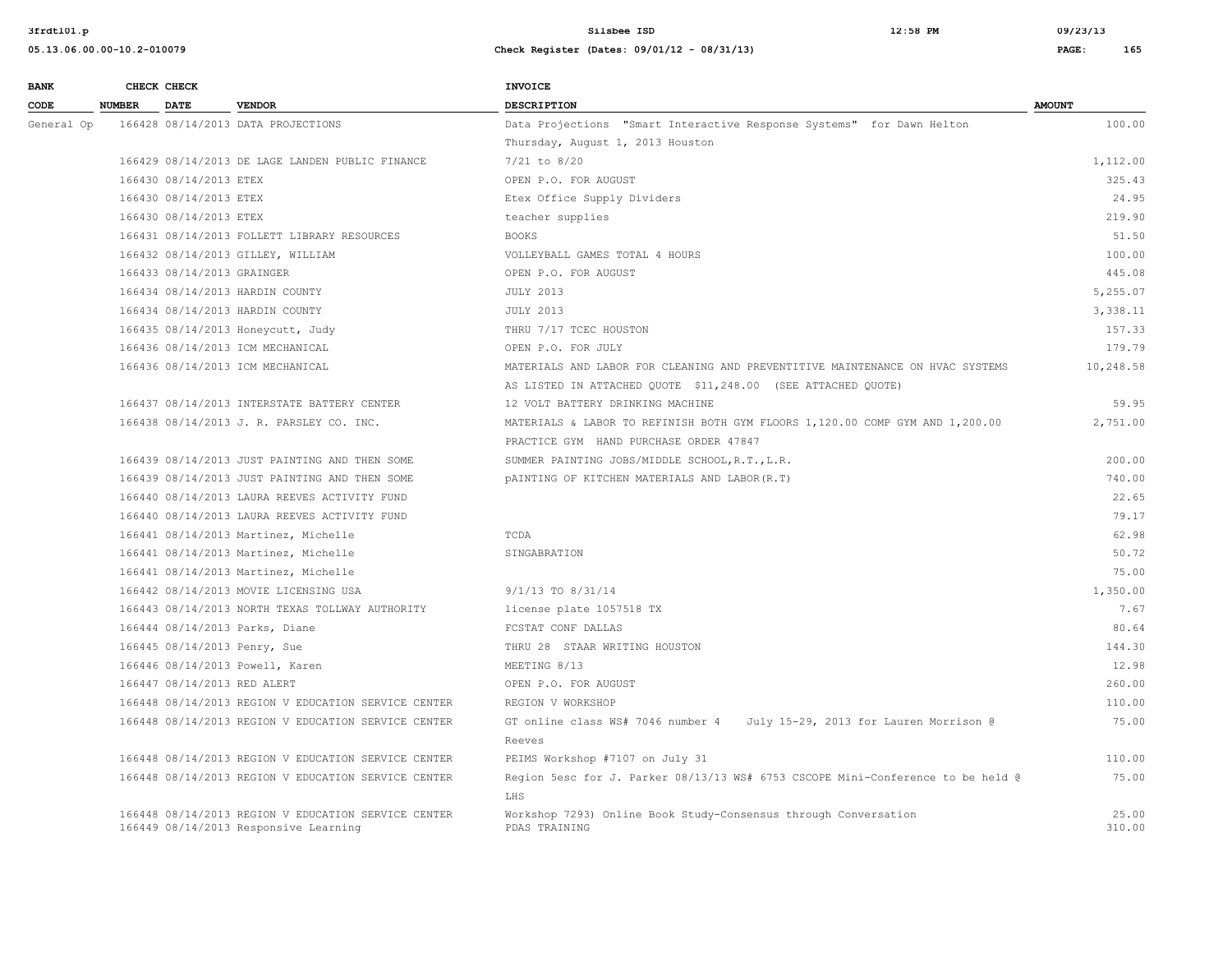| <b>BANK</b> |        | CHECK CHECK             |                                                                        | <b>INVOICE</b>                                             |                  |
|-------------|--------|-------------------------|------------------------------------------------------------------------|------------------------------------------------------------|------------------|
| CODE        | NUMBER | <b>DATE</b>             | <b>VENDOR</b>                                                          | <b>DESCRIPTION</b>                                         | <b>AMOUNT</b>    |
| General Op  |        |                         | 166450 08/14/2013 Ritter @ Home                                        | OPEN P.O. FOR AUGUST                                       | 33.96            |
|             |        |                         | 166451 08/14/2013 SCHOLASTIC                                           | classroom start-up supplies for 2013-2014                  | 118.03           |
|             |        |                         | 166452 08/14/2013 SCHOOL SPECIALTY                                     | teacher supplies-start-up 13.14                            | 91.21            |
|             |        |                         | 166452 08/14/2013 SCHOOL SPECIALTY                                     | c-scope-teacher supplies/start-up 13.14                    | 134.95           |
|             |        |                         | 166452 08/14/2013 SCHOOL SPECIALTY                                     | teacher supplies-start-up 13.14                            | 110.59           |
|             |        |                         | 166452 08/14/2013 SCHOOL SPECIALTY                                     | teacher supplies-start-up 13.14                            | 71.83            |
|             |        |                         | 166452 08/14/2013 SCHOOL SPECIALTY                                     | teacher supplies-start-up 13.14                            | 71.69            |
|             |        |                         | 166452 08/14/2013 SCHOOL SPECIALTY                                     | teacher supplies-start-up 13.14                            | 114.40           |
|             |        |                         | 166452 08/14/2013 SCHOOL SPECIALTY                                     | teacher supplies-start-up 13.14                            | 79.15            |
|             |        |                         | 166452 08/14/2013 SCHOOL SPECIALTY                                     | classroom start-up supplies for 2013-2014                  | 73.04            |
|             |        |                         | 166452 08/14/2013 SCHOOL SPECIALTY                                     | classroom start-up supplies for 2013-2014                  | 92.09            |
|             |        |                         | 166452 08/14/2013 SCHOOL SPECIALTY                                     | teacher supplies-start-up 13.14                            | 104.36           |
|             |        |                         | 166453 08/14/2013 SECCA, INC.                                          |                                                            | 1,263.00         |
|             |        |                         | 166453 08/14/2013 SECCA, INC.                                          |                                                            | 318.00           |
|             |        |                         | 166453 08/14/2013 SECCA, INC.                                          |                                                            | 769.00           |
|             |        |                         | 166454 08/14/2013 Shannon, Donna                                       | FCSTAT CONF DALLAS                                         | 128.67           |
|             |        |                         | 166455 08/14/2013 SHELBURNE ADVERTISING, INC.                          |                                                            | 482.49           |
|             |        |                         | 166456 08/14/2013 SOUTHWEST FOODSERVICE EXCELLENCE, LLC                |                                                            | 101,399.51       |
|             |        |                         | 166457 08/14/2013 SSC SERVICE SOLUTIONS                                | 8/1 TO 8/31                                                | 51,755.71        |
|             |        | 166458 08/14/2013 TASA  |                                                                        | MEMEBERSHIP                                                | 230.70           |
|             |        | 166459 08/14/2013 TCEA  |                                                                        | TCEA for Dawn Helton membership dues/camp sig/virtual conf | 10.00            |
|             |        |                         | 166460 08/14/2013 TEXAS DEPARTMENT OF PUBLIC SAFETY                    |                                                            | 3.00             |
|             |        |                         | 166461 08/14/2013 TEXAS LETTER JACKETS                                 | cheerleading letter jackets                                | 390.00           |
|             |        |                         | 166462 08/14/2013 TIME WARNER CABLE                                    | 8/15 TO 9/14                                               | 3,375.00         |
|             |        |                         | 166463 08/14/2013 U S POSTAL SERVICE                                   |                                                            | 5,000.00         |
|             |        |                         | 166466 08/21/2013 ALERT SERVICES                                       | SUPPLIES                                                   | 1,137.31         |
|             |        |                         | 166467 08/21/2013 APPLE COMPUTER, INC.                                 | I PAD                                                      | 1,316.00         |
|             |        | 166468 08/21/2013 AT &T |                                                                        | AUGUST 7 THRU SEPT 6                                       | 3,799.43         |
|             |        |                         | 166469 08/21/2013 AT&T LONG DISTANCE                                   | JULY 8 TO AUG 6                                            | 242.88           |
|             |        |                         | 166470 08/21/2013 BAKER DISTRIBUTING                                   | ICE MACHINE FOR BUS BARN                                   | 3,213.46         |
|             |        |                         | 166471 08/21/2013 BARNES & NOBLE INC.                                  | admin supplies                                             | 43.51            |
|             |        |                         | 166471 08/21/2013 BARNES & NOBLE INC.                                  | teacher supplies                                           | 59.90            |
|             |        |                         | 166472 08/21/2013 BEBEE, MADELINE                                      | SCHOLARSHIP                                                | 1,000.00         |
|             |        |                         | 166473 08/21/2013 BEST MPRESSIONS                                      | Teacher supplies                                           | 325.00           |
|             |        |                         | 166474 08/21/2013 CENTERPOINT ENERGY                                   | $7/5$ TO $8/6$                                             | 48.98            |
|             |        |                         | 166474 08/21/2013 CENTERPOINT ENERGY                                   | $7/5$ TO $8/6$                                             | 69.80            |
|             |        |                         | 166474 08/21/2013 CENTERPOINT ENERGY                                   | $7/9$ TO $8/8$                                             | 37.99            |
|             |        |                         | 166475 08/21/2013 CITY OF SILSBEE<br>166475 08/21/2013 CITY OF SILSBEE | $7/3$ TO $8/5$<br>$7/3$ TO $8/5$                           | 230.28<br>483.57 |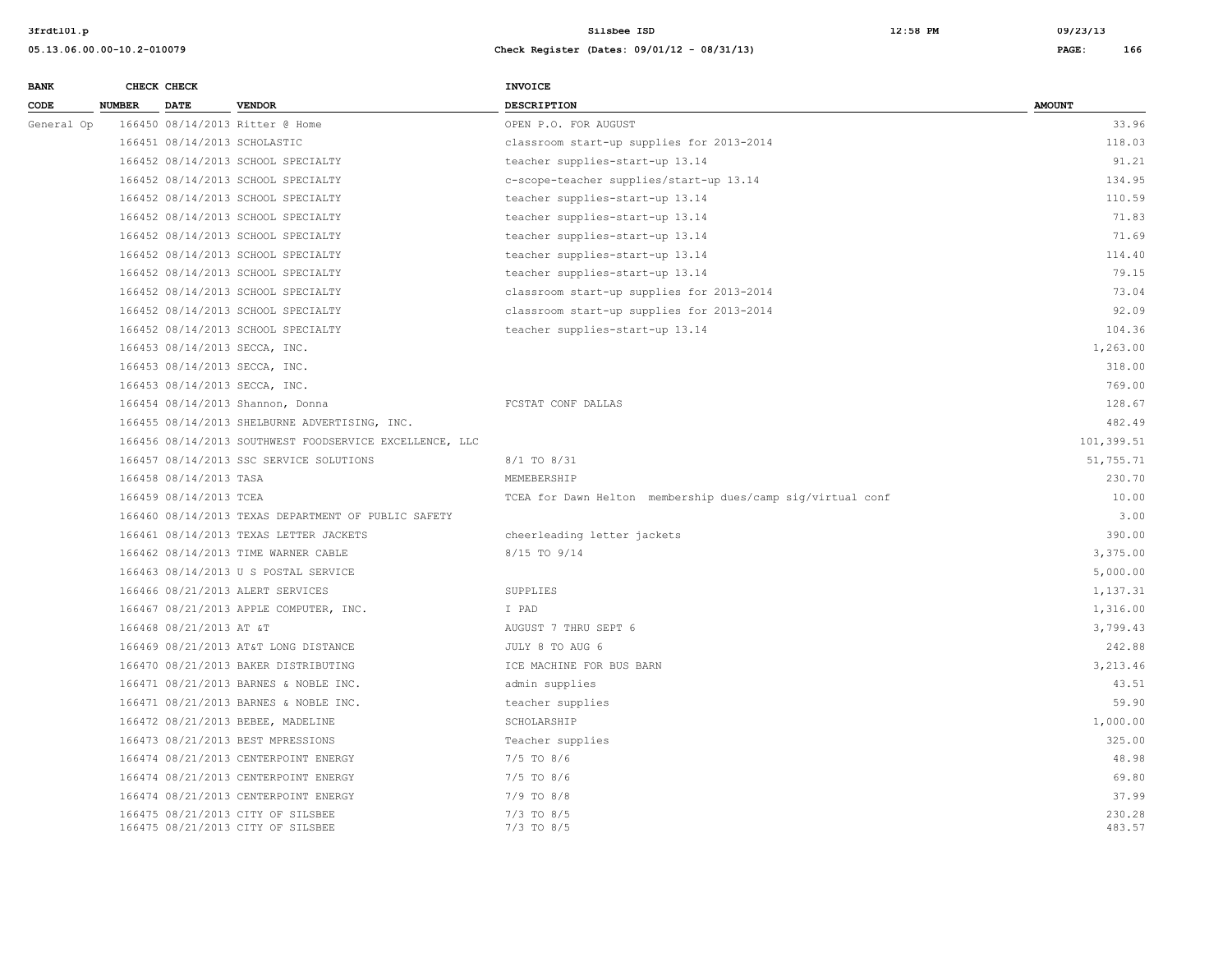| <b>BANK</b> |               | CHECK CHECK                                      |                                                 | <b>INVOICE</b>                     |                 |
|-------------|---------------|--------------------------------------------------|-------------------------------------------------|------------------------------------|-----------------|
| CODE        | <b>NUMBER</b> | <b>DATE</b>                                      | <b>VENDOR</b>                                   | <b>DESCRIPTION</b>                 | <b>AMOUNT</b>   |
| General Op  |               |                                                  | 166475 08/21/2013 CITY OF SILSBEE               | $7/3$ TO $8/5$                     | 557.18          |
|             |               |                                                  | 166475 08/21/2013 CITY OF SILSBEE               | $6/26$ TO $7/30$                   | 128.89          |
|             |               |                                                  | 166475 08/21/2013 CITY OF SILSBEE               | 6/26 TO 7/30                       | 507.16          |
|             |               |                                                  | 166475 08/21/2013 CITY OF SILSBEE               | 6/26 TO 7/30                       | 103.09          |
|             |               |                                                  | 166475 08/21/2013 CITY OF SILSBEE               | 6/26 TO 7/30                       | 124.41          |
|             |               |                                                  | 166475 08/21/2013 CITY OF SILSBEE               | 7/9 TO 8/12                        | 128.29          |
|             |               |                                                  | 166476 08/21/2013 COASTAL WELDING SUPPLY INC    | HVAC SUPPLIES                      | 7.75            |
|             |               |                                                  | 166476 08/21/2013 COASTAL WELDING SUPPLY INC    | OPEN PO FOR THE MONTH OF JULY 2013 | 15.50           |
|             |               |                                                  | 166476 08/21/2013 COASTAL WELDING SUPPLY INC    | OPEN P.O. FOR AUGUST               | 54.23           |
|             |               |                                                  | 166477 08/21/2013 COBURN SUPPLY COMPANY, INC.   | OPEN P.O. FOR AUGUST               | 155.86          |
|             |               |                                                  | 166478 08/21/2013 Cooper, Myreta                |                                    | 72.99           |
|             |               |                                                  | 166479 08/21/2013 CORNISH MEDICAL ELECTRONICS   | PTT PKG PORTABLE TAPING TABLE      | 1,098.50        |
|             |               |                                                  | 166480 08/21/2013 CRAWFORD, J'da                |                                    | 500.00          |
|             |               |                                                  | 166481 08/21/2013 DAIRY QUEEN                   |                                    | 193.09          |
|             |               |                                                  | 166482 08/21/2013 Dauriac, Jennifer             | REIMBURSEMENT                      | 155.00          |
|             |               |                                                  | 166483 08/21/2013 DE LAGE LANDEN PUBLIC FINANCE | $7/29$ TO $8/28$                   | 1,299.00        |
|             |               |                                                  | 166483 08/21/2013 DE LAGE LANDEN PUBLIC FINANCE | 7/28 TO 8/27                       | 2,022.00        |
|             |               |                                                  | 166483 08/21/2013 DE LAGE LANDEN PUBLIC FINANCE | 8/01/2013-8/31/2013                | 198.00          |
|             |               |                                                  | 166483 08/21/2013 DE LAGE LANDEN PUBLIC FINANCE | $8/1$ to $8/31$                    | 541.72          |
|             |               |                                                  | 166483 08/21/2013 DE LAGE LANDEN PUBLIC FINANCE | $8/1$ to $8/31$                    | 422.07          |
|             |               |                                                  | 166483 08/21/2013 DE LAGE LANDEN PUBLIC FINANCE | $8/1$ to $8/31$                    | 422.07          |
|             |               |                                                  | 166483 08/21/2013 DE LAGE LANDEN PUBLIC FINANCE | $8/1$ to $8/31$                    | 541.72          |
|             |               |                                                  | 166483 08/21/2013 DE LAGE LANDEN PUBLIC FINANCE | $8/1$ to $8/31$                    | 541.72          |
|             |               |                                                  | 166483 08/21/2013 DE LAGE LANDEN PUBLIC FINANCE | $8/1$ to $8/31$                    | 544.31          |
|             |               |                                                  | 166483 08/21/2013 DE LAGE LANDEN PUBLIC FINANCE | $8/1$ to $8/31$                    | 3,708.00        |
|             |               |                                                  | 166483 08/21/2013 DE LAGE LANDEN PUBLIC FINANCE | 8/1 TO 8/31                        | 89.00           |
|             |               |                                                  | 166483 08/21/2013 DE LAGE LANDEN PUBLIC FINANCE | 8/1 TO 8/31                        | 630.00          |
|             |               |                                                  | 166483 08/21/2013 DE LAGE LANDEN PUBLIC FINANCE | $8/1$ to $8/31$                    | 541.72          |
|             |               |                                                  | 166484 08/21/2013 DOBBINS, JACOB                |                                    | 250.00          |
|             |               |                                                  | 166485 08/21/2013 Drake, Kelly                  | VOLLEYBALL                         | 287.50          |
|             |               |                                                  | 166486 08/21/2013 EAST TEXAS SUPPLY CO.         | WAREHOUSE                          | 317.01          |
|             |               | 166487 08/21/2013 ETEX                           |                                                 | SUPPLIES                           | 64.48           |
|             |               | 166487 08/21/2013 ETEX                           |                                                 | SUPPLIES FOR BUDGET BOOKS          | 60.12           |
|             |               | 166487 08/21/2013 ETEX                           |                                                 | LABLE MAKER AND SUPPLIES           | 106.16          |
|             |               | 166487 08/21/2013 ETEX                           |                                                 | SUPPLIES                           | 629.77          |
|             |               | 166487 08/21/2013 ETEX                           |                                                 | Bulletin Board for Aq              | 20.16           |
|             |               | 166487 08/21/2013 ETEX                           |                                                 | Supplies for Video Tech            | 180.47          |
|             |               | 166487 08/21/2013 ETEX<br>166487 08/21/2013 ETEX |                                                 | Office Supplies<br>COIN ENVELOPES  | 287.95<br>21.99 |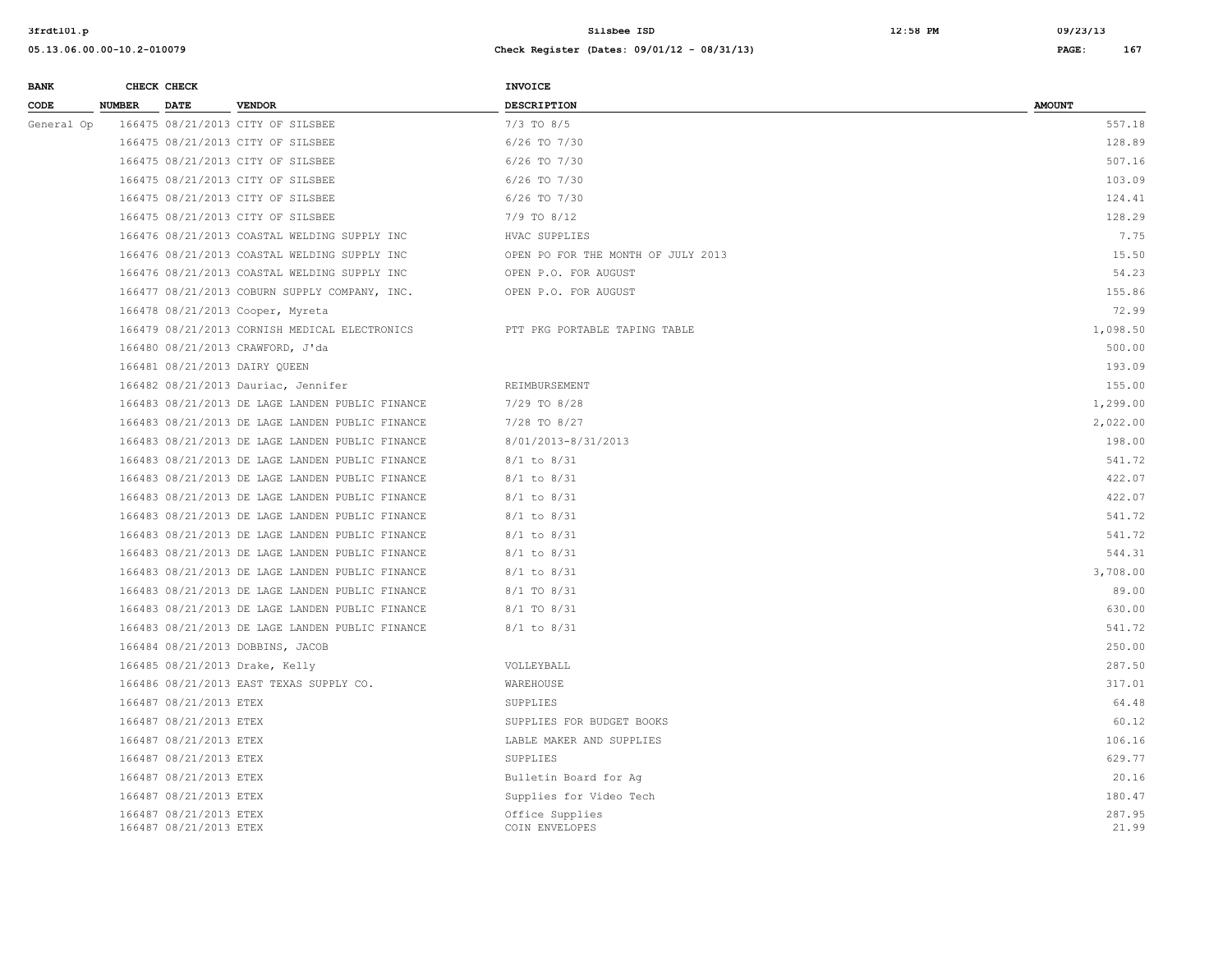| <b>RANK</b> | CHECK CHECK |  |
|-------------|-------------|--|

| <b>BANK</b> |               | CHECK CHECK                  |                                                                                     | INVOICE                                                                                          |                 |
|-------------|---------------|------------------------------|-------------------------------------------------------------------------------------|--------------------------------------------------------------------------------------------------|-----------------|
| CODE        | <b>NUMBER</b> | <b>DATE</b>                  | <b>VENDOR</b>                                                                       | <b>DESCRIPTION</b>                                                                               | <b>AMOUNT</b>   |
| General Op  |               | 166487 08/21/2013 ETEX       |                                                                                     | OFFICE SUPPLIES                                                                                  | 516.02          |
|             |               |                              | 166488 08/21/2013 EVADALE ISD                                                       | 8/15-17 VARSITY                                                                                  | 185.00          |
|             |               |                              | 166489 08/21/2013 EXXON MOBIL                                                       |                                                                                                  | 758.48          |
|             |               |                              | 166490 08/21/2013 GILLEY, WILLIAM                                                   | AND 20 FOOTBALL GAMES, MASTER MEN CONCERT, AND VOLLEYBALL GAMES TOTAL 16/5                       | 412.50          |
|             |               |                              |                                                                                     | HOURS                                                                                            |                 |
|             |               | 166491 08/21/2013 GRAINGER   |                                                                                     | GASKET PUNCH SET                                                                                 | 74.81           |
|             |               |                              | 166492 08/21/2013 HARRELL, SAM                                                      | TASB SUMMER LEADERSHIP                                                                           | 325.76          |
|             |               |                              | 166493 08/21/2013 INKSPOT PRINTS & GRAPHICS                                         | volleyball uniforms see attached requisition                                                     | 1,795.00        |
|             |               |                              | 166493 08/21/2013 INKSPOT PRINTS & GRAPHICS                                         | 12x18 aluminum signs for paces and academy \$50.00                                               | 50.00           |
|             |               | 166494 08/21/2013 Jay, Ila   |                                                                                     | FOR CAFETERIA REGISTERS                                                                          | 467.00          |
|             |               |                              | 166495 08/21/2013 JOHNSTONE SUPPLY                                                  | OPEN P.O. FOR AUGUST                                                                             | 140.40          |
|             |               |                              | 166495 08/21/2013 JOHNSTONE SUPPLY                                                  | CREDIT ISSUED AND WE POSTED IT TWICE                                                             | 13.39           |
|             |               |                              | 166496 08/21/2013 KOUNTZE ENTERPRISES, INC.                                         | OPEN PO FOR THE MONTH OF AUGUST 2013                                                             | 868.00          |
|             |               |                              | 166497 08/21/2013 LAURA REEVES ACTIVITY FUND                                        |                                                                                                  | 159.14          |
|             |               | 166498 08/21/2013 Lee, Gina  |                                                                                     |                                                                                                  | 24.66           |
|             |               | 166499 08/21/2013 Lee, Mark  |                                                                                     |                                                                                                  | 10.00           |
|             |               |                              | 166500 08/21/2013 Martinez, Michelle                                                | LEWISVILLE SINGABRATION                                                                          | 348.39          |
|             |               |                              | 166500 08/21/2013 Martinez, Michelle                                                | JULY 21-24                                                                                       | 338.74          |
|             |               |                              | 166501 08/21/2013 MASTER AUDIO VISUALS, INC.                                        | AUDIO CABLE HAND PURCHASE ORDER 47848                                                            | 15.00           |
|             |               |                              | 166502 08/21/2013 McGallion, Sherry                                                 |                                                                                                  | 34.00           |
|             |               |                              | 166503 08/21/2013 MECA SPORTSWEAR, INC.                                             | Choir Letter Jackets                                                                             | 570.00          |
|             |               |                              | 166504 08/21/2013 MIGHTY OF SOUTHEAST TEXAS                                         | BRAKE CLEANER AND WIPER BLADES                                                                   | 98.36           |
|             |               | 166505 08/21/2013 NASSP/NASC |                                                                                     | RENEWAL.                                                                                         | 95.00           |
|             |               | 166506 08/21/2013 NASSP/NHS  |                                                                                     |                                                                                                  | 85.00           |
|             |               |                              | 166507 08/21/2013 NOVROZSKY'S                                                       | FRESHMAN AND JV                                                                                  | 695.50          |
|             |               |                              | 166507 08/21/2013 NOVROZSKY'S                                                       | FOOTBALL NEWTON SCRIMMAGE                                                                        | 719.20          |
|             |               |                              | 166508 08/21/2013 OLMSTED-KIRK COMPANY OF HOUSTON                                   | copy paper                                                                                       | 20,580.00       |
|             |               |                              | 166509 08/21/2013 PARKER SERVICE COMPANY                                            | materials and labor to replace (2) garage overhead doors @ M.S. HVAC Lab (see<br>attached quote) | 2,150.00        |
|             |               |                              | 166510 08/21/2013 PERFORMANCE TRUCK                                                 | D.E.F.                                                                                           | 134.99          |
|             |               |                              | 166511 08/21/2013 PRESTWICK HOUSE, INC.                                             | English Vocabulary Books                                                                         | 425.29          |
|             |               | 166512 08/21/2013 RCI        |                                                                                     | ANNUAL SCANNING                                                                                  | 6,500.00        |
|             |               |                              |                                                                                     | MATERIALS AND LABOR TO TREAT PLAYGROUNDS AND PRACTICE FIELDS FOR FIRE ANTS                       | 550.00          |
|             |               | 166513 08/21/2013 RED ALERT  |                                                                                     | \$550.00                                                                                         |                 |
|             |               |                              | 166514 08/21/2013 REGION V EDUCATION SERVICE CENTER                                 | GT Online Courses for Sue Moore                                                                  | 85.00           |
|             |               |                              | 166514 08/21/2013 REGION V EDUCATION SERVICE CENTER                                 | GT Online Courses for Sue Moore                                                                  | 85.00           |
|             |               |                              | 166515 08/21/2013 RIDDELL/ALL AMERICAN SPORTS                                       |                                                                                                  | 382.69          |
|             |               |                              | 166516 08/21/2013 Sanders, Jason<br>166517 08/21/2013 SANITARY SUPPLY COMPANY, INC. | 4 CASES OF NATURAL ROLL TOWELS 8"X350"                                                           | 34.00<br>127.60 |
|             |               |                              |                                                                                     |                                                                                                  |                 |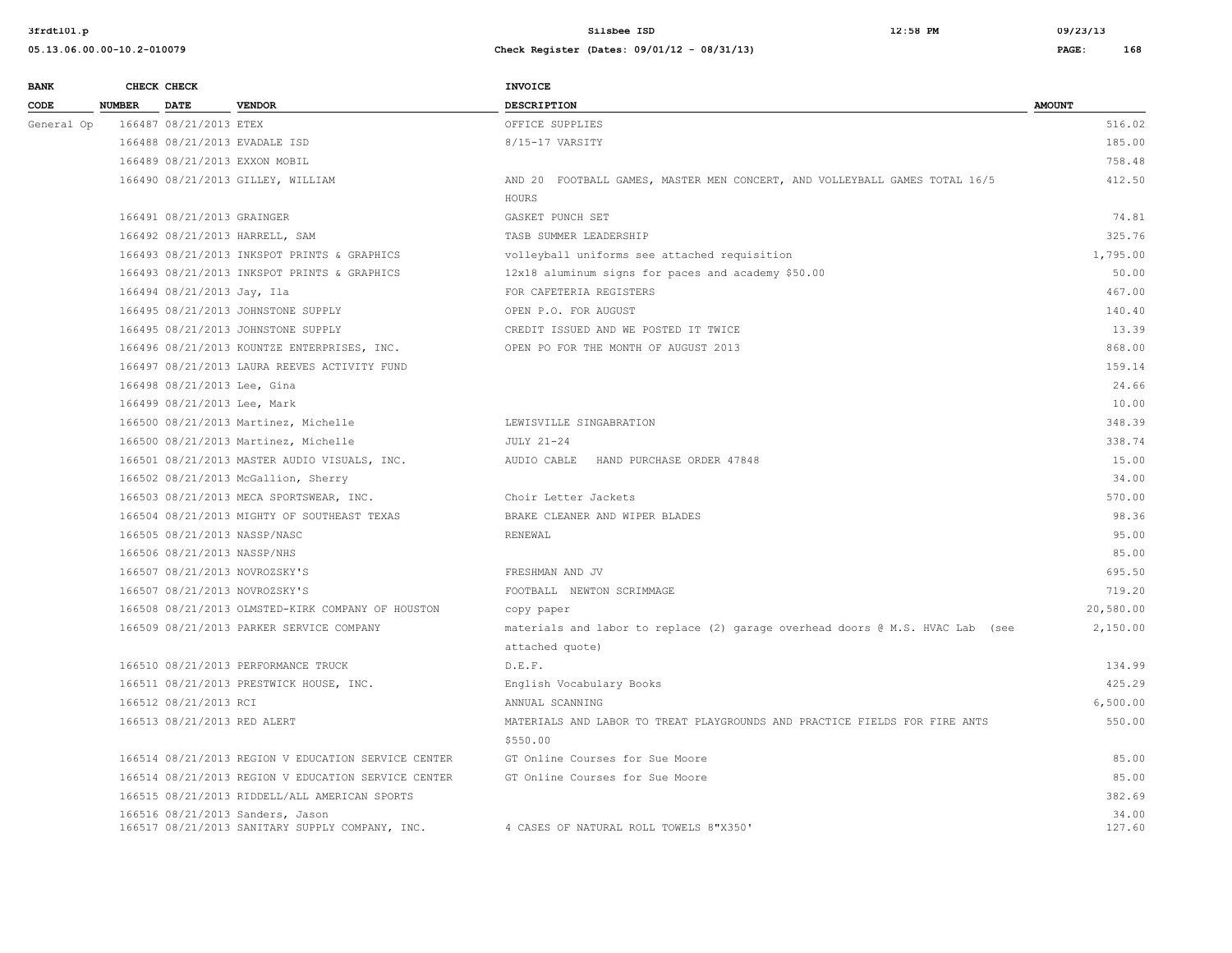| <b>BANK</b> |               | CHECK CHECK                  |                                                     | <b>INVOICE</b>                                                                  |               |
|-------------|---------------|------------------------------|-----------------------------------------------------|---------------------------------------------------------------------------------|---------------|
| <b>CODE</b> | <b>NUMBER</b> | <b>DATE</b>                  | <b>VENDOR</b>                                       | <b>DESCRIPTION</b>                                                              | <b>AMOUNT</b> |
| General Op  |               |                              | 166518 08/21/2013 SCHOOL SPECIALTY                  | teacher supplies Mary Hill                                                      | 59.00         |
|             |               |                              | 166519 08/21/2013 SCOTT, KENDRICK                   | SCHOLARSHIP                                                                     | 1,000.00      |
|             |               |                              | 166520 08/21/2013 SECCA, INC.                       |                                                                                 | 3,069.00      |
|             |               |                              | 166521 08/21/2013 SHELLHAMMER, COLIN                | SCHOLARSHIP                                                                     | 3,000.00      |
|             |               |                              | 166522 08/21/2013 SHS ACTIVITY                      | REIMBURSEMENT                                                                   | 128.76        |
|             |               |                              | 166522 08/21/2013 SHS ACTIVITY                      | WATER FILTER AND PITCHER                                                        | 95.94         |
|             |               |                              | 166522 08/21/2013 SHS ACTIVITY                      |                                                                                 | 459.96        |
|             |               |                              | 166523 08/21/2013 SILSBEE PROPANE FUELS             | PROPANE                                                                         | 2,193.75      |
|             |               |                              | 166524 08/21/2013 SILSBEE MOTOR COMPANY             | OPEN PO FOR THE MONTH OF JULY 2013                                              | 246.50        |
|             |               |                              | 166524 08/21/2013 SILSBEE MOTOR COMPANY             | 6.5X12 SINGLE AXEL UTILITY TRAILER \$1885.00 SEE ATTACHED QUOTE                 | 1,885.00      |
|             |               |                              | 166524 08/21/2013 SILSBEE MOTOR COMPANY             | STATE INSPECTIONS FOR MAINTENANCE VEHICLES. 1 TON DUMP TRUCK, 3/4 TON TRUCK,    | 43.50         |
|             |               |                              |                                                     | INTERNATIONAL DUMP TRUCK                                                        |               |
|             |               |                              | 166525 08/21/2013 SOUTHERN COMPUTER WAREHOUSE       | PRINTER                                                                         | 445.67        |
|             |               |                              | 166525 08/21/2013 SOUTHERN COMPUTER WAREHOUSE       | SUPPLIES                                                                        | 1,118.04      |
|             |               |                              | 166526 08/21/2013 SSC SERVICE SOLUTIONS             | WEST HARDIN GRADUATION MAY 31                                                   | 36.00         |
|             |               |                              | 166527 08/21/2013 SUN COAST RESOURCES, INC.         | OPEN P.O. FOR AUGUST                                                            | 2,115.75      |
|             |               |                              | 166527 08/21/2013 SUN COAST RESOURCES, INC.         | OPEN PO FOR THE MONTH OF AUGUST 2013                                            | 18,418.80     |
|             |               |                              | 166527 08/21/2013 SUN COAST RESOURCES, INC.         | OPEN PO FOR THE MONTH OF AUGUST 2013                                            | 4,407.27      |
|             |               |                              | 166528 08/21/2013 T X I OPERATIONS, LP              | 10 TONS PEA GRAVEL FOR READ-TURRENTINE \$400.00 20 TONS PEA GRAVEL FOR KIRBY    | 943.54        |
|             |               |                              |                                                     | \$800.00                                                                        |               |
|             |               |                              | 166528 08/21/2013 T X I OPERATIONS, LP              | 5 1/2 cu yds 3000psi concrete delivered via their truck \$600.00 Note: Sidewalk | 440.00        |
|             |               |                              |                                                     | Repair/Replacement @both campuses.                                              |               |
|             |               | 166529 08/21/2013 TASB, INC. |                                                     |                                                                                 | 561.95        |
|             |               | 166530 08/21/2013 TASBO      |                                                     | WEBINAR                                                                         | 70.00         |
|             |               | 166531 08/21/2013 TEPSA      |                                                     | Admin Travel/Workshops                                                          | 329.00        |
|             |               |                              | 166534 08/21/2013 TIME WARNER CABLE                 | 8/18 TO 9/17                                                                    | 954.01        |
|             |               |                              | 166532 08/21/2013 TIME WARNER CABLE                 | 8/17 TO 9/16                                                                    | 954.01        |
|             |               |                              | 166535 08/21/2013 TIME WARNER CABLE                 | 8/18 TO 9/17                                                                    | 954.01        |
|             |               |                              | 166533 08/21/2013 TIME WARNER CABLE                 | 8/18 TO 9/17                                                                    | 954.01        |
|             |               |                              | 166536 08/21/2013 Tomas, Jennifer                   | REGION V WORKSHOP                                                               | 25.65         |
|             |               |                              | 166537 08/21/2013 WOODWORKERS PARADISE, INC.        | Saws & Sanders for Ag Classes                                                   | 1,054.95      |
|             |               |                              | 166538 08/21/2013 WORTH HYDROCHEM OF THE GULF COAST |                                                                                 | 321.00        |
|             |               |                              | 166539 08/28/2013 ACCU-TECH CORPORATION             | SUPPLIES                                                                        | 170.00        |
|             |               |                              | 166621 08/28/2013 ACME ARCHITECTURAL HARDWARE       | OPEN P.O. FOR AUGUST                                                            | 243.20        |
|             |               |                              | 166540 08/28/2013 ADVANCED GRAPHICS                 | SUPPLIES FOR ID'S                                                               | 1,619.95      |
|             |               |                              | 166541 08/28/2013 ALLIED FENCE                      | MATERIALS AND LABOR TO FENCE (FOR SECURITY PURPOSES) rEAD-tURRENTINE AND lAURA  | 22,000.00     |
|             |               |                              |                                                     | TEEVES CAMPUSES. (SEE ATTACHED QUOTES)                                          |               |
|             |               |                              | 166542 08/28/2013 APPLE COMPUTER, INC.              | <b>SUPPLIES</b>                                                                 | 100.00        |
|             |               |                              | 166622 08/28/2013 ATTERBERY TRUCK SALES, INC.       | OPEN PO FOR THE MONTH OF AUGUST 2013                                            | 902.90        |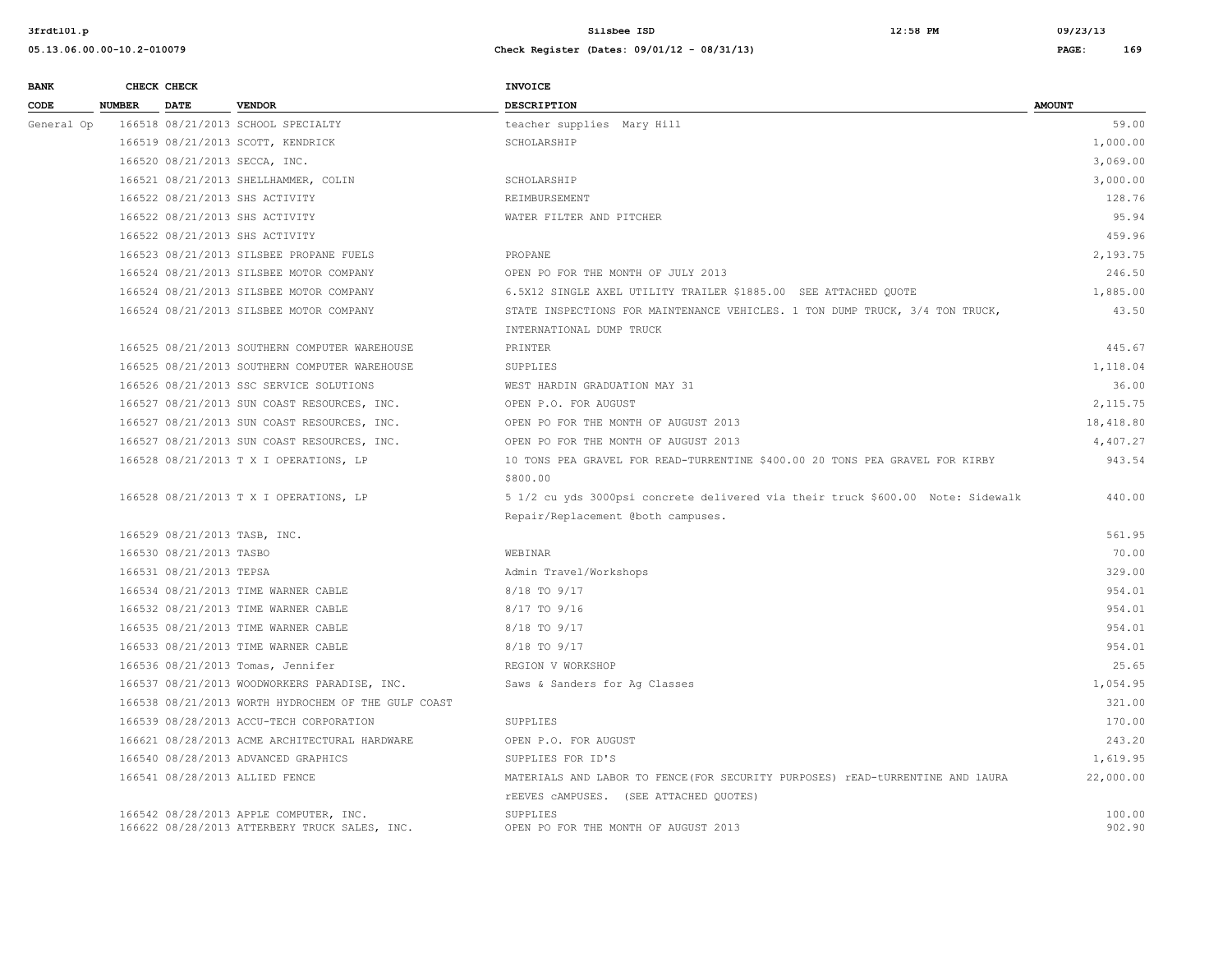| <b>BANK</b> |               | CHECK CHECK                 |                                                                                | INVOICE                                                                        |                   |
|-------------|---------------|-----------------------------|--------------------------------------------------------------------------------|--------------------------------------------------------------------------------|-------------------|
| CODE        | <b>NUMBER</b> | <b>DATE</b>                 | <b>VENDOR</b>                                                                  | <b>DESCRIPTION</b>                                                             | <b>AMOUNT</b>     |
| General Op  |               |                             | 166543 08/28/2013 Bain, Richard JR                                             | TASB SUP OF YEAR INTEVIEW AUSTIN                                               | 313.57            |
|             |               |                             | 166544 08/28/2013 BAKER DISTRIBUTING                                           | OPEN P.O. FOR AUGUST                                                           | 754.15            |
|             |               |                             | 166545 08/28/2013 BARCELONA SPORTING GOODS                                     | girls basketball uniforms                                                      | 3,126.00          |
|             |               |                             | 166546 08/28/2013 Barclay, Paula                                               | $7/25 - 7/27$                                                                  | 158.58            |
|             |               |                             | 166623 08/28/2013 BEAUMONT FREIGHTLINER - STERLING                             | REPAIRS ON BUS #91, (ROUTE BUS 34)                                             | 18,283.40         |
|             |               |                             | 166547 08/28/2013 BEAUMONT FREIGHTLINER - STERLING                             | OPEN PO FOR THE MONTH OF AUGUST 2013                                           | 813.56            |
|             |               |                             | 166547 08/28/2013 BEAUMONT FREIGHTLINER - STERLING                             | ROOF HATCHES FOR BUSES                                                         | 2,827.20          |
|             |               |                             | 166547 08/28/2013 BEAUMONT FREIGHTLINER - STERLING                             | OPEN PO FOR THE MONTH OF AUGUST 2013                                           | 103.98            |
|             |               |                             | 166548 08/28/2013 BRIDGE CITY CROSS COUNTRY                                    |                                                                                | 120.00            |
|             |               |                             | 166549 08/28/2013 BROOCKS, SHERRI                                              | VOLLEYBALL SILSBEE VS LCM                                                      | 125.00            |
|             |               |                             | 166550 08/28/2013 BUILDING SPECIALTIES                                         | USG CEILING TILES \$355.20 ARMSTRONG CEILING TILES (LR) \$223.24 (SEE ATTACHED | 351.65            |
|             |               |                             |                                                                                | QUOTE)                                                                         |                   |
|             |               |                             | 166551 08/28/2013 CARD SERVICES                                                | JUNE 20 TO JULY 19                                                             | 911.22            |
|             |               |                             | 166552 08/28/2013 CARD SERVICES                                                | JULY 19 TO AUGUST 18, 2013                                                     | 314.95            |
|             |               |                             | 166553 08/28/2013 Carrell, Sheila                                              |                                                                                | 114.33            |
|             |               |                             | 166554 08/28/2013 CARSON-DELLOSA PUBLISHING CO INC                             | SUPPLIES                                                                       | 108.43            |
|             |               |                             | 166555 08/28/2013 CARTER'S EDUCATIONAL TRAINING                                | JULY IN HOME TRAINING                                                          | 780.00            |
|             |               |                             | 166556 08/28/2013 CDW GOVERNMENT, INC.                                         | Site License                                                                   | 8,083.73          |
|             |               | 166624 08/28/2013 CED, INC. |                                                                                | OPEN P.O. FOR AUGUST                                                           | 31.98             |
|             |               |                             | 166557 08/28/2013 CENTER FOR BEHAVIORAL STUDIES                                |                                                                                | 840.00            |
|             |               |                             | 166558 08/28/2013 CENTERPOINT ENERGY                                           | $7/18$ TO $8/16$                                                               | 279.97            |
|             |               |                             | 166558 08/28/2013 CENTERPOINT ENERGY                                           | $7/18$ TO $8/16$                                                               | 1,904.16          |
|             |               |                             | 166559 08/28/2013 CICI'S PIZZA #160                                            | VOLLEYBALL MEAL 8/16                                                           | 180.00            |
|             |               |                             | 166560 08/28/2013 CITY OF SILSBEE                                              | $7/9$ TO $8/12$                                                                | 113.56            |
|             |               |                             | 166560 08/28/2013 CITY OF SILSBEE                                              | 7/18 TO 8/20                                                                   | 1,234.98          |
|             |               |                             | 166560 08/28/2013 CITY OF SILSBEE                                              | 7/16 TO 8/21                                                                   | 726.05            |
|             |               |                             | 166560 08/28/2013 CITY OF SILSBEE                                              | 7/16 TO 8/21                                                                   | 41.50             |
|             |               |                             | 166560 08/28/2013 CITY OF SILSBEE                                              | $7/16$ TO $8/21$                                                               | 3,485.76          |
|             |               |                             | 166625 08/28/2013 COBURN SUPPLY COMPANY, INC.                                  | OPEN P.O. FOR AUGUST                                                           | 36.82             |
|             |               |                             | 166561 08/28/2013 COCA-COLA REFRESHMENTS                                       | COKES AND POWERADE                                                             | 822.48            |
|             |               |                             | 166562 08/28/2013 COMMUNITY COFFEE                                             | ADMINISTRATION OFFICE                                                          | 50.00             |
|             |               |                             | 166562 08/28/2013 COMMUNITY COFFEE                                             | READ                                                                           | 88.00             |
|             |               |                             | 166562 08/28/2013 COMMUNITY COFFEE                                             | MAINTENANCE                                                                    | 77.00             |
|             |               |                             | 166563 08/28/2013 COMPUTER DIMENSIONS, INC.                                    | ipads for Laura Reeves                                                         | 4,580.00          |
|             |               |                             | 166564 08/28/2013 Dauriac, Jennifer                                            | AUTISM TRAINING AUGUST 2013                                                    | 20.00             |
|             |               |                             | 166565 08/28/2013 Deaver, Terry                                                | SAM'S AND WALMART                                                              | 102.02            |
|             |               |                             | 166566 08/28/2013 DELL MARKETING L.P.                                          | COMPUTER EQUIP                                                                 | 5,135.70          |
|             |               |                             | 166566 08/28/2013 DELL MARKETING L.P.<br>166566 08/28/2013 DELL MARKETING L.P. | XPS-18 Portable Computer<br>DVD BURNER                                         | 1,297.98<br>52.49 |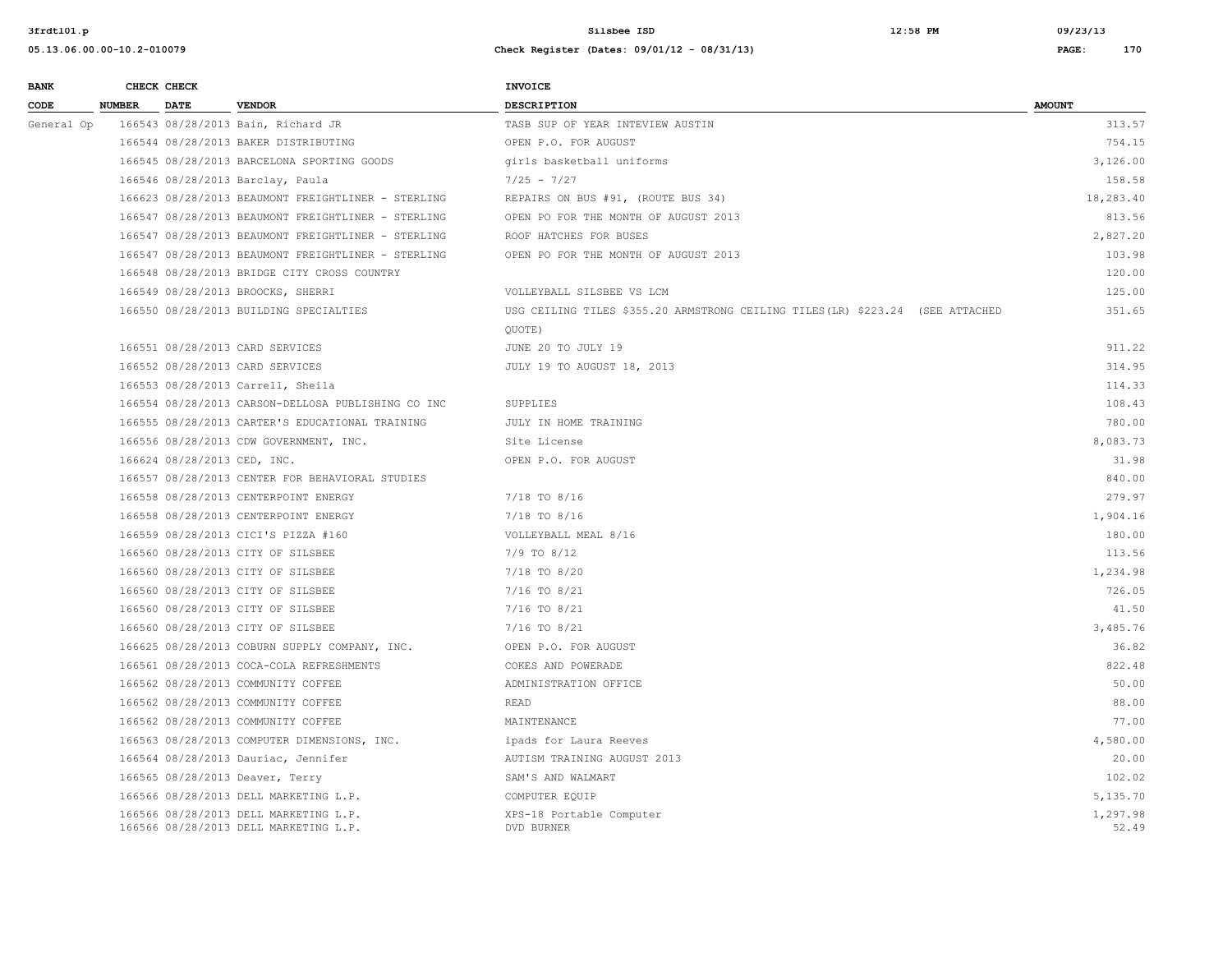| <b>BANK</b> |               | CHECK CHECK             |                                                                                              | <b>INVOICE</b>                                                                |                |
|-------------|---------------|-------------------------|----------------------------------------------------------------------------------------------|-------------------------------------------------------------------------------|----------------|
| CODE        | <b>NUMBER</b> | <b>DATE</b>             | <b>VENDOR</b>                                                                                | <b>DESCRIPTION</b>                                                            | <b>AMOUNT</b>  |
| General Op  |               |                         | 166567 08/28/2013 Donalson, Alyson                                                           |                                                                               | 237.06         |
|             |               |                         | 166567 08/28/2013 Donalson, Alyson                                                           | SMART RESPONSE TRAINING SYSTEM                                                | 134.26         |
|             |               | 166568 08/28/2013 ETEX  |                                                                                              | teacher supplies ink cartridge                                                | 93.99          |
|             |               | 166568 08/28/2013 ETEX  |                                                                                              | OPEN P.O. FOR AUGUST                                                          | 6.29           |
|             |               | 166568 08/28/2013 ETEX  |                                                                                              | SUPPLIES                                                                      | 63.84          |
|             |               | 166568 08/28/2013 ETEX  |                                                                                              | HIGH SCHOOL SUPPLIES                                                          | 245.15         |
|             |               | 166568 08/28/2013 ETEX  |                                                                                              | Cash drawer from Etex for POS station at High School - this PO needs to go to | 184.99         |
|             |               |                         |                                                                                              | Sam Moore                                                                     |                |
|             |               | 166568 08/28/2013 ETEX  |                                                                                              | OFFICE SUPPLIES                                                               | 92.07          |
|             |               | 166568 08/28/2013 ETEX  |                                                                                              | Start up supplies                                                             | 661.37         |
|             |               | 166568 08/28/2013 ETEX  |                                                                                              | HIGH SCHOOL INVOICES                                                          | 257.53         |
|             |               | 166568 08/28/2013 ETEX  |                                                                                              | MATH DEPT SUPPLIES                                                            | 468.80         |
|             |               |                         | 166569 08/28/2013 F&F SPORTS, INC.                                                           | VOLLEYBALLL SUPPLIES SEE ATTACHED REQUISITION                                 | 43.99          |
|             |               |                         | 166569 08/28/2013 F&F SPORTS, INC.                                                           | FOOTBALL SUPPLIES                                                             | 16,391.66      |
|             |               |                         | 166569 08/28/2013 F&F SPORTS, INC.                                                           | UNIFORMS                                                                      | 1,362.55       |
|             |               | 166570 08/28/2013 FEDEX |                                                                                              | RETURNING ITEMS TECH DEPARTMENT                                               | 18.44          |
|             |               |                         | 166571 08/28/2013 FIRETROL PROTECTIONS SYSTEMS                                               | materials and labor to check and repair fire alarm. Mrs. Watson reported this | 500.00         |
|             |               |                         |                                                                                              | problem Sunday 7/21/13                                                        |                |
|             |               |                         | 166571 08/28/2013 FIRETROL PROTECTIONS SYSTEMS                                               | MATERIALS AND LABOR TO INSPECT FIRE ALARM SYSTEMS AS FOLLOWS: SHS ADMIN       | 1,115.00       |
|             |               |                         |                                                                                              | WAREHOUSE/TECHNOLOGY KIRBY L.R. (SEE ATTACHED QUOTE)                          |                |
|             |               |                         | 166572 08/28/2013 FOLLETT LIBRARY RESOURCES                                                  | Library Books                                                                 | 6,185.15       |
|             |               |                         | 166626 08/28/2013 Franco, Carrie                                                             |                                                                               | 520.00         |
|             |               |                         | 166573 08/28/2013 HAMSHIRE FANNETT HIGH SCHOOL                                               | VOLLEYBALL TOURNAMENT                                                         | 200.00         |
|             |               |                         | 166627 08/28/2013 Harvey, Ruby                                                               |                                                                               | 34.00          |
|             |               |                         | 166574 08/28/2013 HOLLINGSWORTH, ELTON                                                       | <b>REPAIR</b>                                                                 | 2,500.00       |
|             |               |                         | 166575 08/28/2013 HOUGHTON MIFFLIN HARCOURT                                                  | eBooks & lesson plans for Criminal Justice classes                            | 1,139.50       |
|             |               |                         | 166576 08/28/2013 HOWELL, LALA                                                               | VOLLEYBALL SILSBEE VS LCM                                                     | 95.00          |
|             |               |                         | 166577 08/28/2013 ICM MECHANICAL                                                             | Estimate to clean and repair A.C. unit #23 gym. (SEE ATTACHED QUOTE)          | 150.00         |
|             |               |                         | 166577 08/28/2013 ICM MECHANICAL                                                             | OPEN P.O. FOR AUGUST                                                          | 285.00         |
|             |               |                         | 166577 08/28/2013 ICM MECHANICAL                                                             | OPEN P.O. FOR AUGUST                                                          | 210.00         |
|             |               |                         | 166578 08/28/2013 ISI COMMERCIAL REFRIGERATION, INC.                                         | ICE MACHINE                                                                   | 3,673.00       |
|             |               |                         | 166579 08/28/2013 JOE BYRD CONSTRUCTION                                                      | HIGH SCHOOL ROOF PROJECT                                                      | 4,250.00       |
|             |               |                         | 166579 08/28/2013 JOE BYRD CONSTRUCTION                                                      | VOTECH ENTRANCE AND CAFETERIA PATIO                                           | 9,425.00       |
|             |               |                         | 166580 08/28/2013 KAMICO INSTRUCTIONAL MEDIA, INC.                                           | STAAR books for English                                                       | 1,791.00       |
|             |               |                         | 166581 08/28/2013 KEM'S EMBROIDERY                                                           |                                                                               | 60.00          |
|             |               |                         | 166582 08/28/2013 KOMMERCIAL KITCHENS                                                        | LAUAR REEVES / STEAMER                                                        | 6,676.00       |
|             |               |                         | 166583 08/28/2013 LAMAR INSTITUTE OF TECHNOLOGY                                              | ONLINE COURSE- KAREN CHANCE                                                   | 544.65         |
|             |               |                         | 166584 08/28/2013 LAURA REEVES ACTIVITY FUND<br>166584 08/28/2013 LAURA REEVES ACTIVITY FUND |                                                                               | 90.72<br>30.15 |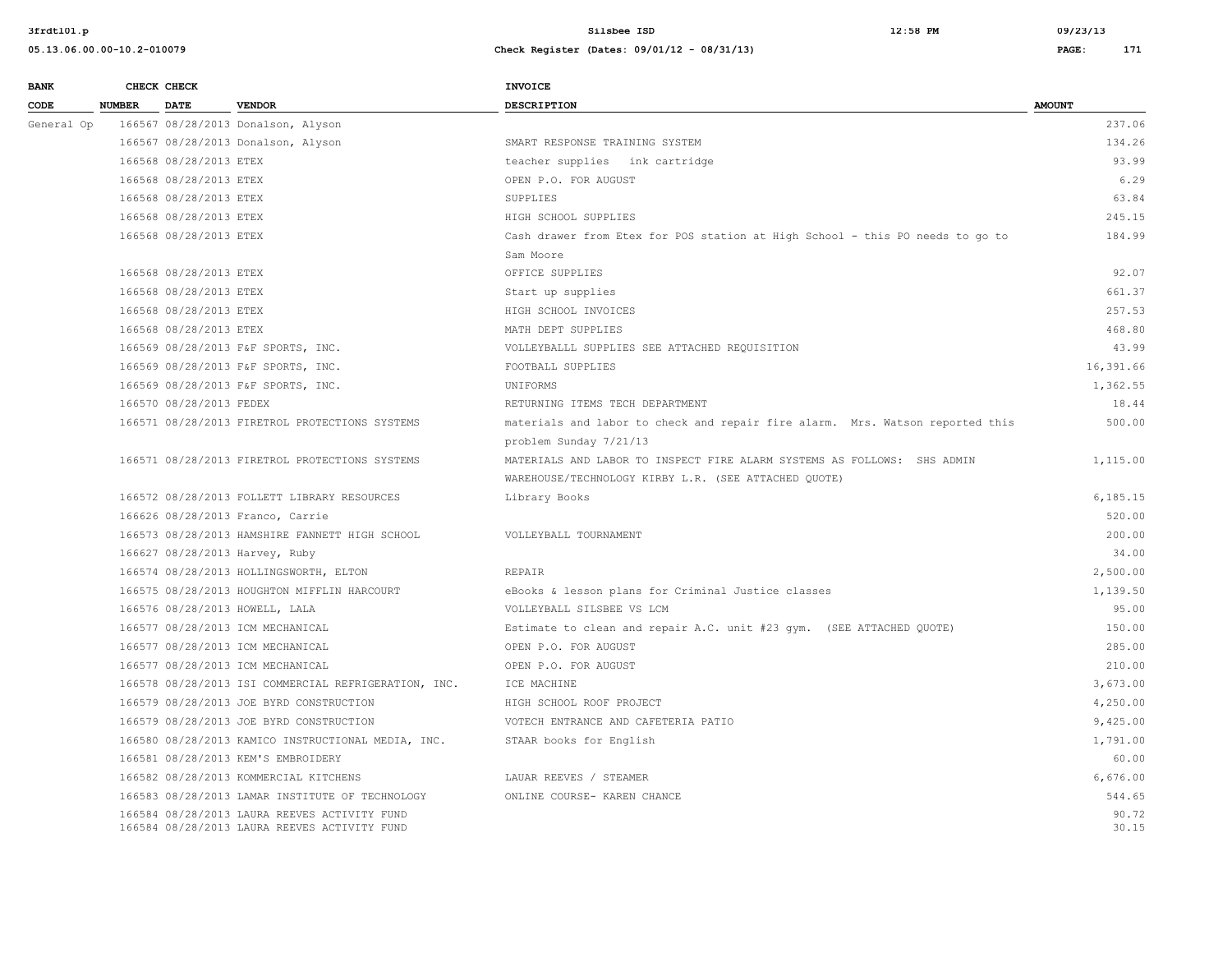| <b>BANK</b> |               | CHECK CHECK                 |                                                                                                | INVOICE                                                                        |                  |
|-------------|---------------|-----------------------------|------------------------------------------------------------------------------------------------|--------------------------------------------------------------------------------|------------------|
| CODE        | <b>NUMBER</b> | <b>DATE</b>                 | <b>VENDOR</b>                                                                                  | <b>DESCRIPTION</b>                                                             | <b>AMOUNT</b>    |
| General Op  |               |                             | 166584 08/28/2013 LAURA REEVES ACTIVITY FUND                                                   | I TUNE CARDS                                                                   | 408.87           |
|             |               |                             | 166584 08/28/2013 LAURA REEVES ACTIVITY FUND                                                   | TEACHER SUPPLIES                                                               | 293.99           |
|             |               |                             | 166585 08/28/2013 Leach, Lindsay                                                               | EVADALE TOURNEY                                                                | 89.55            |
|             |               |                             | 166586 08/28/2013 MASTER AUDIO VISUALS, INC.                                                   | Master AV Sam Moore Technology *see attached                                   | 4,009.00         |
|             |               |                             | 166586 08/28/2013 MASTER AUDIO VISUALS, INC.                                                   | INV Other Equipment                                                            | 809.00           |
|             |               |                             | 166586 08/28/2013 MASTER AUDIO VISUALS, INC.                                                   | admin-other equipment                                                          | 862.86           |
|             |               |                             | 166586 08/28/2013 MASTER AUDIO VISUALS, INC.                                                   | ATHLETIC SUPPLIES                                                              | 144.13           |
|             |               |                             | 166628 08/28/2013 MCMILLAN GLASS AND DOOR                                                      | OPEN P.O. FOR AUGUST                                                           | 36.00            |
|             |               |                             | 166587 08/28/2013 ME designs                                                                   | TSHIRTS                                                                        | 1,744.00         |
|             |               |                             | 166588 08/28/2013 MECA SPORTSWEAR                                                              | Band Letter Jackets                                                            | 530.00           |
|             |               |                             | 166589 08/28/2013 MUNRO'S DRYCLEANERS                                                          |                                                                                | 105.00           |
|             |               |                             | 166590 08/28/2013 NISSAN OF SILSBEE                                                            | WAREHOUSE VAN                                                                  | 30,164.50        |
|             |               |                             | 166591 08/28/2013 NORTH HARDIN WATER SUPPLY CORP.                                              | $7/9$ TO $8/6$                                                                 | 30.85            |
|             |               |                             | 166592 08/28/2013 NOVROZSKY'S                                                                  | VOLLEYBALL IN EVADALE TOURNEY                                                  | 154.29           |
|             |               |                             | 166593 08/28/2013 OVERDRIVE, INC.                                                              | E-Books & Audio Books on Online Database                                       | 833.00           |
|             |               |                             | 166594 08/28/2013 PADILLA POLL                                                                 | SUBSCRIPTION                                                                   | 160.00           |
|             |               |                             | 166595 08/28/2013 Parks, Diane                                                                 | FCSTAT                                                                         | 11.00            |
|             |               |                             | 166596 08/28/2013 PEOPLES PUBLISHING GROUP                                                     | EOC English I Student & Teacher Books plus 1 free teacher edition.             | 303.65           |
|             |               |                             | 166597 08/28/2013 PETTY CASH - SILSBEE ISD ADM OFFICE                                          |                                                                                | 37.74            |
|             |               | 166598 08/28/2013 REGION 13 |                                                                                                | Beat The Heat Workshop #SU13269709 Virtual from Region 13.                     | 200.00           |
|             |               |                             | 166599 08/28/2013 REGION V EDUCATION SERVICE CENTER                                            | Region V for GT on-line course 7047 Setting Standards for Lauren Morrison @ LR | 85.00            |
|             |               |                             | 166599 08/28/2013 REGION V EDUCATION SERVICE CENTER                                            | Region 5esc 1 Day of Balanced Literacy split equally between Read & Kirby      | 750.00           |
|             |               |                             | 166629 08/28/2013 REGION V EDUCATION SERVICE CENTER                                            | GT Online Courses for Sue Moore                                                | 85.00            |
|             |               |                             | 166600 08/28/2013 RODRIGUEZ, JACOB                                                             | 2 OF 2 DRAWS                                                                   | 1,000.00         |
|             |               |                             | 166601 08/28/2013 SCHOOL OUTFITTERS                                                            | <b>FUNITURE</b>                                                                | 1,928.35         |
|             |               |                             | 166602 08/28/2013 Sheppard, Lee                                                                | ADVANCES IN SCHOOL NURSING CONFERENCE                                          | 30.39            |
|             |               |                             | 166603 08/28/2013 SHS ACTIVITY                                                                 | REIMBURSEMENT                                                                  | 538.57           |
|             |               |                             | 166603 08/28/2013 SHS ACTIVITY                                                                 | SUPPLIES                                                                       | 118.91           |
|             |               |                             | 166604 08/28/2013 SILSBEE BEE                                                                  | NEWSPAPER AD                                                                   | 461.22           |
|             |               |                             | 166604 08/28/2013 SILSBEE BEE                                                                  | Non-discrimination Ad for the paper                                            | 110.22           |
|             |               |                             | 166604 08/28/2013 SILSBEE BEE                                                                  |                                                                                | 771.72           |
|             |               |                             | 166605 08/28/2013 Smith, Cynthia                                                               | REIMBURSEMENT                                                                  | 119.97           |
|             |               |                             | 166606 08/28/2013 SOUTHERN LAWN & LANDSCAPES LLC                                               | MOWING COMPLETED ON 8/14                                                       | 4,356.00         |
|             |               |                             | 166607 08/28/2013 SOUTHERN COMPUTER WAREHOUSE                                                  | projector bulbs                                                                | 758.22           |
|             |               |                             | 166607 08/28/2013 SOUTHERN COMPUTER WAREHOUSE                                                  | TECHNOLOGY SUPPLIES                                                            | 158.55           |
|             |               |                             | 166607 08/28/2013 SOUTHERN COMPUTER WAREHOUSE                                                  | FOOD SERVICE P O S SYSTEM                                                      | 819.67           |
|             |               |                             | 166607 08/28/2013 SOUTHERN COMPUTER WAREHOUSE                                                  | FOOD SERVICE P O S SYSTEM                                                      | 17.92            |
|             |               |                             | 166607 08/28/2013 SOUTHERN COMPUTER WAREHOUSE<br>166607 08/28/2013 SOUTHERN COMPUTER WAREHOUSE | OTTERBOXES<br>TECHNOLOGY SUPPLIES                                              | 156.08<br>784.34 |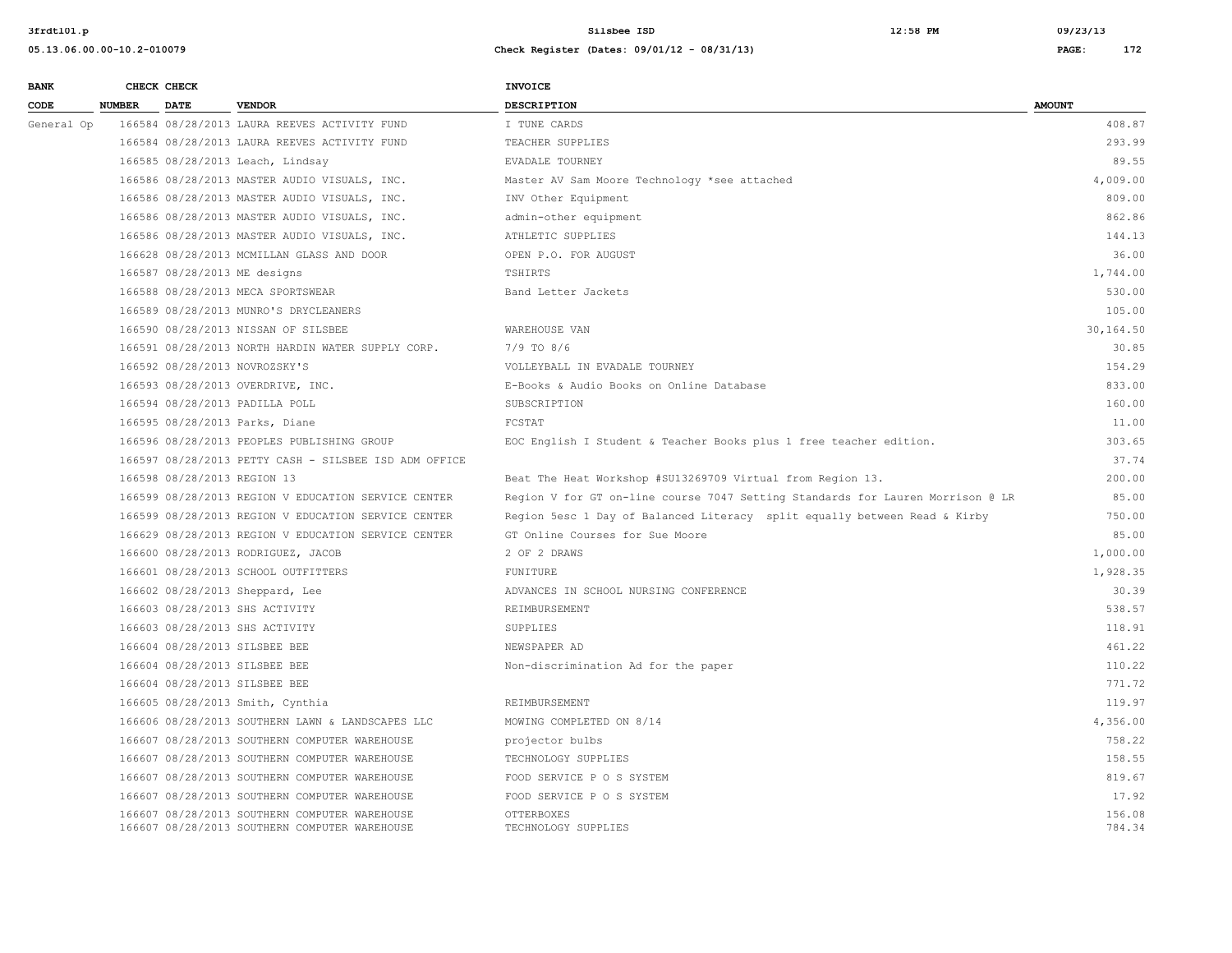| <b>BANK</b> |               | CHECK CHECK                |                                                                                     | <b>INVOICE</b>                                                                  |                  |
|-------------|---------------|----------------------------|-------------------------------------------------------------------------------------|---------------------------------------------------------------------------------|------------------|
| CODE        | <b>NUMBER</b> | <b>DATE</b>                | <b>VENDOR</b>                                                                       | <b>DESCRIPTION</b>                                                              | <b>AMOUNT</b>    |
| General Op  |               |                            | 166630 08/28/2013 SOUTHLAND ENGINE CO., INC.                                        | MATERIALS AND LABOR TO SHARPEN REELS(3) \$1041.00 REPLACE BED KNIVES(IF NEEDED) | 1,061.81         |
|             |               |                            |                                                                                     | PICKUP AND DELIVERY NOTE: GRAVELY REEL MOWER (SEE ATTACHED QUOTE)               |                  |
|             |               |                            | 166608 08/28/2013 SOUTHWEST BUILDING SYSTEMS                                        | Change bells for new schedule 2013-14                                           | 156.00           |
|             |               |                            | 166608 08/28/2013 SOUTHWEST BUILDING SYSTEMS                                        | SOUNDSYSTEM                                                                     | 9,743.25         |
|             |               |                            | 166609 08/28/2013 SOUTHWEST FOODSERVICE EXCELLENCE, LLC                             |                                                                                 | 75.00            |
|             |               |                            | 166609 08/28/2013 SOUTHWEST FOODSERVICE EXCELLENCE, LLC                             | STAFF BREAKFAST 8/20                                                            | 1,900.00         |
|             |               |                            | 166609 08/28/2013 SOUTHWEST FOODSERVICE EXCELLENCE, LLC                             | MEETING 8/27                                                                    | 5.00             |
|             |               |                            | 166610 08/28/2013 STAR GRAPHICS INC                                                 | 8/1 TO 8/31                                                                     | 139.00           |
|             |               |                            | 166610 08/28/2013 STAR GRAPHICS INC                                                 | $8/1$ to $8/31$                                                                 | 425.00           |
|             |               |                            | 166610 08/28/2013 STAR GRAPHICS INC                                                 | $8/1$ to $8/31$                                                                 | 153.00           |
|             |               |                            | 166611 08/28/2013 TEXAS 2-WAY L.L.C.                                                | SUPPLIES                                                                        | 486.00           |
|             |               |                            | 166612 08/28/2013 TEXAS ALTERNATOR STARTER SERVICE                                  | BUS REPAIR                                                                      | 695.00           |
|             |               |                            | 166613 08/28/2013 TEXAS SCOREBOARD SERVICES LLC                                     | preinspection of scoreboards                                                    | 487.25           |
|             |               |                            | 166614 08/28/2013 TURTLE & HUGHES, INC.                                             | OPEN P.O. FOR AUGUST                                                            | 366.80           |
|             |               |                            | 166615 08/28/2013 VERIZON WIRELESS                                                  | JULY 14 TO AUGUST 13                                                            | 2,535.08         |
|             |               | 166616 08/28/2013 WAL-MART |                                                                                     | IPAD COVER & ACCESSORIES                                                        | 42.76            |
|             |               | 166616 08/28/2013 WAL-MART |                                                                                     | SUPPLIES BUS BARN                                                               | 105.26           |
|             |               | 166616 08/28/2013 WAL-MART |                                                                                     | supplies for curriculum and start of year meeting                               | 84.25            |
|             |               | 166616 08/28/2013 WAL-MART |                                                                                     | supplies                                                                        | 96.94            |
|             |               | 166616 08/28/2013 WAL-MART |                                                                                     | SUPPLIES FOR MEETING 8/8                                                        | 34.20            |
|             |               | 166616 08/28/2013 WAL-MART |                                                                                     | SUPPLIES                                                                        | 110.41           |
|             |               | 166616 08/28/2013 WAL-MART |                                                                                     | board/committee meeting 8/12                                                    | 42.84            |
|             |               | 166616 08/28/2013 WAL-MART |                                                                                     | SUPPLIES FOR CLASSROOM                                                          | 302.03           |
|             |               | 166616 08/28/2013 WAL-MART |                                                                                     | supplies for new teacher curriculum orientatiion                                | 52.63            |
|             |               | 166616 08/28/2013 WAL-MART |                                                                                     | zip locks                                                                       | 59.04            |
|             |               |                            | 166617 08/28/2013 WASTE MANAGEMENT OF TEXAS, INC.                                   | AUGUST GARBAGE MAINTENANCE                                                      | 128.36           |
|             |               |                            | 166618 08/28/2013 Westbrook, Dustin                                                 |                                                                                 | 21.20            |
|             |               |                            | 166619 08/28/2013 WILLIAM V MACGILL & CO.                                           | Medical supplies for nurses' offices at all district campuses.                  | 565.42           |
|             |               |                            | 166620 08/28/2013 Williamson, John                                                  |                                                                                 | 61.12            |
|             |               |                            | 166631 08/30/2013 ACADIAN HARDWOODS                                                 | Materials needed to build shelf unit for Secretary @ Read-Turrentine \$136.06   | 125.46           |
|             |               |                            | 166632 08/30/2013 ADVANCED GRAPHICS                                                 | HOLE PUNCH                                                                      | 98.49            |
|             |               |                            | 166632 08/30/2013 ADVANCED GRAPHICS                                                 | Supplies                                                                        | 889.75           |
|             |               |                            | 166633 08/30/2013 ATTERBERY TRUCK SALES, INC.                                       | OPEN PO FOR THE MONTH OF AUGUST 2013                                            | 216.08           |
|             |               |                            | 166634 08/30/2013 BROWN, DAVID GRANT                                                | GUARD SHACK TOTAL 12 HOURS                                                      | 300.00           |
|             |               |                            | 166635 08/30/2013 BSN SPORTS                                                        | HYDRATION MACHINES - M.S. FOOTBALL                                              | 2,222.98         |
|             |               |                            | 166636 08/30/2013 CARD SERVICES                                                     |                                                                                 | 282.18           |
|             |               |                            | 166637 08/30/2013 CHICK-FIL-A AT MID-COUNTY                                         | VOLLEYBALL                                                                      | 240.00           |
|             |               |                            | 166638 08/30/2013 COBURN SUPPLY COMPANY, INC.<br>166639 08/30/2013 COMMUNITY COFFEE | OPEN P.O. FOR AUGUST<br>HIGH SCHOOL                                             | 294.49<br>111.50 |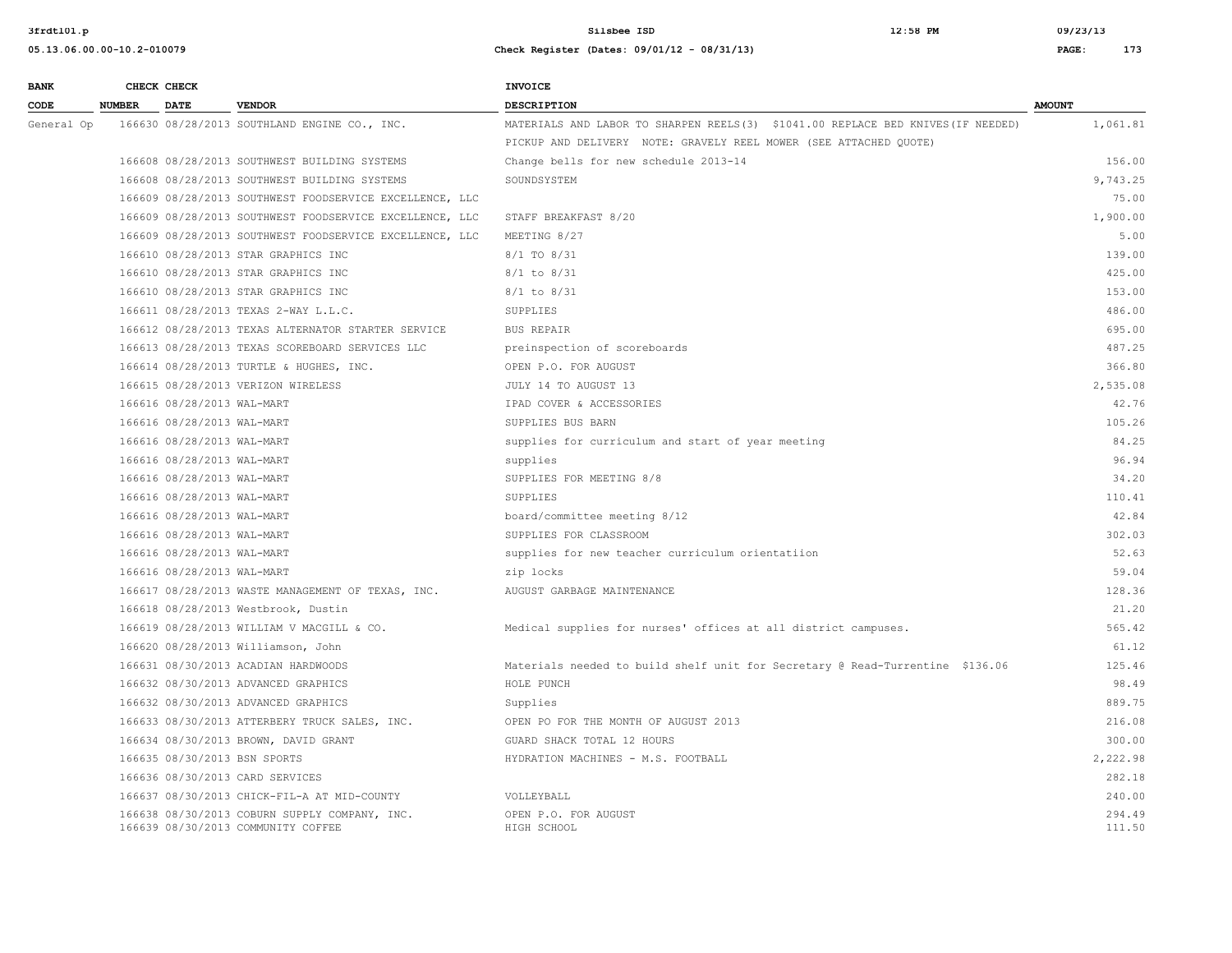| <b>BANK</b> |               | CHECK CHECK                 |                                                     | <b>INVOICE</b>                                                              |               |
|-------------|---------------|-----------------------------|-----------------------------------------------------|-----------------------------------------------------------------------------|---------------|
| CODE        | <b>NUMBER</b> | <b>DATE</b>                 | <b>VENDOR</b>                                       | <b>DESCRIPTION</b>                                                          | <b>AMOUNT</b> |
| General Op  |               |                             | 166640 08/30/2013 DELACERDA, SCOTT                  | GUARD SHACK TOTAL 3/5 HOURS                                                 | 87.50         |
|             |               |                             | 166641 08/30/2013 DELL MARKETING L.P.               | LAPTOP                                                                      | 1,368.00      |
|             |               |                             | 166642 08/30/2013 DOMINION FORMS, INC.              | DECALS                                                                      | 190.00        |
|             |               |                             | 166643 08/30/2013 Drake, Kelly                      | VOLLEYBALL                                                                  | 103.95        |
|             |               | 166644 08/30/2013 ENTERGY   |                                                     | AUGUST 2013                                                                 | 60,137.66     |
|             |               | 166645 08/30/2013 ETEX      |                                                     | WIRE COVER                                                                  | 11.99         |
|             |               |                             | 166646 08/30/2013 F&F SPORTS, INC.                  | FOOTBALL SUPPLIES                                                           | 4,548.39      |
|             |               |                             | 166647 08/30/2013 FOLLETT LIBRARY RESOURCES         | Library Book Order                                                          | 1,884.13      |
|             |               |                             | 166648 08/30/2013 GILLEY, WILLIAM                   | FOOTBALL GAMES TOTAL 9.5 HOURS                                              | 237.50        |
|             |               |                             | 166649 08/30/2013 HARDIN COUNTY                     | AUGUST 2013                                                                 | 5,255.07      |
|             |               |                             | 166649 08/30/2013 HARDIN COUNTY                     | AUGUST 2013                                                                 | 3,338.11      |
|             |               |                             | 166650 08/30/2013 JOHNSTONE SUPPLY                  | OPEN P.O. FOR AUGUST                                                        | 267.83        |
|             |               |                             | 166650 08/30/2013 JOHNSTONE SUPPLY                  | A C REPAIR                                                                  | 710.65        |
|             |               |                             | 166650 08/30/2013 JOHNSTONE SUPPLY                  | A C REPAIR                                                                  | 1,674.10      |
|             |               |                             | 166650 08/30/2013 JOHNSTONE SUPPLY                  | OPEN P.O. FOR AUGUST                                                        | 51.25         |
|             |               |                             | 166651 08/30/2013 KELLY, BRANDON CHASE              | GUARD SHACK TOTAL 4 HOURS                                                   | 100.00        |
|             |               |                             | 166652 08/30/2013 LEWIS, TORI                       | SCHOLARSHIP                                                                 | 1,000.00      |
|             |               |                             | 166652 08/30/2013 LEWIS, TORI                       | SCHOLARSHIP                                                                 | 1,500.00      |
|             |               |                             | 166653 08/30/2013 LIVINGSTON SAW SERVICE            | OPEN P.O. FOR AUGUST                                                        | 1.90          |
|             |               | 166654 08/30/2013 MANNING'S |                                                     | SUPPLIES                                                                    | 71.04         |
|             |               |                             | 166655 08/30/2013 MASTER AUDIO VISUALS, INC.        | PROJECTOR                                                                   | 550.00        |
|             |               |                             | 166656 08/30/2013 MCDONALD'S                        | VOLLEYBALL                                                                  | 87.20         |
|             |               |                             | 166657 08/30/2013 MCKINNEY, MATTHEW                 |                                                                             | 1,500.00      |
|             |               |                             | 166658 08/30/2013 MORRISEY, ANSHAWNIQUE             |                                                                             | 500.00        |
|             |               |                             | 166659 08/30/2013 MUNRO'S UNIFORM SERVICE           | AUGUST 2013                                                                 | 373.60        |
|             |               |                             | 166659 08/30/2013 MUNRO'S UNIFORM SERVICE           | ALL ACCOUNTS EXCEPT TRANSPORTATION                                          | 1,218.02      |
|             |               |                             | 166660 08/30/2013 PARKER LUMBER - SILSBEE           | OPEN PO FOR THE MONTH OF AUGUST 2013                                        | 40.41         |
|             |               |                             | 166680 08/30/2013 PINNACLE MEDICAL MANAGEMENT CORP. | DEVIN SMITH PHYSICAL                                                        | 34.00         |
|             |               |                             | 166661 08/30/2013 PPG ARCHITECTURAL FINISHES        | OPEN P.O. FOR AUGUST                                                        | 231.49        |
|             |               |                             | 166661 08/30/2013 PPG ARCHITECTURAL FINISHES        | OPEN P.O. FOR AUGUST                                                        | 94.95         |
|             |               | 166662 08/30/2013 RCI       |                                                     | ANNUAL SCANNING                                                             | 2,850.00      |
|             |               |                             | 166663 08/30/2013 REGION V EDUCATION SERVICE CENTER | Workshop 7294) Getting to Yes                                               | 25.00         |
|             |               |                             | 166663 08/30/2013 REGION V EDUCATION SERVICE CENTER | Region 5esc #7034 LPAC Committee Training Refresher Course 8/21/2013 for T. | 15.00         |
|             |               |                             |                                                     | McDuff                                                                      |               |
|             |               |                             | 166664 08/30/2013 RIDDELL/ALL AMERICAN SPORTS       | shoulder pads and helmets                                                   | 2,127.31      |
|             |               |                             | 166665 08/30/2013 RILEY, MATTHEW                    | GUARD SHACK TOTAL 5.5 HOURS                                                 | 137.50        |
|             |               |                             | 166666 08/30/2013 SCHOOL OUTFITTERS                 | Office furniture                                                            | 1,663.08      |
|             |               |                             | 166667 08/30/2013 SCHOOL SPECIALTY                  | teacher supplies                                                            | 111.71        |
|             |               |                             | 166667 08/30/2013 SCHOOL SPECIALTY                  | SUPPLIES                                                                    | 294.64        |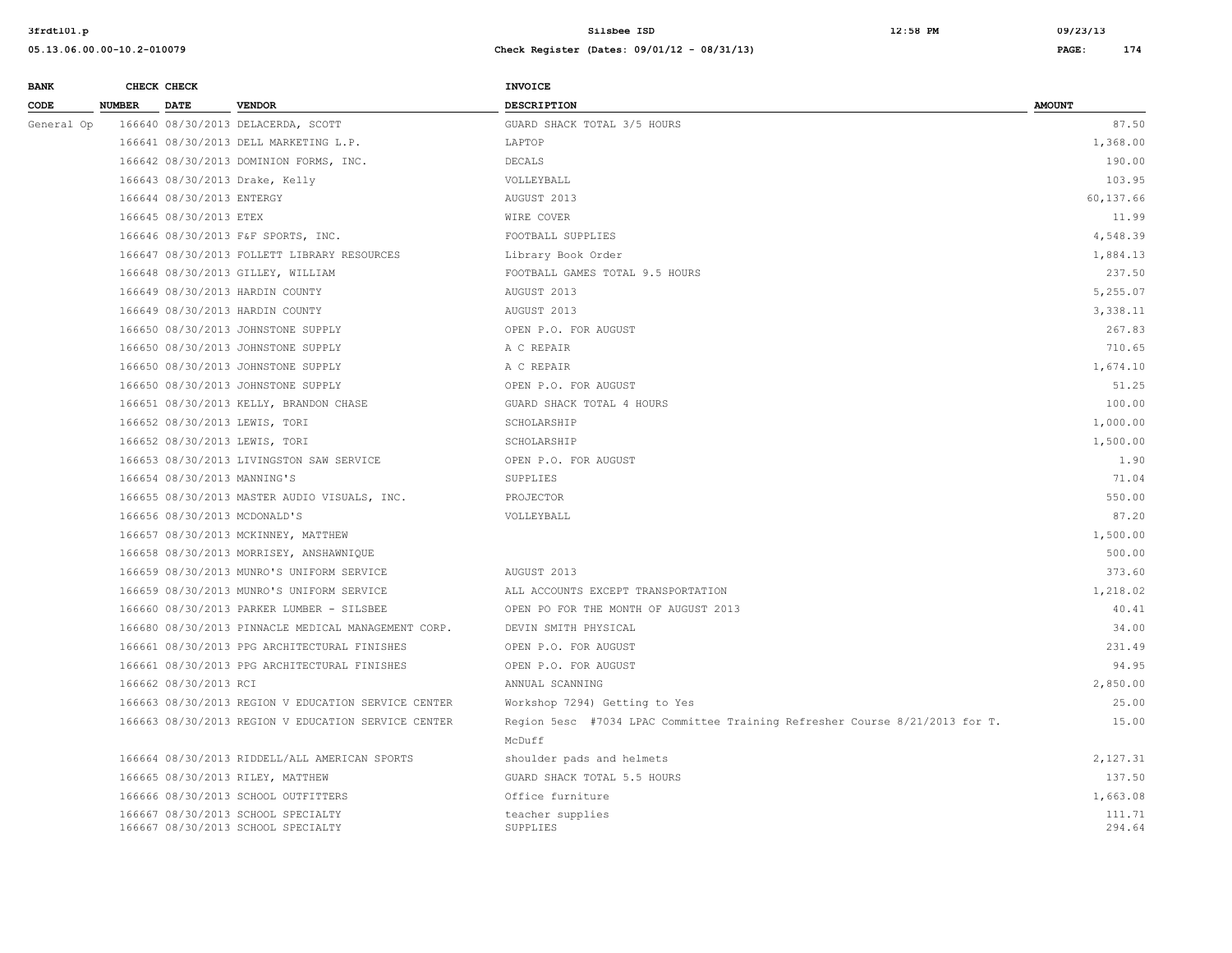## **05.13.06.00.00-10.2-010079 Check Register (Dates: 09/01/12 - 08/31/13) PAGE: 175**

| <b>BANK</b> | CHECK CHECK   |                            |                                                         | <b>INVOICE</b>                                                                    |               |
|-------------|---------------|----------------------------|---------------------------------------------------------|-----------------------------------------------------------------------------------|---------------|
| CODE        | <b>NUMBER</b> | <b>DATE</b>                | <b>VENDOR</b>                                           | <b>DESCRIPTION</b>                                                                | <b>AMOUNT</b> |
| General Op  |               |                            | 166668 08/30/2013 SCREEN GEEKS                          | Repair of Equipment                                                               | 139.99        |
|             |               |                            | 166669 08/30/2013 SCROGGINS, TIM                        | GUARD SHACK TOTAL 8 HOURS                                                         | 200.00        |
|             |               |                            | 166670 08/30/2013 SHS ACTIVITY                          |                                                                                   | 521.47        |
|             |               |                            | 166681 08/30/2013 SILSBEE ISD FOOD SERVICES             | STAFF BREAKFAST 8/20                                                              | 1,900.00      |
|             |               |                            | 166681 08/30/2013 SILSBEE ISD FOOD SERVICES             |                                                                                   | 75.00         |
|             |               |                            | 166681 08/30/2013 SILSBEE ISD FOOD SERVICES             | MEETING 8/27                                                                      | 5.00          |
|             |               |                            | 166671 08/30/2013 SMART'S TRUCK & TRAILER               | OPEN PO FOR THE MONTH OF AUGUST 2013                                              | 240.53        |
|             |               |                            | 166672 08/30/2013 SOUTHERN LAWN & LANDSCAPES LLC        | MOWING COMPLETED ON 8/26                                                          | 4,356.00      |
|             |               |                            | 166673 08/30/2013 SOUTHERN COMPUTER WAREHOUSE           | Canon Camcorders                                                                  | 1,160.52      |
|             |               |                            | 166674 08/30/2013 SOUTHWEST BUILDING SYSTEMS            | REPAIR BELL SYSTEM AND P/A SYSTEM                                                 | 156.00        |
|             |               |                            | 166609 08/30/2013 SOUTHWEST FOODSERVICE EXCELLENCE, LLC | STAFF BREAKFAST 8/20                                                              | $-1,900.00$   |
|             |               |                            | 166609 08/30/2013 SOUTHWEST FOODSERVICE EXCELLENCE, LLC |                                                                                   | $-75.00$      |
|             |               |                            | 166609 08/30/2013 SOUTHWEST FOODSERVICE EXCELLENCE, LLC | MEETING 8/27                                                                      | $-5.00$       |
|             |               |                            | 166675 08/30/2013 SPARKLETTS AND SIERRA SPRINGS         | ADMINISTRATION, WAREHOUSE, AND TECHNOLOGY                                         | 118.93        |
|             |               |                            | 166676 08/30/2013 TEXAS COMPUTER ASSOCIATES             | SERVICE CALL ON FOLDING MACHINE                                                   | 194.85        |
|             |               |                            | 166677 08/30/2013 THOMAS A/C SUPPLY, INC.               | 31/2 TON 460 VOLT COMPRESSOR \$661.73 7/8" SUCTION LINE DRIER \$38.00 1/2" X16 CU | 724.48        |
|             |               |                            |                                                         | IN LINE DRIER \$24.75                                                             |               |
|             |               |                            | 166677 08/30/2013 THOMAS A/C SUPPLY, INC.               | OPEN P.O. FOR AUGUST                                                              | 750.50        |
|             |               | 166678 08/30/2013 WAL-MART |                                                         | secretary meeting supplies 8/14                                                   | 26.82         |
|             |               | 166678 08/30/2013 WAL-MART |                                                         | supplies                                                                          | 103.25        |
|             |               | 166678 08/30/2013 WAL-MART |                                                         | committee meeting supplies                                                        | 29.84         |
|             |               | 166678 08/30/2013 WAL-MART |                                                         | board meeting 8/27                                                                | 50.99         |
|             |               |                            | 166679 08/30/2013 WOODWORKERS PARADISE, INC.            | Supplies for Aq Classes                                                           | 448.09        |
|             |               |                            | 166682 09/03/2013 Harrison, Laura                       | GATE                                                                              | 30.00         |
|             |               |                            | 166682 09/03/2013 Harrison, Laura                       | GATE                                                                              | $-30.00$      |

Totals for checks 8,339,746.66 Payroll Checks (including payroll AP): \$17,060,246.95 Bond Payments: \$1,552,390.00 Total: \$26,952,383.61